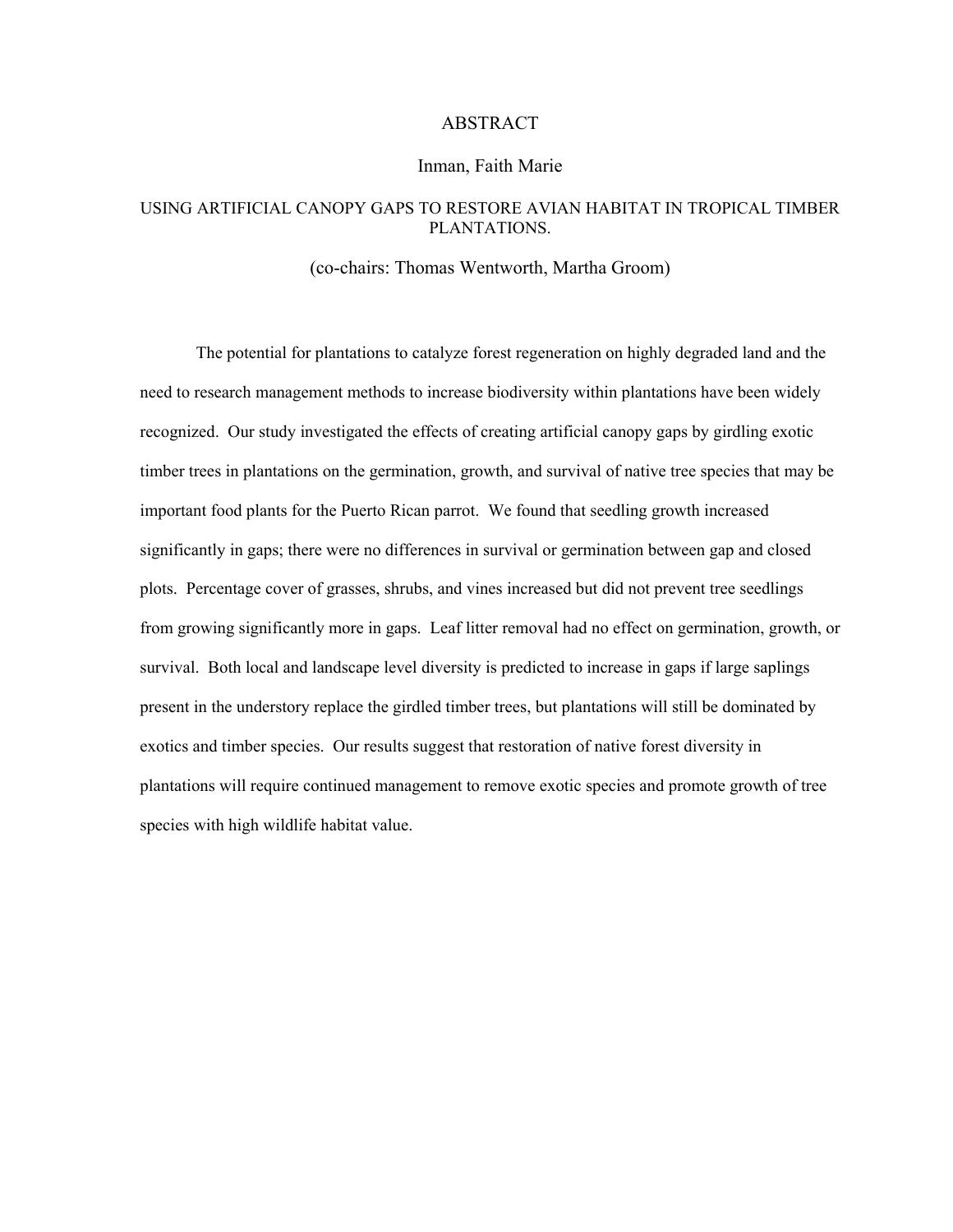# USING ARTIFICIAL CANOPY GAPS TO RESTORE AVIAN HABITAT IN TROPICAL TIMBER PLANTATIONS

by

FAITH M. INMAN

A thesis submitted to the Graduate Faculty of North Carolina State University in partial fulfillment of the requirements for the Degree of Master of Science

BOTANY

Raleigh

2005

APPROVED BY:

 $\mathcal{L}_\text{max}$  and the contract of the contract of the contract of the contract of the contract of the contract of the contract of the contract of the contract of the contract of the contract of the contract of the contrac

\_\_\_\_\_\_\_\_\_\_\_\_\_\_\_\_\_\_\_\_\_\_\_\_\_\_ \_\_\_\_\_\_\_\_\_\_\_\_\_\_\_\_\_\_\_\_\_\_\_\_\_

Dr. Russ Lea Dr. Cavell Brownie

Dr. Thomas Wentworth Dr. Martha Groom

Co-chair of Advisory Committee Co-chair of Advisory Committee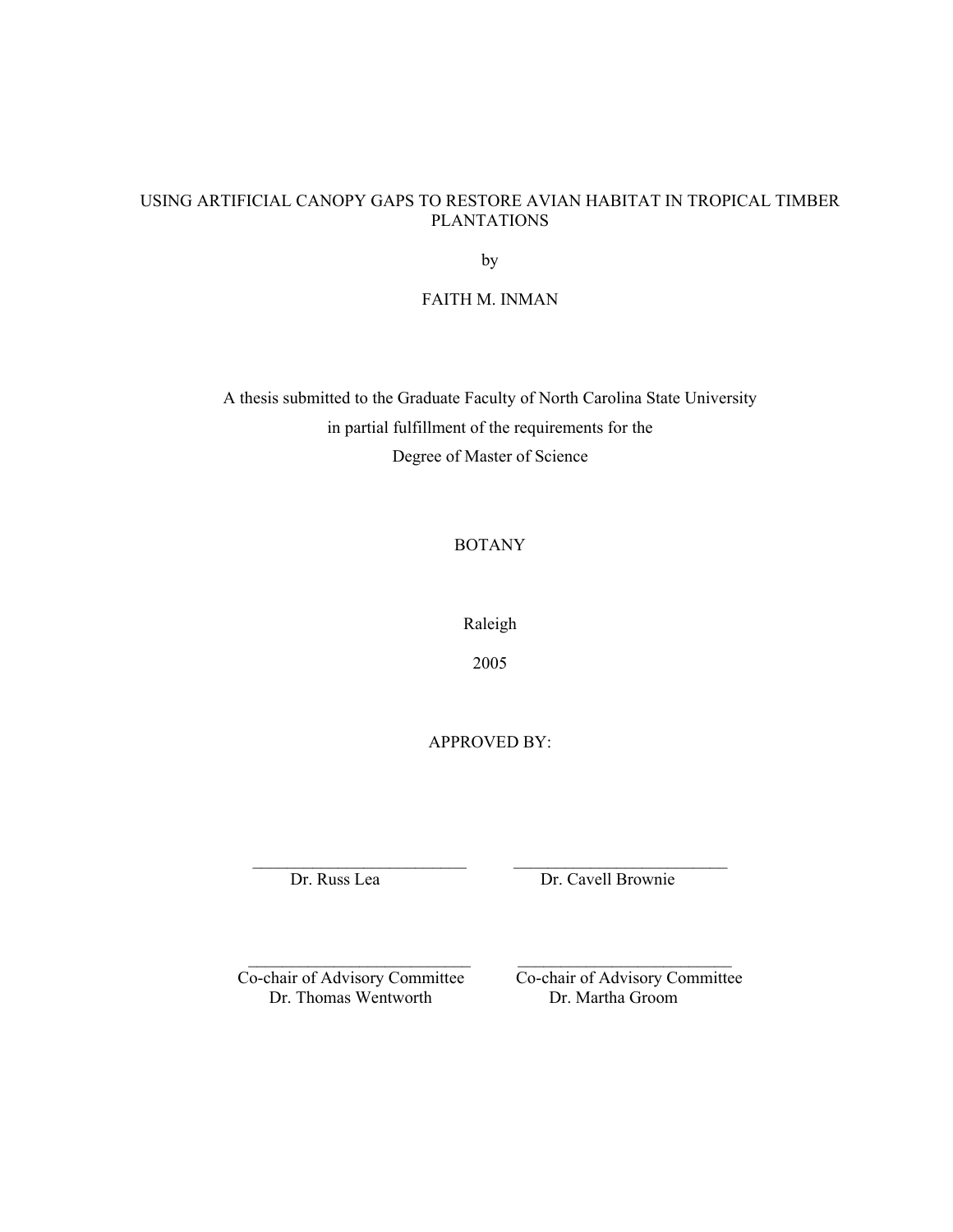# DEDICATION

I dedicate this thesis to Karl Magnacca for his intellectual support from the inception to the completion of this endeavor and for his enduring friendship.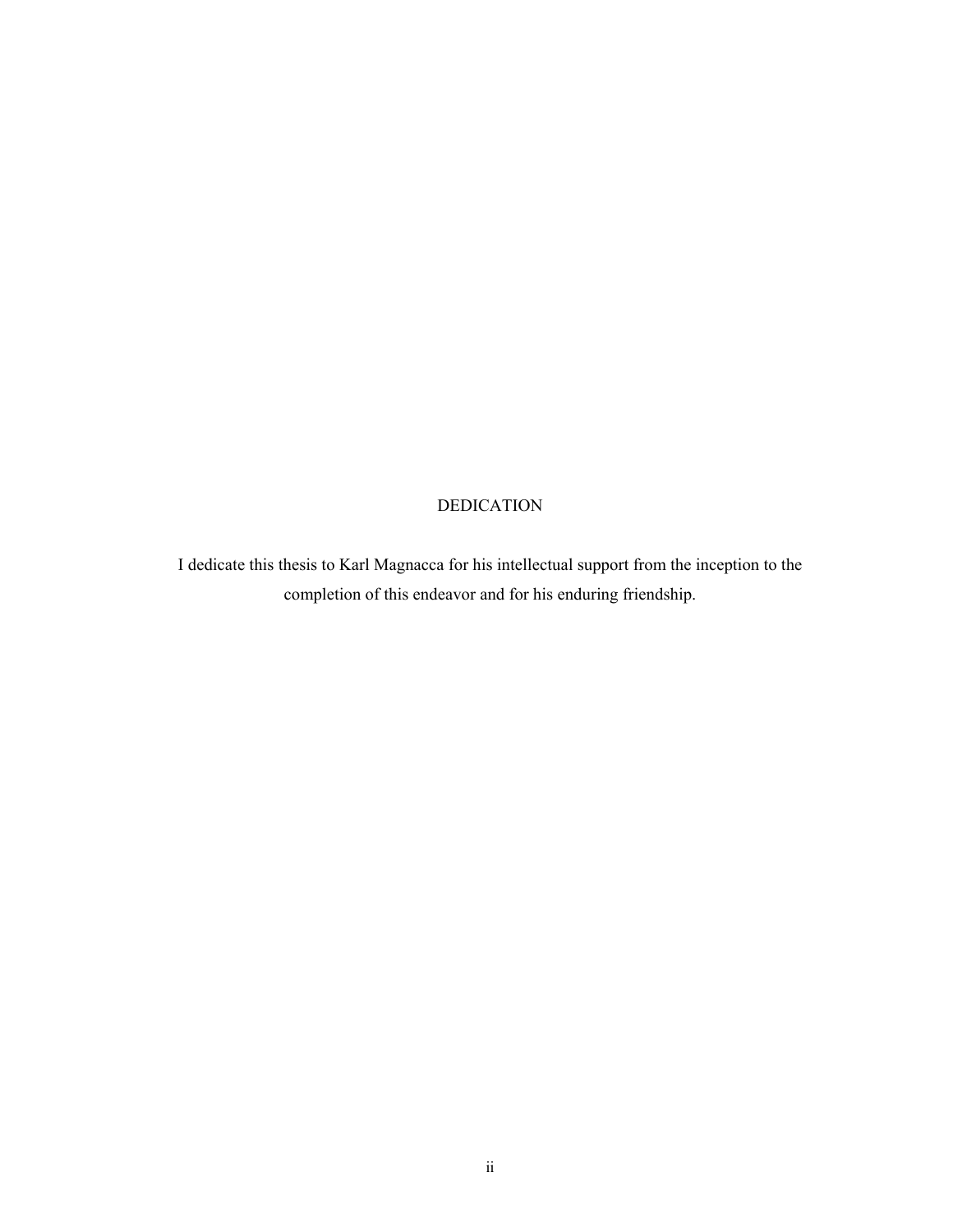#### PERSONAL BIOGRAPHY

Faith Inman was born on December 4, 1971 in Burlington, Washington USA, the second daughter of Caroline O'Devlin and Philip Inman. She was raised in Southern California and attended the University of California Santa Barbara (UCSB) with a major in Environmental Studies immediately after graduation from Troy High in Fullerton, CA in 1989. After one year at UCSB, she left to join Earth First! in Eugene, Oregon and finally settled on an organic farm in Waukon, Washington. After studying European Literature and German at Spokane Falls Community College, she enrolled at The Evergreen State College in Olympia, Washington in 1993 where she earned a BAS degree with a focus in French and Ecology in 2000. Before completion of her undergraduate degree she took time off to travel and work in Nepal, India, Europe, and Africa. After completing her BAS she worked on wilderness revegetation crews in Olympic National Park, Hawaii Volcanoes National Park, and Mt. Rainier National Park. She began her research on habitat restoration in Puerto Rico in March 2003. The results of her research are contained in the following pages.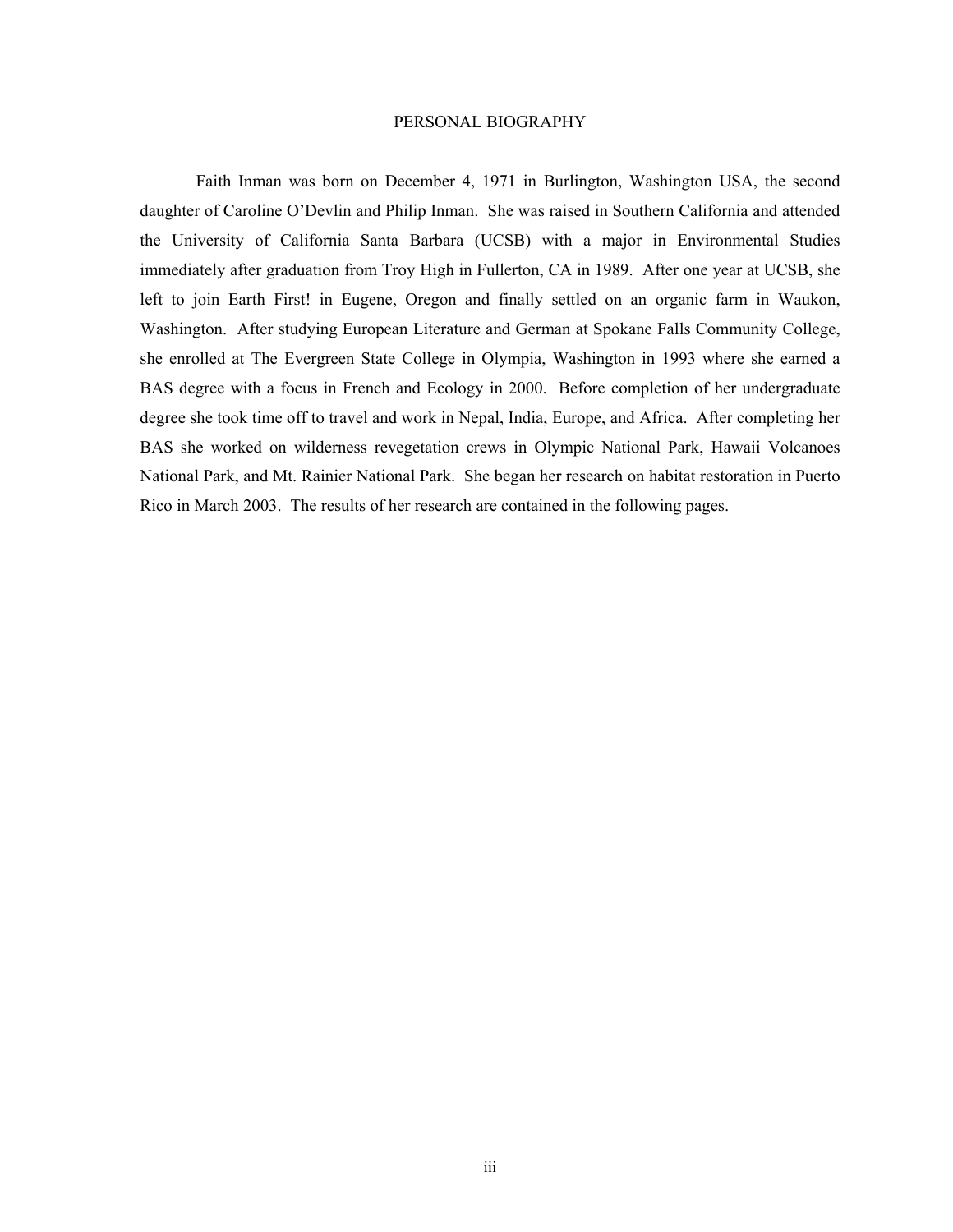# TABLE OF CONTENTS

|                       | Page |
|-----------------------|------|
|                       | V    |
|                       | 1    |
| 2. Methods            | 2    |
|                       | 2    |
|                       | 3    |
|                       | 4    |
|                       | 4    |
|                       | 4    |
|                       | 5    |
|                       | 7    |
| 3. Results            | 8    |
| 4. Discussion         | 10   |
|                       | 12   |
|                       | 13   |
|                       | 14   |
|                       | 14   |
|                       | 18   |
|                       | 30   |
|                       | 30   |
|                       | 30   |
|                       | 31   |
|                       | 31   |
| 8.5 Ground cover data | 37   |
|                       | 40   |
|                       | 57   |
|                       | 58   |
|                       | 66   |
|                       | 67   |
|                       | 131  |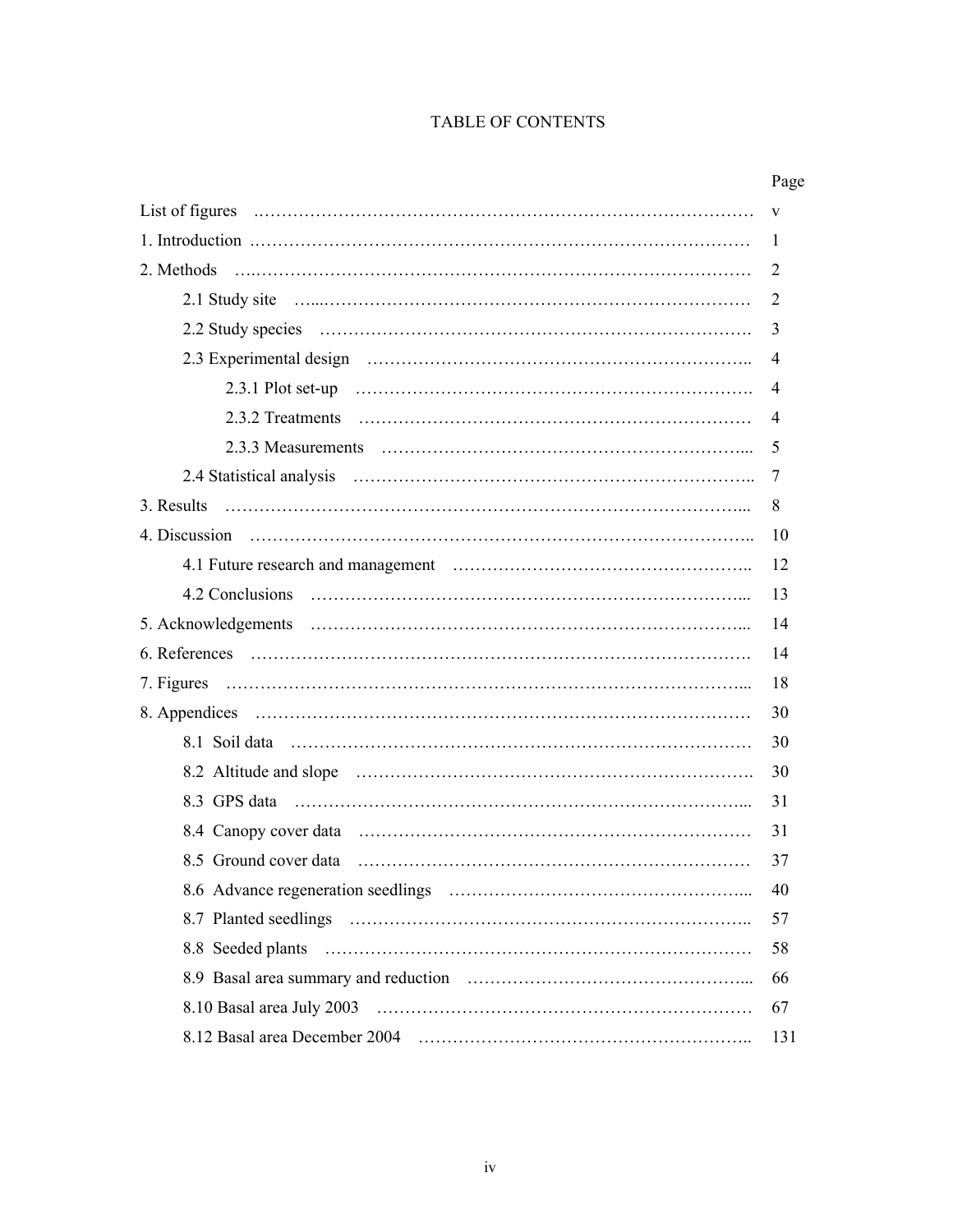# LIST OF FIGURES

# **FIGURE TITLE** Page

|  | 18 |
|--|----|
|  | 19 |
|  | 20 |
|  | 21 |
|  | 22 |
|  | 23 |
|  | 24 |
|  | 25 |
|  | 26 |
|  | 27 |
|  | 28 |
|  | 29 |
|  |    |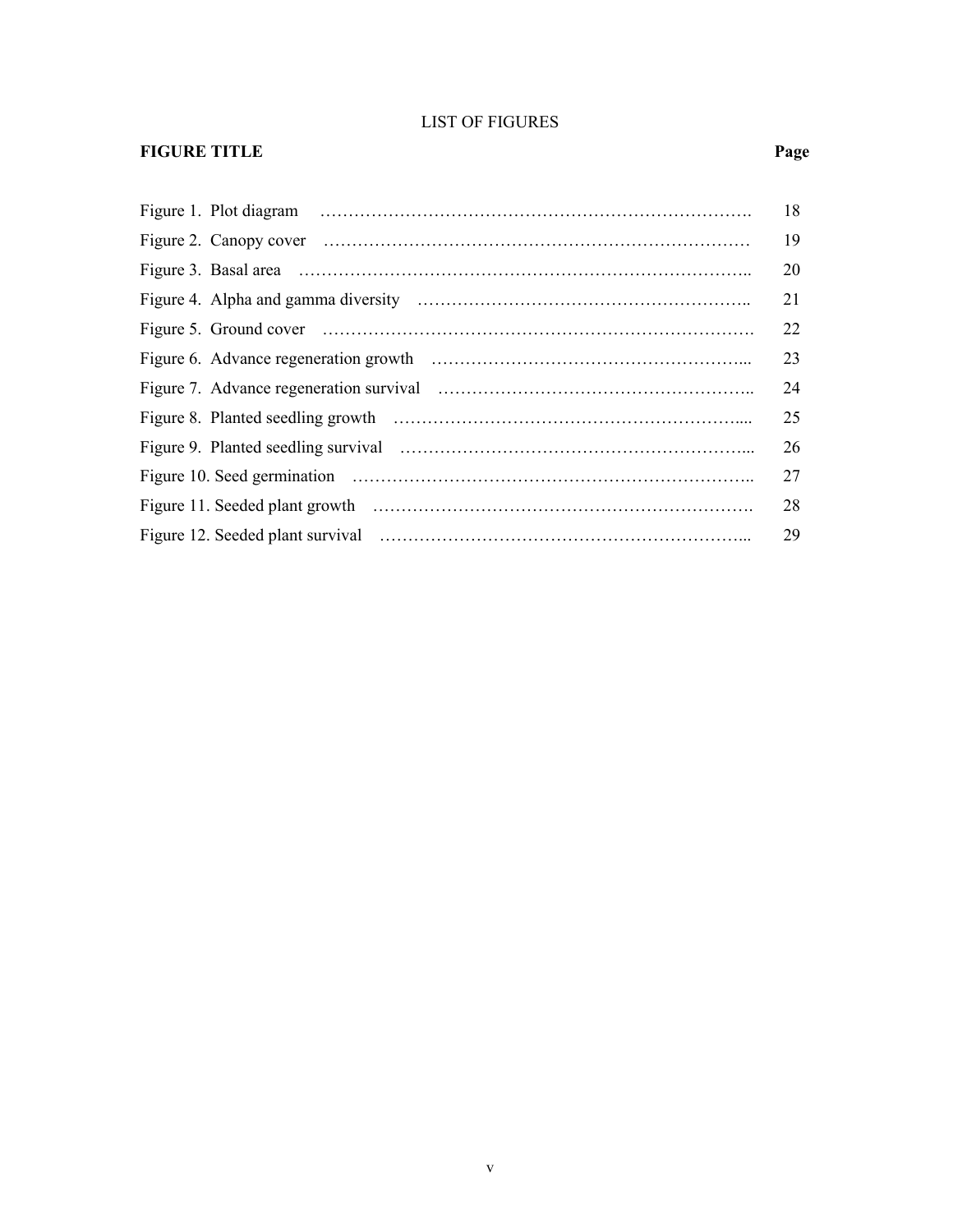#### 1. INTRODUCTION

Habitat loss due to deforestation and competition with invasive species are the leading causes of species extinction in the tropics (Dirzo and Raven, 2003). Following deforestation, disruption of soil nutrient cycling processes, repeated burning, and colonization by persistent herbaceous species may inhibit forest regeneration. One proposed solution is to plant fast-growing timber species to rehabilitate degraded land. In the plantation understory, advance regeneration of native trees can be higher than on unplanted land because timber trees suppress herbaceous species and reduce fire frequency while increasing animal mediated seed dispersal into plantations (Duncan and Chapman, 2003; Otsamo, 2000). Mid- to late-successional forest species are more likely to recruit into the shaded plantation understory than pioneer species, and forests in later successional stages have many times more wildlife diversity than young forests (Terborgh and Petren, 1991). Thus plantation forests may "jump-start" natural forest succession following disturbance (Lamb, 1998; Lugo, 1997).

However, monoculture or mixed species plantations provide poor wildlife habitat compared to diverse native forests (Kanowski et al., 2005). Although plantations may promote early establishment of native forest species, advance regeneration is typically suppressed in the forest understory due to low light conditions and most tropical forest trees rely on canopy gaps to reach maturity (Popma and Bongers, 1988). Unless trees are able to reach reproductive maturity, they will not produce fruit for wildlife and the habitat value of the forest will continue to be low. Currently there are more than 44 million hectares of plantations in the tropics that have been planted both for land rehabilitation and timber production (Lugo, 1997). Where land occupied by plantations has been designated for preservation of biodiversity, methods to convert plantations back to native forest are needed to improve wildlife habitat.

 Logging and strip clearing to create artificial canopy gaps have been shown to increase seedling growth and diversity in plantations (Ashton et al., 1997; Duncan and Chapman, 2003). Although most species respond positively to gaps, some late successional species actually decline (Horn et al., 1989). Therefore, the effects of gaps on understory tree growth should be experimentally tested on target species with high wildlife habitat value.

The Caribbean island of Puerto Rico is ideally situated both ecologically and economically for studying the conversion of timber plantations to native forest and could serve as a model system for development of management protocols. Extensive plantations of both non-native and native timber species were established in Commonwealth forest preserves more than 50 years ago to promote a local timber industry (Alvarez-Ruiz et al., 1997). Meanwhile, Puerto Rico has developed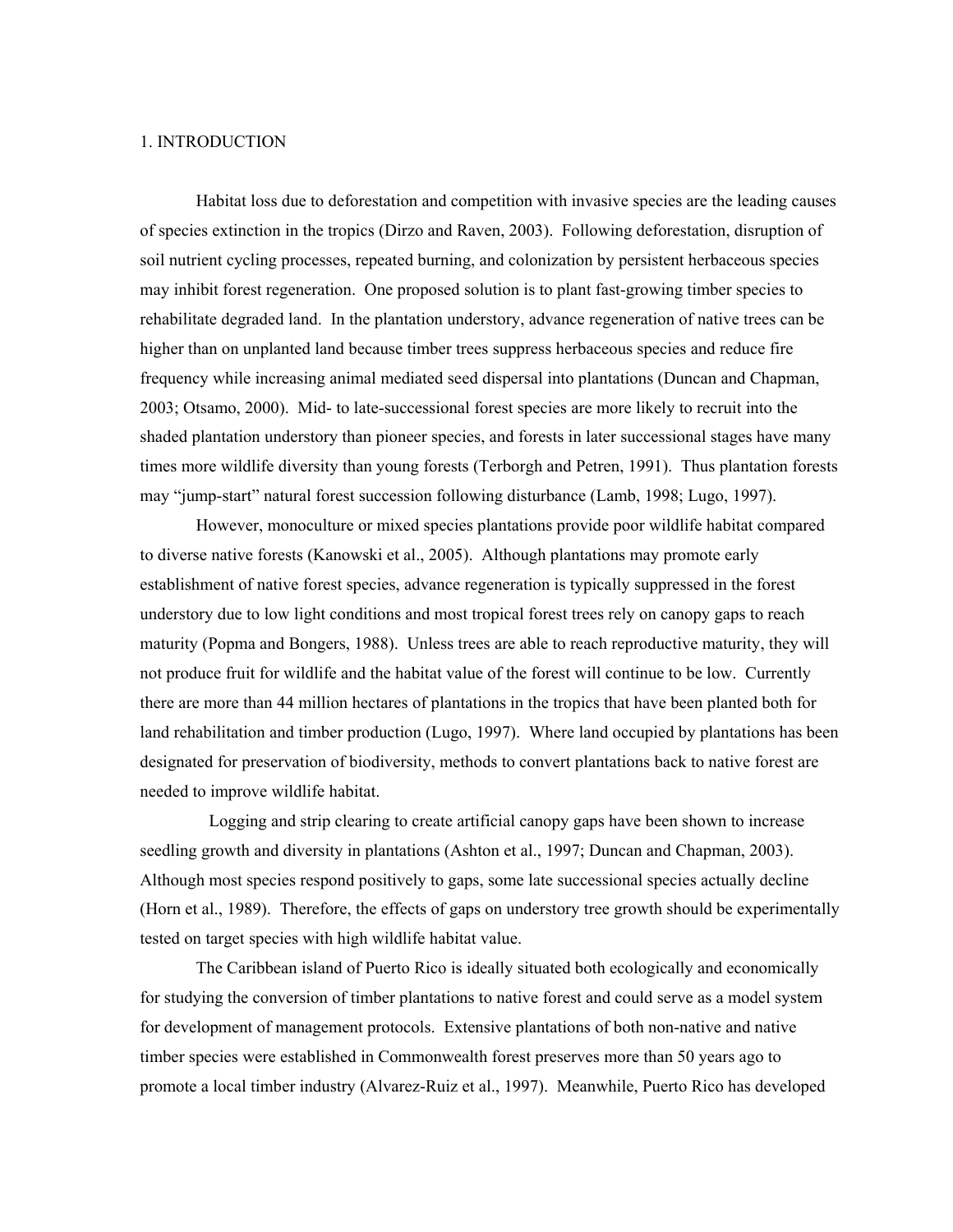an industrialized economy and no longer relies on forest products for income, making the transition from timber plantation to wildlife preserve socially and economically acceptable. In addition, the U. S. Fish & Wildlife Service recovery plan for the endangered Puerto Rican parrot (*Amazona vittata*) calls for the re-introduction of captive-bred parrots into Rio Abajo Commonwealth Forest (Nunez-Garcia et al., 1999), a preserve in central Puerto Rico that was widely planted with timber species. In order to support a viable parrot population, local forest managers wish to improve the forest habitat in Rio Abajo. One tactic is to restore non-native plantations to native forest and increase population densities of tree species that will provide food for the parrot.

We investigated the effects of creating artificial gaps in timber plantations on the germination, growth, and survival of seven species expected to provide significant food resources for the Puerto Rican parrot. To test the hypothesis that seedlings of native tree species are suppressed in the understory of timber plantations, we measured the growth and survival of advance regeneration and planted seedlings in adjacent gap and control plots for  $\sim$ 18 months. To test the efficacy of directseeding to augment population densities of preferred parrot food species, we also measured the germination (over 18 months), and the growth and survival of seeded species in subplots with litter removal and control treatments over one year. In addition, we examined which species would be most likely to recruit to the canopy after gap creation and compared predicted species composition and diversity in gap plots with actual species composition and diversity in control plots.

Clearing large areas of forest in the humid tropics can encourage the growth of vines, shrubs, grasses, and ferns that may compete with tree seedlings. In an early planting study in Rio Abajo, Marrero (1950) found that where large areas of forest were cleared for planting, tree seedlings were smothered by vines unless they were cleared away for several years. Assuming that this would be far too labor intensive for a large-scale restoration project, we experimented with the use of medium sized gaps (400m²) to prevent encroachment of understory species that would compete with tree seedlings, while still allowing sufficient light to enter the understory to increase seedling growth.

# 2. METHODS

#### *2.1 Study site*

Covering 2275 ha, Rio Abajo Commonwealth Forest is the largest forest preserve in central Puerto Rico. Most of Rio Abajo lies in the wet to moist forest life zone (18° 20'N, 66° 43'W) (Ewel and Whitmore, 1973) and the terrain is mostly steep-sided limestone hills and narrow valleys typical of karst formations. Elevation ranges from 200-400 m, mean annual temperature is 21.5°C, and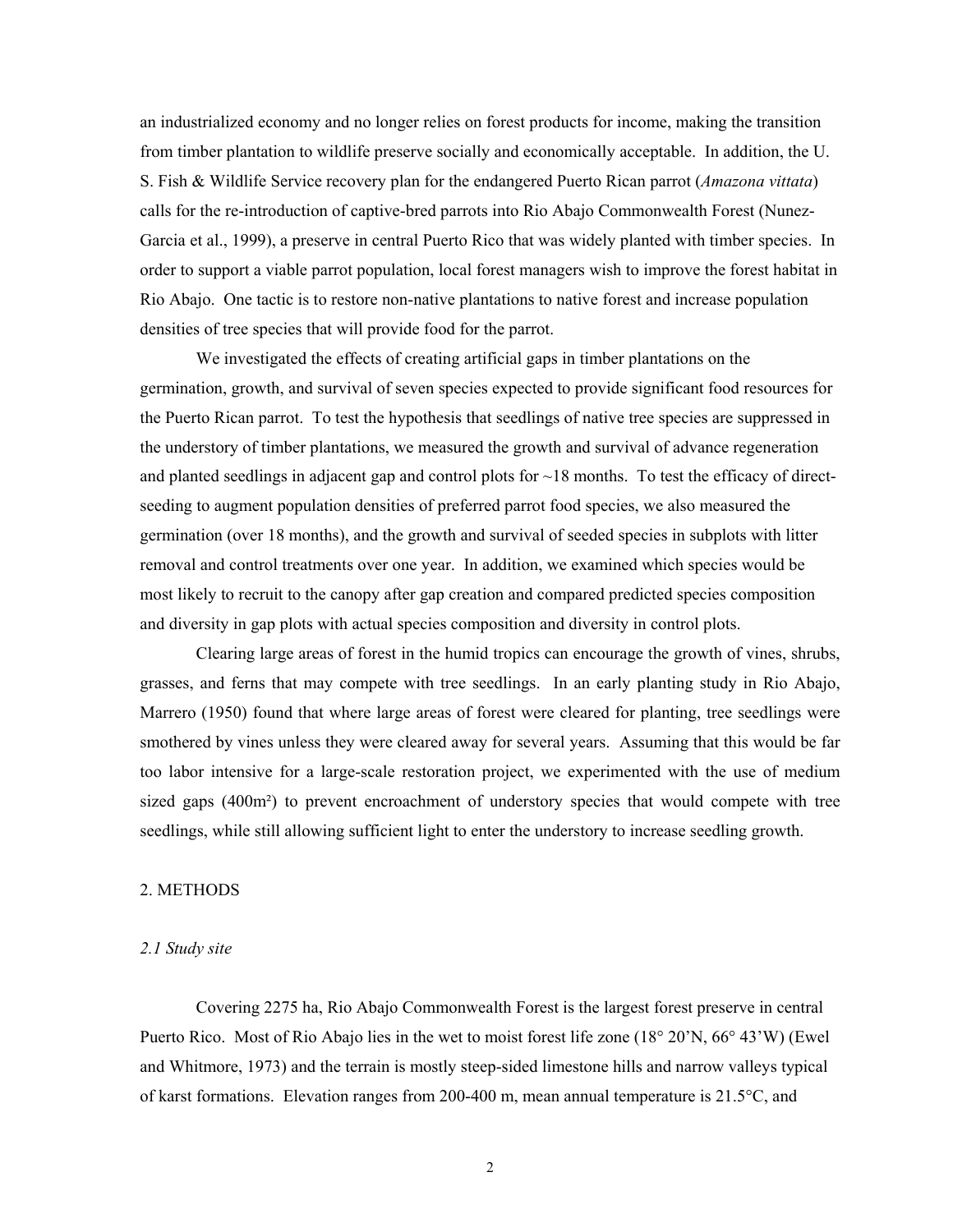rainfall is ~2000 mm/yr (Alvarez-Ruiz et al., 1997). Soils are classified as mollisols because of their high organic matter (Lowe and Ashton, 1984) .

By the time the Rio Abajo Forest preserve was established in 1935, most of the forest had been cleared for agriculture and charcoal production, leading to high levels of soil erosion (Alvarez-Ruiz et al., 1997; Marrero, 1950). To decrease erosion and slow siltation of the Lago Dos Bocas dam downstream, as well as to test the potential of several species for timber production, approximately 800 ha of the preserve were planted with native and non-native timber trees between 1936-1950. Most plantation species only established well in narrow valleys and on gentle slopes where the deepest soil is found. In 1982 plantations covered more than 700 ha, or 30% of the preserve (Alvarez-Ruiz et al., 1997). However, because of the lack of local markets and the logistical difficulties of logging in the steep terrain, few plantation trees have been harvested. Rio Abajo is now a mosaic of naturally regenerating secondary forest and timber plantations.

#### *2.2 Study species*

Mahoe, *Hibiscus elatus* Sw. (Malvaceae), is the third most common timber species in Rio Abajo, estimated to cover 153 ha or 22% of the plantation area (Alvarez-Ruiz et al., 1997). It is a medium sized tropical tree native to Jamaica and Cuba (Little and Wadsworth, 1991). Mahoe plantations were chosen for this study because they form dense continuous canopies that apparently suppress native advance regeneration seedlings in the understory. Although mahogany, *Swietenia macrophylla* King (Meliaceae), is the most widely planted timber species in Rio Abajo, it did not establish well and the native secondary forest has regenerated in former plantations. Teak, *Tectona grandis* L. (Verbenaceae), the second most common species, was not used in this study because a) the high market value raised concerns among regional foresters and, b) it is seasonally deciduous and thus gap effects may have been less evident over the short term.

Four advance regeneration species were studied: *Cupania americana* L. (Sapindaceae), *Guarea guidonia* (L.) Sleumer (Meliaceae), *Ocotea* spp. (Lauraceae), and *Roystonea borinquena* O.F. Cook (Arecaceae). Four species were seeded into subplots: *Aiphanes acanthophylla* (Mart.) Burret, (Arecaceae), *Casearia guianensis* (Aubl.) Urb. (Flacourtiaceae), *Prestoea montana* (Graham) G. Nichols (Arecaceae), and *R. borinquena*. In addition, 6-month old container-grown seedlings of *R. borinquena* and *P. montana* were planted into three replicates. Nomenclature follows Liogier (Liogier and Martorell, 2000). Hereafter all species will be referred to by genus for the sake of simplicity within the text.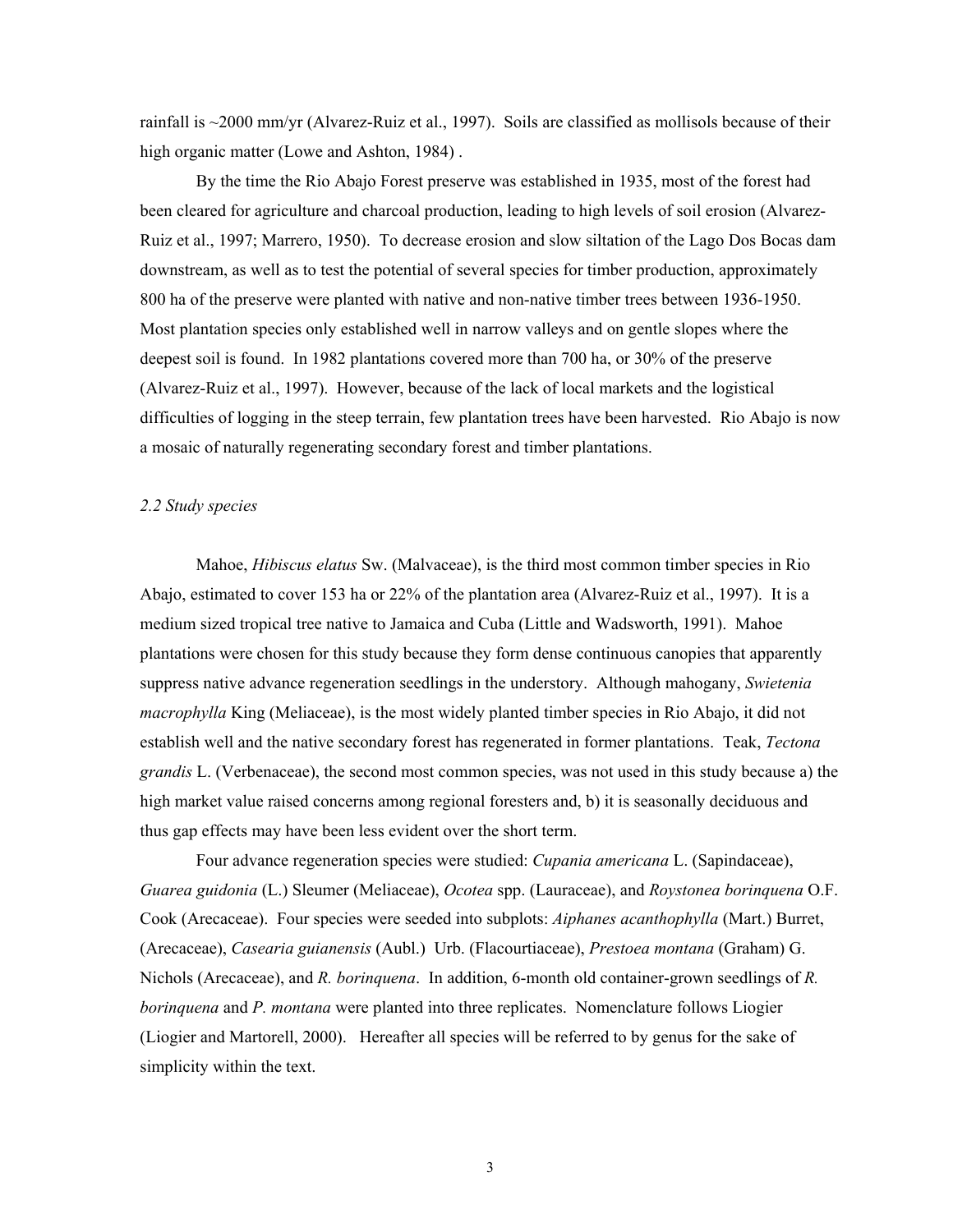These seven native tree species were chosen because they are expected to be important food sources for Puerto Rican parrots after the captive-bred birds are released into Rio Abajo. In addition, advance regeneration species were chosen from species that occurred in all plots in sufficient numbers to permit statistical comparison. Seeded species were used only if seed sources were available. All study species are early- to mid-successional trees that are common in moist-wet secondary forest in the karst region, and all but *Casearia* have medium to large seeds. All species produce large quantities of fruit during the parrot breeding season and these fruits are known or expected to be preferred by the Puerto Rican parrot (Cardona et al., 1986). Parrot food preferences were determined from published feeding observations of wild birds (Snyder et al., 1987), or from feeding observations of captive bred birds (Adrian Garcia pers. comm.).

Except for *Roystonea*, seeded and planted species are uncommon or restricted to small, localized populations in Rio Abajo. *Roystonea* was included in both seed and planting trials because forest managers are particularly interested in increasing the population size of this species within Rio Abajo in order to supply parrots with an abundant, nutritious, year-round food supply. *Prestoea* was both seeded and planted because it is uncommon in Rio Abajo and it is currently the most important food source for wild Puerto Rican parrots in the Caribbean National Forest (Snyder et al., 1987).

#### *2.3 Experimental design*

#### *2.3.1 Plot set-up*

A split plot design with whole plots in six blocks and a 2x2 factorial treatment structure was used in this experiment. Two square 20x20 m plots were established in each of six separate mahoe plantations in Rio Abajo, for a total of twelve whole plots in six replicates. Each plot was randomly located within plantations, with a 5-10 m buffer between the plot edge and any roads or trails. At least 10 m of intact forest was left between plots. Plots were oriented north-south. Because mature plantation trees were about 20 m tall, the 400 m² plot size minimized light heterogeneity within gap plots.

Across the center of each plot, following the contour of the slope, a permanent 20 m long transect line was established to measure ground cover. Sixteen 40x40 cm seed subplots were distributed across the center of each plot, parallel to the ground cover transect (Fig. 1). Each seed subplot was sown with 30-45 seeds from one of the four seeded species (see *Study species* above).

#### *2.3.2 Treatments*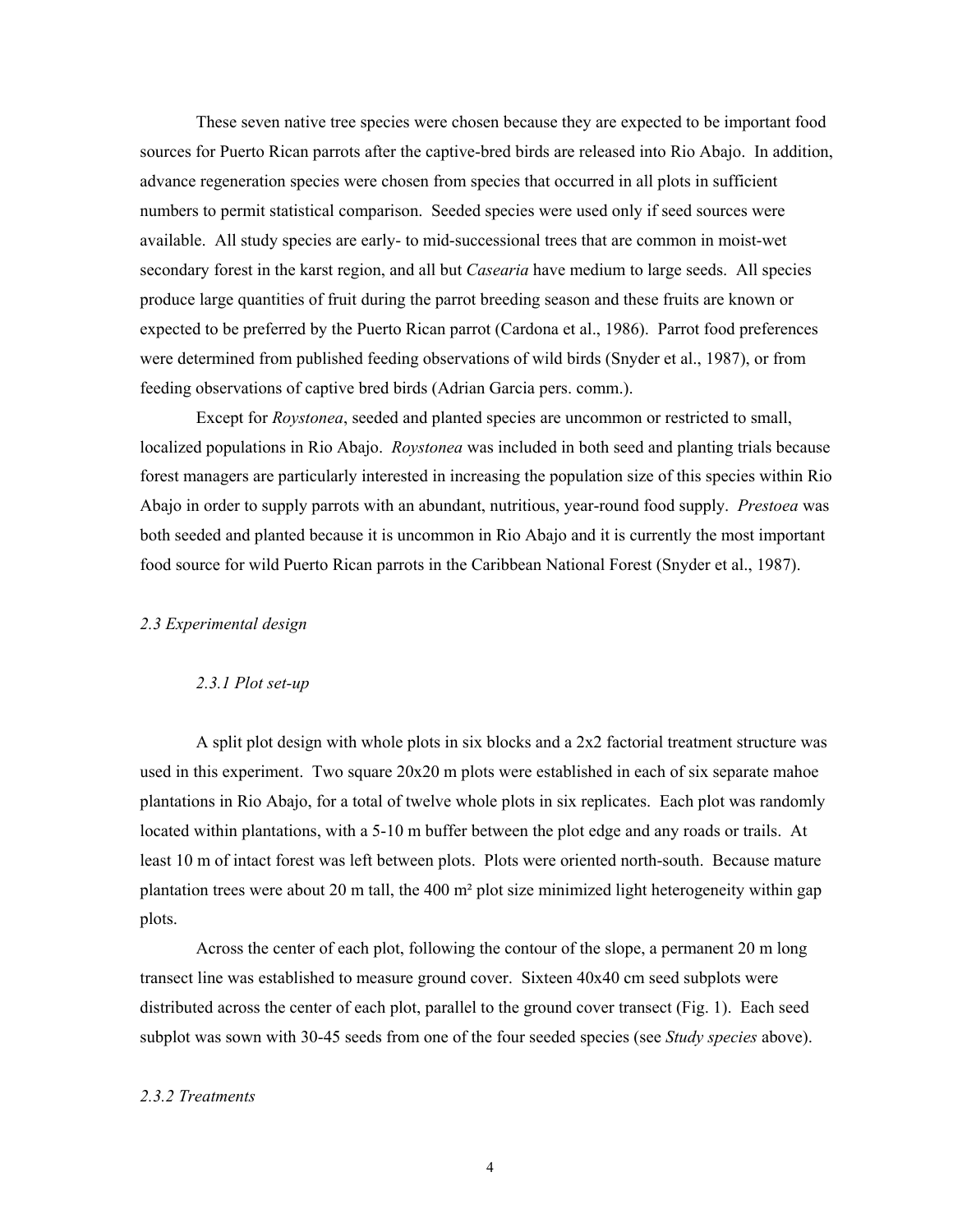Gaps were created by girdling all non-native trees >5cm dbh within one randomly selected 20x20 m whole plot in each replicate. The other whole plot in each replicate served as a control treatment. Trees were girdled by cutting through the bark with a machete. Because mahoe commonly resprouts, herbicide was applied to bark cuts (Pathway, Dow AgroSciences). Most trees died within 1-3 months and were left standing. Trees still alive after 3 months were re-girdled and treated again with herbicide. Because leaf litter may inhibit germination and growth of native trees (Facelli and Pickett, 1991; Myster, 1994), leaf litter and vegetation were removed in half of the seed subplots at the time seeds were planted. Leaf litter and vegetation were not continuously removed following the initial seeding.

#### *2.3.3 Measurements*

Canopy cover in each plot was estimated using a spherical densiometer. Spherical densiometers have been shown to effectively characterize forest light environments, especially when used by a single experienced researcher (Englund et al., 2000). Densiometer readings were taken in each of the four cardinal directions at four fixed points in each plot. Densiometer readings were averaged across all readings within each plot to obtain mean canopy cover estimates. Canopy cover estimates were made prior to treatment and repeated periodically throughout the study for 18 months.

To determine average basal area and basal area reduction due to treatment, dbh (stem diameter at 1.4 m) was estimated to the nearest cm for all woody species >2m tall in all plots prior to treatment and again after 18 months. All woody species >2m tall in all plots were identified, and voucher specimens of all species were deposited in the North Carolina State University Herbarium (NCSC).

To predict the future species composition of canopy trees, we examined the diversity of large saplings in gap plots that would be most likely to fill the canopy gaps created by dead timber trees. We assumed 1:1 replacement of timber trees with large saplings in the understory. That is, for every mature canopy tree  $(> 10 \text{ cm}$  dbh) that we girdled, the next largest live sapling in that plot was predicted to recruit to the canopy. We calculated alpha diversity as the average number of actual (for closed plots) or predicted (for gaps) canopy species per plot and gamma diversity as the total number of actual or predicted canopy species encountered in all plots.

To assess treatment effects on growth of herbaceous species, the percentage cover of vegetation <2 m tall was estimated using the pole-point transect method, in which a 2 m long pole was placed vertically every 5 cm along a permanent 20 m transect and all live vegetation touching the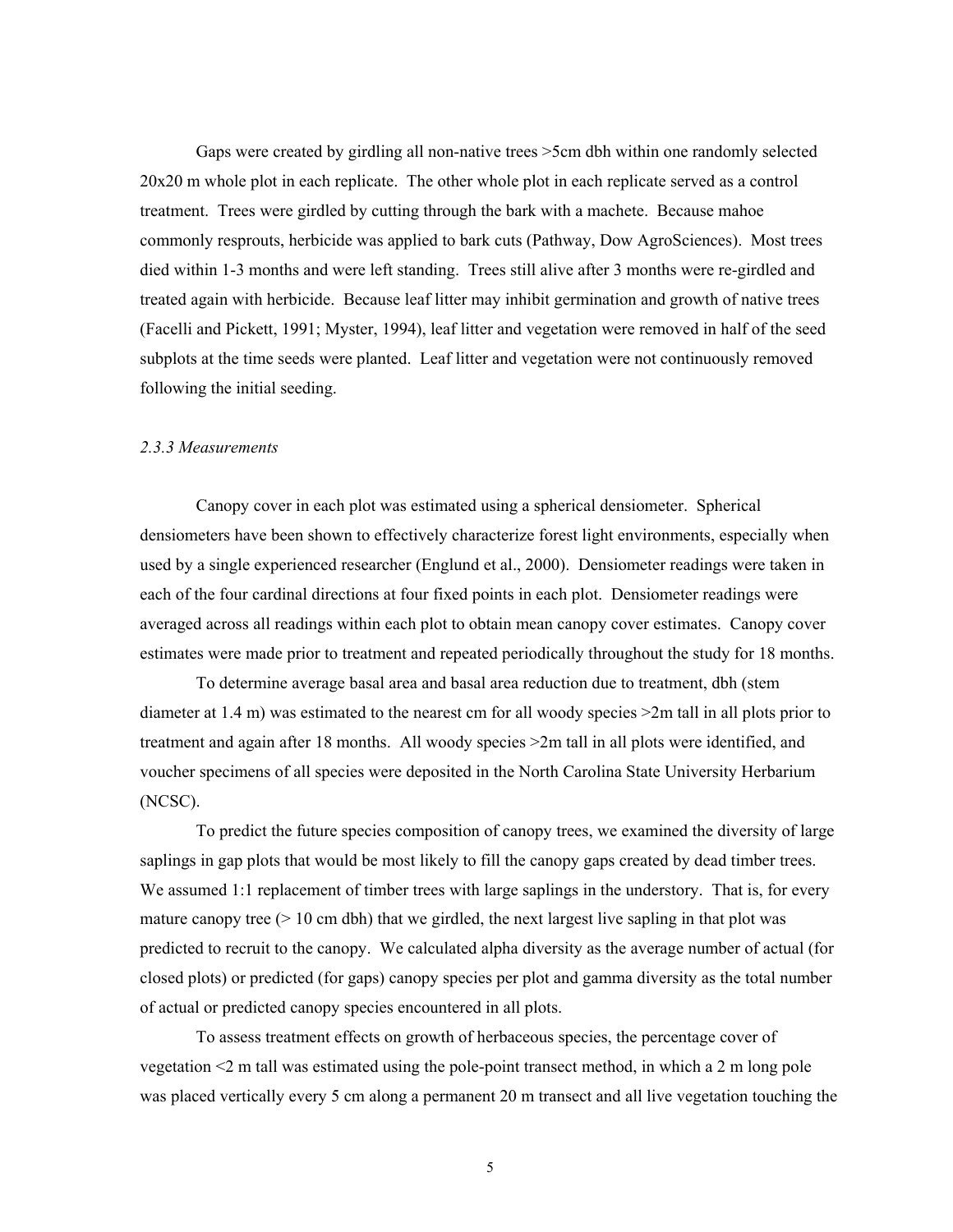pole was recorded in the following cover classes: fern, grass, shrub, tree, vine. The substrate type, either leaf litter or soil, was recorded if no live vegetation touched the pole. Percentage cover was calculated by dividing the number of points counted for each cover class by the total number of points along the transect (200).

To compare growth and survival of advance regeneration in gaps and closed plots, 8-20 seedlings of *Cupania*, *Guarea, Ocotea,* and *Roystonea* were randomly selected from all seedlings 10- 50 cm tall within each plot and marked with permanent metal tags (788 seedlings total). Height and basal diameter of all tagged seedlings were measured prior to the girdle treatment and re-measured periodically for approximately 18 months post-treatment.

Plant height for dicot species was measured from the ground to the apical meristem. For palms, plant height was measured from the ground to the point where the lowest leaf petiole separated from the main stem, and leaf height was measured from the ground to the tip of the longest leaf. All height measurements were made to the nearest 0.5 cm. Basal diameter for all plants was measured just above ground level to the nearest 0.1 mm. Growth was calculated by subtracting initial measurements from final measurements for each tagged plant.

In August 2003, 30 *Prestoea* and 23 *Roystonea* container-grown seedlings were planted into three replicates. Seedlings were approximately 6 months old when planted. When planted, the average seedling heights, basal diameters, and leaf lengths were 2.5 cm, 2.6 mm, and 15 cm, respectively, for *Prestoea* and 2.2 cm, 2.8 mm, and 25 cm, respectively, for *Roystonea*. Seedlings were randomly assigned to treatments. Measurements and growth calculations were conducted in the same manner as for advance regeneration palm seedlings.

Following the girdle treatment, seeds of *Aiphanes*, *Casearia*, *Prestoea*, and *Roystonea* were sown in subplots (30-45 seeds/subplot, 120-180 seeds/species/whole plot; total 8320 seeds) (Fig. 1). Seeds were collected from at least 10 trees in populations as near to the study site as possible (within  $\sim$ 15 km radius). Seeds were collected from the ground under trees or cut from the infructescence. Fruit pulp was removed and seeds were soaked for 1 hour in a 10% bleach solution to prevent rot during storage. They were stored in a refrigerator for no more than 1 month before being sown in the field.

Seeds were sown in August 2003 at the beginning of the wet season (Lugo et al., 2001). Because of poor initial germination, *Roystonea* was seeded again in December 2003. Seed germination rates were calculated by dividing the number that emerged and survived to be counted between August 2003 and December 2004 by the number sown per treatment per species. Neither *Roystonea* nor *Casearia* had sufficient germination to permit statistical analysis and were excluded from further study. Germination of *Aiphanes* and *Prestoea* was monitored for 18 months.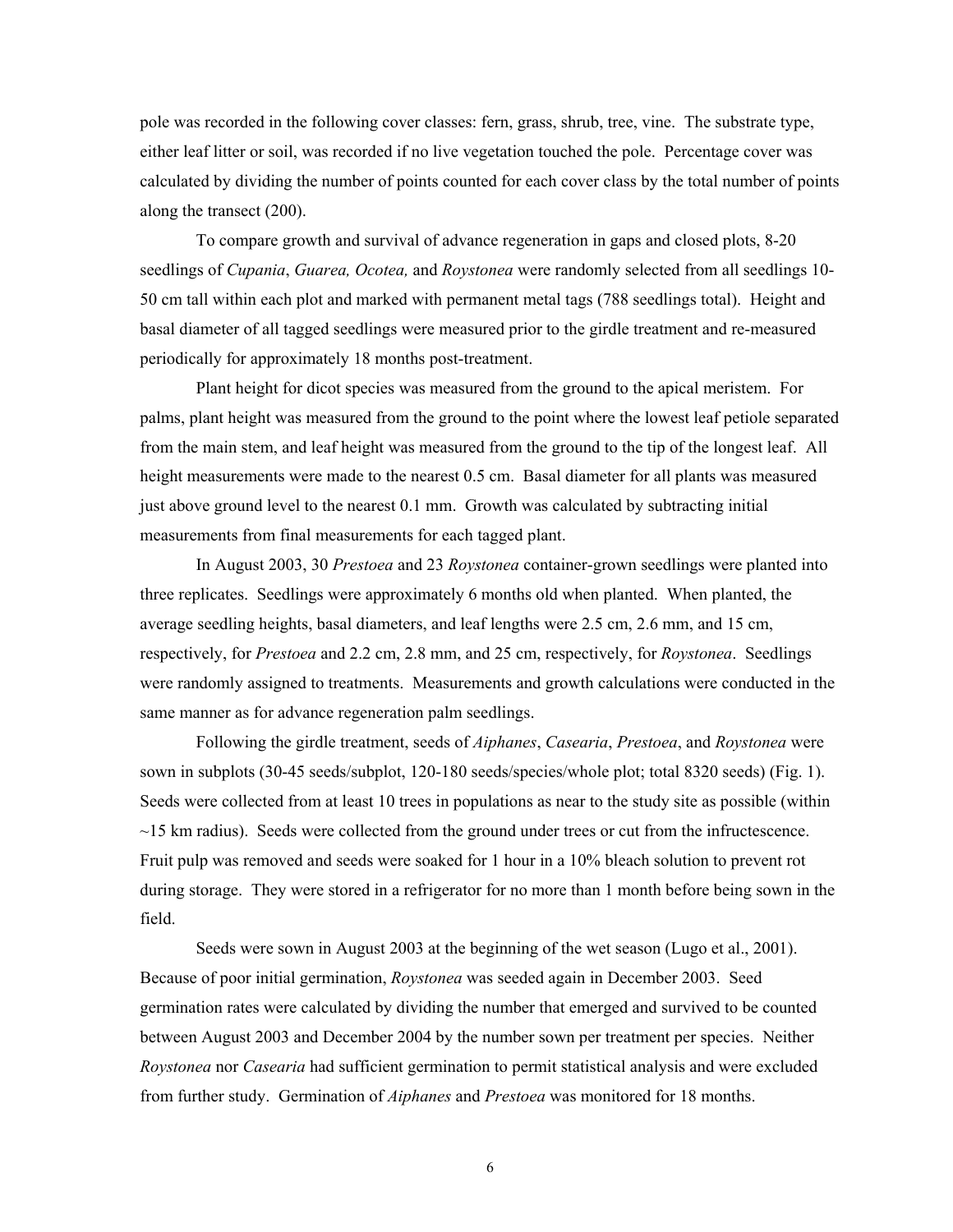In December 2003, all germinated *Aiphanes* and *Prestoea* seedlings were tagged. The growth and survival of this cohort was followed for one year until December 2004 (68 *Aiphanes,* 330 *Prestoea*, 398 seedlings total). Seeded plant survival was calculated by dividing the number of seedlings that survived until December 2004 by the number tagged in December 2003. Measurements and growth calculations were conducted in the same manner as for advance regeneration palm seedlings.

We completed plot installation and took initial canopy cover, ground cover, and advance regeneration measurements in June 2003. Trees were girdled in July 2003, after which we planted seeds and measured the basal area of all trees  $>2$  m tall. Container-grown seedlings were planted in early August 2003 with the assistance of Rio Abajo foresters and Department of Natural Resources staff. In October 2003, we counted the number of germinated seeds and remeasured canopy cover. In December 2003, we again measured ground cover, advance regeneration, and planted seedlings. As previously noted, at that time all germinated seedlings were tagged. In May 2004, we repeated all measurements except basal area estimates. In December 2004, we repeated all measurements including basal area estimates of live trees.

#### *2.4 Statistical analysis*

The square root of height, basal diameter, and leaf length measurements for advance regeneration, planted, and seeded plants, and the arcsine of the square root of canopy cover, ground cover, basal area, survival, and germination were used in the following analyses to stabilize error variances. Analyses were conducted to compare the responses of measured variables between gaps and closed plots (canopy\_treatment) and, where appropriate, between subplots in which litter was removed and subplots in which litter was left intact (litter treatment). Analyses were conducted to compare treatments at each time point and also with respect to change from initial to final measurements. All analyses were conducted using PROC MIXED of SAS (SAS Institute 2000).

Canopy and ground cover differences between treatments and over time were analyzed using repeated measures ANOVA with an unstructured error covariance for measurements at each measurement date on the same plot.

Differences in basal area of native and non-native species over time were analyzed using a split-plot ANOVA for each treatment with native/non-native as the whole plot factor and date as the subplot factor, followed by comparisons of native and non-native basal areas at each date if the date\*native/non-native interaction was significant.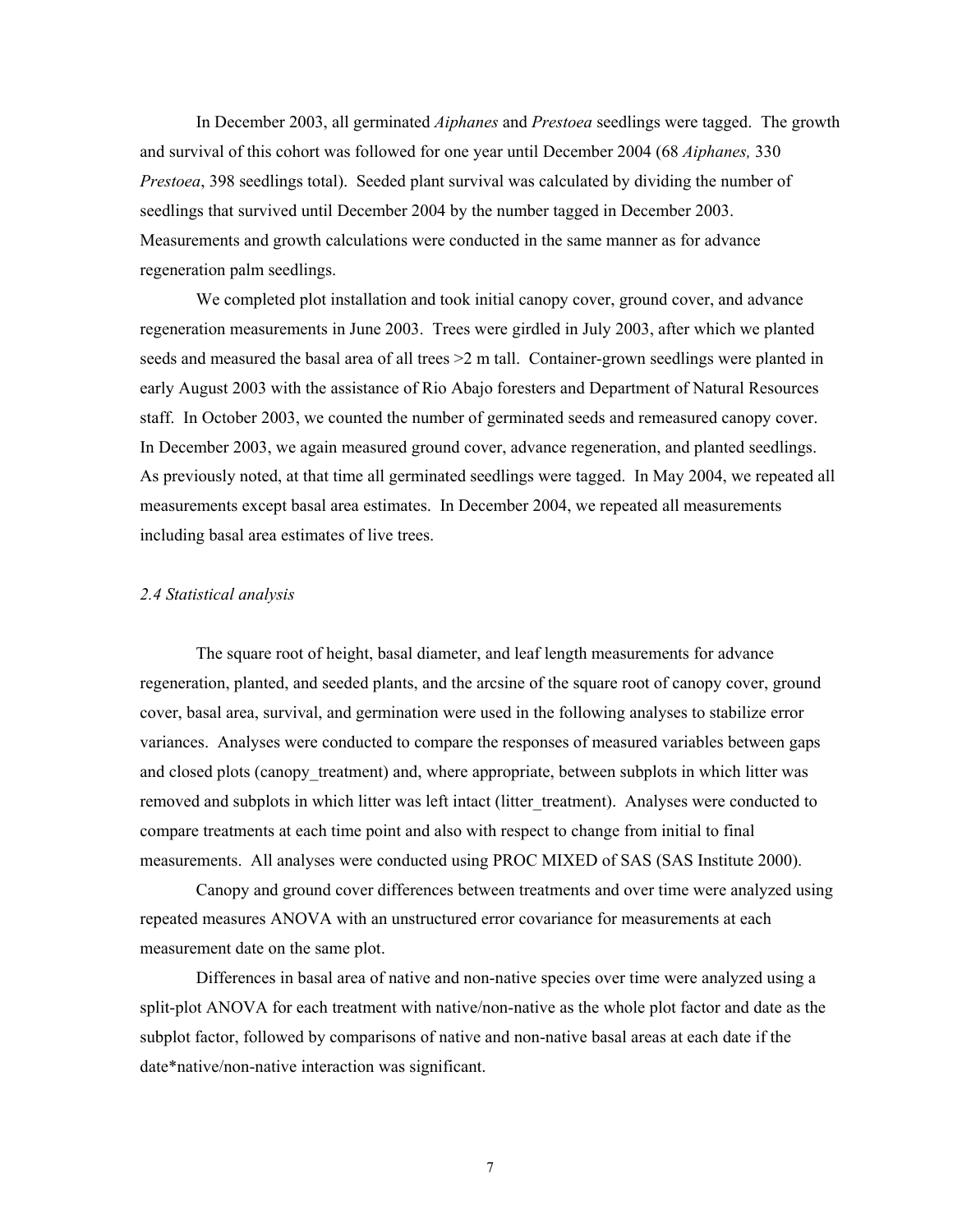For each species, survival of advance regeneration and planted seedlings was compared between canopy treatments using a randomized block ANOVA. Size differences between treatments over time of advance regeneration and planted seedlings were compared by species using a repeated measures ANOVA with canopy treatment and date as fixed factors. Replicate and replicate\*canopy treatment served as random effects, and we used an unstructured error covariance model for measurements over time on the same plant. An interaction contrast was used to compare growth (final - initial measurements) between treatments.

For seeded plants, a split-plot ANOVA with canopy treatment and litter treatment as whole plot and split-plot factors, respectively, was carried out on germination and survival values for seed subplots of each species separately. The height, basal diameter, and leaf length differences between treatments over time for each species were analyzed using a split-plot repeated measures ANOVA using canopy treatment, litter treatment, and date as fixed factors. Replicate, replicate\*canopy treatment, replicate\*litter treatment nested within canopy treatment, and duplicate plots nested within litter treatment\*canopy treatment\*replicate were random effects. In addition, an unstructured covariance model was assumed for measurements over time on the same seedling. Where the canopy treatment\*date interaction was significant, canopy treatment means were compared at each date using LSMEANS statements. An interaction contrast was used to compare growth (final - initial measurements) between canopy treatments for each species.

#### 3. RESULTS

Replicate plantations were selected to represent a range of environmental conditions. Average slope was 13° and ranged from 5°-25°. Altitude ranged from 183-232 m, averaging 203 m. Soil pH ranged from 4.67-6.89, and soils had high Ca content due to the limestone parent material. Rainfall in one gap and canopy plot pair was recorded throughout the study; approximately 2500 mm of rain fell from June 2003 to January 2005.

Within three months after girdle treatment, the mean canopy cover in gaps had decreased by 10% (*P* <.001). From three months post-treatment to 18 months the mean canopy cover in gaps increased by  $6\%$  ( $P = .01$ ; Fig. 2).

The average basal area prior to girdling was 47 m²/ha. Prior to girdle treatment, non-native tree species had ten times higher average basal area than natives did across all plots (Fig. 3). The girdle treatment reduced the basal area of non-natives in gaps by  $90\%$  ( $\pm$  3%). After treatment, the basal area of non-native and native trees was not significantly different in gaps ( $P = .403$ ). The basal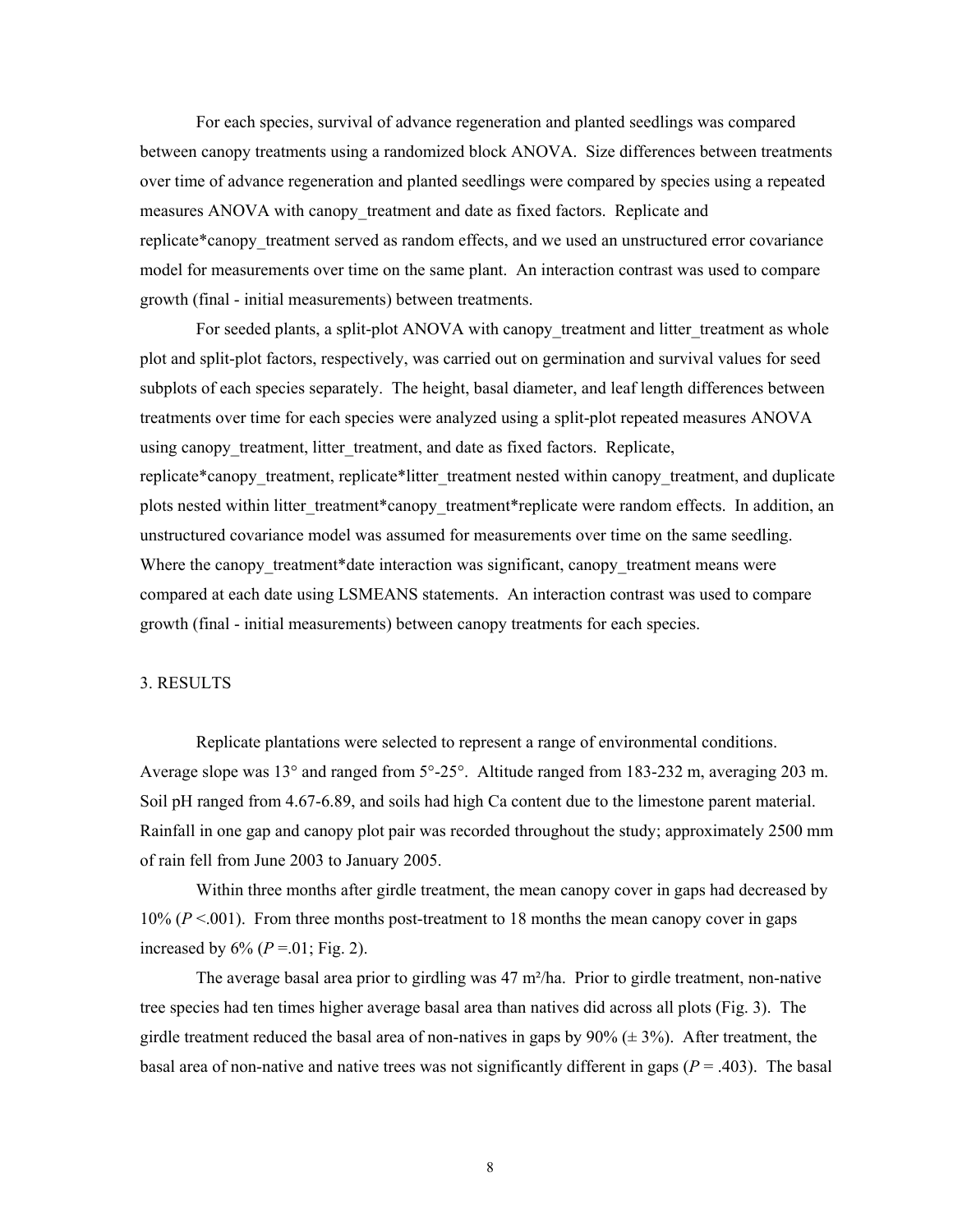area of non-natives in closed plots and of natives in closed plots and gaps did not change significantly during the study period (all  $P > .791$ ).

Assuming 1:1 replacement of girdled canopy trees with the next largest saplings in the understory, the predicted alpha and gamma diversities of canopy species in gaps would be higher than those in the closed canopy plantation forest. Average alpha diversity was estimated to increase by 200% for non-natives and 223% for natives in gaps. Gamma diversity of canopy species was estimated to increase by 200% for non-natives and 211% for natives in gaps (Fig. 4).

The most common species of large sapling predicted to recruit into the canopy of gap plots was the plantation species, mahoe, which represented 26% of all large ungirdled saplings. The next most common large sapling species predicted to recruit into the canopy of gap plots were *Calophyllum calaba* L. (Clusiaceae) and *Syzygium jambos* (L.) Alston (Myrtaceae), which represented 20% and 16% of large saplings respectively. After these three species, the most common species expected to recruit into the canopy were *Guarea guidonia* (6%), *Dendropanax arboreus* (L.) Decne. & Planch (Araliaceae) (5%), *Miconia prasina* (Sw.) DC. (Melastomataceae) (3%), and *Inga vera* Willd (Fabaceae) (3%). The remaining species were all represented by fewer than three large saplings likely to recruit in gaps, with 63% of all species represented by only one individual.

The cover of grasses, shrubs, and vines increased significantly more in gaps than in closed plots from June 2003 to December 2004 (Fig. 5). The average increase for grasses in gaps was from 2 to 16%, shrubs 8 to 25%, and vines 0 to 4%. Although fern cover increased from 17 to 29%, the increase was not statistically significant. Cover of trees below 2 meters in height decreased significantly in closed plots from 27 to 17%.

Plant height and basal diameter of all advance regeneration species increased significantly more in gaps than in closed plots, and leaf length increased more for *Roystonea* in gaps than in closed plots (Fig. 6). Sizes of advance regeneration seedlings in closed plots did not change significantly from initial to final measurements except for *Cupania* stem height (Cupania ht: *P* = .01; all other P values > .079.). Survival was not significantly different in gap v. closed plots for any species (all *P* > .224; Fig. 7).

Height, basal diameter, and leaf length of container-grown planted *Prestoea* and *Roystonea* increased significantly more in gaps than in closed plots (Fig. 8). Planted seedling height in closed plots did not change significantly during the study period (*Prestoea:*  $P = .279$ *; Roystonea*  $P = .866$ ), and leaf length did not increase significantly for *Roystonea* seedlings (*P* = .283). Survival of planted seedlings was not significantly different in gap v. closed plots (all  $P > .231$ ; Fig. 9).

Germination of *Prestoea* and *Aiphanes* did not differ significantly across canopy or litter treatments (all *P* > .349; Fig. 10). Height, basal diameter, and leaf length of seeded *Prestoea* all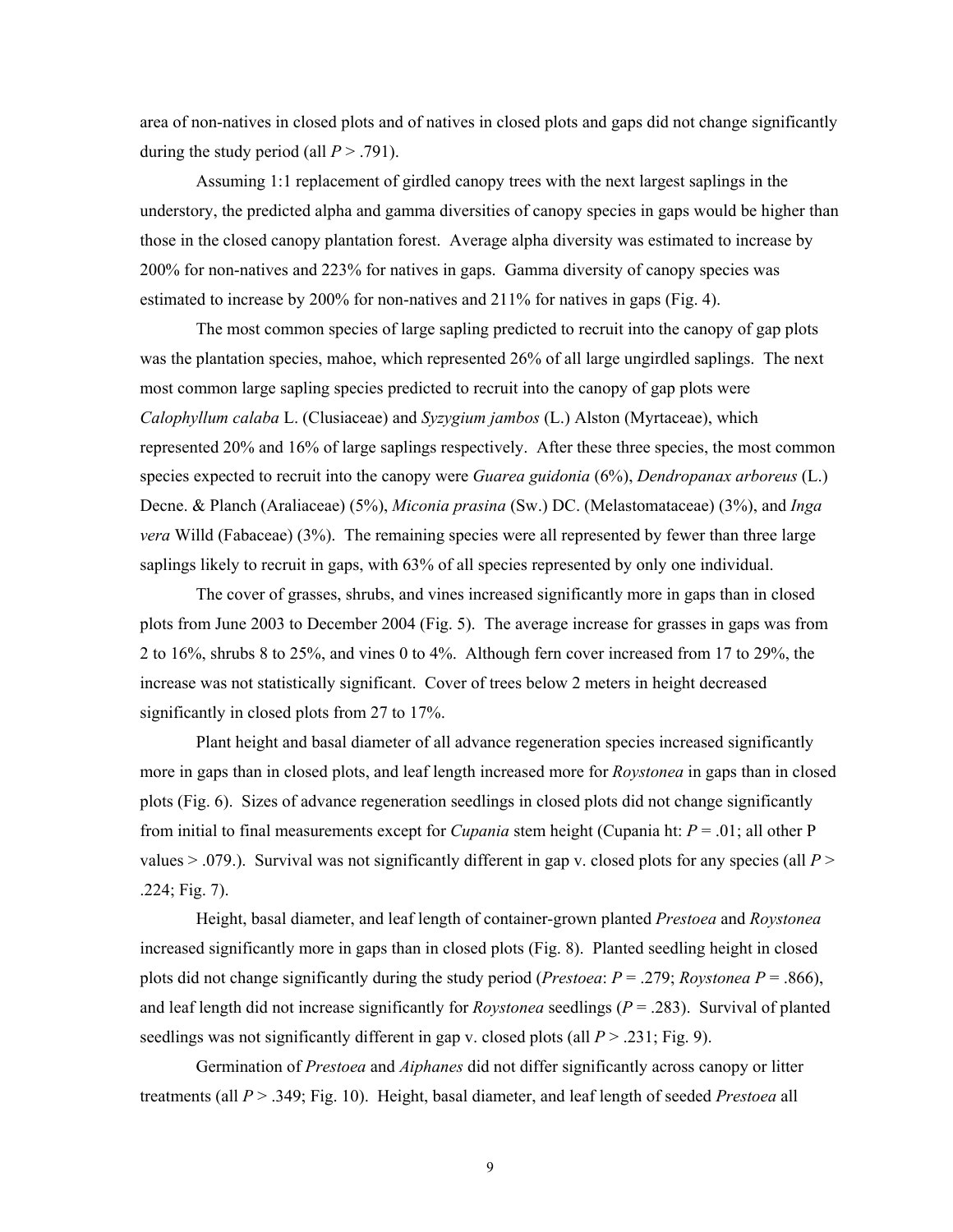increased significantly more in gaps than in closed plots (Fig. 11). Basal diameter and leaf length of *Aiphanes* increased significantly more in gaps than in closed plots. Height did not increase significantly for *Aiphanes* in gaps. Unlike advance regeneration and planted seedlings, seeded plants grew significantly larger in closed plots over the study period (all  $P < .023$ ). Litter removal had no significant effect on growth of either palm species (all  $P > .247$ ). For both species, survival did not differ significantly across all treatments (all  $P > .440$ ; Fig. 12).

#### 4. DISCUSSION

Creating canopy gaps in timber plantations increases understory seedling growth and overstory diversity; however, forests will probably continue to be dominated by exotics and plantation species without repeated management. Our results demonstrate that tree seedlings are suppressed in the understory of mahoe plantations. Our findings are consistent with past studies on growth of advance regeneration and planted seedlings in plantations after either logging or strip clearing (Ashton et al., 1997). The methods used in this study may serve as a model for wildlife habitat restoration in preserves where plantations have been established.

All advance regeneration, planted, and seeded species studied here grew significantly more in artificial gaps than closed plots. Additionally, none of the advance regeneration species except *Cupania* had grew significantly larger in closed plots. Although all species survived as well in closed plots as in gaps, longer term experiments would likely show increased mortality in plantations. The four advance regeneration species chosen for this study, *Cupania*, *Guarea*, *Ocotea*, and *Roystonea*, are all large-seeded, shade-tolerant species. The ubiquitous presence of these species in the mahoe plantation understory suggests that dispersal and germination are not limiting factors for establishment of these species. However, few of these plants have been able to reach the canopy or grow past the seedling stage more than 40 years after plantation establishment. Thus gaps are needed to release these species from competition with plantation trees.

Both direct-seeded *Prestoea* and *Aiphanes* grew significantly more in gaps than in closed plots. However, germination did not increase in gaps, which is consistent with results found by other researchers for mid-successional, large-seeded species (Foster and Janson, 1985; Leishman and Westboy, 1994). Despite anecdotal evidence that *Prestoea* is restricted to moist micro-climates, it germinated and grew well across the range of environmental conditions found in the mahoe plantations. *Aiphanes* also has a clumped distribution in Rio Abajo but was able to germinate and grow relatively well under all plantation conditions. This fact, combined with our observations that seedlings are seldom found far from adult trees, suggests that the clumped distribution of *Prestoea*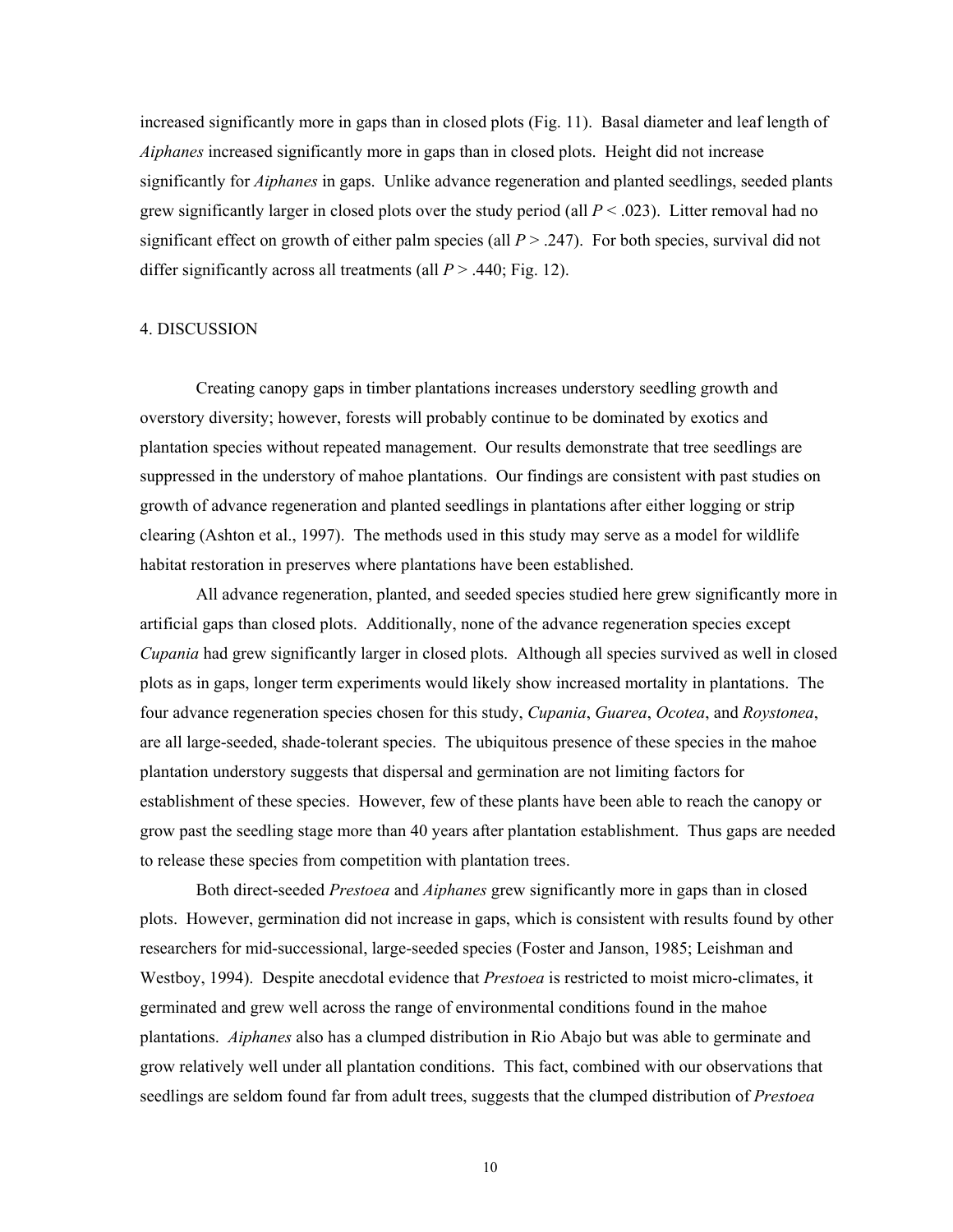and *Aiphanes* in Rio Abajo is likely due to dispersal limitations. For *Prestoea* and *Aiphanes*, direct seeding into plantations is an effective and efficient means to overcome dispersal limitations and increase population sizes within plantations.

Removing leaf litter had no measurable effect on germination, survival, or growth of directseeded species. Earlier studies have also found that the effects of leaf litter are non-significant for large-seeded, late successional species such as *Aiphanes* and *Prestoea*. In fact, Everham (1996) found higher germination of *Prestoea* under combined high light and litter conditions. However, the effects of leaf litter can depend on the type and density of litter (Facelli and Pickett, 1991; Myster, 1994). Thus, although litter removal is not necessary to increase recruitment of these species in mahoe plantations, the effects of litter on germination, especially of small seeded species, should be studied in other plantation types.

Further study is needed to determine the causes for the poor germination of both *Roystonea* and *Casearia*. *Roystonea* typically has high greenhouse germination rates, and large numbers of seedlings are found on the forest floor; yet in our study fewer than 10 seeds germinated out of more than 4,000 planted. It is possible that *Roystonea* seeds were predated by rodents, as small mammals are known to consume seeds of palm species. *Casearia*, on the other hand, is a small-seeded species with low germination under greenhouse conditions and may require careful planting to ensure viability.

Girdling non-native timber trees was an effective, simple, and inexpensive method to decrease canopy cover and increase growth of selected understory seedlings. Although the average canopy cover was only 10% lower in gap plots than in closed plots, light levels increased sufficiently to stimulate growth of understory vegetation. The benefits of girdling relative to logging include reduced damage to advance regeneration (Duncan and Chapman, 2003) and increased seed dispersal under dead standing trees (Duncan and Chapman, 1999).

Other researchers have found that most gaps close laterally from in-growth of trees surrounding the gap (Brokaw and Scheiner, 1989; Midgley et al., 1995). This is consistent with our finding that canopy cover in gaps increased significantly over 14 months post-treatment while basal area did not increase. Because gaps will quickly close from in-growth of adjacent plantation trees, periodic girdling or harvesting of mature plantation trees on the edges of gaps and removal of nontimber non-natives will be important to encourage growth of natives in restoration plots of the size and shape used in this study.

Killing all trees within a 400m² area created large enough gaps to promote seedling growth without encouraging excessive growth of herbaceous vegetation. Creating larger gaps would reduce the necessity of frequent re-girdling, but larger gaps may increase growth of herbaceous plants and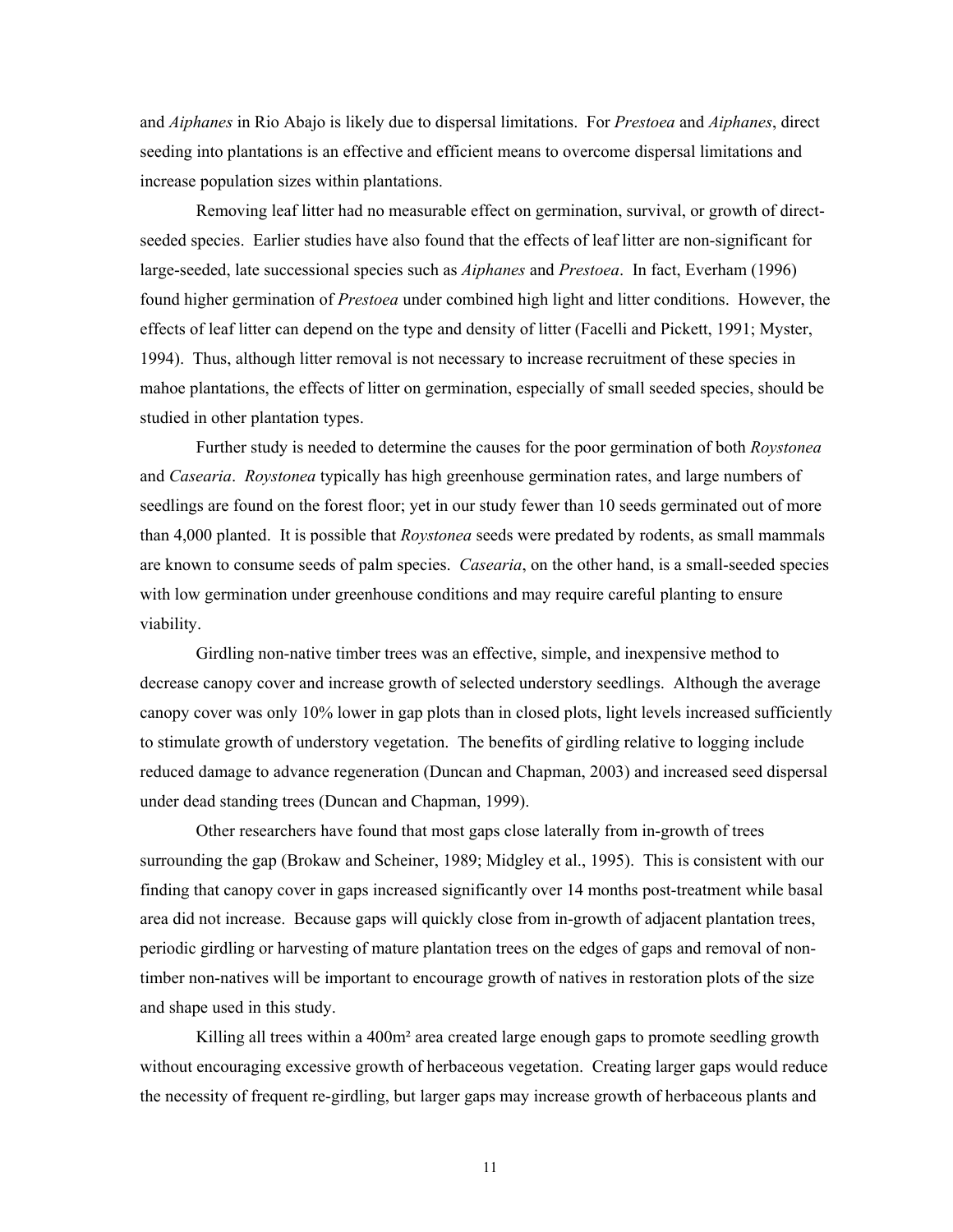shrubs to the point that they smother tree seedlings (Marrero, 1948). Although our study design did not permit us to directly measure competition between herbaceous species and tree seedlings, past work indicates that shrubs, grasses, and vines compete with tree seedlings for light on nutrient rich soils such as those in Rio Abajo (Berkowitz et al., 1995; Holl, 1998; Putz and Canham, 1992). However, in a study in abandoned pastures in Puerto Rico, germination of *Prestoea* and *Guarea* significantly increased under herbaceous vegetation but growth was not significantly affected (Zimmerman et al., 2000). Because herbaceous growth increases significantly even in small gaps, understory growth should be carefully monitored in all experimental gaps.

Our model for predicting future canopy composition is quite simple and higher diversity estimates may be an artifact of counting understory trees, which may be more diverse than canopy trees. However, girdling effectively reduced basal area of non-natives to the same level as natives, putting natives on an equal footing with non-natives. Although mahoe is predicted to remain the most common overstory species in gaps, the second most common large sapling species, *Calophyllum calaba*, is a native species that is know to be eaten by the Puerto Rican parrot (Snyder et al., 1987). The third most common predicted canopy species, *Syzygium*, is a non-native species that was widely planted on the island because of its edible fruits. Although it may serve as an avian food species, it tolerates closed canopy conditions and is highly invasive in riparian areas (Aide et al., 2000). The five next most common large sapling species predicted to recruit into gaps are all native trees, and all except *Dendropanax* produce fruits that can be eaten by Puerto Rican parrots (Snyder et al., 1987). Fifteen of the nineteen species expected to recruit into gaps (79%) produce fruits that are eaten by Puerto Rican parrots (Snyder et al., 1987).

Tree diversity in mahoe plantations is extremely low, with just two non-native species, mahoe and *Syzygium*, making up the majority of large stems. Although overstory diversity is predicted to increase in gaps, non-natives and plantation species will still be the most common species following gap formation. Because mahoe recruits well under itself both from seed and by vegetative reproduction, it may dominate stands for many years unless it is continually removed.

#### *4.1 Future management and research*

 Future management should include systematic, forest-wide girdling or selective logging of plantation trees to create small to medium sized gaps, combined with continuous removal of nonnative species and seeding or planting of key habitat species. As gaps close from ingrowth of adjacent crowns, trees on the periphery of gaps can be girdled to promote continued seedling growth. However, this may increase gap size and lead to invasion of herbaceous plants. Thus, experiments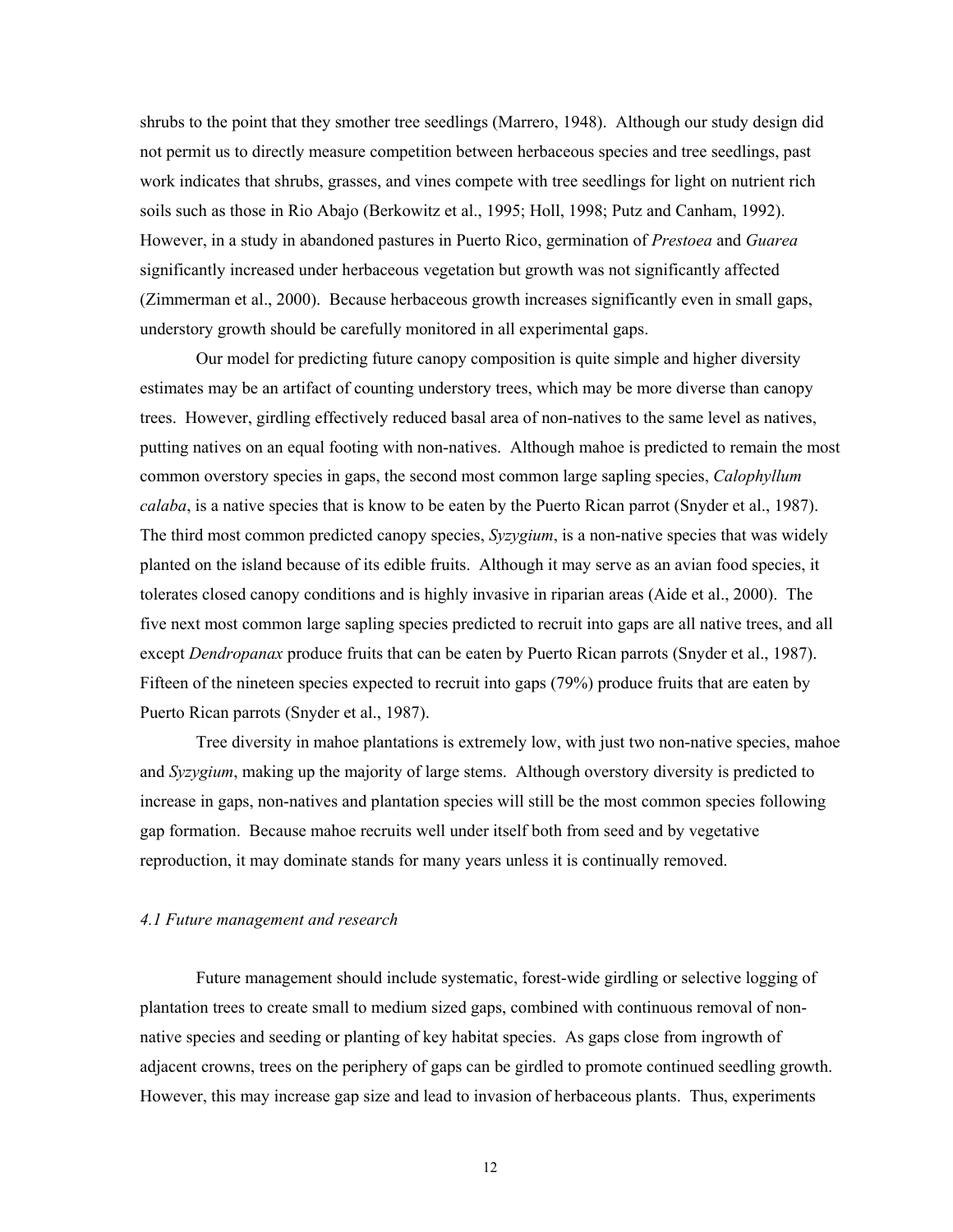with gaps of various sizes and shapes should be conducted in Rio Abajo and other Commonwealth forests to identify optimal dimensions. While selective logging may destroy some understory saplings, the sale of timber trees could fund future restoration projects, and small seedlings have been shown to recover well from logging disturbance (Duncan and Chapman, 2003). The girdling method used in this study could easily be applied over a large area to create small to medium sized gaps throughout the Rio Abajo forest preserve.

We also recommend investigating gap effects on understory diversity in other plantation types, especially teak plantations, which cover large areas in several Puerto Rican forest preserves. Teak differs from mahoe in that is it seasonally deciduous, allowing more light to enter the understory during the dry season. However, it has larger, heavier leaves that may mechanically or chemically interfere with seed germination or young seedling survival. Because the native species recruitment in plantations can vary with the plantation species used (Ashton and Ducey, 1996; Fimbel and Fimbel, 1996; Keenan et al., 1997; Parrotta, 1995) a comparison of seedling diversity and germination between plantation types may suggest differing establishment limitations depending on plantation species. Future rehabilitation of degraded land should preferably be done with plantations of native species, which generally have higher advance regeneration diversity (Keenan et al., 1997).

Further studies should also include a larger number of native understory species and longer term measurements of large sapling growth in gaps. Fimbel & Fimbel (1996) found that the understory tree diversity in plantations was low compared with that of native forest. Thus, diversity and species composition of older native secondary forest should be compared with those of plantation forests. Considering that Puerto Rican parrots evolved and once thrived in mature karstic forest, reestablishing a diverse native community should provide optimum habitat for the parrot. Ultimately, it would be preferable to restore the species composition of the forest in Rio Abajo to a pre-colonial forest type, but this may not be possible. Unfortunately, all old-growth forest in the karst has been cleared, so a reference primary forest community does not exist. A review of botanical notes made by early explorers to Puerto Rico may permit some comparisons to be made between secondary and mature forest, in order to determine which species may be missing from secondary forest.

#### *4.2 Conclusions*

This study focused on the responses of key avian habitat species to artificial canopy gaps in timber plantations. We demonstrated that knowledge of natural processes, e.g., seedling responses to gaps, can be applied for wildlife habitat management. We suggest that plantations may be useful for rehabilitating severely degraded land, but that plantations will require continued management and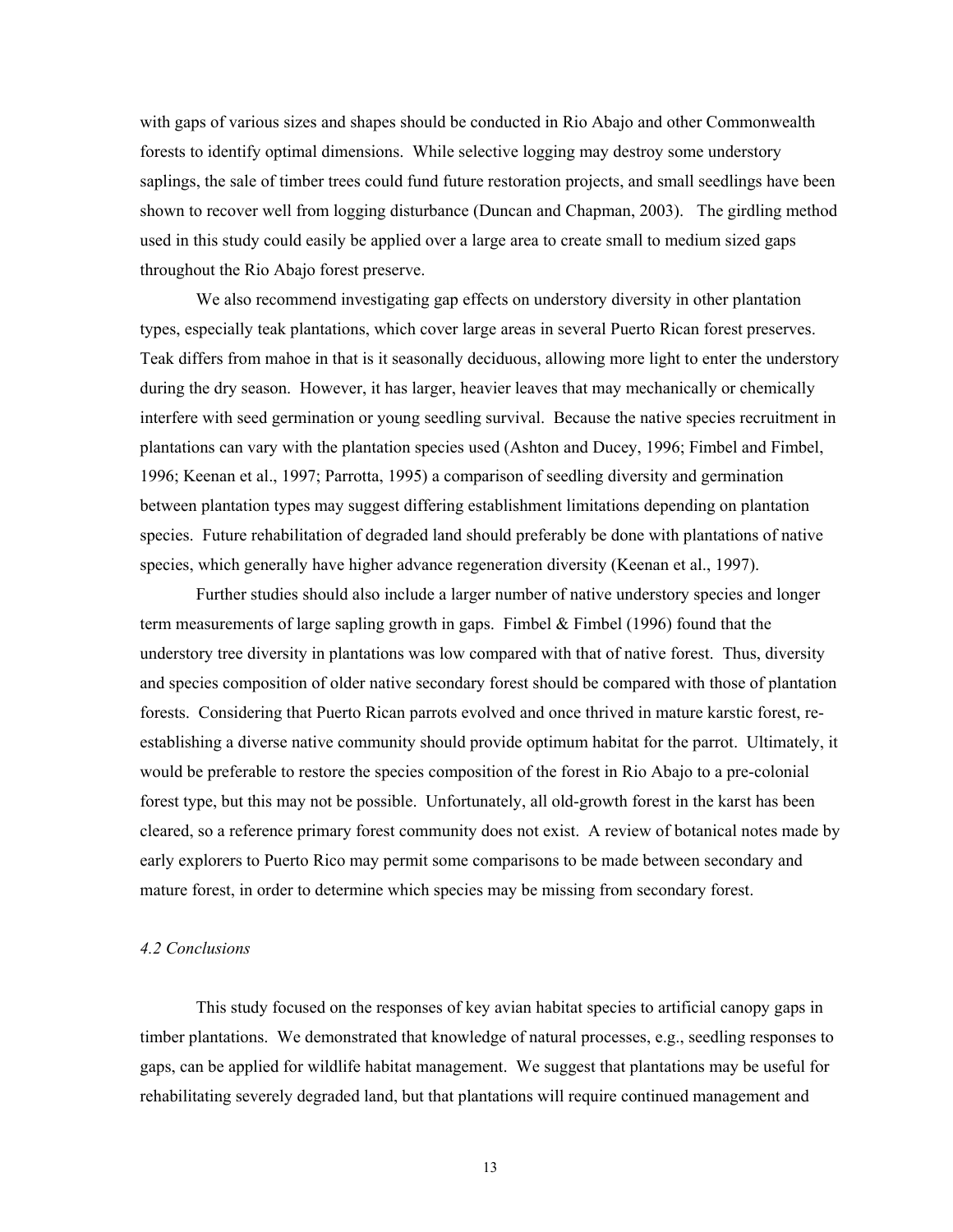possibly augmentation planting of native species where complete restoration of biodiversity is the goal. A thorough study of tree seedling recruitment will help forest managers to determine which species should be planted or seeded and which can recruit naturally under plantations as advance regeneration. Girdling trees to create medium sized gaps avoided rampant weedy growth and understory impacts associated with logging large areas. Creating gaps resulted in increased growth of avian food species and a more diverse forest community. These improved habitat characteristics may support a higher density and diversity of wildlife species. The results of this study may be applicable to large areas of the humid tropics where non-native timber species have been planted for rehabilitation of degraded land. Our results may be especially applicable to plantations in other Latin American countries where the forest community composition is similar to that in Puerto Rico.

## 5. ACKNOWLEDGEMENTS

This project was supported by funding from the Puerto Rican Department of Natural Resources, the U. S. Fish and Wildlife Service, and a Budweiser Conservation Scholarship. In addition to my committee members, I thank Amber Harmon, Wes Hall, and Angela Richardson for their help with field work. This project would not have been possible without the support of Jaime Collazo, Adrian Garcia, Nina Clark, Edgardo Gonzalez, and Tato.

#### 6. REFERENCES

- Aide, Mitch T., Zimmerman, Jess K., Pascarella, John B., Rivera, Luis and Marcano-Vega, H., 2000. Forest regeneration in a chronosequence of tropical abandoned pastures: implications for restoration ecology. Restoration Ecology, 8(4), 328-338.
- Alvarez-Ruiz, Migdalia, Acevedo-Rodriguez, P. and Vazquez, M., 1997. Quantitative description of the structure and diversity of the vegetation in the limestone forest of Rio Abajo, Arecibo-Utuado, Puerto Rico. Acta Cientifica, 11(1-3), 21-66.
- Ashton, P. M. S., Gamage, S., Gunatilleke, Iaun and Gunatilleke, C. V. S., 1997. Restoration of a Sri Lankan rainforest: using Caribbean pine Pinus caribaea as a nurse for establishing latesuccessional tree species. Journal of Applied Ecology, 34(4), 915-925.
- Ashton, P. Mark S. and Ducey, Mark J., 1996. The development of mixed species plantations as successional analogues to natural forests. In: T. D. Landis and D. B. South (Eds.), National Proceedings Forest and Conservation Nursery Associations. Gen Tech. Rep. PNW-GTR-389. U.S. Department of Agriculture, Forest Service, Pacific Northwest Research Station, Portland, OR, pp. 113-126.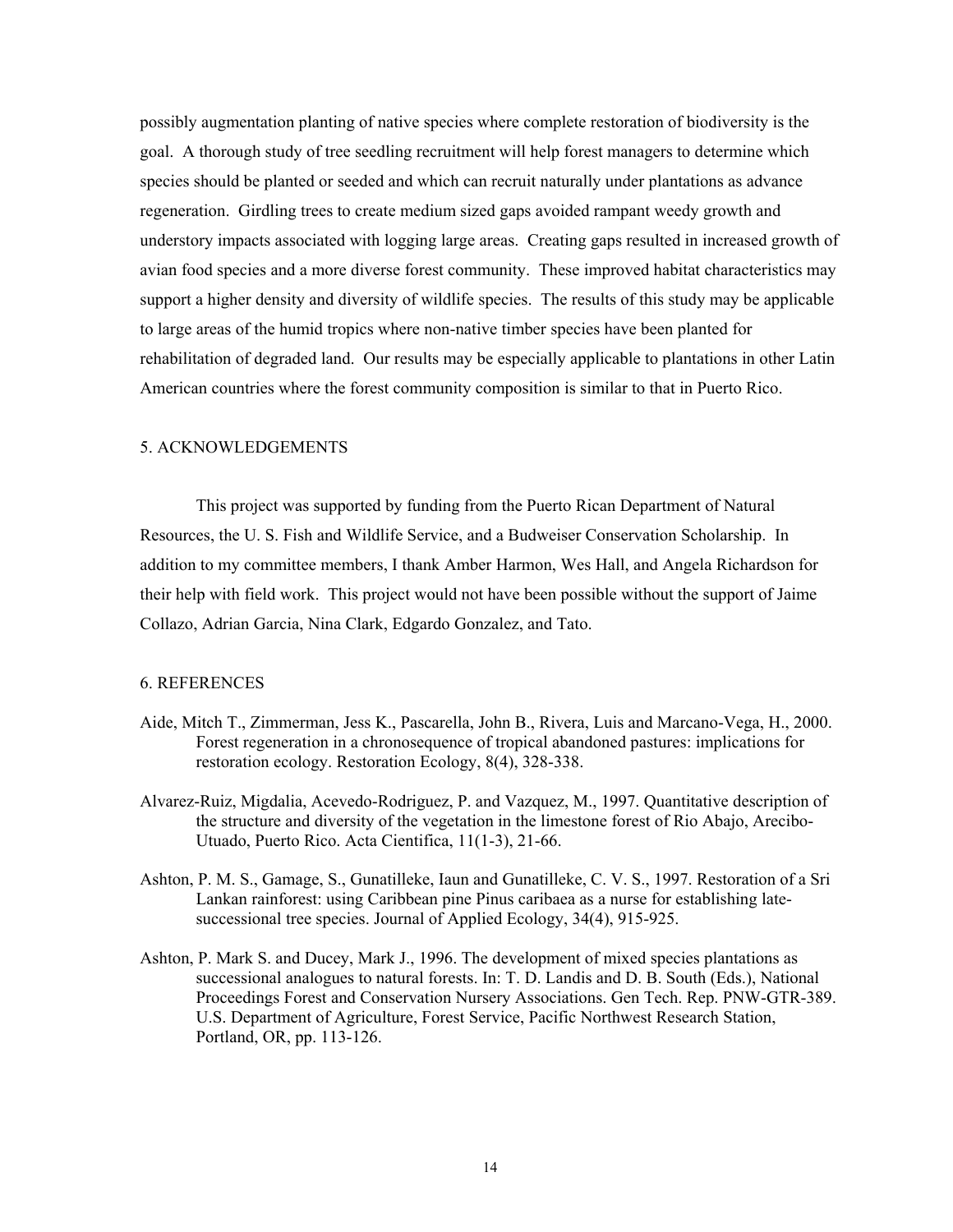- Berkowitz, A. R., Canham, C. D. and Kelly, V. R., 1995. Competition vs Facilitation of Tree Seedling Growth and Survival in Early Successional Communities. Ecology, 76(4), 1156- 1168.
- Brokaw, N. V. L. and Scheiner, S. M., 1989. Species composition in gaps and structure of a tropical forest. Ecology, 70(3), 538-541.
- Cardona, Julio Manuel Rivera, Vazquez-Otero, Myrna and Laboy, Carlos R., 1986. Availability of food resources for the Puerto Rican Parrot and the Puerto Rican Plain Pigeon in Rio Abajo Forest - Draft Report, D.R.N.A., Puerto Rico.
- Dirzo, R. and Raven, P. H., 2003. Global state of biodiversity and loss. Annual Review of Environment and Resources, 28, 137-167.
- Duncan, R. S. and Chapman, C. A., 2003. Consequences of plantation harvest during tropical forest restoration in Uganda. Forest Ecology and Management, 173(1-3), 235-250.
- Duncan, R. Scot and Chapman, Colin A., 1999. Seed dispersal and potential forest succession in abandoned agriculture in tropical Africa. Ecological Applications, 9(3), 998-1008.
- Englund, Sylvia R. , O'Brien, Joseph J. and Clark, David B., 2000. Evaluation of digital and film hemispherical photography and spherical densiometry for measuring forest light environments. Can. J. For. Res., 30, 1999-2005.
- Everham, Edwin M., Myster, Randall W. and VanDeGenachte, Eric, 1996. Effects of Light, Moisture, Temperature, and Litter on the Regeneration of Five Tree Species in the Tropical Montane Wet Forest of Puerto Rico. American Journal of Botany, 83(8), 1063-1068.
- Ewel, John J. and Whitmore, Jacob L., 1973. The ecological life zones of Puerto Rico and the U. S. Virgin Islands. U. S. Forest Service Res. Paper 18, U.S. Forest Service, Rio Piedras.
- Facelli, Jose M. and Pickett, Steward T. A., 1991. Plant litter: light interception and effects on an oldfield plant community. Ecology, 72(3), 1024-1031.
- Fimbel, R. A. and Fimbel, C. C., 1996. The role of exotic conifer plantations in rehabilitating degraded tropical forest lands: A case study from the Kibale Forest in Uganda. Forest Ecology and Management, 81(1-3), 215-226.
- Foster, Susan A. and Janson, Charles H., 1985. The relationship between seed size and establishment conditions in tropical woody plants. Ecology, 66(3), 773-780.
- Holl, K. D., 1998. Effects of above- and below-ground competition of shrubs and grass on Calophyllum brasiliense (Camb.) seedling growth in abandoned tropical pasture. Forest Ecology and Management, 109(1-3), 187-195.
- Horn, Henry S., Shugart, Herman H. and Urban, Dean L., 1989. Simulators as models of forest dynamics. In: Jonathan Roughgarden and Robert M. May (Eds.), Persepctives in ecological theory. Princeton University Press, Princeton, NJ, pp. 256-267.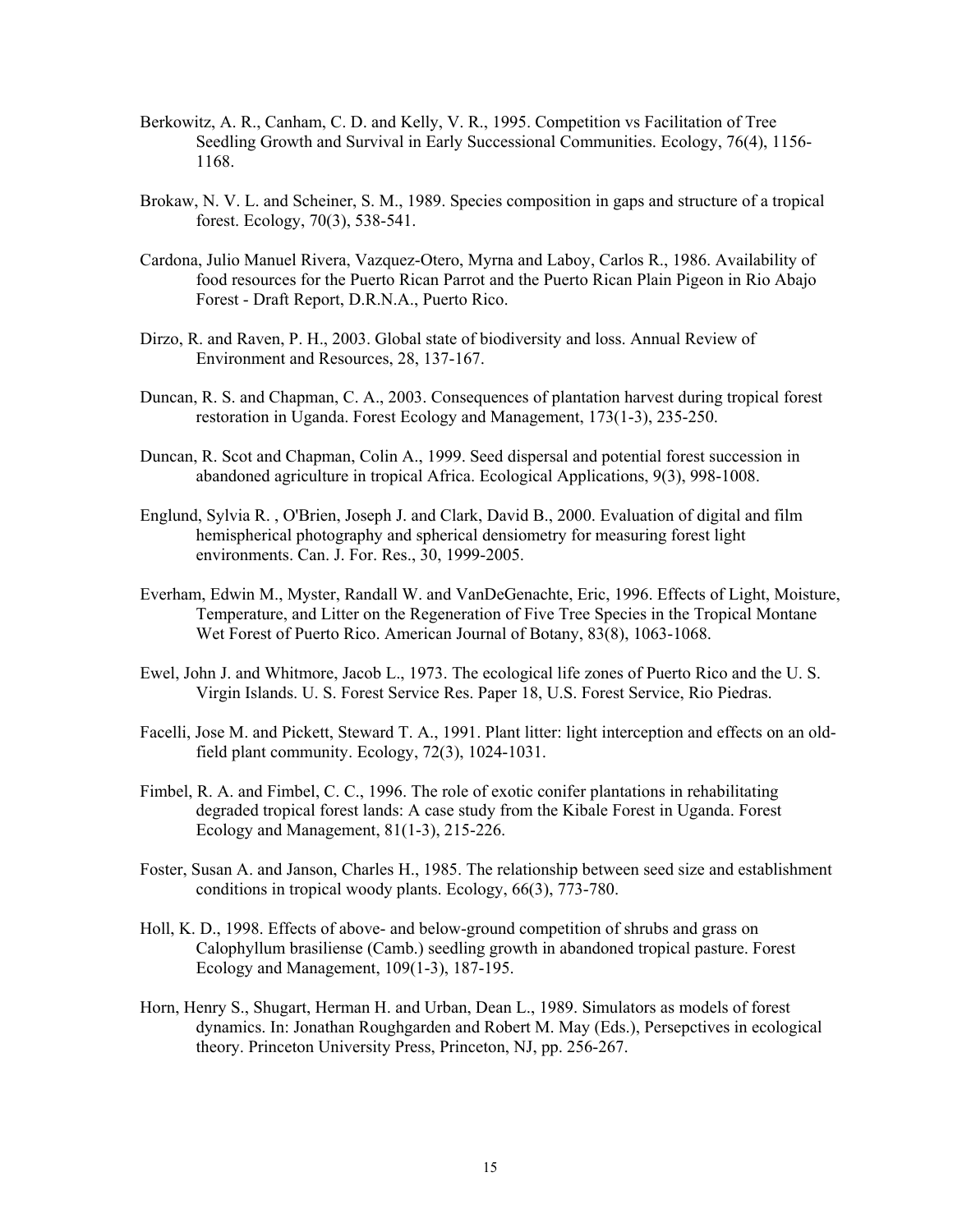- Kanowski, J., Catterall, C. P. and Wardell-Johnson, G. W., 2005. Consequences of broadscale timber plantations for biodiversity in cleared rainforest landscapes of tropical and subtropical Australia. Forest Ecology and Management, 208(1-3), 359-372.
- Keenan, R., Lamb, D., Woldring, O., Irvine, T. and Jensen, R., 1997. Restoration of plant biodiversity beneath tropical tree plantations in Northern Australia. Forest Ecology and Management, 99(1-2), 117-131.
- Lamb, D., 1998. Large-scale ecological restoration of degraded tropical forest lands: The potential role of timber plantations. Restoration Ecology, 6(3), 271-279.
- Leishman, M. R. and Westboy, M., 1994. The role of large seed size in shaded conditions: experimental evidence. Functional Ecology, 8(2), 205-214.
- Liogier, Alain H. and Martorell, Luis F., 2000. Flora of Puerto Rico and adjacent islands : a systematic synopsis. Editorial de la Universidad de Puerto Rico, San Juan, P.R.
- Little, Elbert L. and Wadsworth, Frank H. . 1991. Common Trees of Puerto Rico, (USDA-Forest Service, Agricultural Handbook No. 249, July 1964). Printed privately by the authors, Washington D. C.
- Lowe, J. Stephen and Ashton, Mark S., 1984. Composition and structure of a subtropical moist secondary forest in the limestone region of central Puerto Rico, Tropical Resources Institute, Yale School of Forestry & Environmental Studies, New Haven, Connecticut, USA, New Haven.
- Lugo, A. E., 1997. The apparent paradox of reestablishing species richness on degraded lands with tree monocultures. Forest Ecology and Management, 99(1-2), 9-19.
- Lugo, Ariel E., Miranda-Castro, Leopoldo, Vale, Abel, deMar-Lopez, Tania, Hernandez-Prieto, Enrique et al., 2001. Puerto Rican Karst - A Vital Resource. WO-65, International Institute of Tropical Forestry, USDA Forest Service, Rio Piedras, PR.
- Marrero, Jose, 1948. Forest Planting in the Caribbean National Forest: Past experience as a guide to the future. Caribbean Forester, 9, 85-214.
- Marrero, Jose, 1950. Results of forest planting in the insular forest of Puerto Rico. Caribbean Forester, 11(3), 16-24.
- Midgley, J. J., Cameron, M. C. and Bond, W. J., 1995. Gap Characteristics and Replacement Patterns in the Knysna Forest, South-Africa. Journal of Vegetation Science, 6(1), 29-36.
- Myster, Randall W., 1994. Contrasting litter effects on old field tree germination and emergence. Vegetatio, 114, 169-174.
- Nunez-Garcia, Fernando, Chabert, Jose L. and Garcia, Ernesto, 1999. Technical/Agency Draft Revised Recovery Plan for the Puerto Rican Parrot (*Amazona vittata*), U.S. Fish and Wildlife Service, Atlanta, GA.
- Otsamo, R., 2000. Secondary forest regeneration under fast-growing forest plantations on degraded Imperata cylindrica grasslands. New Forests, 19(1), 69-93.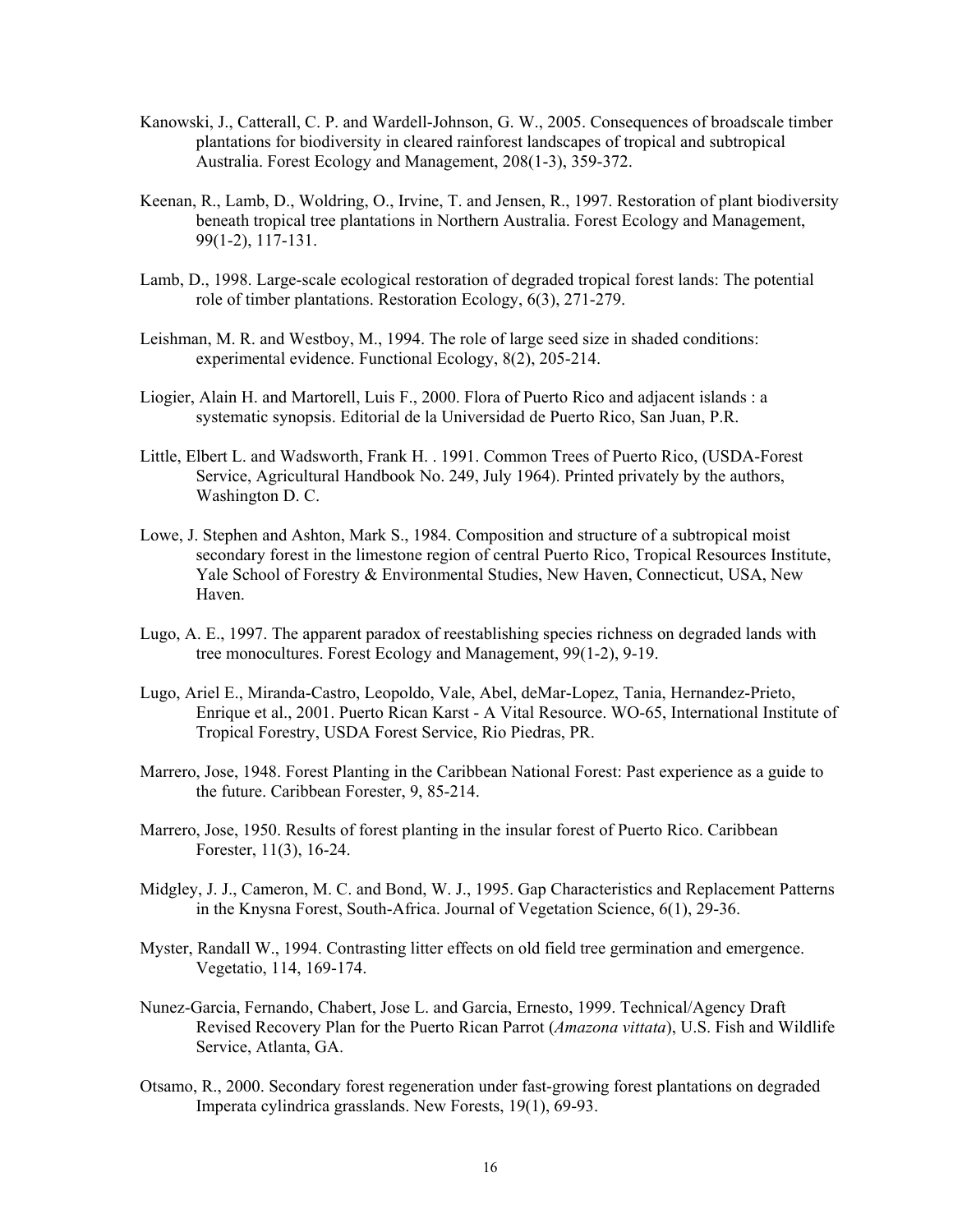- Parrotta, J. A., 1995. Influence of Overstory Composition on Understory Colonization by Native Species in Plantations on a Degraded Tropical Site. Journal of Vegetation Science, 6(5), 627- 636.
- Popma, J. and Bongers, F., 1988. The effect of canopy gaps on growth and morphology of seedlings of rain forest species. Oecologia, 75, 625-632.
- Putz, F. E. and Canham, C. D., 1992. Mechanisms of Arrested Succession in Shrublands Root and Shoot Competition between Shrubs and Tree Seedlings. Forest Ecology and Management, 49(3-4), 267-275.
- Snyder, Noel F. R., Wiley, James W. and Kepler, Cameron B., 1987. The Parrots of Luquillo: Natural History and Conservation of the Puerto Rican Parrot. The Western Foundation Of Vertebrate Zoology, Los Angeles.
- Terborgh, John and Petren, K., 1991. Development of habitat structure through succession in a Amazonian floodplain forest. In: Susan S. Bell, Earl D. McCoy and Henry R. Mushinsky (Eds.), Habitat structure: the physical arrangement of objects in space. Chapman and Hall, USA, pp. 29-46.
- Zimmerman, Jess K., Pascarella, John B. and Aide, Mitchell T., 2000. Barriers to forest regeneration in an abandoned pasture in Puerto Rico. Restoration Ecology, 8(4), 350-360.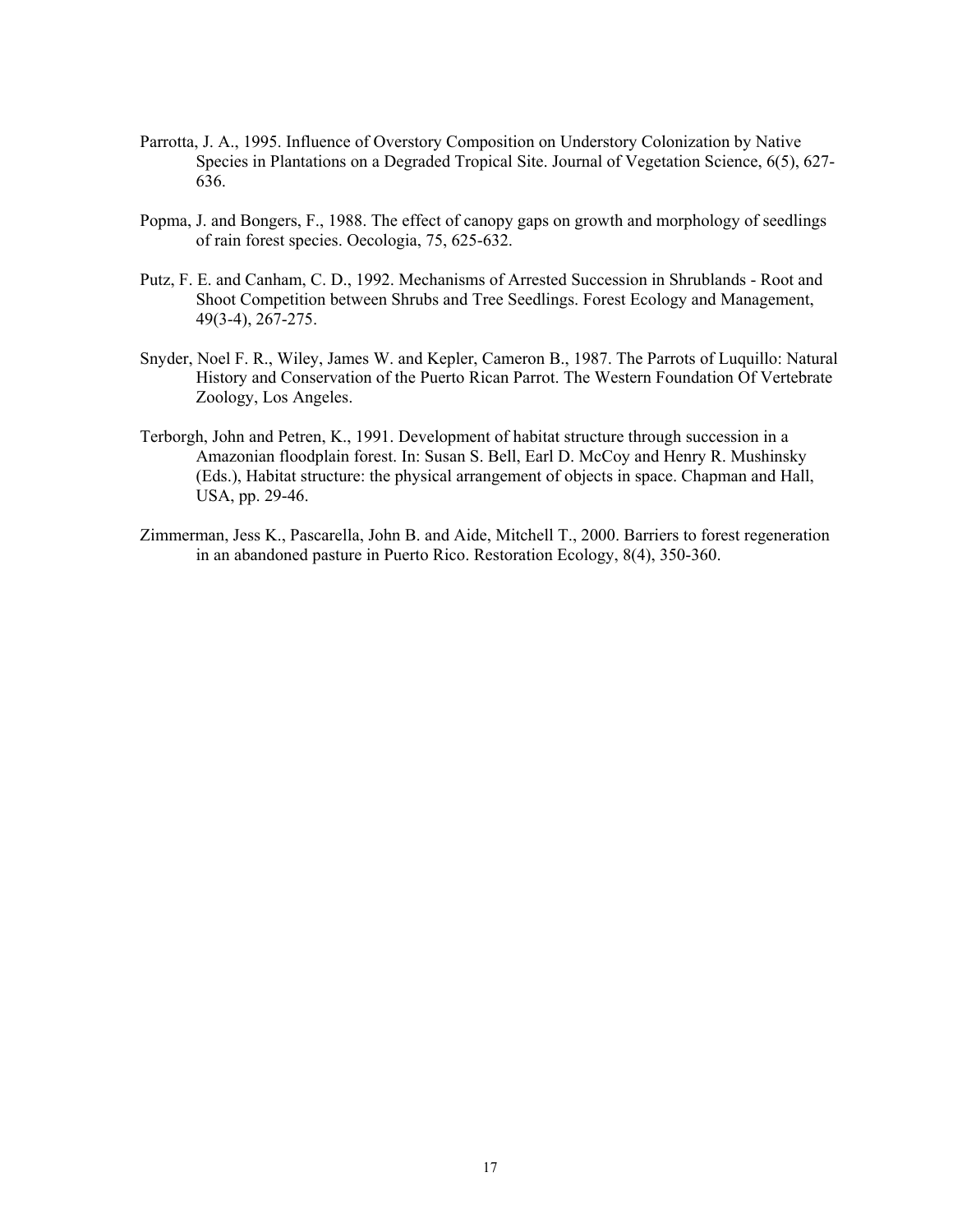

Figure 1. Plot diagram. Example of paired 20x20 meter plots representing one replicate. Plot pairs were installed in six separate plantation areas within Rio Abajo mahoe plantations in June 2003 (6 replicates total). Plots were oriented north-south and spaced at least 10 meters from the other plot. One plot of each pair was randomly selected for girdle treatment. Advanced regeneration seedlings were randomly selected from all seedlings 10-50 cm tall within 20x20m plots (8-20 seedlings per species per plot). *Cupania americana*  $\blacklozenge$ , *Guarea guidonia*  $\blacklozenge$ , *Ocotea* spp.  $\blacktriangle$ , *Roystonea borinquena*  $\blacktriangleright$ . Container grown *Roystonea*  $\circ$  and *Prestoea*  $\bullet$  seedlings were distributed throughout plots to represent a range of microsites. Canopy cover was measured at five fixed points in every plot  $\bullet$ . Ground cover was measured using a 20 meter transect across the center of each plot  $\ldots$ . Seed subplots (40x40 cm) with either litter removal  $\Box$  or control **I** treatments were arrayed across plots in four block of four subplots each. Seeded species were randomly allocated to subplots within blocks. Abbreviations represent seeded species acronym: AA: *Aiphanes acanthophylla* ( 30 seeds/subplot ), PM: *Prestoea montana* (30 seeds/subplot), CG: *Casearia guianensis* (45 seeds/subplot ), RB: *Roystonea borinquena* (35 seeds/subplot ).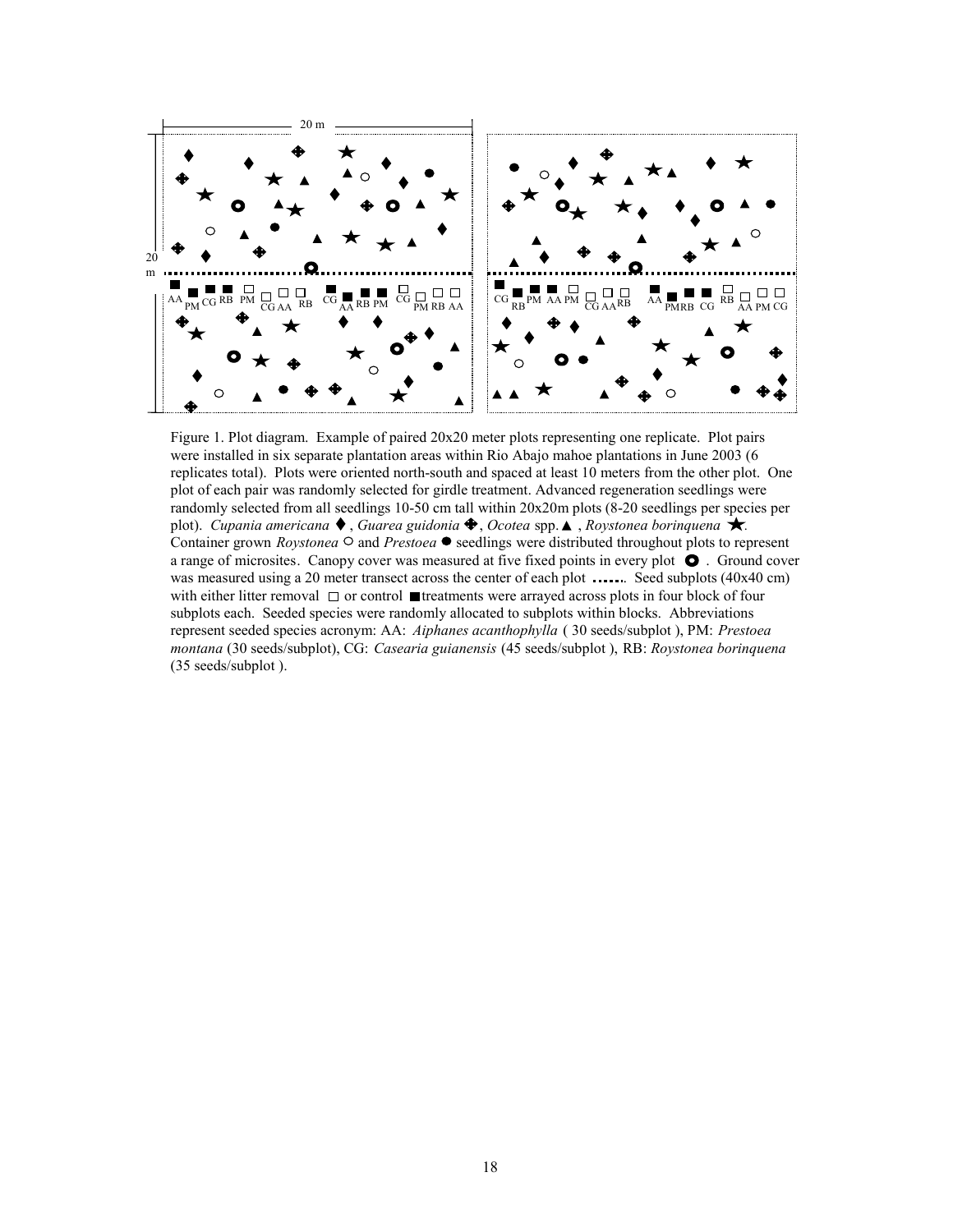

Figure 2. Canopy cover. Percent cover in gap and closed plots averaged across replicates. Significant differences at each date are indicated  $(*P^{\sim}0.05, **P^{\sim}<0.01, **P^{\sim}<0.001)$ . Increase in canopy cover from 3 months post-treatment to 18 months post-treatment in gaps:  $t = 2.97, P < 01$ . Error bars represent one standard error around the mean calculated using untransformed variables.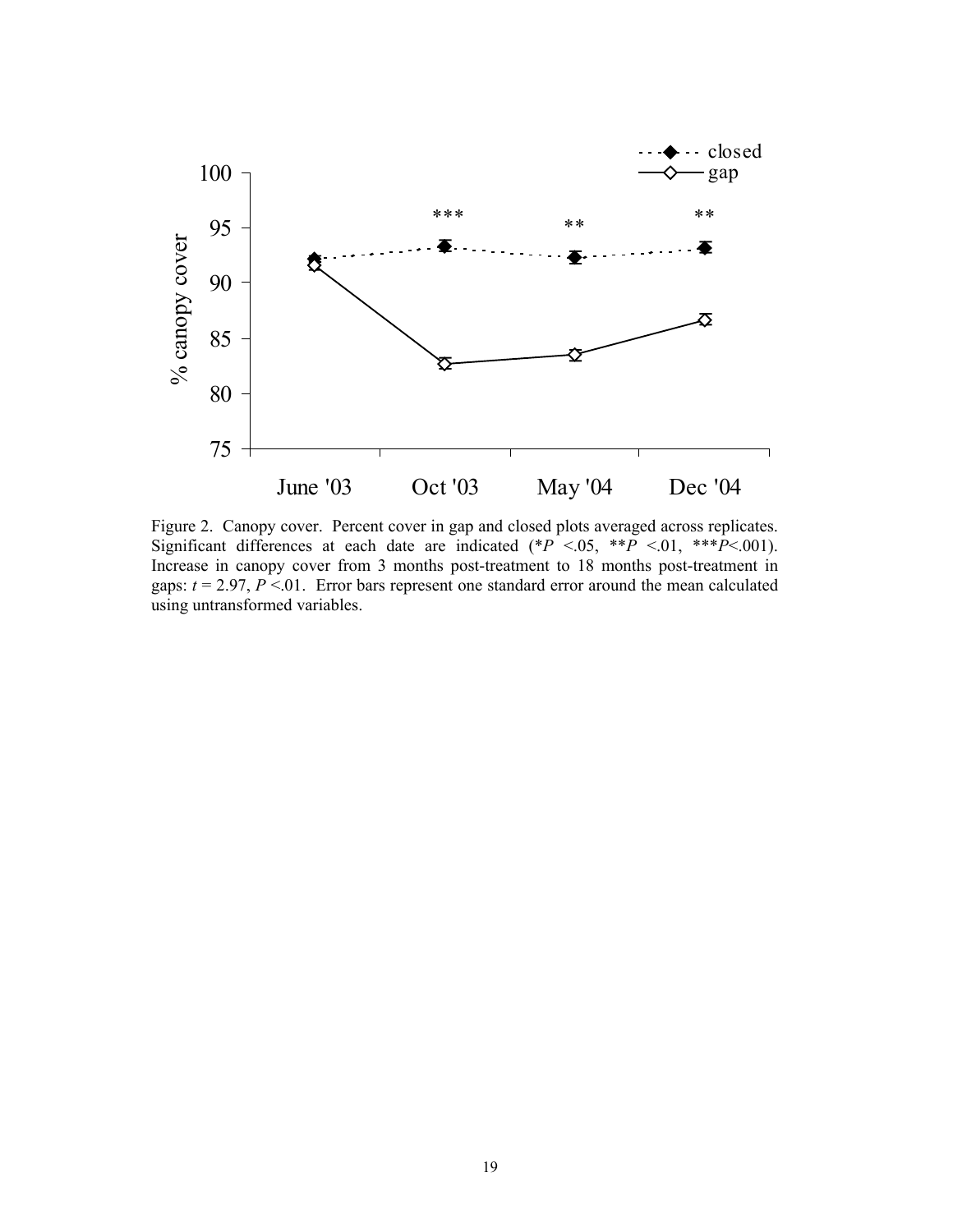

Figure 3. Basal area. Average basal area (m²/hectare) of exotic and native woody plants (>2m tall) in gap and closed canopy plots averaged across replicates. Error bars represent one standard error around the mean calculated using untransformed variables.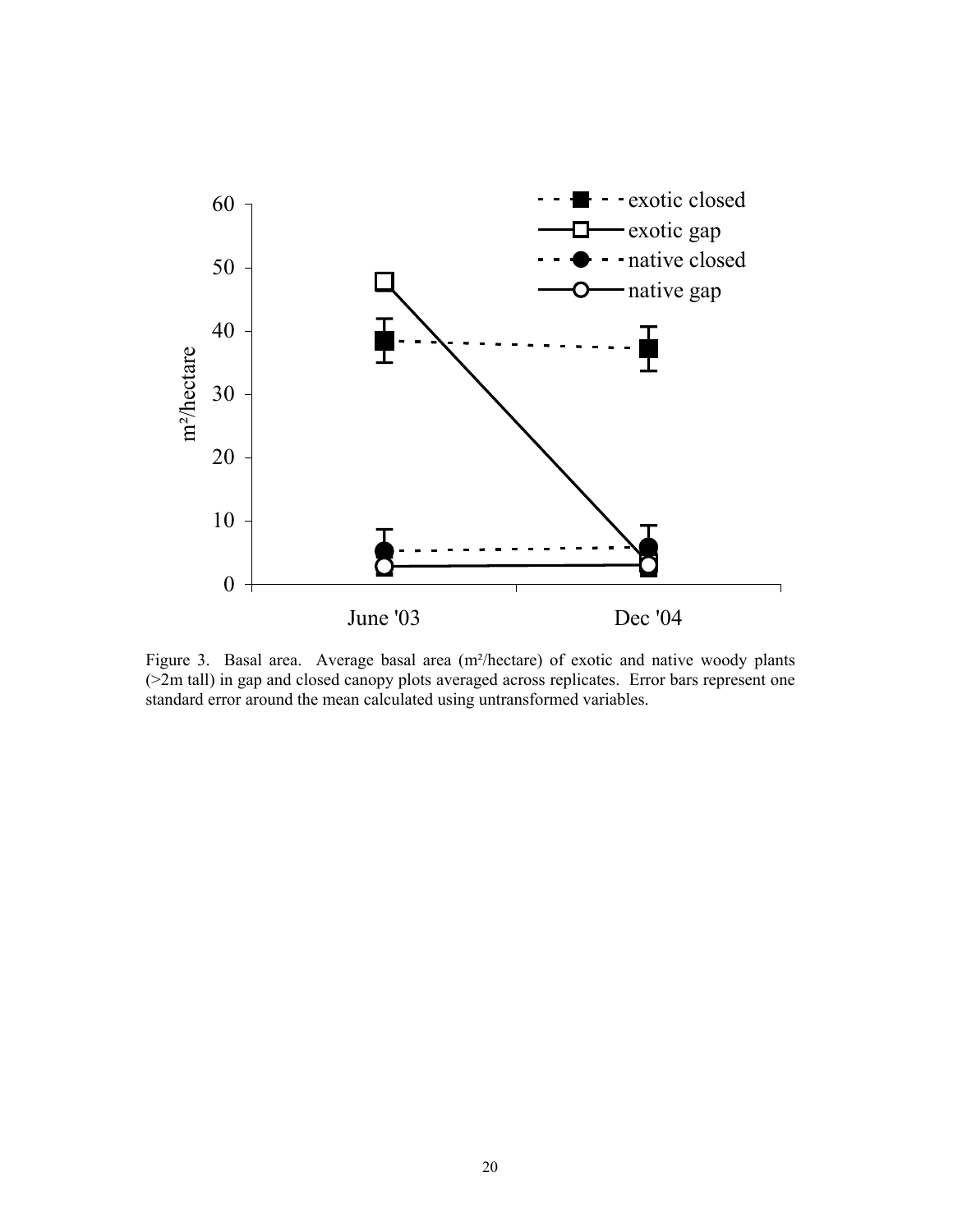

Figure 4. Predicted alpha and gamma diversity. Plot level (alpha) and total (gamma) diversity of native and exotic woody plants >2m tall in gap and closed plots assuming 1:1 replacement of canopy trees >10cm with the next largest sapling in the understory.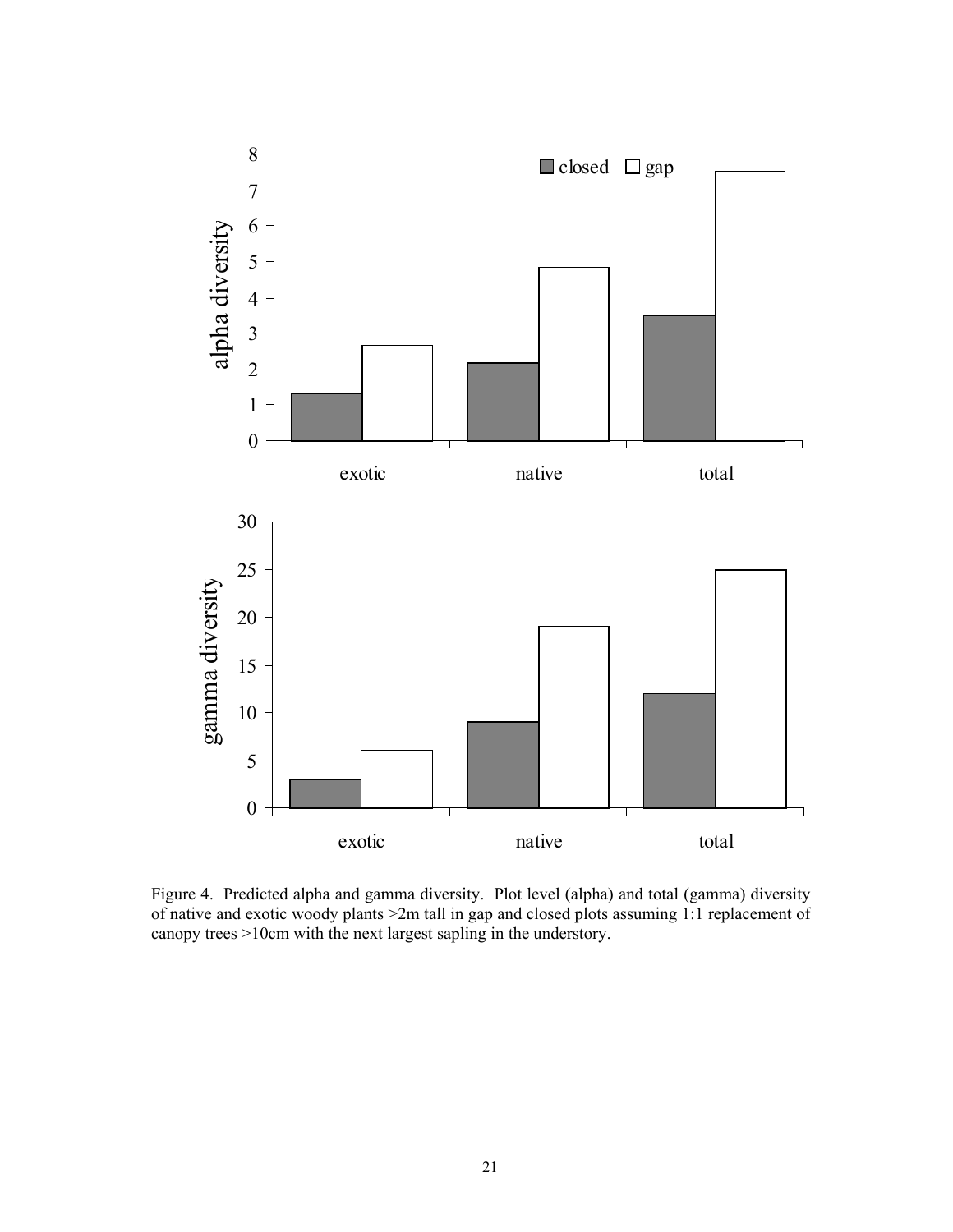

Figure 5. Ground cover. Percentage cover of ferns, grasses, shrubs, trees, and vines (<2m tall) averaged across replicates. Significant differences at each date are indicated (\**P* <.05, \*\**P* <.01, \*\*\**P*<.001). Significant differences in rate of change over time between gap and closed plots are indicated by *F* and *P* values. Error bars represent one standard error around the mean calculated using untransformed variables.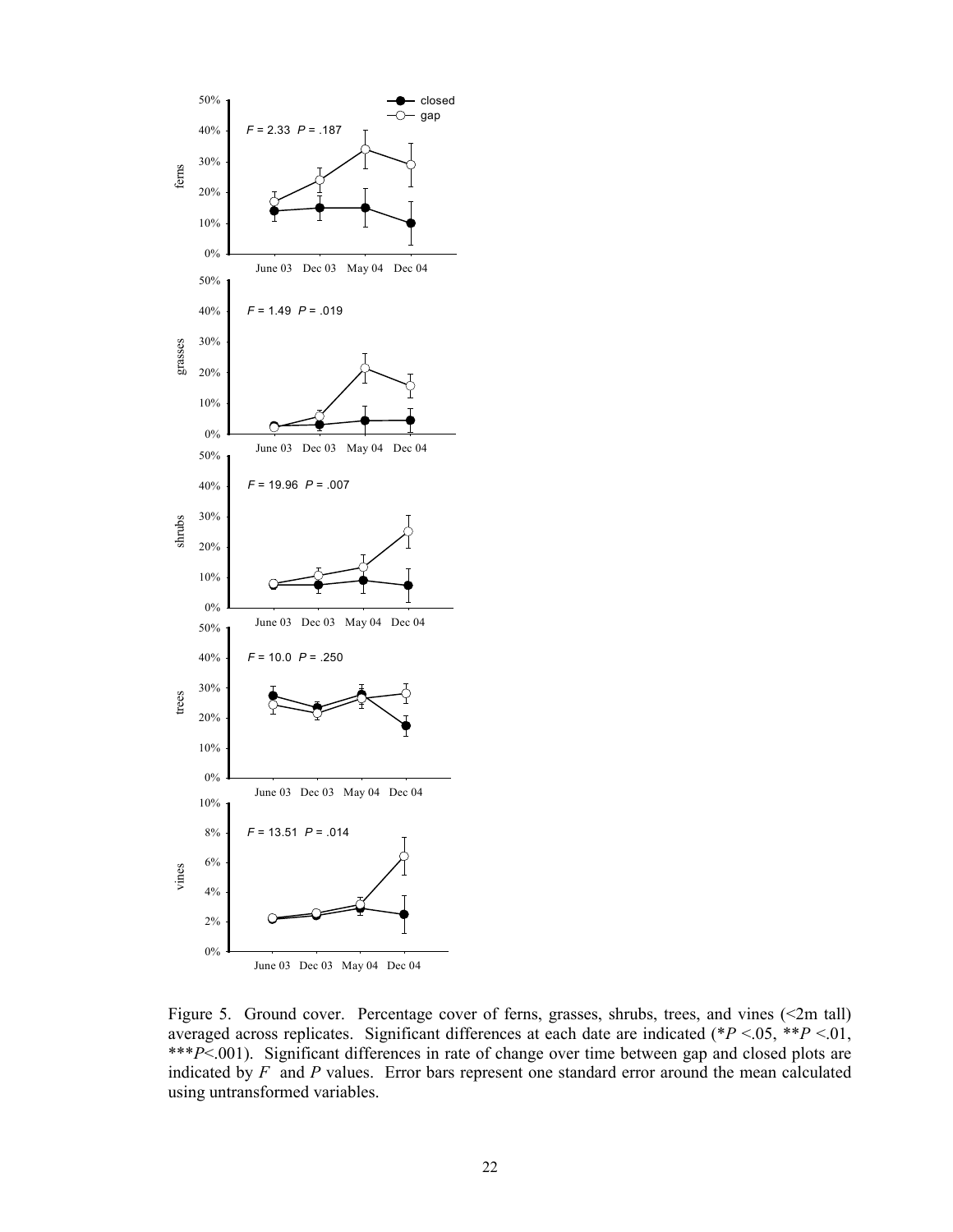

Figure 6. Advanced regeneration growth. Height, basal diameter, and leaf length (*Roystonea* only) for advanced regeneration seedlings averaged across replicates. Significant size differences at each date are indicated (\* $P < 0.05$ , \*\* $P < 0.01$ , \*\* $P < 0.001$ ). *t* stat and *P* values are presented for results of an interaction contrast used to compare growth (final - initial measurements) between canopy treatments for each species. Error bars represent one standard error around the mean calculated using untransformed variables.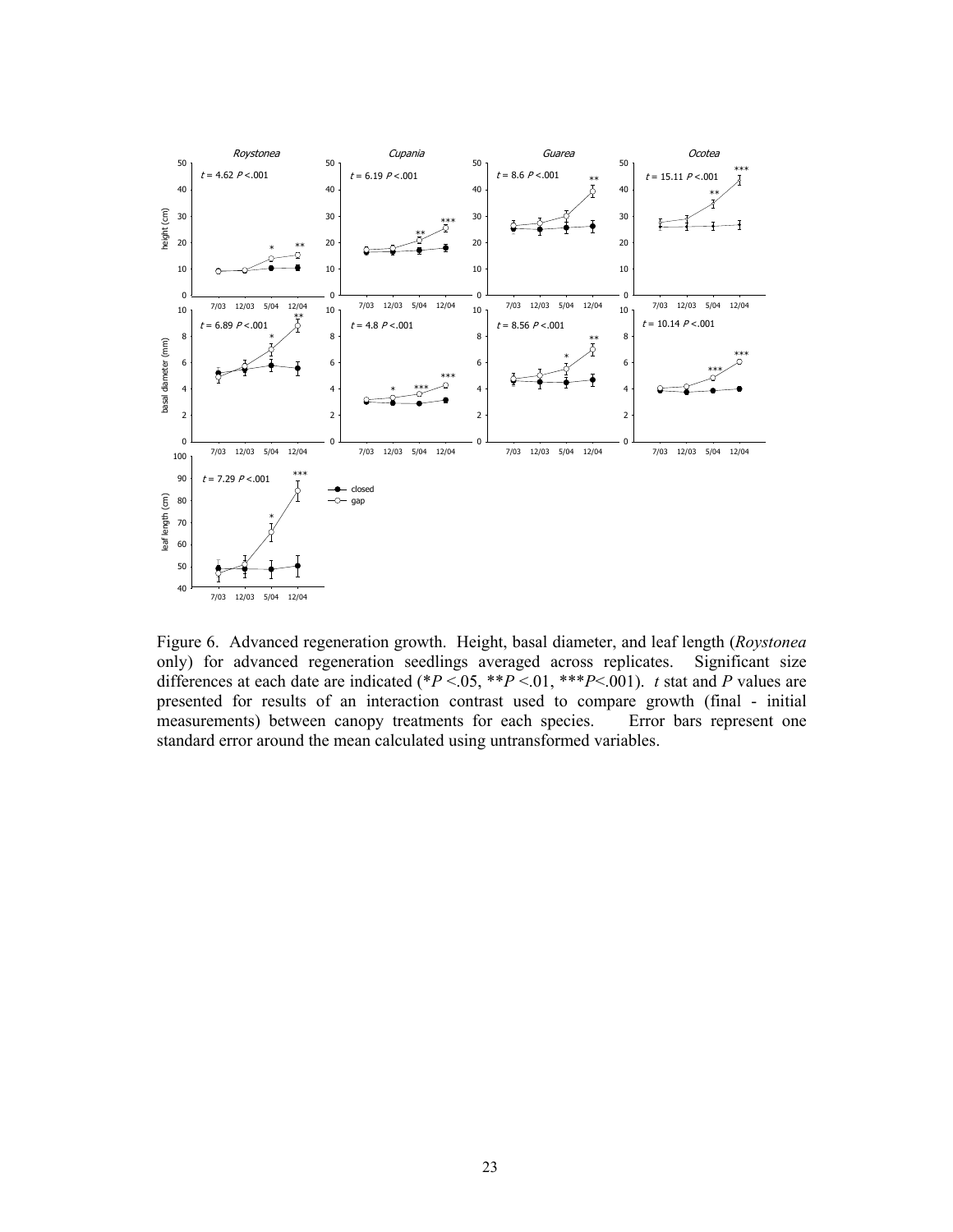

Figure 7. Advanced regeneration survival. Percent survival of advanced regeneration seedlings =  $100$ (# alive after 18 months / # tagged). Error bars represent one standard error around the mean calculated using untransformed variables.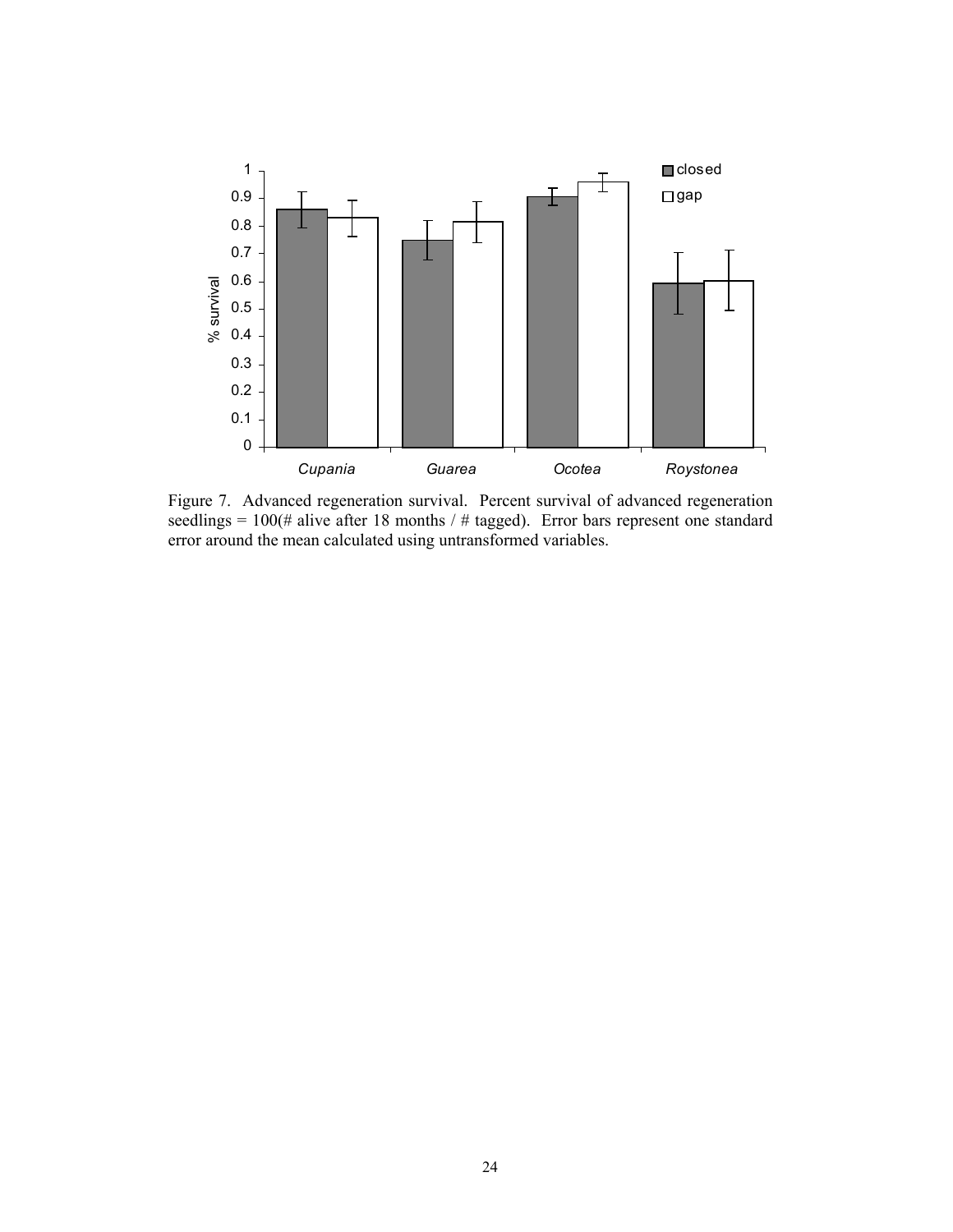

Figure 8. Planted seedling growth. Height, basal diameter, and leaf length for planted seedlings. Significant size differences at each date are indicated (\* $P < 0.05$ , \*\* $P < 0.01$ , \*\*\* $P < 0.01$ ). *t* stat and *P* values are presented for results of an interaction contrast used to compare growth (final - initial measurements) between canopy treatments for each species. Error bars represent one standard error around the mean calculated using untransformed variables.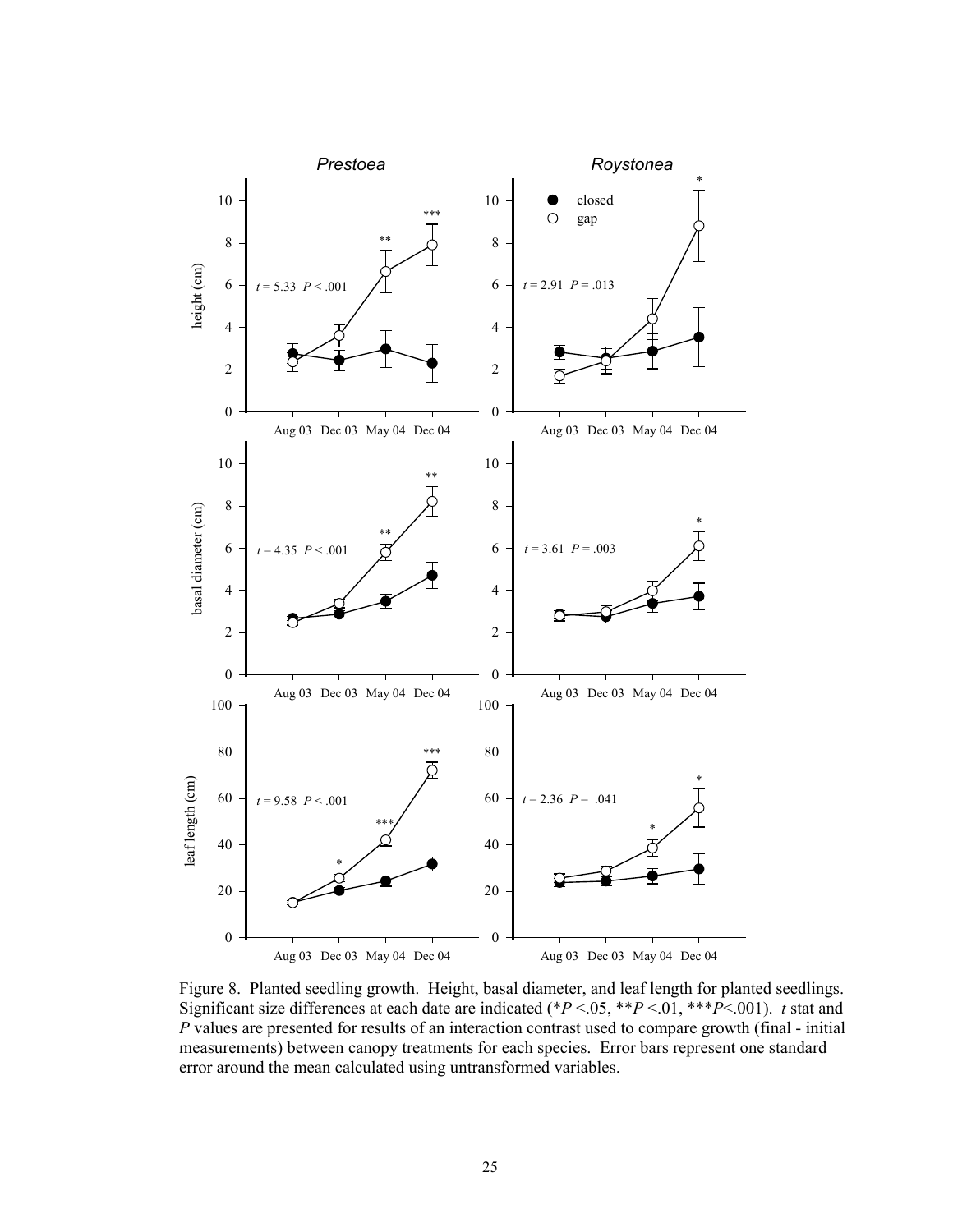

Figure 9. Planted seedling survival. Percent survival of planted seedlings = 100(# alive after 18 months / # planted). Error bars represent one standard error around the mean calculated using untransformed variables.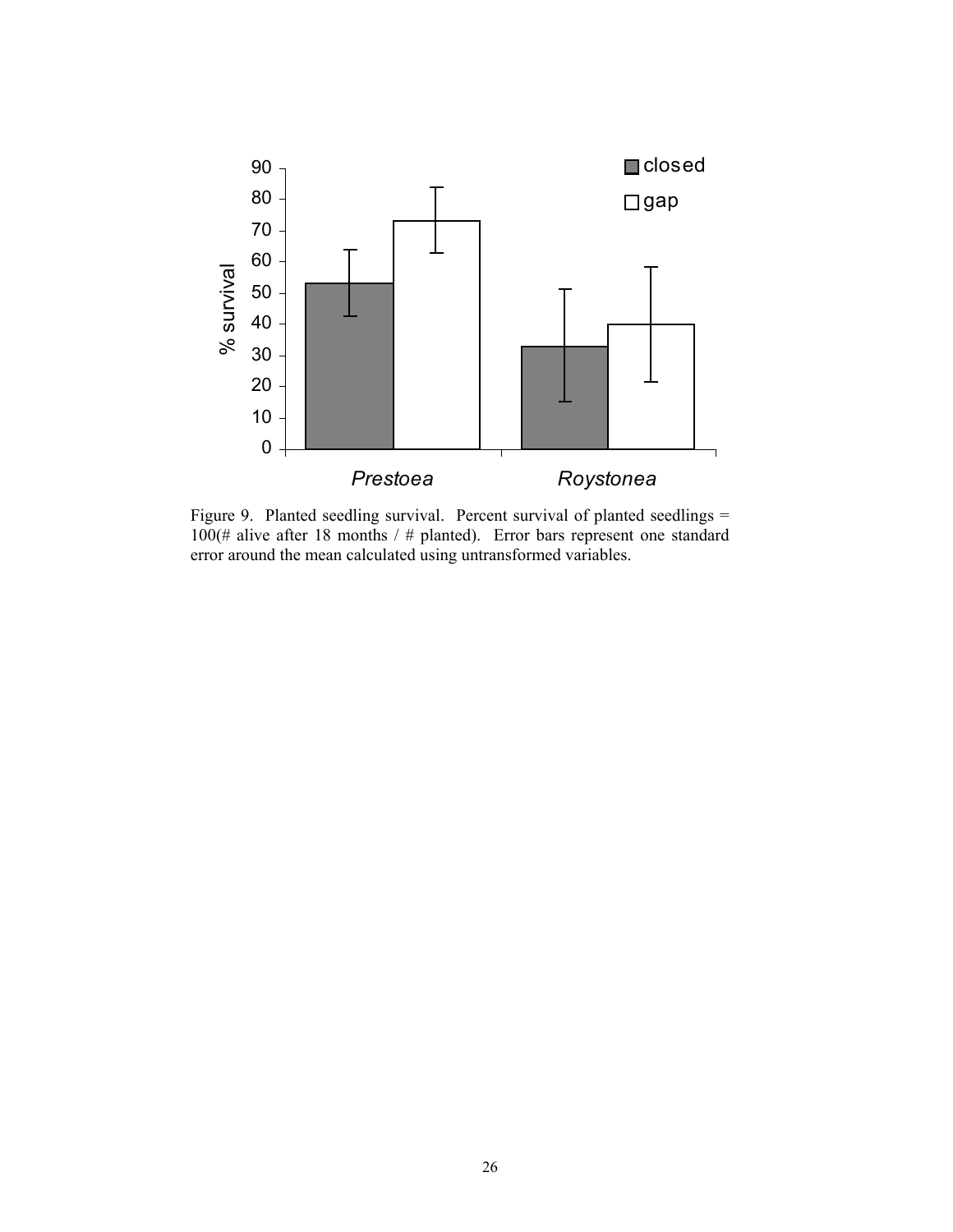

Figure 10. Seed germination. Percent germination = (number of seedlings counted / number of seeds sown)\*100. There were no significant differences between the four treatments: closed canopy with litter, closed canopy without litter, canopy gap with litter, canopy gap without litter. Error bars represent one standard error around the mean calculated using untransformed variables.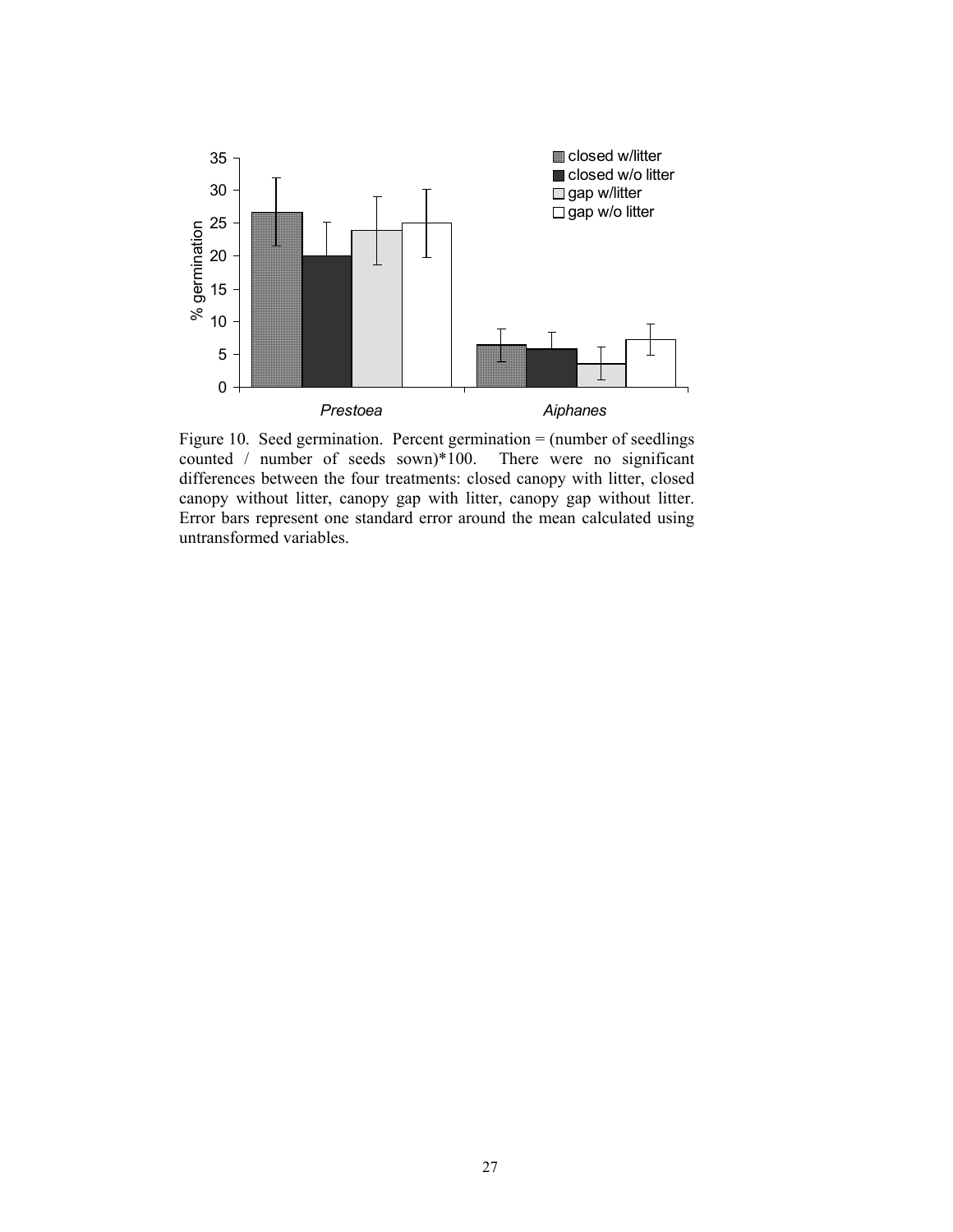

Figure 11. Seeded plant growth. Height, basal diameter, and leaf length for direct seeded plants over 1 year beginning six months post-treatment averaged across replicates. Significant size differences at each date are indicated (\* $P < 0.05$ , \*\* $P < 0.01$ , \*\* $P < 0.0001$ ). *t* stat and *P* values are presented for results of an interaction contrast used to compare growth (final - initial measurements) between canopy treatments for each species. Error bars represent one standard error around the mean calculated using untransformed variables.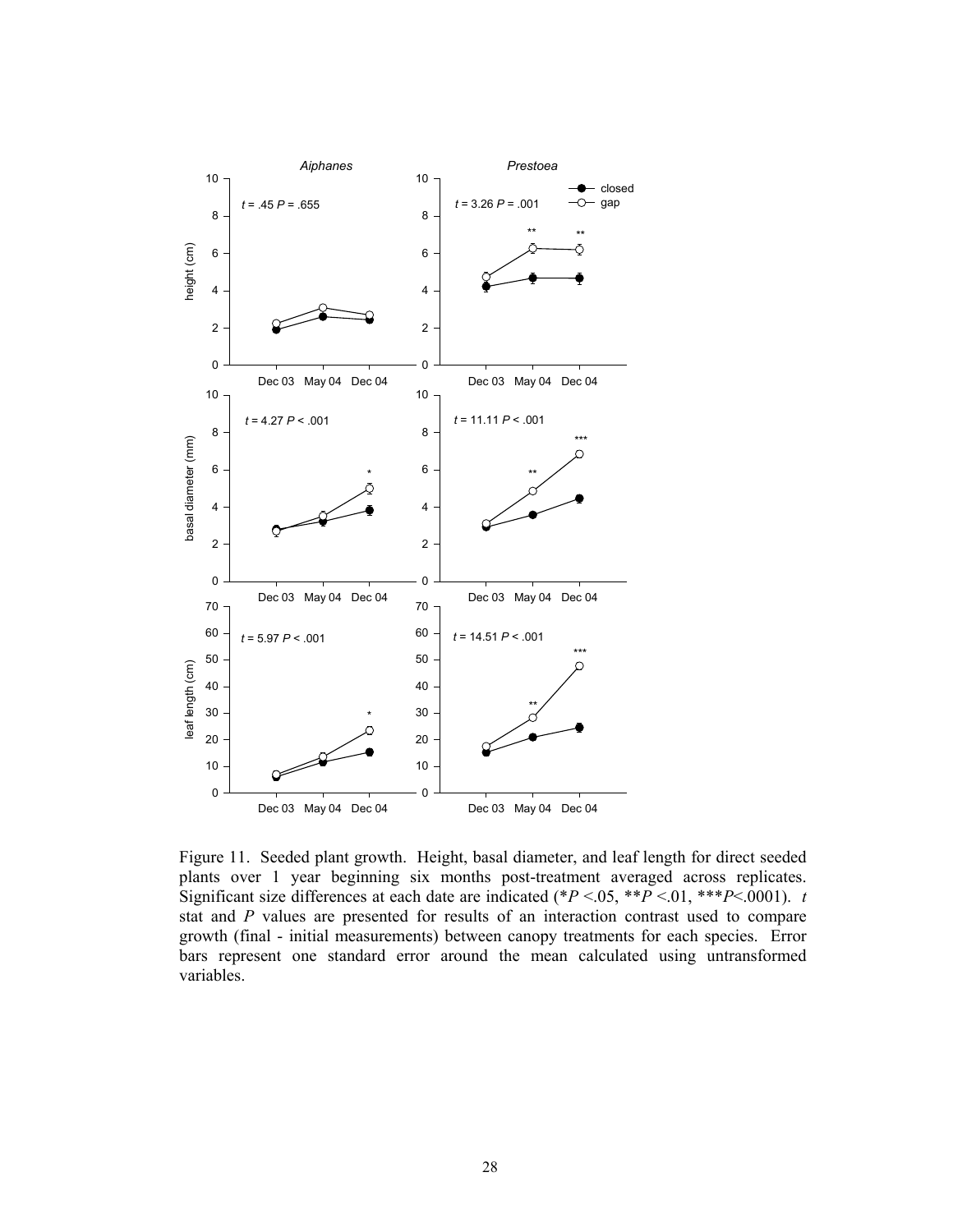

Figure 12. Seeded plant survival. Survival over 1 year beginning 6 months after seeds were sown. There were no significant differences between the four treatments: closed canopy with litter, closed canopy without litter, canopy gap with litter, canopy gap without litter. Error bars represent one standard error around the mean calculated using untransformed variables.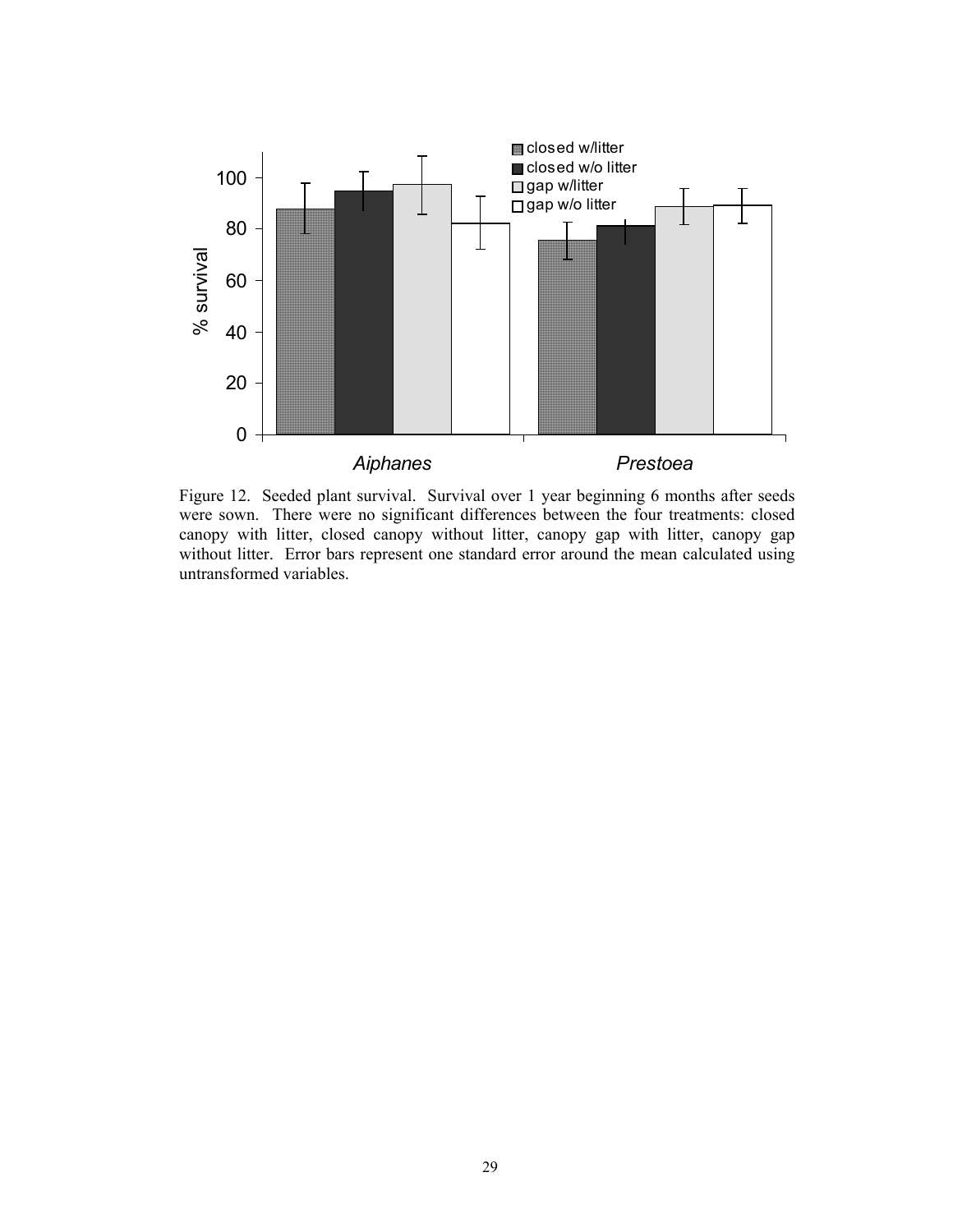# 8. APPENDICES

# 8.1 SOIL DATA

Soil data were obtained by analysis of 20 cm deep soil cores taken at 5 random points within each plot. Analyses were conducted at the USDA soil lab Puerto Rico; Departamento de Agricultura, P.O. Box 10163, San Juan, PR, 00908-1163.

| Plot | Treat   | pH   | P     | K     | Ca    | Mg    | <b>Cu</b> | Fe    | Mn    | Zn    | OМ    |
|------|---------|------|-------|-------|-------|-------|-----------|-------|-------|-------|-------|
|      |         |      | (ppm) | (ppm) | (ppm) | (ppm) | (ppm)     | (ppm) | (ppm) | (ppm) | (%)   |
| 1A   | control | 6.66 | 8.75  | 249   | 8804  | 265   | 0.9       |       | 0.9   | 0.9   | 14.23 |
| 2B   | control | 6.42 | 7.92  | 2231  | 10950 | 178   | 0.9       | 1.27  | 12.85 | 0.9   | 25.85 |
| 3A   | control | 5.95 | 13.72 | 160   | 6067  | 1178  | 0.9       | 4.48  | 132.8 | 1.62  | 10.38 |
| 4A   | control | 4.67 | 3.11  | 213   | 2568  | 396   | 0.9       | 57.15 | 11.48 | 0.9   | 11.32 |
| 5A   | control | 5.62 | 4.27  | 148   | 5630  | 1178  | 0.9       | 7.53  | 74.46 | 0.9   | 9.02  |
| 6B   | control | 5.48 | 4.61  | 224   | 1871  | 330   | 1.28      | 44.27 | 42.8  | 3.01  | 11.02 |
| 1B   | girdle  | 6.89 | 8.75  | 352   | 11550 | 360   | 0.9       | 0.9   | 0.9   | 0.9   | 19.99 |
| 2A   | girdle  | 5.53 | 4.61  | 266   | 5395  | 643   | 0.9       | 3.47  | 32.5  | 12    | 18.93 |
| 3B   | girdle  | 6.25 | 19.85 | 505   | 6308  | 1483  | 0.9       | 3.79  | 103.5 | 2.22  | 11.21 |
| 4B   | girdle  | 5.8  | 4.77  | 428   | 4619  | 739   | 1.22      | 25.54 | 23.19 | 1.98  | 10.21 |
| 5B   | girdle  | 6.32 | 6.95  | 420   | 7046  | 1421  | 0.9       | 2.25  | 59.5  | 1.49  | 1178  |
| 6A   | girdle  | 5.47 | 5.1   | 195   | 2722  | 495   | 0.9       | 9.23  | 137.7 | 2.52  | 9.78  |

# 8.2 ALTITUDE AND SLOPE

Altitude was estimated using a barometer calibrated to a known elevation. Slope was estimated from the upslope edge to the downslope edge of plots using a clinometer.

|      |                   |            | Slope $(\% )$ |        |        |  |  |  |
|------|-------------------|------------|---------------|--------|--------|--|--|--|
| Plot | Alt.              | Alt. $(m)$ | from          | from   | from   |  |  |  |
|      | (f <sup>t</sup> ) |            | corner        | center | corner |  |  |  |
|      |                   |            |               |        |        |  |  |  |
| 1 A  | 700               | 213        | 24            | 25     | 26     |  |  |  |
| 1B   | 650               | 198        | 18            | 21     | 21     |  |  |  |
| 2A   | 630               | 192        | 2             | 2      | 2      |  |  |  |
| 2B   | 630               | 192        | 1             | 1      | 1      |  |  |  |
| 3A   | 650               | 198        | 21            | 18     | 18     |  |  |  |
| 3B   | 600               | 183        | 18            | 20     | 13     |  |  |  |
| 4A   | 660               | 201        | 2             | 3      | 4      |  |  |  |
| 4B   | 660               | 201        | 6             | 3      | 6      |  |  |  |
| 5A   | 760               | 232        | 19            | 22     | 25     |  |  |  |
| 5B   | 760               | 232        | 21            | 22     | 26     |  |  |  |
| 6A   | 640               | 195        | 8             | 9      | 12     |  |  |  |
| 6B   | 650               | 198        | 12            | 9      | 5      |  |  |  |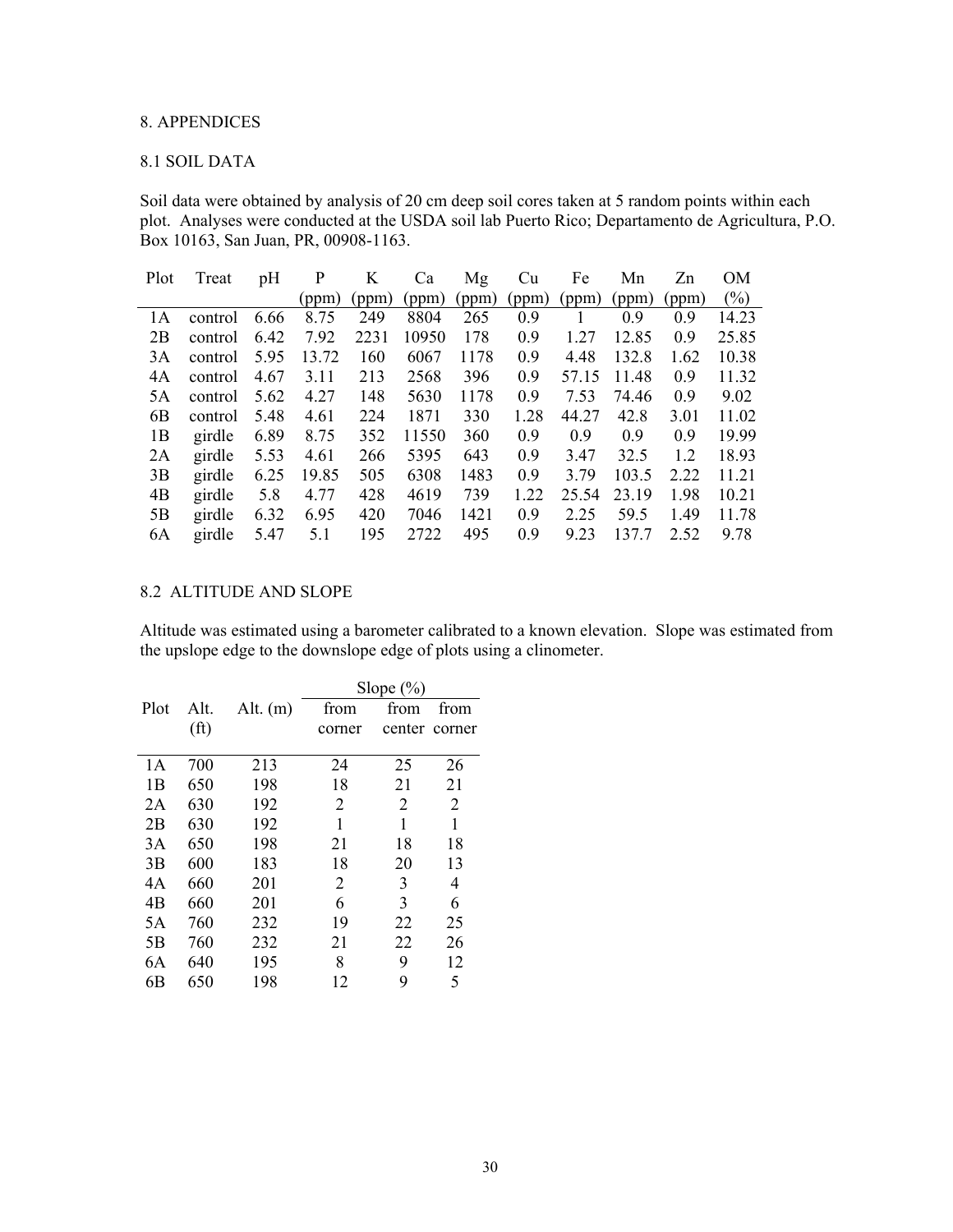# 8.3 GPS DATA

GPS points were taken using a Garmin GPS. All points in are in UTM Carribb 27 datum. At least two readings were made in every plot, generally at the plot center (CEN) and at the northeast corner post (NE).

| Location | Easting | Northing |
|----------|---------|----------|
| 1A-CEN   | 0741182 | 2028048  |
| 1A-NE    | 0741190 | 2028055  |
| $1B-C$   | 0741179 | 2028006  |
| 1B-CEN   | 0741183 | 2028008  |
| 1B-NE    | 0741209 | 2028021  |
| 2A       | 0741049 | 2027864  |
| $2A-$    | 0741062 | 2027883  |
| 2B       | 0741065 | 2027833  |
| $2B-$    | 0741073 | 2027842  |
| 3A-CEN   | 0740897 | 2028845  |
| 3A-NE    | 0740887 | 2028860  |
| 3B-CEN   | 0740912 | 2028885  |
| 3B-NE    | 0740877 | 2028874  |
| 4A-CEN   | 0743745 | 2027307  |
| 4A-NE    | 0743776 | 2027317  |
| 4B-C     | 0743791 | 2027262  |
| 4B-CEN   | 0743795 | 2027261  |
| 4B-NE    | 0743793 | 2027283  |
| 5A       | 0741378 | 2028426  |
| 5A-NE    | 0743797 | 2027293  |
| 5ANE     | 0741388 | 2028435  |
| 5B-CEN   | 0741362 | 2028459  |
| 5BNE     | 0741378 | 2028472  |
| 6A-CEN   | 0740168 | 2028785  |
| 6A-NE    | 0740181 | 2028798  |
| 6B-CEN   | 0740173 | 2028847  |
| 6B-NE    | 0740163 | 2028849  |

### 8.4 CANOPY COVER DATA

Canopy cover was estimated using a spherical densiometer. Readings were taken prior to girdle treatment (June 03) and periodically thereafter for the duration of the study. Readings were taken at five fixed points within every plot. Fixed points were located near the center of plot quadrants (Quad 1, 2, 3, 4) and at the whole plot center (CEN). At each fixed point, readings were taken in each of the four cardinal directions (Azimuth: N, E, S, W). Numbers represent percent canopy openness.

|                     |  |                          |      | Plot treat Quad Az June 03 Oct 03 May 04 Dec 04<br>$(\% \text{ open})$ $(\% \text{ open})$ $(\% \text{ open})$ $(\% \text{ open})$ $(\% \text{ open})$ |       |
|---------------------|--|--------------------------|------|--------------------------------------------------------------------------------------------------------------------------------------------------------|-------|
|                     |  | 1A control 1 N 10.4 6.24 |      | 6 24                                                                                                                                                   | -9.36 |
| 1A control 1 E 8.32 |  |                          | 8.32 | 5.2                                                                                                                                                    | 832   |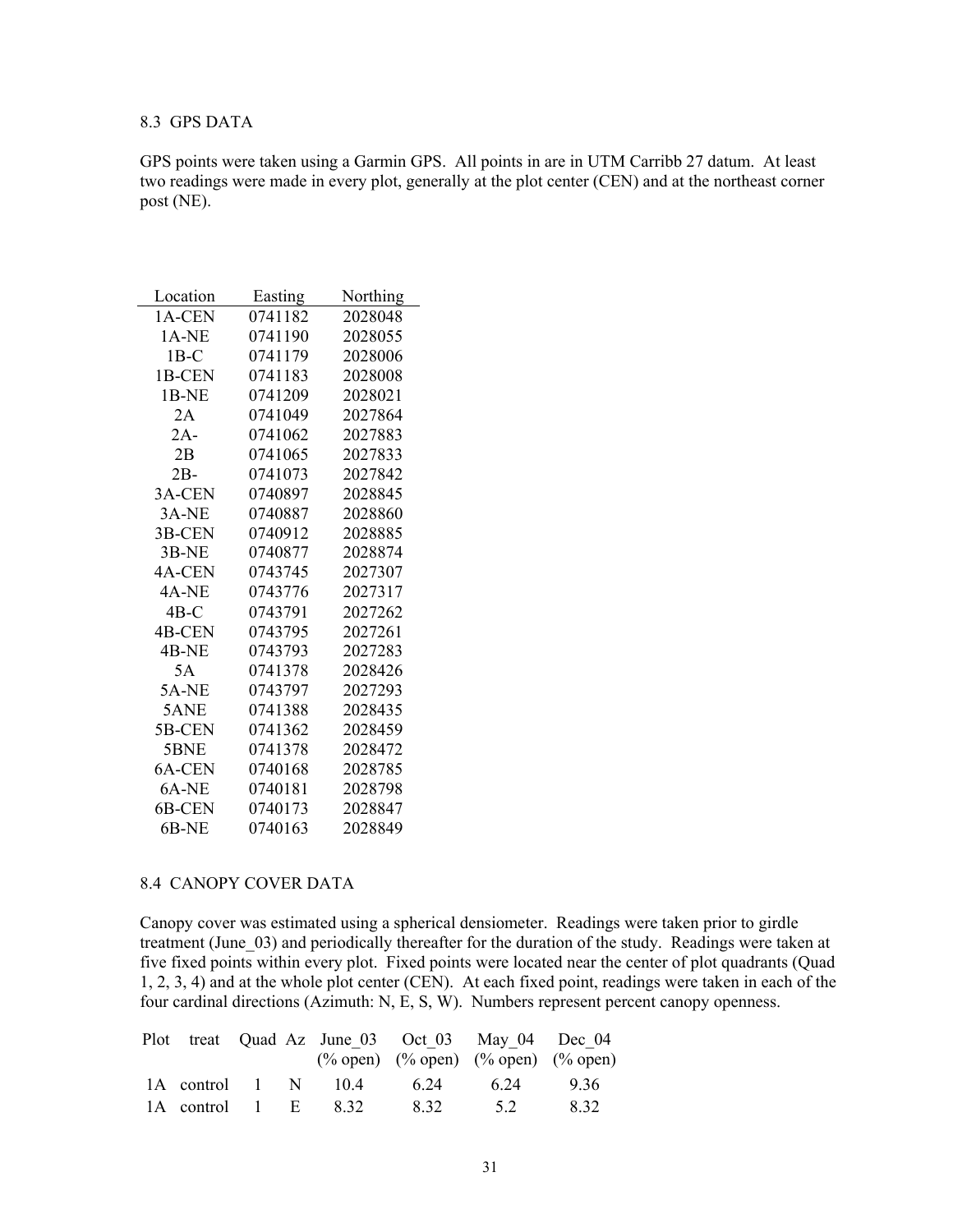| 1A | control | $\mathbf{1}$            | S         | 12.48 | 6.24  | 6.24  | 5.2   |
|----|---------|-------------------------|-----------|-------|-------|-------|-------|
| 1A | control | $\mathbf{1}$            | W         | 13.52 | 6.24  | 6.24  | 8.32  |
| 1A | control | $\overline{c}$          | N         | 8.32  | 7.28  | 5.2   | 3.12  |
| 1A | control | $\overline{c}$          | E         | 3.12  | 3.12  | 6.24  | 4.16  |
| 1A | control | $\overline{2}$          | ${\bf S}$ | 4.16  | 3.12  | 4.16  | 6.24  |
| 1A | control | $\overline{c}$          | W         | 7.28  | 5.2   | 5.2   | 9.36  |
| 1A | control | 3                       | N         | 4.16  | 5.2   | 4.16  | 5.2   |
| 1A | control | 3                       | E         | 2.08  | 2.08  | 2.08  | 4.16  |
| 1A | control | $\mathfrak{Z}$          | ${\bf S}$ | 7.28  | 3.12  | 5.2   | 4.16  |
| 1A | control | $\mathfrak{Z}$          | W         | 13.52 | 14.56 | 6.24  | 8.32  |
| 1A | control | $\overline{\mathbf{4}}$ | N         | 8.32  | 6.24  | 6.24  | 6.24  |
| 1A | control | 4                       | ${\bf S}$ | 12.48 | 5.2   | 5.2   | 4.16  |
| 1A | control | 4                       | E         | 7.28  | 8.32  | 8.32  | 5.2   |
| 1A | control | $\overline{4}$          | W         | 14.56 | 10.4  | 15.6  | 10.4  |
| 1A | control | Cen                     | N         | 7.28  | 7.28  | 8.32  | 6.24  |
| 1A | control | Cen                     | E         | 3.12  | 7.28  | 8.32  | 3.12  |
| 1A | control | Cen                     | ${\bf S}$ | 4.16  | 7.28  | 8.32  | 7.28  |
| 1A | control | Cen                     | W         | 11.44 | 4.16  | 8.32  | 8.32  |
| 1B | girdle  | $\mathbf 1$             | N         | 11.44 | 8.32  | 7.28  | 15.6  |
| 1B | girdle  | $\mathbf{1}$            | E         | 8.32  | 5.2   | 7.28  | 6.24  |
| 1B | girdle  | $\mathbf{1}$            | ${\bf S}$ | 9.36  | 22.88 | 13.52 | 17.68 |
| 1B | girdle  | $\mathbf{1}$            | W         | 9.36  | 19.76 | 15.6  | 28.08 |
| 1B | girdle  | 2                       | N         | 8.32  | 20.8  | 12.48 | 16.64 |
| 1B | girdle  | $\overline{c}$          | E         | 8.32  | 10.4  | 3.12  | 6.24  |
| 1B | girdle  | $\overline{c}$          | ${\bf S}$ | 9.36  | 13.52 | 13.52 | 10.4  |
| 1B | girdle  | 2                       | W         | 13.52 | 20.8  | 18.72 | 13.52 |
| 1B | girdle  | 3                       | N         | 9.36  | 14.56 | 9.36  | 8.32  |
| 1B | girdle  | 3                       | E         | 10.4  | 7.28  | 6.24  | 3.12  |
| 1B | girdle  | 3                       | ${\bf S}$ | 12.48 | 24.96 | 15.6  | 7.28  |
| 1B | girdle  | 3                       | W         | 18.72 | 21.84 | 16.64 | 5.2   |
| 1B | girdle  | 4                       | N         | 16.64 | 14.56 | 6.24  | 9.36  |
| 1B | girdle  | 4                       | E         | 11.44 | 12.48 | 15.6  | 12.48 |
| 1B | girdle  | 4                       | ${\bf S}$ | 13.52 | 21.84 | 23.92 | 15.6  |
| 1B | girdle  | 4                       | W         | 14.56 | 17.68 | 20.8  | 20.8  |
| 1B | girdle  | Cen                     | N         | 5.2   | 21.84 | 13.52 | 13.52 |
| 1B | girdle  | Cen                     | E         | 6.24  | 12.48 | 8.32  | 6.24  |
| 1B | girdle  | Cen                     | ${\bf S}$ | 6.24  | 18.72 | 18.72 | 13.52 |
| 1B | girdle  | Cen                     | W         | 9.36  | 21.84 | 12.48 | 13.52 |
| 2A | girdle  | $\mathbf{1}$            | N         | 8.32  | 6.24  | 13.52 | 6.24  |
| 2A | girdle  | $\mathbf{1}$            | E         | 7.28  | 5.2   | 12.48 | 4.16  |
| 2A | girdle  | $\mathbf{1}$            | ${\bf S}$ | 5.2   | 20.8  | 28.08 | 19.76 |
| 2A | girdle  | 1                       | W         | 3.12  | 15.6  | 18.72 | 11.44 |
| 2A | girdle  | $\overline{c}$          | N         | 8.32  | 20.8  | 31.2  | 26    |
| 2A | girdle  | 2                       | E         | 9.36  | 9.36  | 16.64 | 9.36  |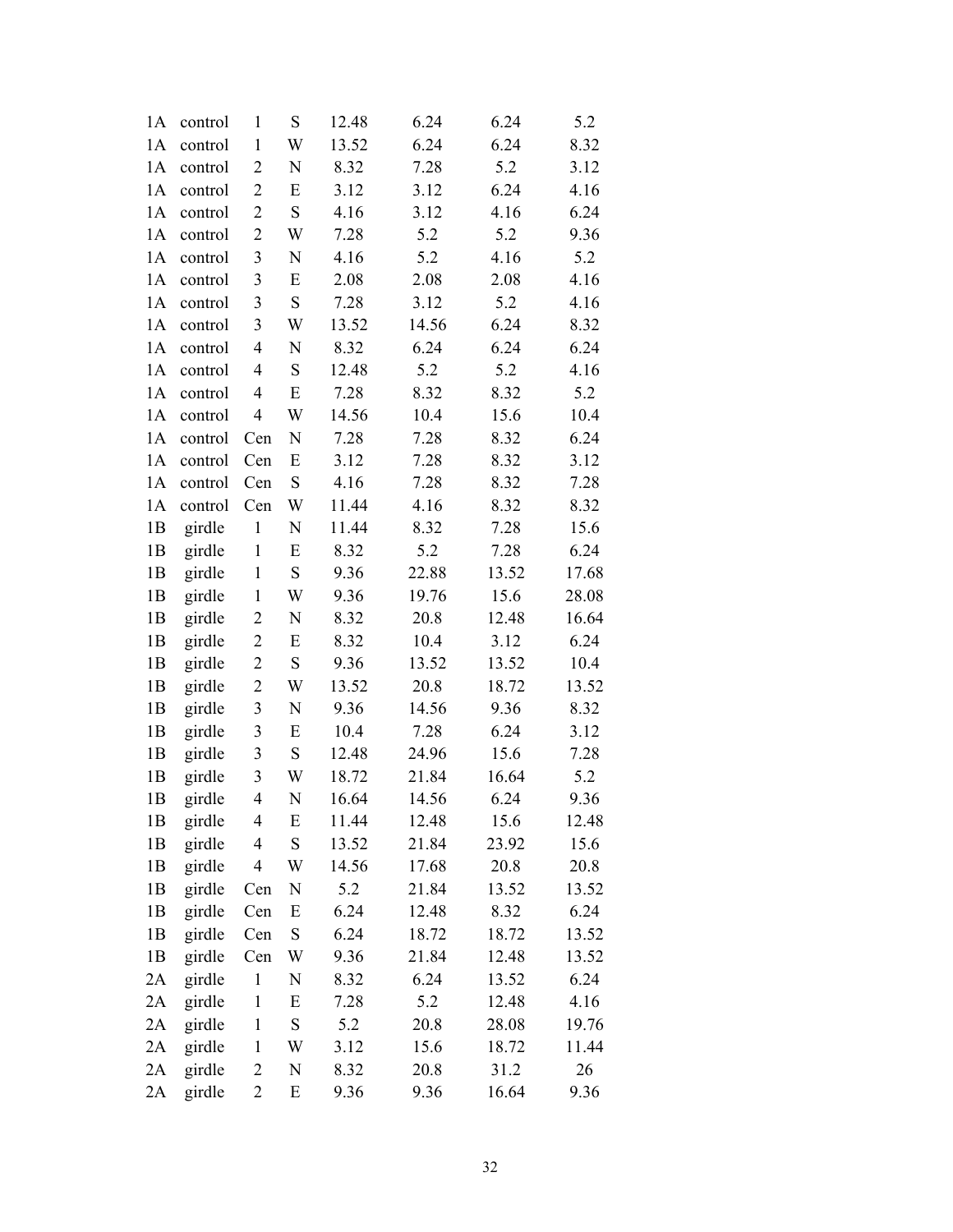| 2A | girdle  | $\overline{c}$          | S         | 7.28  | 23.92 | 21.84 | 12.48 |
|----|---------|-------------------------|-----------|-------|-------|-------|-------|
| 2A | girdle  | $\overline{2}$          | W         | 10.4  | 29.12 | 41.6  | 31.2  |
| 2A | girdle  | $\mathfrak{Z}$          | N         | 3.12  | 22.88 | 22.88 | 18.72 |
| 2A | girdle  | 3                       | E         | 6.24  | 18.72 | 15.6  | 10.4  |
| 2A | girdle  | $\mathfrak{Z}$          | S         | 9.36  | 23.92 | 17.68 | 10.4  |
| 2A | girdle  | 3                       | W         | 9.36  | 19.76 | 18.72 | 7.28  |
| 2A | girdle  | 4                       | N         | 10.4  | 8.32  | 17.68 | 5.2   |
| 2A | girdle  | $\overline{\mathbf{4}}$ | E         | 8.32  | 16.64 | 12.48 | 14.56 |
| 2A | girdle  | $\overline{4}$          | ${\bf S}$ | 8.32  | 23.92 | 29.12 | 13.52 |
| 2A | girdle  | $\overline{4}$          | W         | 10.4  | 8.32  | 27.04 | 12.48 |
| 2A | girdle  | Cen                     | N         | 10.4  | 18.72 | 16.64 | 19.76 |
| 2A | girdle  | Cen                     | E         | 2.08  | 14.56 | 21.84 | 10.4  |
| 2A | girdle  | Cen                     | ${\bf S}$ | 3.12  | 21.84 | 34.32 | 26    |
| 2A | girdle  | Cen                     | W         | 11.44 | 20.8  | 17.68 | 14.56 |
| 2B | control | $\mathbf{1}$            | N         | 5.2   | 8.32  | 12.48 | 3.12  |
| 2B | control | $\mathbf{1}$            | E         | 10.4  | 9.36  | 8.32  | 5.2   |
| 2B | control | $\mathbf{1}$            | ${\bf S}$ | 9.36  | 6.24  | 9.36  | 5.2   |
| 2B | control | $\mathbf{1}$            | W         | 11.44 | 5.2   | 9.36  | 6.24  |
| 2B | control | $\mathbf{2}$            | N         | 3.12  | 2.08  | 7.28  | 4.16  |
| 2B | control | $\overline{c}$          | E         | 14.56 | 10.4  | 7.28  | 5.2   |
| 2B | control | $\overline{c}$          | ${\bf S}$ | 3.12  | 9.36  | 5.2   | 3.12  |
| 2B | control | $\overline{2}$          | W         | 4.16  | 5.2   | 7.28  | 4.16  |
| 2B | control | $\mathfrak{Z}$          | N         | 10.4  | 6.24  | 11.44 | 5.2   |
| 2B | control | $\mathfrak{Z}$          | E         | 8.32  | 8.32  | 8.32  | 3.12  |
| 2B | control | 3                       | ${\bf S}$ | 6.24  | 15.6  | 9.36  | 5.2   |
| 2B | control | 3                       | W         | 11.44 | 6.24  | 6.24  | 5.2   |
| 2B | control | $\overline{4}$          | N         | 11.44 | 10.4  | 15.6  | 10.4  |
| 2B | control | 4                       | E         | 5.2   | 6.24  | 7.28  | 4.16  |
| 2B | control | $\overline{4}$          | S         | 4.16  | 9.36  | 8.32  | 6.24  |
| 2B | control | $\overline{4}$          | W         | 8.32  | 7.28  | 6.24  | 8.32  |
| 2B | control | Cen                     | N         | 6.24  | 11.44 | 8.32  | 7.28  |
| 2Β | control | Cen                     | E         | 5.2   | 4.16  | 4.16  | 5.2   |
| 2B | control | Cen                     | ${\bf S}$ | 7.28  | 5.2   | 4.16  | 4.16  |
| 2B | control | Cen                     | W         | 15.6  | 10.4  | 8.32  | 8.32  |
| 3A | control | $\mathbf{1}$            | N         | 4.16  | 4.16  | 14.56 | 16.64 |
| 3A | control | $\mathbf{1}$            | E         | 2.08  | 2.08  | 13.52 | 7.28  |
| 3A | control | $\mathbf{1}$            | ${\bf S}$ | 6.24  | 6.24  | 8.32  | 6.24  |
| 3A | control | $\mathbf{1}$            | W         | 3.12  | 3.12  | 8.32  | 17.68 |
| 3A | control | $\overline{c}$          | N         | 5.2   | 5.2   | 8.32  | 16.64 |
| 3A | control | 2                       | E         | 6.24  | 6.24  | 8.32  | 3.12  |
| 3A | control | $\overline{c}$          | ${\bf S}$ | 1.04  | 1.04  | 5.2   | 4.16  |
| 3A | control | $\overline{\mathbf{c}}$ | W         | 2.08  | 2.08  | 9.36  | 10.4  |
| 3A | control | 3                       | N         | 4.16  | 4.16  | 10.4  | 26    |
| 3A | control | 3                       | E         | 5.2   | 5.2   | 6.24  | 2.08  |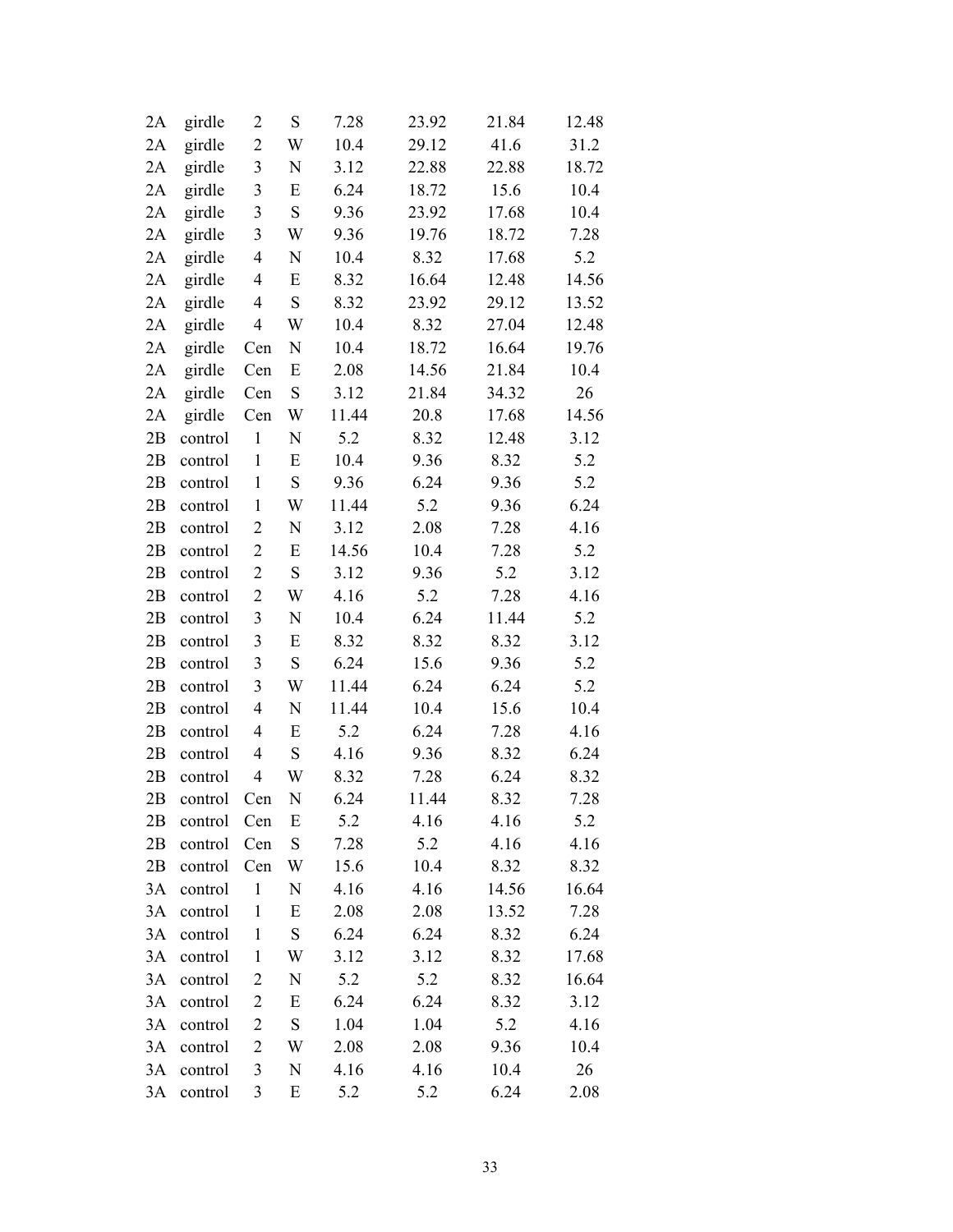| 3A | control | 3                       | S         | 2.08             | 2.08  | 5.2   | 4.16  |
|----|---------|-------------------------|-----------|------------------|-------|-------|-------|
| 3A | control | 3                       | W         | 9.36             | 9.36  | 4.16  | 16.64 |
| 3A | control | $\overline{4}$          | N         | 6.24             | 6.24  | 17.68 | 15.6  |
| 3A | control | 4                       | E         | 3.12             | 3.12  | 4.16  | 2.08  |
| 3A | control | 4                       | S         | 4.16             | 4.16  | 3.12  | 12.48 |
| 3A | control | $\overline{4}$          | W         | 6.24             | 6.24  | 8.32  | 14.56 |
| 3A | control | Cen                     | N         | 3.12             | 3.12  | 9.36  | 16.64 |
| 3A | control | Cen                     | E         | 5.2              | 5.2   | 4.16  | 4.16  |
| 3A | control | Cen                     | ${\bf S}$ | 3.12             | 3.12  | 4.16  | 3.12  |
| 3A | control | Cen                     | W         | 3.12             | 3.12  | 7.28  | 13.52 |
| 3B | girdle  | $\mathbf 1$             | N         | 6.24             | 20.8  | 12.48 | 10.4  |
| 3B | girdle  | $\mathbf{1}$            | E         | 5.2              | 10.4  | 4.16  | 6.24  |
| 3B | girdle  | $\mathbf{1}$            | ${\bf S}$ | 4.16             | 14.56 | 7.28  | 8.32  |
| 3B | girdle  | $\mathbf{1}$            | W         | 6.24             | 23.92 | 18.72 | 17.68 |
| 3B | girdle  | $\overline{c}$          | N         | 8.32             | 23.92 | 14.56 | 18.72 |
| 3B | girdle  | $\overline{\mathbf{c}}$ | E         | 8.32             | 6.24  | 4.16  | 5.2   |
| 3B | girdle  | $\overline{c}$          | ${\bf S}$ | 4.16             | 7.28  | 3.12  | 5.2   |
| 3B | girdle  | $\overline{c}$          | W         | 5.2              | 20.8  | 26    | 15.6  |
| 3B | girdle  | $\mathfrak{Z}$          | N         | 3.12             | 23.92 | 26    | 21.84 |
| 3B | girdle  | 3                       | E         | 6.24             | 13.52 | 8.32  | 10.4  |
| 3B | girdle  | 3                       | ${\bf S}$ | 5.2              | 6.24  | 5.2   | 9.36  |
| 3B | girdle  | $\mathfrak{Z}$          | W         | 3.12             | 20.8  | 18.72 | 18.72 |
| 3B | girdle  | $\overline{4}$          | N         | 9.36             | 19.76 | 23.92 | 13.52 |
| 3B | girdle  | 4                       | E         | 10.4             | 21.84 | 14.56 | 7.28  |
| 3B | girdle  | $\overline{4}$          | ${\bf S}$ | 6.24             | 20.8  | 11.44 | 12.48 |
| 3B | girdle  | 4                       | W         | 8.32             | 16.64 | 19.76 | 12.48 |
| 3B | girdle  | Cen                     | N         | 2.08             | 26    | 24.96 | 16.64 |
| 3B | girdle  | Cen                     | E         | 2.08             | 11.44 | 11.44 | 11.44 |
| 3B | girdle  | Cen                     | ${\bf S}$ | $\boldsymbol{0}$ | 11.44 | 8.32  | 8.32  |
| 3B | girdle  | Cen                     | W         | 1.04             | 21.84 | 23.92 | 14.56 |
| 4A | control | $\mathbf{1}$            | N         | 10.4             | 6.24  | 12.48 | 5.2   |
| 4A | control | $\mathbf{1}$            | E         | 18.72            | 6.24  | 13.52 | 6.24  |
| 4A | control | $\mathbf{1}$            | S         | 6.24             | 4.16  | 9.36  | 2.08  |
| 4A | control | $\mathbf{1}$            | W         | 10.4             | 5.2   | 16.64 | 5.2   |
| 4A | control | 2                       | N         | 6.24             | 6.24  | 15.6  | 7.28  |
| 4A | control | 2                       | E         | 8.32             | 4.16  | 8.32  | 7.28  |
| 4A | control | 2                       | ${\bf S}$ | 10.4             | 7.28  | 10.4  | 9.36  |
| 4A | control | $\overline{c}$          | W         | 10.4             | 5.2   | 9.36  | 4.16  |
| 4A | control | 3                       | N         | 10.4             | 8.32  | 12.48 | 4.16  |
| 4А | control | 3                       | E         | 15.6             | 11.44 | 11.44 | 6.24  |
| 4A | control | $\mathfrak{Z}$          | S         | 5.2              | 7.28  | 9.36  | 6.24  |
| 4A | control | 3                       | W         | 9.36             | 9.36  | 11.44 | 5.2   |
| 4A | control | 4                       | N         | 11.44            | 9.36  | 14.56 | 11.44 |
| 4A | control | 4                       | E         | 3.12             | 5.2   | 9.36  | 8.32  |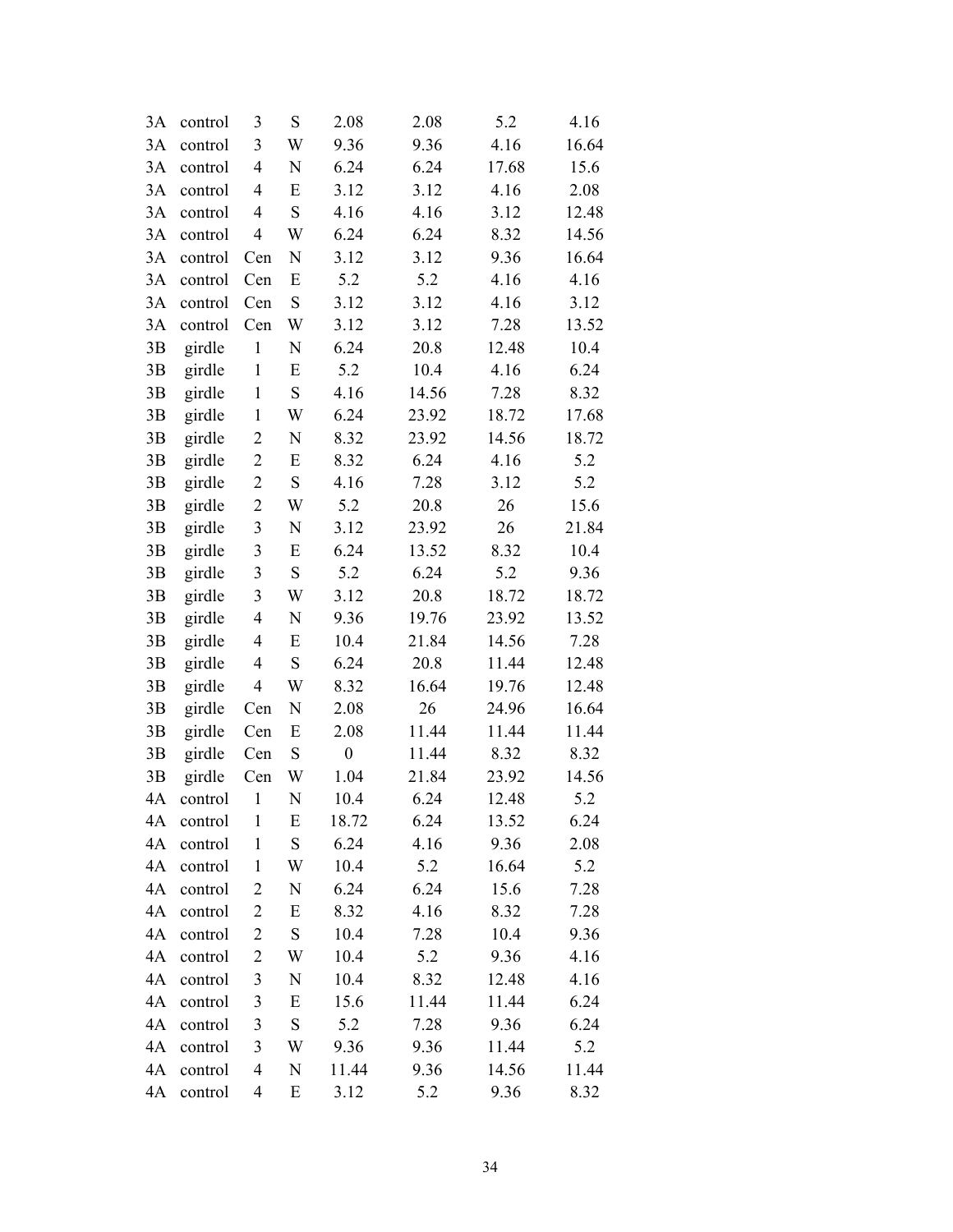| 4A | control | $\overline{4}$          | S         | 9.36  | 10.4             | 5.2   | 9.36  |
|----|---------|-------------------------|-----------|-------|------------------|-------|-------|
| 4A | control | $\overline{4}$          | W         | 8.32  | 7.28             | 5.2   | 3.12  |
| 4A | control | Cen                     | N         | 12.48 | 6.24             | 6.24  | 4.16  |
| 4A | control | Cen                     | E         | 5.2   | 5.2              | 6.24  | 3.12  |
| 4A | control | Cen                     | S         | 3.12  | 4.16             | 9.36  | 6.24  |
| 4A | control | Cen                     | W         | 7.28  | 4.16             | 5.2   | 6.24  |
| 4B | girdle  | $\,1$                   | N         | 8.32  | 14.56            | 15.6  | 13.52 |
| 4B | girdle  | $\,1$                   | E         | 9.36  | 13.52            | 9.36  | 8.32  |
| 4B | girdle  | $\,1$                   | S         | 9.36  | 11.44            | 10.4  | 16.64 |
| 4B | girdle  | $\,1$                   | W         | 7.28  | 24.96            | 28.08 | 24.96 |
| 4B | girdle  | $\overline{\mathbf{c}}$ | N         | 10.4  | 22.88            | 20.8  | 17.68 |
| 4B | girdle  | $\overline{c}$          | E         | 6.24  | 7.28             | 15.6  | 11.44 |
| 4B | girdle  | $\overline{c}$          | ${\bf S}$ | 8.32  | 7.28             | 9.36  | 8.32  |
| 4B | girdle  | $\overline{c}$          | W         | 12.48 | 17.68            | 23.92 | 13.52 |
| 4B | girdle  | $\mathfrak{Z}$          | N         | 6.24  | 21.84            | 21.84 | 11.44 |
| 4B | girdle  | $\mathfrak{Z}$          | E         | 5.2   | 14.56            | 10.4  | 15.6  |
| 4B | girdle  | $\mathfrak{Z}$          | S         | 5.2   | 11.44            | 7.28  | 12.48 |
| 4B | girdle  | $\mathfrak{Z}$          | W         | 12.48 | 26               | 21.84 | 18.72 |
| 4B | girdle  | $\overline{4}$          | N         | 12.48 | 15.6             | 17.68 | 11.44 |
| 4B | girdle  | $\overline{\mathbf{4}}$ | E         | 5.2   | 10.4             | 14.56 | 12.48 |
| 4B | girdle  | $\overline{4}$          | S         | 8.32  | 31.2             | 30.16 | 19.76 |
| 4B | girdle  | $\overline{4}$          | W         | 8.32  | 20.8             | 13.52 | 15.6  |
| 4B | girdle  | Cen                     | N         | 7.28  | 13.52            | 17.68 | 23.92 |
| 4B | girdle  | Cen                     | E         | 7.28  | 17.68            | 19.76 | 15.6  |
| 4B | girdle  | Cen                     | S         | 9.36  | 15.6             | 22.88 | 11.44 |
| 4B | girdle  | Cen                     | W         | 9.36  | 28.08            | 18.72 | 17.68 |
| 5A | control | $\mathbf{1}$            | N         | 11.44 | 1.04             | 6.24  | 6.24  |
| 5A | control | $\,1$                   | E         | 8.32  | 2.08             | 6.24  | 6.24  |
| 5A | control | $\mathbf{1}$            | S         | 7.28  | 3.12             | 7.28  | 6.24  |
| 5A | control | $\mathbf{1}$            | W         | 5.2   | 1.04             | 4.16  | 5.2   |
| 5A | control | $\overline{c}$          | N         | 8.32  | 8.32             | 5.2   | 6.24  |
| 5A | control | $\overline{c}$          | E         | 10.4  | 4.16             | 10.4  | 9.36  |
| 5A | control | $\overline{2}$          | ${\bf S}$ | 8.32  | 3.12             | 8.32  | 6.24  |
| 5A | control | $\overline{2}$          | W         | 6.24  | 3.12             | 5.2   | 4.16  |
| 5A | control | 3                       | N         | 7.28  | 4.16             | 8.32  | 4.16  |
| 5A | control | 3                       | E         | 15.6  | 16.64            | 18.72 | 9.36  |
| 5A | control | $\mathfrak{Z}$          | ${\bf S}$ | 13.52 | 12.48            | 11.44 | 7.28  |
| 5A | control | 3                       | W         | 2.08  | 5.2              | 6.24  | 2.08  |
| 5A | control | 4                       | N         | 8.32  | 8.32             | 5.2   | 7.28  |
| 5A | control | 4                       | E         | 12.48 | 7.28             | 8.32  | 9.36  |
| 5A | control | $\overline{4}$          | ${\bf S}$ | 6.24  | 11.44            | 4.16  | 6.24  |
| 5A | control | 4                       | W         | 4.16  | $\boldsymbol{0}$ | 3.12  | 3.12  |
| 5A | control | Cen                     | N         | 6.24  | 4.16             | 6.24  | 4.16  |
| 5A | control | Cen                     | E         | 5.2   | 4.16             | 7.28  | 3.12  |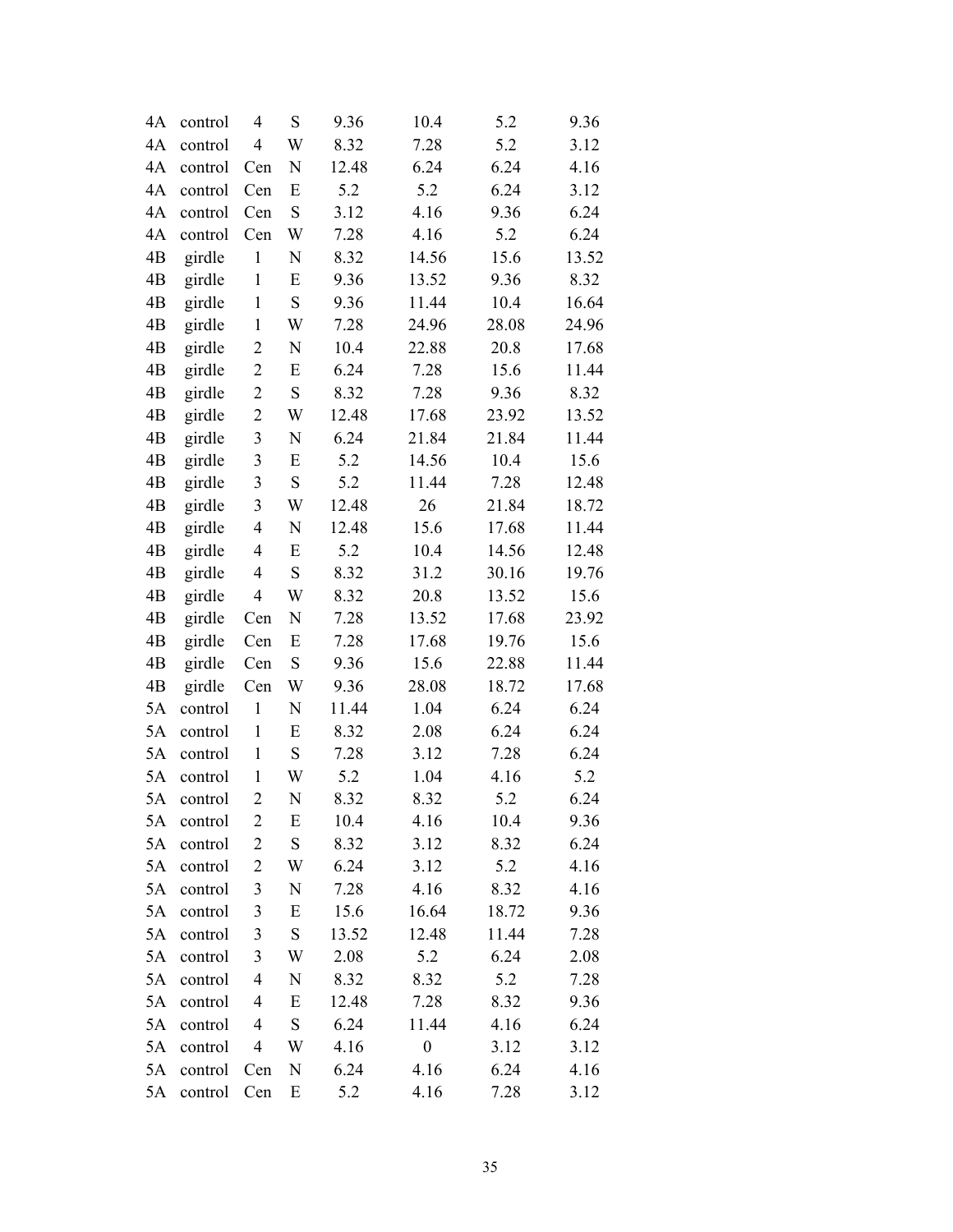| 5A             | control | Cen            | S         | 11.44 | 7.28  | 5.2   | 6.24  |
|----------------|---------|----------------|-----------|-------|-------|-------|-------|
| 5A             | control | Cen            | W         | 3.12  | 3.12  | 3.12  | 3.12  |
| 5B             | girdle  | $\mathbf{1}$   | N         | 9.36  | 6.24  | 6.24  | 4.16  |
| 5B             | girdle  | $\mathbf{1}$   | E         | 12.48 | 15.6  | 16.64 | 16.64 |
| 5B             | girdle  | $\mathbf{1}$   | S         | 9.36  | 13.52 | 18.72 | 11.44 |
| 5B             | girdle  | $\mathbf{1}$   | W         | 8.32  | 8.32  | 15.6  | 4.16  |
| 5B             | girdle  | $\overline{c}$ | N         | 7.28  | 24.96 | 20.8  | 18.72 |
| 5B             | girdle  | $\overline{c}$ | E         | 8.32  | 19.76 | 27.04 | 19.76 |
| 5B             | girdle  | $\overline{c}$ | S         | 14.56 | 23.92 | 18.72 | 10.4  |
| 5B             | girdle  | $\overline{c}$ | W         | 7.28  | 20.8  | 17.68 | 14.56 |
| 5B             | girdle  | $\mathfrak{Z}$ | N         | 9.36  | 7.28  | 12.48 | 9.36  |
| 5B             | girdle  | 3              | E         | 12.48 | 29.12 | 33.28 | 19.76 |
| 5B             | girdle  | 3              | ${\bf S}$ | 11.44 | 7.28  | 14.56 | 7.28  |
| 5B             | girdle  | $\mathfrak{Z}$ | W         | 5.2   | 3.12  | 5.2   | 4.16  |
| 5B             | girdle  | $\overline{4}$ | N         | 9.36  | 7.28  | 7.28  | 5.2   |
| 5B             | girdle  | 4              | E         | 15.6  | 28.08 | 33.28 | 21.84 |
| 5B             | girdle  | 4              | S         | 12.48 | 13.52 | 17.68 | 18.72 |
| 5B             | girdle  | $\overline{4}$ | W         | 6.24  | 1.04  | 2.08  | 3.12  |
| 5B             | girdle  | Cen            | N         | 7.28  | 15.6  | 13.52 | 3.12  |
| 5B             | girdle  | Cen            | E         | 18.72 | 31.2  | 39.52 | 24.96 |
| 5B             | girdle  | Cen            | ${\bf S}$ | 8.32  | 19.76 | 19.76 | 15.6  |
| 5B             | girdle  | Cen            | W         | 11.44 | 14.56 | 12.48 | 5.2   |
| 6A             | girdle  | $\mathbf{1}$   | N         | 8.32  | 9.36  | 4.16  | 7.28  |
| 6A             | girdle  | $\mathbf{1}$   | E         | 8.32  | 14.56 | 10.4  | 9.36  |
| 6A             | girdle  | $\mathbf{1}$   | ${\bf S}$ | 7.28  | 19.76 | 15.6  | 19.76 |
| 6A             | girdle  | $\mathbf{1}$   | W         | 15.6  | 34.32 | 21.84 | 21.84 |
| 6A             | girdle  | $\overline{c}$ | N         | 6.24  | 27.04 | 19.76 | 18.72 |
| 6A             | girdle  | $\overline{c}$ | E         | 6.24  | 15.6  | 6.24  | 5.2   |
| 6A             | girdle  | $\overline{c}$ | ${\bf S}$ | 6.24  | 9.36  | 7.28  | 4.16  |
| 6A             | girdle  | $\overline{c}$ | W         | 14.56 | 28.08 | 14.56 | 26    |
| 6A             | girdle  | 3              | N         | 9.36  | 23.92 | 17.68 | 14.56 |
| 6A             | girdle  | 3              | E         | 9.36  | 21.84 | 11.44 | 14.56 |
| 6A             | girdle  | 3              | S         | 9.36  | 21.84 | 7.28  | 13.52 |
| 6A             | girdle  | 3              | W         | 11.44 | 12.48 | 7.28  | 5.2   |
| 6A             | girdle  | 4              | N         | 8.32  | 14.56 | 9.36  | 12.48 |
| 6A             | girdle  | 4              | E         | 5.2   | 14.56 | 20.8  | 18.72 |
| 6A             | girdle  | 4              | ${\bf S}$ | 7.28  | 27.04 | 23.92 | 17.68 |
| 6A             | girdle  | $\overline{4}$ | W         | 8.32  | 18.72 | 9.36  | 7.28  |
| 6A             | girdle  | Cen            | N         | 8.32  | 23.92 | 22.88 | 14.56 |
| 6A             | girdle  | Cen            | E         | 8.32  | 15.6  | 23.92 | 15.6  |
| 6A             | girdle  | Cen            | ${\bf S}$ | 4.16  | 17.68 | 16.64 | 16.64 |
| 6A             | girdle  | Cen            | W         | 9.36  | 22.88 | 27.04 | 21.84 |
| 6B             | control | $\mathbf{1}$   | N         | 9.36  | 9.36  | 6.24  | 5.2   |
| 6 <sub>B</sub> | control | $\mathbf{1}$   | E         | 6.24  | 6.24  | 7.28  | 6.24  |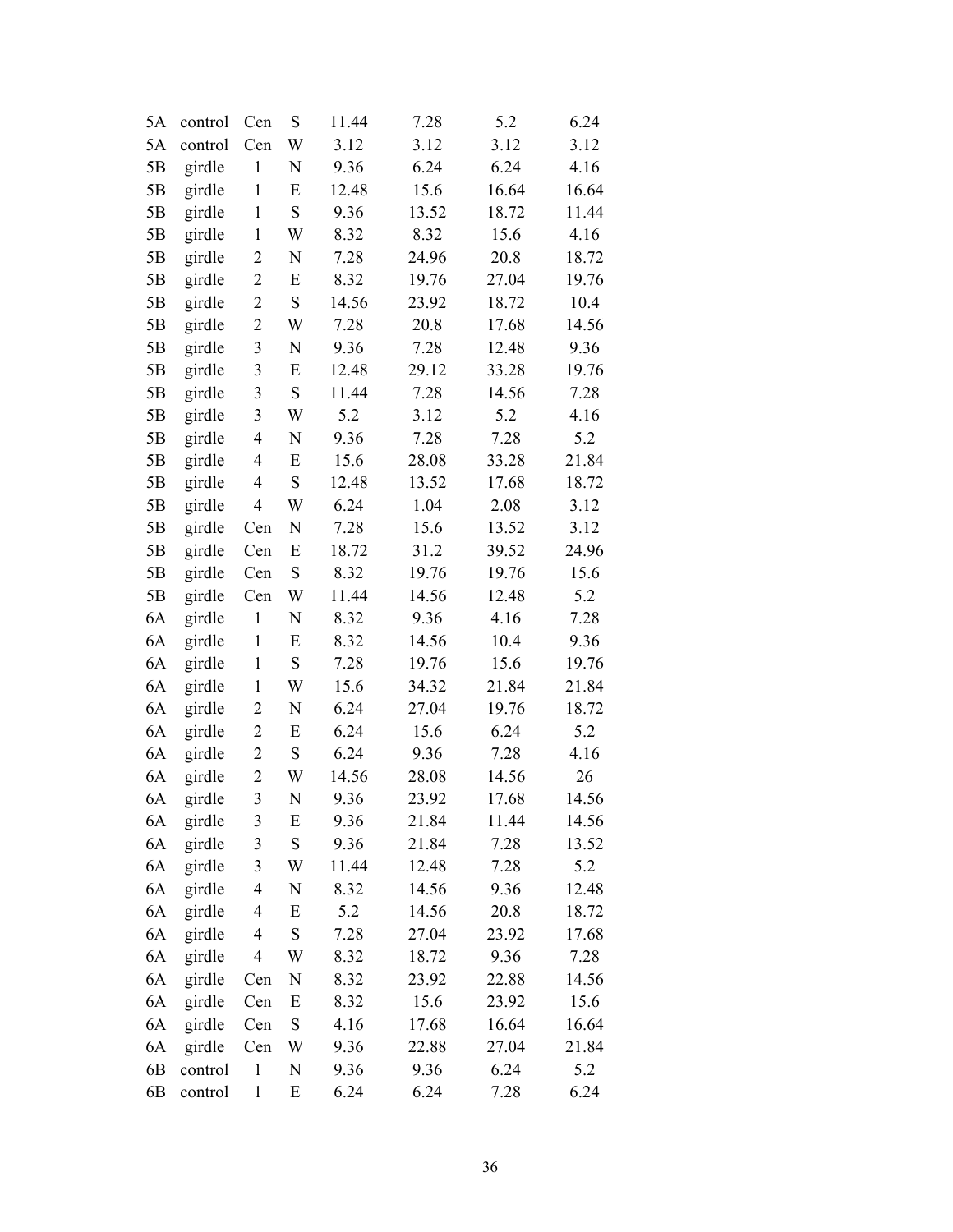| 6B | control | 1              | S | 10.4  | 10.4  | 5.2  | 6.24 |
|----|---------|----------------|---|-------|-------|------|------|
| 6B | control | 1              | W | 10.4  | 10.4  | 6.24 | 6.24 |
| 6B | control | 2              | N | 10.4  | 10.4  | 8.32 | 7.28 |
| 6B | control | 2              | E | 8.32  | 8.32  | 4.16 | 2.08 |
| 6B | control | $\overline{2}$ | S | 7.28  | 7.28  | 7.28 | 5.2  |
| 6B | control | $\overline{2}$ | W | 12.48 | 12.48 | 7.28 | 6.24 |
| 6B | control | 3              | N | 4.16  | 4.16  | 4.16 | 4.16 |
| 6B | control | 3              | E | 5.2   | 5.2   | 6.24 | 7.28 |
| 6B | control | 3              | S | 6.24  | 6.24  | 6.24 | 3.12 |
| 6B | control | 3              | W | 7.28  | 7.28  | 7.28 | 6.24 |
| 6B | control | 4              | N | 10.4  | 10.4  | 8.32 | 6.24 |
| 6B | control | 4              | E | 11.44 | 11.44 | 5.2  | 5.2  |
| 6B | control | 4              | S | 12.48 | 12.48 | 5.2  | 9.36 |
| 6B | control | 4              | W | 10.4  | 10.4  | 5.2  | 5.2  |
| 6B | control | Cen            | N | 9.36  | 9.36  | 5.2  | 6.24 |
| 6B | control | Cen            | E | 10.4  | 10.4  | 10.4 | 10.4 |
| 6B | control | Cen            | S | 9.36  | 9.36  | 5.2  | 10.4 |
| 6B | control | Cen            | W | 12.48 | 12.48 | 5.2  | 5.2  |

## 8.5 GROUND COVER DATA.

The percentage cover of vegetation <2 m tall was estimated using the pole-point transect method, in which a 2 m long pole was placed vertically every 5 cm along a permanent 20 m transect and all live vegetation touching the pole was recorded in the following cover classes: fern, grass, shrub, tree, vine. The substrate type, either leaf litter or soil, was recorded if no live vegetation touched the pole. Percentage cover was calculated by dividing the number of points counted for each cover class by the total number of points along the transect (200). 'Diff' is the change in proportional cover from June 2003 to December 2004 (Dec\_04 - June\_03).

|                |         |                              | cover proportion |          |          |          |          |  |  |  |
|----------------|---------|------------------------------|------------------|----------|----------|----------|----------|--|--|--|
| Plot           |         | treatment cover type June 03 |                  | Dec 03   | May 04   | Dec $04$ | Diff     |  |  |  |
| 1A             | control | Fern                         | 0.03             | 0.045    | 0.055    | 0.005    | $-0.025$ |  |  |  |
| 1B             | girdle  | Fern                         | 0.035            | 0.025    | 0.05     | 0.08     | 0.045    |  |  |  |
| 2A             | girdle  | Fern                         | 0.405            | 0.48     | 0.68     | 0.625    | 0.22     |  |  |  |
| 2B             | control | Fern                         | 0.29             | 0.29     | 0.205    | 0.025    | $-0.265$ |  |  |  |
| 3A             | control | Fern                         | 0.08             | 0.05     | 0.165    | 0.13     | 0.05     |  |  |  |
| 3B             | girdle  | Fern                         | 0.155            | 0.29     | 0.435    | 0.38     | 0.225    |  |  |  |
| 4A             | control | Fern                         | 0.01             | 0.01     | $\theta$ | 0.01     | $\theta$ |  |  |  |
| 4B             | girdle  | Fern                         | 0.07             | 0.14     | 0.155    | $\theta$ | $-0.07$  |  |  |  |
| 5A             | control | Fern                         | 0.005            | 0.12     | 0.07     | 0.13     | 0.125    |  |  |  |
| 5B             | girdle  | Fern                         | 0.13             | 0.25     | 0.425    | 0.42     | 0.29     |  |  |  |
| 6A             | girdle  | Fern                         | 0.25             | 0.25     | 0.285    | 0.225    | $-0.025$ |  |  |  |
| 6 <sub>B</sub> | control | Fern                         | 0.44             | 0.38     | 0.38     | 0.29     | $-0.15$  |  |  |  |
| 1A             | control | Grass                        | $\theta$         | $\theta$ | $\theta$ | $\theta$ | $\theta$ |  |  |  |
| 1B             | girdle  | Grass                        | 0.04             | 0.12     | 0.25     | 0.355    | 0.315    |  |  |  |
| 2A             | girdle  | Grass                        | 0                | $\theta$ | 0        | 0        | $\Omega$ |  |  |  |
| 2B             | control | Grass                        | 0                | 0        | 0        | $\theta$ | 0        |  |  |  |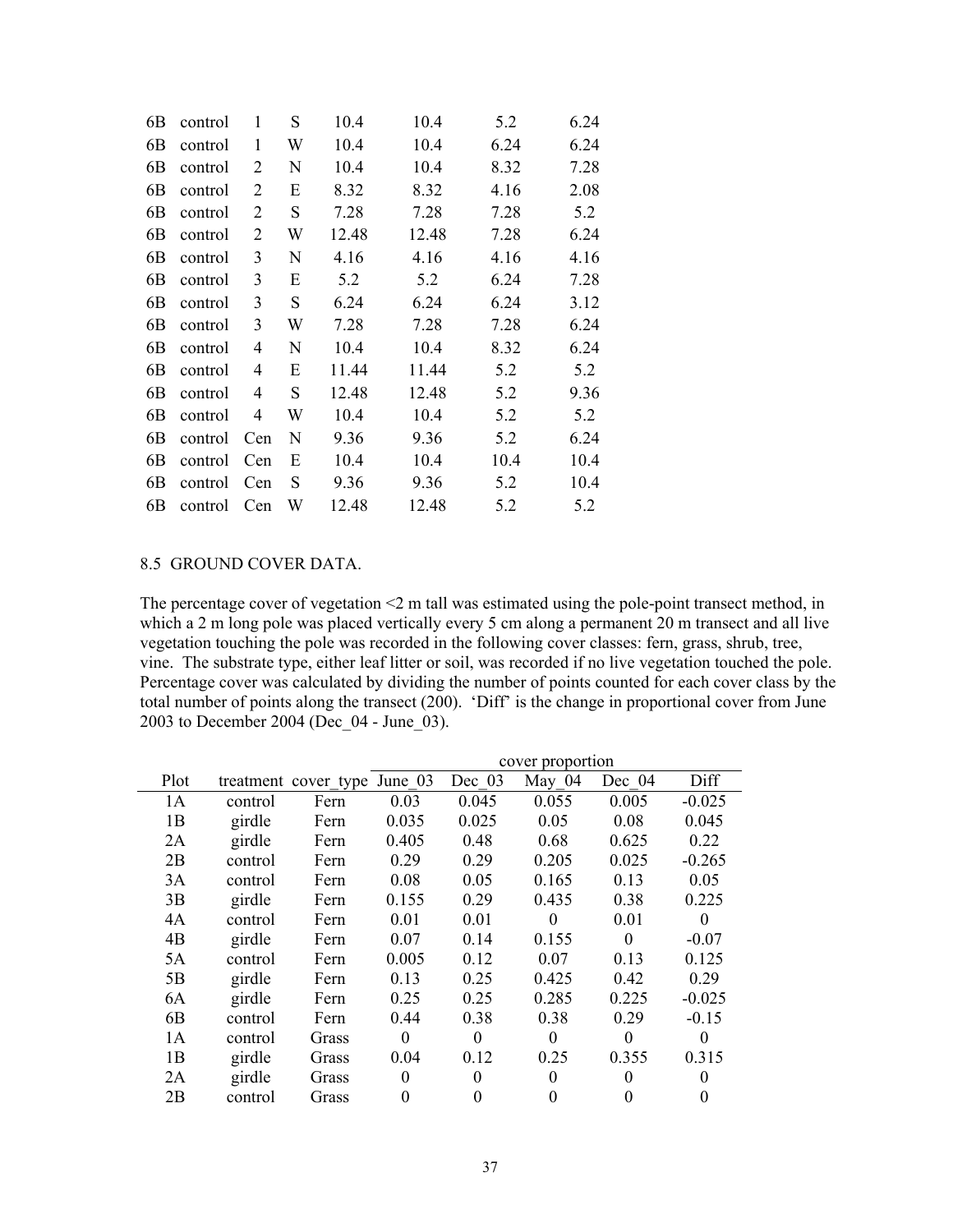| 3A             | control | Grass  | 0.06             | 0.045            | 0.09             | 0.105            | 0.045            |
|----------------|---------|--------|------------------|------------------|------------------|------------------|------------------|
| 3B             | girdle  | Grass  | 0.06             | 0.15             | 0.51             | 0.25             | 0.19             |
| 4A             | control | Grass  | 0.015            | 0.01             | 0.02             | 0.015            | $\boldsymbol{0}$ |
| 4 <sub>B</sub> | girdle  | Grass  | $\boldsymbol{0}$ | 0.01             | 0.03             | 0.04             | 0.04             |
| 5A             | control | Grass  | 0.035            | 0.06             | 0.055            | 0.06             | 0.025            |
| 5B             | girdle  | Grass  | $\boldsymbol{0}$ | 0.03             | 0.325            | 0.19             | 0.19             |
| 6A             | girdle  | Grass  | 0.025            | 0.035            | 0.17             | 0.105            | 0.08             |
| 6 <sub>B</sub> | control | Grass  | 0.05             | 0.065            | 0.095            | 0.085            | 0.035            |
| 1A             | control | Litter | 0.745            | 0.77             | 0.66             | 0.855            | 0.11             |
| 1B             | girdle  | Litter | 0.64             | 0.68             | 0.105            | 0.19             | $-0.45$          |
| 2A             | girdle  | Litter | 0.5              | 0.45             | 0.225            | 0.235            | $-0.265$         |
| 2B             | control | Litter | 0.495            | 0.57             | 0.525            | 0.545            | 0.05             |
| 3A             | control | Litter | 0.485            | 0.53             | 0.445            | 0.505            | 0.02             |
| 3B             | girdle  | Litter | 0.525            | 0.41             | 0.155            | 0.185            | $-0.34$          |
| 4A             | control | Litter | 0.52             | 0.445            | 0.475            | 0.525            | 0.005            |
| 4B             | girdle  | Litter | 0.26             | 0.245            | 0.11             | 0.07             | $-0.19$          |
| 5A             | control | Litter | 0.48             | 0.41             | 0.355            | 0.51             | 0.03             |
| 5B             | girdle  | Litter | 0.485            | 0.4              | 0.175            | 0.215            | $-0.27$          |
| 6A             | girdle  | Litter | 0.505            | 0.355            | 0.235            | 0.19             | $-0.315$         |
| 6 <sub>B</sub> | control | Litter | 0.275            | 0.325            | 0.285            | 0.395            | 0.12             |
| 1A             | control | Log    | 0.005            | $\boldsymbol{0}$ | 0.005            | $\boldsymbol{0}$ | $-0.005$         |
| 1B             | girdle  | Log    | $\boldsymbol{0}$ | $\boldsymbol{0}$ | $\boldsymbol{0}$ | $\boldsymbol{0}$ | $\boldsymbol{0}$ |
| 2A             | girdle  | Log    | 0.045            | $\boldsymbol{0}$ | $\boldsymbol{0}$ | 0.005            | $-0.04$          |
| 2B             | control | Log    | 0.02             | $\boldsymbol{0}$ | $\boldsymbol{0}$ | $\boldsymbol{0}$ | $-0.02$          |
| 3A             | control | Log    | 0.025            | $\boldsymbol{0}$ | $\boldsymbol{0}$ | $\boldsymbol{0}$ | $-0.025$         |
| 3B             | girdle  | Log    | 0.025            | $\boldsymbol{0}$ | $\boldsymbol{0}$ | $\boldsymbol{0}$ | $-0.025$         |
| 4A             | control | Log    | $\boldsymbol{0}$ | $\boldsymbol{0}$ | $\boldsymbol{0}$ | $\boldsymbol{0}$ | $\boldsymbol{0}$ |
| 4 <sub>B</sub> | girdle  | Log    | $\boldsymbol{0}$ | $\boldsymbol{0}$ | $\boldsymbol{0}$ | $\boldsymbol{0}$ | $\boldsymbol{0}$ |
| 5A             | control | Log    | $\boldsymbol{0}$ | $\boldsymbol{0}$ | $\boldsymbol{0}$ | $\boldsymbol{0}$ | $\boldsymbol{0}$ |
| 5B             | girdle  | Log    | 0.02             | $\boldsymbol{0}$ | 0.02             | $\boldsymbol{0}$ | $-0.02$          |
| 6A             | girdle  | Log    | $\boldsymbol{0}$ | $\boldsymbol{0}$ | $\boldsymbol{0}$ | $\boldsymbol{0}$ | $\boldsymbol{0}$ |
| 6 <sub>B</sub> | control | Log    | 0.015            | 0.025            | 0.01             | $\boldsymbol{0}$ | $-0.015$         |
| 1A             | control | Rock   | 0.06             | 0.025            | 0.055            | 0.035            | $-0.025$         |
| 1B             | girdle  | Rock   | 0.065            | $\boldsymbol{0}$ | 0.06             | 0.01             | $-0.055$         |
| 2A             | girdle  | Rock   | $\boldsymbol{0}$ | $\boldsymbol{0}$ | $\boldsymbol{0}$ | $\boldsymbol{0}$ | $\boldsymbol{0}$ |
| 2B             | control | Rock   | $\boldsymbol{0}$ | $\boldsymbol{0}$ | $\boldsymbol{0}$ | $\boldsymbol{0}$ | $\boldsymbol{0}$ |
| 3A             | control | Rock   | 0.07             | 0.035            | 0.055            | 0.04             | $-0.03$          |
| 3B             | girdle  | Rock   | $\boldsymbol{0}$ | $\boldsymbol{0}$ | $\boldsymbol{0}$ | $\boldsymbol{0}$ | $\boldsymbol{0}$ |
| 4A             | control | Rock   | $\boldsymbol{0}$ | $\boldsymbol{0}$ | $\boldsymbol{0}$ | $\boldsymbol{0}$ | $\boldsymbol{0}$ |
| 4B             | girdle  | Rock   | $\boldsymbol{0}$ | $\boldsymbol{0}$ | $\boldsymbol{0}$ | 0.225            | 0.225            |
| 5A             | control | Rock   | $\boldsymbol{0}$ | $\boldsymbol{0}$ | $\boldsymbol{0}$ | $\boldsymbol{0}$ | $\boldsymbol{0}$ |
| 5B             | girdle  | Rock   | $\boldsymbol{0}$ | $\boldsymbol{0}$ | $\boldsymbol{0}$ | $\boldsymbol{0}$ | $\boldsymbol{0}$ |
| 6A             | girdle  | Rock   | $\boldsymbol{0}$ | $\boldsymbol{0}$ | $\boldsymbol{0}$ | $\boldsymbol{0}$ | $\boldsymbol{0}$ |
| 6B             | control | Rock   | $\boldsymbol{0}$ | $\boldsymbol{0}$ | $\boldsymbol{0}$ | $\boldsymbol{0}$ | $\boldsymbol{0}$ |
| 1A             | control | Shrub  | 0.005            | 0.015            | 0.03             | 0.01             | 0.005            |
| 1B             | girdle  | Shrub  | 0.015            | 0.005            | 0.015            | 0.16             | 0.145            |
| 2A             | girdle  | Shrub  | 0.005            | 0.02             | 0.025            | 0.03             | 0.025            |
| 2B             | control | Shrub  | 0.07             | 0.065            | 0.105            | 0.085            | 0.015            |
| 3A             | control | Shrub  | 0.03             | 0.035            | 0.06             | 0.035            | 0.005            |
| 3B             | girdle  | Shrub  | 0.015            | 0.015            | 0.11             | 0.055            | 0.04             |
| 4A             | control | Shrub  | 0.325            | 0.265            | 0.28             | 0.265            | $-0.06$          |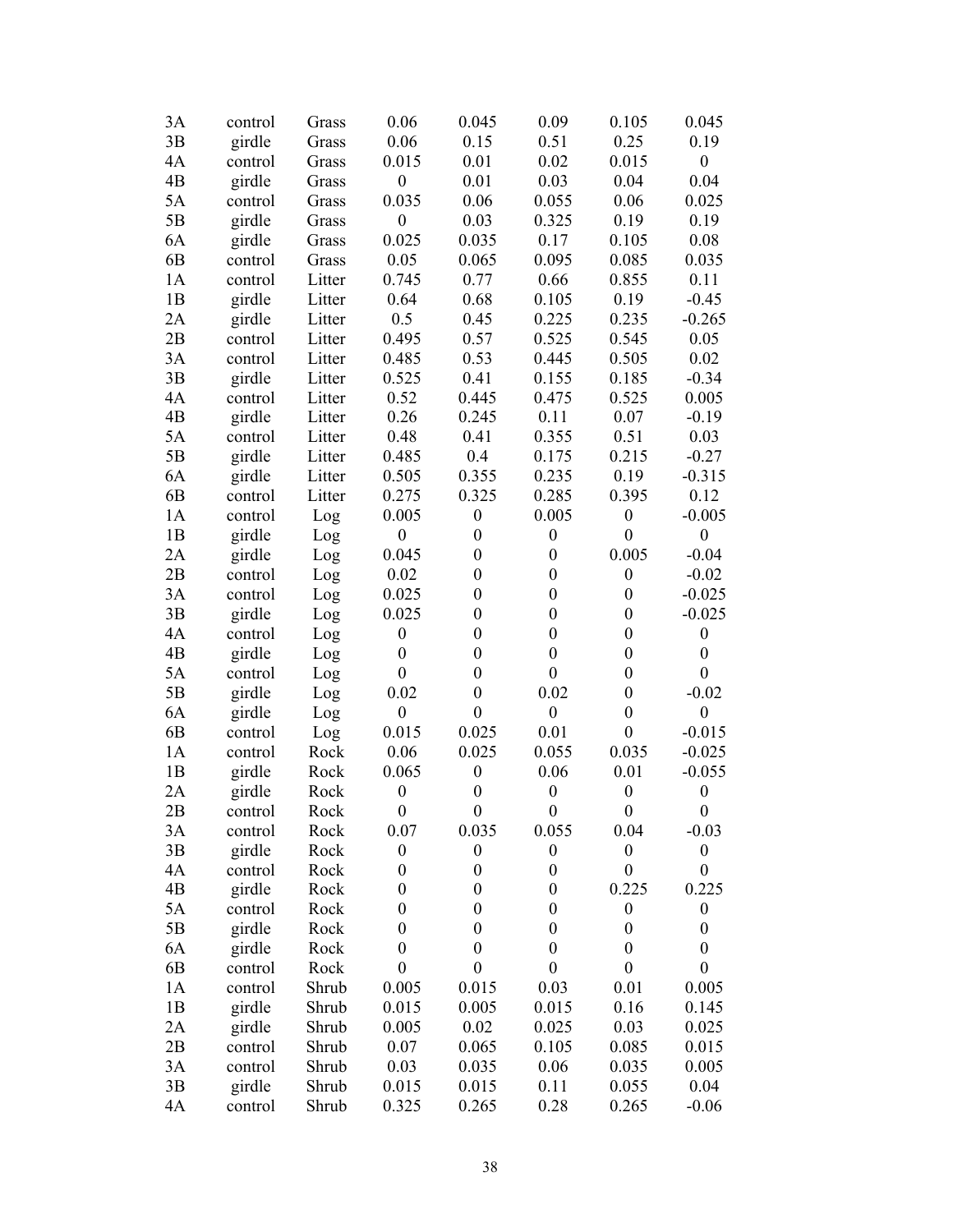| 4B             | girdle  | Shrub | 0.4              | 0.475            | 0.61             | 0.7              | 0.3              |
|----------------|---------|-------|------------------|------------------|------------------|------------------|------------------|
| 5A             | control | Shrub | 0.005            | 0.005            | 0.035            | $\boldsymbol{0}$ | $-0.005$         |
| 5B             | girdle  | Shrub | $\boldsymbol{0}$ | $\boldsymbol{0}$ | 0.005            | 0.145            | 0.145            |
| 6A             | girdle  | Shrub | 0.04             | 0.12             | 0.035            | 0.415            | 0.375            |
| 6B             | control | Shrub | 0.015            | 0.065            | 0.03             | 0.045            | 0.03             |
| 1A             | control | Soil  | 0.015            | 0.025            | 0.06             | 0.005            | $-0.01$          |
| 1B             | girdle  | Soil  | 0.02             | 0.015            | 0.045            | 0.015            | $-0.005$         |
| 2A             | girdle  | Soil  | $\boldsymbol{0}$ | $\boldsymbol{0}$ | 0.03             | $\boldsymbol{0}$ | $\boldsymbol{0}$ |
| 2B             | control | Soil  | 0.005            | $\mathbf{0}$     | 0.015            | $\mathbf{0}$     | $-0.005$         |
| 3A             | control | Soil  | 0.01             | 0.035            | 0.005            | 0.005            | $-0.005$         |
| 3B             | girdle  | Soil  | 0.02             | 0.035            | 0.005            | $\boldsymbol{0}$ | $-0.02$          |
| 4A             | control | Soil  | $\boldsymbol{0}$ | 0.08             | 0.02             | 0.04             | 0.04             |
| 4B             | girdle  | Soil  | $\boldsymbol{0}$ | $\boldsymbol{0}$ | 0.015            | 0.015            | 0.015            |
| 5A             | control | Soil  | 0.05             | 0.055            | 0.145            | 0.03             | $-0.02$          |
| 5B             | girdle  | Soil  | 0.125            | 0.04             | 0.025            | 0.015            | $-0.11$          |
| 6A             | girdle  | Soil  | 0.005            | 0.12             | 0.075            | 0.045            | 0.04             |
| 6B             | control | Soil  | 0.005            | 0.035            | 0.03             | 0.05             | 0.045            |
| 1A             | control | Tree  | 0.14             | 0.14             | 0.14             | 0.05             | $-0.09$          |
| 1B             | girdle  | Tree  | 0.18             | 0.14             | 0.22             | 0.265            | 0.085            |
| 2A             | girdle  | Tree  | 0.05             | 0.09             | 0.105            | 0.125            | 0.075            |
| 2B             | control | Tree  | 0.2              | 0.115            | 0.22             | 0.145            | $-0.055$         |
| 3A             | control | Tree  | 0.31             | 0.28             | 0.245            | 0.18             | $-0.13$          |
| 3B             | girdle  | Tree  | 0.275            | 0.2              | 0.26             | 0.405            | 0.13             |
| 4A             | control | Tree  | 0.21             | 0.21             | 0.22             | 0.16             | $-0.05$          |
| 4B             | girdle  | Tree  | 0.345            | 0.325            | 0.37             | 0.335            | $-0.01$          |
| 5A             | control | Tree  | 0.45             | 0.375            | 0.485            | 0.27             | $-0.18$          |
| 5B             | girdle  | Tree  | 0.31             | 0.32             | 0.39             | 0.355            | 0.045            |
| 6A             | girdle  | Tree  | 0.305            | 0.22             | 0.245            | 0.205            | $-0.1$           |
| 6B             | control | Tree  | 0.335            | 0.285            | 0.36             | 0.24             | $-0.095$         |
| 1A             | control | Vine  | $\boldsymbol{0}$ | $\boldsymbol{0}$ | $\boldsymbol{0}$ | 0.005            | 0.005            |
| 1B             | girdle  | Vine  | 0.005            | 0.015            | 0.025            | 0.095            | 0.09             |
| 2A             | girdle  | Vine  | $\boldsymbol{0}$ | $\boldsymbol{0}$ | 0.02             | $\boldsymbol{0}$ | $\boldsymbol{0}$ |
| 2B             | control | Vine  | 0.005            | 0.005            | $\boldsymbol{0}$ | 0.01             | 0.005            |
| 3A             | control | Vine  | $\boldsymbol{0}$ | 0.005            | 0.01             | $\boldsymbol{0}$ | $\boldsymbol{0}$ |
| 3B             | girdle  | Vine  | 0.01             | 0.005            | $\overline{0}$   | 0.075            | 0.065            |
| 4A             | control | Vine  | $\boldsymbol{0}$ | 0.015            | 0.025            | 0.015            | 0.015            |
| 4B             | girdle  | Vine  | $\boldsymbol{0}$ | 0.01             | 0.025            | 0.015            | 0.015            |
| 5A             | control | Vine  | $\boldsymbol{0}$ | $\boldsymbol{0}$ | 0.02             | $\boldsymbol{0}$ | $\boldsymbol{0}$ |
| 5B             | girdle  | Vine  | $\boldsymbol{0}$ | $\boldsymbol{0}$ | $\boldsymbol{0}$ | 0.07             | 0.07             |
| 6A             | girdle  | Vine  | $\boldsymbol{0}$ | 0.005            | $\overline{0}$   | 0.01             | 0.01             |
| 6 <sub>B</sub> | control | Vine  | 0.005            | $\boldsymbol{0}$ | $\overline{0}$   | $\boldsymbol{0}$ | $-0.005$         |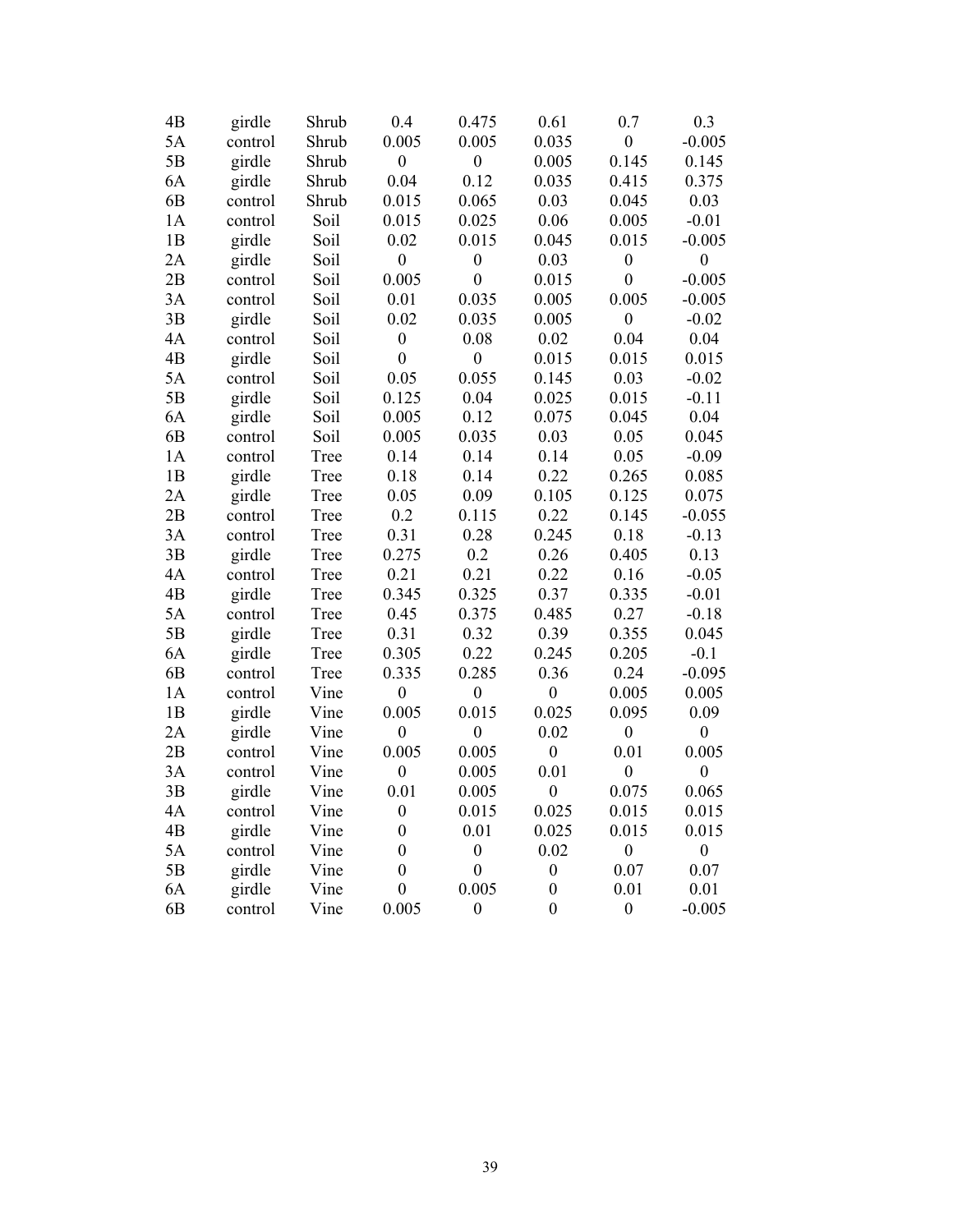#### 8.6 ADVANCE REGENERATION SEEDLINGS

Tag numbers incorporate plot number, species abbreviations, and seedling number. 1A, 2B, 3A, 4A, 5A, and 6B are control plots, 1B, 2A, 3B, 4B, 5B, and 6A are gap plots. 'Ht' for dicots is height from ground to tip of apical meristem, for palms, it is the height from the ground to the point where the first leaf separates from the stem; 'Leaf' is the length of the plant from ground level to tip of longest leaf; 'BD' is basal diameter of stem base above soil or litter layer. Leaf length was measured only for *Roystonea.* Empty spaces represent dead or missing seedlings.

#### July 2003 December 2003 May 2004 December 2004 Tag # Ht (cm) BD (mm) Ht (cm) BD (mm) Ht (cm) BD (mm) Ht (cm) BD (mm) 1A-Cupame-1 23.5 4.1 22.5 4.5 23.0 5.7 23 6 1A-Cupame-2 16.0 2.5 18.0 3.1 15.0 3.8 15 2.1 1A-Cupame-3 18.5 2.2 18.5 2.7 19.0 2.4 20 2.7 1A-Cupame-4 16.0 2.5 17.0 2.8 17.0 2.9 21 3.1 1A-Cupame-5 18.0 2.7 17.5 3.0 18.0 3.0 18.5 5.2 1A-Cupame-6 22.0 1.9 21.5 2.0 21.0 2.4 22.5 2 1A-Cupame-7 20.0 3.8 20.0 3.4 . 1A-Cupame-8 23.0 2.2 22.5 2.3 14.0 2.3 25 3.8 1A-Cupame-9 15.5 2.0 17.0 2.7 16.0 2.4 17 3 1A-Cupame-10 26.0 3.7 27.0 3.0 24.0 3.1 27 3.9 1A-Cupame-11 15.0 3.3 17.5 3.9 17.0 4.8 17 5 1A-Cupame-12 23.5 2.9 23.0 2.9 23.5 3.1 25.5 3.1 1A-Cupame-13 17.0 3.5 19.5 2.8 19.0 2.5 19 2.8 1A-Cupame-14 12.5 2.2 12.5 2.3 11.5 2.5 13.5 2.4 1A-Cupame-15 19.0 3.6 20.0 2.5 19.0 2.7 27 3.3 1A-Cupame-16 15.0 2.2 14.0 2.1 14.5 2.3 13.5 2.5 1B-Cupame-1 20.0 3.0 21.0 2.5 33.5 4.3 49 6.8 1B-Cupame-2 16.0 3.7 16.5 4.5 20.0 4.1 25 5.9 1B-Cupame-3 16.0 2.9 17.0 2.7 19.0 3.4 37.5 5.6 1B-Cupame-4 19.0 3.2 21.0 4.2 21.0 3.4 27 3.8 1B-Cupame-5 23.0 4.2 21.0 3.3 22.0 3.7 23 3.7 1B-Cupame-6 19.0 3.4 19.0 3.5 33.0 4.7 59 8.1 1B-Cupame-7 25.5 2.8 24.5 3.0 26.5 4.2 29.5 3.7 1B-Cupame-8 14.0 2.5 14.5 2.8 22.0 4.5 36.5 7.4 1B-Cupame-9 32.0 4.5 33.5 1.5 38.0 4.3 43.5 5.4 1B-Cupame-10 15.0 3.0 14.0 2.4 20.0 3.4 29 5.5 1B-Cupame-11 23.0 3.0 24.0 3.6 24.0 2.9 26.5 3.5 1B-Cupame-12 35.5 3.7 1B-Cupame-13 26.5 3.9 28.0 4.2 28.0 4.4 28 4 1B-Cupame-14 21.5 3.8 26.5 4.0 29.0 5.3 21.5 2.9 1B-Cupame-15 17.0 2.5 19.5 3.0 21.0 3.8 39.5 6.8 1B-Cupame-16 15.0 2.7 15.5 2.8 18.0 2.9 22.5 4.2 2A-Cupame-1 20.0 3.5 20.0 2.9 21.0 3.2 25 2.8 2A-Cupame-2 19.0 2.9 18.0 3.4 23.5 3.0 . 2A-Cupame-3 16.0 1.6 17.0 2.4 22.5 2.7 35 3.9

#### *Cupania americana*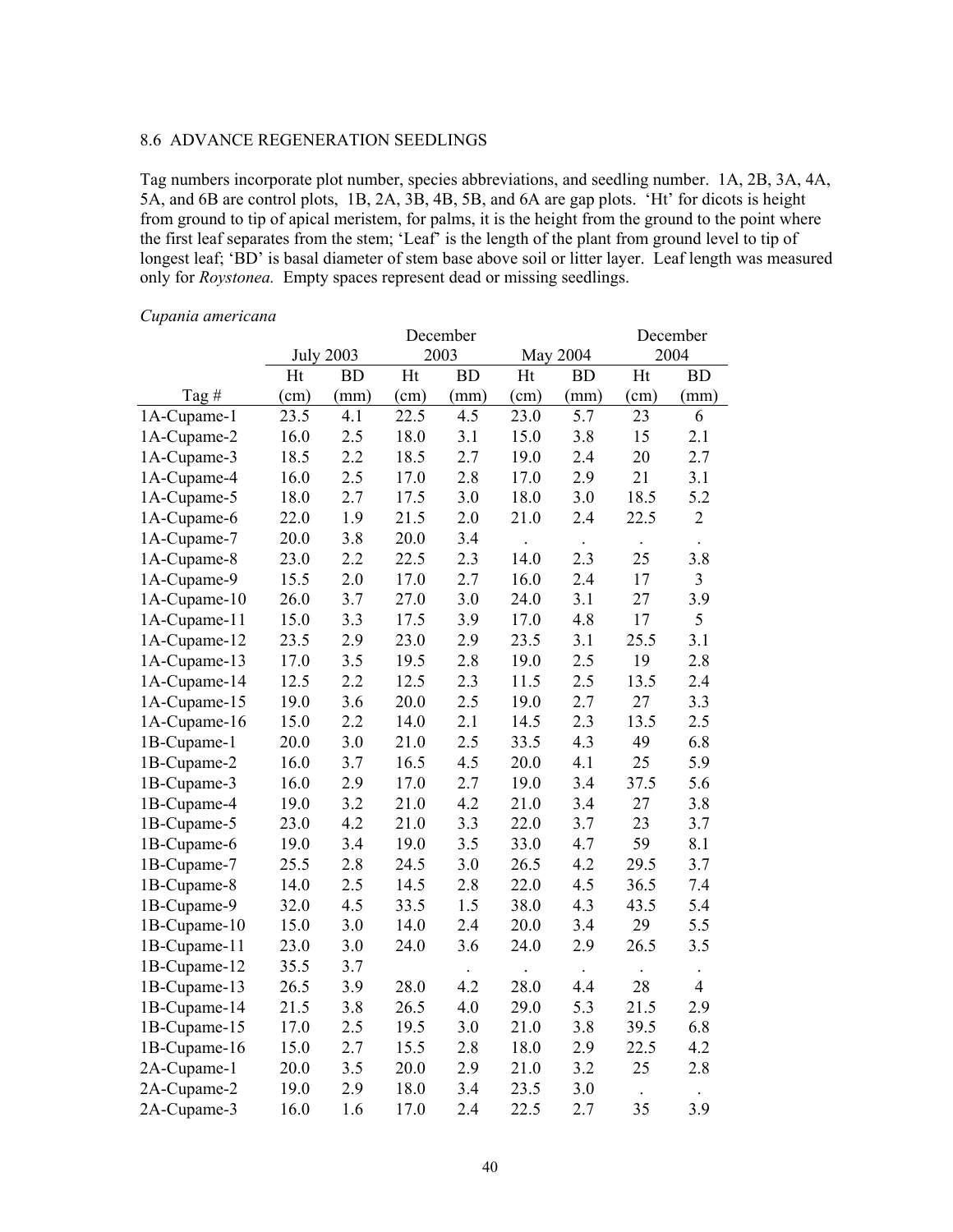| 2A-Cupame-4  | 17.0 | 3.3 | 18.5 | 3.1       | 21.0 | 3.4         | 21     | 3.4                  |
|--------------|------|-----|------|-----------|------|-------------|--------|----------------------|
| 2A-Cupame-5  | 38.0 | 8.9 | 39.5 | 20.3      | 40.0 | 16.1        | 43.5   | 17.2                 |
| 2A-Cupame-6  | 18.0 | 5.2 |      |           |      |             |        |                      |
| 2A-Cupame-7  | 13.5 | 2.1 | 14.0 | 3.0       | 16.0 | 2.7         | 15.5   | 2.9                  |
| 2A-Cupame-8  | 19.0 | 2.4 |      |           |      | $\bullet$ . |        | $\bullet$            |
| 2A-Cupame-9  | 18.5 | 3.1 |      |           | 5.5  | 3.0         | $\tau$ | 3.7                  |
| 2A-Cupame-10 | 9.5  | 4.8 | 15.5 | 4.7       | 18.5 | 4.8         | 23.5   | 4.8                  |
| 2A-Cupame-11 | 15.5 | 3.0 | 15.5 | 4.0       | 15.0 | 3.8         |        | $\ddot{\phantom{0}}$ |
| 2A-Cupame-12 | 17.5 | 2.0 | 23.0 | 2.0       | 36.0 | 4.8         | 42.5   | 6.7                  |
| 2A-Cupame-13 | 10.5 | 2.8 | 10.0 | 2.0       | 13.5 | 2.8         | 16     | 3.7                  |
| 2A-Cupame-14 | 13.0 | 3.0 | 13.0 | 2.8       | 13.0 | 3.0         | 14.5   | 3.7                  |
| 2A-Cupame-15 | 10.0 | 2.2 |      |           |      |             |        |                      |
| 2A-Cupame-16 | 12.5 | 2.5 | 13.5 | 3.1       | 14.5 | 3.0         |        |                      |
| 2B-Cupame-1  | 11.0 | 4.0 |      |           |      | $\bullet$   |        |                      |
| 2B-Cupame-2  | 15.0 | 3.3 | 14.0 | 2.9       | 15.5 | 3.8         | 16     | 3.8                  |
| 2B-Cupame-3  | 24.0 | 3.8 |      | $\bullet$ | 19.5 | 3.2         | 24     | 3.1                  |
| 2B-Cupame-4  | 21.0 | 2.9 | 23.0 | 2.9       | 24.0 | 4.4         | 24     | 3.6                  |
| 2B-Cupame-5  | 21.5 | 3.8 | 21.0 | 3.8       | 21.5 | 3.4         | 22     | 3.7                  |
| 2B-Cupame-6  | 18.0 | 3.0 | 15.5 | 3.0       | 17.5 | 3.7         | 18.5   | 4.1                  |
| 2B-Cupame-7  | 15.0 | 5.8 | 15.0 | 3.7       | 16.0 | 4.1         | 16     | 4.5                  |
| 2B-Cupame-8  | 18.0 | 3.2 | 15.0 | 3.9       | 7.5  | 3.1         | 17     | 3.4                  |
| 2B-Cupame-9  | 26.0 | 3.5 | 26.0 | 3.1       | 27.5 | 2.6         | 28.5   | 3.5                  |
| 2B-Cupame-10 | 15.0 | 6.1 | 16.5 | 4.9       | 18.0 | 4.7         | 17.5   | 4.7                  |
| 2B-Cupame-11 | 22.0 | 2.3 |      |           |      | $\bullet$   |        | $\bullet$            |
| 2B-Cupame-12 | 17.0 | 2.6 | 17.0 | 2.8       | 16.0 | 2.0         | 16.5   | 2.8                  |
| 2B-Cupame-13 | 16.5 | 2.4 | 16.0 | 2.4       | 17.0 | 2.3         | 17.5   | 4.2                  |
| 2B-Cupame-14 | 10.0 | 1.4 | 10.0 | 1.3       | 11.5 | 1.3         | 13     | $\overline{3}$       |
| 2B-Cupame-15 | 33.0 | 5.4 | 30.5 | 6.6       | 30.5 | 4.7         | 33     | 5.3                  |
| 2B-Cupame-16 | 13.0 | 5.4 | 15.0 | 4.7       | 15.5 | 4.3         | 18     | 4.8                  |
| 3A-Cupame-1  | 11.0 | 2.0 | 13.0 | 2.0       | 12.0 | 2.3         | 14     | 2.3                  |
| 3A-Cupame-2  | 17.0 | 2.9 | 18.0 | 2.9       | 21.5 | 2.7         | 21     | $\mathfrak{Z}$       |
| 3A-Cupame-3  | 17.0 | 2.2 | 19.5 | 2.1       | 20.5 | 2.6         | 23     | 4.3                  |
| 3A-Cupame-4  | 15.0 | 3.2 | 15.0 | 2.5       | 15.5 | 2.5         | 16.5   | 2.9                  |
| 3A-Cupame-5  | 20.0 | 2.6 | 21.0 | 2.5       |      |             |        |                      |
| 3A-Cupame-6  | 18.0 | 3.5 | 16.0 | 2.9       | 18.5 | 3.4         | 20.5   | 3.6                  |
| 3A-Cupame-7  | 12.5 | 2.5 | 12.5 | 3.0       | 13.0 | 3.3         | 11     | 3.2                  |
| 3A-Cupame-8  | 25.5 | 4.8 | 24.5 | 3.7       | 26.0 | 3.4         |        |                      |
| 3A-Cupame-9  | 21.0 | 3.8 | 24.5 | 4.3       | 27.5 | 4.2         |        |                      |
| 3A-Cupame-10 | 12.0 | 1.9 | 13.5 | 3.3       | 13.0 | 1.6         |        |                      |
| 3A-Cupame-11 | 11.5 | 2.2 | 12.0 | 2.4       | 11.5 | 2.2         |        |                      |
| 3A-Cupame-12 | 16.0 | 3.1 | 16.0 | 2.6       | 17.5 | 2.5         | 17.5   | 3.5                  |
| 3A-Cupame-13 | 28.0 | 4.9 | 29.5 | 4.4       | 30.0 | 4.1         |        |                      |
| 3A-Cupame-14 | 24.0 | 3.5 | 23.5 | 3.5       | 24.5 | 3.0         | 24.5   | 3.4                  |
| 3A-Cupame-15 | 13.0 | 2.4 | 14.5 | 2.2       | 16.0 | 2.1         | 15.5   | 2.2                  |
| 3A-Cupame-16 | 15.0 | 3.0 | 17.5 | 2.8       | 18.0 | 3.0         | 19     | 4.5                  |
| 3A-Cupame-17 | 15.0 | 2.0 | 16.0 | 2.3       | 17.0 | 2.0         | 17     | 3                    |
| 3A-Cupame-18 | 13.0 | 1.8 | 13.5 | 2.6       | 15.5 | 2.5         | 15     | 2.7                  |
| 3A-Cupame-19 | 11.5 | 2.9 | 12.5 | 2.4       | 14.0 | 2.1         |        | $\ddot{\phantom{0}}$ |
| 3A-Cupame-20 | 12.5 | 1.7 | 13.0 | 1.7       | 14.0 | 1.6         |        |                      |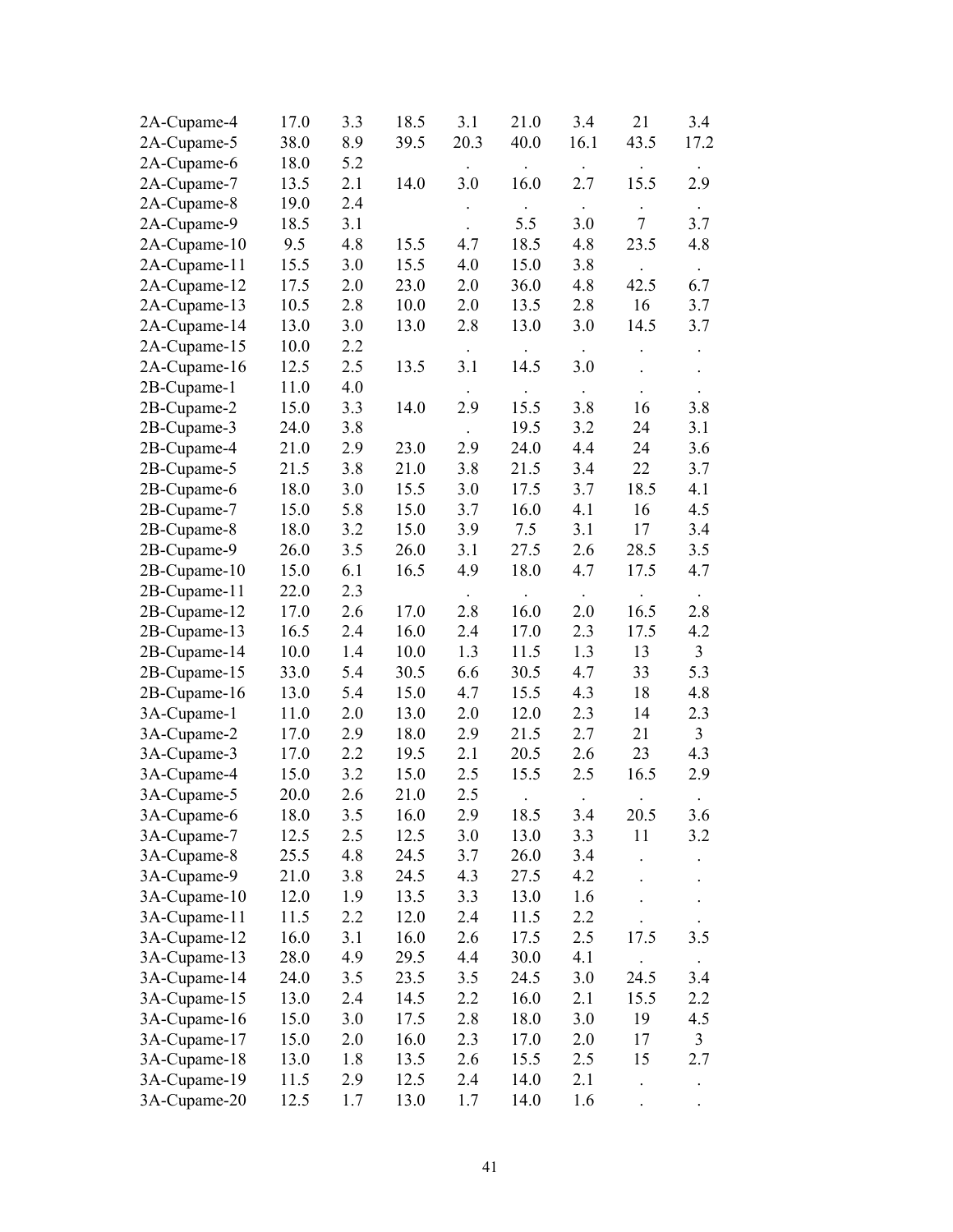| 3B-Cupame-1  | 23.5 | 4.7       | 25.5 | 4.2           | 31.5                 | 4.6                  | 29        | 4.5                  |
|--------------|------|-----------|------|---------------|----------------------|----------------------|-----------|----------------------|
| 3B-Cupame-2  | 24.0 | 3.3       | 26.5 | 3.8           | 35.0                 | 5.7                  |           |                      |
| 3B-Cupame-3  | 16.0 | 2.5       |      |               |                      | $\bullet$            |           |                      |
| 3B-Cupame-4  | 24.5 | 3.0       | 24.0 | 2.4           | 27.5                 | 3.0                  | 37.5      | 5                    |
| 3B-Cupame-5  | 13.0 | 2.3       | 15.5 | 2.2           | 18.0                 | 2.9                  | 21        | 3.5                  |
| 3B-Cupame-6  | 30.0 | 4.6       | 31.0 | 4.9           | 32.0                 | 3.5                  | 37        | $\overline{4}$       |
| 3B-Cupame-7  | 17.0 | 2.9       | 17.0 | 2.7           | 23.0                 | 2.8                  | 27        | 3.3                  |
| 3B-Cupame-8  | 11.5 | 2.5       | 13.0 | 2.5           | 20.5                 | 3.3                  | 32        | 6.5                  |
| 3B-Cupame-9  | 16.5 | 2.5       | 15.0 | 2.7           | 16.0                 | 2.5                  |           | $\bullet$            |
| 3B-Cupame-10 | 14.0 | 3.0       | 15.5 | 3.5           | 21.0                 | 3.3                  | 35        | 6.3                  |
| 3B-Cupame-11 | 15.5 | 3.2       | 12.5 | 2.3           | 12.5                 | 1.9                  | 11        | 2.1                  |
| 3B-Cupame-12 | 13.0 | 2.5       |      |               |                      |                      |           |                      |
| 3B-Cupame-13 | 13.0 | 2.9       | 16.0 | 3.2           | 23.5                 | 3.2                  |           | $\ddot{\phantom{0}}$ |
| 3B-Cupame-14 | 11.0 | 2.5       |      |               |                      |                      |           |                      |
| 3B-Cupame-15 | 15.5 | 2.6       |      |               |                      | $\ddot{\phantom{0}}$ |           | $\ddot{\phantom{0}}$ |
| 3B-Cupame-16 | 14.5 | 2.3       | 17.5 | 2.5           | 26.5                 | $\bullet$<br>4.1     |           | $\ddot{\phantom{0}}$ |
| 3B-Cupame-17 | 13.5 | 2.5       |      |               |                      |                      |           |                      |
| 3B-Cupame-18 | 25.0 | 3.9       | 21.0 | $\sim$<br>4.2 | 26.0                 | $\bullet$<br>5.2     | 34.5      | 6.1                  |
| 3B-Cupame-19 | 14.5 | 2.0       | 16.0 | 2.5           | 19.5                 | 2.3                  |           |                      |
|              | 36.0 | 4.5       | 35.5 | 5.8           | 37.0                 | 5.1                  | 33        | 5.1                  |
| 3B-Cupame-20 |      |           |      | 3.4           | 12.0                 | 2.8                  | 12.5      | $\overline{3}$       |
| 4A-Cupame-1  | 11.5 | 3.0       | 11.5 |               |                      |                      | 19.5      |                      |
| 4A-Cupame-2  | 19.5 | 3.7       | 19.0 | 3.6           | 20.5                 | 4.0                  |           | 4.2                  |
| 4A-Cupame-3  | 12.5 | 2.4       | 9.0  | 2.3           | 10.0                 | 2.6                  | 10        | 3.1                  |
| 4A-Cupame-4  | 18.5 | 3.2       | 16.5 | 2.7           | 17.5                 | 2.8                  | 19        | 2.9                  |
| 4A-Cupame-5  | 9.5  | 2.1       | 9.5  | 2.1           | 10.0                 | 2.3                  | 10.5      | 2.6                  |
| 4A-Cupame-6  | 11.5 | 2.2       | 11.5 | 1.9           | $\ddot{\phantom{a}}$ | $\star$ .            | $\bullet$ | $\sim$               |
| 4A-Cupame-7  | 11.5 | 3.5       | 9.0  | 3.6           | 12.0                 | 2.8                  | 11        | 3.4                  |
| 4A-Cupame-8  | 13.0 | 2.2       | 13.0 | 2.8           | 13.0                 | 2.1                  | 12.5      | 2.2                  |
| 4A-Cupame-9  | 12.5 | 4.2       | 12.0 | 3.9           | 13.5                 | 4.0                  | 15        | 4.3                  |
| 4A-Cupame-10 | 18.0 | 3.9       | 16.5 | 3.3           | 17.0                 | 3.7                  | 17.5      | 4.6                  |
| 4A-Cupame-11 | 12.5 | 1.8       | 12.5 | 1.9           | 12.5                 | 2.4                  | 11.5      | 1.9                  |
| 4A-Cupame-12 | 14.0 | 3.3       | 13.5 | 3.2           | 14.0                 | 3.7                  | 12.5      | 3.4                  |
| 4A-Cupame-13 | 10.0 | 2.9       | 10.0 | 1.5           | 10.0                 | 1.8                  |           |                      |
| 4A-Cupame-14 | 13.5 | 2.4       | 12.5 | 2.2           | 13.0                 | 2.8                  | 13.5      | 2.5                  |
| 4A-Cupame-15 | 13.0 | 3.5       | 11.5 | 3.6           | 12.0                 | 3.0                  | 10        | 3.1                  |
| 4A-Cupame-16 | 12.0 | 2.2       | 13.0 | 1.8           | 13.0                 | 2.1                  | 12        | 2.3                  |
| 4B-Cupame-1  | 22.0 | 3.0       | 18.0 | 3.5           | 18.0                 | 4.3                  | 21.5      | 3.6                  |
| 4B-Cupame-2  | 11.0 | 2.8       | 11.0 | 2.8           | 12.0                 | 2.7                  | 12.5      | $\mathfrak{Z}$       |
| 4B-Cupame-3  | 8.5  | 2.4       | 7.0  | 2.2           | 6.5                  | 2.7                  | 8         | $\mathfrak{Z}$       |
| 4B-Cupame-4  |      | $\bullet$ |      |               |                      | $\bullet$            |           |                      |
| 4B-Cupame-5  | 12.5 | 2.1       | 10.5 | 3.0           | 12.0                 | 2.3                  | 10.5      | 2.4                  |
| 4B-Cupame-6  | 9.5  | 1.8       | 7.5  | 2.8           | 9.0                  | 3.7                  | 16        | 3.5                  |
| 4B-Cupame-7  | 14.5 | 3.6       | 15.5 | 4.2           | 20.0                 | 3.9                  | 25.5      | 7.8                  |
| 4B-Cupame-8  | 37.5 | 7.8       |      |               |                      | $\bullet$            |           |                      |
| 4B-Cupame-9  | 12.0 | 4.0       | 12.0 | 3.6           | 12.5                 | 3.7                  | 22.5      | 5.4                  |
| 4B-Cupame-10 | 11.5 | 2.2       | 11.5 | 3.5           | 12.0                 | 3.1                  | 23.5      | 4.1                  |
| 4B-Cupame-11 | 12.5 | 2.5       | 14.0 | 2.8           | 13.5                 | 3.0                  | 11        | 2.8                  |
| 4B-Cupame-12 | 17.5 | 2.7       | 20.0 | 3.8           | 20.5                 | 3.4                  | 24        | 3.1                  |
| 4B-Cupame-13 | 12.0 | 1.8       | 13.0 | 1.6           | 14.0                 | 2.5                  | 15        | 2.6                  |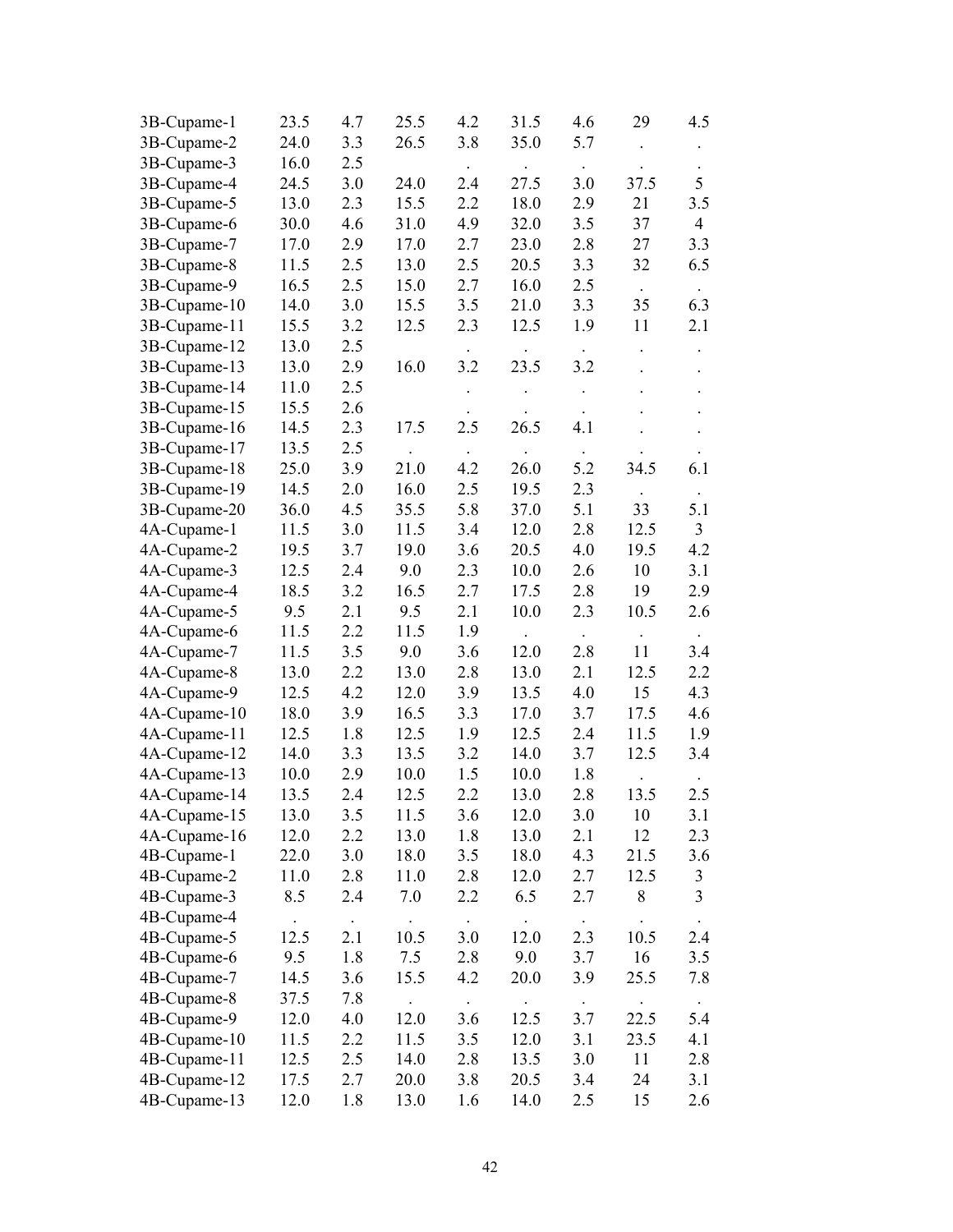| 4B-Cupame-14 | 10.0 | 2.8 | 7.0  | 2.2 | 8.5         | 2.9 | 7    | 1.9            |
|--------------|------|-----|------|-----|-------------|-----|------|----------------|
| 4B-Cupame-15 | 8.0  | 2.5 | 6.5  | 3.1 | 7.0         | 2.5 | 16   | 2.8            |
| 4B-Cupame-16 | 8.0  | 2.2 | 7.0  | 3.0 | 9.0         | 2.9 | 12.5 | 3.9            |
| 5A-Cupame-1  | 16.0 | 2.7 | 15.5 | 3.1 | 15.0        | 2.9 | 15.5 | 3.1            |
| 5A-Cupame-2  | 17.0 | 2.5 | 18.0 | 3.2 | 19.0        | 2.5 | 19.5 | 2.7            |
| 5A-Cupame-3  | 18.5 | 3.8 | 19.0 | 4.5 | 20.5        | 3.8 | 21.5 | 3.8            |
| 5A-Cupame-4  | 7.0  | 5.3 | 7.0  | 4.1 | 8.0         | 4.1 | 8    | 4.3            |
| 5A-Cupame-5  | 5.0  | 3.1 | 19.5 | 4.0 | 21.5        | 3.0 | 21.5 | 3.9            |
| 5A-Cupame-6  | 13.0 | 1.9 | 14.0 | 2.2 | 14.5        | 1.6 | 16   | 2.1            |
| 5A-Cupame-7  | 13.5 | 2.0 | 14.0 | 2.1 | 14.5        | 2.1 | 16.5 | 2.1            |
| 5A-Cupame-8  | 13.5 | 2.7 | 13.0 | 2.3 | 12.5        | 2.5 | 13.5 | 2.8            |
| 5A-Cupame-9  | 8.5  | 2.8 | 10.0 | 3.0 | 8.0         | 2.8 | 9    | 1.3            |
| 5A-Cupame-10 | 15.0 | 2.8 | 15.0 | 2.7 | 15.0        | 2.5 | 17.5 | 2.6            |
| 5A-Cupame-11 | 14.0 | 2.6 | 13.5 | 2.5 | 14.0        | 2.5 | 14.5 | 2.7            |
| 5A-Cupame-12 | 7.5  | 1.8 | 8.5  | 1.8 | 8.5         | 2.0 | 8.5  | 1.9            |
| 5A-Cupame-13 | 8.5  | 2.2 | 8.5  | 1.8 | 9.0         | 1.4 | 9.9  | $\overline{2}$ |
| 5A-Cupame-14 | 13.0 | 3.9 | 12.0 | 3.5 | 13.5        | 3.1 | 11.5 | 3.6            |
| 5A-Cupame-15 | 13.5 | 2.5 | 12.0 | 2.3 | 13.0        | 1.9 | 13   | 2.3            |
| 5A-Cupame-16 | 13.5 | 3.7 | 12.0 | 3.0 | 12.5        | 3.0 | 12.5 | 2.6            |
| 5B-Cupame-1  | 14.0 | 3.8 | 15.5 | 3.1 | 19.0        | 3.1 | 20   | 3.5            |
| 5B-Cupame-2  | 18.5 | 4.0 | 19.0 | 2.9 | 19.0        | 2.5 | 15.5 | 3              |
| 5B-Cupame-3  | 19.0 | 4.0 | 21.0 | 3.5 | 20.5        | 3.4 | 19   | 3.8            |
| 5B-Cupame-4  | 13.0 | 3.0 | 14.0 | 2.1 | 16.5        | 2.0 | 16.5 | 2.5            |
| 5B-Cupame-5  | 10.5 | 3.6 | 12.0 | 3.5 | 14.5        | 3.1 | 15   | 4.5            |
| 5B-Cupame-6  | 18.5 | 3.7 | 20.0 | 3.9 | 25.0        | 4.9 | 20   | 4.9            |
| 5B-Cupame-7  | 24.5 | 4.5 | 25.5 | 3.7 | 26.5        | 3.5 | 30   | $\overline{4}$ |
| 5B-Cupame-8  | 11.0 | 2.7 | 11.5 | 3.2 | 14.0        | 3.0 | 16   | 3.6            |
| 5B-Cupame-9  | 17.0 | 4.7 | 30.0 | 4.6 | 43.0        | 5.6 | 52   | 5.8            |
| 5B-Cupame-10 | 11.0 | 2.0 | 15.0 | 2.4 | 17.0        | 3.4 | 17.5 | 2.5            |
| 5B-Cupame-11 | 16.0 | 3.9 | 17.0 | 4.0 | 20.5        | 4.2 | 22   | 5              |
| 5B-Cupame-12 | 17.5 | 3.9 | 22.0 | 3.6 | 27.5        | 3.5 | 36   | 5.6            |
| 5B-Cupame-13 | 13.0 | 2.2 | 11.5 | 2.2 | 12.5        | 2.2 | 14.5 | 2.6            |
| 5B-Cupame-14 | 15.0 | 3.5 | 15.5 | 3.2 | 17.5        | 3.5 | 17.5 | 3.3            |
| 5B-Cupame-15 | 10.0 | 2.5 | 11.0 | 2.3 | 21.5        | 3.0 | 34.5 | 4.6            |
| 5B-Cupame-16 | 16.5 | 2.8 | 21.5 | 2.7 | <b>28.0</b> | 3.3 | 41   | 4.8            |
| 6A-Cupme-1   | 24.0 | 3.1 | 25.0 | 2.5 | 24.0        | 2.8 |      |                |
| 6A-Cupme-2   | 15.5 | 2.6 | 14.0 | 2.9 | 14.5        | 3.0 | 23.5 | 3.6            |
| 6A-Cupame-3  | 15.0 | 2.5 | 15.0 | 1.7 | 17.0        | 2.6 | 21   | 2.7            |
| 6A-Cupme-4   | 14.5 | 2.4 | 12.5 | 3.0 | 12.5        | 3.2 | 11.5 | 2.2            |
| 6A-Cupme-5   | 20.0 | 3.0 | 21.0 | 2.5 | 21.0        | 2.6 | 21.5 | 2.6            |
| 6A-Cupme-6   | 29.5 | 3.3 | 27.5 | 3.3 | 38.0        | 4.2 | 43.5 | 4.2            |
| 6A-Cupme-7   | 20.5 | 3.1 | 19.0 | 3.1 | 20.5        | 3.2 | 19.5 | 2.8            |
| 6A-Cupme-8   | 16.5 | 3.4 | 17.0 | 3.0 | 17.0        | 3.3 | 20.5 | 3.5            |
| 6A-Cupame-9  | 15.5 | 5.2 | 15.5 | 2.3 | 16.0        | 2.8 | 21   | 2.9            |
| 6A-Cupme-10  | 22.0 | 3.2 | 19.0 | 3.7 | 19.5        | 3.2 | 22   | 3.7            |
| 6A-Cupame-11 | 18.5 | 2.7 | 17.0 | 2.5 | 17.0        | 3.0 | 21.5 | 2.9            |
| 6A-Cupme-12  | 18.0 | 4.6 | 22.0 | 4.6 | 38.0        | 5.9 | 53   | 6.7            |
| 6A-Cupme-13  | 14.5 | 2.6 | 15.0 | 2.8 | 18.0        | 2.7 |      |                |
| 6A-Cupame-14 | 17.0 | 2.9 | 18.0 | 3.0 | 18.0        | 3.4 | 26.5 | 3.8            |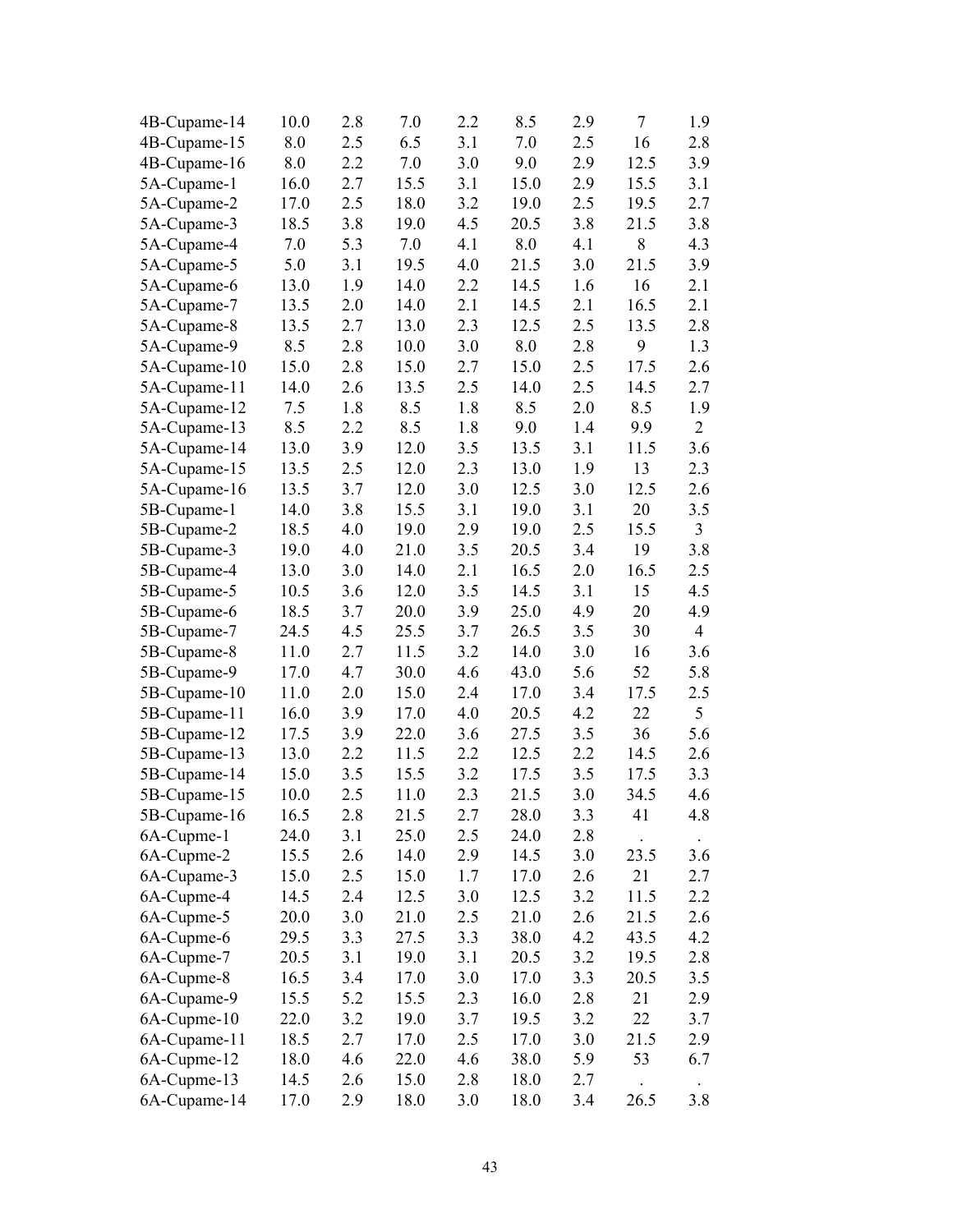| 6A-Cupame-15 | 13.0 | 2.5 | 10.5 | 2.2 | 13.0      | 2.8       | 17.5 | 3.8            |
|--------------|------|-----|------|-----|-----------|-----------|------|----------------|
| 6A-Cupme-16  | 14.5 | 2.5 | 12.0 | 3.8 | 11.5      | 3.4       | 15   | 3.2            |
| 6B-Cupame-1  | 26.0 | 3.3 | 26.0 | 3.0 | 29.0      | 3.5       | 29.5 | 3.8            |
| 6B-Cupame-2  | 12.5 | 2.2 | 11.0 | 1.9 | 11.5      | 2.2       | 15   | 1.6            |
| 6B-Cupame-3  | 14.0 | 4.2 | 15.0 | 3.3 | 16.0      | 3.0       | 18   | 2.7            |
| 6B-Cupame-4  | 20.5 | 3.3 |      |     | $\bullet$ | $\bullet$ |      | $\bullet$      |
| 6B-Cupame-5  | 31.0 | 3.8 |      |     | 34.0      | 4.0       |      |                |
| 6B-Cupame-6  | 28.0 | 4.4 | 27.0 | 3.8 | 27.0      | 3.8       | 28   | 3.8            |
| 6B-Cupame-7  | 16.5 | 2.7 | 16.5 | 2.5 | 15.5      | 2.9       | 15   | 3              |
| 6B-Cupame-8  | 19.0 | 2.8 | 18.8 | 2.2 | 22.5      | 2.4       | 22.5 | 2.1            |
| 6B-Cupame-9  | 22.0 | 3.5 | 23.0 | 3.4 | 24.5      | 3.5       | 26.5 | 3.7            |
| 6B-Cupame-10 | 16.0 | 3.5 | 19.0 | 2.0 | 17.0      | 2.4       | 18.5 | 3              |
| 6B-Cupame-11 | 18.0 | 3.0 | 19.0 | 2.9 | 19.5      | 3.0       | 20.5 | 3.2            |
| 6B-Cupame-12 | 14.0 | 2.0 | 15.0 | 2.7 | 16.5      | 2.1       | 17   | 2.7            |
| 6B-Cupame-13 | 15.0 | 2.3 | 14.0 | 2.4 | 16.5      | 3.1       | 15   | 2.7            |
| 6B-Cupame-14 | 14.5 | 1.1 | 13.0 | 2.2 | 19.0      | 2.1       | 19   | $\overline{2}$ |
| 6B-Cupame-15 | 12.0 | 2.0 |      |     |           |           |      |                |
| 6B-Cupame-16 | 16.0 | 2.5 | 13.0 | 2.7 | 12.5      | 1.9       | 12.5 | 1.6            |
|              |      |     |      |     |           |           |      |                |

# *Guarea guidonia*

|              | December      |                  |      |           |      |           |                      | December       |
|--------------|---------------|------------------|------|-----------|------|-----------|----------------------|----------------|
|              |               | <b>July 2003</b> |      | 2003      |      | May 2004  |                      | 2004           |
|              | Ht            | <b>BD</b>        | Ht   | <b>BD</b> | Ht   | <b>BD</b> | Ht                   | <b>BD</b>      |
| Tag#         | $\text{cm}$ ) | (mm)             | (cm) | (mm)      | (cm) | (mm)      | $\text{cm})$         | (mm)           |
| 1A-Guagui-1  | 24.0          | 3.6              | 24.0 | 3.8       | 22.0 | 3.6       | 24                   | 4.3            |
| 1A-Guagui-2  | 26.0          | 5.0              | 26.5 | 4.3       | 26.5 | 5.0       | 27                   | 5.3            |
| 1A-Guagui-3  | 16.0          | 2.2              | 18.0 | 2.2       | 19.0 | 3.6       | 22                   | $\overline{4}$ |
| 1A-Guagui-4  | 21.5          | 3.0              | 18.5 | 3.2       | 20.0 | 3.6       | 23                   | 4.3            |
| 1A-Guagui-5  | 16.5          | 3.3              |      |           |      | $\Box$    |                      |                |
| 1A-Guagui-6  | 19.5          | 3.2              | 19.0 | 3.0       | 19.0 | 3.1       | 18.5                 | 2.7            |
| 1A-Guagui-7  | 21.0          | 3.7              | 21.5 | 5.0       | 22.0 | 3.8       | 23.5                 | 4.1            |
| 1A-Guagui-8  | 18.0          | 3.5              | 16.0 | 3.7       | 18.0 | 3.3       | 20                   | 3.4            |
| 1A-Guagui-9  | 22.5          | 3.8              | 21.5 | 3.5       | 22.0 | 4.0       | 20.5                 | $\overline{4}$ |
| 1A-Guagui-10 | 21.0          | 4.7              | 23.5 | 4.0       | 24.0 | 4.1       | 25.5                 | 4.5            |
| 1A-Guagui-11 | 20.0          | 3.3              | 21.0 | 3.2       | 21.0 | 3.5       | 23                   | 3.5            |
| 1A-Guagui-12 | 18.0          | 3.9              | 17.0 | 3.5       | 18.5 | 3.5       | 19.5                 | 4.4            |
| 1A-Guagui-13 | 18.5          | 3.5              | 4.0  | 2.7       | 4.0  | 2.5       | $\bullet$            | $\bullet$      |
| 1A-Guagui-14 | 21.5          | 3.5              | 24.0 | 3.9       | 23.5 | 4.1       | 25.5                 | 4.4            |
| 1A-Guagui-15 | 15.5          | 3.0              | 16.0 | 2.8       | 15.5 | 2.8       | 16.5                 | 3.1            |
| 1A-Guagui-16 | 17.0          | 3.1              | 18.5 | 2.8       | 20.0 | 3.9       | 22.5                 | 4.2            |
| 1B-Guagui-1  | 15.0          | 2.4              | 19.5 | 2.5       | 22.5 | 3.9       | 28                   | 4.9            |
| 1B-Guagui-2  | 16.5          | 2.8              | 19.0 | 2.5       | 22.0 | 3.1       | 25                   | 3.5            |
| 1B-Guagui-3  | 24.5          | 4.5              | 27.0 | 5.0       | 33.0 | 7.1       | 56.5                 | 4.5            |
| 1B-Guagui-4  | 31.0          | 3.6              | 33.5 | 4.5       | 40.0 | 5.5       | $\ddot{\phantom{0}}$ |                |
| 1B-Guagui-5  | 30.0          | 5.9              | 20.0 | 6.5       | 32.0 | 7.3       | 40                   | 9              |
| 1B-Guagui-6  | 30.0          | 4.7              | 29.0 | 5.0       | 32.0 | 5.2       | 37                   | 6.2            |
| 1B-Guagui-7  | 22.5          | 4.2              | 21.0 | 4.0       | 21.0 | 4.2       | 24.5                 | 3.6            |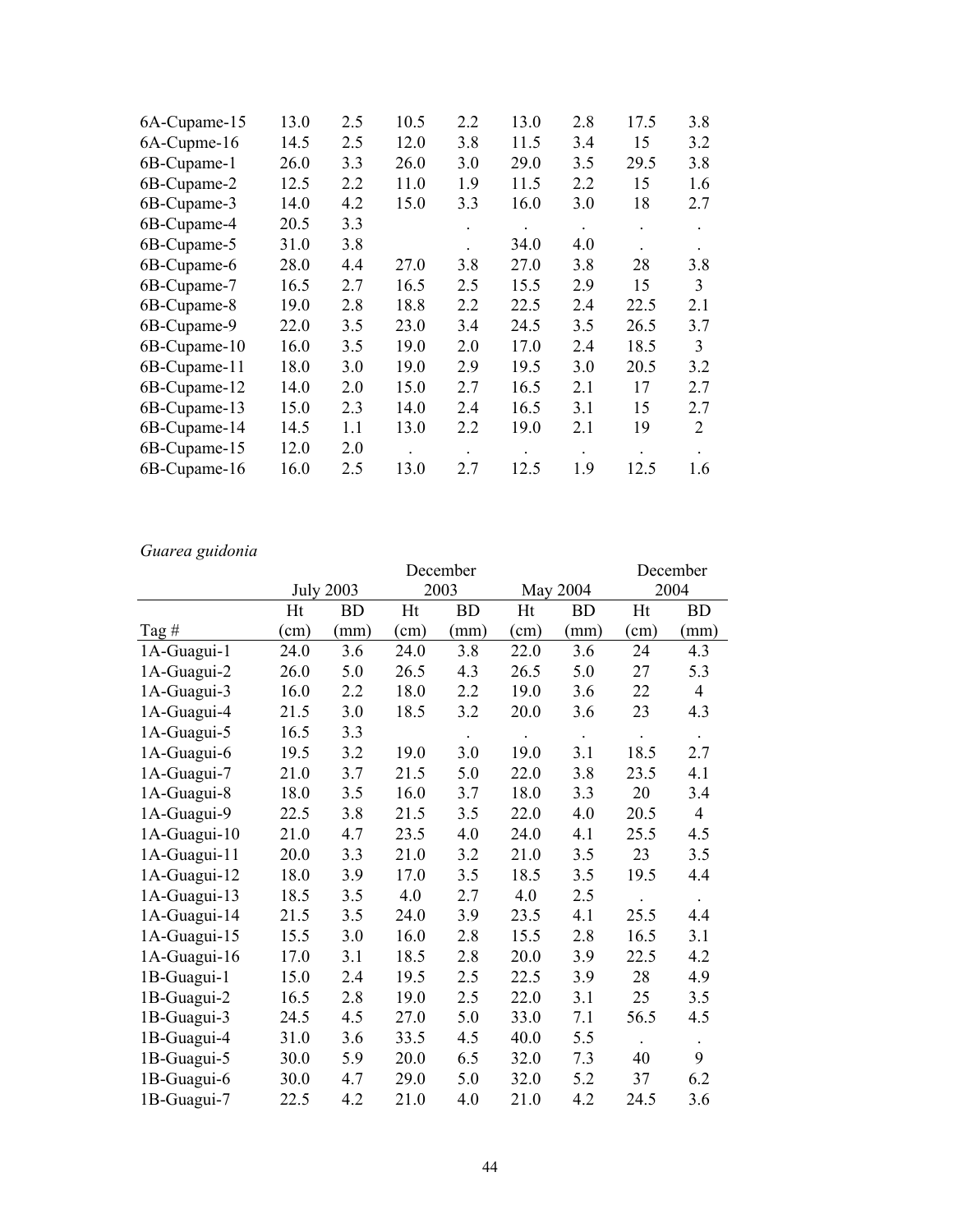| 1B-Guagui-8  | 46.0 | 6.6  | 48.0 | 6.6       | 46.0   | 6.7            | 50.5 | 8         |
|--------------|------|------|------|-----------|--------|----------------|------|-----------|
| 1B-Guagui-9  | 29.0 | 5.0  | 30.0 | 5.1       | 32.0   | 5.8            | 34   | 6.3       |
| 1B-Guagui-10 | 19.0 | 3.0  | 21.5 | 5.0       | 24.0   | 3.6            | 30.5 | 5.5       |
| 1B-Guagui-11 | 25.0 | 4.8  | 15.0 | 4.4       | $\sim$ | $\mathbb{Z}^2$ | 43   | 5.1       |
| 1B-Guagui-12 | 28.5 | 8.1  | 31.5 | 8.6       | 32.0   | 8.9            | 40.5 | 10        |
| 1B-Guagui-13 | 17.5 | 3.5  | 19.5 | 2.8       | 18.5   | 4.6            | 25.5 | 6.2       |
| 1B-Guagui-14 | 19.5 | 4.1  | 21.0 | 4.0       | 21.0   | 4.4            | 25   | 4.8       |
| 1B-Guagui-15 | 17.0 | 2.5  | 18.5 | 2.5       |        | $\bullet$      |      | $\Box$    |
| 1B-Guagui-16 | 19.0 | 4.5  | 19.0 | 4.3       | 21.5   | 5.1            | 24.5 | 6.3       |
| 2A-Guagui-1  | 18.5 | 4.0  | 21.0 | 4.8       | 23.0   | 4.2            | 28   | 5.3       |
| 2A-Guagui-2  | 20.5 | 4.3  | 22.0 | 4.6       | 22.5   | 4.5            | 25   | 5.6       |
| 2A-Guagui-3  | 15.5 | 3.0  | 15.0 | 2.9       |        |                |      |           |
| 2A-Guagui-4  | 19.0 | 2.3  | 22.0 | 3.0       |        |                |      |           |
| 2A-Guagui-5  | 23.5 | 2.8  |      | $\bullet$ |        |                |      |           |
| 2A-Guagui-6  | 17.0 | 2.2  | 15.0 | 2.0       | 20.5   | 2.5            | 20   | 2.8       |
| 2A-Guagui-7  | 17.0 | 2.9  | 17.5 | 2.5       | 21.5   | 3.0            | 26   | 4.5       |
| 2A-Guagui-8  | 21.5 | 3.5  | 24.0 | 3.4       | 29.0   | 3.8            | 33   | 7.1       |
| 2A-Guagui-9  | 15.5 | 2.8  | 19.0 | 2.6       | 23.0   | 4.4            | 31.5 | 8.9       |
| 2A-Guagui-10 | 15.5 | 2.7  |      |           |        |                |      |           |
| 2A-Guagui-11 | 15.5 | 3.4  | 15.5 | 2.9       | 14.5   | 4.0            | 19   | 5.9       |
| 2A-Guagui-12 | 15.5 | 3.0  | 17.5 | 3.1       | 19.0   | 4.1            | 27   | 5.4       |
| 2A-Guagui-13 | 24.0 | 4.1  | 31.0 | 4.6       | 34.0   | 6.7            | 41.5 | 6.3       |
| 2A-Guagui-14 | 24.5 | 4.8  | 29.0 | 4.5       | 31.0   | 6.0            | 39   | 9.6       |
| 2A-Guagui-15 | 33.0 | 6.4  | 33.5 | 6.6       | 37.0   | 8.1            | 39.5 | 8.2       |
| 2A-Guagui-16 | 24.0 | 3.9  | 23.0 | 3.7       | 23.5   | 3.1            |      | $\bullet$ |
| 2B-Guagui-1  | 42.0 | 4.3  | 42.5 | 3.9       | 43.0   | 4.5            | 44.5 | 6.2       |
| 2B-Guagui-2  | 23.0 | 4.1  | 23.0 | 4.0       | 24.0   | 4.5            | 24   | 4.4       |
| 2B-Guagui-3  | 17.5 | 2.2  | 18.0 | 1.7       |        | $\Box$         |      | $\bullet$ |
| 2B-Guagui-4  | 17.5 | 3.8  | 18.0 | 3.2       | 21.5   | 3.7            | 22.5 | 3.5       |
| 2B-Guagui-5  | 22.0 | 3.9  | 20.0 | 3.7       | 19.5   | 2.9            | 22.5 | 3.7       |
| 2B-Guagui-6  | 32.0 | 5.9  | 31.5 | 5.0       | 32.5   | 5.7            | 32.5 | 6         |
| 2B-Guagui-7  | 39.0 | 11.3 |      |           | 31.0   | 12.0           | 41.5 | 11.5      |
| 2B-Guagui-8  | 67.0 | 9.7  | 66.5 | 12.6      | 68.0   | 11.9           | 63   | 10        |
| 2B-Guagui-9  | 28.0 | 5.6  | 28.0 | 5.5       | 8.5    | 1.5            |      |           |
| 2B-Guagui-10 | 41.0 | 5.1  | 39.5 | 6.7       |        |                |      |           |
| 2B-Guagui-11 | 18.0 | 3.6  |      |           |        |                |      |           |
| 2B-Guagui-12 | 22.0 | 2.9  | 21.0 | 3.5       | 22.5   | 2.5            | 22.5 | 2.8       |
| 2B-Guagui-13 | 19.0 | 2.7  | 20.0 | 3.0       | 20.5   | 3.0            | 21.5 | 3.1       |
| 2B-Guagui-14 | 34.0 | 4.8  | 33.5 | 4.1       | 35.5   | 3.9            | 36.5 | 4.7       |
| 2B-Guagui-15 | 29.5 | 5.0  | 28.5 | 5.2       | 28.5   | 4.7            | 29.5 | 4.7       |
| 2B-Guagui-16 | 23.0 | 3.9  | 24.5 | 3.7       | 25.0   | 3.7            | 26.5 | 4.9       |
| 3A-Guagui-1  | 18.0 | 4.2  | 19.0 | 4.3       | 18.5   | 4.1            | 19.5 | 4.1       |
| 3A-Guagui-2  | 19.5 | 3.4  | 19.0 | 3.4       | 19.0   | 4.0            | 20   | 4.7       |
| 3A-Guagui-3  | 21.0 | 4.5  | 21.0 | 5.0       | 22.5   | 4.5            | 24.5 | 4         |
| 3A-Guagui-4  | 17.5 | 3.3  | 18.0 | 2.9       | 21.0   | 3.6            |      |           |
| 3A-Guagui-5  | 21.0 | 4.2  | 22.5 | 4.9       | 22.0   | 5.0            | 19.5 | 5.5       |
| 3A-Guagui-6  | 23.0 | 3.3  | 23.0 | 3.6       | 23.5   | 2.6            | 24   | 3.1       |
| 3A-Guagui-7  | 21.0 | 4.2  | 10.0 | 1.9       | 10.5   | 2.0            | 25   | 5         |
| 3A-Guagui-8  | 20.0 | 3.1  | 21.0 | 2.2       | 22.0   | 2.6            | 23.5 | 2.6       |
|              |      |      |      |           |        |                |      |           |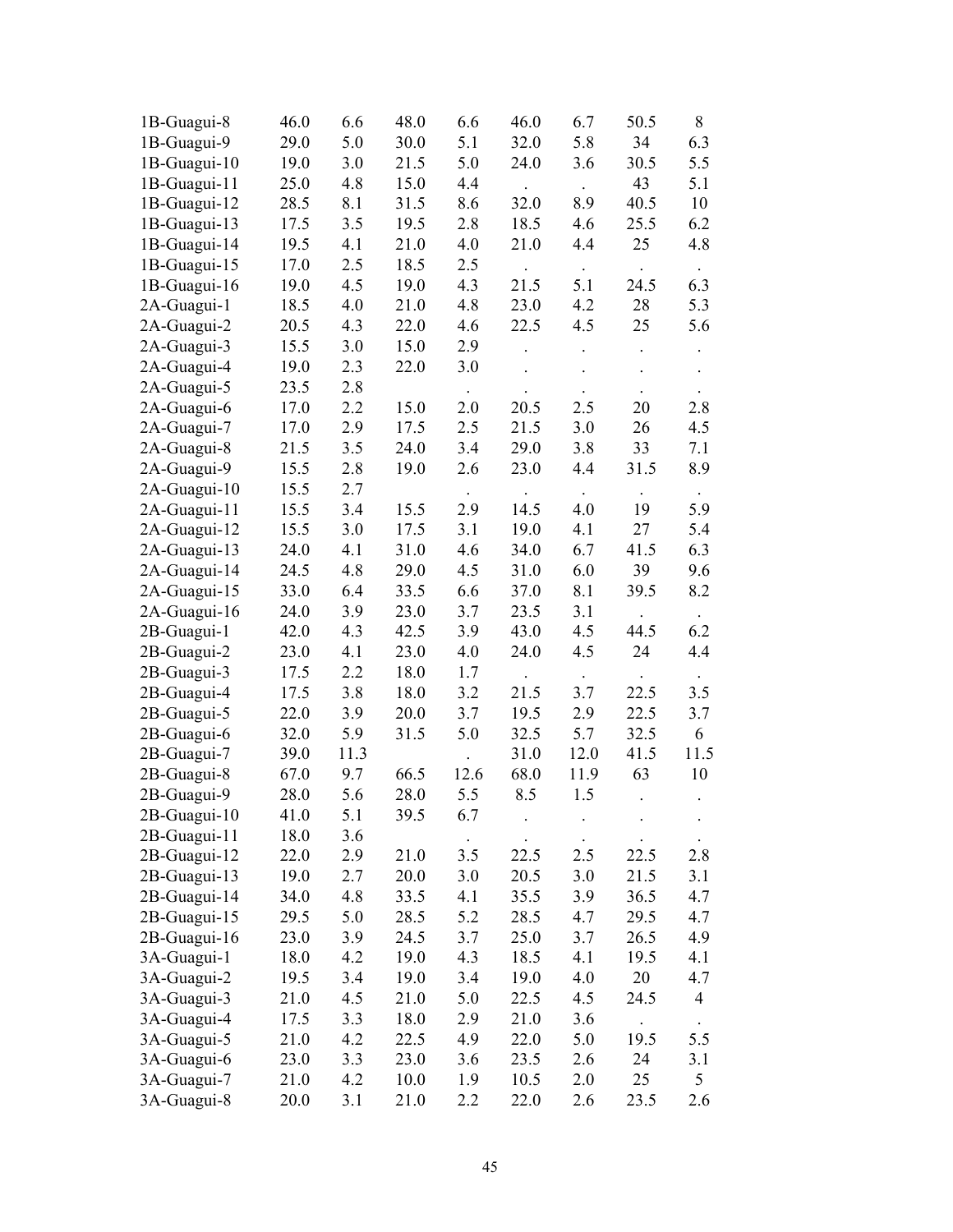| 3A-Guagui-9  | 21.0 | 4.4  | 19.5 | 4.1  | 21.5   | 3.9         | 22          | 3.4            |
|--------------|------|------|------|------|--------|-------------|-------------|----------------|
| 3A-Guagui-10 | 24.0 | 3.7  | 24.0 | 3.6  | 28.0   | 4.4         | 27.5        | 4.4            |
| 3A-Guagui-11 | 29.0 | 4.4  | 29.0 | 3.3  | 28.5   | 3.7         | 32          | 4.3            |
| 3A-Guagui-12 | 28.0 | 5.0  | 28.0 | 5.0  | 31.0   | 5.6         | 29          | 6.1            |
| 3A-Guagui-13 | 28.0 | 3.8  | 29.5 | 3.3  | 28.0   | 3.9         | 31          | 3.4            |
| 3A-Guagui-14 | 27.0 | 8.5  | 29.0 | 8.6  | 30.0   | 8.4         | 33.5        | 9.2            |
| 3A-Guagui-15 | 26.0 | 6.7  | 23.0 | 6.7  | 16.0   | 7.5         | 21          | 6.6            |
| 3A-Guagui-16 | 51.0 | 11.0 | 49.0 | 10.8 | 54.0   | 11.2        | 56          | 11.8           |
| 3A-Guagui-17 | 23.5 | 4.3  | 24.0 | 4.0  | 23.0   | 4.1         | 23.5        | 5.2            |
| 3A-Guagui-18 | 22.5 | 4.4  | 24.0 | 4.5  | 22.0   | 4.6         | 23.5        | 4.8            |
| 3A-Guagui-19 | 37.0 | 8.0  | 36.0 | 8.4  | 35.0   | 8.9         | 37.5        | 8.4            |
| 3A-Guagui-20 | 36.5 | 7.2  | 38.0 | 8.4  | 35.0   | 6.6         | 40.5        | 6.9            |
| 3B-Guagui-1  | 20.0 | 5.2  | 21.0 | 5.5  |        |             |             |                |
| 3B-Guagui-2  | 17.0 | 2.2  | 15.0 | 4.0  | 18.5   | 3.6         | 38          | 6              |
| 3B-Guagui-3  | 35.0 | 5.4  | 33.5 | 7.1  | $\Box$ | $\sim$      | $\bullet$ . |                |
| 3B-Guagui-4  | 19.0 | 3.3  | 20.5 | 4.0  | 24.5   | 6.0         | 29          | 9              |
| 3B-Guagui-5  | 41.0 | 8.0  | 48.0 | 8.0  | 52.0   | 11.3        | 96          | 14             |
| 3B-Guagui-6  | 26.0 | 4.8  | 24.0 | 4.3  | 29.0   | 6.4         | 46.5        | 11.5           |
| 3B-Guagui-7  | 31.0 | 6.8  | 30.0 | 8.0  | 36.0   | 8.5         | 58          | 11.9           |
| 3B-Guagui-8  | 17.0 | 3.8  | 19.5 | 3.3  | 20.5   | 3.8         | 22.5        | 5.1            |
| 3B-Guagui-9  | 26.5 | 5.5  | 31.0 | 7.1  | 39.5   | 7.0         | 52          | 9.8            |
| 3B-Guagui-10 | 20.0 | 4.1  | 23.0 | 4.2  | 25.0   | 4.1         | 29          | 5.1            |
| 3B-Guagui-11 | 21.5 | 3.5  | 23.5 | 4.0  | 24.0   | 4.6         | 33          | $\overline{7}$ |
| 3B-Guagui-12 | 34.5 | 5.6  | 33.5 | 5.5  | 35.0   | 7.8         | 38.5        | 10.3           |
| 3B-Guagui-13 | 28.0 | 5.2  | 31.5 | 4.6  | 32.5   | 6.2         | 52.5        | 9.5            |
| 3B-Guagui-14 | 24.4 | 5.2  | 26.0 | 5.6  | 33.5   | 7.0         | 56          | 12.2           |
| 3B-Guagui-15 | 33.0 | 5.9  | 34.5 | 5.5  | 44.5   | 5.4         | 60          | 10             |
| 3B-Guagui-16 | 25.0 | 3.8  | 25.5 | 3.5  | 27.0   | 4.9         | 33.5        | 6.7            |
| 3B-Guagui-17 | 19.5 | 3.5  | 21.0 | 3.8  | 29.0   | 5.4         | 21          | 6.3            |
| 3B-Guagui-18 | 32.0 | 8.1  | 30.0 | 7.8  | 40.0   | 8.7         | 86          | 13.5           |
| 3B-Guagui-19 | 25.0 | 4.4  |      |      |        |             |             |                |
| 3B-Guagui-20 | 24.5 | 5.0  | 25.5 | 35.8 | 31.5   | 9.0         | 80          | 11.9           |
| 4A-Guagui-1  | 44.5 | 9.2  | 43.5 | 9.6  | 45.0   | 9.5         | 45          | 9.2            |
| 4A-Guagui-2  | 19.5 | 4.4  | 20.5 | 4.9  | 21.0   | 5.1         | 19.5        | 3.9            |
| 4A-Guagui-3  | 42.5 | 9.7  | 41.0 | 9.1  | 42.0   | 9.5         | 42.5        | 9              |
| 4A-Guagui-4  | 20.0 | 5.3  |      |      |        |             |             |                |
| 4A-Guagui-5  | 42.5 | 8.8  | 43.5 | 9.0  | 42.5   | 8.5         |             |                |
| 4A-Guagui-6  | 27.5 | 6.0  | 26.5 | 5.5  | 27.5   | 5.5         | 29          | 5.4            |
| 4A-Guagui-7  | 20.0 | 3.3  | 17.0 | 3.8  | 18.5   | 3.4         | 18.5        | 3.4            |
| 4A-Guagui-8  | 22.0 | 6.3  | 13.0 | 5.9  | 11.0   | 5.4         | 15          | 5.8            |
| 4A-Guagui-9  | 19.5 | 7.0  | 20.0 | 6.6  | 21.0   | 6.8         | 23          | 7.2            |
| 4A-Guagui-10 | 32.0 | 6.1  | 31.0 | 5.5  |        | $\bullet$ . |             |                |
| 4A-Guagui-11 | 47.0 | 10.4 | 45.0 | 9.1  | 46.0   | 9.8         | 47.5        | 9              |
| 4A-Guagui-12 | 21.5 | 4.2  | 24.0 | 3.0  | 24.0   | 3.9         | 23          | 4.1            |
| 4A-Guagui-13 | 22.5 | 4.5  | 22.0 | 4.8  | 23.0   | 4.7         | 22.5        | 5.1            |
| 4A-Guagui-14 | 20.0 | 3.8  | 19.0 | 4.5  | 19.0   | 4.2         | 21          | 5              |
| 4A-Guagui-15 | 15.5 | 4.1  | 14.0 | 3.5  | 15.0   | 3.5         | 15          | 3.8            |
| 4A-Guagui-16 | 22.5 | 4.1  | 21.0 | 3.6  | 21.5   | 3.7         |             |                |
| 4B-Guagui-1  | 34.0 | 5.7  | 36.0 | 5.5  | 39.0   | 5.9         | 39.5        | 6.4            |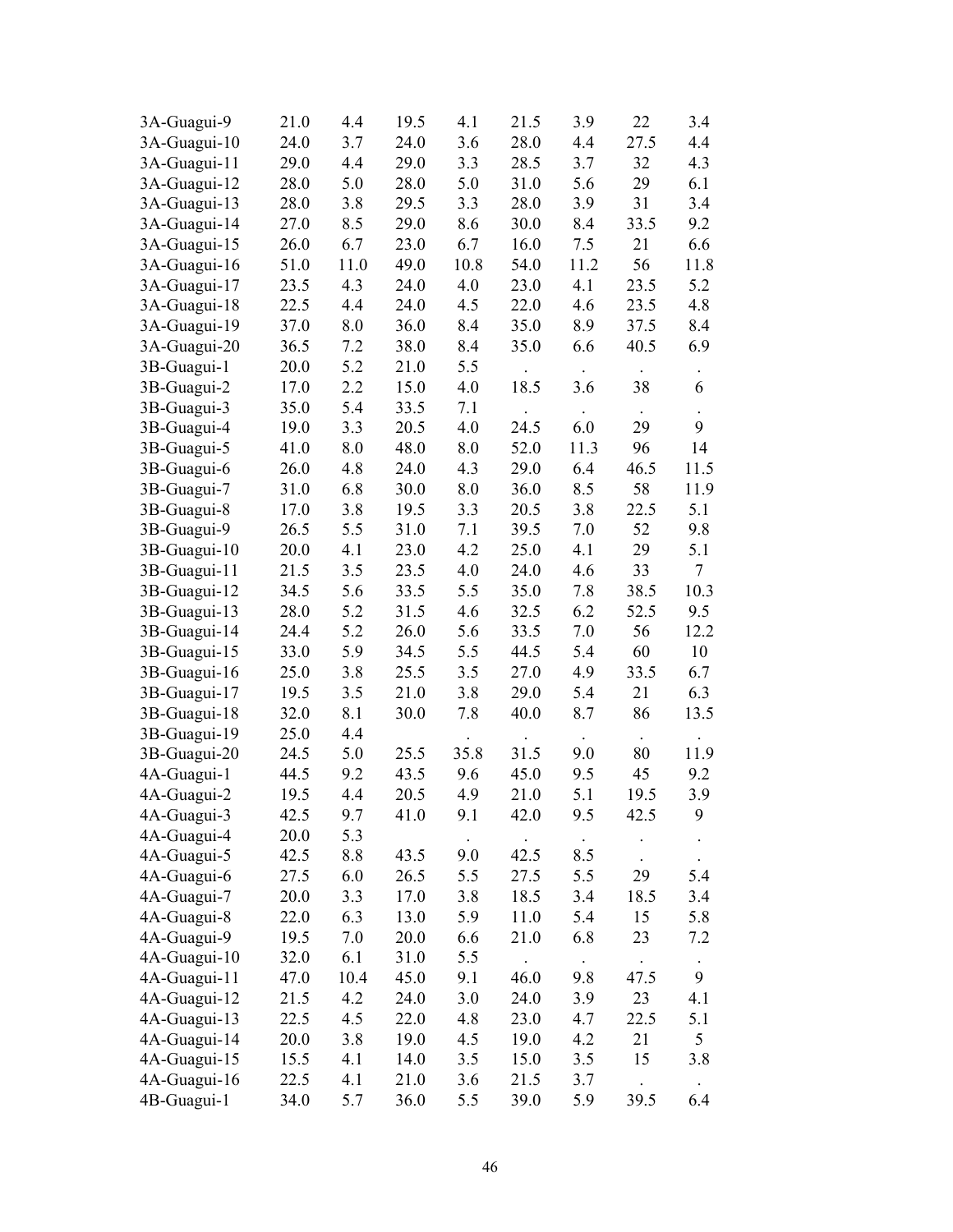| 4B-Guagui-2  | 28.0 | 4.2  | 26.0 | 3.8  | 27.5                | 3.6       | 26   | 3.8            |
|--------------|------|------|------|------|---------------------|-----------|------|----------------|
| 4B-Guagui-3  | 26.5 | 4.7  |      |      |                     |           |      |                |
| 4B-Guagui-4  | 31.0 | 4.3  | 30.0 | 4.7  | 33.0                | 4.6       |      |                |
| 4B-Guagui-5  | 15.5 | 2.9  | 20.5 | 2.2  | 24.0                | 3.3       | 28.5 | 4.4            |
| 4B-Guagui-6  | 20.5 | 4.5  | 23.0 | 5.5  | 19.5                | 5.3       | 17.5 | 5.4            |
| 4B-Guagui-7  | 24.0 | 7.7  | 28.5 | 7.7  | 31.5                | 7.3       |      |                |
| 4B-Guagui-8  | 32.0 | 6.7  |      |      |                     | $\Box$    |      |                |
| 4B-Guagui-9  | 33.0 | 5.1  | 27.0 | 3.8  | 30.0                | 4.9       | 43.5 | 7.5            |
| 4B-Guagui-10 | 18.0 | 5.2  |      |      |                     |           |      |                |
| 4B-Guagui-11 | 26.5 | 4.4  | 26.5 | 4.7  |                     |           | 19   | 5.5            |
| 4B-Guagui-12 | 32.0 | 9.3  | 32.0 | 8.2  | 32.0                | 9.4       | 36.5 | 11.2           |
| 4B-Guagui-13 | 48.5 | 6.6  | 50.5 | 7.5  | 50.0                | 7.8       | 59.5 | 12.4           |
| 4B-Guagui-14 | 48.0 | 11.1 | 41.0 | 10.7 | 38.0                | 10.7      | 26   | 10.2           |
| 4B-Guagui-15 | 34.0 | 5.2  | 33.0 | 5.4  | 38.0                | 5.2       | 45   | 8.6            |
| 4B-Guagui-16 | 30.5 | 7.5  | 33.5 | 5.2  | 36.0                | 4.9       | 41.5 | 5.4            |
| 5A-Guagui-1  | 13.5 | 2.7  |      |      |                     |           |      |                |
| 5A-Guagui-2  | 18.0 | 3.5  | 17.0 | 3.5  |                     | $\bullet$ |      |                |
| 5A-Guagui-3  | 15.0 | 2.8  | 18.0 | 2.8  | 22.0                | 2.6       | 19.5 | 2.9            |
| 5A-Guagui-4  | 32.0 | 4.0  | 33.5 | 3.6  | 33.5                | 3.9       | 31   | 3.8            |
| 5A-Guagui-5  | 18.0 | 2.0  | 19.0 | 2.1  | 19.5                | 1.7       | 18.5 | $\overline{2}$ |
| 5A-Guagui-6  | 16.5 | 2.6  | 17.0 | 1.8  | 19.0                | 1.4       |      |                |
| 5A-Guagui-7  | 14.0 | 2.0  | 15.0 | 3.1  | 15.0                | 2.2       |      |                |
| 5A-Guagui-8  | 15.5 | 2.5  | 17.0 | 3.1  |                     |           |      |                |
| 5A-Guagui-9  | 20.0 | 2.5  |      |      |                     |           |      |                |
| 5A-Guagui-10 | 20.5 | 3.9  | 20.0 | 3.7  | 21.0                | 3.5       | 22.5 | 3.7            |
| 5A-Guagui-11 | 17.5 | 2.3  | 17.0 | 2.4  | 16.5                | 2.3       |      |                |
| 5A-Guagui-12 | 18.5 | 3.9  | 19.5 | 2.8  | 19.5                | 3.6       |      |                |
| 5A-Guagui-13 | 15.0 | 2.4  | 14.0 | 2.3  | 16.5                | 2.4       |      |                |
| 5A-Guagui-14 | 47.0 | 6.4  | 48.0 | 5.6  | 48.5                | 5.4       | 49.5 | 5.6            |
| 5A-Guagui-15 | 15.0 | 2.7  | 16.5 | 2.2  |                     |           |      |                |
| 5A-Guagui-16 | 14.0 | 2.4  | 13.0 | 2.0  | 14.5                | 1.8       |      |                |
| 5B-Guagui-1  | 25.5 | 4.9  | 26.0 | 4.9  | 24.5                | 4.2       | 28   | 5.4            |
| 5B-Guagui-2  | 18.0 | 3.9  | 18.0 | 3.8  | 21.5                | 3.5       |      |                |
| 5B-Guagui-3  | 19.5 | 4.4  | 18.0 | 4.0  | 18.5                | 4.0       | 32   | 4.7            |
| 5B-Guagui-4  | 21.5 | 4.3  | 26.0 | 4.8  | 31.0                | 7.2       | 56.5 | 12.8           |
| 5B-Guagui-5  | 18.5 | 4.3  | 21.0 | 3.7  | 23.5                | 4.2       | 37.5 | 7.2            |
| 5B-Guagui-6  | 16.5 | 4.6  | 17.0 | 3.8  | 18.0                | 3.6       |      |                |
| 5B-Guagui-7  | 14.5 | 2.9  | 16.0 | 3.3  | 18.5                | 3.0       | 23   | 3.7            |
| 5B-Guagui-8  | 16.5 | 2.9  |      |      |                     |           |      |                |
| 5B-Guagui-9  | 46.5 | 7.4  | 50.0 | 6.8  | 57.5                | 6.8       | 68   | 9.7            |
| 5B-Guagui-10 | 39.0 | 4.5  | 37.0 | 4.2  | $\hat{\phantom{a}}$ |           |      | $\bullet$      |
| 5B-Guagui-11 | 17.0 | 3.2  | 19.5 | 3.0  |                     |           |      |                |
| 5B-Guagui-12 | 20.0 | 2.8  | 22.0 | 3.5  | 23.5                | 4.0       | 28   | 7.2            |
| 5B-Guagui-13 | 15.0 | 3.2  | 16.5 | 3.2  | 18.0                | 2.4       | 19   | 2.4            |
| 5B-Guagui-14 | 18.5 | 4.7  | 20.0 | 4.9  | 21.5                | 4.0       | 24   | 5.6            |
| 5B-Guagui-15 | 29.5 | 3.8  | 30.0 | 3.4  | 25.0                | 4.4       | 25   | 5.6            |
| 5B-Guagui-16 | 15.0 | 2.2  | 19.0 | 2.2  | 22.0                | 3.4       | 28.5 | 5.2            |
| 6A-Guagui-1  | 82.0 | 11.5 | 84.0 | 2.0  | 85.0                | 11.7      | 96.5 | 12.4           |
| 6A-Guagui-2  | 47.0 | 9.7  | 48.0 | 10.5 | 50.5                | 11.5      | 56.5 | 9.7            |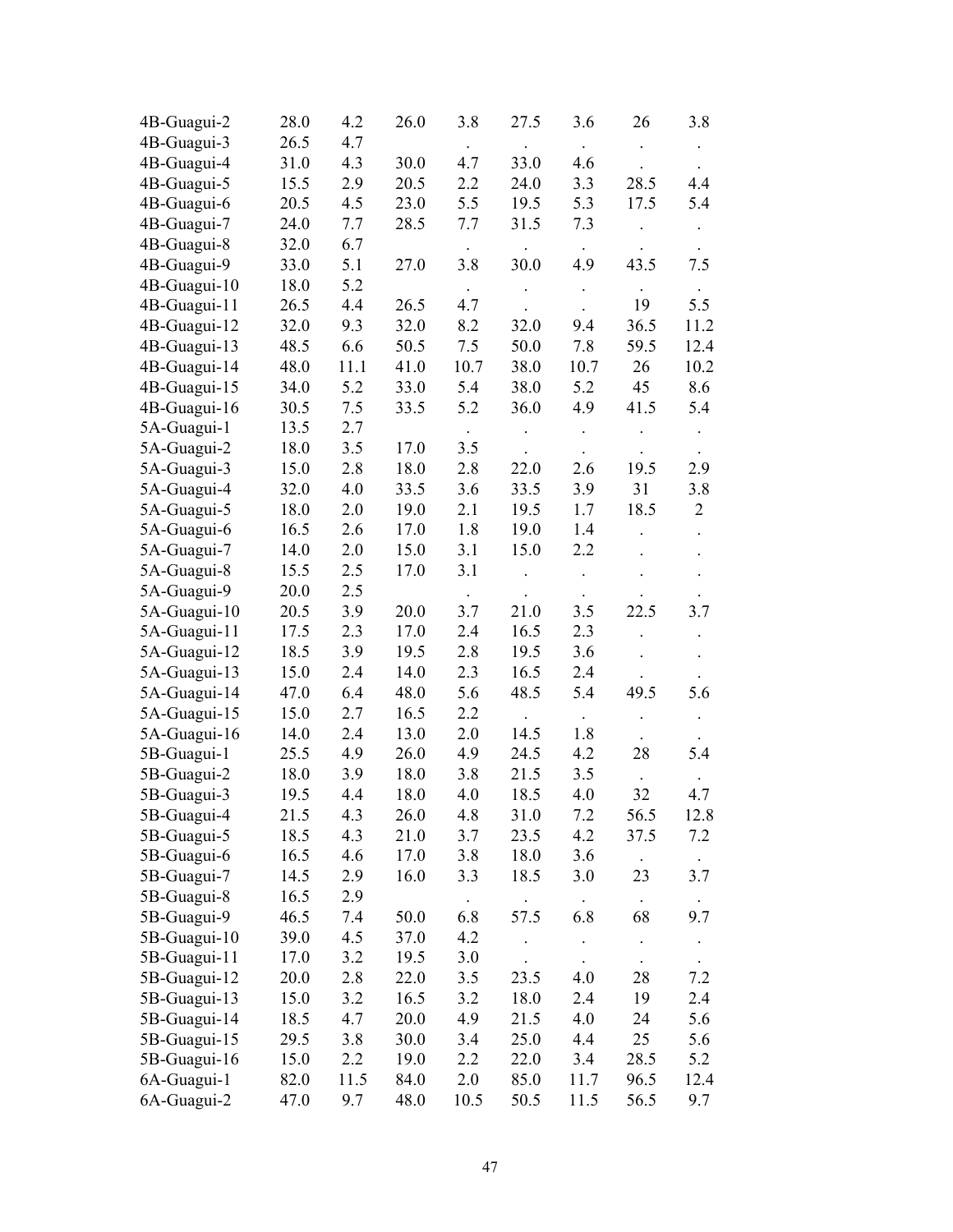| 6A-Guagui-3  | 37.0 | 5.0  | 39.0 | 4.8  | 38.5 | 4.5  | 48                  | 4.7            |
|--------------|------|------|------|------|------|------|---------------------|----------------|
| 6A-Guagui-4  | 30.0 | 4.2  | 29.0 | 3.5  | 34.0 | 5.2  | 49                  | 7.7            |
| 6A-Guagui-5  | 20.5 | 3.0  | 26.0 | 2.4  | 30.0 | 2.7  | 30.5                | 2.6            |
| 6A-Guagui-6  | 21.5 | 3.9  | 20.5 | 4.8  | 28.0 | 6.0  | 37                  | 7.3            |
| 6A-Guagui-7  | 76.0 | 11.1 | 75.0 | 12.0 | 79.5 | 11.7 | 106                 | 12.8           |
| 6A-Guagui-8  | 36.5 | 6.4  | 38.5 | 6.8  | 43.0 | 8.8  | 62.5                | 7.3            |
| 6A-Guagui-9  | 21.0 | 4.1  | 20.5 | 3.0  | 22.0 | 3.2  | 24                  | 3.3            |
| 6A-Guagui-10 | 33.0 | 6.4  | 35.0 | 5.3  | 36.5 | 6.4  | 41                  | 5.9            |
| 6A-Guagui-11 | 23.5 | 4.7  | 22.0 | 4.0  | 12.0 | 7.1  | 27.5                | 5.9            |
| 6A-Guagui-12 | 32.5 | 4.1  | 33.0 | 4.2  | 39.5 | 8.6  | 44.5                | 8.2            |
| 6A-Guagui-13 | 15.0 | 3.0  |      |      |      |      |                     |                |
| 6A-Guagui-14 | 40.5 | 5.7  | 40.0 | 5.1  | 44.0 | 7.8  | 79                  | 8.4            |
| 6A-Guagui-15 | 21.0 | 3.6  | 20.0 | 3.2  | 23.0 | 3.4  | 29                  | 3.7            |
| 6A-Guagui-16 | 30.0 | 6.3  | 30.0 | 5.8  | 34.0 | 7.1  | 51                  | 7.6            |
| 6B-Guagui-1  | 38.5 | 6.3  | 38.5 | 6.6  | 39.5 | 6.0  | 40                  | 6.3            |
| 6B-Guagui-2  | 50.0 | 8.2  | 48.5 | 7.8  | 60.0 | 7.8  | 51                  | 7.8            |
| 6B-Guagui-3  | 48.0 | 6.4  | 50.5 | 7.6  | 62.0 | 6.6  | 51                  | 6.5            |
| 6B-Guagui-4  | 24.0 | 4.0  | 25.5 | 3.9  | 24.5 | 3.8  | $\mathcal{L}^{\pm}$ | $\bullet$      |
| 6B-Guagui-5  | 19.0 | 3.1  | 19.0 | 2.4  | 21.0 | 3.0  | 22                  | 2.8            |
| 6B-Guagui-6  | 22.0 | 3.8  | 22.0 | 3.7  | 22.5 | 3.8  | 22.5                | $\overline{4}$ |
| 6B-Guagui-7  | 30.0 | 7.0  | 31.0 | 6.9  | 39.0 | 6.8  | 31.5                | 7.1            |
| 6B-Guagui-8  | 26.0 | 3.3  | 27.5 | 3.3  | 28.0 | 3.3  | $\Box$              |                |
| 6B-Guagui-9  | 24.5 | 4.7  | 25.5 | 4.1  | 27.5 | 4.5  | 26                  | 4.4            |
| 6B-Guagui-10 | 24.0 | 4.2  | 24.0 | 5.1  |      |      | 25                  | 3.7            |
| 6B-Guagui-11 | 27.0 | 3.7  |      |      |      |      |                     |                |
| 6B-Guagui-12 | 36.5 | 5.8  | 35.0 | 5.5  | 35.5 | 6.0  |                     |                |
| 6B-Guagui-13 | 25.0 | 5.7  | 25.5 | 4.8  | 26.5 | 4.3  |                     |                |
| 6B-Guagui-14 | 26.5 | 4.2  | 25.0 | 5.4  | 27.5 | 4.5  | 26.5                | 4.8            |
| 6B-Guagui-15 | 23.0 | 3.9  | 23.5 | 3.8  | 23.0 | 4.1  | 23                  | 3.9            |
| 6B-Guagui-16 | 26.0 | 6.2  | 27.5 | 5.0  | 28.0 | 5.5  | 27                  | 5.5            |

# *Ocotea* spp

| $\sim$ $\sim$ $\sim$ $\sim$ $\sim$ $\sim$ $\sim$ $\sim$ |           |                  |      | December  |              |           |               |           |
|---------------------------------------------------------|-----------|------------------|------|-----------|--------------|-----------|---------------|-----------|
|                                                         |           | <b>July 2003</b> |      | 2003      |              | May 2004  |               | 2004      |
|                                                         | Ht        | <b>BD</b>        | Ht   | <b>BD</b> | Ht           | <b>BD</b> | Ht            | <b>BD</b> |
| Tag $#$                                                 | $\rm cm)$ | (mm)             | (cm) | (mm)      | $\text{cm})$ | mm)       | $\text{cm}$ ) | mm)       |
| $1A-Oco-1$                                              | 36.5      | 4.9              | 36.5 | 5.5       | 36.5         | 5.8       | 36            | 5.5       |
| $1A-Oco-2$                                              | 17.0      | 2.7              | 15.5 | 3.0       | 17.0         | 3.5       | 17.5          | 4.5       |
| $1A-Oco-3$                                              | 20.5      | 2.9              | 21.0 | 3.0       | 20.0         | 3.2       | 24.5          | 3.8       |
| $1A-Oco-4$                                              | 25.0      | 3.4              | 30.0 | 4.9       | 29.0         | 5.2       | 30.5          | 6.2       |
| $1A-Oco-5$                                              | 25.5      | 4.9              | 28.0 | 3.4       | 24.0         | 3.7       | $\bullet$     |           |
| $1A-Oco-6$                                              | 26.5      | 3.4              | 28.0 | 3.1       | 25.0         | 4.3       | 32.5          | 4.5       |
| $1A-Oco-7$                                              | 20.0      | 3.5              | 20.0 | 3.1       | 21.0         | 4.2       | 25            | 5.4       |
| $1A-Oco-8$                                              | 23.0      | 6.0              | 25.0 | 3.6       | 25.0         | 3.9       | 27.5          | 4.4       |
| $1A-Oco-9$                                              | 45.5      | 7.8              |      | $\bullet$ | $\bullet$    |           |               |           |
| $1A-Oco-10$                                             | 18.0      | 2.4              | 17.0 | 3.1       | 15.0         | 3.2       | 17            | 3         |
| $1A-Oco-11$                                             | 22.5      | 3.6              | 22.0 | 3.6       | 24.0         | 4.0       | 23.5          | 4.4       |
| $1A-Oco-12$                                             | 22.0      | 2.4              |      |           |              |           |               |           |
| $1A-Oco-13$                                             | 16.0      | 2.9              | 17.5 | 2.4       | 17.0         | 3.1       | 20.5          | 3.8       |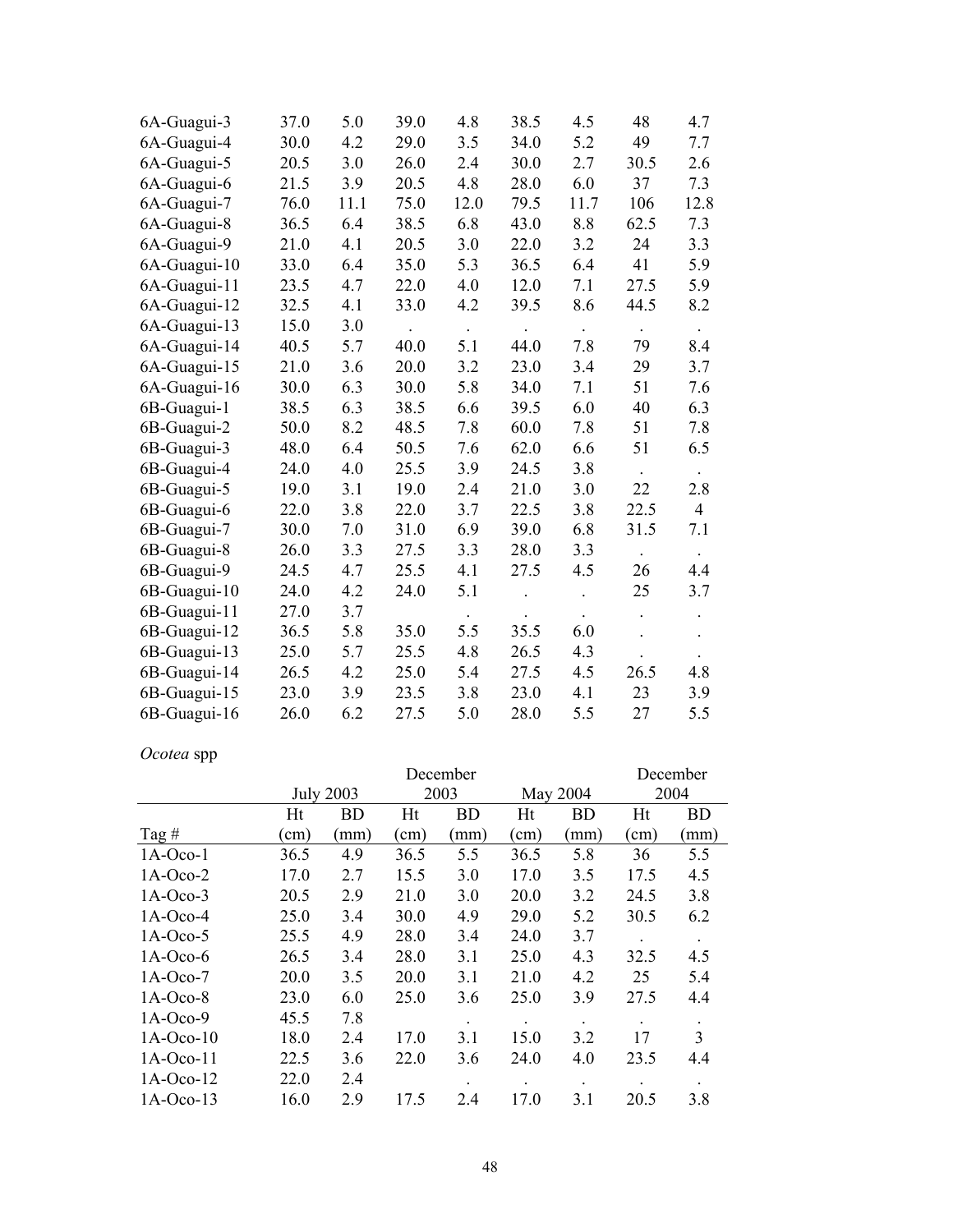| $1A-Oco-14$ | 23.5 | 3.2 | 22.0 | 2.9     | 22.0 | 3.4 | 24   | 3.5            |
|-------------|------|-----|------|---------|------|-----|------|----------------|
| $1A-Oco-15$ | 34.0 | 3.7 | 32.5 | 3.7     | 34.5 | 3.3 | 39   | 3.8            |
| $1A-Oco-16$ | 16.0 | 2.3 | 16.0 | 2.2     | 15.5 | 2.3 | 18.5 | $\mathfrak{Z}$ |
| $1B-Oco-1$  | 23.5 | 3.1 | 24.0 | 3.7     | 24.5 | 3.5 | 26.5 | 4.2            |
| $1B-Oco-2$  | 23.0 | 4.1 | 23.0 | 4.0     | 24.0 | 3.8 | 24.5 | 5.2            |
| $1B-Oco-3$  | 23.5 | 4.0 | 23.5 | 3.8     | 24.0 | 3.9 | 24.5 | 4.9            |
| $1B-Oco-4$  | 22.0 | 2.9 | 23.5 | 4.0     | 26.0 | 4.6 | 31   | 6.2            |
| $1B-Oco-5$  | 24.5 | 3.4 | 23.5 | 4.0     | 28.5 | 4.6 | 43.5 | 8              |
| $1B-Oco-6$  | 31.5 | 5.6 | 33.5 | 7.5     | 40.5 | 8.2 | 45.5 | 9.3            |
| $1B-Oco-7$  | 24.0 | 2.9 | 26.0 | 3.0     | 29.5 | 3.9 | 39   | 4.9            |
| $1B-Oco-8$  | 18.5 | 3.0 | 18.0 | 3.1     | 21.0 | 4.4 | 28   | 6              |
| $1B-Oco-9$  | 31.0 | 5.7 | 32.0 | 4.1     | 36.5 | 7.0 | 43.5 | 7.8            |
| $1B-Oco-10$ | 15.5 | 3.1 | 18.0 | 4.0     | 28.0 | 3.3 | 22   | 4.1            |
| $1B-Oco-11$ | 20.5 | 3.2 | 20.0 | 2.9     | 23.5 | 3.5 | 23   | $\overline{4}$ |
| $1B-Oco-12$ | 41.0 | 4.3 | 43.0 | 4.8     | 57.0 | 6.0 | 77.5 | 7.1            |
| $1B-Oco-13$ | 25.0 | 4.1 | 26.0 | 4.3     | 35.0 | 5.5 | 40.5 | 8.4            |
| $1B-Oco-14$ | 23.0 | 3.5 | 29.0 | 3.7     | 40.0 | 4.4 | 50   | 6.3            |
| $1B-Oco-15$ | 30.0 | 4.3 | 20.0 | 4.0     | 32.5 | 5.1 | 49.5 | 6.9            |
| $1B-Oco-16$ | 28.5 | 3.0 | 26.0 | 3.0     | 34.5 | 3.4 | 38.5 | 3.3            |
| $2A-Oco-1$  | 43.0 | 4.7 | 41.5 | 4.8     | 52.0 | 5.7 | 56   | 7.1            |
| $2A-Oco-2$  | 38.0 | 4.1 | 38.0 | 5.0     | 47.5 | 5.0 | 49   | 6.8            |
| $2A-Oco-3$  | 28.0 | 3.4 | 27.5 | 2.9     | 32.0 | 4.0 | 33   | 4.9            |
| $2A-Oco-4$  | 16.5 | 2.4 | 16.5 | 2.7     | 20.0 | 2.8 | 22.5 | 3.3            |
| $2A-Oco-5$  | 14.0 | 2.9 | 17.0 | 3.0     | 23.0 | 3.6 | 28   | 6              |
| $2A-Oco-6$  | 31.0 | 3.4 | 35.5 | 3.2     | 42.0 | 4.2 | 44   | 5.6            |
| $2A-Oco-7$  | 26.5 | 4.4 | 36.0 | 5.7     | 44.5 | 9.7 | 84   | 11.2           |
| $2A-Oco-8$  | 19.5 | 3.3 | 23.5 | 4.5     | 29.0 | 5.6 | 43   | 6.9            |
| $2A-Oco-9$  | 20.0 | 2.7 | 24.0 | 3.5     | 26.0 | 5.2 | 34.5 | 5.7            |
| $2A-Oco-10$ | 20.5 | 3.5 |      |         |      |     |      |                |
| $2A-Oco-11$ | 16.0 | 2.1 | 18.0 | 2.5     | 19.0 | 2.7 | 25   | 3.4            |
| $2A-Oco-12$ | 29.0 | 3.3 | 29.0 | 3.5     | 44.5 | 4.0 | 54   | 5.3            |
| $2A-Oco-13$ | 18.5 | 2.6 | 24.5 | 2.4     | 45.0 | 4.5 | 61   | 6.1            |
| $2A-Oco-14$ | 22.0 | 2.9 | 22.5 | 3.0     | 28.0 | 3.4 | 39.5 | 4.5            |
| $2A-Oco-15$ | 18.0 | 2.3 | 24.0 | 3.2     | 32.5 | 4.4 | 54.5 | 6.9            |
| 2A-Oco-16   | 24.0 | 3.0 | 27.5 | 3.1     | 29.0 | 4.5 | 31.5 | 3.6            |
| $2B-Oco-1$  | 36.0 | 3.5 | 35.0 | 3.4     | 37.0 | 3.4 | 19.5 | 2.9            |
| $2B-Oco-2$  | 23.5 | 2.5 | 24.0 | 2.5     | 23.5 | 3.1 | 26.5 | 3.9            |
| $2B-Oco-3$  | 30.0 | 4.9 | 29.0 | $5.0\,$ | 29.0 | 4.2 | 31.5 | 5.3            |
| $2B-Oco-4$  | 15.5 | 2.5 | 16.5 | 3.0     | 17.0 | 2.9 | 17.5 | 2.9            |
| $2B-Oco-5$  | 23.5 | 3.3 | 24.0 | 3.4     | 26.0 | 2.8 | 25.5 | $\overline{4}$ |
| $2B-Oco-6$  | 20.0 | 2.2 | 19.0 | 2.3     | 21.0 | 4.1 | 27   | 3.1            |
| $2B-Oco-7$  | 26.5 | 4.7 | 30.0 | 4.7     | 28.0 | 4.2 | 31   | 5              |
| $2B-Oco-8$  | 15.0 | 2.2 | 16.0 | 2.1     | 17.5 | 2.5 | 20   | 2.6            |
| $2B-Oco-9$  | 20.0 | 2.9 | 19.5 | 2.3     | 19.5 | 2.8 | 20   | 3.3            |
| $2B-Oco-10$ | 55.0 | 5.1 | 52.5 | 5.4     | 66.5 | 5.5 | 76.5 | 6.3            |
| $2B-Oco-11$ | 42.0 | 4.5 | 43.0 | 5.7     | 45.0 | 5.0 | 25.5 | 5.4            |
| $2B-Oco-12$ | 16.0 | 3.4 | 16.5 | 3.2     | 20.0 | 2.8 | 20   | 3.4            |
| $2B-Oco-13$ | 30.5 | 3.8 | 28.0 | 4.7     | 30.5 | 3.6 | 30.5 | $\overline{4}$ |
| $2B-Oco-14$ | 24.0 | 3.8 | 25.0 | 3.3     | 26.0 | 2.9 | 28   | 3.1            |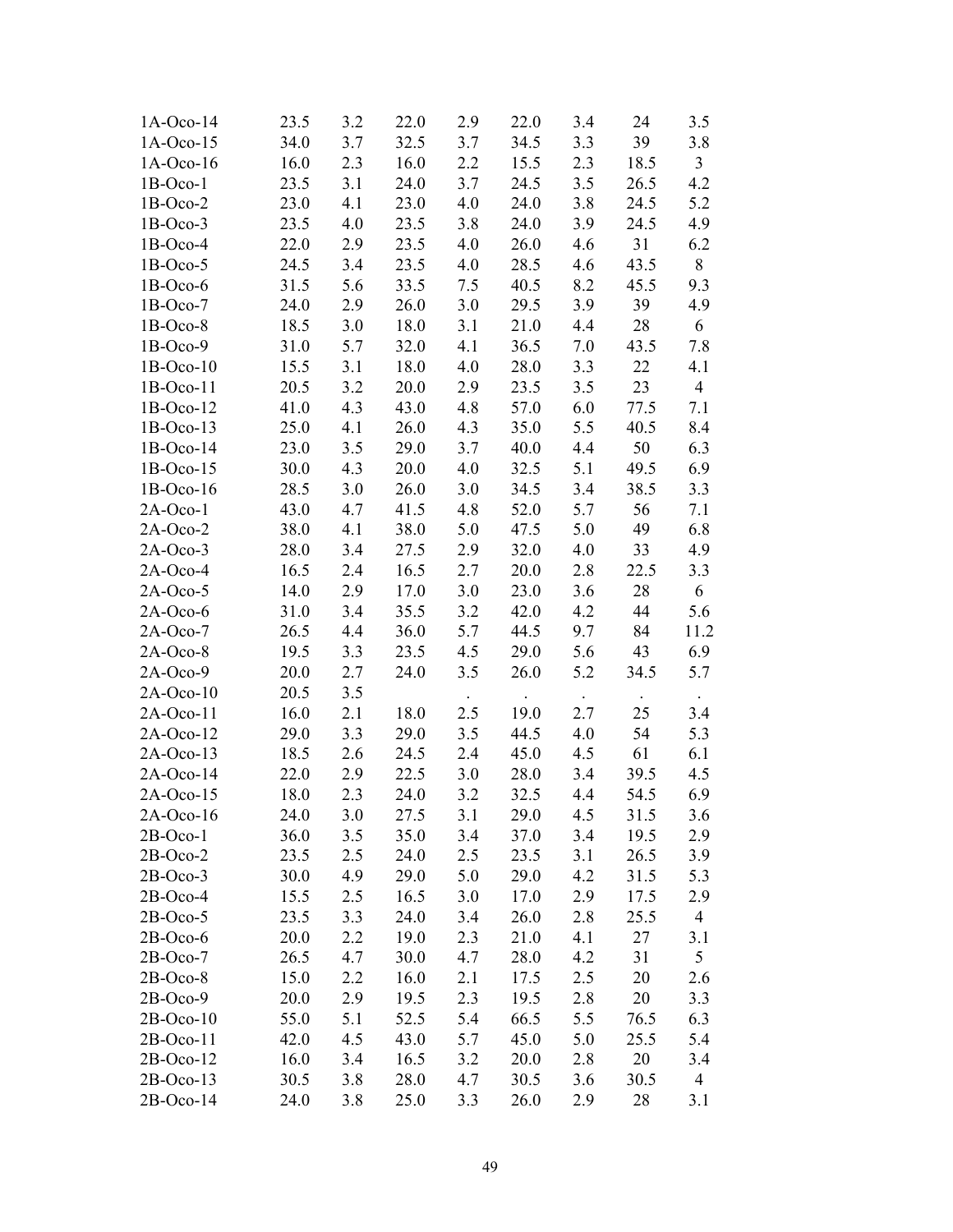| $2B-Oco-15$ | 23.0 | 3.3 | 23.0 | 4.1 | 23.5 | 3.3 | 24        | 3.6            |
|-------------|------|-----|------|-----|------|-----|-----------|----------------|
| $2B-Oco-16$ | 24.0 | 2.6 | 24.0 | 2.2 | 23.5 | 1.8 | 25.5      | 2.9            |
| $3A-Oco-1$  | 15.5 | 2.0 | 15.5 | 2.6 | 17.0 | 1.7 | 16.5      | $\overline{2}$ |
| $3A-Oco-2$  | 32.0 | 5.7 | 32.0 | 5.0 | 38.5 | 4.8 | 36        | 4.6            |
| $3A-Oco-3$  | 32.0 | 3.7 | 36.0 | 3.3 | 35.5 | 3.5 | 38.5      | 3.7            |
| $3A-Oco-4$  | 47.0 | 5.9 | 47.0 | 5.8 | 48.0 | 5.8 | 48        | 5.8            |
| $3A-Oco-5$  | 25.0 | 4.0 | 23.5 | 3.5 | 10.0 | 2.9 | 22        | 4.2            |
| $3A-Oco-6$  | 18.5 | 2.8 | 19.0 | 1.8 | 17.5 | 2.2 | 20.5      | 2.2            |
| $3A-Oco-7$  | 26.5 | 6.2 | 27.5 | 6.5 | 25.0 | 6.9 | 18.5      | 5.7            |
| $3A-Oco-8$  | 19.5 | 2.4 | 20.0 | 2.4 | 20.0 | 3.0 | 22.5      | $\overline{3}$ |
| $3A-Oco-9$  | 32.0 | 3.5 | 32.5 | 4.1 | 34.0 | 3.4 | 34        | 4.4            |
| $3A-Oco-10$ | 26.5 | 3.3 | 25.0 | 2.7 | 29.0 | 3.1 | 27        | 3.5            |
| 3A-Oco-11   | 30.0 | 3.9 | 30.5 | 3.6 | 32.0 | 4.2 | 36.5      | 4.1            |
| $3A-Oco-12$ | 31.0 | 5.4 | 32.5 | 3.9 | 32.0 | 4.6 | 30.5      | 4.5            |
| $3A-Oco-13$ | 50.0 | 5.9 |      |     | 51.5 | 6.6 | 38        | 4.6            |
| 3A-Oco-14   | 21.5 | 3.2 | 21.5 | 2.8 | 21.5 | 3.1 | 12.5      | 3.1            |
| $3A-Oco-15$ | 21.5 | 2.8 | 21.0 | 4.1 | 21.5 | 2.8 | 22        | 3.6            |
| 3A-Oco-16   | 37.5 | 4.8 | 38.0 | 4.5 | 38.0 | 5.1 | 38.5      | 5.1            |
| 3A-Oco-17   | 24.0 | 3.5 |      |     | 8.0  | 6.9 | $8\,$     | 1.1            |
| 3A-Oco-18   | 33.0 | 3.8 | 36.0 | 3.5 | 36.0 | 3.4 | 40        | 3.7            |
| 3A-Oco-19   | 51.5 | 7.0 | 53.0 | 7.1 | 49.5 | 6.5 | 52.5      | 6.4            |
| 3A-Oco-20   | 29.0 | 5.0 |      |     | 9.0  | 1.5 | 11.5      | 5.2            |
| $3B-Oco-1$  | 38.0 | 4.3 | 38.5 | 4.3 | 40.5 | 4.7 | 60.5      | 7.5            |
| $3B-Oco-2$  | 33.0 | 4.0 | 34.0 | 3.8 | 37.0 | 3.8 | 34        | 8              |
| $3B-Oco-3$  | 31.0 | 3.1 | 33.5 | 2.7 | 33.5 | 2.8 | $\bullet$ | $\bullet$      |
| 3B-Oco-4    | 25.5 | 3.2 | 28.0 | 2.8 | 35.0 | 3.1 | 38        | 5              |
| $3B-Oco-5$  | 45.0 | 5.5 | 47.0 | 5.1 | 52.5 | 5.8 | 55        | 7.7            |
| 3B-Oco-6    | 21.5 | 3.3 | 24.0 | 3.6 | 30.0 | 4.1 | 41        | 5.6            |
| $3B-Oco-7$  | 20.0 | 3.2 | 22.0 | 3.2 | 32.0 | 5.0 | 68.5      | 7.2            |
| $3B-Oco-8$  | 22.0 | 3.3 | 23.0 | 3.2 | 26.0 | 2.9 | 31.5      | $\mathfrak{Z}$ |
| $3B-Oco-9$  | 23.0 | 2.6 | 27.0 | 4.5 | 33.5 | 4.9 | 52        | 6.8            |
| 3B-Oco-10   | 25.5 | 4.3 | 23.5 | 4.1 | 28.0 | 5.4 | 42        | 6.5            |
| 3B-Oco-11   | 22.5 | 3.4 | 24.0 | 3.7 | 32.5 | 4.3 | 44        | 5.5            |
| 3B-Oco-12   | 25.0 | 5.5 | 45.0 | 5.0 | 45.5 | 5.4 | 46        | $\overline{7}$ |
| $3B-Oco-13$ | 20.0 | 2.0 | 21.0 | 2.2 | 27.5 | 3.2 | 45        | 3.8            |
| 3B-Oco-14   | 32.5 | 6.2 | 34.5 | 6.5 | 33.0 | 5.0 | 48        | 6.1            |
| 3B-Oco-15   | 44.5 | 4.9 | 48.0 | 5.6 | 52.0 | 6.5 | 65        | 7.5            |
| 3B-Oco-16   | 36.0 | 4.9 | 34.0 | 4.8 | 40.0 | 4.0 | 40        | 4.7            |
| 3B-Oco-17   | 28.5 | 3.5 | 30.0 | 3.7 | 37.5 | 4.0 | 44.5      | 5.1            |
| 3B-Oco-18   | 52.5 | 8.2 | 53.0 | 7.5 | 68.5 | 7.4 | 100       | 9.7            |
| 3B-Oco-19   | 30.0 | 5.2 | 31.0 | 5.4 | 41.0 | 4.7 | 37.5      | 5              |
| 3B-Oco-20   | 22.5 | 3.5 | 21.0 | 3.0 | 25.5 | 3.4 | 39.5      | 6.2            |
| 4A-Oco-1    | 15.5 | 2.5 | 15.5 | 2.9 | 16.5 | 3.2 | 17.5      | 3.1            |
| 4A-Oco-2    | 23.5 | 5.7 | 27.5 | 6.9 | 25.5 | 5.9 | 25.5      | 7.7            |
| $4A-Oco-3$  | 22.0 | 6.0 | 22.0 | 5.7 | 22.0 | 5.8 | 13.5      | 1.8            |
| 4A-Oco-4    | 32.5 | 4.6 | 29.5 | 4.5 | 34.5 | 4.6 | 35        | 5.2            |
| $4A-Oco-5$  | 26.5 | 2.9 | 25.0 | 2.7 | 5.0  | 4.2 |           | $\Box$         |
| 4A-Oco-6    | 27.5 | 5.1 | 24.0 | 4.0 | 28.0 | 4.9 | 28        | 4.7            |
| 4A-Oco-7    | 17.0 | 2.5 | 16.5 | 3.2 | 18.5 | 3.0 | 15        | 2.5            |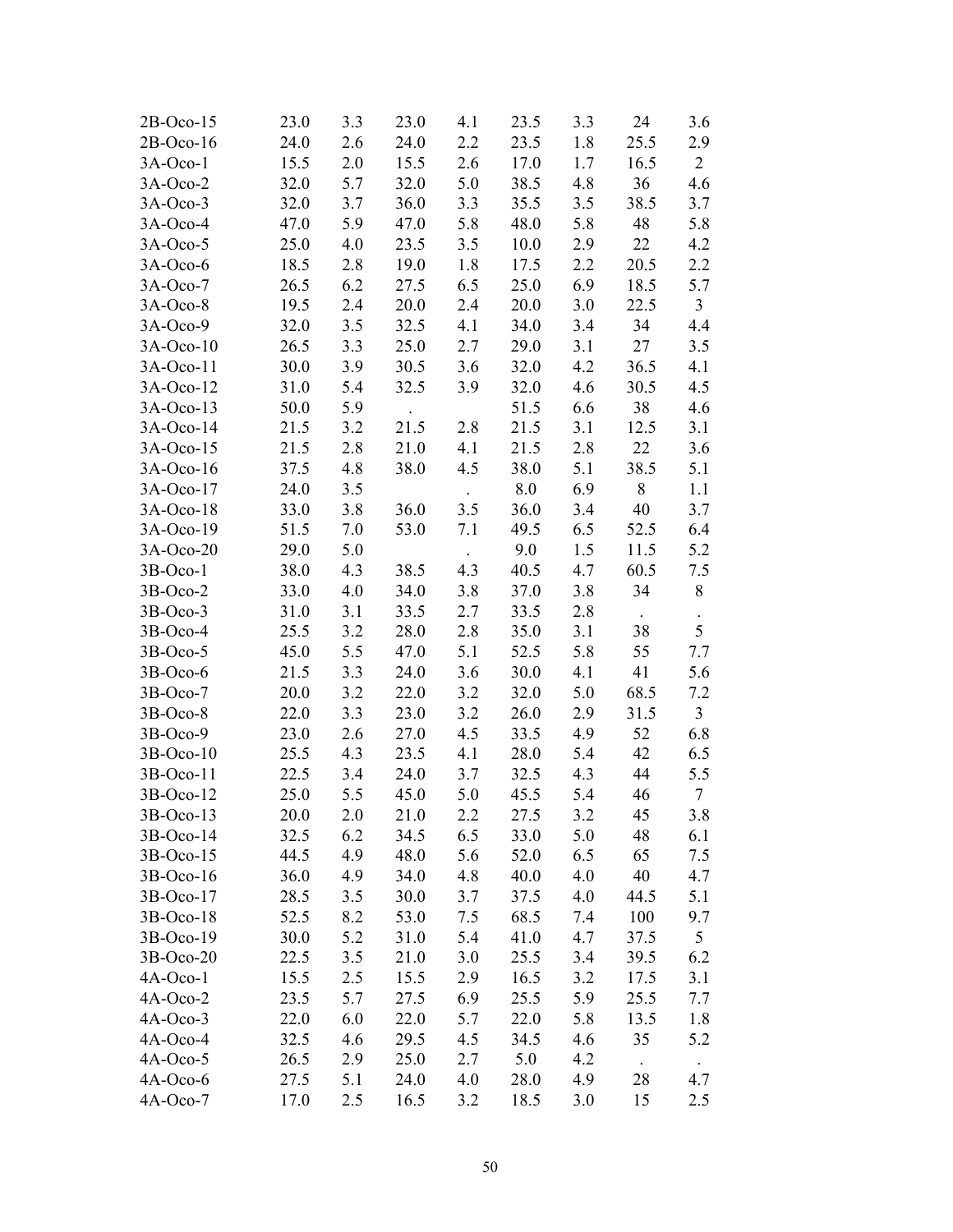| 4A-Oco-8    | 29.0 | 3.7     | 29.0 | 3.1    | 27.5       | 3.4                       | 29              | 3.4            |
|-------------|------|---------|------|--------|------------|---------------------------|-----------------|----------------|
| $4A-Oco-9$  | 15.5 | 3.0     | 16.0 | 3.3    | 15.0       | 3.5                       | 15              | 3.5            |
| $4A-Oco-10$ | 17.5 | 3.6     | 16.5 | 3.2    | 18.0       | 3.8                       | 16              | 4.5            |
| $4A-Oco-11$ | 35.0 | 3.7     | 34.5 | 3.0    | 35.5       | 3.1                       | $\Box$          |                |
| $4A-Oco-12$ | 38.5 | 5.5     |      |        | $\bullet$  | $\sim$                    |                 | $\bullet$      |
| $4A-Oco-13$ | 17.0 | $2.0\,$ | 16.0 | 1.9    | 16.0       | 2.4                       | 17              | 2.6            |
| 4A-Oco-14   | 15.0 | 2.7     | 15.0 | 2.1    | 14.5       | 1.9                       | 15              | 2.4            |
| $4A-Oco-15$ | 15.0 | 2.9     | 12.5 | 3.1    | 12.0       | 4.8                       | 14              | $\mathfrak{Z}$ |
| $4A-Oco-16$ | 12.0 | 6.2     | 12.0 | 5.8    | 13.5       | 6.2                       | 15              | 5.8            |
| 4B-Oco-1    | 54.0 | 8.2     | 52.0 | 8.7    | 49.0       | 9.1                       | 59              | 8.9            |
| $4B-Oco-2$  | 24.5 | 3.0     | 24.0 | 2.5    | 26.0       | $3.0\,$                   | 27              | 3.5            |
| 4B-Oco-3    | 16.0 | 2.0     | 14.0 | 2.0    | 15.0       | 2.0                       | 15.5            | 2.2            |
| 4B-Oco-4    | 19.0 | 3.0     |      |        |            |                           |                 | $\sim$         |
| $4B-Oco-5$  | 20.5 | 2.9     | 21.0 | 3.2    | 20.0       | 3.5                       | 23.5            | 4.1            |
| $4B-Oco-6$  | 48.5 | 5.6     |      | $\sim$ | $\sim 100$ | $\langle \bullet \rangle$ | $\bullet$       | $\bullet$      |
| $4B-Oco-7$  | 21.0 | 2.8     | 20.0 | 2.9    | 22.0       | 3.4                       | 23.5            | $\overline{4}$ |
| 4B-Oco-8    | 26.5 | 5.9     | 25.5 | 6.3    | 27.0       | 5.9                       | 37              | 5.7            |
| 4B-Oco-9    | 23.5 | 4.4     | 29.0 | 4.4    | 37.0       | 5.4                       | 49.5            | 7.3            |
| $4B-Oco-10$ | 21.5 | 3.0     | 22.5 | 3.4    | 24.0       | 4.5                       | 24.5            | 3.8            |
| 4B-Oco-11   | 35.0 | 5.9     | 35.5 | 7.0    | 39.0       | 8.4                       | 43              | 8.8            |
| 4B-Oco-12   | 30.0 | 4.7     | 35.5 | 5.3    | 39.0       | 7.4                       | 51.5            | 7.4            |
| $4B-Oco-13$ | 27.0 | 8.7     | 26.0 | 7.7    | 32.5       | 7.7                       | 50.5            | 8.3            |
| 4B-Oco-14   | 76.0 | 6.2     | 77.0 | 7.4    | 76.0       | 8.5                       | 82.5            | 7.5            |
| $4B-Oco-15$ | 14.5 | 1.6     | 14.0 | 1.6    | 15.0       | 1.7                       | $\Box$          | $\sim$         |
| $4B-Oco-16$ | 18.0 | 2.4     | 16.0 | 2.5    | 17.0       | 1.9                       | 17.5            | 2.2            |
| $5A-Oco-1$  | 23.0 | 3.9     | 24.5 | 4.3    | 23.0       | 3.4                       | 26              | $\overline{4}$ |
| $5A-Oco-2$  | 19.0 | 3.3     |      |        |            |                           |                 |                |
| $5A-Oco-3$  | 23.5 | 3.5     | 24.0 | 3.6    | 25.0       | $\bullet$<br>3.3          | $\bullet$<br>24 | 3.7            |
| $5A-Oco-4$  | 14.0 | 3.2     | 13.5 | 3.0    | 15.5       | 2.5                       | 14.5            | 2.8            |
| $5A-Oco-5$  | 17.0 | 3.9     | 16.5 | 3.4    | 17.0       | 2.9                       | 18.5            | 3.7            |
| $5A-Oco-6$  | 17.0 | 2.2     | 17.0 | 2.2    | 17.0       | 1.9                       | 17.5            | 2.4            |
| $5A-Oco-7$  | 33.0 | 5.4     |      |        |            |                           |                 |                |
| 5A-Oco-8    | 28.0 | 4.1     | 27.0 | 2.6    | 28.0       | 2.2                       | 26.5            | 3.4            |
| $5A-Oco-9$  | 15.0 | 2.5     | 15.5 | 2.0    | 17.0       | 2.8                       | 19.5            | $\sqrt{2}$     |
| $5A-Oco-10$ | 22.5 | 5.1     | 22.0 | 3.5    | 22.0       | 3.6                       | 22              | 3.8            |
| 5A-Oco-11   | 24.5 | 4.6     | 24.5 | 4.8    | 23.5       | 4.9                       | 24              | 5              |
| 5A-Oco-12   | 14.0 | 1.7     | 12.5 | 1.9    | 13.0       | 1.7                       | 14              | 1.9            |
| $5A-Oco-13$ | 17.5 | 2.8     | 17.0 | 3.2    | 18.5       | 3.0                       | 18              | 3.1            |
| 5A-Oco-14   | 31.5 | 6.2     | 39.0 | 6.1    | 35.0       | 6.2                       | 30              | 6.4            |
| 5A-Oco-15   | 15.0 | 2.8     | 15.0 | 2.2    | 15.0       | 2.0                       | 16.5            | 2.3            |
| 5A-Oco-16   | 27.0 | 4.2     | 27.0 | 4.4    | 27.0       | 4.1                       | 29              | 3.9            |
| $5B-Oco-1$  | 40.0 | 4.6     | 48.5 | 5.4    | 71.5       | 5.5                       | 79.5            | 9              |
| $5B-Oco-2$  | 37.5 | 6.8     | 40.0 | 7.0    | 62.5       | 7.6                       | 92              | 10.3           |
| $5B-Oco-3$  | 30.0 | 4.5     | 28.0 | 5.2    | 43.0       | 7.0                       | 41              | 7.5            |
| $5B-Oco-4$  | 51.0 | 5.5     | 52.0 | 6.0    | 52.5       | 6.3                       | 50.5            | 7.7            |
| $5B-Oco-5$  | 31.0 | 5.3     | 28.5 | 5.8    | 42.5       | 7.5                       | 52.5            | 10.4           |
| 5B-Oco-6    | 18.0 | 3.4     | 20.0 | 3.6    | 24.5       | 3.8                       | 28.5            | 5.8            |
| 5B-Oco-7    | 37.0 | 6.1     | 35.0 | 4.6    | 36.5       | 5.0                       | 42              | 5.5            |
| $5B-Oco-8$  | 26.5 | 4.1     | 27.5 | 3.1    | 41.5       | 4.1                       | 69              | 6.6            |
|             |      |         |      |        |            |                           |                 |                |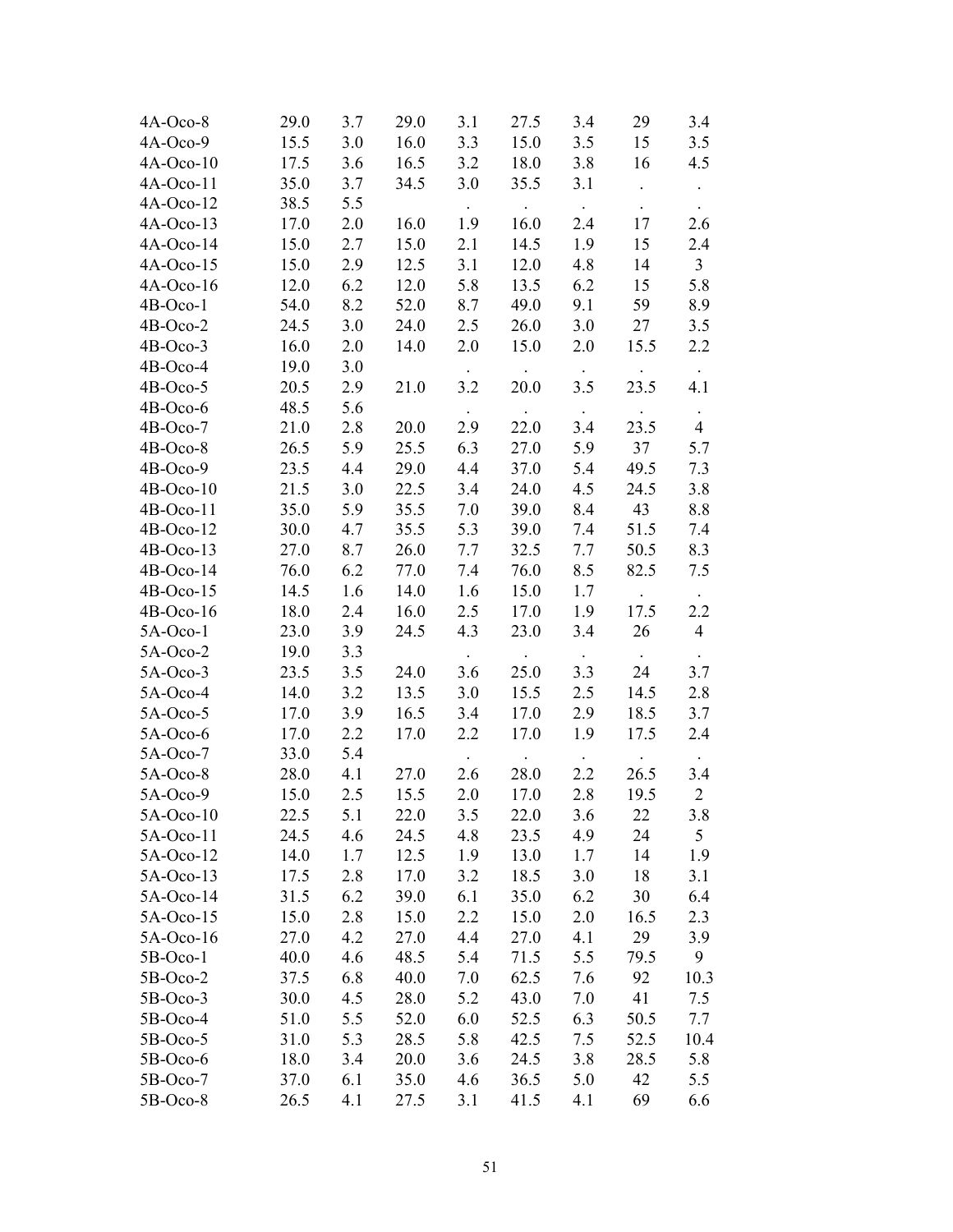| 5B-Oco-9    | 22.5 | 4.2 | 25.0 | 3.9 | 28.0 | 4.5  | 37.5 | 5.5            |
|-------------|------|-----|------|-----|------|------|------|----------------|
| 5B-Oco-10   | 30.0 | 4.2 | 29.0 | 4.5 | 36.0 | 4.3  | 37.5 | 5.4            |
| 5B-Oco-11   | 21.5 | 3.3 | 23.0 | 3.2 | 24.0 | 3.7  | 28   | 3.7            |
| 5B-Oco-12   | 29.0 | 4.6 | 38.0 | 4.9 | 40.0 | 5.8  | 62   | 7.6            |
| 5B-Oco-13   | 47.0 | 6.5 | 49.0 | 6.8 | 63.0 | 10.0 | 100  | 12.4           |
| 5B-Oco-14   | 17.0 | 2.9 | 19.0 | 3.5 | 29.0 | 4.8  | 28   | 7.9            |
| 5B-Oco-15   | 21.0 | 3.1 | 24.5 | 3.9 | 35.0 | 4.4  | 37   | 5.5            |
| 5B-Oco-16   | 18.0 | 2.7 | 17.5 | 2.5 | 21.0 | 3.2  | 27   | $\overline{4}$ |
| 6A-Oco-1    | 16.0 | 2.4 | 17.5 | 2.5 | 19.5 | 2.8  | 17.5 | 2.9            |
| $6A-Oco-2$  | 37.0 | 5.0 | 39.0 | 5.1 | 48.0 | 2.6  | 65   | 6.8            |
| $6A-Oco-3$  | 24.0 | 3.5 | 24.0 | 3.3 | 28.5 | 4.1  | 32.5 | 4.5            |
| 6A-Oco-4    | 15.5 | 1.9 | 16.0 | 1.8 | 20.5 | 2.7  | 33   | 3.1            |
| 6A-Oco-5    | 23.0 | 3.0 | 22.0 | 3.0 | 22.5 | 3.8  | 31.5 | 4.9            |
| 6A-Oco-6    | 19.5 | 4.0 | 18.0 | 2.7 | 23.0 | 3.9  | 23.5 | 3.7            |
| 6A-Oco-7    | 22.5 | 3.1 | 22.0 | 2.9 | 25.0 | 3.7  |      |                |
| 6A-Oco-8    | 18.0 | 3.3 | 17.0 | 2.4 | 20.0 | 3.6  | 22.5 | 3.4            |
| $6A-Oco-9$  | 36.5 | 9.5 | 36.0 | 9.2 | 39.0 | 9.8  | 45   | 9.1            |
| $6A-Oco-10$ | 27.0 | 4.6 | 28.5 | 4.6 | 41.0 | 5.2  | 45.5 | 5.5            |
| 6A-Oco-11   | 52.0 | 7.5 | 60.0 | 7.4 | 78.5 | 8.2  | 102  | 11.4           |
| 6A-Oco-12   | 18.5 | 4.1 | 15.5 | 2.8 | 14.0 | 3.2  | 20.5 | 5.7            |
| $6A-Oco-13$ | 30.0 | 4.2 | 29.0 | 3.9 | 34.0 | 5.1  | 50.5 | 6.5            |
| 6A-Oco-14   | 18.0 | 2.8 | 18.0 | 3.5 | 18.0 | 4.1  | 28.5 | 4.4            |
| 6A-Oco-15   | 43.0 | 6.5 | 44.5 | 6.2 | 47.0 | 8.5  | 62.5 | 8.2            |
| 6A-Oco-16   | 21.0 | 3.2 | 19.5 | 3.3 | 27.5 | 4.1  | 33   | 4.3            |
| 6B-Oco-1    | 38.0 | 5.3 | 37.5 | 5.1 | 43.0 | 5.2  | 40.5 | 5.8            |
| 6B-Oco-2    | 28.5 | 2.5 | 29.5 | 2.4 | 27.0 | 2.5  | 32.5 | 4.5            |
| 6B-Oco-3    | 33.5 | 3.0 | 33.5 | 3.2 | 34.5 | 3.1  | 35.5 | 3.7            |
| 6B-Oco-4    | 33.0 | 4.1 | 32.5 | 3.3 | 34.0 | 4.6  | 34.5 | 4.1            |
| 6B-Oco-5    | 17.0 | 3.1 | 16.0 | 2.0 | 18.5 | 3.2  | 23   | $\overline{3}$ |
| 6B-Oco-6    | 15.0 | 3.4 | 18.0 | 4.4 | 20.5 | 2.9  | 22.5 | 3.1            |
| 6B-Oco-7    | 26.0 | 3.8 | 27.0 | 3.6 | 28.5 | 3.5  | 29.5 | 3.1            |
| 6B-Oco-8    | 32.0 | 8.5 | 31.5 | 8.7 | 35.0 | 9.5  | 37   | 8.2            |
| 6B-Oco-9    | 33.5 | 3.9 | 33.5 | 3.8 | 34.5 | 4.6  | 35.5 | 4.1            |
| 6B-Oco-10   | 41.5 | 5.4 | 41.5 | 4.2 | 46.5 | 4.4  | 46   | 4.7            |
| 6B-Oco-11   | 29.0 | 5.5 |      |     |      |      |      |                |
| 6B-Oco-12   | 22.5 | 3.7 | 22.0 | 3.3 | 25.0 | 3.3  | 30.5 | 3.7            |
| 6B-Oco-13   | 15.0 | 2.3 | 17.5 | 3.2 | 18.5 | 3.2  | 22   | $\overline{3}$ |
| 6B-Oco-14   | 48.0 | 4.1 | 50.5 | 3.8 | 51.5 | 4.4  | 52.5 | 4.3            |
| 6B-Oco-15   | 41.0 | 4.3 | 39.0 | 4.7 | 41.5 | 4.6  | 43   | 4.9            |
| 6B-Oco-16   | 18.5 | 2.2 | 20.0 | 2.5 | 21.5 | 2.8  | 22.5 | 2.6            |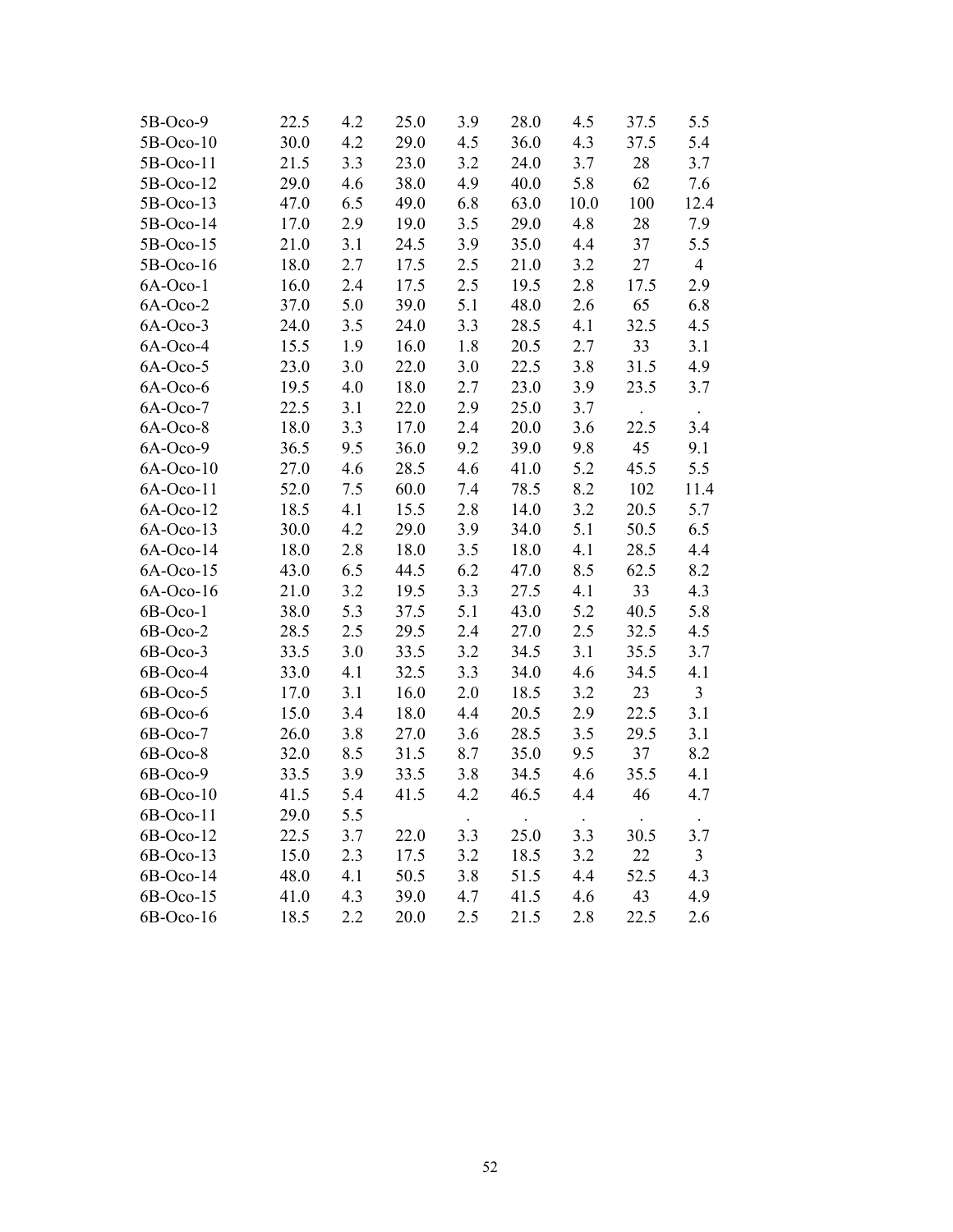# *Roystonea borinquena*

| Ht<br><b>BD</b><br>Leaf<br>Ht<br><b>BD</b><br>Ht<br><b>BD</b><br>Leaf<br>Ht<br><b>BD</b><br>Leaf<br>Leaf<br>(mm)<br>(cm)<br>(cm)<br>(mm)<br>(cm)<br>(cm)<br>(cm)<br>(cm)<br>(mm)<br>(cm)<br>(mm)<br>(cm)<br>Tag $#$<br>3.8<br>3.9<br>32.5<br>2.7<br>18.0<br>5.5<br>19.5<br>16.5<br>6.5<br>36<br>5.0<br>6.0<br>$1A-Roy-1$<br>45.0<br>10.0<br>4.9<br>10.0<br>5.4<br>45.5<br>9.0<br>5.1<br>41.0<br>$1A-Roy-2$<br>3.3<br>5.8<br>$1A-Roy-3$<br>7.5<br>44.5<br>8.0<br>4.8<br>45.0<br>8.5<br>44.0<br>1A-Roy-4<br>7.5<br>3.6<br>34.5<br>7.0<br>3.2<br>18.5<br>$\ddot{\phantom{0}}$<br>$\cdot$<br>$\bullet$<br>5<br>42<br>6.0<br>7.5<br>42.0<br>$\overline{4}$<br>$1A-Roy-5$<br>5.0<br>2.5<br>27.0<br>2.7<br>36.0<br>3.6<br>3.8<br>5.2<br>10.0<br>5.8<br>27<br>9.0<br>47.0<br>9.0<br>49.0<br>20.0<br>10<br>4.4<br>$1A-Roy-6$<br>60.0<br>73<br>$1A-Roy-7$<br>9.0<br>7.5<br>51.0<br>10.0<br>7.7<br>50.0<br>10.0<br>8.5<br>13<br>8.7<br>$1A-Roy-8$<br>10.0<br>6.0<br>41.0<br>8.5<br>5.0<br>41.0<br>9.0<br>5.4<br>42.0<br>$\ddot{\phantom{0}}$<br>$\ddot{\phantom{1}}$<br>$1A-Roy-9$<br>3.2<br>45.5<br>10.0<br>$\bullet$<br>4.2<br>32.2<br>3.3<br>5.0<br>$1A-Roy-10$<br>7.0<br>2.0<br>13.0<br>3.0<br>14.5<br>15.0<br>66.0<br>19<br>80<br>13.0<br>4.4<br>54.5<br>12.5<br>4.8<br>56.0<br>6.7<br>6.1<br>$1A-Roy-11$<br>5<br>45<br>5.0<br>47.0<br>8.5<br>5.2<br>9.0<br>3.9<br>33.0<br>$\,$ 8 $\,$<br>$1A-Roy-12$<br>10.0<br>34.0<br>$8.0\,$<br>47.5<br>9<br>$\overline{7}$<br>57.5<br>7.5<br>3.5<br>37.0<br>4.5<br>43.0<br>10.0<br>4.4<br>$1A-Roy-13$<br>44.0<br>$1A-Roy-14$<br>10.5<br>3.5<br>50.0<br>10.0<br>3.9<br>43.5<br>5.6<br>8.5<br>3.2<br>35.5<br>9.0<br>6.5<br>68.0<br>9<br>69.5<br>$1A-Roy-15$<br>9.0<br>6.6<br>55.5<br>9.5<br>7.1<br>61.0<br>9.5<br>7.1<br>$1A-Roy-16$<br>4.0<br>2.1<br>26.0<br>$\Box$<br>$\ddot{\phantom{0}}$<br>$\cdot$<br>$\cdot$<br>3.0<br>52.0<br>7.0<br>32.0<br>4.5<br>3.6<br>31.2<br>9.0<br>4.6<br>14.5<br>6.4<br>69.5<br>$1B-Roy-1$<br>23.5<br>120.5<br>10.0<br>5.1<br>58.5<br>13.0<br>6.7<br>70.0<br>16.5<br>8.2<br>95.0<br>10<br>$1B-Roy-2$<br>6.0<br>3.6<br>49.0<br>10.0<br>5.8<br>49.0<br>15.0<br>6.6<br>80.0<br>20.5<br>10.9<br>106.5<br>$1B-Roy-3$<br>10.3<br>18<br>8.8<br>98.5<br>1B-Roy-4<br>15.0<br>7.9<br>70.0<br>9.0<br>54.0<br>20.0<br>75.5<br>17.0<br>50.0<br>16<br>92<br>$1B-Roy-5$<br>13.0<br>7.5<br>14.5<br>6.4<br>54.0<br>17.0<br>10.1<br>71.5<br>7.8<br>18.5<br>123<br>1B-Roy-6<br>8.0<br>3.7<br>41.5<br>10.0<br>6.0<br>62.0<br>19.0<br>11.2<br>94.5<br>13.2<br>128.5<br>6.5<br>5.3<br>5.8<br>66.5<br>20.0<br>7.1<br>96.0<br>24.5<br>9.4<br>1B-Roy-7<br>74.0<br>14.5<br>44<br>27.5<br>3.5<br>30.5<br>4.7<br>5.0<br>2.6<br>3.0<br>14.0<br>61.5<br>13.5<br>4.8<br>$1B-Roy-8$<br>1B-Roy-9<br>15.0<br>7.1<br>58.5 |
|----------------------------------------------------------------------------------------------------------------------------------------------------------------------------------------------------------------------------------------------------------------------------------------------------------------------------------------------------------------------------------------------------------------------------------------------------------------------------------------------------------------------------------------------------------------------------------------------------------------------------------------------------------------------------------------------------------------------------------------------------------------------------------------------------------------------------------------------------------------------------------------------------------------------------------------------------------------------------------------------------------------------------------------------------------------------------------------------------------------------------------------------------------------------------------------------------------------------------------------------------------------------------------------------------------------------------------------------------------------------------------------------------------------------------------------------------------------------------------------------------------------------------------------------------------------------------------------------------------------------------------------------------------------------------------------------------------------------------------------------------------------------------------------------------------------------------------------------------------------------------------------------------------------------------------------------------------------------------------------------------------------------------------------------------------------------------------------------------------------------------------------------------------------------------------------------------------------------------------------------------------------------------------------------------------------------------------------------------------------------------------------------------------------------------------------------------------------------------------------------------------------------------------------------------------------------------------------------------------------------------------------------------------------------------------------------------------------------------------------------------|
|                                                                                                                                                                                                                                                                                                                                                                                                                                                                                                                                                                                                                                                                                                                                                                                                                                                                                                                                                                                                                                                                                                                                                                                                                                                                                                                                                                                                                                                                                                                                                                                                                                                                                                                                                                                                                                                                                                                                                                                                                                                                                                                                                                                                                                                                                                                                                                                                                                                                                                                                                                                                                                                                                                                                                    |
|                                                                                                                                                                                                                                                                                                                                                                                                                                                                                                                                                                                                                                                                                                                                                                                                                                                                                                                                                                                                                                                                                                                                                                                                                                                                                                                                                                                                                                                                                                                                                                                                                                                                                                                                                                                                                                                                                                                                                                                                                                                                                                                                                                                                                                                                                                                                                                                                                                                                                                                                                                                                                                                                                                                                                    |
|                                                                                                                                                                                                                                                                                                                                                                                                                                                                                                                                                                                                                                                                                                                                                                                                                                                                                                                                                                                                                                                                                                                                                                                                                                                                                                                                                                                                                                                                                                                                                                                                                                                                                                                                                                                                                                                                                                                                                                                                                                                                                                                                                                                                                                                                                                                                                                                                                                                                                                                                                                                                                                                                                                                                                    |
|                                                                                                                                                                                                                                                                                                                                                                                                                                                                                                                                                                                                                                                                                                                                                                                                                                                                                                                                                                                                                                                                                                                                                                                                                                                                                                                                                                                                                                                                                                                                                                                                                                                                                                                                                                                                                                                                                                                                                                                                                                                                                                                                                                                                                                                                                                                                                                                                                                                                                                                                                                                                                                                                                                                                                    |
|                                                                                                                                                                                                                                                                                                                                                                                                                                                                                                                                                                                                                                                                                                                                                                                                                                                                                                                                                                                                                                                                                                                                                                                                                                                                                                                                                                                                                                                                                                                                                                                                                                                                                                                                                                                                                                                                                                                                                                                                                                                                                                                                                                                                                                                                                                                                                                                                                                                                                                                                                                                                                                                                                                                                                    |
|                                                                                                                                                                                                                                                                                                                                                                                                                                                                                                                                                                                                                                                                                                                                                                                                                                                                                                                                                                                                                                                                                                                                                                                                                                                                                                                                                                                                                                                                                                                                                                                                                                                                                                                                                                                                                                                                                                                                                                                                                                                                                                                                                                                                                                                                                                                                                                                                                                                                                                                                                                                                                                                                                                                                                    |
|                                                                                                                                                                                                                                                                                                                                                                                                                                                                                                                                                                                                                                                                                                                                                                                                                                                                                                                                                                                                                                                                                                                                                                                                                                                                                                                                                                                                                                                                                                                                                                                                                                                                                                                                                                                                                                                                                                                                                                                                                                                                                                                                                                                                                                                                                                                                                                                                                                                                                                                                                                                                                                                                                                                                                    |
|                                                                                                                                                                                                                                                                                                                                                                                                                                                                                                                                                                                                                                                                                                                                                                                                                                                                                                                                                                                                                                                                                                                                                                                                                                                                                                                                                                                                                                                                                                                                                                                                                                                                                                                                                                                                                                                                                                                                                                                                                                                                                                                                                                                                                                                                                                                                                                                                                                                                                                                                                                                                                                                                                                                                                    |
|                                                                                                                                                                                                                                                                                                                                                                                                                                                                                                                                                                                                                                                                                                                                                                                                                                                                                                                                                                                                                                                                                                                                                                                                                                                                                                                                                                                                                                                                                                                                                                                                                                                                                                                                                                                                                                                                                                                                                                                                                                                                                                                                                                                                                                                                                                                                                                                                                                                                                                                                                                                                                                                                                                                                                    |
|                                                                                                                                                                                                                                                                                                                                                                                                                                                                                                                                                                                                                                                                                                                                                                                                                                                                                                                                                                                                                                                                                                                                                                                                                                                                                                                                                                                                                                                                                                                                                                                                                                                                                                                                                                                                                                                                                                                                                                                                                                                                                                                                                                                                                                                                                                                                                                                                                                                                                                                                                                                                                                                                                                                                                    |
|                                                                                                                                                                                                                                                                                                                                                                                                                                                                                                                                                                                                                                                                                                                                                                                                                                                                                                                                                                                                                                                                                                                                                                                                                                                                                                                                                                                                                                                                                                                                                                                                                                                                                                                                                                                                                                                                                                                                                                                                                                                                                                                                                                                                                                                                                                                                                                                                                                                                                                                                                                                                                                                                                                                                                    |
|                                                                                                                                                                                                                                                                                                                                                                                                                                                                                                                                                                                                                                                                                                                                                                                                                                                                                                                                                                                                                                                                                                                                                                                                                                                                                                                                                                                                                                                                                                                                                                                                                                                                                                                                                                                                                                                                                                                                                                                                                                                                                                                                                                                                                                                                                                                                                                                                                                                                                                                                                                                                                                                                                                                                                    |
|                                                                                                                                                                                                                                                                                                                                                                                                                                                                                                                                                                                                                                                                                                                                                                                                                                                                                                                                                                                                                                                                                                                                                                                                                                                                                                                                                                                                                                                                                                                                                                                                                                                                                                                                                                                                                                                                                                                                                                                                                                                                                                                                                                                                                                                                                                                                                                                                                                                                                                                                                                                                                                                                                                                                                    |
|                                                                                                                                                                                                                                                                                                                                                                                                                                                                                                                                                                                                                                                                                                                                                                                                                                                                                                                                                                                                                                                                                                                                                                                                                                                                                                                                                                                                                                                                                                                                                                                                                                                                                                                                                                                                                                                                                                                                                                                                                                                                                                                                                                                                                                                                                                                                                                                                                                                                                                                                                                                                                                                                                                                                                    |
|                                                                                                                                                                                                                                                                                                                                                                                                                                                                                                                                                                                                                                                                                                                                                                                                                                                                                                                                                                                                                                                                                                                                                                                                                                                                                                                                                                                                                                                                                                                                                                                                                                                                                                                                                                                                                                                                                                                                                                                                                                                                                                                                                                                                                                                                                                                                                                                                                                                                                                                                                                                                                                                                                                                                                    |
|                                                                                                                                                                                                                                                                                                                                                                                                                                                                                                                                                                                                                                                                                                                                                                                                                                                                                                                                                                                                                                                                                                                                                                                                                                                                                                                                                                                                                                                                                                                                                                                                                                                                                                                                                                                                                                                                                                                                                                                                                                                                                                                                                                                                                                                                                                                                                                                                                                                                                                                                                                                                                                                                                                                                                    |
|                                                                                                                                                                                                                                                                                                                                                                                                                                                                                                                                                                                                                                                                                                                                                                                                                                                                                                                                                                                                                                                                                                                                                                                                                                                                                                                                                                                                                                                                                                                                                                                                                                                                                                                                                                                                                                                                                                                                                                                                                                                                                                                                                                                                                                                                                                                                                                                                                                                                                                                                                                                                                                                                                                                                                    |
|                                                                                                                                                                                                                                                                                                                                                                                                                                                                                                                                                                                                                                                                                                                                                                                                                                                                                                                                                                                                                                                                                                                                                                                                                                                                                                                                                                                                                                                                                                                                                                                                                                                                                                                                                                                                                                                                                                                                                                                                                                                                                                                                                                                                                                                                                                                                                                                                                                                                                                                                                                                                                                                                                                                                                    |
|                                                                                                                                                                                                                                                                                                                                                                                                                                                                                                                                                                                                                                                                                                                                                                                                                                                                                                                                                                                                                                                                                                                                                                                                                                                                                                                                                                                                                                                                                                                                                                                                                                                                                                                                                                                                                                                                                                                                                                                                                                                                                                                                                                                                                                                                                                                                                                                                                                                                                                                                                                                                                                                                                                                                                    |
|                                                                                                                                                                                                                                                                                                                                                                                                                                                                                                                                                                                                                                                                                                                                                                                                                                                                                                                                                                                                                                                                                                                                                                                                                                                                                                                                                                                                                                                                                                                                                                                                                                                                                                                                                                                                                                                                                                                                                                                                                                                                                                                                                                                                                                                                                                                                                                                                                                                                                                                                                                                                                                                                                                                                                    |
|                                                                                                                                                                                                                                                                                                                                                                                                                                                                                                                                                                                                                                                                                                                                                                                                                                                                                                                                                                                                                                                                                                                                                                                                                                                                                                                                                                                                                                                                                                                                                                                                                                                                                                                                                                                                                                                                                                                                                                                                                                                                                                                                                                                                                                                                                                                                                                                                                                                                                                                                                                                                                                                                                                                                                    |
|                                                                                                                                                                                                                                                                                                                                                                                                                                                                                                                                                                                                                                                                                                                                                                                                                                                                                                                                                                                                                                                                                                                                                                                                                                                                                                                                                                                                                                                                                                                                                                                                                                                                                                                                                                                                                                                                                                                                                                                                                                                                                                                                                                                                                                                                                                                                                                                                                                                                                                                                                                                                                                                                                                                                                    |
|                                                                                                                                                                                                                                                                                                                                                                                                                                                                                                                                                                                                                                                                                                                                                                                                                                                                                                                                                                                                                                                                                                                                                                                                                                                                                                                                                                                                                                                                                                                                                                                                                                                                                                                                                                                                                                                                                                                                                                                                                                                                                                                                                                                                                                                                                                                                                                                                                                                                                                                                                                                                                                                                                                                                                    |
|                                                                                                                                                                                                                                                                                                                                                                                                                                                                                                                                                                                                                                                                                                                                                                                                                                                                                                                                                                                                                                                                                                                                                                                                                                                                                                                                                                                                                                                                                                                                                                                                                                                                                                                                                                                                                                                                                                                                                                                                                                                                                                                                                                                                                                                                                                                                                                                                                                                                                                                                                                                                                                                                                                                                                    |
|                                                                                                                                                                                                                                                                                                                                                                                                                                                                                                                                                                                                                                                                                                                                                                                                                                                                                                                                                                                                                                                                                                                                                                                                                                                                                                                                                                                                                                                                                                                                                                                                                                                                                                                                                                                                                                                                                                                                                                                                                                                                                                                                                                                                                                                                                                                                                                                                                                                                                                                                                                                                                                                                                                                                                    |
|                                                                                                                                                                                                                                                                                                                                                                                                                                                                                                                                                                                                                                                                                                                                                                                                                                                                                                                                                                                                                                                                                                                                                                                                                                                                                                                                                                                                                                                                                                                                                                                                                                                                                                                                                                                                                                                                                                                                                                                                                                                                                                                                                                                                                                                                                                                                                                                                                                                                                                                                                                                                                                                                                                                                                    |
| $\Box$<br>$\Box$<br>$\star$<br>$\sim$<br>$\sim$                                                                                                                                                                                                                                                                                                                                                                                                                                                                                                                                                                                                                                                                                                                                                                                                                                                                                                                                                                                                                                                                                                                                                                                                                                                                                                                                                                                                                                                                                                                                                                                                                                                                                                                                                                                                                                                                                                                                                                                                                                                                                                                                                                                                                                                                                                                                                                                                                                                                                                                                                                                                                                                                                                    |
| 5.0<br>9.5<br>80.5<br>9.0<br>4.1<br>41.5<br>9.5<br>43.0<br>8.5<br>7.2<br>52.5<br>8.8<br>$1B-Roy-10$                                                                                                                                                                                                                                                                                                                                                                                                                                                                                                                                                                                                                                                                                                                                                                                                                                                                                                                                                                                                                                                                                                                                                                                                                                                                                                                                                                                                                                                                                                                                                                                                                                                                                                                                                                                                                                                                                                                                                                                                                                                                                                                                                                                                                                                                                                                                                                                                                                                                                                                                                                                                                                                |
| 6.5<br>8.0<br>3.9<br>38.0<br>9.0<br>5.9<br>45.0<br>11.0<br>44.5<br>1B-Roy-11<br>$\ddot{\phantom{a}}$<br>$\sim$<br>$\ddot{\phantom{1}}$                                                                                                                                                                                                                                                                                                                                                                                                                                                                                                                                                                                                                                                                                                                                                                                                                                                                                                                                                                                                                                                                                                                                                                                                                                                                                                                                                                                                                                                                                                                                                                                                                                                                                                                                                                                                                                                                                                                                                                                                                                                                                                                                                                                                                                                                                                                                                                                                                                                                                                                                                                                                             |
| 5.8<br>7.8<br>12.0<br>14.5<br>7.6<br>55.0<br>12.5<br>36.5<br>11<br>7.5<br>44.5<br>$1B-Roy-12$<br>60.0                                                                                                                                                                                                                                                                                                                                                                                                                                                                                                                                                                                                                                                                                                                                                                                                                                                                                                                                                                                                                                                                                                                                                                                                                                                                                                                                                                                                                                                                                                                                                                                                                                                                                                                                                                                                                                                                                                                                                                                                                                                                                                                                                                                                                                                                                                                                                                                                                                                                                                                                                                                                                                              |
| 12.0<br>64.5<br>11<br>95<br>9.0<br>5.1<br>47.5<br>8.0<br>5.9<br>54.0<br>11.4<br>12.5<br>$1B-Roy-13$                                                                                                                                                                                                                                                                                                                                                                                                                                                                                                                                                                                                                                                                                                                                                                                                                                                                                                                                                                                                                                                                                                                                                                                                                                                                                                                                                                                                                                                                                                                                                                                                                                                                                                                                                                                                                                                                                                                                                                                                                                                                                                                                                                                                                                                                                                                                                                                                                                                                                                                                                                                                                                                |
| 3.3<br>7.2<br>50.0<br>14<br>$1B-Roy-14$<br>6.5<br>37.0<br>8.5<br>6.1<br>42.0<br>14.0<br>10.5<br>111                                                                                                                                                                                                                                                                                                                                                                                                                                                                                                                                                                                                                                                                                                                                                                                                                                                                                                                                                                                                                                                                                                                                                                                                                                                                                                                                                                                                                                                                                                                                                                                                                                                                                                                                                                                                                                                                                                                                                                                                                                                                                                                                                                                                                                                                                                                                                                                                                                                                                                                                                                                                                                                |
| 6<br>3.8<br>32.0<br>5.9<br>5.0<br>34.0<br>3.1<br>10.0<br>32.0<br>8.0<br>21.5<br>1B-Roy-15<br>11.0                                                                                                                                                                                                                                                                                                                                                                                                                                                                                                                                                                                                                                                                                                                                                                                                                                                                                                                                                                                                                                                                                                                                                                                                                                                                                                                                                                                                                                                                                                                                                                                                                                                                                                                                                                                                                                                                                                                                                                                                                                                                                                                                                                                                                                                                                                                                                                                                                                                                                                                                                                                                                                                  |
| 8.5<br>1B-Roy-16<br>$7.0\,$<br>5.7<br>50.5<br>8.5<br>5.5<br>48.5<br>9.0<br>4.5<br>46.0<br>4.6<br>41.5                                                                                                                                                                                                                                                                                                                                                                                                                                                                                                                                                                                                                                                                                                                                                                                                                                                                                                                                                                                                                                                                                                                                                                                                                                                                                                                                                                                                                                                                                                                                                                                                                                                                                                                                                                                                                                                                                                                                                                                                                                                                                                                                                                                                                                                                                                                                                                                                                                                                                                                                                                                                                                              |
| 7.5<br>3.2<br>39.0<br>$2A-Roy-1$<br>$\bullet$<br>$\ddot{\phantom{a}}$<br>$\ddot{\phantom{a}}$<br>$\ddot{\phantom{0}}$<br>$\ddot{\phantom{0}}$<br>$\cdot$<br>$\bullet$<br>$\ddot{\phantom{0}}$                                                                                                                                                                                                                                                                                                                                                                                                                                                                                                                                                                                                                                                                                                                                                                                                                                                                                                                                                                                                                                                                                                                                                                                                                                                                                                                                                                                                                                                                                                                                                                                                                                                                                                                                                                                                                                                                                                                                                                                                                                                                                                                                                                                                                                                                                                                                                                                                                                                                                                                                                      |
| 10.0<br>6.4<br>60.5<br>14.0<br>84.5<br>20<br>107<br>2A-Roy-2<br>6.0<br>57.0<br>11.5<br>7.7<br>9.6                                                                                                                                                                                                                                                                                                                                                                                                                                                                                                                                                                                                                                                                                                                                                                                                                                                                                                                                                                                                                                                                                                                                                                                                                                                                                                                                                                                                                                                                                                                                                                                                                                                                                                                                                                                                                                                                                                                                                                                                                                                                                                                                                                                                                                                                                                                                                                                                                                                                                                                                                                                                                                                  |
| $2A-Roy-3$<br>7.0<br>5.5<br>43.0<br>$\langle \cdot \rangle$<br>$\sim$<br>$\sim$<br>$\sim$<br>$\bullet$<br>$\bullet$<br>$\bullet$                                                                                                                                                                                                                                                                                                                                                                                                                                                                                                                                                                                                                                                                                                                                                                                                                                                                                                                                                                                                                                                                                                                                                                                                                                                                                                                                                                                                                                                                                                                                                                                                                                                                                                                                                                                                                                                                                                                                                                                                                                                                                                                                                                                                                                                                                                                                                                                                                                                                                                                                                                                                                   |
| 10.0<br>6.3<br>6.0<br>5.8<br>31.0<br>5<br>38<br>2A-Roy-4<br>11.0<br>5.4<br>43.0<br>42.0<br>4.9                                                                                                                                                                                                                                                                                                                                                                                                                                                                                                                                                                                                                                                                                                                                                                                                                                                                                                                                                                                                                                                                                                                                                                                                                                                                                                                                                                                                                                                                                                                                                                                                                                                                                                                                                                                                                                                                                                                                                                                                                                                                                                                                                                                                                                                                                                                                                                                                                                                                                                                                                                                                                                                     |
| 6.5<br>$2A-Roy-5$<br>7.0<br>2.5<br>24.0<br>3.9<br>26.0<br>9.0<br>4.5<br>31.5<br>$\ddot{\phantom{0}}$<br>$\ddot{\phantom{0}}$                                                                                                                                                                                                                                                                                                                                                                                                                                                                                                                                                                                                                                                                                                                                                                                                                                                                                                                                                                                                                                                                                                                                                                                                                                                                                                                                                                                                                                                                                                                                                                                                                                                                                                                                                                                                                                                                                                                                                                                                                                                                                                                                                                                                                                                                                                                                                                                                                                                                                                                                                                                                                       |
| 2A-Roy-6<br>8.0<br>3.2<br>39.0<br>7.0<br>39.0<br>9.5<br>4.4<br>42.0<br>3.5<br>$\ddot{\phantom{0}}$<br>$\ddot{\phantom{0}}$                                                                                                                                                                                                                                                                                                                                                                                                                                                                                                                                                                                                                                                                                                                                                                                                                                                                                                                                                                                                                                                                                                                                                                                                                                                                                                                                                                                                                                                                                                                                                                                                                                                                                                                                                                                                                                                                                                                                                                                                                                                                                                                                                                                                                                                                                                                                                                                                                                                                                                                                                                                                                         |
| $2A-Roy-7$<br>4.5<br>4.0<br>33.5<br>$\Box$<br>$\ddot{\phantom{0}}$<br>$\ddot{\phantom{a}}$<br>$\ddot{\phantom{a}}$                                                                                                                                                                                                                                                                                                                                                                                                                                                                                                                                                                                                                                                                                                                                                                                                                                                                                                                                                                                                                                                                                                                                                                                                                                                                                                                                                                                                                                                                                                                                                                                                                                                                                                                                                                                                                                                                                                                                                                                                                                                                                                                                                                                                                                                                                                                                                                                                                                                                                                                                                                                                                                 |
| $2A-Roy-8$<br>15.5<br>56.0<br>14.0<br>10.9<br>19.5<br>20<br>13.9<br>86<br>7.7<br>50.0<br>11.0<br>67.5                                                                                                                                                                                                                                                                                                                                                                                                                                                                                                                                                                                                                                                                                                                                                                                                                                                                                                                                                                                                                                                                                                                                                                                                                                                                                                                                                                                                                                                                                                                                                                                                                                                                                                                                                                                                                                                                                                                                                                                                                                                                                                                                                                                                                                                                                                                                                                                                                                                                                                                                                                                                                                              |
| 6.0<br>2.9<br>4.3<br>$2A-Roy-9$<br>13.5<br>6.0<br>26.5<br>9.5<br>3.5<br>31.5<br>$\ddot{\phantom{0}}$                                                                                                                                                                                                                                                                                                                                                                                                                                                                                                                                                                                                                                                                                                                                                                                                                                                                                                                                                                                                                                                                                                                                                                                                                                                                                                                                                                                                                                                                                                                                                                                                                                                                                                                                                                                                                                                                                                                                                                                                                                                                                                                                                                                                                                                                                                                                                                                                                                                                                                                                                                                                                                               |
| $\ddot{\phantom{0}}$<br>$2A-Roy-10$<br>4.5<br>2.8<br>38.0                                                                                                                                                                                                                                                                                                                                                                                                                                                                                                                                                                                                                                                                                                                                                                                                                                                                                                                                                                                                                                                                                                                                                                                                                                                                                                                                                                                                                                                                                                                                                                                                                                                                                                                                                                                                                                                                                                                                                                                                                                                                                                                                                                                                                                                                                                                                                                                                                                                                                                                                                                                                                                                                                          |
| $\cdot$<br>$\bullet$<br>$\ddot{\phantom{0}}$<br>$\bullet$<br>2A-Roy-11<br>4.5<br>4.5<br>9<br>43<br>7.0<br>2.4<br>20.0<br>7.5<br>40.5<br>7.0<br>40.0<br>4.7                                                                                                                                                                                                                                                                                                                                                                                                                                                                                                                                                                                                                                                                                                                                                                                                                                                                                                                                                                                                                                                                                                                                                                                                                                                                                                                                                                                                                                                                                                                                                                                                                                                                                                                                                                                                                                                                                                                                                                                                                                                                                                                                                                                                                                                                                                                                                                                                                                                                                                                                                                                         |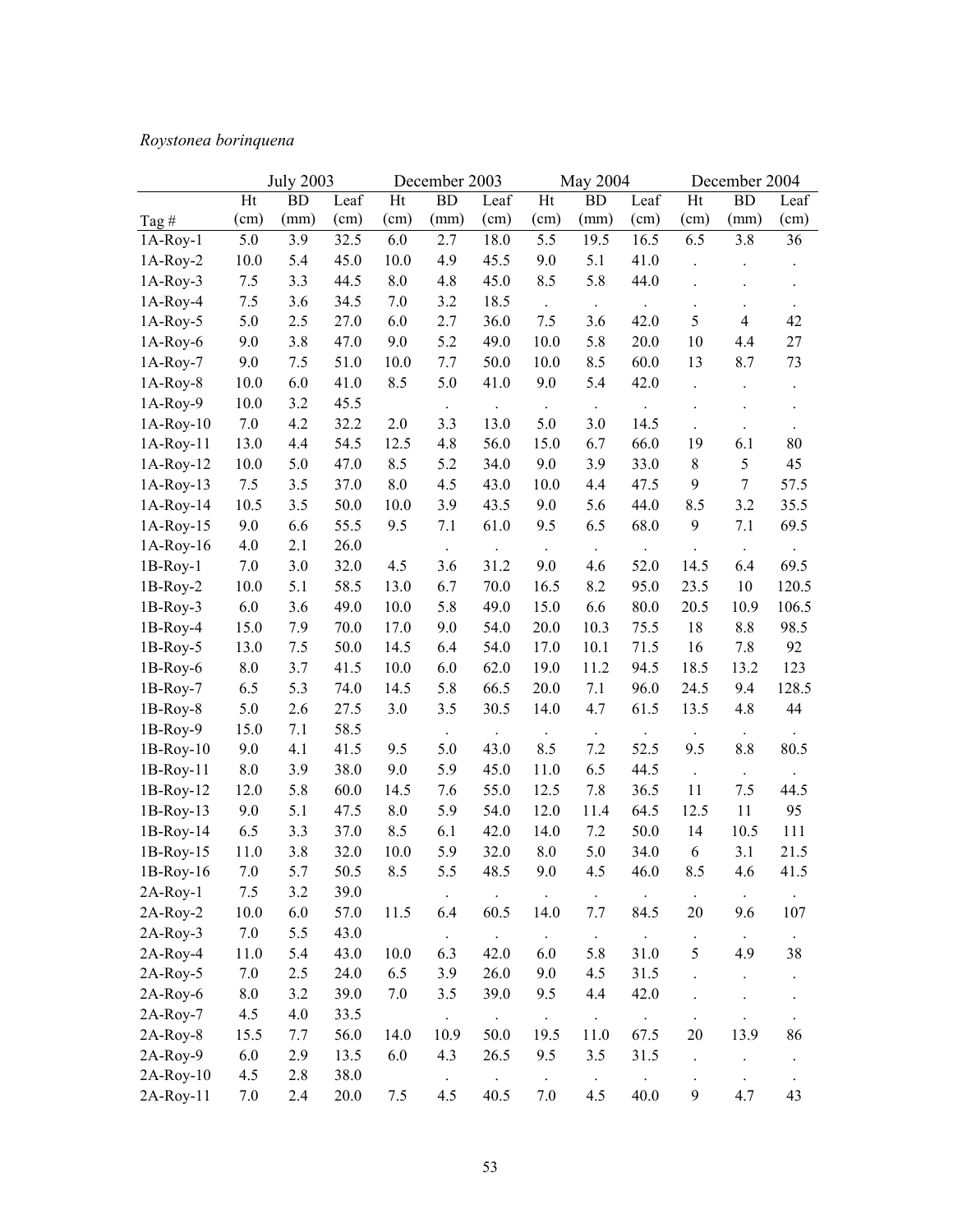| $2A-Roy-12$ | 6.0        | 3.0        | 22.0         | 4.5        | 3.1              | 30.0           | 5.0                               | 4.3              | 32.0                         |                      |                      |       |
|-------------|------------|------------|--------------|------------|------------------|----------------|-----------------------------------|------------------|------------------------------|----------------------|----------------------|-------|
| $2B-Roy-1$  | 11.0       | 5.4        | 62.0         | 16.0       | 6.3              | 65.0           | 14.0                              | 6.0              | 76.5                         | 14                   | 5.9                  | 44    |
| $2B-Roy-2$  | 5.5        | 3.0        | 32.5         |            |                  |                |                                   |                  |                              |                      |                      |       |
| $2B-Roy-3$  | 5.5        | 2.6        | 28.0         | 6.0        | 3.5              | 36.0           | 5.0                               | 3.1              | 36.0                         |                      |                      |       |
| $2B-Roy-4$  | 5.5        | 3.7        | 41.0         | 6.0        | 3.3              | 37.0           | 8.0                               | 3.4              | 41.0                         | 6.5                  | 3.1                  | 42.5  |
| 2B-Roy-5    | 6.5        | 2.8        | 33.5         | 5.0        | 2.7              | 33.5           | 5.0                               | 2.5              | 32.5                         |                      |                      |       |
| $2B-Roy-6$  | 18.0       | 15.0       | 124.0        | 21.0       | 16.4             | 121.0          | 21.5                              | 14.1             | 90.0                         | 19.5                 | 12.2                 | 84.5  |
| $2B-Roy-7$  | 19.0       | 9.0        | 73.0         | 17.0       | 9.5              | 39.5           | 14.0                              | 8.0              | 48.5                         |                      |                      |       |
| $2B-Roy-8$  | 11.0       | 5.6        | 54.4         | 9.5        | 6.0              | 58.0           | 9.0                               | 4.5              | 59.5                         |                      |                      |       |
| $2B-Roy-9$  | 14.0       | 7.9        | 77.0         | 14.5       | 7.9              | 35.0           |                                   |                  |                              |                      |                      |       |
| $2B-Roy-10$ | 10.0       | 3.1        | 53.0         | 12.0       | 3.5              | 54.0           | 11.5                              | 3.0              | 51.0                         |                      |                      |       |
| 2B-Roy-11   | 15.0       | 6.2        | 70.0         | 13.0       | 6.2              | 63.0           |                                   |                  |                              |                      |                      |       |
| $2B-Roy-12$ | 5.5        | 2.0        | 17.5         |            |                  |                |                                   |                  |                              |                      |                      |       |
| $2B-Roy-13$ | 7.0        | 1.9        | 15.0         |            |                  |                |                                   |                  |                              |                      |                      |       |
| $3A-Roy-1$  | 8.0        | 4.3        | 43.5         | 9.0        | 5.3              | 47.0           | 13.5                              | 6.0              | 54.0                         | 13.5                 | 6                    | 52.5  |
| 3A-Roy-2    | 4.0        | 3.5        | 35.0         | 3.0        | 3.8              | 33.0           | 5.0                               | 3.7              | 34.5                         | 7                    | $\overline{4}$       | 37.5  |
| 3A-Roy-3    | 5.0        | 2.7        | 37.5         |            |                  |                |                                   |                  |                              |                      |                      |       |
| 3A-Roy-4    | 6.5        | 2.2        | 29.0         | 4.0        | 2.1              | 24.0           |                                   |                  |                              |                      |                      |       |
| 3A-Roy-5    | 23.5       | 19.7       | 141.5        | 25.0       | 21.3             | 151.0          | 29.5                              | 22.0             | 141.0                        | 45.5                 | 23.3                 | 140   |
| 3A-Roy-6    | 3.5        | 3.9        | 32.5         | 7.5        | 3.2              | 33.5           | 7.5                               | 4.8              | 33.0                         | 9.5                  | 4.7                  | 35.5  |
| 3A-Roy-7    | 8.0        | 3.0        | 40.0         | 8.5        | 3.3              | 40.0           | 8.0                               | 3.7              | 44.0                         | 9.5                  | 4.1                  | 50.5  |
| 3A-Roy-8    | 25.0       | 17.4       | 128.0        | 23.5       | 19.0             | 115.0          | 25.0                              | 15.1             | 105.0                        | 20.5                 | 14.4                 | 97.5  |
| 3A-Roy-9    | 7.5        | 4.1        | 40.5         | $8.0\,$    | 4.7              | 55.5           | 11.0                              | 5.6              | 58.0                         | 9                    | 6.1                  | 71    |
| 3A-Roy-10   | 8.0        | 5.7        | 59.0         | 7.0        | 5.7              | 64.5           | 10.0                              | 6.5              | 66.5                         | 10.5                 | 7.2                  | 41.5  |
| 3A-Roy-11   | 4.0        | 3.2        | 36.5         | 20.0       | 16.4             | 117.0          | 24.0                              | 15.1             | 115.5                        | 21                   | 6.4                  | 123   |
| 3A-Roy-12   | 23.0       | 17.0       | 118.0        | 3.0        | 3.3              | 36.0           | 6.5                               | 3.8              | 31.0                         | 5.5                  | 4.1                  | 43    |
| 3A-Roy-13   | 17.5       | 3.6        | 78.0         | 15.0       | 10.2             | 76.0           | 15.0                              | 9.9              | 75.0                         | 15.5                 | 10.5                 | 67.5  |
| 3A-Roy-14   | 7.0        | 4.8        | 39.0         | 6.5        | 4.2              | 41.0           | 14.0                              | 5.1              | 58.5                         | 18.5                 | 6.7                  | 80    |
| 3A-Roy-15   | 28.0       | 14.1       | 147.0        | 27.0       | 14.6             | 143.0          | 24.5                              | 14.3             | 88.0                         | 21                   | 6.8                  | 104.5 |
| 3A-Roy-16   | 7.0        | 3.7        | 39.0         | 5.5        | 3.7              | 39.0           | 8.5                               | 3.7              | 33.5                         |                      |                      |       |
| 3A-Roy-17   | 7.0        | 5.1        | 50.5         | 11.0       | 4.6              | 55.0           |                                   |                  |                              |                      |                      |       |
| 3A-Roy-18   | 6.0        | 3.6        | 34.0         | 6.5        | 3.6              | 37.0           | 9.5                               | 3.8              | 40.0                         |                      |                      |       |
| 3A-Roy-19   | 7.5        | 6.7        | 42.0         | 9.0        | 5.8              | 45.0           | 9.5                               | 5.1              | 45.0                         | 10.5                 | 5.4                  | 58    |
| 3A-Roy-20   | 8.5        | 4.3        | 51.0         | 10.5       | 4.9              | 56.0           | 11.0                              | 5.7              | 64.0                         | 12.5                 | 6.3                  | 75    |
| 3B-Roy-1    | 7.5        | 3.6        | 36.5         |            |                  |                |                                   |                  |                              |                      |                      |       |
| $3B-Roy-2$  | 4.0        | 3.6        | 30.0         | 5.0        | $\bullet$<br>4.0 | $\Box$<br>34.0 | $\bullet$<br>17.0                 | $\bullet$<br>6.3 | $\ddot{\phantom{0}}$<br>64.5 | $\bullet$<br>14      | $\bullet$<br>11.2    | 120   |
| $3B-Roy-3$  | 7.5        | 3.3        | 41.5         | 6.0        | 4.8              | 46.5           | 16.0                              | 6.7              | 68.5                         | $\,$ 8 $\,$          | 12                   | 79    |
| 3B-Roy-4    | 10.0       | 5.0        | 57.0         | 9.0        | 5.7              | 78.0           | 19.5                              | 8.1              | 95.0                         | 23                   | 13.5                 | 114   |
| $3B-Roy-5$  | 4.0        | 3.5        | 31.0         | 8.0        | 5.4              | 54.0           | 20.0                              | 6.7              | 77.0                         | 29                   | 11                   | 132   |
| 3B-Roy-6    | 6.0        | 5.4        | 48.0         | 9.0        | 7.0              | 71.0           | 17.0                              | 7.5              | 101.0                        | 31                   | 10.6                 | 125.5 |
| 3B-Roy-7    | 7.0        | 3.3        | 42.0         | 8.5        | 3.3              | 43.0           |                                   |                  |                              |                      |                      |       |
| $3B-Roy-8$  | 6.0        | 3.4        | 41.0         | 7.0        | 2.8              | 33.0           | $\ddot{\phantom{a}}$<br>5.0       | 4.4              | 29.0                         |                      |                      |       |
| 3B-Roy-9    | 5.0        | 3.0        | 30.0         | 3.5        | 2.7              | 28.0           |                                   |                  |                              |                      |                      |       |
|             | 6.0        | 3.7        | 45.5         | 9.5        | 4.4              | 44.0           | $\mathbb{Z}^{\mathbb{Z}}$<br>14.0 | $\sim$<br>5.8    | 62.5                         |                      |                      |       |
| 3B-Roy-10   |            |            |              |            |                  |                |                                   |                  |                              |                      |                      |       |
| 3B-Roy-11   | 6.5        | 3.1        | 42.0         | 11.0       | 4.2              | 49.0<br>42.0   | 13.0                              | 5.8<br>5.9       | 76.0                         |                      |                      |       |
| 3B-Roy-12   | 9.0        | 4.3        | 42.0         | 8.0<br>5.5 | 4.9              | 41.5           | 20.0                              |                  | 77.5                         |                      | $\ddot{\phantom{0}}$ |       |
| 3B-Roy-13   | 8.0<br>6.0 | 3.5<br>2.6 | 44.0<br>29.5 | 9.0        | 3.9<br>3.7       | 44.0           | 9.0<br>13.0                       | 5.4<br>6.5       | 50.5<br>82.5                 | 12                   | 9.1                  | 63    |
| 3B-Roy-14   |            |            |              |            |                  | 49.0           |                                   |                  |                              | $\ddot{\phantom{0}}$ | $\Box$               | 34    |
| 3B-Roy-15   | 6.5        | 3.5        | 34.0         | 7.5        | 5.4              |                | 16.0                              | 7.4              | 81.0                         | 17                   | 7.6                  |       |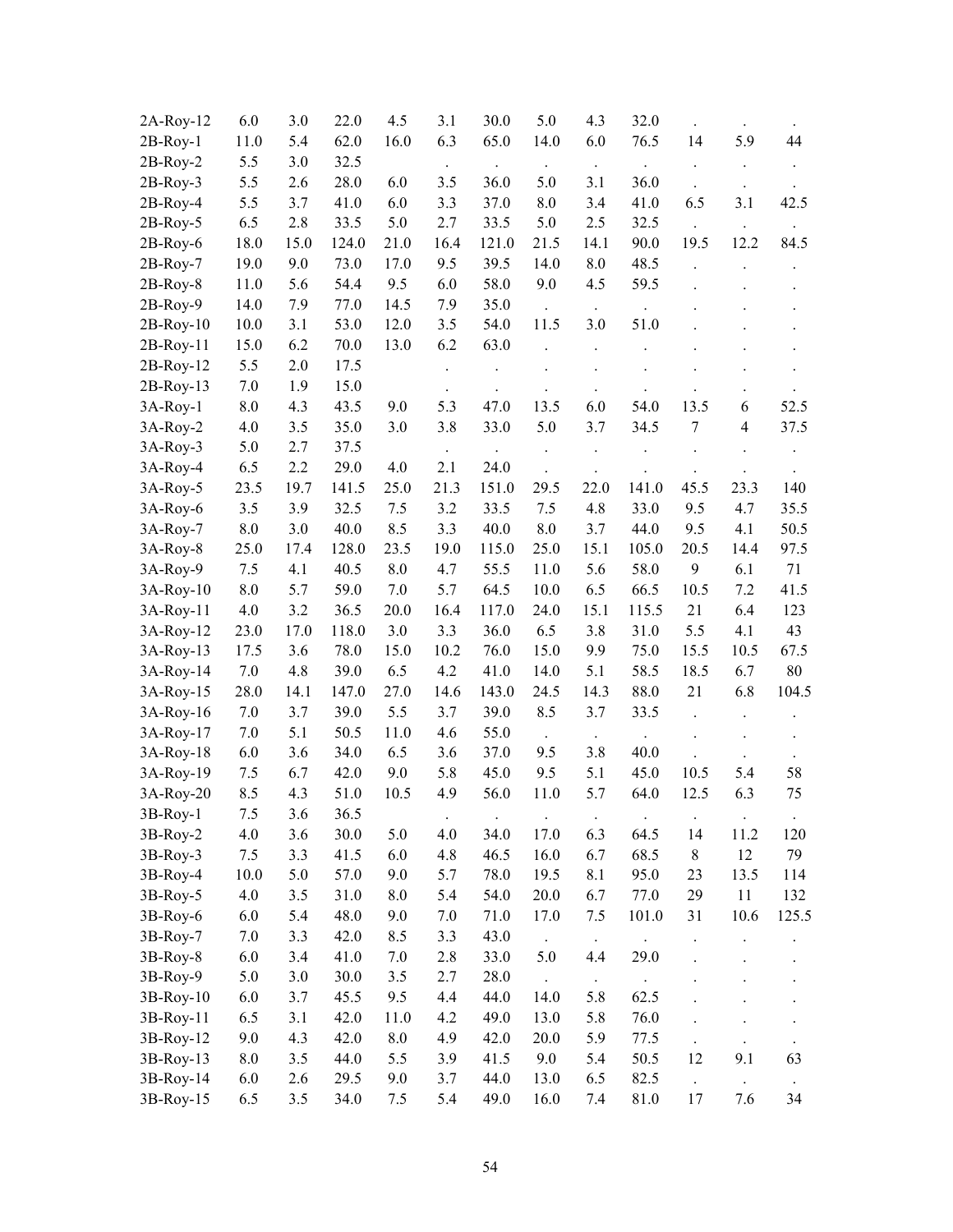| 3B-Roy-16   | 5.0                | 4.0  | 40.0  | 8.0  | 6.0  | 45.0  | 11.0                 | 5.8                  | 69.5  | 15                   | 9.7                  | 87    |
|-------------|--------------------|------|-------|------|------|-------|----------------------|----------------------|-------|----------------------|----------------------|-------|
| 3B-Roy-17   | 6.5                | 3.0  | 27.0  |      |      |       |                      |                      |       |                      |                      |       |
| 3B-Roy-18   | 19.0               | 16.4 | 112.0 | 21.0 | 19.5 | 90.0  | 26.5                 | 15.8                 | 100.0 | 34                   | 20.8                 | 151.5 |
| 3B-Roy-19   | 5.0                | 2.3  | 20.0  | 9.0  | 4.2  | 39.0  | 12.0                 | 6.0                  | 65.0  |                      |                      |       |
| 3B-Roy-20   | 9.5                | 7.2  | 66.0  | 10.0 | 8.9  | 91.0  | 24.0                 | 10.5                 | 131.0 |                      |                      |       |
| 4A-Roy-1    | 8.0                | 4.6  | 53.5  | 11.0 | 5.7  | 57.0  | 11.0                 | 4.1                  | 58.0  | 9                    | 4.7                  | 57    |
| 4A-Roy-2    | 12.0               | 3.8  | 58.0  | 10.0 | 4.3  | 54.0  | 10.0                 | 4.9                  | 54.0  | 9                    | 4.1                  | 44    |
| $4A-Roy-3$  | 3.5                | 2.6  | 32.5  | 3.5  | 1.7  | 31.0  | 4.0                  | 2.9                  | 32.5  | 2.5                  | 3.5                  | 33    |
| 4A-Roy-4    | 1.0                | 2.4  | 11.5  |      |      |       | $\ddot{\phantom{a}}$ |                      |       |                      |                      |       |
| 4A-Roy-5    | 7.0                | 5.6  | 37.5  | 5.0  | 5.5  | 42.0  | 5.0                  | 4.2                  | 41.0  | $\,8\,$              | 4.8                  | 43    |
| 4A-Roy-6    | 11.0               | 7.0  | 56.0  | 12.0 | 8.5  | 51.0  | 10.0                 | 8.5                  | 47.0  | 11                   | 6.8                  | 58    |
| 4A-Roy-7    | 8.0                | 4.6  | 53.5  | 7.0  | 4.3  | 53.5  | 7.5                  | 5.4                  | 64.5  | 9.5                  | 5.7                  | 73.5  |
| 4A-Roy-8    | 3.0                | 2.6  | 28.5  | 1.0  | 2.2  | 27.5  | 1.0                  | 2.7                  | 30.5  | $\overline{2}$       | 3.5                  | 30    |
| 4A-Roy-9    | 5.0                | 3.4  | 28.0  | 5.5  | 3.0  | 34.5  | 8.0                  | 3.7                  | 36.0  | 9                    | 3.7                  | 43.5  |
| $4A-Roy-10$ | 6.0                | 4.8  | 21.5  | 5.5  | 2.5  | 27.0  | 7.0                  | 2.9                  | 34.0  | $\overline{7}$       | 2.9                  | 36    |
| 4A-Roy-11   | 4.0                | 2.0  | 16.0  | 4.0  | 2.4  | 28.5  | 3.5                  | 2.9                  | 30.5  | $\overline{4}$       | 3.4                  | 31.5  |
| $4B-Roy-1$  | 18.0               | 9.9  | 77.0  | 18.0 | 12.5 | 78.0  | 18.0                 | 17.2                 | 100.0 | 31                   | 14.9                 | 122.5 |
| 4B-Roy-2    | 5.0                | 4.3  | 39.5  | 7.0  | 4.4  | 44.0  | 7.0                  | 5.0                  | 60.0  | 17                   | 7.6                  | 89    |
| $4B-Roy-3$  | 6.0                | 2.9  | 37.0  | 5.0  | 3.5  | 41.0  |                      |                      |       |                      |                      |       |
| 4B-Roy-4    | 7.0                | 4.5  | 52.0  | 5.0  | 4.1  | 40.0  |                      |                      |       |                      |                      |       |
| $4B-Roy-5$  | 14.0               | 13.0 | 76.0  |      |      |       |                      |                      |       |                      |                      |       |
| 4B-Roy-6    | 9.0                | 4.8  | 52.0  | 8.0  | 3.9  | 50.0  | 8.0                  | 3.9                  | 56.0  | 15                   | 5.7                  | 66.5  |
| 4B-Roy-7    | 11.0               | 5.4  | 60.0  | 8.0  | 5.4  | 67.0  | 9.0                  | 5.5                  | 69.0  | 8.8                  | 4.8                  | 57    |
| $4B-Roy-8$  | 10.0               | 5.6  | 50.0  | 8.0  | 5.0  | 49.0  | 9.0                  | 5.8                  | 57.0  | 10.5                 | 6.1                  | 68    |
| 4B-Roy-9    | 23.0               | 16.7 | 116.0 | 24.5 | 17.0 | 121.5 | 22.0                 | 18.0                 | 123.0 | 25                   | 19.7                 | 154   |
| $4B-Roy-10$ | 7.0                | 4.5  | 35.0  | 9.0  | 4.1  | 46.0  | 6.0                  | 4.5                  | 44.0  | $\Box$               | $\ddot{\phantom{a}}$ |       |
| 4B-Roy-11   | 7.5                | 4.7  | 36.0  | 9.0  | 4.4  | 39.0  | 8.0                  | 4.6                  | 41.5  | 9                    | 4.8                  | 51    |
| 4B-Roy-12   | 5.0                | 2.9  | 26.0  | 3.0  | 3.4  | 14.5  | 3.0                  | 2.9                  | 14.5  |                      |                      |       |
| 4B-Roy-13   | 8.0                | 5.5  | 63.5  | 7.0  | 6.7  | 64.0  | 16.0                 | 9.5                  | 77.0  | 16                   | 13.5                 | 131   |
| 4B-Roy-14   | 7.0                | 4.1  | 39.0  | 6.5  | 3.6  | 40.0  | 9.0                  | 4.2                  | 41.0  | 3                    | 3.9                  | 39.5  |
| 4B-Roy-15   | 3.4                | 2.7  | 23.0  |      |      |       |                      |                      |       |                      |                      |       |
| 4B-Roy-16   | 14.0               | 10.6 | 103.0 | 18.0 | 11.0 | 97.5  | 18.5                 | 10.5                 | 97.0  | 20                   | 11.5                 | 107   |
| 5A-Roy-1    | 7.0                | 3.4  | 39.5  | 8.0  | 3.7  | 43.5  | 7.0                  | 2.9                  | 43.0  | 7.5                  | 4.3                  | 45.5  |
| 5A-Roy-2    | 5.5                | 4.7  | 33.0  |      |      |       |                      |                      |       |                      |                      |       |
| 5A-Roy-3    | 6.0                | 4.0  | 37.5  |      |      |       |                      |                      |       |                      |                      |       |
| 5A-Roy-4    | $\boldsymbol{8.0}$ | 4.4  | 37.0  |      |      |       |                      |                      |       |                      |                      |       |
| 5A-Roy-5    | $8.0\,$            | 3.9  | 43.0  |      |      |       |                      |                      |       |                      |                      |       |
| 5A-Roy-6    | 6.0                | 3.1  | 36.0  |      |      |       |                      |                      |       |                      |                      |       |
| 5A-Roy-7    | 6.5                | 3.1  | 38.0  | 4.5  | 3.0  | 31.0  |                      |                      |       |                      |                      |       |
| 5A-Roy-8    | $8.0\,$            | 5.6  | 55.0  | 9.0  | 5.1  | 54.0  | 9.5                  | 4.8                  | 37.0  | 7                    | 3.8                  | 30.5  |
| 5A-Roy-9    | 16.0               | 11.4 | 85.0  | 16.0 | 10.8 | 94.0  | 16.5                 | 9.4                  | 95.5  | 18.5                 | 9.5                  | 92    |
| 5A-Roy-10   | 7.0                | 3.5  | 38.0  |      |      |       |                      |                      |       |                      |                      |       |
| 5A-Roy-11   | 7.0                | 4.1  | 38.0  |      |      |       | $\ddot{\phantom{0}}$ | $\ddot{\phantom{a}}$ |       |                      |                      |       |
| 5A-Roy-12   | 8.0                | 3.4  | 42.0  | 7.0  | 3.8  | 41.5  | 5.5                  | 3.2                  | 28.0  |                      |                      |       |
| 5A-Roy-13   | 6.0                | 2.6  | 31.5  | 5.5  | 3.8  | 37.0  | 7.0                  | 3.5                  | 39.0  |                      | $\ddot{\phantom{0}}$ |       |
| 5A-Roy-14   | 6.0                | 2.9  | 29.0  | 6.5  | 2.8  | 29.5  | 6.5                  | 3.4                  | 30.0  | $\,8\,$              | 3.9                  | 38    |
| 5A-Roy-15   | 8.5                | 2.5  | 39.0  |      |      |       | $\ddot{\phantom{a}}$ |                      |       | $\ddot{\phantom{0}}$ |                      |       |
| 5A-Roy-16   | 7.0                | 4.0  | 34.0  | 5.5  | 3.6  | 33.5  |                      |                      |       |                      |                      |       |
| 5B-Roy-1    | 14.0               | 6.2  | 57.0  | 7.0  | 8.0  | 60.5  | 20.5                 | 10.1                 | 81.5  | 22                   | 15.8                 | 122   |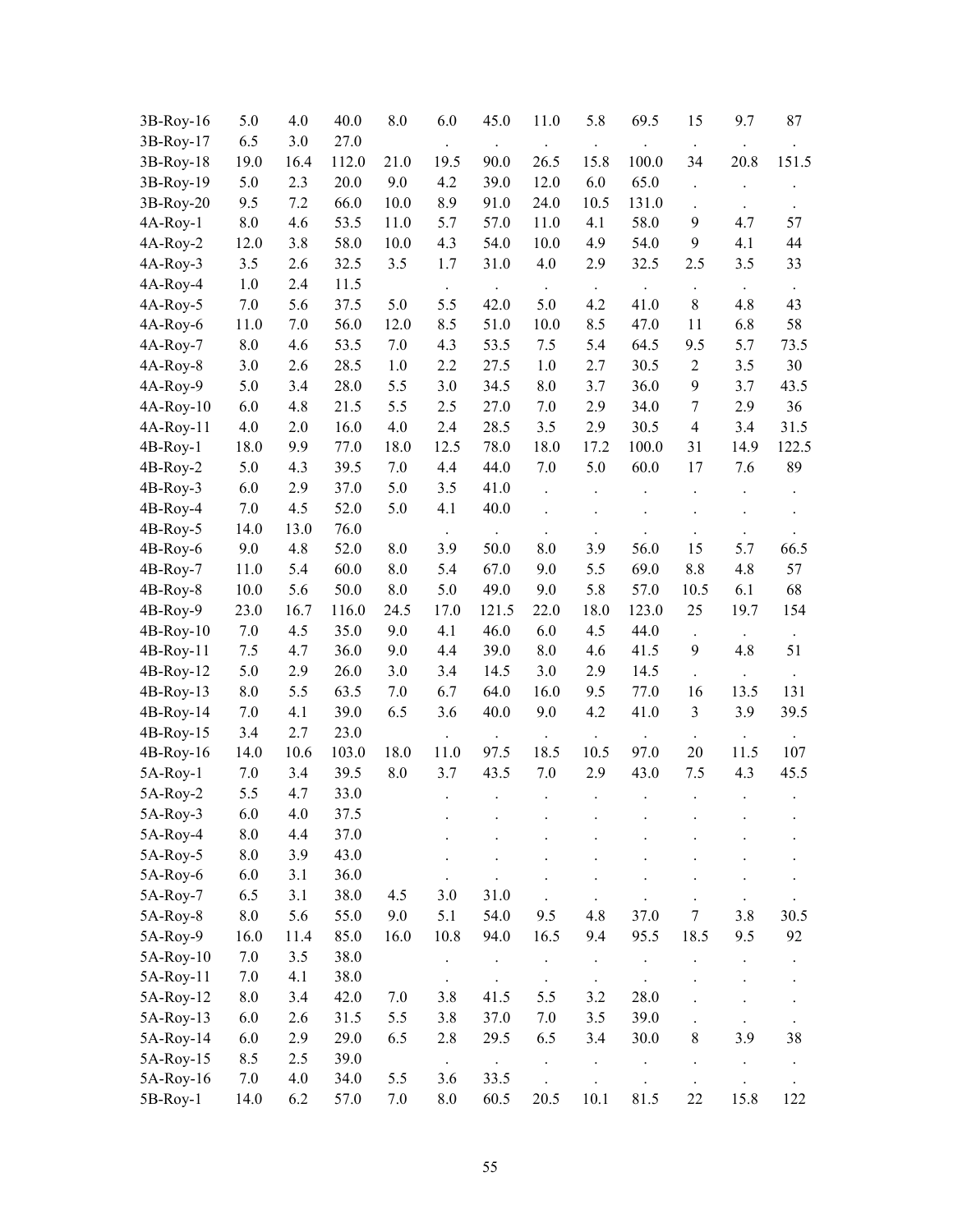| 5B-Roy-2    | 7.5  | 4.1  | 42.0  |      |      |       |                  |      |       |        |                         |       |
|-------------|------|------|-------|------|------|-------|------------------|------|-------|--------|-------------------------|-------|
| 5B-Roy-3    | 8.0  | 3.4  | 39.5  |      |      |       |                  |      |       |        |                         |       |
| 5B-Roy-4    | 8.0  | 4.6  | 41.0  | 9.5  | 4.7  | 42.5  | 15.5             | 6.0  | 58.0  | 16     | 6.6                     | 80    |
| 5B-Roy-5    | 8.0  | 4.1  | 46.0  | 13.5 | 5.4  | 55.0  | 17.5             | 7.7  | 73.0  | 19     | 8.8                     | 90.5  |
| 5B-Roy-6    | 10.5 | 5.6  | 63.5  | 11.0 | 6.4  | 63.0  | 15.5             | 5.9  | 79.5  | 15.5   | 9.8                     | 106   |
| 5B-Roy-7    | 6.5  | 4.2  | 48.0  | 6.5  | 6.3  | 58.0  | $8.0\,$          | 4.6  | 60.0  | 11     | 7.2                     | 82    |
| 5B-Roy-8    | 9.5  | 4.5  | 50.0  | 6.0  | 4.3  | 13.0  |                  |      |       |        |                         |       |
| 5B-Roy-9    | 7.0  | 5.4  | 45.5  | 7.0  | 4.2  | 47.0  | 13.0             | 7.5  | 74.0  | 6      | 12.2                    | 91    |
| 5B-Roy-10   | 8.0  | 3.9  | 35.0  | 7.5  | 5.3  | 47.0  | 21.0             | 7.7  | 83.0  | 15     | 10                      | 103   |
| 5B-Roy-11   | 7.5  | 3.8  | 38.0  |      |      |       |                  |      |       |        |                         |       |
| 5B-Roy-12   | 6.0  | 4.0  | 39.5  |      |      |       |                  |      |       |        |                         |       |
| 5B-Roy-13   | 4.5  | 2.5  | 24.0  |      |      |       |                  |      |       |        |                         |       |
| 5B-Roy-14   | 8.5  | 4.5  | 49.0  | 6.0  | 4.2  | 28.0  | 8.0              | 3.2  | 31.0  | 7.5    | 3.7                     | 43    |
| 5B-Roy-15   | 6.0  | 2.2  | 20.0  |      |      |       |                  |      |       |        |                         |       |
| 5B-Roy-16   | 8.0  | 3.5  | 36.5  | 12.0 | 6.3  | 60.0  | 24.0             | 8.8  | 94.5  |        |                         |       |
| 6A-Roy-1    | 7.5  | 2.6  | 34.0  | 7.0  | 3.2  | 39.0  | 8.5              | 4.7  | 51.0  | 13.5   | 6.3                     | 72.5  |
| 6A-Roy-2    | 12.5 | 5.3  | 40.0  | 11.0 | 5.6  | 45.0  | 9.0              | 5.2  | 44.0  | 11     | 4.3                     | 26.5  |
| 6A-Roy-3    | 22.0 | 10.3 | 112.0 |      |      |       |                  |      |       |        |                         |       |
| 6A-Roy-4    | 9.5  | 5.5  | 52.5  | 19.0 | 10.1 | 104.0 | 29.0             | 12.3 | 128.5 | 29     | 13.8                    | 149.5 |
| 6A-Roy-5    | 15.0 | 7.9  | 68.5  | 11.0 | 5.8  | 41.0  | 10.5             | 6.2  | 41.5  | 10.5   | 6.6                     | 62    |
| 6A-Roy-6    | 11.0 | 4.6  | 61.0  | 11.0 | 4.0  | 60.5  | 14.5             | 5.6  | 77.0  | 13.5   | 6.9                     | 82.5  |
| 6A-Roy-7    | 10.5 | 4.4  | 44.0  | 10.0 | 5.2  | 54.5  | 17.0             | 8.2  | 69.0  | 14     | 11.6                    | 116.5 |
| 6A-Roy-8    | 10.0 | 5.2  | 55.0  | 10.5 | 5.3  | 61.0  | 16.0             | 7.1  | 68.0  |        |                         |       |
| 6A-Roy-9    | 14.0 | 8.3  | 67.5  | 17.0 | 7.9  | 85.0  | 21.0             | 11.2 | 109.0 | 21.5   | 10.3                    | 122   |
| $6A-Roy-10$ | 12.0 | 6.2  | 66.0  | 13.0 | 6.1  | 75.0  | 18.5             | 8.8  | 93.5  | 23     | 10.4                    | 126   |
| 6A-Roy-11   | 13.5 | 5.3  | 60.5  | 13.0 | 6.8  | 77.0  | 24.0             | 9.4  | 93.0  | $20\,$ | 10.7                    | 87.5  |
| $6A-Roy-12$ | 15.0 | 6.0  | 69.0  | 14.0 | 6.2  | 72.0  | 18.5             | 7.1  | 88.0  | 27.5   | 13.5                    | 124   |
| $6A-Roy-13$ | 7.0  | 4.5  | 40.0  | 5.0  | 5.1  | 56.0  | 21.0             | 8.0  | 82.0  | $22\,$ | 8.3                     | 90    |
| 6A-Roy-14   | 16.0 | 5.8  | 64.5  | 16.0 | 6.0  | 74.5  | 16.0             | 5.9  | 62.5  | 16.5   | 5.4                     | 77    |
| 6A-Roy-15   | 9.0  | 3.3  | 34.0  | 6.5  | 4.0  | 45.0  | 19.0             | 6.5  | 73.0  | 5.5    | 12.2                    | 118.5 |
| $6A-Roy-16$ | 11.5 | 4.3  | 55.5  | 9.0  | 4.4  | 43.0  | 14.0             | 5.3  | 65.5  | 16     | 5.5                     | 84    |
| 6B-Roy-1    | 17.5 | 8.2  | 88.0  | 16.5 | 9.3  | 100.0 | 24               | 9.0  | 110.0 | $20\,$ | 12                      | 110.5 |
| 6B-Roy-2    | 17.0 | 8.4  | 93.0  | 18.0 | 8.8  | 99.0  | 19               | 9.9  | 104.5 | 19     | 10.1                    | 89    |
| 6B-Roy-3    | 14.0 | 8.7  | 53.0  | 15.0 | 9.0  | 55.5  | 15               | 8.8  | 54.5  | 14     | 10.3                    | 53.5  |
| 6B-Roy-4    | 13.5 | 5.2  | 61.5  | 14.0 | 6.5  | 73.0  | 16               | 7.6  | 79.5  | 15     | $7.3\,$                 | 86    |
| $6B-Roy-5$  | 7.5  | 4.4  | 41.0  | 6.5  | 4.1  | 18.5  | 7                | 4.4  | 21.0  |        |                         |       |
| 6B-Roy-6    | 8.0  | 3.8  | 40.5  | 7.0  | 3.7  | 39.0  | 10               | 4.4  | 40.0  | 8.5    | 4.4                     | 41    |
| 6B-Roy-7    | 8.5  | 6.1  | 39.0  | 7.5  | 4.6  | 44.5  | $\boldsymbol{7}$ | 4.6  | 45.0  | 3.5    | 4.2                     | 42.5  |
| 6B-Roy-8    | 5.5  | 3.2  | 28.0  | 5.5  | 3.8  | 37.0  | $\mathbf{9}$     | 3.8  | 39.5  | 7.5    | 4.7                     | 57.5  |
| 6B-Roy-9    | 20.0 | 9.7  | 76.0  | 19.5 | 8.9  | 57.0  | 19               | 7.3  | 56.5  |        | $\ddot{\phantom{a}}$    |       |
| 6B-Roy-10   | 6.0  | 5.4  | 49.5  | 9.0  | 5.2  | 50.0  | 11               | 5.9  | 60.5  | 15     | 5.9                     | 37.5  |
| 6B-Roy-11   | 18.0 | 6.1  | 61.0  | 15.5 | 7.0  | 70.0  | 17               | 7.4  | 61.0  | 16     | 8.6                     | 81    |
| 6B-Roy-12   | 3.5  | 2.8  | 30.0  | 4.0  | 2.8  | 37.5  | $\boldsymbol{7}$ | 3.7  | 42.5  | 6      | $\overline{\mathbf{4}}$ | 45.5  |
| 6B-Roy-13   | 24.0 | 17.1 | 135.0 |      |      |       |                  |      |       |        |                         |       |
| 6B-Roy-14   | 5.0  | 3.6  | 37.5  | 3.0  | 3.4  | 35.5  | $\boldsymbol{7}$ | 4.2  | 35.5  | 7      | 4.2                     | 45    |
| 6B-Roy-15   | 8.5  | 4.6  | 58.5  | 14.0 | 7.0  | 60.5  | 13               | 5.9  | 60.5  | 13     | 5                       | 29    |
| 6B-Roy-16   | 15.0 | 7.3  | 60.0  | 15.0 | 8.2  | 65.0  | 13               | 7.2  | 62.0  | 11     | 7.5                     | 48    |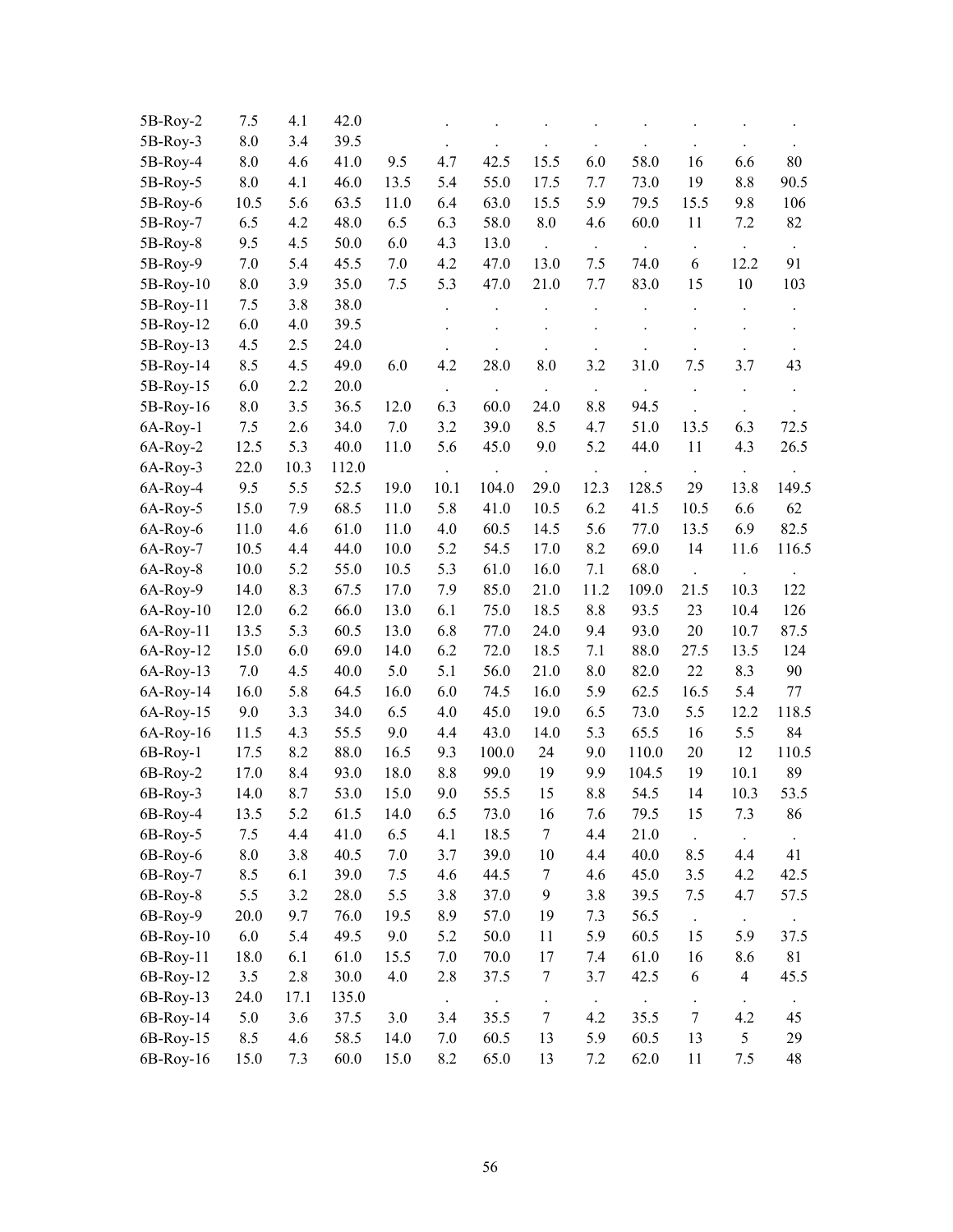# 8.7 PLANTED SEEDLINGS

Tag numbers incorporate plot number, species abbreviations, and seedling number. 1A, 2B, 3A, 4A, 5A, and 6B are control plots, 1B, 2A, 3B, 4B, 5B, and 6A are gap plots. 'Ht' is height from ground to the point where the first leaf separates from the stem; 'Leaf length' is the length of the plant from ground level to tip of longest leaf; 'BD' is basal diameter of stem base above soil or litter layer. OPM is *Prestoea montana*; ORB is *Roystonea borinquena*. Empty spaces represent dead or missing seedlings.

|           |                         | August 2003 |                |                         | December 2003 |                      |                      | May 2004             |           |                      | December 2004 |                      |
|-----------|-------------------------|-------------|----------------|-------------------------|---------------|----------------------|----------------------|----------------------|-----------|----------------------|---------------|----------------------|
|           |                         |             |                |                         |               |                      |                      |                      |           |                      |               |                      |
|           |                         | Leaf        |                |                         | Leaf          |                      |                      | Leaf                 |           |                      | Leaf          |                      |
|           | Height length           |             | <b>BD</b>      | Height length           |               | <b>BD</b>            | Height length        |                      | <b>BD</b> | Height               | length        | <b>BD</b>            |
| Tag#      | (cm)                    | (cm)        | (mm)           | (cm)                    | (cm)          | (mm)                 | (cm)                 | (cm)                 | (mm)      | (cm)                 | (cm)          | (mm)                 |
| 1A-OPM-01 | $\overline{4}$          | 16          | 3.2            | 5                       | 18            | 3.8                  | 7                    | 23.5                 | 5.08      | 3.5                  | 38.5          | 5.6                  |
| 1A-OPM-02 | 5                       | 19          | 3.5            | 5                       | 22            | 3.7                  | 6                    | 26                   | 4.01      | 6.0                  | 33.5          | 4.6                  |
| 1A-OPM-03 | $\overline{4}$          | 16          | 2.4            | 3                       | 22            | 2.9                  | $\mathfrak{Z}$       | 23.5                 | 3.05      | $\sim$               |               |                      |
| 1A-OPM-04 | $\overline{4}$          | 14          | 2.6            | $\overline{3}$          | 23            | 2.5                  | $\mathfrak{Z}$       | 23                   | 3.35      | 0.5                  | 24.5          | 3.5                  |
| 1A-OPM-05 | 1                       | 16          | 2.1            | 2.5                     | 23            | 3.5                  | 3.5                  | 28                   | 3.61      | 4.5                  | 45            | 6.7                  |
| 1B-OPM-01 | 3.5                     | 16          | 2.6            |                         | $\bullet$     |                      |                      |                      |           | $\cdot$              |               |                      |
| 1B-OPM-02 | $\mathbf{1}$            | 15.5        | 2.5            | 3                       | 24            | 2.5                  | 6.5                  | 38.5                 | 5.13      | 7.5                  | 79.5          | 8.9                  |
| 1B-OPM-03 | 4.5                     | 18.5        | 2.5            |                         |               |                      |                      |                      |           |                      |               |                      |
| 1B-OPM-04 | 2.5                     | 15          | 2.4            |                         |               | $\ddot{\phantom{0}}$ |                      |                      |           |                      |               |                      |
| 1B-OPM-05 | 3                       | 17          | 2.2            | 5                       | 22            | 3.5                  | 7                    | 31.5                 | 5         | 5.5                  | 55            | $\overline{7}$       |
| 2A-OPM-01 | $\boldsymbol{0}$        | 14          | $\sqrt{2}$     | 1.5                     | 21            | 3.6                  | $\overline{2}$       | 31                   | 3.3       | 3.0                  | 52            | 5.6                  |
| 2A-OPM-02 | $\mathbf{1}$            | 12          | $\overline{2}$ | 2.5                     | 22            | 2.4                  | $\overline{4}$       | 35.5                 | 5.6       | 10.0                 | 76            | 7.7                  |
| 2A-OPM-03 | $\overline{c}$          | 15          | 3              | 6                       | 32.5          | $\overline{4}$       | 12                   | 55.5                 | 9         | 13.5                 | 87.5          | 13.3                 |
| 2A-OPM-04 | $\overline{c}$          | 16          | 2.8            |                         | $\bullet$     |                      | $\bullet$            |                      |           |                      | $\cdot$       |                      |
| 2A-OPM-05 | 5                       | 18          | 2.5            | 5                       | 31            | 4.5                  | 15                   | 63.5                 | 8.3       | 13.5                 | 93            | 12.5                 |
| 2B-OPM-01 | $\overline{2}$          | 14          | $\overline{2}$ | $\mathbf{1}$            | 21            | $\mathfrak{Z}$       | 1.5                  | 22.5                 | 2.6       | 0.5                  | 28.5          | 4.5                  |
| 2B-OPM-02 | $\mathfrak{Z}$          | 13.5        | 2.4            | $\mathbf{1}$            | 10            | 2.7                  | $\overline{2}$       | 16.5                 | 2.4       | 1.5                  | 20            | 3.7                  |
| 2B-OPM-03 | $\overline{c}$          | 16          | 2.5            |                         |               | $\bullet$            | $\ddot{\phantom{0}}$ |                      | $\cdot$   |                      |               |                      |
| 2B-OPM-04 | $\overline{2}$          | 15.5        | 2.7            | $\overline{c}$          | 19.5          | 2.5                  | $\overline{2}$       | 21.5                 | 3.7       |                      |               |                      |
| 2B-OPM-05 | 5                       | 18          | 3.8            | $\ddot{\phantom{0}}$    | $\cdot$       | $\sim$               | $\ddot{\phantom{0}}$ | $\cdot$              | $\cdot$   | $\ddot{\phantom{a}}$ | $\cdot$       |                      |
| 4A-OPM-01 | 3                       | 15          | $\overline{3}$ | 2.5                     | 27            | 2.5                  | $\sqrt{2}$           | 28                   | 3.4       | 2.0                  | 32            | 6                    |
| 4A-OPM-02 | 1                       | 16.5        | 2.5            | $\overline{2}$          | 21            | 2.9                  | $\overline{2}$       | 23.5                 | 3.1       | 2.5                  | 28            | 3.5                  |
| 4A-OPM-03 | $\overline{2}$          | 11          | 2.7            | $\boldsymbol{0}$        | 12            | 2.2                  | 0.5                  | 16                   | 2.5       | $\ddot{\phantom{0}}$ |               |                      |
| 4A-OPM-04 | $\mathbf{1}$            | 14          | 2.5            | $\overline{2}$          | 18            | 1.9                  | 2.5                  | 28                   | 3.4       | 1.5                  | 34.5          | $\overline{4}$       |
| 4A-OPM-05 | 2.5                     | 14          | 2.3            | 2.5                     | 23.5          | 2.8                  | $\overline{2}$       | 29                   | 3.7       | 2.0                  | 38            | 5.8                  |
| 4B-OPM-01 | $\mathbf{1}$            | 13.5        | 2.3            |                         |               |                      |                      |                      |           |                      |               |                      |
| 4B-OPM-02 | $\overline{2}$          | 14.5        | 2.9            | $\overline{4}$          | 26.5          | 3.9                  | $\overline{4}$       | 40                   | 5         | 5.0                  | 68.5          | 4.7                  |
| 4B-OPM-03 | $\overline{2}$          | 13.5        | 2.2            |                         |               |                      |                      |                      |           | $\bullet$            |               |                      |
| 4B-OPM-04 | $\overline{4}$          | 16.5        | 2.7            | $\overline{2}$          | 26.5          | 3.2                  | $\overline{4}$       | 44.5                 | 5.8       | 8.0                  | 71            | 6.8                  |
| 4B-OPM-05 | $\overline{c}$          | 11          | 2.5            | 2.5                     | 23            | 2.9                  | $\overline{4}$       | 36                   | 5.2       | 4.0                  | 63.5          | 7.5                  |
| 1A-ORB-01 | $\overline{\mathbf{3}}$ | 27          | 3              | 3.5                     | 29            | 3.3                  | 5.5                  | 31                   | 3.43      |                      |               |                      |
| 1A-ORB-02 | $\overline{c}$          | 25          | 2.8            | $\mathfrak{Z}$          | 26.5          | 2.3                  | $\overline{2}$       | $28\,$               | 2.84      | 3.0                  | $28\,$        | 3.2                  |
| 1A-ORB-03 | 1.5                     | 28          | 2.8            | $\overline{\mathbf{3}}$ | 30.1          | 2.8                  | 3                    | 36.5                 | 3.91      | 6.5                  | 50            | 4.2                  |
| 1B-ORB-01 | $\overline{2}$          | 26.5        | 3.1            | $\overline{\mathbf{4}}$ | 31            | 3.7                  | $8\,$                | 53                   | 6.32      |                      |               | $\ddot{\phantom{0}}$ |
| 1B-ORB-02 | 1.5                     | 24.5        | 2.9            | 1                       | 26.5          | 3.3                  | 6                    | 49                   | 4.14      | 11.5                 | 81.5          | 7.1                  |
| 1B-ORB-03 | $\mathbf{1}$            | 27          | 3.3            | 5                       | 31.5          | 3.4                  | $\overline{4}$       | 30                   | 4.5       |                      |               | $\ddot{\phantom{0}}$ |
| 2A-ORB-01 | $\boldsymbol{2}$        | 30          | $\mathfrak{Z}$ |                         |               | $\ddot{\phantom{a}}$ | $\ddot{\phantom{0}}$ | $\ddot{\phantom{0}}$ | $\cdot$   |                      |               | $\ddot{\phantom{0}}$ |
| 2A-ORB-02 | $\boldsymbol{0}$        | 25          | 1.9            |                         |               |                      |                      |                      |           |                      |               |                      |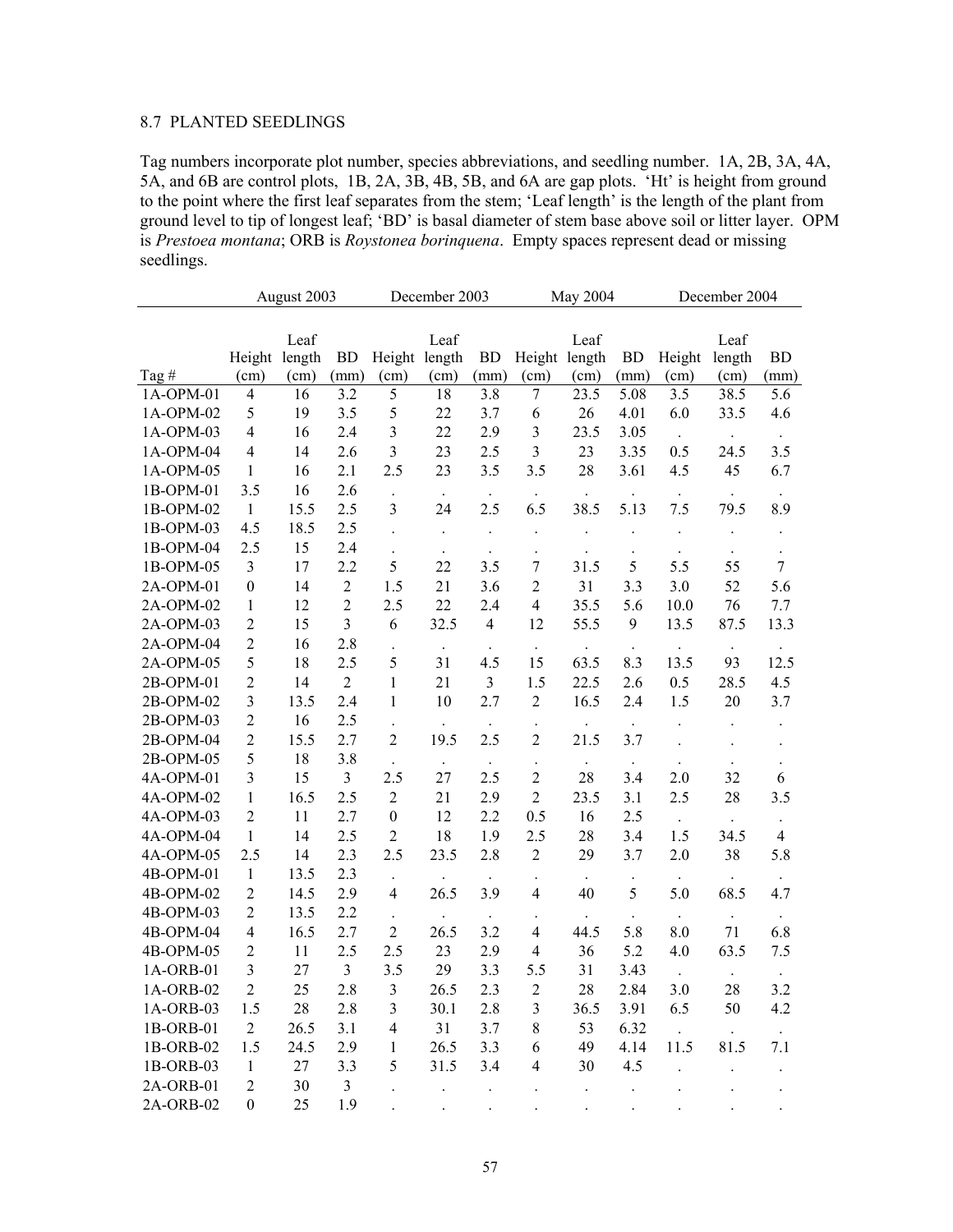| $2A-ORB-03$ |                | 23   | 3.5 | 2.5 | 27.5 | 4.3 | 6.5 | 38   | 4.5 |     |      |     |
|-------------|----------------|------|-----|-----|------|-----|-----|------|-----|-----|------|-----|
| $2A-ORB-04$ |                | 25   | 2.5 |     |      |     |     |      |     |     |      |     |
| 2A-ORB-05   | $\overline{2}$ | 27   | 2.3 |     |      |     |     |      |     |     |      |     |
| $2B-ORB-01$ |                | 21   | 2.3 |     |      |     |     |      |     |     |      |     |
| $2B-ORB-02$ | 2              | 23.5 | 3.3 |     |      |     |     |      |     |     |      |     |
| 2B-ORB-03   | 4.7            | 17.5 | 2.8 |     |      |     | 4.5 | 23   | 2   |     |      |     |
| $2B-ORB-04$ | 3              | 13   | 2.2 |     |      |     |     |      |     |     |      |     |
| 4A-ORB-01   | 2              | 23.5 | 2.5 | 1.5 | 24.5 | 2.8 | 1.5 | 25.5 | 3.5 | 2.0 | 25.5 | 3.3 |
| $4A-ORB-02$ | 4.5            | 29.5 | 3.3 | 3.5 | 29   | 3.5 | 3.5 | 30   | 3.9 | 2.0 | 31   | 4.6 |
| $4A-ORB-03$ | 4.5            | 28   | 4   | 2   | 28   | 3.8 | 3   | 28   | 4.4 |     |      |     |
| $4A-ORB-04$ | 3              | 24   | 2.9 |     | 22.5 | 2.3 |     | 23   | 4.2 | 0.5 | 23   | 3.1 |
| $4B-ORB-01$ | 2              | 24   | 2.9 |     | 24   | 2.4 | 0.5 | 32   | 2.8 | 2.0 | 46   | 3.9 |
| 4B-ORB-02   | 3.5            | 27   | 2.9 |     |      |     |     |      |     |     |      |     |
| $4B-ORB-03$ | 1.5            | 24   | 2.5 |     | 26   | 2.6 |     | 24.5 | 3.3 |     |      |     |
| 4B-ORB-04   | 3              | 25   | 2.8 |     |      |     |     |      |     |     |      |     |

### 8.8 SEEDED PLANTS

Tag numbers incorporate plot number, subplot letter, species abbreviation, and seedling number. Plots 1A, 2B, 3A, 4A, 5A, and 6B are control plots; 1B, 2A, 3B, 4B, 5B, and 6A are gap plots. W, X, Y, Z refer to 40x40 cm subplots at which level the leaf litter removal (NL) treatment was applied; L refers to subplots in which leaf litter was not removed. Aipaca refers to *Aiphanes acanthophylla*; Premon to *Prestoea montana.* 'Ht' is height from ground to the point where the first leaf separates from the stem; 'Leaf length' is the length of the plant from ground level to tip of longest leaf; basal diameter of stem base was measured above soil or litter layer. Empty spaces represent dead or missing seedlings.

|               |             |        | Dec 2003 |          |                              | May 2004                 |                | December 2004        |        |                      |  |
|---------------|-------------|--------|----------|----------|------------------------------|--------------------------|----------------|----------------------|--------|----------------------|--|
|               |             |        | Leaf     | Basal    |                              | Leaf                     | Basal          |                      | Leaf   | Basal                |  |
|               |             | Height | length   | diameter | Height                       | length                   | diameter       | Height               | length | diameter             |  |
| Tag $#$       | L/NL        | (cm)   | (cm)     | (mm)     | (cm)                         | (cm)                     | (mm)           | (cm)                 | (cm)   | (mm)                 |  |
| 1A-X Aipaca-1 | L           | 1.0    | 3.0      | 3.6      | 2.0                          | 11.0                     | 3.2            | 1.5                  | 14.0   | 3.6                  |  |
| 1A-X Aipaca-2 | L           | 1.5    | 3.0      | 3.4      | 3.5                          | 11.5                     | 3.0            | 3.5                  | 13.5   | 3.8                  |  |
| 1A-X Aipaca-3 | L           | 2.0    | 6.5      | 3.8      | 3.0                          | 13.5                     | 3.7            | 1.5                  | 19.0   | 6.0                  |  |
| 1A-X Aipaca-4 | L           | 1.0    | 1.5      | 3.0      | 3.5                          | 11.5                     | 2.8            | 1.0                  | 14.5   | 4.1                  |  |
| 1A-Y Aipaca-1 | NL          | 0.5    | 5.0      | 3.3      | 1.5                          | 10.0                     | 3.3            | 3.0                  | 16.5   | 3.5                  |  |
| 1A-Y Aipaca-2 | NL          | 1.5    | 5.5      | 2.9      | 3.0                          | 13.5                     | 3.3            | 1.5                  | 21.0   | 4.2                  |  |
| 1A-Y Aipaca-3 | NL          | 1.0    | 2.0      | 3.2      | 2.0                          | 7.0                      | 3.4            | 2.5                  | 12.0   | 4.0                  |  |
| 1A-Z Aipaca-1 | NL          | 2.5    | 6.5      | 3.3      | 3.5                          | 13.5                     | 4.4            | 3.0                  | 18.0   | 5.0                  |  |
| 2A-W Aipaca-1 | NL          | 2.0    | 5.0      | 2.1      |                              | $\overline{\phantom{a}}$ | $\blacksquare$ | $\ddot{\phantom{a}}$ |        | $\ddot{\phantom{0}}$ |  |
| 2A-W Aipaca-2 | NL          | 2.0    | 4.5      | 2.8      | 4.0                          | 8.5                      | 4.2            | 3.0                  | 17.0   | 5.9                  |  |
| 2A-Y Aipaca-1 | NL          | 2.0    | 9.0      | 2.2      | 4.0                          | 14.5                     | 4.0            | 2.5                  | 29.0   | 7.8                  |  |
| 2A-Y Aipaca-2 | NL          | 2.0    | 4.5      | 2.4      | 2.0                          | 7.5                      | 2.4            | 3.0                  | 20.0   | 4.3                  |  |
| 2A-Y Aipaca-3 | NL          | 0.5    | 2.0      | 2.5      | $\qquad \qquad \blacksquare$ | $\overline{\phantom{a}}$ | $\blacksquare$ | $\bullet$            |        | $\bullet$            |  |
| 2A-Z Aipaca-1 | L           | 2.5    | 6.5      | 3.3      | 3.5                          | 13.5                     | 4.2            | 3.0                  | 24.0   | 5.2                  |  |
| 2A-Z Aipaca-2 | L           | 2.0    | 4.5      | 2.5      | 2.5                          | 8.5                      | 2.5            | 2.0                  | 9.5    | 3.1                  |  |
| 2A-Z Aipaca-3 | L           | 2.5    | 6.5      | 2.9      | 3.5                          | 12.5                     | 3.7            | 4.0                  | 19.0   | 6.2                  |  |
| 2A-Z Aipaca-4 | $\mathbf L$ | 3.0    | 8.5      | 3.0      | 3.5                          | 16.0                     | 3.8            | 3.0                  | 26.0   | 5.3                  |  |
| 2A-Z Aipaca-5 | L           | 2.5    | 7.0      | 3.1      | 2.5                          | 10.5                     | 2.8            | 2.0                  | 19.0   | 3.8                  |  |
| 2B-W Aipaca-1 | NL          | 2.0    | 4.5      | 3.2      | 2.0                          | 8.0                      | 2.8            | 1.5                  | 11.5   | 3.0                  |  |
| 2B-Y Aipaca-1 | NL          | 1.5    | 6.0      | 2.5      | 3.0                          | 11.5                     | 2.7            | 0.5                  | 12.5   | 1.6                  |  |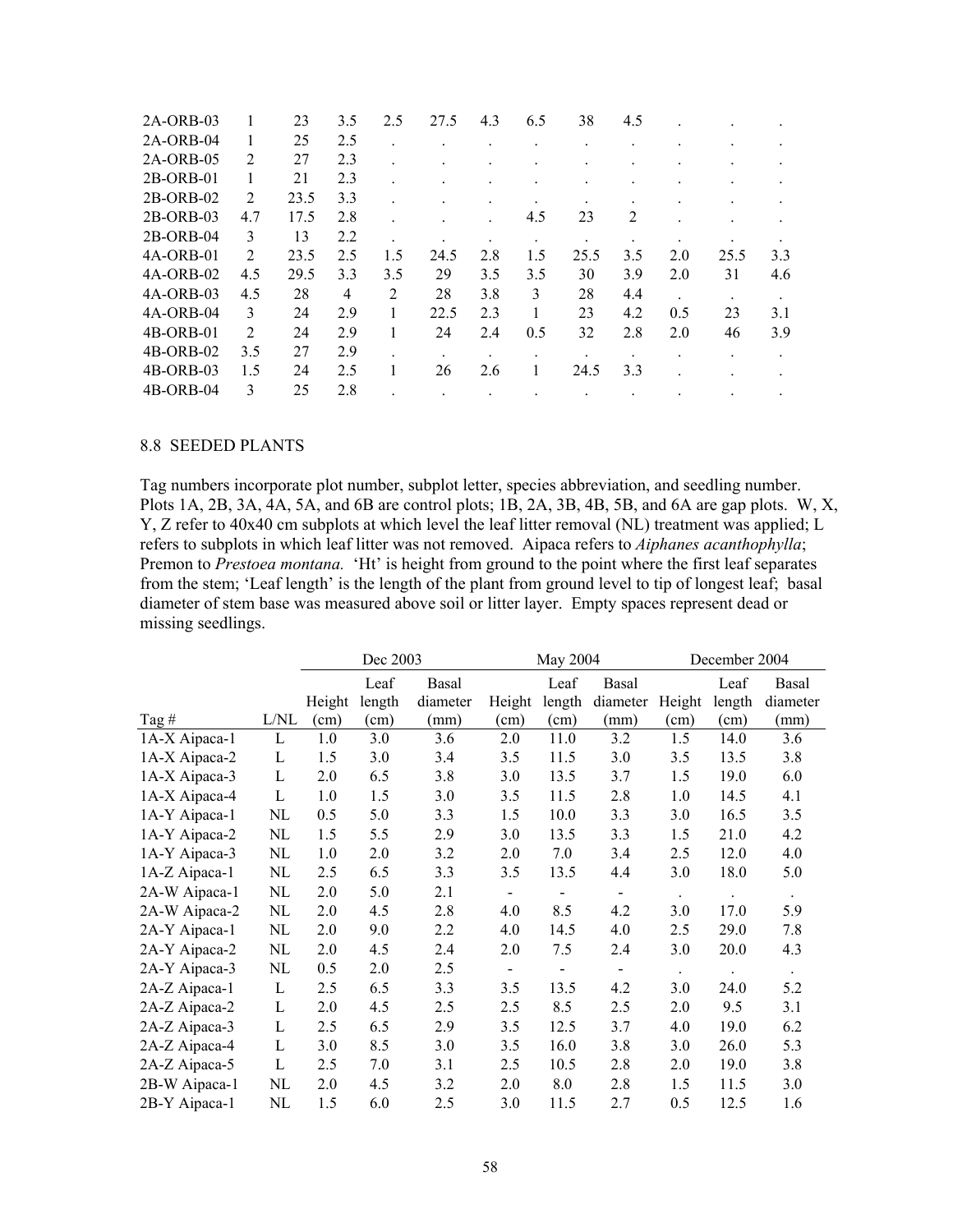| 2B-Y Aipaca-2 | NL           | 2.5     | 7.0     | 3.0 | 3.0            | 10.0                     | 2.2            |                  |          |                      |
|---------------|--------------|---------|---------|-----|----------------|--------------------------|----------------|------------------|----------|----------------------|
| 3A-W Aipaca-1 | $\mathbf{L}$ | 2.5     | 7.5     | 2.8 | 3.0            | 13.5                     | 3.9            | 2.5              | 17.0     | 4.5                  |
| 3A-X Aipaca-1 | NL           | 2.0     | 7.5     | 2.1 | 3.0            | 15.0                     | 3.5            | 2.0              | 21.0     | 5.2                  |
| 3A-Z Aipaca-1 | NL           | 2.0     | 6.5     | 2.3 | 2.0            | 11.0                     | 3.3            | 2.0              | 16.5     | 4.3                  |
| 3B-X Aipaca-1 | $\mathbf{L}$ | 1.5     | 4.0     | 2.0 | $\blacksquare$ | $\overline{a}$           | $\blacksquare$ | $\sim$           |          |                      |
| 4A-W Aipaca-1 | NL           | 1.5     | 5.0     | 2.4 | 1.5            | 10.0                     | 3.2            | 2.0              | $10.0\,$ | 3.1                  |
| 4A-Y Aipaca-1 | NL           | 2.0     | 9.0     | 3.1 | 2.0            | 12.0                     | 2.8            | 2.5              | 16.5     | 3.6                  |
| 4A-Y Aipaca-2 | NL           | 3.0     | 10.5    | 3.1 | 3.0            | 13.5                     | 2.0            | 3.0              | 17.0     | 4.0                  |
| 4A-Y Aipaca-3 | NL           | 2.0     | 6.5     | 2.3 | 3.0            | 11.0                     | 2.7            | 1.0              | 15.0     | 2.3                  |
| 4A-Z Aipaca-1 | L            | 2.0     | 7.0     | 3.3 | 3.5            | 13.0                     | 2.9            | 3.0              | 14.5     | 3.6                  |
| 4A-Z Aipaca-2 | L            | 2.0     | 5.5     | 2.5 | $\blacksquare$ | $\overline{\phantom{0}}$ | $\blacksquare$ |                  |          |                      |
| 4B-W Aipaca-1 | NL           | 3.0     | 8.5     | 3.8 | 5.0            | 17.0                     | 3.8            | 2.5              | 36.0     | 7.0                  |
| 4B-W Aipaca-2 | NL           | 3.0     | 5.0     | 3.6 | 4.0            | 11.5                     | 3.5            | 3.0              | 22.0     | 4.4                  |
| 4B-X Aipaca-1 | L            | 1.0     | 9.0     | 2.5 | 3.0            | 16.0                     | 2.8            | 0.5              | 25.5     | 5.7                  |
| 4B-X Aipaca-2 | L            | 2.0     | 4.5     | 2.6 | 3.0            | 10.5                     | 3.1            | 3.5              | 16.0     | 3.3                  |
| 4B-X Aipaca-3 | L            | 1.0     | 6.5     | 2.5 | 2.5            | 16.0                     | 3.5            | 2.0              | 23.5     | 4.7                  |
| 4B-X Aipaca-4 | L            | 2.0     | 4.5     | 2.3 | 2.0            | 9.0                      | 3.2            | 2.0              | 12.0     | 2.3                  |
| 4B-X Aipaca-5 | L            | 2.0     | 6.0     | 3.1 | 3.5            | 16.5                     | 3.6            | 3.5              | 28.5     | 4.9                  |
| 4B-Y Aipaca-1 | NL           | 2.0     | 5.5     | 2.6 | 3.0            | 12.5                     | 2.4            | 2.0              | 18.5     | 3.8                  |
| 4B-Y Aipaca-2 | $\rm NL$     | 3.0     | 7.5     | 3.4 | 2.5            | 11.0                     | 3.4            | 3.0              | 18.5     | 3.2                  |
| 4B-Y Aipaca-3 | NL           | 1.5     | 4.0     | 1.6 | 0.5            | 6.5                      | 1.4            | 1.0              | 8.0      | 1.7                  |
| 4B-Z Aipaca-1 | L            | 3.0     | 5.5     | 2.8 | 3.0            | 11.0                     | 2.8            | 3.0              | 21.0     | 3.6                  |
| 4B-Z Aipaca-2 | L            | 2.5     | 5.5     | 3.1 | 2.5            | 10.0                     | 1.3            | 2.0              | 13.0     | 3.3                  |
| 4B-Z Aipaca-3 | L            | 2.0     | 7.0     | 3.0 | 4.0            | 16.0                     | 3.9            | 3.0              | 23.0     | 4.7                  |
| 5A-W Aipaca-1 | NL           | 2.0     | 4.5     | 2.8 | 2.0            | 10.5                     | 4.0            | 2.0              | 12.0     | 3.3                  |
| 5A-W Aipaca-2 | NL           | 2.0     | 6.5     | 1.6 | 2.0            | 9.5                      | 2.8            | 1.5              | 11.5     | 2.8                  |
| 5A-W Aipaca-3 | NL           | 2.5     | 7.0     | 2.6 | 3.0            | 12.0                     | 4.0            | 2.5              | 16.5     | 4.7                  |
| 5A-X Aipaca-1 | $\mathbf{L}$ | 2.0     | 7.5     | 2.7 | 3.0            | 12.0                     | 3.3            | 3.0              | 12.0     | 3.5                  |
| 5A-X Aipaca-2 | L            | 3.0     | $7.0\,$ | 2.8 | 2.5            | 11.0                     | 3.0            | 3.5              | 15.5     | 3.1                  |
| 5A-X Aipaca-3 | L            | 2.5     | 8.5     | 1.9 | 2.5            | 12.5                     | 3.7            | 3.5              | 17.0     | 3.7                  |
| 5A-Z Aipaca-1 | L            | 1.0     | 8.5     | 1.8 | 2.0            | 11.0                     | 2.6            | 3.0              | 17.0     | 4.1                  |
| 5A-Z Aipaca-2 | $\Gamma$     | 2.0     | 5.0     | 2.5 | 2.5            | 9.5                      | 3.3            | 5.0              | 14.5     | 3.6                  |
| 5A-Z Aipaca-3 | L            | 2.0     | 5.0     | 2.8 | 3.0            | 13.0                     | 3.5            | 3.0              | 16.5     | 4.3                  |
| 5A-Z Aipaca-4 | $\mathbf{L}$ | 2.5     | 5.0     | 3.0 | 2.0            | 12.5                     | 4.0            | 3.0              | 15.5     | 4.4                  |
| 5B-W Aipaca-1 | NL           | 3.0     | 6.0     | 2.5 | 3.5            | 12.0                     | 3.2            | 3.0              | 23.5     | 5.1                  |
| 5B-W Aipaca-2 | NL           | 2.0     | 9.0     | 2.7 | 2.5            | 15.5                     | 4.0            | 3.5              | 26.5     | 5.8                  |
| 5B-W Aipaca-3 | NL           | $2.0\,$ | 6.5     | 2.1 | 3.0            | 14.5                     | 3.9            | 3.5              | 27.0     | 4.9                  |
| 5B-W Aipaca-4 | NL           | 2.0     | 6.0     | 1.5 | 2.5            | 10.0                     | 3.2            | 3.0              | 20.0     | 4.1                  |
| 5B-W Aipaca-5 | NL           | 2.0     | 7.0     | 1.8 | 3.0            | 13.0                     | 3.5            | 2.5              | 25.0     | 5.4                  |
| 5B-W Aipaca-6 | NL           | 3.0     | 7.0     | 2.9 | 2.5            | 11.0                     | 4.0            | 3.5              | 20.0     | 4.2                  |
| 5B-W Aipaca-7 | NL           | 2.0     | 9.0     | 2.1 | 2.0            | 14.5                     | 3.2            | 1.0              | 26.0     | 5.4                  |
| 5B-W Aipaca-8 | NL           | 1.5     | 7.0     | 1.9 | 2.5            | 12.5                     | 3.6            | 3.5              | 19.0     | 4.0                  |
| 5B-X Aipaca-1 | $\mathbf{L}$ | 3.0     | 12.0    | 3.3 | 2.5            | 20.0                     | 4.5            | 1.0              | 47.5     | 8.4                  |
| 5B-X Aipaca-2 | $\mathbf L$  | 3.0     | 10.5    | 2.7 | 5.5            | 22.0                     | 5.4            | 5.0              | 48.5     | 9.5                  |
| 5B-Y Aipaca-1 | NL           | 3.0     | 7.5     | 2.7 | 4.5            | 15.5                     | 4.0            | 2.0              | 28.5     | 6.9                  |
| 5B-Y Aipaca-2 | NL           | 5.0     | 10.0    | 2.7 | 4.0            | 17.0                     | 4.3            |                  |          |                      |
| 5B-Y Aipaca-3 | NL           | 3.0     | 8.0     | 2.2 | 4.0            | 17.5                     | 3.7            | $\bullet$<br>5.5 | 20.5     | 2.9                  |
| 5B-Y Aipaca-4 | NL           | 1.0     | 7.0     | 1.4 | 3.5            | 18.0                     | 3.2            | 2.0              | 28.5     | 5.7                  |
| 1A-W Premon-1 | NL           | 4.0     | 14.5    | 3.0 | 5.0            | 20.0                     | 3.6            | 5.5              | 22.5     | 5.4                  |
| 1A-X Premon-1 | L            | 5.5     | 10.0    | 3.0 | 3.5            | 15.5                     | 3.1            | 5.0              | 22.5     | 4.9                  |
| 1A-X Premon-2 | L            | 4.5     | 11.5    | 3.4 | $\blacksquare$ |                          | $\blacksquare$ |                  |          |                      |
| 1A-X Premon-3 | L            | 3.5     | 5.0     | 2.8 | 4.0            | 15.5                     | 3.7            |                  |          | $\ddot{\phantom{0}}$ |
|               |              |         |         |     |                |                          |                |                  |          |                      |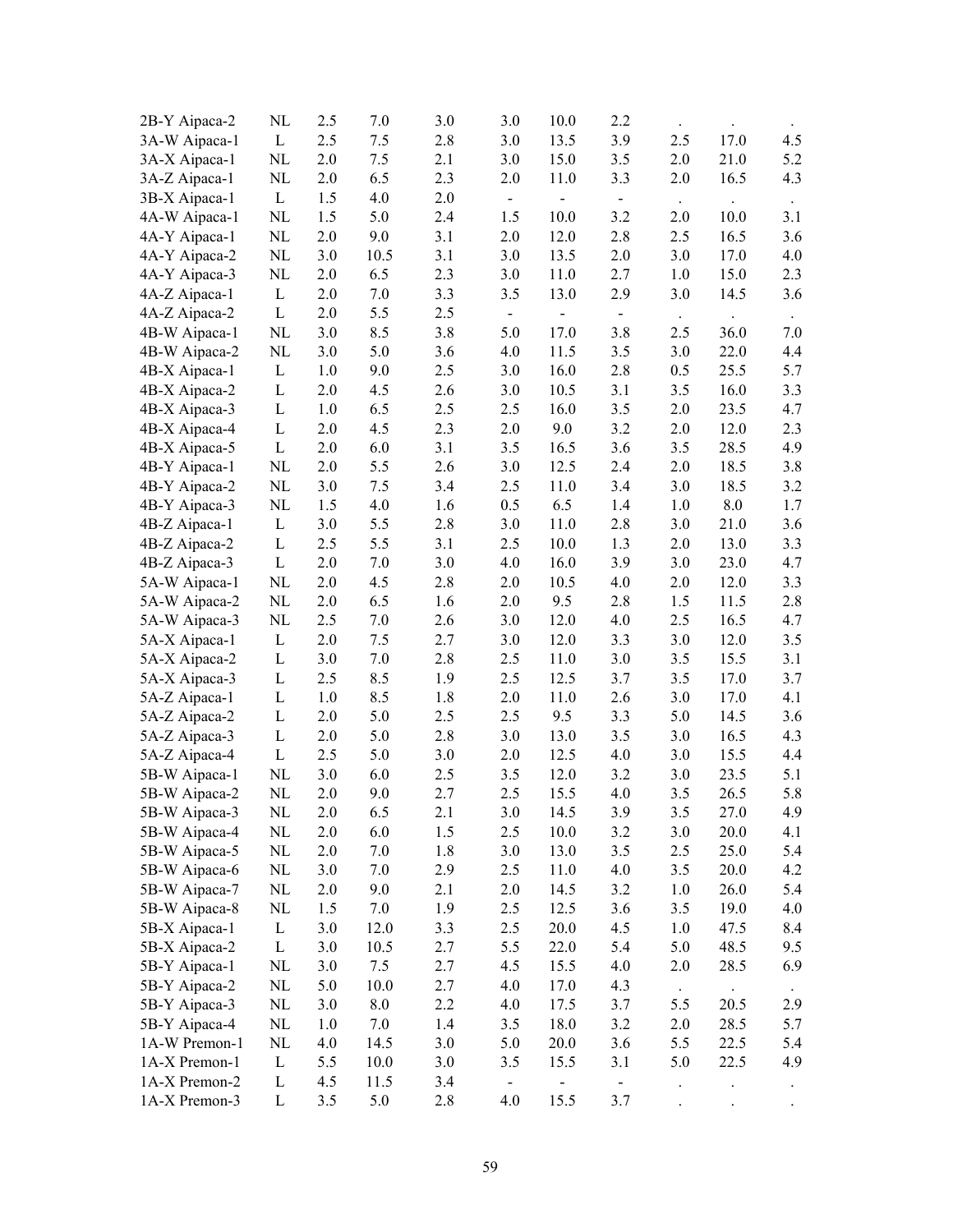| 1A-Y Premon-1  | NL           | 3.5 | 10.5               | 3.4 | 4.5     | 20.5    | 3.5     | 4.0  | 21.0 | 4.5  |
|----------------|--------------|-----|--------------------|-----|---------|---------|---------|------|------|------|
| 1A-Y Premon-2  | $\rm NL$     | 3.0 | 14.0               | 2.5 | 3.5     | 20.0    | 3.4     | 5.0  | 26.0 | 4.8  |
| 1A-Y Premon-3  | NL           | 3.5 | 14.5               | 3.2 | 4.5     | 21.0    | 3.4     | 4.0  | 22.0 | 4.3  |
| 1A-Y Premon-4  | NL           | 4.0 | 10.5               | 2.8 | 5.0     | 23.0    | 3.2     | 5.0  | 17.0 | 4.2  |
| 1A-Y Premon-5  | NL           | 2.5 | 6.5                | 1.8 | 3.0     | 14.5    | 3.0     | 4.5  | 11.0 | 4.5  |
| 1A-Y Premon-6  | NL           | 3.5 | 19.5               | 2.6 | 4.5     | 21.0    | 3.3     | 5.0  | 17.0 | 4.3  |
| 1A-Y Premon-7  | NL           | 2.5 | 8.5                | 2.5 | 3.5     | 15.0    | 3.1     | 3.0  | 12.5 | 3.5  |
| 1A-Z Premon-1  | L            | 4.0 | 14.0               | 3.0 | 5.0     | 22.0    | 3.8     | 7.0  | 29.0 | 4.4  |
| 1A-Z Premon-2  | L            | 3.5 | 17.5               | 2.8 | 4.5     | 19.5    | 3.8     | 5.5  | 25.5 | 4.3  |
| 1A-Z Premon-3  | L            | 4.0 | 15.0               | 3.0 | 5.0     | 24.5    | 4.6     | 5.5  | 25.0 | 4.4  |
| 1A-Z Premon-4  | L            | 2.0 | 5.5                | 2.4 | 2.5     | $8.0\,$ | 2.5     | 3.5  | 14.5 | 4.0  |
| 1A-Z Premon-5  | L            | 4.0 | 13.5               | 3.0 | 4.5     | 19.0    | 3.2     | 5.0  | 24.0 | 4.0  |
| 1A-Z Premon-6  | L            | 5.0 | 10.0               | 3.4 | 4.5     | 22.0    | 3.8     | 4.5  | 27.0 | 4.3  |
| 1A-Z Premon-7  | L            | 3.5 | 16.0               | 3.0 | 4.0     | 19.0    | 4.0     | 4.0  | 24.0 | 4.8  |
| 1A-Z Premon-8  | L            | 4.0 | 7.0                | 3.1 | 6.0     | 23.0    | 3.5     | 4.0  | 24.5 | 4.7  |
| 1A-Z Premon-9  | L            | 4.5 | 17.5               | 3.3 | 4.0     | 20.0    | 3.1     | 5.0  | 24.0 | 4.5  |
| 1A-Z Premon-10 | L            | 4.5 | 11.5               | 4.1 | 6.0     | 22.0    | 3.9     | 5.0  | 25.0 | 4.2  |
| 1A-Z Premon-11 | $\mathbf{L}$ | 4.0 | 19.5               | 2.6 | 4.5     | 22.0    | 3.4     | 4.0  | 23.0 | 4.4  |
| 1B-W Premon-1  | L            | 5.5 | 22.5               | 4.0 | 6.5     | 31.0    | 6.4     | 9.5  | 55.0 | 8.3  |
| 1B-W Premon-2  | L            | 4.5 | $\boldsymbol{8.0}$ | 3.2 | 4.5     | 14.0    | 3.5     | 4.5  | 18.0 | 5.2  |
| 1B-W Premon-3  | L            | 4.0 | 15.5               | 3.4 | 5.0     | 27.0    | 4.9     | 6.5  | 38.0 | 6.5  |
| 1B-W Premon-4  | L            | 3.5 | 11.5               | 3.1 | 8.0     | 28.0    | 5.9     | 6.5  | 46.0 | 7.5  |
| 1B-X Premon-1  | NL           | 5.0 | 18.0               | 3.4 | 6.5     | 24.5    | 5.6     | 10.5 | 52.0 | 7.3  |
| 1B-X Premon-2  | NL           | 3.5 | 20.0               | 3.1 | 5.0     | 30.0    | 4.9     | 6.5  | 55.5 | 7.3  |
| 1B-X Premon-3  | NL           | 4.0 | 20.5               | 4.0 | 7.5     | 31.5    | 5.4     | 2.5  | 31.5 | 5.6  |
| 1B-X Premon-4  | $\rm NL$     | 5.0 | 20.5               | 3.7 | 6.5     | 29.0    | 6.0     | 7.5  | 58.5 | 7.6  |
| 1B-X Premon-5  | $\rm NL$     | 5.0 | 22.5               | 3.2 | 7.5     | 32.0    | 5.0     | 7.5  | 61.5 | 8.2  |
| 1B-X Premon-6  | $\rm NL$     | 0.5 | 9.0                | 3.9 | 4.0     | 15.0    | 4.1     | 5.5  | 23.0 | 4.6  |
| 1B-X Premon-7  | NL           | 5.0 | 20.0               | 3.2 | 6.5     | 34.0    | 6.8     | 7.0  | 64.5 | 8.3  |
| 1B-X Premon-8  | NL           | 6.0 | 22.0               | 4.0 | 7.5     | 38.0    | 8.0     | 8.5  | 61.0 | 6.2  |
| 1B-X Premon-9  | NL           | 5.5 | 21.0               | 2.7 | $7.0\,$ | 32.0    | 5.2     | 7.0  | 57.0 | 8.9  |
| 1B-Z Premon-1  | NL           | 5.0 | 20.0               | 3.8 | 5.5     | 26.5    | 5.5     | 5.5  | 45.5 | 7.6  |
| 1B-Z Premon-2  | NL           | 5.5 | 20.0               | 2.6 | 6.5     | 30.0    | 5.9     | 7.0  | 46.0 | 7.3  |
| 1B-Z Premon-3  | NL           | 6.5 | 15.5               | 3.5 | 6.5     | 26.5    | 5.6     | 5.5  | 44.0 | 6.9  |
| 1B-Z Premon-4  | $\rm NL$     | 0.5 | $1.0\,$            | 1.9 | 3.0     | 11.0    | 2.4     | 2.5  | 21.5 | 3.3  |
| 2A-W Premon-1  | NL           | 4.5 | 22.0               | 3.6 | 8.5     | 39.5    | 8.3     | 7.5  | 65.5 | 15.6 |
| 2A-W Premon-2  | $\rm NL$     | 4.5 | $18.0\,$           | 4.4 | $7.5\,$ | 29.5    | $7.3\,$ | 10.0 | 71.0 | 12.9 |
| 2A-W Premon-3  | NL           | 7.0 | 24.5               | 3.2 | 8.0     | 33.5    | 6.2     | 7.5  | 80.5 | 10.4 |
| 2A-W Premon-4  | NL           | 7.0 | 24.0               | 4.0 | 9.0     | 33.5    | 6.7     | 13.5 | 67.0 | 12.6 |
| 2A-W Premon-5  | NL           | 7.5 | 31.5               | 3.9 | 10.0    | 48.5    | 7.8     | 14.0 | 87.0 | 12.8 |
| 2A-W Premon-6  | NL           | 4.5 | 15.0               | 4.0 | 5.5     | 23.0    | 5.9     | 10.0 | 70.0 | 11.2 |
| 2A-W Premon-7  | NL           | 4.5 | 22.0               | 3.0 | 9.0     | 37.0    | 5.7     | 10.5 | 66.0 | 8.0  |
| 2A-W Premon-8  | NL           | 4.0 | 16.0               | 5.6 | 10.0    | 39.5    | 8.1     | 11.0 | 89.0 | 15.6 |
| 2A-W Premon-9  | $\rm NL$     | 6.0 | 18.0               | 4.0 | 7.0     | 27.5    | 7.0     | 11.0 | 67.0 | 9.8  |
| 2A-X Premon-1  | L            | 5.0 | 17.0               | 4.3 | 9.5     | 36.0    | 6.8     | 13.0 | 82.0 | 12.4 |
| 2A-X Premon-2  | L            | 4.0 | 15.0               | 3.5 | 8.0     | 31.5    | 6.5     | 2.0  | 49.0 | 10.2 |
| 2A-X Premon-3  | L            | 4.0 | 18.0               | 4.2 | 8.0     | 32.0    | 5.9     | 12.0 | 62.5 | 9.8  |
| 2A-X Premon-4  | L            | 5.5 | 10.0               | 3.7 | 6.5     | 36.0    | 5.8     | 13.0 | 76.0 | 6.6  |
| 2A-X Premon-5  | L            | 6.0 | 17.0               | 2.8 | 6.5     | 25.0    | 5.0     | 7.0  | 40.5 | 6.5  |
| 2A-X Premon-6  | L            | 5.0 | 12.0               | 3.6 | 6.0     | 25.5    | 4.7     | 8.0  | 44.5 | 7.4  |
| 2A-X Premon-7  | L            | 4.5 | 16.0               | 2.9 | 8.5     | 30.0    | 5.0     | 9.5  | 67.5 | 9.2  |
| 2A-X Premon-8  | L            | 4.5 | 20.0               | 3.4 | 7.5     | 29.0    | 5.2     | 8.5  | 72.0 | 12.5 |
|                |              |     |                    |     |         |         |         |      |      |      |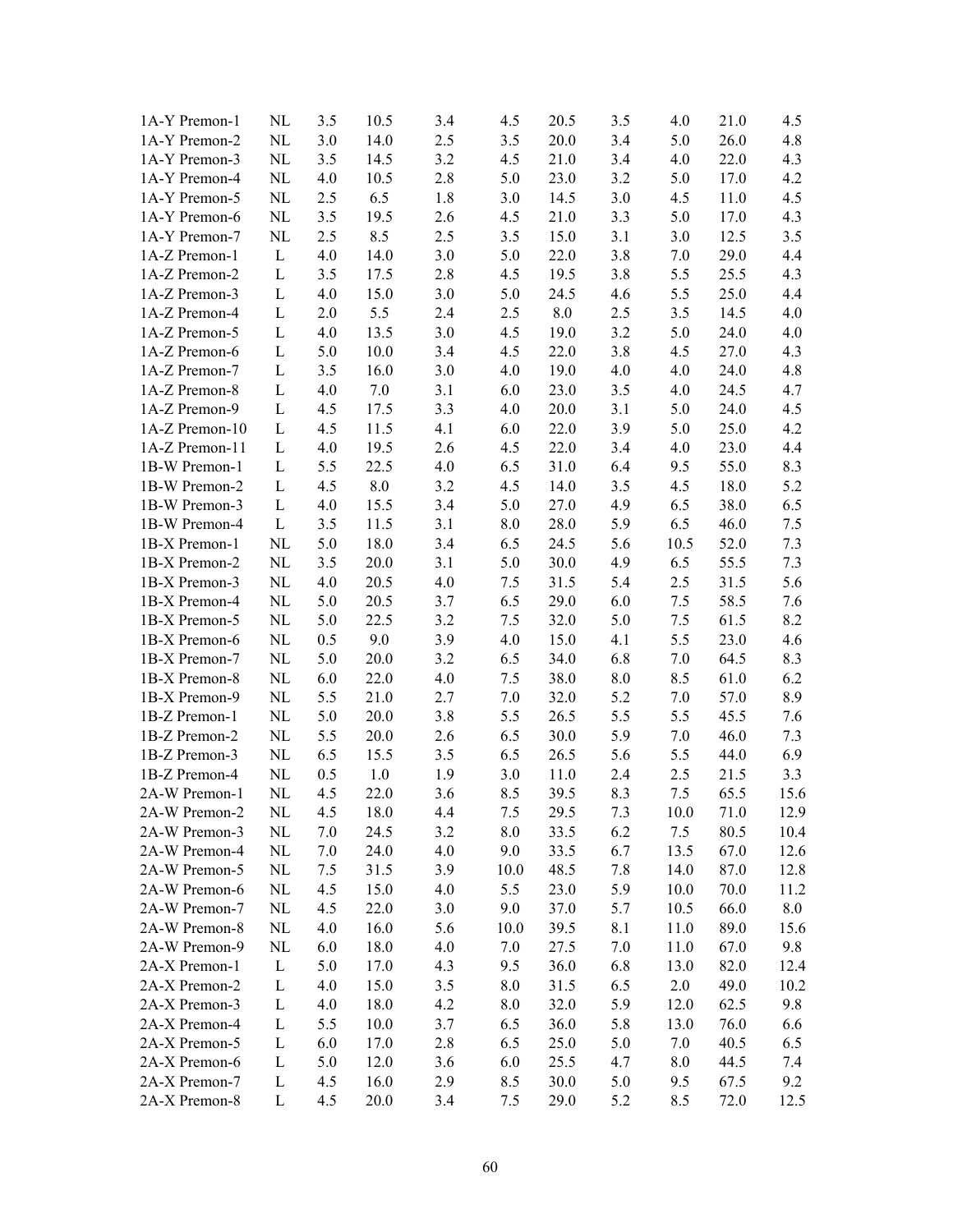| 2A-X Premon-9  | L            | 7.5   | 21.5 | 3.2 | 8.5                  | 34.0                     | 5.4                         | 3.0                         | 66.0                | 10.1                        |
|----------------|--------------|-------|------|-----|----------------------|--------------------------|-----------------------------|-----------------------------|---------------------|-----------------------------|
| 2A-X Premon-10 | L            | 7.0   | 19.0 | 2.9 | 10.0                 | 31.5                     | 5.0                         | 5.5                         | 69.0                | 10.6                        |
| 2A-X Premon-11 | $\mathbf{L}$ | 5.5   | 14.0 | 3.5 | 7.5                  | 27.0                     | 4.7                         | $\mathcal{L}_{\mathcal{A}}$ |                     | $\mathcal{L}_{\mathcal{A}}$ |
| 2A-Y Premon-1  | NL           | 5.5   | 22.2 | 5.1 | $8.0\,$              | 32.0                     | 6.4                         | 3.5                         | 46.0                | 7.6                         |
| 2A-Y Premon-2  | NL           | 3.0   | 9.0  | 1.9 | $\pm$                | ÷.                       | $\mathbb{Z}^2$              | $\sim$                      |                     |                             |
| 2A-Y Premon-3  | NL           | 2.5   | 10.0 | 3.8 | 5.0                  | 15.0                     | 4.4                         | 6.0                         | 24.0                | 4.4                         |
| 2A-Y Premon-4  | $\rm NL$     | 4.5   | 16.5 | 3.8 | 6.5                  | 24.0                     | 4.8                         | 6.5                         | 37.0                | 5.4                         |
| 2A-Y Premon-5  | $\rm NL$     | 4.0   | 21.0 | 5.4 | 8.5                  | 41.5                     | 5.3                         | 13.5                        | 65.0                | 8.2                         |
| 2A-Y Premon-6  | $\rm NL$     | 3.0   | 9.5  | 4.3 | 5.0                  | 23.0                     | 4.0                         | 5.0                         | 27.0                | 4.5                         |
| 2A-Y Premon-7  | $\rm NL$     | 5.0   | 20.5 | 3.7 | $8.0\,$              | 30.5                     | 5.1                         | 6.5                         | 39.5                | 8.5                         |
| 2A-Y Premon-8  | $\rm NL$     | 3.5   | 13.5 | 3.6 | 5.0                  | 20.5                     | 4.4                         | 7.0                         | 31.0                | 4.4                         |
| 2A-Y Premon-9  | NL           | 6.5   | 20.0 | 3.8 | 8.0                  | 35.5                     | 5.3                         | 8.5                         | 72.5                | 7.3                         |
| 2A-Y Premon-10 | NL           | 4.5   | 21.5 | 4.5 | $\omega_{\rm c}$     | $\sim$                   | $\mathcal{L}_{\mathcal{C}}$ | $\sim$                      | $\sim$              | $\sim$                      |
| 2A-Y Premon-11 | NL           | 6.5   | 22.5 | 3.5 | 10.0                 | 41.0                     | 4.8                         | 6.5                         | 57.0                | 6.4                         |
| 2A-Y Premon-12 | NL           | 5.5   | 25.0 | 3.6 | 10.5                 | 41.0                     | 5.4                         | 11.0                        | 44.0                | 7.1                         |
| 2A-Z Premon-1  | $\mathbf{L}$ | 5.5   | 25.0 | 3.6 | 7.5                  | 33.5                     | 4.3                         | $\mathcal{L}^{\pm}$         |                     | $\ddot{\phantom{1}}$        |
| 2A-Z Premon-2  | $\mathbf L$  | 5.0   | 21.5 | 3.3 | 7.5                  | 34.0                     | 5.2                         | 7.0                         | 35.0                | 6.6                         |
| 2A-Z Premon-3  | $\mathbf L$  | 4.0   | 14.5 | 3.5 | $\frac{1}{\sqrt{2}}$ | $\sim$ .                 | $\blacksquare$              | $\sim$                      |                     | $\sim$                      |
| 2A-Z Premon-4  | L            | 8.0   | 25.5 | 3.7 | 9.0                  | 37.5                     | 6.8                         | 7.0                         | 54.0                | 9.0                         |
| 2A-Z Premon-5  | L            | 7.5   | 26.5 | 3.3 | 9.0                  | 34.0                     | 5.5                         | 7.0                         | 75.5                | 8.7                         |
| 2A-Z Premon-6  | L            | 5.0   | 11.0 | 3.3 | $\blacksquare$       | $\overline{\phantom{0}}$ | $\blacksquare$              | $\sim$                      | $\sim$ $\sim$       | $\sim$                      |
| 2A-Z Premon-7  | L            | 4.0   | 16.0 | 3.3 | 6.5                  | 27.0                     | 6.0                         | 6.5                         | 49.5                | 9.9                         |
| 2A-Z Premon-8  | L            | 5.0   | 16.0 | 3.0 | 8.0                  | 28.0                     | 5.6                         | 7.0                         | 55.0                | 10.1                        |
| 2A-Z Premon-9  | L            | 6.0   | 24.5 | 3.1 | 7.5                  | 31.0                     | 5.2                         | 8.0                         | 51.0                | 7.1                         |
| 2A-Z Premon-10 | L            | 5.5   | 9.5  | 3.3 | 2.0                  | 11.5                     | 2.4                         | $\ddot{\phantom{0}}$        |                     | $\bullet$                   |
| 2A-Z Premon-11 | L            | 7.5   | 27.0 | 3.7 | 9.0                  | 35.5                     | 6.0                         |                             |                     |                             |
| 2A-Z Premon-12 | $\mathbf L$  | 6.0   | 26.0 | 3.5 | 9.0                  | 38.0                     | 5.0                         | 10.0                        | 65.0                | 7.1                         |
| 2A-Z Premon-13 | $\mathbf{L}$ | 6.0   | 21.0 | 2.9 | $8.0\,$              | 36.5                     | 4.9                         | 6.0                         | 37.0                | 6.5                         |
| 2A-Z Premon-14 | $\mathbf{L}$ | 5.0   | 21.0 | 3.5 | 6.0                  | 27.5                     | 5.4                         | 6.0                         | 42.0                | 8.2                         |
| 2B-W Premon-1  | NL           | 4.5   | 13.0 | 2.4 | 3.5                  | 17.0                     | 2.7                         | $\Box$                      | $\hat{\phantom{a}}$ |                             |
| 2B-W Premon-2  | $\rm NL$     | 5.0   | 14.0 | 3.3 | $0.0\,$              | $\blacksquare$           | $\blacksquare$              |                             |                     |                             |
| 2B-W Premon-3  | $\rm NL$     | 4.5   | 19.5 | 3.2 | 4.0                  | 21.0                     | 3.1                         | 4.5                         | 27.5                | 4.1                         |
| 2B-W Premon-4  | $\rm NL$     | 6.0   | 15.0 | 3.3 | 5.5                  | 21.5                     | 4.5                         |                             |                     |                             |
| 2B-W Premon-5  | NL           | $3.0$ | 7.0  | 1.8 | 2.0                  | $8.0\,$                  | 1.5                         | 1.5                         | 9.0                 | 2.6                         |
| 2B-X Premon-1  | $\mathbf{L}$ | 2.0   | 8.0  | 2.1 | 4.0                  | 14.5                     | 2.4                         | 3.5                         | 18.0                | 3.3                         |
| 2B-X Premon-2  | L            | 4.0   | 12.0 | 2.9 | 4.5                  | 21.0                     | 3.0                         | 4.0                         | 23.5                | 3.5                         |
| 2B-X Premon-3  | $\mathbf L$  | 3.5   | 15.0 | 3.6 | 4.5                  | 19.0                     | 3.4                         |                             |                     | $\ddot{\phantom{0}}$        |
| 2B-X Premon-4  | L            | 4.0   | 11.0 | 2.0 | 4.0                  | 18.5                     | 2.5                         |                             |                     | $\bullet$                   |
| 2B-X Premon-5  | L            | 4.0   | 12.5 | 2.4 | 4.5                  | 16.0                     | 2.5                         | $\ddot{\phantom{a}}$        |                     |                             |
| 2B-Y Premon-1  | NL           | 2.5   | 10.0 | 2.0 | 2.5                  | 17.5                     | 3.1                         | 3.0                         | 23.3                | 4.2                         |
| 2B-Y Premon-2  | NL           | 5.5   | 18.0 | 3.4 | 5.0                  | 20.0                     | 3.6                         | 4.5                         | 26.5                | 4.8                         |
| 2B-Y Premon-3  | NL           | 2.0   | 10.5 | 2.2 | 2.5                  | 13.0                     | 2.4                         | 2.0                         | 19.0                | 2.8                         |
| 2B-Y Premon-4  | NL           | 3.0   | 6.5  | 3.4 | 3.0                  | 12.0                     | 2.7                         | $\ddot{\phantom{0}}$        |                     |                             |
| 2B-Y Premon-5  | NL           | 3.0   | 5.5  | 2.3 | 4.5                  | 17.0                     | 3.2                         |                             |                     |                             |
| 2B-Y Premon-6  | NL           | 4.5   | 4.5  | 3.7 | 3.5                  | 10.5                     | 3.8                         | 3.0                         | 11.5                | 3.8                         |
| 2B-Z Premon-1  | L            | 1.0   | 12.5 | 3.0 | 4.5                  | 16.5                     | 3.1                         | $\Box$                      | $\sim$              | $\bullet$                   |
| 2B-Z Premon-2  | L            | 4.5   | 17.0 | 2.6 | 4.5                  | 21.0                     | 2.4                         | 4.5                         | 24.0                | 3.8                         |
| 2B-Z Premon-3  | L            | 6.0   | 17.5 | 3.8 | 6.0                  | 25.5                     | 4.0                         | 5.5                         | 29.0                | 5.6                         |
| 2B-Z Premon-4  | L            | 4.5   | 19.5 | 2.4 | 4.5                  | 22.0                     | 3.0                         | 3.5                         | 23.0                | 4.4                         |
| 2B-Z Premon-5  | L            | 4.5   | 15.0 | 3.3 | 5.0                  | 20.0                     | 2.8                         | 5.0                         | 24.5                | 4.0                         |
| 2B-Z Premon-6  | L            | 3.5   | 5.5  | 2.3 | $\blacksquare$       | $\overline{\phantom{0}}$ | $\blacksquare$              |                             |                     |                             |
| 3A-W Premon-1  | L            | 5.0   | 23.0 | 3.3 | 5.5                  | 26.0                     | 3.7                         | 5.0                         | 33.0                | 5.0                         |
|                |              |       |      |     |                      |                          |                             |                             |                     |                             |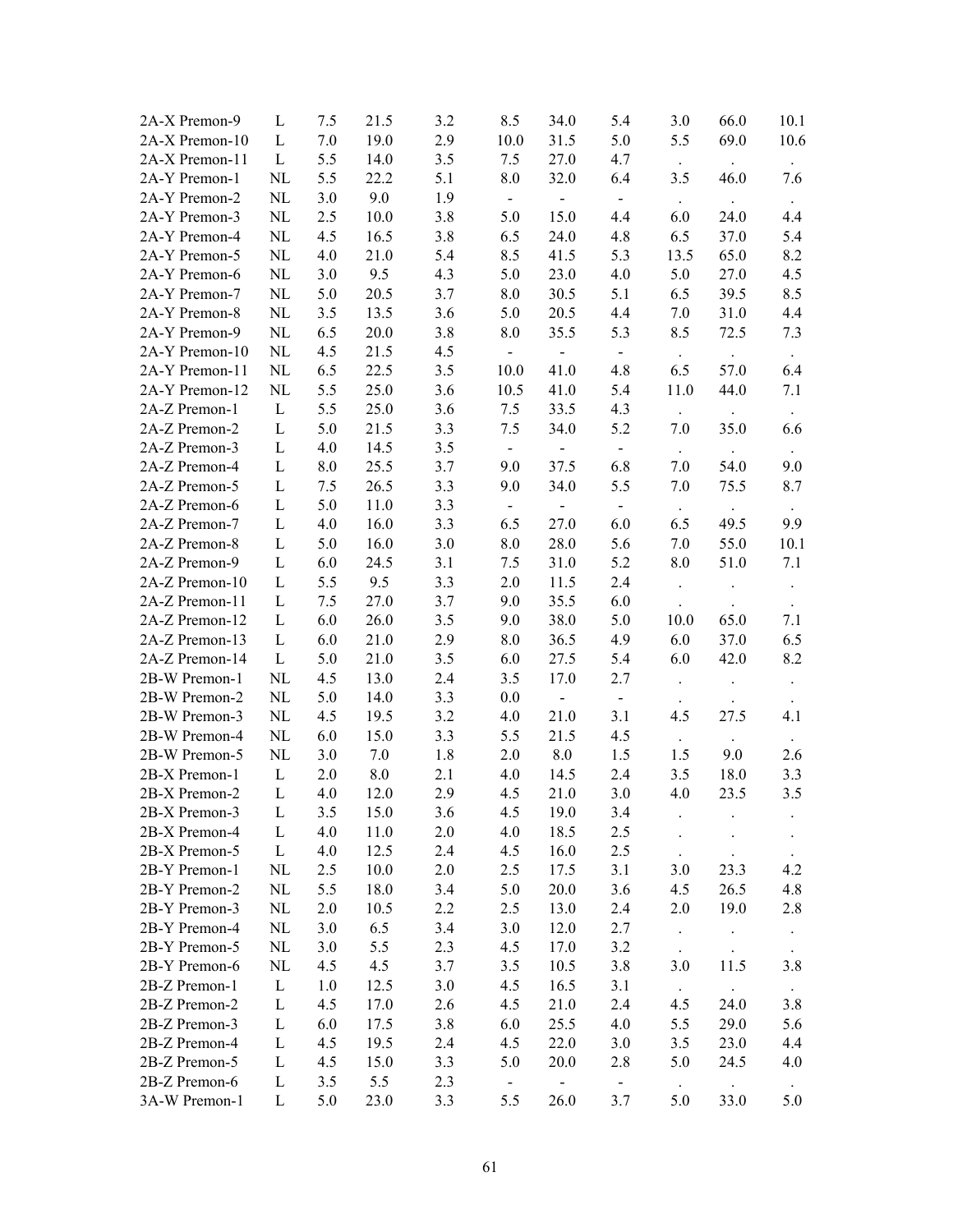| 3A-W Premon-2  | L            | 4.0 | 23.0 | 2.6 | 4.5                         | 26.0           | 4.3            | 5.5                  | 31.0 | 5.0                  |
|----------------|--------------|-----|------|-----|-----------------------------|----------------|----------------|----------------------|------|----------------------|
| 3A-W Premon-3  | L            | 5.5 | 15.5 | 3.4 | 6.0                         | 24.5           | 4.6            | 5.5                  | 24.0 | 5.9                  |
| 3A-W Premon-4  | L            | 5.0 | 21.0 | 3.6 | 5.5                         | 24.0           | 5.0            | 6.0                  | 32.0 | 4.8                  |
| 3A-W Premon-5  | L            | 4.5 | 19.5 | 2.6 | 4.5                         | 27.0           | 3.6            | 5.5                  | 37.0 | 5.3                  |
| 3A-W Premon-6  | L            | 5.5 | 21.0 | 3.1 | 5.0                         | 26.5           | 3.9            | 6.5                  | 38.5 | 6.5                  |
| 3A-W Premon-7  | L            | 6.0 | 19.0 | 2.6 | 6.0                         | 27.5           | 3.7            | 4.0                  | 36.0 | 4.6                  |
| 3A-W Premon-8  | L            | 4.5 | 19.0 | 3.9 | 5.0                         | 26.0           | 4.1            | 7.0                  | 31.5 | 5.6                  |
| 3A-W Premon-9  | L            | 5.5 | 26.0 | 3.2 | 7.0                         | 29.5           | 3.8            | 6.5                  | 32.5 | 4.7                  |
| 3A-W Premon-10 | L            | 5.0 | 24.0 | 3.2 | 6.0                         | 28.5           | 4.5            | 6.0                  | 34.5 | 5.5                  |
| 3A-W Premon-11 | L            | 5.5 | 26.0 | 3.7 | 6.0                         | 29.0           | 4.9            | 6.0                  | 42.5 | 6.4                  |
| 3A-X Premon-1  | NL           | 4.5 | 18.5 | 3.6 | 5.0                         | 22.5           | 3.7            | 5.0                  | 28.0 | 5.5                  |
| 3A-X Premon-2  | NL           | 6.5 | 20.0 | 2.9 | 5.5                         | 30.5           | 4.9            | 7.0                  | 45.5 | 5.8                  |
| 3A-X Premon-3  | NL           | 5.0 | 18.5 | 3.2 | 5.0                         | 21.5           | 3.7            | 3.0                  | 30.5 | 5.3                  |
| 3A-X Premon-4  | $\rm NL$     | 6.0 | 23.5 | 3.9 | 6.5                         | 31.0           | 4.2            | 6.5                  | 43.5 | 7.4                  |
| 3A-X Premon-5  | $\rm NL$     | 6.0 | 19.5 | 3.5 | 6.5                         | 29.5           | 3.4            | 5.0                  | 29.0 | 4.5                  |
| 3A-X Premon-6  | NL           | 5.5 | 25.0 | 3.0 | 7.0                         | 31.0           | 5.1            | 5.5                  | 45.0 | 6.7                  |
| 3A-Y Premon-1  | L            | 6.0 | 22.0 | 3.1 | 5.0                         | 26.0           | 5.0            | 5.0                  | 25.0 | 4.1                  |
| 3A-Y Premon-2  | $\Gamma$     | 3.5 | 7.0  | 2.1 | 3.0                         | 11.5           | 2.5            | 6.0                  | 13.0 | 3.8                  |
| 3A-Y Premon-3  | L            | 5.5 | 21.0 | 3.2 | 5.0                         | 25.5           | 3.5            | 5.0                  | 27.0 | 3.9                  |
| 3A-Y Premon-4  | L            | 6.0 | 26.0 | 3.8 | 6.0                         | 30.0           | 4.6            | 7.0                  | 36.0 | 6.2                  |
| 3A-Y Premon-5  | L            | 5.0 | 19.5 | 2.9 | 5.0                         | 22.0           | 3.7            | 5.5                  | 30.0 | 4.2                  |
| 3A-Y Premon-6  | $\mathbf{L}$ | 5.0 | 21.0 | 3.1 | 7.0                         | 29.5           | 3.8            | 6.5                  | 38.0 | 6.0                  |
| 3A-Y Premon-7  | L            | 6.5 | 18.0 | 4.0 | 6.0                         | 24.0           | 4.5            | 5.5                  | 29.0 | 6.6                  |
| 3A-Y Premon-8  | L            | 9.0 | 24.5 | 3.5 | 5.0                         | 25.0           | 3.6            | 4.0                  | 24.0 | 4.2                  |
| 3A-Z Premon-1  | NL           | 4.5 | 20.0 | 3.1 | 5.0                         | 26.0           | 4.8            | 5.5                  | 33.0 | 5.1                  |
| 3A-Z Premon-2  | $\rm NL$     | 3.5 | 17.0 | 3.5 | 6.0                         | 27.5           | 4.9            | 6.5                  | 30.0 | 4.9                  |
| 3A-Z Premon-3  | $\rm NL$     | 4.0 | 16.5 | 4.1 | 4.5                         | 20.0           | 3.9            | 5.0                  | 28.5 | 5.1                  |
| 3A-Z Premon-4  | $\rm NL$     | 3.5 | 18.5 | 2.3 | 3.5                         | 20.0           | 3.4            | 4.0                  | 31.0 | 5.0                  |
| 3B-W Premon-1  | NL           | 5.0 | 24.0 | 3.8 | 6.5                         | 35.0           | 4.4            | 5.0                  | 48.0 | 6.7                  |
| 3B-W Premon-2  | NL           | 4.0 | 24.5 | 3.9 | 6.0                         | 27.0           | 4.0            | 8.5                  | 42.0 | 6.6                  |
| 3B-W Premon-3  | NL           | 6.0 | 27.0 | 4.4 | 9.0                         | 34.5           | 5.7            | 7.0                  | 66.5 | 8.1                  |
| 3B-W Premon-4  | $\rm NL$     | 5.0 | 19.0 | 4.1 | 6.0                         | 34.0           | 5.8            | 5.5                  | 40.5 | 6.9                  |
| 3B-W Premon-5  | $\rm NL$     | 5.0 | 20.0 | 3.9 | 8.0                         | 32.0           | 5.8            |                      |      |                      |
| 3B-W Premon-6  | NL           | 4.0 | 21.0 | 3.3 | 5.0                         | 29.0           | 3.8            | 5.0                  | 52.5 | 5.9                  |
| 3B-W Premon-7  | NL           | 6.0 | 26.0 | 3.7 | 7.5                         | 34.5           | 5.5            | 7.0                  | 60.5 | 5.9                  |
| 3B-W Premon-8  | NL           | 4.0 | 21.0 | 3.0 | 6.0                         | 33.0           | 3.7            | 6.0                  | 51.0 | 5.2                  |
| 3B-W Premon-9  | NL           | 6.0 | 26.0 | 2.6 | $6.0\,$                     | 34.0           | 3.9            | 6.5                  | 45.0 | 5.1                  |
| 3B-W Premon-10 | NL           | 5.5 | 20.0 | 2.7 | 5.0                         | 32.5           | 5.0            | 6.5                  | 37.5 | 5.2                  |
| 3B-W Premon-11 | NL           | 5.5 | 22.5 | 3.8 | 6.0                         | 25.5           | 4.0            | 6.5                  | 39.5 | 4.6                  |
| 3B-W Premon-12 | NL           | 5.5 | 25.5 | 4.0 | 8.0                         | 35.5           | 5.4            | 9.5                  | 59.0 | 7.3                  |
| 3B-W Premon-13 | NL           | 6.0 | 22.0 | 3.6 | 7.0                         | 31.0           | 4.4            | 6.0                  | 45.5 | 6.1                  |
| 3B-X Premon-1  | L            | 3.0 | 20.0 | 3.0 | 8.0                         | 29.0           | 4.2            | 8.5                  | 46.5 | 4.4                  |
| 3B-X Premon-2  | L            | 6.0 | 25.0 | 3.1 | 6.5                         | 34.5           | 5.5            | 6.5                  | 58.5 | 5.6                  |
| 3B-X Premon-3  | L            | 5.0 | 19.0 | 3.2 | 6.0                         | 31.0           | 3.8            | 8.0                  | 37.5 | 4.2                  |
| 3B-X Premon-4  | L            | 5.0 | 13.0 | 3.0 | 8.0                         | 22.5           | 4.3            | 6.5                  | 26.0 | 4.1                  |
| 3B-X Premon-5  | L            | 4.5 | 15.0 | 3.0 | 4.5                         | 27.0           | 3.3            | 3.5                  | 41.0 | 4.0                  |
| 3B-X Premon-6  | L            | 6.0 | 25.0 | 3.0 | 7.0                         | 40.0           | 5.0            | 6.5                  | 60.0 | 7.4                  |
| 3B-X Premon-7  | L            | 5.5 | 25.0 | 3.2 | 11.0                        | 42.5           | 6.0            |                      |      |                      |
| 3B-X Premon-8  | L            | 4.5 | 15.0 | 2.2 | 7.0                         | 29.5           | 3.7            | $\ddot{\phantom{0}}$ |      |                      |
| 3B-X Premon-9  | L            | 6.0 | 17.0 | 2.3 | $\mathcal{L}_{\mathcal{A}}$ | $\blacksquare$ | $\blacksquare$ |                      |      | $\ddot{\phantom{a}}$ |
| 3B-X Premon-10 | L            | 4.0 | 23.0 | 4.0 | 10.0                        | 33.0           | 4.7            | 6.0                  | 49.0 | 6.1                  |
| 3B-X Premon-11 | L            | 7.0 | 27.5 | 2.7 | 10.0                        | 40.5           | 5.0            | 7.5                  | 59.5 | 6.2                  |
|                |              |     |      |     |                             |                |                |                      |      |                      |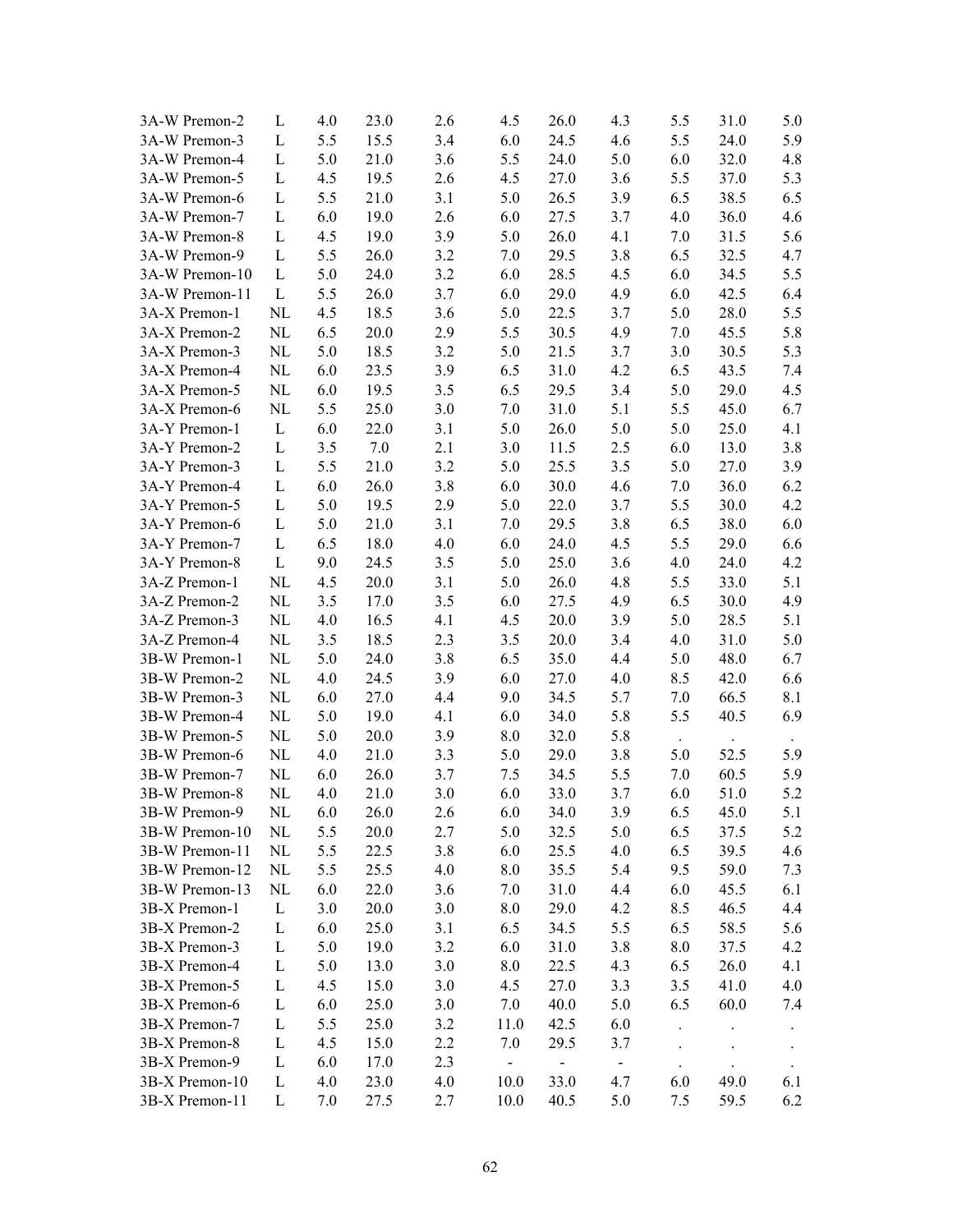| 3B-X Premon-12 | L            | 6.0     | 25.0 | 3.7 | 6.5                       | 36.0                        | 5.2            | 5.5                  | 53.5 | 6.8       |
|----------------|--------------|---------|------|-----|---------------------------|-----------------------------|----------------|----------------------|------|-----------|
| 3B-X Premon-13 | L            | 6.0     | 24.0 | 3.3 | 6.0                       | 38.5                        | 4.2            | 8.5                  | 33.0 | 3.9       |
| 3B-Y Premon-1  | NL           | 5.0     | 20.5 | 3.5 | 7.0                       | 37.0                        | 5.0            | 3.5                  | 60.5 | 6.5       |
| 3B-Y Premon-2  | NL           | 5.0     | 23.0 | 3.0 | 11.0                      | 40.5                        | 5.2            | 11.5                 | 80.5 | 7.4       |
| 3B-Y Premon-3  | NL           | 5.5     | 18.0 | 3.0 | 7.0                       | 41.0                        | 5.4            | 7.0                  | 59.0 | 7.3       |
| 3B-Y Premon-4  | NL           | 5.0     | 24.0 | 3.4 | 9.0                       | 37.0                        | 5.4            | 5.5                  | 50.0 | 6.0       |
| 3B-Y Premon-5  | NL           | 4.5     | 24.0 | 3.6 | 6.5                       | 40.0                        | 6.2            | 9.5                  | 77.5 | 9.3       |
| 3B-Y Premon-6  | NL           | 4.0     | 17.0 | 3.4 | 6.0                       | 31.0                        | 5.5            | 4.5                  | 31.5 | 5.7       |
| 3B-Y Premon-7  | NL           | 5.5     | 25.0 | 4.2 | 7.5                       | 38.0                        | 5.3            | 6.5                  | 46.5 | 7.8       |
| 3B-Y Premon-8  | NL           | 5.5     | 23.0 | 3.6 | 6.5                       | 38.0                        | 5.0            | 7.0                  | 51.0 | 6.4       |
| 3B-Y Premon-9  | NL           | 3.0     | 17.0 | 2.8 | 8.5                       | 37.5                        | 5.3            | 9.5                  | 59.5 | 5.9       |
| 3B-Z Premon-1  | L            | 5.0     | 23.0 | 3.9 | 8.0                       | 35.0                        | 5.9            | 3.5                  | 78.0 | 9.0       |
| 3B-Z Premon-2  | L            | 5.5     | 24.0 | 4.3 | 8.0                       | 36.0                        | 5.8            | 9.0                  | 69.0 | 9.9       |
| 3B-Z Premon-3  | L            | 5.5     | 24.0 | 2.9 | 7.0                       | 38.0                        | 5.0            | 5.5                  | 74.5 | 7.6       |
| 3B-Z Premon-4  | L            | 5.0     | 15.0 | 3.8 | 6.0                       | 26.0                        | 3.5            | 9.0                  | 32.0 | 4.5       |
| 3B-Z Premon-5  | L            | 5.0     | 22.5 | 4.0 | 8.0                       | 35.0                        | 5.5            | 8.5                  | 68.0 | 7.3       |
| 3B-Z Premon-6  | $\mathbf{L}$ | 4.0     | 16.0 | 2.9 | 6.0                       | 26.5                        | 3.8            | 4.5                  | 40.0 | 4.7       |
| 3B-Z Premon-7  | $\mathbf{L}$ | 5.5     | 21.0 | 3.5 | 6.0                       | 25.0                        | 5.4            | 4.5                  | 39.0 | 4.4       |
| 3B-Z Premon-8  | $\mathbf{L}$ | 7.0     | 24.0 | 3.0 | 7.0                       | 32.5                        | 5.0            | 6.0                  | 61.0 | 6.8       |
| 3B-Z Premon-9  | $\mathbf{L}$ | 6.0     | 20.0 | 2.7 | 8.0                       | 32.0                        | 4.4            | 6.5                  | 54.5 | 5.6       |
| 3B-Z Premon-10 | L            | 6.5     | 22.5 | 3.1 | 7.0                       | 34.5                        | 4.8            | 10.5                 | 53.5 | 6.9       |
| 4A-W Premon-1  | NL           | 4.0     | 19.0 | 2.3 | 3.5                       | 26.0                        | 3.6            | 3.0                  | 25.5 | 4.0       |
| 4A-W Premon-2  | NL           | 4.0     | 20.0 | 2.8 | 5.0                       | 23.0                        | 4.2            | 4.5                  | 23.0 | 3.9       |
| 4A-W Premon-3  | NL           | 3.5     | 17.5 | 3.1 | 6.0                       | 20.5                        | 4.0            | 5.5                  | 26.0 | 4.0       |
| 4A-W Premon-4  | NL           | 4.0     | 15.0 | 3.5 | 5.0                       | 21.5                        | 4.2            | 5.0                  | 27.0 | 5.4       |
| 4A-W Premon-5  | NL           | 3.5     | 16.0 | 2.6 | 5.5                       | 22.5                        | 3.8            | 5.0                  | 25.0 | 5.1       |
| 4A-W Premon-6  | NL           | 3.5     | 16.0 | 3.3 | 5.5                       | 24.0                        | 3.6            | 5.0                  | 27.0 | 3.9       |
| 4A-W Premon-7  | NL           | 4.0     | 17.0 | 3.2 | 6.0                       | 25.0                        | 4.0            | 5.5                  | 28.0 | 4.5       |
| 4A-W Premon-8  | NL           | 3.5     | 19.0 | 2.8 | 6.0                       | 25.0                        | 3.8            | 6.0                  | 29.0 | 4.2       |
| 4A-X Premon-1  | L            | 5.0     | 15.5 | 3.7 | 6.0                       | 21.0                        | 4.0            | 3.5                  | 20.5 | 3.9       |
| 4A-X Premon-2  | L            | 4.0     | 17.5 | 2.8 | 4.0                       | 24.0                        | 4.1            | 5.0                  | 30.0 | 5.1       |
| 4A-X Premon-3  | L            | 4.5     | 21.5 | 2.6 | 4.5                       | 24.0                        | 3.1            | 5.0                  | 30.5 | 4.0       |
| 4A-X Premon-4  | $\mathbf{L}$ | 4.5     | 20.0 | 3.1 | 5.0                       | 22.0                        | 3.6            | 5.5                  | 30.0 | 4.8       |
| 4A-X Premon-5  | L            | 2.5     | 12.0 | 2.4 | 4.5                       | 24.0                        | 3.5            | 5.5                  | 27.0 | 4.9       |
| 4A-X Premon-6  | $\Gamma$     | 4.0     | 16.0 | 2.8 | 5.5                       | 24.5                        | 3.7            | 4.5                  | 27.0 | 4.9       |
| 4A-Y Premon-1  | NL           | 4.0     | 19.0 | 4.2 | 5.5                       | 25.0                        | 3.9            | 6.0                  | 26.0 | 5.0       |
| 4A-Y Premon-2  | NL           | $4.0\,$ | 18.0 | 3.1 | 4.5                       | 23.0                        | 3.9            | $6.0\,$              | 26.5 | 4.7       |
| 4A-Y Premon-3  | NL           | 3.0     | 14.0 | 2.8 | 4.5                       | 24.0                        | 3.0            | 5.0                  | 29.5 | 4.3       |
| 4A-Y Premon-4  | NL           | 2.0     | 11.0 | 2.7 | 5.0                       | 19.5                        | 3.3            | $\Box$               |      | $\bullet$ |
| 4A-Y Premon-5  | NL           | 5.0     | 17.0 | 2.8 | 6.0                       | 27.5                        | 3.5            | 7.0                  | 34.5 | 5.1       |
| 4A-Z Premon-1  | L            | 4.0     | 16.0 | 2.8 | 5.0                       | 20.5                        | 3.5            | 5.0                  | 23.0 | 4.7       |
| 4A-Z Premon-2  | L            | 4.5     | 14.5 | 3.1 | 5.0                       | 21.5                        | 3.0            | 5.0                  | 26.5 | 3.5       |
| 4A-Z Premon-3  | L            | 5.0     | 20.0 | 4.2 | 7.5                       | 25.0                        | 4.0            | 7.5                  | 29.0 | 4.6       |
| 4A-Z Premon-4  | L            | 4.0     | 10.0 | 2.7 | 5.0                       | 18.0                        | 3.4            | 3.5                  | 24.0 | 4.0       |
| 4A-Z Premon-5  | L            | 5.5     | 21.5 | 3.3 | 5.0                       | 24.5                        | 3.6            | 3.5                  | 23.0 | 3.9       |
| 4B-W Premon-1  | NL           | 3.5     | 12.5 | 3.0 | $\equiv$                  | $\mathcal{L}_{\mathcal{A}}$ | $\blacksquare$ | 5.0                  | 32.0 | 7.0       |
| 4B-W Premon-2  | NL           | 4.0     | 11.0 | 2.8 | 4.0                       | 24.0                        | 4.0            | 4.0                  | 46.0 | 7.5       |
| 4B-W Premon-3  | NL           | 1.0     | 5.5  | 3.0 | $\mathbb{Z}^{\mathbb{Z}}$ | $\mathbb{Z}^{\mathbb{Z}}$   | $\blacksquare$ | $\star$              |      |           |
| 4B-W Premon-4  | NL           | 5.0     | 16.0 | 3.8 | 5.0                       | 23.0                        | 5.8            | 5.0                  | 38.0 | 6.8       |
| 4B-W Premon-5  | NL           | 4.0     | 12.0 | 3.0 | $\blacksquare$            | $\overline{\phantom{0}}$    | $\blacksquare$ | $\ddot{\phantom{1}}$ |      |           |
| 4B-W Premon-6  | NL           | 4.5     | 6.0  | 3.3 | $\blacksquare$            |                             | $\blacksquare$ |                      |      |           |
| 4B-W Premon-7  | NL           | 4.5     | 17.0 | 3.7 | 4.0                       | 21.5                        | 3.8            | 4.0                  | 26.0 | 4.2       |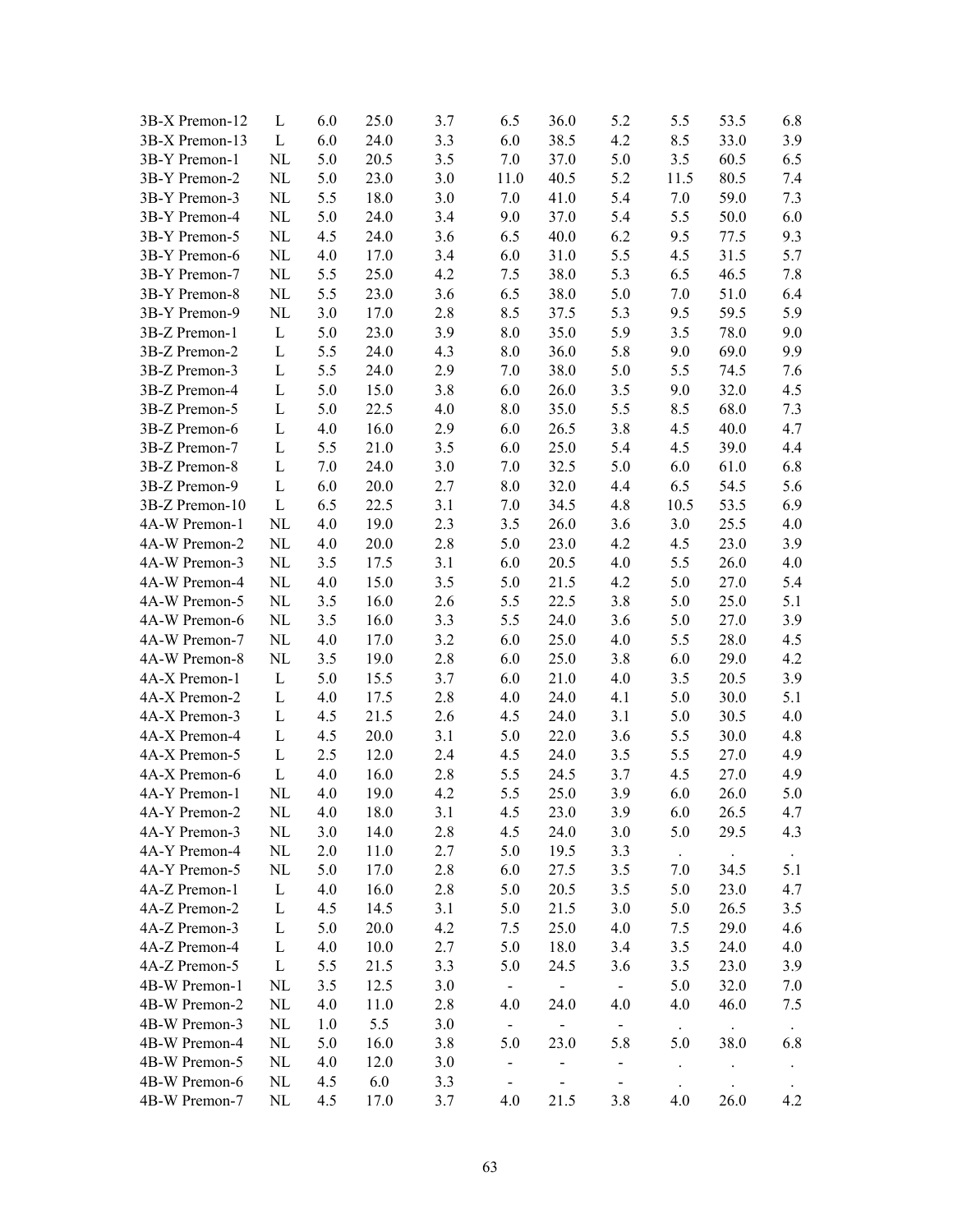| 4B-W Premon-8  | NL           | 5.5 | 18.5    | 3.7 | $\blacksquare$           | $\frac{1}{2}$            | $\blacksquare$ | $\bullet$ | $\cdot$              |               |
|----------------|--------------|-----|---------|-----|--------------------------|--------------------------|----------------|-----------|----------------------|---------------|
| 4B-W Premon-9  | NL           | 5.0 | 21.0    | 3.3 | 6.0                      | 30.5                     | 5.5            | 3.0       | 46.5                 | 5.8           |
| 4B-W Premon-10 | NL           | 5.5 | 19.0    | 3.4 | 4.5                      | 22.5                     | 4.2            | 4.0       | 36.0                 | 5.6           |
| 4B-W Premon-11 | NL           | 6.5 | 21.0    | 3.5 | 6.5                      | 28.5                     | 5.4            | 6.0       | 45.5                 | 7.5           |
| 4B-X Premon-1  | $\mathbf{L}$ | 4.5 | 21.5    | 2.7 | 9.0                      | 33.5                     | 5.4            | 4.5       | 78.0                 | 7.3           |
| 4B-X Premon-2  | $\mathbf{L}$ | 5.0 | 19.0    | 2.8 | 8.5                      | 34.0                     | 5.2            | 7.0       | 67.0                 | 8.2           |
| 4B-X Premon-3  | L            | 4.0 | 13.5    | 2.7 | 6.0                      | 31.5                     | 5.0            | 6.0       | 72.0                 | 8.0           |
| 4B-X Premon-4  | L            | 4.0 | 16.5    | 2.7 | 4.5                      | 29.0                     | 4.8            | 8.0       | 77.5                 | 7.3           |
| 4B-X Premon-5  | L            | 4.5 | 19.5    | 4.5 | 8.0                      | 31.0                     | 7.0            | 6.5       | 67.0                 | 10.9          |
| 4B-X Premon-6  | L            | 3.5 | 16.0    | 2.9 | 6.5                      | 30.0                     | 5.4            | 5.0       | 84.5                 | 10.0          |
| 4B-X Premon-7  | L            | 5.0 | 23.5    | 3.3 | 8.0                      | 33.0                     | 7.0            | 10.0      | 82.0                 | 10.2          |
| 4B-X Premon-8  | L            | 4.5 | 23.0    | 3.4 | 6.5                      | 28.0                     | 4.9            | 6.0       | 84.0                 | 8.4           |
| 4B-X Premon-9  | L            | 3.0 | $8.0\,$ | 2.3 | 1.5                      | 12.0                     | 3.5            |           |                      |               |
| 4B-Y Premon-1  | NL           | 5.5 | 28.5    | 3.7 | 7.5                      | 37.5                     | 5.5            | 9.0       | 45.0                 | 6.9           |
| 4B-Y Premon-2  | NL           | 5.0 | 20.0    | 3.8 | 7.0                      | 27.0                     | 4.4            | 6.0       | 40.0                 | 5.8           |
| 4B-Y Premon-3  | $\rm NL$     | 4.5 | 21.0    | 3.1 | 6.5                      | 31.0                     | 5.1            | 5.5       | 45.0                 | 6.8           |
| 4B-Y Premon-4  | NL           | 4.0 | 19.0    | 3.3 | 5.0                      | 26.0                     | 4.2            | 5.0       | 36.5                 | 5.5           |
| 4B-Y Premon-5  | NL           | 5.0 | 23.0    | 2.9 | 5.5                      | 28.0                     | 4.1            | 6.5       | 44.5                 | 5.3           |
| 4B-Y Premon-6  | NL           | 5.0 | 24.0    | 2.7 | 6.5                      | 27.5                     | 3.7            | 7.0       | 39.5                 | 5.2           |
| 4B-Y Premon-7  | NL           | 4.0 | 13.0    | 2.4 | 4.5                      | 19.0                     | 2.9            | 4.0       | 29.0                 | 3.5           |
| 4B-Y Premon-8  | NL           | 5.0 | 21.0    | 2.8 | 6.0                      | 33.0                     | 4.1            | 5.0       | 48.5                 | 6.1           |
| 4B-Y Premon-9  | NL           | 4.5 | 24.0    | 3.2 | 7.0                      | 32.0                     | 6.2            | 6.5       | 44.0                 | 8.6           |
| 4B-Y Premon-10 | NL           | 5.5 | 21.5    | 3.6 | 6.5                      | 28.5                     | 5.5            | 5.0       | 38.0                 | 6.4           |
| 4B-Y Premon-11 | NL           | 3.5 | 19.5    | 3.2 | $\blacksquare$           | $\blacksquare$           | $\blacksquare$ | $\sim$    | $\ddot{\phantom{0}}$ | $\sim$        |
| 4B-Y Premon-12 | NL           | 5.0 | 9.5     | 2.4 | 5.5                      | 24.0                     | 3.8            | 5.0       | 34.0                 | 5.0           |
| 4B-Y Premon-13 | NL           | 5.5 | 21.0    | 3.0 | $\blacksquare$           | $\overline{\phantom{0}}$ | $\blacksquare$ | $\sim$    | $\bullet$            | $\sim$        |
| 4B-Z Premon-1  | L            | 5.0 | 12.5    | 2.0 | 1.5                      | 19.0                     | 3.0            | 3.0       | 35.5                 | 4.3           |
| 4B-Z Premon-2  | L            | 5.0 | 22.5    | 2.8 | 5.5                      | 24.0                     | 3.8            | 4.0       | 44.0                 | 6.3           |
| 4B-Z Premon-3  | L            | 4.5 | 16.0    | 1.9 | 0.0                      |                          | $\blacksquare$ | $\Box$    |                      |               |
| 4B-Z Premon-4  | L            | 5.0 | 18.5    | 3.4 | 5.5                      | 28.5                     | 4.1            | 4.0       | 38.0                 | 7.0           |
| 5A-W Premon-1  | NL           | 4.5 | 11.0    | 2.9 | 5.0                      | 13.5                     | 3.6            | 4.0       | 12.5                 | 3.5           |
| 5A-W Premon-2  | NL           | 4.0 | 19.0    | 2.4 | 4.5                      | 21.0                     | 2.3            | 4.0       | 20.0                 | 3.2           |
| 5A-W Premon-3  | NL           | 4.5 | 9.5     | 2.7 | 4.0                      | 18.5                     | 3.2            | 4.5       | 22.0                 | 3.3           |
| 5A-W Premon-4  | $\rm NL$     | 4.0 | 7.0     | 3.3 | 3.5                      | 18.5                     | 3.8            | 4.0       | 18.5                 | 3.5           |
| 5A-W Premon-5  | NL           | 4.0 | 15.5    | 2.6 | 5.0                      | 16.5                     | 3.7            | 5.5       | 20.0                 | 3.6           |
| 5A-W Premon-6  | NL           | 2.5 | 7.5     | 2.4 | 2.5                      | 4.0                      | 3.2            |           |                      |               |
| 5A-W Premon-7  | NL           | 6.5 | 21.5    | 2.9 | 5.5                      | 23.5                     | 3.3            | 5.0       | 24.5                 | 4.1           |
| 5A-W Premon-8  | NL           | 3.5 | 9.5     | 2.5 | 3.0                      | 12.0                     | 3.0            | 3.0       | 16.5                 | 3.5           |
| 5A-W Premon-9  | NL           | 2.0 | 4.0     | 2.2 | 3.5                      | 17.0                     | 3.8            | 3.5       | 22.5                 | 3.7           |
| 5A-X Premon-1  | $\mathbf{L}$ | 4.0 | 17.0    | 2.5 | 4.0                      | 23.0                     | 3.5            | $\sim$    | $\bullet$            |               |
| 5A-X Premon-2  | $\Gamma$     | 5.0 | 19.5    | 3.4 | 5.0                      | 25.5                     | 4.3            | 5.0       | 26.0                 | $\sim$<br>5.5 |
| 5A-X Premon-3  | $\Gamma$     | 5.0 | 13.5    | 3.5 | 5.0                      | 19.0                     | 4.5            | 5.5       | 17.0                 | 4.5           |
| 5A-Y Premon-1  | NL           | 4.5 | 19.5    | 2.5 | 4.5                      | 21.0                     | 3.5            | 3.0       | 21.0                 | 3.5           |
| 5A-Y Premon-2  | NL           | 5.0 | 16.5    | 3.0 | $\blacksquare$           |                          |                |           |                      |               |
| 5A-Y Premon-3  | NL           | 4.0 | 11.5    | 2.5 | $\overline{\phantom{0}}$ |                          | $\blacksquare$ |           |                      | $\bullet$ .   |
| 5A-Y Premon-4  | NL           | 5.0 | 20.5    | 3.0 | $\blacksquare$           |                          | $\blacksquare$ |           |                      | $\sim$        |
| 5A-Z Premon-1  | L            | 3.5 | 15.0    | 2.6 | 3.5                      | 16.0                     | 3.3            | 4.0       | 20.5                 | 3.4           |
| 5A-Z Premon-2  | L            | 4.0 | 13.0    | 2.2 | $\blacksquare$           |                          | $\blacksquare$ |           | $\ddot{\phantom{0}}$ |               |
| 5A-Z Premon-3  | L            | 3.5 | 8.0     | 2.6 | $\blacksquare$           | $\blacksquare$           | $\blacksquare$ |           |                      |               |
| 5A-Z Premon-4  | L            | 6.0 | 17.0    | 2.4 | 4.0                      | 19.5                     | 3.5            | 4.0       | 24.0                 | 3.9           |
| 5A-Z Premon-5  | L            | 4.0 | 15.5    | 2.0 | 5.0                      | 20.0                     | 3.2            | 4.0       | 21.0                 | 5.2           |
| 5A-Z Premon-6  | L            | 2.0 | 8.0     | 2.3 | 3.0                      | 11.5                     | 2.5            |           |                      |               |
|                |              |     |         |     |                          |                          |                |           |                      |               |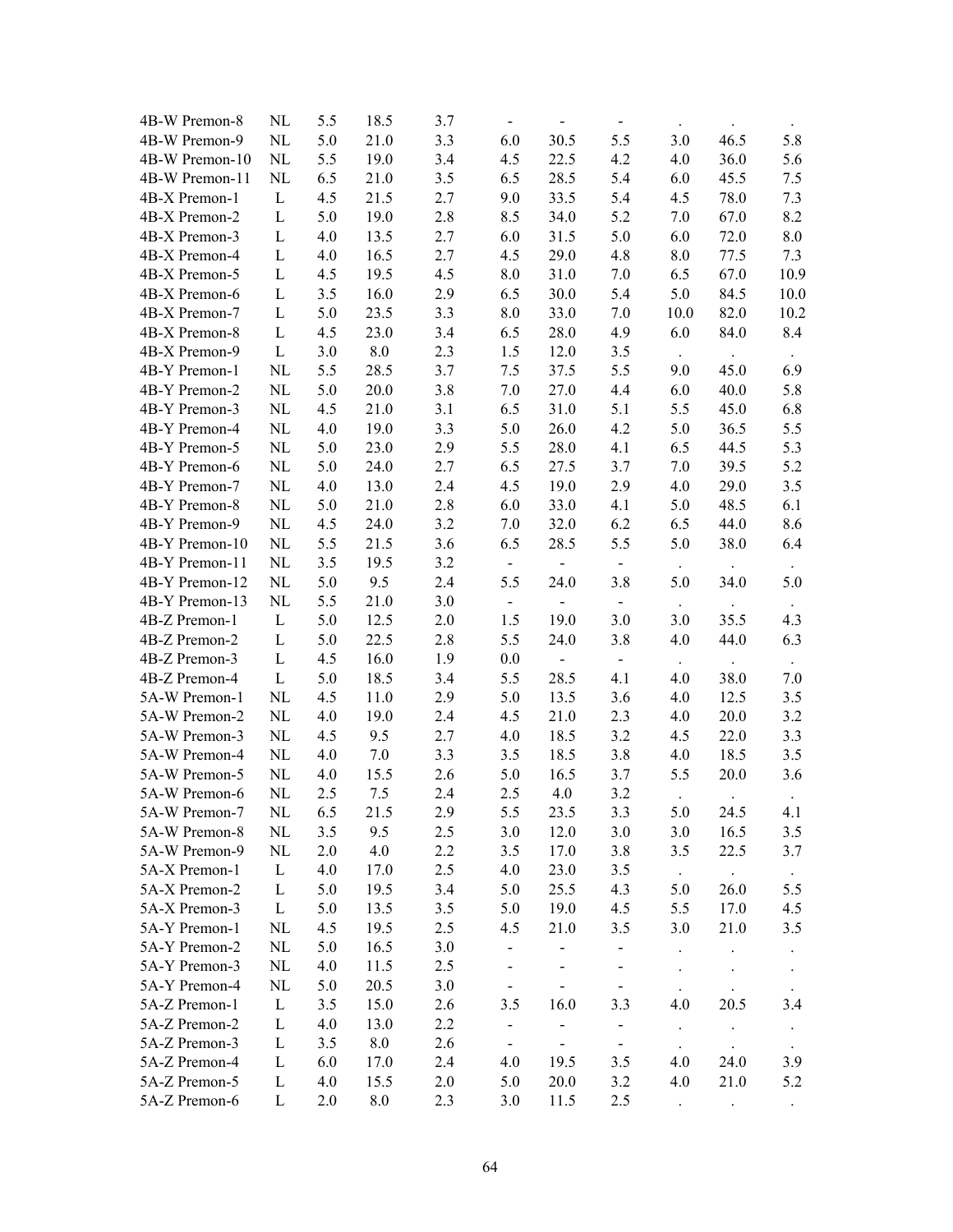| 5A-Z Premon-7  | L            | 5.0                | 20.0 | 2.6 | 5.0            | 23.5           | 3.4                      | 5.5                  | 26.5 | 3.8       |
|----------------|--------------|--------------------|------|-----|----------------|----------------|--------------------------|----------------------|------|-----------|
| 5B-W Premon-1  | NL           | 2.5                | 10.5 | 2.6 | 5.5            | 21.5           | 4.7                      | $\Box$               |      |           |
| 5B-W Premon-2  | NL           | 7.5                | 17.0 | 2.8 | 6.0            | 25.0           | 5.0                      | 9.0                  | 50.5 | 6.5       |
| 5B-W Premon-3  | NL           | 8.0                | 21.0 | 3.0 | 5.0            | 26.0           | 5.5                      |                      |      |           |
| 5B-W Premon-4  | NL           | 3.5                | 11.0 | 2.4 | 4.5            | 19.0           | 4.0                      |                      |      |           |
| 5B-W Premon-5  | $\rm NL$     | 5.0                | 18.5 | 2.4 | 5.5            | 24.0           | 4.3                      | 8.5                  | 33.0 | 6.3       |
| 5B-W Premon-6  | NL           | 4.5                | 15.0 | 2.4 | 6.0            | 26.0           | 4.6                      |                      |      |           |
| 5B-W Premon-7  | $\rm NL$     | 5.0                | 21.0 | 3.0 | 6.0            | 28.0           | 5.5                      | 9.5                  | 33.0 | 5.8       |
| 5B-W Premon-8  | $\rm NL$     | 4.0                | 14.0 | 2.6 | 5.0            | 20.5           | 3.8                      |                      |      |           |
| 5B-W Premon-9  | $\rm NL$     | 3.5                | 9.0  | 3.0 | 5.0            | 18.0           | 4.0                      | 5.5                  | 26.0 | 4.9       |
| 5B-W Premon-10 | NL           | 4.5                | 14.0 | 3.3 | 5.0            | 21.0           | 4.5                      | 5.5                  | 30.5 | 6.4       |
| 5B-W Premon-11 | NL           | 3.0                | 6.0  | 2.6 | 3.5            | 15.5           | 3.5                      | 3.5                  | 22.0 | 4.2       |
| 5B-W Premon-12 | NL           | 4.5                | 18.5 | 2.9 | 6.0            | 28.0           | 4.8                      | 5.0                  | 31.5 | 7.4       |
| 5B-W Premon-13 | NL           | 5.5                | 9.5  | 3.4 | 5.0            | 22.5           | 4.7                      | 8.0                  | 34.5 | 6.2       |
| 5B-W Premon-14 | NL           | 4.0                | 8.5  | 2.2 | 4.5            | 23.5           | 3.8                      | 6.0                  | 42.5 | 6.2       |
| 5B-X Premon-1  | $\mathbf{L}$ | 3.5                | 19.0 | 2.4 | 7.5            | 32.0           | 4.8                      | 7.0                  | 40.5 | 6.6       |
| 5B-X Premon-2  | $\mathbf L$  | 4.0                | 16.5 | 1.7 | 6.0            | 31.5           | 4.5                      | $\Box$               |      | $\sim$    |
| 5B-X Premon-3  | $\mathbf{L}$ | 6.0                | 22.5 | 2.0 | 6.5            | 32.0           | 5.7                      | 5.5                  | 14.0 | 6.4       |
| 5B-X Premon-4  | $\mathbf{L}$ | 5.0                | 14.0 | 2.0 | $\mathbf{L}$   | $\blacksquare$ | $\overline{\phantom{a}}$ | 5.5                  | 32.5 | 6.4       |
| 5B-X Premon-5  | $\mathbf{L}$ | 5.0                | 16.0 | 3.0 | 6.0            | 27.5           | 5.0                      | 5.0                  | 34.5 | 5.8       |
| 5B-X Premon-6  | L            | 5.0                | 17.5 | 2.3 | 7.5            | 29.5           | 4.2                      | 6.5                  | 40.5 | 6.2       |
| 5B-X Premon-7  | L            | 4.0                | 17.5 | 2.0 | 2.0            | 26.0           | 3.5                      | 5.0                  | 39.0 | 4.5       |
| 5B-X Premon-8  | $\mathbf{L}$ | 5.0                | 18.0 | 2.9 | 6.0            | 24.0           | 3.8                      | 5.5                  | 39.5 | 7.3       |
| 5B-X Premon-9  | $\mathbf{L}$ | 5.0                | 20.0 | 2.8 | 6.0            | 25.0           | 4.1                      | 6.5                  | 36.5 | 8.1       |
| 5B-Y Premon-1  | NL           | 3.0                | 11.0 | 2.0 | 6.5            | 28.0           | 4.7                      | $\ddot{\phantom{0}}$ |      |           |
| 5B-Y Premon-2  | NL           | 4.5                | 20.0 | 2.8 | 7.0            | 26.0           | 4.7                      |                      |      |           |
| 5B-Y Premon-3  | $\rm NL$     | $\boldsymbol{8.0}$ | 22.0 | 2.2 | $8.0\,$        | 40.5           | 5.4                      | 7.5                  | 78.0 | 10.1      |
| 5B-Y Premon-4  | NL           | 4.0                | 18.0 | 3.2 | 6.5            | 23.5           | 5.4                      | 5.0                  | 48.5 | 6.0       |
| 5B-Y Premon-5  | $\rm NL$     | 5.0                | 15.5 | 1.8 | 4.5            | 16.5           | 3.5                      | 4.0                  | 31.0 | 5.1       |
| 5B-Y Premon-6  | $\rm NL$     | 5.0                | 24.0 | 2.5 | 7.0            | 27.0           | $4.0\,$                  | 6.5                  | 58.5 | 7.6       |
| 5B-Y Premon-7  | $\rm NL$     | $8.0\,$            | 20.5 | 2.5 | 5.0            | 20.5           | 3.7                      | 4.5                  | 40.5 | 5.5       |
| 5B-Y Premon-8  | NL           | 7.0                | 24.5 | 3.4 | 7.0            | 33.5           | 6.6                      | 8.0                  | 65.0 | 10.6      |
| 5B-Y Premon-9  | $\rm NL$     | 7.5                | 25.5 | 3.2 | 7.0            | 38.0           | 5.5                      | 7.5                  | 75.5 | 10.4      |
| 5B-Y Premon-10 | NL           | 3.5                | 7.5  | 1.2 | $\blacksquare$ | $\blacksquare$ | $\sim$                   |                      |      |           |
| 5B-Y Premon-11 | $\rm NL$     | 6.5                | 12.5 | 2.2 | 4.0            | 16.0           | 3.2                      | 3.0                  | 26.5 | 4.3       |
| 5B-Z Premon-1  | L            | 5.0                | 22.0 | 3.3 | 6.0            | 28.0           | 4.5                      | 5.5                  | 52.5 | 8.0       |
| 5B-Z Premon-2  | $\mathbf L$  | 6.0                | 22.0 | 2.2 | 4.0            | 26.0           | 3.2                      | $6.0\,$              | 41.0 | 5.3       |
| 5B-Z Premon-3  | L            | 6.0                | 16.5 | 1.7 | 3.3            | 24.5           | 4.2                      | 4.5                  | 25.0 | 3.5       |
| 5B-Z Premon-4  | L            | 6.0                | 16.0 | 2.7 | 4.5            | 20.0           | 3.2                      | 5.5                  | 35.5 | 6.2       |
| 5B-Z Premon-5  | L            | 5.5                | 11.0 | 1.9 | 4.5            | 12.5           | 2.4                      | 3.5                  | 16.0 | 3.1       |
| 5B-Z Premon-6  | L            | 6.0                | 26.5 | 2.6 | 5.5            | 31.5           | 3.7                      | 4.5                  | 38.5 | 5.8       |
| 5B-Z Premon-7  | L            | 4.0                | 11.0 | 2.5 | $\mathbb{Z}^+$ |                | $\blacksquare$           | $\bullet$            |      | $\bullet$ |
| 6A-W Premon-1  | L            | 2.0                | 6.0  | 3.3 | 6.0            | 22.0           | 4.5                      | 5.0                  | 44.5 | 6.6       |
| 6A-W Premon-2  | L            | 2.0                | 11.0 | 2.6 | 4.0            | 29.0           | 4.0                      | 3.0                  | 54.0 | 6.8       |
| 6A-W Premon-3  | L            | 5.0                | 11.0 | 2.5 | 6.5            | 26.0           | 4.9                      | 4.5                  | 52.0 | 6.7       |
| 6A-W Premon-4  | L            | 1.0                | 5.0  | 3.6 | 7.0            | 26.5           | 5.6                      | 7.0                  | 49.0 | 7.2       |
| 6A-W Premon-5  | L            | 2.0                | 4.5  | 3.4 | 3.5            | 22.0           | 4.4                      | 3.5                  | 34.5 | 4.8       |
| 6A-W Premon-6  | $\mathbf{L}$ | 5.0                | 9.0  | 3.7 | 7.0            | 31.5           | 5.4                      | 6.5                  | 56.0 | 11.9      |
| 6A-X Premon-1  | NL           | 5.0                | 20.0 | 2.8 | 8.0            | 31.0           | 5.4                      | 9.0                  | 62.0 | 9.4       |
| 6A-Y Premon-1  | L            | 4.0                | 7.5  | 2.2 | 4.0            | 15.0           | 3.4                      | 3.0                  | 22.0 | 3.1       |
| 6A-Y Premon-2  | $\mathbf L$  | 3.0                | 13.0 | 2.5 | 4.0            | 27.0           | 3.8                      | 3.0                  | 39.5 | 4.5       |
| 6A-Y Premon-3  | L            | 4.0                | 19.0 | 2.1 | 4.0            | 31.0           | 3.7                      | 2.5                  | 44.5 | 4.6       |
|                |              |                    |      |     |                |                |                          |                      |      |           |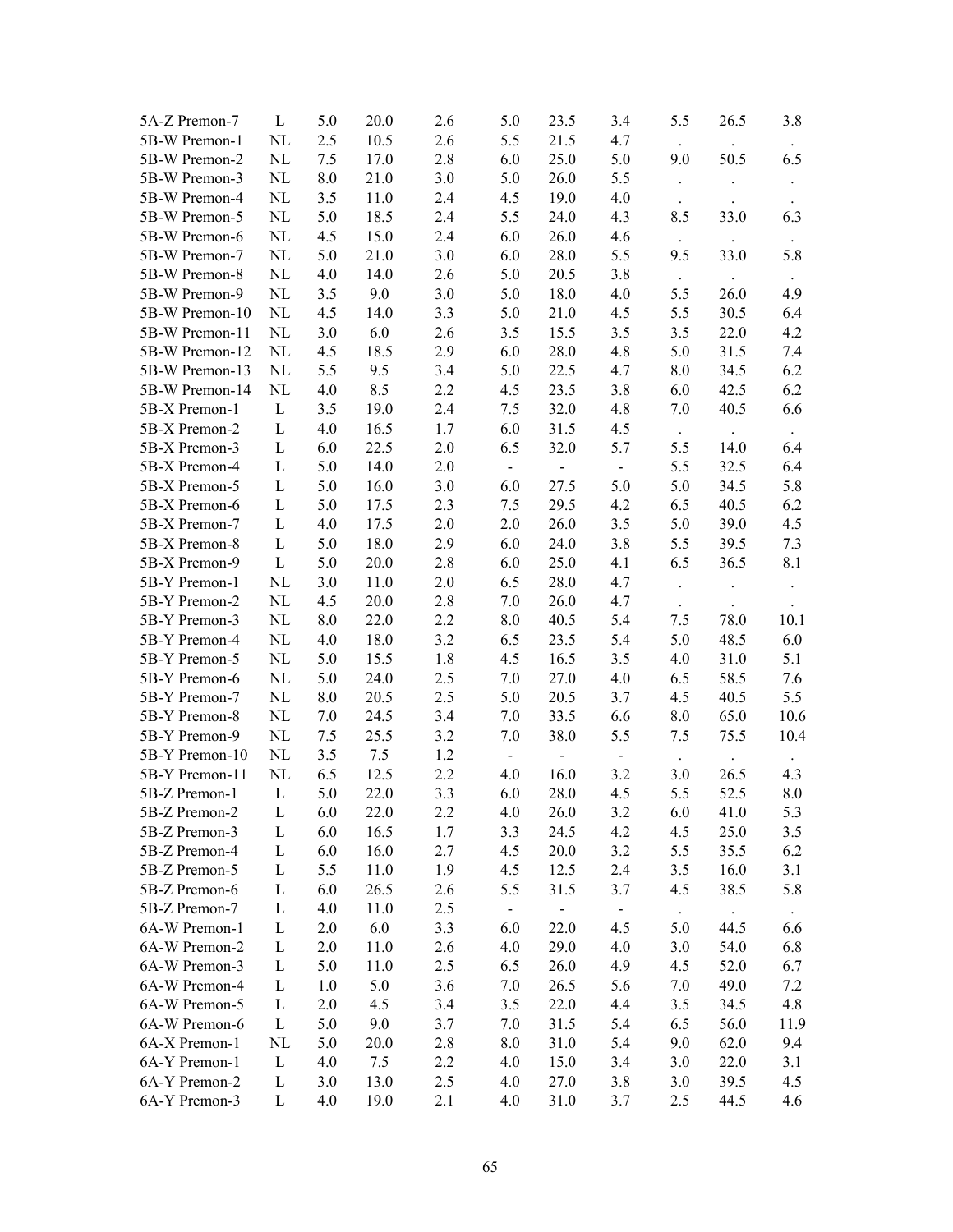| 6A-Y Premon-4 | L   | 5.0 | 11.5 | 2.2 | 4.5 | 26.5 | 4.9 | 3.0 | 39.0 | 3.8 |
|---------------|-----|-----|------|-----|-----|------|-----|-----|------|-----|
| 6A-Y Premon-5 | L   | 4.5 | 8.0  | 3.2 | 4.0 | 20.5 | 3.4 | 3.0 | 24.5 | 3.6 |
| 6A-Y Premon-6 | L   | 4.5 | 16.0 | 3.0 | 6.0 | 26.0 | 4.6 | 4.5 | 40.0 | 5.0 |
| 6A-Y Premon-7 | L   | 5.0 | 23.0 | 3.8 | 7.0 | 30.5 | 6.1 | 3.5 | 51.0 | 6.3 |
| 6A-Y Premon-8 | L   | 3.5 | 13.5 | 2.0 | 5.5 | 24.5 | 3.4 | 3.0 | 35.5 | 4.5 |
| 6A-Z Premon-1 | NL  | 3.0 | 19.0 | 2.5 | 5.0 | 32.0 | 4.6 | 6.0 | 45.0 | 5.2 |
| 6A-Z Premon-2 | NL  | 3.5 | 20.0 | 3.2 | 7.5 | 30.0 | 6.5 | 4.5 | 63.5 | 6.8 |
| 6A-Z Premon-3 | NI. | 6.5 | 20.0 | 2.8 | 5.5 | 26.0 | 4.0 | 3.5 | 36.0 | 4.8 |
| 6A-Z Premon-4 | NI. | 3.0 | 13.5 | 2.0 | 4.5 | 23.0 | 3.7 | 3.5 | 37.0 | 4.8 |
| 6A-Z Premon-5 | NL  | 6.0 | 13.5 | 2.5 | 3.5 | 18.5 | 3.4 | 3.0 | 40.5 | 4.5 |
| 6A-Z Premon-6 | NL  | 5.0 | 15.5 | 1.5 | 5.0 | 22.5 | 3.1 | 4.0 | 41.0 | 4.6 |
| 6B-Y Premon-1 | NI. | 5.0 | 21.0 | 3.0 | 6.5 | 26.5 | 4.4 | 3.5 | 28.0 | 6.1 |
| 6B-Y Premon-2 | NL  | 2.5 | 7.5  | 2.7 | 5.0 | 19.0 | 4.0 | 3.0 | 24.5 | 5.0 |
| 6B-Z Premon-1 | L   | 5.5 | 22.0 | 2.7 | 5.0 | 26.0 | 4.8 | 4.5 | 33.5 | 5.9 |
|               |     |     |      |     |     |      |     |     |      |     |

### 8.9 BASAL AREA SUMMARY AND REDUCTION

Basal area in m² per hectare is calculated from the estimated DBH (diameter at breast height, 1.4 m) of all trees > 2 m tall within 400 m<sup>2</sup> plots (m<sup>2</sup>/ha = ((area of individual tree (cm<sup>2</sup>) / 10,000) \* 25) averaged over all trees within each plot). Plots 1A, 2B, 3A, 4A, 5A, and 6B are control plots; 1B, 2A, 3B, 4B, 5B, and 6A are gap plots in which all exotic trees >5cm DBH were girdled and treated with herbicide to kill them.

|                | Basal Area | Basal Area           |             | $#$ Trees |
|----------------|------------|----------------------|-------------|-----------|
| Plot           | $(m^2/ha)$ | Reduction $(m^2/ha)$ | % Reduction | girdled   |
| 1A             | 40.40      | 0.00                 |             |           |
| 1B             | 51.99      | 46.81                | 90.0        | 61        |
| 2A             | 46.64      | 41.02                | 88.0        | 37        |
| 2B             | 33.77      | 0.00                 |             |           |
| 3A             | 42.14      | 0.00                 |             |           |
| 3B             | 50.43      | 47.73                | 94.6        | 40        |
| 4A             | 37.79      | 0.00                 |             |           |
| 4B             | 56.28      | 51.34                | 91.2        | 25        |
| 5A             | 47.16      | 0.00                 |             |           |
| 5B             | 43.54      | 37.62                | 86.4        | 43        |
| 6A             | 55.51      | 49.25                | 88.7        | 30        |
| 6 <sub>B</sub> | 61.51      | 0.00                 |             |           |
| <b>AVG</b>     | 47.26      | 45.6                 | 89.8        | 39.3      |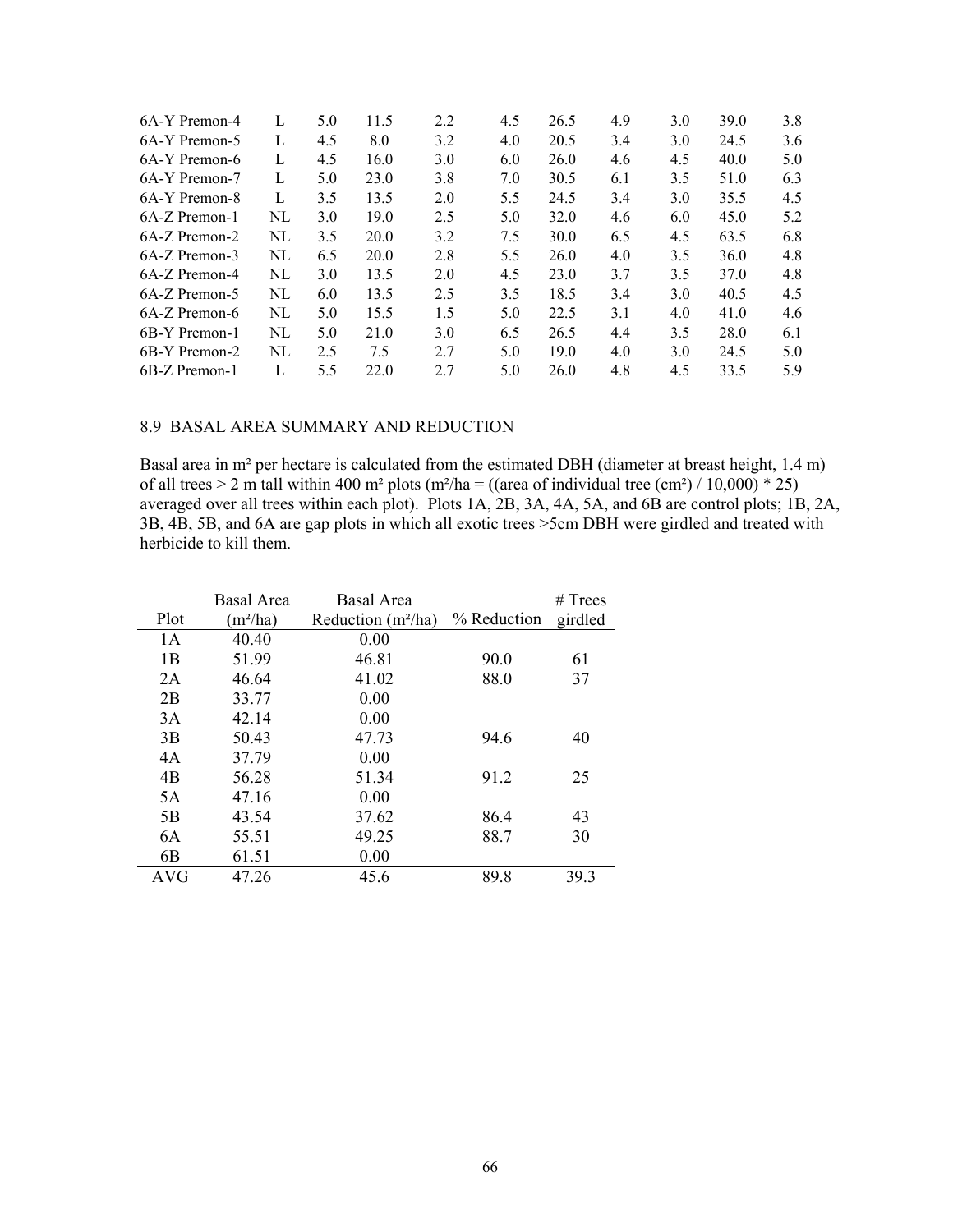## 8.10 BASAL AREA JULY 2003

Basal area in m² per hectare was calculated from the estimated DBH (diameter at breast height, 1.4 m) of all trees > 2 m tall within 400 m<sup>2</sup> plots (m<sup>2</sup>/ha = ((area of individual tree (cm<sup>2</sup>) / 10,000) \* 25)). Plots 1A, 2B, 3A, 4A, 5A, and 6B are control plots; 1B, 2A, 3B, 4B, 5B, and 6A are gap plots in which all exotic trees >5cm DBH were girdled (g) and treated with herbicide to kill them. For ease of data collection, plots were divided into 10x10 m quadrants. Quad 1 contains the NE corner of the whole plot, Quad 2 the SE corner, Quad 3 the SW corner and Quad 4 the SE corner.

|      |              |                      |         |                | <b>Basal</b>       |          |         |
|------|--------------|----------------------|---------|----------------|--------------------|----------|---------|
|      |              |                      | native/ | <b>DBH</b>     | Area               |          | Girdled |
| Plot |              | Quad Species         | exotic  | (cm)           | (cm <sup>2</sup> ) | $m^2/ha$ | (g)     |
| 1A   | 1            | Andira inermis       | native  | $\overline{2}$ | 3.14               | 0.0079   |         |
| 1A   | $\mathbf{1}$ | Calophyllum calaba   | native  | $\mathbf{1}$   | 0.79               | 0.0020   |         |
| 1A   | $\mathbf{1}$ | Calophyllum calaba   | native  | $\overline{2}$ | 3.14               | 0.0079   |         |
| 1A   | $\mathbf{1}$ | Calophyllum calaba   | native  | $\overline{2}$ | 3.14               | 0.0079   |         |
| 1A   | $\mathbf{1}$ | Calophyllum calaba   | native  | $\overline{3}$ | 7.07               | 0.0177   |         |
| 1A   | $\mathbf{1}$ | Calophyllum calaba   | native  | 8              | 50.27              | 0.1257   |         |
| 1A   | $\mathbf{1}$ | Dendropanax arboreus | native  | $\overline{2}$ | 3.14               | 0.0079   |         |
| 1A   | $\mathbf{1}$ | Dendropanax arboreus | native  | $\overline{3}$ | 7.07               | 0.0177   |         |
| 1A   | $\mathbf{1}$ | Dendropanax arboreus | native  | 3              | 7.07               | 0.0177   |         |
| 1A   | $\mathbf{1}$ | Dendropanax arboreus | native  | 14             | 153.94             | 0.3848   |         |
| 1A   | $\mathbf{1}$ | Hibiscus elatus      | exotic  | $\mathbf{1}$   | 0.79               | 0.0020   |         |
| 1A   | $\mathbf{1}$ | Hibiscus elatus      | exotic  | $\mathbf{1}$   | 0.79               | 0.0020   |         |
| 1A   | $\mathbf{1}$ | Hibiscus elatus      | exotic  | $\mathbf{1}$   | 0.79               | 0.0020   |         |
| 1A   | $\mathbf{1}$ | Hibiscus elatus      | exotic  | $\mathbf{1}$   | 0.79               | 0.0020   |         |
| 1A   | $\mathbf{1}$ | Hibiscus elatus      | exotic  | $\mathbf{1}$   | 0.79               | 0.0020   |         |
| 1A   | $\mathbf{1}$ | Hibiscus elatus      | exotic  | $\mathbf{1}$   | 0.79               | 0.0020   |         |
| 1A   | $\mathbf{1}$ | Hibiscus elatus      | exotic  | $\mathbf{1}$   | 0.79               | 0.0020   |         |
| 1A   | $\mathbf{1}$ | Hibiscus elatus      | exotic  | $\overline{2}$ | 3.14               | 0.0079   |         |
| 1A   | $\mathbf{1}$ | Hibiscus elatus      | exotic  | $\overline{2}$ | 3.14               | 0.0079   |         |
| 1A   | $\mathbf{1}$ | Hibiscus elatus      | exotic  | $\overline{2}$ | 3.14               | 0.0079   |         |
| 1A   | $\mathbf{1}$ | Hibiscus elatus      | exotic  | $\overline{2}$ | 3.14               | 0.0079   |         |
| 1A   | $\mathbf{1}$ | Hibiscus elatus      | exotic  | $\overline{3}$ | 7.07               | 0.0177   |         |
| 1A   | $\mathbf{1}$ | Hibiscus elatus      | exotic  | 3              | 7.07               | 0.0177   |         |
| 1A   | $\mathbf{1}$ | Hibiscus elatus      | exotic  | $\overline{3}$ | 7.07               | 0.0177   |         |
| 1A   | $\mathbf{1}$ | Hibiscus elatus      | exotic  | $\overline{3}$ | 7.07               | 0.0177   |         |
| 1A   | $\mathbf{1}$ | Hibiscus elatus      | exotic  | 3              | 7.07               | 0.0177   |         |
| 1A   | $\mathbf{1}$ | Hibiscus elatus      | exotic  | $\overline{3}$ | 7.07               | 0.0177   |         |
| 1A   | $\mathbf{1}$ | Hibiscus elatus      | exotic  | 5              | 19.63              | 0.0491   |         |
| 1A   | $\mathbf{1}$ | Hibiscus elatus      | exotic  | 6              | 28.27              | 0.0707   |         |
| 1A   | $\mathbf{1}$ | Hibiscus elatus      | exotic  | 6              | 28.27              | 0.0707   |         |
| 1A   | $\mathbf{1}$ | Hibiscus elatus      | exotic  | $\overline{7}$ | 38.48              | 0.0962   |         |
| 1A   | $\mathbf{1}$ | Hibiscus elatus      | exotic  | $\overline{7}$ | 38.48              | 0.0962   |         |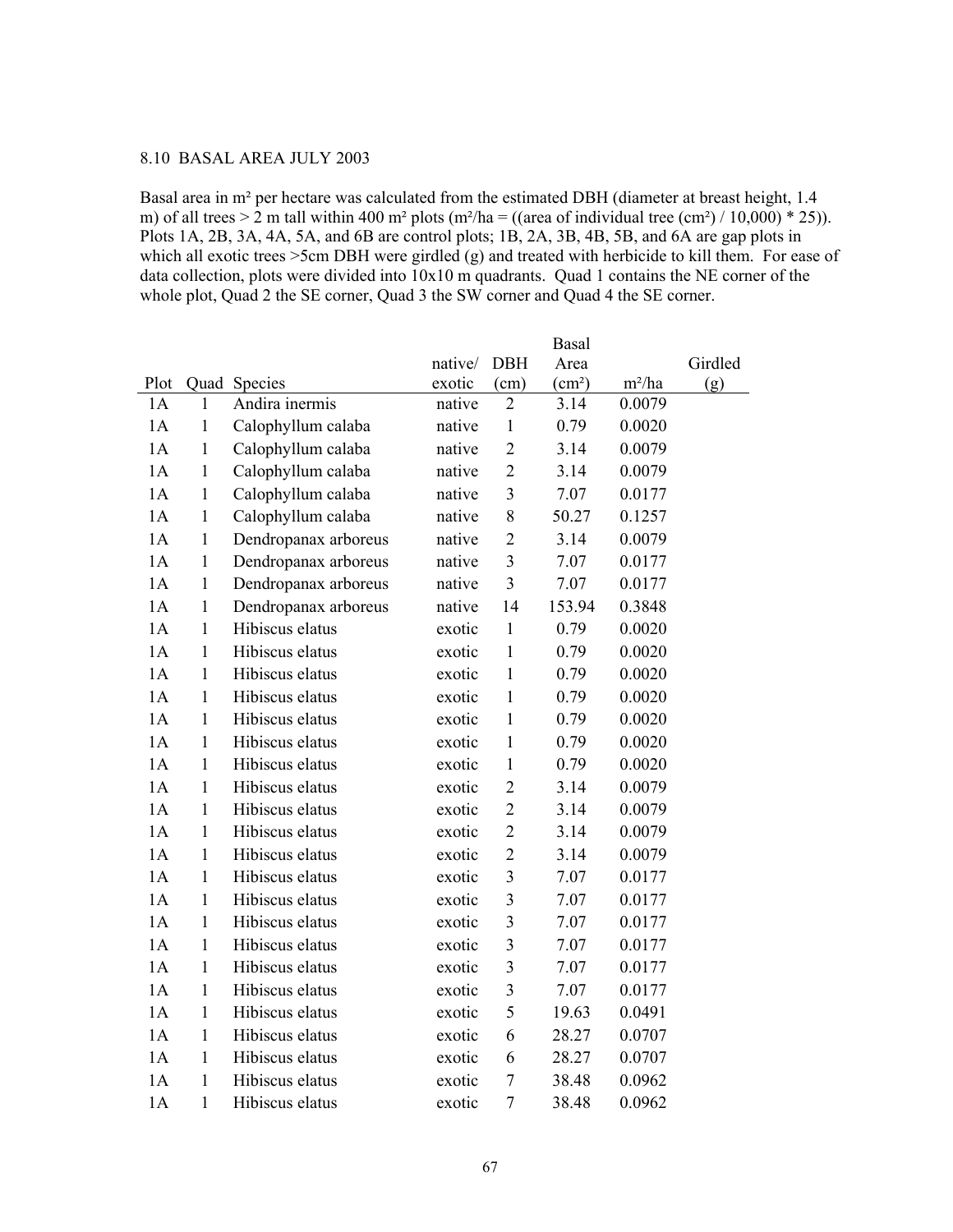| 1A | $\mathbf{1}$   | Hibiscus elatus        | exotic | 8              | 50.27   | 0.1257 |
|----|----------------|------------------------|--------|----------------|---------|--------|
| 1A | $\mathbf{1}$   | Hibiscus elatus        | exotic | 8              | 50.27   | 0.1257 |
| 1A | $\mathbf{1}$   | Hibiscus elatus        | exotic | 8              | 50.27   | 0.1257 |
| 1A | $\mathbf{1}$   | Hibiscus elatus        | exotic | 17             | 226.98  | 0.5675 |
| 1A | $\mathbf{1}$   | Hibiscus elatus        | exotic | 24             | 452.39  | 1.1310 |
| 1A | $\mathbf{1}$   | Hibiscus elatus        | exotic | 27             | 572.56  | 1.4314 |
| 1A | 1              | Hibiscus elatus        | exotic | 31             | 754.77  | 1.8869 |
| 1A | $\mathbf{1}$   | Hibiscus elatus        | exotic | 37             | 1075.21 | 2.6880 |
| 1A | $\mathbf{1}$   | Spathodea campanulata  | exotic | 20             | 314.16  | 0.7854 |
| 1A | $\mathbf{1}$   | Syzygium malaccense    | exotic | $\overline{2}$ | 3.14    | 0.0079 |
| 1A | 1              | Thouinia striata       | native | 3              | 7.07    | 0.0177 |
| 1A | $\overline{2}$ | Allophylla crasinervis | native | $\overline{2}$ | 3.14    | 0.0079 |
| 1A | $\overline{2}$ | Andira inermis         | native | $\mathbf{1}$   | 0.79    | 0.0020 |
| 1A | $\overline{2}$ | Andira inermis         | native | $\mathbf{1}$   | 0.79    | 0.0020 |
| 1A | $\overline{2}$ | Andira inermis         | native | 10             | 78.54   | 0.1963 |
| 1A | $\overline{2}$ | Andira inermis         | native | 11             | 95.03   | 0.2376 |
| 1A | $\overline{2}$ | Andira inermis         | native | 12             | 113.10  | 0.2827 |
| 1A | $\overline{2}$ | Calophyllum calaba     | native | $\mathbf{1}$   | 0.79    | 0.0020 |
| 1A | $\overline{2}$ | Calophyllum calaba     | native | $\mathbf{1}$   | 0.79    | 0.0020 |
| 1A | $\overline{2}$ | Calophyllum calaba     | native | $\mathbf{1}$   | 0.79    | 0.0020 |
| 1A | $\overline{2}$ | Calophyllum calaba     | native | $\mathbf{1}$   | 0.79    | 0.0020 |
| 1A | $\overline{c}$ | Calophyllum calaba     | native | $\mathbf{1}$   | 0.79    | 0.0020 |
| 1A | $\overline{2}$ | Calophyllum calaba     | native | $\mathbf{1}$   | 0.79    | 0.0020 |
| 1A | $\overline{2}$ | Calophyllum calaba     | native | $\mathbf{1}$   | 0.79    | 0.0020 |
| 1A | $\overline{c}$ | Calophyllum calaba     | native | $\mathbf{1}$   | 0.79    | 0.0020 |
| 1A | $\overline{2}$ | Calophyllum calaba     | native | $\overline{2}$ | 3.14    | 0.0079 |
| 1A | $\overline{2}$ | Calophyllum calaba     | native | $\overline{2}$ | 3.14    | 0.0079 |
| 1A | $\overline{2}$ | Calophyllum calaba     | native | 3              | 7.07    | 0.0177 |
| 1A | $\overline{2}$ | Comocladia glabra      | native | $\overline{2}$ | 3.14    | 0.0079 |
| 1A | $\overline{2}$ | Comocladia glabra      | native | $\overline{2}$ | 3.14    | 0.0079 |
| 1A | $\overline{2}$ | Dendropanax arboreus   | native | $\mathbf 1$    | 0.79    | 0.0020 |
| 1A | 2              | Dendropanax arboreus   | native | 2              | 3.14    | 0.0079 |
| 1A | 2              | Dendropanax arboreus   | native | $\overline{2}$ | 3.14    | 0.0079 |
| 1A | 2              | Dendropanax arboreus   | native | $\overline{c}$ | 3.14    | 0.0079 |
| 1A | 2              | Dendropanax arboreus   | native | $\overline{4}$ | 12.57   | 0.0314 |
| 1A | $\overline{2}$ | Dendropanax arboreus   | native | 17             | 226.98  | 0.5675 |
| 1A | 2              | Erythrina poeppigiana  | exotic | 2              | 3.14    | 0.0079 |
| 1A | 2              | Eugenia monticola      | native | $\mathbf{1}$   | 0.79    | 0.0020 |
| 1A | 2              | Hibiscus elatus        | exotic | $\mathbf{1}$   | 0.79    | 0.0020 |
| 1A | 2              | Hibiscus elatus        | exotic | $\mathbf{1}$   | 0.79    | 0.0020 |
| 1A | $\overline{c}$ | Hibiscus elatus        | exotic | $\mathbf{1}$   | 0.79    | 0.0020 |
| 1A | 2              | Hibiscus elatus        | exotic | 1              | 0.79    | 0.0020 |
| 1A | $\overline{2}$ | Hibiscus elatus        | exotic | $\mathbf{1}$   | 0.79    | 0.0020 |
| 1A | $\overline{2}$ | Hibiscus elatus        | exotic | $\mathbf{1}$   | 0.79    | 0.0020 |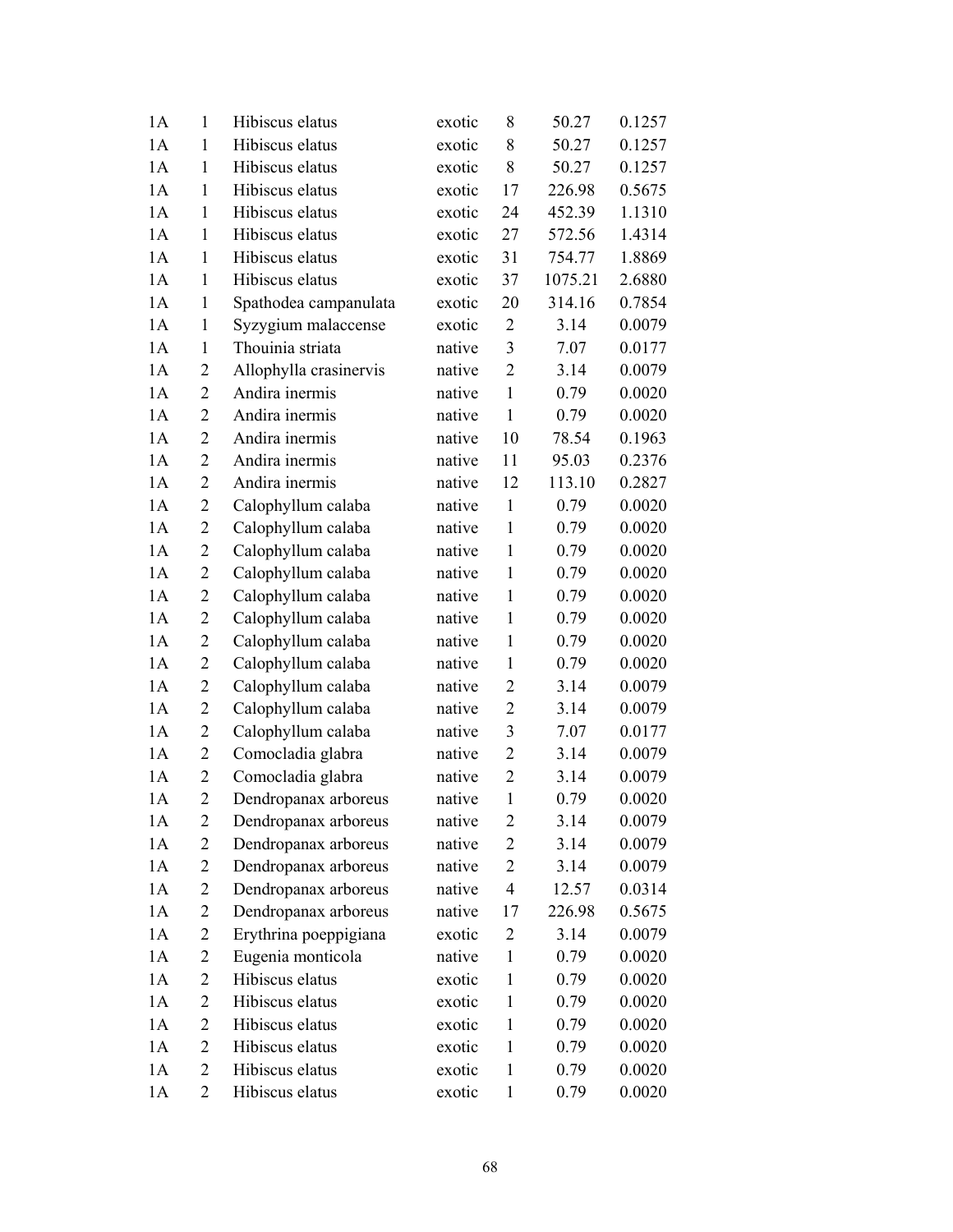| 1A | $\overline{2}$ | Hibiscus elatus | exotic | $\mathbf{1}$     | 0.79  | 0.0020 |
|----|----------------|-----------------|--------|------------------|-------|--------|
| 1A | 2              | Hibiscus elatus | exotic | $\mathbf{1}$     | 0.79  | 0.0020 |
| 1A | 2              | Hibiscus elatus | exotic | $\mathbf{1}$     | 0.79  | 0.0020 |
| 1A | 2              | Hibiscus elatus | exotic | $\mathbf{1}$     | 0.79  | 0.0020 |
| 1A | $\overline{c}$ | Hibiscus elatus | exotic | $\mathbf{1}$     | 0.79  | 0.0020 |
| 1A | $\overline{c}$ | Hibiscus elatus | exotic | $\mathbf{1}$     | 0.79  | 0.0020 |
| 1A | $\overline{2}$ | Hibiscus elatus | exotic | $\mathbf{1}$     | 0.79  | 0.0020 |
| 1A | 2              | Hibiscus elatus | exotic | $\mathbf{1}$     | 0.79  | 0.0020 |
| 1A | 2              | Hibiscus elatus | exotic | $\mathbf{1}$     | 0.79  | 0.0020 |
| 1A | $\overline{2}$ | Hibiscus elatus | exotic | $\mathbf{1}$     | 0.79  | 0.0020 |
| 1A | 2              | Hibiscus elatus | exotic | $\mathbf{1}$     | 0.79  | 0.0020 |
| 1A | $\overline{2}$ | Hibiscus elatus | exotic | $\mathbf{1}$     | 0.79  | 0.0020 |
| 1A | 2              | Hibiscus elatus | exotic | $\mathbf{1}$     | 0.79  | 0.0020 |
| 1A | $\overline{2}$ | Hibiscus elatus | exotic | $\mathbf{1}$     | 0.79  | 0.0020 |
| 1A | $\overline{2}$ | Hibiscus elatus | exotic | $\mathbf{1}$     | 0.79  | 0.0020 |
| 1A | 2              | Hibiscus elatus | exotic | $\mathbf{1}$     | 0.79  | 0.0020 |
| 1A | $\overline{c}$ | Hibiscus elatus | exotic | $\mathbf{1}$     | 0.79  | 0.0020 |
| 1A | $\overline{2}$ | Hibiscus elatus | exotic | $\mathbf{1}$     | 0.79  | 0.0020 |
| 1A | $\overline{2}$ | Hibiscus elatus | exotic | $\overline{2}$   | 3.14  | 0.0079 |
| 1A | $\overline{c}$ | Hibiscus elatus | exotic | $\boldsymbol{2}$ | 3.14  | 0.0079 |
| 1A | 2              | Hibiscus elatus | exotic | $\overline{c}$   | 3.14  | 0.0079 |
| 1A | 2              | Hibiscus elatus | exotic | $\overline{2}$   | 3.14  | 0.0079 |
| 1A | 2              | Hibiscus elatus | exotic | $\overline{2}$   | 3.14  | 0.0079 |
| 1A | $\overline{2}$ | Hibiscus elatus | exotic | $\boldsymbol{2}$ | 3.14  | 0.0079 |
| 1A | $\overline{2}$ | Hibiscus elatus | exotic | $\overline{c}$   | 3.14  | 0.0079 |
| 1A | 2              | Hibiscus elatus | exotic | $\overline{c}$   | 3.14  | 0.0079 |
| 1A | $\overline{2}$ | Hibiscus elatus | exotic | $\overline{c}$   | 3.14  | 0.0079 |
| 1A | 2              | Hibiscus elatus | exotic | $\overline{2}$   | 3.14  | 0.0079 |
| 1A | $\overline{c}$ | Hibiscus elatus | exotic | $\overline{2}$   | 3.14  | 0.0079 |
| 1A | $\overline{c}$ | Hibiscus elatus | exotic | $\mathfrak{Z}$   | 7.07  | 0.0177 |
| 1A | $\overline{2}$ | Hibiscus elatus | exotic | 3                | 7.07  | 0.0177 |
| 1A | 2              | Hibiscus elatus | exotic | 3                | 7.07  | 0.0177 |
| 1A | 2              | Hibiscus elatus | exotic | 3                | 7.07  | 0.0177 |
| 1A | 2              | Hibiscus elatus | exotic | 3                | 7.07  | 0.0177 |
| 1A | 2              | Hibiscus elatus | exotic | 3                | 7.07  | 0.0177 |
| 1A | $\overline{c}$ | Hibiscus elatus | exotic | 3                | 7.07  | 0.0177 |
| 1A | 2              | Hibiscus elatus | exotic | $\mathfrak{Z}$   | 7.07  | 0.0177 |
| 1A | $\overline{2}$ | Hibiscus elatus | exotic | $\mathfrak{Z}$   | 7.07  | 0.0177 |
| 1A | 2              | Hibiscus elatus | exotic | $\mathfrak{Z}$   | 7.07  | 0.0177 |
| 1A | 2              | Hibiscus elatus | exotic | $\overline{4}$   | 12.57 | 0.0314 |
| 1A | $\overline{c}$ | Hibiscus elatus | exotic | 4                | 12.57 | 0.0314 |
| 1A | 2              | Hibiscus elatus | exotic | 5                | 19.63 | 0.0491 |
| 1A | $\overline{2}$ | Hibiscus elatus | exotic | 6                | 28.27 | 0.0707 |
| 1A | 2              | Hibiscus elatus | exotic | 6                | 28.27 | 0.0707 |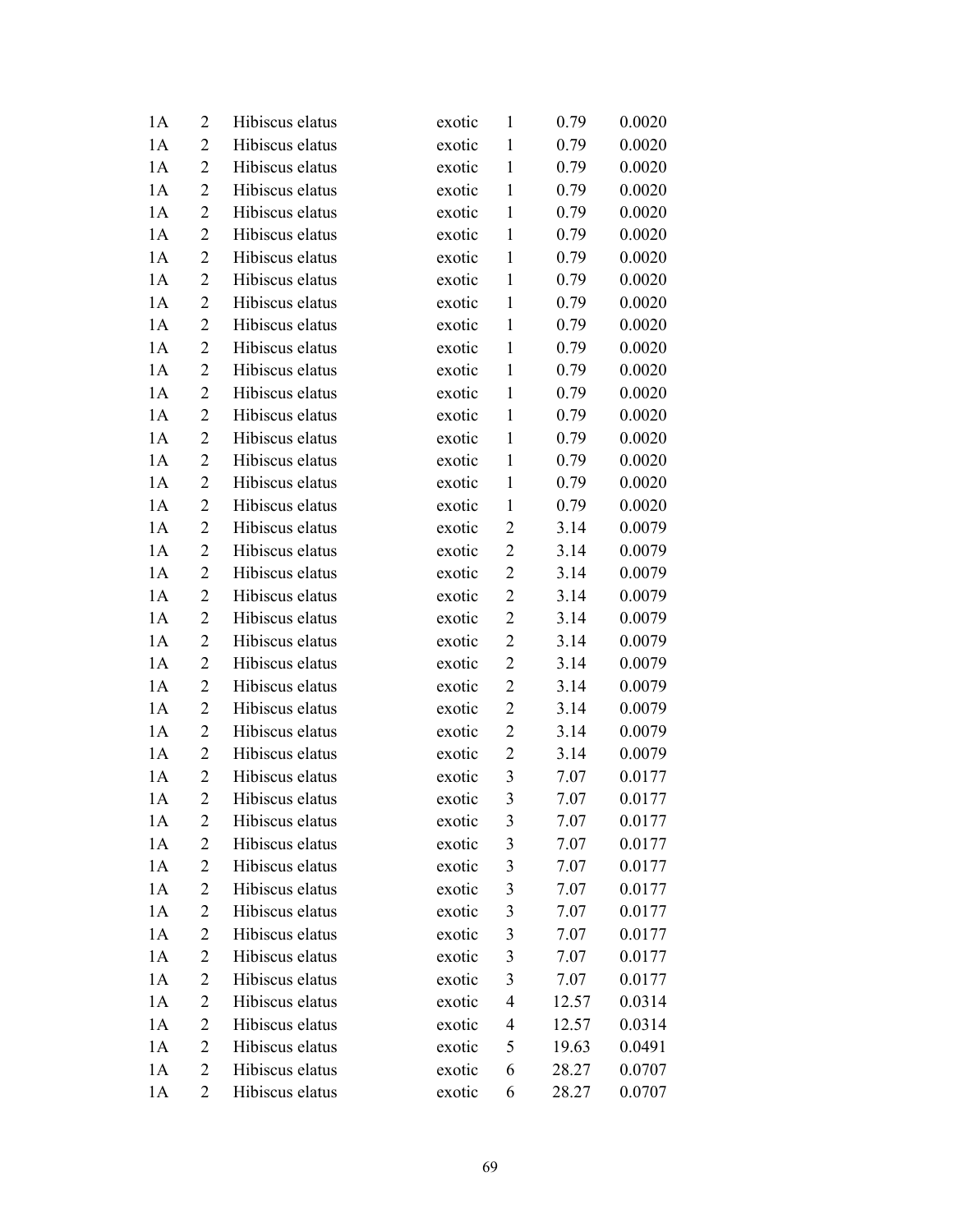| 1A | $\overline{2}$ | Hibiscus elatus       | exotic | 8              | 50.27   | 0.1257 |
|----|----------------|-----------------------|--------|----------------|---------|--------|
| 1A | $\overline{2}$ | Hibiscus elatus       | exotic | 13             | 132.73  | 0.3318 |
| 1A | $\overline{2}$ | Hibiscus elatus       | exotic | 16             | 201.06  | 0.5027 |
| 1A | $\overline{2}$ | Hibiscus elatus       | exotic | 22             | 380.13  | 0.9503 |
| 1A | $\overline{2}$ | Hibiscus elatus       | exotic | 26             | 530.93  | 1.3273 |
| 1A | $\overline{2}$ | Hibiscus elatus       | exotic | 27             | 572.56  | 1.4314 |
| 1A | $\overline{2}$ | Hibiscus elatus       | exotic | 33             | 855.30  | 2.1382 |
| 1A | $\overline{2}$ | Hibiscus elatus       | exotic | 46             | 1661.90 | 4.1548 |
| 1A | $\overline{2}$ | Spathodea campanulata | exotic | 11             | 95.03   | 0.2376 |
| 1A | $\overline{c}$ | Thouinia striata      | native | $\mathbf{1}$   | 0.79    | 0.0020 |
| 1A | $\overline{2}$ | Thouinia striata      | native | $\overline{2}$ | 3.14    | 0.0079 |
| 1A | $\overline{2}$ | Thouinia striata      | native | 15             | 176.71  | 0.4418 |
| 1A | 3              | Andira inermis        | native | $\mathbf{1}$   | 0.79    | 0.0020 |
| 1A | 3              | Andira inermis        | native | $\mathbf{1}$   | 0.79    | 0.0020 |
| 1A | 3              | Andira inermis        | native | 3              | 7.07    | 0.0177 |
| 1A | 3              | Calophyllum calaba    | native | $\mathbf{1}$   | 0.79    | 0.0020 |
| 1A | 3              | Calophyllum calaba    | native | $\mathbf{1}$   | 0.79    | 0.0020 |
| 1A | 3              | Calophyllum calaba    | native | $\mathbf{1}$   | 0.79    | 0.0020 |
| 1A | 3              | Calophyllum calaba    | native | $\overline{2}$ | 3.14    | 0.0079 |
| 1A | 3              | Calophyllum calaba    | native | $\overline{4}$ | 12.57   | 0.0314 |
| 1A | 3              | Calophyllum calaba    | native | 11             | 95.03   | 0.2376 |
| 1A | 3              | Dendropanax arboreus  | native | $\mathbf{1}$   | 0.79    | 0.0020 |
| 1A | 3              | Dendropanax arboreus  | native | $\overline{2}$ | 3.14    | 0.0079 |
| 1A | 3              | Dendropanax arboreus  | native | 3              | 7.07    | 0.0177 |
| 1A | 3              | Dendropanax arboreus  | native | 3              | 7.07    | 0.0177 |
| 1A | 3              | Dendropanax arboreus  | native | 5              | 19.63   | 0.0491 |
| 1A | 3              | Dendropanax arboreus  | native | 5              | 19.63   | 0.0491 |
| 1A | 3              | Eugenia biflora       | native | $\mathbf{1}$   | 0.79    | 0.0020 |
| 1A | 3              | Hibiscus elatus       | exotic | $\mathbf{1}$   | 0.79    | 0.0020 |
| 1A | 3              | Hibiscus elatus       | exotic | $\mathbf{1}$   | 0.79    | 0.0020 |
| 1A | 3              | Hibiscus elatus       | exotic | 1              | 0.79    | 0.0020 |
| 1A | 3              | Hibiscus elatus       | exotic | $\mathbf{1}$   | 0.79    | 0.0020 |
| 1A | 3              | Hibiscus elatus       | exotic | $\mathbf{1}$   | 0.79    | 0.0020 |
| 1A | 3              | Hibiscus elatus       | exotic | $\mathbf{1}$   | 0.79    | 0.0020 |
| 1A | 3              | Hibiscus elatus       | exotic | $\mathbf{1}$   | 0.79    | 0.0020 |
| 1A | 3              | Hibiscus elatus       | exotic | $\mathbf{1}$   | 0.79    | 0.0020 |
| 1A | 3              | Hibiscus elatus       | exotic | $\mathbf{1}$   | 0.79    | 0.0020 |
| 1A | 3              | Hibiscus elatus       | exotic | $\mathbf{1}$   | 0.79    | 0.0020 |
| 1A | 3              | Hibiscus elatus       | exotic | $\mathbf{1}$   | 0.79    | 0.0020 |
| 1A | 3              | Hibiscus elatus       | exotic | $\mathbf{1}$   | 0.79    | 0.0020 |
| 1A | 3              | Hibiscus elatus       | exotic | $\mathbf{1}$   | 0.79    | 0.0020 |
| 1A | 3              | Hibiscus elatus       | exotic | $\mathbf{1}$   | 0.79    | 0.0020 |
| 1A | 3              | Hibiscus elatus       | exotic | 2              | 3.14    | 0.0079 |
| 1A | 3              | Hibiscus elatus       | exotic | $\overline{2}$ | 3.14    | 0.0079 |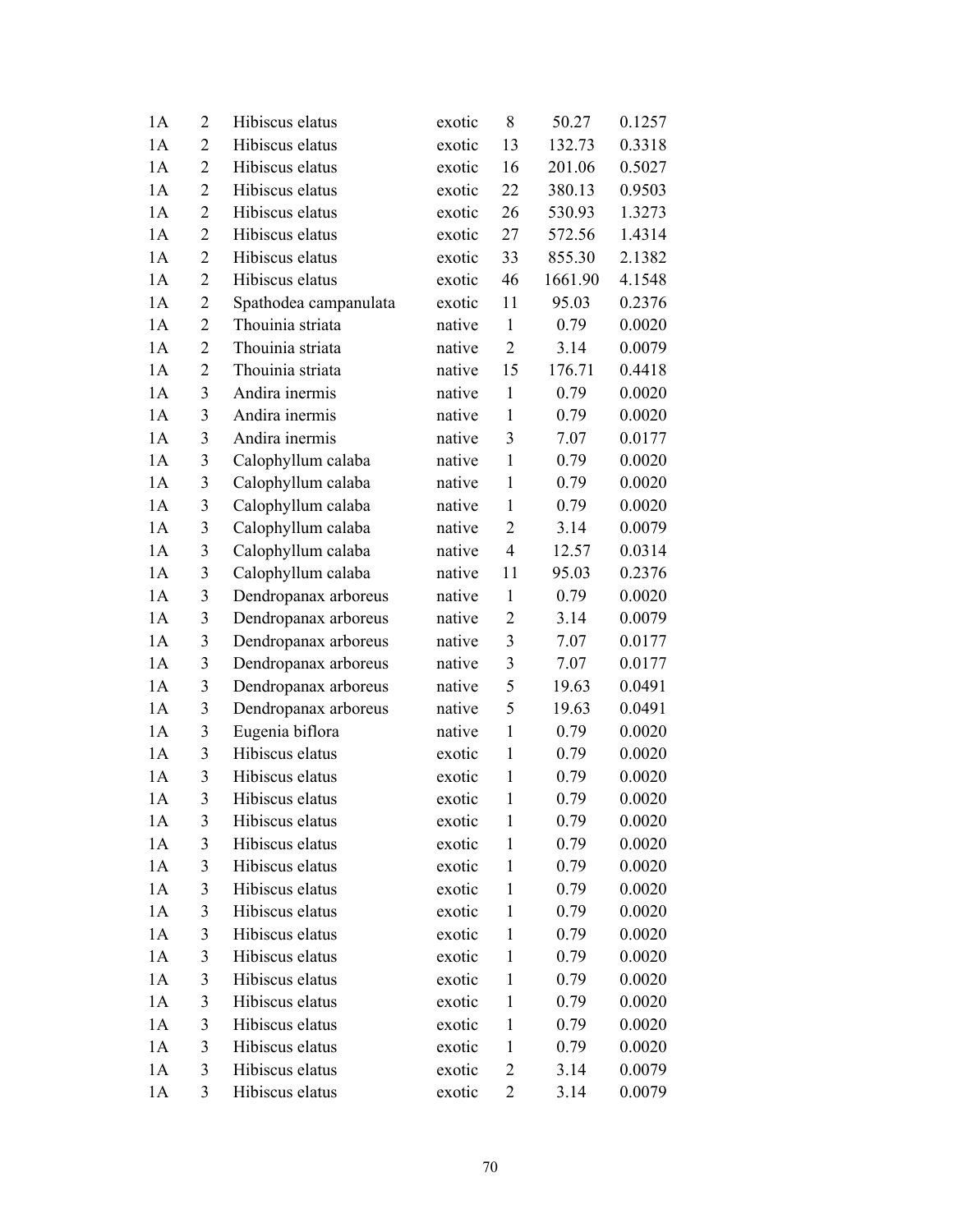| 1A | 3              | Hibiscus elatus    | exotic | 2                | 3.14   | 0.0079 |
|----|----------------|--------------------|--------|------------------|--------|--------|
| 1A | 3              | Hibiscus elatus    | exotic | $\overline{2}$   | 3.14   | 0.0079 |
| 1A | 3              | Hibiscus elatus    | exotic | $\overline{2}$   | 3.14   | 0.0079 |
| 1A | 3              | Hibiscus elatus    | exotic | $\overline{2}$   | 3.14   | 0.0079 |
| 1A | $\mathfrak{Z}$ | Hibiscus elatus    | exotic | $\overline{2}$   | 3.14   | 0.0079 |
| 1A | 3              | Hibiscus elatus    | exotic | $\overline{2}$   | 3.14   | 0.0079 |
| 1A | 3              | Hibiscus elatus    | exotic | $\boldsymbol{2}$ | 3.14   | 0.0079 |
| 1A | 3              | Hibiscus elatus    | exotic | $\overline{2}$   | 3.14   | 0.0079 |
| 1A | 3              | Hibiscus elatus    | exotic | $\overline{2}$   | 3.14   | 0.0079 |
| 1A | 3              | Hibiscus elatus    | exotic | $\boldsymbol{2}$ | 3.14   | 0.0079 |
| 1A | 3              | Hibiscus elatus    | exotic | $\overline{2}$   | 3.14   | 0.0079 |
| 1A | 3              | Hibiscus elatus    | exotic | 3                | 7.07   | 0.0177 |
| 1A | 3              | Hibiscus elatus    | exotic | $\mathfrak{Z}$   | 7.07   | 0.0177 |
| 1A | 3              | Hibiscus elatus    | exotic | $\mathfrak{Z}$   | 7.07   | 0.0177 |
| 1A | 3              | Hibiscus elatus    | exotic | $\mathfrak{Z}$   | 7.07   | 0.0177 |
| 1A | 3              | Hibiscus elatus    | exotic | $\mathfrak{Z}$   | 7.07   | 0.0177 |
| 1A | 3              | Hibiscus elatus    | exotic | $\mathfrak{Z}$   | 7.07   | 0.0177 |
| 1A | 3              | Hibiscus elatus    | exotic | $\mathfrak{Z}$   | 7.07   | 0.0177 |
| 1A | 3              | Hibiscus elatus    | exotic | 3                | 7.07   | 0.0177 |
| 1A | 3              | Hibiscus elatus    | exotic | $\mathfrak{Z}$   | 7.07   | 0.0177 |
| 1A | 3              | Hibiscus elatus    | exotic | 4                | 12.57  | 0.0314 |
| 1A | 3              | Hibiscus elatus    | exotic | 5                | 19.63  | 0.0491 |
| 1A | 3              | Hibiscus elatus    | exotic | 5                | 19.63  | 0.0491 |
| 1A | 3              | Hibiscus elatus    | exotic | 5                | 19.63  | 0.0491 |
| 1A | 3              | Hibiscus elatus    | exotic | 5                | 19.63  | 0.0491 |
| 1A | 3              | Hibiscus elatus    | exotic | 6                | 28.27  | 0.0707 |
| 1A | 3              | Hibiscus elatus    | exotic | 6                | 28.27  | 0.0707 |
| 1A | 3              | Hibiscus elatus    | exotic | 8                | 50.27  | 0.1257 |
| 1A | 3              | Hibiscus elatus    | exotic | 23               | 415.48 | 1.0387 |
| 1A | 3              | Hibiscus elatus    | exotic | 24               | 452.39 | 1.1310 |
| 1A | 3              | Hibiscus elatus    | exotic | 32               | 804.25 | 2.0106 |
| 1A | 3              | Prestoea montana   | native | 12               | 113.10 | 0.2827 |
| 1A | 3              | Syzygium jambos    | exotic | 6                | 28.27  | 0.0707 |
| 1A | 3              | Syzygium jambos    | exotic | 8                | 50.27  | 0.1257 |
| 1A | 3              | Thouinia striata   | native | 1                | 0.79   | 0.0020 |
| 1A | 3              | Thouinia striata   | native | $\overline{4}$   | 12.57  | 0.0314 |
| 1A | 4              | Andira inermis     | native | $\mathbf{1}$     | 0.79   | 0.0020 |
| 1A | 4              | Andira inermis     | native | $\mathbf{1}$     | 0.79   | 0.0020 |
| 1A | 4              | Calophyllum calaba | native | $\mathbf{1}$     | 0.79   | 0.0020 |
| 1A | 4              | Calophyllum calaba | native | 1                | 0.79   | 0.0020 |
| 1A | 4              | Calophyllum calaba | native | $\overline{c}$   | 3.14   | 0.0079 |
| 1A | 4              | Calophyllum calaba | native | $\overline{2}$   | 3.14   | 0.0079 |
| 1A | 4              | Calophyllum calaba | native | 4                | 12.57  | 0.0314 |
| 1A | 4              | Calophyllum calaba | native | 7                | 38.48  | 0.0962 |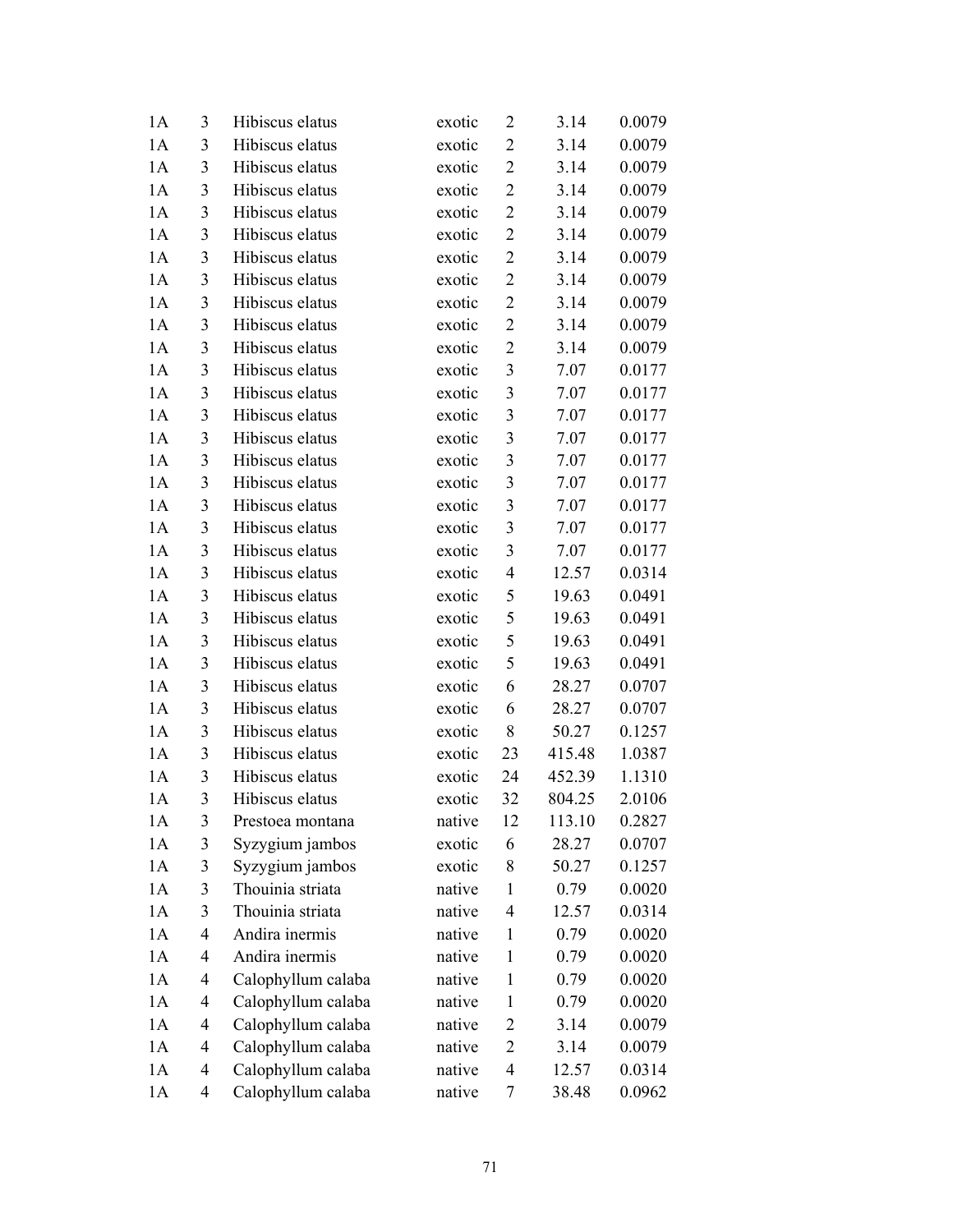| 1A | $\overline{4}$ | Dendropanax arboreus  | native | $\overline{2}$ | 3.14    | 0.0079 |
|----|----------------|-----------------------|--------|----------------|---------|--------|
| 1A | $\overline{4}$ | Dendropanax arboreus  | native | $\overline{2}$ | 3.14    | 0.0079 |
| 1A | 4              | Dendropanax arboreus  | native | $\mathfrak{Z}$ | 7.07    | 0.0177 |
| 1A | $\overline{4}$ | Dendropanax arboreus  | native | $\mathfrak{Z}$ | 7.07    | 0.0177 |
| 1A | 4              | Dendropanax arboreus  | native | 5              | 19.63   | 0.0491 |
| 1A | 4              | Dendropanax arboreus  | native | 8              | 50.27   | 0.1257 |
| 1A | 4              | Erythrina poeppigiana | exotic | $\overline{2}$ | 3.14    | 0.0079 |
| 1A | $\overline{4}$ | Ficus citrifolia      | native | $\overline{3}$ | 7.07    | 0.0177 |
| 1A | $\overline{4}$ | Hibiscus elatus       | exotic | $\mathbf{1}$   | 0.79    | 0.0020 |
| 1A | 4              | Hibiscus elatus       | exotic | $\mathbf{1}$   | 0.79    | 0.0020 |
| 1A | 4              | Hibiscus elatus       | exotic | $\mathbf{1}$   | 0.79    | 0.0020 |
| 1A | 4              | Hibiscus elatus       | exotic | $\mathbf{1}$   | 0.79    | 0.0020 |
| 1A | $\overline{4}$ | Hibiscus elatus       | exotic | $\mathbf{1}$   | 0.79    | 0.0020 |
| 1A | $\overline{4}$ | Hibiscus elatus       | exotic | $\overline{2}$ | 3.14    | 0.0079 |
| 1A | $\overline{4}$ | Hibiscus elatus       | exotic | $\overline{2}$ | 3.14    | 0.0079 |
| 1A | $\overline{4}$ | Hibiscus elatus       | exotic | $\overline{2}$ | 3.14    | 0.0079 |
| 1A | 4              | Hibiscus elatus       | exotic | $\overline{2}$ | 3.14    | 0.0079 |
| 1A | 4              | Hibiscus elatus       | exotic | $\overline{2}$ | 3.14    | 0.0079 |
| 1A | $\overline{4}$ | Hibiscus elatus       | exotic | 3              | 7.07    | 0.0177 |
| 1A | $\overline{4}$ | Hibiscus elatus       | exotic | $\mathfrak{Z}$ | 7.07    | 0.0177 |
| 1A | 4              | Hibiscus elatus       | exotic | 3              | 7.07    | 0.0177 |
| 1A | 4              | Hibiscus elatus       | exotic | 3              | 7.07    | 0.0177 |
| 1A | 4              | Hibiscus elatus       | exotic | 3              | 7.07    | 0.0177 |
| 1A | $\overline{4}$ | Hibiscus elatus       | exotic | 3              | 7.07    | 0.0177 |
| 1A | $\overline{4}$ | Hibiscus elatus       | exotic | 3              | 7.07    | 0.0177 |
| 1A | 4              | Hibiscus elatus       | exotic | $\overline{4}$ | 12.57   | 0.0314 |
| 1A | 4              | Hibiscus elatus       | exotic | $\overline{4}$ | 12.57   | 0.0314 |
| 1A | $\overline{4}$ | Hibiscus elatus       | exotic | 5              | 19.63   | 0.0491 |
| 1A | 4              | Hibiscus elatus       | exotic | 6              | 28.27   | 0.0707 |
| 1A | 4              | Hibiscus elatus       | exotic | 6              | 28.27   | 0.0707 |
| 1A | 4              | Hibiscus elatus       | exotic | 8              | 50.27   | 0.1257 |
| 1A | $\overline{4}$ | Hibiscus elatus       | exotic | 8              | 50.27   | 0.1257 |
| 1A | 4              | Hibiscus elatus       | exotic | 9              | 63.62   | 0.1590 |
| 1A | 4              | Hibiscus elatus       | exotic | 12             | 113.10  | 0.2827 |
| 1A | 4              | Hibiscus elatus       | exotic | 14             | 153.94  | 0.3848 |
| 1A | 4              | Hibiscus elatus       | exotic | 30             | 706.86  | 1.7671 |
| 1A | 4              | Hibiscus elatus       | exotic | 31             | 754.77  | 1.8869 |
| 1A | 4              | Hibiscus elatus       | exotic | 32             | 804.25  | 2.0106 |
| 1A | 4              | Hibiscus elatus       | exotic | 38             | 1134.11 | 2.8353 |
| 1A | 4              | Inga fagifolia        | native | 7              | 38.48   | 0.0962 |
| 1A | 4              | Inga vera             | native | $\mathbf{1}$   | 0.79    | 0.0020 |
| 1A | 4              | Inga vera             | native | $\overline{c}$ | 3.14    | 0.0079 |
| 1A | 4              | Inga vera             | native | 12             | 113.10  | 0.2827 |
| 1A | 4              | Syzygium malaccense   | exotic | $\overline{c}$ | 3.14    | 0.0079 |
|    |                |                       |        |                |         |        |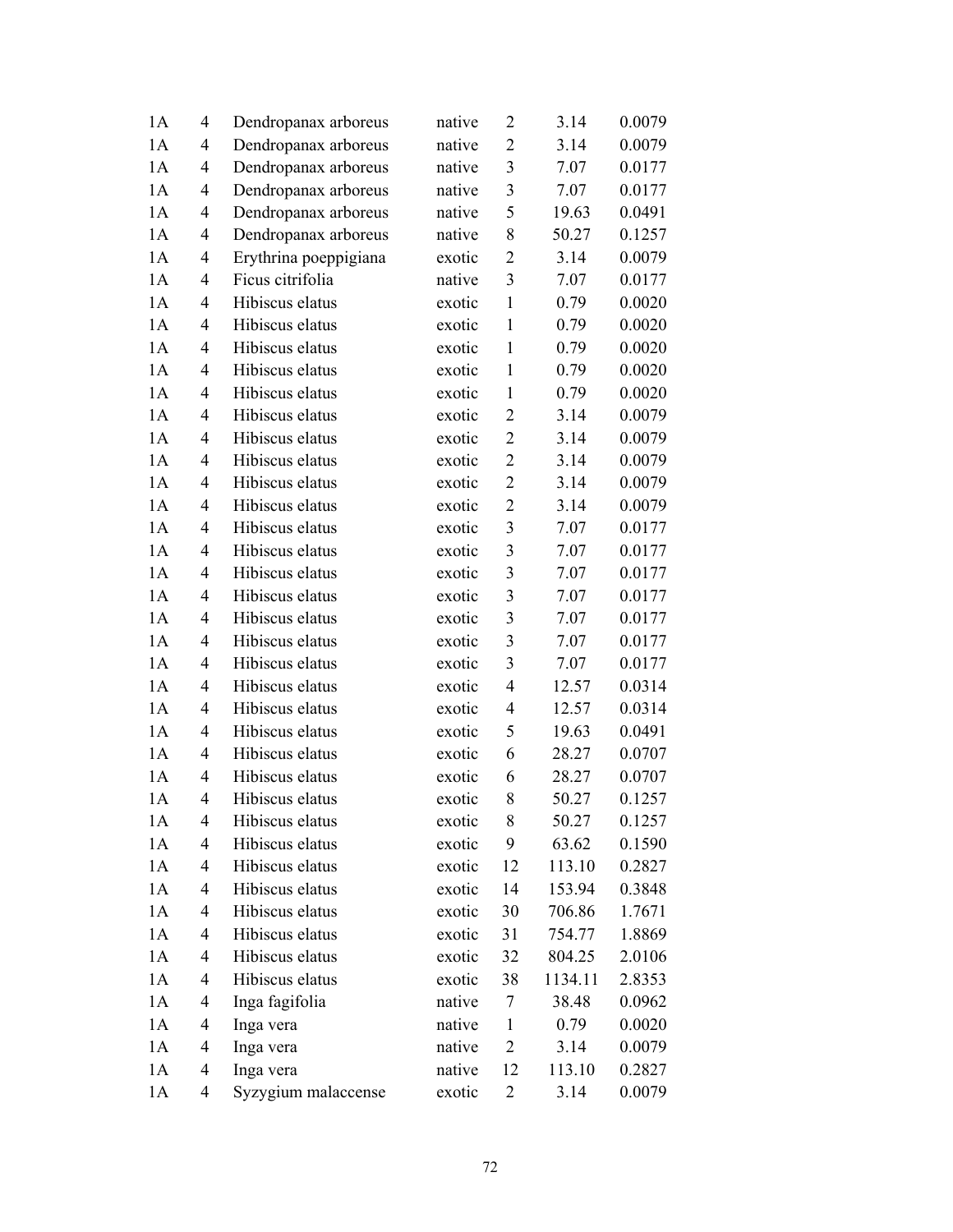| 1A             | 4            | Tabebuia heterophylla   | native | $\mathbf{1}$            | 0.79  | 0.0020 |
|----------------|--------------|-------------------------|--------|-------------------------|-------|--------|
| 1A             | 4            | Thouinia striata        | native | $\mathbf{1}$            | 0.79  | 0.0020 |
| 1B             | $\mathbf{1}$ | Andira inermis          | native | $\mathbf{1}$            | 0.79  | 0.0020 |
| 1B             | $\mathbf{1}$ | Andira inermis          | native | $\mathbf{1}$            | 0.79  | 0.0020 |
| 1B             | $\mathbf{1}$ | Andira inermis          | native | $\mathbf{1}$            | 0.79  | 0.0020 |
| 1B             | 1            | Andira inermis          | native | $\overline{2}$          | 3.14  | 0.0079 |
| 1B             | 1            | Andira inermis          | native | $\overline{2}$          | 3.14  | 0.0079 |
| 1B             | $\mathbf{1}$ | Andira inermis          | native | $\overline{2}$          | 3.14  | 0.0079 |
| 1B             | $\mathbf{1}$ | Andira inermis          | native | $\overline{2}$          | 3.14  | 0.0079 |
| 1B             | $\mathbf{1}$ | Andira inermis          | native | $\overline{\mathbf{3}}$ | 7.07  | 0.0177 |
| 1B             | 1            | Andira inermis          | native | 3                       | 7.07  | 0.0177 |
| 1B             | $\mathbf{1}$ | Andira inermis          | native | 3                       | 7.07  | 0.0177 |
| 1B             | $\mathbf{1}$ | Calophyllum calaba      | native | $\mathbf{1}$            | 0.79  | 0.0020 |
| 1B             | $\mathbf{1}$ | Calophyllum calaba      | native | $\mathbf{1}$            | 0.79  | 0.0020 |
| 1B             | $\mathbf{1}$ | Calophyllum calaba      | native | $\mathbf{1}$            | 0.79  | 0.0020 |
| 1B             | 1            | Calophyllum calaba      | native | $\mathbf{1}$            | 0.79  | 0.0020 |
| 1B             | $\mathbf{1}$ | Calophyllum calaba      | native | $\mathbf{1}$            | 0.79  | 0.0020 |
| 1B             | $\mathbf{1}$ | Calophyllum calaba      | native | $\mathbf{1}$            | 0.79  | 0.0020 |
| 1B             | $\mathbf{1}$ | Calophyllum calaba      | native | $\mathbf{1}$            | 0.79  | 0.0020 |
| 1B             | $\mathbf{1}$ | Calophyllum calaba      | native | $\mathbf{1}$            | 0.79  | 0.0020 |
| 1B             | 1            | Calophyllum calaba      | native | $\mathbf{1}$            | 0.79  | 0.0020 |
| 1B             | $\mathbf{1}$ | Calophyllum calaba      | native | $\mathbf{1}$            | 0.79  | 0.0020 |
| 1B             | $\mathbf{1}$ | Calophyllum calaba      | native | $\overline{2}$          | 3.14  | 0.0079 |
| 1B             | $\mathbf{1}$ | Calophyllum calaba      | native | $\overline{2}$          | 3.14  | 0.0079 |
| 1B             | $\mathbf{1}$ | Calophyllum calaba      | native | $\overline{2}$          | 3.14  | 0.0079 |
| 1B             | 1            | Calophyllum calaba      | native | $\overline{2}$          | 3.14  | 0.0079 |
| 1B             | $\mathbf{1}$ | Calophyllum calaba      | native | $\overline{2}$          | 3.14  | 0.0079 |
| 1B             | $\mathbf{1}$ | Calophyllum calaba      | native | $\overline{2}$          | 3.14  | 0.0079 |
| 1B             | $\mathbf{1}$ | Calophyllum calaba      | native | $\overline{2}$          | 3.14  | 0.0079 |
| 1B             | 1            | Calophyllum calaba      | native | $\overline{2}$          | 3.14  | 0.0079 |
| 1B             | 1            | Calophyllum calaba      | native | 3                       | 7.07  | 0.0177 |
| 1B             | 1            | Calophyllum calaba      | native | 7                       | 38.48 | 0.0962 |
| 1B             | 1            | Casearia decandra       | native | 1                       | 0.79  | 0.0020 |
| 1B             | 1            | Casearia sylvestris     | native | 2                       | 3.14  | 0.0079 |
| 1B             | 1            | Casearia sylvestris     | native | 4                       | 12.57 | 0.0314 |
| 1B             | 1            | Cestrum macrophyllum    | native | $\mathbf{1}$            | 0.79  | 0.0020 |
| 1 <sub>B</sub> | 1            | Cestrum macrophyllum    | native | 2                       | 3.14  | 0.0079 |
| 1B             | 1            | Chinanthus dominguensis | native | 1                       | 0.79  | 0.0020 |
| 1B             | 1            | Cocoloba peltata        | native | 3                       | 7.07  | 0.0177 |
| 1B             | 1            | Cocoloba peltata        | native | 4                       | 12.57 | 0.0314 |
| 1B             | $\mathbf{1}$ | Comocladia glabra       | native | 3                       | 7.07  | 0.0177 |
| 1B             | 1            | Cordia nitida           | native | 1                       | 0.79  | 0.0020 |
| 1B             | 1            | Dendropanax arboreus    | native | 1                       | 0.79  | 0.0020 |
| 1B             | $\mathbf{1}$ | Dendropanax arboreus    | native | $\mathbf{1}$            | 0.79  | 0.0020 |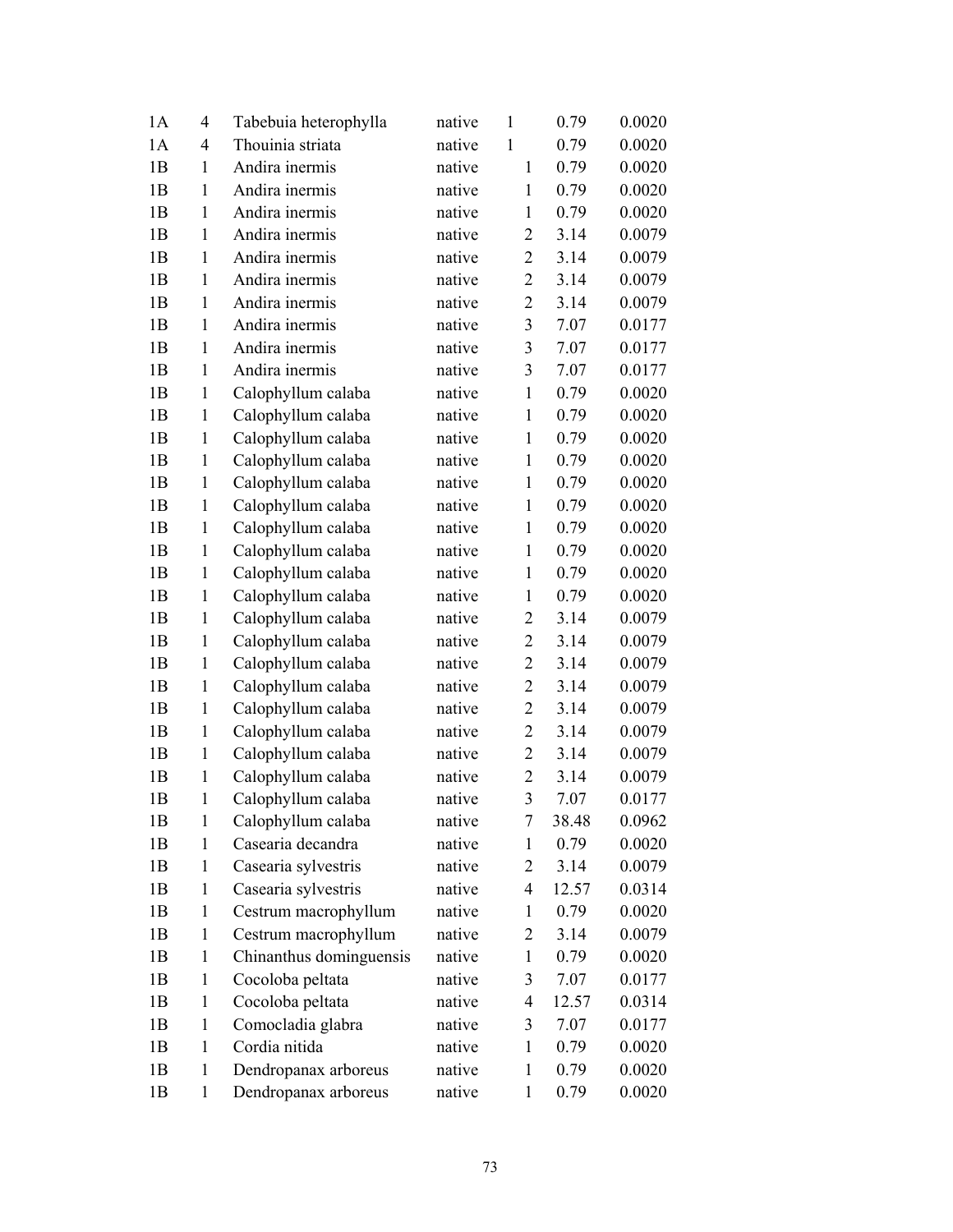| 1B             | $\mathbf{1}$ | Dendropanax arboreus  | native | $\mathbf{1}$   | 0.79    | 0.0020 |   |
|----------------|--------------|-----------------------|--------|----------------|---------|--------|---|
| 1B             | $\mathbf{1}$ | Dendropanax arboreus  | native | $\mathbf{1}$   | 0.79    | 0.0020 |   |
| 1B             | $\mathbf{1}$ | Dendropanax arboreus  | native | $\mathbf{1}$   | 0.79    | 0.0020 |   |
| 1B             | $\mathbf{1}$ | Dendropanax arboreus  | native | $\mathbf{1}$   | 0.79    | 0.0020 |   |
| 1B             | $\mathbf{1}$ | Dendropanax arboreus  | native | $\overline{2}$ | 3.14    | 0.0079 |   |
| 1B             | $\mathbf{1}$ | Dendropanax arboreus  | native | $\overline{2}$ | 3.14    | 0.0079 |   |
| 1B             | $\mathbf{1}$ | Dendropanax arboreus  | native | $\overline{2}$ | 3.14    | 0.0079 |   |
| 1B             | $\mathbf{1}$ | Dendropanax arboreus  | native | 3              | 7.07    | 0.0177 |   |
| 1B             | $\mathbf{1}$ | Dendropanax arboreus  | native | 3              | 7.07    | 0.0177 |   |
| 1B             | $\mathbf{1}$ | Dendropanax arboreus  | native | 5              | 19.63   | 0.0491 |   |
| 1B             | $\mathbf{1}$ | Erythrina poeppigiana | exotic | $\overline{4}$ | 12.57   | 0.0314 |   |
| 1B             | $\mathbf{1}$ | Erythrina poeppigiana | exotic | 5              | 19.63   | 0.0491 |   |
| 1B             | $\mathbf{1}$ | Eugenia biflora       | native | $\overline{2}$ | 3.14    | 0.0079 |   |
| 1B             | $\mathbf{1}$ | Hibiscus elatus       | exotic | 3              | 7.07    | 0.0177 | g |
| 1B             | $\mathbf{1}$ | Hibiscus elatus       | exotic | 6              | 28.27   | 0.0707 | g |
| 1B             | $\mathbf{1}$ | Hibiscus elatus       | exotic | 7              | 38.48   | 0.0962 | g |
| 1B             | $\mathbf{1}$ | Hibiscus elatus       | exotic | 7              | 38.48   | 0.0962 | g |
| 1B             | $\mathbf{1}$ | Hibiscus elatus       | exotic | 7              | 38.48   | 0.0962 | g |
| 1B             | $\mathbf{1}$ | Hibiscus elatus       | exotic | 9              | 63.62   | 0.1590 | g |
| 1B             | $\mathbf{1}$ | Hibiscus elatus       | exotic | 10             | 78.54   | 0.1963 | g |
| 1B             | $\mathbf{1}$ | Hibiscus elatus       | exotic | 10             | 78.54   | 0.1963 | g |
| 1B             | $\mathbf{1}$ | Hibiscus elatus       | exotic | 11             | 95.03   | 0.2376 | g |
| 1B             | $\mathbf{1}$ | Hibiscus elatus       | exotic | 11             | 95.03   | 0.2376 | g |
| 1B             | $\mathbf{1}$ | Hibiscus elatus       | exotic | 11             | 95.03   | 0.2376 | g |
| 1B             | $\mathbf{1}$ | Hibiscus elatus       | exotic | 13             | 132.73  | 0.3318 | g |
| 1B             | $\mathbf{1}$ | Hibiscus elatus       | exotic | 14             | 153.94  | 0.3848 | g |
| 1B             | $\mathbf{1}$ | Hibiscus elatus       | exotic | 17             | 226.98  | 0.5675 | g |
| 1B             | $\mathbf{1}$ | Hibiscus elatus       | exotic | 22             | 380.13  | 0.9503 | g |
| 1B             | $\mathbf{1}$ | Hibiscus elatus       | exotic | 25             | 490.87  | 1.2272 | g |
| 1B             | 1            | Hibiscus elatus       | exotic | 26             | 530.93  | 1.3273 | g |
| 1B             | $\mathbf{1}$ | Hibiscus elatus       | exotic | 31             | 754.77  | 1.8869 | g |
| 1 <sub>B</sub> | $\mathbf{1}$ | Hibiscus elatus       | exotic | 31             | 754.77  | 1.8869 | g |
| 1B             | $\mathbf{1}$ | Hibiscus elatus       | exotic | 32             | 804.25  | 2.0106 | g |
| 1B             | $\mathbf{1}$ | Hibiscus elatus       | exotic | 44             | 1520.53 | 3.8013 | g |
| 1B             | $\mathbf{1}$ | Hibiscus elatus       | exotic | $\mathbf{1}$   | 0.79    | 0.0020 |   |
| 1B             | $\mathbf{1}$ | Hibiscus elatus       | exotic | $\mathbf{1}$   | 0.79    | 0.0020 |   |
| 1B             | $\mathbf{1}$ | Hibiscus elatus       | exotic | $\mathbf{1}$   | 0.79    | 0.0020 |   |
| 1B             | $\mathbf{1}$ | Hibiscus elatus       | exotic | $\mathbf{1}$   | 0.79    | 0.0020 |   |
| 1B             | $\mathbf{1}$ | Hibiscus elatus       | exotic | $\mathbf{1}$   | 0.79    | 0.0020 |   |
| 1B             | $\mathbf{1}$ | Hibiscus elatus       | exotic | $\mathbf{1}$   | 0.79    | 0.0020 |   |
| 1B             | $\mathbf{1}$ | Hibiscus elatus       | exotic | $\mathbf{1}$   | 0.79    | 0.0020 |   |
| 1B             | $\mathbf{1}$ | Hibiscus elatus       | exotic | $\mathbf{1}$   | 0.79    | 0.0020 |   |
| 1B             | $\mathbf{1}$ | Hibiscus elatus       | exotic | $\overline{c}$ | 3.14    | 0.0079 |   |
| 1B             | $\mathbf{1}$ | Hibiscus elatus       | exotic | $\mathbf{2}$   | 3.14    | 0.0079 |   |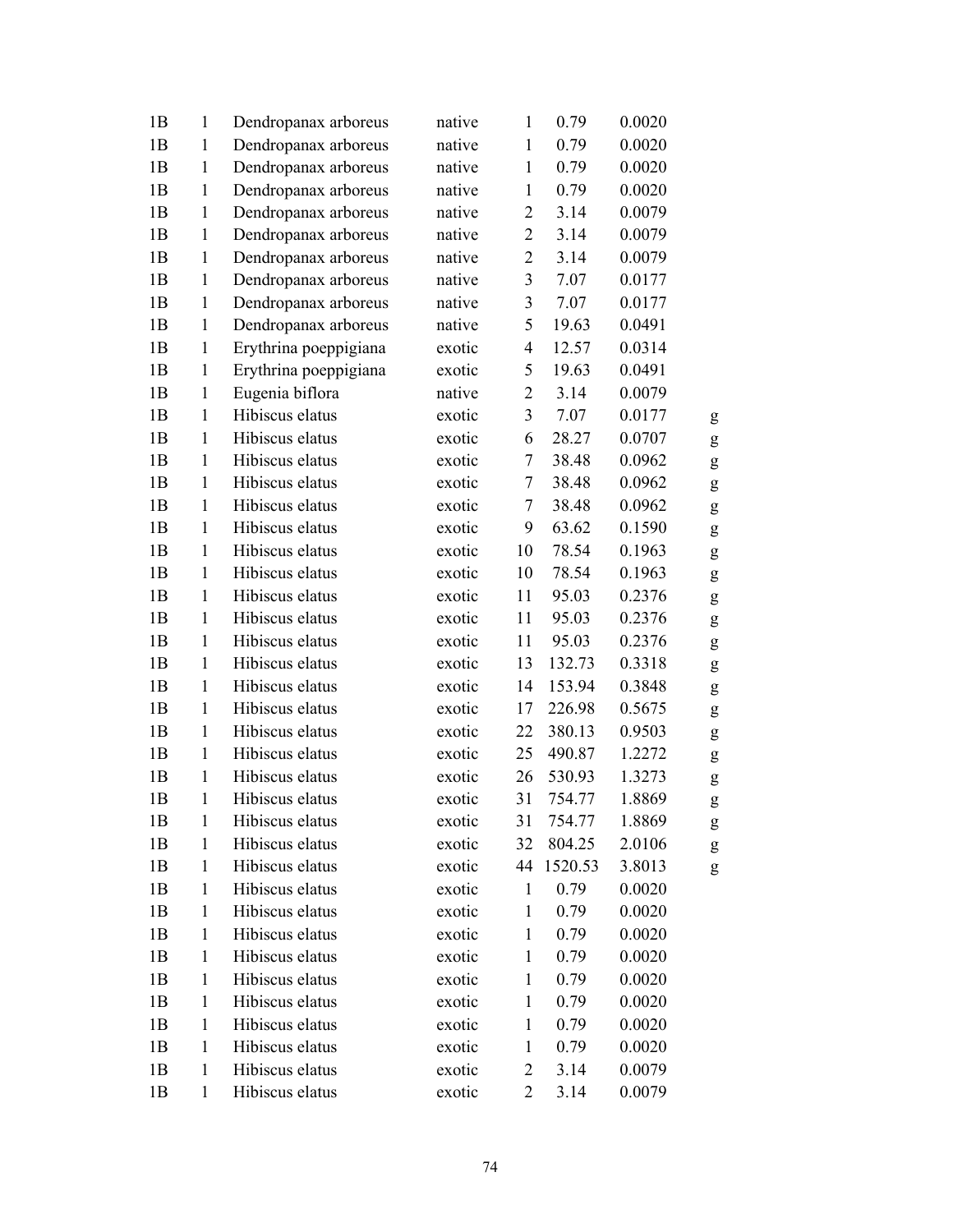| 1B | $\mathbf{1}$   | Hibiscus elatus           | exotic | $\overline{2}$          | 3.14  | 0.0079 |
|----|----------------|---------------------------|--------|-------------------------|-------|--------|
| 1B | 1              | Hibiscus elatus           | exotic | $\overline{2}$          | 3.14  | 0.0079 |
| 1B | $\mathbf{1}$   | Hibiscus elatus           | exotic | $\mathfrak{Z}$          | 7.07  | 0.0177 |
| 1B | $\mathbf{1}$   | Hibiscus elatus           | exotic | 3                       | 7.07  | 0.0177 |
| 1B | $\mathbf{1}$   | Hibiscus elatus           | exotic | 3                       | 7.07  | 0.0177 |
| 1B | $\mathbf{1}$   | Hibiscus elatus           | exotic | 3                       | 7.07  | 0.0177 |
| 1B | $\mathbf{1}$   | Hibiscus elatus           | exotic | 3                       | 7.07  | 0.0177 |
| 1B | $\mathbf{1}$   | Hibiscus elatus           | exotic | 4                       | 12.57 | 0.0314 |
| 1B | $\mathbf{1}$   | Hibiscus elatus           | exotic | 4                       | 12.57 | 0.0314 |
| 1B | $\mathbf{1}$   | Hibiscus elatus           | exotic | 4                       | 12.57 | 0.0314 |
| 1B | $\mathbf{1}$   | Hibiscus elatus           | exotic | 4                       | 12.57 | 0.0314 |
| 1B | 1              | Inga vera                 | native | 5                       | 19.63 | 0.0491 |
| 1B | $\mathbf{1}$   | Inga vera                 | native | 7                       | 38.48 | 0.0962 |
| 1B | $\mathbf{1}$   | Ocotea patens             | native | $\mathbf{1}$            | 0.79  | 0.0020 |
| 1B | $\mathbf{1}$   | Sideroxylon portoricensis | native | $\mathbf{1}$            | 0.79  | 0.0020 |
| 1B | 1              | Syzygium jambos           | exotic | $\mathbf{1}$            | 0.79  | 0.0020 |
| 1B | 1              | Syzygium jambos           | exotic | $\overline{2}$          | 3.14  | 0.0079 |
| 1B | 1              | Syzygium jambos           | exotic | $\overline{\mathbf{3}}$ | 7.07  | 0.0177 |
| 1B | $\mathbf{1}$   | Syzygium jambos           | exotic | 4                       | 12.57 | 0.0314 |
| 1B | $\mathbf{1}$   | Syzygium jambos           | exotic | 4                       | 12.57 | 0.0314 |
| 1B | 1              | Syzygium jambos           | exotic | 5                       | 19.63 | 0.0491 |
| 1B | $\mathbf{1}$   | Syzygium jambos           | exotic | 6                       | 28.27 | 0.0707 |
| 1B | 1              | Thouinia striata          | native | $\overline{2}$          | 3.14  | 0.0079 |
| 1B | $\overline{2}$ | Andira inermis            | native | $\mathbf{1}$            | 0.79  | 0.0020 |
| 1B | $\overline{2}$ | Andira inermis            | native | $\mathbf{1}$            | 0.79  | 0.0020 |
| 1B | $\overline{2}$ | Andira inermis            | native | $\overline{2}$          | 3.14  | 0.0079 |
| 1B | $\overline{2}$ | Andira inermis            | native | 3                       | 7.07  | 0.0177 |
| 1B | $\overline{2}$ | Calophyllum calaba        | native | $\mathbf{1}$            | 0.79  | 0.0020 |
| 1B | $\overline{2}$ | Calophyllum calaba        | native | $\mathbf{1}$            | 0.79  | 0.0020 |
| 1B | $\overline{2}$ | Calophyllum calaba        | native | $\mathbf{1}$            | 0.79  | 0.0020 |
| 1B | $\overline{2}$ | Calophyllum calaba        | native | $\mathbf{1}$            | 0.79  | 0.0020 |
| 1B | 2              | Calophyllum calaba        | native | $\mathbf{1}$            | 0.79  | 0.0020 |
| 1B | $\overline{c}$ | Calophyllum calaba        | native | 1                       | 0.79  | 0.0020 |
| 1B | $\overline{c}$ | Calophyllum calaba        | native | $\mathbf{1}$            | 0.79  | 0.0020 |
| 1B | $\overline{c}$ | Calophyllum calaba        | native | $\mathbf{1}$            | 0.79  | 0.0020 |
| 1B | $\overline{c}$ | Calophyllum calaba        | native | $\mathbf{1}$            | 0.79  | 0.0020 |
| 1B | 2              | Calophyllum calaba        | native | $\mathbf{1}$            | 0.79  | 0.0020 |
| 1B | $\overline{c}$ | Calophyllum calaba        | native | $\mathbf{1}$            | 0.79  | 0.0020 |
| 1B | $\overline{c}$ | Calophyllum calaba        | native | $\mathbf{1}$            | 0.79  | 0.0020 |
| 1B | $\overline{c}$ | Calophyllum calaba        | native | $\mathbf{1}$            | 0.79  | 0.0020 |
| 1B | $\overline{c}$ | Calophyllum calaba        | native | $\mathbf{1}$            | 0.79  | 0.0020 |
| 1B | $\overline{c}$ | Calophyllum calaba        | native | 1                       | 0.79  | 0.0020 |
| 1B | 2              | Calophyllum calaba        | native | $\mathbf{1}$            | 0.79  | 0.0020 |
| 1B | $\overline{c}$ | Calophyllum calaba        | native | $\mathbf{1}$            | 0.79  | 0.0020 |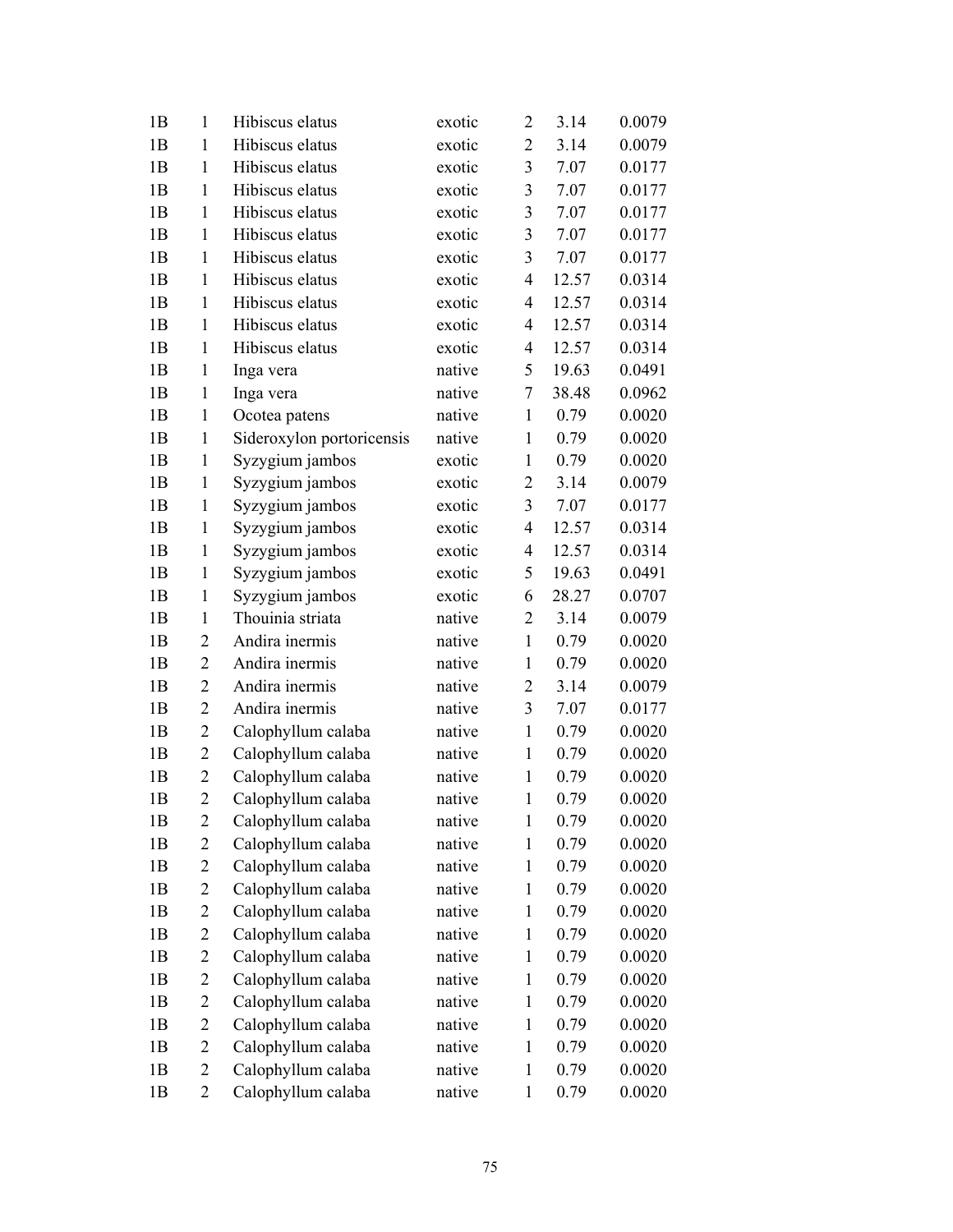| 1B            | $\overline{c}$ | Calophyllum calaba   | native | $\mathbf{1}$     | 0.79    | 0.0020 |   |
|---------------|----------------|----------------------|--------|------------------|---------|--------|---|
| 1B            | $\overline{2}$ | Calophyllum calaba   | native | $\mathbf{1}$     | 0.79    | 0.0020 |   |
| 1B            | $\overline{2}$ | Calophyllum calaba   | native | $\mathbf{1}$     | 0.79    | 0.0020 |   |
| 1B            | $\overline{2}$ | Calophyllum calaba   | native | $\mathbf{1}$     | 0.79    | 0.0020 |   |
| 1B            | $\overline{2}$ | Calophyllum calaba   | native | $\mathbf{1}$     | 0.79    | 0.0020 |   |
| 1B            | $\overline{c}$ | Calophyllum calaba   | native | $\mathbf{1}$     | 0.79    | 0.0020 |   |
| 1B            | $\overline{c}$ | Calophyllum calaba   | native | $\boldsymbol{2}$ | 3.14    | 0.0079 |   |
| 1B            | $\overline{2}$ | Calophyllum calaba   | native | $\overline{2}$   | 3.14    | 0.0079 |   |
| 1B            | $\overline{2}$ | Calophyllum calaba   | native | 3                | 7.07    | 0.0177 |   |
| 1B            | $\overline{2}$ | Calophyllum calaba   | native | $\overline{4}$   | 12.57   | 0.0314 |   |
| 1B            | $\overline{2}$ | Dendropanax arboreus | native | $\mathbf{1}$     | 0.79    | 0.0020 |   |
| 1B            | $\mathbf{2}$   | Dendropanax arboreus | native | $\mathbf{1}$     | 0.79    | 0.0020 |   |
| 1B            | $\overline{2}$ | Dendropanax arboreus | native | $\mathbf{1}$     | 0.79    | 0.0020 |   |
| 1B            | $\overline{2}$ | Dendropanax arboreus | native | $\mathfrak{Z}$   | 7.07    | 0.0177 |   |
| 1B            | $\overline{2}$ | Dendropanax arboreus | native | 5                | 19.63   | 0.0491 |   |
| 1B            | $\overline{2}$ | Dendropanax arboreus | native | 11               | 95.03   | 0.2376 |   |
| 1B            | $\overline{2}$ | Guarea guidonia      | native | $\overline{4}$   | 12.57   | 0.0314 |   |
| 1B            | $\overline{2}$ | Guarea guidonia      | native | 14               | 153.94  | 0.3848 |   |
| 1B            | $\overline{2}$ | Hibiscus elatus      | exotic | $\overline{4}$   | 12.57   | 0.0314 | g |
| 1B            | $\overline{2}$ | Hibiscus elatus      | exotic | 5                | 19.63   | 0.0491 | g |
| 1B            | $\overline{2}$ | Hibiscus elatus      | exotic | 7                | 38.48   | 0.0962 | g |
| 1B            | $\overline{2}$ | Hibiscus elatus      | exotic | 9                | 63.62   | 0.1590 | g |
| 1B            | $\overline{2}$ | Hibiscus elatus      | exotic | 11               | 95.03   | 0.2376 | g |
| 1B            | $\overline{2}$ | Hibiscus elatus      | exotic | 11               | 95.03   | 0.2376 | g |
| 1B            | $\overline{2}$ | Hibiscus elatus      | exotic | 13               | 132.73  | 0.3318 | g |
| 1B            | $\overline{2}$ | Hibiscus elatus      | exotic | 17               | 226.98  | 0.5675 | g |
| 1B            | $\overline{c}$ | Hibiscus elatus      | exotic | 17               | 226.98  | 0.5675 | g |
| 1B            | $\overline{c}$ | Hibiscus elatus      | exotic | 23               | 415.48  | 1.0387 | g |
| 1B            | $\overline{2}$ | Hibiscus elatus      | exotic | 26               | 530.93  | 1.3273 | g |
| 1B            | $\overline{2}$ | Hibiscus elatus      | exotic | 35               | 962.11  | 2.4053 | g |
| 1B            | $\overline{2}$ | Hibiscus elatus      | exotic | 36               | 1017.88 | 2.5447 | g |
| 1B            | 2              | Hibiscus elatus      | exotic | 1                | 0.79    | 0.0020 |   |
| 1B            | 2              | Hibiscus elatus      | exotic | 3                | 7.07    | 0.0177 |   |
| 1B            | $\overline{c}$ | Inga vera            | native | $\mathbf{1}$     | 0.79    | 0.0020 |   |
| 1B            | $\overline{2}$ | Roystonea borinquena | native | 15               | 176.71  | 0.4418 |   |
| 1B            | 3              | Andira inermis       | native | $\mathbf{1}$     | 0.79    | 0.0020 |   |
| 1B            | 3              | Andira inermis       | native | 1                | 0.79    | 0.0020 |   |
| 1B            | 3              | Andira inermis       | native | $\mathbf{1}$     | 0.79    | 0.0020 |   |
| 1B            | 3              | Andira inermis       | native | $\mathbf{1}$     | 0.79    | 0.0020 |   |
| 1B            | 3              | Andira inermis       | native | $\mathbf{1}$     | 0.79    | 0.0020 |   |
| 1B            | 3              | Andira inermis       | native | $\mathbf{1}$     | 0.79    | 0.0020 |   |
| 1B            | 3              | Andira inermis       | native | $\mathbf{1}$     | 0.79    | 0.0020 |   |
| $1\mathrm{B}$ | 3              | Andira inermis       | native | $\mathfrak{Z}$   | 7.07    | 0.0177 |   |
| 1B            | 3              | Calophyllum calaba   | native | 1                | 0.79    | 0.0020 |   |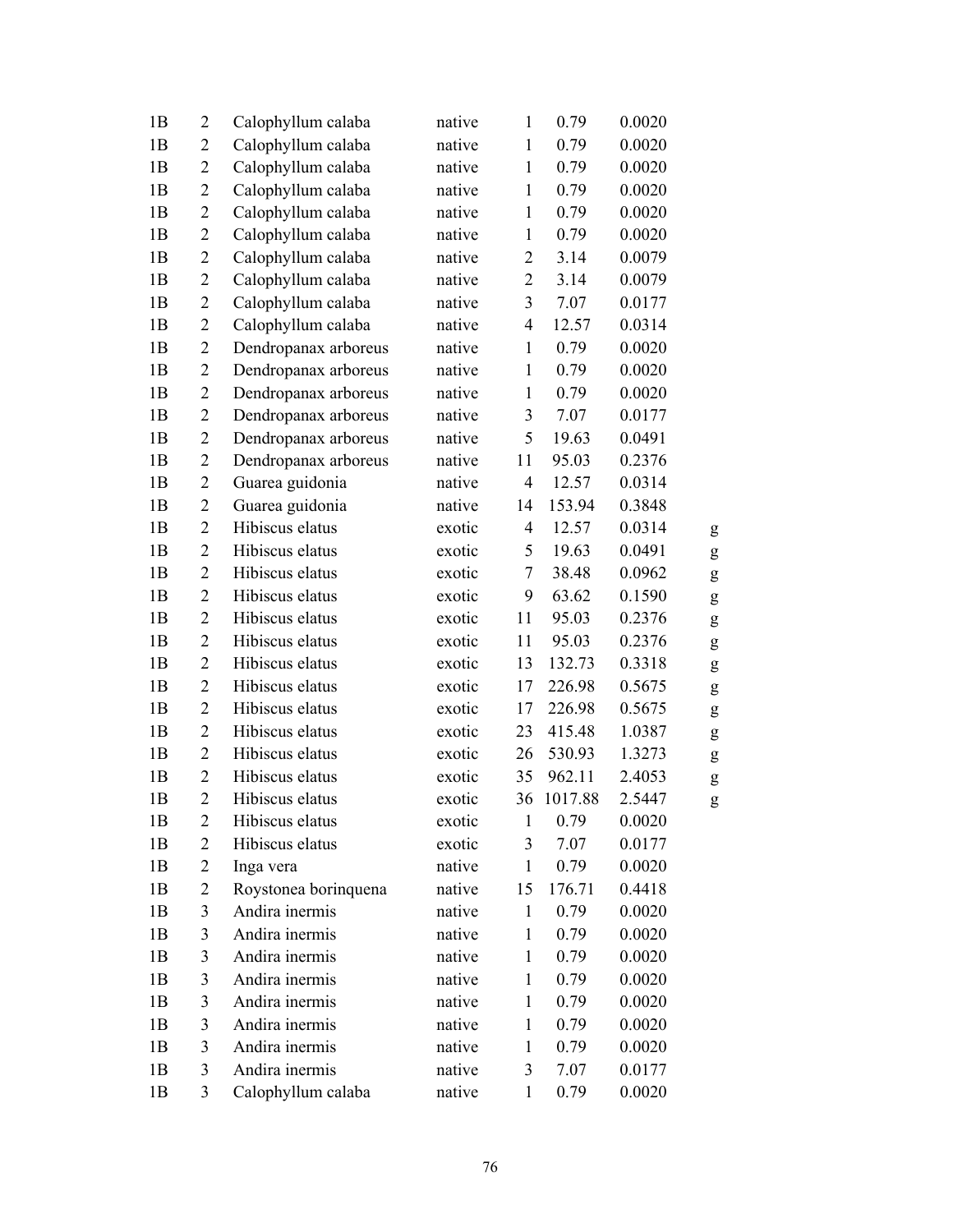| 1B             | 3                       | Calophyllum calaba    | native | $\mathbf{1}$             | 0.79   | 0.0020 |   |
|----------------|-------------------------|-----------------------|--------|--------------------------|--------|--------|---|
| 1B             | 3                       | Calophyllum calaba    | native | $\mathbf{1}$             | 0.79   | 0.0020 |   |
| 1B             | 3                       | Calophyllum calaba    | native | $\mathbf{1}$             | 0.79   | 0.0020 |   |
| 1B             | 3                       | Calophyllum calaba    | native | $\mathbf{1}$             | 0.79   | 0.0020 |   |
| 1B             | $\overline{\mathbf{3}}$ | Calophyllum calaba    | native | $\mathbf{1}$             | 0.79   | 0.0020 |   |
| 1B             | 3                       | Calophyllum calaba    | native | $\mathbf{1}$             | 0.79   | 0.0020 |   |
| 1B             | $\mathfrak{Z}$          | Calophyllum calaba    | native | $\mathbf{1}$             | 0.79   | 0.0020 |   |
| 1B             | $\mathfrak{Z}$          | Calophyllum calaba    | native | $\overline{c}$           | 3.14   | 0.0079 |   |
| 1B             | 3                       | Calophyllum calaba    | native | $\overline{2}$           | 3.14   | 0.0079 |   |
| 1B             | $\mathfrak{Z}$          | Calophyllum calaba    | native | $\mathbf{2}$             | 3.14   | 0.0079 |   |
| 1B             | 3                       | Calophyllum calaba    | native | 5                        | 19.63  | 0.0491 |   |
| 1B             | $\overline{3}$          | Calophyllum calaba    | native | 8                        | 50.27  | 0.1257 |   |
| 1B             | $\mathfrak{Z}$          | Cestrum macrophyllum  | native | $\mathbf{1}$             | 0.79   | 0.0020 |   |
| 1B             | 3                       | Dendropanax arboreus  | native | $\mathbf{1}$             | 0.79   | 0.0020 |   |
| 1B             | $\mathfrak{Z}$          | Dendropanax arboreus  | native | $\overline{2}$           | 3.14   | 0.0079 |   |
| 1B             | 3                       | Dendropanax arboreus  | native | $\overline{2}$           | 3.14   | 0.0079 |   |
| 1B             | $\mathfrak{Z}$          | Dendropanax arboreus  | native | $\mathfrak{Z}$           | 7.07   | 0.0177 |   |
| 1B             | 3                       | Dendropanax arboreus  | native | 3                        | 7.07   | 0.0177 |   |
| 1B             | 3                       | Dendropanax arboreus  | native | $\overline{\mathcal{L}}$ | 12.57  | 0.0314 |   |
| 1B             | 3                       | Dendropanax arboreus  | native | 8                        | 50.27  | 0.1257 |   |
| 1B             | 3                       | Erythrina poeppigiana | exotic | $\mathbf{1}$             | 0.79   | 0.0020 |   |
| 1B             | $\mathfrak{Z}$          | Erythrina poeppigiana | exotic | $\mathbf{1}$             | 0.79   | 0.0020 |   |
| 1B             | 3                       | Erythrina poeppigiana | exotic | 3                        | 7.07   | 0.0177 |   |
| 1B             | 3                       | Hibiscus elatus       | exotic | $\overline{c}$           | 3.14   | 0.0079 | g |
| 1B             | 3                       | Hibiscus elatus       | exotic | $\overline{2}$           | 3.14   | 0.0079 | g |
| 1B             | 3                       | Hibiscus elatus       | exotic | $\mathfrak{Z}$           | 7.07   | 0.0177 | g |
| 1B             | $\mathfrak{Z}$          | Hibiscus elatus       | exotic | $\overline{\mathbf{3}}$  | 7.07   | 0.0177 | g |
| 1B             | 3                       | Hibiscus elatus       | exotic | $\overline{4}$           | 12.57  | 0.0314 | g |
| 1B             | $\mathfrak{Z}$          | Hibiscus elatus       | exotic | 6                        | 28.27  | 0.0707 | g |
| 1B             | 3                       | Hibiscus elatus       | exotic | 8                        | 50.27  | 0.1257 |   |
| 1B             | $\overline{3}$          | Hibiscus elatus       | exotic | 8                        | 50.27  | 0.1257 | g |
| 1B             | 3                       | Hibiscus elatus       | exotic | 10                       | 78.54  | 0.1963 | g |
| 1B             | 3                       | Hibiscus elatus       | exotic | 11                       | 95.03  | 0.2376 | g |
| 1B             | 3                       | Hibiscus elatus       | exotic | 12                       | 113.10 | 0.2827 | g |
| 1B             | 3                       | Hibiscus elatus       | exotic | 12                       | 113.10 | 0.2827 | g |
| 1B             | 3                       | Hibiscus elatus       | exotic | 13                       | 132.73 | 0.3318 | g |
| 1 <sub>B</sub> | 3                       | Hibiscus elatus       | exotic | 22                       | 380.13 | 0.9503 | g |
| 1B             | 3                       | Hibiscus elatus       | exotic | 23                       | 415.48 | 1.0387 | g |
| 1B             | 3                       | Hibiscus elatus       | exotic | 24                       | 452.39 | 1.1310 | g |
| 1B             | 3                       | Hibiscus elatus       | exotic | 24                       | 452.39 | 1.1310 | g |
| 1B             | $\mathfrak{Z}$          | Hibiscus elatus       | exotic | 30                       | 706.86 | 1.7671 | g |
| 1 <sub>B</sub> | 3                       | Hibiscus elatus       | exotic | 34                       | 907.92 | 2.2698 | g |
| 1B             | 3                       | Hibiscus elatus       | exotic | $\mathbf{1}$             | 0.79   | 0.0020 |   |
| 1B             | 3                       | Hibiscus elatus       | exotic | $\mathbf{1}$             | 0.79   | 0.0020 |   |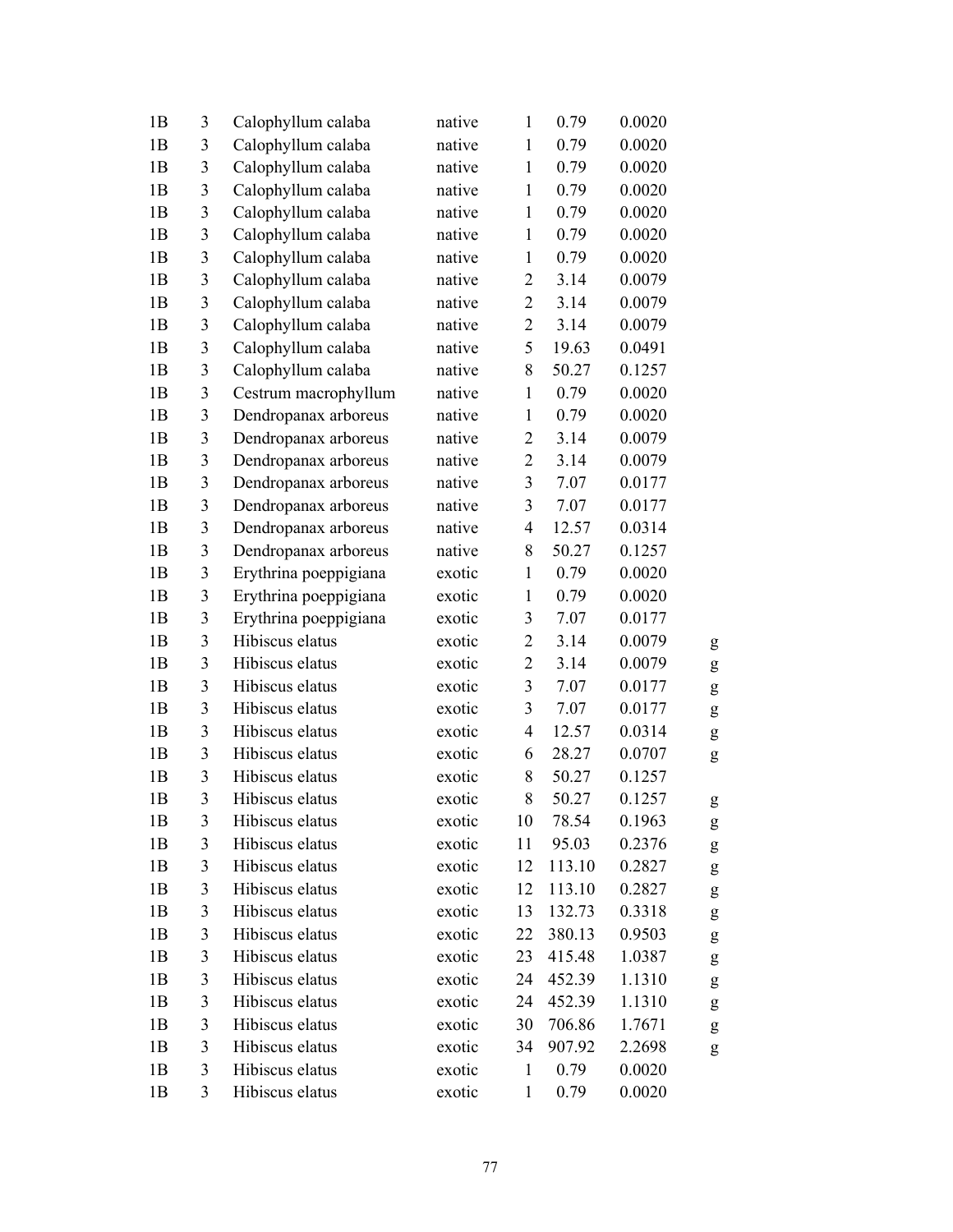| 1B | 3 | Hibiscus elatus    | exotic | $\mathbf{1}$   | 0.79  | 0.0020 |
|----|---|--------------------|--------|----------------|-------|--------|
| 1B | 3 | Hibiscus elatus    | exotic | $\mathbf{1}$   | 0.79  | 0.0020 |
| 1B | 3 | Hibiscus elatus    | exotic | $\mathbf{1}$   | 0.79  | 0.0020 |
| 1B | 3 | Hibiscus elatus    | exotic | $\mathbf{1}$   | 0.79  | 0.0020 |
| 1B | 3 | Hibiscus elatus    | exotic | $\mathbf{1}$   | 0.79  | 0.0020 |
| 1B | 3 | Hibiscus elatus    | exotic | $\mathbf{1}$   | 0.79  | 0.0020 |
| 1B | 3 | Hibiscus elatus    | exotic | $\mathbf{1}$   | 0.79  | 0.0020 |
| 1B | 3 | Hibiscus elatus    | exotic | $\mathbf{1}$   | 0.79  | 0.0020 |
| 1B | 3 | Hibiscus elatus    | exotic | $\mathbf{1}$   | 0.79  | 0.0020 |
| 1B | 3 | Hibiscus elatus    | exotic | $\mathbf{1}$   | 0.79  | 0.0020 |
| 1B | 3 | Hibiscus elatus    | exotic | $\mathbf{1}$   | 0.79  | 0.0020 |
| 1B | 3 | Hibiscus elatus    | exotic | $\mathbf{1}$   | 0.79  | 0.0020 |
| 1B | 3 | Hibiscus elatus    | exotic | $\mathbf{1}$   | 0.79  | 0.0020 |
| 1B | 3 | Hibiscus elatus    | exotic | $\overline{2}$ | 3.14  | 0.0079 |
| 1B | 3 | Hibiscus elatus    | exotic | $\overline{2}$ | 3.14  | 0.0079 |
| 1B | 3 | Hibiscus elatus    | exotic | $\overline{2}$ | 3.14  | 0.0079 |
| 1B | 3 | Hibiscus elatus    | exotic | $\mathbf{2}$   | 3.14  | 0.0079 |
| 1B | 3 | Hibiscus elatus    | exotic | $\overline{c}$ | 3.14  | 0.0079 |
| 1B | 3 | Hibiscus elatus    | exotic | $\overline{2}$ | 3.14  | 0.0079 |
| 1B | 3 | Hibiscus elatus    | exotic | 3              | 7.07  | 0.0177 |
| 1B | 3 | Hibiscus elatus    | exotic | $\mathfrak{Z}$ | 7.07  | 0.0177 |
| 1B | 3 | Hibiscus elatus    | exotic | $\mathfrak{Z}$ | 7.07  | 0.0177 |
| 1B | 3 | Hibiscus elatus    | exotic | 3              | 7.07  | 0.0177 |
| 1B | 3 | Hibiscus elatus    | exotic | 4              | 12.57 | 0.0314 |
| 1B | 3 | Persea americana   | exotic | $\overline{4}$ | 12.57 | 0.0314 |
| 1B | 3 | Syzygium jambos    | exotic | $\mathbf{1}$   | 0.79  | 0.0020 |
| 1B | 3 | Syzygium jambos    | exotic | 6              | 28.27 | 0.0707 |
| 1B | 3 | Syzygium jambos    | exotic | 10             | 78.54 | 0.1963 |
| 1B | 3 | Thouinia striata   | native | $\mathbf{1}$   | 0.79  | 0.0020 |
| 1B | 3 | Thouinia striata   | native | $\mathbf{1}$   | 0.79  | 0.0020 |
| 1B | 3 | Thouinia striata   | native | $\mathbf{1}$   | 0.79  | 0.0020 |
| 1B | 3 | Thouinia striata   | native | $\mathbf{1}$   | 0.79  | 0.0020 |
| 1B | 3 | Thouinia striata   | native | 2              | 3.14  | 0.0079 |
| 1B | 3 | Thouinia striata   | native | $\overline{2}$ | 3.14  | 0.0079 |
| 1B | 4 | Andira inermis     | native | 1              | 0.79  | 0.0020 |
| 1B | 4 | Andira inermis     | native | 1              | 0.79  | 0.0020 |
| 1B | 4 | Andira inermis     | native | $\mathbf{1}$   | 0.79  | 0.0020 |
| 1B | 4 | Andira inermis     | native | 1              | 0.79  | 0.0020 |
| 1B | 4 | Andira inermis     | native | 1              | 0.79  | 0.0020 |
| 1B | 4 | Andira inermis     | native | $\mathbf{1}$   | 0.79  | 0.0020 |
| 1B | 4 | Andira inermis     | native | $\mathbf{1}$   | 0.79  | 0.0020 |
| 1B | 4 | Andira inermis     | native | 1              | 0.79  | 0.0020 |
| 1B | 4 | Ardisia obovata    | native | $\mathbf{1}$   | 0.79  | 0.0020 |
| 1B | 4 | Calophyllum calaba | native | $\mathbf{1}$   | 0.79  | 0.0020 |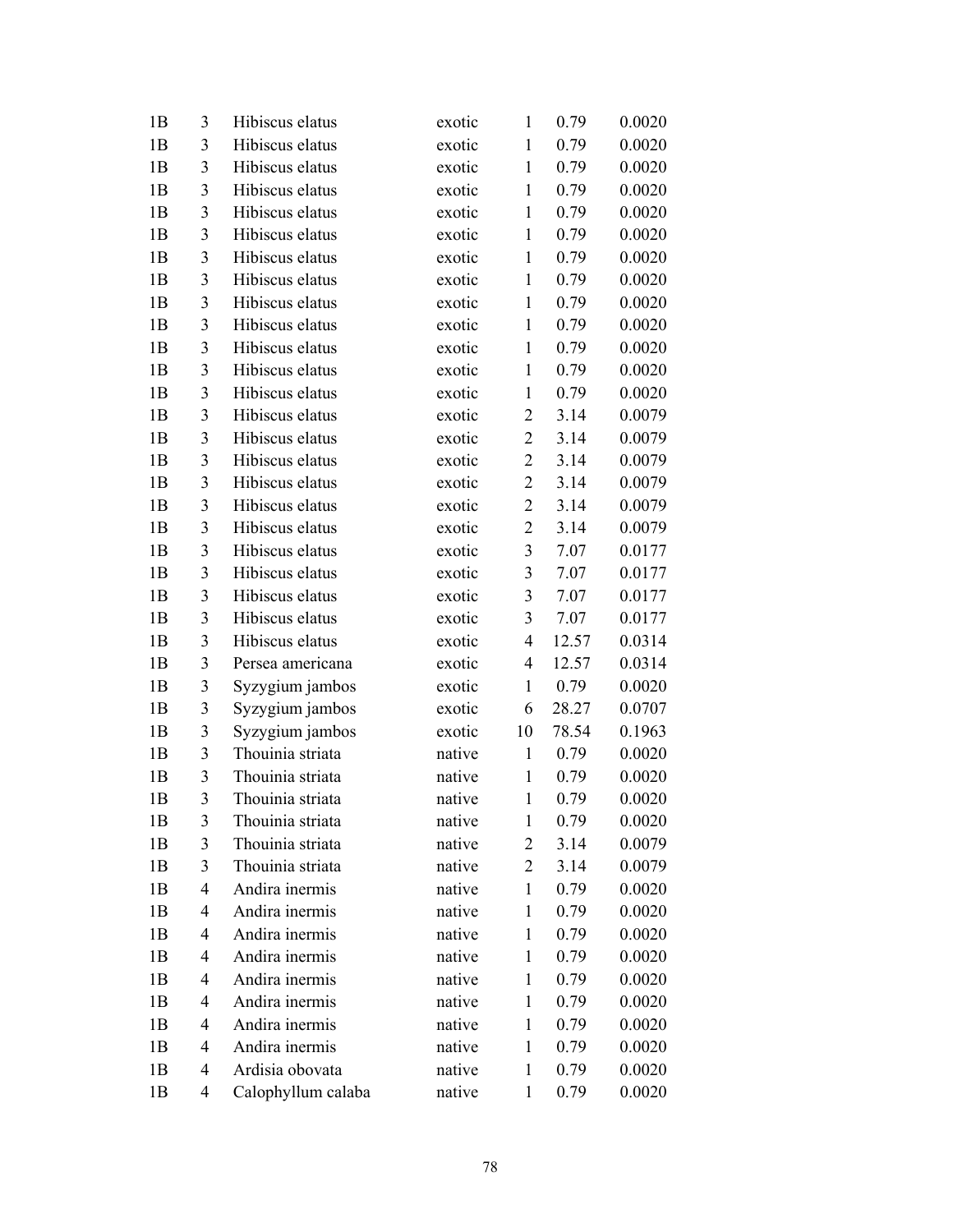| 1B             | $\overline{4}$           | Calophyllum calaba       | native | $\mathbf{1}$   | 0.79   | 0.0020 |   |
|----------------|--------------------------|--------------------------|--------|----------------|--------|--------|---|
| 1B             | $\overline{\mathcal{L}}$ | Calophyllum calaba       | native | $\mathbf{1}$   | 0.79   | 0.0020 |   |
| 1B             | 4                        | Calophyllum calaba       | native | $\mathbf{1}$   | 0.79   | 0.0020 |   |
| 1B             | $\overline{4}$           | Calophyllum calaba       | native | $\mathbf{1}$   | 0.79   | 0.0020 |   |
| 1B             | $\overline{4}$           | Calophyllum calaba       | native | $\mathbf{1}$   | 0.79   | 0.0020 |   |
| 1B             | 4                        | Calophyllum calaba       | native | $\mathbf{1}$   | 0.79   | 0.0020 |   |
| 1B             | $\overline{\mathcal{L}}$ | Calophyllum calaba       | native | $\mathbf{1}$   | 0.79   | 0.0020 |   |
| 1B             | $\overline{\mathcal{L}}$ | Calophyllum calaba       | native | $\mathbf{1}$   | 0.79   | 0.0020 |   |
| 1B             | $\overline{\mathcal{L}}$ | Calophyllum calaba       | native | $\mathbf{1}$   | 0.79   | 0.0020 |   |
| 1B             | $\overline{4}$           | Calophyllum calaba       | native | $\mathbf{1}$   | 0.79   | 0.0020 |   |
| 1B             | $\overline{4}$           | Calophyllum calaba       | native | $\mathbf{1}$   | 0.79   | 0.0020 |   |
| 1B             | 4                        | Calophyllum calaba       | native | $\mathbf{1}$   | 0.79   | 0.0020 |   |
| 1B             | $\overline{4}$           | Calophyllum calaba       | native | $\mathbf{1}$   | 0.79   | 0.0020 |   |
| 1B             | 4                        | Calophyllum calaba       | native | $\mathbf{1}$   | 0.79   | 0.0020 |   |
| 1B             | $\overline{\mathcal{L}}$ | Calophyllum calaba       | native | $\mathbf{1}$   | 0.79   | 0.0020 |   |
| 1B             | $\overline{4}$           | Calophyllum calaba       | native | $\mathbf{1}$   | 0.79   | 0.0020 |   |
| 1B             | $\overline{4}$           | Calophyllum calaba       | native | $\mathbf{1}$   | 0.79   | 0.0020 |   |
| 1B             | 4                        | Calophyllum calaba       | native | $\overline{c}$ | 3.14   | 0.0079 |   |
| 1B             | $\overline{4}$           | Calophyllum calaba       | native | $\sqrt{2}$     | 3.14   | 0.0079 |   |
| 1B             | $\overline{\mathcal{L}}$ | Calophyllum calaba       | native | $\mathbf{2}$   | 3.14   | 0.0079 |   |
| 1B             | 4                        | Calophyllum calaba       | native | $\overline{2}$ | 3.14   | 0.0079 |   |
| 1B             | $\overline{4}$           | Calophyllum calaba       | native | $\overline{2}$ | 3.14   | 0.0079 |   |
| 1B             | $\overline{4}$           | Calophyllum calaba       | native | $\overline{2}$ | 3.14   | 0.0079 |   |
| 1B             | $\overline{4}$           | Calophyllum calaba       | native | $\sqrt{2}$     | 3.14   | 0.0079 |   |
| 1B             | $\overline{4}$           | Casearia sylvestris      | native | $\overline{4}$ | 12.57  | 0.0314 |   |
| 1B             | $\overline{\mathcal{L}}$ | Cestrum macrophyllum     | native | $\mathbf{1}$   | 0.79   | 0.0020 |   |
| 1B             | $\overline{\mathcal{L}}$ | Chionanthus dominguensis | native | $\overline{2}$ | 3.14   | 0.0079 |   |
| 1B             | $\overline{4}$           | Chionanthus dominguensis | native | 17             | 226.98 | 0.5675 |   |
| 1B             | $\overline{4}$           | Dendropanax arboreus     | native | $\mathbf{1}$   | 0.79   | 0.0020 |   |
| 1B             | 4                        | Dendropanax arboreus     | native | $\mathbf{1}$   | 0.79   | 0.0020 |   |
| 1B             | 4                        | Dendropanax arboreus     | native | $\mathbf{1}$   | 0.79   | 0.0020 |   |
| 1B             | 4                        | Dendropanax arboreus     | native | $\mathbf{1}$   | 0.79   | 0.0020 |   |
| 1B             | 4                        | Dendropanax arboreus     | native | $\overline{c}$ | 3.14   | 0.0079 |   |
| 1B             | $\overline{4}$           | Dendropanax arboreus     | native | $\overline{2}$ | 3.14   | 0.0079 |   |
| 1B             | $\overline{4}$           | Dendropanax arboreus     | native | $\mathfrak{Z}$ | 7.07   | 0.0177 |   |
| 1B             | $\overline{4}$           | Dendropanax arboreus     | native | $\mathfrak{Z}$ | 7.07   | 0.0177 |   |
| 1 <sub>B</sub> | 4                        | Erythrina poeppigiana    | exotic | $\mathbf{1}$   | 0.79   | 0.0020 |   |
| 1B             | $\overline{\mathcal{L}}$ | Hibiscus elatus          | exotic | 5              | 19.63  | 0.0491 | g |
| 1B             | 4                        | Hibiscus elatus          | exotic | 5              | 19.63  | 0.0491 | g |
| 1B             | 4                        | Hibiscus elatus          | exotic | $\overline{7}$ | 38.48  | 0.0962 | g |
| 1B             | $\overline{4}$           | Hibiscus elatus          | exotic | 10             | 78.54  | 0.1963 | g |
| 1B             | 4                        | Hibiscus elatus          | exotic | 18             | 254.47 | 0.6362 | g |
| 1B             | $\overline{4}$           | Hibiscus elatus          | exotic | 25             | 490.87 | 1.2272 | g |
| 1B             | 4                        | Hibiscus elatus          | exotic | 27             | 572.56 | 1.4314 | g |
|                |                          |                          |        |                |        |        |   |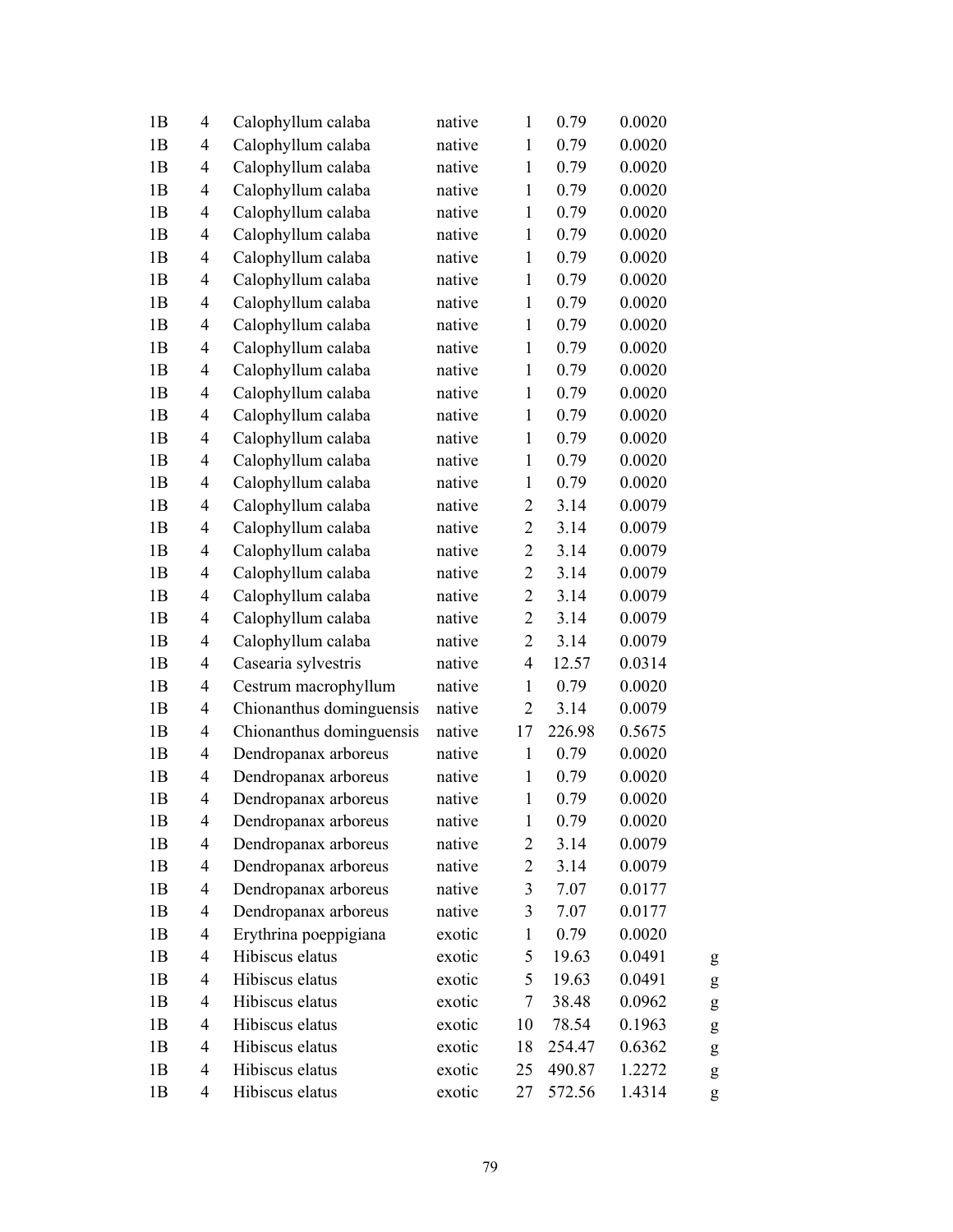| 1B             | $\overline{4}$           | Hibiscus elatus | exotic | 30                      | 706.86  | 1.7671 | g |
|----------------|--------------------------|-----------------|--------|-------------------------|---------|--------|---|
| 1B             | 4                        | Hibiscus elatus | exotic | 54                      | 2290.22 | 5.7256 | g |
| 1B             | 4                        | Hibiscus elatus | exotic | $\mathbf{1}$            | 0.79    | 0.0020 |   |
| 1B             | 4                        | Hibiscus elatus | exotic | $\mathbf{1}$            | 0.79    | 0.0020 |   |
| 1B             | $\overline{4}$           | Hibiscus elatus | exotic | $\mathbf{1}$            | 0.79    | 0.0020 |   |
| 1B             | 4                        | Hibiscus elatus | exotic | $\mathbf{1}$            | 0.79    | 0.0020 |   |
| 1B             | 4                        | Hibiscus elatus | exotic | $\mathbf{1}$            | 0.79    | 0.0020 |   |
| 1B             | 4                        | Hibiscus elatus | exotic | $\mathbf{1}$            | 0.79    | 0.0020 |   |
| 1B             | 4                        | Hibiscus elatus | exotic | $\mathbf{1}$            | 0.79    | 0.0020 |   |
| 1B             | $\overline{4}$           | Hibiscus elatus | exotic | $\mathbf{1}$            | 0.79    | 0.0020 |   |
| 1B             | 4                        | Hibiscus elatus | exotic | $\mathbf{1}$            | 0.79    | 0.0020 |   |
| 1B             | 4                        | Hibiscus elatus | exotic | $\mathbf{1}$            | 0.79    | 0.0020 |   |
| 1B             | 4                        | Hibiscus elatus | exotic | $\mathbf{1}$            | 0.79    | 0.0020 |   |
| 1B             | 4                        | Hibiscus elatus | exotic | $\mathbf{1}$            | 0.79    | 0.0020 |   |
| 1B             | 4                        | Hibiscus elatus | exotic | $\mathbf{1}$            | 0.79    | 0.0020 |   |
| 1B             | 4                        | Hibiscus elatus | exotic | $\mathbf{1}$            | 0.79    | 0.0020 |   |
| 1B             | 4                        | Hibiscus elatus | exotic | $\mathbf{1}$            | 0.79    | 0.0020 |   |
| 1B             | 4                        | Hibiscus elatus | exotic | $\overline{c}$          | 3.14    | 0.0079 |   |
| 1B             | 4                        | Hibiscus elatus | exotic | $\overline{2}$          | 3.14    | 0.0079 |   |
| 1B             | 4                        | Hibiscus elatus | exotic | $\overline{2}$          | 3.14    | 0.0079 |   |
| 1B             | 4                        | Hibiscus elatus | exotic | $\overline{2}$          | 3.14    | 0.0079 |   |
| 1B             | 4                        | Hibiscus elatus | exotic | $\overline{2}$          | 3.14    | 0.0079 |   |
| 1B             | 4                        | Hibiscus elatus | exotic | $\overline{2}$          | 3.14    | 0.0079 |   |
| 1B             | 4                        | Hibiscus elatus | exotic | $\mathfrak{Z}$          | 7.07    | 0.0177 |   |
| 1B             | 4                        | Hibiscus elatus | exotic | $\mathfrak{Z}$          | 7.07    | 0.0177 |   |
| 1B             | 4                        | Hibiscus elatus | exotic | $\mathfrak{Z}$          | 7.07    | 0.0177 |   |
| 1B             | 4                        | Hibiscus elatus | exotic | $\mathfrak{Z}$          | 7.07    | 0.0177 |   |
| 1B             | 4                        | Hibiscus elatus | exotic | $\mathfrak{Z}$          | 7.07    | 0.0177 |   |
| 1B             | 4                        | Hibiscus elatus | exotic | $\mathfrak{Z}$          | 7.07    | 0.0177 |   |
| 1B             | 4                        | Hibiscus elatus | exotic | $\mathfrak{Z}$          | 7.07    | 0.0177 |   |
| 1B             | 4                        | Hibiscus elatus | exotic | 3                       | 7.07    | 0.0177 |   |
| 1B             | $\overline{4}$           | Hibiscus elatus | exotic | 4                       | 12.57   | 0.0314 |   |
| 1B             | 4                        | Hibiscus elatus | exotic | $\overline{4}$          | 12.57   | 0.0314 |   |
| 1B             | $\overline{\mathcal{A}}$ | Hibiscus elatus | exotic | 4                       | 12.57   | 0.0314 |   |
| 1B             | $\overline{4}$           | Hibiscus elatus | exotic | 4                       | 12.57   | 0.0314 |   |
| 1B             | $\overline{4}$           | Hibiscus elatus | exotic | $\overline{4}$          | 12.57   | 0.0314 |   |
| 1B             | $\overline{\mathcal{A}}$ | Hibiscus elatus | exotic | 4                       | 12.57   | 0.0314 |   |
| 1B             | 4                        | Inga vera       | native | $\mathbf{1}$            | 0.79    | 0.0020 |   |
| 1B             | $\overline{\mathcal{A}}$ | Inga vera       | native | $\overline{\mathbf{3}}$ | 7.07    | 0.0177 |   |
| 1B             | 4                        | Inga vera       | native | 4                       | 12.57   | 0.0314 |   |
| 1B             | $\overline{\mathcal{L}}$ | Inga vera       | native | $\overline{4}$          | 12.57   | 0.0314 |   |
| 1B             | 4                        | Inga vera       | native | 8                       | 50.27   | 0.1257 |   |
| 1B             | 4                        | Syzygium jambos | exotic | $\mathbf{2}$            | 3.14    | 0.0079 |   |
| 1 <sub>B</sub> | $\overline{\mathcal{A}}$ | Syzygium jambos | exotic | 3                       | 7.07    | 0.0177 |   |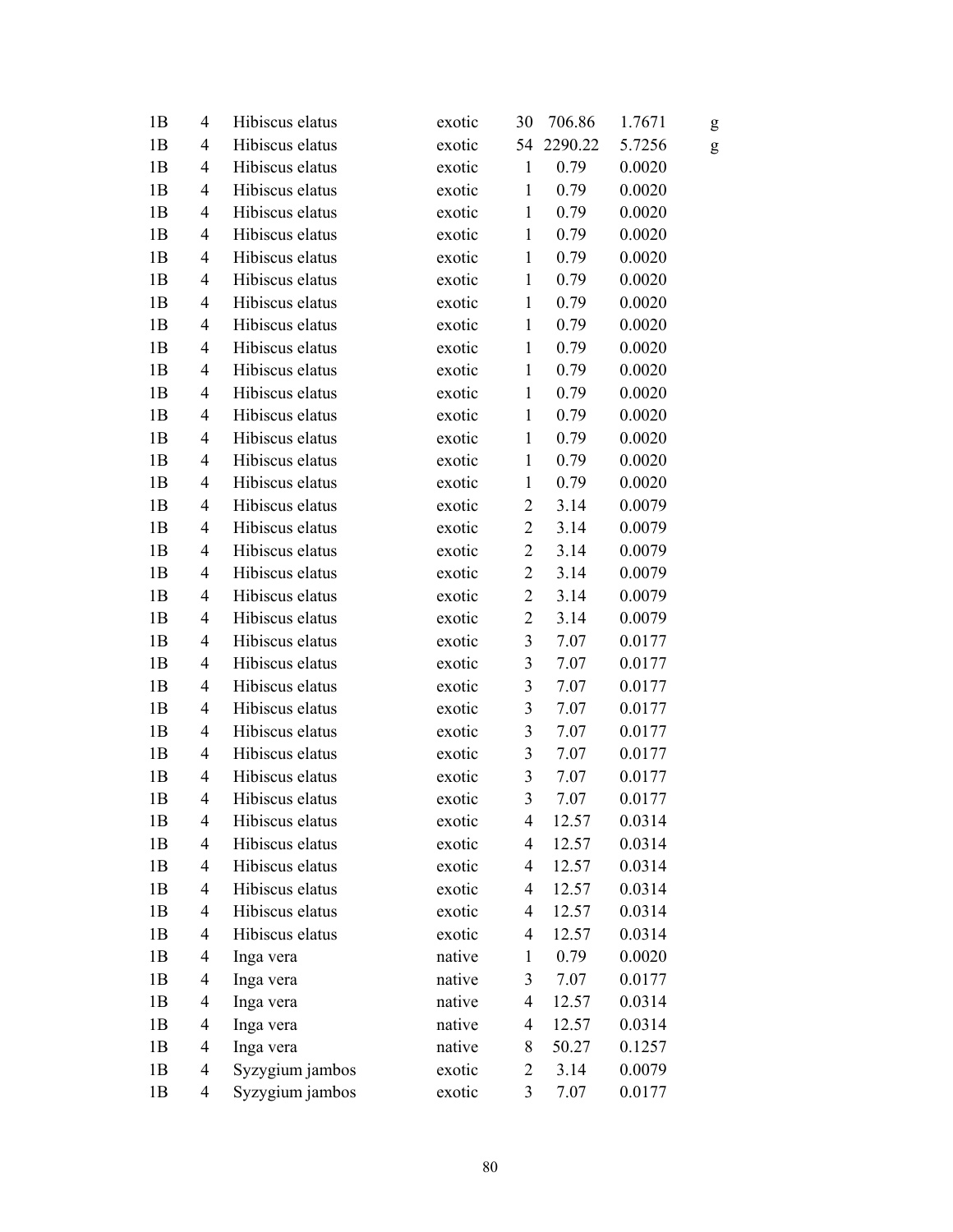| 1B | $\overline{4}$           | Syzygium jambos       | exotic | 3                       | 7.07    | 0.0177 |   |
|----|--------------------------|-----------------------|--------|-------------------------|---------|--------|---|
| 1B | 4                        | Syzygium jambos       | exotic | $\mathfrak{Z}$          | 7.07    | 0.0177 |   |
| 1B | 4                        | Syzygium jambos       | exotic | $\overline{\mathbf{3}}$ | 7.07    | 0.0177 |   |
| 1B | 4                        | Syzygium jambos       | exotic | $\overline{4}$          | 12.57   | 0.0314 |   |
| 1B | $\overline{\mathcal{L}}$ | Syzygium jambos       | exotic | 5                       | 19.63   | 0.0491 |   |
| 1B | 4                        | Tabebuia heterophylla | native | 3                       | 7.07    | 0.0177 |   |
| 1B | $\overline{4}$           | Thouinia striata      | native | $\mathbf{1}$            | 0.79    | 0.0020 |   |
| 1B | $\overline{4}$           | Thouinia striata      | native | $\mathbf{1}$            | 0.79    | 0.0020 |   |
| 1B | 4                        | Thouinia striata      | native | $\mathbf{1}$            | 0.79    | 0.0020 |   |
| 1B | $\overline{4}$           | Thouinia striata      | native | $\mathbf{1}$            | 0.79    | 0.0020 |   |
| 1B | $\overline{4}$           | Thouinia striata      | native | $\mathbf{1}$            | 0.79    | 0.0020 |   |
| 1B | $\overline{4}$           | Thouinia striata      | native | $\overline{2}$          | 3.14    | 0.0079 |   |
| 1B | $\overline{4}$           | Thouinia striata      | native | $\overline{3}$          | 7.07    | 0.0177 |   |
| 1B | $\overline{4}$           | Thouinia striata      | native | 3                       | 7.07    | 0.0177 |   |
| 2A | $\mathbf{1}$             | Calophyllum calaba    | native | $\mathbf{1}$            | 0.79    | 0.0020 |   |
| 2A | $\mathbf{1}$             | Calophyllum calaba    | native | $\mathbf{1}$            | 0.79    | 0.0020 |   |
| 2A | $\mathbf{1}$             | Calophyllum calaba    | native | 3                       | 7.07    | 0.0177 |   |
| 2A | $\mathbf{1}$             | Casearia sylvestris   | native | $\mathbf{1}$            | 0.79    | 0.0020 |   |
| 2A | $\mathbf{1}$             | Casearia sylvestris   | native | $\mathbf{1}$            | 0.79    | 0.0020 |   |
| 2A | $\mathbf{1}$             | Casearia sylvestris   | native | $\mathbf{1}$            | 0.79    | 0.0020 |   |
| 2A | $\mathbf{1}$             | Casearia sylvestris   | native | 3                       | 7.07    | 0.0177 |   |
| 2A | $\mathbf{1}$             | Casearia sylvestris   | native | 3                       | 7.07    | 0.0177 |   |
| 2A | $\mathbf{1}$             | Eugenia biflora       | native | $\mathbf{1}$            | 0.79    | 0.0020 |   |
| 2A | $\mathbf{1}$             | Faramea occidentalis  | native | $\mathbf{1}$            | 0.79    | 0.0020 |   |
| 2A | $\mathbf{1}$             | Faramea occidentalis  | native | $\mathbf{1}$            | 0.79    | 0.0020 |   |
| 2A | $\mathbf{1}$             | Faramea occidentalis  | native | $\mathbf{1}$            | 0.79    | 0.0020 |   |
| 2A | $\mathbf{1}$             | Faramea occidentalis  | native | $\overline{c}$          | 3.14    | 0.0079 |   |
| 2A | $\mathbf{1}$             | Faramea occidentalis  | native | $\overline{2}$          | 3.14    | 0.0079 |   |
| 2A | $\mathbf{1}$             | Faramea occidentalis  | native | $\overline{c}$          | 3.14    | 0.0079 |   |
| 2A | 1                        | Faramea occidentalis  | native | $\overline{2}$          | 3.14    | 0.0079 |   |
| 2A | $\mathbf{1}$             | Faramea occidentalis  | native | $\overline{2}$          | 3.14    | 0.0079 |   |
| 2A | $\mathbf{1}$             | Faramea occidentalis  | native | 3                       | 7.07    | 0.0177 |   |
| 2A | 1                        | Faramea occidentalis  | native | 4                       | 12.57   | 0.0314 |   |
| 2A | $\mathbf{1}$             | Guarea guidonia       | native | $\mathbf{1}$            | 0.79    | 0.0020 |   |
| 2A | $\mathbf{1}$             | Guarea guidonia       | native | $\overline{c}$          | 3.14    | 0.0079 |   |
| 2A | $\mathbf{1}$             | Hibiscus elatus       | exotic | 19                      | 283.53  | 0.7088 | g |
| 2A | 1                        | Hibiscus elatus       | exotic | 37                      | 1075.21 | 2.6880 | g |
| 2A | $\mathbf{1}$             | Hibiscus elatus       | exotic | 39                      | 1194.59 | 2.9865 | g |
| 2A | $\mathbf{1}$             | Hibiscus elatus       | exotic | 42                      | 1385.44 | 3.4636 | g |
| 2A | $\mathbf{1}$             | Hibiscus elatus       | exotic | 44                      | 1520.53 | 3.8013 | g |
| 2A | $\mathbf{1}$             | Hibiscus elatus       | exotic | $\mathbf{1}$            | 0.79    | 0.0020 |   |
| 2A | 1                        | Hibiscus elatus       | exotic | $\mathbf{1}$            | 0.79    | 0.0020 |   |
| 2A | $\mathbf{1}$             | Hibiscus elatus       | exotic | 1                       | 0.79    | 0.0020 |   |
| 2A | $\mathbf{1}$             | Hibiscus elatus       | exotic | $\overline{c}$          | 3.14    | 0.0079 |   |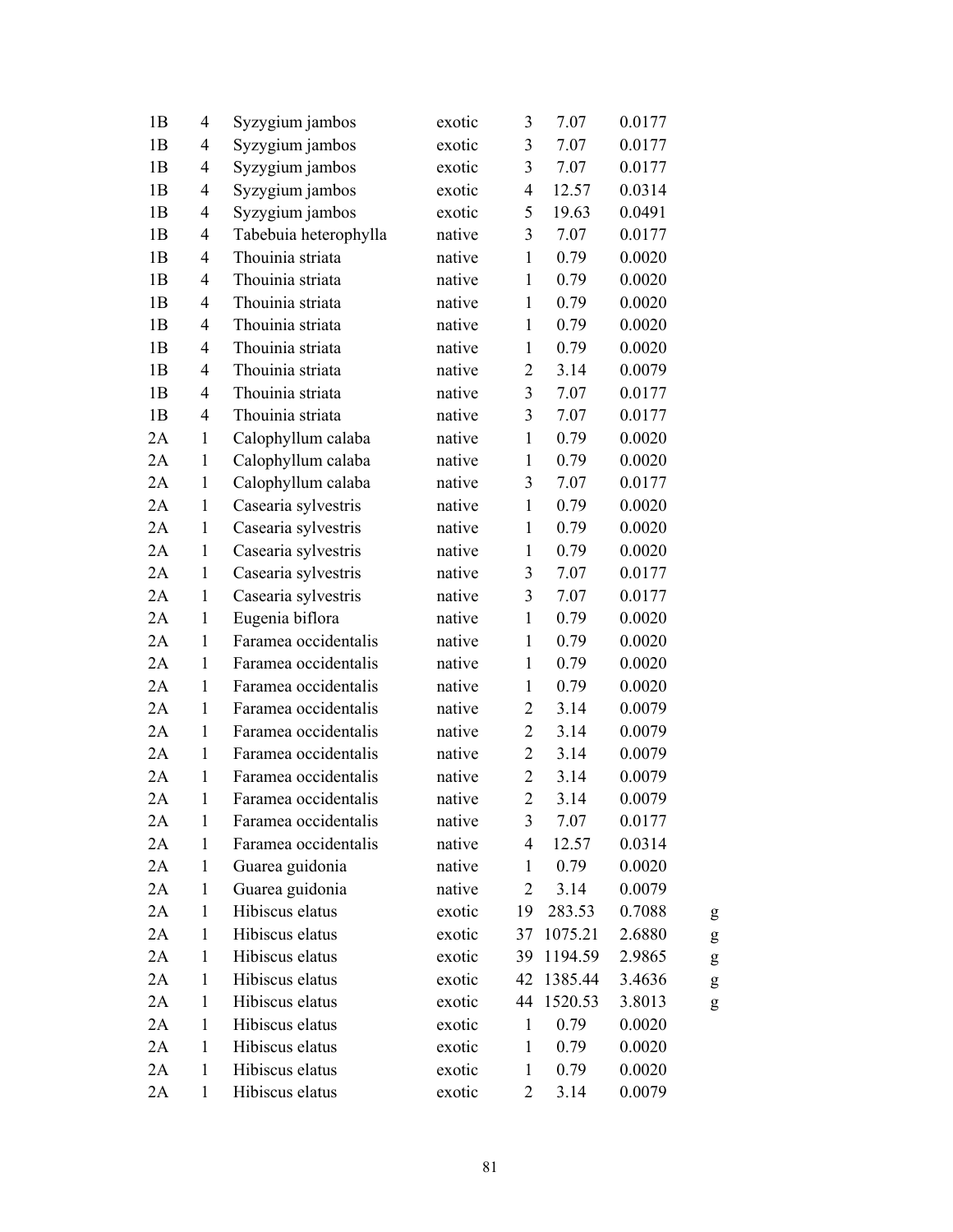| 2A | $\mathbf{1}$     | Hibiscus elatus          | exotic | $\overline{c}$          | 3.14   | 0.0079 |   |
|----|------------------|--------------------------|--------|-------------------------|--------|--------|---|
| 2A | $\mathbf{1}$     | Hibiscus elatus          | exotic | $\mathfrak{Z}$          | 7.07   | 0.0177 |   |
| 2A | $\mathbf{1}$     | Miconia impetiolaris     | native | $\mathbf{1}$            | 0.79   | 0.0020 |   |
| 2A | $\mathbf{1}$     | Senna siamea             | exotic | 29                      | 660.52 | 1.6513 |   |
| 2A | $\mathbf{1}$     | Senna siamea             | exotic | 31                      | 754.77 | 1.8869 |   |
| 2A | $\mathbf{1}$     | Syzygium jambos          | exotic | $\mathbf{1}$            | 0.79   | 0.0020 |   |
| 2A | $\mathbf{1}$     | Syzygium jambos          | exotic | $\mathbf{1}$            | 0.79   | 0.0020 |   |
| 2A | $\mathbf{1}$     | Syzygium jambos          | exotic | $\mathbf{1}$            | 0.79   | 0.0020 |   |
| 2A | $\mathbf{1}$     | Syzygium jambos          | exotic | $\mathbf{1}$            | 0.79   | 0.0020 |   |
| 2A | $\mathbf{1}$     | Syzygium jambos          | exotic | $\overline{2}$          | 3.14   | 0.0079 |   |
| 2A | $\mathbf{1}$     | Syzygium jambos          | exotic | $\mathfrak{Z}$          | 7.07   | 0.0177 |   |
| 2A | $\mathbf{1}$     | Syzygium jambos          | exotic | $\overline{\mathbf{4}}$ | 12.57  | 0.0314 |   |
| 2A | $\mathbf{1}$     | Syzygium jambos          | exotic | $\overline{\mathbf{4}}$ | 12.57  | 0.0314 |   |
| 2A | $\mathbf{1}$     | Syzygium jambos          | exotic | $\overline{4}$          | 12.57  | 0.0314 |   |
| 2A | $\mathbf{1}$     | Syzygium jambos          | exotic | $\overline{4}$          | 12.57  | 0.0314 |   |
| 2A | $\mathbf{1}$     | Syzygium jambos          | exotic | $\overline{4}$          | 12.57  | 0.0314 |   |
| 2A | $\mathbf{1}$     | Syzygium jambos          | exotic | $\overline{4}$          | 12.57  | 0.0314 |   |
| 2A | $\mathbf{1}$     | Syzygium jambos          | exotic | 4                       | 12.57  | 0.0314 |   |
| 2A | $\mathbf{1}$     | Syzygium jambos          | exotic | $\overline{4}$          | 12.57  | 0.0314 |   |
| 2A | $\mathbf{1}$     | Syzygium jambos          | exotic | 5                       | 19.63  | 0.0491 |   |
| 2A | $\mathbf{1}$     | Syzygium jambos          | exotic | 5                       | 19.63  | 0.0491 |   |
| 2A | $\mathbf{1}$     | Syzygium jambos          | exotic | 5                       | 19.63  | 0.0491 |   |
| 2A | $\mathbf{1}$     | Zanthoxylum martinicense | native | 2                       | 3.14   | 0.0079 |   |
| 2A | $\overline{c}$   | Calophyllum calaba       | native | $\mathbf{1}$            | 0.79   | 0.0020 |   |
| 2A | $\overline{2}$   | Calophyllum calaba       | native | $\mathbf{1}$            | 0.79   | 0.0020 |   |
| 2A | $\overline{2}$   | Calophyllum calaba       | native | $\mathbf{1}$            | 0.79   | 0.0020 |   |
| 2A | $\boldsymbol{2}$ | Casearia sylvestris      | native | $\mathbf{1}$            | 0.79   | 0.0020 |   |
| 2A | $\overline{2}$   | Casearia sylvestris      | native | 2                       | 3.14   | 0.0079 |   |
| 2A | $\overline{c}$   | Casearia sylvestris      | native | 3                       | 7.07   | 0.0177 |   |
| 2A | $\boldsymbol{2}$ | Casearia sylvestris      | native | 10                      | 78.54  | 0.1963 |   |
| 2A | $\overline{2}$   | Coccoloba swartzii       | native | 5                       | 19.63  | 0.0491 |   |
| 2A | 2                | Eugenia biflora          | native | $\overline{c}$          | 3.14   | 0.0079 |   |
| 2A | $\overline{2}$   | Eugenia monticola        | native | $\mathbf{1}$            | 0.79   | 0.0020 |   |
| 2A | $\overline{2}$   | Faramea occidentalis     | native | $\overline{2}$          | 3.14   | 0.0079 |   |
| 2A | 2                | Faramea occidentalis     | native | $\overline{4}$          | 12.57  | 0.0314 |   |
| 2A | $\overline{2}$   | Hibiscus elatus          | exotic | $\mathbf{1}$            | 0.79   | 0.0020 | g |
| 2A | $\overline{c}$   | Hibiscus elatus          | exotic | $\overline{c}$          | 3.14   | 0.0079 | g |
| 2A | $\overline{2}$   | Hibiscus elatus          | exotic | 3                       | 7.07   | 0.0177 | g |
| 2A | $\overline{2}$   | Hibiscus elatus          | exotic | 6                       | 28.27  | 0.0707 | g |
| 2A | $\overline{2}$   | Hibiscus elatus          | exotic | 6                       | 28.27  | 0.0707 | g |
| 2A | $\overline{2}$   | Hibiscus elatus          | exotic | 6                       | 28.27  | 0.0707 | g |
| 2A | $\overline{2}$   | Hibiscus elatus          | exotic | 7                       | 38.48  | 0.0962 | g |
| 2A | $\overline{2}$   | Hibiscus elatus          | exotic | 12                      | 113.10 | 0.2827 | g |
| 2A | $\overline{2}$   | Hibiscus elatus          | exotic | 12                      | 113.10 | 0.2827 | g |
|    |                  |                          |        |                         |        |        |   |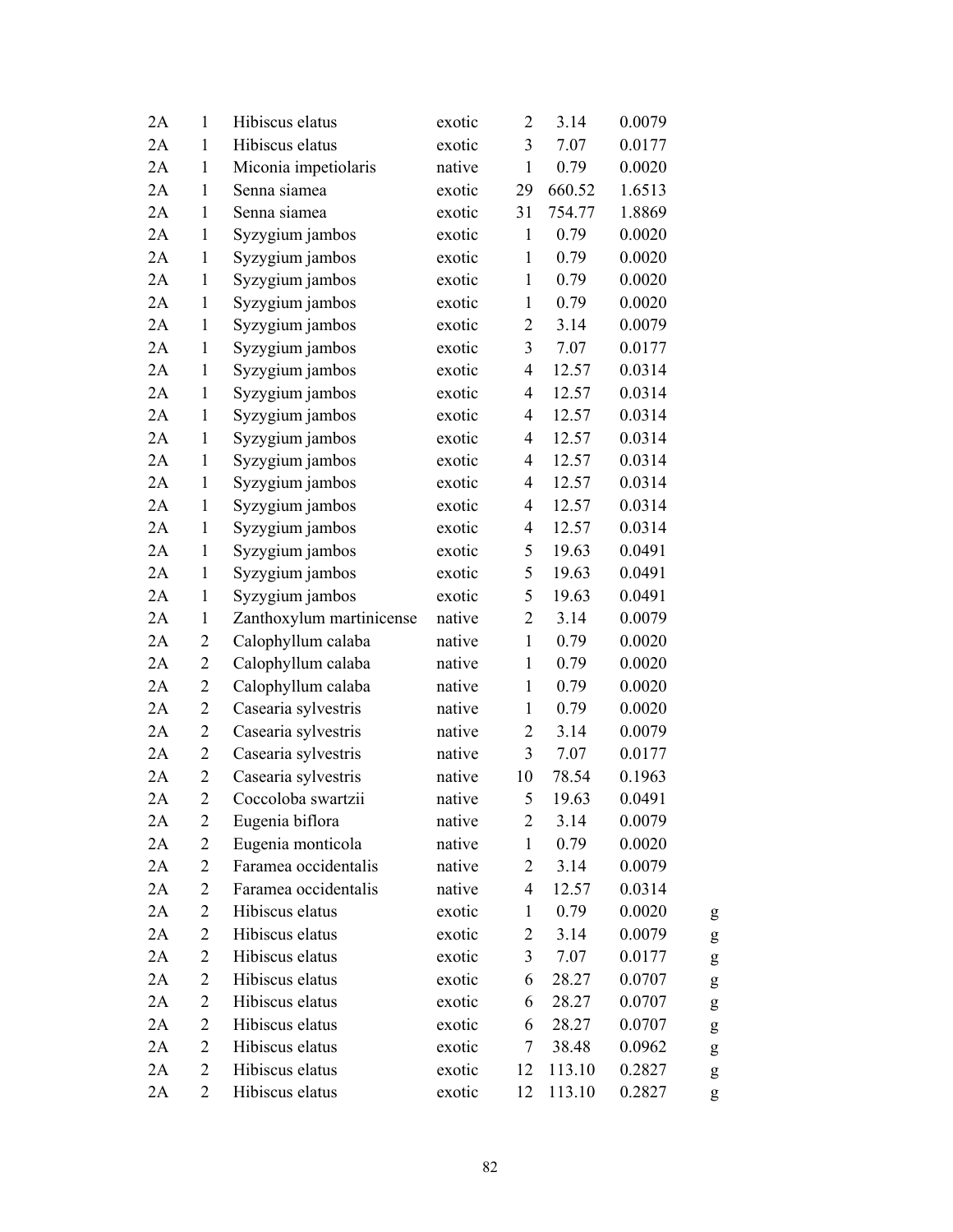| 2A | 2              | Hibiscus elatus      | exotic | 14             | 153.94  | 0.3848 | g                                                                                                                                                                                                                                                                                                                                                                                                                              |
|----|----------------|----------------------|--------|----------------|---------|--------|--------------------------------------------------------------------------------------------------------------------------------------------------------------------------------------------------------------------------------------------------------------------------------------------------------------------------------------------------------------------------------------------------------------------------------|
| 2A | $\overline{2}$ | Hibiscus elatus      | exotic | 16             | 201.06  | 0.5027 | ${\sf g}$                                                                                                                                                                                                                                                                                                                                                                                                                      |
| 2A | $\overline{2}$ | Hibiscus elatus      | exotic | 19             | 283.53  | 0.7088 | $\mathbf{g}% _{T}=\mathbf{g}_{T}=\mathbf{g}_{T}=\mathbf{g}_{T}=\mathbf{g}_{T}=\mathbf{g}_{T}=\mathbf{g}_{T}=\mathbf{g}_{T}=\mathbf{g}_{T}=\mathbf{g}_{T}=\mathbf{g}_{T}=\mathbf{g}_{T}=\mathbf{g}_{T}=\mathbf{g}_{T}=\mathbf{g}_{T}=\mathbf{g}_{T}=\mathbf{g}_{T}=\mathbf{g}_{T}=\mathbf{g}_{T}=\mathbf{g}_{T}=\mathbf{g}_{T}=\mathbf{g}_{T}=\mathbf{g}_{T}=\mathbf{g}_{T}=\mathbf{g}_{T}=\mathbf{g}_{T}=\mathbf{g}_{T}=\math$ |
| 2A | $\overline{2}$ | Hibiscus elatus      | exotic | 26             | 530.93  | 1.3273 | $\mathbf{g}% _{T}=\mathbf{g}_{T}=\mathbf{g}_{T}=\mathbf{g}_{T}=\mathbf{g}_{T}=\mathbf{g}_{T}=\mathbf{g}_{T}=\mathbf{g}_{T}=\mathbf{g}_{T}=\mathbf{g}_{T}=\mathbf{g}_{T}=\mathbf{g}_{T}=\mathbf{g}_{T}=\mathbf{g}_{T}=\mathbf{g}_{T}=\mathbf{g}_{T}=\mathbf{g}_{T}=\mathbf{g}_{T}=\mathbf{g}_{T}=\mathbf{g}_{T}=\mathbf{g}_{T}=\mathbf{g}_{T}=\mathbf{g}_{T}=\mathbf{g}_{T}=\mathbf{g}_{T}=\mathbf{g}_{T}=\mathbf{g}_{T}=\math$ |
| 2A | $\overline{2}$ | Hibiscus elatus      | exotic | 42             | 1385.44 | 3.4636 | g                                                                                                                                                                                                                                                                                                                                                                                                                              |
| 2A | $\overline{2}$ | Hibiscus elatus      | exotic | 45             | 1590.43 | 3.9761 | g                                                                                                                                                                                                                                                                                                                                                                                                                              |
| 2A | $\overline{2}$ | Hibiscus elatus      | exotic | $\mathbf{1}$   | 0.79    | 0.0020 |                                                                                                                                                                                                                                                                                                                                                                                                                                |
| 2A | $\overline{c}$ | Hibiscus elatus      | exotic | $\mathbf{1}$   | 0.79    | 0.0020 |                                                                                                                                                                                                                                                                                                                                                                                                                                |
| 2A | $\overline{2}$ | Hibiscus elatus      | exotic | $\mathbf{1}$   | 0.79    | 0.0020 |                                                                                                                                                                                                                                                                                                                                                                                                                                |
| 2A | $\overline{2}$ | Hibiscus elatus      | exotic | $\mathbf{1}$   | 0.79    | 0.0020 |                                                                                                                                                                                                                                                                                                                                                                                                                                |
| 2A | $\overline{2}$ | Hibiscus elatus      | exotic | $\mathbf{1}$   | 0.79    | 0.0020 |                                                                                                                                                                                                                                                                                                                                                                                                                                |
| 2A | $\overline{2}$ | Hibiscus elatus      | exotic | $\mathbf{1}$   | 0.79    | 0.0020 |                                                                                                                                                                                                                                                                                                                                                                                                                                |
| 2A | $\overline{2}$ | Hibiscus elatus      | exotic | 3              | 7.07    | 0.0177 |                                                                                                                                                                                                                                                                                                                                                                                                                                |
| 2A | $\overline{2}$ | Hibiscus elatus      | exotic | $\overline{4}$ | 12.57   | 0.0314 |                                                                                                                                                                                                                                                                                                                                                                                                                                |
| 2A | $\overline{2}$ | Miconia lavigata     | native | $\mathbf{1}$   | 0.79    | 0.0020 |                                                                                                                                                                                                                                                                                                                                                                                                                                |
| 2A | $\overline{2}$ | Neolaugeria resinosa | native | $\mathbf{1}$   | 0.79    | 0.0020 |                                                                                                                                                                                                                                                                                                                                                                                                                                |
| 2A | $\overline{2}$ | Parathesis crenulata | native | $\mathbf{1}$   | 0.79    | 0.0020 |                                                                                                                                                                                                                                                                                                                                                                                                                                |
| 2A | $\overline{2}$ | Parathesis crenulata | native | $\mathbf{1}$   | 0.79    | 0.0020 |                                                                                                                                                                                                                                                                                                                                                                                                                                |
| 2A | $\overline{2}$ | Parathesis crenulata | native | $\mathbf{1}$   | 0.79    | 0.0020 |                                                                                                                                                                                                                                                                                                                                                                                                                                |
| 2A | $\overline{2}$ | Parathesis crenulata | native | $\overline{2}$ | 3.14    | 0.0079 |                                                                                                                                                                                                                                                                                                                                                                                                                                |
| 2A | 2              | Parathesis crenulata | native | $\overline{2}$ | 3.14    | 0.0079 |                                                                                                                                                                                                                                                                                                                                                                                                                                |
| 2A | $\overline{2}$ | Parathesis crenulata | native | 3              | 7.07    | 0.0177 |                                                                                                                                                                                                                                                                                                                                                                                                                                |
| 2A | $\overline{2}$ | Parathesis crenulata | native | 3              | 7.07    | 0.0177 |                                                                                                                                                                                                                                                                                                                                                                                                                                |
| 2A | $\overline{2}$ | Picramnia pentandra  | native | $\mathbf{1}$   | 0.79    | 0.0020 |                                                                                                                                                                                                                                                                                                                                                                                                                                |
| 2A | $\overline{2}$ | Pseudolmedia spuria  | native | $\overline{2}$ | 3.14    | 0.0079 |                                                                                                                                                                                                                                                                                                                                                                                                                                |
| 2A | $\overline{2}$ | Syzygium jambos      | exotic | 6              | 28.27   | 0.0707 |                                                                                                                                                                                                                                                                                                                                                                                                                                |
| 2A | $\overline{c}$ | Thouinia striata     | native | $\mathfrak{Z}$ | 7.07    | 0.0177 |                                                                                                                                                                                                                                                                                                                                                                                                                                |
| 2A | 3              | Andira inermis       | native | $\overline{2}$ | 3.14    | 0.0079 |                                                                                                                                                                                                                                                                                                                                                                                                                                |
| 2A | $\overline{3}$ | Andira inermis       | native | $\overline{2}$ | 3.14    | 0.0079 |                                                                                                                                                                                                                                                                                                                                                                                                                                |
| 2A | 3              | Calophyllum calaba   | native | $\mathbf{1}$   | 0.79    | 0.0020 |                                                                                                                                                                                                                                                                                                                                                                                                                                |
| 2A | 3              | Calophyllum calaba   | native | $\overline{2}$ | 3.14    | 0.0079 |                                                                                                                                                                                                                                                                                                                                                                                                                                |
| 2A | 3              | Casearia sylvestris  | native | 2              | 3.14    | 0.0079 |                                                                                                                                                                                                                                                                                                                                                                                                                                |
| 2A | 3              | Casearia sylvestris  | native | 2              | 3.14    | 0.0079 |                                                                                                                                                                                                                                                                                                                                                                                                                                |
| 2A | $\mathfrak{Z}$ | Eugenia monticola    | native | $\overline{2}$ | 3.14    | 0.0079 |                                                                                                                                                                                                                                                                                                                                                                                                                                |
| 2A | 3              | Faramea occidentalis | native | $\mathbf{1}$   | 0.79    | 0.0020 |                                                                                                                                                                                                                                                                                                                                                                                                                                |
| 2A | 3              | Faramea occidentalis | native | $\mathbf{1}$   | 0.79    | 0.0020 |                                                                                                                                                                                                                                                                                                                                                                                                                                |
| 2A | 3              | Hibiscus elatus      | exotic | 5              | 19.63   | 0.0491 | g                                                                                                                                                                                                                                                                                                                                                                                                                              |
| 2A | 3              | Hibiscus elatus      | exotic | 5              | 19.63   | 0.0491 | g                                                                                                                                                                                                                                                                                                                                                                                                                              |
| 2A | $\mathfrak{Z}$ | Hibiscus elatus      | exotic | 5              | 19.63   | 0.0491 | g                                                                                                                                                                                                                                                                                                                                                                                                                              |
| 2A | 3              | Hibiscus elatus      | exotic | 6              | 28.27   | 0.0707 | g                                                                                                                                                                                                                                                                                                                                                                                                                              |
| 2A | $\overline{3}$ | Hibiscus elatus      | exotic | 6              | 28.27   | 0.0707 | g                                                                                                                                                                                                                                                                                                                                                                                                                              |
| 2A | 3              | Hibiscus elatus      | exotic | 8              | 50.27   | 0.1257 | $\mathbf{g}% _{T}=\mathbf{g}_{T}=\mathbf{g}_{T}=\mathbf{g}_{T}=\mathbf{g}_{T}=\mathbf{g}_{T}=\mathbf{g}_{T}=\mathbf{g}_{T}=\mathbf{g}_{T}=\mathbf{g}_{T}=\mathbf{g}_{T}=\mathbf{g}_{T}=\mathbf{g}_{T}=\mathbf{g}_{T}=\mathbf{g}_{T}=\mathbf{g}_{T}=\mathbf{g}_{T}=\mathbf{g}_{T}=\mathbf{g}_{T}=\mathbf{g}_{T}=\mathbf{g}_{T}=\mathbf{g}_{T}=\mathbf{g}_{T}=\mathbf{g}_{T}=\mathbf{g}_{T}=\mathbf{g}_{T}=\mathbf{g}_{T}=\math$ |
| 2A | 3              | Hibiscus elatus      | exotic | 41             | 1320.25 | 3.3006 | $\mathbf{g}% _{T}=\mathbf{g}_{T}=\mathbf{g}_{T}=\mathbf{g}_{T}=\mathbf{g}_{T}=\mathbf{g}_{T}=\mathbf{g}_{T}=\mathbf{g}_{T}=\mathbf{g}_{T}=\mathbf{g}_{T}=\mathbf{g}_{T}=\mathbf{g}_{T}=\mathbf{g}_{T}=\mathbf{g}_{T}=\mathbf{g}_{T}=\mathbf{g}_{T}=\mathbf{g}_{T}=\mathbf{g}_{T}=\mathbf{g}_{T}=\mathbf{g}_{T}=\mathbf{g}_{T}=\mathbf{g}_{T}=\mathbf{g}_{T}=\mathbf{g}_{T}=\mathbf{g}_{T}=\mathbf{g}_{T}=\mathbf{g}_{T}=\math$ |
| 2A | 3              | Hibiscus elatus      | exotic | 47             | 1734.94 | 4.3374 | ${\sf g}$                                                                                                                                                                                                                                                                                                                                                                                                                      |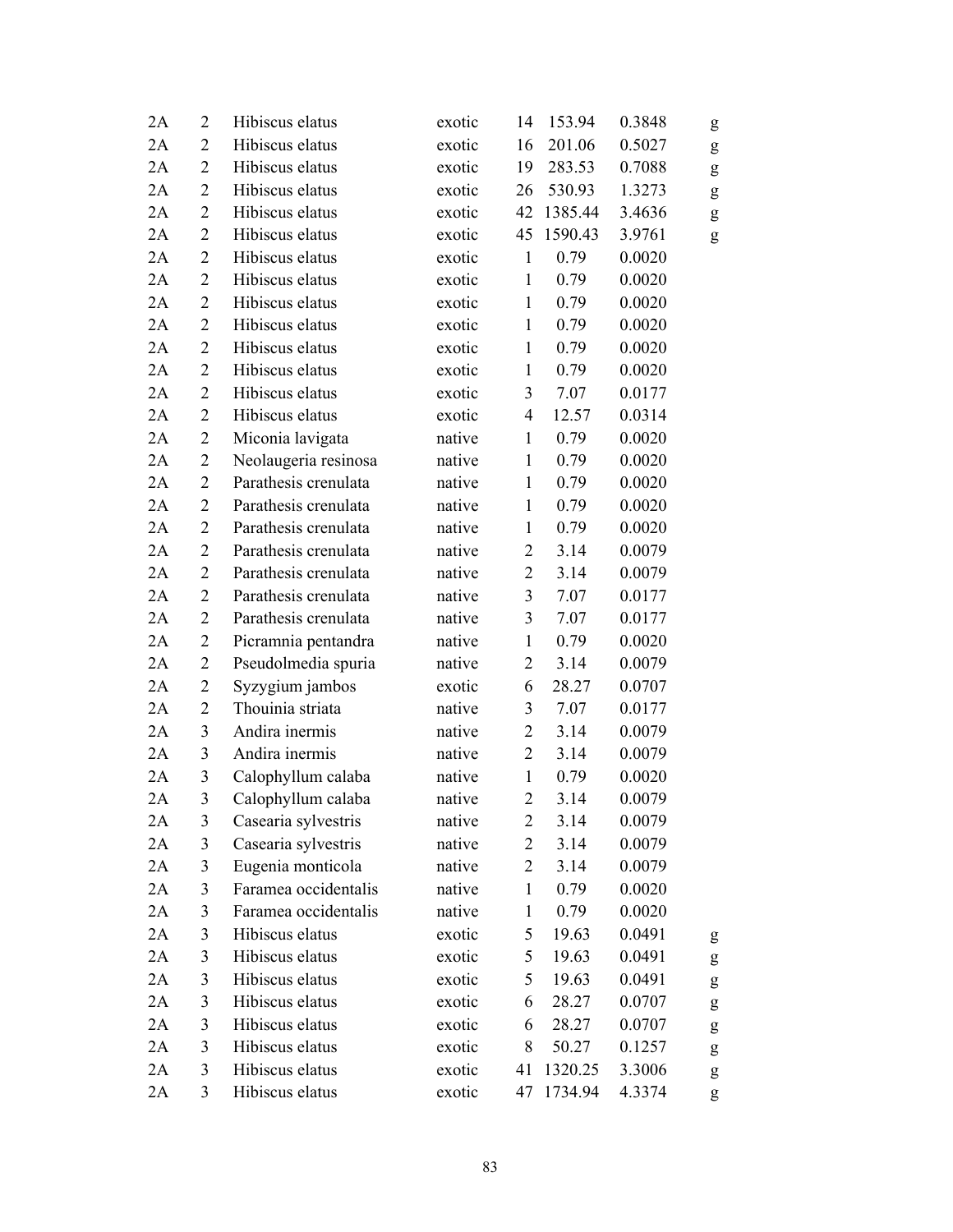| 2A | 3              | Hibiscus elatus      | exotic | $\mathbf{1}$   | 0.79  | 0.0020 |
|----|----------------|----------------------|--------|----------------|-------|--------|
| 2A | 3              | Hibiscus elatus      | exotic | 1              | 0.79  | 0.0020 |
| 2A | 3              | Hibiscus elatus      | exotic | $\mathbf{1}$   | 0.79  | 0.0020 |
| 2A | 3              | Hibiscus elatus      | exotic | $\mathbf{1}$   | 0.79  | 0.0020 |
| 2A | 3              | Hibiscus elatus      | exotic | $\mathbf{1}$   | 0.79  | 0.0020 |
| 2A | 3              | Hibiscus elatus      | exotic | $\mathbf{1}$   | 0.79  | 0.0020 |
| 2A | 3              | Hibiscus elatus      | exotic | $\overline{c}$ | 3.14  | 0.0079 |
| 2A | 3              | Hibiscus elatus      | exotic | 3              | 7.07  | 0.0177 |
| 2A | 3              | Hibiscus elatus      | exotic | 3              | 7.07  | 0.0177 |
| 2A | $\mathfrak{Z}$ | Hibiscus elatus      | exotic | $\mathfrak{Z}$ | 7.07  | 0.0177 |
| 2A | 3              | Hibiscus elatus      | exotic | 3              | 7.07  | 0.0177 |
| 2A | 3              | Hibiscus elatus      | exotic | 3              | 7.07  | 0.0177 |
| 2A | 3              | Hibiscus elatus      | exotic | 3              | 7.07  | 0.0177 |
| 2A | 3              | Hibiscus elatus      | exotic | 4              | 12.57 | 0.0314 |
| 2A | $\mathfrak{Z}$ | Hibiscus elatus      | exotic | $\overline{4}$ | 12.57 | 0.0314 |
| 2A | 3              | Hibiscus elatus      | exotic | $\overline{4}$ | 12.57 | 0.0314 |
| 2A | 3              | Hibiscus elatus      | exotic | 4              | 12.57 | 0.0314 |
| 2A | 3              | Parathesis crenulata | native | $\overline{2}$ | 3.14  | 0.0079 |
| 2A | 3              | Syzygium jambos      | exotic | $\mathbf{1}$   | 0.79  | 0.0020 |
| 2A | 3              | Syzygium jambos      | exotic | $\overline{2}$ | 3.14  | 0.0079 |
| 2A | 3              | Syzygium jambos      | exotic | 6              | 28.27 | 0.0707 |
| 2A | 4              | Andira inermis       | native | $\mathbf{1}$   | 0.79  | 0.0020 |
| 2A | 4              | Calophyllum calaba   | native | $\mathbf{1}$   | 0.79  | 0.0020 |
| 2A | 4              | Calophyllum calaba   | native | $\mathbf{1}$   | 0.79  | 0.0020 |
| 2A | 4              | Calophyllum calaba   | native | $\mathbf{1}$   | 0.79  | 0.0020 |
| 2A | 4              | Calophyllum calaba   | native | $\overline{2}$ | 3.14  | 0.0079 |
| 2A | 4              | Calophyllum calaba   | native | $\overline{2}$ | 3.14  | 0.0079 |
| 2A | 4              | Casearia sylvestris  | native | $\mathbf{1}$   | 0.79  | 0.0020 |
| 2A | 4              | Casearia sylvestris  | native | $\mathbf{1}$   | 0.79  | 0.0020 |
| 2A | 4              | Casearia sylvestris  | native | $\mathbf{1}$   | 0.79  | 0.0020 |
| 2A | 4              | Casearia sylvestris  | native | $\overline{2}$ | 3.14  | 0.0079 |
| 2A | 4              | Casearia sylvestris  | native | 2              | 3.14  | 0.0079 |
| 2A | 4              | Casearia sylvestris  | native | 3              | 7.07  | 0.0177 |
| 2A | 4              | Casearia sylvestris  | native | 3              | 7.07  | 0.0177 |
| 2A | 4              | Eugenia monticola    | native | $\overline{2}$ | 3.14  | 0.0079 |
| 2A | 4              | Faramea occidentalis | native | $\mathbf{1}$   | 0.79  | 0.0020 |
| 2A | 4              | Faramea occidentalis | native | $\mathbf{1}$   | 0.79  | 0.0020 |
| 2A | 4              | Faramea occidentalis | native | 1              | 0.79  | 0.0020 |
| 2A | 4              | Faramea occidentalis | native | $\overline{2}$ | 3.14  | 0.0079 |
| 2A | 4              | Faramea occidentalis | native | $\overline{c}$ | 3.14  | 0.0079 |
| 2A | 4              | Faramea occidentalis | native | $\overline{c}$ | 3.14  | 0.0079 |
| 2A | 4              | Faramea occidentalis | native | $\overline{c}$ | 3.14  | 0.0079 |
| 2A | 4              | Faramea occidentalis | native | 2              | 3.14  | 0.0079 |
| 2A | 4              | Faramea occidentalis | native | 2              | 3.14  | 0.0079 |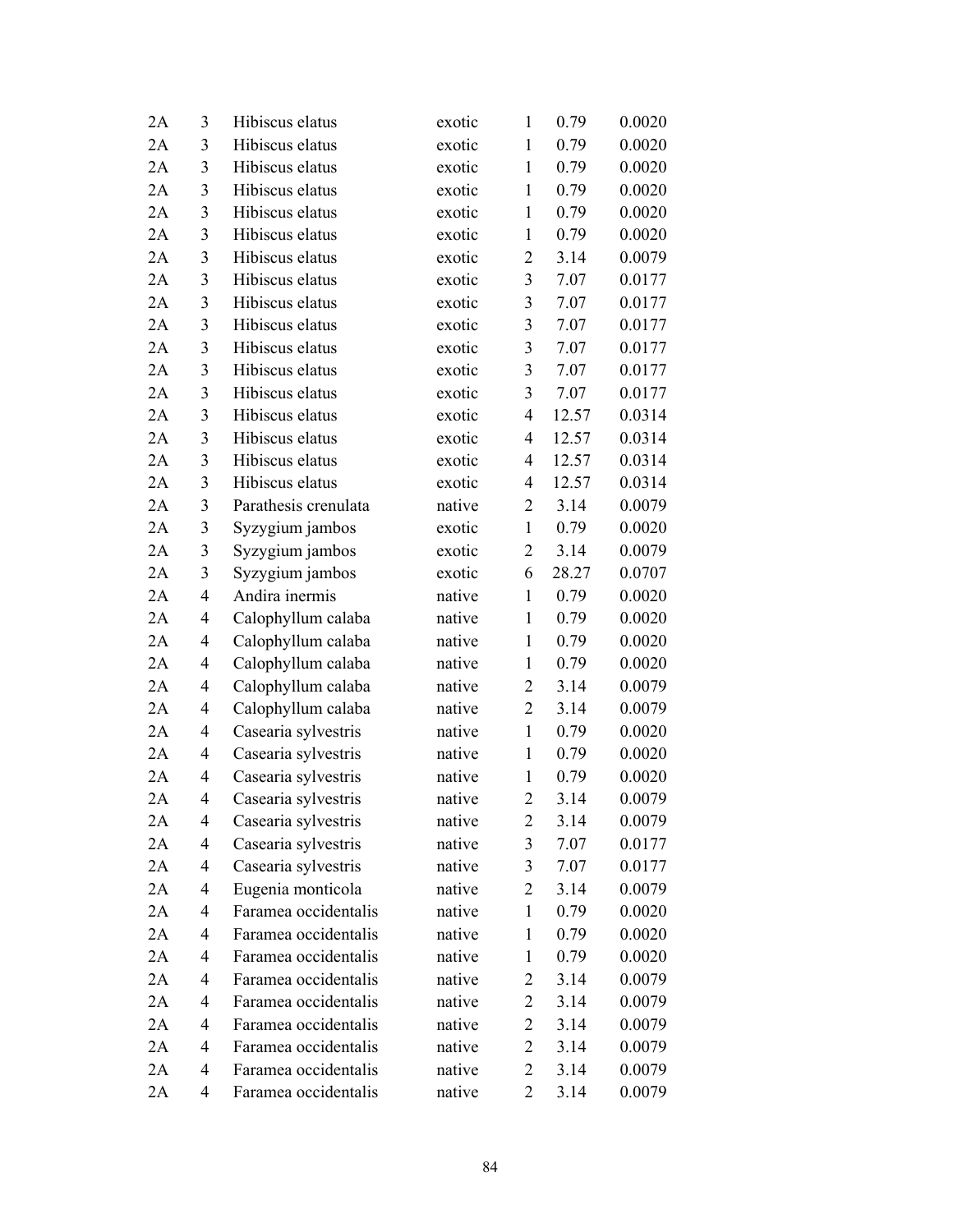| 2A | 4              | Guarea guidonia       | native | $\mathbf{1}$   | 0.79    | 0.0020 |   |
|----|----------------|-----------------------|--------|----------------|---------|--------|---|
| 2A | 4              | Hibiscus elatus       | exotic | 6              | 28.27   | 0.0707 | g |
| 2A | $\overline{4}$ | Hibiscus elatus       | exotic | 6              | 28.27   | 0.0707 | g |
| 2A | 4              | Hibiscus elatus       | exotic | 7              | 38.48   | 0.0962 | g |
| 2A | 4              | Hibiscus elatus       | exotic | $\tau$         | 38.48   | 0.0962 | g |
| 2A | 4              | Hibiscus elatus       | exotic | 8              | 50.27   | 0.1257 | g |
| 2A | 4              | Hibiscus elatus       | exotic | 10             | 78.54   | 0.1963 | g |
| 2A | 4              | Hibiscus elatus       | exotic | 14             | 153.94  | 0.3848 | g |
| 2A | $\overline{4}$ | Hibiscus elatus       | exotic | 21             | 346.36  | 0.8659 | g |
| 2A | 4              | Hibiscus elatus       | exotic | 37             | 1075.21 | 2.6880 | g |
| 2A | 4              | Hibiscus elatus       | exotic | 42             | 1385.44 | 3.4636 | g |
| 2A | 4              | Hibiscus elatus       | exotic | $\mathbf{1}$   | 0.79    | 0.0020 |   |
| 2A | 4              | Hibiscus elatus       | exotic | $\mathbf{1}$   | 0.79    | 0.0020 |   |
| 2A | 4              | Hibiscus elatus       | exotic | 3              | 7.07    | 0.0177 |   |
| 2A | $\overline{4}$ | Hibiscus elatus       | exotic | $\overline{4}$ | 12.57   | 0.0314 |   |
| 2A | 4              | Hibiscus elatus       | exotic | $\overline{4}$ | 12.57   | 0.0314 |   |
| 2A | 4              | Ocotea patens         | native | $\mathbf{1}$   | 0.79    | 0.0020 |   |
| 2A | 4              | Parathesis crenulata  | native | $\mathbf{1}$   | 0.79    | 0.0020 |   |
| 2A | 4              | Pseudolmedia spuria   | native | $\overline{c}$ | 3.14    | 0.0079 |   |
| 2A | 4              | Syzygium jambos       | exotic | $\mathbf{1}$   | 0.79    | 0.0020 |   |
| 2A | 4              | Syzygium jambos       | exotic | $\overline{c}$ | 3.14    | 0.0079 |   |
| 2A | 4              | Syzygium jambos       | exotic | $\mathfrak{Z}$ | 7.07    | 0.0177 |   |
| 2A | 4              | Syzygium jambos       | exotic | 3              | 7.07    | 0.0177 |   |
| 2A | 4              | Syzygium jambos       | exotic | 6              | 28.27   | 0.0707 |   |
| 2A | 4              | Syzygium jambos       | exotic | $\tau$         | 38.48   | 0.0962 |   |
| 2A | 4              | Tabebuia heterophylla | native | 3              | 7.07    | 0.0177 |   |
| 2A | $\overline{4}$ | Tabebuia heterophylla | native | $\mathfrak{Z}$ | 7.07    | 0.0177 |   |
| 2A | 4              | Thouinia striata      | native | $\mathbf{1}$   | 0.79    | 0.0020 |   |
| 2B | $\mathbf{1}$   | Ardisia obovata       | native | $\sqrt{2}$     | 3.14    | 0.0079 |   |
| 2B | $\mathbf{1}$   | Ardisia obovata       | native | $\mathfrak{Z}$ | 7.07    | 0.0177 |   |
| 2B | $\mathbf{1}$   | Calophyllum calaba    | native | 4              | 12.57   | 0.0314 |   |
| 2B | $\mathbf{1}$   | Calophyllum calaba    | native | 6              | 28.27   | 0.0707 |   |
| 2B | 1              | Cinamomum montanum    | native | 2              | 3.14    | 0.0079 |   |
| 2B | $\mathbf{1}$   | Comocladia glabra     | native | $\mathbf{1}$   | 0.79    | 0.0020 |   |
| 2B | $\mathbf{1}$   | Cupania americana     | native | 6              | 28.27   | 0.0707 |   |
| 2B | $\mathbf{1}$   | Dendropanax arboreus  | native | $\mathbf{1}$   | 0.79    | 0.0020 |   |
| 2B | $\mathbf{1}$   | Dendropanax arboreus  | native | $\overline{2}$ | 3.14    | 0.0079 |   |
| 2B | $\mathbf{1}$   | Dendropanax arboreus  | native | $\overline{c}$ | 3.14    | 0.0079 |   |
| 2B | $\mathbf{1}$   | Dendropanax arboreus  | native | 4              | 12.57   | 0.0314 |   |
| 2B | $\mathbf{1}$   | Dendropanax arboreus  | native | 5              | 19.63   | 0.0491 |   |
| 2B | $\mathbf{1}$   | Eugenia biflora       | native | $\mathbf{1}$   | 0.79    | 0.0020 |   |
| 2B | $\mathbf{1}$   | Eugenia biflora       | native | $\mathbf{1}$   | 0.79    | 0.0020 |   |
| 2B | $\mathbf{1}$   | Eugenia biflora       | native | 2              | 3.14    | 0.0079 |   |
| 2B | $\mathbf{1}$   | Eugenia biflora       | native | 3              | 7.07    | 0.0177 |   |
|    |                |                       |        |                |         |        |   |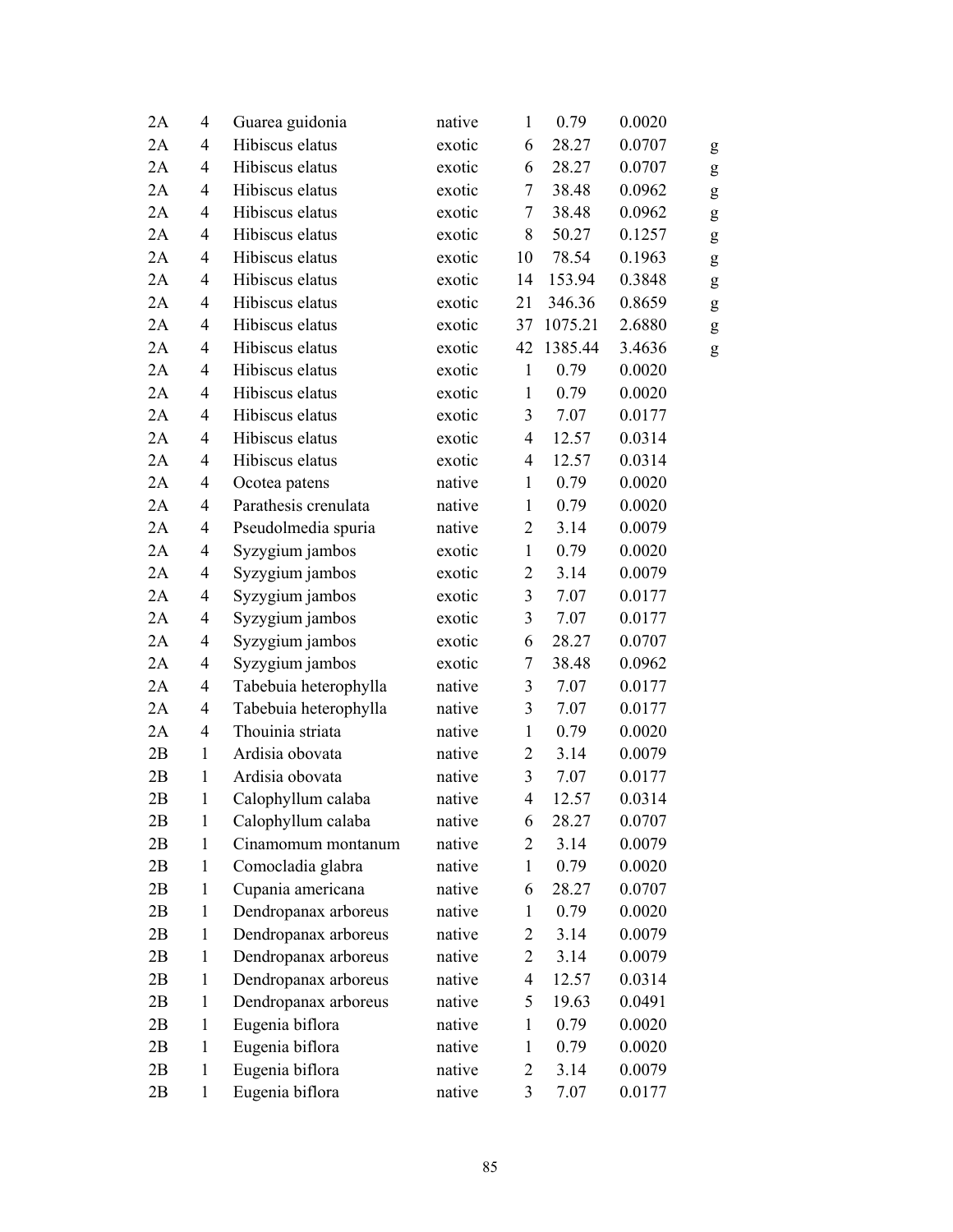| 2B | 1            | Eugenia monticola    | native | $\mathbf{1}$   | 0.79   | 0.0020 |
|----|--------------|----------------------|--------|----------------|--------|--------|
| 2B | 1            | Faramea occidentalis | native | $\overline{2}$ | 3.14   | 0.0079 |
| 2B | $\mathbf{1}$ | Hibiscus elatus      | exotic | $\mathbf{1}$   | 0.79   | 0.0020 |
| 2B | 1            | Hibiscus elatus      | exotic | $\mathbf{1}$   | 0.79   | 0.0020 |
| 2B | $\mathbf{1}$ | Hibiscus elatus      | exotic | $\mathbf{1}$   | 0.79   | 0.0020 |
| 2B | 1            | Hibiscus elatus      | exotic | $\mathbf{1}$   | 0.79   | 0.0020 |
| 2B | 1            | Hibiscus elatus      | exotic | $\mathbf{1}$   | 0.79   | 0.0020 |
| 2B | 1            | Hibiscus elatus      | exotic | $\mathbf{1}$   | 0.79   | 0.0020 |
| 2B | 1            | Hibiscus elatus      | exotic | $\overline{2}$ | 3.14   | 0.0079 |
| 2B | $\mathbf{1}$ | Hibiscus elatus      | exotic | $\mathbf{2}$   | 3.14   | 0.0079 |
| 2B | 1            | Hibiscus elatus      | exotic | 3              | 7.07   | 0.0177 |
| 2B | 1            | Hibiscus elatus      | exotic | 3              | 7.07   | 0.0177 |
| 2B | 1            | Hibiscus elatus      | exotic | 3              | 7.07   | 0.0177 |
| 2B | $\mathbf{1}$ | Hibiscus elatus      | exotic | 4              | 12.57  | 0.0314 |
| 2B | $\mathbf{1}$ | Hibiscus elatus      | exotic | 5              | 19.63  | 0.0491 |
| 2B | 1            | Hibiscus elatus      | exotic | 6              | 28.27  | 0.0707 |
| 2B | $\mathbf{1}$ | Hibiscus elatus      | exotic | 8              | 50.27  | 0.1257 |
| 2B | 1            | Hibiscus elatus      | exotic | 9              | 63.62  | 0.1590 |
| 2B | $\mathbf{1}$ | Hibiscus elatus      | exotic | 11             | 95.03  | 0.2376 |
| 2B | $\mathbf{1}$ | Hibiscus elatus      | exotic | 13             | 132.73 | 0.3318 |
| 2B | 1            | Hibiscus elatus      | exotic | 16             | 201.06 | 0.5027 |
| 2B | $\mathbf{1}$ | Hibiscus elatus      | exotic | 16             | 201.06 | 0.5027 |
| 2B | 1            | Hibiscus elatus      | exotic | 18             | 254.47 | 0.6362 |
| 2B | $\mathbf{1}$ | Hibiscus elatus      | exotic | 20             | 314.16 | 0.7854 |
| 2B | 1            | Hibiscus elatus      | exotic | 21             | 346.36 | 0.8659 |
| 2B | $\mathbf{1}$ | Ocotea leucoxylon    | native | $\mathbf{1}$   | 0.79   | 0.0020 |
| 2B | $\mathbf{1}$ | Ocotea leucoxylon    | native | $\mathbf{1}$   | 0.79   | 0.0020 |
| 2B | 1            | Parathesis crenulata | native | $\mathbf{1}$   | 0.79   | 0.0020 |
| 2B | $\mathbf{1}$ | Parathesis crenulata | native | $\mathbf{1}$   | 0.79   | 0.0020 |
| 2B | 1            | Parathesis crenulata | native | $\overline{c}$ | 3.14   | 0.0079 |
| 2B | $\mathbf{1}$ | Parathesis crenulata | native | $\overline{2}$ | 3.14   | 0.0079 |
| 2B | $\mathbf{1}$ | Parathesis crenulata | native | 2              | 3.14   | 0.0079 |
| 2B | 1            | Parathesis crenulata | native | 2              | 3.14   | 0.0079 |
| 2B | 1            | Picramnia pentandra  | native | $\mathbf{1}$   | 0.79   | 0.0020 |
| 2B | 1            | Picramnia pentandra  | native | 1              | 0.79   | 0.0020 |
| 2B | 1            | Picramnia pentandra  | native | $\overline{2}$ | 3.14   | 0.0079 |
| 2B | 1            | Pseudolmedia spuria  | native | $\mathbf{1}$   | 0.79   | 0.0020 |
| 2B | 1            | Pseudolmedia spuria  | native | $\mathbf{1}$   | 0.79   | 0.0020 |
| 2B | $\mathbf{1}$ | Pseudolmedia spuria  | native | 2              | 3.14   | 0.0079 |
| 2B | 1            | Pseudolmedia spuria  | native | 4              | 12.57  | 0.0314 |
| 2B | 1            | Pseudolmedia spuria  | native | 5              | 19.63  | 0.0491 |
| 2B | 1            | Thouinia striata     | native | $\mathbf{1}$   | 0.79   | 0.0020 |
| 2B | 2            | Casearia sylvestris  | native | $\mathbf{1}$   | 0.79   | 0.0020 |
| 2B | 2            | Casearia sylvestris  | native | 3              | 7.07   | 0.0177 |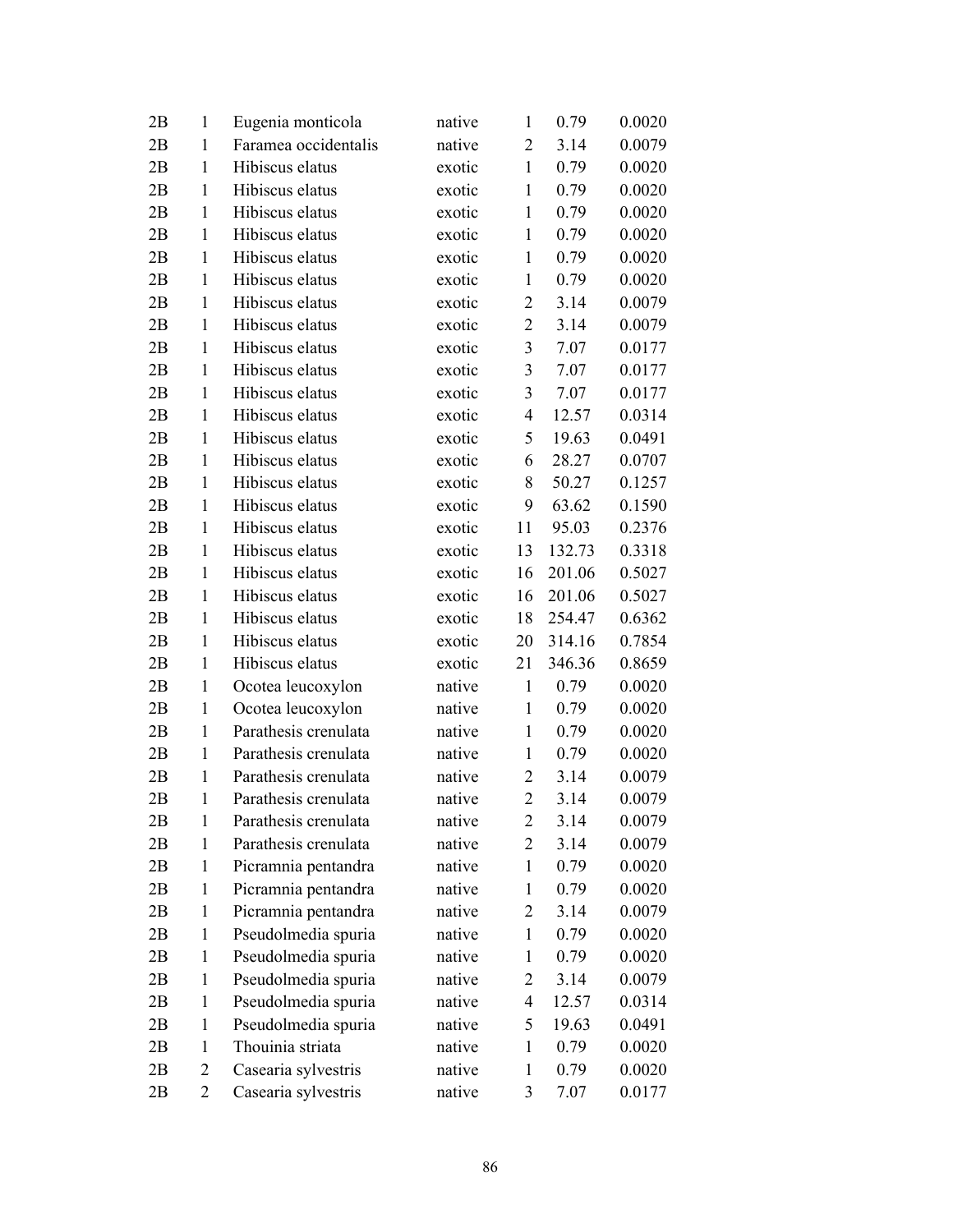| 2B | 2              | Chinanthus dominguensis | native | 1              | 0.79   | 0.0020 |
|----|----------------|-------------------------|--------|----------------|--------|--------|
| 2B | 2              | Chinanthus dominguensis | native | 5              | 19.63  | 0.0491 |
| 2B | $\overline{2}$ | Cinamomum montanum      | native | 3              | 7.07   | 0.0177 |
| 2B | 2              | Cupania americana       | native | 4              | 12.57  | 0.0314 |
| 2B | $\overline{2}$ | Dendropanax arboreus    | native | $\mathbf{1}$   | 0.79   | 0.0020 |
| 2B | 2              | Dendropanax arboreus    | native | $\mathbf{1}$   | 0.79   | 0.0020 |
| 2B | 2              | Dendropanax arboreus    | native | 5              | 19.63  | 0.0491 |
| 2B | $\overline{2}$ | Eugenia biflora         | native | 2              | 3.14   | 0.0079 |
| 2B | $\overline{2}$ | Eugenia biflora         | native | 8              | 50.27  | 0.1257 |
| 2B | $\overline{2}$ | Eugenia monticola       | native | $\mathbf{1}$   | 0.79   | 0.0020 |
| 2B | 2              | Eugenia monticola       | native | $\overline{2}$ | 3.14   | 0.0079 |
| 2B | $\overline{2}$ | Guarea guidonia         | native | $\mathbf{1}$   | 0.79   | 0.0020 |
| 2B | $\overline{2}$ | Hibiscus elatus         | exotic | $\mathbf{1}$   | 0.79   | 0.0020 |
| 2B | $\overline{2}$ | Hibiscus elatus         | exotic | $\mathbf{1}$   | 0.79   | 0.0020 |
| 2B | $\overline{2}$ | Hibiscus elatus         | exotic | $\mathbf{1}$   | 0.79   | 0.0020 |
| 2B | 2              | Hibiscus elatus         | exotic | $\mathbf{1}$   | 0.79   | 0.0020 |
| 2B | $\overline{2}$ | Hibiscus elatus         | exotic | $\mathbf{1}$   | 0.79   | 0.0020 |
| 2B | $\overline{2}$ | Hibiscus elatus         | exotic | $\mathbf{1}$   | 0.79   | 0.0020 |
| 2B | $\overline{2}$ | Hibiscus elatus         | exotic | $\mathbf{1}$   | 0.79   | 0.0020 |
| 2B | $\overline{2}$ | Hibiscus elatus         | exotic | $\mathbf{1}$   | 0.79   | 0.0020 |
| 2B | 2              | Hibiscus elatus         | exotic | $\mathbf{1}$   | 0.79   | 0.0020 |
| 2B | $\overline{2}$ | Hibiscus elatus         | exotic | $\mathbf{1}$   | 0.79   | 0.0020 |
| 2B | $\overline{2}$ | Hibiscus elatus         | exotic | $\mathbf{1}$   | 0.79   | 0.0020 |
| 2B | $\overline{2}$ | Hibiscus elatus         | exotic | $\overline{2}$ | 3.14   | 0.0079 |
| 2B | $\overline{2}$ | Hibiscus elatus         | exotic | $\mathbf{2}$   | 3.14   | 0.0079 |
| 2B | 2              | Hibiscus elatus         | exotic | $\overline{2}$ | 3.14   | 0.0079 |
| 2B | $\overline{2}$ | Hibiscus elatus         | exotic | $\overline{2}$ | 3.14   | 0.0079 |
| 2B | $\overline{2}$ | Hibiscus elatus         | exotic | $\overline{c}$ | 3.14   | 0.0079 |
| 2B | $\overline{2}$ | Hibiscus elatus         | exotic | $\overline{2}$ | 3.14   | 0.0079 |
| 2B | $\overline{2}$ | Hibiscus elatus         | exotic | $\overline{2}$ | 3.14   | 0.0079 |
| 2B | $\overline{2}$ | Hibiscus elatus         | exotic | 3              | 7.07   | 0.0177 |
| 2В | 2              | Hibiscus elatus         | exotic | 3              | 7.07   | 0.0177 |
| 2B | 2              | Hibiscus elatus         | exotic | 4              | 12.57  | 0.0314 |
| 2B | $\overline{2}$ | Hibiscus elatus         | exotic | 5              | 19.63  | 0.0491 |
| 2B | 2              | Hibiscus elatus         | exotic | 5              | 19.63  | 0.0491 |
| 2B | 2              | Hibiscus elatus         | exotic | 5              | 19.63  | 0.0491 |
| 2B | 2              | Hibiscus elatus         | exotic | 7              | 38.48  | 0.0962 |
| 2B | 2              | Hibiscus elatus         | exotic | 8              | 50.27  | 0.1257 |
| 2B | 2              | Hibiscus elatus         | exotic | 10             | 78.54  | 0.1963 |
| 2B | 2              | Hibiscus elatus         | exotic | 10             | 78.54  | 0.1963 |
| 2B | $\overline{2}$ | Hibiscus elatus         | exotic | 10             | 78.54  | 0.1963 |
| 2B | 2              | Hibiscus elatus         | exotic | 11             | 95.03  | 0.2376 |
| 2B | 2              | Hibiscus elatus         | exotic | 14             | 153.94 | 0.3848 |
| 2B | 2              | Hibiscus elatus         | exotic | 22             | 380.13 | 0.9503 |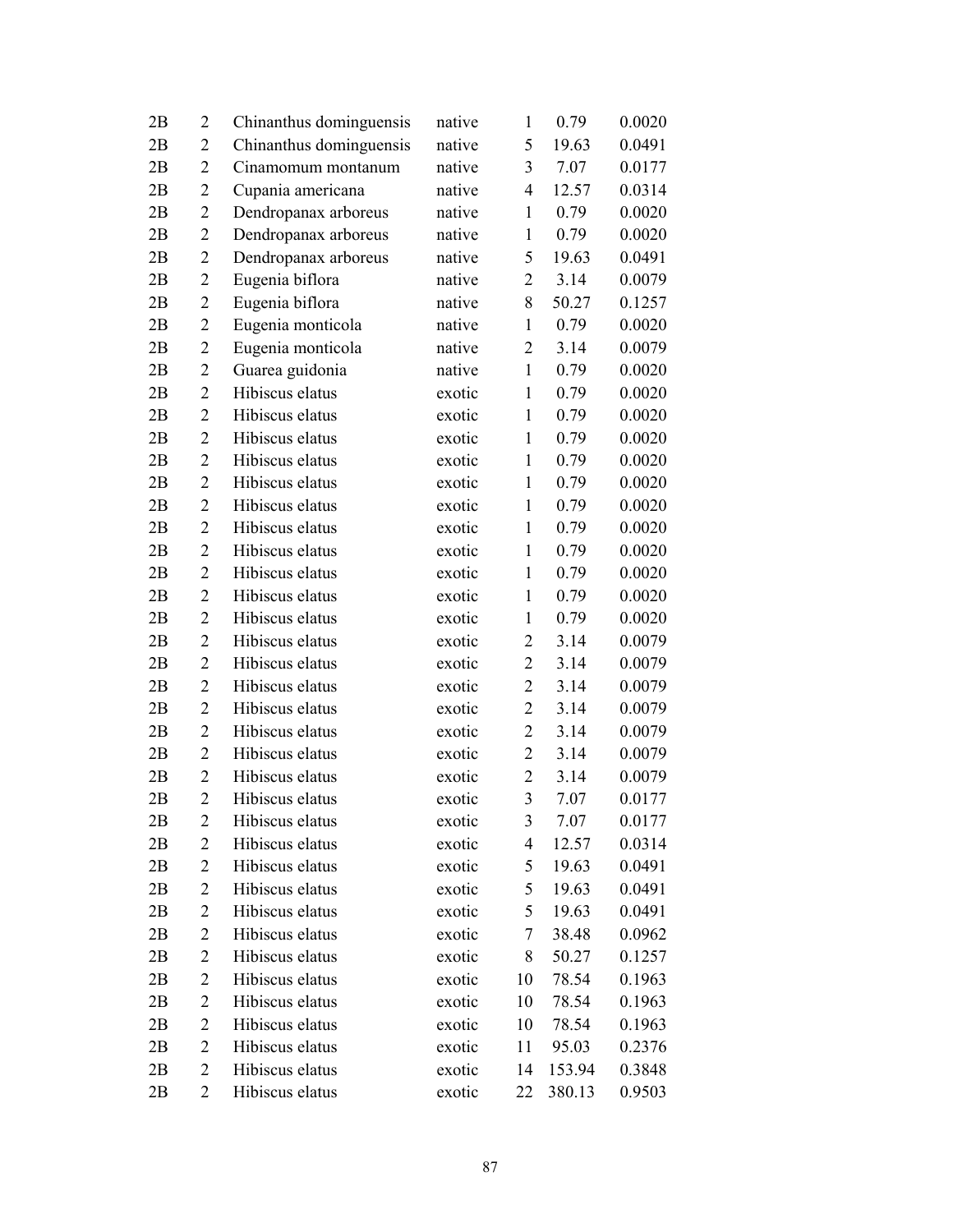| 2B | $\overline{2}$ | Hibiscus elatus         | exotic | 26             | 530.93  | 1.3273 |
|----|----------------|-------------------------|--------|----------------|---------|--------|
| 2B | 2              | Hibiscus elatus         | exotic | 39             | 1194.59 | 2.9865 |
| 2B | $\overline{2}$ | Hibiscus elatus         | exotic | 45             | 1590.43 | 3.9761 |
| 2B | $\overline{2}$ | Ocotea leucoxylon       | native | $\mathbf{1}$   | 0.79    | 0.0020 |
| 2B | $\overline{2}$ | Picramnia pentandra     | native | $\mathbf{1}$   | 0.79    | 0.0020 |
| 2B | $\overline{2}$ | Picramnia pentandra     | native | $\overline{2}$ | 3.14    | 0.0079 |
| 2B | $\overline{2}$ | Picramnia pentandra     | native | 3              | 7.07    | 0.0177 |
| 2B | $\overline{2}$ | Picramnia pentandra     | native | 3              | 7.07    | 0.0177 |
| 2B | $\overline{2}$ | Pseudolmedia spuria     | native | $\mathbf{1}$   | 0.79    | 0.0020 |
| 2B | $\overline{2}$ | Pseudolmedia spuria     | native | $\mathbf{1}$   | 0.79    | 0.0020 |
| 2B | $\overline{2}$ | Pseudolmedia spuria     | native | $\mathbf{1}$   | 0.79    | 0.0020 |
| 2B | $\overline{2}$ | Pseudolmedia spuria     | native | $\overline{2}$ | 3.14    | 0.0079 |
| 2B | $\overline{2}$ | Pseudolmedia spuria     | native | 3              | 7.07    | 0.0177 |
| 2B | $\overline{2}$ | Pseudolmedia spuria     | native | 3              | 7.07    | 0.0177 |
| 2B | $\overline{2}$ | Pseudolmedia spuria     | native | $\overline{4}$ | 12.57   | 0.0314 |
| 2B | $\overline{2}$ | Pseudolmedia spuria     | native | 4              | 12.57   | 0.0314 |
| 2B | $\overline{2}$ | Pseudolmedia spuria     | native | 5              | 19.63   | 0.0491 |
| 2B | $\overline{2}$ | Tabebuia heterophylla   | native | $\overline{2}$ | 3.14    | 0.0079 |
| 2B | $\overline{2}$ | Tabebuia heterophylla   | native | $\overline{2}$ | 3.14    | 0.0079 |
| 2B | $\overline{2}$ | Tabebuia heterophylla   | native | $\overline{2}$ | 3.14    | 0.0079 |
| 2B | 3              | Calophyllum calaba      | native | 5              | 19.63   | 0.0491 |
| 2B | 3              | Chinanthus dominguensis | native | 3              | 7.07    | 0.0177 |
| 2B | 3              | Cinamomum montanum      | native | $\mathbf{1}$   | 0.79    | 0.0020 |
| 2B | 3              | Comocladia glabra       | native | $\mathbf{1}$   | 0.79    | 0.0020 |
| 2B | 3              | Cupania americana       | native | 3              | 7.07    | 0.0177 |
| 2B | 3              | Dendropanax arboreus    | native | 3              | 7.07    | 0.0177 |
| 2B | 3              | Dendropanax arboreus    | native | 3              | 7.07    | 0.0177 |
| 2B | 3              | Dendropanax arboreus    | native | 3              | 7.07    | 0.0177 |
| 2B | 3              | Dendropanax arboreus    | native | 4              | 12.57   | 0.0314 |
| 2B | 3              | Dendropanax arboreus    | native | 4              | 12.57   | 0.0314 |
| 2B | 3              | Dendropanax arboreus    | native | 5              | 19.63   | 0.0491 |
| 2В | 3              | Dendropanax arboreus    | native | 5              | 19.63   | 0.0491 |
| 2B | 3              | Dendropanax arboreus    | native | 7              | 38.48   | 0.0962 |
| 2B | 3              | Eugenia biflora         | native | 2              | 3.14    | 0.0079 |
| 2B | 3              | Eugenia monticola       | native | 1              | 0.79    | 0.0020 |
| 2B | 3              | Faramea occidentalis    | native | $\overline{c}$ | 3.14    | 0.0079 |
| 2B | 3              | Faramea occidentalis    | native | 3              | 7.07    | 0.0177 |
| 2B | 3              | Hibiscus elatus         | exotic | 1              | 0.79    | 0.0020 |
| 2B | 3              | Hibiscus elatus         | exotic | $\mathbf{1}$   | 0.79    | 0.0020 |
| 2B | 3              | Hibiscus elatus         | exotic | $\mathbf{1}$   | 0.79    | 0.0020 |
| 2B | 3              | Hibiscus elatus         | exotic | $\mathbf{1}$   | 0.79    | 0.0020 |
| 2B | 3              | Hibiscus elatus         | exotic | 2              | 3.14    | 0.0079 |
| 2B | 3              | Hibiscus elatus         | exotic | $\overline{2}$ | 3.14    | 0.0079 |
| 2B | 3              | Hibiscus elatus         | exotic | 3              | 7.07    | 0.0177 |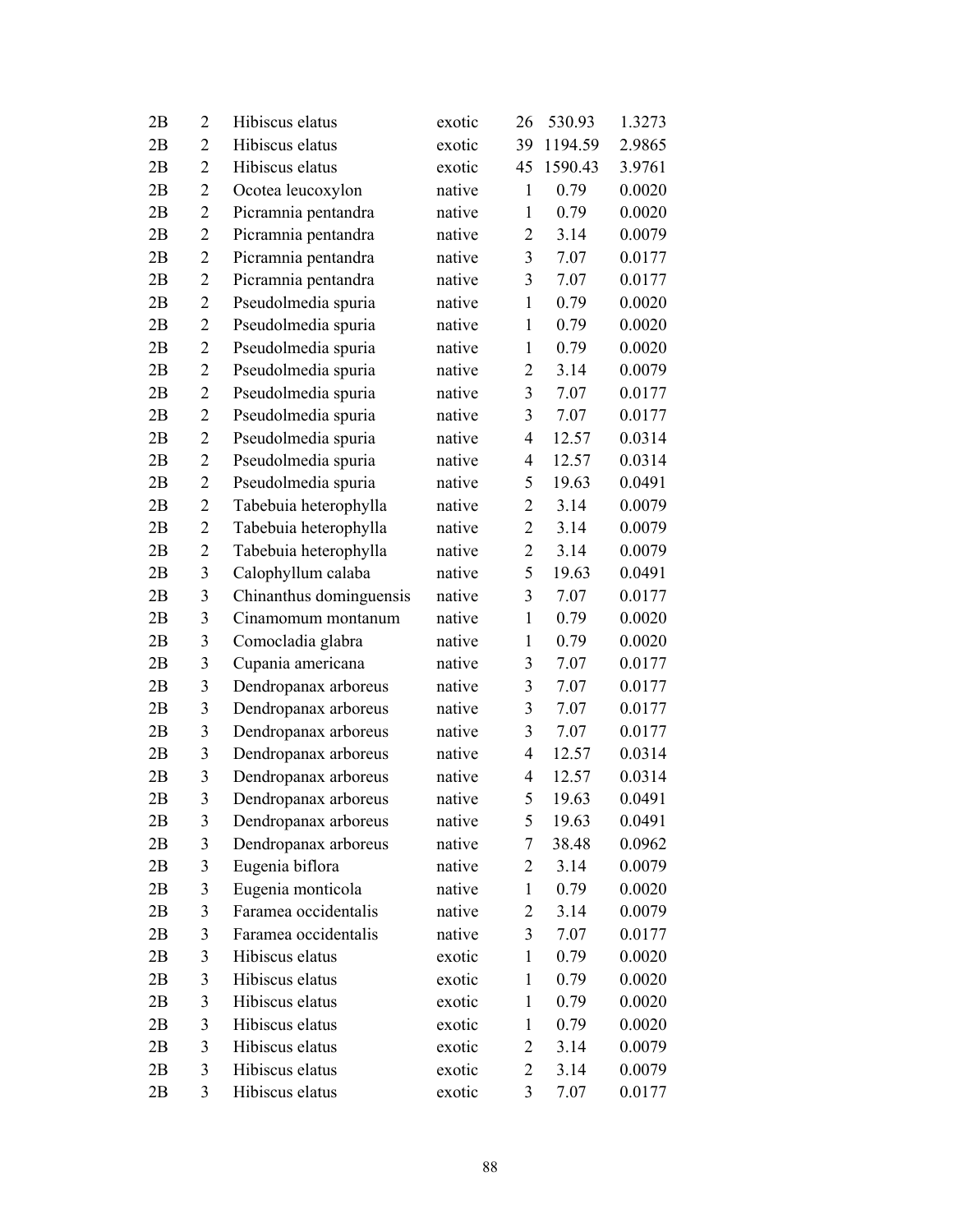| 2B | 3              | Hibiscus elatus         | exotic | 3              | 7.07    | 0.0177 |
|----|----------------|-------------------------|--------|----------------|---------|--------|
| 2B | 3              | Hibiscus elatus         | exotic | 3              | 7.07    | 0.0177 |
| 2B | 3              | Hibiscus elatus         | exotic | 4              | 12.57   | 0.0314 |
| 2B | 3              | Hibiscus elatus         | exotic | 4              | 12.57   | 0.0314 |
| 2B | 3              | Hibiscus elatus         | exotic | 5              | 19.63   | 0.0491 |
| 2B | 3              | Hibiscus elatus         | exotic | 5              | 19.63   | 0.0491 |
| 2B | 3              | Hibiscus elatus         | exotic | 7              | 38.48   | 0.0962 |
| 2B | 3              | Hibiscus elatus         | exotic | 8              | 50.27   | 0.1257 |
| 2B | 3              | Hibiscus elatus         | exotic | 8              | 50.27   | 0.1257 |
| 2B | 3              | Hibiscus elatus         | exotic | 10             | 78.54   | 0.1963 |
| 2B | 3              | Hibiscus elatus         | exotic | 10             | 78.54   | 0.1963 |
| 2B | 3              | Hibiscus elatus         | exotic | 12             | 113.10  | 0.2827 |
| 2B | 3              | Hibiscus elatus         | exotic | 12             | 113.10  | 0.2827 |
| 2B | 3              | Hibiscus elatus         | exotic | 13             | 132.73  | 0.3318 |
| 2B | 3              | Hibiscus elatus         | exotic | 15             | 176.71  | 0.4418 |
| 2B | 3              | Hibiscus elatus         | exotic | 16             | 201.06  | 0.5027 |
| 2B | 3              | Hibiscus elatus         | exotic | 54             | 2290.22 | 5.7256 |
| 2B | 3              | Ocotea leucoxylon       | native | $\overline{2}$ | 3.14    | 0.0079 |
| 2B | 3              | Parathesis crenulata    | native | $\mathbf{1}$   | 0.79    | 0.0020 |
| 2B | 3              | Parathesis crenulata    | native | $\mathbf{1}$   | 0.79    | 0.0020 |
| 2B | 3              | Picramnia pentandra     | native | $\mathbf{1}$   | 0.79    | 0.0020 |
| 2B | 3              | Pseudolmedia spuria     | native | $\mathbf{1}$   | 0.79    | 0.0020 |
| 2B | 3              | Pseudolmedia spuria     | native | $\mathbf{1}$   | 0.79    | 0.0020 |
| 2B | 3              | Pseudolmedia spuria     | native | $\mathbf{1}$   | 0.79    | 0.0020 |
| 2B | 3              | Pseudolmedia spuria     | native | $\mathbf{1}$   | 0.79    | 0.0020 |
| 2B | 3              | Pseudolmedia spuria     | native | $\overline{2}$ | 3.14    | 0.0079 |
| 2B | 3              | Pseudolmedia spuria     | native | $\mathfrak{Z}$ | 7.07    | 0.0177 |
| 2B | 3              | Roystonea borinquena    | native | 14             | 153.94  | 0.3848 |
| 2B | $\mathfrak{Z}$ | Syzygium jambos         | exotic | $\mathbf{1}$   | 0.79    | 0.0020 |
| 2B | 3              | Thouinia striata        | native | $\overline{2}$ | 3.14    | 0.0079 |
| 2B | 3              | Thouinia striata        | native | $\overline{2}$ | 3.14    | 0.0079 |
| 2Β | $\overline{4}$ | Andira inermis          | native | 2              | 3.14    | 0.0079 |
| 2B | 4              | Andira inermis          | native | 2              | 3.14    | 0.0079 |
| 2B | 4              | Calophyllum calaba      | native | 4              | 12.57   | 0.0314 |
| 2B | 4              | Casearia decandra       | native | $\overline{2}$ | 3.14    | 0.0079 |
| 2B | 4              | Chinanthus dominguensis | native | 3              | 7.07    | 0.0177 |
| 2Β | 4              | Dendropanax arboreus    | native | 1              | 0.79    | 0.0020 |
| 2B | 4              | Dendropanax arboreus    | native | 2              | 3.14    | 0.0079 |
| 2B | 4              | Dendropanax arboreus    | native | $\overline{2}$ | 3.14    | 0.0079 |
| 2B | 4              | Dendropanax arboreus    | native | 3              | 7.07    | 0.0177 |
| 2B | 4              | Dendropanax arboreus    | native | 4              | 12.57   | 0.0314 |
| 2B | 4              | Dendropanax arboreus    | native | 8              | 50.27   | 0.1257 |
| 2B | 4              | Eugenia biflora         | native | 1              | 0.79    | 0.0020 |
| 2B | $\overline{4}$ | Eugenia biflora         | native | 2              | 3.14    | 0.0079 |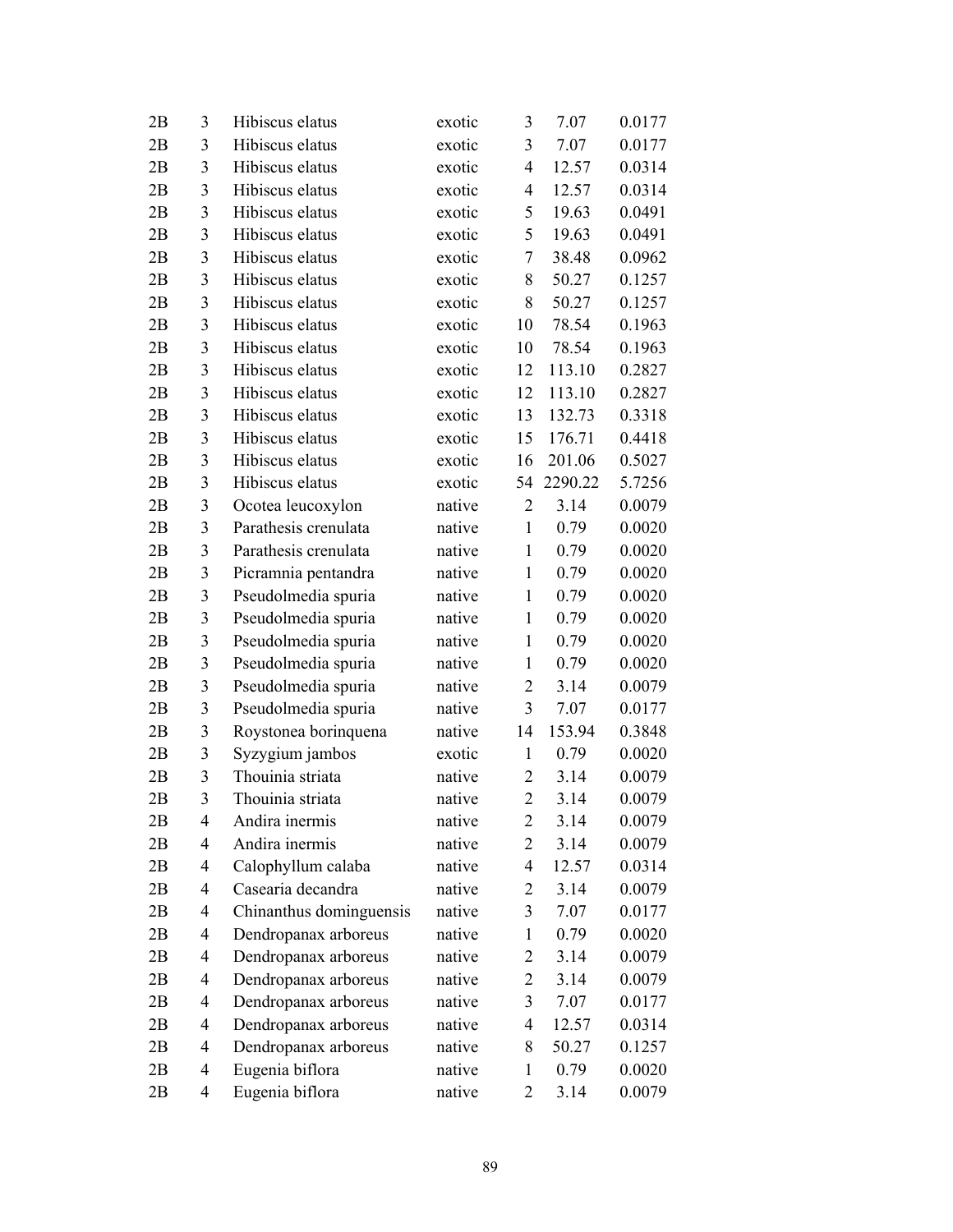| 2B | 4              | Eugenia biflora      | native | 3              | 7.07    | 0.0177 |
|----|----------------|----------------------|--------|----------------|---------|--------|
| 2B | 4              | Eugenia biflora      | native | $\overline{4}$ | 12.57   | 0.0314 |
| 2B | 4              | Ficus citrifolia     | native | 4              | 12.57   | 0.0314 |
| 2B | 4              | Guarea guidonia      | native | $\overline{2}$ | 3.14    | 0.0079 |
| 2B | 4              | Guarea guidonia      | native | 39             | 1194.59 | 2.9865 |
| 2B | 4              | Guarea guidonia      | native | 40             | 1256.64 | 3.1416 |
| 2B | 4              | Hibiscus elatus      | exotic | $\mathbf{1}$   | 0.79    | 0.0020 |
| 2B | 4              | Hibiscus elatus      | exotic | 2              | 3.14    | 0.0079 |
| 2B | 4              | Hibiscus elatus      | exotic | 9              | 63.62   | 0.1590 |
| 2B | 4              | Hibiscus elatus      | exotic | 10             | 78.54   | 0.1963 |
| 2B | 4              | Hibiscus elatus      | exotic | 17             | 226.98  | 0.5675 |
| 2B | 4              | Ocotea leucoxylon    | native | 3              | 7.07    | 0.0177 |
| 2B | 4              | Ocotea leucoxylon    | native | 5              | 19.63   | 0.0491 |
| 2B | 4              | Parathesis crenulata | native | $\mathbf{1}$   | 0.79    | 0.0020 |
| 2B | 4              | Parathesis crenulata | native | $\mathbf{1}$   | 0.79    | 0.0020 |
| 2B | 4              | Parathesis crenulata | native | $\mathbf{1}$   | 0.79    | 0.0020 |
| 2B | 4              | Parathesis crenulata | native | $\mathbf{1}$   | 0.79    | 0.0020 |
| 2B | 4              | Parathesis crenulata | native | $\mathbf{1}$   | 0.79    | 0.0020 |
| 2B | 4              | Parathesis crenulata | native | $\mathbf{1}$   | 0.79    | 0.0020 |
| 2B | 4              | Parathesis crenulata | native | $\overline{2}$ | 3.14    | 0.0079 |
| 2B | 4              | Parathesis crenulata | native | $\overline{2}$ | 3.14    | 0.0079 |
| 2B | 4              | Parathesis crenulata | native | $\overline{2}$ | 3.14    | 0.0079 |
| 2B | 4              | Parathesis crenulata | native | $\overline{2}$ | 3.14    | 0.0079 |
| 2B | 4              | Parathesis crenulata | native | $\overline{2}$ | 3.14    | 0.0079 |
| 2B | 4              | Parathesis crenulata | native | $\overline{2}$ | 3.14    | 0.0079 |
| 2B | 4              | Parathesis crenulata | native | $\overline{2}$ | 3.14    | 0.0079 |
| 2B | $\overline{4}$ | Parathesis crenulata | native | $\overline{2}$ | 3.14    | 0.0079 |
| 2B | 4              | Parathesis crenulata | native | $\overline{2}$ | 3.14    | 0.0079 |
| 2B | 4              | Parathesis crenulata | native | 3              | 7.07    | 0.0177 |
| 2B | 4              | Picramnia pentandra  | native | $\mathbf{1}$   | 0.79    | 0.0020 |
| 2B | 4              | Pseudolmedia spuria  | native | $\mathbf{1}$   | 0.79    | 0.0020 |
| 2B | 4              | Pseudolmedia spuria  | native | $\mathbf{1}$   | 0.79    | 0.0020 |
| 2B | 4              | Pseudolmedia spuria  | native | 1              | 0.79    | 0.0020 |
| 2B | 4              | Pseudolmedia spuria  | native | 1              | 0.79    | 0.0020 |
| 2B | 4              | Pseudolmedia spuria  | native | $\overline{2}$ | 3.14    | 0.0079 |
| 2B | 4              | Pseudolmedia spuria  | native | $\overline{2}$ | 3.14    | 0.0079 |
| 2В | 4              | Pseudolmedia spuria  | native | $\overline{2}$ | 3.14    | 0.0079 |
| 2B | 4              | Pseudolmedia spuria  | native | 3              | 7.07    | 0.0177 |
| 2B | 4              | Pseudolmedia spuria  | native | 5              | 19.63   | 0.0491 |
| 2B | 4              | Pseudolmedia spuria  | native | 7              | 38.48   | 0.0962 |
| 2B | 4              | Roystonea borinquena | native | 9              | 63.62   | 0.1590 |
| 2B | 4              | Thouinia striata     | native | $\overline{2}$ | 3.14    | 0.0079 |
| 2B | 4              | Trichilia pallida    | native | $\overline{2}$ | 3.14    | 0.0079 |
| 3A | $\mathbf{1}$   | Calophyllum calaba   | native | $\mathbf{1}$   | 0.79    | 0.0020 |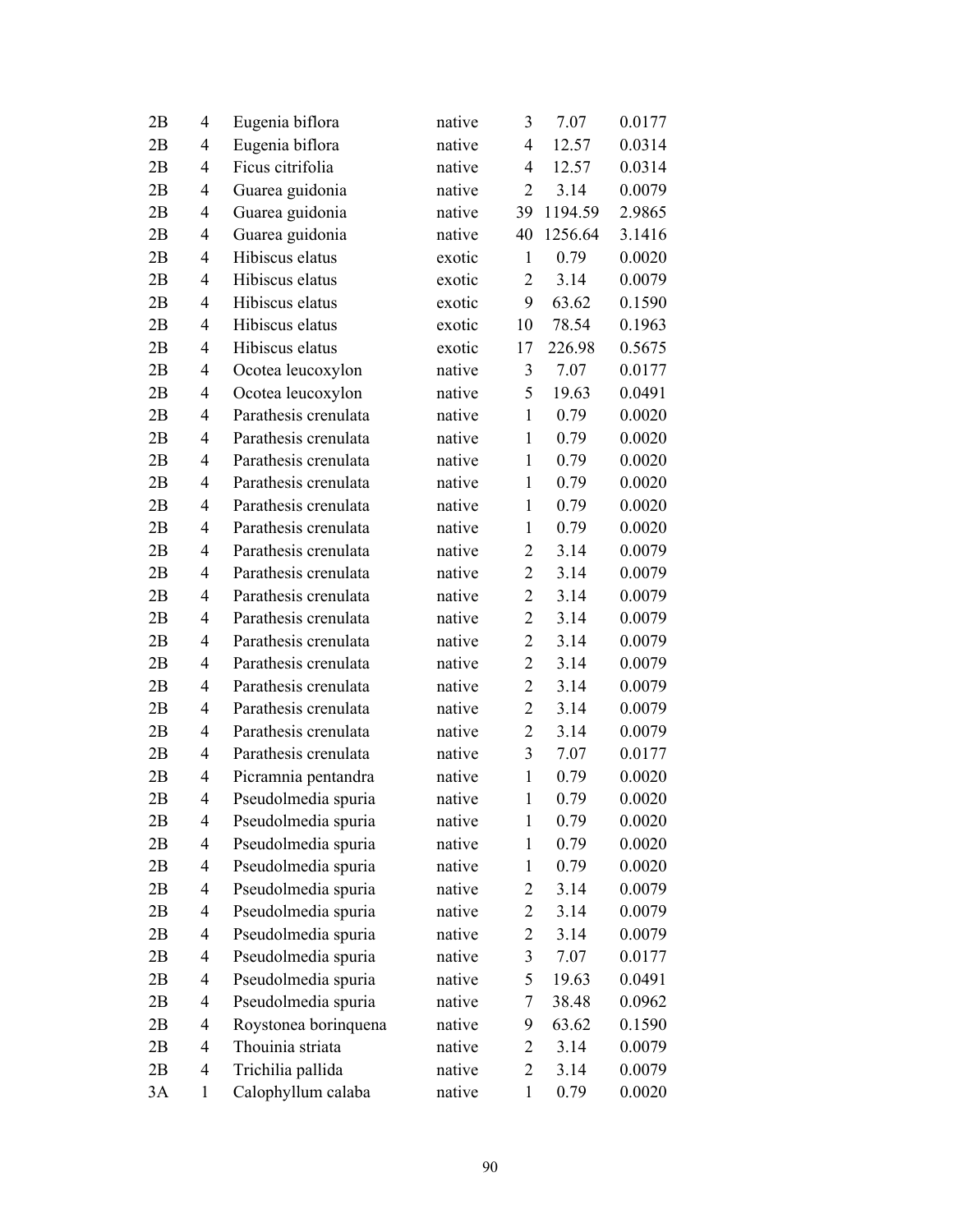| 3A | 1            | Calophyllum calaba | native | 1                       | 0.79    | 0.0020 |
|----|--------------|--------------------|--------|-------------------------|---------|--------|
| 3A | $\mathbf{1}$ | Calophyllum calaba | native | $\mathbf{1}$            | 0.79    | 0.0020 |
| 3A | $\mathbf{1}$ | Calophyllum calaba | native | $\mathbf{1}$            | 0.79    | 0.0020 |
| 3A | $\mathbf{1}$ | Calophyllum calaba | native | $\mathbf{1}$            | 0.79    | 0.0020 |
| 3A | $\mathbf{1}$ | Calophyllum calaba | native | $\mathbf{1}$            | 0.79    | 0.0020 |
| 3A | $\mathbf{1}$ | Calophyllum calaba | native | $\mathbf{1}$            | 0.79    | 0.0020 |
| 3A | $\mathbf{1}$ | Calophyllum calaba | native | $\mathbf{1}$            | 0.79    | 0.0020 |
| 3A | $\mathbf{1}$ | Calophyllum calaba | native | $\mathbf{1}$            | 0.79    | 0.0020 |
| 3A | $\mathbf{1}$ | Calophyllum calaba | native | $\mathbf{1}$            | 0.79    | 0.0020 |
| 3A | $\mathbf{1}$ | Calophyllum calaba | native | $\overline{2}$          | 3.14    | 0.0079 |
| 3A | $\mathbf{1}$ | Calophyllum calaba | native | $\overline{2}$          | 3.14    | 0.0079 |
| 3A | $\mathbf{1}$ | Calophyllum calaba | native | $\overline{2}$          | 3.14    | 0.0079 |
| 3A | $\mathbf{1}$ | Guarea guidonia    | native | $\mathbf{1}$            | 0.79    | 0.0020 |
| 3A | $\mathbf{1}$ | Guarea guidonia    | native | $\mathbf{1}$            | 0.79    | 0.0020 |
| 3A | $\mathbf{1}$ | Guarea guidonia    | native | $\mathbf{1}$            | 0.79    | 0.0020 |
| 3A | $\mathbf{1}$ | Guarea guidonia    | native | $\mathbf{1}$            | 0.79    | 0.0020 |
| 3A | $\mathbf{1}$ | Guarea guidonia    | native | $\mathbf{1}$            | 0.79    | 0.0020 |
| 3A | $\mathbf{1}$ | Guarea guidonia    | native | $\overline{c}$          | 3.14    | 0.0079 |
| 3A | $\mathbf{1}$ | Guarea guidonia    | native | $\overline{2}$          | 3.14    | 0.0079 |
| 3A | $\mathbf{1}$ | Guarea guidonia    | native | 5                       | 19.63   | 0.0491 |
| 3A | 1            | Hibiscus elatus    | exotic | $\mathbf{1}$            | 0.79    | 0.0020 |
| 3A | $\mathbf{1}$ | Hibiscus elatus    | exotic | $\mathbf{1}$            | 0.79    | 0.0020 |
| 3A | 1            | Hibiscus elatus    | exotic | $\mathbf{1}$            | 0.79    | 0.0020 |
| 3A | $\mathbf{1}$ | Hibiscus elatus    | exotic | $\overline{2}$          | 3.14    | 0.0079 |
| 3A | 1            | Hibiscus elatus    | exotic | $\mathbf{2}$            | 3.14    | 0.0079 |
| 3A | $\mathbf{1}$ | Hibiscus elatus    | exotic | $\overline{2}$          | 3.14    | 0.0079 |
| 3A | $\mathbf{1}$ | Hibiscus elatus    | exotic | $\overline{2}$          | 3.14    | 0.0079 |
| 3A | $\mathbf{1}$ | Hibiscus elatus    | exotic | $\overline{2}$          | 3.14    | 0.0079 |
| 3A | $\mathbf{1}$ | Hibiscus elatus    | exotic | $\overline{\mathbf{3}}$ | 7.07    | 0.0177 |
| 3A | 1            | Hibiscus elatus    | exotic | 3                       | 7.07    | 0.0177 |
| 3A | $\mathbf{1}$ | Hibiscus elatus    | exotic | 3                       | 7.07    | 0.0177 |
| 3A | 1            | Hibiscus elatus    | exotic | 3                       | 7.07    | 0.0177 |
| 3A | $\mathbf{1}$ | Hibiscus elatus    | exotic | 3                       | 7.07    | 0.0177 |
| 3A | $\mathbf{1}$ | Hibiscus elatus    | exotic | 4                       | 12.57   | 0.0314 |
| 3A | $\mathbf{1}$ | Hibiscus elatus    | exotic | 4                       | 12.57   | 0.0314 |
| 3A | $\mathbf{1}$ | Hibiscus elatus    | exotic | 5                       | 19.63   | 0.0491 |
| 3A | $\mathbf{1}$ | Hibiscus elatus    | exotic | 5                       | 19.63   | 0.0491 |
| 3A | $\mathbf{1}$ | Hibiscus elatus    | exotic | 7                       | 38.48   | 0.0962 |
| 3A | $\mathbf{1}$ | Hibiscus elatus    | exotic | 22                      | 380.13  | 0.9503 |
| 3A | $\mathbf{1}$ | Hibiscus elatus    | exotic | 28                      | 615.75  | 1.5394 |
| 3A | $\mathbf{1}$ | Hibiscus elatus    | exotic | 28                      | 615.75  | 1.5394 |
| 3A | $\mathbf{1}$ | Hibiscus elatus    | exotic | 35                      | 962.11  | 2.4053 |
| 3A | $\mathbf{1}$ | Hibiscus elatus    | exotic | 38                      | 1134.11 | 2.8353 |
| 3A | $\mathbf{1}$ | Hibiscus elatus    | exotic | 41                      | 1320.25 | 3.3006 |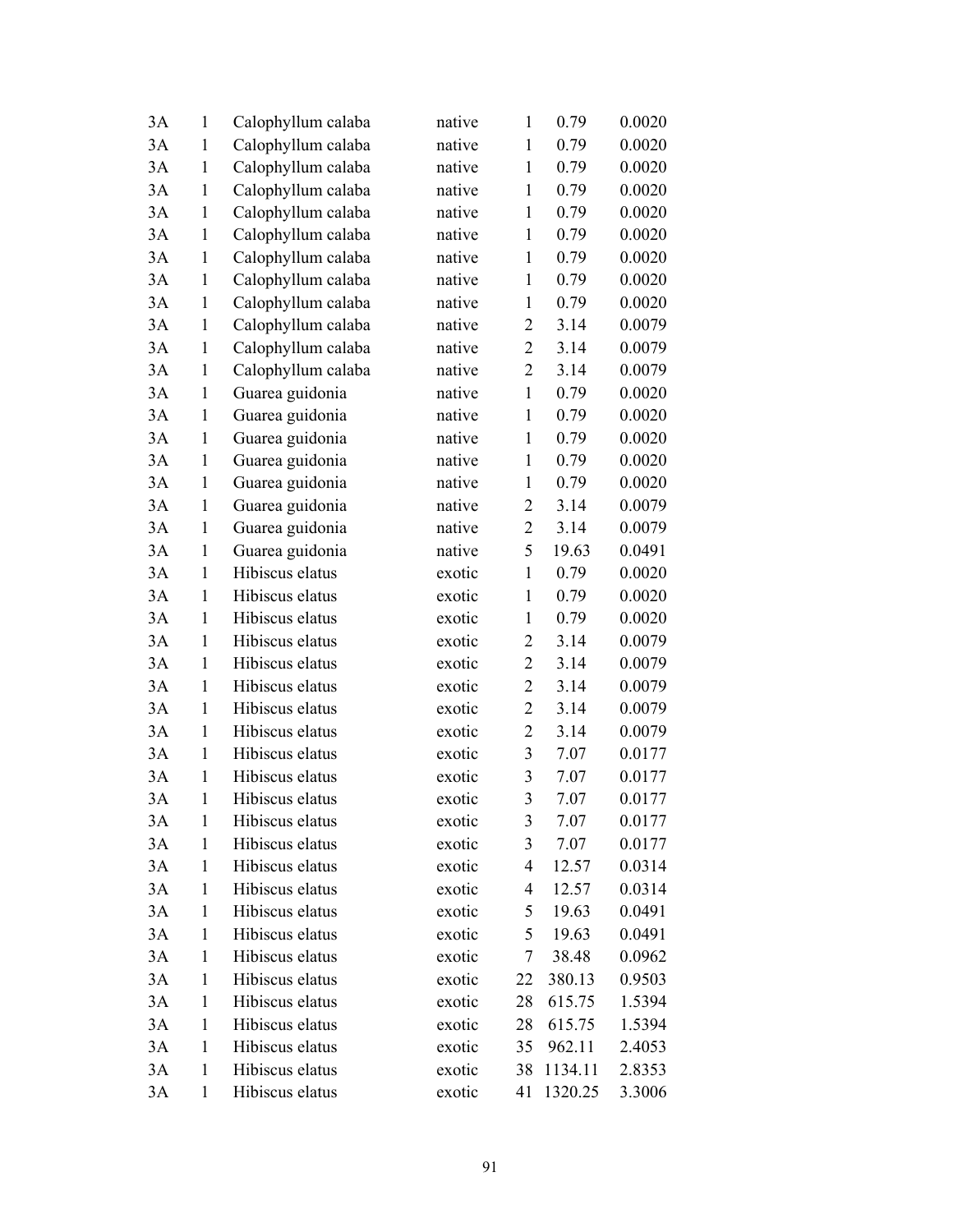| 3A | 1              | Hibiscus elatus       | exotic | 47             | 1734.94 | 4.3374 |
|----|----------------|-----------------------|--------|----------------|---------|--------|
| 3A | $\mathbf{1}$   | Hyeronima clusioides  | native | 12             | 113.10  | 0.2827 |
| 3A | $\mathbf{1}$   | Hyeronima clusioides  | native | 12             | 113.10  | 0.2827 |
| 3A | $\mathbf{1}$   | Hyeronima clusioides  | native | 13             | 132.73  | 0.3318 |
| 3A | $\mathbf{1}$   | Sweitenia macrophylla | exotic | 18             | 254.47  | 0.6362 |
| 3A | 2              | Calophyllum calaba    | native | $\mathbf{1}$   | 0.79    | 0.0020 |
| 3A | 2              | Calophyllum calaba    | native | $\mathbf{1}$   | 0.79    | 0.0020 |
| 3A | 2              | Calophyllum calaba    | native | $\mathbf{1}$   | 0.79    | 0.0020 |
| 3A | 2              | Calophyllum calaba    | native | $\overline{2}$ | 3.14    | 0.0079 |
| 3A | 2              | Calophyllum calaba    | native | $\overline{2}$ | 3.14    | 0.0079 |
| 3A | 2              | Calophyllum calaba    | native | $\overline{2}$ | 3.14    | 0.0079 |
| 3A | 2              | Calophyllum calaba    | native | $\mathfrak{Z}$ | 7.07    | 0.0177 |
| 3A | 2              | Calophyllum calaba    | native | 3              | 7.07    | 0.0177 |
| 3A | $\overline{2}$ | Calophyllum calaba    | native | 3              | 7.07    | 0.0177 |
| 3A | 2              | Guarea guidonia       | native | $\mathbf{1}$   | 0.79    | 0.0020 |
| 3A | 2              | Guarea guidonia       | native | $\mathbf{1}$   | 0.79    | 0.0020 |
| 3A | $\overline{2}$ | Guarea guidonia       | native | $\mathbf{1}$   | 0.79    | 0.0020 |
| 3A | $\overline{c}$ | Guarea guidonia       | native | $\mathbf{1}$   | 0.79    | 0.0020 |
| 3A | $\overline{2}$ | Guarea guidonia       | native | $\mathbf{1}$   | 0.79    | 0.0020 |
| 3A | 2              | Guarea guidonia       | native | $\mathbf{1}$   | 0.79    | 0.0020 |
| 3A | 2              | Guarea guidonia       | native | 2              | 3.14    | 0.0079 |
| 3A | 2              | Guarea guidonia       | native | $\overline{2}$ | 3.14    | 0.0079 |
| 3A | 2              | Guarea guidonia       | native | $\overline{c}$ | 3.14    | 0.0079 |
| 3A | $\overline{2}$ | Guarea guidonia       | native | 3              | 7.07    | 0.0177 |
| 3A | 2              | Guarea guidonia       | native | 36             | 1017.88 | 2.5447 |
| 3A | 2              | Hyeronima clusioides  | native | 10             | 78.54   | 0.1963 |
| 3A | 2              | Hyeronima clusioides  | native | 16             | 201.06  | 0.5027 |
| 3A | $\overline{2}$ | Hyeronima clusioides  | native | 29             | 660.52  | 1.6513 |
| 3A | 3              | Guarea guidonia       | native | $\mathbf{1}$   | 0.79    | 0.0020 |
| 3A | 3              | Guarea guidonia       | native | $\mathbf{1}$   | 0.79    | 0.0020 |
| 3A | 3              | Guarea guidonia       | native | $\mathbf{1}$   | 0.79    | 0.0020 |
| 3A | 3              | Guarea guidonia       | native | $\mathbf{1}$   | 0.79    | 0.0020 |
| 3A | 3              | Guarea guidonia       | native | 2              | 3.14    | 0.0079 |
| 3A | 3              | Guarea guidonia       | native | 2              | 3.14    | 0.0079 |
| 3A | 3              | Guarea guidonia       | native | 3              | 7.07    | 0.0177 |
| 3A | 3              | Guarea guidonia       | native | $\mathfrak{Z}$ | 7.07    | 0.0177 |
| 3A | 3              | Guarea guidonia       | native | 12             | 113.10  | 0.2827 |
| 3A | 3              | Hibiscus elatus       | exotic | 24             | 452.39  | 1.1310 |
| 3A | 3              | Hibiscus elatus       | exotic | 39             | 1194.59 | 2.9865 |
| 3A | 3              | Hibiscus elatus       | exotic | 42             | 1385.44 | 3.4636 |
| 3A | 3              | Hibiscus elatus       | exotic | 48             | 1809.56 | 4.5239 |
| 3A | 3              | Sweitenia macrophylla | exotic | $\mathbf{1}$   | 0.79    | 0.0020 |
| 3A | 3              | Sweitenia macrophylla | exotic | $\overline{2}$ | 3.14    | 0.0079 |
| 3A | 4              | Calophyllum calaba    | native | $\mathbf{1}$   | 0.79    | 0.0020 |
|    |                |                       |        |                |         |        |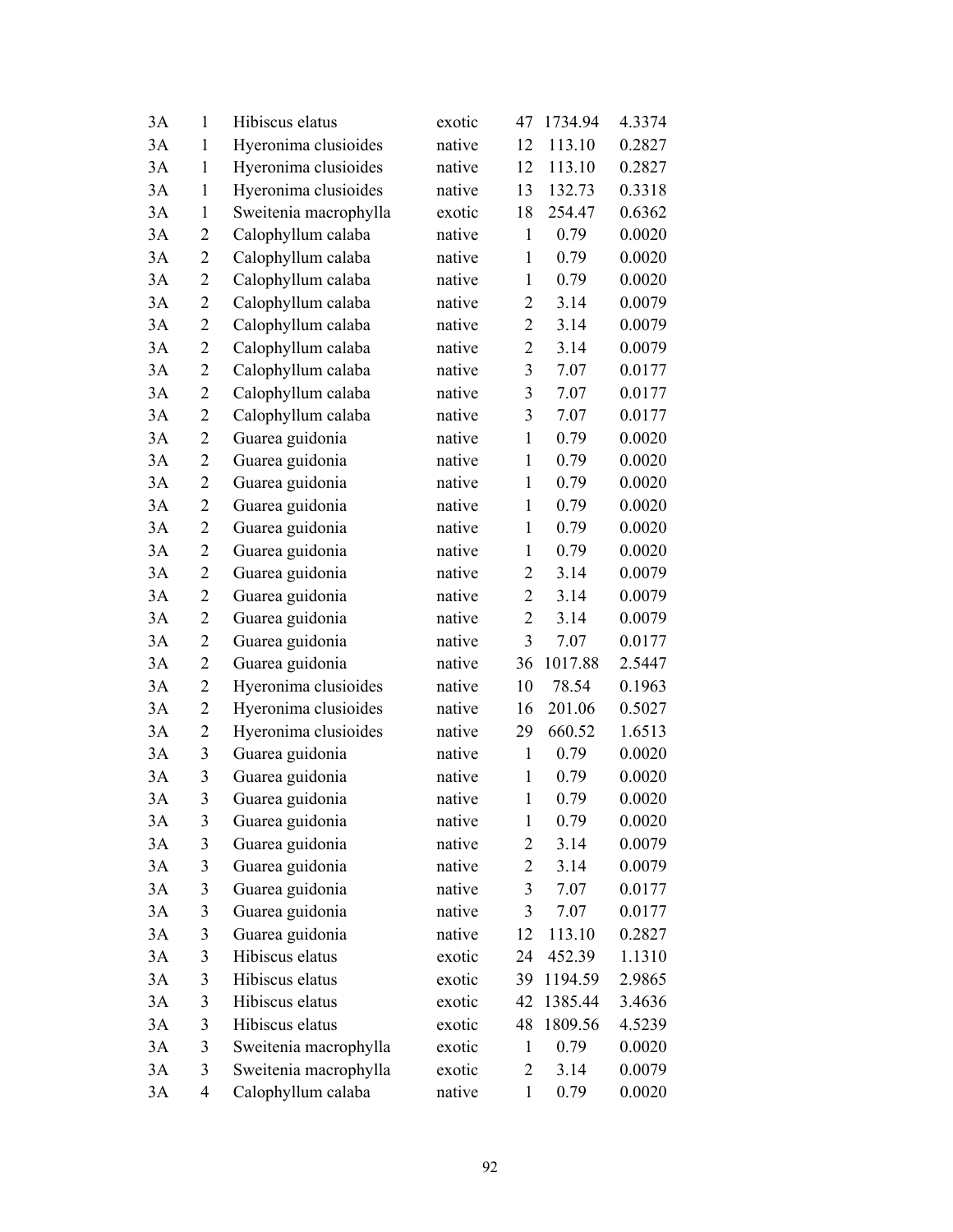| 3A | 4            | Calophyllum calaba    | native | $\mathbf{1}$   | 0.79    | 0.0020 |
|----|--------------|-----------------------|--------|----------------|---------|--------|
| 3A | 4            | Calophyllum calaba    | native | $\mathbf{1}$   | 0.79    | 0.0020 |
| 3A | 4            | Calophyllum calaba    | native | $\mathbf{1}$   | 0.79    | 0.0020 |
| 3A | 4            | Calophyllum calaba    | native | 3              | 7.07    | 0.0177 |
| 3A | 4            | Calophyllum calaba    | native | 3              | 7.07    | 0.0177 |
| 3A | 4            | Dendropanax arboreus  | native | $\mathbf{1}$   | 0.79    | 0.0020 |
| 3A | 4            | Guarea guidonia       | native | $\mathbf{1}$   | 0.79    | 0.0020 |
| 3A | 4            | Guarea guidonia       | native | $\mathbf{1}$   | 0.79    | 0.0020 |
| 3A | 4            | Guarea guidonia       | native | $\mathbf{1}$   | 0.79    | 0.0020 |
| 3A | 4            | Guarea guidonia       | native | $\mathbf{1}$   | 0.79    | 0.0020 |
| 3A | 4            | Guarea guidonia       | native | 3              | 7.07    | 0.0177 |
| 3A | 4            | Guarea guidonia       | native | 3              | 7.07    | 0.0177 |
| 3A | 4            | Hibiscus elatus       | exotic | 5              | 19.63   | 0.0491 |
| 3A | 4            | Hibiscus elatus       | exotic | 9              | 63.62   | 0.1590 |
| 3A | 4            | Hibiscus elatus       | exotic | 35             | 962.11  | 2.4053 |
| 3A | 4            | Hibiscus elatus       | exotic | 39             | 1194.59 | 2.9865 |
| 3A | 4            | Ocotea leucoxylon     | native | $\overline{2}$ | 3.14    | 0.0079 |
| 3A | 4            | Sweitenia macrophylla | exotic | $\mathbf{1}$   | 0.79    | 0.0020 |
| 3A | 4            | Sweitenia macrophylla | exotic | $\mathbf{1}$   | 0.79    | 0.0020 |
| 3A | 4            | Sweitenia macrophylla | exotic | $\mathbf{1}$   | 0.79    | 0.0020 |
| 3B | $\mathbf{1}$ | Calophyllum calaba    | native | $\mathbf{1}$   | 0.79    | 0.0020 |
| 3B | 1            | Calophyllum calaba    | native | $\mathbf{1}$   | 0.79    | 0.0020 |
| 3B | 1            | Calophyllum calaba    | native | $\mathbf{1}$   | 0.79    | 0.0020 |
| 3B | $\mathbf{1}$ | Calophyllum calaba    | native | $\mathbf{1}$   | 0.79    | 0.0020 |
| 3B | 1            | Calophyllum calaba    | native | $\mathbf{1}$   | 0.79    | 0.0020 |
| 3B | $\mathbf{1}$ | Calophyllum calaba    | native | $\mathbf{1}$   | 0.79    | 0.0020 |
| 3B | $\mathbf{1}$ | Calophyllum calaba    | native | $\mathbf{1}$   | 0.79    | 0.0020 |
| 3B | 1            | Calophyllum calaba    | native | $\mathbf{1}$   | 0.79    | 0.0020 |
| 3B | $\mathbf{1}$ | Calophyllum calaba    | native | $\mathbf{1}$   | 0.79    | 0.0020 |
| 3B | 1            | Calophyllum calaba    | native | $\overline{2}$ | 3.14    | 0.0079 |
| 3B | $\mathbf{1}$ | Calophyllum calaba    | native | $\overline{2}$ | 3.14    | 0.0079 |
| 3B | $\mathbf{1}$ | Calophyllum calaba    | native | $\overline{2}$ | 3.14    | 0.0079 |
| 3B | 1            | Calophyllum calaba    | native | $\overline{2}$ | 3.14    | 0.0079 |
| 3B | $\mathbf{1}$ | Calophyllum calaba    | native | $\overline{2}$ | 3.14    | 0.0079 |
| 3B | $\mathbf{1}$ | Calophyllum calaba    | native | $\mathfrak{Z}$ | 7.07    | 0.0177 |
| 3B | $\mathbf{1}$ | Calophyllum calaba    | native | $\mathfrak{Z}$ | 7.07    | 0.0177 |
| 3B | $\mathbf{1}$ | Calophyllum calaba    | native | $\mathfrak{Z}$ | 7.07    | 0.0177 |
| 3B | 1            | Calophyllum calaba    | native | 3              | 7.07    | 0.0177 |
| 3B | $\mathbf{1}$ | Calophyllum calaba    | native | 4              | 12.57   | 0.0314 |
| 3B | $\mathbf{1}$ | Castilla elastica     | exotic | 2              | 3.14    | 0.0079 |
| 3B | $\mathbf{1}$ | Castilla elastica     | exotic | $\mathfrak{Z}$ | 7.07    | 0.0177 |
| 3B | 1            | Castilla elastica     | exotic | 3              | 7.07    | 0.0177 |
| 3B | $\mathbf{1}$ | Guarea guidonia       | native | $\mathbf{1}$   | 0.79    | 0.0020 |
| 3B | $\mathbf{1}$ | Guarea guidonia       | native | 4              | 12.57   | 0.0314 |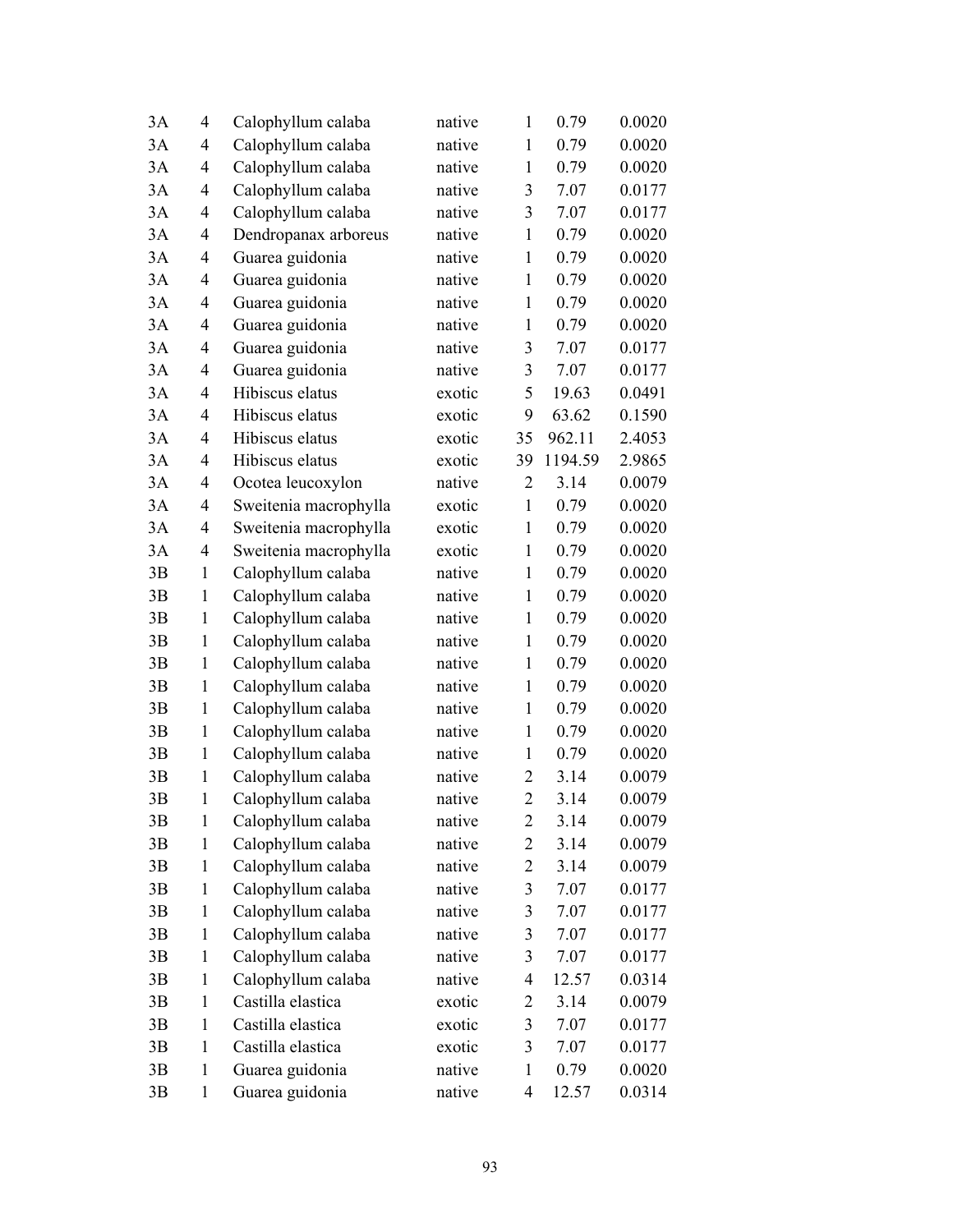| 3B | $\mathbf{1}$   | Hibiscus elatus       | exotic | $\overline{2}$ | 3.14    | 0.0079 | g                                                                                                                                                                                                                                                                                                                                                                                                                              |
|----|----------------|-----------------------|--------|----------------|---------|--------|--------------------------------------------------------------------------------------------------------------------------------------------------------------------------------------------------------------------------------------------------------------------------------------------------------------------------------------------------------------------------------------------------------------------------------|
| 3B | $\mathbf{1}$   | Hibiscus elatus       | exotic | $\overline{2}$ | 3.14    | 0.0079 | g                                                                                                                                                                                                                                                                                                                                                                                                                              |
| 3B | $\mathbf{1}$   | Hibiscus elatus       | exotic | $\overline{4}$ | 12.57   | 0.0314 | g                                                                                                                                                                                                                                                                                                                                                                                                                              |
| 3B | $\mathbf{1}$   | Hibiscus elatus       | exotic | $\tau$         | 38.48   | 0.0962 | g                                                                                                                                                                                                                                                                                                                                                                                                                              |
| 3B | $\mathbf{1}$   | Hibiscus elatus       | exotic | 26             | 530.93  | 1.3273 | $\mathbf{g}% _{T}=\mathbf{g}_{T}=\mathbf{g}_{T}=\mathbf{g}_{T}=\mathbf{g}_{T}=\mathbf{g}_{T}=\mathbf{g}_{T}=\mathbf{g}_{T}=\mathbf{g}_{T}=\mathbf{g}_{T}=\mathbf{g}_{T}=\mathbf{g}_{T}=\mathbf{g}_{T}=\mathbf{g}_{T}=\mathbf{g}_{T}=\mathbf{g}_{T}=\mathbf{g}_{T}=\mathbf{g}_{T}=\mathbf{g}_{T}=\mathbf{g}_{T}=\mathbf{g}_{T}=\mathbf{g}_{T}=\mathbf{g}_{T}=\mathbf{g}_{T}=\mathbf{g}_{T}=\mathbf{g}_{T}=\mathbf{g}_{T}=\math$ |
| 3B | $\mathbf{1}$   | Hibiscus elatus       | exotic | 40             | 1256.64 | 3.1416 | g                                                                                                                                                                                                                                                                                                                                                                                                                              |
| 3B | $\mathbf{1}$   | Hibiscus elatus       | exotic | 41             | 1320.25 | 3.3006 | $\mathbf{g}% _{T}=\mathbf{g}_{T}=\mathbf{g}_{T}=\mathbf{g}_{T}=\mathbf{g}_{T}=\mathbf{g}_{T}=\mathbf{g}_{T}=\mathbf{g}_{T}=\mathbf{g}_{T}=\mathbf{g}_{T}=\mathbf{g}_{T}=\mathbf{g}_{T}=\mathbf{g}_{T}=\mathbf{g}_{T}=\mathbf{g}_{T}=\mathbf{g}_{T}=\mathbf{g}_{T}=\mathbf{g}_{T}=\mathbf{g}_{T}=\mathbf{g}_{T}=\mathbf{g}_{T}=\mathbf{g}_{T}=\mathbf{g}_{T}=\mathbf{g}_{T}=\mathbf{g}_{T}=\mathbf{g}_{T}=\mathbf{g}_{T}=\math$ |
| 3B | $\mathbf{1}$   | Hibiscus elatus       | exotic | 46             | 1661.90 | 4.1548 | ${\sf g}$                                                                                                                                                                                                                                                                                                                                                                                                                      |
| 3B | $\mathbf{1}$   | Hibiscus elatus       | exotic | $\mathbf{1}$   | 0.79    | 0.0020 |                                                                                                                                                                                                                                                                                                                                                                                                                                |
| 3B | $\mathbf{1}$   | Inga vera             | native | $\mathbf{1}$   | 0.79    | 0.0020 |                                                                                                                                                                                                                                                                                                                                                                                                                                |
| 3B | $\mathbf{1}$   | Quararibaea turbinata | native | 3              | 7.07    | 0.0177 |                                                                                                                                                                                                                                                                                                                                                                                                                                |
| 3B | $\mathbf{1}$   | Sweitenia macrophylla | exotic | $\overline{2}$ | 3.14    | 0.0079 |                                                                                                                                                                                                                                                                                                                                                                                                                                |
| 3B | $\mathbf{1}$   | Tabebuia heterophylla | native | $\mathbf{1}$   | 0.79    | 0.0020 |                                                                                                                                                                                                                                                                                                                                                                                                                                |
| 3B | $\overline{2}$ | Calophyllum calaba    | native | $\mathbf{1}$   | 0.79    | 0.0020 |                                                                                                                                                                                                                                                                                                                                                                                                                                |
| 3B | $\overline{2}$ | Calophyllum calaba    | native | $\mathbf{1}$   | 0.79    | 0.0020 |                                                                                                                                                                                                                                                                                                                                                                                                                                |
| 3B | $\overline{2}$ | Calophyllum calaba    | native | $\mathbf{1}$   | 0.79    | 0.0020 |                                                                                                                                                                                                                                                                                                                                                                                                                                |
| 3B | $\overline{2}$ | Calophyllum calaba    | native | $\mathbf{1}$   | 0.79    | 0.0020 |                                                                                                                                                                                                                                                                                                                                                                                                                                |
| 3B | $\overline{c}$ | Calophyllum calaba    | native | $\mathbf{1}$   | 0.79    | 0.0020 |                                                                                                                                                                                                                                                                                                                                                                                                                                |
| 3B | $\overline{2}$ | Calophyllum calaba    | native | $\mathbf{1}$   | 0.79    | 0.0020 |                                                                                                                                                                                                                                                                                                                                                                                                                                |
| 3B | $\overline{c}$ | Calophyllum calaba    | native | $\mathbf{1}$   | 0.79    | 0.0020 |                                                                                                                                                                                                                                                                                                                                                                                                                                |
| 3B | $\overline{2}$ | Calophyllum calaba    | native | $\mathbf{1}$   | 0.79    | 0.0020 |                                                                                                                                                                                                                                                                                                                                                                                                                                |
| 3B | $\overline{2}$ | Calophyllum calaba    | native | $\mathbf{1}$   | 0.79    | 0.0020 |                                                                                                                                                                                                                                                                                                                                                                                                                                |
| 3B | $\overline{2}$ | Calophyllum calaba    | native | $\mathbf{1}$   | 0.79    | 0.0020 |                                                                                                                                                                                                                                                                                                                                                                                                                                |
| 3B | $\overline{2}$ | Calophyllum calaba    | native | $\overline{2}$ | 3.14    | 0.0079 |                                                                                                                                                                                                                                                                                                                                                                                                                                |
| 3B | $\overline{2}$ | Calophyllum calaba    | native | $\overline{2}$ | 3.14    | 0.0079 |                                                                                                                                                                                                                                                                                                                                                                                                                                |
| 3B | $\overline{2}$ | Calophyllum calaba    | native | $\overline{2}$ | 3.14    | 0.0079 |                                                                                                                                                                                                                                                                                                                                                                                                                                |
| 3B | $\overline{2}$ | Calophyllum calaba    | native | $\overline{2}$ | 3.14    | 0.0079 |                                                                                                                                                                                                                                                                                                                                                                                                                                |
| 3B | $\overline{2}$ | Calophyllum calaba    | native | $\overline{2}$ | 3.14    | 0.0079 |                                                                                                                                                                                                                                                                                                                                                                                                                                |
| 3B | $\overline{2}$ | Calophyllum calaba    | native | $\overline{2}$ | 3.14    | 0.0079 |                                                                                                                                                                                                                                                                                                                                                                                                                                |
| 3B | $\overline{c}$ | Calophyllum calaba    | native | $\overline{c}$ | 3.14    | 0.0079 |                                                                                                                                                                                                                                                                                                                                                                                                                                |
| 3B | $\overline{2}$ | Calophyllum calaba    | native | $\overline{2}$ | 3.14    | 0.0079 |                                                                                                                                                                                                                                                                                                                                                                                                                                |
| 3B | 2              | Calophyllum calaba    | native | 3              | 7.07    | 0.0177 |                                                                                                                                                                                                                                                                                                                                                                                                                                |
| 3B | 2              | Calophyllum calaba    | native | 3              | 7.07    | 0.0177 |                                                                                                                                                                                                                                                                                                                                                                                                                                |
| 3B | $\overline{2}$ | Dendropanax arboreus  | native | 12             | 113.10  | 0.2827 |                                                                                                                                                                                                                                                                                                                                                                                                                                |
| 3B | $\overline{c}$ | Hibiscus elatus       | exotic | $\overline{2}$ | 3.14    | 0.0079 | g                                                                                                                                                                                                                                                                                                                                                                                                                              |
| 3B | $\mathbf{2}$   | Hibiscus elatus       | exotic | $\overline{2}$ | 3.14    | 0.0079 | g                                                                                                                                                                                                                                                                                                                                                                                                                              |
| 3B | $\overline{2}$ | Hibiscus elatus       | exotic | 3              | 7.07    | 0.0177 | g                                                                                                                                                                                                                                                                                                                                                                                                                              |
| 3B | 2              | Hibiscus elatus       | exotic | $\overline{4}$ | 12.57   | 0.0314 | g                                                                                                                                                                                                                                                                                                                                                                                                                              |
| 3B | $\overline{2}$ | Hibiscus elatus       | exotic | 9              | 63.62   | 0.1590 | g                                                                                                                                                                                                                                                                                                                                                                                                                              |
| 3B | $\overline{c}$ | Hibiscus elatus       | exotic | 27             | 572.56  | 1.4314 | g                                                                                                                                                                                                                                                                                                                                                                                                                              |
| 3B | $\overline{2}$ | Hibiscus elatus       | exotic | 39             | 1194.59 | 2.9865 | g                                                                                                                                                                                                                                                                                                                                                                                                                              |
| 3B | 2              | Hibiscus elatus       | exotic | 41             | 1320.25 | 3.3006 | ${\sf g}$                                                                                                                                                                                                                                                                                                                                                                                                                      |
| 3B | 2              | Hibiscus elatus       | exotic | 3              | 7.07    | 0.0177 |                                                                                                                                                                                                                                                                                                                                                                                                                                |
| 3B | $\overline{2}$ | Hibiscus elatus       | exotic | 4              | 12.57   | 0.0314 |                                                                                                                                                                                                                                                                                                                                                                                                                                |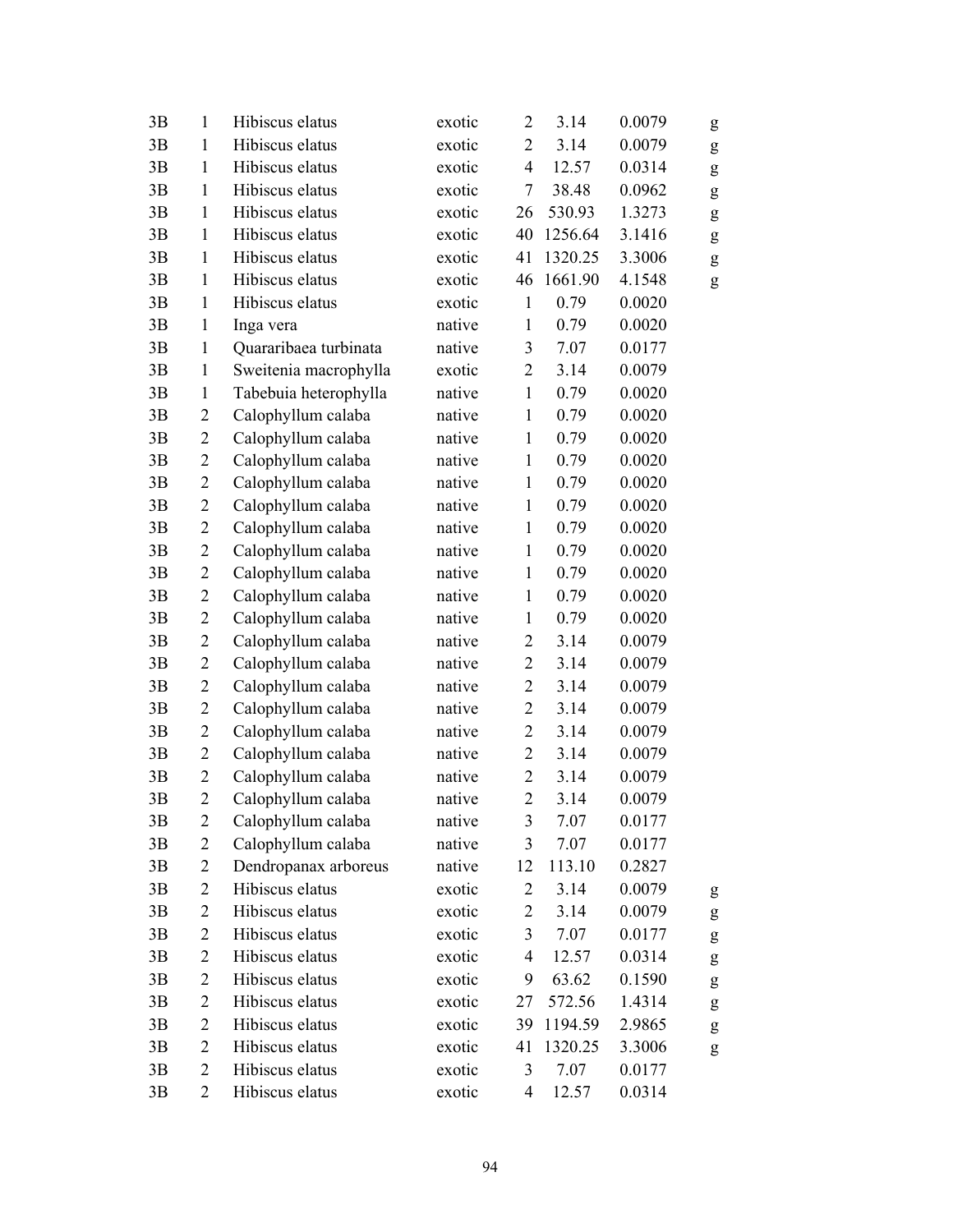| 3B | 2                        | Hyeronima clusioides | native | 9                       | 63.62   | 0.1590 |   |
|----|--------------------------|----------------------|--------|-------------------------|---------|--------|---|
| 3B | 3                        | Calophyllum calaba   | native | $\mathbf{1}$            | 0.79    | 0.0020 |   |
| 3B | 3                        | Calophyllum calaba   | native | $\overline{2}$          | 3.14    | 0.0079 |   |
| 3B | $\mathfrak{Z}$           | Calophyllum calaba   | native | $\overline{2}$          | 3.14    | 0.0079 |   |
| 3B | 3                        | Calophyllum calaba   | native | $\mathfrak{Z}$          | 7.07    | 0.0177 |   |
| 3B | 3                        | Calophyllum calaba   | native | $\mathfrak{Z}$          | 7.07    | 0.0177 |   |
| 3B | 3                        | Calophyllum calaba   | native | $\mathfrak{Z}$          | 7.07    | 0.0177 |   |
| 3B | 3                        | Calophyllum calaba   | native | 6                       | 28.27   | 0.0707 |   |
| 3B | 3                        | Calophyllum calaba   | native | 6                       | 28.27   | 0.0707 |   |
| 3B | 3                        | Calophyllum calaba   | native | 6                       | 28.27   | 0.0707 |   |
| 3B | 3                        | Calophyllum calaba   | native | 6                       | 28.27   | 0.0707 |   |
| 3B | $\overline{\mathbf{3}}$  | Calophyllum calaba   | native | 6                       | 28.27   | 0.0707 |   |
| 3B | 3                        | Calophyllum calaba   | native | 6                       | 28.27   | 0.0707 |   |
| 3B | 3                        | Guarea guidonia      | native | $\mathbf{1}$            | 0.79    | 0.0020 |   |
| 3B | 3                        | Guarea guidonia      | native | $\mathbf{1}$            | 0.79    | 0.0020 |   |
| 3B | 3                        | Guarea ramiflora     | native | 2                       | 3.14    | 0.0079 |   |
| 3B | 3                        | Hibiscus elatus      | exotic | $\overline{4}$          | 12.57   | 0.0314 | g |
| 3B | 3                        | Hibiscus elatus      | exotic | 5                       | 19.63   | 0.0491 | g |
| 3B | 3                        | Hibiscus elatus      | exotic | 6                       | 28.27   | 0.0707 | g |
| 3B | 3                        | Hibiscus elatus      | exotic | 8                       | 50.27   | 0.1257 | g |
| 3B | 3                        | Hibiscus elatus      | exotic | 9                       | 63.62   | 0.1590 | g |
| 3B | 3                        | Hibiscus elatus      | exotic | 27                      | 572.56  | 1.4314 | g |
| 3B | $\mathfrak{Z}$           | Hibiscus elatus      | exotic | 35                      | 962.11  | 2.4053 | g |
| 3B | $\overline{3}$           | Hibiscus elatus      | exotic | 36                      | 1017.88 | 2.5447 | g |
| 3B | 3                        | Hibiscus elatus      | exotic | 43                      | 1452.20 | 3.6305 | g |
| 3B | $\mathfrak{Z}$           | Hibiscus elatus      | exotic | 52                      | 2123.72 | 5.3093 | g |
| 3B | 3                        | Hibiscus elatus      | exotic | $\mathfrak{Z}$          | 7.07    | 0.0177 |   |
| 3B | 3                        | Ocotea leucoxylon    | native | 3                       | 7.07    | 0.0177 |   |
| 3B | $\overline{4}$           | Calophyllum calaba   | native | $\mathbf{1}$            | 0.79    | 0.0020 |   |
| 3B | 4                        | Calophyllum calaba   | native | $\mathbf{1}$            | 0.79    | 0.0020 |   |
| 3B | 4                        | Calophyllum calaba   | native | $\mathbf{1}$            | 0.79    | 0.0020 |   |
| 3B | 4                        | Calophyllum calaba   | native | $\mathbf{1}$            | 0.79    | 0.0020 |   |
| 3B | 4                        | Calophyllum calaba   | native | $\mathfrak{Z}$          | 7.07    | 0.0177 |   |
| 3B | 4                        | Calophyllum calaba   | native | 3                       | 7.07    | 0.0177 |   |
| 3B | $\overline{4}$           | Calophyllum calaba   | native | $\overline{4}$          | 12.57   | 0.0314 |   |
| 3B | 4                        | Calophyllum calaba   | native | 13                      | 132.73  | 0.3318 |   |
| 3B | $\overline{\mathcal{L}}$ | Castilla elastica    | exotic | $\mathbf{1}$            | 0.79    | 0.0020 |   |
| 3B | 4                        | Castilla elastica    | exotic | 3                       | 7.07    | 0.0177 |   |
| 3B | 4                        | Castilla elastica    | exotic | $\overline{\mathbf{3}}$ | 7.07    | 0.0177 |   |
| 3B | 4                        | Chione venosa        | native | 5                       | 19.63   | 0.0491 |   |
| 3B | $\overline{4}$           | Dendropanax arboreus | native | 3                       | 7.07    | 0.0177 |   |
| 3B | 4                        | Dendropanax arboreus | native | 7                       | 38.48   | 0.0962 |   |
| 3B | 4                        | Dendropanax arboreus | native | 16                      | 201.06  | 0.5027 |   |
| 3B | 4                        | Guarea guidonia      | native | 3                       | 7.07    | 0.0177 |   |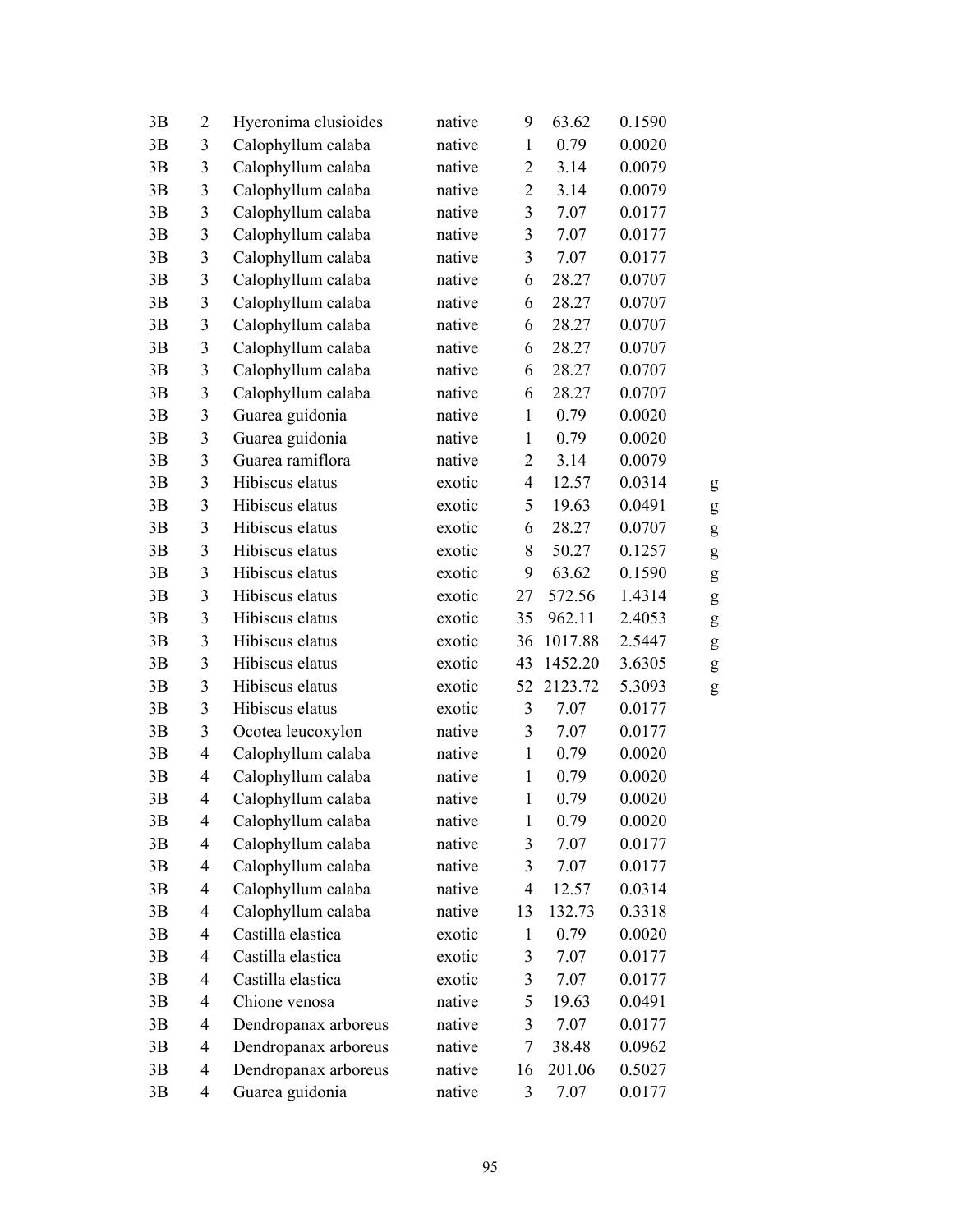| 3B | $\overline{4}$ | Guarea ramiflora        | native | 3              | 7.07    | 0.0177 |   |
|----|----------------|-------------------------|--------|----------------|---------|--------|---|
| 3B | 4              | Hibiscus elatus         | exotic | $\mathbf{1}$   | 0.79    | 0.0020 | g |
| 3B | 4              | Hibiscus elatus         | exotic | $\mathbf{1}$   | 0.79    | 0.0020 | g |
| 3B | 4              | Hibiscus elatus         | exotic | $\overline{2}$ | 3.14    | 0.0079 | g |
| 3B | $\overline{4}$ | Hibiscus elatus         | exotic | $\mathfrak{Z}$ | 7.07    | 0.0177 | g |
| 3B | $\overline{4}$ | Hibiscus elatus         | exotic | $\mathfrak{Z}$ | 7.07    | 0.0177 | g |
| 3B | 4              | Hibiscus elatus         | exotic | 3              | 7.07    | 0.0177 | g |
| 3B | $\overline{4}$ | Hibiscus elatus         | exotic | $\overline{4}$ | 12.57   | 0.0314 | g |
| 3B | 4              | Hibiscus elatus         | exotic | 4              | 12.57   | 0.0314 | g |
| 3B | $\overline{4}$ | Hibiscus elatus         | exotic | $\overline{4}$ | 12.57   | 0.0314 | g |
| 3B | $\overline{4}$ | Hibiscus elatus         | exotic | $\overline{4}$ | 12.57   | 0.0314 | g |
| 3B | 4              | Hibiscus elatus         | exotic | $\overline{4}$ | 12.57   | 0.0314 | g |
| 3B | 4              | Hibiscus elatus         | exotic | 9              | 63.62   | 0.1590 | g |
| 3B | $\overline{4}$ | Hibiscus elatus         | exotic | 33             | 855.30  | 2.1382 | g |
| 3B | $\overline{4}$ | Hibiscus elatus         | exotic | 38             | 1134.11 | 2.8353 | g |
| 3B | 4              | Hibiscus elatus         | exotic | 58             | 2642.08 | 6.6052 | g |
| 3B | 4              | Hyeronima clusioides    | native | 8              | 50.27   | 0.1257 |   |
| 3B | 4              | Quararibaea turbinata   | native | 3              | 7.07    | 0.0177 |   |
| 4A | $\mathbf{1}$   | Anthocephalus chinensis | exotic | $\mathbf{1}$   | 0.79    | 0.0020 |   |
| 4A | $\mathbf{1}$   | Anthocephalus chinensis | exotic | 9              | 63.62   | 0.1590 |   |
| 4A | $\mathbf{1}$   | Calophyllum calaba      | native | $\mathbf{1}$   | 0.79    | 0.0020 |   |
| 4A | $\mathbf{1}$   | Calophyllum calaba      | native | $\mathbf{1}$   | 0.79    | 0.0020 |   |
| 4A | $\mathbf{1}$   | Calophyllum calaba      | native | $\mathbf{1}$   | 0.79    | 0.0020 |   |
| 4A | $\mathbf{1}$   | Calophyllum calaba      | native | $\mathbf{1}$   | 0.79    | 0.0020 |   |
| 4A | $\mathbf{1}$   | Calophyllum calaba      | native | $\overline{2}$ | 3.14    | 0.0079 |   |
| 4A | $\mathbf{1}$   | Guarea ramiflora        | native | $\mathbf{1}$   | 0.79    | 0.0020 |   |
| 4A | $\mathbf{1}$   | Guarea ramiflora        | native | $\mathbf{1}$   | 0.79    | 0.0020 |   |
| 4A | $\mathbf{1}$   | Guarea ramiflora        | native | $\overline{c}$ | 3.14    | 0.0079 |   |
| 4A | $\mathbf{1}$   | Guarea ramiflora        | native | 8              | 50.27   | 0.1257 |   |
| 4A | $\mathbf{1}$   | Hibiscus elatus         | exotic | $\mathbf{1}$   | 0.79    | 0.0020 |   |
| 4A | 1              | Hibiscus elatus         | exotic | $\mathbf{1}$   | 0.79    | 0.0020 |   |
| 4A | $\mathbf{1}$   | Hibiscus elatus         | exotic | 2              | 3.14    | 0.0079 |   |
| 4A | 1              | Hibiscus elatus         | exotic | $\overline{c}$ | 3.14    | 0.0079 |   |
| 4A | $\mathbf{1}$   | Hibiscus elatus         | exotic | $\overline{2}$ | 3.14    | 0.0079 |   |
| 4A | 1              | Hibiscus elatus         | exotic | $\mathfrak{Z}$ | 7.07    | 0.0177 |   |
| 4A | $\mathbf{1}$   | Hibiscus elatus         | exotic | 4              | 12.57   | 0.0314 |   |
| 4A | $\mathbf{1}$   | Hibiscus elatus         | exotic | 4              | 12.57   | 0.0314 |   |
| 4A | $\mathbf{1}$   | Hibiscus elatus         | exotic | 4              | 12.57   | 0.0314 |   |
| 4A | $\mathbf{1}$   | Hibiscus elatus         | exotic | 6              | 28.27   | 0.0707 |   |
| 4A | 1              | Hibiscus elatus         | exotic | 7              | 38.48   | 0.0962 |   |
| 4A | $\mathbf{1}$   | Hibiscus elatus         | exotic | 9              | 63.62   | 0.1590 |   |
| 4A | $\mathbf{1}$   | Hibiscus elatus         | exotic | 10             | 78.54   | 0.1963 |   |
| 4A | $\mathbf{1}$   | Hibiscus elatus         | exotic | 13             | 132.73  | 0.3318 |   |
| 4A | $\mathbf{1}$   | Miconia prasina         | native | $\mathbf{1}$   | 0.79    | 0.0020 |   |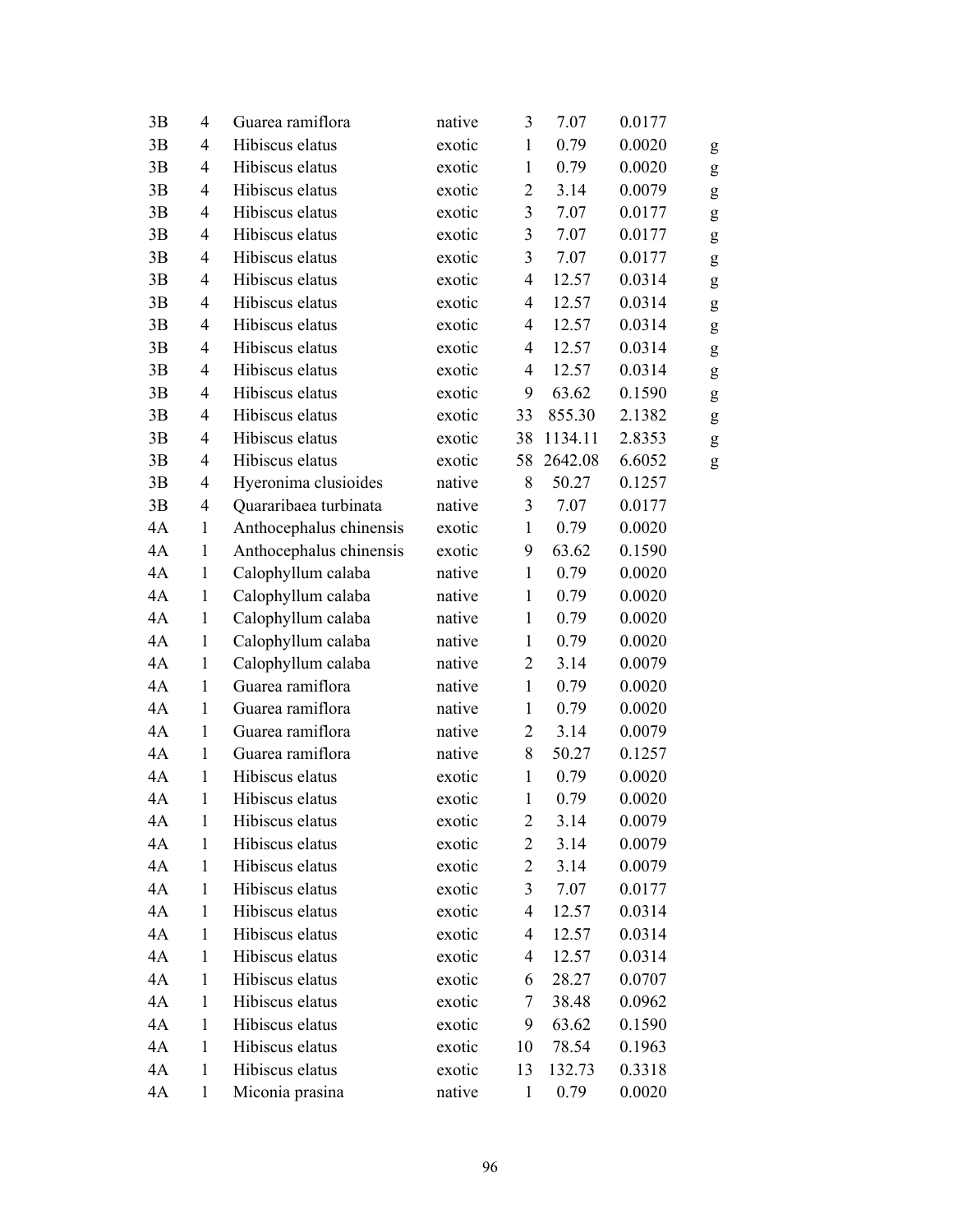| 4A | 1              | Miconia prasina       | native | $\mathbf{1}$   | 0.79   | 0.0020 |
|----|----------------|-----------------------|--------|----------------|--------|--------|
| 4A | $\mathbf{1}$   | Miconia prasina       | native | $\mathbf{1}$   | 0.79   | 0.0020 |
| 4A | $\mathbf{1}$   | Miconia prasina       | native | $\mathbf{1}$   | 0.79   | 0.0020 |
| 4A | $\mathbf{1}$   | Miconia prasina       | native | $\mathbf{1}$   | 0.79   | 0.0020 |
| 4A | $\mathbf{1}$   | Miconia prasina       | native | $\mathbf{1}$   | 0.79   | 0.0020 |
| 4A | 1              | Miconia prasina       | native | $\mathbf{1}$   | 0.79   | 0.0020 |
| 4A | 1              | Miconia prasina       | native | $\mathbf{1}$   | 0.79   | 0.0020 |
| 4A | 1              | Miconia prasina       | native | $\mathbf{1}$   | 0.79   | 0.0020 |
| 4A | $\mathbf{1}$   | Miconia prasina       | native | $\overline{2}$ | 3.14   | 0.0079 |
| 4A | $\mathbf{1}$   | Miconia prasina       | native | $\overline{2}$ | 3.14   | 0.0079 |
| 4A | 1              | Miconia prasina       | native | $\overline{2}$ | 3.14   | 0.0079 |
| 4A | $\mathbf{1}$   | Miconia prasina       | native | $\overline{2}$ | 3.14   | 0.0079 |
| 4A | $\mathbf{1}$   | Miconia prasina       | native | $\overline{2}$ | 3.14   | 0.0079 |
| 4A | $\mathbf{1}$   | Miconia prasina       | native | $\overline{2}$ | 3.14   | 0.0079 |
| 4A | $\mathbf{1}$   | Miconia prasina       | native | $\overline{2}$ | 3.14   | 0.0079 |
| 4A | 1              | Miconia prasina       | native | 3              | 7.07   | 0.0177 |
| 4A | $\mathbf{1}$   | Miconia prasina       | native | $\mathfrak{Z}$ | 7.07   | 0.0177 |
| 4A | $\mathbf{1}$   | Miconia prasina       | native | 3              | 7.07   | 0.0177 |
| 4A | $\mathbf{1}$   | Miconia prasina       | native | 3              | 7.07   | 0.0177 |
| 4A | $\mathbf{1}$   | Miconia prasina       | native | 3              | 7.07   | 0.0177 |
| 4A | $\mathbf{1}$   | Miconia prasina       | native | 3              | 7.07   | 0.0177 |
| 4A | $\mathbf{1}$   | Miconia prasina       | native | 3              | 7.07   | 0.0177 |
| 4A | 1              | Miconia prasina       | native | 4              | 12.57  | 0.0314 |
| 4A | $\mathbf{1}$   | Miconia prasina       | native | 4              | 12.57  | 0.0314 |
| 4A | $\mathbf{1}$   | Miconia prasina       | native | 5              | 19.63  | 0.0491 |
| 4A | $\mathbf{1}$   | Miconia prasina       | native | 5              | 19.63  | 0.0491 |
| 4A | $\mathbf{1}$   | Miconia prasina       | native | 5              | 19.63  | 0.0491 |
| 4A | $\mathbf{1}$   | Miconia prasina       | native | $\overline{7}$ | 38.48  | 0.0962 |
| 4A | $\mathbf{1}$   | Miconia prasina       | native | 9              | 63.62  | 0.1590 |
| 4A | 1              | Tabebuia heterophylla | native | $\overline{2}$ | 3.14   | 0.0079 |
| 4A | $\overline{2}$ | Guarea ramiflora      | native | $\mathbf{1}$   | 0.79   | 0.0020 |
| 4A | 2              | Guarea ramiflora      | native | 11             | 95.03  | 0.2376 |
| 4A | 2              | Hibiscus elatus       | exotic | $\mathbf{1}$   | 0.79   | 0.0020 |
| 4A | 2              | Hibiscus elatus       | exotic | 1              | 0.79   | 0.0020 |
| 4A | 2              | Hibiscus elatus       | exotic | $\overline{c}$ | 3.14   | 0.0079 |
| 4A | $\overline{c}$ | Hibiscus elatus       | exotic | 3              | 7.07   | 0.0177 |
| 4A | 2              | Hibiscus elatus       | exotic | 4              | 12.57  | 0.0314 |
| 4A | 2              | Hibiscus elatus       | exotic | 4              | 12.57  | 0.0314 |
| 4A | 2              | Hibiscus elatus       | exotic | 4              | 12.57  | 0.0314 |
| 4A | 2              | Hibiscus elatus       | exotic | 6              | 28.27  | 0.0707 |
| 4A | 2              | Hibiscus elatus       | exotic | 12             | 113.10 | 0.2827 |
| 4A | 2              | Hibiscus elatus       | exotic | 21             | 346.36 | 0.8659 |
| 4A | $\overline{2}$ | Hibiscus elatus       | exotic | 22             | 380.13 | 0.9503 |
| 4A | 2              | Hibiscus elatus       | exotic | 28             | 615.75 | 1.5394 |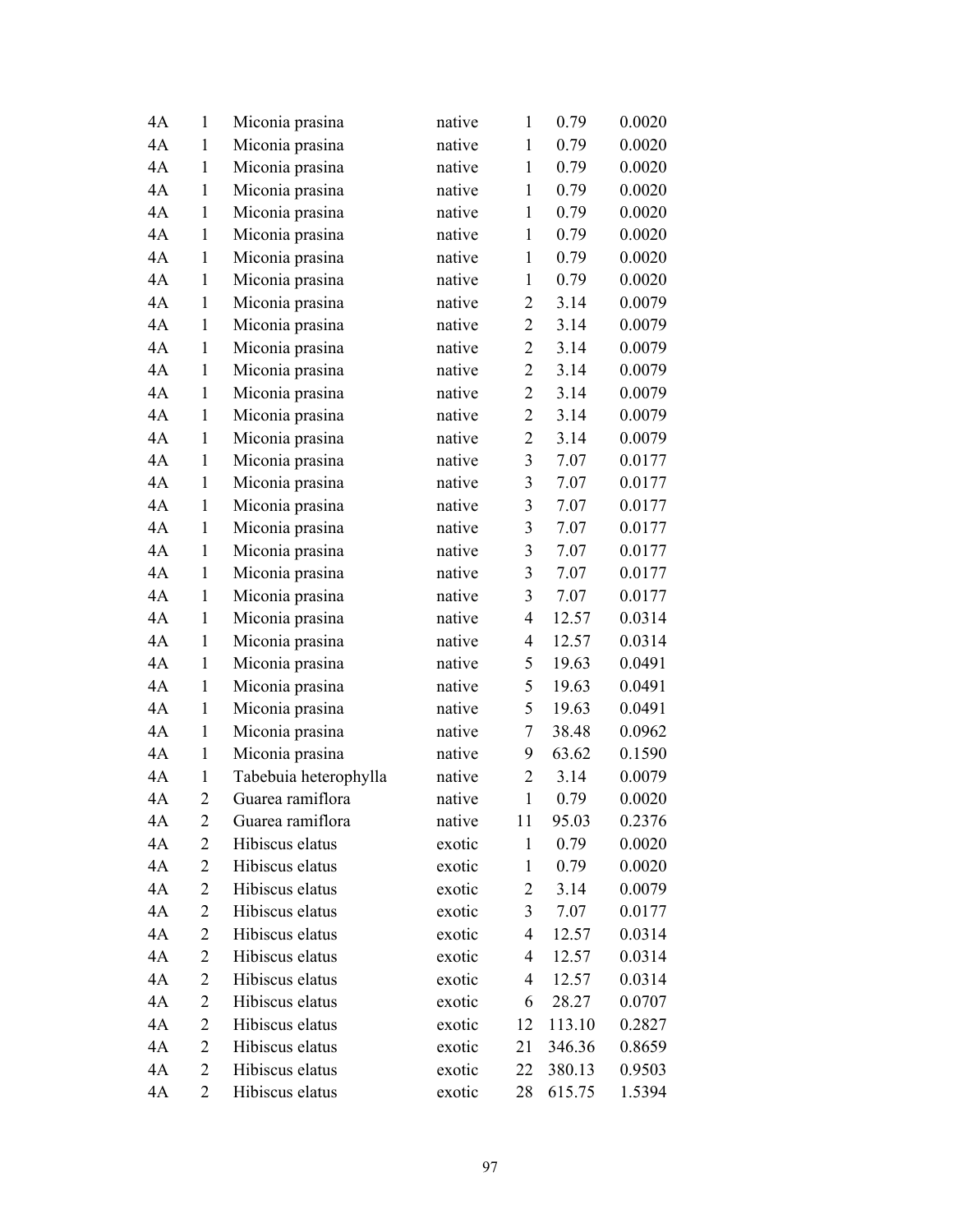| 4A | $\overline{2}$ | Hibiscus elatus         | exotic | 44               | 1520.53 | 3.8013 |
|----|----------------|-------------------------|--------|------------------|---------|--------|
| 4A | $\overline{2}$ | Miconia prasina         | native | $\mathbf{1}$     | 0.79    | 0.0020 |
| 4A | 2              | Miconia prasina         | native | $\mathbf{1}$     | 0.79    | 0.0020 |
| 4A | 2              | Miconia prasina         | native | $\mathbf{1}$     | 0.79    | 0.0020 |
| 4A | $\overline{2}$ | Miconia prasina         | native | $\mathbf{1}$     | 0.79    | 0.0020 |
| 4A | $\overline{c}$ | Miconia prasina         | native | $\mathbf{1}$     | 0.79    | 0.0020 |
| 4A | $\overline{2}$ | Miconia prasina         | native | $\mathbf{1}$     | 0.79    | 0.0020 |
| 4A | $\overline{c}$ | Miconia prasina         | native | $\mathbf{1}$     | 0.79    | 0.0020 |
| 4A | $\overline{2}$ | Miconia prasina         | native | $\mathbf{1}$     | 0.79    | 0.0020 |
| 4A | $\overline{2}$ | Miconia prasina         | native | $\mathbf{1}$     | 0.79    | 0.0020 |
| 4A | 2              | Miconia prasina         | native | $\mathbf{1}$     | 0.79    | 0.0020 |
| 4A | $\overline{c}$ | Miconia prasina         | native | $\mathbf{1}$     | 0.79    | 0.0020 |
| 4A | $\overline{2}$ | Miconia prasina         | native | $\mathbf{1}$     | 0.79    | 0.0020 |
| 4A | $\overline{2}$ | Miconia prasina         | native | $\overline{2}$   | 3.14    | 0.0079 |
| 4A | $\overline{2}$ | Miconia prasina         | native | $\overline{2}$   | 3.14    | 0.0079 |
| 4A | 2              | Miconia prasina         | native | $\overline{2}$   | 3.14    | 0.0079 |
| 4A | $\overline{2}$ | Miconia prasina         | native | $\overline{2}$   | 3.14    | 0.0079 |
| 4A | $\overline{c}$ | Miconia prasina         | native | $\overline{2}$   | 3.14    | 0.0079 |
| 4A | $\overline{2}$ | Miconia prasina         | native | $\overline{2}$   | 3.14    | 0.0079 |
| 4A | $\overline{c}$ | Miconia prasina         | native | $\overline{2}$   | 3.14    | 0.0079 |
| 4A | 2              | Miconia prasina         | native | 3                | 7.07    | 0.0177 |
| 4A | 2              | Miconia prasina         | native | 3                | 7.07    | 0.0177 |
| 4A | $\overline{2}$ | Miconia prasina         | native | $\mathfrak{Z}$   | 7.07    | 0.0177 |
| 4A | $\overline{2}$ | Miconia prasina         | native | 3                | 7.07    | 0.0177 |
| 4A | $\overline{2}$ | Miconia prasina         | native | 3                | 7.07    | 0.0177 |
| 4A | $\overline{2}$ | Miconia prasina         | native | 3                | 7.07    | 0.0177 |
| 4A | $\overline{2}$ | Miconia prasina         | native | 4                | 12.57   | 0.0314 |
| 4A | 2              | Miconia prasina         | native | 4                | 12.57   | 0.0314 |
| 4A | $\overline{c}$ | Miconia prasina         | native | 5                | 19.63   | 0.0491 |
| 4A | $\overline{c}$ | Miconia prasina         | native | 5                | 19.63   | 0.0491 |
| 4A | $\overline{2}$ | Miconia prasina         | native | 6                | 28.27   | 0.0707 |
| 4A | $\overline{2}$ | Miconia prasina         | native | $\boldsymbol{7}$ | 38.48   | 0.0962 |
| 4A | 2              | Pinus caribea           | exotic | 61               | 2922.47 | 7.3062 |
| 4A | 2              | Spathodea campanulata   | exotic | $\mathbf{1}$     | 0.79    | 0.0020 |
| 4A | 2              | Tabebuia heterophylla   | native | $\mathbf{1}$     | 0.79    | 0.0020 |
| 4A | 3              | Anthocephalus chinensis | exotic | 34               | 907.92  | 2.2698 |
| 4A | 3              | Calophyllum calaba      | native | $\mathbf{1}$     | 0.79    | 0.0020 |
| 4A | 3              | Calophyllum calaba      | native | 1                | 0.79    | 0.0020 |
| 4A | 3              | Calophyllum calaba      | native | $\mathbf{1}$     | 0.79    | 0.0020 |
| 4A | 3              | Calophyllum calaba      | native | $\mathbf{1}$     | 0.79    | 0.0020 |
| 4A | 3              | Calophyllum calaba      | native | $\mathbf{1}$     | 0.79    | 0.0020 |
| 4A | 3              | Calophyllum calaba      | native | 2                | 3.14    | 0.0079 |
| 4A | 3              | Calophyllum calaba      | native | $\overline{2}$   | 3.14    | 0.0079 |
| 4A | 3              | Calophyllum calaba      | native | 2                | 3.14    | 0.0079 |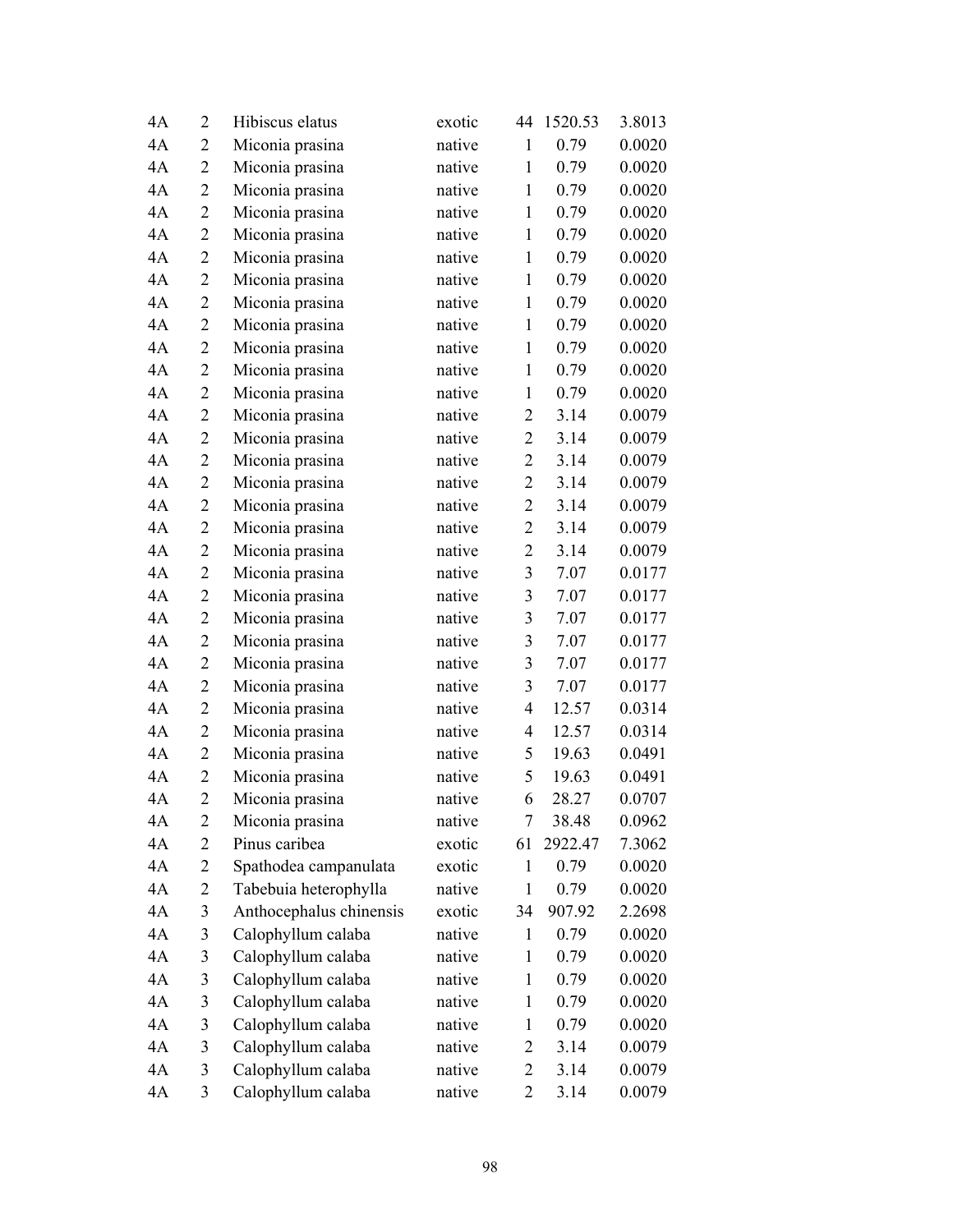| 4A | 3 | Casearia decandra | native | $\overline{2}$          | 3.14  | 0.0079 |
|----|---|-------------------|--------|-------------------------|-------|--------|
| 4A | 3 | Casearia decandra | native | $\overline{3}$          | 7.07  | 0.0177 |
| 4A | 3 | Eugenia biflora   | native | $\overline{4}$          | 12.57 | 0.0314 |
| 4A | 3 | Guarea ramiflora  | native | $\mathbf{1}$            | 0.79  | 0.0020 |
| 4A | 3 | Guarea ramiflora  | native | 6                       | 28.27 | 0.0707 |
| 4A | 3 | Hibiscus elatus   | exotic | $\mathbf{1}$            | 0.79  | 0.0020 |
| 4A | 3 | Hibiscus elatus   | exotic | $\mathbf{1}$            | 0.79  | 0.0020 |
| 4A | 3 | Hibiscus elatus   | exotic | $\mathbf{1}$            | 0.79  | 0.0020 |
| 4A | 3 | Hibiscus elatus   | exotic | $\mathbf{1}$            | 0.79  | 0.0020 |
| 4A | 3 | Hibiscus elatus   | exotic | $\mathbf{1}$            | 0.79  | 0.0020 |
| 4A | 3 | Hibiscus elatus   | exotic | $\mathbf{1}$            | 0.79  | 0.0020 |
| 4A | 3 | Hibiscus elatus   | exotic | $\mathbf{1}$            | 0.79  | 0.0020 |
| 4A | 3 | Hibiscus elatus   | exotic | $\mathbf{1}$            | 0.79  | 0.0020 |
| 4A | 3 | Hibiscus elatus   | exotic | $\overline{2}$          | 3.14  | 0.0079 |
| 4A | 3 | Hibiscus elatus   | exotic | $\overline{2}$          | 3.14  | 0.0079 |
| 4A | 3 | Hibiscus elatus   | exotic | $\overline{2}$          | 3.14  | 0.0079 |
| 4A | 3 | Hibiscus elatus   | exotic | $\overline{2}$          | 3.14  | 0.0079 |
| 4A | 3 | Hibiscus elatus   | exotic | $\overline{c}$          | 3.14  | 0.0079 |
| 4A | 3 | Hibiscus elatus   | exotic | $\overline{2}$          | 3.14  | 0.0079 |
| 4A | 3 | Hibiscus elatus   | exotic | $\mathbf{2}$            | 3.14  | 0.0079 |
| 4A | 3 | Hibiscus elatus   | exotic | $\overline{2}$          | 3.14  | 0.0079 |
| 4A | 3 | Hibiscus elatus   | exotic | $\overline{2}$          | 3.14  | 0.0079 |
| 4A | 3 | Hibiscus elatus   | exotic | $\overline{2}$          | 3.14  | 0.0079 |
| 4A | 3 | Hibiscus elatus   | exotic | 3                       | 7.07  | 0.0177 |
| 4A | 3 | Hibiscus elatus   | exotic | $\mathfrak{Z}$          | 7.07  | 0.0177 |
| 4A | 3 | Hibiscus elatus   | exotic | $\mathfrak{Z}$          | 7.07  | 0.0177 |
| 4A | 3 | Hibiscus elatus   | exotic | $\mathfrak{Z}$          | 7.07  | 0.0177 |
| 4A | 3 | Hibiscus elatus   | exotic | $\mathfrak{Z}$          | 7.07  | 0.0177 |
| 4A | 3 | Hibiscus elatus   | exotic | $\overline{\mathbf{3}}$ | 7.07  | 0.0177 |
| 4A | 3 | Hibiscus elatus   | exotic | 3                       | 7.07  | 0.0177 |
| 4A | 3 | Hibiscus elatus   | exotic | 3                       | 7.07  | 0.0177 |
| 4A | 3 | Hibiscus elatus   | exotic | 3                       | 7.07  | 0.0177 |
| 4A | 3 | Hibiscus elatus   | exotic | 3                       | 7.07  | 0.0177 |
| 4A | 3 | Hibiscus elatus   | exotic | 3                       | 7.07  | 0.0177 |
| 4A | 3 | Hibiscus elatus   | exotic | $\mathfrak{Z}$          | 7.07  | 0.0177 |
| 4A | 3 | Hibiscus elatus   | exotic | $\mathfrak{Z}$          | 7.07  | 0.0177 |
| 4A | 3 | Hibiscus elatus   | exotic | 3                       | 7.07  | 0.0177 |
| 4A | 3 | Hibiscus elatus   | exotic | 3                       | 7.07  | 0.0177 |
| 4A | 3 | Hibiscus elatus   | exotic | 3                       | 7.07  | 0.0177 |
| 4A | 3 | Hibiscus elatus   | exotic | 3                       | 7.07  | 0.0177 |
| 4A | 3 | Hibiscus elatus   | exotic | 4                       | 12.57 | 0.0314 |
| 4A | 3 | Hibiscus elatus   | exotic | 4                       | 12.57 | 0.0314 |
| 4A | 3 | Hibiscus elatus   | exotic | 4                       | 12.57 | 0.0314 |
| 4A | 3 | Hibiscus elatus   | exotic | 4                       | 12.57 | 0.0314 |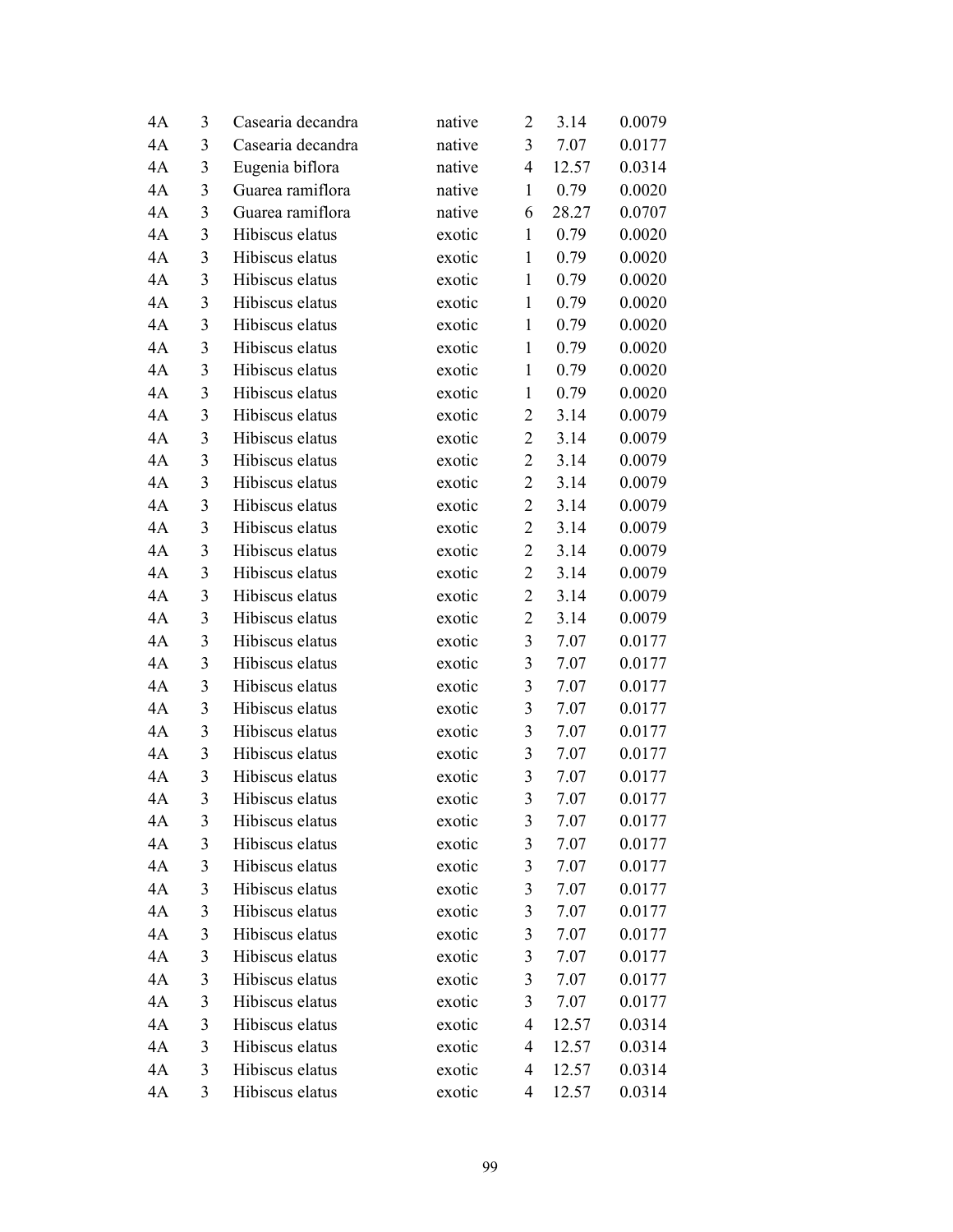| 4A | 3 | Hibiscus elatus          | exotic | 4              | 12.57  | 0.0314 |
|----|---|--------------------------|--------|----------------|--------|--------|
| 4A | 3 | Hibiscus elatus          | exotic | 4              | 12.57  | 0.0314 |
| 4A | 3 | Hibiscus elatus          | exotic | 4              | 12.57  | 0.0314 |
| 4A | 3 | Hibiscus elatus          | exotic | 5              | 19.63  | 0.0491 |
| 4A | 3 | Hibiscus elatus          | exotic | 5              | 19.63  | 0.0491 |
| 4A | 3 | Hibiscus elatus          | exotic | 8              | 50.27  | 0.1257 |
| 4A | 3 | Hibiscus elatus          | exotic | 10             | 78.54  | 0.1963 |
| 4A | 3 | Hibiscus elatus          | exotic | 11             | 95.03  | 0.2376 |
| 4A | 3 | Hibiscus elatus          | exotic | 12             | 113.10 | 0.2827 |
| 4A | 3 | Hibiscus elatus          | exotic | 13             | 132.73 | 0.3318 |
| 4A | 3 | Hibiscus elatus          | exotic | 14             | 153.94 | 0.3848 |
| 4A | 3 | Miconia prasina          | native | $\mathbf{1}$   | 0.79   | 0.0020 |
| 4A | 3 | Miconia prasina          | native | $\mathbf{1}$   | 0.79   | 0.0020 |
| 4A | 3 | Miconia prasina          | native | $\mathbf{1}$   | 0.79   | 0.0020 |
| 4A | 3 | Miconia prasina          | native | $\mathbf{1}$   | 0.79   | 0.0020 |
| 4A | 3 | Miconia prasina          | native | 1              | 0.79   | 0.0020 |
| 4A | 3 | Miconia prasina          | native | $\overline{2}$ | 3.14   | 0.0079 |
| 4A | 3 | Miconia prasina          | native | $\overline{2}$ | 3.14   | 0.0079 |
| 4A | 3 | Miconia prasina          | native | $\overline{2}$ | 3.14   | 0.0079 |
| 4A | 3 | Miconia prasina          | native | $\overline{2}$ | 3.14   | 0.0079 |
| 4A | 3 | Miconia prasina          | native | 5              | 19.63  | 0.0491 |
| 4A | 3 | Miconia prasina          | native | 6              | 28.27  | 0.0707 |
| 4A | 3 | Peltophorum pterocarpium | exotic | $\mathbf{1}$   | 0.79   | 0.0020 |
| 4A | 3 | Peltophorum pterocarpium | exotic | $\mathbf{1}$   | 0.79   | 0.0020 |
| 4A | 3 | Peltophorum pterocarpium | exotic | 4              | 12.57  | 0.0314 |
| 4A | 3 | Peltophorum pterocarpium | exotic | 35             | 962.11 | 2.4053 |
| 4A | 3 | Tabebuia heterophylla    | native | 6              | 28.27  | 0.0707 |
| 4A | 4 | Calophyllum calaba       | native | $\mathbf{1}$   | 0.79   | 0.0020 |
| 4A | 4 | Calophyllum calaba       | native | $\mathbf{1}$   | 0.79   | 0.0020 |
| 4A | 4 | Calophyllum calaba       | native | $\overline{2}$ | 3.14   | 0.0079 |
| 4A | 4 | Calophyllum calaba       | native | $\overline{2}$ | 3.14   | 0.0079 |
| 4Α | 4 | Calophyllum calaba       | native | 2              | 3.14   | 0.0079 |
| 4A | 4 | Calophyllum calaba       | native | 3              | 7.07   | 0.0177 |
| 4A | 4 | Calophyllum calaba       | native | 3              | 7.07   | 0.0177 |
| 4A | 4 | Guarea guidonia          | native | 1              | 0.79   | 0.0020 |
| 4A | 4 | Guarea guidonia          | native | $\overline{2}$ | 3.14   | 0.0079 |
| 4A | 4 | Guarea ramiflora         | native | $\mathbf{1}$   | 0.79   | 0.0020 |
| 4A | 4 | Guarea ramiflora         | native | $\mathbf{1}$   | 0.79   | 0.0020 |
| 4A | 4 | Guarea ramiflora         | native | $\mathbf{1}$   | 0.79   | 0.0020 |
| 4A | 4 | Guarea ramiflora         | native | 13             | 132.73 | 0.3318 |
| 4A | 4 | Hibiscus elatus          | exotic | $\mathbf{1}$   | 0.79   | 0.0020 |
| 4A | 4 | Hibiscus elatus          | exotic | 1              | 0.79   | 0.0020 |
| 4A | 4 | Hibiscus elatus          | exotic | 1              | 0.79   | 0.0020 |
| 4A | 4 | Hibiscus elatus          | exotic | 1              | 0.79   | 0.0020 |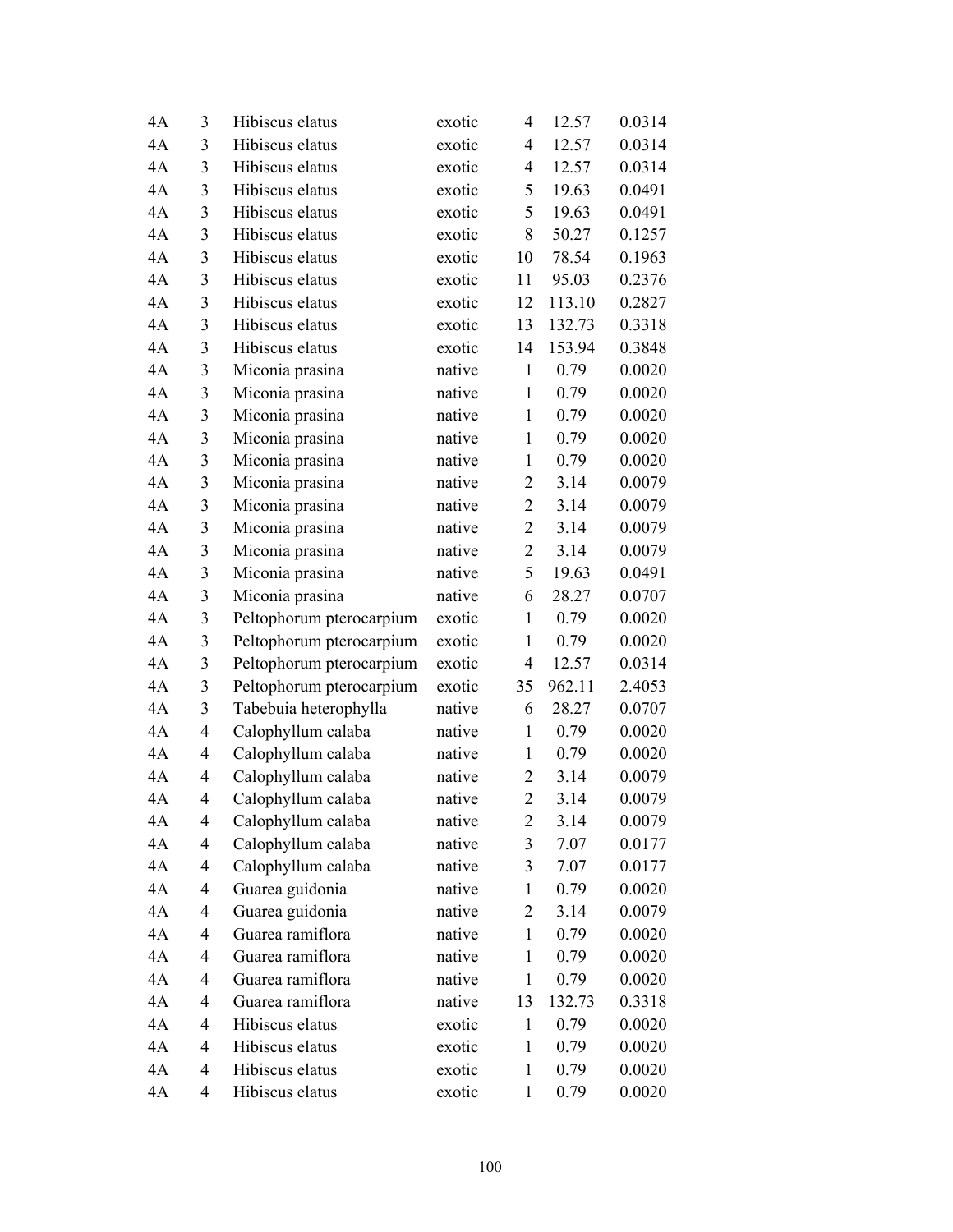| 4A             | 4              | Hibiscus elatus          | exotic | $\mathbf{1}$             | 0.79    | 0.0020  |   |
|----------------|----------------|--------------------------|--------|--------------------------|---------|---------|---|
| 4A             | 4              | Hibiscus elatus          | exotic | $\mathbf{1}$             | 0.79    | 0.0020  |   |
| 4A             | $\overline{4}$ | Hibiscus elatus          | exotic | $\overline{2}$           | 3.14    | 0.0079  |   |
| 4A             | 4              | Hibiscus elatus          | exotic | $\overline{c}$           | 3.14    | 0.0079  |   |
| 4A             | 4              | Hibiscus elatus          | exotic | $\overline{2}$           | 3.14    | 0.0079  |   |
| 4A             | 4              | Hibiscus elatus          | exotic | 3                        | 7.07    | 0.0177  |   |
| 4A             | 4              | Hibiscus elatus          | exotic | 4                        | 12.57   | 0.0314  |   |
| 4A             | 4              | Hibiscus elatus          | exotic | 4                        | 12.57   | 0.0314  |   |
| 4A             | $\overline{4}$ | Hibiscus elatus          | exotic | 5                        | 19.63   | 0.0491  |   |
| 4A             | 4              | Hibiscus elatus          | exotic | 9                        | 63.62   | 0.1590  |   |
| 4A             | 4              | Hibiscus elatus          | exotic | 23                       | 415.48  | 1.0387  |   |
| 4A             | 4              | Hibiscus elatus          | exotic | 74                       | 4300.84 | 10.7521 |   |
| 4A             | 4              | Miconia prasina          | native | $\mathbf{1}$             | 0.79    | 0.0020  |   |
| 4A             | 4              | Miconia prasina          | native | $\overline{c}$           | 3.14    | 0.0079  |   |
| 4A             | $\overline{4}$ | Miconia prasina          | native | $\mathfrak{Z}$           | 7.07    | 0.0177  |   |
| 4A             | 4              | Miconia prasina          | native | 3                        | 7.07    | 0.0177  |   |
| 4A             | 4              | Miconia prasina          | native | $\overline{4}$           | 12.57   | 0.0314  |   |
| 4A             | 4              | Miconia prasina          | native | $\overline{\mathcal{L}}$ | 12.57   | 0.0314  |   |
| 4A             | 4              | Miconia prasina          | native | 5                        | 19.63   | 0.0491  |   |
| 4A             | 4              | Miconia prasina          | native | 5                        | 19.63   | 0.0491  |   |
| 4A             | 4              | Peltophorum pterocarpium | exotic | $\mathbf{1}$             | 0.79    | 0.0020  |   |
| 4B             | $\mathbf{1}$   | Andira inermis           | native | 8                        | 50.27   | 0.1257  |   |
| 4B             | $\mathbf{1}$   | Calophyllum calaba       | native | $\mathbf{1}$             | 0.79    | 0.0020  |   |
| 4 <sub>B</sub> | $\mathbf{1}$   | Calophyllum calaba       | native | $\mathbf{1}$             | 0.79    | 0.0020  |   |
| 4B             | $\mathbf{1}$   | Calophyllum calaba       | native | $\mathbf{1}$             | 0.79    | 0.0020  |   |
| 4B             | $\mathbf{1}$   | Calophyllum calaba       | native | $\mathbf{1}$             | 0.79    | 0.0020  |   |
| 4B             | $\mathbf{1}$   | Calophyllum calaba       | native | $\overline{2}$           | 3.14    | 0.0079  |   |
| 4B             | $\mathbf{1}$   | Calophyllum calaba       | native | $\overline{c}$           | 3.14    | 0.0079  |   |
| 4B             | $\mathbf{1}$   | Calophyllum calaba       | native | $\mathfrak{Z}$           | 7.07    | 0.0177  |   |
| 4B             | $\mathbf{1}$   | Casearia decandra        | native | $\mathbf{1}$             | 0.79    | 0.0020  |   |
| 4B             | $\mathbf{1}$   | Casearia decandra        | native | $\mathbf{1}$             | 0.79    | 0.0020  |   |
| 4B             | $\mathbf{1}$   | Erythrina poeppigiana    | exotic | $\mathbf{1}$             | 0.79    | 0.0020  |   |
| 4B             | $\mathbf{1}$   | Guarea guidonia          | native | $\mathbf{1}$             | 0.79    | 0.0020  |   |
| 4B             | $\mathbf{1}$   | Guarea guidonia          | native | $\mathbf{1}$             | 0.79    | 0.0020  |   |
| 4B             | 1              | Guarea guidonia          | native | $\mathbf{1}$             | 0.79    | 0.0020  |   |
| 4B             | $\mathbf{1}$   | Guarea guidonia          | native | $\mathbf{1}$             | 0.79    | 0.0020  |   |
| 4B             | $\mathbf{1}$   | Guarea guidonia          | native | $\mathbf{1}$             | 0.79    | 0.0020  |   |
| 4B             | $\mathbf{1}$   | Guarea guidonia          | native | $\mathbf{1}$             | 0.79    | 0.0020  |   |
| 4B             | $\mathbf{1}$   | Guarea guidonia          | native | $\overline{c}$           | 3.14    | 0.0079  |   |
| 4B             | $\mathbf{1}$   | Guarea ramiflora         | native | $\mathbf{1}$             | 0.79    | 0.0020  |   |
| 4B             | $\mathbf{1}$   | Guarea ramiflora         | native | $\overline{c}$           | 3.14    | 0.0079  |   |
| 4B             | 1              | Guarea ramiflora         | native | $\overline{c}$           | 3.14    | 0.0079  |   |
| 4B             | 1              | Hibiscus elatus          | exotic | 5                        | 19.63   | 0.0491  | g |
| 4B             | 1              | Hibiscus elatus          | exotic | 6                        | 28.27   | 0.0707  | g |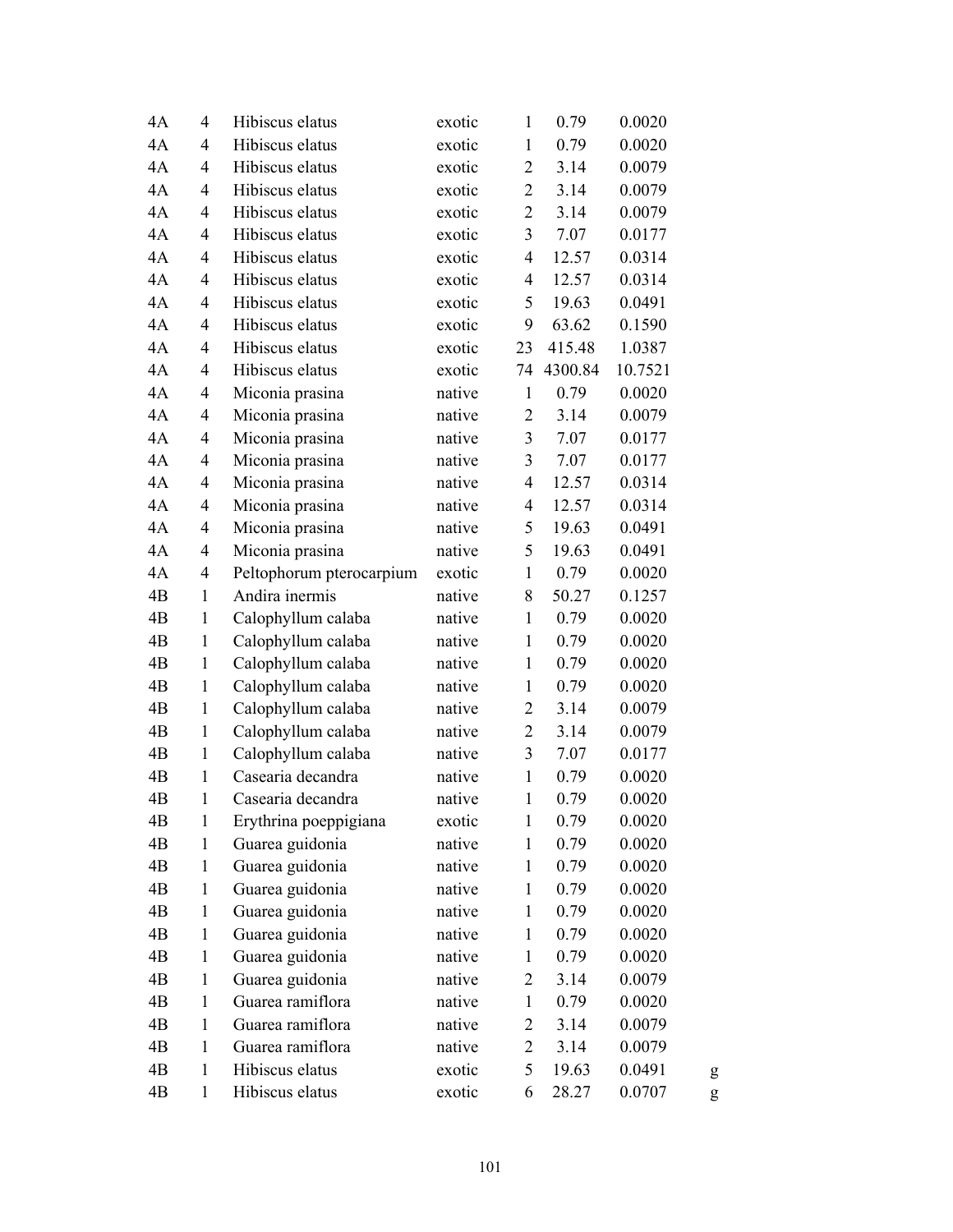| 4B             | $\mathbf{1}$   | Hibiscus elatus          | exotic | 6              | 28.27   | 0.0707  | g |
|----------------|----------------|--------------------------|--------|----------------|---------|---------|---|
| 4 <sub>B</sub> | $\mathbf{1}$   | Hibiscus elatus          | exotic | 76             | 4536.46 | 11.3411 | g |
| 4B             | $\mathbf{1}$   | Hibiscus elatus          | exotic | $\mathbf{1}$   | 0.79    | 0.0020  |   |
| 4B             | $\mathbf{1}$   | Hibiscus elatus          | exotic | $\overline{c}$ | 3.14    | 0.0079  |   |
| 4B             | $\mathbf{1}$   | Hibiscus elatus          | exotic | $\sqrt{2}$     | 3.14    | 0.0079  |   |
| 4B             | $\mathbf{1}$   | Hibiscus elatus          | exotic | $\sqrt{2}$     | 3.14    | 0.0079  |   |
| 4B             | $\mathbf{1}$   | Hibiscus elatus          | exotic | $\overline{2}$ | 3.14    | 0.0079  |   |
| 4B             | $\mathbf{1}$   | Hibiscus elatus          | exotic | $\overline{2}$ | 3.14    | 0.0079  |   |
| 4B             | $\mathbf{1}$   | Hibiscus elatus          | exotic | $\mathbf{2}$   | 3.14    | 0.0079  |   |
| 4B             | $\mathbf{1}$   | Hibiscus elatus          | exotic | $\mathfrak{Z}$ | 7.07    | 0.0177  |   |
| 4B             | $\mathbf{1}$   | Hibiscus elatus          | exotic | 3              | 7.07    | 0.0177  |   |
| 4B             | $\mathbf{1}$   | Hibiscus elatus          | exotic | $\mathfrak{Z}$ | 7.07    | 0.0177  |   |
| 4B             | $\mathbf{1}$   | Hibiscus elatus          | exotic | $\mathfrak{Z}$ | 7.07    | 0.0177  |   |
| 4 <sub>B</sub> | $\mathbf{1}$   | Hibiscus elatus          | exotic | 3              | 7.07    | 0.0177  |   |
| 4B             | $\mathbf{1}$   | Hibiscus elatus          | exotic | $\overline{4}$ | 12.57   | 0.0314  |   |
| 4B             | $\mathbf{1}$   | Hibiscus elatus          | exotic | $\overline{4}$ | 12.57   | 0.0314  |   |
| 4B             | $\mathbf{1}$   | Miconia prasina          | native | $\overline{2}$ | 3.14    | 0.0079  |   |
| 4B             | $\mathbf{1}$   | Miconia prasina          | native | 3              | 7.07    | 0.0177  |   |
| 4B             | $\mathbf{1}$   | Miconia prasina          | native | $\overline{4}$ | 12.57   | 0.0314  |   |
| 4B             | $\mathbf{1}$   | Miconia prasina          | native | $\overline{7}$ | 38.48   | 0.0962  |   |
| 4B             | $\mathbf{1}$   | Parathesis crenulata     | native | $\mathbf{1}$   | 0.79    | 0.0020  |   |
| 4B             | $\mathbf{1}$   | Parathesis crenulata     | native | $\mathbf{1}$   | 0.79    | 0.0020  |   |
| 4B             | $\mathbf{1}$   | Parathesis crenulata     | native | $\mathbf{1}$   | 0.79    | 0.0020  |   |
| 4B             | $\mathbf{1}$   | Parathesis crenulata     | native | $\mathbf{1}$   | 0.79    | 0.0020  |   |
| 4B             | $\mathbf{1}$   | Parathesis crenulata     | native | $\overline{2}$ | 3.14    | 0.0079  |   |
| 4B             | $\mathbf{1}$   | Peltophorum pterocarpium | exotic | $\mathbf{1}$   | 0.79    | 0.0020  |   |
| 4B             | $\mathbf{1}$   | Pinus caribea            | exotic | 22             | 380.13  | 0.9503  | g |
| 4B             | $\mathbf{1}$   | Pinus caribea            | exotic | 53             | 2206.18 | 5.5155  | g |
| 4B             | $\mathbf{1}$   | Sapium laurocerasus      | native | $\mathbf{1}$   | 0.79    | 0.0020  |   |
| 4B             | $\mathbf{1}$   | Syzygium jambos          | exotic | $\mathbf{1}$   | 0.79    | 0.0020  |   |
| 4B             | $\mathbf{1}$   | Syzygium jambos          | exotic | $\mathbf{1}$   | 0.79    | 0.0020  |   |
| 4B             | $\mathbf{1}$   | Syzygium jambos          | exotic | $\mathbf{1}$   | 0.79    | 0.0020  |   |
| 4B             | $\mathbf{1}$   | Syzygium jambos          | exotic | $\overline{4}$ | 12.57   | 0.0314  |   |
| 4B             | $\overline{c}$ | Calophyllum calaba       | native | $\mathbf{1}$   | 0.79    | 0.0020  |   |
| 4B             | $\overline{c}$ | Calophyllum calaba       | native | $\mathbf{1}$   | 0.79    | 0.0020  |   |
| 4B             | $\overline{c}$ | Calophyllum calaba       | native | $\mathbf{1}$   | 0.79    | 0.0020  |   |
| 4B             | $\overline{c}$ | Calophyllum calaba       | native | $\mathbf{1}$   | 0.79    | 0.0020  |   |
| 4B             | $\overline{2}$ | Calophyllum calaba       | native | $\overline{c}$ | 3.14    | 0.0079  |   |
| 4B             | $\overline{c}$ | Calophyllum calaba       | native | 3              | 7.07    | 0.0177  |   |
| 4B             | $\overline{c}$ | Calophyllum calaba       | native | $\mathfrak{Z}$ | 7.07    | 0.0177  |   |
| 4B             | $\overline{c}$ | Calophyllum calaba       | native | 3              | 7.07    | 0.0177  |   |
| 4B             | 2              | Calophyllum calaba       | native | 3              | 7.07    | 0.0177  |   |
| 4B             | $\overline{2}$ | Erythrina poeppigiana    | exotic | $\mathfrak{Z}$ | 7.07    | 0.0177  |   |
| 4B             | $\overline{2}$ | Guarea guidonia          | native | $\mathbf{1}$   | 0.79    | 0.0020  |   |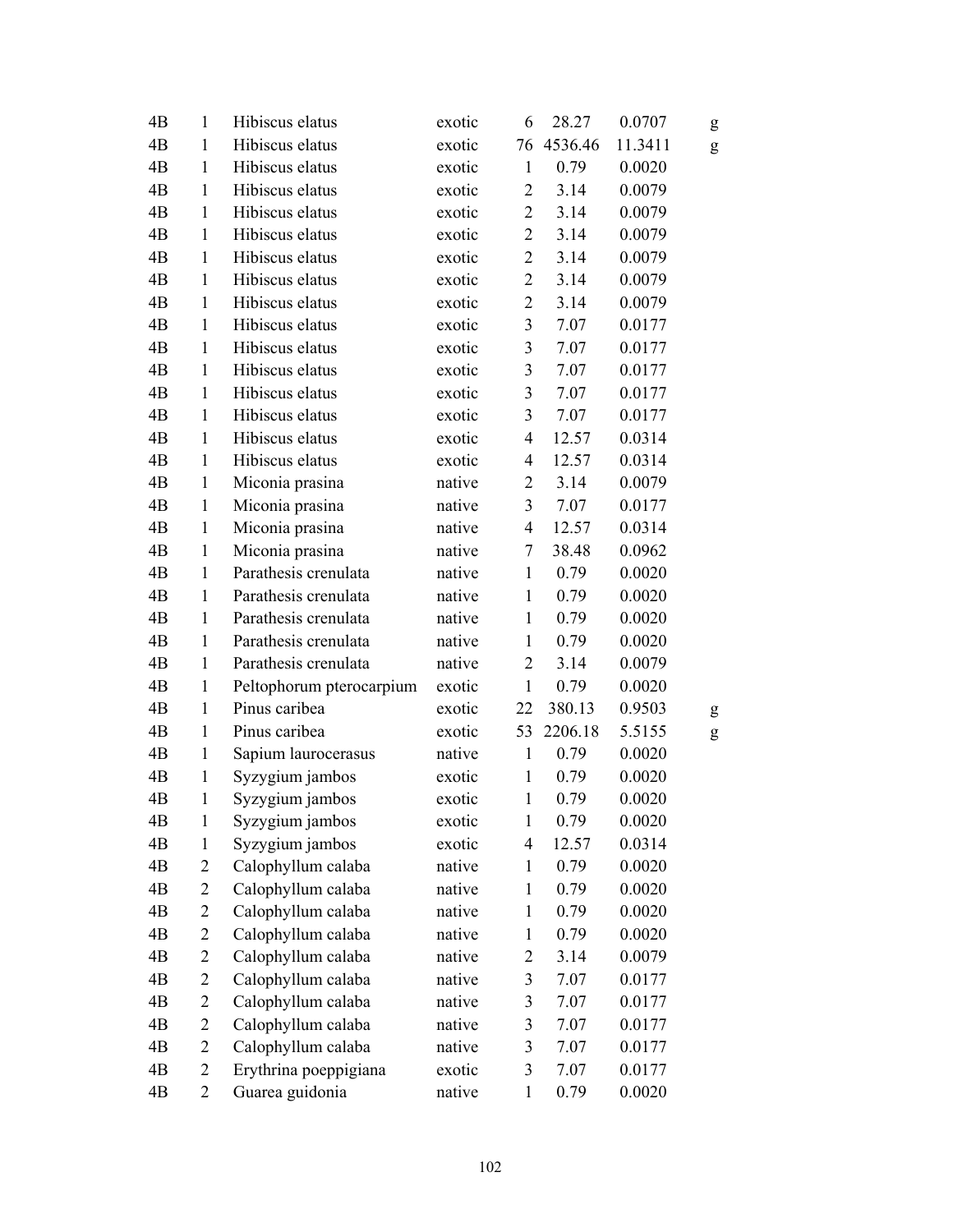| 4B             | $\overline{2}$ | Guarea guidonia      | native | 12                      | 113.10 | 0.2827 |           |
|----------------|----------------|----------------------|--------|-------------------------|--------|--------|-----------|
| 4 <sub>B</sub> | $\overline{2}$ | Guarea guidonia      | native | 25                      | 490.87 | 1.2272 |           |
| 4B             | $\overline{2}$ | Hibiscus elatus      | exotic | 5                       | 19.63  | 0.0491 | g         |
| 4B             | $\overline{2}$ | Hibiscus elatus      | exotic | 6                       | 28.27  | 0.0707 | ${\sf g}$ |
| 4B             | $\overline{2}$ | Hibiscus elatus      | exotic | 6                       | 28.27  | 0.0707 | g         |
| 4B             | $\overline{2}$ | Hibiscus elatus      | exotic | 8                       | 50.27  | 0.1257 | g         |
| 4B             | $\overline{2}$ | Hibiscus elatus      | exotic | 10                      | 78.54  | 0.1963 | g         |
| 4B             | $\overline{2}$ | Hibiscus elatus      | exotic | 13                      | 132.73 | 0.3318 | ${\sf g}$ |
| 4B             | $\overline{2}$ | Hibiscus elatus      | exotic | $\mathbf{1}$            | 0.79   | 0.0020 |           |
| 4B             | $\overline{2}$ | Hibiscus elatus      | exotic | $\mathbf{1}$            | 0.79   | 0.0020 |           |
| 4B             | $\overline{2}$ | Hibiscus elatus      | exotic | $\mathbf{1}$            | 0.79   | 0.0020 |           |
| 4 <sub>B</sub> | $\overline{2}$ | Hibiscus elatus      | exotic | $\mathbf{1}$            | 0.79   | 0.0020 |           |
| 4B             | $\overline{2}$ | Hibiscus elatus      | exotic | $\mathbf{1}$            | 0.79   | 0.0020 |           |
| 4B             | $\overline{2}$ | Hibiscus elatus      | exotic | $\mathbf{1}$            | 0.79   | 0.0020 |           |
| 4B             | $\overline{2}$ | Hibiscus elatus      | exotic | $\mathbf{1}$            | 0.79   | 0.0020 |           |
| 4B             | $\overline{c}$ | Hibiscus elatus      | exotic | $\overline{c}$          | 3.14   | 0.0079 |           |
| 4B             | $\overline{2}$ | Hibiscus elatus      | exotic | $\overline{2}$          | 3.14   | 0.0079 |           |
| 4B             | $\overline{2}$ | Hibiscus elatus      | exotic | $\overline{2}$          | 3.14   | 0.0079 |           |
| 4B             | $\overline{2}$ | Hibiscus elatus      | exotic | $\overline{2}$          | 3.14   | 0.0079 |           |
| 4B             | $\overline{2}$ | Hibiscus elatus      | exotic | 3                       | 7.07   | 0.0177 |           |
| 4B             | $\overline{2}$ | Hibiscus elatus      | exotic | $\mathfrak{Z}$          | 7.07   | 0.0177 |           |
| 4B             | $\overline{2}$ | Hibiscus elatus      | exotic | $\overline{\mathbf{3}}$ | 7.07   | 0.0177 |           |
| 4B             | $\overline{2}$ | Hibiscus elatus      | exotic | 3                       | 7.07   | 0.0177 |           |
| 4B             | $\overline{2}$ | Hibiscus elatus      | exotic | 3                       | 7.07   | 0.0177 |           |
| 4B             | $\overline{2}$ | Hibiscus elatus      | exotic | $\overline{4}$          | 12.57  | 0.0314 |           |
| 4B             | $\mathbf{2}$   | Miconia prasina      | native | 5                       | 19.63  | 0.0491 |           |
| 4B             | $\overline{2}$ | Parathesis crenulata | native | $\mathbf{1}$            | 0.79   | 0.0020 |           |
| 4B             | $\overline{2}$ | Parathesis crenulata | native | $\mathbf{1}$            | 0.79   | 0.0020 |           |
| 4B             | $\overline{2}$ | Parathesis crenulata | native | $\mathbf{1}$            | 0.79   | 0.0020 |           |
| 4B             | $\overline{c}$ | Syzygium jambos      | exotic | $\overline{c}$          | 3.14   | 0.0079 |           |
| 4B             | $\overline{2}$ | Syzygium jambos      | exotic | 5                       | 19.63  | 0.0491 |           |
| 4B             | 2              | Syzygium jambos      | exotic | 9                       | 63.62  | 0.1590 |           |
| 4B             | 2              | Syzygium malaccense  | exotic | 10                      | 78.54  | 0.1963 | g         |
| 4B             | $\overline{c}$ | Syzygium malaccense  | exotic | 3                       | 7.07   | 0.0177 |           |
| 4B             | $\overline{c}$ | Syzygium malaccense  | exotic | 5                       | 19.63  | 0.0491 |           |
| 4B             | $\overline{c}$ | Tectona grandis      | exotic | 22                      | 380.13 | 0.9503 | g         |
| 4B             | 3              | Ardisia obovata      | native | $\mathbf{1}$            | 0.79   | 0.0020 |           |
| 4B             | $\mathfrak{Z}$ | Ardisia obovata      | native | 5                       | 19.63  | 0.0491 |           |
| 4B             | $\mathfrak{Z}$ | Calophyllum calaba   | native | $\mathbf{1}$            | 0.79   | 0.0020 |           |
| 4B             | $\mathfrak{Z}$ | Calophyllum calaba   | native | $\mathbf{1}$            | 0.79   | 0.0020 |           |
| 4B             | 3              | Calophyllum calaba   | native | $\mathbf{1}$            | 0.79   | 0.0020 |           |
| 4B             | 3              | Calophyllum calaba   | native | $\mathbf{1}$            | 0.79   | 0.0020 |           |
| 4B             | $\mathfrak{Z}$ | Calophyllum calaba   | native | $\overline{c}$          | 3.14   | 0.0079 |           |
| 4B             | $\mathfrak{Z}$ | Calophyllum calaba   | native | $\overline{2}$          | 3.14   | 0.0079 |           |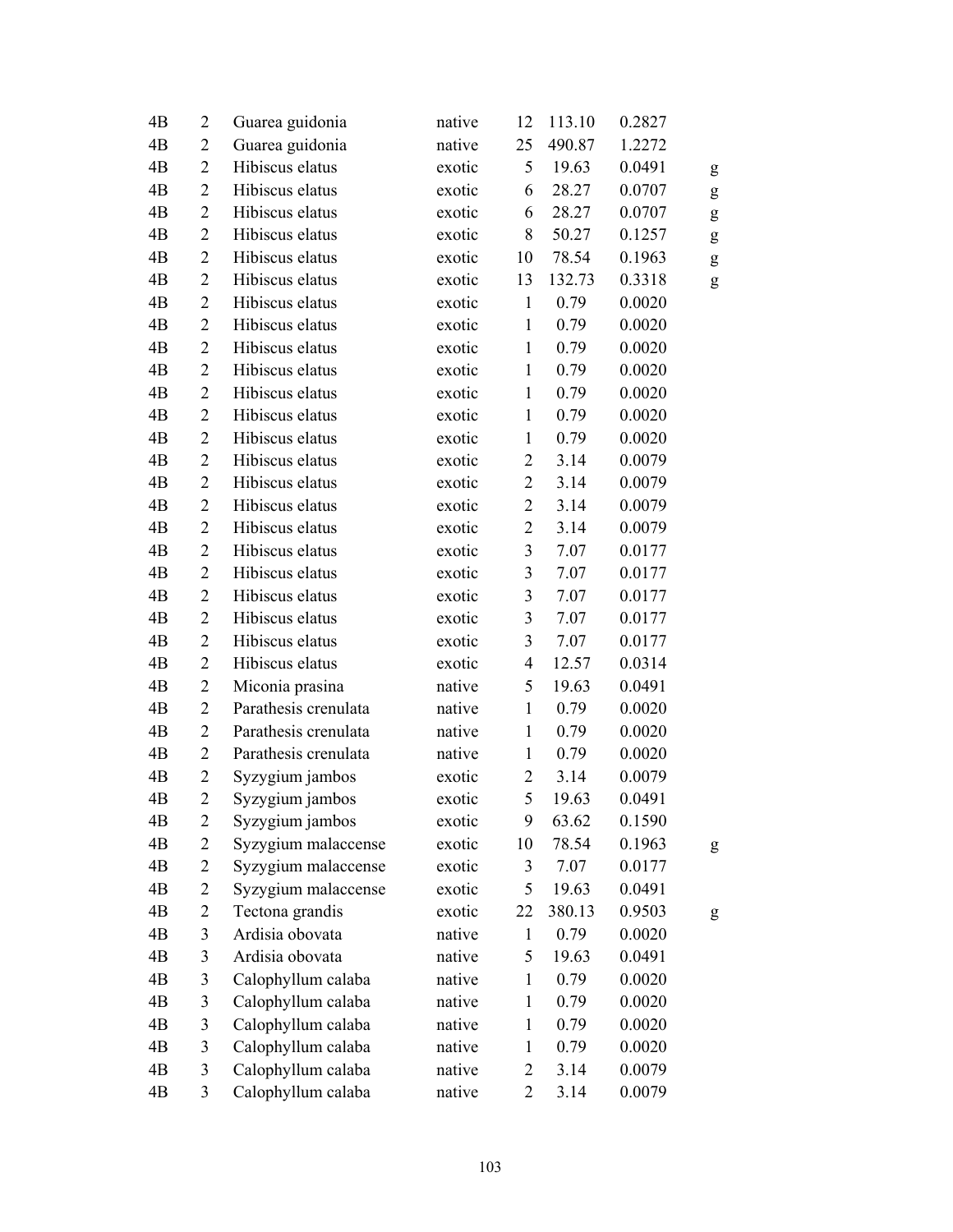| 4B             | 3                        | Calophyllum calaba    | native | $\overline{c}$          | 3.14    | 0.0079 |   |
|----------------|--------------------------|-----------------------|--------|-------------------------|---------|--------|---|
| 4 <sub>B</sub> | $\mathfrak{Z}$           | Calophyllum calaba    | native | $\mathbf{2}$            | 3.14    | 0.0079 |   |
| 4B             | $\mathfrak{Z}$           | Calophyllum calaba    | native | 5                       | 19.63   | 0.0491 |   |
| 4B             | $\mathfrak{Z}$           | Erythrina poeppigiana | exotic | $\mathbf{1}$            | 0.79    | 0.0020 |   |
| 4 <sub>B</sub> | $\mathfrak{Z}$           | Erythrina poeppigiana | exotic | $\overline{4}$          | 12.57   | 0.0314 |   |
| 4B             | $\mathfrak{Z}$           | Guarea guidonia       | native | 21                      | 346.36  | 0.8659 |   |
| 4 <sub>B</sub> | $\mathfrak{Z}$           | Hibiscus elatus       | exotic | 6                       | 28.27   | 0.0707 | g |
| 4B             | $\mathfrak{Z}$           | Hibiscus elatus       | exotic | 6                       | 28.27   | 0.0707 | g |
| 4B             | 3                        | Hibiscus elatus       | exotic | 6                       | 28.27   | 0.0707 |   |
| 4 <sub>B</sub> | $\mathfrak{Z}$           | Hibiscus elatus       | exotic | 6                       | 28.27   | 0.0707 | g |
| 4B             | 3                        | Hibiscus elatus       | exotic | 50                      | 1963.50 | 4.9087 | g |
| 4B             | $\mathfrak{Z}$           | Hibiscus elatus       | exotic | 51                      | 2042.82 | 5.1071 | g |
| 4B             | $\mathfrak{Z}$           | Hibiscus elatus       | exotic | 68                      | 3631.68 | 9.0792 | g |
| 4B             | 3                        | Hibiscus elatus       | exotic | $\overline{2}$          | 3.14    | 0.0079 |   |
| 4B             | $\mathfrak{Z}$           | Hibiscus elatus       | exotic | $\overline{2}$          | 3.14    | 0.0079 |   |
| 4B             | $\mathfrak{Z}$           | Hibiscus elatus       | exotic | $\overline{2}$          | 3.14    | 0.0079 |   |
| 4B             | $\mathfrak{Z}$           | Hibiscus elatus       | exotic | $\overline{\mathbf{3}}$ | 7.07    | 0.0177 |   |
| 4B             | 3                        | Hibiscus elatus       | exotic | $\overline{\mathbf{3}}$ | 7.07    | 0.0177 |   |
| 4 <sub>B</sub> | 3                        | Hibiscus elatus       | exotic | $\overline{\mathbf{3}}$ | 7.07    | 0.0177 |   |
| 4B             | $\mathfrak{Z}$           | Hibiscus elatus       | exotic | $\overline{\mathbf{3}}$ | 7.07    | 0.0177 |   |
| 4B             | $\mathfrak{Z}$           | Hibiscus elatus       | exotic | $\mathfrak{Z}$          | 7.07    | 0.0177 |   |
| 4 <sub>B</sub> | $\mathfrak{Z}$           | Hibiscus elatus       | exotic | $\mathfrak{Z}$          | 7.07    | 0.0177 |   |
| 4B             | $\mathfrak{Z}$           | Hibiscus elatus       | exotic | $\overline{4}$          | 12.57   | 0.0314 |   |
| 4B             | $\overline{3}$           | Hibiscus elatus       | exotic | $\overline{4}$          | 12.57   | 0.0314 |   |
| 4B             | $\mathfrak{Z}$           | Hibiscus elatus       | exotic | $\overline{4}$          | 12.57   | 0.0314 |   |
| 4B             | $\mathfrak{Z}$           | Hibiscus elatus       | exotic | 4                       | 12.57   | 0.0314 |   |
| 4B             | $\mathfrak{Z}$           | Hibiscus elatus       | exotic | $\overline{4}$          | 12.57   | 0.0314 |   |
| 4B             | 3                        | Parathesis crenulata  | native | $\mathbf{1}$            | 0.79    | 0.0020 |   |
| 4 <sub>B</sub> | $\mathfrak{Z}$           | Syzygium jambos       | exotic | $\mathbf{1}$            | 0.79    | 0.0020 |   |
| 4B             | 3                        | Syzygium jambos       | exotic | $\mathbf{1}$            | 0.79    | 0.0020 |   |
| 4 <sub>B</sub> | 3                        | Tabebuia heterophylla | native | 5                       | 19.63   | 0.0491 |   |
| 4B             | $\overline{4}$           | Calophyllum calaba    | native | $\mathbf{1}$            | 0.79    | 0.0020 |   |
| 4B             | $\overline{\mathcal{A}}$ | Calophyllum calaba    | native | $\mathbf{1}$            | 0.79    | 0.0020 |   |
| 4B             | $\overline{\mathcal{L}}$ | Calophyllum calaba    | native | $\mathbf{1}$            | 0.79    | 0.0020 |   |
| 4B             | $\overline{\mathcal{L}}$ | Calophyllum calaba    | native | $\mathbf{1}$            | 0.79    | 0.0020 |   |
| 4B             | $\overline{4}$           | Calophyllum calaba    | native | $\mathbf{1}$            | 0.79    | 0.0020 |   |
| 4B             | $\overline{\mathcal{A}}$ | Calophyllum calaba    | native | $\mathbf{1}$            | 0.79    | 0.0020 |   |
| 4B             | $\overline{\mathcal{A}}$ | Calophyllum calaba    | native | $\mathbf{1}$            | 0.79    | 0.0020 |   |
| 4B             | $\overline{\mathcal{A}}$ | Calophyllum calaba    | native | $\mathbf{1}$            | 0.79    | 0.0020 |   |
| 4B             | $\overline{\mathcal{L}}$ | Calophyllum calaba    | native | $\overline{c}$          | 3.14    | 0.0079 |   |
| 4B             | $\overline{4}$           | Calophyllum calaba    | native | 3                       | 7.07    | 0.0177 |   |
| 4B             | 4                        | Calophyllum calaba    | native | $\mathfrak{Z}$          | 7.07    | 0.0177 |   |
| 4B             | $\overline{\mathcal{A}}$ | Calophyllum calaba    | native | $\mathfrak{Z}$          | 7.07    | 0.0177 |   |
| 4B             | $\overline{4}$           | Calophyllum calaba    | native | $\mathfrak{Z}$          | 7.07    | 0.0177 |   |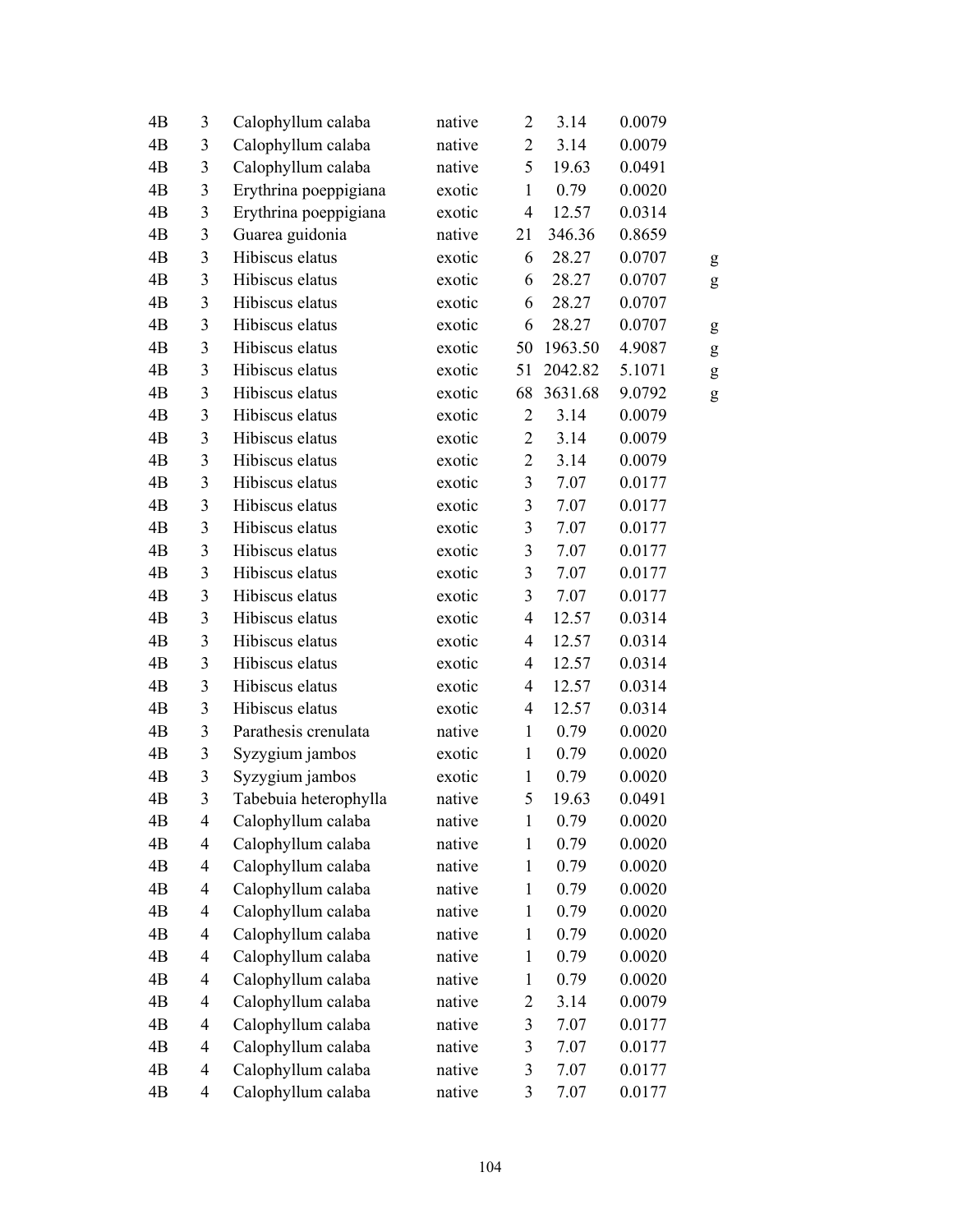| 4B             | $\overline{4}$           | Calophyllum calaba    | native | 3                        | 7.07    | 0.0177  |   |
|----------------|--------------------------|-----------------------|--------|--------------------------|---------|---------|---|
| 4B             | $\overline{4}$           | Calophyllum calaba    | native | 3                        | 7.07    | 0.0177  |   |
| 4B             | 4                        | Calophyllum calaba    | native | $\overline{4}$           | 12.57   | 0.0314  |   |
| 4B             | $\overline{4}$           | Erythrina poeppigiana | exotic | $\overline{c}$           | 3.14    | 0.0079  |   |
| 4B             | $\overline{4}$           | Erythrina poeppigiana | exotic | $\overline{3}$           | 7.07    | 0.0177  |   |
| 4B             | 4                        | Guarea guidonia       | native | 5                        | 19.63   | 0.0491  |   |
| 4B             | 4                        | Guarea guidonia       | native | 12                       | 113.10  | 0.2827  |   |
| 4B             | $\overline{4}$           | Guarea ramiflora      | native | $\mathbf{1}$             | 0.79    | 0.0020  |   |
| 4B             | 4                        | Hibiscus elatus       | exotic | 4                        | 12.57   | 0.0314  | g |
| 4B             | $\overline{4}$           | Hibiscus elatus       | exotic | $\overline{4}$           | 12.57   | 0.0314  | g |
| 4B             | $\overline{4}$           | Hibiscus elatus       | exotic | 11                       | 95.03   | 0.2376  | g |
| 4B             | $\overline{4}$           | Hibiscus elatus       | exotic | 13                       | 132.73  | 0.3318  | g |
| 4B             | $\overline{4}$           | Hibiscus elatus       | exotic | 76                       | 4536.46 | 11.3411 | g |
| 4B             | $\overline{4}$           | Hibiscus elatus       | exotic | $\mathbf{1}$             | 0.79    | 0.0020  |   |
| 4B             | $\overline{4}$           | Hibiscus elatus       | exotic | $\mathbf{1}$             | 0.79    | 0.0020  |   |
| 4B             | $\overline{4}$           | Hibiscus elatus       | exotic | $\mathbf{1}$             | 0.79    | 0.0020  |   |
| 4B             | $\overline{4}$           | Hibiscus elatus       | exotic | $\mathbf{1}$             | 0.79    | 0.0020  |   |
| 4B             | 4                        | Hibiscus elatus       | exotic | $\mathbf{1}$             | 0.79    | 0.0020  |   |
| 4 <sub>B</sub> | $\overline{4}$           | Hibiscus elatus       | exotic | $\mathbf{1}$             | 0.79    | 0.0020  |   |
| 4B             | $\overline{4}$           | Hibiscus elatus       | exotic | $\mathbf{1}$             | 0.79    | 0.0020  |   |
| 4B             | 4                        | Hibiscus elatus       | exotic | $\mathbf{1}$             | 0.79    | 0.0020  |   |
| 4B             | $\overline{4}$           | Hibiscus elatus       | exotic | $\mathbf{1}$             | 0.79    | 0.0020  |   |
| 4B             | $\overline{4}$           | Hibiscus elatus       | exotic | $\mathbf{1}$             | 0.79    | 0.0020  |   |
| 4B             | $\overline{4}$           | Hibiscus elatus       | exotic | $\mathbf{1}$             | 0.79    | 0.0020  |   |
| 4B             | $\overline{4}$           | Hibiscus elatus       | exotic | $\mathbf{1}$             | 0.79    | 0.0020  |   |
| 4B             | 4                        | Hibiscus elatus       | exotic | 2                        | 3.14    | 0.0079  |   |
| 4B             | $\overline{4}$           | Hibiscus elatus       | exotic | $\overline{2}$           | 3.14    | 0.0079  |   |
| 4B             | $\overline{4}$           | Hibiscus elatus       | exotic | $\overline{2}$           | 3.14    | 0.0079  |   |
| 4B             | $\overline{4}$           | Hibiscus elatus       | exotic | $\overline{2}$           | 3.14    | 0.0079  |   |
| 4B             | 4                        | Miconia prasina       | native | $\mathbf{1}$             | 0.79    | 0.0020  |   |
| 4 <sub>B</sub> | $\overline{4}$           | Miconia prasina       | native | $\mathbf 1$              | 0.79    | 0.0020  |   |
| 4B             | $\overline{4}$           | Miconia prasina       | native | $\mathbf{1}$             | 0.79    | 0.0020  |   |
| 4B             | 4                        | Miconia prasina       | native | $\mathbf{1}$             | 0.79    | 0.0020  |   |
| 4B             | $\overline{\mathcal{A}}$ | Miconia prasina       | native | $\mathbf{1}$             | 0.79    | 0.0020  |   |
| 4B             | $\overline{\mathcal{A}}$ | Miconia prasina       | native | $\mathbf{1}$             | 0.79    | 0.0020  |   |
| 4B             | $\overline{\mathcal{A}}$ | Miconia prasina       | native | $\mathbf{1}$             | 0.79    | 0.0020  |   |
| 4B             | $\overline{\mathcal{A}}$ | Miconia prasina       | native | $\mathbf{1}$             | 0.79    | 0.0020  |   |
| 4B             | $\overline{\mathcal{A}}$ | Miconia prasina       | native | $\mathbf{1}$             | 0.79    | 0.0020  |   |
| 4B             | $\overline{\mathcal{A}}$ | Miconia prasina       | native | 3                        | 7.07    | 0.0177  |   |
| 4B             | $\overline{\mathcal{A}}$ | Miconia prasina       | native | 3                        | 7.07    | 0.0177  |   |
| 4B             | $\overline{\mathcal{A}}$ | Miconia prasina       | native | $\overline{\mathbf{3}}$  | 7.07    | 0.0177  |   |
| 4B             | 4                        | Miconia prasina       | native | $\overline{\mathcal{A}}$ | 12.57   | 0.0314  |   |
| 4B             | $\overline{4}$           | Parathesis crenulata  | native | $\mathbf{1}$             | 0.79    | 0.0020  |   |
| 4B             | $\overline{4}$           | Parathesis crenulata  | native | $\mathbf{1}$             | 0.79    | 0.0020  |   |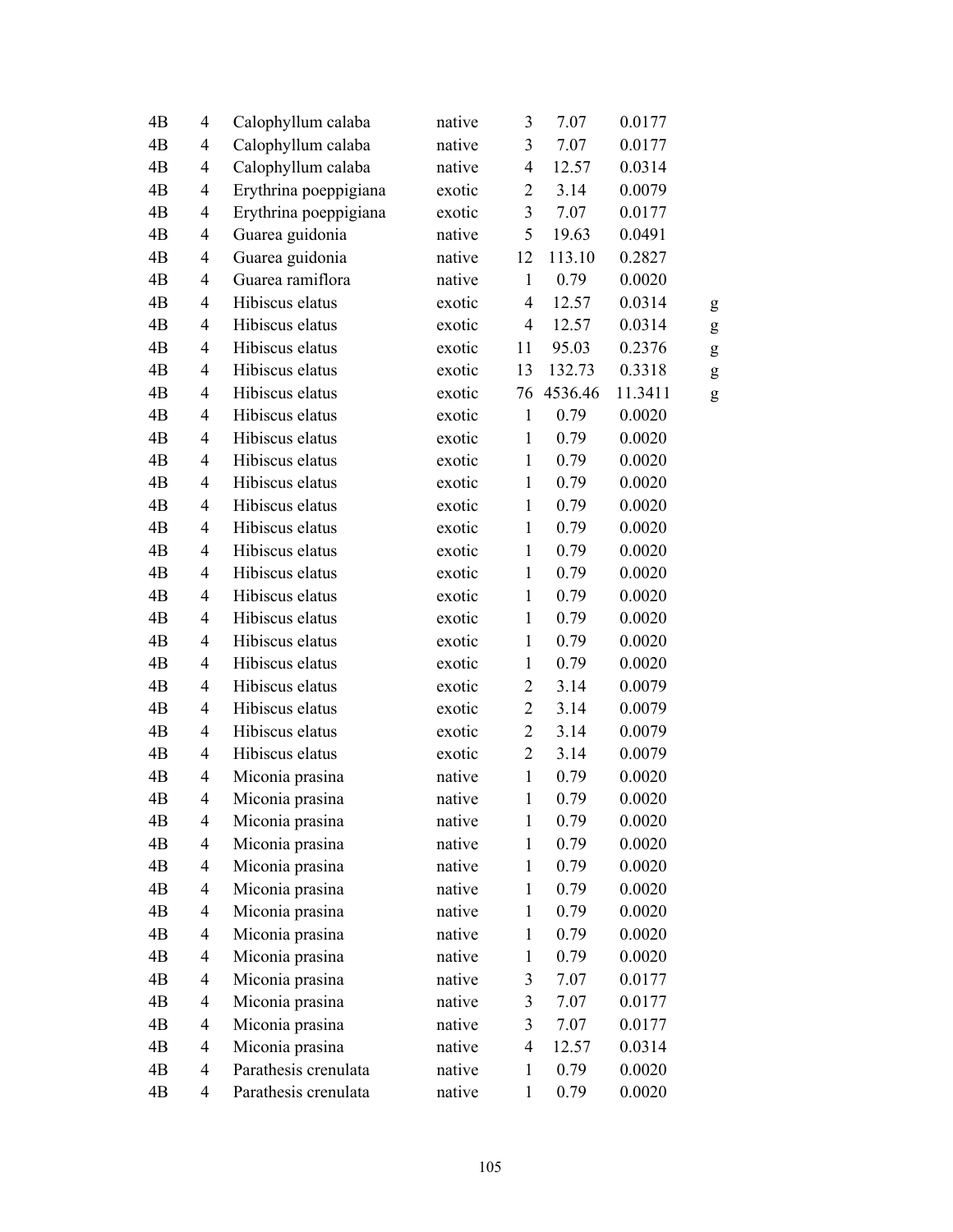| 4B             | 4            | Parathesis crenulata     | native | $\overline{2}$ | 3.14  | 0.0079 |
|----------------|--------------|--------------------------|--------|----------------|-------|--------|
| 4B             | 4            | Parathesis crenulata     | native | $\overline{2}$ | 3.14  | 0.0079 |
| 4B             | 4            | Peltophorum pterocarpium | exotic | $\mathbf{1}$   | 0.79  | 0.0020 |
| 4B             | 4            | Syzygium jambos          | exotic | $\mathbf{1}$   | 0.79  | 0.0020 |
| 4B             | 4            | Syzygium jambos          | exotic | $\overline{c}$ | 3.14  | 0.0079 |
| 4B             | 4            | Syzygium jambos          | exotic | $\overline{2}$ | 3.14  | 0.0079 |
| 4 <sub>B</sub> | 4            | Syzygium jambos          | exotic | 3              | 7.07  | 0.0177 |
| 4B             | 4            | Syzygium jambos          | exotic | 3              | 7.07  | 0.0177 |
| 4B             | 4            | Syzygium jambos          | exotic | 5              | 19.63 | 0.0491 |
| 4B             | 4            | Tabebuia heterophylla    | native | 3              | 7.07  | 0.0177 |
| 5A             | 1            | Andira inermis           | native | $\overline{2}$ | 3.14  | 0.0079 |
| 5A             | 1            | Calophyllum calaba       | native | $\mathbf{1}$   | 0.79  | 0.0020 |
| 5A             | 1            | Calophyllum calaba       | native | $\mathbf{1}$   | 0.79  | 0.0020 |
| 5A             | $\mathbf{1}$ | Calophyllum calaba       | native | $\mathbf{1}$   | 0.79  | 0.0020 |
| 5A             | $\mathbf{1}$ | Calophyllum calaba       | native | $\mathbf{1}$   | 0.79  | 0.0020 |
| 5A             | 1            | Calophyllum calaba       | native | $\mathbf{1}$   | 0.79  | 0.0020 |
| 5A             | $\mathbf{1}$ | Calophyllum calaba       | native | $\mathbf{1}$   | 0.79  | 0.0020 |
| 5A             | 1            | Calophyllum calaba       | native | $\mathbf{1}$   | 0.79  | 0.0020 |
| 5A             | $\mathbf{1}$ | Calophyllum calaba       | native | $\mathbf{1}$   | 0.79  | 0.0020 |
| 5A             | $\mathbf{1}$ | Calophyllum calaba       | native | $\mathbf{1}$   | 0.79  | 0.0020 |
| 5A             | $\mathbf{1}$ | Calophyllum calaba       | native | $\mathbf{1}$   | 0.79  | 0.0020 |
| 5A             | $\mathbf{1}$ | Calophyllum calaba       | native | $\mathbf{1}$   | 0.79  | 0.0020 |
| 5A             | 1            | Calophyllum calaba       | native | $\mathbf{1}$   | 0.79  | 0.0020 |
| 5A             | $\mathbf{1}$ | Calophyllum calaba       | native | $\mathbf{1}$   | 0.79  | 0.0020 |
| 5A             | 1            | Calophyllum calaba       | native | $\mathbf{1}$   | 0.79  | 0.0020 |
| 5A             | $\mathbf{1}$ | Calophyllum calaba       | native | $\mathbf{1}$   | 0.79  | 0.0020 |
| 5A             | $\mathbf{1}$ | Calophyllum calaba       | native | $\mathbf{1}$   | 0.79  | 0.0020 |
| 5A             | $\mathbf{1}$ | Calophyllum calaba       | native | $\mathbf{1}$   | 0.79  | 0.0020 |
| 5A             | $\mathbf{1}$ | Calophyllum calaba       | native | $\mathbf{1}$   | 0.79  | 0.0020 |
| 5A             | 1            | Calophyllum calaba       | native | $\mathbf{1}$   | 0.79  | 0.0020 |
| 5A             | $\mathbf{1}$ | Calophyllum calaba       | native | 1              | 0.79  | 0.0020 |
| 5A             | $\mathbf{1}$ | Calophyllum calaba       | native | $\mathbf{1}$   | 0.79  | 0.0020 |
| 5A             | 1            | Calophyllum calaba       | native | 1              | 0.79  | 0.0020 |
| 5A             | $\mathbf{1}$ | Calophyllum calaba       | native | 1              | 0.79  | 0.0020 |
| 5A             | $\mathbf{1}$ | Calophyllum calaba       | native | 1              | 0.79  | 0.0020 |
| 5A             | $\mathbf{1}$ | Calophyllum calaba       | native | $\mathbf{1}$   | 0.79  | 0.0020 |
| 5A             | $\mathbf{1}$ | Calophyllum calaba       | native | 1              | 0.79  | 0.0020 |
| 5A             | 1            | Calophyllum calaba       | native | 1              | 0.79  | 0.0020 |
| 5A             | $\mathbf{1}$ | Calophyllum calaba       | native | $\mathbf{1}$   | 0.79  | 0.0020 |
| 5A             | $\mathbf{1}$ | Calophyllum calaba       | native | 1              | 0.79  | 0.0020 |
| 5A             | $\mathbf{1}$ | Calophyllum calaba       | native | $\mathbf{1}$   | 0.79  | 0.0020 |
| 5A             | $\mathbf{1}$ | Calophyllum calaba       | native | 1              | 0.79  | 0.0020 |
| 5A             | 1            | Calophyllum calaba       | native | 1              | 0.79  | 0.0020 |
| 5A             | $\mathbf{1}$ | Calophyllum calaba       | native | $\mathbf{1}$   | 0.79  | 0.0020 |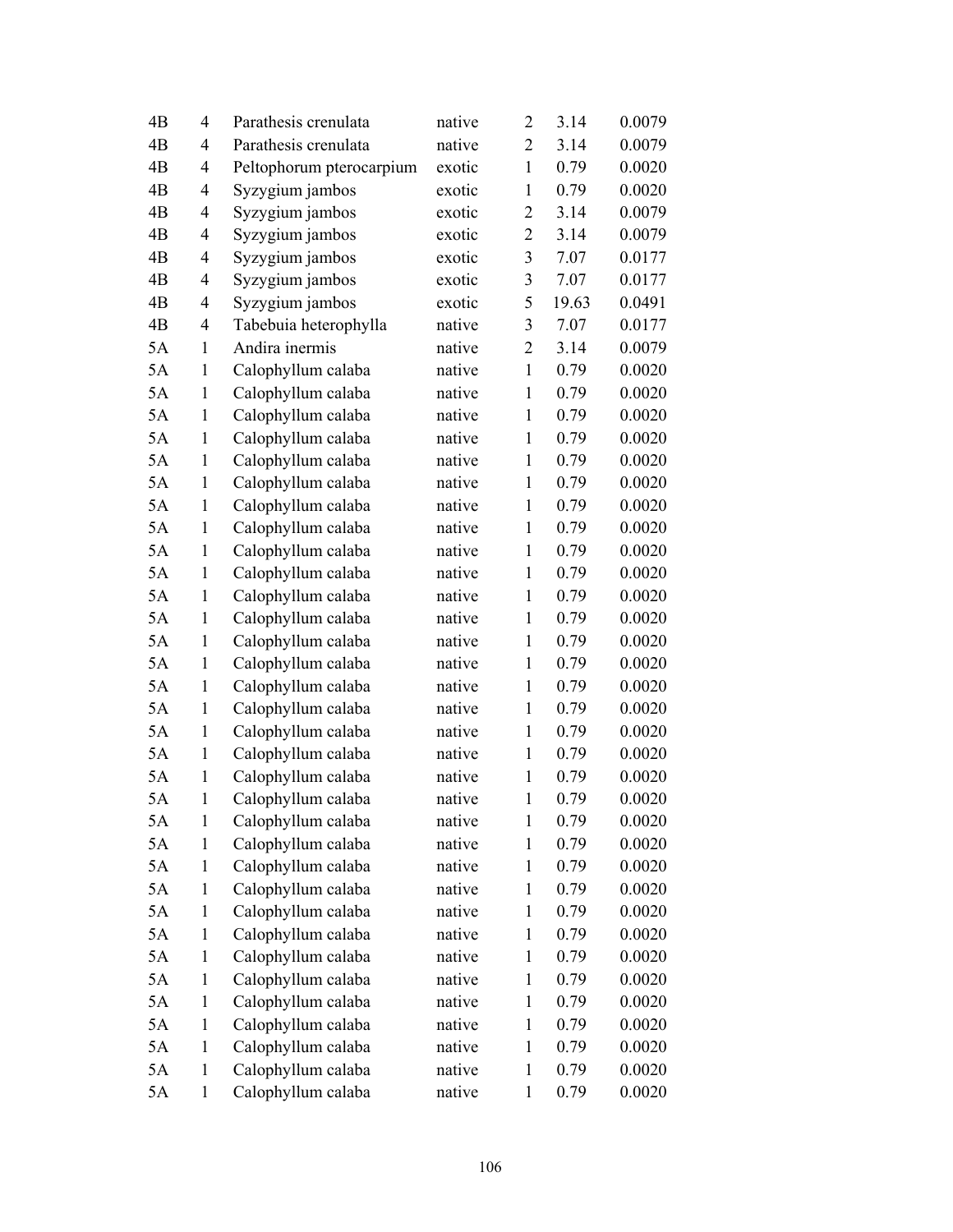| 5A | 1            | Calophyllum calaba | native | 1              | 0.79 | 0.0020 |
|----|--------------|--------------------|--------|----------------|------|--------|
| 5A | $\mathbf{1}$ | Calophyllum calaba | native | $\mathbf{1}$   | 0.79 | 0.0020 |
| 5A | $\mathbf{1}$ | Calophyllum calaba | native | $\mathbf{1}$   | 0.79 | 0.0020 |
| 5A | 1            | Calophyllum calaba | native | $\mathbf{1}$   | 0.79 | 0.0020 |
| 5A | $\mathbf{1}$ | Calophyllum calaba | native | $\mathbf{1}$   | 0.79 | 0.0020 |
| 5A | 1            | Calophyllum calaba | native | $\mathbf{1}$   | 0.79 | 0.0020 |
| 5A | 1            | Calophyllum calaba | native | $\mathbf{1}$   | 0.79 | 0.0020 |
| 5A | 1            | Calophyllum calaba | native | $\mathbf{1}$   | 0.79 | 0.0020 |
| 5A | $\mathbf{1}$ | Calophyllum calaba | native | $\mathbf{1}$   | 0.79 | 0.0020 |
| 5A | $\mathbf{1}$ | Calophyllum calaba | native | $\mathbf{1}$   | 0.79 | 0.0020 |
| 5A | 1            | Calophyllum calaba | native | $\mathbf{1}$   | 0.79 | 0.0020 |
| 5A | $\mathbf{1}$ | Calophyllum calaba | native | $\mathbf{1}$   | 0.79 | 0.0020 |
| 5A | 1            | Calophyllum calaba | native | $\mathbf{1}$   | 0.79 | 0.0020 |
| 5A | $\mathbf{1}$ | Calophyllum calaba | native | $\mathbf{1}$   | 0.79 | 0.0020 |
| 5A | $\mathbf{1}$ | Calophyllum calaba | native | $\mathbf{1}$   | 0.79 | 0.0020 |
| 5A | $\mathbf{1}$ | Calophyllum calaba | native | $\mathbf{1}$   | 0.79 | 0.0020 |
| 5A | $\mathbf{1}$ | Calophyllum calaba | native | $\mathbf{1}$   | 0.79 | 0.0020 |
| 5A | $\mathbf{1}$ | Calophyllum calaba | native | $\mathbf{1}$   | 0.79 | 0.0020 |
| 5A | $\mathbf{1}$ | Calophyllum calaba | native | $\mathbf{1}$   | 0.79 | 0.0020 |
| 5A | $\mathbf{1}$ | Calophyllum calaba | native | $\mathbf{1}$   | 0.79 | 0.0020 |
| 5A | $\mathbf{1}$ | Calophyllum calaba | native | $\mathbf{1}$   | 0.79 | 0.0020 |
| 5A | $\mathbf{1}$ | Calophyllum calaba | native | $\mathbf{1}$   | 0.79 | 0.0020 |
| 5A | 1            | Calophyllum calaba | native | $\mathbf{1}$   | 0.79 | 0.0020 |
| 5A | $\mathbf{1}$ | Calophyllum calaba | native | $\mathbf{1}$   | 0.79 | 0.0020 |
| 5A | 1            | Calophyllum calaba | native | 1              | 0.79 | 0.0020 |
| 5A | 1            | Calophyllum calaba | native | $\mathbf{1}$   | 0.79 | 0.0020 |
| 5A | $\mathbf{1}$ | Calophyllum calaba | native | $\mathbf{1}$   | 0.79 | 0.0020 |
| 5A | $\mathbf{1}$ | Calophyllum calaba | native | $\mathbf{1}$   | 0.79 | 0.0020 |
| 5A | $\mathbf{1}$ | Calophyllum calaba | native | $\mathbf{1}$   | 0.79 | 0.0020 |
| 5A | 1            | Calophyllum calaba | native | $\mathbf{1}$   | 0.79 | 0.0020 |
| 5A | $\mathbf{1}$ | Calophyllum calaba | native | 1              | 0.79 | 0.0020 |
| 5A | $\mathbf{1}$ | Calophyllum calaba | native | $\mathbf{1}$   | 0.79 | 0.0020 |
| 5A | 1            | Calophyllum calaba | native | $\mathbf{1}$   | 0.79 | 0.0020 |
| 5A | $\mathbf{1}$ | Calophyllum calaba | native | $\mathbf{1}$   | 0.79 | 0.0020 |
| 5A | $\mathbf{1}$ | Calophyllum calaba | native | $\mathbf{1}$   | 0.79 | 0.0020 |
| 5A | $\mathbf{1}$ | Calophyllum calaba | native | $\mathbf{1}$   | 0.79 | 0.0020 |
| 5A | $\mathbf{1}$ | Calophyllum calaba | native | 1              | 0.79 | 0.0020 |
| 5A | $\mathbf{1}$ | Calophyllum calaba | native | $\mathbf{1}$   | 0.79 | 0.0020 |
| 5A | $\mathbf{1}$ | Calophyllum calaba | native | $\mathbf{1}$   | 0.79 | 0.0020 |
| 5A | $\mathbf{1}$ | Calophyllum calaba | native | $\mathbf{1}$   | 0.79 | 0.0020 |
| 5A | $\mathbf{1}$ | Calophyllum calaba | native | $\mathbf{1}$   | 0.79 | 0.0020 |
| 5A | 1            | Calophyllum calaba | native | $\mathbf{1}$   | 0.79 | 0.0020 |
| 5A | $\mathbf{1}$ | Calophyllum calaba | native | $\overline{c}$ | 3.14 | 0.0079 |
| 5A | $\mathbf{1}$ | Calophyllum calaba | native | $\overline{2}$ | 3.14 | 0.0079 |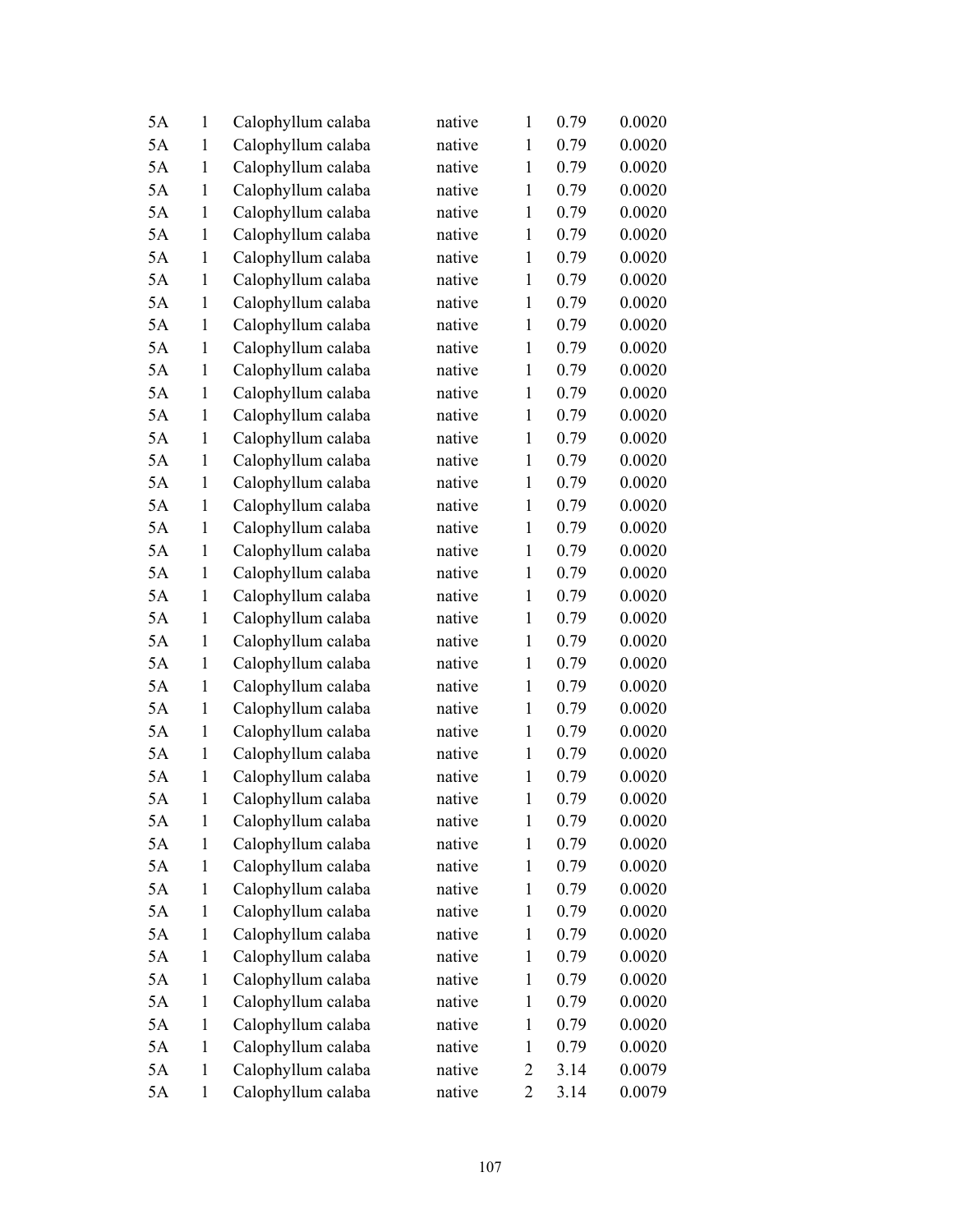| 5A | 1              | Calophyllum calaba   | native | $\overline{2}$ | 3.14    | 0.0079 |
|----|----------------|----------------------|--------|----------------|---------|--------|
| 5A | $\mathbf{1}$   | Calophyllum calaba   | native | $\overline{2}$ | 3.14    | 0.0079 |
| 5A | $\mathbf{1}$   | Calophyllum calaba   | native | $\overline{2}$ | 3.14    | 0.0079 |
| 5A | $\mathbf{1}$   | Calophyllum calaba   | native | $\overline{2}$ | 3.14    | 0.0079 |
| 5A | $\mathbf{1}$   | Calophyllum calaba   | native | $\overline{2}$ | 3.14    | 0.0079 |
| 5A | $\mathbf{1}$   | Calophyllum calaba   | native | $\overline{2}$ | 3.14    | 0.0079 |
| 5A | $\mathbf{1}$   | Calophyllum calaba   | native | $\overline{2}$ | 3.14    | 0.0079 |
| 5A | $\mathbf{1}$   | Calophyllum calaba   | native | $\overline{2}$ | 3.14    | 0.0079 |
| 5A | $\mathbf{1}$   | Calophyllum calaba   | native | 3              | 7.07    | 0.0177 |
| 5A | $\mathbf{1}$   | Calophyllum calaba   | native | 3              | 7.07    | 0.0177 |
| 5A | $\mathbf{1}$   | Calophyllum calaba   | native | $\overline{4}$ | 12.57   | 0.0314 |
| 5A | $\mathbf{1}$   | Calophyllum calaba   | native | 4              | 12.57   | 0.0314 |
| 5A | $\mathbf{1}$   | Calophyllum calaba   | native | $\overline{4}$ | 12.57   | 0.0314 |
| 5A | $\mathbf{1}$   | Calophyllum calaba   | native | 5              | 19.63   | 0.0491 |
| 5A | $\mathbf{1}$   | Calophyllum calaba   | native | 5              | 19.63   | 0.0491 |
| 5A | $\mathbf{1}$   | Calophyllum calaba   | native | 5              | 19.63   | 0.0491 |
| 5A | $\mathbf{1}$   | Calophyllum calaba   | native | 5              | 19.63   | 0.0491 |
| 5A | $\mathbf{1}$   | Calophyllum calaba   | native | 5              | 19.63   | 0.0491 |
| 5A | $\mathbf{1}$   | Calophyllum calaba   | native | 5              | 19.63   | 0.0491 |
| 5A | $\mathbf{1}$   | Calophyllum calaba   | native | 6              | 28.27   | 0.0707 |
| 5A | $\mathbf{1}$   | Calophyllum calaba   | native | 6              | 28.27   | 0.0707 |
| 5A | $\mathbf{1}$   | Calophyllum calaba   | native | 6              | 28.27   | 0.0707 |
| 5A | $\mathbf{1}$   | Calophyllum calaba   | native | 9              | 63.62   | 0.1590 |
| 5A | $\mathbf{1}$   | Guarea guidonia      | native | 5              | 19.63   | 0.0491 |
| 5A | 1              | Hibiscus elatus      | exotic | 11             | 95.03   | 0.2376 |
| 5A | $\mathbf{1}$   | Hibiscus elatus      | exotic | 11             | 95.03   | 0.2376 |
| 5A | $\mathbf{1}$   | Hibiscus elatus      | exotic | 11             | 95.03   | 0.2376 |
| 5A | $\mathbf{1}$   | Hibiscus elatus      | exotic | 15             | 176.71  | 0.4418 |
| 5A | $\mathbf{1}$   | Hibiscus elatus      | exotic | 17             | 226.98  | 0.5675 |
| 5A | 1              | Hibiscus elatus      | exotic | 18             | 254.47  | 0.6362 |
| 5A | $\mathbf{1}$   | Hibiscus elatus      | exotic | 19             | 283.53  | 0.7088 |
| 5A | 1              | Hibiscus elatus      | exotic | 20             | 314.16  | 0.7854 |
| 5A | 1              | Hibiscus elatus      | exotic | 22             | 380.13  | 0.9503 |
| 5A | 1              | Hibiscus elatus      | exotic | 23             | 415.48  | 1.0387 |
| 5A | 1              | Hibiscus elatus      | exotic | 31             | 754.77  | 1.8869 |
| 5A | $\mathbf{1}$   | Hibiscus elatus      | exotic | 31             | 754.77  | 1.8869 |
| 5A | 1              | Hibiscus elatus      | exotic | 33             | 855.30  | 2.1382 |
| 5A | 1              | Neolaugeria resinosa | native | $\mathbf{1}$   | 0.79    | 0.0020 |
| 5A | 1              | Roystonea borinquena | native | 36             | 1017.88 | 2.5447 |
| 5A | 2              | Calophyllum calaba   | native | $\mathbf{1}$   | 0.79    | 0.0020 |
| 5A | 2              | Calophyllum calaba   | native | $\mathbf{1}$   | 0.79    | 0.0020 |
| 5A | 2              | Calophyllum calaba   | native | 1              | 0.79    | 0.0020 |
| 5A | $\overline{2}$ | Calophyllum calaba   | native | 1              | 0.79    | 0.0020 |
| 5A | $\overline{2}$ | Calophyllum calaba   | native | $\mathbf{1}$   | 0.79    | 0.0020 |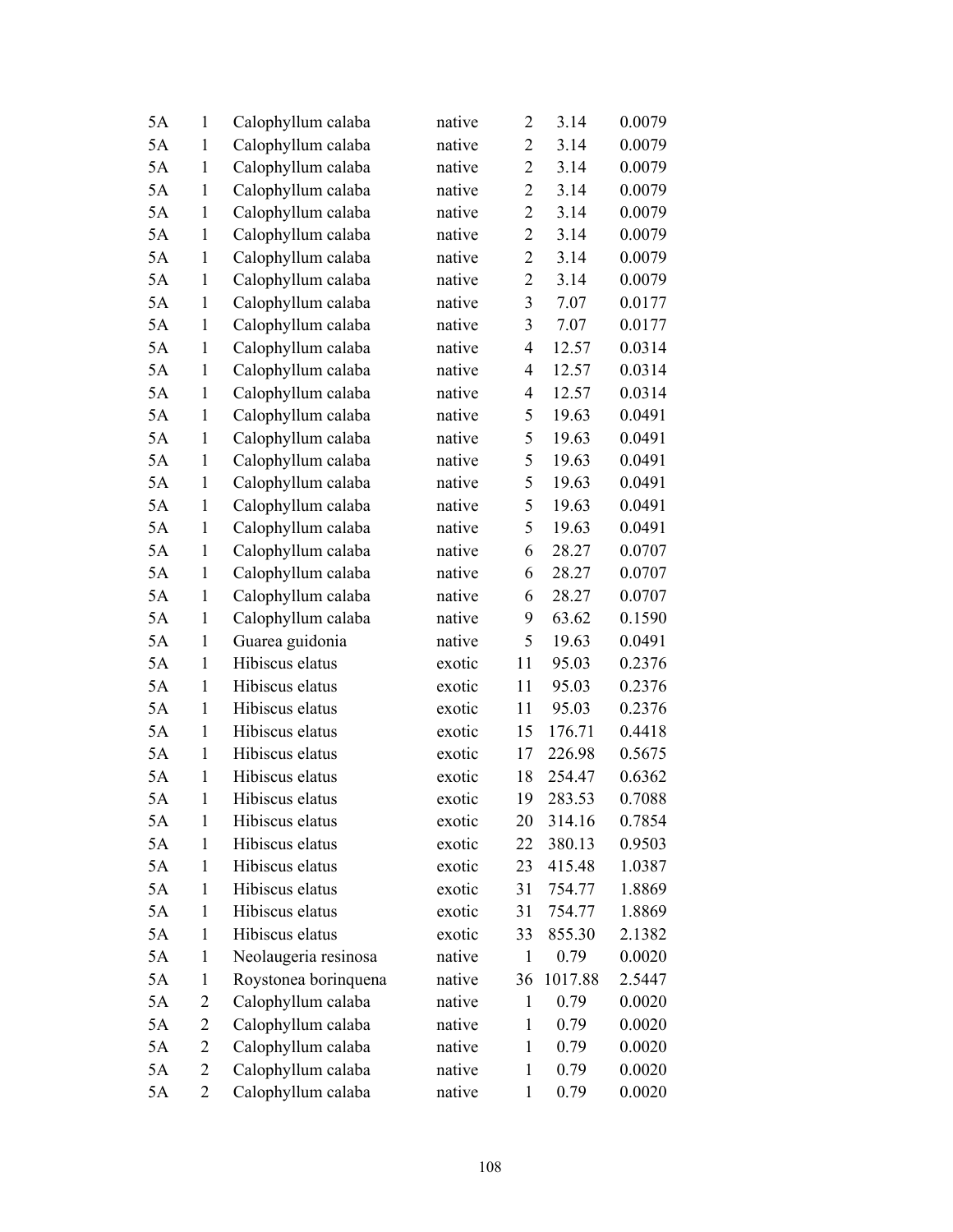| 5A | $\overline{2}$ | Calophyllum calaba | native | $\mathbf{1}$ | 0.79 | 0.0020 |
|----|----------------|--------------------|--------|--------------|------|--------|
| 5A | $\overline{2}$ | Calophyllum calaba | native | $\mathbf{1}$ | 0.79 | 0.0020 |
| 5A | $\overline{2}$ | Calophyllum calaba | native | $\mathbf{1}$ | 0.79 | 0.0020 |
| 5A | 2              | Calophyllum calaba | native | $\mathbf{1}$ | 0.79 | 0.0020 |
| 5A | $\overline{2}$ | Calophyllum calaba | native | $\mathbf{1}$ | 0.79 | 0.0020 |
| 5A | $\overline{2}$ | Calophyllum calaba | native | $\mathbf{1}$ | 0.79 | 0.0020 |
| 5A | $\overline{c}$ | Calophyllum calaba | native | $\mathbf{1}$ | 0.79 | 0.0020 |
| 5A | $\overline{2}$ | Calophyllum calaba | native | $\mathbf{1}$ | 0.79 | 0.0020 |
| 5A | $\overline{2}$ | Calophyllum calaba | native | $\mathbf{1}$ | 0.79 | 0.0020 |
| 5A | $\overline{c}$ | Calophyllum calaba | native | $\mathbf{1}$ | 0.79 | 0.0020 |
| 5A | 2              | Calophyllum calaba | native | $\mathbf{1}$ | 0.79 | 0.0020 |
| 5A | $\overline{c}$ | Calophyllum calaba | native | $\mathbf{1}$ | 0.79 | 0.0020 |
| 5A | $\overline{c}$ | Calophyllum calaba | native | $\mathbf{1}$ | 0.79 | 0.0020 |
| 5A | $\overline{2}$ | Calophyllum calaba | native | $\mathbf{1}$ | 0.79 | 0.0020 |
| 5A | $\overline{c}$ | Calophyllum calaba | native | $\mathbf{1}$ | 0.79 | 0.0020 |
| 5A | 2              | Calophyllum calaba | native | $\mathbf{1}$ | 0.79 | 0.0020 |
| 5A | $\overline{2}$ | Calophyllum calaba | native | $\mathbf{1}$ | 0.79 | 0.0020 |
| 5A | $\overline{2}$ | Calophyllum calaba | native | $\mathbf{1}$ | 0.79 | 0.0020 |
| 5A | $\overline{2}$ | Calophyllum calaba | native | $\mathbf{1}$ | 0.79 | 0.0020 |
| 5A | $\overline{2}$ | Calophyllum calaba | native | $\mathbf{1}$ | 0.79 | 0.0020 |
| 5A | 2              | Calophyllum calaba | native | $\mathbf{1}$ | 0.79 | 0.0020 |
| 5A | $\overline{c}$ | Calophyllum calaba | native | $\mathbf{1}$ | 0.79 | 0.0020 |
| 5A | $\overline{2}$ | Calophyllum calaba | native | $\mathbf{1}$ | 0.79 | 0.0020 |
| 5A | $\overline{2}$ | Calophyllum calaba | native | $\mathbf{1}$ | 0.79 | 0.0020 |
| 5A | $\overline{c}$ | Calophyllum calaba | native | 1            | 0.79 | 0.0020 |
| 5A | $\overline{2}$ | Calophyllum calaba | native | $\mathbf{1}$ | 0.79 | 0.0020 |
| 5A | $\overline{c}$ | Calophyllum calaba | native | $\mathbf{1}$ | 0.79 | 0.0020 |
| 5A | 2              | Calophyllum calaba | native | $\mathbf{1}$ | 0.79 | 0.0020 |
| 5A | $\overline{2}$ | Calophyllum calaba | native | $\mathbf{1}$ | 0.79 | 0.0020 |
| 5A | $\overline{2}$ | Calophyllum calaba | native | $\mathbf{1}$ | 0.79 | 0.0020 |
| 5A | $\overline{2}$ | Calophyllum calaba | native | 1            | 0.79 | 0.0020 |
| 5A | 2              | Calophyllum calaba | native | $\mathbf{1}$ | 0.79 | 0.0020 |
| 5A | 2              | Calophyllum calaba | native | $\mathbf{1}$ | 0.79 | 0.0020 |
| 5A | 2              | Calophyllum calaba | native | $\mathbf{1}$ | 0.79 | 0.0020 |
| 5A | 2              | Calophyllum calaba | native | $\mathbf{1}$ | 0.79 | 0.0020 |
| 5A | $\overline{c}$ | Calophyllum calaba | native | $\mathbf{1}$ | 0.79 | 0.0020 |
| 5A | 2              | Calophyllum calaba | native | 1            | 0.79 | 0.0020 |
| 5A | 2              | Calophyllum calaba | native | $\mathbf{1}$ | 0.79 | 0.0020 |
| 5A | 2              | Calophyllum calaba | native | $\mathbf{1}$ | 0.79 | 0.0020 |
| 5A | 2              | Calophyllum calaba | native | $\mathbf{1}$ | 0.79 | 0.0020 |
| 5A | 2              | Calophyllum calaba | native | $\mathbf{1}$ | 0.79 | 0.0020 |
| 5A | 2              | Calophyllum calaba | native | 1            | 0.79 | 0.0020 |
| 5A | $\overline{c}$ | Calophyllum calaba | native | $\mathbf{1}$ | 0.79 | 0.0020 |
| 5A | $\overline{c}$ | Calophyllum calaba | native | $\mathbf{1}$ | 0.79 | 0.0020 |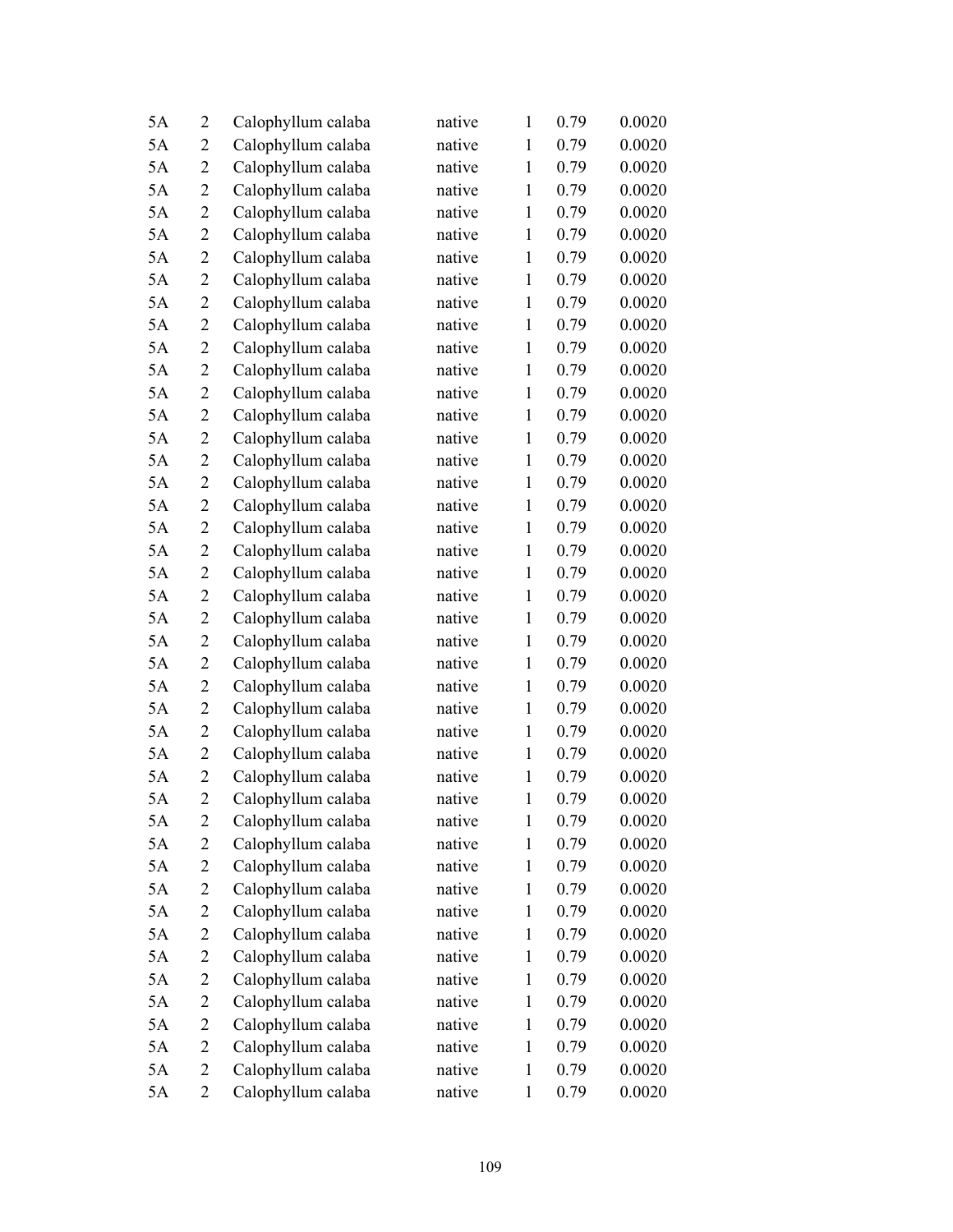| 5A | $\overline{2}$ | Calophyllum calaba | native | $\mathbf{1}$   | 0.79 | 0.0020 |
|----|----------------|--------------------|--------|----------------|------|--------|
| 5A | $\overline{2}$ | Calophyllum calaba | native | $\mathbf{1}$   | 0.79 | 0.0020 |
| 5A | $\overline{2}$ | Calophyllum calaba | native | $\mathbf{1}$   | 0.79 | 0.0020 |
| 5A | 2              | Calophyllum calaba | native | $\mathbf{1}$   | 0.79 | 0.0020 |
| 5A | $\overline{2}$ | Calophyllum calaba | native | $\mathbf{1}$   | 0.79 | 0.0020 |
| 5A | $\overline{2}$ | Calophyllum calaba | native | $\mathbf{1}$   | 0.79 | 0.0020 |
| 5A | $\overline{c}$ | Calophyllum calaba | native | $\mathbf{1}$   | 0.79 | 0.0020 |
| 5A | $\overline{2}$ | Calophyllum calaba | native | $\mathbf{1}$   | 0.79 | 0.0020 |
| 5A | $\overline{2}$ | Calophyllum calaba | native | $\mathbf{1}$   | 0.79 | 0.0020 |
| 5A | $\overline{2}$ | Calophyllum calaba | native | $\mathbf{1}$   | 0.79 | 0.0020 |
| 5A | 2              | Calophyllum calaba | native | $\mathbf{1}$   | 0.79 | 0.0020 |
| 5A | $\overline{c}$ | Calophyllum calaba | native | $\mathbf{1}$   | 0.79 | 0.0020 |
| 5A | $\overline{c}$ | Calophyllum calaba | native | $\mathbf{1}$   | 0.79 | 0.0020 |
| 5A | $\overline{2}$ | Calophyllum calaba | native | $\mathbf{1}$   | 0.79 | 0.0020 |
| 5A | $\overline{2}$ | Calophyllum calaba | native | $\mathbf{1}$   | 0.79 | 0.0020 |
| 5A | 2              | Calophyllum calaba | native | $\mathbf{1}$   | 0.79 | 0.0020 |
| 5A | $\overline{2}$ | Calophyllum calaba | native | $\mathbf{1}$   | 0.79 | 0.0020 |
| 5A | $\overline{2}$ | Calophyllum calaba | native | $\mathbf{1}$   | 0.79 | 0.0020 |
| 5A | $\overline{2}$ | Calophyllum calaba | native | $\mathbf{1}$   | 0.79 | 0.0020 |
| 5A | $\overline{2}$ | Calophyllum calaba | native | $\mathbf{1}$   | 0.79 | 0.0020 |
| 5A | 2              | Calophyllum calaba | native | $\mathbf{1}$   | 0.79 | 0.0020 |
| 5A | $\overline{2}$ | Calophyllum calaba | native | $\mathbf{1}$   | 0.79 | 0.0020 |
| 5A | $\overline{2}$ | Calophyllum calaba | native | $\mathbf{1}$   | 0.79 | 0.0020 |
| 5A | $\overline{2}$ | Calophyllum calaba | native | $\mathbf{1}$   | 0.79 | 0.0020 |
| 5A | $\overline{c}$ | Calophyllum calaba | native | 1              | 0.79 | 0.0020 |
| 5A | $\overline{2}$ | Calophyllum calaba | native | $\mathbf{1}$   | 0.79 | 0.0020 |
| 5A | $\overline{2}$ | Calophyllum calaba | native | $\mathbf{1}$   | 0.79 | 0.0020 |
| 5A | 2              | Calophyllum calaba | native | $\mathbf{1}$   | 0.79 | 0.0020 |
| 5A | $\overline{2}$ | Calophyllum calaba | native | $\mathbf{1}$   | 0.79 | 0.0020 |
| 5A | $\overline{2}$ | Calophyllum calaba | native | $\mathbf{1}$   | 0.79 | 0.0020 |
| 5A | $\overline{2}$ | Calophyllum calaba | native | 1              | 0.79 | 0.0020 |
| 5A | 2              | Calophyllum calaba | native | $\mathbf{1}$   | 0.79 | 0.0020 |
| 5A | 2              | Calophyllum calaba | native | $\mathbf{1}$   | 0.79 | 0.0020 |
| 5A | 2              | Calophyllum calaba | native | $\mathbf{1}$   | 0.79 | 0.0020 |
| 5A | 2              | Calophyllum calaba | native | $\mathbf{1}$   | 0.79 | 0.0020 |
| 5A | $\overline{2}$ | Calophyllum calaba | native | $\mathbf{1}$   | 0.79 | 0.0020 |
| 5A | 2              | Calophyllum calaba | native | 1              | 0.79 | 0.0020 |
| 5A | 2              | Calophyllum calaba | native | $\mathbf{1}$   | 0.79 | 0.0020 |
| 5A | 2              | Calophyllum calaba | native | $\mathbf{1}$   | 0.79 | 0.0020 |
| 5A | 2              | Calophyllum calaba | native | $\mathbf{1}$   | 0.79 | 0.0020 |
| 5A | $\overline{2}$ | Calophyllum calaba | native | $\mathbf{1}$   | 0.79 | 0.0020 |
| 5A | 2              | Calophyllum calaba | native | 2              | 3.14 | 0.0079 |
| 5A | $\overline{c}$ | Calophyllum calaba | native | $\overline{2}$ | 3.14 | 0.0079 |
| 5A | $\overline{c}$ | Calophyllum calaba | native | $\overline{2}$ | 3.14 | 0.0079 |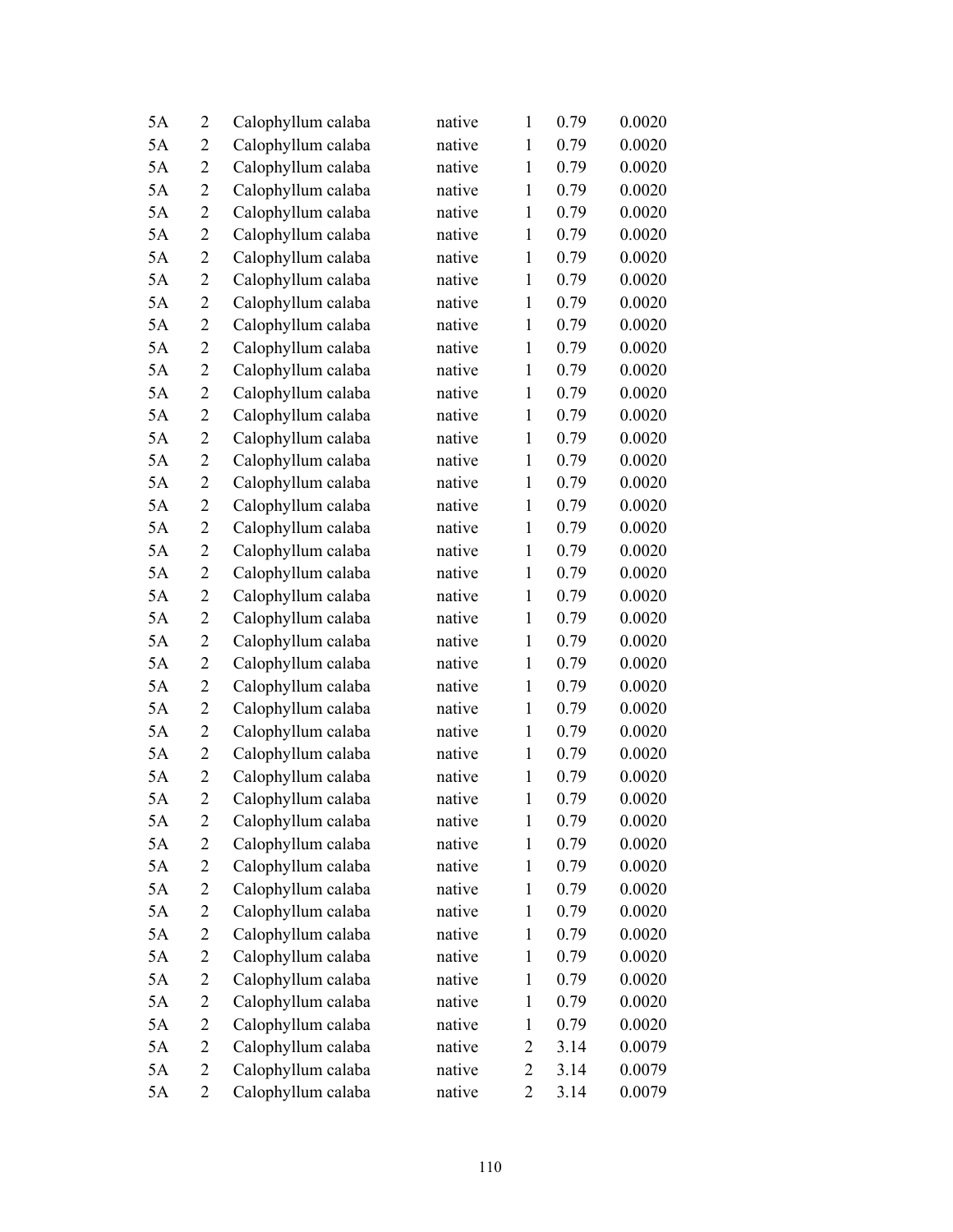| 5A | $\overline{2}$ | Calophyllum calaba   | native | $\overline{2}$ | 3.14    | 0.0079 |
|----|----------------|----------------------|--------|----------------|---------|--------|
| 5A | 2              | Calophyllum calaba   | native | $\overline{2}$ | 3.14    | 0.0079 |
| 5A | $\overline{2}$ | Calophyllum calaba   | native | $\overline{2}$ | 3.14    | 0.0079 |
| 5A | $\overline{2}$ | Calophyllum calaba   | native | $\overline{2}$ | 3.14    | 0.0079 |
| 5A | $\overline{2}$ | Calophyllum calaba   | native | $\overline{c}$ | 3.14    | 0.0079 |
| 5A | $\overline{2}$ | Calophyllum calaba   | native | $\overline{c}$ | 3.14    | 0.0079 |
| 5A | $\overline{2}$ | Calophyllum calaba   | native | $\overline{2}$ | 3.14    | 0.0079 |
| 5A | $\overline{2}$ | Calophyllum calaba   | native | $\overline{c}$ | 3.14    | 0.0079 |
| 5A | $\overline{2}$ | Calophyllum calaba   | native | $\overline{2}$ | 3.14    | 0.0079 |
| 5A | $\overline{2}$ | Calophyllum calaba   | native | $\overline{2}$ | 3.14    | 0.0079 |
| 5A | $\overline{2}$ | Calophyllum calaba   | native | $\overline{2}$ | 3.14    | 0.0079 |
| 5A | $\overline{c}$ | Calophyllum calaba   | native | $\overline{2}$ | 3.14    | 0.0079 |
| 5A | $\overline{2}$ | Calophyllum calaba   | native | $\overline{2}$ | 3.14    | 0.0079 |
| 5A | $\overline{2}$ | Calophyllum calaba   | native | 3              | 7.07    | 0.0177 |
| 5A | $\overline{2}$ | Calophyllum calaba   | native | 3              | 7.07    | 0.0177 |
| 5A | $\overline{2}$ | Calophyllum calaba   | native | 3              | 7.07    | 0.0177 |
| 5A | $\overline{2}$ | Calophyllum calaba   | native | $\mathfrak{Z}$ | 7.07    | 0.0177 |
| 5A | $\overline{c}$ | Calophyllum calaba   | native | 3              | 7.07    | 0.0177 |
| 5A | $\overline{2}$ | Calophyllum calaba   | native | 3              | 7.07    | 0.0177 |
| 5A | $\overline{2}$ | Calophyllum calaba   | native | 3              | 7.07    | 0.0177 |
| 5A | 2              | Calophyllum calaba   | native | 3              | 7.07    | 0.0177 |
| 5A | $\overline{2}$ | Calophyllum calaba   | native | $\overline{4}$ | 12.57   | 0.0314 |
| 5A | $\overline{2}$ | Calophyllum calaba   | native | 5              | 19.63   | 0.0491 |
| 5A | $\overline{2}$ | Calophyllum calaba   | native | 6              | 28.27   | 0.0707 |
| 5A | $\overline{2}$ | Calophyllum calaba   | native | 6              | 28.27   | 0.0707 |
| 5A | $\overline{2}$ | Calophyllum calaba   | native | 13             | 132.73  | 0.3318 |
| 5A | $\overline{2}$ | Casearia sylvestris  | native | $\overline{2}$ | 3.14    | 0.0079 |
| 5A | $\overline{2}$ | Eugenia monticola    | native | 6              | 28.27   | 0.0707 |
| 5A | $\overline{2}$ | Hibiscus elatus      | exotic | 5              | 19.63   | 0.0491 |
| 5A | $\overline{2}$ | Hibiscus elatus      | exotic | 8              | 50.27   | 0.1257 |
| 5A | $\overline{2}$ | Hibiscus elatus      | exotic | 12             | 113.10  | 0.2827 |
| 5A | 2              | Hibiscus elatus      | exotic | 12             | 113.10  | 0.2827 |
| 5A | 2              | Hibiscus elatus      | exotic | 14             | 153.94  | 0.3848 |
| 5A | 2              | Hibiscus elatus      | exotic | 14             | 153.94  | 0.3848 |
| 5A | 2              | Hibiscus elatus      | exotic | 16             | 201.06  | 0.5027 |
| 5A | $\overline{2}$ | Hibiscus elatus      | exotic | 18             | 254.47  | 0.6362 |
| 5A | 2              | Hibiscus elatus      | exotic | 19             | 283.53  | 0.7088 |
| 5A | 2              | Hibiscus elatus      | exotic | 20             | 314.16  | 0.7854 |
| 5A | 2              | Hibiscus elatus      | exotic | 23             | 415.48  | 1.0387 |
| 5A | 2              | Hibiscus elatus      | exotic | 26             | 530.93  | 1.3273 |
| 5A | 2              | Hibiscus elatus      | exotic | 31             | 754.77  | 1.8869 |
| 5A | 2              | Ocotea leucoxylon    | native | 3              | 7.07    | 0.0177 |
| 5A | $\overline{c}$ | Roystonea borinquena | native | 39             | 1194.59 | 2.9865 |
| 5A | 3              | Andira inermis       | native | 2              | 3.14    | 0.0079 |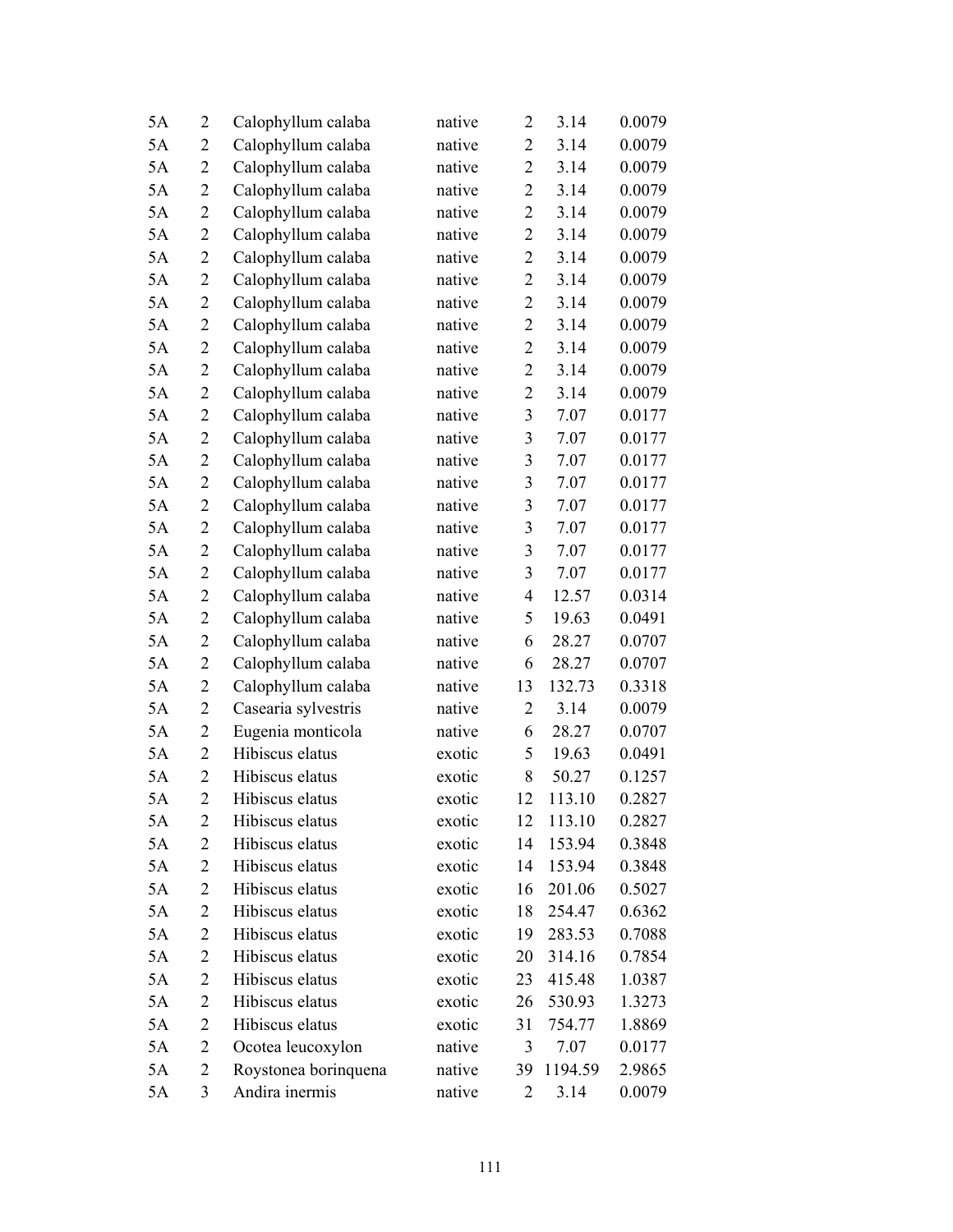| 5A | 3              | Andira inermis     | native | 3            | 7.07 | 0.0177 |
|----|----------------|--------------------|--------|--------------|------|--------|
| 5A | 3              | Calophyllum calaba | native | $\mathbf{1}$ | 0.79 | 0.0020 |
| 5A | 3              | Calophyllum calaba | native | $\mathbf{1}$ | 0.79 | 0.0020 |
| 5A | 3              | Calophyllum calaba | native | $\mathbf{1}$ | 0.79 | 0.0020 |
| 5A | 3              | Calophyllum calaba | native | $\mathbf{1}$ | 0.79 | 0.0020 |
| 5A | 3              | Calophyllum calaba | native | 1            | 0.79 | 0.0020 |
| 5A | $\mathfrak{Z}$ | Calophyllum calaba | native | $\mathbf{1}$ | 0.79 | 0.0020 |
| 5A | 3              | Calophyllum calaba | native | $\mathbf{1}$ | 0.79 | 0.0020 |
| 5A | 3              | Calophyllum calaba | native | $\mathbf{1}$ | 0.79 | 0.0020 |
| 5A | 3              | Calophyllum calaba | native | $\mathbf{1}$ | 0.79 | 0.0020 |
| 5A | 3              | Calophyllum calaba | native | $\mathbf{1}$ | 0.79 | 0.0020 |
| 5A | $\mathfrak{Z}$ | Calophyllum calaba | native | $\mathbf{1}$ | 0.79 | 0.0020 |
| 5A | 3              | Calophyllum calaba | native | $\mathbf{1}$ | 0.79 | 0.0020 |
| 5A | 3              | Calophyllum calaba | native | $\mathbf{1}$ | 0.79 | 0.0020 |
| 5A | 3              | Calophyllum calaba | native | $\mathbf{1}$ | 0.79 | 0.0020 |
| 5A | 3              | Calophyllum calaba | native | $\mathbf{1}$ | 0.79 | 0.0020 |
| 5A | 3              | Calophyllum calaba | native | $\mathbf{1}$ | 0.79 | 0.0020 |
| 5A | 3              | Calophyllum calaba | native | $\mathbf{1}$ | 0.79 | 0.0020 |
| 5A | 3              | Calophyllum calaba | native | $\mathbf{1}$ | 0.79 | 0.0020 |
| 5A | 3              | Calophyllum calaba | native | $\mathbf{1}$ | 0.79 | 0.0020 |
| 5A | 3              | Calophyllum calaba | native | $\mathbf{1}$ | 0.79 | 0.0020 |
| 5A | 3              | Calophyllum calaba | native | $\mathbf{1}$ | 0.79 | 0.0020 |
| 5A | 3              | Calophyllum calaba | native | $\mathbf{1}$ | 0.79 | 0.0020 |
| 5A | $\mathfrak{Z}$ | Calophyllum calaba | native | $\mathbf{1}$ | 0.79 | 0.0020 |
| 5A | 3              | Calophyllum calaba | native | $\mathbf{1}$ | 0.79 | 0.0020 |
| 5A | 3              | Calophyllum calaba | native | $\mathbf{1}$ | 0.79 | 0.0020 |
| 5A | 3              | Calophyllum calaba | native | $\mathbf{1}$ | 0.79 | 0.0020 |
| 5A | 3              | Calophyllum calaba | native | $\mathbf{1}$ | 0.79 | 0.0020 |
| 5A | $\mathfrak{Z}$ | Calophyllum calaba | native | $\mathbf{1}$ | 0.79 | 0.0020 |
| 5A | 3              | Calophyllum calaba | native | 1            | 0.79 | 0.0020 |
| 5A | 3              | Calophyllum calaba | native | 1            | 0.79 | 0.0020 |
| 5A | 3              | Calophyllum calaba | native | $\mathbf{1}$ | 0.79 | 0.0020 |
| 5A | 3              | Calophyllum calaba | native | $\mathbf{1}$ | 0.79 | 0.0020 |
| 5A | 3              | Calophyllum calaba | native | $\mathbf{1}$ | 0.79 | 0.0020 |
| 5A | 3              | Calophyllum calaba | native | 1            | 0.79 | 0.0020 |
| 5A | $\mathfrak{Z}$ | Calophyllum calaba | native | $\mathbf{1}$ | 0.79 | 0.0020 |
| 5A | 3              | Calophyllum calaba | native | 1            | 0.79 | 0.0020 |
| 5A | 3              | Calophyllum calaba | native | 1            | 0.79 | 0.0020 |
| 5A | 3              | Calophyllum calaba | native | $\mathbf{1}$ | 0.79 | 0.0020 |
| 5A | 3              | Calophyllum calaba | native | $\mathbf{1}$ | 0.79 | 0.0020 |
| 5A | 3              | Calophyllum calaba | native | $\mathbf{1}$ | 0.79 | 0.0020 |
| 5A | 3              | Calophyllum calaba | native | 1            | 0.79 | 0.0020 |
| 5A | 3              | Calophyllum calaba | native | $\mathbf{1}$ | 0.79 | 0.0020 |
| 5A | 3              | Calophyllum calaba | native | $\mathbf{1}$ | 0.79 | 0.0020 |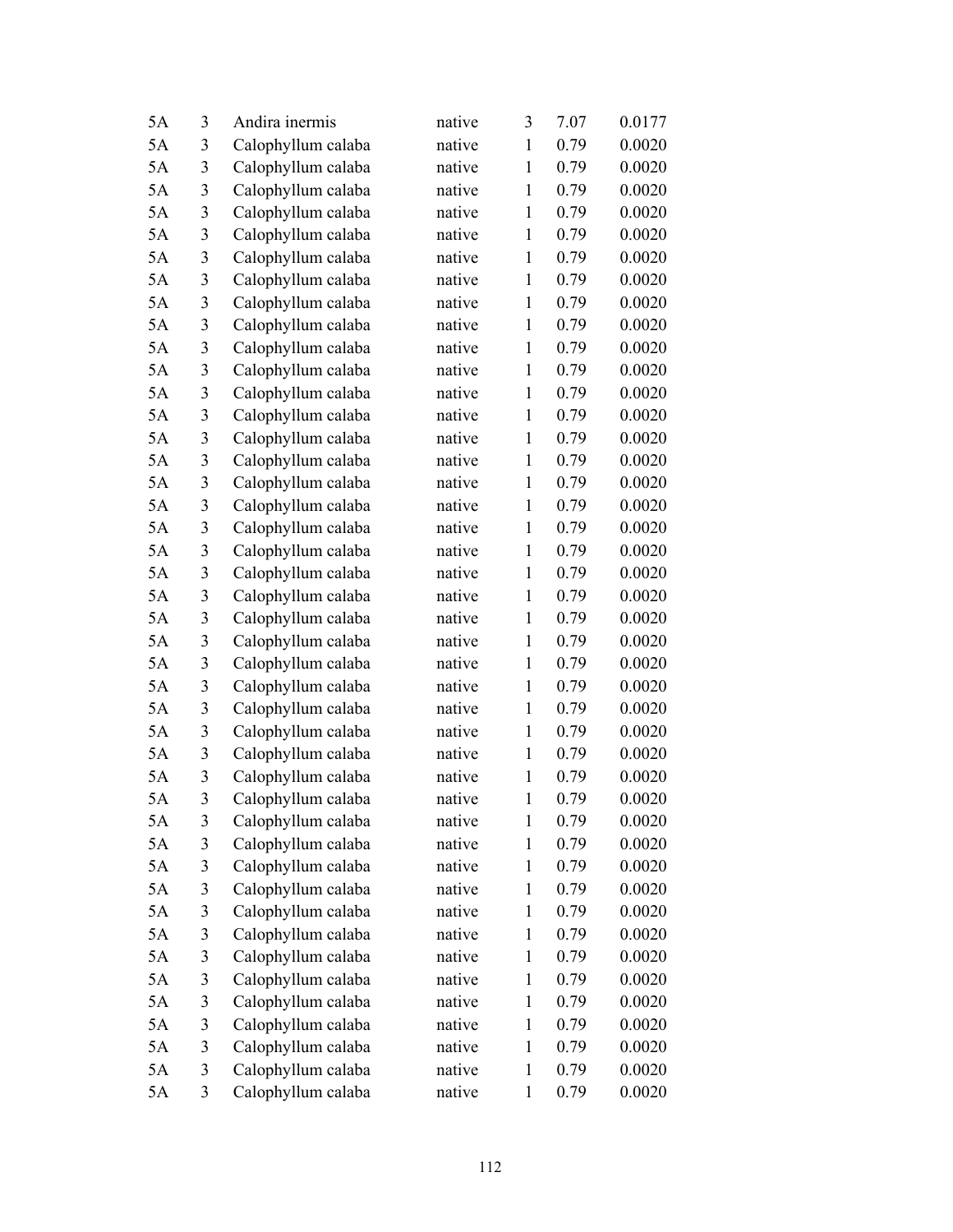| 5A | 3              | Calophyllum calaba | native | $\mathbf{1}$ | 0.79 | 0.0020 |
|----|----------------|--------------------|--------|--------------|------|--------|
| 5A | 3              | Calophyllum calaba | native | $\mathbf{1}$ | 0.79 | 0.0020 |
| 5A | 3              | Calophyllum calaba | native | $\mathbf{1}$ | 0.79 | 0.0020 |
| 5A | 3              | Calophyllum calaba | native | $\mathbf{1}$ | 0.79 | 0.0020 |
| 5A | $\mathfrak{Z}$ | Calophyllum calaba | native | $\mathbf{1}$ | 0.79 | 0.0020 |
| 5A | 3              | Calophyllum calaba | native | $\mathbf{1}$ | 0.79 | 0.0020 |
| 5A | 3              | Calophyllum calaba | native | $\mathbf{1}$ | 0.79 | 0.0020 |
| 5A | 3              | Calophyllum calaba | native | $\mathbf{1}$ | 0.79 | 0.0020 |
| 5A | 3              | Calophyllum calaba | native | $\mathbf{1}$ | 0.79 | 0.0020 |
| 5A | 3              | Calophyllum calaba | native | $\mathbf{1}$ | 0.79 | 0.0020 |
| 5A | 3              | Calophyllum calaba | native | $\mathbf{1}$ | 0.79 | 0.0020 |
| 5A | 3              | Calophyllum calaba | native | $\mathbf{1}$ | 0.79 | 0.0020 |
| 5A | 3              | Calophyllum calaba | native | $\mathbf{1}$ | 0.79 | 0.0020 |
| 5A | 3              | Calophyllum calaba | native | $\mathbf{1}$ | 0.79 | 0.0020 |
| 5A | 3              | Calophyllum calaba | native | $\mathbf{1}$ | 0.79 | 0.0020 |
| 5A | 3              | Calophyllum calaba | native | $\mathbf{1}$ | 0.79 | 0.0020 |
| 5A | 3              | Calophyllum calaba | native | $\mathbf{1}$ | 0.79 | 0.0020 |
| 5A | 3              | Calophyllum calaba | native | $\mathbf{1}$ | 0.79 | 0.0020 |
| 5A | 3              | Calophyllum calaba | native | $\mathbf{1}$ | 0.79 | 0.0020 |
| 5A | 3              | Calophyllum calaba | native | $\mathbf{1}$ | 0.79 | 0.0020 |
| 5A | 3              | Calophyllum calaba | native | $\mathbf{1}$ | 0.79 | 0.0020 |
| 5A | 3              | Calophyllum calaba | native | $\mathbf{1}$ | 0.79 | 0.0020 |
| 5A | 3              | Calophyllum calaba | native | $\mathbf{1}$ | 0.79 | 0.0020 |
| 5A | 3              | Calophyllum calaba | native | $\mathbf{1}$ | 0.79 | 0.0020 |
| 5A | 3              | Calophyllum calaba | native | $\mathbf{1}$ | 0.79 | 0.0020 |
| 5A | 3              | Calophyllum calaba | native | $\mathbf{1}$ | 0.79 | 0.0020 |
| 5A | 3              | Calophyllum calaba | native | $\mathbf{1}$ | 0.79 | 0.0020 |
| 5A | 3              | Calophyllum calaba | native | $\mathbf{1}$ | 0.79 | 0.0020 |
| 5A | $\mathfrak{Z}$ | Calophyllum calaba | native | $\mathbf{1}$ | 0.79 | 0.0020 |
| 5A | 3              | Calophyllum calaba | native | 1            | 0.79 | 0.0020 |
| 5A | 3              | Calophyllum calaba | native | $\mathbf{1}$ | 0.79 | 0.0020 |
| 5A | 3              | Calophyllum calaba | native | $\mathbf{1}$ | 0.79 | 0.0020 |
| 5A | 3              | Calophyllum calaba | native | $\mathbf{1}$ | 0.79 | 0.0020 |
| 5A | 3              | Calophyllum calaba | native | $\mathbf{1}$ | 0.79 | 0.0020 |
| 5A | 3              | Calophyllum calaba | native | $\mathbf{1}$ | 0.79 | 0.0020 |
| 5A | $\mathfrak{Z}$ | Calophyllum calaba | native | $\mathbf{1}$ | 0.79 | 0.0020 |
| 5A | 3              | Calophyllum calaba | native | $\mathbf{1}$ | 0.79 | 0.0020 |
| 5A | 3              | Calophyllum calaba | native | $\mathbf{1}$ | 0.79 | 0.0020 |
| 5A | 3              | Calophyllum calaba | native | $\mathbf{1}$ | 0.79 | 0.0020 |
| 5A | 3              | Calophyllum calaba | native | $\mathbf{1}$ | 0.79 | 0.0020 |
| 5A | 3              | Calophyllum calaba | native | $\mathbf{1}$ | 0.79 | 0.0020 |
| 5A | 3              | Calophyllum calaba | native | $\mathbf{1}$ | 0.79 | 0.0020 |
| 5A | 3              | Calophyllum calaba | native | $\mathbf{1}$ | 0.79 | 0.0020 |
| 5A | 3              | Calophyllum calaba | native | $\mathbf{1}$ | 0.79 | 0.0020 |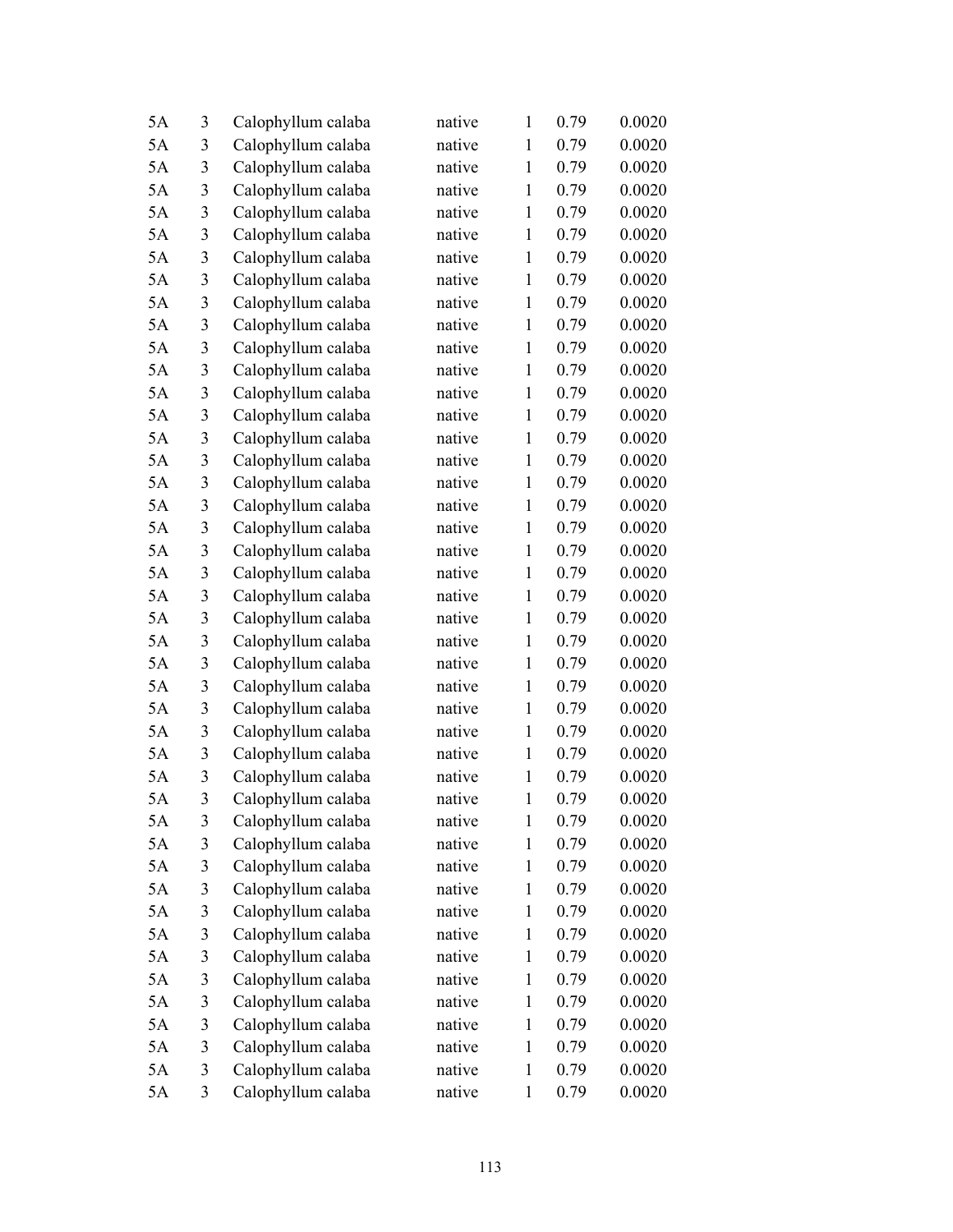| 5A | 3              | Calophyllum calaba | native | $\mathbf{1}$     | 0.79   | 0.0020 |
|----|----------------|--------------------|--------|------------------|--------|--------|
| 5A | 3              | Calophyllum calaba | native | $\mathbf{1}$     | 0.79   | 0.0020 |
| 5A | 3              | Calophyllum calaba | native | $\mathbf{1}$     | 0.79   | 0.0020 |
| 5A | 3              | Calophyllum calaba | native | $\mathbf{1}$     | 0.79   | 0.0020 |
| 5A | $\mathfrak{Z}$ | Calophyllum calaba | native | $\overline{2}$   | 3.14   | 0.0079 |
| 5A | 3              | Calophyllum calaba | native | $\overline{2}$   | 3.14   | 0.0079 |
| 5A | $\mathfrak{Z}$ | Calophyllum calaba | native | $\overline{2}$   | 3.14   | 0.0079 |
| 5A | 3              | Calophyllum calaba | native | $\overline{2}$   | 3.14   | 0.0079 |
| 5A | $\mathfrak{Z}$ | Calophyllum calaba | native | $\overline{2}$   | 3.14   | 0.0079 |
| 5A | $\mathfrak{Z}$ | Calophyllum calaba | native | $\overline{2}$   | 3.14   | 0.0079 |
| 5A | 3              | Calophyllum calaba | native | $\overline{2}$   | 3.14   | 0.0079 |
| 5A | $\mathfrak{Z}$ | Calophyllum calaba | native | $\overline{2}$   | 3.14   | 0.0079 |
| 5A | $\mathfrak{Z}$ | Calophyllum calaba | native | $\overline{2}$   | 3.14   | 0.0079 |
| 5A | 3              | Calophyllum calaba | native | $\overline{2}$   | 3.14   | 0.0079 |
| 5A | 3              | Calophyllum calaba | native | $\overline{2}$   | 3.14   | 0.0079 |
| 5A | 3              | Calophyllum calaba | native | $\overline{2}$   | 3.14   | 0.0079 |
| 5A | $\mathfrak{Z}$ | Calophyllum calaba | native | $\overline{2}$   | 3.14   | 0.0079 |
| 5A | 3              | Calophyllum calaba | native | $\overline{2}$   | 3.14   | 0.0079 |
| 5A | 3              | Calophyllum calaba | native | $\overline{2}$   | 3.14   | 0.0079 |
| 5A | 3              | Calophyllum calaba | native | 3                | 7.07   | 0.0177 |
| 5A | 3              | Calophyllum calaba | native | 3                | 7.07   | 0.0177 |
| 5A | $\mathfrak{Z}$ | Calophyllum calaba | native | 3                | 7.07   | 0.0177 |
| 5A | 3              | Calophyllum calaba | native | $\mathfrak{Z}$   | 7.07   | 0.0177 |
| 5A | $\mathfrak{Z}$ | Calophyllum calaba | native | 3                | 7.07   | 0.0177 |
| 5A | 3              | Calophyllum calaba | native | 3                | 7.07   | 0.0177 |
| 5A | 3              | Calophyllum calaba | native | 6                | 28.27  | 0.0707 |
| 5A | 3              | Hibiscus elatus    | exotic | 6                | 28.27  | 0.0707 |
| 5A | 3              | Hibiscus elatus    | exotic | $\boldsymbol{7}$ | 38.48  | 0.0962 |
| 5A | 3              | Hibiscus elatus    | exotic | 13               | 132.73 | 0.3318 |
| 5A | 3              | Hibiscus elatus    | exotic | 14               | 153.94 | 0.3848 |
| 5A | 3              | Hibiscus elatus    | exotic | 15               | 176.71 | 0.4418 |
| 5A | 3              | Hibiscus elatus    | exotic | 15               | 176.71 | 0.4418 |
| 5A | 3              | Hibiscus elatus    | exotic | 20               | 314.16 | 0.7854 |
| 5A | 3              | Hibiscus elatus    | exotic | 24               | 452.39 | 1.1310 |
| 5A | 3              | Hibiscus elatus    | exotic | 27               | 572.56 | 1.4314 |
| 5A | 3              | Hibiscus elatus    | exotic | 27               | 572.56 | 1.4314 |
| 5A | 3              | Hibiscus elatus    | exotic | 35               | 962.11 | 2.4053 |
| 5A | 3              | Miconia prasina    | native | $\mathbf{1}$     | 0.79   | 0.0020 |
| 5A | 3              | Strong bark        | native | $\mathbf{1}$     | 0.79   | 0.0020 |
| 5A | 3              | Thouinia striata   | native | 7                | 38.48  | 0.0962 |
| 5A | 4              | Calophyllum calaba | native | $\mathbf{1}$     | 0.79   | 0.0020 |
| 5A | 4              | Calophyllum calaba | native | 1                | 0.79   | 0.0020 |
| 5A | 4              | Calophyllum calaba | native | 1                | 0.79   | 0.0020 |
| 5A | 4              | Calophyllum calaba | native | $\mathbf{1}$     | 0.79   | 0.0020 |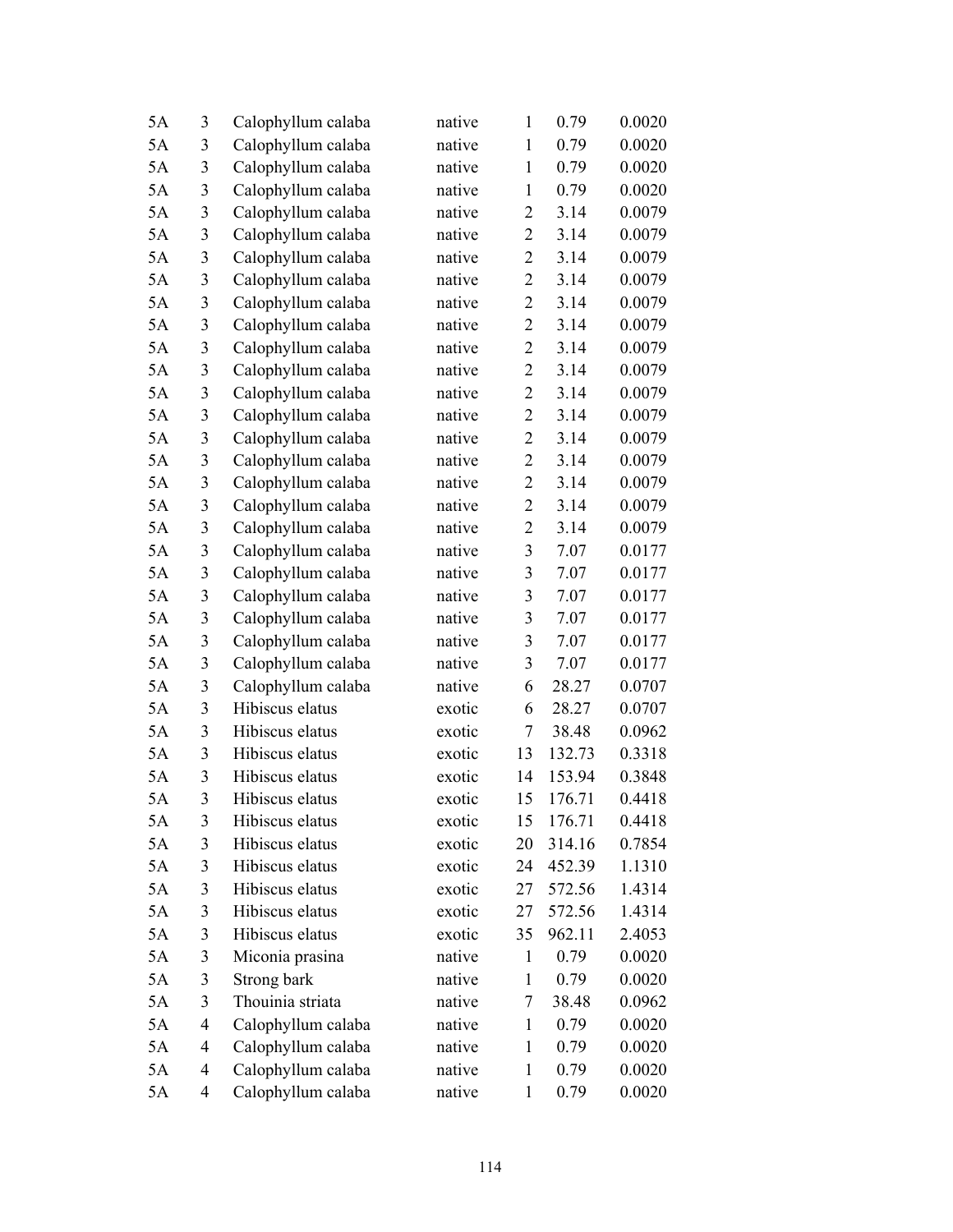| 5A | 4              | Calophyllum calaba | native | $\mathbf{1}$ | 0.79 | 0.0020 |
|----|----------------|--------------------|--------|--------------|------|--------|
| 5A | $\overline{4}$ | Calophyllum calaba | native | $\mathbf{1}$ | 0.79 | 0.0020 |
| 5A | 4              | Calophyllum calaba | native | $\mathbf{1}$ | 0.79 | 0.0020 |
| 5A | 4              | Calophyllum calaba | native | $\mathbf{1}$ | 0.79 | 0.0020 |
| 5A | $\overline{4}$ | Calophyllum calaba | native | $\mathbf{1}$ | 0.79 | 0.0020 |
| 5A | 4              | Calophyllum calaba | native | $\mathbf{1}$ | 0.79 | 0.0020 |
| 5A | 4              | Calophyllum calaba | native | $\mathbf{1}$ | 0.79 | 0.0020 |
| 5A | 4              | Calophyllum calaba | native | $\mathbf{1}$ | 0.79 | 0.0020 |
| 5A | 4              | Calophyllum calaba | native | $\mathbf{1}$ | 0.79 | 0.0020 |
| 5A | 4              | Calophyllum calaba | native | $\mathbf{1}$ | 0.79 | 0.0020 |
| 5A | 4              | Calophyllum calaba | native | $\mathbf{1}$ | 0.79 | 0.0020 |
| 5A | 4              | Calophyllum calaba | native | $\mathbf{1}$ | 0.79 | 0.0020 |
| 5A | 4              | Calophyllum calaba | native | $\mathbf{1}$ | 0.79 | 0.0020 |
| 5A | 4              | Calophyllum calaba | native | $\mathbf{1}$ | 0.79 | 0.0020 |
| 5A | 4              | Calophyllum calaba | native | $\mathbf{1}$ | 0.79 | 0.0020 |
| 5A | 4              | Calophyllum calaba | native | $\mathbf{1}$ | 0.79 | 0.0020 |
| 5A | $\overline{4}$ | Calophyllum calaba | native | $\mathbf{1}$ | 0.79 | 0.0020 |
| 5A | 4              | Calophyllum calaba | native | $\mathbf{1}$ | 0.79 | 0.0020 |
| 5A | 4              | Calophyllum calaba | native | $\mathbf{1}$ | 0.79 | 0.0020 |
| 5A | $\overline{4}$ | Calophyllum calaba | native | $\mathbf{1}$ | 0.79 | 0.0020 |
| 5A | 4              | Calophyllum calaba | native | $\mathbf{1}$ | 0.79 | 0.0020 |
| 5A | 4              | Calophyllum calaba | native | $\mathbf{1}$ | 0.79 | 0.0020 |
| 5A | 4              | Calophyllum calaba | native | $\mathbf{1}$ | 0.79 | 0.0020 |
| 5A | 4              | Calophyllum calaba | native | $\mathbf{1}$ | 0.79 | 0.0020 |
| 5A | 4              | Calophyllum calaba | native | $\mathbf{1}$ | 0.79 | 0.0020 |
| 5A | 4              | Calophyllum calaba | native | $\mathbf{1}$ | 0.79 | 0.0020 |
| 5A | 4              | Calophyllum calaba | native | $\mathbf 1$  | 0.79 | 0.0020 |
| 5A | 4              | Calophyllum calaba | native | $\mathbf{1}$ | 0.79 | 0.0020 |
| 5A | $\overline{4}$ | Calophyllum calaba | native | $\mathbf{1}$ | 0.79 | 0.0020 |
| 5A | 4              | Calophyllum calaba | native | $\mathbf{1}$ | 0.79 | 0.0020 |
| 5A | 4              | Calophyllum calaba | native | $\mathbf{1}$ | 0.79 | 0.0020 |
| 5A | 4              | Calophyllum calaba | native | $\mathbf{1}$ | 0.79 | 0.0020 |
| 5A | 4              | Calophyllum calaba | native | $\mathbf{1}$ | 0.79 | 0.0020 |
| 5A | 4              | Calophyllum calaba | native | $\mathbf{1}$ | 0.79 | 0.0020 |
| 5A | 4              | Calophyllum calaba | native | $\mathbf{1}$ | 0.79 | 0.0020 |
| 5A | 4              | Calophyllum calaba | native | $\mathbf{1}$ | 0.79 | 0.0020 |
| 5A | 4              | Calophyllum calaba | native | $\mathbf{1}$ | 0.79 | 0.0020 |
| 5A | 4              | Calophyllum calaba | native | $\mathbf{1}$ | 0.79 | 0.0020 |
| 5A | 4              | Calophyllum calaba | native | $\mathbf{1}$ | 0.79 | 0.0020 |
| 5A | 4              | Calophyllum calaba | native | $\mathbf{1}$ | 0.79 | 0.0020 |
| 5A | 4              | Calophyllum calaba | native | $\mathbf{1}$ | 0.79 | 0.0020 |
| 5A | 4              | Calophyllum calaba | native | $\mathbf{1}$ | 0.79 | 0.0020 |
| 5A | 4              | Calophyllum calaba | native | $\mathbf{1}$ | 0.79 | 0.0020 |
| 5A | 4              | Calophyllum calaba | native | $\mathbf{1}$ | 0.79 | 0.0020 |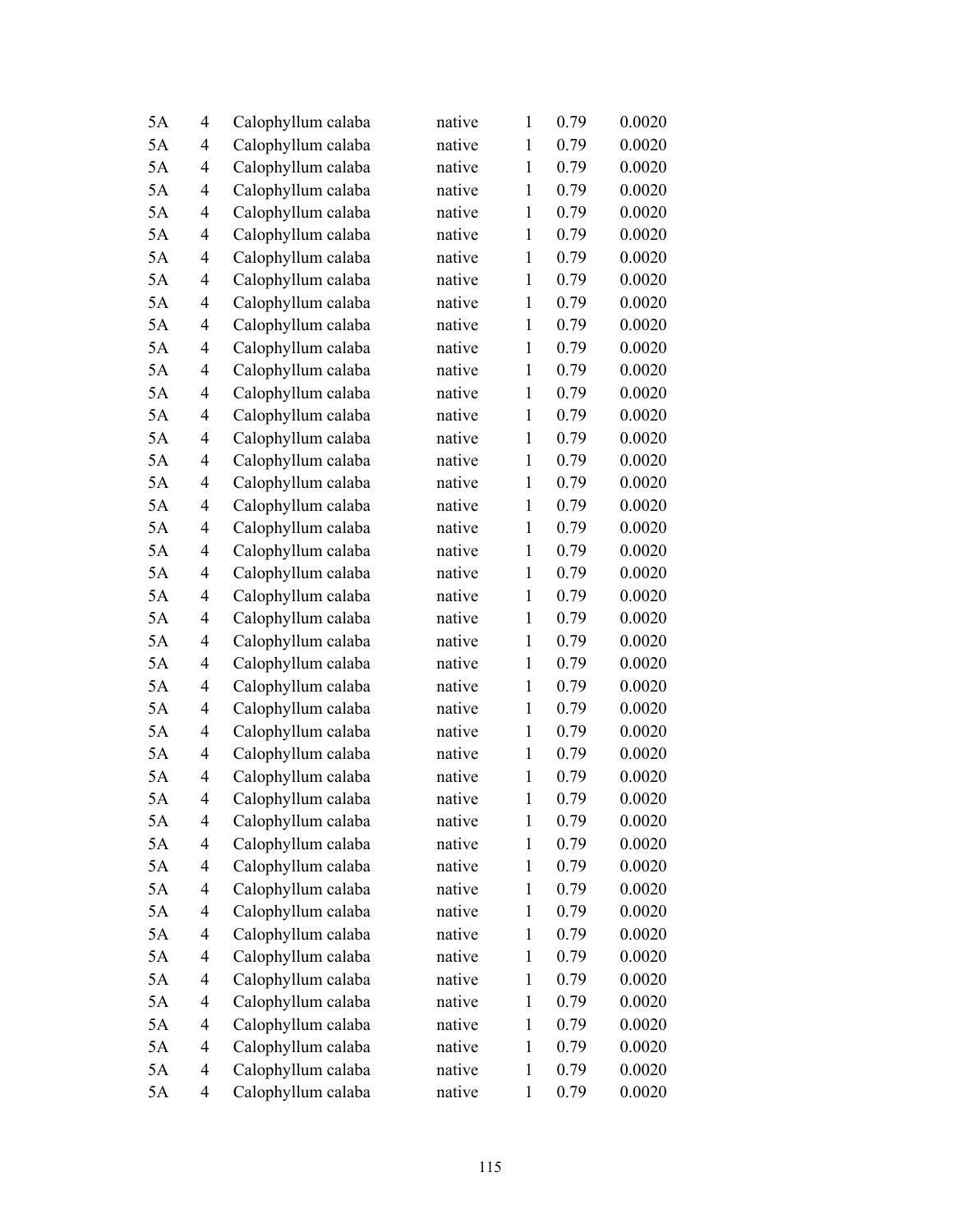| 5A | $\overline{4}$ | Calophyllum calaba | native | 1            | 0.79 | 0.0020 |
|----|----------------|--------------------|--------|--------------|------|--------|
| 5A | 4              | Calophyllum calaba | native | $\mathbf{1}$ | 0.79 | 0.0020 |
| 5A | 4              | Calophyllum calaba | native | $\mathbf{1}$ | 0.79 | 0.0020 |
| 5A | 4              | Calophyllum calaba | native | $\mathbf{1}$ | 0.79 | 0.0020 |
| 5A | 4              | Calophyllum calaba | native | $\mathbf{1}$ | 0.79 | 0.0020 |
| 5A | 4              | Calophyllum calaba | native | $\mathbf{1}$ | 0.79 | 0.0020 |
| 5A | 4              | Calophyllum calaba | native | $\mathbf{1}$ | 0.79 | 0.0020 |
| 5A | 4              | Calophyllum calaba | native | $\mathbf{1}$ | 0.79 | 0.0020 |
| 5A | 4              | Calophyllum calaba | native | $\mathbf{1}$ | 0.79 | 0.0020 |
| 5A | 4              | Calophyllum calaba | native | $\mathbf{1}$ | 0.79 | 0.0020 |
| 5A | 4              | Calophyllum calaba | native | $\mathbf{1}$ | 0.79 | 0.0020 |
| 5A | $\overline{4}$ | Calophyllum calaba | native | $\mathbf{1}$ | 0.79 | 0.0020 |
| 5A | 4              | Calophyllum calaba | native | $\mathbf{1}$ | 0.79 | 0.0020 |
| 5A | $\overline{4}$ | Calophyllum calaba | native | $\mathbf{1}$ | 0.79 | 0.0020 |
| 5A | 4              | Calophyllum calaba | native | $\mathbf{1}$ | 0.79 | 0.0020 |
| 5A | 4              | Calophyllum calaba | native | $\mathbf{1}$ | 0.79 | 0.0020 |
| 5A | 4              | Calophyllum calaba | native | $\mathbf{1}$ | 0.79 | 0.0020 |
| 5A | 4              | Calophyllum calaba | native | $\mathbf{1}$ | 0.79 | 0.0020 |
| 5A | 4              | Calophyllum calaba | native | $\mathbf{1}$ | 0.79 | 0.0020 |
| 5A | 4              | Calophyllum calaba | native | $\mathbf{1}$ | 0.79 | 0.0020 |
| 5A | 4              | Calophyllum calaba | native | $\mathbf{1}$ | 0.79 | 0.0020 |
| 5A | 4              | Calophyllum calaba | native | $\mathbf{1}$ | 0.79 | 0.0020 |
| 5A | 4              | Calophyllum calaba | native | $\mathbf{1}$ | 0.79 | 0.0020 |
| 5A | $\overline{4}$ | Calophyllum calaba | native | $\mathbf{1}$ | 0.79 | 0.0020 |
| 5A | 4              | Calophyllum calaba | native | $\mathbf{1}$ | 0.79 | 0.0020 |
| 5A | 4              | Calophyllum calaba | native | $\mathbf{1}$ | 0.79 | 0.0020 |
| 5A | 4              | Calophyllum calaba | native | $\mathbf{1}$ | 0.79 | 0.0020 |
| 5A | 4              | Calophyllum calaba | native | $\mathbf{1}$ | 0.79 | 0.0020 |
| 5A | 4              | Calophyllum calaba | native | $\mathbf{1}$ | 0.79 | 0.0020 |
| 5A | 4              | Calophyllum calaba | native | $\mathbf{1}$ | 0.79 | 0.0020 |
| 5A | $\overline{4}$ | Calophyllum calaba | native | $\mathbf{1}$ | 0.79 | 0.0020 |
| 5A | 4              | Calophyllum calaba | native | $\mathbf{1}$ | 0.79 | 0.0020 |
| 5A | 4              | Calophyllum calaba | native | $\mathbf{1}$ | 0.79 | 0.0020 |
| 5A | 4              | Calophyllum calaba | native | $\mathbf{1}$ | 0.79 | 0.0020 |
| 5A | 4              | Calophyllum calaba | native | $\mathbf{1}$ | 0.79 | 0.0020 |
| 5A | 4              | Calophyllum calaba | native | $\mathbf{1}$ | 0.79 | 0.0020 |
| 5A | 4              | Calophyllum calaba | native | $\mathbf{1}$ | 0.79 | 0.0020 |
| 5A | 4              | Calophyllum calaba | native | $\mathbf{1}$ | 0.79 | 0.0020 |
| 5A | 4              | Calophyllum calaba | native | $\mathbf{1}$ | 0.79 | 0.0020 |
| 5A | 4              | Calophyllum calaba | native | $\mathbf{1}$ | 0.79 | 0.0020 |
| 5A | 4              | Calophyllum calaba | native | $\mathbf{1}$ | 0.79 | 0.0020 |
| 5A | 4              | Calophyllum calaba | native | $\mathbf{1}$ | 0.79 | 0.0020 |
| 5A | 4              | Calophyllum calaba | native | $\mathbf{1}$ | 0.79 | 0.0020 |
| 5A | 4              | Calophyllum calaba | native | $\mathbf{1}$ | 0.79 | 0.0020 |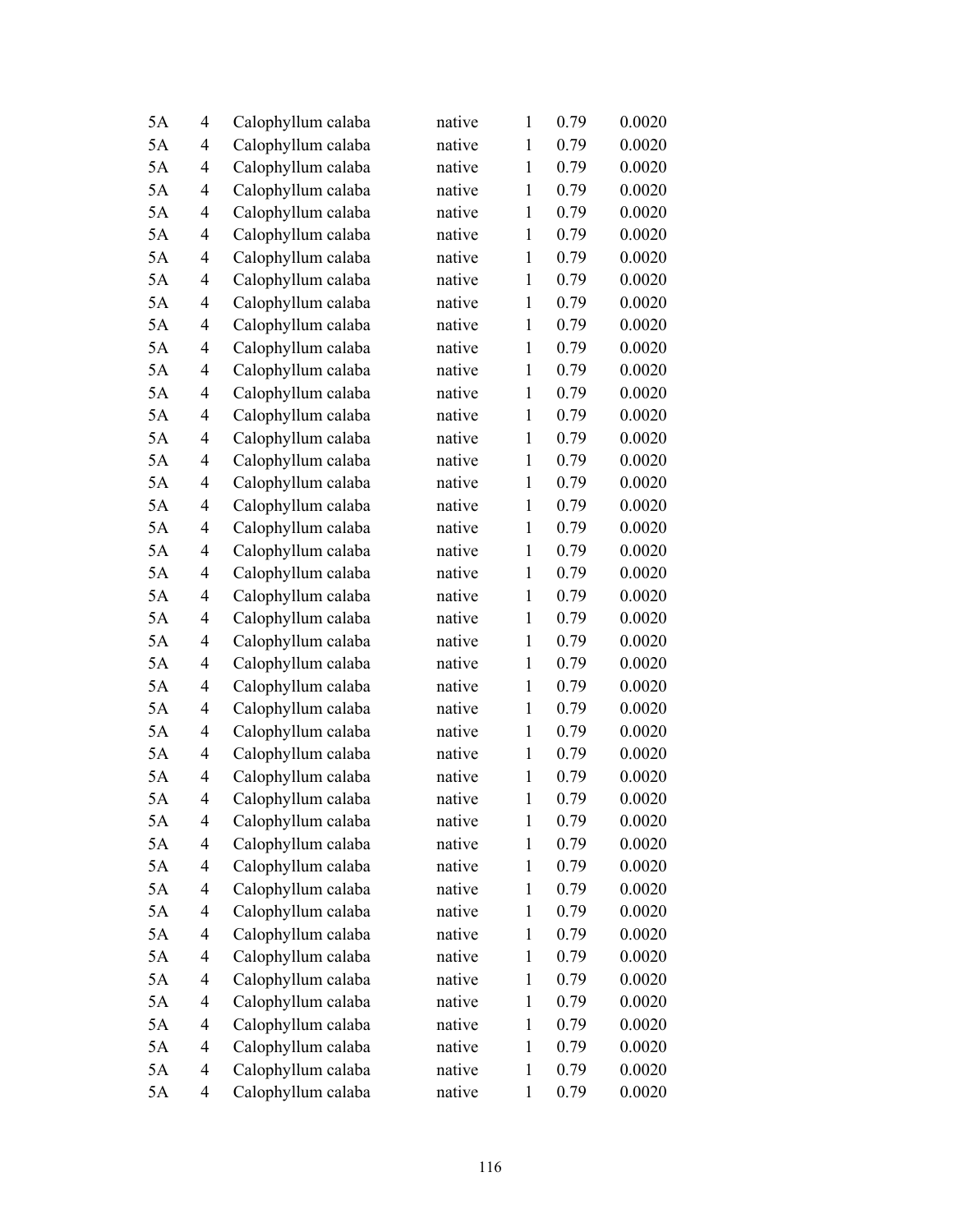| 5A | $\overline{4}$ | Calophyllum calaba | native | 1              | 0.79  | 0.0020 |
|----|----------------|--------------------|--------|----------------|-------|--------|
| 5A | 4              | Calophyllum calaba | native | $\mathbf{1}$   | 0.79  | 0.0020 |
| 5A | 4              | Calophyllum calaba | native | $\mathbf{1}$   | 0.79  | 0.0020 |
| 5A | 4              | Calophyllum calaba | native | $\mathbf{1}$   | 0.79  | 0.0020 |
| 5A | 4              | Calophyllum calaba | native | $\mathbf{1}$   | 0.79  | 0.0020 |
| 5A | 4              | Calophyllum calaba | native | $\mathbf{1}$   | 0.79  | 0.0020 |
| 5A | 4              | Calophyllum calaba | native | $\mathbf{1}$   | 0.79  | 0.0020 |
| 5A | 4              | Calophyllum calaba | native | $\mathbf{1}$   | 0.79  | 0.0020 |
| 5A | 4              | Calophyllum calaba | native | $\mathbf{1}$   | 0.79  | 0.0020 |
| 5A | 4              | Calophyllum calaba | native | $\mathbf{1}$   | 0.79  | 0.0020 |
| 5A | 4              | Calophyllum calaba | native | $\mathbf{1}$   | 0.79  | 0.0020 |
| 5A | $\overline{4}$ | Calophyllum calaba | native | $\mathbf{1}$   | 0.79  | 0.0020 |
| 5A | 4              | Calophyllum calaba | native | $\mathbf{1}$   | 0.79  | 0.0020 |
| 5A | 4              | Calophyllum calaba | native | $\mathbf{1}$   | 0.79  | 0.0020 |
| 5A | 4              | Calophyllum calaba | native | $\mathbf{1}$   | 0.79  | 0.0020 |
| 5A | 4              | Calophyllum calaba | native | $\mathbf{1}$   | 0.79  | 0.0020 |
| 5A | 4              | Calophyllum calaba | native | $\mathbf{1}$   | 0.79  | 0.0020 |
| 5A | 4              | Calophyllum calaba | native | $\mathbf{1}$   | 0.79  | 0.0020 |
| 5A | 4              | Calophyllum calaba | native | $\mathbf{1}$   | 0.79  | 0.0020 |
| 5A | 4              | Calophyllum calaba | native | $\mathbf{1}$   | 0.79  | 0.0020 |
| 5A | 4              | Calophyllum calaba | native | $\mathbf{1}$   | 0.79  | 0.0020 |
| 5A | 4              | Calophyllum calaba | native | $\mathbf{1}$   | 0.79  | 0.0020 |
| 5A | 4              | Calophyllum calaba | native | $\mathbf{1}$   | 0.79  | 0.0020 |
| 5A | $\overline{4}$ | Calophyllum calaba | native | $\mathbf{1}$   | 0.79  | 0.0020 |
| 5A | 4              | Calophyllum calaba | native | $\mathbf{1}$   | 0.79  | 0.0020 |
| 5A | 4              | Calophyllum calaba | native | $\mathbf{1}$   | 0.79  | 0.0020 |
| 5A | 4              | Calophyllum calaba | native | $\mathbf{1}$   | 0.79  | 0.0020 |
| 5A | 4              | Calophyllum calaba | native | $\mathbf{1}$   | 0.79  | 0.0020 |
| 5A | 4              | Calophyllum calaba | native | $\mathbf{1}$   | 0.79  | 0.0020 |
| 5A | 4              | Calophyllum calaba | native | $\overline{2}$ | 3.14  | 0.0079 |
| 5A | 4              | Calophyllum calaba | native | $\overline{2}$ | 3.14  | 0.0079 |
| 5A | 4              | Calophyllum calaba | native | 2              | 3.14  | 0.0079 |
| 5A | 4              | Calophyllum calaba | native | $\overline{c}$ | 3.14  | 0.0079 |
| 5A | 4              | Calophyllum calaba | native | $\mathfrak{Z}$ | 7.07  | 0.0177 |
| 5A | 4              | Calophyllum calaba | native | 3              | 7.07  | 0.0177 |
| 5A | 4              | Calophyllum calaba | native | $\mathfrak{Z}$ | 7.07  | 0.0177 |
| 5A | 4              | Hibiscus elatus    | exotic | 4              | 12.57 | 0.0314 |
| 5A | 4              | Hibiscus elatus    | exotic | 4              | 12.57 | 0.0314 |
| 5A | 4              | Hibiscus elatus    | exotic | 6              | 28.27 | 0.0707 |
| 5A | 4              | Hibiscus elatus    | exotic | 8              | 50.27 | 0.1257 |
| 5A | 4              | Hibiscus elatus    | exotic | 9              | 63.62 | 0.1590 |
| 5A | 4              | Hibiscus elatus    | exotic | 10             | 78.54 | 0.1963 |
| 5A | 4              | Hibiscus elatus    | exotic | 10             | 78.54 | 0.1963 |
| 5A | 4              | Hibiscus elatus    | exotic | 11             | 95.03 | 0.2376 |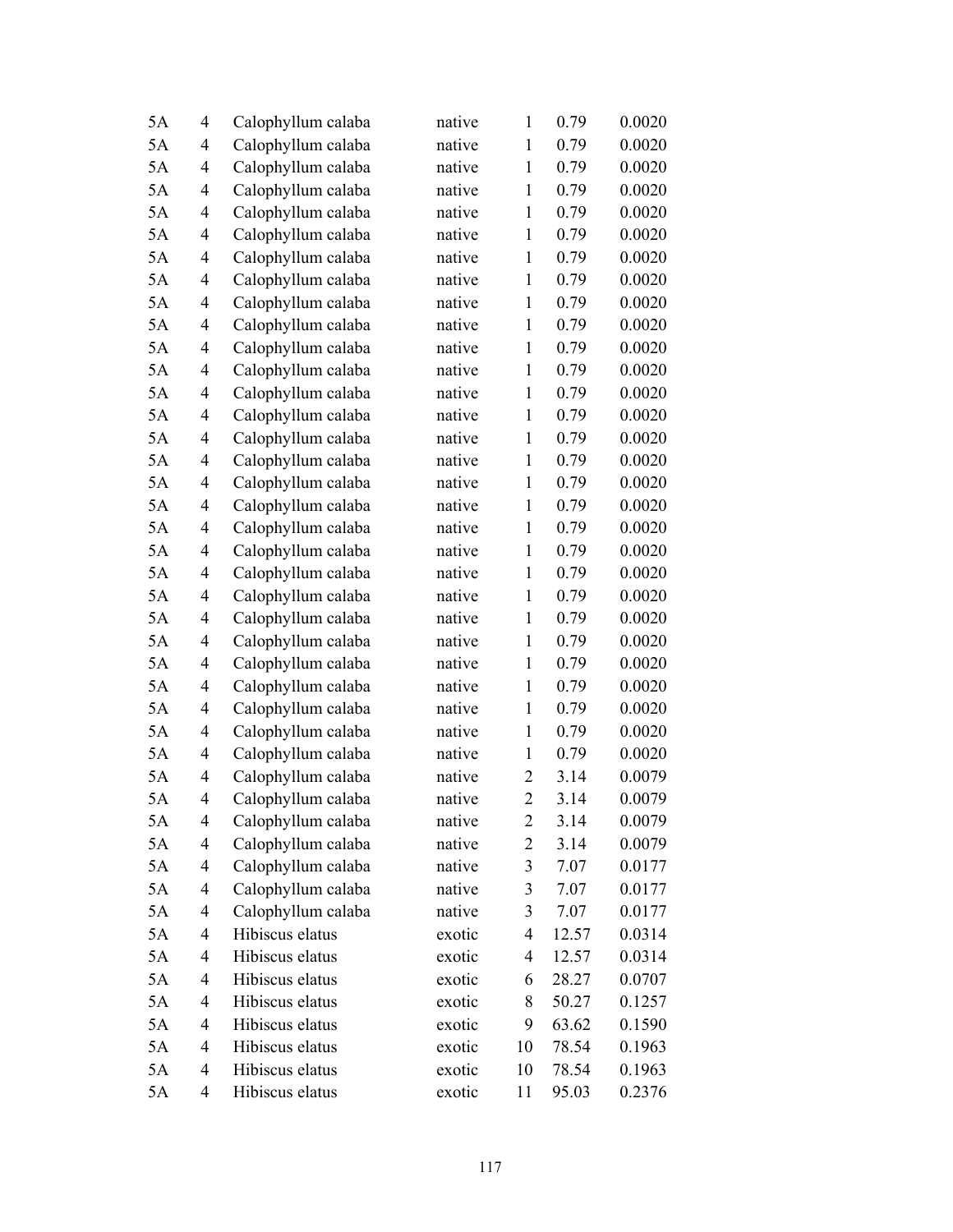| 5A | 4              | Hibiscus elatus    | exotic | 13           | 132.73 | 0.3318 |
|----|----------------|--------------------|--------|--------------|--------|--------|
| 5A | $\overline{4}$ | Hibiscus elatus    | exotic | 13           | 132.73 | 0.3318 |
| 5A | 4              | Hibiscus elatus    | exotic | 13           | 132.73 | 0.3318 |
| 5A | 4              | Hibiscus elatus    | exotic | 16           | 201.06 | 0.5027 |
| 5A | $\overline{4}$ | Hibiscus elatus    | exotic | 16           | 201.06 | 0.5027 |
| 5A | $\overline{4}$ | Hibiscus elatus    | exotic | 16           | 201.06 | 0.5027 |
| 5A | 4              | Hibiscus elatus    | exotic | 17           | 226.98 | 0.5675 |
| 5A | 4              | Hibiscus elatus    | exotic | 17           | 226.98 | 0.5675 |
| 5A | 4              | Hibiscus elatus    | exotic | 18           | 254.47 | 0.6362 |
| 5A | 4              | Hibiscus elatus    | exotic | 19           | 283.53 | 0.7088 |
| 5A | $\overline{4}$ | Hibiscus elatus    | exotic | 23           | 415.48 | 1.0387 |
| 5A | 4              | Hibiscus elatus    | exotic | 24           | 452.39 | 1.1310 |
| 5A | 4              | Hibiscus elatus    | exotic | 25           | 490.87 | 1.2272 |
| 5B | $\mathbf{1}$   | Calophyllum calaba | native | $\mathbf{1}$ | 0.79   | 0.0020 |
| 5B | $\mathbf{1}$   | Calophyllum calaba | native | $\mathbf{1}$ | 0.79   | 0.0020 |
| 5B | 1              | Calophyllum calaba | native | $\mathbf{1}$ | 0.79   | 0.0020 |
| 5B | 1              | Calophyllum calaba | native | $\mathbf{1}$ | 0.79   | 0.0020 |
| 5B | $\mathbf{1}$   | Calophyllum calaba | native | $\mathbf{1}$ | 0.79   | 0.0020 |
| 5B | 1              | Calophyllum calaba | native | $\mathbf{1}$ | 0.79   | 0.0020 |
| 5B | $\mathbf{1}$   | Calophyllum calaba | native | $\mathbf{1}$ | 0.79   | 0.0020 |
| 5B | 1              | Calophyllum calaba | native | $\mathbf{1}$ | 0.79   | 0.0020 |
| 5B | $\mathbf{1}$   | Calophyllum calaba | native | $\mathbf{1}$ | 0.79   | 0.0020 |
| 5B | 1              | Calophyllum calaba | native | $\mathbf{1}$ | 0.79   | 0.0020 |
| 5B | $\mathbf{1}$   | Calophyllum calaba | native | $\mathbf{1}$ | 0.79   | 0.0020 |
| 5B | $\mathbf{1}$   | Calophyllum calaba | native | $\mathbf{1}$ | 0.79   | 0.0020 |
| 5B | $\mathbf{1}$   | Calophyllum calaba | native | $\mathbf{1}$ | 0.79   | 0.0020 |
| 5B | $\mathbf{1}$   | Calophyllum calaba | native | $\mathbf{1}$ | 0.79   | 0.0020 |
| 5B | $\mathbf{1}$   | Calophyllum calaba | native | $\mathbf{1}$ | 0.79   | 0.0020 |
| 5B | $\mathbf{1}$   | Calophyllum calaba | native | $\mathbf{1}$ | 0.79   | 0.0020 |
| 5B | 1              | Calophyllum calaba | native | $\mathbf{1}$ | 0.79   | 0.0020 |
| 5B | $\mathbf{1}$   | Calophyllum calaba | native | $\mathbf{1}$ | 0.79   | 0.0020 |
| 5B | $\mathbf{1}$   | Calophyllum calaba | native | $\mathbf{1}$ | 0.79   | 0.0020 |
| 5Β | 1              | Calophyllum calaba | native | $\mathbf{1}$ | 0.79   | 0.0020 |
| 5B | $\mathbf{1}$   | Calophyllum calaba | native | $\mathbf{1}$ | 0.79   | 0.0020 |
| 5Β | $\mathbf{1}$   | Calophyllum calaba | native | $\mathbf{1}$ | 0.79   | 0.0020 |
| 5Β | $\mathbf{1}$   | Calophyllum calaba | native | $\mathbf{1}$ | 0.79   | 0.0020 |
| 5B | $\mathbf{1}$   | Calophyllum calaba | native | $\mathbf{1}$ | 0.79   | 0.0020 |
| 5Β | 1              | Calophyllum calaba | native | $\mathbf{1}$ | 0.79   | 0.0020 |
| 5Β | $\mathbf{1}$   | Calophyllum calaba | native | $\mathbf{1}$ | 0.79   | 0.0020 |
| 5Β | 1              | Calophyllum calaba | native | $\mathbf{1}$ | 0.79   | 0.0020 |
| 5B | $\mathbf{1}$   | Calophyllum calaba | native | $\mathbf{1}$ | 0.79   | 0.0020 |
| 5Β | $\mathbf{1}$   | Calophyllum calaba | native | $\mathbf{1}$ | 0.79   | 0.0020 |
| 5B | 1              | Calophyllum calaba | native | $\mathbf{1}$ | 0.79   | 0.0020 |
| 5B | $\mathbf{1}$   | Calophyllum calaba | native | $\mathbf{1}$ | 0.79   | 0.0020 |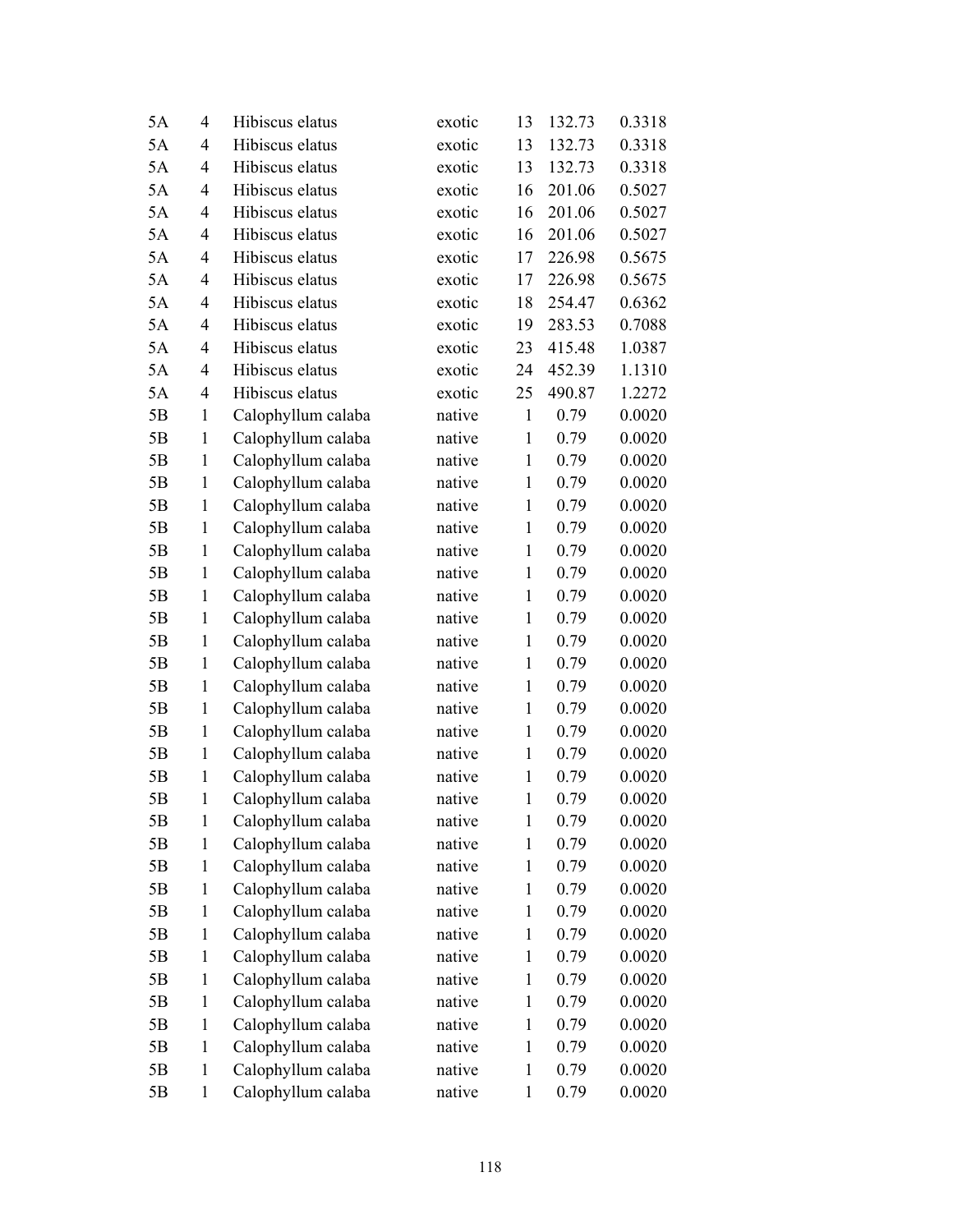| 5B | 1              | Calophyllum calaba   | native | $\mathbf{1}$   | 0.79    | 0.0020 |           |
|----|----------------|----------------------|--------|----------------|---------|--------|-----------|
| 5B | $\mathbf{1}$   | Calophyllum calaba   | native | $\mathbf{1}$   | 0.79    | 0.0020 |           |
| 5B | $\mathbf{1}$   | Calophyllum calaba   | native | $\mathbf{1}$   | 0.79    | 0.0020 |           |
| 5B | $\mathbf{1}$   | Calophyllum calaba   | native | $\mathbf{1}$   | 0.79    | 0.0020 |           |
| 5B | $\mathbf{1}$   | Calophyllum calaba   | native | $\mathbf{1}$   | 0.79    | 0.0020 |           |
| 5B | $\mathbf{1}$   | Calophyllum calaba   | native | $\mathbf{1}$   | 0.79    | 0.0020 |           |
| 5B | $\mathbf{1}$   | Calophyllum calaba   | native | $\mathbf{1}$   | 0.79    | 0.0020 |           |
| 5B | $\mathbf{1}$   | Calophyllum calaba   | native | $\mathbf{1}$   | 0.79    | 0.0020 |           |
| 5B | $\mathbf{1}$   | Calophyllum calaba   | native | $\mathbf{1}$   | 0.79    | 0.0020 |           |
| 5B | $\mathbf{1}$   | Calophyllum calaba   | native | $\mathbf{1}$   | 0.79    | 0.0020 |           |
| 5B | $\mathbf{1}$   | Calophyllum calaba   | native | $\mathbf{1}$   | 0.79    | 0.0020 |           |
| 5B | $\mathbf{1}$   | Calophyllum calaba   | native | $\mathbf{1}$   | 0.79    | 0.0020 |           |
| 5B | $\mathbf{1}$   | Calophyllum calaba   | native | $\overline{c}$ | 3.14    | 0.0079 |           |
| 5B | $\mathbf{1}$   | Casearia sylvestris  | native | $\mathbf{1}$   | 0.79    | 0.0020 |           |
| 5B | $\mathbf{1}$   | Casearia sylvestris  | native | 10             | 78.54   | 0.1963 |           |
| 5B | $\mathbf{1}$   | Dendropanax arboreus | native | 25             | 490.87  | 1.2272 |           |
| 5B | $\mathbf{1}$   | Guarea guidonia      | native | 18             | 254.47  | 0.6362 |           |
| 5B | $\mathbf{1}$   | Guarea guidonia      | native | 19             | 283.53  | 0.7088 |           |
| 5B | $\mathbf{1}$   | Hibiscus elatus      | exotic | 6              | 28.27   | 0.0707 | g         |
| 5B | $\mathbf{1}$   | Hibiscus elatus      | exotic | 7              | 38.48   | 0.0962 | ${\bf g}$ |
| 5B | $\mathbf{1}$   | Hibiscus elatus      | exotic | 11             | 95.03   | 0.2376 | ${\bf g}$ |
| 5B | $\mathbf{1}$   | Hibiscus elatus      | exotic | 12             | 113.10  | 0.2827 | ${\bf g}$ |
| 5B | $\mathbf{1}$   | Hibiscus elatus      | exotic | 14             | 153.94  | 0.3848 | ${\bf g}$ |
| 5B | $\mathbf{1}$   | Hibiscus elatus      | exotic | 36             | 1017.88 | 2.5447 | ${\bf g}$ |
| 5B | $\mathbf{1}$   | Hibiscus elatus      | exotic | 36             | 1017.88 | 2.5447 | ${\sf g}$ |
| 5B | $\mathbf{1}$   | Hibiscus elatus      | exotic | $\mathbf{1}$   | 0.79    | 0.0020 |           |
| 5B | $\mathbf{1}$   | Hibiscus elatus      | exotic | $\overline{c}$ | 3.14    | 0.0079 |           |
| 5B | $\mathbf{1}$   | Hibiscus elatus      | exotic | $\overline{2}$ | 3.14    | 0.0079 |           |
| 5B | $\mathbf{1}$   | Hibiscus elatus      | exotic | $\overline{4}$ | 12.57   | 0.0314 |           |
| 5B | $\overline{c}$ | Calophyllum calaba   | native | $\mathbf{1}$   | 0.79    | 0.0020 |           |
| 5B | $\overline{2}$ | Calophyllum calaba   | native | $\mathbf{1}$   | 0.79    | 0.0020 |           |
| 5B | $\overline{2}$ | Calophyllum calaba   | native | $\mathbf{1}$   | 0.79    | 0.0020 |           |
| 5B | $\overline{c}$ | Calophyllum calaba   | native | $\mathbf{1}$   | 0.79    | 0.0020 |           |
| 5B | $\overline{c}$ | Calophyllum calaba   | native | $\mathbf{1}$   | 0.79    | 0.0020 |           |
| 5B | $\overline{2}$ | Calophyllum calaba   | native | $\mathbf{1}$   | 0.79    | 0.0020 |           |
| 5B | $\overline{c}$ | Calophyllum calaba   | native | $\mathbf{1}$   | 0.79    | 0.0020 |           |
| 5B | $\overline{c}$ | Calophyllum calaba   | native | $\mathbf{1}$   | 0.79    | 0.0020 |           |
| 5B | $\overline{2}$ | Calophyllum calaba   | native | $\mathbf{1}$   | 0.79    | 0.0020 |           |
| 5B | $\overline{c}$ | Calophyllum calaba   | native | $\mathbf{1}$   | 0.79    | 0.0020 |           |
| 5B | $\overline{c}$ | Calophyllum calaba   | native | $\mathbf{1}$   | 0.79    | 0.0020 |           |
| 5B | $\overline{c}$ | Calophyllum calaba   | native | $\mathbf{1}$   | 0.79    | 0.0020 |           |
| 5B | $\overline{c}$ | Calophyllum calaba   | native | $\mathbf{1}$   | 0.79    | 0.0020 |           |
| 5B | $\overline{c}$ | Calophyllum calaba   | native | $\mathbf{1}$   | 0.79    | 0.0020 |           |
| 5B | $\overline{2}$ | Calophyllum calaba   | native | $\mathbf{1}$   | 0.79    | 0.0020 |           |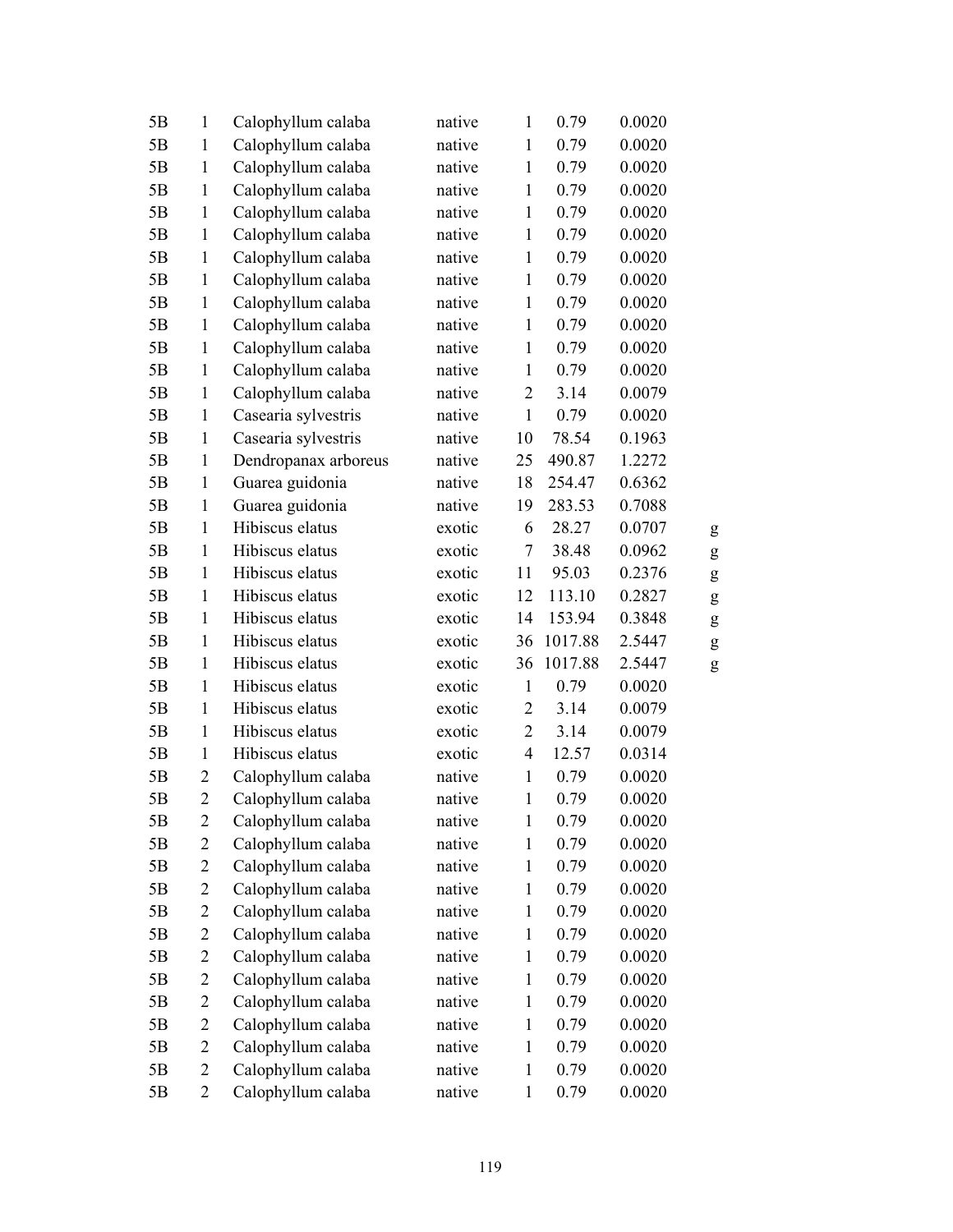| 5B | $\overline{2}$ | Calophyllum calaba | native | $\mathbf{1}$   | 0.79    | 0.0020 |   |
|----|----------------|--------------------|--------|----------------|---------|--------|---|
| 5B | $\overline{2}$ | Calophyllum calaba | native | $\mathbf{1}$   | 0.79    | 0.0020 |   |
| 5B | $\mathbf{2}$   | Calophyllum calaba | native | $\mathbf{1}$   | 0.79    | 0.0020 |   |
| 5B | $\overline{2}$ | Calophyllum calaba | native | 3              | 7.07    | 0.0177 |   |
| 5B | $\overline{2}$ | Calophyllum calaba | native | 3              | 7.07    | 0.0177 |   |
| 5B | $\mathbf{2}$   | Calophyllum calaba | native | 9              | 63.62   | 0.1590 |   |
| 5B | $\overline{2}$ | Calophyllum calaba | native | 12             | 113.10  | 0.2827 |   |
| 5B | $\mathbf{2}$   | Guarea guidonia    | native | $\overline{4}$ | 12.57   | 0.0314 |   |
| 5B | $\overline{2}$ | Hibiscus elatus    | exotic | 13             | 132.73  | 0.3318 | g |
| 5B | $\overline{2}$ | Hibiscus elatus    | exotic | 19             | 283.53  | 0.7088 | g |
| 5B | $\overline{2}$ | Hibiscus elatus    | exotic | 20             | 314.16  | 0.7854 | g |
| 5B | $\overline{2}$ | Hibiscus elatus    | exotic | 20             | 314.16  | 0.7854 | g |
| 5B | $\overline{2}$ | Hibiscus elatus    | exotic | 20             | 314.16  | 0.7854 | g |
| 5B | $\overline{2}$ | Hibiscus elatus    | exotic | 25             | 490.87  | 1.2272 | g |
| 5B | $\mathbf{2}$   | Hibiscus elatus    | exotic | 27             | 572.56  | 1.4314 | g |
| 5B | $\overline{2}$ | Hibiscus elatus    | exotic | 40             | 1256.64 | 3.1416 | g |
| 5B | $\overline{2}$ | Hibiscus elatus    | exotic | $\overline{4}$ | 12.57   | 0.0314 |   |
| 5B | $\mathfrak{Z}$ | Calophyllum calaba | native | $\mathbf{1}$   | 0.79    | 0.0020 |   |
| 5B | $\mathfrak{Z}$ | Calophyllum calaba | native | $\mathbf{1}$   | 0.79    | 0.0020 |   |
| 5B | $\mathfrak{Z}$ | Calophyllum calaba | native | $\mathbf{1}$   | 0.79    | 0.0020 |   |
| 5B | $\mathfrak{Z}$ | Calophyllum calaba | native | $\mathbf{1}$   | 0.79    | 0.0020 |   |
| 5B | $\mathfrak{Z}$ | Calophyllum calaba | native | $\mathbf{1}$   | 0.79    | 0.0020 |   |
| 5B | $\mathfrak{Z}$ | Calophyllum calaba | native | $\mathbf{1}$   | 0.79    | 0.0020 |   |
| 5B | $\mathfrak{Z}$ | Calophyllum calaba | native | $\mathbf{1}$   | 0.79    | 0.0020 |   |
| 5B | $\mathfrak{Z}$ | Calophyllum calaba | native | $\mathbf{1}$   | 0.79    | 0.0020 |   |
| 5B | $\mathfrak{Z}$ | Calophyllum calaba | native | $\mathbf{1}$   | 0.79    | 0.0020 |   |
| 5B | $\mathfrak{Z}$ | Calophyllum calaba | native | $\mathbf{1}$   | 0.79    | 0.0020 |   |
| 5B | $\mathfrak{Z}$ | Calophyllum calaba | native | $\mathbf{1}$   | 0.79    | 0.0020 |   |
| 5B | $\mathfrak{Z}$ | Calophyllum calaba | native | $\mathbf{1}$   | 0.79    | 0.0020 |   |
| 5B | $\mathfrak{Z}$ | Calophyllum calaba | native | $\mathbf{1}$   | 0.79    | 0.0020 |   |
| 5B | 3              | Calophyllum calaba | native | $\mathbf{1}$   | 0.79    | 0.0020 |   |
| 5B | $\mathfrak{Z}$ | Calophyllum calaba | native | $\mathbf{1}$   | 0.79    | 0.0020 |   |
| 5B | $\mathfrak{Z}$ | Calophyllum calaba | native | $\mathbf{1}$   | 0.79    | 0.0020 |   |
| 5B | $\mathfrak{Z}$ | Calophyllum calaba | native | $\mathbf{1}$   | 0.79    | 0.0020 |   |
| 5B | $\mathfrak{Z}$ | Calophyllum calaba | native | $\mathbf{1}$   | 0.79    | 0.0020 |   |
| 5B | $\mathfrak{Z}$ | Calophyllum calaba | native | $\mathbf{1}$   | 0.79    | 0.0020 |   |
| 5B | 3              | Calophyllum calaba | native | $\mathbf{1}$   | 0.79    | 0.0020 |   |
| 5B | $\mathfrak{Z}$ | Calophyllum calaba | native | $\mathbf{1}$   | 0.79    | 0.0020 |   |
| 5B | $\mathfrak{Z}$ | Calophyllum calaba | native | $\,1$          | 0.79    | 0.0020 |   |
| 5B | $\mathfrak{Z}$ | Calophyllum calaba | native | $\mathbf{1}$   | 0.79    | 0.0020 |   |
| 5B | $\mathfrak{Z}$ | Calophyllum calaba | native | $\mathbf{1}$   | 0.79    | 0.0020 |   |
| 5Β | $\mathfrak{Z}$ | Calophyllum calaba | native | $\mathbf{1}$   | 0.79    | 0.0020 |   |
| 5B | $\mathfrak{Z}$ | Calophyllum calaba | native | $\mathbf{1}$   | 0.79    | 0.0020 |   |
| 5B | 3              | Calophyllum calaba | native | $\overline{2}$ | 3.14    | 0.0079 |   |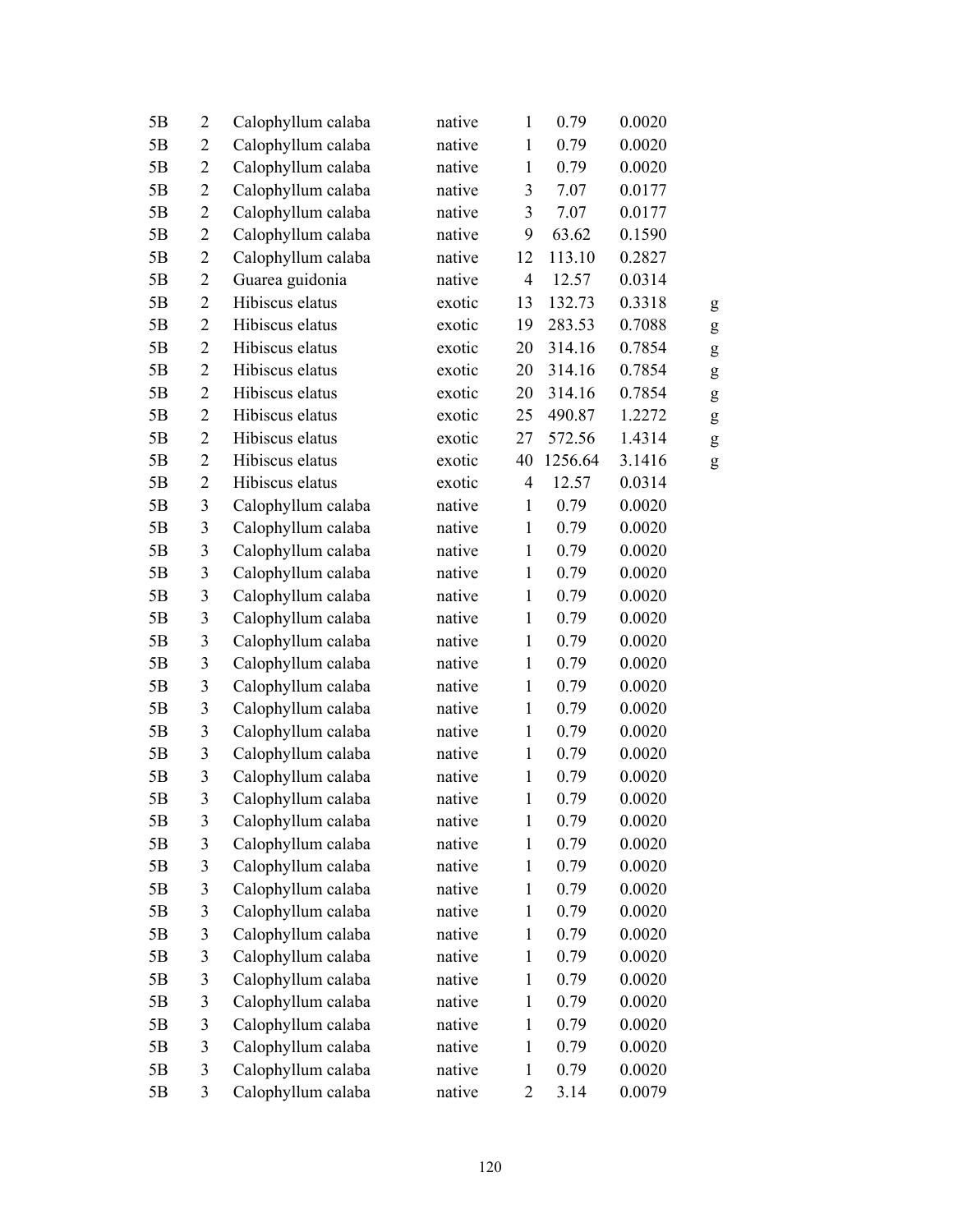| 5B | 3                        | Calophyllum calaba | native | $\overline{2}$ | 3.14    | 0.0079 |   |
|----|--------------------------|--------------------|--------|----------------|---------|--------|---|
| 5B | $\mathfrak{Z}$           | Calophyllum calaba | native | $\overline{2}$ | 3.14    | 0.0079 |   |
| 5B | $\mathfrak{Z}$           | Calophyllum calaba | native | $\overline{2}$ | 3.14    | 0.0079 |   |
| 5B | 3                        | Calophyllum calaba | native | $\overline{2}$ | 3.14    | 0.0079 |   |
| 5B | $\overline{\mathbf{3}}$  | Calophyllum calaba | native | $\overline{2}$ | 3.14    | 0.0079 |   |
| 5B | $\mathfrak{Z}$           | Calophyllum calaba | native | $\overline{4}$ | 12.57   | 0.0314 |   |
| 5B | $\mathfrak{Z}$           | Calophyllum calaba | native | 10             | 78.54   | 0.1963 |   |
| 5B | $\mathfrak{Z}$           | Hibiscus elatus    | exotic | $\overline{2}$ | 3.14    | 0.0079 | g |
| 5B | 3                        | Hibiscus elatus    | exotic | $\overline{4}$ | 12.57   | 0.0314 | g |
| 5B | $\mathfrak{Z}$           | Hibiscus elatus    | exotic | $\overline{4}$ | 12.57   | 0.0314 | g |
| 5B | 3                        | Hibiscus elatus    | exotic | $\overline{4}$ | 12.57   | 0.0314 | g |
| 5B | $\mathfrak{Z}$           | Hibiscus elatus    | exotic | 14             | 153.94  | 0.3848 | g |
| 5B | $\mathfrak{Z}$           | Hibiscus elatus    | exotic | 17             | 226.98  | 0.5675 | g |
| 5B | $\mathfrak{Z}$           | Hibiscus elatus    | exotic | 17             | 226.98  | 0.5675 | g |
| 5B | $\mathfrak{Z}$           | Hibiscus elatus    | exotic | 19             | 283.53  | 0.7088 | g |
| 5B | 3                        | Hibiscus elatus    | exotic | 20             | 314.16  | 0.7854 | g |
| 5B | $\mathfrak{Z}$           | Hibiscus elatus    | exotic | 21             | 346.36  | 0.8659 | g |
| 5B | $\mathfrak{Z}$           | Hibiscus elatus    | exotic | 21             | 346.36  | 0.8659 | g |
| 5B | $\mathfrak{Z}$           | Hibiscus elatus    | exotic | 22             | 380.13  | 0.9503 | g |
| 5B | $\mathfrak{Z}$           | Hibiscus elatus    | exotic | 22             | 380.13  | 0.9503 | g |
| 5B | 3                        | Hibiscus elatus    | exotic | 27             | 572.56  | 1.4314 | g |
| 5B | $\mathfrak{Z}$           | Hibiscus elatus    | exotic | 28             | 615.75  | 1.5394 | g |
| 5B | $\mathfrak{Z}$           | Hibiscus elatus    | exotic | 32             | 804.25  | 2.0106 | g |
| 5B | $\mathfrak{Z}$           | Hibiscus elatus    | exotic | 36             | 1017.88 | 2.5447 | g |
| 5B | $\overline{4}$           | Calophyllum calaba | native | $\mathbf{1}$   | 0.79    | 0.0020 |   |
| 5B | 4                        | Calophyllum calaba | native | $\mathbf{1}$   | 0.79    | 0.0020 |   |
| 5B | $\overline{\mathcal{L}}$ | Calophyllum calaba | native | $\mathbf{1}$   | 0.79    | 0.0020 |   |
| 5B | $\overline{4}$           | Calophyllum calaba | native | $\mathbf{1}$   | 0.79    | 0.0020 |   |
| 5B | $\overline{4}$           | Calophyllum calaba | native | $\mathbf{1}$   | 0.79    | 0.0020 |   |
| 5B | 4                        | Calophyllum calaba | native | $\mathbf{1}$   | 0.79    | 0.0020 |   |
| 5B | 4                        | Calophyllum calaba | native | $\mathbf{1}$   | 0.79    | 0.0020 |   |
| 5B | $\overline{\mathcal{A}}$ | Calophyllum calaba | native | $\mathbf{1}$   | 0.79    | 0.0020 |   |
| 5B | $\overline{\mathcal{A}}$ | Calophyllum calaba | native | $\mathbf{1}$   | 0.79    | 0.0020 |   |
| 5B | $\overline{\mathcal{A}}$ | Calophyllum calaba | native | $\mathbf{1}$   | 0.79    | 0.0020 |   |
| 5B | $\overline{\mathcal{A}}$ | Calophyllum calaba | native | $\mathbf{1}$   | 0.79    | 0.0020 |   |
| 5B | $\overline{\mathcal{L}}$ | Calophyllum calaba | native | $\mathbf{1}$   | 0.79    | 0.0020 |   |
| 5B | $\overline{\mathcal{A}}$ | Calophyllum calaba | native | $\mathbf{1}$   | 0.79    | 0.0020 |   |
| 5B | $\overline{\mathcal{A}}$ | Calophyllum calaba | native | $\mathbf{1}$   | 0.79    | 0.0020 |   |
| 5B | $\overline{\mathcal{A}}$ | Calophyllum calaba | native | $\,1$          | 0.79    | 0.0020 |   |
| 5B | $\overline{\mathcal{A}}$ | Calophyllum calaba | native | $\mathbf{1}$   | 0.79    | 0.0020 |   |
| 5B | $\overline{4}$           | Calophyllum calaba | native | $\mathbf{1}$   | 0.79    | 0.0020 |   |
| 5B | $\overline{\mathcal{A}}$ | Calophyllum calaba | native | $\mathbf{1}$   | 0.79    | 0.0020 |   |
| 5B | $\overline{\mathcal{A}}$ | Calophyllum calaba | native | $\mathbf{1}$   | 0.79    | 0.0020 |   |
| 5B | $\overline{\mathcal{A}}$ | Calophyllum calaba | native | $\mathbf{1}$   | 0.79    | 0.0020 |   |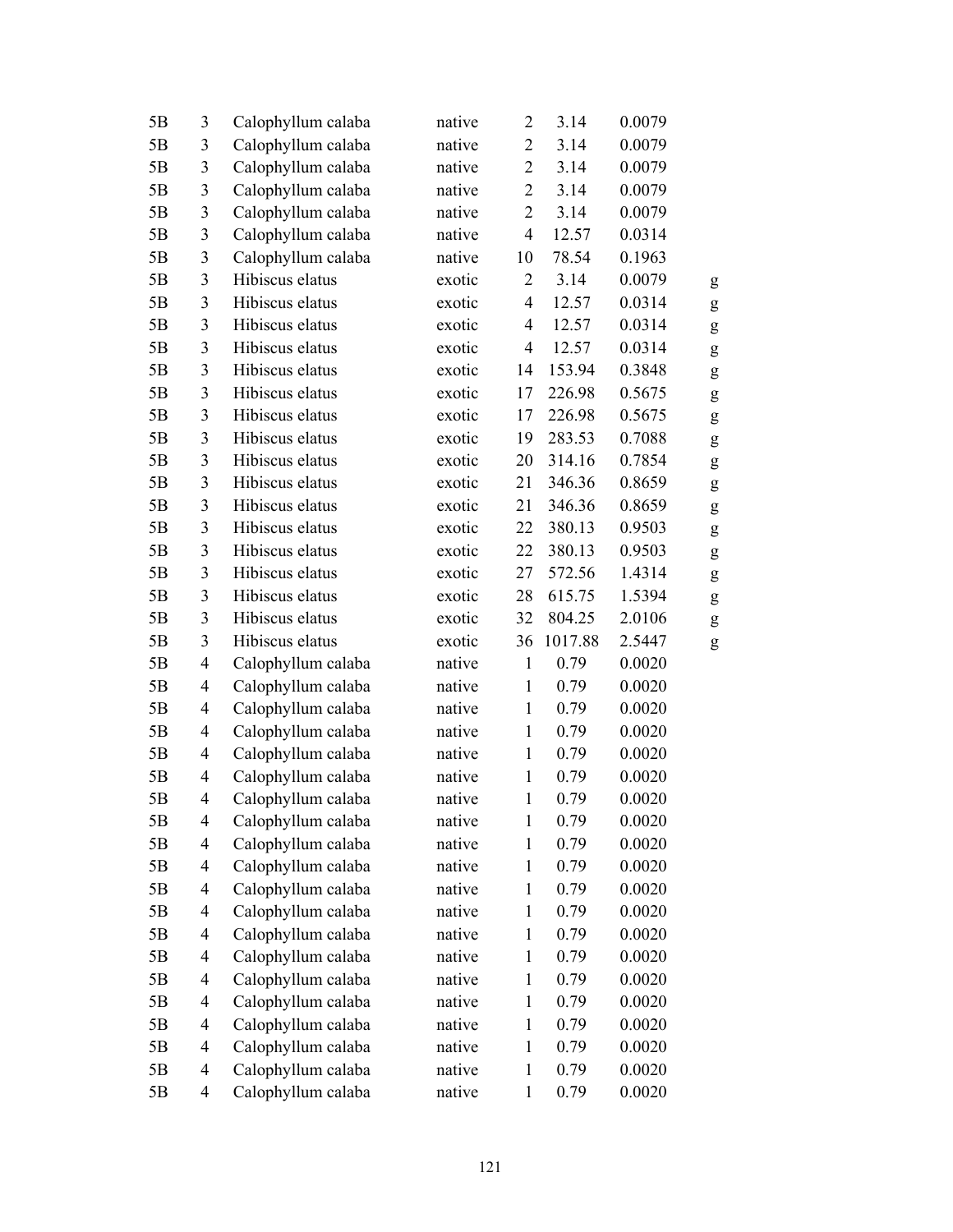| 5B | $\overline{\mathcal{L}}$ | Calophyllum calaba | native | $\mathbf{1}$             | 0.79   | 0.0020 |   |
|----|--------------------------|--------------------|--------|--------------------------|--------|--------|---|
| 5B | 4                        | Calophyllum calaba | native | $\mathbf{1}$             | 0.79   | 0.0020 |   |
| 5B | 4                        | Calophyllum calaba | native | $\mathbf{1}$             | 0.79   | 0.0020 |   |
| 5B | 4                        | Calophyllum calaba | native | $\mathbf{1}$             | 0.79   | 0.0020 |   |
| 5B | $\overline{4}$           | Calophyllum calaba | native | $\mathbf{1}$             | 0.79   | 0.0020 |   |
| 5B | 4                        | Calophyllum calaba | native | $\mathbf{1}$             | 0.79   | 0.0020 |   |
| 5B | 4                        | Calophyllum calaba | native | $\mathbf{1}$             | 0.79   | 0.0020 |   |
| 5B | 4                        | Calophyllum calaba | native | $\mathbf{1}$             | 0.79   | 0.0020 |   |
| 5B | 4                        | Calophyllum calaba | native | $\mathbf{1}$             | 0.79   | 0.0020 |   |
| 5B | $\overline{4}$           | Calophyllum calaba | native | $\mathbf{1}$             | 0.79   | 0.0020 |   |
| 5B | $\overline{4}$           | Calophyllum calaba | native | $\mathbf{1}$             | 0.79   | 0.0020 |   |
| 5B | 4                        | Calophyllum calaba | native | $\mathbf{1}$             | 0.79   | 0.0020 |   |
| 5B | 4                        | Calophyllum calaba | native | $\mathbf{1}$             | 0.79   | 0.0020 |   |
| 5B | 4                        | Calophyllum calaba | native | $\mathbf{1}$             | 0.79   | 0.0020 |   |
| 5B | 4                        | Calophyllum calaba | native | $\mathbf{1}$             | 0.79   | 0.0020 |   |
| 5B | 4                        | Calophyllum calaba | native | $\mathbf{1}$             | 0.79   | 0.0020 |   |
| 5B | $\overline{\mathcal{L}}$ | Calophyllum calaba | native | $\mathbf{1}$             | 0.79   | 0.0020 |   |
| 5B | 4                        | Calophyllum calaba | native | $\mathbf{1}$             | 0.79   | 0.0020 |   |
| 5B | $\overline{4}$           | Calophyllum calaba | native | $\mathbf{1}$             | 0.79   | 0.0020 |   |
| 5B | 4                        | Calophyllum calaba | native | $\mathbf{1}$             | 0.79   | 0.0020 |   |
| 5B | 4                        | Calophyllum calaba | native | $\mathbf{1}$             | 0.79   | 0.0020 |   |
| 5B | 4                        | Calophyllum calaba | native | $\mathbf{1}$             | 0.79   | 0.0020 |   |
| 5B | $\overline{4}$           | Calophyllum calaba | native | $\mathbf{1}$             | 0.79   | 0.0020 |   |
| 5B | 4                        | Calophyllum calaba | native | $\mathbf{1}$             | 0.79   | 0.0020 |   |
| 5B | 4                        | Calophyllum calaba | native | $\mathbf{1}$             | 0.79   | 0.0020 |   |
| 5B | 4                        | Calophyllum calaba | native | $\mathbf{1}$             | 0.79   | 0.0020 |   |
| 5B | 4                        | Calophyllum calaba | native | $\overline{c}$           | 3.14   | 0.0079 |   |
| 5B | $\overline{\mathcal{L}}$ | Calophyllum calaba | native | $\overline{c}$           | 3.14   | 0.0079 |   |
| 5B | $\overline{4}$           | Calophyllum calaba | native | $\overline{\mathcal{L}}$ | 12.57  | 0.0314 |   |
| 5B | 4                        | Calophyllum calaba | native | 5                        | 19.63  | 0.0491 |   |
| 5B | 4                        | Guarea guidonia    | native | 16                       | 201.06 | 0.5027 |   |
| 5B | 4                        | Guarea guidonia    | native | 19                       | 283.53 | 0.7088 |   |
| 5B | 4                        | Guarea guidonia    | native | 19                       | 283.53 | 0.7088 |   |
| 5B | $\overline{\mathcal{L}}$ | Hibiscus elatus    | exotic | 6                        | 28.27  | 0.0707 | g |
| 5B | 4                        | Hibiscus elatus    | exotic | 6                        | 28.27  | 0.0707 | g |
| 5B | $\overline{4}$           | Hibiscus elatus    | exotic | 7                        | 38.48  | 0.0962 | g |
| 5B | 4                        | Hibiscus elatus    | exotic | 8                        | 50.27  | 0.1257 | g |
| 5B | 4                        | Hibiscus elatus    | exotic | 10                       | 78.54  | 0.1963 | g |
| 5B | 4                        | Hibiscus elatus    | exotic | 13                       | 132.73 | 0.3318 | g |
| 5B | 4                        | Hibiscus elatus    | exotic | 16                       | 201.06 | 0.5027 | g |
| 5B | $\overline{4}$           | Hibiscus elatus    | exotic | 20                       | 314.16 | 0.7854 | g |
| 5B | 4                        | Hibiscus elatus    | exotic | 22                       | 380.13 | 0.9503 | g |
| 5B | 4                        | Hibiscus elatus    | exotic | 27                       | 572.56 | 1.4314 | g |
| 5B | 4                        | Hibiscus elatus    | exotic | 28                       | 615.75 | 1.5394 | g |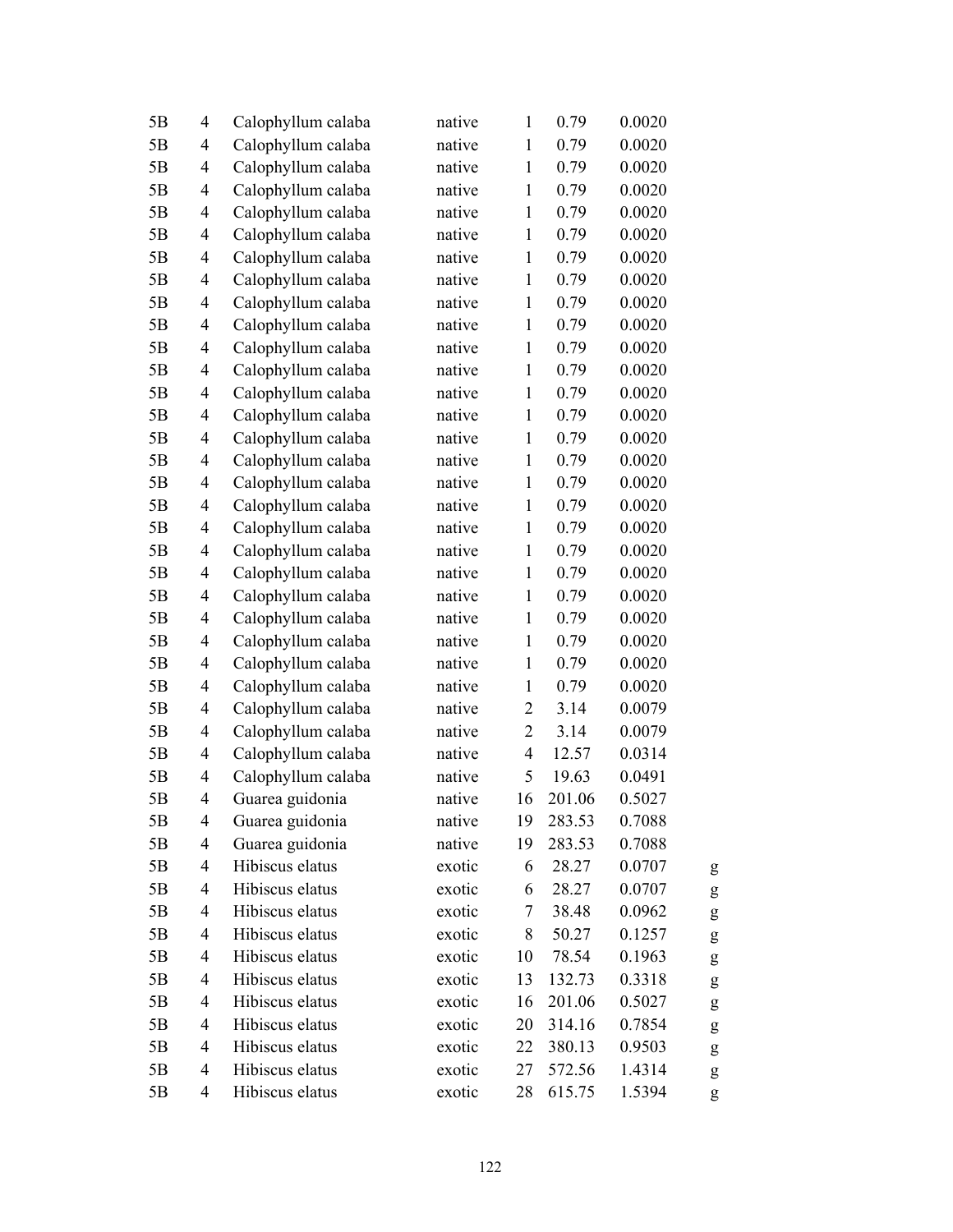| 5B | $\overline{4}$ | Hibiscus elatus      | exotic | 31             | 754.77  | 1.8869 | g         |
|----|----------------|----------------------|--------|----------------|---------|--------|-----------|
| 6A | $\mathbf{1}$   | Andira inermis       | native | $\overline{4}$ | 12.57   | 0.0314 |           |
| 6A | $\mathbf{1}$   | Andira inermis       | native | $\overline{4}$ | 12.57   | 0.0314 |           |
| 6A | $\mathbf{1}$   | Castilla elastica    | exotic | $\mathbf{1}$   | 0.79    | 0.0020 |           |
| 6A | $\mathbf{1}$   | Castilla elastica    | exotic | $\overline{2}$ | 3.14    | 0.0079 |           |
| 6A | $\mathbf{1}$   | Castilla elastica    | exotic | $\overline{2}$ | 3.14    | 0.0079 |           |
| 6A | $\mathbf{1}$   | Castilla elastica    | exotic | $\overline{2}$ | 3.14    | 0.0079 |           |
| 6A | $\mathbf{1}$   | Castilla elastica    | exotic | $\overline{2}$ | 3.14    | 0.0079 |           |
| 6A | $\mathbf{1}$   | Castilla elastica    | exotic | 3              | 7.07    | 0.0177 |           |
| 6A | $\mathbf{1}$   | Castilla elastica    | exotic | $\overline{3}$ | 7.07    | 0.0177 |           |
| 6A | $\mathbf{1}$   | Castilla elastica    | exotic | 3              | 7.07    | 0.0177 |           |
| 6A | $\mathbf{1}$   | Castilla elastica    | exotic | $\overline{4}$ | 12.57   | 0.0314 |           |
| 6A | $\mathbf{1}$   | Castilla elastica    | exotic | 5              | 19.63   | 0.0491 |           |
| 6A | $\mathbf{1}$   | Castilla elastica    | exotic | 6              | 28.27   | 0.0707 |           |
| 6A | $\mathbf{1}$   | Castilla elastica    | exotic | 9              | 63.62   | 0.1590 |           |
| 6A | $\mathbf{1}$   | Cestrum macrophyllum | native | 3              | 7.07    | 0.0177 |           |
| 6A | $\mathbf{1}$   | Coffea arabica       | exotic | $\mathbf{1}$   | 0.79    | 0.0020 |           |
| 6A | $\mathbf{1}$   | Guarea guidonia      | native | $\overline{c}$ | 3.14    | 0.0079 |           |
| 6A | $\mathbf{1}$   | Guarea guidonia      | native | 5              | 19.63   | 0.0491 |           |
| 6A | $\mathbf{1}$   | Hibiscus elatus      | exotic | 3              | 7.07    | 0.0177 | g         |
| 6A | $\mathbf{1}$   | Hibiscus elatus      | exotic | 6              | 28.27   | 0.0707 | ${\sf g}$ |
| 6A | $\mathbf{1}$   | Hibiscus elatus      | exotic | 6              | 28.27   | 0.0707 | g         |
| 6A | $\mathbf{1}$   | Hibiscus elatus      | exotic | 8              | 50.27   | 0.1257 | g         |
| 6A | $\mathbf{1}$   | Hibiscus elatus      | exotic | $8\,$          | 50.27   | 0.1257 | g         |
| 6A | $\mathbf{1}$   | Hibiscus elatus      | exotic | 9              | 63.62   | 0.1590 | g         |
| 6A | $\mathbf{1}$   | Hibiscus elatus      | exotic | 15             | 176.71  | 0.4418 | g         |
| 6A | $\mathbf{1}$   | Hibiscus elatus      | exotic | 15             | 176.71  | 0.4418 | g         |
| 6A | $\mathbf{1}$   | Hibiscus elatus      | exotic | 33             | 855.30  | 2.1382 | g         |
| 6A | $\mathbf{1}$   | Hibiscus elatus      | exotic | 38             | 1134.11 | 2.8353 | ${\bf g}$ |
| 6A | $\mathbf{1}$   | Hibiscus elatus      | exotic | 43             | 1452.20 | 3.6305 | g         |
| 6A | $\mathbf{1}$   | Hibiscus elatus      | exotic | 50             | 1963.50 | 4.9087 | g         |
| 6A | $\mathbf{1}$   | Hibiscus elatus      | exotic | 51             | 2042.82 | 5.1071 | g         |
| 6A | 1              | Hibiscus elatus      | exotic | 1              | 0.79    | 0.0020 |           |
| 6A | $\mathbf{1}$   | Hibiscus elatus      | exotic | $\mathbf{1}$   | 0.79    | 0.0020 |           |
| 6A | 1              | Hibiscus elatus      | exotic | 3              | 7.07    | 0.0177 |           |
| 6A | $\mathbf{1}$   | Hibiscus elatus      | exotic | $\overline{4}$ | 12.57   | 0.0314 |           |
| 6A | $\mathbf{1}$   | Hibiscus elatus      | exotic | $\overline{4}$ | 12.57   | 0.0314 |           |
| 6A | $\mathbf{1}$   | Hibiscus elatus      | exotic | 39             | 1194.59 | 2.9865 |           |
| 6A | $\mathbf{1}$   | Miconia prasina      | native | $\overline{2}$ | 3.14    | 0.0079 |           |
| 6A | $\mathbf{1}$   | Miconia prasina      | native | $\overline{c}$ | 3.14    | 0.0079 |           |
| 6A | $\mathbf{1}$   | Miconia prasina      | native | $\overline{2}$ | 3.14    | 0.0079 |           |
| 6A | $\mathbf{1}$   | Miconia prasina      | native | 3              | 7.07    | 0.0177 |           |
| 6A | 1              | Ocotea leucoxylon    | native | 3              | 7.07    | 0.0177 |           |
| 6A | $\mathbf{1}$   | Syzygium jambos      | exotic | 6              | 28.27   | 0.0707 |           |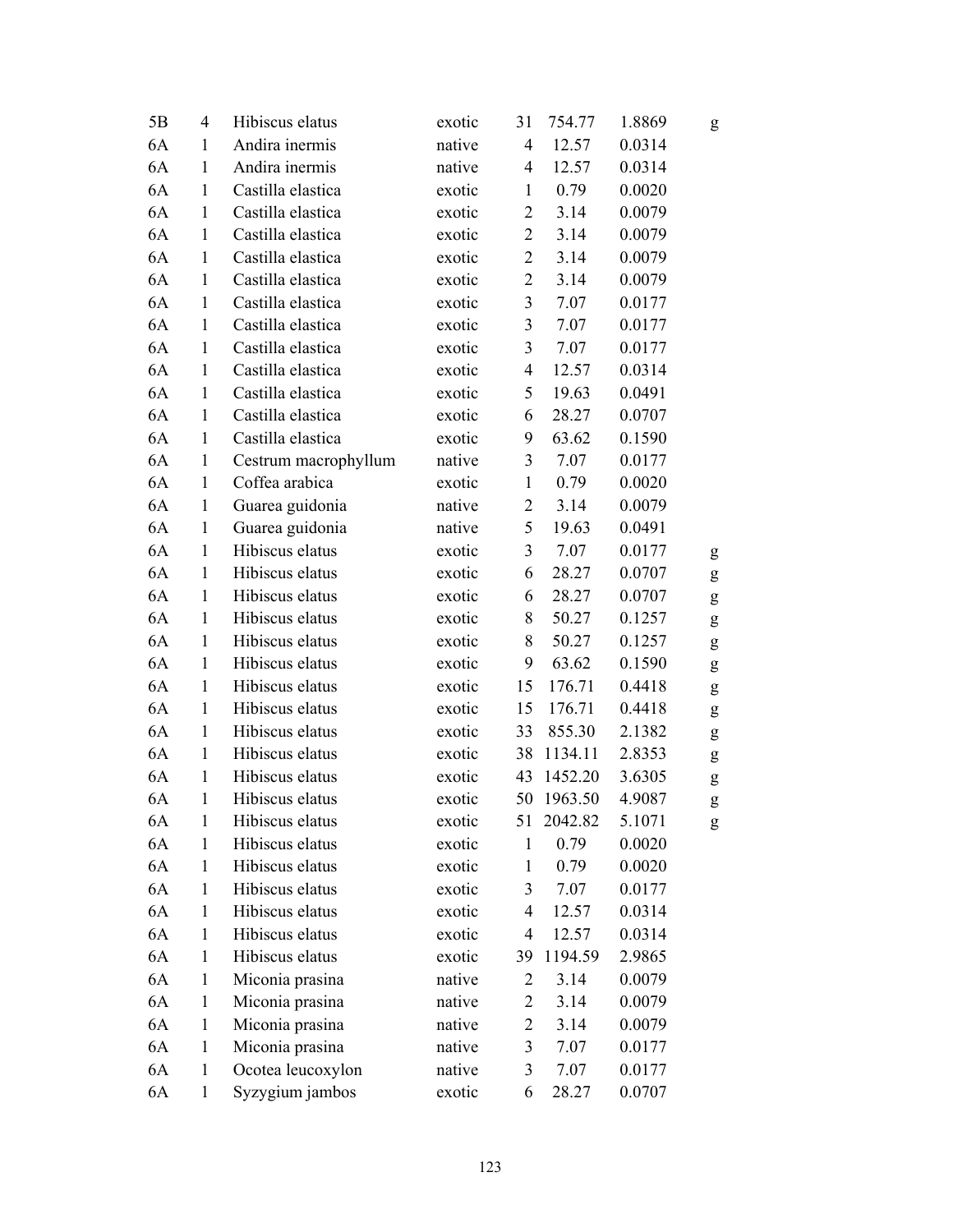| 6A | $\overline{2}$ | Andira inermis        | native | $\overline{2}$ | 3.14    | 0.0079 |           |
|----|----------------|-----------------------|--------|----------------|---------|--------|-----------|
| 6A | $\overline{2}$ | Andira inermis        | native | 3              | 7.07    | 0.0177 |           |
| 6A | $\overline{2}$ | Andira inermis        | native | 3              | 7.07    | 0.0177 |           |
| 6A | $\overline{2}$ | Andira inermis        | native | $\overline{4}$ | 12.57   | 0.0314 |           |
| 6A | $\overline{2}$ | Castilla elastica     | exotic | $\mathbf{1}$   | 0.79    | 0.0020 |           |
| 6A | $\overline{2}$ | Castilla elastica     | exotic | 3              | 7.07    | 0.0177 |           |
| 6A | $\overline{2}$ | Castilla elastica     | exotic | 3              | 7.07    | 0.0177 |           |
| 6A | $\overline{2}$ | Castilla elastica     | exotic | 3              | 7.07    | 0.0177 |           |
| 6A | $\overline{2}$ | Castilla elastica     | exotic | $\overline{4}$ | 12.57   | 0.0314 |           |
| 6A | $\overline{2}$ | Castilla elastica     | exotic | 5              | 19.63   | 0.0491 |           |
| 6A | $\overline{c}$ | Cestrum macrophyllum  | native | 3              | 7.07    | 0.0177 |           |
| 6A | $\overline{2}$ | Cinamomum montanum    | native | $\mathfrak{Z}$ | 7.07    | 0.0177 |           |
| 6A | $\overline{2}$ | Dendropanax arboreus  | native | 3              | 7.07    | 0.0177 |           |
| 6A | $\mathbf{2}$   | Dendropanax arboreus  | native | 3              | 7.07    | 0.0177 |           |
| 6A | $\overline{2}$ | Guarea guidonia       | native | $\mathbf{1}$   | 0.79    | 0.0020 |           |
| 6A | $\overline{c}$ | Guarea guidonia       | native | $\mathbf{1}$   | 0.79    | 0.0020 |           |
| 6A | $\overline{2}$ | Guarea guidonia       | native | 3              | 7.07    | 0.0177 |           |
| 6A | $\overline{2}$ | Guettarda ovalifolia  | native | $\overline{c}$ | 3.14    | 0.0079 |           |
| 6A | $\overline{2}$ | Hibiscus elatus       | exotic | 6              | 28.27   | 0.0707 | g         |
| 6A | $\mathbf{2}$   | Hibiscus elatus       | exotic | 6              | 28.27   | 0.0707 | ${\bf g}$ |
| 6A | $\overline{2}$ | Hibiscus elatus       | exotic | 8              | 50.27   | 0.1257 | ${\bf g}$ |
| 6A | $\overline{2}$ | Hibiscus elatus       | exotic | 35             | 962.11  | 2.4053 | g         |
| 6A | $\overline{2}$ | Hibiscus elatus       | exotic | 37             | 1075.21 | 2.6880 | ${\sf g}$ |
| 6A | $\overline{2}$ | Hibiscus elatus       | exotic | 49             | 1885.74 | 4.7144 | g         |
| 6A | $\overline{2}$ | Hibiscus elatus       | exotic | 3              | 7.07    | 0.0177 |           |
| 6A | $\overline{2}$ | Hibiscus elatus       | exotic | $\overline{4}$ | 12.57   | 0.0314 |           |
| 6A | $\overline{2}$ | Miconia prasina       | native | $\mathbf{1}$   | 0.79    | 0.0020 |           |
| 6A | $\overline{2}$ | Miconia prasina       | native | $\mathbf{1}$   | 0.79    | 0.0020 |           |
| 6A | $\mathbf{2}$   | Miconia prasina       | native | $\mathbf{1}$   | 0.79    | 0.0020 |           |
| 6A | $\overline{c}$ | Miconia prasina       | native | $\overline{c}$ | 3.14    | 0.0079 |           |
| 6A | $\overline{2}$ | Miconia prasina       | native | 3              | 7.07    | 0.0177 |           |
| 6A | $\overline{c}$ | Miconia prasina       | native | $\overline{4}$ | 12.57   | 0.0314 |           |
| 6A | $\overline{2}$ | Miconia prasina       | native | $\overline{4}$ | 12.57   | 0.0314 |           |
| 6A | $\overline{c}$ | Miconia prasina       | native | 5              | 19.63   | 0.0491 |           |
| 6A | 2              | Miconia prasina       | native | 5              | 19.63   | 0.0491 |           |
| 6A | $\overline{c}$ | Miconia prasina       | native | 5              | 19.63   | 0.0491 |           |
| 6A | $\overline{c}$ | Picramnia pentandra   | native | $\mathbf{1}$   | 0.79    | 0.0020 |           |
| 6A | $\overline{c}$ | Spathodea campanulata | exotic | 3              | 7.07    | 0.0177 |           |
| 6A | $\overline{c}$ | Spondias dulcis       | exotic | 4              | 12.57   | 0.0314 |           |
| 6A | 2              | Syzygium jambos       | exotic | $\overline{c}$ | 3.14    | 0.0079 |           |
| 6A | $\overline{c}$ | Syzygium jambos       | exotic | $\mathfrak{Z}$ | 7.07    | 0.0177 |           |
| 6A | $\overline{c}$ | Syzygium jambos       | exotic | 7              | 38.48   | 0.0962 |           |
| 6A | $\overline{2}$ | Syzygium jambos       | exotic | 8              | 50.27   | 0.1257 |           |
| 6A | $\overline{2}$ | Thouinia striata      | native | 2              | 3.14    | 0.0079 |           |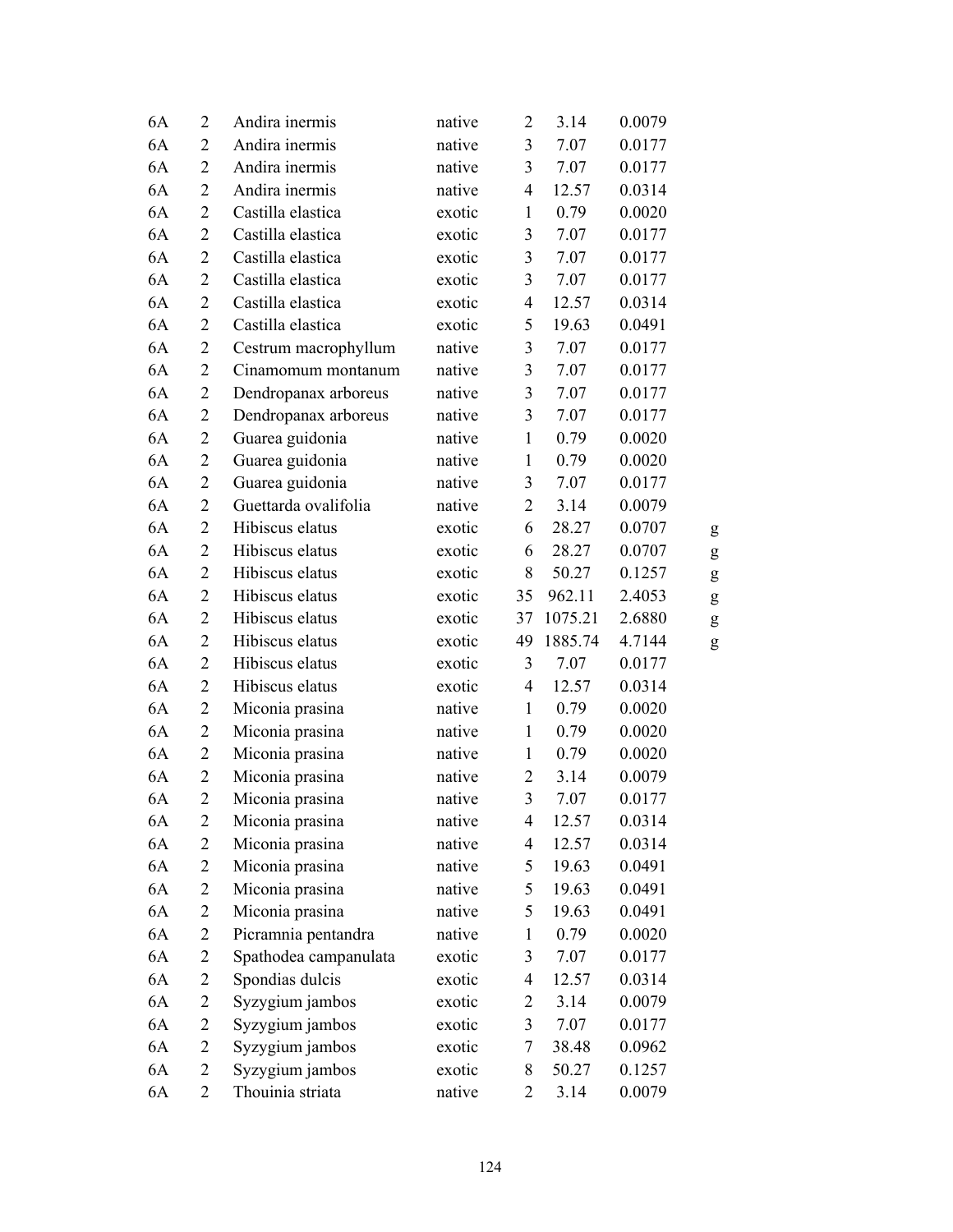| 6A | 3              | Andira inermis       | native | $\overline{2}$ | 3.14    | 0.0079 |           |
|----|----------------|----------------------|--------|----------------|---------|--------|-----------|
| 6A | 3              | Andira inermis       | native | 3              | 7.07    | 0.0177 |           |
| 6A | 3              | Andira inermis       | native | $\overline{3}$ | 7.07    | 0.0177 |           |
| 6A | 3              | Andira inermis       | native | $\overline{4}$ | 12.57   | 0.0314 |           |
| 6A | $\mathfrak{Z}$ | Calophyllum calaba   | native | $\mathbf{1}$   | 0.79    | 0.0020 |           |
| 6A | 3              | Castilla elastica    | exotic | $\mathbf{2}$   | 3.14    | 0.0079 |           |
| 6A | 3              | Castilla elastica    | exotic | 5              | 19.63   | 0.0491 |           |
| 6A | 3              | Castilla elastica    | exotic | 6              | 28.27   | 0.0707 |           |
| 6A | 3              | Guarea guidonia      | native | $\mathbf{1}$   | 0.79    | 0.0020 |           |
| 6A | $\mathfrak{Z}$ | Guarea guidonia      | native | $\overline{2}$ | 3.14    | 0.0079 |           |
| 6A | 3              | Guarea guidonia      | native | $\overline{c}$ | 3.14    | 0.0079 |           |
| 6A | $\mathfrak{Z}$ | Guarea guidonia      | native | $\overline{2}$ | 3.14    | 0.0079 |           |
| 6A | $\mathfrak{Z}$ | Guarea guidonia      | native | $\overline{2}$ | 3.14    | 0.0079 |           |
| 6A | 3              | Guarea guidonia      | native | $\overline{2}$ | 3.14    | 0.0079 |           |
| 6A | $\mathfrak{Z}$ | Guarea guidonia      | native | $\overline{3}$ | 7.07    | 0.0177 |           |
| 6A | 3              | Guarea guidonia      | native | 3              | 7.07    | 0.0177 |           |
| 6A | $\mathfrak{Z}$ | Guarea guidonia      | native | $\overline{3}$ | 7.07    | 0.0177 |           |
| 6A | 3              | Guarea guidonia      | native | $\overline{4}$ | 12.57   | 0.0314 |           |
| 6A | 3              | Hibiscus elatus      | exotic | 6              | 28.27   | 0.0707 | g         |
| 6A | 3              | Hibiscus elatus      | exotic | 6              | 28.27   | 0.0707 | ${\sf g}$ |
| 6A | 3              | Hibiscus elatus      | exotic | 9              | 63.62   | 0.1590 | g         |
| 6A | 3              | Hibiscus elatus      | exotic | 38             | 1134.11 | 2.8353 | g         |
| 6A | 3              | Hibiscus elatus      | exotic | 3              | 7.07    | 0.0177 |           |
| 6A | 3              | Hibiscus elatus      | exotic | $\overline{4}$ | 12.57   | 0.0314 |           |
| 6A | 3              | Hibiscus elatus      | exotic | $\overline{4}$ | 12.57   | 0.0314 |           |
| 6A | 3              | Miconia prasina      | native | $\mathbf{1}$   | 0.79    | 0.0020 |           |
| 6A | $\mathfrak{Z}$ | Miconia prasina      | native | $\mathbf{1}$   | 0.79    | 0.0020 |           |
| 6A | 3              | Miconia prasina      | native | $\mathbf{1}$   | 0.79    | 0.0020 |           |
| 6A | $\mathfrak{Z}$ | Miconia prasina      | native | $\mathbf{1}$   | 0.79    | 0.0020 |           |
| 6A | 3              | Miconia prasina      | native | 5              | 19.63   | 0.0491 |           |
| 6A | 3              | Ocotea leucoxylon    | native | $\mathbf{1}$   | 0.79    | 0.0020 |           |
| 6A | 3              | Ocotea leucoxylon    | native | 5              | 19.63   | 0.0491 |           |
| 6A | 3              | Parathesis crenulata | native | 1              | 0.79    | 0.0020 |           |
| 6A | 3              | Parathesis crenulata | native | $\overline{2}$ | 3.14    | 0.0079 |           |
| 6A | 3              | Parathesis crenulata | native | 3              | 7.07    | 0.0177 |           |
| 6A | $\mathfrak{Z}$ | Syzygium jambos      | exotic | 3              | 7.07    | 0.0177 |           |
| 6A | $\mathfrak{Z}$ | Syzygium jambos      | exotic | $\overline{4}$ | 12.57   | 0.0314 |           |
| 6A | $\mathfrak{Z}$ | Syzygium jambos      | exotic | 5              | 19.63   | 0.0491 |           |
| 6A | $\mathfrak{Z}$ | Syzygium jambos      | exotic | 10             | 78.54   | 0.1963 |           |
| 6A | $\overline{4}$ | Andira inermis       | native | $\mathbf{1}$   | 0.79    | 0.0020 |           |
| 6A | $\overline{4}$ | Andira inermis       | native | $\mathbf{1}$   | 0.79    | 0.0020 |           |
| 6A | 4              | Andira inermis       | native | $\overline{c}$ | 3.14    | 0.0079 |           |
| 6A | 4              | Calophyllum calaba   | native | $\mathbf{1}$   | 0.79    | 0.0020 |           |
| 6A | 4              | Casearia sylvestris  | native | $\mathbf{1}$   | 0.79    | 0.0020 |           |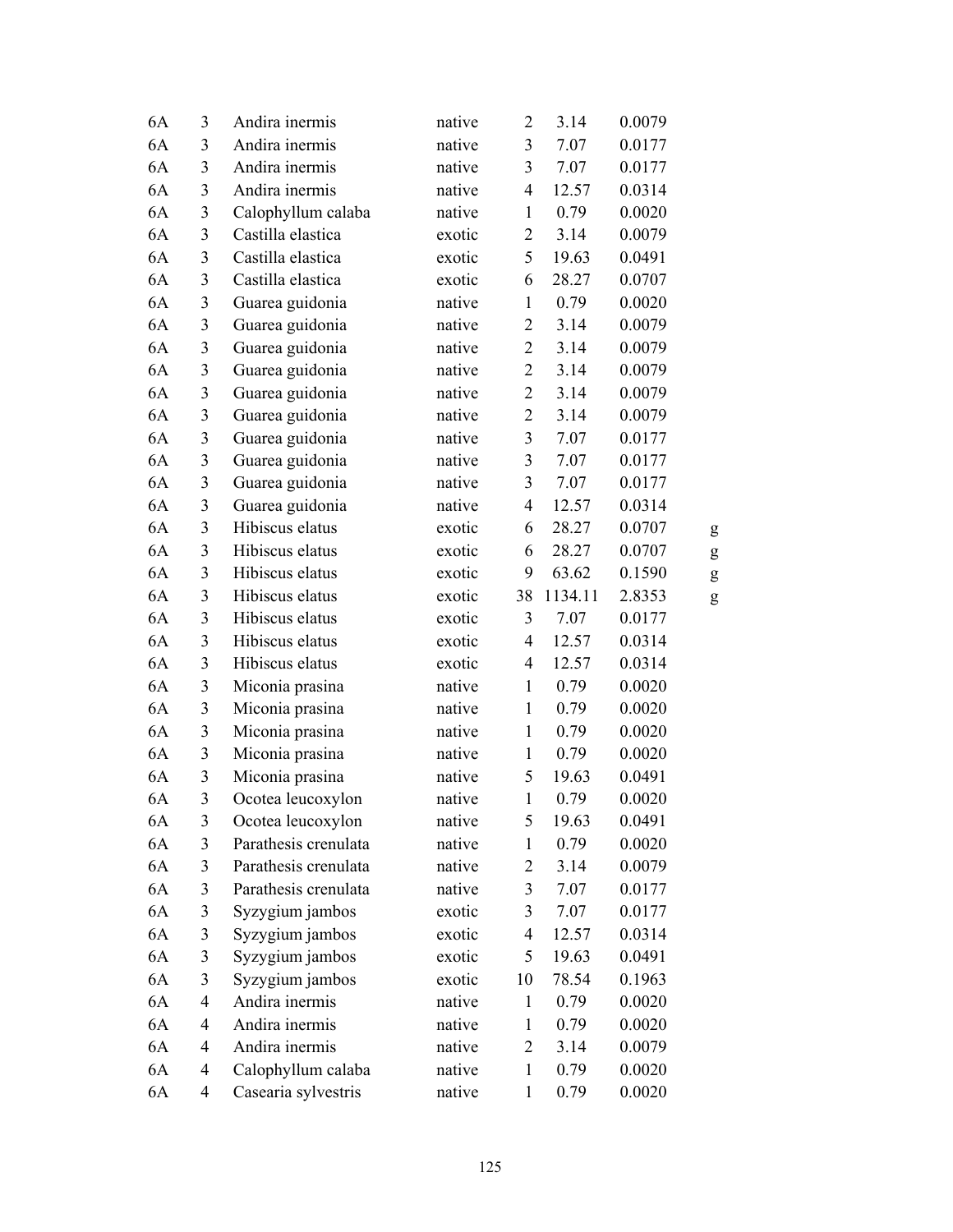| 6A | $\overline{4}$           | Castilla elastica | exotic | $\overline{2}$          | 3.14    | 0.0079 |   |
|----|--------------------------|-------------------|--------|-------------------------|---------|--------|---|
| 6A | 4                        | Castilla elastica | exotic | $\overline{2}$          | 3.14    | 0.0079 |   |
| 6A | 4                        | Castilla elastica | exotic | $\mathfrak{Z}$          | 7.07    | 0.0177 |   |
| 6A | 4                        | Castilla elastica | exotic | 3                       | 7.07    | 0.0177 |   |
| 6A | $\overline{4}$           | Castilla elastica | exotic | $\overline{\mathbf{3}}$ | 7.07    | 0.0177 |   |
| 6A | 4                        | Castilla elastica | exotic | $\mathfrak{Z}$          | 7.07    | 0.0177 |   |
| 6A | 4                        | Castilla elastica | exotic | $\mathfrak{Z}$          | 7.07    | 0.0177 |   |
| 6A | 4                        | Castilla elastica | exotic | $\overline{4}$          | 12.57   | 0.0314 |   |
| 6A | 4                        | Castilla elastica | exotic | $\overline{4}$          | 12.57   | 0.0314 |   |
| 6A | $\overline{4}$           | Castilla elastica | exotic | $\overline{4}$          | 12.57   | 0.0314 |   |
| 6A | 4                        | Castilla elastica | exotic | $\overline{4}$          | 12.57   | 0.0314 |   |
| 6A | 4                        | Castilla elastica | exotic | $\overline{4}$          | 12.57   | 0.0314 |   |
| 6A | 4                        | Castilla elastica | exotic | 5                       | 19.63   | 0.0491 |   |
| 6A | $\overline{4}$           | Castilla elastica | exotic | 5                       | 19.63   | 0.0491 |   |
| 6A | 4                        | Castilla elastica | exotic | 7                       | 38.48   | 0.0962 |   |
| 6A | 4                        | Guarea guidonia   | native | $\mathbf{1}$            | 0.79    | 0.0020 |   |
| 6A | 4                        | Guarea guidonia   | native | 3                       | 7.07    | 0.0177 |   |
| 6A | 4                        | Guarea guidonia   | native | 3                       | 7.07    | 0.0177 |   |
| 6A | $\overline{4}$           | Hibiscus elatus   | exotic | 3                       | 7.07    | 0.0177 | g |
| 6A | $\overline{4}$           | Hibiscus elatus   | exotic | $\overline{4}$          | 12.57   | 0.0314 | g |
| 6A | 4                        | Hibiscus elatus   | exotic | 8                       | 50.27   | 0.1257 | g |
| 6A | $\overline{4}$           | Hibiscus elatus   | exotic | 17                      | 226.98  | 0.5675 | g |
| 6A | 4                        | Hibiscus elatus   | exotic | 41                      | 1320.25 | 3.3006 | g |
| 6A | $\overline{4}$           | Hibiscus elatus   | exotic | 45                      | 1590.43 | 3.9761 | g |
| 6A | $\overline{4}$           | Hibiscus elatus   | exotic | 45                      | 1590.43 | 3.9761 | g |
| 6A | 4                        | Hibiscus elatus   | exotic | 45                      | 1590.43 | 3.9761 | g |
| 6A | $\overline{4}$           | Hibiscus elatus   | exotic | $\mathbf{1}$            | 0.79    | 0.0020 |   |
| 6A | 4                        | Hibiscus elatus   | exotic | $\mathbf{1}$            | 0.79    | 0.0020 |   |
| 6A | $\overline{4}$           | Hibiscus elatus   | exotic | $\mathbf{1}$            | 0.79    | 0.0020 |   |
| 6A | 4                        | Miconia prasina   | native | $\mathbf{1}$            | 0.79    | 0.0020 |   |
| 6A | $\overline{4}$           | Miconia prasina   | native | $\mathbf{1}$            | 0.79    | 0.0020 |   |
| 6A | $\overline{4}$           | Miconia prasina   | native | $\overline{c}$          | 3.14    | 0.0079 |   |
| 6A | 4                        | Miconia prasina   | native | $\overline{2}$          | 3.14    | 0.0079 |   |
| 6A | $\overline{\mathcal{A}}$ | Miconia prasina   | native | $\overline{2}$          | 3.14    | 0.0079 |   |
| 6A | $\overline{\mathcal{A}}$ | Miconia prasina   | native | $\mathfrak{Z}$          | 7.07    | 0.0177 |   |
| 6A | $\overline{\mathcal{A}}$ | Miconia prasina   | native | $\overline{\mathbf{3}}$ | 7.07    | 0.0177 |   |
| 6A | $\overline{\mathcal{A}}$ | Miconia prasina   | native | 5                       | 19.63   | 0.0491 |   |
| 6A | 4                        | Syzygium jambos   | exotic | $\mathbf{1}$            | 0.79    | 0.0020 |   |
| 6A | 4                        | Syzygium jambos   | exotic | $\mathbf{1}$            | 0.79    | 0.0020 |   |
| 6A | 4                        | Syzygium jambos   | exotic | $\mathbf{1}$            | 0.79    | 0.0020 |   |
| 6A | $\overline{\mathcal{A}}$ | Syzygium jambos   | exotic | $\mathbf{1}$            | 0.79    | 0.0020 |   |
| 6A | 4                        | Syzygium jambos   | exotic | $\overline{c}$          | 3.14    | 0.0079 |   |
| 6A | 4                        | Syzygium jambos   | exotic | 3                       | 7.07    | 0.0177 |   |
| 6A | $\overline{\mathcal{A}}$ | Syzygium jambos   | exotic | $\overline{\mathbf{4}}$ | 12.57   | 0.0314 |   |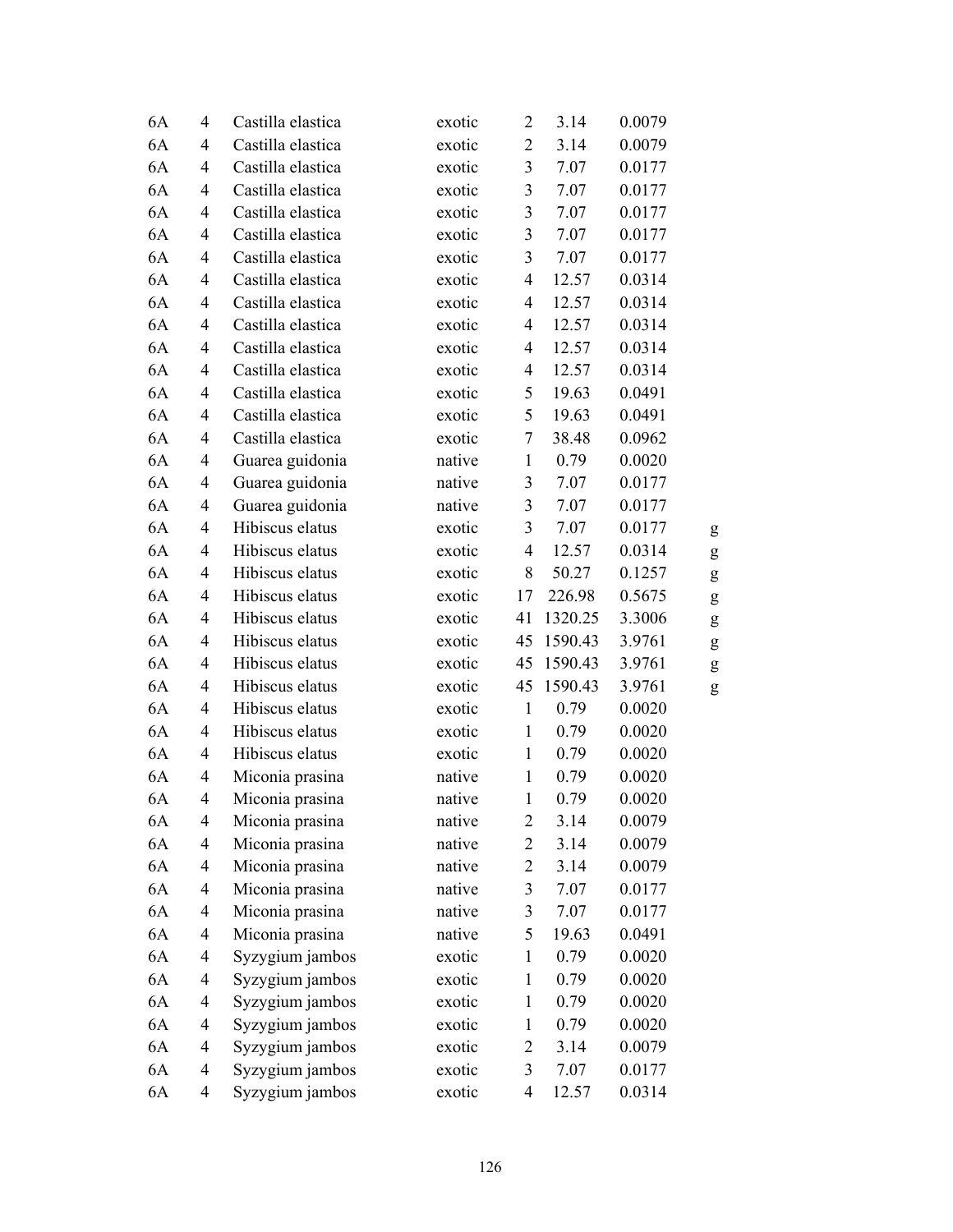| 6A             | 4            | Syzygium jambos          | exotic | 4              | 12.57  | 0.0314 |
|----------------|--------------|--------------------------|--------|----------------|--------|--------|
| 6A             | 4            | Syzygium jambos          | exotic | 5              | 19.63  | 0.0491 |
| 6 <sub>B</sub> | 1            | Andira inermis           | native | 3              | 7.07   | 0.0177 |
| 6 <sub>B</sub> | 1            | Bucida buceris           | native | $\overline{2}$ | 3.14   | 0.0079 |
| 6 <sub>B</sub> | $\mathbf{1}$ | Casearia guianensis      | native | $\overline{2}$ | 3.14   | 0.0079 |
| 6 <sub>B</sub> | $\mathbf{1}$ | Castilla elastica        | exotic | $\mathbf{1}$   | 0.79   | 0.0020 |
| 6 <sub>B</sub> | 1            | Castilla elastica        | exotic | $\mathbf{1}$   | 0.79   | 0.0020 |
| 6 <sub>B</sub> | 1            | Castilla elastica        | exotic | $\mathbf{1}$   | 0.79   | 0.0020 |
| 6 <sub>B</sub> | $\mathbf{1}$ | Castilla elastica        | exotic | $\overline{2}$ | 3.14   | 0.0079 |
| 6 <sub>B</sub> | $\mathbf{1}$ | Castilla elastica        | exotic | $\overline{2}$ | 3.14   | 0.0079 |
| 6 <sub>B</sub> | 1            | Castilla elastica        | exotic | 9              | 63.62  | 0.1590 |
| 6 <sub>B</sub> | 1            | Dendropanax arboreus     | native | 1              | 0.79   | 0.0020 |
| 6 <sub>B</sub> | 1            | Dendropanax arboreus     | native | $\overline{c}$ | 3.14   | 0.0079 |
| 6 <sub>B</sub> | $\mathbf{1}$ | Dendropanax arboreus     | native | 3              | 7.07   | 0.0177 |
| 6 <sub>B</sub> | $\mathbf{1}$ | Erythrina poeppigiana    | exotic | $\overline{4}$ | 12.57  | 0.0314 |
| 6 <sub>B</sub> | 1            | Genipa americana         | native | $\mathbf{1}$   | 0.79   | 0.0020 |
| 6 <sub>B</sub> | $\mathbf{1}$ | Genipa americana         | native | 3              | 7.07   | 0.0177 |
| 6 <sub>B</sub> | 1            | Guarea guidonia          | native | $\mathbf{1}$   | 0.79   | 0.0020 |
| 6 <sub>B</sub> | $\mathbf{1}$ | Guarea guidonia          | native | $\mathbf{1}$   | 0.79   | 0.0020 |
| 6 <sub>B</sub> | $\mathbf{1}$ | Guarea guidonia          | native | $\mathbf{1}$   | 0.79   | 0.0020 |
| 6 <sub>B</sub> | 1            | Guarea guidonia          | native | $\mathbf{1}$   | 0.79   | 0.0020 |
| 6 <sub>B</sub> | 1            | Guarea guidonia          | native | $\mathbf{1}$   | 0.79   | 0.0020 |
| 6 <sub>B</sub> | $\mathbf{1}$ | Guarea guidonia          | native | 3              | 7.07   | 0.0177 |
| 6 <sub>B</sub> | $\mathbf{1}$ | Hibiscus elatus          | exotic | $\mathbf{1}$   | 0.79   | 0.0020 |
| 6 <sub>B</sub> | $\mathbf{1}$ | Hibiscus elatus          | exotic | $\mathbf{1}$   | 0.79   | 0.0020 |
| 6 <sub>B</sub> | 1            | Hibiscus elatus          | exotic | $\overline{2}$ | 3.14   | 0.0079 |
| 6 <sub>B</sub> | $\mathbf{1}$ | Hibiscus elatus          | exotic | $\overline{2}$ | 3.14   | 0.0079 |
| 6 <sub>B</sub> | $\mathbf{1}$ | Hibiscus elatus          | exotic | 3              | 7.07   | 0.0177 |
| 6 <sub>B</sub> | $\mathbf{1}$ | Hibiscus elatus          | exotic | 10             | 78.54  | 0.1963 |
| 6 <sub>B</sub> | $\mathbf{1}$ | Hibiscus elatus          | exotic | 32             | 804.25 | 2.0106 |
| 6 <sub>B</sub> | $\mathbf{1}$ | Inga vera                | native | $\mathbf{1}$   | 0.79   | 0.0020 |
| 6B             | 1            | Inga vera                | native | $\mathbf{1}$   | 0.79   | 0.0020 |
| 6 <sub>B</sub> | 1            | Inga vera                | native | 1              | 0.79   | 0.0020 |
| 6B             | 1            | Inga vera                | native | 1              | 0.79   | 0.0020 |
| 6B             | 1            | Inga vera                | native | $\mathfrak{Z}$ | 7.07   | 0.0177 |
| 6B             | $\mathbf{1}$ | Inga vera                | native | $\mathfrak{Z}$ | 7.07   | 0.0177 |
| 6B             | 1            | Inga vera                | native | 5              | 19.63  | 0.0491 |
| 6 <sub>B</sub> | 1            | Ocotea leucoxylon        | native | 1              | 0.79   | 0.0020 |
| 6B             | 1            | Ocotea leucoxylon        | native | $\overline{2}$ | 3.14   | 0.0079 |
| 6B             | 1            | Ocotea leucoxylon        | native | 3              | 7.07   | 0.0177 |
| 6B             | 1            | Pithecellobium arboreum  | native | $\mathbf{1}$   | 0.79   | 0.0020 |
| 6B             | 1            | Quararibaea turbinata    | native | 4              | 12.57  | 0.0314 |
| 6B             | 1            | Quararibaea turbinata    | native | 4              | 12.57  | 0.0314 |
| 6 <sub>B</sub> | 1            | Zanthoxylum martinicense | native | 2              | 3.14   | 0.0079 |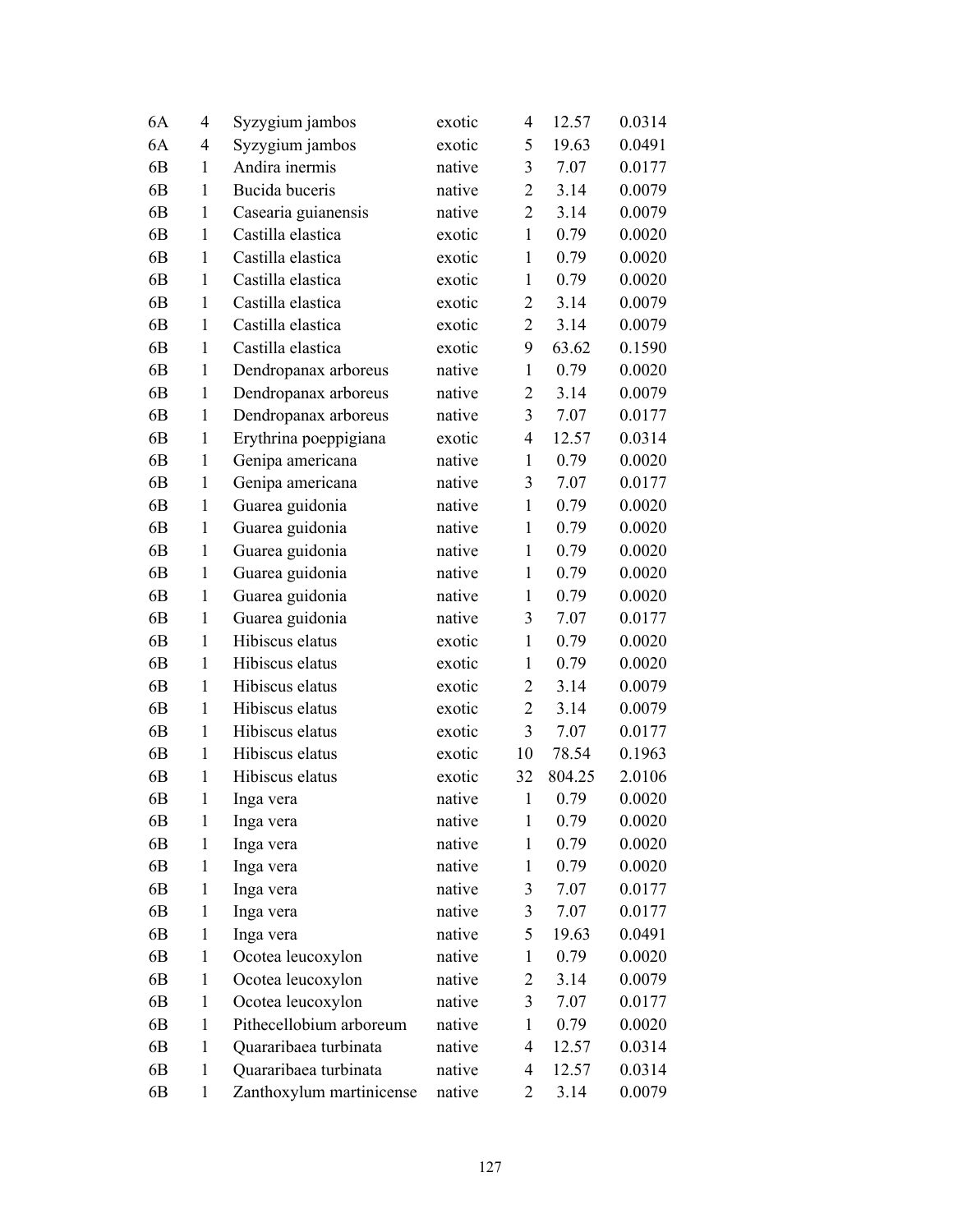| 6 <sub>B</sub> | 2              | Andira inermis      | native | $\mathbf{1}$   | 0.79    | 0.0020 |
|----------------|----------------|---------------------|--------|----------------|---------|--------|
| 6 <sub>B</sub> | 2              | Casearia sylvestris | native | 1              | 0.79    | 0.0020 |
| 6 <sub>B</sub> | 2              | Castilla elastica   | exotic | $\mathbf{1}$   | 0.79    | 0.0020 |
| 6 <sub>B</sub> | $\overline{2}$ | Castilla elastica   | exotic | $\mathbf{1}$   | 0.79    | 0.0020 |
| 6 <sub>B</sub> | $\overline{2}$ | Castilla elastica   | exotic | $\mathbf{1}$   | 0.79    | 0.0020 |
| 6 <sub>B</sub> | $\overline{2}$ | Castilla elastica   | exotic | $\overline{2}$ | 3.14    | 0.0079 |
| 6 <sub>B</sub> | $\overline{2}$ | Castilla elastica   | exotic | $\overline{4}$ | 12.57   | 0.0314 |
| 6 <sub>B</sub> | 2              | Castilla elastica   | exotic | 5              | 19.63   | 0.0491 |
| 6 <sub>B</sub> | $\overline{2}$ | Castilla elastica   | exotic | 5              | 19.63   | 0.0491 |
| 6 <sub>B</sub> | 2              | Castilla elastica   | exotic | 6              | 28.27   | 0.0707 |
| 6 <sub>B</sub> | $\overline{2}$ | Guarea guidonia     | native | $\mathbf{1}$   | 0.79    | 0.0020 |
| 6 <sub>B</sub> | $\overline{2}$ | Guarea guidonia     | native | $\mathbf{1}$   | 0.79    | 0.0020 |
| 6B             | $\overline{c}$ | Guarea guidonia     | native | $\mathbf{1}$   | 0.79    | 0.0020 |
| 6 <sub>B</sub> | $\overline{2}$ | Guarea guidonia     | native | $\mathbf{1}$   | 0.79    | 0.0020 |
| 6 <sub>B</sub> | 2              | Guarea guidonia     | native | $\mathbf{1}$   | 0.79    | 0.0020 |
| 6 <sub>B</sub> | 2              | Guarea guidonia     | native | $\mathbf{1}$   | 0.79    | 0.0020 |
| 6 <sub>B</sub> | $\overline{c}$ | Guarea guidonia     | native | $\mathbf{1}$   | 0.79    | 0.0020 |
| 6B             | $\overline{c}$ | Guarea guidonia     | native | $\mathbf{1}$   | 0.79    | 0.0020 |
| 6 <sub>B</sub> | $\mathbf{2}$   | Guarea guidonia     | native | $\mathbf{1}$   | 0.79    | 0.0020 |
| 6 <sub>B</sub> | 2              | Guarea guidonia     | native | $\mathbf{1}$   | 0.79    | 0.0020 |
| 6B             | 2              | Guarea guidonia     | native | $\mathbf{1}$   | 0.79    | 0.0020 |
| 6 <sub>B</sub> | 2              | Guarea guidonia     | native | $\mathbf{1}$   | 0.79    | 0.0020 |
| 6 <sub>B</sub> | $\overline{c}$ | Guarea guidonia     | native | $\overline{2}$ | 3.14    | 0.0079 |
| 6 <sub>B</sub> | $\overline{2}$ | Guarea guidonia     | native | $\overline{2}$ | 3.14    | 0.0079 |
| 6B             | $\overline{c}$ | Guarea guidonia     | native | $\overline{2}$ | 3.14    | 0.0079 |
| 6 <sub>B</sub> | 2              | Hibiscus elatus     | exotic | $\mathbf{1}$   | 0.79    | 0.0020 |
| 6 <sub>B</sub> | $\overline{2}$ | Hibiscus elatus     | exotic | $\mathbf{1}$   | 0.79    | 0.0020 |
| 6 <sub>B</sub> | $\overline{2}$ | Hibiscus elatus     | exotic | $\mathbf{1}$   | 0.79    | 0.0020 |
| 6 <sub>B</sub> | $\overline{2}$ | Hibiscus elatus     | exotic | $\mathbf{1}$   | 0.79    | 0.0020 |
| 6 <sub>B</sub> | $\overline{2}$ | Hibiscus elatus     | exotic | $\overline{2}$ | 3.14    | 0.0079 |
| 6 <sub>B</sub> | $\overline{2}$ | Hibiscus elatus     | exotic | 3              | 7.07    | 0.0177 |
| 6B             | 2              | Hibiscus elatus     | exotic | 3              | 7.07    | 0.0177 |
| 6B             | 2              | Hibiscus elatus     | exotic | 4              | 12.57   | 0.0314 |
| 6B             | 2              | Hibiscus elatus     | exotic | 5              | 19.63   | 0.0491 |
| 6B             | 2              | Hibiscus elatus     | exotic | 5              | 19.63   | 0.0491 |
| 6 <sub>B</sub> | $\overline{2}$ | Hibiscus elatus     | exotic | 6              | 28.27   | 0.0707 |
| 6B             | 2              | Hibiscus elatus     | exotic | 6              | 28.27   | 0.0707 |
| 6B             | 2              | Hibiscus elatus     | exotic | 7              | 38.48   | 0.0962 |
| 6B             | 2              | Hibiscus elatus     | exotic | 8              | 50.27   | 0.1257 |
| 6B             | 2              | Hibiscus elatus     | exotic | 12             | 113.10  | 0.2827 |
| 6B             | $\overline{c}$ | Hibiscus elatus     | exotic | 12             | 113.10  | 0.2827 |
| 6B             | 2              | Hibiscus elatus     | exotic | 18             | 254.47  | 0.6362 |
| 6B             | 2              | Hibiscus elatus     | exotic | 25             | 490.87  | 1.2272 |
| 6B             | 2              | Hibiscus elatus     | exotic | 44             | 1520.53 | 3.8013 |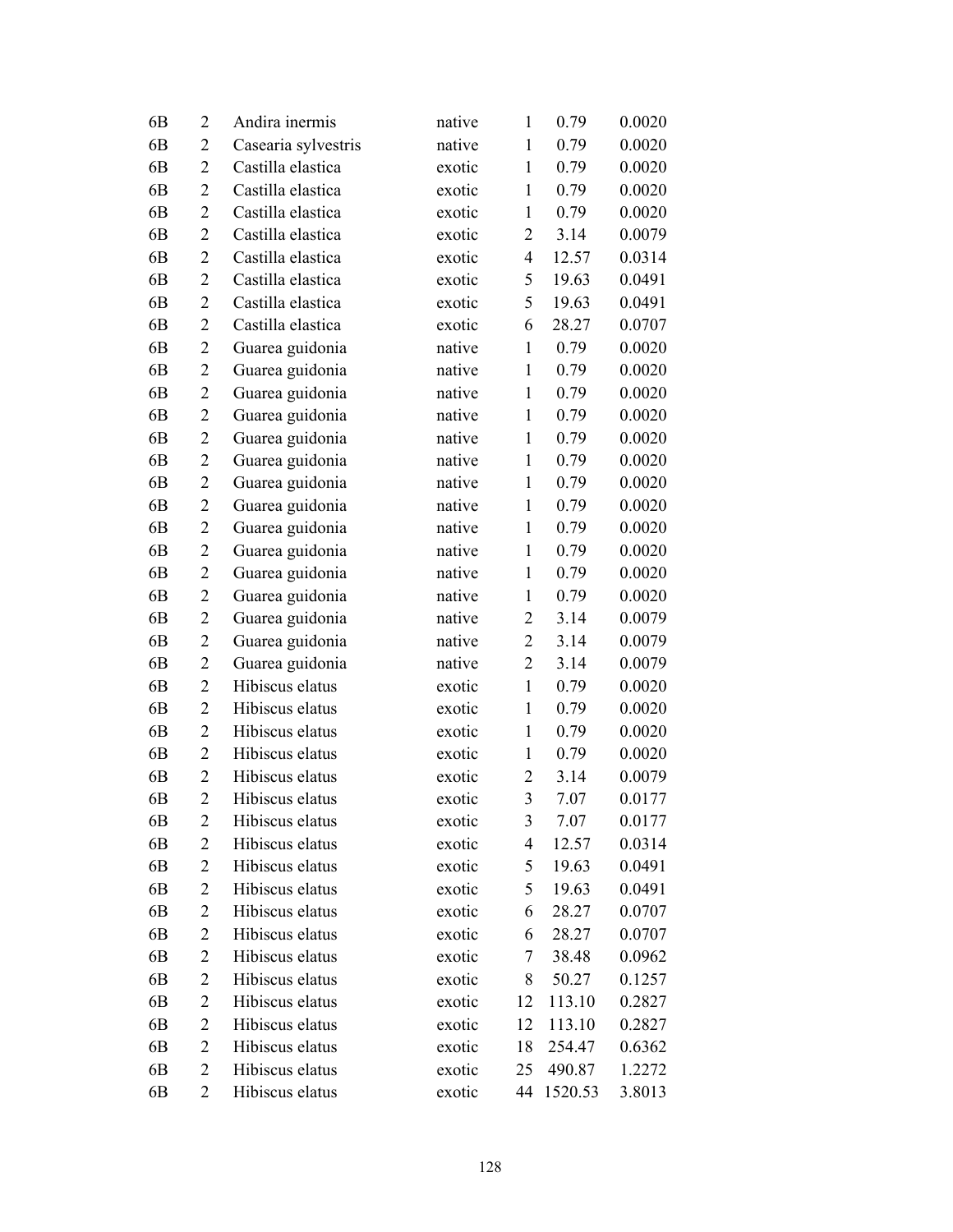| 6B             | $\overline{2}$ | Hibiscus elatus          | exotic | 51             | 2042.82 | 5.1071 |
|----------------|----------------|--------------------------|--------|----------------|---------|--------|
| 6 <sub>B</sub> | $\overline{2}$ | Hibiscus elatus          | exotic | 57             | 2551.76 | 6.3794 |
| 6 <sub>B</sub> | $\overline{2}$ | Hibiscus elatus          | exotic | 64             | 3216.99 | 8.0425 |
| 6 <sub>B</sub> | $\overline{2}$ | Inga vera                | native | 7              | 38.48   | 0.0962 |
| 6 <sub>B</sub> | $\overline{2}$ | Inga vera                | native | 9              | 63.62   | 0.1590 |
| 6 <sub>B</sub> | $\overline{2}$ | Miconia impetiolaris     | native | $\overline{2}$ | 3.14    | 0.0079 |
| 6 <sub>B</sub> | $\overline{c}$ | Ocotea leucoxylon        | native | $\mathbf{1}$   | 0.79    | 0.0020 |
| 6 <sub>B</sub> | $\overline{2}$ | Ocotea leucoxylon        | native | $\mathbf{1}$   | 0.79    | 0.0020 |
| 6 <sub>B</sub> | $\overline{2}$ | Syzygium jambos          | exotic | $\mathbf{1}$   | 0.79    | 0.0020 |
| 6 <sub>B</sub> | $\overline{c}$ | Syzygium jambos          | exotic | $\mathbf{1}$   | 0.79    | 0.0020 |
| 6 <sub>B</sub> | $\overline{c}$ | Syzygium jambos          | exotic | $\mathbf{1}$   | 0.79    | 0.0020 |
| 6 <sub>B</sub> | $\overline{c}$ | Syzygium jambos          | exotic | $\mathbf{1}$   | 0.79    | 0.0020 |
| 6 <sub>B</sub> | 2              | Syzygium jambos          | exotic | $\mathbf{1}$   | 0.79    | 0.0020 |
| 6 <sub>B</sub> | $\overline{2}$ | Syzygium jambos          | exotic | $\mathbf{1}$   | 0.79    | 0.0020 |
| 6 <sub>B</sub> | $\overline{2}$ | Syzygium jambos          | exotic | $\mathbf{1}$   | 0.79    | 0.0020 |
| 6 <sub>B</sub> | 2              | Syzygium jambos          | exotic | $\mathbf{1}$   | 0.79    | 0.0020 |
| 6 <sub>B</sub> | $\overline{c}$ | Syzygium jambos          | exotic | $\overline{2}$ | 3.14    | 0.0079 |
| 6 <sub>B</sub> | $\overline{c}$ | Zanthoxylum martinicense | native | $\overline{2}$ | 3.14    | 0.0079 |
| 6 <sub>B</sub> | 3              | Andira inermis           | native | $\mathbf{1}$   | 0.79    | 0.0020 |
| 6 <sub>B</sub> | 3              | Andira inermis           | native | $\overline{2}$ | 3.14    | 0.0079 |
| 6 <sub>B</sub> | 3              | Andira inermis           | native | 3              | 7.07    | 0.0177 |
| 6 <sub>B</sub> | 3              | Castilla elastica        | exotic | $\mathbf{1}$   | 0.79    | 0.0020 |
| 6 <sub>B</sub> | 3              | Castilla elastica        | exotic | $\mathbf{1}$   | 0.79    | 0.0020 |
| 6 <sub>B</sub> | 3              | Castilla elastica        | exotic | $\overline{2}$ | 3.14    | 0.0079 |
| 6 <sub>B</sub> | 3              | Castilla elastica        | exotic | $\mathbf{2}$   | 3.14    | 0.0079 |
| 6 <sub>B</sub> | 3              | Castilla elastica        | exotic | 3              | 7.07    | 0.0177 |
| 6 <sub>B</sub> | 3              | Castilla elastica        | exotic | 7              | 38.48   | 0.0962 |
| 6 <sub>B</sub> | 3              | Dendropanax arboreus     | native | $\mathbf{1}$   | 0.79    | 0.0020 |
| 6 <sub>B</sub> | 3              | Dendropanax arboreus     | native | $\overline{2}$ | 3.14    | 0.0079 |
| 6 <sub>B</sub> | 3              | Dendropanax arboreus     | native | $\overline{2}$ | 3.14    | 0.0079 |
| 6 <sub>B</sub> | 3              | Guarea guidonia          | native | $\mathbf{1}$   | 0.79    | 0.0020 |
| 6B             | 3              | Guarea guidonia          | native | $\mathbf{1}$   | 0.79    | 0.0020 |
| 6 <sub>B</sub> | 3              | Guarea guidonia          | native | 1              | 0.79    | 0.0020 |
| 6B             | 3              | Guarea guidonia          | native | 1              | 0.79    | 0.0020 |
| 6B             | 3              | Guarea guidonia          | native | $\mathbf{1}$   | 0.79    | 0.0020 |
| 6B             | 3              | Guarea guidonia          | native | $\mathbf{1}$   | 0.79    | 0.0020 |
| 6B             | 3              | Guarea guidonia          | native | $\mathbf{1}$   | 0.79    | 0.0020 |
| 6 <sub>B</sub> | 3              | Guarea guidonia          | native | 1              | 0.79    | 0.0020 |
| 6B             | 3              | Guarea guidonia          | native | $\overline{2}$ | 3.14    | 0.0079 |
| 6B             | 3              | Guarea guidonia          | native | $\overline{2}$ | 3.14    | 0.0079 |
| 6B             | 3              | Guarea guidonia          | native | $\mathbf{2}$   | 3.14    | 0.0079 |
| 6B             | 3              | Guarea guidonia          | native | $\overline{c}$ | 3.14    | 0.0079 |
| 6B             | 3              | Guarea guidonia          | native | 3              | 7.07    | 0.0177 |
| 6B             | 3              | Hibiscus elatus          | exotic | $\mathbf{1}$   | 0.79    | 0.0020 |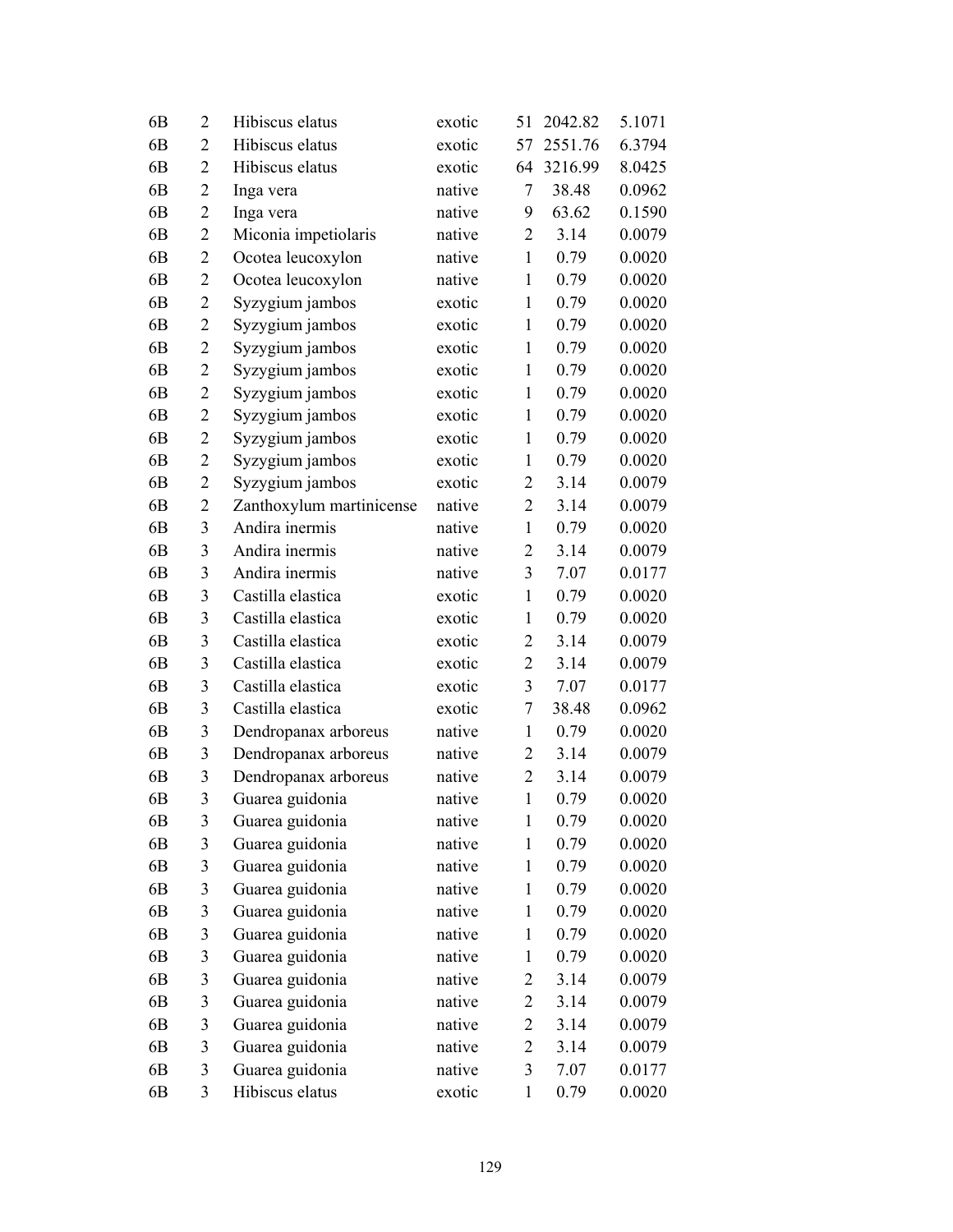| 6 <sub>B</sub> | 3              | Hibiscus elatus       | exotic | $\mathbf{1}$   | 0.79    | 0.0020 |
|----------------|----------------|-----------------------|--------|----------------|---------|--------|
| 6 <sub>B</sub> | 3              | Hibiscus elatus       | exotic | 2              | 3.14    | 0.0079 |
| 6 <sub>B</sub> | 3              | Hibiscus elatus       | exotic | $\overline{2}$ | 3.14    | 0.0079 |
| 6 <sub>B</sub> | 3              | Hibiscus elatus       | exotic | $\overline{2}$ | 3.14    | 0.0079 |
| 6 <sub>B</sub> | 3              | Hibiscus elatus       | exotic | 3              | 7.07    | 0.0177 |
| 6 <sub>B</sub> | 3              | Hibiscus elatus       | exotic | 3              | 7.07    | 0.0177 |
| 6 <sub>B</sub> | 3              | Hibiscus elatus       | exotic | 3              | 7.07    | 0.0177 |
| 6 <sub>B</sub> | 3              | Hibiscus elatus       | exotic | 12             | 113.10  | 0.2827 |
| 6 <sub>B</sub> | 3              | Hibiscus elatus       | exotic | 28             | 615.75  | 1.5394 |
| 6 <sub>B</sub> | 3              | Hibiscus elatus       | exotic | 35             | 962.11  | 2.4053 |
| 6 <sub>B</sub> | 3              | Hibiscus elatus       | exotic | 35             | 962.11  | 2.4053 |
| 6 <sub>B</sub> | 3              | Hibiscus elatus       | exotic | 43             | 1452.20 | 3.6305 |
| 6 <sub>B</sub> | 3              | Miconia prasina       | native | $\mathbf{1}$   | 0.79    | 0.0020 |
| 6 <sub>B</sub> | 3              | Ocotea leucoxylon     | native | $\mathbf{1}$   | 0.79    | 0.0020 |
| 6 <sub>B</sub> | $\mathfrak{Z}$ | Ocotea leucoxylon     | native | $\mathbf{1}$   | 0.79    | 0.0020 |
| 6 <sub>B</sub> | 3              | Ocotea leucoxylon     | native | 3              | 7.07    | 0.0177 |
| 6 <sub>B</sub> | $\mathfrak{Z}$ | Quararibaea turbinata | native | $\mathbf{1}$   | 0.79    | 0.0020 |
| 6 <sub>B</sub> | $\mathfrak{Z}$ | Quararibaea turbinata | native | $\overline{2}$ | 3.14    | 0.0079 |
| 6 <sub>B</sub> | 3              | Quararibaea turbinata | native | 3              | 7.07    | 0.0177 |
| 6 <sub>B</sub> | 3              | Quararibaea turbinata | native | 3              | 7.07    | 0.0177 |
| 6 <sub>B</sub> | 3              | Quararibaea turbinata | native | 3              | 7.07    | 0.0177 |
| 6 <sub>B</sub> | 3              | Quararibaea turbinata | native | 5              | 19.63   | 0.0491 |
| 6 <sub>B</sub> | 3              | Syzygium jambos       | exotic | $\overline{c}$ | 3.14    | 0.0079 |
| 6 <sub>B</sub> | $\mathfrak{Z}$ | Syzygium jambos       | exotic | $\overline{2}$ | 3.14    | 0.0079 |
| 6 <sub>B</sub> | 3              | Syzygium jambos       | exotic | $\overline{3}$ | 7.07    | 0.0177 |
| 6 <sub>B</sub> | 3              | Syzygium jambos       | exotic | 3              | 7.07    | 0.0177 |
| 6 <sub>B</sub> | 4              | Andira inermis        | native | $\mathbf{1}$   | 0.79    | 0.0020 |
| 6 <sub>B</sub> | $\overline{4}$ | Andira inermis        | native | $\overline{2}$ | 3.14    | 0.0079 |
| 6 <sub>B</sub> | $\overline{4}$ | Bucida buceris        | native | $\mathbf{1}$   | 0.79    | 0.0020 |
| 6 <sub>B</sub> | $\overline{4}$ | Casearia guianensis   | native | $\mathbf{1}$   | 0.79    | 0.0020 |
| 6 <sub>B</sub> | 4              | Casearia sylvestris   | native | $\overline{2}$ | 3.14    | 0.0079 |
| 6B             | 4              | Casearia sylvestris   | native | 3              | 7.07    | 0.0177 |
| 6B             | 4              | Casearia sylvestris   | native | 3              | 7.07    | 0.0177 |
| 6B             | 4              | Castilla elastica     | exotic | $\mathbf{1}$   | 0.79    | 0.0020 |
| 6B             | 4              | Castilla elastica     | exotic | $\overline{c}$ | 3.14    | 0.0079 |
| 6B             | 4              | Castilla elastica     | exotic | $\overline{2}$ | 3.14    | 0.0079 |
| 6B             | 4              | Castilla elastica     | exotic | 2              | 3.14    | 0.0079 |
| 6 <sub>B</sub> | 4              | Castilla elastica     | exotic | 2              | 3.14    | 0.0079 |
| 6 <sub>B</sub> | 4              | Castilla elastica     | exotic | $\mathfrak{Z}$ | 7.07    | 0.0177 |
| 6B             | 4              | Castilla elastica     | exotic | 3              | 7.07    | 0.0177 |
| 6B             | 4              | Dendropanax arboreus  | native | $\mathbf{1}$   | 0.79    | 0.0020 |
| 6B             | 4              | Guarea guidonia       | native | 1              | 0.79    | 0.0020 |
| 6B             | 4              | Guarea guidonia       | native | $\mathbf{1}$   | 0.79    | 0.0020 |
| 6B             | 4              | Guarea guidonia       | native | $\mathbf{1}$   | 0.79    | 0.0020 |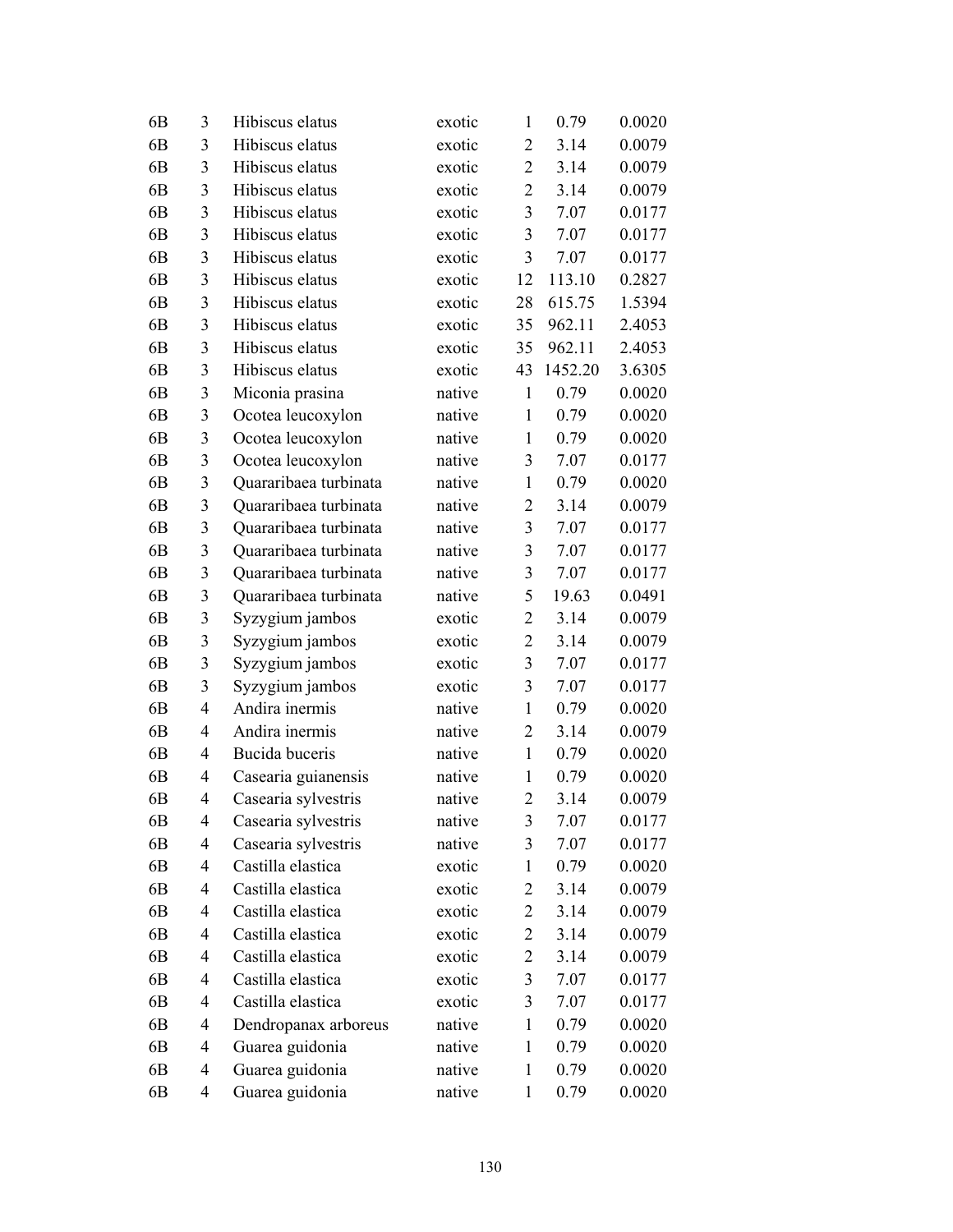| 6 <sub>B</sub> | 4              | Hibiscus elatus | exotic | 1                       | 0.79    | 0.0020 |
|----------------|----------------|-----------------|--------|-------------------------|---------|--------|
| 6 <sub>B</sub> | 4              | Hibiscus elatus | exotic | 1                       | 0.79    | 0.0020 |
| 6B             | 4              | Hibiscus elatus | exotic | $\overline{2}$          | 3.14    | 0.0079 |
| 6B             | 4              | Hibiscus elatus | exotic | $\overline{2}$          | 3.14    | 0.0079 |
| 6 <sub>B</sub> | $\overline{4}$ | Hibiscus elatus | exotic | $\overline{2}$          | 3.14    | 0.0079 |
| 6B             | 4              | Hibiscus elatus | exotic | 3                       | 7.07    | 0.0177 |
| 6 <sub>B</sub> | $\overline{4}$ | Hibiscus elatus | exotic | 3                       | 7.07    | 0.0177 |
| 6 <sub>B</sub> | $\overline{4}$ | Hibiscus elatus | exotic | 3                       | 7.07    | 0.0177 |
| 6 <sub>B</sub> | 4              | Hibiscus elatus | exotic | $\overline{\mathbf{3}}$ | 7.07    | 0.0177 |
| 6B             | 4              | Hibiscus elatus | exotic | 3                       | 7.07    | 0.0177 |
| 6 <sub>B</sub> | $\overline{4}$ | Hibiscus elatus | exotic | $\overline{4}$          | 12.57   | 0.0314 |
| 6 <sub>B</sub> | 4              | Hibiscus elatus | exotic | $\overline{4}$          | 12.57   | 0.0314 |
| 6B             | 4              | Hibiscus elatus | exotic | $\overline{4}$          | 12.57   | 0.0314 |
| 6 <sub>B</sub> | $\overline{4}$ | Hibiscus elatus | exotic | 5                       | 19.63   | 0.0491 |
| 6 <sub>B</sub> | 4              | Hibiscus elatus | exotic | $\tau$                  | 38.48   | 0.0962 |
| 6 <sub>B</sub> | 4              | Hibiscus elatus | exotic | $\tau$                  | 38.48   | 0.0962 |
| 6 <sub>B</sub> | 4              | Hibiscus elatus | exotic | 10                      | 78.54   | 0.1963 |
| 6 <sub>B</sub> | 4              | Hibiscus elatus | exotic | 10                      | 78.54   | 0.1963 |
| 6B             | 4              | Hibiscus elatus | exotic | 12                      | 113.10  | 0.2827 |
| 6 <sub>B</sub> | $\overline{4}$ | Hibiscus elatus | exotic | 13                      | 132.73  | 0.3318 |
| 6 <sub>B</sub> | 4              | Hibiscus elatus | exotic | 15                      | 176.71  | 0.4418 |
| 6B             | 4              | Hibiscus elatus | exotic | 18                      | 254.47  | 0.6362 |
| 6 <sub>B</sub> | $\overline{4}$ | Hibiscus elatus | exotic | 46                      | 1661.90 | 4.1548 |
| 6 <sub>B</sub> | 4              | Hibiscus elatus | exotic | 54                      | 2290.22 | 5.7256 |
| 6 <sub>B</sub> | 4              | Hibiscus elatus | exotic | 66                      | 3421.19 | 8.5530 |
| 6 <sub>B</sub> | 4              | Syzygium jambos | exotic | $\overline{2}$          | 3.14    | 0.0079 |

## 8.11 BASAL AREA DECEMBER 2004

Basal area in m² per hectare was calculated from the estimated DBH (diameter at breast height, 1.4 m) of all trees  $> 2$  m tall within 400 m<sup>2</sup> plots (m<sup>2</sup>/ha = ((area of individual tree (cm<sup>2</sup>) / 10,000) \* 25)). Plots 1A, 2B, 3A, 4A, 5A, and 6B are control plots; 1B, 2A, 3B, 4B, 5B, and 6A are gap plots in which all exotic trees >5cm DBH were girdled and treated with herbicide to kill them.

|    |                  |                      | native/ | <b>DBH</b> | <b>Basal Area</b>          |          |
|----|------------------|----------------------|---------|------------|----------------------------|----------|
|    | Plot Family      | <b>Species</b>       | exotic  | (cm)       | $\rm \langle cm^2 \rangle$ | $m^2/ha$ |
|    | 1A Anacardiaceae | Comocladia glabra    | native  | 2          | 3.14                       | 0.0079   |
|    | 1A Anacardiaceae | Comocladia glabra    | native  | 2          | 3.14                       | 0.0079   |
|    | 1A Anacardiaceae | Comocladia glabra    | native  |            | 0.79                       | 0.0020   |
|    | 1A Araliaceae    | Dendropanax arboreum | native  | 15         | 176.71                     | 0.4418   |
|    | 1A Araliaceae    | Dendropanax arboreum | native  | 13         | 132.73                     | 0.3318   |
|    | 1A Araliaceae    | Dendropanax arboreum | native  | 13         | 132.73                     | 0.3318   |
|    | 1A Araliaceae    | Dendropanax arboreum | native  | 9          | 63.62                      | 0.1590   |
| 1A | Araliaceae       | Dendropanax arboreum | native  | 8          | 50.27                      | 0.1257   |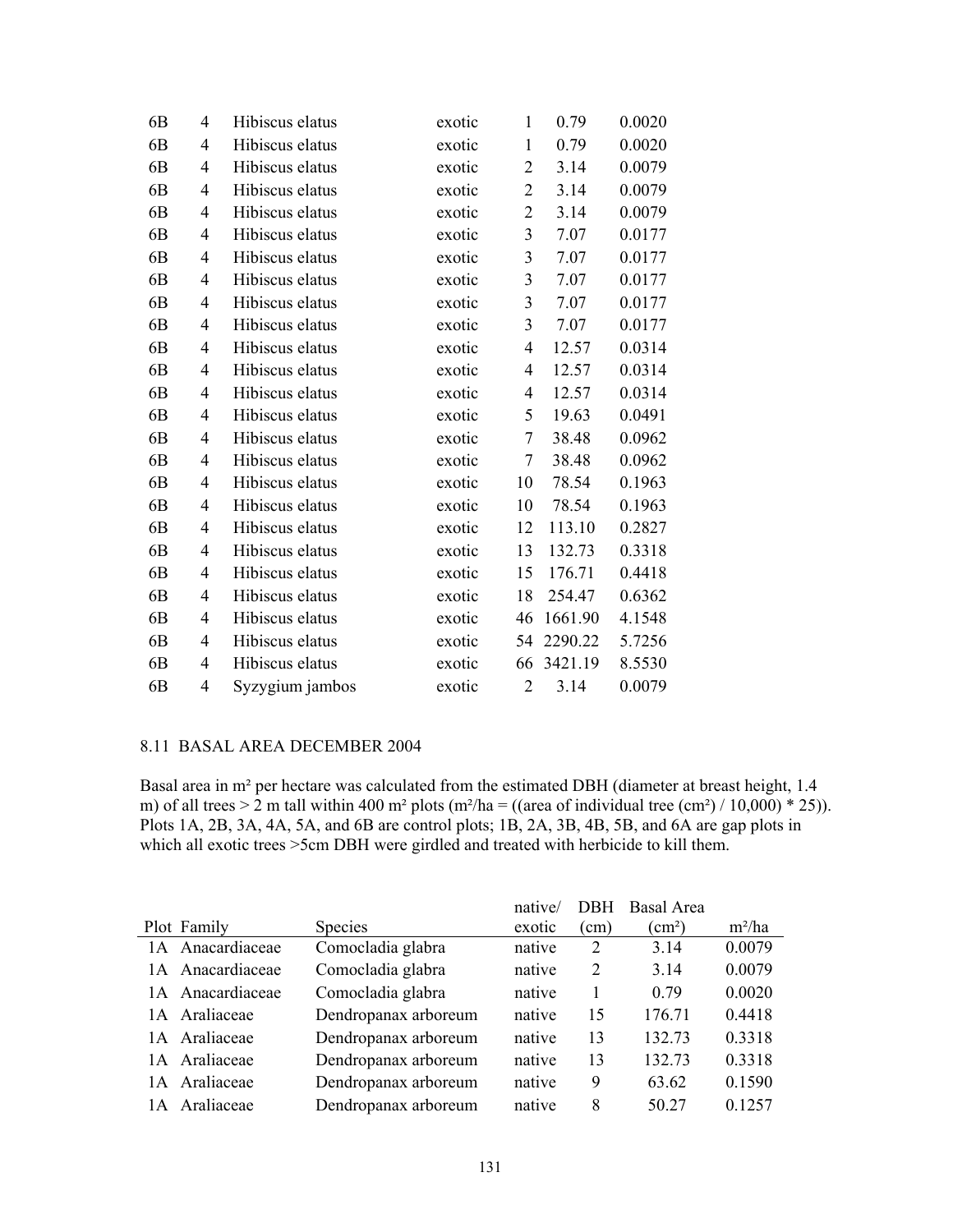|    | 1A Araliaceae | Dendropanax arboreum  | native | 8                       | 50.27  | 0.1257 |
|----|---------------|-----------------------|--------|-------------------------|--------|--------|
|    | 1A Araliaceae | Dendropanax arboreum  | native | $\overline{7}$          | 38.48  | 0.0962 |
| 1A | Araliaceae    | Dendropanax arboreum  | native | 6                       | 28.27  | 0.0707 |
| 1A | Araliaceae    | Dendropanax arboreum  | native | 5                       | 19.63  | 0.0491 |
| 1A | Araliaceae    | Dendropanax arboreum  | native | 5                       | 19.63  | 0.0491 |
|    | 1A Araliaceae | Dendropanax arboreum  | native | 5                       | 19.63  | 0.0491 |
| 1A | Araliaceae    | Dendropanax arboreum  | native | $\overline{4}$          | 12.57  | 0.0314 |
|    | 1A Araliaceae | Dendropanax arboreum  | native | $\overline{4}$          | 12.57  | 0.0314 |
| 1A | Araliaceae    | Dendropanax arboreum  | native | $\overline{4}$          | 12.57  | 0.0314 |
| 1A | Araliaceae    | Dendropanax arboreum  | native | $\overline{4}$          | 12.57  | 0.0314 |
| 1A | Araliaceae    | Dendropanax arboreum  | native | $\overline{3}$          | 7.07   | 0.0177 |
| 1A | Araliaceae    | Dendropanax arboreum  | native | 3                       | 7.07   | 0.0177 |
| 1A | Araliaceae    | Dendropanax arboreum  | native | 3                       | 7.07   | 0.0177 |
| 1A | Araliaceae    | Dendropanax arboreum  | native | 3                       | 7.07   | 0.0177 |
| 1A | Araliaceae    | Dendropanax arboreum  | native | $\overline{2}$          | 3.14   | 0.0079 |
|    | 1A Araliaceae | Dendropanax arboreum  | native | $\overline{2}$          | 3.14   | 0.0079 |
| 1A | Araliaceae    | Dendropanax arboreum  | native | $\overline{2}$          | 3.14   | 0.0079 |
| 1A | Araliaceae    | Dendropanax arboreum  | native | $\overline{2}$          | 3.14   | 0.0079 |
| 1A | Araliaceae    | Dendropanax arboreum  | native | $\overline{2}$          | 3.14   | 0.0079 |
|    | 1A Araliaceae | Dendropanax arboreum  | native | $\overline{2}$          | 3.14   | 0.0079 |
|    | 1A Araliaceae | Dendropanax arboreum  | native | $\overline{2}$          | 3.14   | 0.0079 |
| 1A | Araliaceae    | Dendropanax arboreum  | native | $\overline{2}$          | 3.14   | 0.0079 |
| 1A | Araliaceae    | Dendropanax arboreum  | native | $\mathbf{1}$            | 0.79   | 0.0020 |
| 1A | Areceae       | Prestoea montana      | native | 12                      | 113.10 | 0.2827 |
| 1A | Bignoniaceae  | Tabebuia heterophylla | native | $\overline{2}$          | 3.14   | 0.0079 |
| 1A | Clusiaceae    | Calophyllum calaba    | native | 11                      | 95.03  | 0.2376 |
| 1A | Clusiaceae    | Calophyllum calaba    | native | 5                       | 19.63  | 0.0491 |
| 1A | Clusiaceae    | Calophyllum calaba    | native | $\overline{4}$          | 12.57  | 0.0314 |
| 1A | Clusiaceae    | Calophyllum calaba    | native | $\overline{4}$          | 12.57  | 0.0314 |
| 1A | Clusiaceae    | Calophyllum calaba    | native | $\overline{4}$          | 12.57  | 0.0314 |
|    | 1A Clusiaceae | Calophyllum calaba    | native | 4                       | 12.57  | 0.0314 |
| 1А | Clusiaceae    | Calophyllum calaba    | native | 3                       | 7.07   | 0.0177 |
| 1А | Clusiaceae    | Calophyllum calaba    | native | $\mathfrak{Z}$          | 7.07   | 0.0177 |
| 1A | Clusiaceae    | Calophyllum calaba    | native | $\overline{\mathbf{3}}$ | 7.07   | 0.0177 |
| 1A | Clusiaceae    | Calophyllum calaba    | native | $\mathbf{2}$            | 3.14   | 0.0079 |
| 1A | Clusiaceae    | Calophyllum calaba    | native | $\overline{2}$          | 3.14   | 0.0079 |
| 1A | Clusiaceae    | Calophyllum calaba    | native | $\overline{2}$          | 3.14   | 0.0079 |
| 1A | Clusiaceae    | Calophyllum calaba    | native | $\overline{2}$          | 3.14   | 0.0079 |
| 1A | Clusiaceae    | Calophyllum calaba    | native | $\mathbf{2}$            | 3.14   | 0.0079 |
| 1A | Clusiaceae    | Calophyllum calaba    | native | $\mathbf{2}$            | 3.14   | 0.0079 |
| 1A | Clusiaceae    | Calophyllum calaba    | native | $\mathbf{1}$            | 0.79   | 0.0020 |
| 1A | Clusiaceae    | Calophyllum calaba    | native | 1                       | 0.79   | 0.0020 |
| 1A | Clusiaceae    | Calophyllum calaba    | native | 1                       | 0.79   | 0.0020 |
| 1A | Clusiaceae    | Calophyllum calaba    | native | $\mathbf{1}$            | 0.79   | 0.0020 |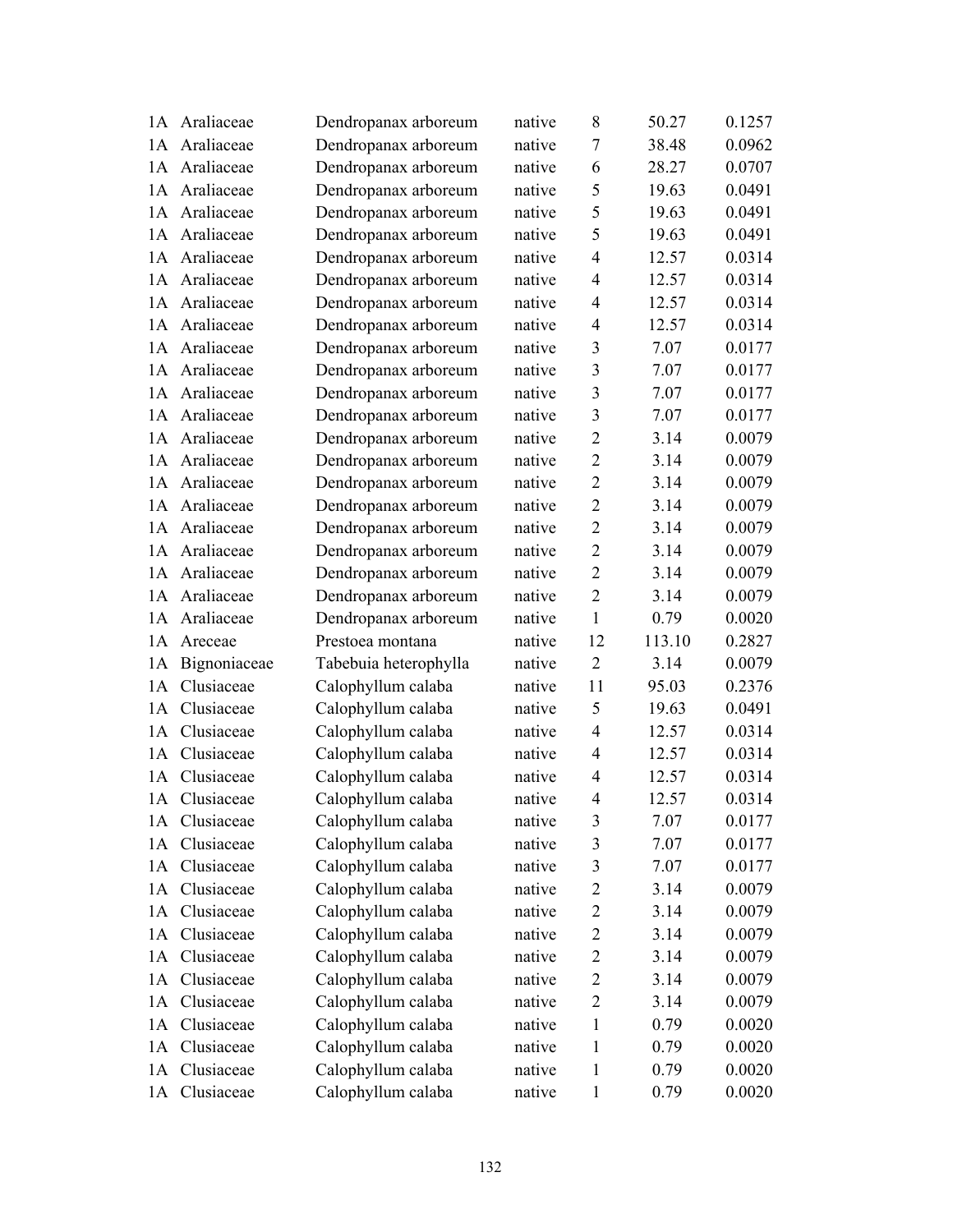| 1A | Clusiaceae        | Calophyllum calaba  | native | $\mathbf{1}$   | 0.79    | 0.0020 |
|----|-------------------|---------------------|--------|----------------|---------|--------|
| 1A | Clusiaceae        | Calophyllum calaba  | native | $\mathbf{1}$   | 0.79    | 0.0020 |
| 1A | Clusiaceae        | Calophyllum calaba  | native | $\mathbf{1}$   | 0.79    | 0.0020 |
| 1A | Fabaceae          | Inga vera           | native | 9              | 63.62   | 0.1590 |
| 1A | Fabaceae          | Inga vera           | native | $\overline{2}$ | 3.14    | 0.0079 |
| 1A | Fabaceae          | Inga fagifolia      | native | $\tau$         | 38.48   | 0.0962 |
| 1A | Fabaceae          | Andira inermis      | native | 20             | 314.16  | 0.7854 |
| 1A | Fabaceae          | Andira inermis      | native | 12             | 113.10  | 0.2827 |
| 1A | Fabaceae          | Andira inermis      | native | 12             | 113.10  | 0.2827 |
| 1A | Fabaceae          | Andira inermis      | native | 11             | 95.03   | 0.2376 |
| 1A | Fabaceae          | Andira inermis      | native | 11             | 95.03   | 0.2376 |
| 1A | Fabaceae          | Andira inermis      | native | 10             | 78.54   | 0.1963 |
| 1A | Fabaceae          | Andira inermis      | native | $\overline{2}$ | 3.14    | 0.0079 |
| 1A | Fabaceae          | Andira inermis      | native | $\overline{2}$ | 3.14    | 0.0079 |
| 1A | Fabaceae          | Andira inermis      | native | $\overline{2}$ | 3.14    | 0.0079 |
| 1A | Fabaceae          | Andira inermis      | native | $\mathbf{1}$   | 0.79    | 0.0020 |
| 1A | Fabaceae          | Andira inermis      | native | $\mathbf{1}$   | 0.79    | 0.0020 |
| 1A | Fabaceae          | Andira inermis      | native | $\mathbf{1}$   | 0.79    | 0.0020 |
| 1A | Flacourtiaceae    | Casearia sylvestris | native | $\overline{2}$ | 3.14    | 0.0079 |
|    | 1A Flacourtiaceae | Casearia sylvestris | native | $\overline{2}$ | 3.14    | 0.0079 |
|    | 1A Flacourtiaceae | Casearia sylvestris | native | $\overline{2}$ | 3.14    | 0.0079 |
| 1A | Flacourtiaceae    | Casearia sylvestris | native | $\mathbf{1}$   | 0.79    | 0.0020 |
| 1A | Flacourtiaceae    | Casearia sylvestris | native | $\mathbf{1}$   | 0.79    | 0.0020 |
| 1A | Malvaceae         | Hibiscus elatus     | exotic | 50             | 1963.50 | 4.9087 |
| 1A | Malvaceae         | Hibiscus elatus     | exotic | 47             | 1734.94 | 4.3374 |
| 1A | Malvaceae         | Hibiscus elatus     | exotic | 38             | 1134.11 | 2.8353 |
| 1A | Malvaceae         | Hibiscus elatus     | exotic | 34             | 907.92  | 2.2698 |
| 1A | Malvaceae         | Hibiscus elatus     | exotic | 34             | 907.92  | 2.2698 |
| 1A | Malvaceae         | Hibiscus elatus     | exotic | 34             | 907.92  | 2.2698 |
| 1A | Malvaceae         | Hibiscus elatus     | exotic | 33             | 855.30  | 2.1382 |
|    | 1A Malvaceae      | Hibiscus elatus     | exotic | 33             | 855.30  | 2.1382 |
|    | 1A Malvaceae      | Hibiscus elatus     | exotic | 32             | 804.25  | 2.0106 |
|    | 1A Malvaceae      | Hibiscus elatus     | exotic | 31             | 754.77  | 1.8869 |
| 1A | Malvaceae         | Hibiscus elatus     | exotic | 27             | 572.56  | 1.4314 |
| 1A | Malvaceae         | Hibiscus elatus     | exotic | 27             | 572.56  | 1.4314 |
| 1A | Malvaceae         | Hibiscus elatus     | exotic | 27             | 572.56  | 1.4314 |
|    | 1A Malvaceae      | Hibiscus elatus     | exotic | 25             | 490.87  | 1.2272 |
|    | 1A Malvaceae      | Hibiscus elatus     | exotic | 24             | 452.39  | 1.1310 |
| 1A | Malvaceae         | Hibiscus elatus     | exotic | 24             | 452.39  | 1.1310 |
| 1A | Malvaceae         | Hibiscus elatus     | exotic | 22             | 380.13  | 0.9503 |
| 1A | Malvaceae         | Hibiscus elatus     | exotic | 17             | 226.98  | 0.5675 |
| 1A | Malvaceae         | Hibiscus elatus     | exotic | 17             | 226.98  | 0.5675 |
|    | 1A Malvaceae      | Hibiscus elatus     | exotic | 16             | 201.06  | 0.5027 |
|    | 1A Malvaceae      | Hibiscus elatus     | exotic | 13             | 132.73  | 0.3318 |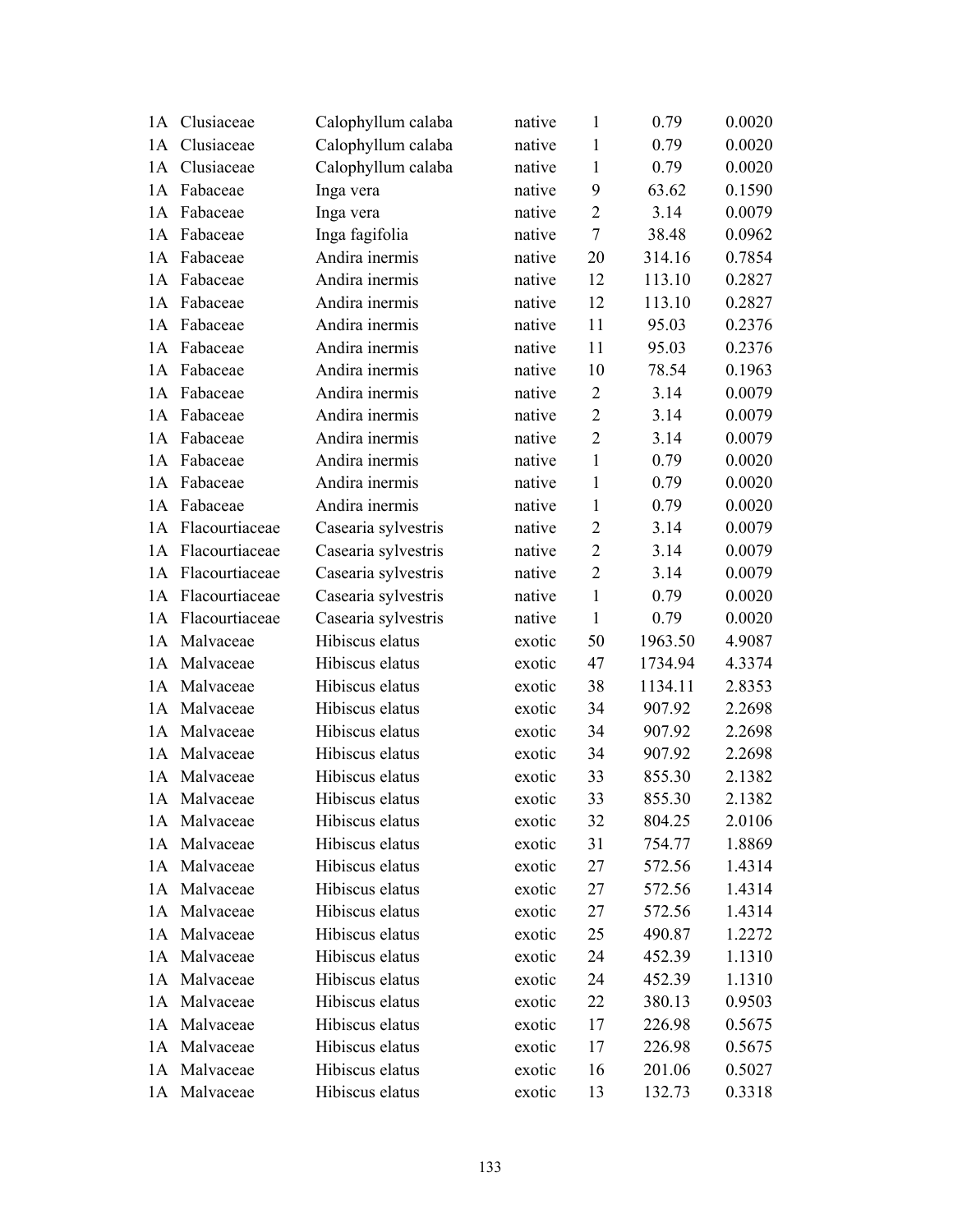|    | 1A Malvaceae | Hibiscus elatus | exotic | 9 | 63.62 | 0.1590 |
|----|--------------|-----------------|--------|---|-------|--------|
|    | 1A Malvaceae | Hibiscus elatus | exotic | 8 | 50.27 | 0.1257 |
| 1A | Malvaceae    | Hibiscus elatus | exotic | 8 | 50.27 | 0.1257 |
| 1A | Malvaceae    | Hibiscus elatus | exotic | 8 | 50.27 | 0.1257 |
| 1A | Malvaceae    | Hibiscus elatus | exotic | 8 | 50.27 | 0.1257 |
| 1A | Malvaceae    | Hibiscus elatus | exotic | 8 | 50.27 | 0.1257 |
|    | 1A Malvaceae | Hibiscus elatus | exotic | 8 | 50.27 | 0.1257 |
|    | 1A Malvaceae | Hibiscus elatus | exotic | 8 | 50.27 | 0.1257 |
| 1A | Malvaceae    | Hibiscus elatus | exotic | 7 | 38.48 | 0.0962 |
| 1A | Malvaceae    | Hibiscus elatus | exotic | 6 | 28.27 | 0.0707 |
| 1A | Malvaceae    | Hibiscus elatus | exotic | 6 | 28.27 | 0.0707 |
|    | 1A Malvaceae | Hibiscus elatus | exotic | 6 | 28.27 | 0.0707 |
| 1A | Malvaceae    | Hibiscus elatus | exotic | 6 | 28.27 | 0.0707 |
| 1A | Malvaceae    | Hibiscus elatus | exotic | 6 | 28.27 | 0.0707 |
| 1A | Malvaceae    | Hibiscus elatus | exotic | 6 | 28.27 | 0.0707 |
|    | 1A Malvaceae | Hibiscus elatus | exotic | 6 | 28.27 | 0.0707 |
| 1A | Malvaceae    | Hibiscus elatus | exotic | 6 | 28.27 | 0.0707 |
| 1A | Malvaceae    | Hibiscus elatus | exotic | 6 | 28.27 | 0.0707 |
| 1A | Malvaceae    | Hibiscus elatus | exotic | 6 | 28.27 | 0.0707 |
|    | 1A Malvaceae | Hibiscus elatus | exotic | 5 | 19.63 | 0.0491 |
|    | 1A Malvaceae | Hibiscus elatus | exotic | 5 | 19.63 | 0.0491 |
| 1A | Malvaceae    | Hibiscus elatus | exotic | 5 | 19.63 | 0.0491 |
| 1A | Malvaceae    | Hibiscus elatus | exotic | 5 | 19.63 | 0.0491 |
| 1A | Malvaceae    | Hibiscus elatus | exotic | 5 | 19.63 | 0.0491 |
| 1A | Malvaceae    | Hibiscus elatus | exotic | 5 | 19.63 | 0.0491 |
|    | 1A Malvaceae | Hibiscus elatus | exotic | 5 | 19.63 | 0.0491 |
| 1A | Malvaceae    | Hibiscus elatus | exotic | 5 | 19.63 | 0.0491 |
| 1A | Malvaceae    | Hibiscus elatus | exotic | 5 | 19.63 | 0.0491 |
| 1A | Malvaceae    | Hibiscus elatus | exotic | 5 | 19.63 | 0.0491 |
| 1A | Malvaceae    | Hibiscus elatus | exotic | 5 | 19.63 | 0.0491 |
|    | 1A Malvaceae | Hibiscus elatus | exotic | 5 | 19.63 | 0.0491 |
|    | 1A Malvaceae | Hibiscus elatus | exotic | 4 | 12.57 | 0.0314 |
|    | 1A Malvaceae | Hibiscus elatus | exotic | 4 | 12.57 | 0.0314 |
| 1A | Malvaceae    | Hibiscus elatus | exotic | 4 | 12.57 | 0.0314 |
| 1A | Malvaceae    | Hibiscus elatus | exotic | 4 | 12.57 | 0.0314 |
| 1A | Malvaceae    | Hibiscus elatus | exotic | 4 | 12.57 | 0.0314 |
|    | 1A Malvaceae | Hibiscus elatus | exotic | 4 | 12.57 | 0.0314 |
|    | 1A Malvaceae | Hibiscus elatus | exotic | 4 | 12.57 | 0.0314 |
| 1A | Malvaceae    | Hibiscus elatus | exotic | 4 | 12.57 | 0.0314 |
| 1A | Malvaceae    | Hibiscus elatus | exotic | 4 | 12.57 | 0.0314 |
| 1A | Malvaceae    | Hibiscus elatus | exotic | 4 | 12.57 | 0.0314 |
|    | 1A Malvaceae | Hibiscus elatus | exotic | 4 | 12.57 | 0.0314 |
|    | 1A Malvaceae | Hibiscus elatus | exotic | 3 | 7.07  | 0.0177 |
|    | 1A Malvaceae | Hibiscus elatus | exotic | 3 | 7.07  | 0.0177 |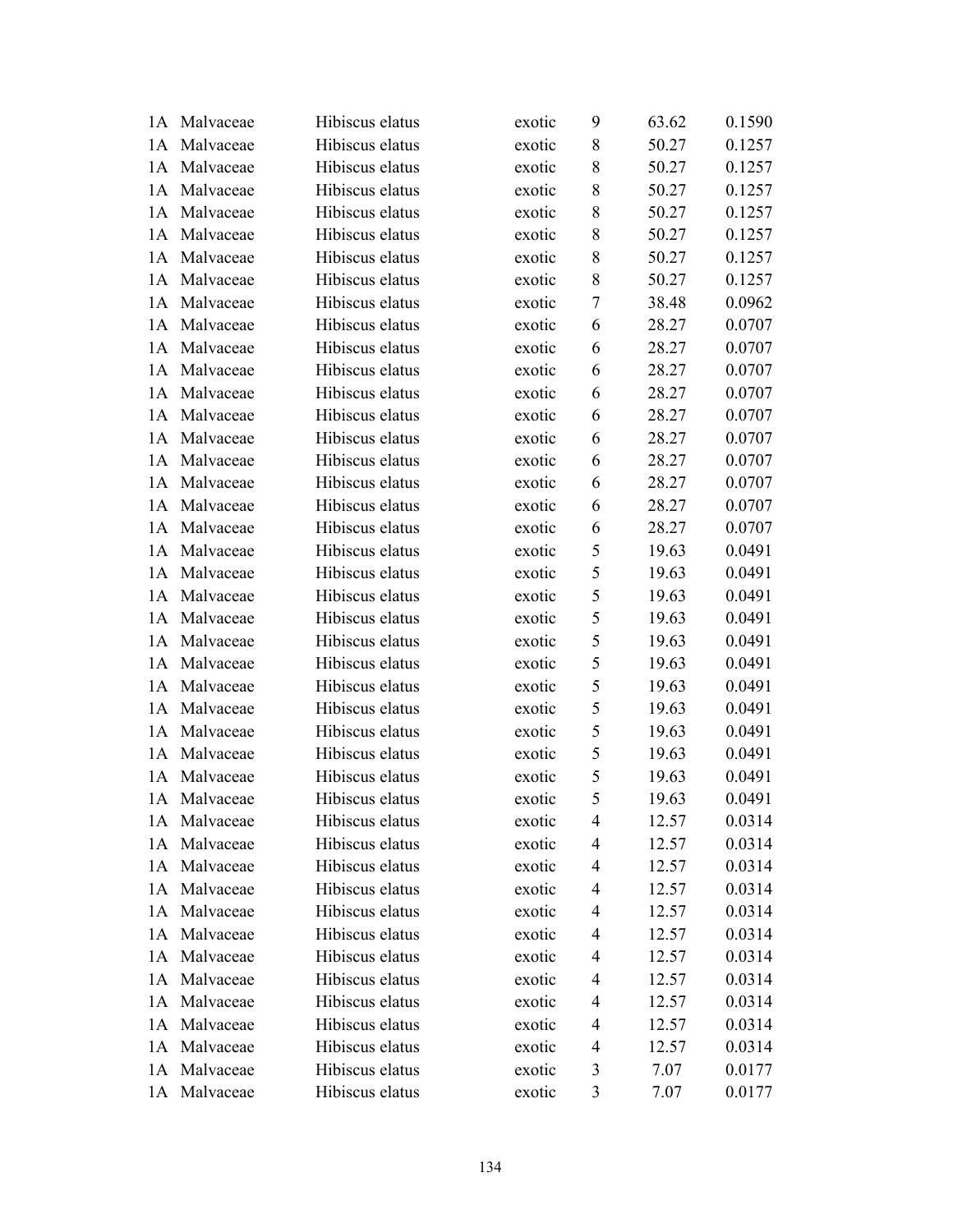|     | 1A Malvaceae | Hibiscus elatus | exotic | 3                       | 7.07 | 0.0177 |
|-----|--------------|-----------------|--------|-------------------------|------|--------|
|     | 1A Malvaceae | Hibiscus elatus | exotic | 3                       | 7.07 | 0.0177 |
| 1A  | Malvaceae    | Hibiscus elatus | exotic | $\overline{\mathbf{3}}$ | 7.07 | 0.0177 |
| 1A  | Malvaceae    | Hibiscus elatus | exotic | $\overline{3}$          | 7.07 | 0.0177 |
| 1A  | Malvaceae    | Hibiscus elatus | exotic | $\mathfrak{Z}$          | 7.07 | 0.0177 |
|     | 1A Malvaceae | Hibiscus elatus | exotic | $\mathfrak{Z}$          | 7.07 | 0.0177 |
|     | 1A Malvaceae | Hibiscus elatus | exotic | $\mathfrak{Z}$          | 7.07 | 0.0177 |
|     | 1A Malvaceae | Hibiscus elatus | exotic | $\mathfrak{Z}$          | 7.07 | 0.0177 |
| 1A  | Malvaceae    | Hibiscus elatus | exotic | $\overline{\mathbf{3}}$ | 7.07 | 0.0177 |
| 1A  | Malvaceae    | Hibiscus elatus | exotic | $\overline{\mathbf{3}}$ | 7.07 | 0.0177 |
| 1A  | Malvaceae    | Hibiscus elatus | exotic | $\mathfrak{Z}$          | 7.07 | 0.0177 |
|     | 1A Malvaceae | Hibiscus elatus | exotic | $\mathfrak{Z}$          | 7.07 | 0.0177 |
| 1A  | Malvaceae    | Hibiscus elatus | exotic | $\mathfrak{Z}$          | 7.07 | 0.0177 |
| 1A  | Malvaceae    | Hibiscus elatus | exotic | $\mathfrak{Z}$          | 7.07 | 0.0177 |
| 1A  | Malvaceae    | Hibiscus elatus | exotic | $\overline{\mathbf{3}}$ | 7.07 | 0.0177 |
|     | 1A Malvaceae | Hibiscus elatus | exotic | $\mathfrak{Z}$          | 7.07 | 0.0177 |
| 1A  | Malvaceae    | Hibiscus elatus | exotic | $\mathfrak{Z}$          | 7.07 | 0.0177 |
| 1A  | Malvaceae    | Hibiscus elatus | exotic | $\mathfrak{Z}$          | 7.07 | 0.0177 |
| 1A  | Malvaceae    | Hibiscus elatus | exotic | $\overline{3}$          | 7.07 | 0.0177 |
|     | 1A Malvaceae | Hibiscus elatus | exotic | $\overline{\mathbf{3}}$ | 7.07 | 0.0177 |
|     | 1A Malvaceae | Hibiscus elatus | exotic | $\mathfrak{Z}$          | 7.07 | 0.0177 |
| 1A  | Malvaceae    | Hibiscus elatus | exotic | $\overline{3}$          | 7.07 | 0.0177 |
| 1A  | Malvaceae    | Hibiscus elatus | exotic | $\mathfrak{Z}$          | 7.07 | 0.0177 |
| 1A  | Malvaceae    | Hibiscus elatus | exotic | $\overline{3}$          | 7.07 | 0.0177 |
|     | 1A Malvaceae | Hibiscus elatus | exotic | $\overline{3}$          | 7.07 | 0.0177 |
|     | 1A Malvaceae | Hibiscus elatus | exotic | $\mathfrak{Z}$          | 7.07 | 0.0177 |
| 1A  | Malvaceae    | Hibiscus elatus | exotic | $\overline{\mathbf{3}}$ | 7.07 | 0.0177 |
| 1A  | Malvaceae    | Hibiscus elatus | exotic | $\mathfrak{Z}$          | 7.07 | 0.0177 |
| 1A  | Malvaceae    | Hibiscus elatus | exotic | $\mathfrak{Z}$          | 7.07 | 0.0177 |
| 1A  | Malvaceae    | Hibiscus elatus | exotic | 3                       | 7.07 | 0.0177 |
|     | 1A Malvaceae | Hibiscus elatus | exotic | 3                       | 7.07 | 0.0177 |
|     | 1A Malvaceae | Hibiscus elatus | exotic | 3                       | 7.07 | 0.0177 |
|     | 1A Malvaceae | Hibiscus elatus | exotic | $\overline{2}$          | 3.14 | 0.0079 |
| 1A  | Malvaceae    | Hibiscus elatus | exotic | $\overline{c}$          | 3.14 | 0.0079 |
| 1A  | Malvaceae    | Hibiscus elatus | exotic | $\overline{2}$          | 3.14 | 0.0079 |
| 1 A | Malvaceae    | Hibiscus elatus | exotic | 2                       | 3.14 | 0.0079 |
|     | 1A Malvaceae | Hibiscus elatus | exotic | 2                       | 3.14 | 0.0079 |
|     | 1A Malvaceae | Hibiscus elatus | exotic | 2                       | 3.14 | 0.0079 |
| 1A  | Malvaceae    | Hibiscus elatus | exotic | $\overline{2}$          | 3.14 | 0.0079 |
| 1A  | Malvaceae    | Hibiscus elatus | exotic | $\overline{c}$          | 3.14 | 0.0079 |
| 1A  | Malvaceae    | Hibiscus elatus | exotic | $\overline{2}$          | 3.14 | 0.0079 |
| 1A  | Malvaceae    | Hibiscus elatus | exotic | 2                       | 3.14 | 0.0079 |
|     | 1A Malvaceae | Hibiscus elatus | exotic | 2                       | 3.14 | 0.0079 |
|     | 1A Malvaceae | Hibiscus elatus | exotic | $\overline{2}$          | 3.14 | 0.0079 |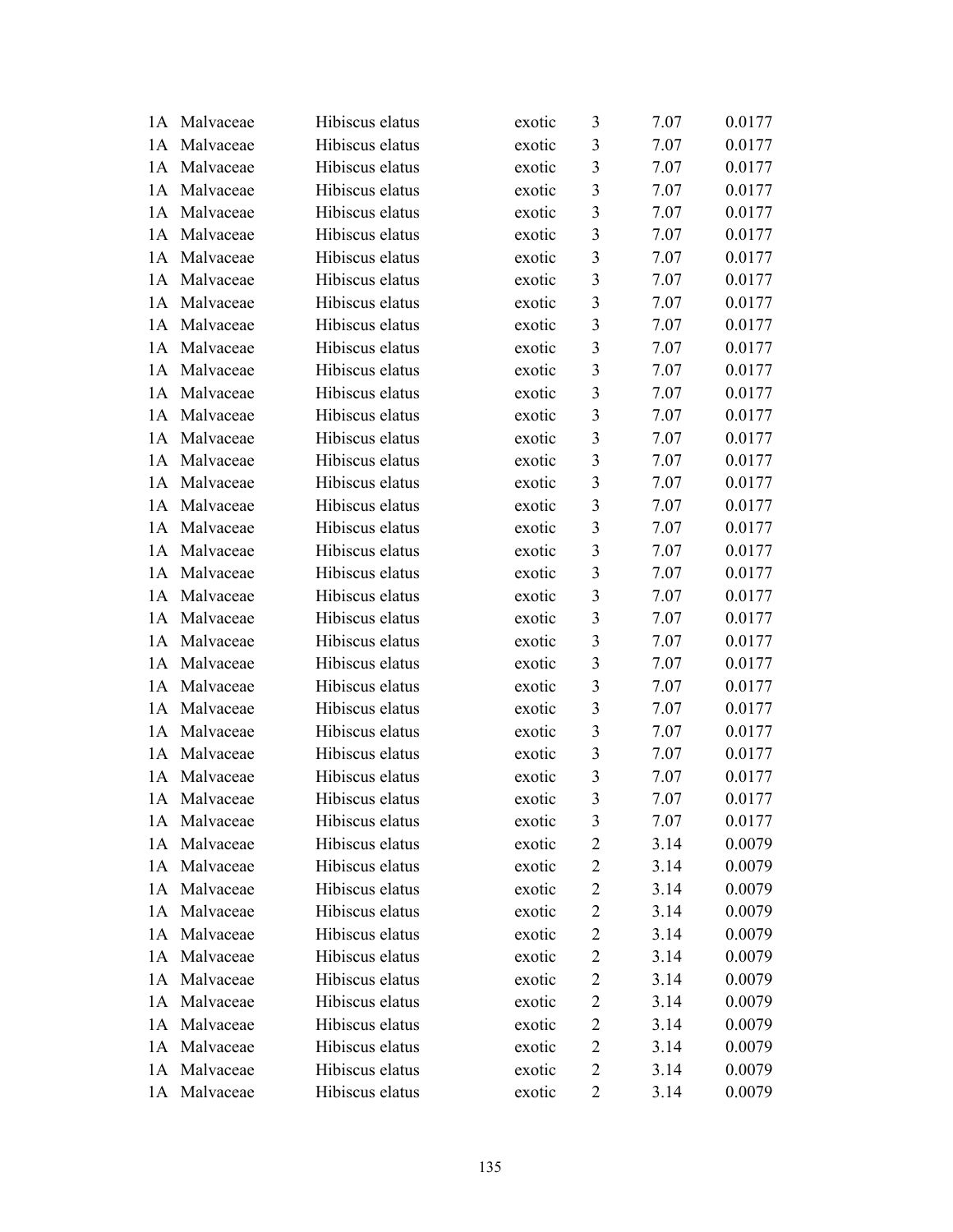|     | 1A Malvaceae | Hibiscus elatus | exotic | 2              | 3.14 | 0.0079 |
|-----|--------------|-----------------|--------|----------------|------|--------|
|     | 1A Malvaceae | Hibiscus elatus | exotic | $\overline{2}$ | 3.14 | 0.0079 |
| 1A  | Malvaceae    | Hibiscus elatus | exotic | $\overline{2}$ | 3.14 | 0.0079 |
| 1A  | Malvaceae    | Hibiscus elatus | exotic | $\overline{2}$ | 3.14 | 0.0079 |
| 1A  | Malvaceae    | Hibiscus elatus | exotic | $\sqrt{2}$     | 3.14 | 0.0079 |
| 1A  | Malvaceae    | Hibiscus elatus | exotic | $\overline{2}$ | 3.14 | 0.0079 |
|     | 1A Malvaceae | Hibiscus elatus | exotic | $\overline{2}$ | 3.14 | 0.0079 |
| 1A  | Malvaceae    | Hibiscus elatus | exotic | $\overline{2}$ | 3.14 | 0.0079 |
| 1A  | Malvaceae    | Hibiscus elatus | exotic | $\overline{2}$ | 3.14 | 0.0079 |
| 1A  | Malvaceae    | Hibiscus elatus | exotic | $\overline{2}$ | 3.14 | 0.0079 |
| 1A  | Malvaceae    | Hibiscus elatus | exotic | $\overline{2}$ | 3.14 | 0.0079 |
| 1A  | Malvaceae    | Hibiscus elatus | exotic | $\overline{2}$ | 3.14 | 0.0079 |
| 1A  | Malvaceae    | Hibiscus elatus | exotic | $\sqrt{2}$     | 3.14 | 0.0079 |
| 1A  | Malvaceae    | Hibiscus elatus | exotic | $\overline{2}$ | 3.14 | 0.0079 |
| 1A  | Malvaceae    | Hibiscus elatus | exotic | $\sqrt{2}$     | 3.14 | 0.0079 |
| 1A  | Malvaceae    | Hibiscus elatus | exotic | $\overline{2}$ | 3.14 | 0.0079 |
| 1A  | Malvaceae    | Hibiscus elatus | exotic | $\sqrt{2}$     | 3.14 | 0.0079 |
| 1A  | Malvaceae    | Hibiscus elatus | exotic | $\sqrt{2}$     | 3.14 | 0.0079 |
| 1A  | Malvaceae    | Hibiscus elatus | exotic | $\overline{2}$ | 3.14 | 0.0079 |
| 1A  | Malvaceae    | Hibiscus elatus | exotic | $\overline{2}$ | 3.14 | 0.0079 |
|     | 1A Malvaceae | Hibiscus elatus | exotic | $\overline{2}$ | 3.14 | 0.0079 |
| 1A  | Malvaceae    | Hibiscus elatus | exotic | $\overline{2}$ | 3.14 | 0.0079 |
| 1A  | Malvaceae    | Hibiscus elatus | exotic | $\mathbf{1}$   | 0.79 | 0.0020 |
| 1A  | Malvaceae    | Hibiscus elatus | exotic | 1              | 0.79 | 0.0020 |
| 1A  | Malvaceae    | Hibiscus elatus | exotic | $\mathbf{1}$   | 0.79 | 0.0020 |
|     | 1A Malvaceae | Hibiscus elatus | exotic | $\mathbf{1}$   | 0.79 | 0.0020 |
| 1A  | Malvaceae    | Hibiscus elatus | exotic | $\mathbf{1}$   | 0.79 | 0.0020 |
| 1A  | Malvaceae    | Hibiscus elatus | exotic | $\mathbf{1}$   | 0.79 | 0.0020 |
| 1A  | Malvaceae    | Hibiscus elatus | exotic | $\mathbf{1}$   | 0.79 | 0.0020 |
| 1A  | Malvaceae    | Hibiscus elatus | exotic | $\mathbf{1}$   | 0.79 | 0.0020 |
|     | 1A Malvaceae | Hibiscus elatus | exotic | 1              | 0.79 | 0.0020 |
|     | 1A Malvaceae | Hibiscus elatus | exotic | 1              | 0.79 | 0.0020 |
| 1A  | Malvaceae    | Hibiscus elatus | exotic | 1              | 0.79 | 0.0020 |
| 1A  | Malvaceae    | Hibiscus elatus | exotic | 1              | 0.79 | 0.0020 |
| 1A  | Malvaceae    | Hibiscus elatus | exotic | 1              | 0.79 | 0.0020 |
| 1 A | Malvaceae    | Hibiscus elatus | exotic | 1              | 0.79 | 0.0020 |
| 1 A | Malvaceae    | Hibiscus elatus | exotic | 1              | 0.79 | 0.0020 |
| 1A  | Malvaceae    | Hibiscus elatus | exotic | 1              | 0.79 | 0.0020 |
| 1A  | Malvaceae    | Hibiscus elatus | exotic | 1              | 0.79 | 0.0020 |
| 1 A | Malvaceae    | Hibiscus elatus | exotic | 1              | 0.79 | 0.0020 |
| 1A  | Malvaceae    | Hibiscus elatus | exotic | 1              | 0.79 | 0.0020 |
| 1 A | Malvaceae    | Hibiscus elatus | exotic | 1              | 0.79 | 0.0020 |
|     | 1A Malvaceae | Hibiscus elatus | exotic | 1              | 0.79 | 0.0020 |
|     | 1A Malvaceae | Hibiscus elatus | exotic | $\mathbf{1}$   | 0.79 | 0.0020 |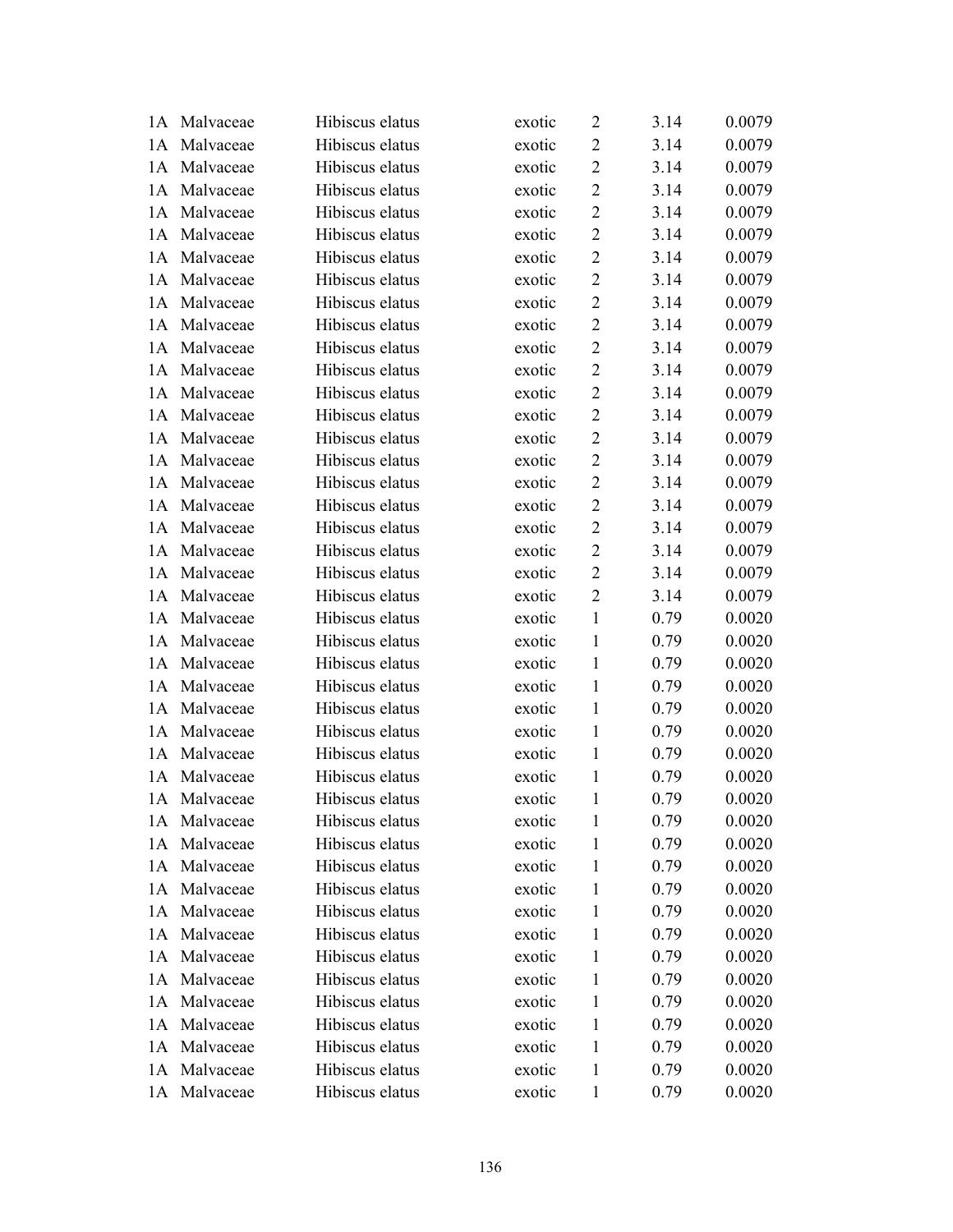|    | 1A Malvaceae  | Hibiscus elatus         | exotic | $\mathbf{1}$   | 0.79   | 0.0020 |
|----|---------------|-------------------------|--------|----------------|--------|--------|
|    | 1A Malvaceae  | Hibiscus elatus         | exotic | 1              | 0.79   | 0.0020 |
| 1A | Malvaceae     | Hibiscus elatus         | exotic | 1              | 0.79   | 0.0020 |
| 1A | Moraceae      | Ficus citrifolia        | native | 5              | 19.63  | 0.0491 |
| 1A | Myrtaceae     | Syzygium malaccense     | exotic | $\overline{2}$ | 3.14   | 0.0079 |
| 1A | Myrtaceae     | Syzygium malaccense     | exotic | $\mathbf{1}$   | 0.79   | 0.0020 |
| 1A | Myrtaceae     | Syzygium jambos         | exotic | 8              | 50.27  | 0.1257 |
| 1A | Myrtaceae     | Syzygium jambos         | exotic | 6              | 28.27  | 0.0707 |
| 1A | Myrtaceae     | Syzygium jambos         | exotic | $\overline{2}$ | 3.14   | 0.0079 |
| 1A | Myrtaceae     | Eugenia biflora         | native | $\overline{2}$ | 3.14   | 0.0079 |
| 1A | Oleaceae      | Lonicera dominguensis   | native | $\overline{3}$ | 7.07   | 0.0177 |
| 1A | Oleaceae      | Lonicera dominguensis   | native | $\overline{2}$ | 3.14   | 0.0079 |
| 1A | Sapindaceae   | Thouinia striata        | native | 15             | 176.71 | 0.4418 |
| 1A | Sapindaceae   | Thouinia striata        | native | $\overline{4}$ | 12.57  | 0.0314 |
| 1A | Sapindaceae   | Thouinia striata        | native | 4              | 12.57  | 0.0314 |
| 1A | Sapindaceae   | Thouinia striata        | native | $\overline{2}$ | 3.14   | 0.0079 |
| 1A | Sapindaceae   | Thouinia striata        | native | $\overline{2}$ | 3.14   | 0.0079 |
| 1A | Sapindaceae   | Thouinia striata        | native | $\overline{2}$ | 3.14   | 0.0079 |
| 1A | Sapindaceae   | Thouinia striata        | native | $\overline{2}$ | 3.14   | 0.0079 |
| 1A | Sapindaceae   | Thouinia striata        | native | $\overline{2}$ | 3.14   | 0.0079 |
| 1A | Sapindaceae   | Thouinia striata        | native | $\overline{2}$ | 3.14   | 0.0079 |
| 1A | Sapindaceae   | Thouinia striata        | native | $\mathbf{1}$   | 0.79   | 0.0020 |
| 1A | Sapindaceae   | Allophylla crassinervis | native | $\overline{2}$ | 3.14   | 0.0079 |
| 1B | Anacardiaceae | Comocladia glabra       | native | $\mathbf{1}$   | 0.79   | 0.0020 |
| 1B | Araliaceae    | Dendropanax arboreum    | native | 11             | 95.03  | 0.2376 |
| 1B | Araliaceae    | Dendropanax arboreum    | native | 8              | 50.27  | 0.1257 |
| 1B | Araliaceae    | Dendropanax arboreum    | native | 5              | 19.63  | 0.0491 |
| 1B | Araliaceae    | Dendropanax arboreum    | native | $\overline{4}$ | 12.57  | 0.0314 |
| 1B | Araliaceae    | Dendropanax arboreum    | native | 4              | 12.57  | 0.0314 |
| 1B | Araliaceae    | Dendropanax arboreum    | native | 3              | 7.07   | 0.0177 |
| 1B | Araliaceae    | Dendropanax arboreum    | native | 3              | 7.07   | 0.0177 |
| 1B | Araliaceae    | Dendropanax arboreum    | native | 3              | 7.07   | 0.0177 |
| 1B | Araliaceae    | Dendropanax arboreum    | native | 3              | 7.07   | 0.0177 |
| 1B | Araliaceae    | Dendropanax arboreum    | native | 3              | 7.07   | 0.0177 |
| 1B | Araliaceae    | Dendropanax arboreum    | native | $\overline{2}$ | 3.14   | 0.0079 |
| 1B | Araliaceae    | Dendropanax arboreum    | native | $\overline{2}$ | 3.14   | 0.0079 |
| 1B | Araliaceae    | Dendropanax arboreum    | native | $\overline{2}$ | 3.14   | 0.0079 |
| 1B | Araliaceae    | Dendropanax arboreum    | native | 1              | 0.79   | 0.0020 |
| 1B | Araliaceae    | Dendropanax arboreum    | native | 1              | 0.79   | 0.0020 |
| 1B | Araliaceae    | Dendropanax arboreum    | native | 1              | 0.79   | 0.0020 |
| 1B | Araliaceae    | Dendropanax arboreum    | native | $\mathbf{1}$   | 0.79   | 0.0020 |
| 1B | Areceae       | Roystonea borinquena    | native | 16             | 201.06 | 0.5027 |
| 1B | Bignoniaceae  | Tabebuia heterophylla   | native | 2              | 3.14   | 0.0079 |
| 1B | Bignoniaceae  | Tabebuia heterophylla   | native | $\overline{2}$ | 3.14   | 0.0079 |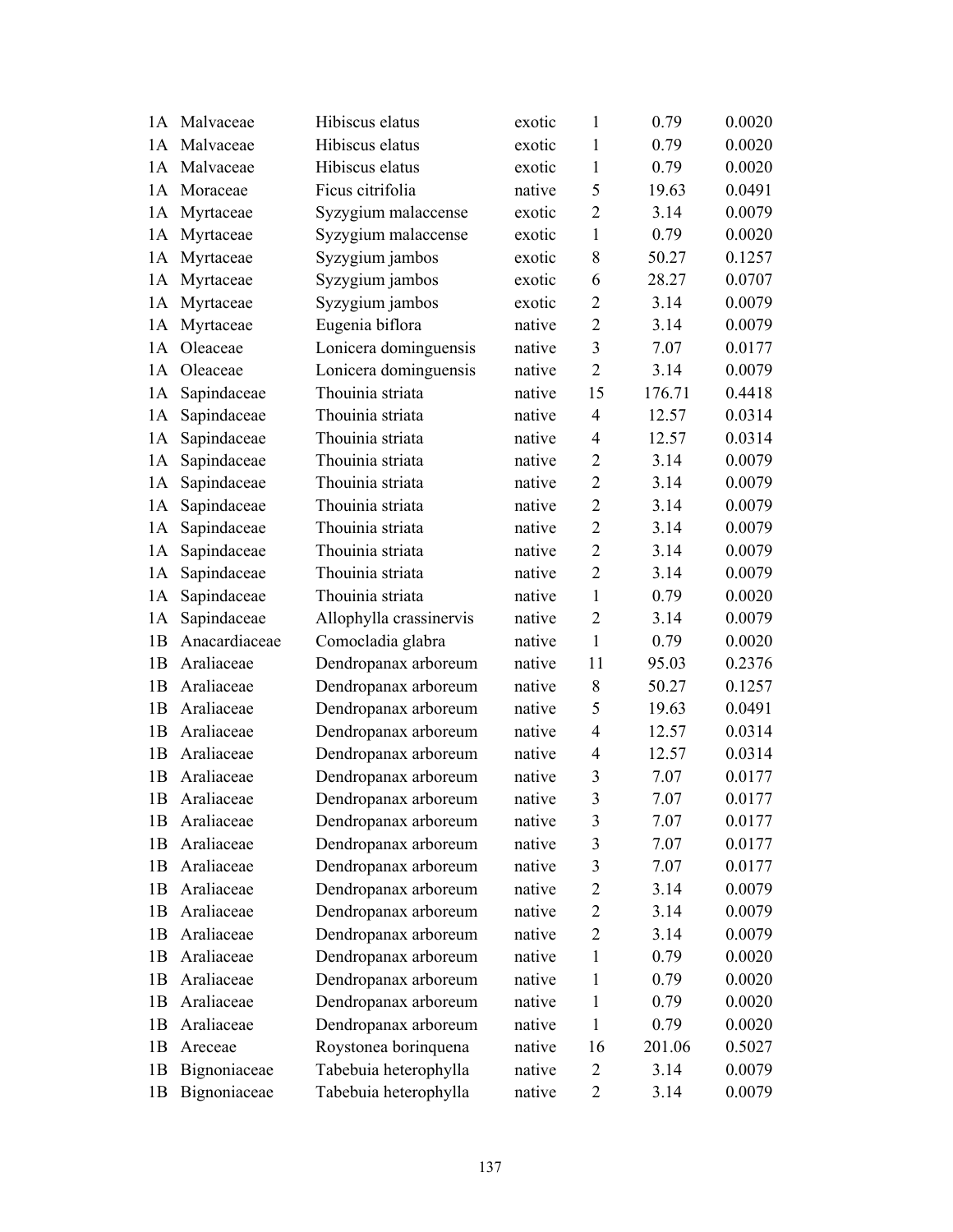| 1B | Clusiaceae | Calophyllum calaba | native | 8              | 50.27 | 0.1257 |
|----|------------|--------------------|--------|----------------|-------|--------|
| 1B | Clusiaceae | Calophyllum calaba | native | $\tau$         | 38.48 | 0.0962 |
| 1B | Clusiaceae | Calophyllum calaba | native | 5              | 19.63 | 0.0491 |
| 1B | Clusiaceae | Calophyllum calaba | native | $\overline{4}$ | 12.57 | 0.0314 |
| 1B | Clusiaceae | Calophyllum calaba | native | 3              | 7.07  | 0.0177 |
| 1B | Clusiaceae | Calophyllum calaba | native | 3              | 7.07  | 0.0177 |
| 1B | Clusiaceae | Calophyllum calaba | native | 3              | 7.07  | 0.0177 |
| 1B | Clusiaceae | Calophyllum calaba | native | 3              | 7.07  | 0.0177 |
| 1B | Clusiaceae | Calophyllum calaba | native | 3              | 7.07  | 0.0177 |
| 1B | Clusiaceae | Calophyllum calaba | native | $\overline{2}$ | 3.14  | 0.0079 |
| 1B | Clusiaceae | Calophyllum calaba | native | $\overline{2}$ | 3.14  | 0.0079 |
| 1B | Clusiaceae | Calophyllum calaba | native | $\overline{2}$ | 3.14  | 0.0079 |
| 1B | Clusiaceae | Calophyllum calaba | native | $\overline{2}$ | 3.14  | 0.0079 |
| 1B | Clusiaceae | Calophyllum calaba | native | $\overline{2}$ | 3.14  | 0.0079 |
| 1B | Clusiaceae | Calophyllum calaba | native | $\overline{2}$ | 3.14  | 0.0079 |
| 1B | Clusiaceae | Calophyllum calaba | native | $\overline{2}$ | 3.14  | 0.0079 |
| 1B | Clusiaceae | Calophyllum calaba | native | $\overline{2}$ | 3.14  | 0.0079 |
| 1B | Clusiaceae | Calophyllum calaba | native | $\overline{2}$ | 3.14  | 0.0079 |
| 1B | Clusiaceae | Calophyllum calaba | native | $\overline{2}$ | 3.14  | 0.0079 |
| 1B | Clusiaceae | Calophyllum calaba | native | $\overline{2}$ | 3.14  | 0.0079 |
| 1B | Clusiaceae | Calophyllum calaba | native | $\overline{2}$ | 3.14  | 0.0079 |
| 1B | Clusiaceae | Calophyllum calaba | native | $\overline{2}$ | 3.14  | 0.0079 |
| 1B | Clusiaceae | Calophyllum calaba | native | $\overline{2}$ | 3.14  | 0.0079 |
| 1B | Clusiaceae | Calophyllum calaba | native | $\overline{2}$ | 3.14  | 0.0079 |
| 1B | Clusiaceae | Calophyllum calaba | native | $\overline{2}$ | 3.14  | 0.0079 |
| 1B | Clusiaceae | Calophyllum calaba | native | $\mathbf{1}$   | 0.79  | 0.0020 |
| 1B | Clusiaceae | Calophyllum calaba | native | $\mathbf{1}$   | 0.79  | 0.0020 |
| 1B | Clusiaceae | Calophyllum calaba | native | $\mathbf{1}$   | 0.79  | 0.0020 |
| 1B | Clusiaceae | Calophyllum calaba | native | $\mathbf{1}$   | 0.79  | 0.0020 |
| 1B | Clusiaceae | Calophyllum calaba | native | $\mathbf{1}$   | 0.79  | 0.0020 |
| 1B | Clusiaceae | Calophyllum calaba | native | $\mathbf{1}$   | 0.79  | 0.0020 |
| 1B | Clusiaceae | Calophyllum calaba | native | $\mathbf{1}$   | 0.79  | 0.0020 |
| 1B | Clusiaceae | Calophyllum calaba | native | 1              | 0.79  | 0.0020 |
| 1B | Clusiaceae | Calophyllum calaba | native | 1              | 0.79  | 0.0020 |
| 1B | Clusiaceae | Calophyllum calaba | native | $\mathbf{1}$   | 0.79  | 0.0020 |
| 1B | Clusiaceae | Calophyllum calaba | native | 1              | 0.79  | 0.0020 |
| 1B | Clusiaceae | Calophyllum calaba | native | $\mathbf{1}$   | 0.79  | 0.0020 |
| 1B | Clusiaceae | Calophyllum calaba | native | 1              | 0.79  | 0.0020 |
| 1B | Clusiaceae | Calophyllum calaba | native | $\mathbf{1}$   | 0.79  | 0.0020 |
| 1B | Clusiaceae | Calophyllum calaba | native | $\mathbf{1}$   | 0.79  | 0.0020 |
| 1B | Clusiaceae | Calophyllum calaba | native | $\mathbf{1}$   | 0.79  | 0.0020 |
| 1B | Clusiaceae | Calophyllum calaba | native | $\mathbf{1}$   | 0.79  | 0.0020 |
| 1B | Clusiaceae | Calophyllum calaba | native | 1              | 0.79  | 0.0020 |
| 1B | Clusiaceae | Calophyllum calaba | native | $\mathbf{1}$   | 0.79  | 0.0020 |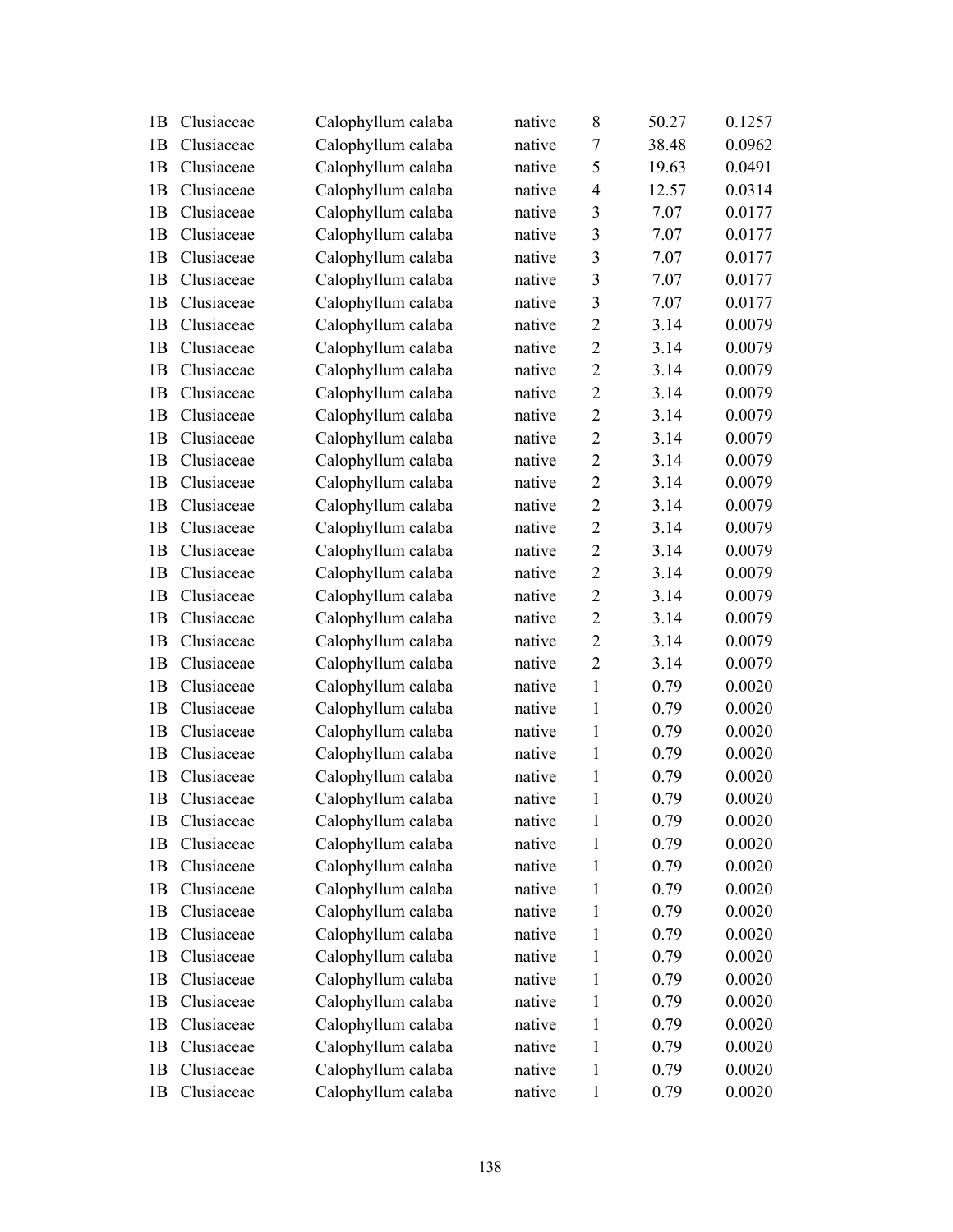| 1B | Clusiaceae     | Calophyllum calaba    | native | $\mathbf{1}$     | 0.79   | 0.0020 |
|----|----------------|-----------------------|--------|------------------|--------|--------|
| 1B | Clusiaceae     | Calophyllum calaba    | native | $\mathbf{1}$     | 0.79   | 0.0020 |
| 1B | Fabaceae       | Inga vera             | native | 16               | 201.06 | 0.5027 |
| 1B | Fabaceae       | Inga vera             | native | $\boldsymbol{7}$ | 38.48  | 0.0962 |
| 1B | Fabaceae       | Inga vera             | native | 5                | 19.63  | 0.0491 |
| 1B | Fabaceae       | Inga vera             | native | 5                | 19.63  | 0.0491 |
| 1B | Fabaceae       | Inga vera             | native | $\overline{4}$   | 12.57  | 0.0314 |
| 1B | Fabaceae       | Inga vera             | native | $\overline{2}$   | 3.14   | 0.0079 |
| 1B | Fabaceae       | Erythrina poeppegiana | exotic | 6                | 28.27  | 0.0707 |
| 1B | Fabaceae       | Erythrina poeppegiana | exotic | 5                | 19.63  | 0.0491 |
| 1B | Fabaceae       | Erythrina poeppegiana | exotic | 3                | 7.07   | 0.0177 |
| 1B | Fabaceae       | Erythrina poeppegiana | exotic | $\overline{2}$   | 3.14   | 0.0079 |
| 1B | Fabaceae       | Erythrina poeppegiana | exotic | $\overline{2}$   | 3.14   | 0.0079 |
| 1B | Fabaceae       | Erythrina poeppegiana | exotic | $\mathbf{1}$     | 0.79   | 0.0020 |
| 1B | Fabaceae       | Erythrina poeppegiana | exotic | $\mathbf{1}$     | 0.79   | 0.0020 |
| 1B | Fabaceae       | Andira inermis        | native | 3                | 7.07   | 0.0177 |
| 1B | Fabaceae       | Andira inermis        | native | $\overline{3}$   | 7.07   | 0.0177 |
| 1B | Fabaceae       | Andira inermis        | native | $\overline{2}$   | 3.14   | 0.0079 |
| 1B | Fabaceae       | Andira inermis        | native | $\overline{2}$   | 3.14   | 0.0079 |
| 1B | Fabaceae       | Andira inermis        | native | $\overline{2}$   | 3.14   | 0.0079 |
| 1B | Fabaceae       | Andira inermis        | native | 1                | 0.79   | 0.0020 |
| 1B | Fabaceae       | Andira inermis        | native | $\mathbf{1}$     | 0.79   | 0.0020 |
| 1B | Fabaceae       | Andira inermis        | native | $\mathbf{1}$     | 0.79   | 0.0020 |
| 1B | Fabaceae       | Andira inermis        | native | $\mathbf{1}$     | 0.79   | 0.0020 |
| 1B | Fabaceae       | Andira inermis        | native | $\mathbf{1}$     | 0.79   | 0.0020 |
| 1B | Fabaceae       | Andira inermis        | native | 1                | 0.79   | 0.0020 |
| 1B | Fabaceae       | Andira inermis        | native | $\mathbf{1}$     | 0.79   | 0.0020 |
| 1B | Flacourtiaceae | Casearia sylvestris   | native | $\overline{4}$   | 12.57  | 0.0314 |
| 1B | Flacourtiaceae | Casearia sylvestris   | native | $\overline{4}$   | 12.57  | 0.0314 |
| 1B | Flacourtiaceae | Casearia sylvestris   | native | $\overline{4}$   | 12.57  | 0.0314 |
| 1B | Flacourtiaceae | Casearia sylvestris   | native | 3                | 7.07   | 0.0177 |
| 1B | Flacourtiaceae | Casearia sylvestris   | native | 1                | 0.79   | 0.0020 |
| 1B | Lauraceae      | Persia americana      | exotic | 4                | 12.57  | 0.0314 |
| 1B | Lauraceae      | Ocotea patens         | native | $\mathbf{1}$     | 0.79   | 0.0020 |
| 1B | Malvaceae      | Hibiscus elatus       | exotic | 8                | 50.27  | 0.1257 |
| 1B | Malvaceae      | Hibiscus elatus       | exotic | 5                | 19.63  | 0.0491 |
| 1B | Malvaceae      | Hibiscus elatus       | exotic | 5                | 19.63  | 0.0491 |
| 1B | Malvaceae      | Hibiscus elatus       | exotic | 5                | 19.63  | 0.0491 |
| 1B | Malvaceae      | Hibiscus elatus       | exotic | 5                | 19.63  | 0.0491 |
| 1B | Malvaceae      | Hibiscus elatus       | exotic | 5                | 19.63  | 0.0491 |
| 1B | Malvaceae      | Hibiscus elatus       | exotic | 5                | 19.63  | 0.0491 |
| 1B | Malvaceae      | Hibiscus elatus       | exotic | 5                | 19.63  | 0.0491 |
| 1B | Malvaceae      | Hibiscus elatus       | exotic | 5                | 19.63  | 0.0491 |
| 1B | Malvaceae      | Hibiscus elatus       | exotic | 5                | 19.63  | 0.0491 |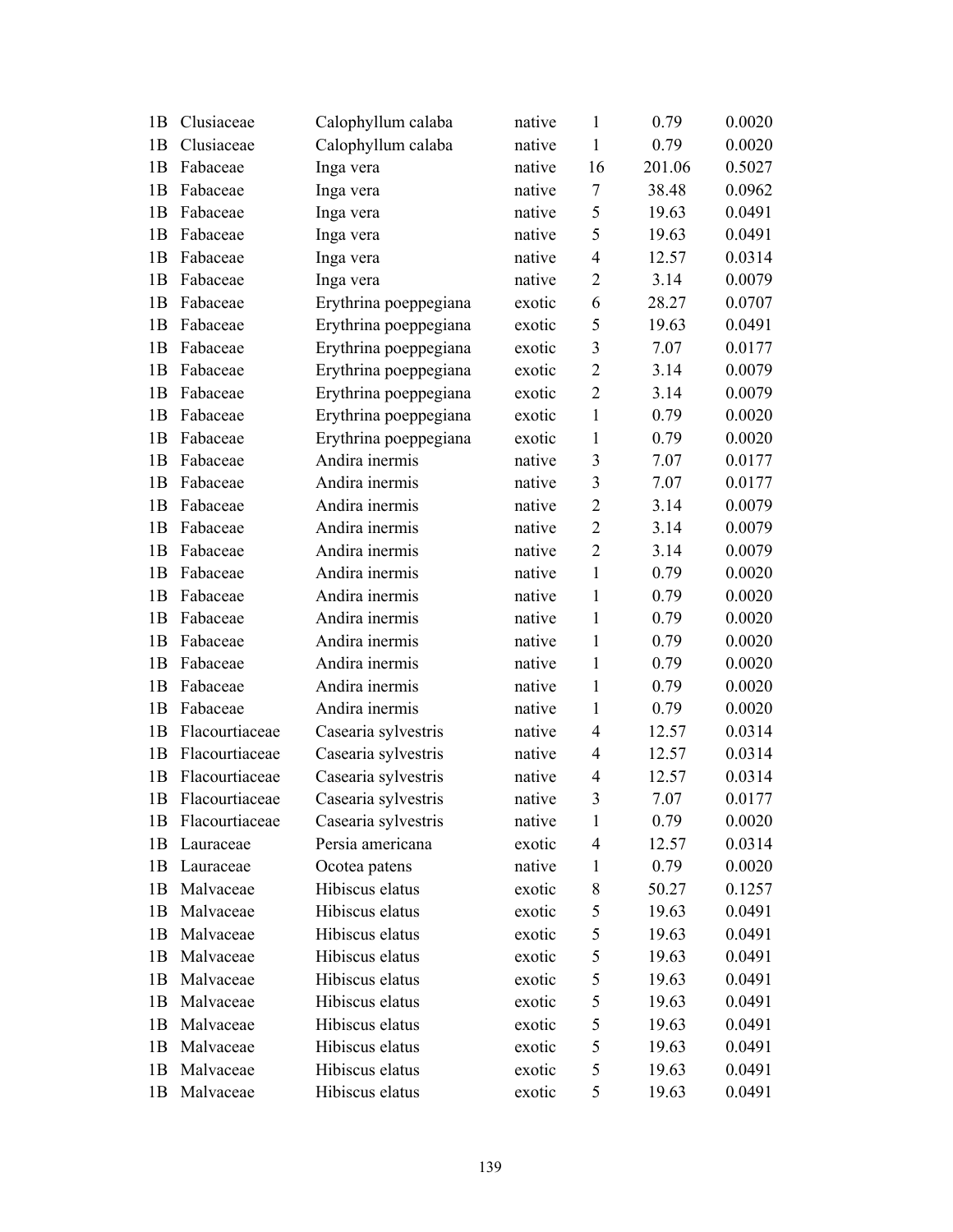| 1B | Malvaceae | Hibiscus elatus | exotic | $\overline{4}$          | 12.57 | 0.0314 |
|----|-----------|-----------------|--------|-------------------------|-------|--------|
| 1B | Malvaceae | Hibiscus elatus | exotic | 4                       | 12.57 | 0.0314 |
| 1B | Malvaceae | Hibiscus elatus | exotic | $\overline{4}$          | 12.57 | 0.0314 |
| 1B | Malvaceae | Hibiscus elatus | exotic | $\overline{4}$          | 12.57 | 0.0314 |
| 1B | Malvaceae | Hibiscus elatus | exotic | $\overline{4}$          | 12.57 | 0.0314 |
| 1B | Malvaceae | Hibiscus elatus | exotic | $\overline{4}$          | 12.57 | 0.0314 |
| 1B | Malvaceae | Hibiscus elatus | exotic | $\overline{4}$          | 12.57 | 0.0314 |
| 1B | Malvaceae | Hibiscus elatus | exotic | $\overline{4}$          | 12.57 | 0.0314 |
| 1B | Malvaceae | Hibiscus elatus | exotic | $\overline{4}$          | 12.57 | 0.0314 |
| 1B | Malvaceae | Hibiscus elatus | exotic | $\overline{4}$          | 12.57 | 0.0314 |
| 1B | Malvaceae | Hibiscus elatus | exotic | $\overline{4}$          | 12.57 | 0.0314 |
| 1B | Malvaceae | Hibiscus elatus | exotic | $\overline{4}$          | 12.57 | 0.0314 |
| 1B | Malvaceae | Hibiscus elatus | exotic | $\overline{4}$          | 12.57 | 0.0314 |
| 1B | Malvaceae | Hibiscus elatus | exotic | 4                       | 12.57 | 0.0314 |
| 1B | Malvaceae | Hibiscus elatus | exotic | $\overline{\mathbf{3}}$ | 7.07  | 0.0177 |
| 1B | Malvaceae | Hibiscus elatus | exotic | $\mathfrak{Z}$          | 7.07  | 0.0177 |
| 1B | Malvaceae | Hibiscus elatus | exotic | $\mathfrak{Z}$          | 7.07  | 0.0177 |
| 1B | Malvaceae | Hibiscus elatus | exotic | $\mathfrak{Z}$          | 7.07  | 0.0177 |
| 1B | Malvaceae | Hibiscus elatus | exotic | $\mathfrak{Z}$          | 7.07  | 0.0177 |
| 1B | Malvaceae | Hibiscus elatus | exotic | $\overline{\mathbf{3}}$ | 7.07  | 0.0177 |
| 1B | Malvaceae | Hibiscus elatus | exotic | 3                       | 7.07  | 0.0177 |
| 1B | Malvaceae | Hibiscus elatus | exotic | $\mathfrak{Z}$          | 7.07  | 0.0177 |
| 1B | Malvaceae | Hibiscus elatus | exotic | 3                       | 7.07  | 0.0177 |
| 1B | Malvaceae | Hibiscus elatus | exotic | $\overline{3}$          | 7.07  | 0.0177 |
| 1B | Malvaceae | Hibiscus elatus | exotic | $\overline{\mathbf{3}}$ | 7.07  | 0.0177 |
| 1B | Malvaceae | Hibiscus elatus | exotic | 3                       | 7.07  | 0.0177 |
| 1B | Malvaceae | Hibiscus elatus | exotic | $\overline{\mathbf{3}}$ | 7.07  | 0.0177 |
| 1B | Malvaceae | Hibiscus elatus | exotic | $\mathfrak{Z}$          | 7.07  | 0.0177 |
| 1B | Malvaceae | Hibiscus elatus | exotic | $\mathfrak{Z}$          | 7.07  | 0.0177 |
| 1B | Malvaceae | Hibiscus elatus | exotic | $\mathfrak{Z}$          | 7.07  | 0.0177 |
| 1B | Malvaceae | Hibiscus elatus | exotic | $\overline{2}$          | 3.14  | 0.0079 |
| 1B | Malvaceae | Hibiscus elatus | exotic | 2                       | 3.14  | 0.0079 |
| 1B | Malvaceae | Hibiscus elatus | exotic | $\overline{c}$          | 3.14  | 0.0079 |
| 1B | Malvaceae | Hibiscus elatus | exotic | $\overline{2}$          | 3.14  | 0.0079 |
| 1B | Malvaceae | Hibiscus elatus | exotic | $\overline{c}$          | 3.14  | 0.0079 |
| 1B | Malvaceae | Hibiscus elatus | exotic | 2                       | 3.14  | 0.0079 |
| 1B | Malvaceae | Hibiscus elatus | exotic | 2                       | 3.14  | 0.0079 |
| 1B | Malvaceae | Hibiscus elatus | exotic | $\overline{2}$          | 3.14  | 0.0079 |
| 1B | Malvaceae | Hibiscus elatus | exotic | $\overline{2}$          | 3.14  | 0.0079 |
| 1B | Malvaceae | Hibiscus elatus | exotic | 2                       | 3.14  | 0.0079 |
| 1B | Malvaceae | Hibiscus elatus | exotic | 2                       | 3.14  | 0.0079 |
| 1B | Malvaceae | Hibiscus elatus | exotic | 1                       | 0.79  | 0.0020 |
| 1B | Malvaceae | Hibiscus elatus | exotic | 1                       | 0.79  | 0.0020 |
| 1B | Malvaceae | Hibiscus elatus | exotic | 1                       | 0.79  | 0.0020 |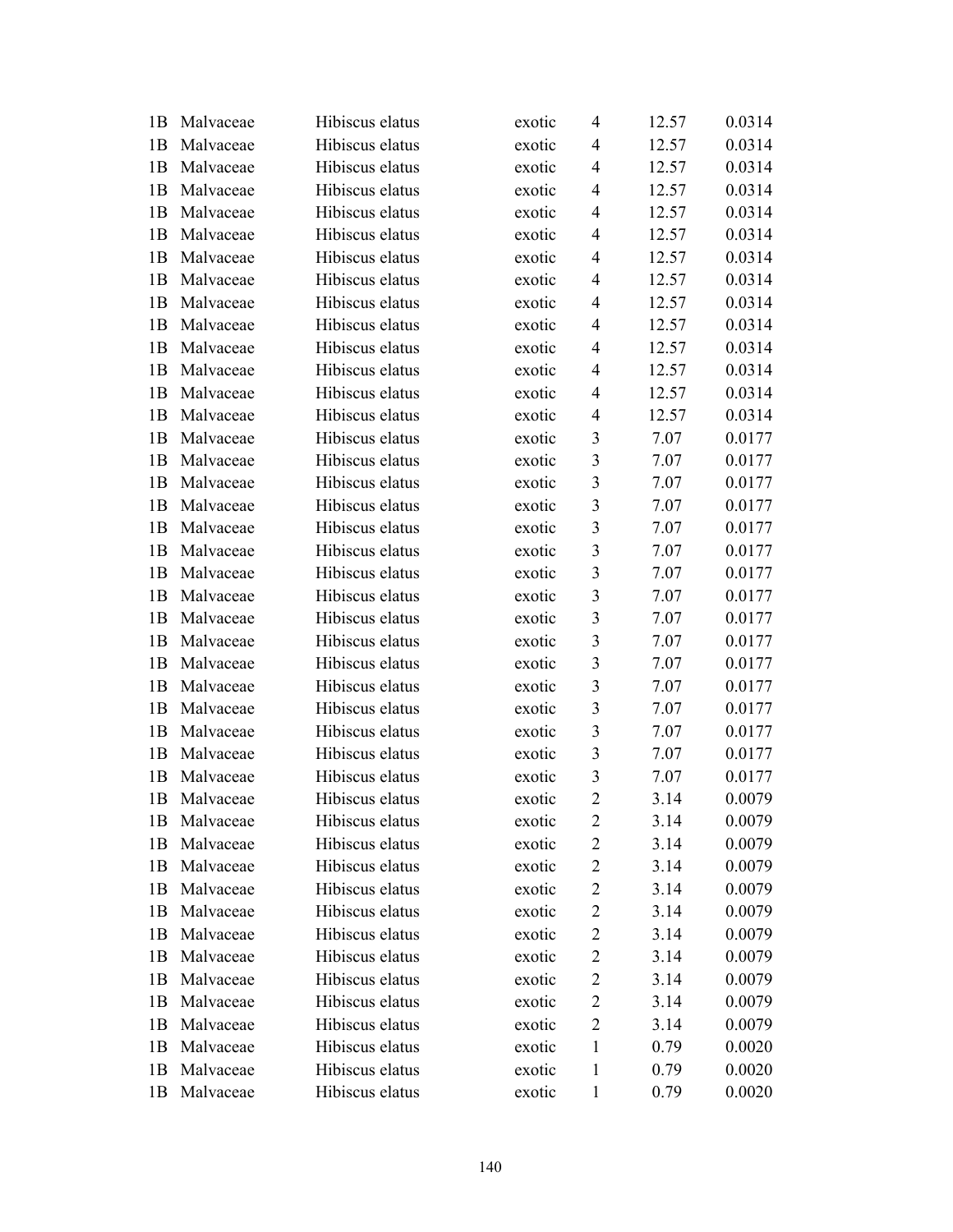| 1B | Malvaceae       | Hibiscus elatus           | exotic | 1                       | 0.79   | 0.0020 |
|----|-----------------|---------------------------|--------|-------------------------|--------|--------|
| 1B | Malvaceae       | Hibiscus elatus           | exotic | $\mathbf{1}$            | 0.79   | 0.0020 |
| 1B | Malvaceae       | Hibiscus elatus           | exotic | $\mathbf{1}$            | 0.79   | 0.0020 |
| 1B | Malvaceae       | Hibiscus elatus           | exotic | 1                       | 0.79   | 0.0020 |
| 1B | Malvaceae       | Hibiscus elatus           | exotic | $\mathbf{1}$            | 0.79   | 0.0020 |
| 1B | Malvaceae       | Hibiscus elatus           | exotic | $\mathbf{1}$            | 0.79   | 0.0020 |
| 1B | Malvaceae       | Hibiscus elatus           | exotic | $\mathbf{1}$            | 0.79   | 0.0020 |
| 1B | Malvaceae       | Hibiscus elatus           | exotic | $\mathbf{1}$            | 0.79   | 0.0020 |
| 1B | Malvaceae       | Hibiscus elatus           | exotic | 1                       | 0.79   | 0.0020 |
| 1B | Melastomataceae | Miconia laevigata         | native | $\mathbf{1}$            | 0.79   | 0.0020 |
| 1B | Myrsinaceae     | Parathesis crenulata      | native | $\overline{2}$          | 3.14   | 0.0079 |
| 1B | Myrsinaceae     | Parathesis crenulata      | native | $\overline{2}$          | 3.14   | 0.0079 |
| 1B | Myrsinaceae     | Parathesis crenulata      | native | $\overline{2}$          | 3.14   | 0.0079 |
| 1B | Myrsinaceae     | Ardisia obovata           | native | $\mathbf{1}$            | 0.79   | 0.0020 |
| 1B | Myrtaceae       | Syzygium jambos           | exotic | 9                       | 63.62  | 0.1590 |
| 1B | Myrtaceae       | Syzygium jambos           | exotic | 9                       | 63.62  | 0.1590 |
| 1B | Myrtaceae       | Syzygium jambos           | exotic | $\tau$                  | 38.48  | 0.0962 |
| 1B | Myrtaceae       | Syzygium jambos           | exotic | 6                       | 28.27  | 0.0707 |
| 1B | Myrtaceae       | Syzygium jambos           | exotic | 5                       | 19.63  | 0.0491 |
| 1B | Myrtaceae       | Syzygium jambos           | exotic | 5                       | 19.63  | 0.0491 |
| 1B | Myrtaceae       | Syzygium jambos           | exotic | $\overline{4}$          | 12.57  | 0.0314 |
| 1B | Myrtaceae       | Syzygium jambos           | exotic | 4                       | 12.57  | 0.0314 |
| 1B | Myrtaceae       | Syzygium jambos           | exotic | $\overline{4}$          | 12.57  | 0.0314 |
| 1B | Myrtaceae       | Syzygium jambos           | exotic | 4                       | 12.57  | 0.0314 |
| 1B | Myrtaceae       | Syzygium jambos           | exotic | 3                       | 7.07   | 0.0177 |
| 1B | Myrtaceae       | Syzygium jambos           | exotic | $\overline{3}$          | 7.07   | 0.0177 |
| 1B | Myrtaceae       | Syzygium jambos           | exotic | $\overline{\mathbf{3}}$ | 7.07   | 0.0177 |
| 1B | Myrtaceae       | Syzygium jambos           | exotic | $\mathbf{1}$            | 0.79   | 0.0020 |
| 1B | Myrtaceae       | Eugenia biflora           | native | $\overline{3}$          | 7.07   | 0.0177 |
| 1B | Nyctaginaceae   | Guapira obtusata          | native | $\mathbf{1}$            | 0.79   | 0.0020 |
| 1B | Oleaceae        | Chionanthus dominguensis  | native | 17                      | 226.98 | 0.5675 |
| 1B | Oleaceae        | Chionanthus dominguensis  | native | $\overline{2}$          | 3.14   | 0.0079 |
| 1B | Polygonaceae    | Coccoloba peltata         | native | $\overline{2}$          | 3.14   | 0.0079 |
| 1B | Rubiaceae       | Gonzalgunia spicata       | native | 1                       | 0.79   | 0.0020 |
| 1B | Rubiaceae       | Gonzalgunia spicata       | native | 1                       | 0.79   | 0.0020 |
| 1B | Sapotaceae      | Sideroxylon portoricensis | native | 1                       | 0.79   | 0.0020 |
| 1B | Solanaceae      | Cestrum macrophyllum      | native | 5                       | 19.63  | 0.0491 |
| 1B | Solanaceae      | Cestrum macrophyllum      | native | $\overline{2}$          | 3.14   | 0.0079 |
| 1B | Solanaceae      | Cestrum macrophyllum      | native | 1                       | 0.79   | 0.0020 |
| 2A | Bignoniaceae    | Tabebuia heterophylla     | native | 4                       | 12.57  | 0.0314 |
| 2A | Bignoniaceae    | Tabebuia heterophylla     | native | 4                       | 12.57  | 0.0314 |
| 2A | Bignoniaceae    | Spathodea campanulata     | exotic | 4                       | 12.57  | 0.0314 |
| 2A | Bignoniaceae    | Spathodea campanulata     | exotic | 3                       | 7.07   | 0.0177 |
| 2A | Clusiaceae      | Calophyllum calaba        | native | $\overline{4}$          | 12.57  | 0.0314 |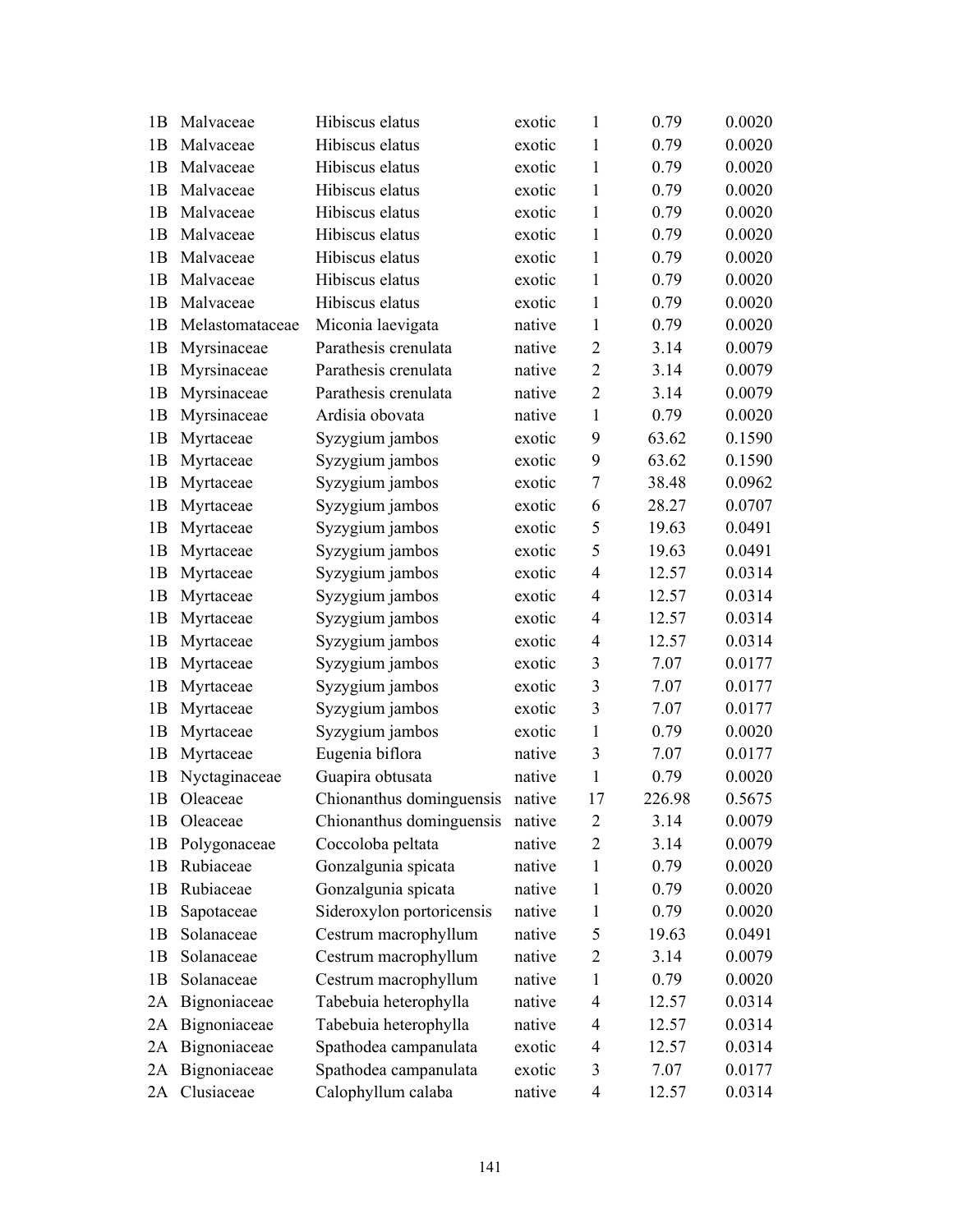| 2A | Clusiaceae   | Calophyllum calaba | native | 4              | 12.57  | 0.0314 |
|----|--------------|--------------------|--------|----------------|--------|--------|
| 2A | Clusiaceae   | Calophyllum calaba | native | 3              | 7.07   | 0.0177 |
| 2A | Clusiaceae   | Calophyllum calaba | native | 3              | 7.07   | 0.0177 |
| 2A | Clusiaceae   | Calophyllum calaba | native | 3              | 7.07   | 0.0177 |
| 2A | Clusiaceae   | Calophyllum calaba | native | 3              | 7.07   | 0.0177 |
| 2A | Clusiaceae   | Calophyllum calaba | native | 3              | 7.07   | 0.0177 |
| 2A | Clusiaceae   | Calophyllum calaba | native | 3              | 7.07   | 0.0177 |
| 2A | Clusiaceae   | Calophyllum calaba | native | $\mathfrak{Z}$ | 7.07   | 0.0177 |
| 2A | Clusiaceae   | Calophyllum calaba | native | $\overline{2}$ | 3.14   | 0.0079 |
| 2A | Clusiaceae   | Calophyllum calaba | native | $\overline{2}$ | 3.14   | 0.0079 |
| 2A | Clusiaceae   | Calophyllum calaba | native | $\overline{2}$ | 3.14   | 0.0079 |
| 2A | Clusiaceae   | Calophyllum calaba | native | $\mathbf{1}$   | 0.79   | 0.0020 |
| 2A | Clusiaceae   | Calophyllum calaba | native | $\mathbf{1}$   | 0.79   | 0.0020 |
| 2A | Clusiaceae   | Calophyllum calaba | native | $\mathbf{1}$   | 0.79   | 0.0020 |
| 2A | Clusiaceae   | Calophyllum calaba | native | $\mathbf{1}$   | 0.79   | 0.0020 |
| 2A | Fabaceae     | Senna siamea       | exotic | 31             | 754.77 | 1.8869 |
| 2A | Fabaceae     | Senna siamea       | exotic | 27             | 572.56 | 1.4314 |
| 2A | Fabaceae     | Andira inermis     | native | $\overline{2}$ | 3.14   | 0.0079 |
| 2A | Lauraceae    | Ocotea patens      | native | $\overline{2}$ | 3.14   | 0.0079 |
| 2A | Lauraceae    | Cinomomum montanum | native | 10             | 78.54  | 0.1963 |
| 2A | Malvaceae    | Hibiscus elatus    | exotic | 7              | 38.48  | 0.0962 |
| 2A | Malvaceae    | Hibiscus elatus    | exotic | 6              | 28.27  | 0.0707 |
| 2A | Malvaceae    | Hibiscus elatus    | exotic | 6              | 28.27  | 0.0707 |
| 2A | Malvaceae    | Hibiscus elatus    | exotic | 5              | 19.63  | 0.0491 |
| 2A | Malvaceae    | Hibiscus elatus    | exotic | 5              | 19.63  | 0.0491 |
| 2A | Malvaceae    | Hibiscus elatus    | exotic | 5              | 19.63  | 0.0491 |
| 2A | Malvaceae    | Hibiscus elatus    | exotic | 5              | 19.63  | 0.0491 |
| 2A | Malvaceae    | Hibiscus elatus    | exotic | 5              | 19.63  | 0.0491 |
| 2A | Malvaceae    | Hibiscus elatus    | exotic | 5              | 19.63  | 0.0491 |
| 2A | Malvaceae    | Hibiscus elatus    | exotic | 5              | 19.63  | 0.0491 |
|    | 2A Malvaceae | Hibiscus elatus    | exotic | $\overline{4}$ | 12.57  | 0.0314 |
| 2A | Malvaceae    | Hibiscus elatus    | exotic | 4              | 12.57  | 0.0314 |
| 2A | Malvaceae    | Hibiscus elatus    | exotic | 4              | 12.57  | 0.0314 |
| 2A | Malvaceae    | Hibiscus elatus    | exotic | 4              | 12.57  | 0.0314 |
| 2A | Malvaceae    | Hibiscus elatus    | exotic | 3              | 7.07   | 0.0177 |
| 2A | Malvaceae    | Hibiscus elatus    | exotic | 3              | 7.07   | 0.0177 |
|    | 2A Malvaceae | Hibiscus elatus    | exotic | 3              | 7.07   | 0.0177 |
|    | 2A Malvaceae | Hibiscus elatus    | exotic | 3              | 7.07   | 0.0177 |
| 2A | Malvaceae    | Hibiscus elatus    | exotic | $\mathfrak{Z}$ | 7.07   | 0.0177 |
| 2A | Malvaceae    | Hibiscus elatus    | exotic | 3              | 7.07   | 0.0177 |
| 2A | Malvaceae    | Hibiscus elatus    | exotic | $\mathfrak{Z}$ | 7.07   | 0.0177 |
|    | 2A Malvaceae | Hibiscus elatus    | exotic | 3              | 7.07   | 0.0177 |
|    | 2A Malvaceae | Hibiscus elatus    | exotic | 3              | 7.07   | 0.0177 |
|    | 2A Malvaceae | Hibiscus elatus    | exotic | 3              | 7.07   | 0.0177 |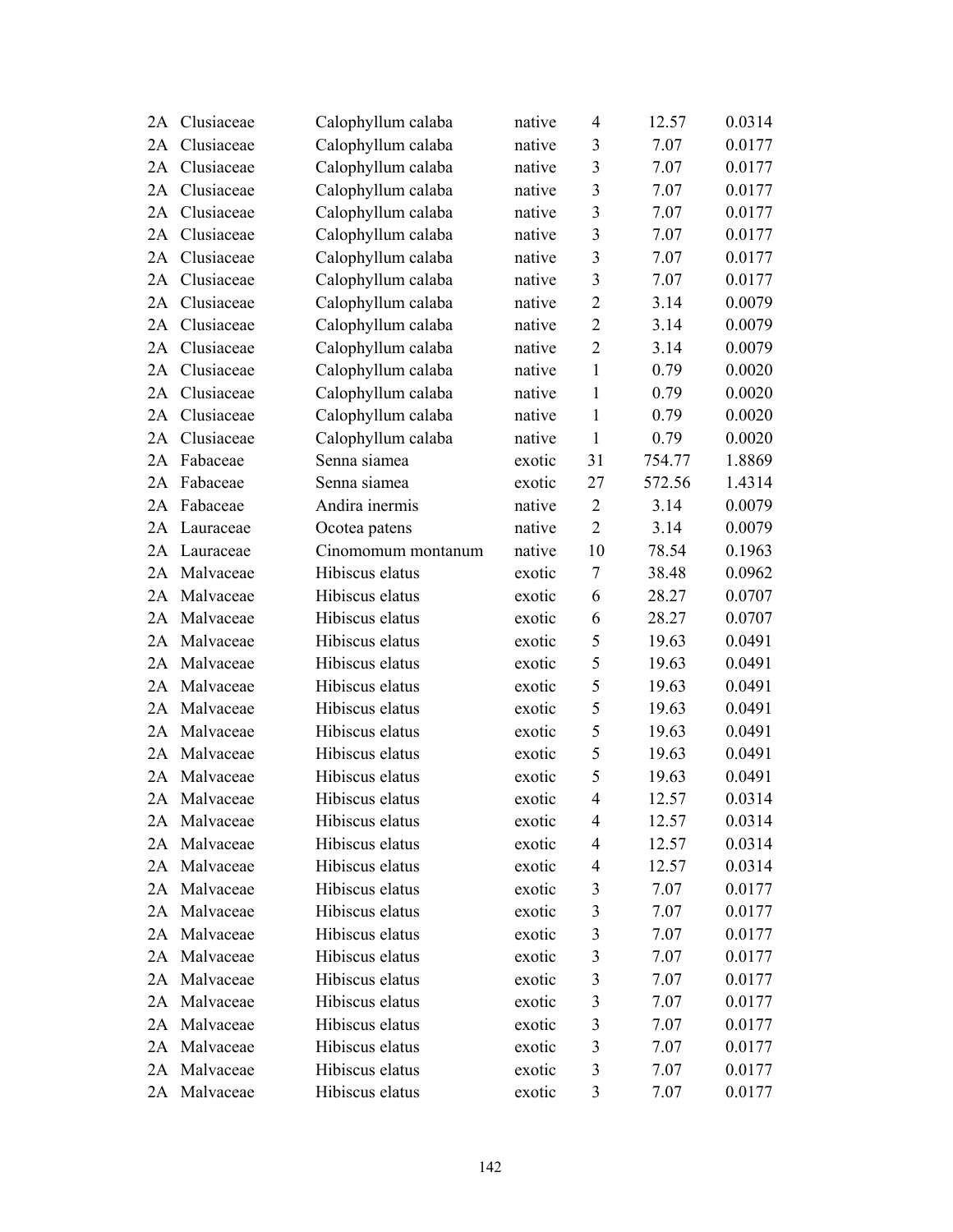| 2A | Malvaceae       | Hibiscus elatus      | exotic | $\overline{2}$ | 3.14   | 0.0079 |
|----|-----------------|----------------------|--------|----------------|--------|--------|
| 2A | Malvaceae       | Hibiscus elatus      | exotic | $\overline{2}$ | 3.14   | 0.0079 |
| 2A | Malvaceae       | Hibiscus elatus      | exotic | $\overline{2}$ | 3.14   | 0.0079 |
| 2A | Malvaceae       | Hibiscus elatus      | exotic | $\overline{2}$ | 3.14   | 0.0079 |
| 2A | Malvaceae       | Hibiscus elatus      | exotic | $\overline{2}$ | 3.14   | 0.0079 |
| 2A | Malvaceae       | Hibiscus elatus      | exotic | $\overline{2}$ | 3.14   | 0.0079 |
| 2A | Malvaceae       | Hibiscus elatus      | exotic | $\overline{2}$ | 3.14   | 0.0079 |
| 2A | Malvaceae       | Hibiscus elatus      | exotic | $\overline{2}$ | 3.14   | 0.0079 |
| 2A | Malvaceae       | Hibiscus elatus      | exotic | $\overline{2}$ | 3.14   | 0.0079 |
| 2A | Malvaceae       | Hibiscus elatus      | exotic | $\overline{2}$ | 3.14   | 0.0079 |
| 2A | Malvaceae       | Hibiscus elatus      | exotic | $\mathbf{2}$   | 3.14   | 0.0079 |
| 2A | Malvaceae       | Hibiscus elatus      | exotic | $\overline{2}$ | 3.14   | 0.0079 |
| 2A | Malvaceae       | Hibiscus elatus      | exotic | $\mathbf{1}$   | 0.79   | 0.0020 |
| 2A | Malvaceae       | Hibiscus elatus      | exotic | $\mathbf{1}$   | 0.79   | 0.0020 |
| 2A | Malvaceae       | Hibiscus elatus      | exotic | $\mathbf{1}$   | 0.79   | 0.0020 |
| 2A | Malvaceae       | Hibiscus elatus      | exotic | 1              | 0.79   | 0.0020 |
| 2A | Malvaceae       | Hibiscus elatus      | exotic | $\mathbf{1}$   | 0.79   | 0.0020 |
| 2A | Malvaceae       | Hibiscus elatus      | exotic | $\mathbf{1}$   | 0.79   | 0.0020 |
| 2A | Malvaceae       | Hibiscus elatus      | exotic | $\mathbf{1}$   | 0.79   | 0.0020 |
| 2A | Malvaceae       | Hibiscus elatus      | exotic | 1              | 0.79   | 0.0020 |
| 2A | Melastomataceae | Miconia impetiolaris | native | $\mathbf{1}$   | 0.79   | 0.0020 |
| 2A | Meliaceae       | Guarea guidonia      | native | 17             | 226.98 | 0.5675 |
| 2A | Meliaceae       | Guarea guidonia      | native | 3              | 7.07   | 0.0177 |
| 2A | Meliaceae       | Guarea guidonia      | native | 3              | 7.07   | 0.0177 |
| 2A | Meliaceae       | Guarea guidonia      | native | $\overline{2}$ | 3.14   | 0.0079 |
| 2A | Meliaceae       | Guarea guidonia      | native | $\mathbf{1}$   | 0.79   | 0.0020 |
| 2A | Meliaceae       | Guarea guidonia      | native | $\mathbf{1}$   | 0.79   | 0.0020 |
| 2A | Meliaceae       | Guarea guidonia      | native | 1              | 0.79   | 0.0020 |
| 2A | Moraceae        | Pseudolmedia spuria  | native | 3              | 7.07   | 0.0177 |
| 2A | Myrsinaceae     | Parathesis crenulata | native | $\overline{4}$ | 12.57  | 0.0314 |
|    | 2A Myrsinaceae  | Parathesis crenulata | native | 3              | 7.07   | 0.0177 |
|    | 2A Myrsinaceae  | Parathesis crenulata | native | 3              | 7.07   | 0.0177 |
| 2A | Myrsinaceae     | Parathesis crenulata | native | 3              | 7.07   | 0.0177 |
| 2A | Myrsinaceae     | Parathesis crenulata | native | $\overline{2}$ | 3.14   | 0.0079 |
| 2A | Myrsinaceae     | Parathesis crenulata | native | $\overline{2}$ | 3.14   | 0.0079 |
| 2A | Myrsinaceae     | Parathesis crenulata | native | $\overline{2}$ | 3.14   | 0.0079 |
| 2A | Myrsinaceae     | Parathesis crenulata | native | $\overline{2}$ | 3.14   | 0.0079 |
| 2A | Myrsinaceae     | Parathesis crenulata | native | $\overline{2}$ | 3.14   | 0.0079 |
| 2A | Myrsinaceae     | Parathesis crenulata | native | $\overline{2}$ | 3.14   | 0.0079 |
| 2A | Myrsinaceae     | Parathesis crenulata | native | 1              | 0.79   | 0.0020 |
| 2A | Myrtaceae       | Syzygium jambos      | exotic | $\tau$         | 38.48  | 0.0962 |
| 2A | Myrtaceae       | Syzygium jambos      | exotic | 6              | 28.27  | 0.0707 |
| 2A | Myrtaceae       | Syzygium jambos      | exotic | 6              | 28.27  | 0.0707 |
|    | 2A Myrtaceae    | Syzygium jambos      | exotic | 6              | 28.27  | 0.0707 |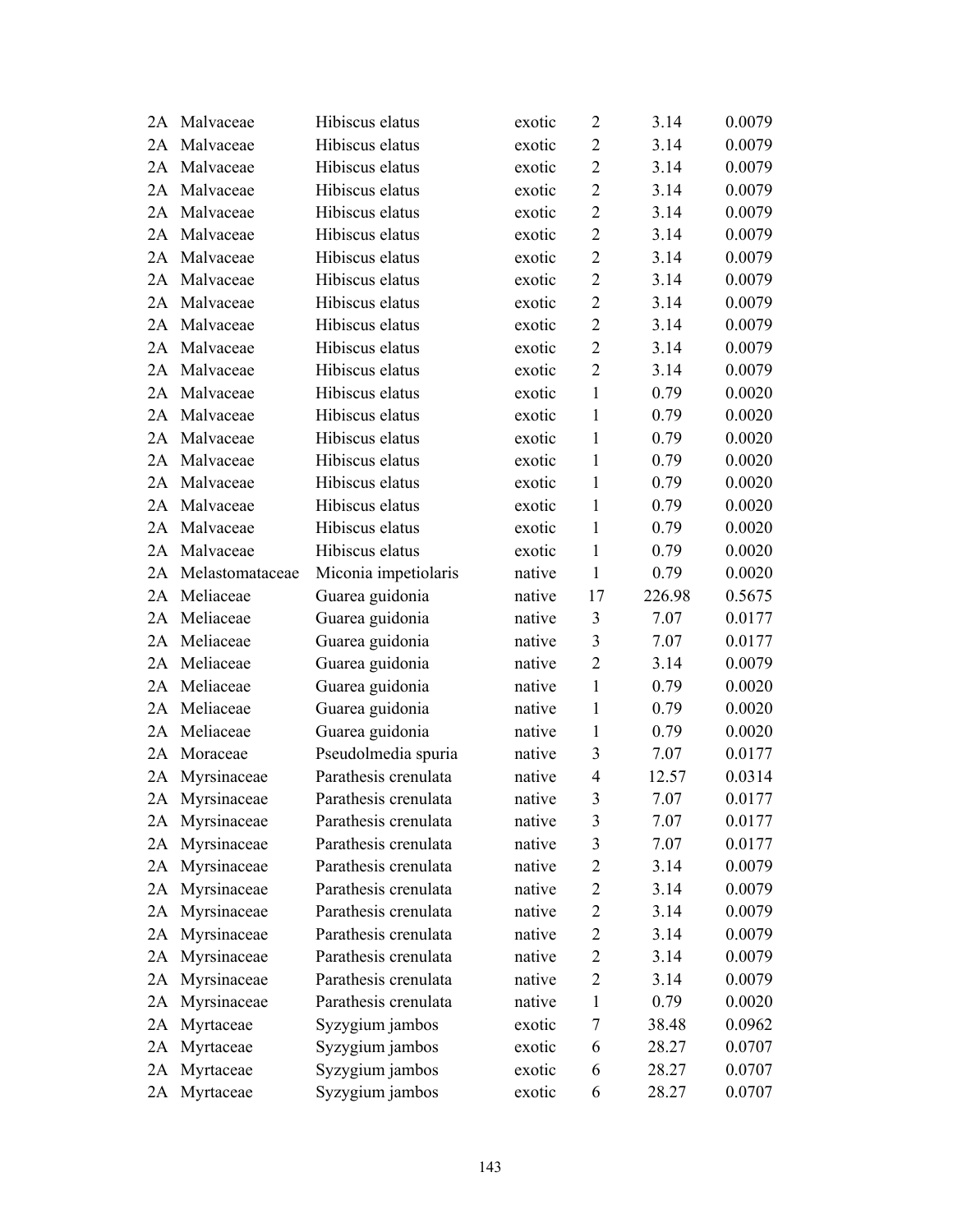| 2A | Myrtaceae       | Syzygium jambos      | exotic | 5              | 19.63 | 0.0491 |
|----|-----------------|----------------------|--------|----------------|-------|--------|
| 2A | Myrtaceae       | Syzygium jambos      | exotic | 5              | 19.63 | 0.0491 |
| 2A | Myrtaceae       | Syzygium jambos      | exotic | 5              | 19.63 | 0.0491 |
| 2A | Myrtaceae       | Syzygium jambos      | exotic | 5              | 19.63 | 0.0491 |
| 2A | Myrtaceae       | Syzygium jambos      | exotic | 5              | 19.63 | 0.0491 |
| 2A | Myrtaceae       | Syzygium jambos      | exotic | 5              | 19.63 | 0.0491 |
| 2A | Myrtaceae       | Syzygium jambos      | exotic | 5              | 19.63 | 0.0491 |
| 2A | Myrtaceae       | Syzygium jambos      | exotic | 5              | 19.63 | 0.0491 |
| 2A | Myrtaceae       | Syzygium jambos      | exotic | $\overline{4}$ | 12.57 | 0.0314 |
| 2A | Myrtaceae       | Syzygium jambos      | exotic | $\overline{4}$ | 12.57 | 0.0314 |
| 2A | Myrtaceae       | Syzygium jambos      | exotic | $\overline{4}$ | 12.57 | 0.0314 |
| 2A | Myrtaceae       | Syzygium jambos      | exotic | $\overline{4}$ | 12.57 | 0.0314 |
| 2A | Myrtaceae       | Syzygium jambos      | exotic | 3              | 7.07  | 0.0177 |
| 2A | Myrtaceae       | Syzygium jambos      | exotic | 3              | 7.07  | 0.0177 |
| 2A | Myrtaceae       | Syzygium jambos      | exotic | $\overline{2}$ | 3.14  | 0.0079 |
| 2A | Myrtaceae       | Syzygium jambos      | exotic | $\overline{2}$ | 3.14  | 0.0079 |
| 2A | Myrtaceae       | Syzygium jambos      | exotic | $\sqrt{2}$     | 3.14  | 0.0079 |
| 2A | Myrtaceae       | Syzygium jambos      | exotic | $\overline{2}$ | 3.14  | 0.0079 |
| 2A | Myrtaceae       | Syzygium jambos      | exotic | $\overline{2}$ | 3.14  | 0.0079 |
| 2A | Myrtaceae       | Syzygium jambos      | exotic | $\overline{2}$ | 3.14  | 0.0079 |
| 2A | Myrtaceae       | Syzygium jambos      | exotic | $\mathbf{1}$   | 0.79  | 0.0020 |
| 2A | Myrtaceae       | Syzygium jambos      | exotic | $\mathbf{1}$   | 0.79  | 0.0020 |
| 2A | Myrtaceae       | Syzygium jambos      | exotic | $\mathbf{1}$   | 0.79  | 0.0020 |
| 2A | Myrtaceae       | Syzygium jambos      | exotic | $\mathbf{1}$   | 0.79  | 0.0020 |
| 2A | Myrtaceae       | Eugenia monticola    | native | $\overline{2}$ | 3.14  | 0.0079 |
| 2A | Myrtaceae       | Eugenia monticola    | native | $\overline{2}$ | 3.14  | 0.0079 |
| 2A | Myrtaceae       | Eugenia monticola    | native | $\overline{2}$ | 3.14  | 0.0079 |
| 2A | Myrtaceae       | Eugenia monticola    | native | $\mathbf{1}$   | 0.79  | 0.0020 |
| 2A | Myrtaceae       | Eugenia biflora      | native | 3              | 7.07  | 0.0177 |
| 2A | Myrtaceae       | Eugenia biflora      | native | $\overline{2}$ | 3.14  | 0.0079 |
| 2A | Myrtaceae       | Eugenia biflora      | native | $\mathbf{1}$   | 0.79  | 0.0020 |
|    | 2A Polygonaceae | Coccoloba swartzii   | native | 6              | 28.27 | 0.0707 |
| 2A | Rubiaceae       | Faramea occidentalis | native | 4              | 12.57 | 0.0314 |
| 2A | Rubiaceae       | Faramea occidentalis | native | 3              | 7.07  | 0.0177 |
| 2A | Rubiaceae       | Faramea occidentalis | native | $\mathfrak{Z}$ | 7.07  | 0.0177 |
| 2A | Rubiaceae       | Faramea occidentalis | native | $\mathfrak{Z}$ | 7.07  | 0.0177 |
|    | 2A Rubiaceae    | Faramea occidentalis | native | 3              | 7.07  | 0.0177 |
| 2A | Rubiaceae       | Faramea occidentalis | native | 3              | 7.07  | 0.0177 |
| 2A | Rubiaceae       | Faramea occidentalis | native | $\mathfrak{Z}$ | 7.07  | 0.0177 |
| 2A | Rubiaceae       | Faramea occidentalis | native | $\mathfrak{Z}$ | 7.07  | 0.0177 |
| 2A | Rubiaceae       | Faramea occidentalis | native | $\mathfrak{Z}$ | 7.07  | 0.0177 |
|    | 2A Rubiaceae    | Faramea occidentalis | native | 3              | 7.07  | 0.0177 |
|    | 2A Rubiaceae    | Faramea occidentalis | native | 3              | 7.07  | 0.0177 |
|    | 2A Rubiaceae    | Faramea occidentalis | native | $\overline{2}$ | 3.14  | 0.0079 |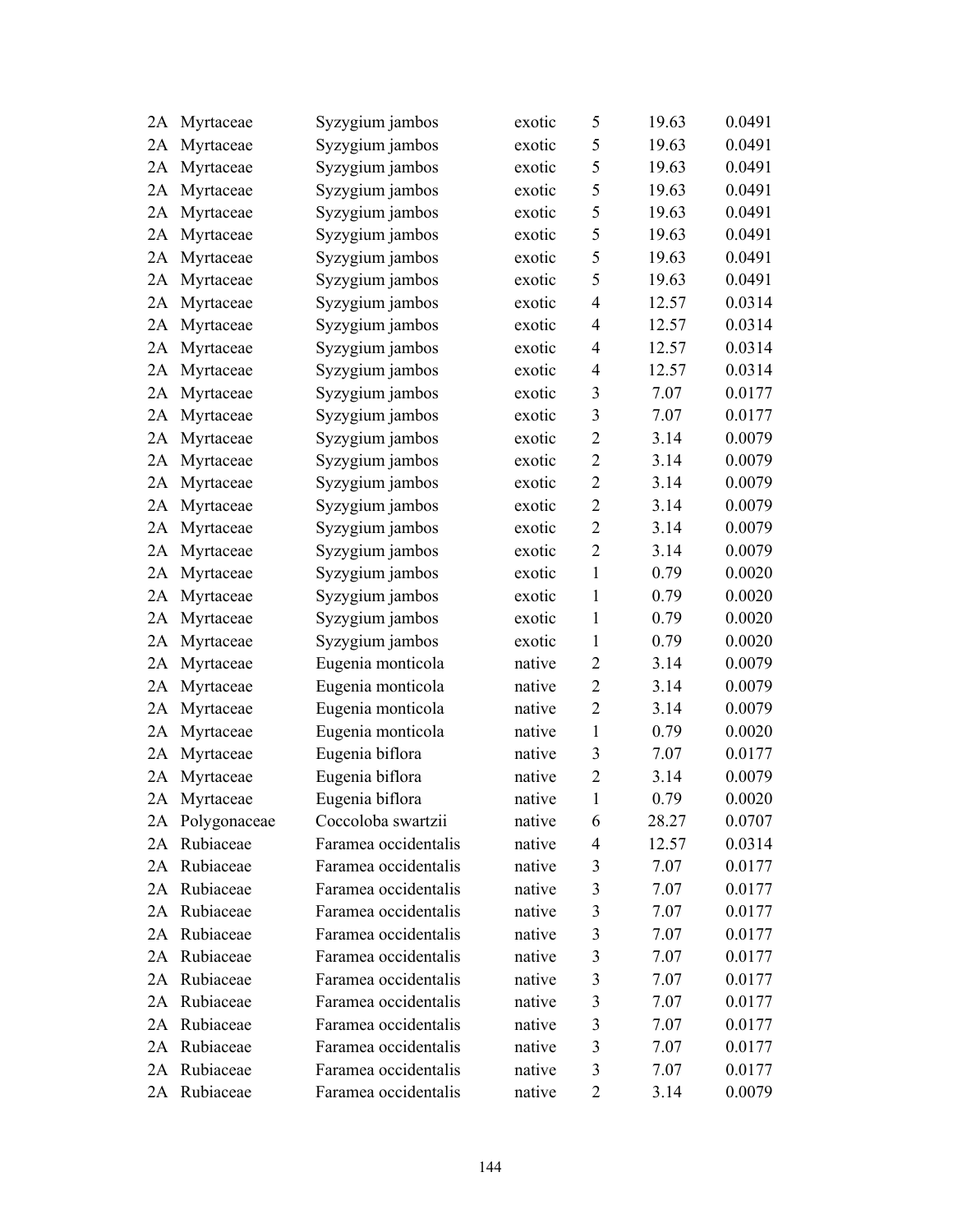| 2A | Rubiaceae     | Faramea occidentalis      | native | $\overline{2}$ | 3.14  | 0.0079 |
|----|---------------|---------------------------|--------|----------------|-------|--------|
| 2A | Rubiaceae     | Faramea occidentalis      | native | $\overline{2}$ | 3.14  | 0.0079 |
| 2A | Rubiaceae     | Faramea occidentalis      | native | $\overline{2}$ | 3.14  | 0.0079 |
| 2A | Rubiaceae     | Faramea occidentalis      | native | $\overline{2}$ | 3.14  | 0.0079 |
| 2A | Rubiaceae     | Faramea occidentalis      | native | $\overline{2}$ | 3.14  | 0.0079 |
| 2A | Rubiaceae     | Faramea occidentalis      | native | $\overline{2}$ | 3.14  | 0.0079 |
| 2A | Rubiaceae     | Faramea occidentalis      | native | $\overline{2}$ | 3.14  | 0.0079 |
| 2A | Rubiaceae     | Faramea occidentalis      | native | $\overline{2}$ | 3.14  | 0.0079 |
| 2A | Rubiaceae     | Faramea occidentalis      | native | $\overline{2}$ | 3.14  | 0.0079 |
| 2A | Rubiaceae     | Faramea occidentalis      | native | $\overline{2}$ | 3.14  | 0.0079 |
| 2A | Rubiaceae     | Faramea occidentalis      | native | $\overline{2}$ | 3.14  | 0.0079 |
| 2A | Rubiaceae     | Faramea occidentalis      | native | 1              | 0.79  | 0.0020 |
| 2A | Rubiaceae     | Faramea occidentalis      | native | 1              | 0.79  | 0.0020 |
| 2A | Rubiaceae     | Faramea occidentalis      | native | 1              | 0.79  | 0.0020 |
| 2A | Rubiaceae     | Faramea occidentalis      | native | 1              | 0.79  | 0.0020 |
| 2A | Rubiaceae     | Faramea occidentalis      | native | 1              | 0.79  | 0.0020 |
| 2A | Rubiaceae     | Faramea occidentalis      | native | 1              | 0.79  | 0.0020 |
| 2A | Rutaceae      | Zanthoxlylon martinicense | native | $\overline{2}$ | 3.14  | 0.0079 |
| 2A | Sapindaceae   | Thouinia striata          | native | 3              | 7.07  | 0.0177 |
| 2A | Sapindaceae   | Thouinia striata          | native | 3              | 7.07  | 0.0177 |
| 2A | Sapindaceae   | Thouinia striata          | native | $\overline{2}$ | 3.14  | 0.0079 |
| 2A | Sapotaceae    | Sideroxylon portoricensis | native | 1              | 0.79  | 0.0020 |
| 2A | Simaroubaceae | Picramnia pentandra       | native | $\overline{2}$ | 3.14  | 0.0079 |
| 2B | Anacardiaceae | Comocladia glabra         | native | $\mathbf{1}$   | 0.79  | 0.0020 |
| 2B | Anacardiaceae | Comocladia glabra         | native | 1              | 0.79  | 0.0020 |
| 2B | Araliaceae    | Dendropanax arboreum      | native | 7              | 38.48 | 0.0962 |
| 2B | Araliaceae    | Dendropanax arboreum      | native | 6              | 28.27 | 0.0707 |
| 2B | Araliaceae    | Dendropanax arboreum      | native | 6              | 28.27 | 0.0707 |
| 2B | Araliaceae    | Dendropanax arboreum      | native | 6              | 28.27 | 0.0707 |
| 2B | Araliaceae    | Dendropanax arboreum      | native | 6              | 28.27 | 0.0707 |
| 2B | Araliaceae    | Dendropanax arboreum      | native | 5              | 19.63 | 0.0491 |
| 2B | Araliaceae    | Dendropanax arboreum      | native | 4              | 12.57 | 0.0314 |
| 2B | Araliaceae    | Dendropanax arboreum      | native | 4              | 12.57 | 0.0314 |
| 2B | Araliaceae    | Dendropanax arboreum      | native | $\overline{4}$ | 12.57 | 0.0314 |
| 2B | Araliaceae    | Dendropanax arboreum      | native | $\overline{4}$ | 12.57 | 0.0314 |
| 2B | Araliaceae    | Dendropanax arboreum      | native | 4              | 12.57 | 0.0314 |
| 2B | Araliaceae    | Dendropanax arboreum      | native | $\overline{4}$ | 12.57 | 0.0314 |
| 2B | Araliaceae    | Dendropanax arboreum      | native | $\overline{4}$ | 12.57 | 0.0314 |
| 2B | Araliaceae    | Dendropanax arboreum      | native | $\overline{4}$ | 12.57 | 0.0314 |
| 2B | Araliaceae    | Dendropanax arboreum      | native | $\overline{4}$ | 12.57 | 0.0314 |
| 2B | Araliaceae    | Dendropanax arboreum      | native | 3              | 7.07  | 0.0177 |
| 2B | Araliaceae    | Dendropanax arboreum      | native | 3              | 7.07  | 0.0177 |
| 2B | Araliaceae    | Dendropanax arboreum      | native | 3              | 7.07  | 0.0177 |
| 2B | Araliaceae    | Dendropanax arboreum      | native | 2              | 3.14  | 0.0079 |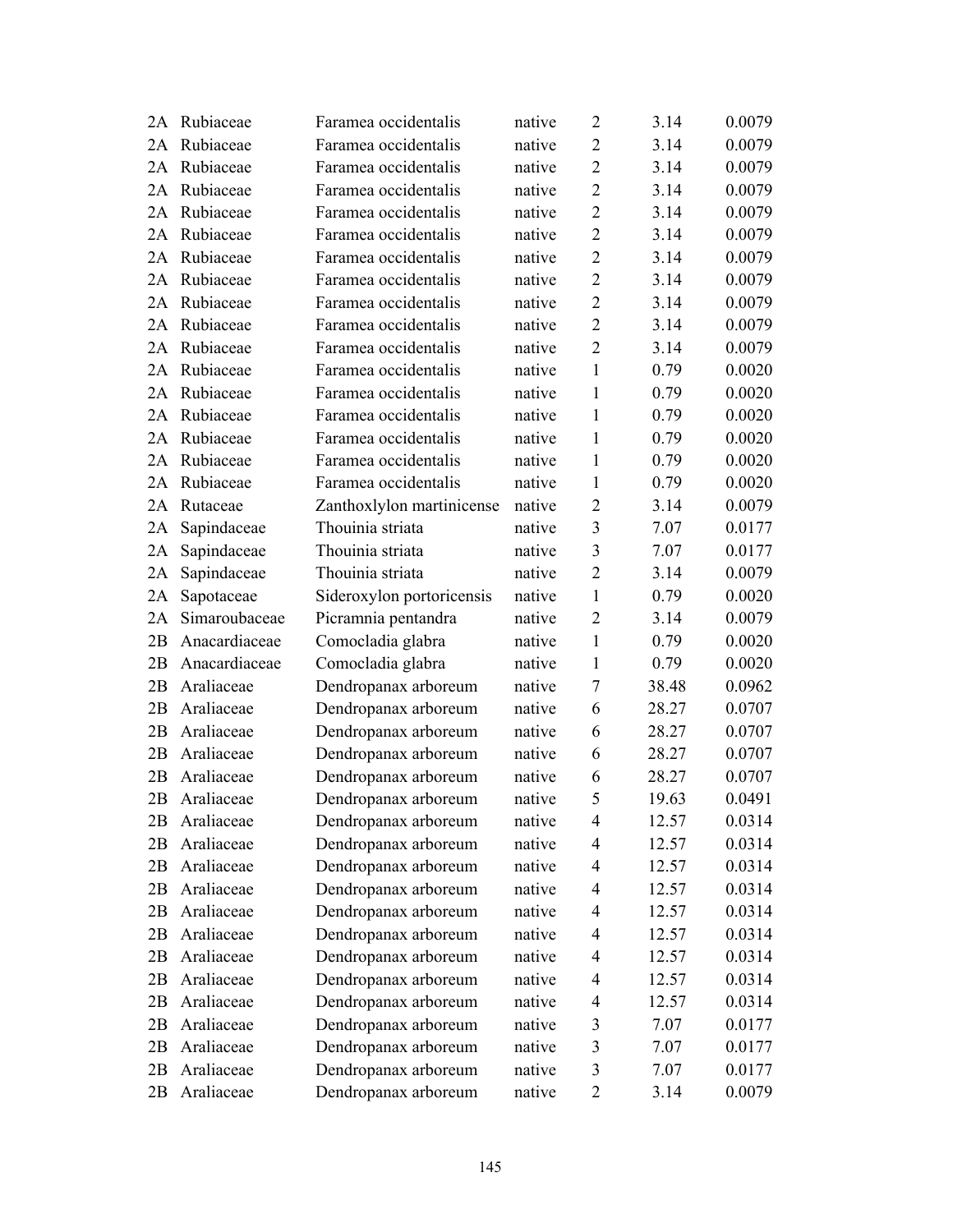| 2B | Araliaceae     | Dendropanax arboreum    | native | $\overline{2}$ | 3.14    | 0.0079 |
|----|----------------|-------------------------|--------|----------------|---------|--------|
| 2B | Araliaceae     | Dendropanax arboreum    | native | $\overline{2}$ | 3.14    | 0.0079 |
| 2B | Araliaceae     | Dendropanax arboreum    | native | $\overline{2}$ | 3.14    | 0.0079 |
| 2B | Araliaceae     | Dendropanax arboreum    | native | $\overline{2}$ | 3.14    | 0.0079 |
| 2B | Araliaceae     | Dendropanax arboreum    | native | $\overline{2}$ | 3.14    | 0.0079 |
| 2B | Araliaceae     | Dendropanax arboreum    | native | $\overline{2}$ | 3.14    | 0.0079 |
| 2B | Araliaceae     | Dendropanax arboreum    | native | $\overline{2}$ | 3.14    | 0.0079 |
| 2B | Araliaceae     | Dendropanax arboreum    | native | $\overline{2}$ | 3.14    | 0.0079 |
| 2B | Araliaceae     | Dendropanax arboreum    | native | $\mathbf{1}$   | 0.79    | 0.0020 |
| 2B | Araliaceae     | Dendropanax arboreum    | native | 1              | 0.79    | 0.0020 |
| 2B | Araliaceae     | Dendropanax arboreum    | native | 1              | 0.79    | 0.0020 |
| 2B | Araliaceae     | Dendropanax arboreum    | native | $\mathbf{1}$   | 0.79    | 0.0020 |
| 2B | Areceae        | Roystonea borinquena    | native | 14             | 153.94  | 0.3848 |
| 2B | Areceae        | Roystonea borinquena    | native | 9              | 63.62   | 0.1590 |
| 2B | Clusiaceae     | Calophyllum calaba      | native | 6              | 28.27   | 0.0707 |
| 2B | Clusiaceae     | Calophyllum calaba      | native | 5              | 19.63   | 0.0491 |
| 2B | Clusiaceae     | Calophyllum calaba      | native | $\overline{4}$ | 12.57   | 0.0314 |
| 2B | Fabaceae       | Pithecellobium arboreum | native | $\overline{4}$ | 12.57   | 0.0314 |
| 2B | Fabaceae       | Andira inermis          | native | 3              | 7.07    | 0.0177 |
| 2B | Flacourtiaceae | Casearia sylvestris     | native | 3              | 7.07    | 0.0177 |
| 2B | Flacourtiaceae | Casearia sylvestris     | native | 1              | 0.79    | 0.0020 |
| 2B | Flacourtiaceae | Casearia sylvestris     | native | 1              | 0.79    | 0.0020 |
| 2B | Flacourtiaceae | Casearia decandra       | native | $\mathbf{1}$   | 0.79    | 0.0020 |
| 2B | Lauraceae      | Ocotea leucoxylon       | native | 6              | 28.27   | 0.0707 |
| 2B | Lauraceae      | Ocotea leucoxylon       | native | $\overline{4}$ | 12.57   | 0.0314 |
| 2B | Lauraceae      | Ocotea leucoxylon       | native | $\overline{4}$ | 12.57   | 0.0314 |
| 2B | Lauraceae      | Ocotea leucoxylon       | native | 3              | 7.07    | 0.0177 |
| 2B | Lauraceae      | Ocotea leucoxylon       | native | $\overline{3}$ | 7.07    | 0.0177 |
| 2B | Lauraceae      | Ocotea leucoxylon       | native | $\overline{2}$ | 3.14    | 0.0079 |
| 2B | Lauraceae      | Ocotea leucoxylon       | native | $\overline{2}$ | 3.14    | 0.0079 |
| 2B | Lauraceae      | Ocotea leucoxylon       | native | $\overline{2}$ | 3.14    | 0.0079 |
| 2B | Lauraceae      | Ocotea leucoxylon       | native | 2              | 3.14    | 0.0079 |
| 2B | Lauraceae      | Ocotea leucoxylon       | native | 1              | 0.79    | 0.0020 |
| 2B | Lauraceae      | Ocotea leucoxylon       | native | 1              | 0.79    | 0.0020 |
| 2B | Lauraceae      | Ocotea leucoxylon       | native | 1              | 0.79    | 0.0020 |
| 2Β | Lauraceae      | Ocotea leucoxylon       | native | 1              | 0.79    | 0.0020 |
| 2Β | Lauraceae      | Ocotea leucoxylon       | native | 1              | 0.79    | 0.0020 |
| 2B | Lauraceae      | Cinomomum montanum      | native | $\overline{4}$ | 12.57   | 0.0314 |
| 2B | Lauraceae      | Cinomomum montanum      | native | $\mathbf{1}$   | 0.79    | 0.0020 |
| 2B | Malvaceae      | Hibiscus elatus         | exotic | 52             | 2123.72 | 5.3093 |
| 2B | Malvaceae      | Hibiscus elatus         | exotic | 45             | 1590.43 | 3.9761 |
| 2B | Malvaceae      | Hibiscus elatus         | exotic | 40             | 1256.64 | 3.1416 |
| 2B | Malvaceae      | Hibiscus elatus         | exotic | 26             | 530.93  | 1.3273 |
| 2B | Malvaceae      | Hibiscus elatus         | exotic | 23             | 415.48  | 1.0387 |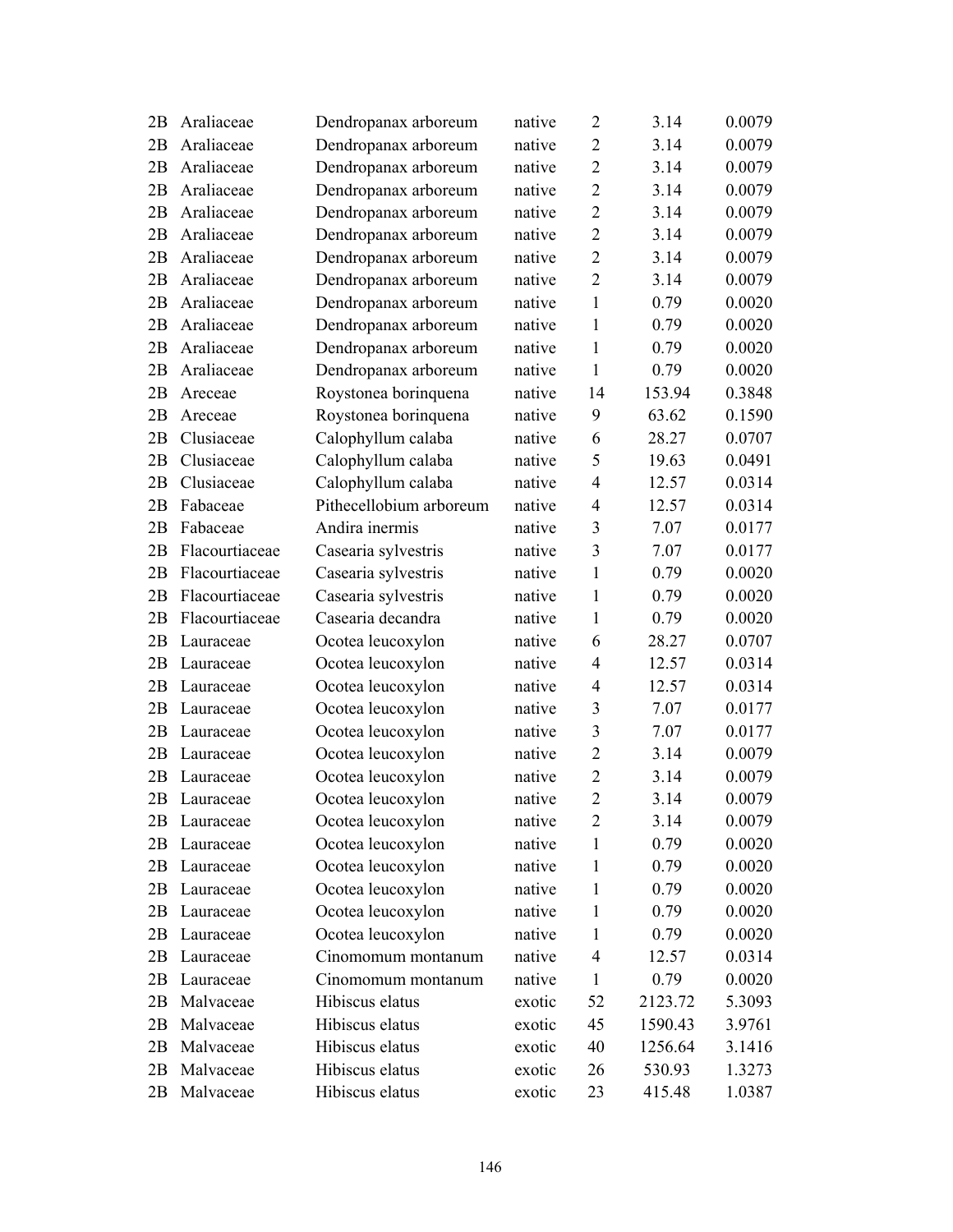| 2Β | Malvaceae | Hibiscus elatus | exotic | 22             | 380.13 | 0.9503 |
|----|-----------|-----------------|--------|----------------|--------|--------|
| 2B | Malvaceae | Hibiscus elatus | exotic | 20             | 314.16 | 0.7854 |
| 2B | Malvaceae | Hibiscus elatus | exotic | 18             | 254.47 | 0.6362 |
| 2B | Malvaceae | Hibiscus elatus | exotic | 18             | 254.47 | 0.6362 |
| 2B | Malvaceae | Hibiscus elatus | exotic | 16             | 201.06 | 0.5027 |
| 2B | Malvaceae | Hibiscus elatus | exotic | 16             | 201.06 | 0.5027 |
| 2B | Malvaceae | Hibiscus elatus | exotic | 16             | 201.06 | 0.5027 |
| 2B | Malvaceae | Hibiscus elatus | exotic | 15             | 176.71 | 0.4418 |
| 2B | Malvaceae | Hibiscus elatus | exotic | 15             | 176.71 | 0.4418 |
| 2B | Malvaceae | Hibiscus elatus | exotic | 13             | 132.73 | 0.3318 |
| 2B | Malvaceae | Hibiscus elatus | exotic | 13             | 132.73 | 0.3318 |
| 2B | Malvaceae | Hibiscus elatus | exotic | 12             | 113.10 | 0.2827 |
| 2B | Malvaceae | Hibiscus elatus | exotic | 12             | 113.10 | 0.2827 |
| 2B | Malvaceae | Hibiscus elatus | exotic | 11             | 95.03  | 0.2376 |
| 2B | Malvaceae | Hibiscus elatus | exotic | 11             | 95.03  | 0.2376 |
| 2B | Malvaceae | Hibiscus elatus | exotic | 11             | 95.03  | 0.2376 |
| 2B | Malvaceae | Hibiscus elatus | exotic | 11             | 95.03  | 0.2376 |
| 2B | Malvaceae | Hibiscus elatus | exotic | 10             | 78.54  | 0.1963 |
| 2B | Malvaceae | Hibiscus elatus | exotic | 10             | 78.54  | 0.1963 |
| 2B | Malvaceae | Hibiscus elatus | exotic | 10             | 78.54  | 0.1963 |
| 2B | Malvaceae | Hibiscus elatus | exotic | 10             | 78.54  | 0.1963 |
| 2B | Malvaceae | Hibiscus elatus | exotic | 10             | 78.54  | 0.1963 |
| 2B | Malvaceae | Hibiscus elatus | exotic | 9              | 63.62  | 0.1590 |
| 2B | Malvaceae | Hibiscus elatus | exotic | 9              | 63.62  | 0.1590 |
| 2B | Malvaceae | Hibiscus elatus | exotic | 8              | 50.27  | 0.1257 |
| 2B | Malvaceae | Hibiscus elatus | exotic | 8              | 50.27  | 0.1257 |
| 2B | Malvaceae | Hibiscus elatus | exotic | $\tau$         | 38.48  | 0.0962 |
| 2B | Malvaceae | Hibiscus elatus | exotic | 7              | 38.48  | 0.0962 |
| 2B | Malvaceae | Hibiscus elatus | exotic | 7              | 38.48  | 0.0962 |
| 2B | Malvaceae | Hibiscus elatus | exotic | 7              | 38.48  | 0.0962 |
| 2Β | Malvaceae | Hibiscus elatus | exotic | 6              | 28.27  | 0.0707 |
| 2Β | Malvaceae | Hibiscus elatus | exotic | 5              | 19.63  | 0.0491 |
| 2B | Malvaceae | Hibiscus elatus | exotic | 5              | 19.63  | 0.0491 |
| 2B | Malvaceae | Hibiscus elatus | exotic | 5              | 19.63  | 0.0491 |
| 2B | Malvaceae | Hibiscus elatus | exotic | 5              | 19.63  | 0.0491 |
| 2Β | Malvaceae | Hibiscus elatus | exotic | 5              | 19.63  | 0.0491 |
| 2Β | Malvaceae | Hibiscus elatus | exotic | 5              | 19.63  | 0.0491 |
| 2Β | Malvaceae | Hibiscus elatus | exotic | 5              | 19.63  | 0.0491 |
| 2B | Malvaceae | Hibiscus elatus | exotic | 4              | 12.57  | 0.0314 |
| 2B | Malvaceae | Hibiscus elatus | exotic | 4              | 12.57  | 0.0314 |
| 2B | Malvaceae | Hibiscus elatus | exotic | 4              | 12.57  | 0.0314 |
| 2Β | Malvaceae | Hibiscus elatus | exotic | 4              | 12.57  | 0.0314 |
| 2B | Malvaceae | Hibiscus elatus | exotic | 4              | 12.57  | 0.0314 |
| 2B | Malvaceae | Hibiscus elatus | exotic | $\overline{4}$ | 12.57  | 0.0314 |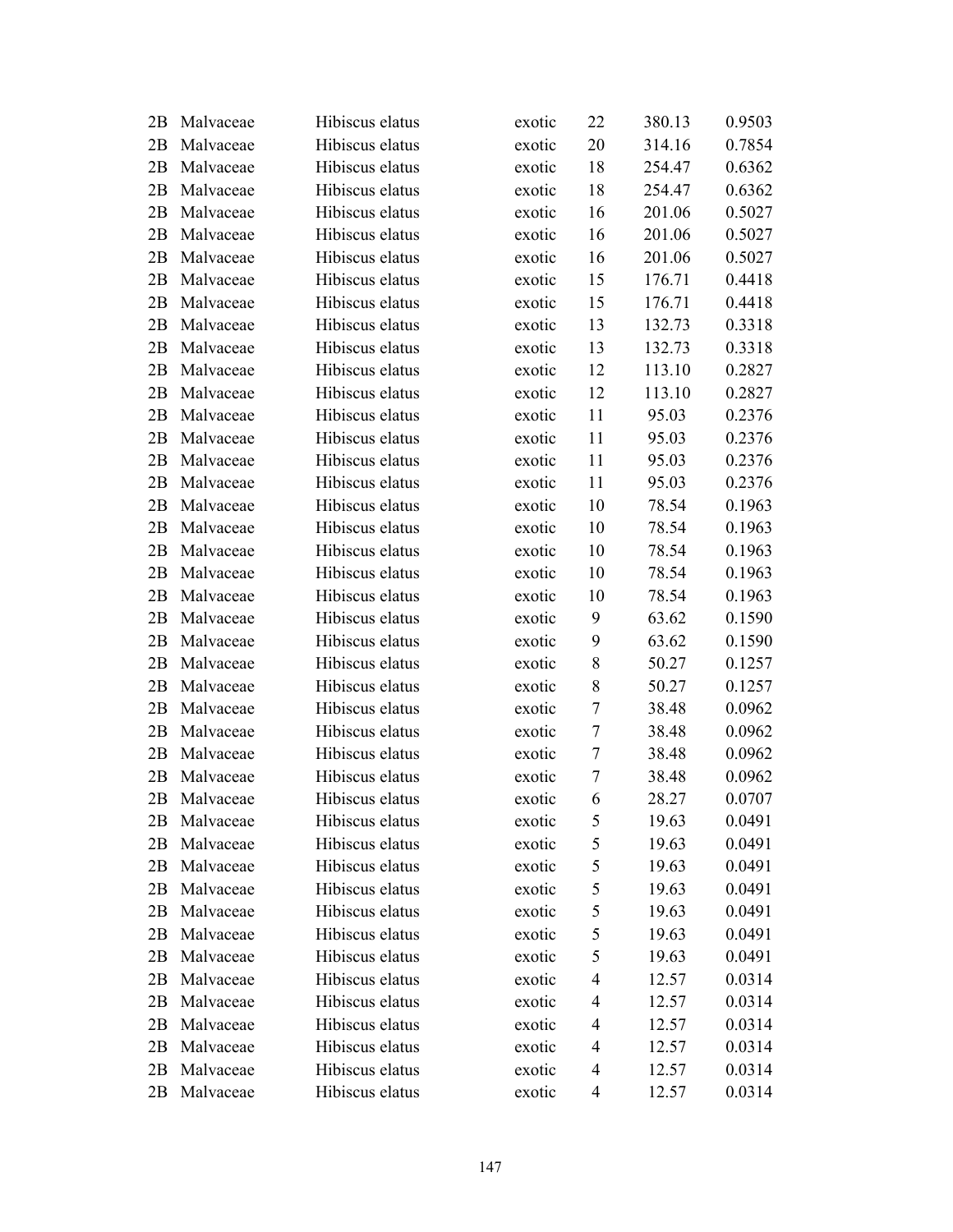| 2Β | Malvaceae | Hibiscus elatus | exotic | 4                       | 12.57 | 0.0314 |
|----|-----------|-----------------|--------|-------------------------|-------|--------|
| 2B | Malvaceae | Hibiscus elatus | exotic | 4                       | 12.57 | 0.0314 |
| 2B | Malvaceae | Hibiscus elatus | exotic | $\mathfrak{Z}$          | 7.07  | 0.0177 |
| 2B | Malvaceae | Hibiscus elatus | exotic | $\overline{\mathbf{3}}$ | 7.07  | 0.0177 |
| 2B | Malvaceae | Hibiscus elatus | exotic | $\overline{\mathbf{3}}$ | 7.07  | 0.0177 |
| 2B | Malvaceae | Hibiscus elatus | exotic | $\overline{\mathbf{3}}$ | 7.07  | 0.0177 |
| 2B | Malvaceae | Hibiscus elatus | exotic | $\overline{\mathbf{3}}$ | 7.07  | 0.0177 |
| 2B | Malvaceae | Hibiscus elatus | exotic | $\overline{\mathbf{3}}$ | 7.07  | 0.0177 |
| 2B | Malvaceae | Hibiscus elatus | exotic | $\overline{\mathbf{3}}$ | 7.07  | 0.0177 |
| 2B | Malvaceae | Hibiscus elatus | exotic | $\overline{\mathbf{3}}$ | 7.07  | 0.0177 |
| 2B | Malvaceae | Hibiscus elatus | exotic | $\overline{\mathbf{3}}$ | 7.07  | 0.0177 |
| 2B | Malvaceae | Hibiscus elatus | exotic | $\overline{\mathbf{3}}$ | 7.07  | 0.0177 |
| 2B | Malvaceae | Hibiscus elatus | exotic | $\overline{\mathbf{3}}$ | 7.07  | 0.0177 |
| 2B | Malvaceae | Hibiscus elatus | exotic | $\overline{\mathbf{3}}$ | 7.07  | 0.0177 |
| 2B | Malvaceae | Hibiscus elatus | exotic | $\overline{2}$          | 3.14  | 0.0079 |
| 2B | Malvaceae | Hibiscus elatus | exotic | $\mathbf{2}$            | 3.14  | 0.0079 |
| 2B | Malvaceae | Hibiscus elatus | exotic | $\overline{2}$          | 3.14  | 0.0079 |
| 2B | Malvaceae | Hibiscus elatus | exotic | $\overline{2}$          | 3.14  | 0.0079 |
| 2B | Malvaceae | Hibiscus elatus | exotic | $\overline{2}$          | 3.14  | 0.0079 |
| 2B | Malvaceae | Hibiscus elatus | exotic | $\overline{2}$          | 3.14  | 0.0079 |
| 2B | Malvaceae | Hibiscus elatus | exotic | $\mathbf{2}$            | 3.14  | 0.0079 |
| 2B | Malvaceae | Hibiscus elatus | exotic | $\overline{2}$          | 3.14  | 0.0079 |
| 2B | Malvaceae | Hibiscus elatus | exotic | $\overline{2}$          | 3.14  | 0.0079 |
| 2B | Malvaceae | Hibiscus elatus | exotic | $\overline{2}$          | 3.14  | 0.0079 |
| 2B | Malvaceae | Hibiscus elatus | exotic | $\mathbf{1}$            | 0.79  | 0.0020 |
| 2B | Malvaceae | Hibiscus elatus | exotic | $\mathbf{1}$            | 0.79  | 0.0020 |
| 2B | Malvaceae | Hibiscus elatus | exotic | $\mathbf{1}$            | 0.79  | 0.0020 |
| 2B | Malvaceae | Hibiscus elatus | exotic | $\mathbf{1}$            | 0.79  | 0.0020 |
| 2B | Malvaceae | Hibiscus elatus | exotic | $\mathbf{1}$            | 0.79  | 0.0020 |
| 2B | Malvaceae | Hibiscus elatus | exotic | $\mathbf{1}$            | 0.79  | 0.0020 |
| 2Β | Malvaceae | Hibiscus elatus | exotic | $\mathbf{1}$            | 0.79  | 0.0020 |
| 2Β | Malvaceae | Hibiscus elatus | exotic | $\mathbf{1}$            | 0.79  | 0.0020 |
| 2B | Malvaceae | Hibiscus elatus | exotic | 1                       | 0.79  | 0.0020 |
| 2B | Malvaceae | Hibiscus elatus | exotic | $\mathbf{1}$            | 0.79  | 0.0020 |
| 2B | Malvaceae | Hibiscus elatus | exotic | 1                       | 0.79  | 0.0020 |
| 2Β | Malvaceae | Hibiscus elatus | exotic | 1                       | 0.79  | 0.0020 |
| 2Β | Malvaceae | Hibiscus elatus | exotic | $\mathbf{1}$            | 0.79  | 0.0020 |
| 2Β | Malvaceae | Hibiscus elatus | exotic | $\mathbf{1}$            | 0.79  | 0.0020 |
| 2B | Malvaceae | Hibiscus elatus | exotic | $\mathbf{1}$            | 0.79  | 0.0020 |
| 2B | Malvaceae | Hibiscus elatus | exotic | 1                       | 0.79  | 0.0020 |
| 2B | Malvaceae | Hibiscus elatus | exotic | $\mathbf{1}$            | 0.79  | 0.0020 |
| 2Β | Malvaceae | Hibiscus elatus | exotic | 1                       | 0.79  | 0.0020 |
| 2B | Malvaceae | Hibiscus elatus | exotic | $\mathbf{1}$            | 0.79  | 0.0020 |
| 2Β | Malvaceae | Hibiscus elatus | exotic | $\mathbf{1}$            | 0.79  | 0.0020 |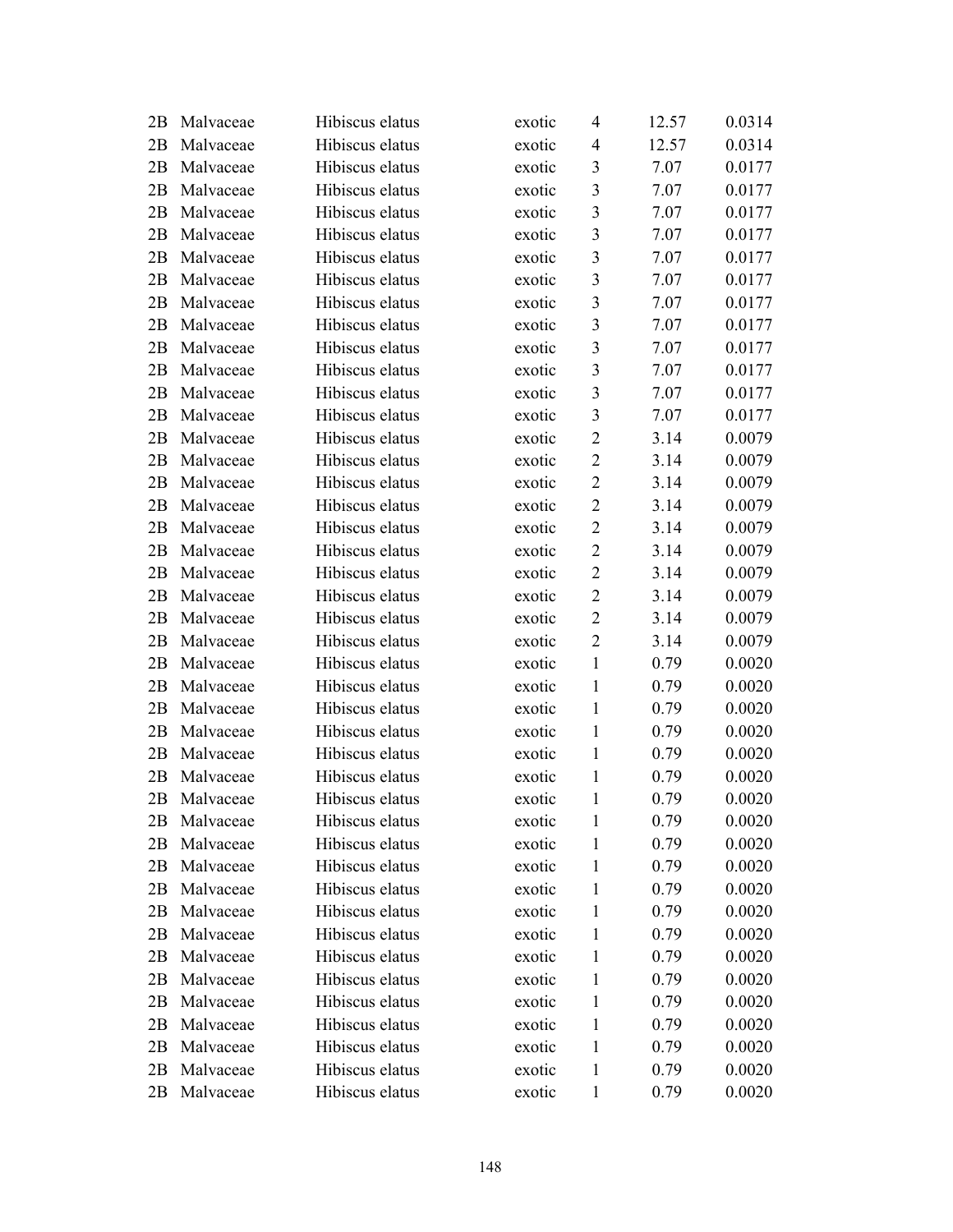| 2Β | Malvaceae       | Hibiscus elatus      | exotic | $\mathbf{1}$   | 0.79    | 0.0020 |
|----|-----------------|----------------------|--------|----------------|---------|--------|
| 2B | Malvaceae       | Hibiscus elatus      | exotic | 1              | 0.79    | 0.0020 |
| 2B | Melastomataceae | Miconia impetiolaris | native | 1              | 0.79    | 0.0020 |
| 2B | Meliaceae       | Trichilia pallida    | native | $\overline{4}$ | 12.57   | 0.0314 |
| 2B | Meliaceae       | Guarea guidonia      | native | 39             | 1194.59 | 2.9865 |
| 2B | Meliaceae       | Guarea guidonia      | native | 38             | 1134.11 | 2.8353 |
| 2B | Meliaceae       | Guarea guidonia      | native | $\overline{2}$ | 3.14    | 0.0079 |
| 2B | Meliaceae       | Guarea guidonia      | native | $\mathbf{1}$   | 0.79    | 0.0020 |
| 2B | Moraceae        | Pseudolmedia spuria  | native | 7              | 38.48   | 0.0962 |
| 2B | Moraceae        | Pseudolmedia spuria  | native | 6              | 28.27   | 0.0707 |
| 2B | Moraceae        | Pseudolmedia spuria  | native | $\overline{4}$ | 12.57   | 0.0314 |
| 2B | Moraceae        | Pseudolmedia spuria  | native | 3              | 7.07    | 0.0177 |
| 2B | Moraceae        | Pseudolmedia spuria  | native | 3              | 7.07    | 0.0177 |
| 2B | Moraceae        | Pseudolmedia spuria  | native | 3              | 7.07    | 0.0177 |
| 2B | Moraceae        | Pseudolmedia spuria  | native | $\overline{3}$ | 7.07    | 0.0177 |
| 2B | Moraceae        | Pseudolmedia spuria  | native | $\overline{3}$ | 7.07    | 0.0177 |
| 2B | Moraceae        | Pseudolmedia spuria  | native | 3              | 7.07    | 0.0177 |
| 2B | Moraceae        | Pseudolmedia spuria  | native | 3              | 7.07    | 0.0177 |
| 2B | Moraceae        | Pseudolmedia spuria  | native | $\overline{3}$ | 7.07    | 0.0177 |
| 2B | Moraceae        | Pseudolmedia spuria  | native | $\overline{2}$ | 3.14    | 0.0079 |
| 2B | Moraceae        | Pseudolmedia spuria  | native | $\overline{2}$ | 3.14    | 0.0079 |
| 2B | Moraceae        | Pseudolmedia spuria  | native | $\overline{2}$ | 3.14    | 0.0079 |
| 2B | Moraceae        | Pseudolmedia spuria  | native | $\overline{2}$ | 3.14    | 0.0079 |
| 2B | Moraceae        | Pseudolmedia spuria  | native | $\overline{2}$ | 3.14    | 0.0079 |
| 2B | Moraceae        | Pseudolmedia spuria  | native | $\mathbf{1}$   | 0.79    | 0.0020 |
| 2B | Moraceae        | Pseudolmedia spuria  | native | 1              | 0.79    | 0.0020 |
| 2B | Moraceae        | Pseudolmedia spuria  | native | $\mathbf{1}$   | 0.79    | 0.0020 |
| 2B | Moraceae        | Pseudolmedia spuria  | native | 1              | 0.79    | 0.0020 |
| 2B | Moraceae        | Pseudolmedia spuria  | native | $\mathbf{1}$   | 0.79    | 0.0020 |
| 2B | Moraceae        | Pseudolmedia spuria  | native | 1              | 0.79    | 0.0020 |
| 2B | Moraceae        | Pseudolmedia spuria  | native | 1              | 0.79    | 0.0020 |
| 2Β | Moraceae        | Pseudolmedia spuria  | native | $\mathbf{1}$   | 0.79    | 0.0020 |
| 2Β | Moraceae        | Pseudolmedia spuria  | native | 1              | 0.79    | 0.0020 |
| 2B | Moraceae        | Pseudolmedia spuria  | native | 1              | 0.79    | 0.0020 |
| 2Β | Moraceae        | Ficus citrifolia     | native | $\overline{4}$ | 12.57   | 0.0314 |
| 2Β | Myrsinaceae     | Parathesis crenulata | native | $\overline{4}$ | 12.57   | 0.0314 |
| 2B | Myrsinaceae     | Parathesis crenulata | native | 3              | 7.07    | 0.0177 |
| 2Β | Myrsinaceae     | Parathesis crenulata | native | 3              | 7.07    | 0.0177 |
| 2B | Myrsinaceae     | Parathesis crenulata | native | $\mathfrak{Z}$ | 7.07    | 0.0177 |
| 2В | Myrsinaceae     | Parathesis crenulata | native | $\mathbf{2}$   | 3.14    | 0.0079 |
| 2B | Myrsinaceae     | Parathesis crenulata | native | $\overline{2}$ | 3.14    | 0.0079 |
| 2В | Myrsinaceae     | Parathesis crenulata | native | $\overline{2}$ | 3.14    | 0.0079 |
| 2B | Myrsinaceae     | Parathesis crenulata | native | $\overline{2}$ | 3.14    | 0.0079 |
| 2В | Myrsinaceae     | Parathesis crenulata | native | $\overline{2}$ | 3.14    | 0.0079 |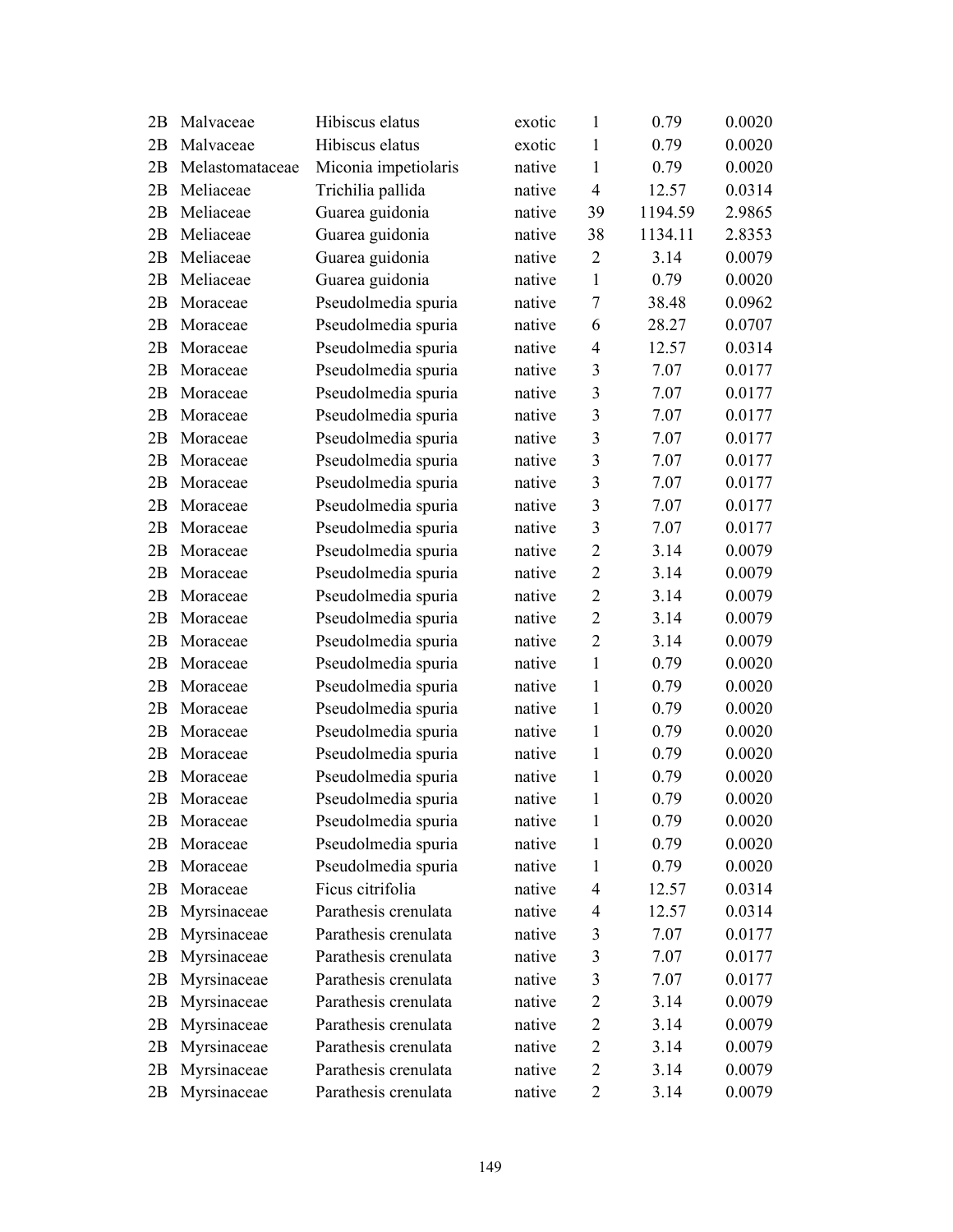| 2Β | Myrsinaceae  | Parathesis crenulata | native | $\overline{2}$ | 3.14  | 0.0079 |
|----|--------------|----------------------|--------|----------------|-------|--------|
| 2B | Myrsinaceae  | Parathesis crenulata | native | $\overline{2}$ | 3.14  | 0.0079 |
| 2B | Myrsinaceae  | Parathesis crenulata | native | $\overline{2}$ | 3.14  | 0.0079 |
| 2B | Myrsinaceae  | Parathesis crenulata | native | $\overline{2}$ | 3.14  | 0.0079 |
| 2B | Myrsinaceae  | Parathesis crenulata | native | $\overline{2}$ | 3.14  | 0.0079 |
| 2B | Myrsinaceae  | Parathesis crenulata | native | $\overline{2}$ | 3.14  | 0.0079 |
| 2B | Myrsinaceae  | Parathesis crenulata | native | $\overline{2}$ | 3.14  | 0.0079 |
| 2B | Myrsinaceae  | Parathesis crenulata | native | $\overline{2}$ | 3.14  | 0.0079 |
| 2B | Myrsinaceae  | Parathesis crenulata | native | $\overline{2}$ | 3.14  | 0.0079 |
| 2B | Myrsinaceae  | Parathesis crenulata | native | $\overline{2}$ | 3.14  | 0.0079 |
| 2B | Myrsinaceae  | Parathesis crenulata | native | $\mathbf{1}$   | 0.79  | 0.0020 |
| 2B | Myrsinaceae  | Parathesis crenulata | native | 1              | 0.79  | 0.0020 |
| 2B | Myrsinaceae  | Parathesis crenulata | native | 1              | 0.79  | 0.0020 |
| 2Β | Myrsinaceae  | Parathesis crenulata | native | $\mathbf{1}$   | 0.79  | 0.0020 |
| 2B | Myrsinaceae  | Parathesis crenulata | native | $\mathbf{1}$   | 0.79  | 0.0020 |
| 2B | Myrsinaceae  | Parathesis crenulata | native | $\mathbf{1}$   | 0.79  | 0.0020 |
| 2B | Myrsinaceae  | Parathesis crenulata | native | 1              | 0.79  | 0.0020 |
| 2B | Myrsinaceae  | Parathesis crenulata | native | 1              | 0.79  | 0.0020 |
| 2Β | Myrsinaceae  | Ardisia obovata      | native | 3              | 7.07  | 0.0177 |
| 2B | Myrtaceae    | Syzygium jambos      | exotic | $\mathbf{1}$   | 0.79  | 0.0020 |
| 2B | Myrtaceae    | Eugenia monticola    | native | $\overline{2}$ | 3.14  | 0.0079 |
| 2B | Myrtaceae    | Eugenia monticola    | native | 1              | 0.79  | 0.0020 |
| 2B | Myrtaceae    | Eugenia monticola    | native | 1              | 0.79  | 0.0020 |
| 2B | Myrtaceae    | Eugenia monticola    | native | $\mathbf{1}$   | 0.79  | 0.0020 |
| 2B | Myrtaceae    | Eugenia biflora      | native | 8              | 50.27 | 0.1257 |
| 2B | Myrtaceae    | Eugenia biflora      | native | $\overline{4}$ | 12.57 | 0.0314 |
| 2B | Myrtaceae    | Eugenia biflora      | native | $\mathfrak{Z}$ | 7.07  | 0.0177 |
| 2B | Myrtaceae    | Eugenia biflora      | native | 3              | 7.07  | 0.0177 |
| 2B | Myrtaceae    | Eugenia biflora      | native | $\overline{2}$ | 3.14  | 0.0079 |
| 2B | Myrtaceae    | Eugenia biflora      | native | $\overline{2}$ | 3.14  | 0.0079 |
| 2Β | Myrtaceae    | Eugenia biflora      | native | $\overline{2}$ | 3.14  | 0.0079 |
| 2В | Myrtaceae    | Eugenia biflora      | native | $\overline{2}$ | 3.14  | 0.0079 |
| 2B | Myrtaceae    | Eugenia biflora      | native | 1              | 0.79  | 0.0020 |
| 2B | Myrtaceae    | Eugenia biflora      | native | 1              | 0.79  | 0.0020 |
| 2B | Myrtaceae    | Eugenia biflora      | native | 1              | 0.79  | 0.0020 |
| 2В | Polygonaceae | Coccoloba swartzii   | native | 5              | 19.63 | 0.0491 |
| 2В | Polygonaceae | Coccoloba swartzii   | native | 5              | 19.63 | 0.0491 |
| 2Β | Polygonaceae | Coccoloba swartzii   | native | $\overline{2}$ | 3.14  | 0.0079 |
| 2B | Polygonaceae | Coccoloba pyrifolia  | native | $\overline{2}$ | 3.14  | 0.0079 |
| 2Β | Polygonaceae | Coccoloba pyrifolia  | native | 1              | 0.79  | 0.0020 |
| 2B | Rosaceae     | Prunus myrtifolia    | native | $\mathfrak{Z}$ | 7.07  | 0.0177 |
| 2Β | Rubiaceae    | Psychotria pubescens | native | $\overline{2}$ | 3.14  | 0.0079 |
| 2В | Rubiaceae    | Psychotria pubescens | native | 1              | 0.79  | 0.0020 |
| 2Β | Rubiaceae    | Faramea occidentalis | native | 3              | 7.07  | 0.0177 |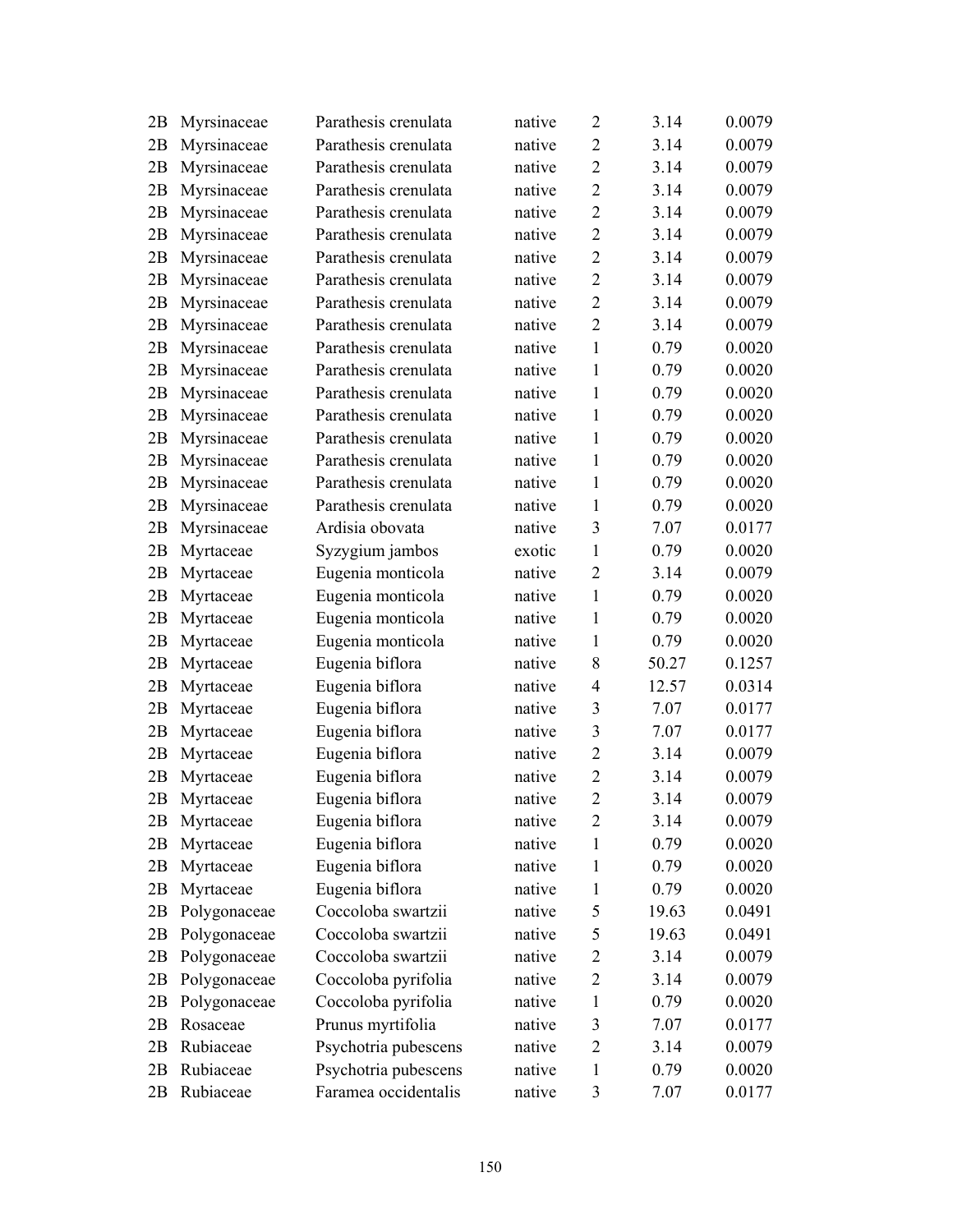| 2В | Rubiaceae     | Faramea occidentalis | native | $\overline{2}$ | 3.14  | 0.0079 |
|----|---------------|----------------------|--------|----------------|-------|--------|
| 2B | Rubiaceae     | Faramea occidentalis | native | $\overline{2}$ | 3.14  | 0.0079 |
| 2B | Sapindaceae   | Thouinia striata     | native | 3              | 7.07  | 0.0177 |
| 2B | Sapindaceae   | Thouinia striata     | native | 3              | 7.07  | 0.0177 |
| 2B | Sapindaceae   | Thouinia striata     | native | $\overline{2}$ | 3.14  | 0.0079 |
| 2B | Sapindaceae   | Thouinia striata     | native | $\overline{2}$ | 3.14  | 0.0079 |
| 2B | Sapindaceae   | Thouinia striata     | native | $\mathbf{1}$   | 0.79  | 0.0020 |
| 2B | Sapindaceae   | Cupania americana    | native | 6              | 28.27 | 0.0707 |
| 2B | Sapindaceae   | Cupania americana    | native | $\overline{4}$ | 12.57 | 0.0314 |
| 2B | Sapindaceae   | Cupania americana    | native | 3              | 7.07  | 0.0177 |
| 2B | Simaroubaceae | Picramnia pentandra  | native | 3              | 7.07  | 0.0177 |
| 2B | Simaroubaceae | Picramnia pentandra  | native | 3              | 7.07  | 0.0177 |
| 2B | Simaroubaceae | Picramnia pentandra  | native | $\overline{2}$ | 3.14  | 0.0079 |
| 2B | Simaroubaceae | Picramnia pentandra  | native | $\overline{2}$ | 3.14  | 0.0079 |
| 2B | Simaroubaceae | Picramnia pentandra  | native | 1              | 0.79  | 0.0020 |
| 2B | Simaroubaceae | Picramnia pentandra  | native | 1              | 0.79  | 0.0020 |
| 2B | Simaroubaceae | Picramnia pentandra  | native | 1              | 0.79  | 0.0020 |
| 2B | Simaroubaceae | Picramnia pentandra  | native | 1              | 0.79  | 0.0020 |
| 2B | Simaroubaceae | Picramnia pentandra  | native | $\mathbf{1}$   | 0.79  | 0.0020 |
| 3A | Clusiaceae    | Calophyllum calaba   | native | 3              | 7.07  | 0.0177 |
| 3A | Clusiaceae    | Calophyllum calaba   | native | 3              | 7.07  | 0.0177 |
| 3A | Clusiaceae    | Calophyllum calaba   | native | 3              | 7.07  | 0.0177 |
| 3A | Clusiaceae    | Calophyllum calaba   | native | 3              | 7.07  | 0.0177 |
| 3A | Clusiaceae    | Calophyllum calaba   | native | $\overline{2}$ | 3.14  | 0.0079 |
| 3A | Clusiaceae    | Calophyllum calaba   | native | $\overline{2}$ | 3.14  | 0.0079 |
| 3A | Clusiaceae    | Calophyllum calaba   | native | $\overline{2}$ | 3.14  | 0.0079 |
| 3A | Clusiaceae    | Calophyllum calaba   | native | $\overline{2}$ | 3.14  | 0.0079 |
| 3A | Clusiaceae    | Calophyllum calaba   | native | $\overline{2}$ | 3.14  | 0.0079 |
| 3A | Clusiaceae    | Calophyllum calaba   | native | $\overline{2}$ | 3.14  | 0.0079 |
| 3A | Clusiaceae    | Calophyllum calaba   | native | $\overline{2}$ | 3.14  | 0.0079 |
|    | 3A Clusiaceae | Calophyllum calaba   | native | $\overline{2}$ | 3.14  | 0.0079 |
| 3A | Clusiaceae    | Calophyllum calaba   | native | 1              | 0.79  | 0.0020 |
| 3A | Clusiaceae    | Calophyllum calaba   | native | 1              | 0.79  | 0.0020 |
| 3A | Clusiaceae    | Calophyllum calaba   | native | 1              | 0.79  | 0.0020 |
| 3A | Clusiaceae    | Calophyllum calaba   | native | 1              | 0.79  | 0.0020 |
| 3A | Clusiaceae    | Calophyllum calaba   | native | 1              | 0.79  | 0.0020 |
| 3A | Clusiaceae    | Calophyllum calaba   | native | 1              | 0.79  | 0.0020 |
| 3A | Clusiaceae    | Calophyllum calaba   | native | 1              | 0.79  | 0.0020 |
| 3A | Clusiaceae    | Calophyllum calaba   | native | 1              | 0.79  | 0.0020 |
| 3A | Clusiaceae    | Calophyllum calaba   | native | 1              | 0.79  | 0.0020 |
| 3A | Clusiaceae    | Calophyllum calaba   | native | 1              | 0.79  | 0.0020 |
| 3A | Clusiaceae    | Calophyllum calaba   | native | 1              | 0.79  | 0.0020 |
| 3A | Clusiaceae    | Calophyllum calaba   | native | 1              | 0.79  | 0.0020 |
|    | 3A Clusiaceae | Calophyllum calaba   | native | $\mathbf{1}$   | 0.79  | 0.0020 |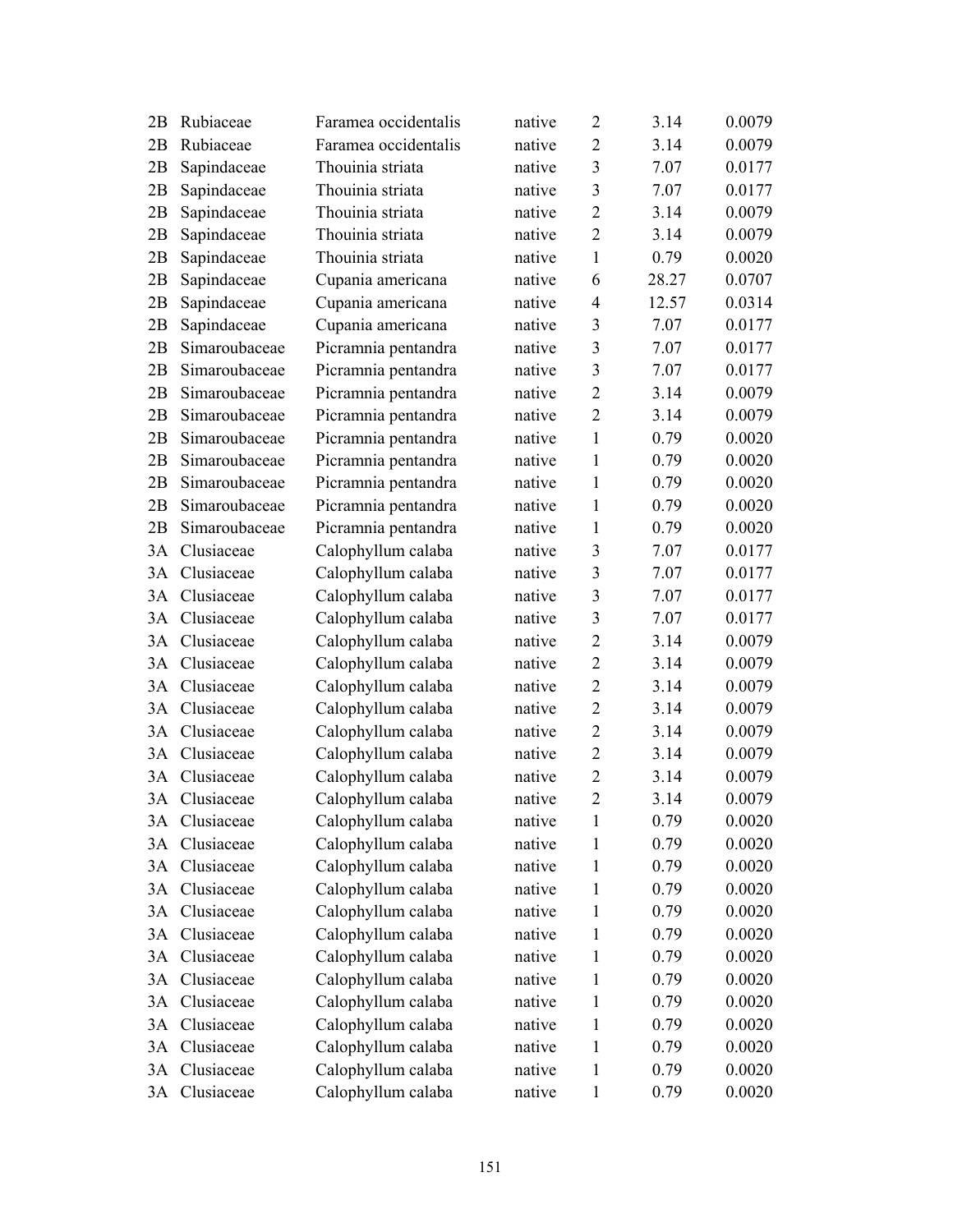| 3A | Clusiaceae    | Calophyllum calaba   | native | $\mathbf{1}$   | 0.79    | 0.0020 |
|----|---------------|----------------------|--------|----------------|---------|--------|
| 3A | Euphorbiaceae | Hyeronima clusioides | native | 29             | 660.52  | 1.6513 |
| 3A | Euphorbiaceae | Hyeronima clusioides | native | 16             | 201.06  | 0.5027 |
| 3A | Euphorbiaceae | Hyeronima clusioides | native | 13             | 132.73  | 0.3318 |
| 3A | Euphorbiaceae | Hyeronima clusioides | native | 12             | 113.10  | 0.2827 |
| 3A | Euphorbiaceae | Hyeronima clusioides | native | 12             | 113.10  | 0.2827 |
| 3A | Euphorbiaceae | Hyeronima clusioides | native | 10             | 78.54   | 0.1963 |
| 3A | Lauraceae     | Ocotea leucoxylon    | native | 3              | 7.07    | 0.0177 |
| 3A | Lauraceae     | Ocotea leucoxylon    | native | $\overline{3}$ | 7.07    | 0.0177 |
| 3A | Malvaceae     | Hibiscus elatus      | exotic | 50             | 1963.50 | 4.9087 |
| 3A | Malvaceae     | Hibiscus elatus      | exotic | 49             | 1885.74 | 4.7144 |
| 3A | Malvaceae     | Hibiscus elatus      | exotic | 41             | 1320.25 | 3.3006 |
| 3A | Malvaceae     | Hibiscus elatus      | exotic | 41             | 1320.25 | 3.3006 |
| 3A | Malvaceae     | Hibiscus elatus      | exotic | 40             | 1256.64 | 3.1416 |
| 3A | Malvaceae     | Hibiscus elatus      | exotic | 39             | 1194.59 | 2.9865 |
| 3A | Malvaceae     | Hibiscus elatus      | exotic | 37             | 1075.21 | 2.6880 |
| 3A | Malvaceae     | Hibiscus elatus      | exotic | 36             | 1017.88 | 2.5447 |
| 3A | Malvaceae     | Hibiscus elatus      | exotic | 28             | 615.75  | 1.5394 |
| 3A | Malvaceae     | Hibiscus elatus      | exotic | 24             | 452.39  | 1.1310 |
| 3A | Malvaceae     | Hibiscus elatus      | exotic | 9              | 63.62   | 0.1590 |
| 3A | Malvaceae     | Hibiscus elatus      | exotic | 8              | 50.27   | 0.1257 |
| 3A | Malvaceae     | Hibiscus elatus      | exotic | $\overline{7}$ | 38.48   | 0.0962 |
| 3A | Malvaceae     | Hibiscus elatus      | exotic | $\tau$         | 38.48   | 0.0962 |
| 3A | Malvaceae     | Hibiscus elatus      | exotic | 6              | 28.27   | 0.0707 |
| 3A | Malvaceae     | Hibiscus elatus      | exotic | 5              | 19.63   | 0.0491 |
| 3A | Malvaceae     | Hibiscus elatus      | exotic | 5              | 19.63   | 0.0491 |
| 3A | Malvaceae     | Hibiscus elatus      | exotic | 5              | 19.63   | 0.0491 |
| 3A | Malvaceae     | Hibiscus elatus      | exotic | 5              | 19.63   | 0.0491 |
| 3A | Malvaceae     | Hibiscus elatus      | exotic | $\overline{4}$ | 12.57   | 0.0314 |
| 3A | Malvaceae     | Hibiscus elatus      | exotic | 3              | 7.07    | 0.0177 |
|    | 3A Malvaceae  | Hibiscus elatus      | exotic | $\overline{2}$ | 3.14    | 0.0079 |
|    | 3A Malvaceae  | Hibiscus elatus      | exotic | $\mathbf{1}$   | 0.79    | 0.0020 |
| 3A | Meliaceae     | Guarea guidonia      | native | 11             | 95.03   | 0.2376 |
| 3A | Meliaceae     | Guarea guidonia      | native | $\overline{4}$ | 12.57   | 0.0314 |
| 3A | Meliaceae     | Guarea guidonia      | native | $\overline{4}$ | 12.57   | 0.0314 |
| 3A | Meliaceae     | Guarea guidonia      | native | $\overline{4}$ | 12.57   | 0.0314 |
|    | 3A Meliaceae  | Guarea guidonia      | native | 3              | 7.07    | 0.0177 |
| 3A | Meliaceae     | Guarea guidonia      | native | $\overline{2}$ | 3.14    | 0.0079 |
| 3A | Meliaceae     | Guarea guidonia      | native | $\overline{2}$ | 3.14    | 0.0079 |
| 3A | Meliaceae     | Guarea guidonia      | native | $\overline{2}$ | 3.14    | 0.0079 |
| 3A | Meliaceae     | Guarea guidonia      | native | $\overline{2}$ | 3.14    | 0.0079 |
| 3A | Meliaceae     | Guarea guidonia      | native | $\overline{2}$ | 3.14    | 0.0079 |
|    | 3A Meliaceae  | Guarea guidonia      | native | $\overline{2}$ | 3.14    | 0.0079 |
|    | 3A Meliaceae  | Guarea guidonia      | native | $\mathbf{2}$   | 3.14    | 0.0079 |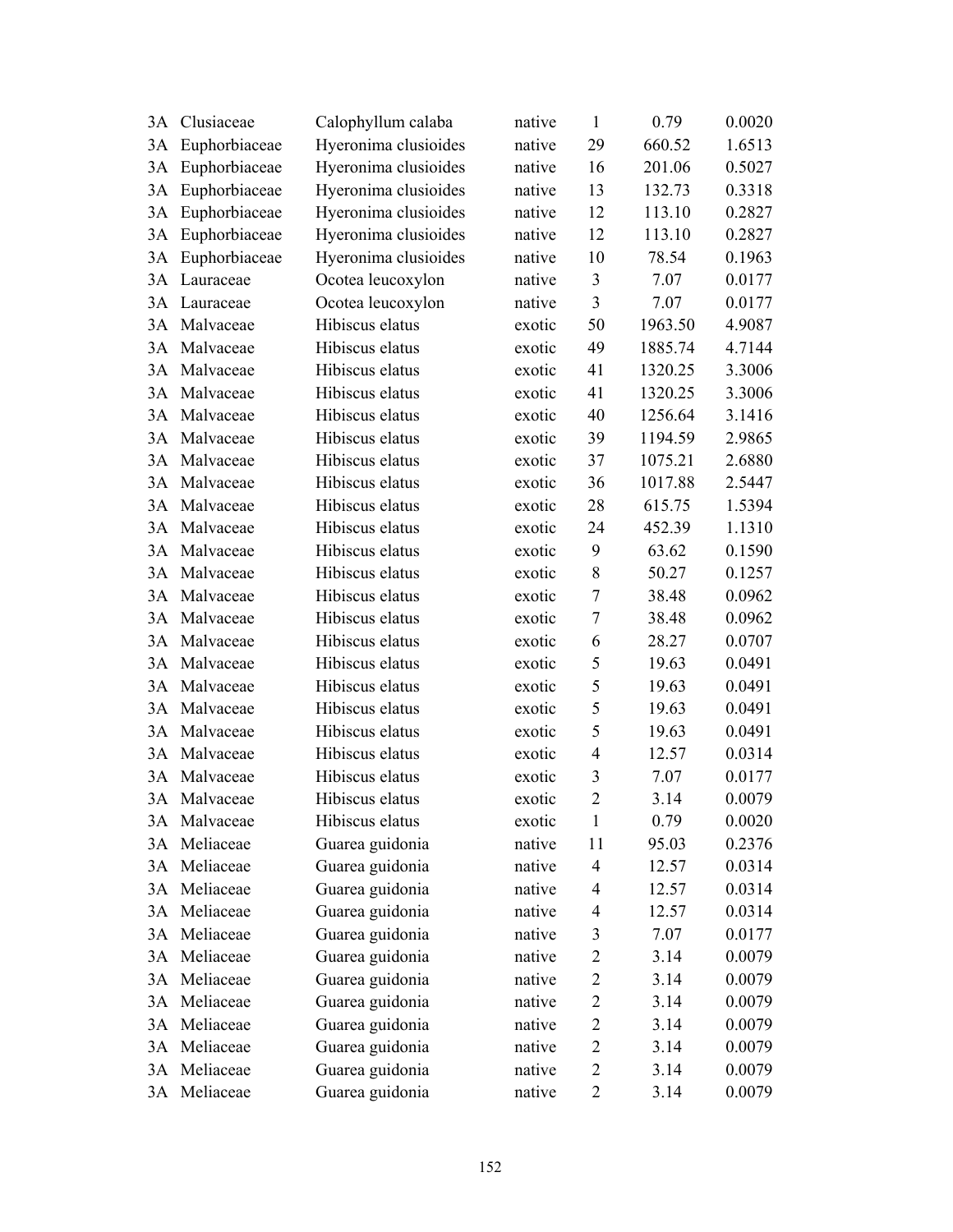|    | 3A Meliaceae | Guarea guidonia       | native | $\overline{2}$          | 3.14   | 0.0079 |
|----|--------------|-----------------------|--------|-------------------------|--------|--------|
|    | 3A Meliaceae | Guarea guidonia       | native | $\overline{2}$          | 3.14   | 0.0079 |
| 3A | Meliaceae    | Guarea guidonia       | native | $\overline{2}$          | 3.14   | 0.0079 |
| 3A | Meliaceae    | Guarea guidonia       | native | $\overline{2}$          | 3.14   | 0.0079 |
| 3A | Meliaceae    | Guarea guidonia       | native | $\overline{2}$          | 3.14   | 0.0079 |
| 3A | Meliaceae    | Guarea guidonia       | native | $\overline{2}$          | 3.14   | 0.0079 |
| 3A | Meliaceae    | Guarea guidonia       | native | $\overline{2}$          | 3.14   | 0.0079 |
| 3A | Meliaceae    | Guarea guidonia       | native | $\overline{2}$          | 3.14   | 0.0079 |
| 3A | Meliaceae    | Guarea guidonia       | native | $\overline{2}$          | 3.14   | 0.0079 |
| 3A | Meliaceae    | Guarea guidonia       | native | $\mathbf{1}$            | 0.79   | 0.0020 |
| 3A | Meliaceae    | Guarea guidonia       | native | $\mathbf{1}$            | 0.79   | 0.0020 |
| 3A | Meliaceae    | Guarea guidonia       | native | $\mathbf{1}$            | 0.79   | 0.0020 |
| 3A | Meliaceae    | Guarea guidonia       | native | $\mathbf{1}$            | 0.79   | 0.0020 |
| 3A | Meliaceae    | Guarea guidonia       | native | $\mathbf{1}$            | 0.79   | 0.0020 |
| 3A | Meliaceae    | Guarea guidonia       | native | 1                       | 0.79   | 0.0020 |
| 3A | Meliaceae    | Guarea guidonia       | native | $\mathbf{1}$            | 0.79   | 0.0020 |
| 3A | Meliaceae    | Guarea guidonia       | native | $\mathbf{1}$            | 0.79   | 0.0020 |
| 3A | Meliaceae    | Guarea guidonia       | native | $\mathbf{1}$            | 0.79   | 0.0020 |
| 3A | Meliaceae    | Guarea guidonia       | native | $\mathbf{1}$            | 0.79   | 0.0020 |
| 3A | Sapindaceae  | Exothea paniculata    | native | 35                      | 962.11 | 2.4053 |
| 3A | Sapindaceae  | Exothea paniculata    | native | 18                      | 254.47 | 0.6362 |
| 3A | Sapindaceae  | Exothea paniculata    | native | 5                       | 19.63  | 0.0491 |
| 3A | Sapindaceae  | Exothea paniculata    | native | $\overline{2}$          | 3.14   | 0.0079 |
| 3A | Sapindaceae  | Exothea paniculata    | native | $\mathbf{1}$            | 0.79   | 0.0020 |
| 3B | Araliaceae   | Dendropanax arboreum  | native | 16                      | 201.06 | 0.5027 |
| 3B | Araliaceae   | Dendropanax arboreum  | native | 11                      | 95.03  | 0.2376 |
| 3B | Araliaceae   | Dendropanax arboreum  | native | $\tau$                  | 38.48  | 0.0962 |
| 3B | Araliaceae   | Dendropanax arboreum  | native | $\overline{2}$          | 3.14   | 0.0079 |
| 3B | Bignoniaceae | Spathodea campanulata | exotic | $\overline{2}$          | 3.14   | 0.0079 |
| 3B | Bombacaceae  | Quararibaea turbinata | native | $\overline{4}$          | 12.57  | 0.0314 |
| 3B | Bombacaceae  | Quararibaea turbinata | native | $\overline{2}$          | 3.14   | 0.0079 |
| 3B | Clusiaceae   | Calophyllum calaba    | native | 13                      | 132.73 | 0.3318 |
| 3B | Clusiaceae   | Calophyllum calaba    | native | 5                       | 19.63  | 0.0491 |
| 3B | Clusiaceae   | Calophyllum calaba    | native | 5                       | 19.63  | 0.0491 |
| 3B | Clusiaceae   | Calophyllum calaba    | native | $\mathfrak{Z}$          | 7.07   | 0.0177 |
| 3B | Clusiaceae   | Calophyllum calaba    | native | $\mathfrak{Z}$          | 7.07   | 0.0177 |
| 3B | Clusiaceae   | Calophyllum calaba    | native | $\mathfrak{Z}$          | 7.07   | 0.0177 |
| 3B | Clusiaceae   | Calophyllum calaba    | native | $\mathfrak{Z}$          | 7.07   | 0.0177 |
| 3B | Clusiaceae   | Calophyllum calaba    | native | $\mathfrak{Z}$          | 7.07   | 0.0177 |
| 3B | Clusiaceae   | Calophyllum calaba    | native | $\overline{\mathbf{3}}$ | 7.07   | 0.0177 |
| 3B | Clusiaceae   | Calophyllum calaba    | native | $\mathfrak{Z}$          | 7.07   | 0.0177 |
| 3B | Clusiaceae   | Calophyllum calaba    | native | $\mathfrak{Z}$          | 7.07   | 0.0177 |
| 3B | Clusiaceae   | Calophyllum calaba    | native | $\mathfrak{Z}$          | 7.07   | 0.0177 |
| 3B | Clusiaceae   | Calophyllum calaba    | native | 3                       | 7.07   | 0.0177 |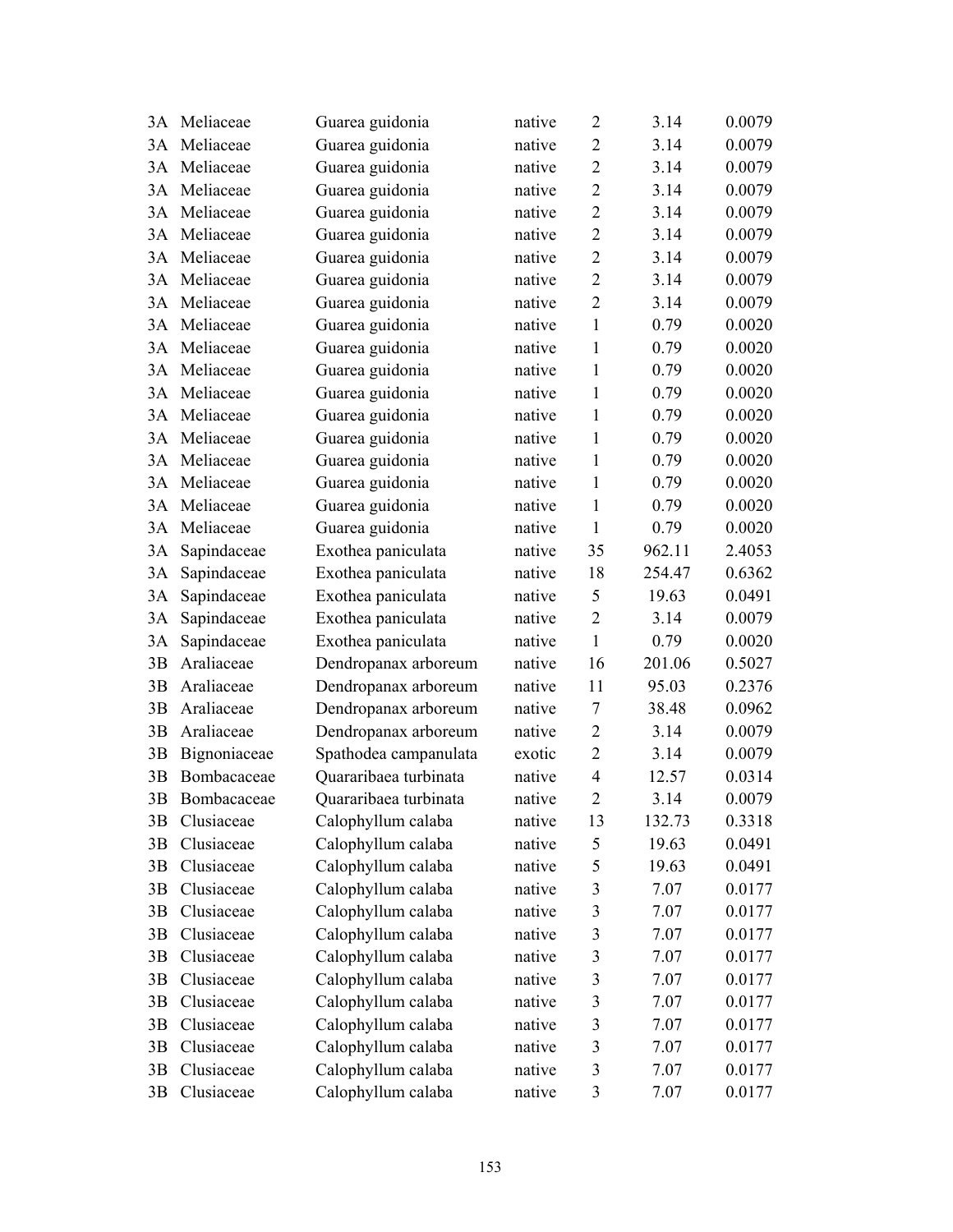| 3B | Clusiaceae | Calophyllum calaba | native | 3              | 7.07 | 0.0177 |
|----|------------|--------------------|--------|----------------|------|--------|
| 3B | Clusiaceae | Calophyllum calaba | native | 3              | 7.07 | 0.0177 |
| 3B | Clusiaceae | Calophyllum calaba | native | $\mathfrak{Z}$ | 7.07 | 0.0177 |
| 3B | Clusiaceae | Calophyllum calaba | native | $\overline{3}$ | 7.07 | 0.0177 |
| 3B | Clusiaceae | Calophyllum calaba | native | $\overline{2}$ | 3.14 | 0.0079 |
| 3B | Clusiaceae | Calophyllum calaba | native | $\overline{2}$ | 3.14 | 0.0079 |
| 3B | Clusiaceae | Calophyllum calaba | native | $\overline{2}$ | 3.14 | 0.0079 |
| 3B | Clusiaceae | Calophyllum calaba | native | $\overline{2}$ | 3.14 | 0.0079 |
| 3B | Clusiaceae | Calophyllum calaba | native | $\overline{2}$ | 3.14 | 0.0079 |
| 3B | Clusiaceae | Calophyllum calaba | native | $\overline{2}$ | 3.14 | 0.0079 |
| 3B | Clusiaceae | Calophyllum calaba | native | $\overline{2}$ | 3.14 | 0.0079 |
| 3B | Clusiaceae | Calophyllum calaba | native | $\overline{2}$ | 3.14 | 0.0079 |
| 3B | Clusiaceae | Calophyllum calaba | native | $\overline{2}$ | 3.14 | 0.0079 |
| 3B | Clusiaceae | Calophyllum calaba | native | $\overline{2}$ | 3.14 | 0.0079 |
| 3B | Clusiaceae | Calophyllum calaba | native | $\overline{2}$ | 3.14 | 0.0079 |
| 3B | Clusiaceae | Calophyllum calaba | native | $\overline{2}$ | 3.14 | 0.0079 |
| 3B | Clusiaceae | Calophyllum calaba | native | $\overline{2}$ | 3.14 | 0.0079 |
| 3B | Clusiaceae | Calophyllum calaba | native | $\overline{2}$ | 3.14 | 0.0079 |
| 3B | Clusiaceae | Calophyllum calaba | native | $\overline{2}$ | 3.14 | 0.0079 |
| 3B | Clusiaceae | Calophyllum calaba | native | $\overline{2}$ | 3.14 | 0.0079 |
| 3B | Clusiaceae | Calophyllum calaba | native | $\overline{2}$ | 3.14 | 0.0079 |
| 3B | Clusiaceae | Calophyllum calaba | native | $\overline{2}$ | 3.14 | 0.0079 |
| 3B | Clusiaceae | Calophyllum calaba | native | $\overline{2}$ | 3.14 | 0.0079 |
| 3B | Clusiaceae | Calophyllum calaba | native | $\overline{2}$ | 3.14 | 0.0079 |
| 3B | Clusiaceae | Calophyllum calaba | native | $\mathbf{1}$   | 0.79 | 0.0020 |
| 3B | Clusiaceae | Calophyllum calaba | native | $\mathbf{1}$   | 0.79 | 0.0020 |
| 3B | Clusiaceae | Calophyllum calaba | native | $\mathbf{1}$   | 0.79 | 0.0020 |
| 3B | Clusiaceae | Calophyllum calaba | native | 1              | 0.79 | 0.0020 |
| 3B | Clusiaceae | Calophyllum calaba | native | $\mathbf{1}$   | 0.79 | 0.0020 |
| 3B | Clusiaceae | Calophyllum calaba | native | $\mathbf{1}$   | 0.79 | 0.0020 |
| 3B | Clusiaceae | Calophyllum calaba | native | 1              | 0.79 | 0.0020 |
| 3B | Clusiaceae | Calophyllum calaba | native | 1              | 0.79 | 0.0020 |
| 3B | Clusiaceae | Calophyllum calaba | native | 1              | 0.79 | 0.0020 |
| 3B | Clusiaceae | Calophyllum calaba | native | 1              | 0.79 | 0.0020 |
| 3B | Clusiaceae | Calophyllum calaba | native | 1              | 0.79 | 0.0020 |
| 3B | Clusiaceae | Calophyllum calaba | native | 1              | 0.79 | 0.0020 |
| 3B | Clusiaceae | Calophyllum calaba | native | 1              | 0.79 | 0.0020 |
| 3B | Clusiaceae | Calophyllum calaba | native | 1              | 0.79 | 0.0020 |
| 3B | Clusiaceae | Calophyllum calaba | native | 1              | 0.79 | 0.0020 |
| 3B | Clusiaceae | Calophyllum calaba | native | 1              | 0.79 | 0.0020 |
| 3B | Clusiaceae | Calophyllum calaba | native | 1              | 0.79 | 0.0020 |
| 3B | Clusiaceae | Calophyllum calaba | native | 1              | 0.79 | 0.0020 |
| 3B | Clusiaceae | Calophyllum calaba | native | 1              | 0.79 | 0.0020 |
| 3B | Clusiaceae | Calophyllum calaba | native | 1              | 0.79 | 0.0020 |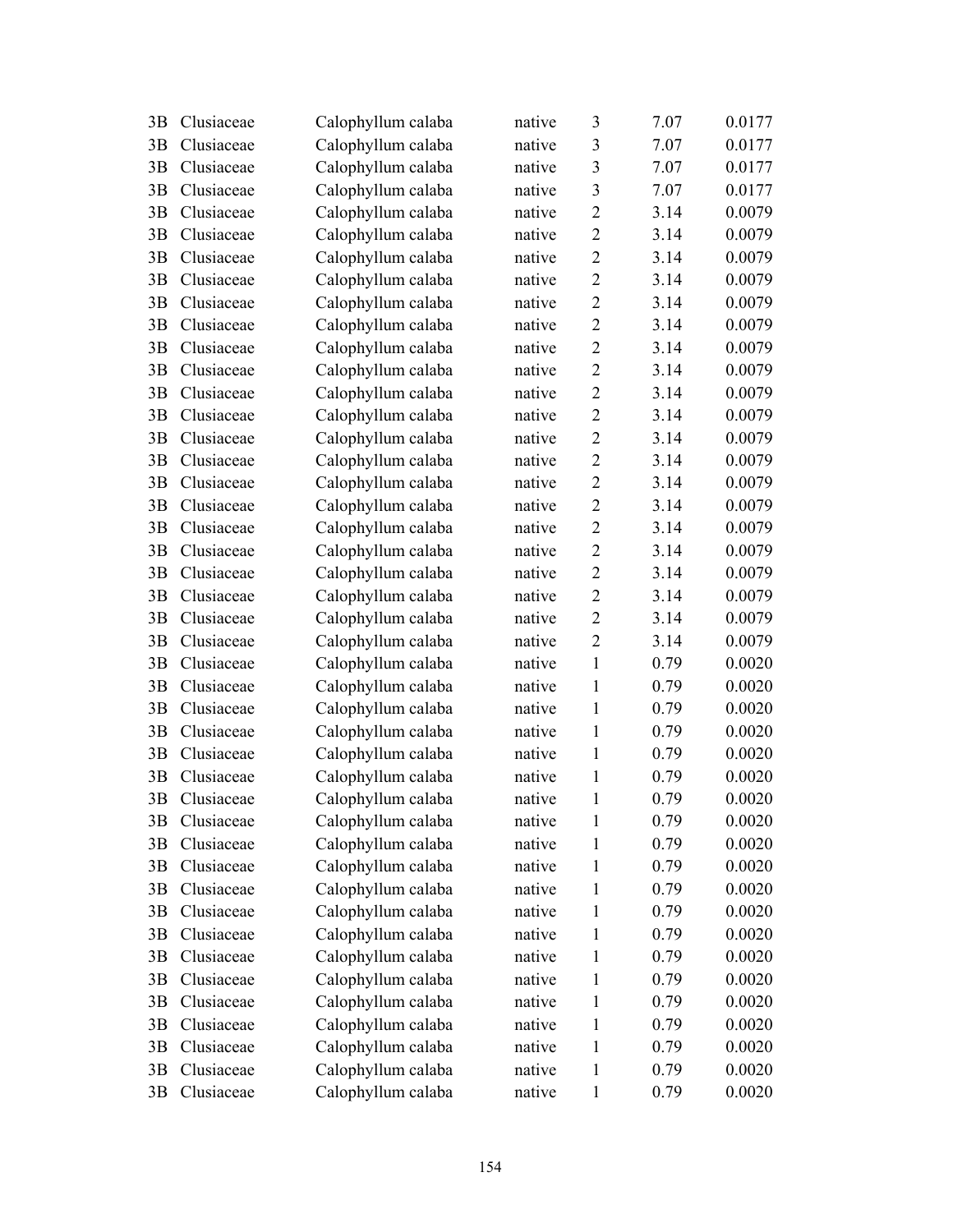| 3B | Euphorbiaceae   | Hyeronima clusioides  | native | 9              | 63.62 | 0.1590 |
|----|-----------------|-----------------------|--------|----------------|-------|--------|
| 3B | Euphorbiaceae   | Hyeronima clusioides  | native | 8              | 50.27 | 0.1257 |
| 3B | Fabaceae        | Inga vera             | native | $\overline{2}$ | 3.14  | 0.0079 |
| 3B | Fabaceae        | Andira inermis        | native | 1              | 0.79  | 0.0020 |
| 3B | Lauraceae       | Ocotea patens         | native | $\overline{4}$ | 12.57 | 0.0314 |
| 3B | Lauraceae       | Ocotea leucoxylon     | native | $\mathbf{1}$   | 0.79  | 0.0020 |
| 3B | Malvaceae       | Hibiscus elatus       | exotic | 5              | 19.63 | 0.0491 |
| 3B | Malvaceae       | Hibiscus elatus       | exotic | 5              | 19.63 | 0.0491 |
| 3B | Malvaceae       | Hibiscus elatus       | exotic | $\overline{3}$ | 7.07  | 0.0177 |
| 3B | Melastomataceae | Miconia laevigata     | native | $\mathbf{1}$   | 0.79  | 0.0020 |
| 3B | Meliaceae       | Guarea ramiflora      | native | $\overline{2}$ | 3.14  | 0.0079 |
| 3B | Meliaceae       | Guarea ramiflora      | native | $\overline{2}$ | 3.14  | 0.0079 |
| 3B | Meliaceae       | Guarea guidonia       | native | 3              | 7.07  | 0.0177 |
| 3B | Meliaceae       | Guarea guidonia       | native | 3              | 7.07  | 0.0177 |
| 3B | Meliaceae       | Guarea guidonia       | native | $\overline{2}$ | 3.14  | 0.0079 |
| 3B | Meliaceae       | Guarea guidonia       | native | $\overline{2}$ | 3.14  | 0.0079 |
| 3B | Meliaceae       | Guarea guidonia       | native | $\overline{2}$ | 3.14  | 0.0079 |
| 3B | Meliaceae       | Guarea guidonia       | native | $\overline{2}$ | 3.14  | 0.0079 |
| 3B | Meliaceae       | Guarea guidonia       | native | $\mathbf{1}$   | 0.79  | 0.0020 |
| 3B | Meliaceae       | Guarea guidonia       | native | $\mathbf{1}$   | 0.79  | 0.0020 |
| 3B | Moraceae        | Castilla elastica     | exotic | $\overline{4}$ | 12.57 | 0.0314 |
| 3B | Moraceae        | Castilla elastica     | exotic | 3              | 7.07  | 0.0177 |
| 3B | Moraceae        | Castilla elastica     | exotic | $\overline{2}$ | 3.14  | 0.0079 |
| 3B | Piperaceae      | Piper jaquemontianum  | native | $\mathbf{1}$   | 0.79  | 0.0020 |
| 3B | Rubiaceae       | Chione venosa         | native | 5              | 19.63 | 0.0491 |
| 3B | Urticaceae      | Urera baccifera       | native | $\mathbf{1}$   | 0.79  | 0.0020 |
| 4A | Bignoniaceae    | Tabebuia heterophylla | native | 5              | 19.63 | 0.4909 |
| 4A | Bignoniaceae    | Tabebuia heterophylla | native | $\overline{2}$ | 3.14  | 0.0785 |
| 4A | Clusiaceae      | Calophyllum calaba    | native | $\overline{4}$ | 12.57 | 0.0314 |
| 4A | Clusiaceae      | Calophyllum calaba    | native | 3              | 7.07  | 0.0177 |
|    | 4A Clusiaceae   | Calophyllum calaba    | native | $\overline{3}$ | 7.07  | 0.0177 |
| 4A | Clusiaceae      | Calophyllum calaba    | native | 2              | 3.14  | 0.0079 |
| 4A | Clusiaceae      | Calophyllum calaba    | native | $\overline{2}$ | 3.14  | 0.0079 |
| 4A | Clusiaceae      | Calophyllum calaba    | native | $\overline{2}$ | 3.14  | 0.0079 |
| 4A | Clusiaceae      | Calophyllum calaba    | native | $\overline{2}$ | 3.14  | 0.0079 |
| 4A | Clusiaceae      | Calophyllum calaba    | native | $\overline{2}$ | 3.14  | 0.0079 |
| 4A | Clusiaceae      | Calophyllum calaba    | native | $\mathbf{1}$   | 0.79  | 0.0020 |
| 4A | Clusiaceae      | Calophyllum calaba    | native | 1              | 0.79  | 0.0020 |
| 4A | Clusiaceae      | Calophyllum calaba    | native | 1              | 0.79  | 0.0020 |
| 4A | Clusiaceae      | Calophyllum calaba    | native | 1              | 0.79  | 0.0020 |
| 4A | Clusiaceae      | Calophyllum calaba    | native | 1              | 0.79  | 0.0020 |
| 4A | Clusiaceae      | Calophyllum calaba    | native | 1              | 0.79  | 0.0020 |
| 4A | Clusiaceae      | Calophyllum calaba    | native | 1              | 0.79  | 0.0020 |
| 4A | Clusiaceae      | Calophyllum calaba    | native | $\mathbf{1}$   | 0.79  | 0.0020 |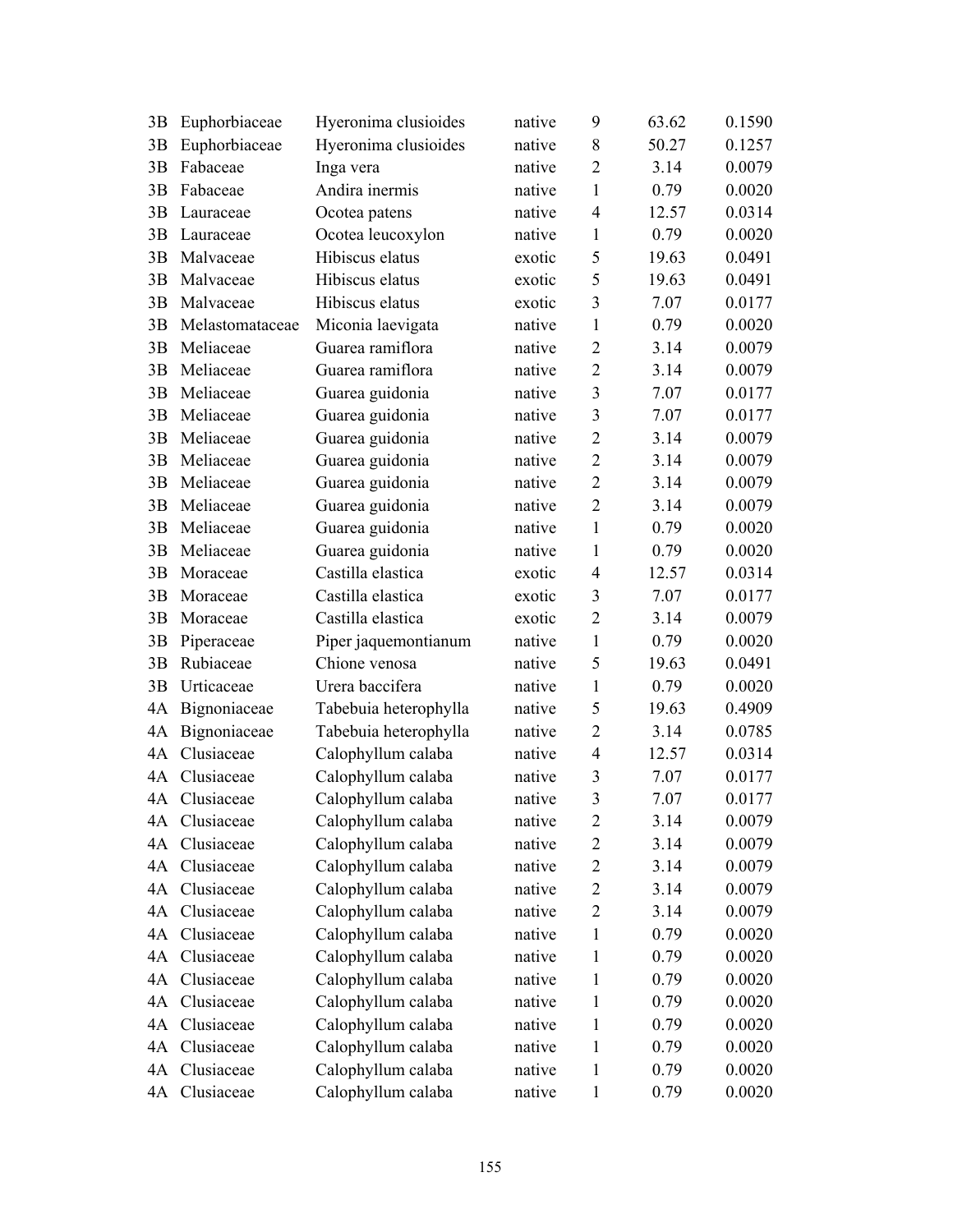| 4A | Clusiaceae     | Calophyllum calaba   | native | $\mathbf{1}$   | 0.79    | 0.0020 |
|----|----------------|----------------------|--------|----------------|---------|--------|
| 4A | Clusiaceae     | Calophyllum calaba   | native | 1              | 0.79    | 0.0020 |
| 4A | Clusiaceae     | Calophyllum calaba   | native | $\mathbf{1}$   | 0.79    | 0.0020 |
| 4A | Clusiaceae     | Calophyllum calaba   | native | 1              | 0.79    | 0.0020 |
| 4A | Clusiaceae     | Calophyllum calaba   | native | $\mathbf{1}$   | 0.79    | 0.0020 |
| 4A | Fabaceae       | Peltophorum inermis  | native | $\overline{4}$ | 12.57   | 0.0314 |
| 4A | Fabaceae       | Peltophorum inermis  | native | $\overline{2}$ | 3.14    | 0.0079 |
| 4A | Fabaceae       | Peltophorum inermis  | native | $\mathbf{1}$   | 0.79    | 0.0020 |
| 4A | Fabaceae       | Peltophorum inermis  | native | 1              | 0.79    | 0.0020 |
| 4A | Fabaceae       | Peltophorum inermis  | native | $\mathbf{1}$   | 0.79    | 0.0020 |
| 4A | Fabaceae       | Inga fagifolia       | native | $\overline{2}$ | 3.14    | 0.0079 |
| 4A | Fabaceae       | Adenanthera pavonina | exotic | $\overline{2}$ | 3.14    | 0.0079 |
| 4A | Flacourtiaceae | Casearia decandra    | native | 3              | 7.07    | 0.0177 |
| 4A | Malvaceae      | Hibiscus elatus      | exotic | 68             | 3631.68 | 9.0792 |
| 4A | Malvaceae      | Hibiscus elatus      | exotic | 43             | 1452.20 | 3.6305 |
| 4A | Malvaceae      | Hibiscus elatus      | exotic | 27             | 572.56  | 1.4314 |
| 4A | Malvaceae      | Hibiscus elatus      | exotic | 21             | 346.36  | 0.8659 |
| 4A | Malvaceae      | Hibiscus elatus      | exotic | 20             | 314.16  | 0.7854 |
| 4A | Malvaceae      | Hibiscus elatus      | exotic | 15             | 176.71  | 0.4418 |
| 4A | Malvaceae      | Hibiscus elatus      | exotic | 13             | 132.73  | 0.3318 |
| 4A | Malvaceae      | Hibiscus elatus      | exotic | 13             | 132.73  | 0.3318 |
| 4A | Malvaceae      | Hibiscus elatus      | exotic | 12             | 113.10  | 0.2827 |
| 4A | Malvaceae      | Hibiscus elatus      | exotic | 12             | 113.10  | 0.2827 |
| 4A | Malvaceae      | Hibiscus elatus      | exotic | 12             | 113.10  | 0.2827 |
| 4A | Malvaceae      | Hibiscus elatus      | exotic | 11             | 95.03   | 0.2376 |
| 4A | Malvaceae      | Hibiscus elatus      | exotic | 11             | 95.03   | 0.2376 |
| 4A | Malvaceae      | Hibiscus elatus      | exotic | 10             | 78.54   | 0.1963 |
| 4A | Malvaceae      | Hibiscus elatus      | exotic | 9              | 63.62   | 0.1590 |
| 4A | Malvaceae      | Hibiscus elatus      | exotic | 9              | 63.62   | 0.1590 |
| 4A | Malvaceae      | Hibiscus elatus      | exotic | 8              | 50.27   | 0.1257 |
|    | 4A Malvaceae   | Hibiscus elatus      | exotic | 7              | 38.48   | 0.0962 |
|    | 4A Malvaceae   | Hibiscus elatus      | exotic | 7              | 38.48   | 0.0962 |
| 4A | Malvaceae      | Hibiscus elatus      | exotic | 6              | 28.27   | 0.0707 |
| 4A | Malvaceae      | Hibiscus elatus      | exotic | 6              | 28.27   | 0.0707 |
| 4A | Malvaceae      | Hibiscus elatus      | exotic | 5              | 19.63   | 0.0491 |
| 4A | Malvaceae      | Hibiscus elatus      | exotic | 5              | 19.63   | 0.0491 |
| 4A | Malvaceae      | Hibiscus elatus      | exotic | 5              | 19.63   | 0.0491 |
|    | 4A Malvaceae   | Hibiscus elatus      | exotic | 5              | 19.63   | 0.0491 |
| 4A | Malvaceae      | Hibiscus elatus      | exotic | $\overline{4}$ | 12.57   | 0.0314 |
| 4Α | Malvaceae      | Hibiscus elatus      | exotic | $\overline{4}$ | 12.57   | 0.0314 |
| 4A | Malvaceae      | Hibiscus elatus      | exotic | 4              | 12.57   | 0.0314 |
| 4Α | Malvaceae      | Hibiscus elatus      | exotic | $\overline{4}$ | 12.57   | 0.0314 |
|    | 4A Malvaceae   | Hibiscus elatus      | exotic | 4              | 12.57   | 0.0314 |
|    | 4A Malvaceae   | Hibiscus elatus      | exotic | 4              | 12.57   | 0.0314 |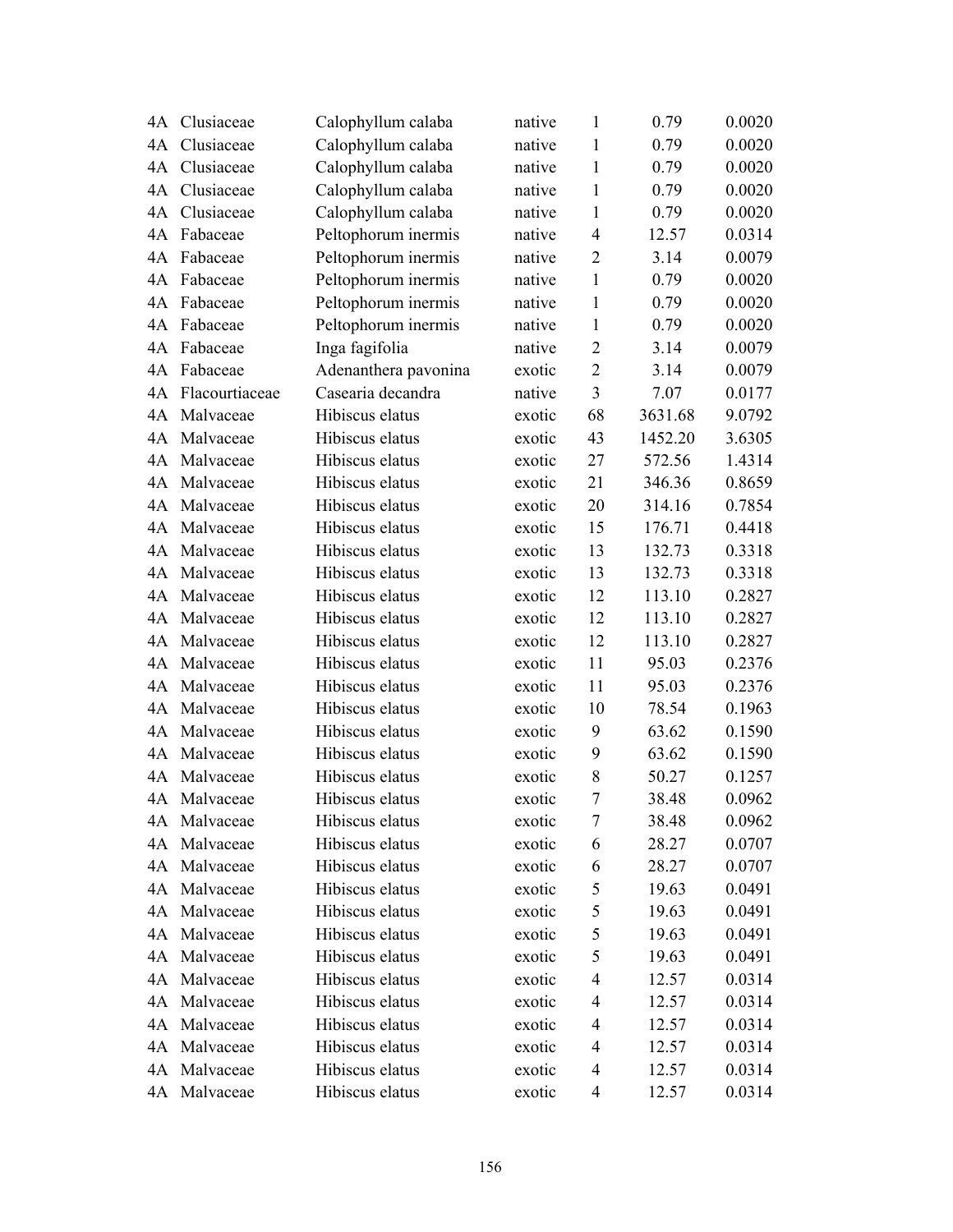|    | 4A Malvaceae | Hibiscus elatus | exotic | 4                       | 12.57 | 0.0314 |
|----|--------------|-----------------|--------|-------------------------|-------|--------|
|    | 4A Malvaceae | Hibiscus elatus | exotic | 4                       | 12.57 | 0.0314 |
| 4A | Malvaceae    | Hibiscus elatus | exotic | $\overline{4}$          | 12.57 | 0.0314 |
| 4A | Malvaceae    | Hibiscus elatus | exotic | 4                       | 12.57 | 0.0314 |
| 4A | Malvaceae    | Hibiscus elatus | exotic | 4                       | 12.57 | 0.0314 |
|    | 4A Malvaceae | Hibiscus elatus | exotic | $\overline{4}$          | 12.57 | 0.0314 |
|    | 4A Malvaceae | Hibiscus elatus | exotic | $\overline{4}$          | 12.57 | 0.0314 |
|    | 4A Malvaceae | Hibiscus elatus | exotic | $\overline{4}$          | 12.57 | 0.0314 |
| 4A | Malvaceae    | Hibiscus elatus | exotic | $\overline{4}$          | 12.57 | 0.0314 |
| 4A | Malvaceae    | Hibiscus elatus | exotic | 3                       | 7.07  | 0.0177 |
| 4A | Malvaceae    | Hibiscus elatus | exotic | 3                       | 7.07  | 0.0177 |
|    | 4A Malvaceae | Hibiscus elatus | exotic | $\overline{\mathbf{3}}$ | 7.07  | 0.0177 |
|    | 4A Malvaceae | Hibiscus elatus | exotic | $\overline{\mathbf{3}}$ | 7.07  | 0.0177 |
|    | 4A Malvaceae | Hibiscus elatus | exotic | $\overline{\mathbf{3}}$ | 7.07  | 0.0177 |
| 4A | Malvaceae    | Hibiscus elatus | exotic | $\overline{\mathbf{3}}$ | 7.07  | 0.0177 |
| 4A | Malvaceae    | Hibiscus elatus | exotic | $\overline{\mathbf{3}}$ | 7.07  | 0.0177 |
|    | 4A Malvaceae | Hibiscus elatus | exotic | $\overline{\mathbf{3}}$ | 7.07  | 0.0177 |
|    | 4A Malvaceae | Hibiscus elatus | exotic | $\overline{\mathbf{3}}$ | 7.07  | 0.0177 |
|    | 4A Malvaceae | Hibiscus elatus | exotic | $\overline{\mathbf{3}}$ | 7.07  | 0.0177 |
| 4A | Malvaceae    | Hibiscus elatus | exotic | $\overline{\mathbf{3}}$ | 7.07  | 0.0177 |
|    | 4A Malvaceae | Hibiscus elatus | exotic | 3                       | 7.07  | 0.0177 |
|    | 4A Malvaceae | Hibiscus elatus | exotic | $\overline{\mathbf{3}}$ | 7.07  | 0.0177 |
| 4A | Malvaceae    | Hibiscus elatus | exotic | $\overline{\mathbf{3}}$ | 7.07  | 0.0177 |
| 4A | Malvaceae    | Hibiscus elatus | exotic | $\overline{\mathbf{3}}$ | 7.07  | 0.0177 |
|    | 4A Malvaceae | Hibiscus elatus | exotic | $\overline{\mathbf{3}}$ | 7.07  | 0.0177 |
|    | 4A Malvaceae | Hibiscus elatus | exotic | $\overline{\mathbf{3}}$ | 7.07  | 0.0177 |
| 4A | Malvaceae    | Hibiscus elatus | exotic | $\overline{\mathbf{3}}$ | 7.07  | 0.0177 |
| 4A | Malvaceae    | Hibiscus elatus | exotic | $\overline{\mathbf{3}}$ | 7.07  | 0.0177 |
| 4A | Malvaceae    | Hibiscus elatus | exotic | $\overline{2}$          | 3.14  | 0.0079 |
|    | 4A Malvaceae | Hibiscus elatus | exotic | $\overline{2}$          | 3.14  | 0.0079 |
|    | 4A Malvaceae | Hibiscus elatus | exotic | $\overline{2}$          | 3.14  | 0.0079 |
|    | 4A Malvaceae | Hibiscus elatus | exotic | $\overline{c}$          | 3.14  | 0.0079 |
|    | 4A Malvaceae | Hibiscus elatus | exotic | $\overline{c}$          | 3.14  | 0.0079 |
| 4A | Malvaceae    | Hibiscus elatus | exotic | $\overline{2}$          | 3.14  | 0.0079 |
|    | 4A Malvaceae | Hibiscus elatus | exotic | $\overline{c}$          | 3.14  | 0.0079 |
|    | 4A Malvaceae | Hibiscus elatus | exotic | $\overline{c}$          | 3.14  | 0.0079 |
|    | 4A Malvaceae | Hibiscus elatus | exotic | $\overline{c}$          | 3.14  | 0.0079 |
|    | 4A Malvaceae | Hibiscus elatus | exotic | $\overline{c}$          | 3.14  | 0.0079 |
| 4A | Malvaceae    | Hibiscus elatus | exotic | $\overline{2}$          | 3.14  | 0.0079 |
| 4A | Malvaceae    | Hibiscus elatus | exotic | $\overline{2}$          | 3.14  | 0.0079 |
| 4A | Malvaceae    | Hibiscus elatus | exotic | $\mathbf{1}$            | 0.79  | 0.0020 |
|    | 4A Malvaceae | Hibiscus elatus | exotic | 1                       | 0.79  | 0.0020 |
|    | 4A Malvaceae | Hibiscus elatus | exotic | 1                       | 0.79  | 0.0020 |
|    | 4A Malvaceae | Hibiscus elatus | exotic | $\mathbf{1}$            | 0.79  | 0.0020 |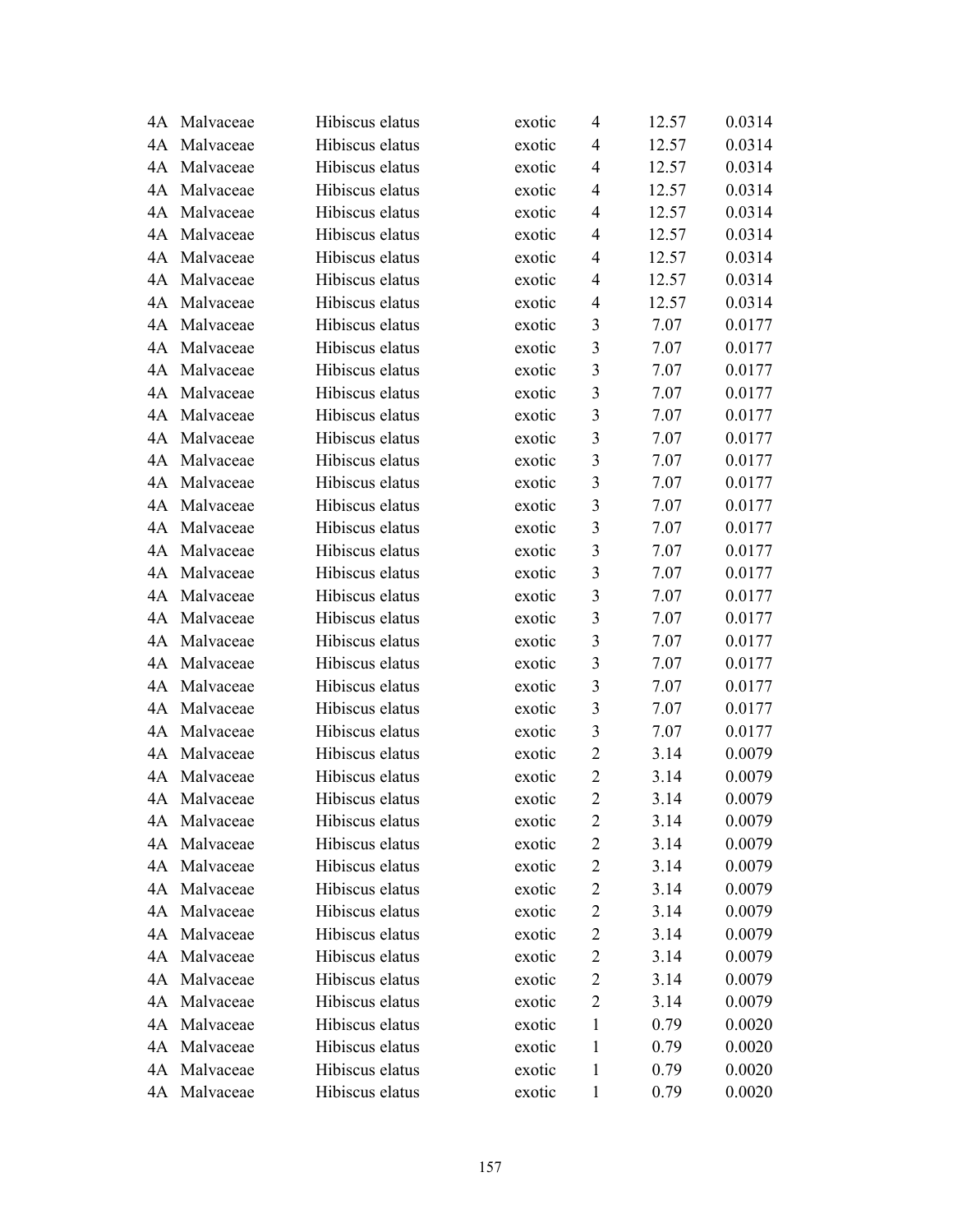| 4A | Malvaceae          | Hibiscus elatus | exotic | 1              | 0.79  | 0.0020 |
|----|--------------------|-----------------|--------|----------------|-------|--------|
| 4A | Malvaceae          | Hibiscus elatus | exotic | 1              | 0.79  | 0.0020 |
| 4A | Malvaceae          | Hibiscus elatus | exotic | 1              | 0.79  | 0.0020 |
| 4A | Malvaceae          | Hibiscus elatus | exotic | 1              | 0.79  | 0.0020 |
| 4A | Malvaceae          | Hibiscus elatus | exotic | 1              | 0.79  | 0.0020 |
| 4A | Malvaceae          | Hibiscus elatus | exotic | 1              | 0.79  | 0.0020 |
| 4A | Malvaceae          | Hibiscus elatus | exotic | 1              | 0.79  | 0.0020 |
| 4A | Malvaceae          | Hibiscus elatus | exotic | 1              | 0.79  | 0.0020 |
| 4A | Malvaceae          | Hibiscus elatus | exotic | $\mathbf{1}$   | 0.79  | 0.0020 |
| 4A | Malvaceae          | Hibiscus elatus | exotic | 1              | 0.79  | 0.0020 |
| 4A | Malvaceae          | Hibiscus elatus | exotic | 1              | 0.79  | 0.0020 |
| 4A | Malvaceae          | Hibiscus elatus | exotic | 1              | 0.79  | 0.0020 |
| 4A | Malvaceae          | Hibiscus elatus | exotic | 1              | 0.79  | 0.0020 |
| 4A | Melastomataceae    | Miconia prasina | native | 9              | 63.62 | 0.1590 |
| 4A | Melastomataceae    | Miconia prasina | native | 7              | 38.48 | 0.0962 |
| 4A | Melastomataceae    | Miconia prasina | native | 6              | 28.27 | 0.0707 |
| 4A | Melastomataceae    | Miconia prasina | native | 6              | 28.27 | 0.0707 |
| 4A | Melastomataceae    | Miconia prasina | native | 6              | 28.27 | 0.0707 |
| 4A | Melastomataceae    | Miconia prasina | native | 5              | 19.63 | 0.0491 |
| 4A | Melastomataceae    | Miconia prasina | native | 5              | 19.63 | 0.0491 |
| 4A | Melastomataceae    | Miconia prasina | native | 5              | 19.63 | 0.0491 |
| 4A | Melastomataceae    | Miconia prasina | native | 5              | 19.63 | 0.0491 |
| 4A | Melastomataceae    | Miconia prasina | native | 5              | 19.63 | 0.0491 |
| 4A | Melastomataceae    | Miconia prasina | native | 5              | 19.63 | 0.0491 |
| 4A | Melastomataceae    | Miconia prasina | native | 5              | 19.63 | 0.0491 |
| 4A | Melastomataceae    | Miconia prasina | native | $\overline{4}$ | 12.57 | 0.0314 |
| 4A | Melastomataceae    | Miconia prasina | native | $\overline{4}$ | 12.57 | 0.0314 |
| 4A | Melastomataceae    | Miconia prasina | native | $\overline{4}$ | 12.57 | 0.0314 |
| 4A | Melastomataceae    | Miconia prasina | native | $\overline{4}$ | 12.57 | 0.0314 |
| 4A | Melastomataceae    | Miconia prasina | native | 3              | 7.07  | 0.0177 |
|    | 4A Melastomataceae | Miconia prasina | native | $\overline{3}$ | 7.07  | 0.0177 |
| 4A | Melastomataceae    | Miconia prasina | native | 3              | 7.07  | 0.0177 |
| 4A | Melastomataceae    | Miconia prasina | native | 3              | 7.07  | 0.0177 |
| 4A | Melastomataceae    | Miconia prasina | native | $\mathfrak{Z}$ | 7.07  | 0.0177 |
| 4A | Melastomataceae    | Miconia prasina | native | $\mathfrak{Z}$ | 7.07  | 0.0177 |
| 4A | Melastomataceae    | Miconia prasina | native | $\mathfrak{Z}$ | 7.07  | 0.0177 |
| 4A | Melastomataceae    | Miconia prasina | native | 3              | 7.07  | 0.0177 |
| 4A | Melastomataceae    | Miconia prasina | native | 3              | 7.07  | 0.0177 |
| 4A | Melastomataceae    | Miconia prasina | native | $\mathfrak{Z}$ | 7.07  | 0.0177 |
| 4A | Melastomataceae    | Miconia prasina | native | $\mathfrak{Z}$ | 7.07  | 0.0177 |
| 4A | Melastomataceae    | Miconia prasina | native | $\mathfrak{Z}$ | 7.07  | 0.0177 |
| 4A | Melastomataceae    | Miconia prasina | native | 3              | 7.07  | 0.0177 |
| 4A | Melastomataceae    | Miconia prasina | native | 3              | 7.07  | 0.0177 |
| 4A | Melastomataceae    | Miconia prasina | native | 3              | 7.07  | 0.0177 |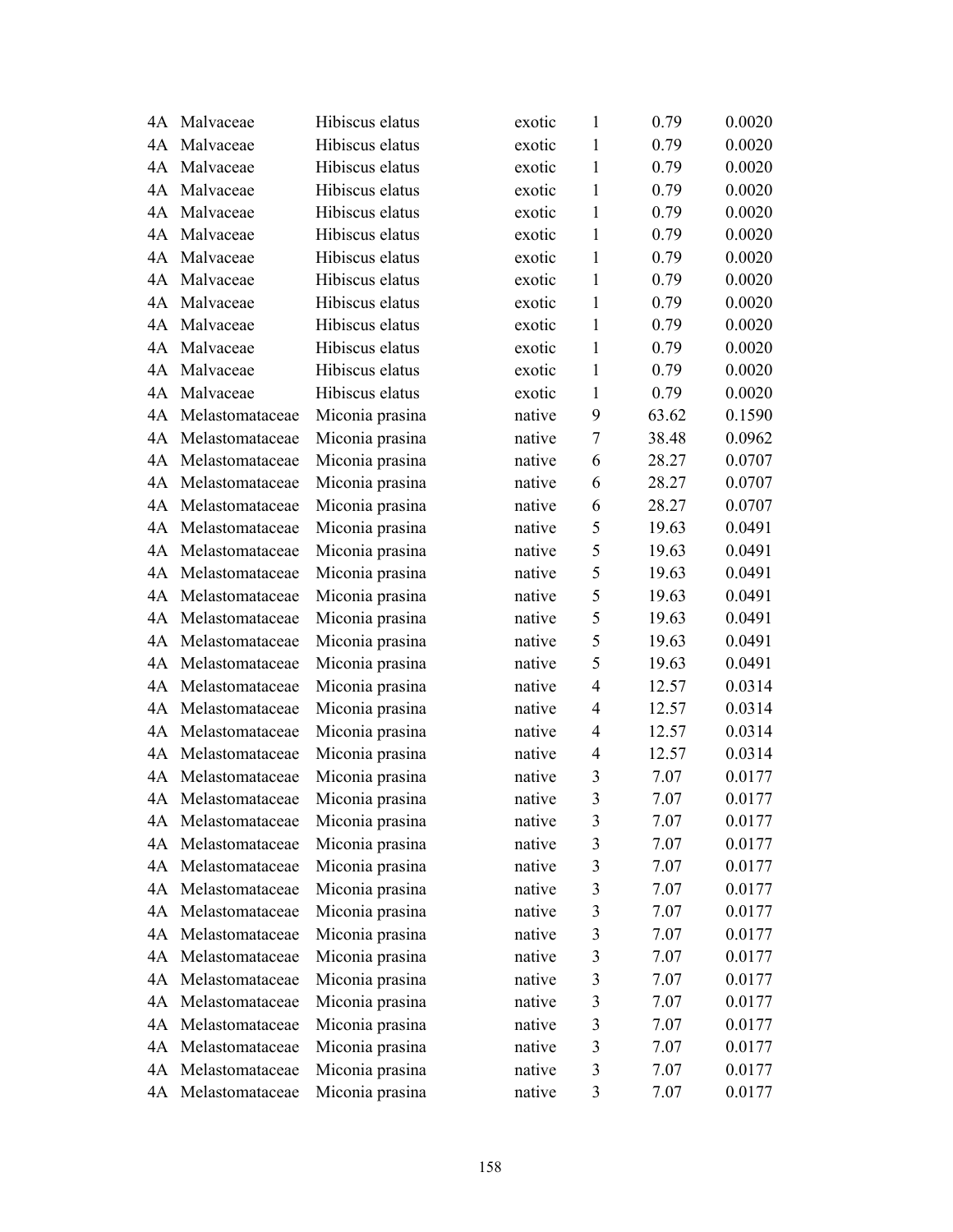|    | 4A Melastomataceae | Miconia prasina | native | $\overline{2}$ | 3.14 | 0.0079 |
|----|--------------------|-----------------|--------|----------------|------|--------|
| 4A | Melastomataceae    | Miconia prasina | native | $\overline{2}$ | 3.14 | 0.0079 |
| 4A | Melastomataceae    | Miconia prasina | native | $\overline{2}$ | 3.14 | 0.0079 |
| 4A | Melastomataceae    | Miconia prasina | native | $\overline{2}$ | 3.14 | 0.0079 |
| 4A | Melastomataceae    | Miconia prasina | native | $\overline{2}$ | 3.14 | 0.0079 |
| 4A | Melastomataceae    | Miconia prasina | native | $\overline{2}$ | 3.14 | 0.0079 |
| 4A | Melastomataceae    | Miconia prasina | native | $\overline{2}$ | 3.14 | 0.0079 |
| 4A | Melastomataceae    | Miconia prasina | native | $\overline{2}$ | 3.14 | 0.0079 |
| 4A | Melastomataceae    | Miconia prasina | native | $\overline{2}$ | 3.14 | 0.0079 |
| 4A | Melastomataceae    | Miconia prasina | native | $\overline{2}$ | 3.14 | 0.0079 |
| 4A | Melastomataceae    | Miconia prasina | native | $\overline{2}$ | 3.14 | 0.0079 |
| 4A | Melastomataceae    | Miconia prasina | native | $\overline{2}$ | 3.14 | 0.0079 |
| 4A | Melastomataceae    | Miconia prasina | native | $\overline{2}$ | 3.14 | 0.0079 |
| 4A | Melastomataceae    | Miconia prasina | native | $\overline{2}$ | 3.14 | 0.0079 |
| 4A | Melastomataceae    | Miconia prasina | native | $\overline{2}$ | 3.14 | 0.0079 |
| 4A | Melastomataceae    | Miconia prasina | native | $\overline{2}$ | 3.14 | 0.0079 |
| 4A | Melastomataceae    | Miconia prasina | native | $\overline{2}$ | 3.14 | 0.0079 |
| 4A | Melastomataceae    | Miconia prasina | native | $\overline{2}$ | 3.14 | 0.0079 |
| 4A | Melastomataceae    | Miconia prasina | native | $\overline{2}$ | 3.14 | 0.0079 |
| 4A | Melastomataceae    | Miconia prasina | native | $\overline{2}$ | 3.14 | 0.0079 |
| 4A | Melastomataceae    | Miconia prasina | native | $\overline{2}$ | 3.14 | 0.0079 |
| 4A | Melastomataceae    | Miconia prasina | native | $\overline{2}$ | 3.14 | 0.0079 |
| 4A | Melastomataceae    | Miconia prasina | native | $\overline{2}$ | 3.14 | 0.0079 |
| 4A | Melastomataceae    | Miconia prasina | native | $\overline{2}$ | 3.14 | 0.0079 |
| 4A | Melastomataceae    | Miconia prasina | native | $\mathbf{1}$   | 0.79 | 0.0020 |
| 4A | Melastomataceae    | Miconia prasina | native | 1              | 0.79 | 0.0020 |
| 4A | Melastomataceae    | Miconia prasina | native | $\mathbf{1}$   | 0.79 | 0.0020 |
| 4A | Melastomataceae    | Miconia prasina | native | 1              | 0.79 | 0.0020 |
| 4A | Melastomataceae    | Miconia prasina | native | 1              | 0.79 | 0.0020 |
| 4A | Melastomataceae    | Miconia prasina | native | 1              | 0.79 | 0.0020 |
|    | 4A Melastomataceae | Miconia prasina | native | 1              | 0.79 | 0.0020 |
|    | 4A Melastomataceae | Miconia prasina | native | 1              | 0.79 | 0.0020 |
| 4A | Melastomataceae    | Miconia prasina | native | 1              | 0.79 | 0.0020 |
| 4A | Melastomataceae    | Miconia prasina | native | 1              | 0.79 | 0.0020 |
| 4A | Melastomataceae    | Miconia prasina | native | 1              | 0.79 | 0.0020 |
| 4A | Melastomataceae    | Miconia prasina | native | 1              | 0.79 | 0.0020 |
| 4A | Melastomataceae    | Miconia prasina | native | 1              | 0.79 | 0.0020 |
| 4A | Melastomataceae    | Miconia prasina | native | 1              | 0.79 | 0.0020 |
| 4A | Melastomataceae    | Miconia prasina | native | 1              | 0.79 | 0.0020 |
| 4A | Melastomataceae    | Miconia prasina | native | 1              | 0.79 | 0.0020 |
| 4A | Melastomataceae    | Miconia prasina | native | 1              | 0.79 | 0.0020 |
| 4A | Melastomataceae    | Miconia prasina | native | 1              | 0.79 | 0.0020 |
| 4A | Melastomataceae    | Miconia prasina | native | 1              | 0.79 | 0.0020 |
| 4A | Melastomataceae    | Miconia prasina | native | 1              | 0.79 | 0.0020 |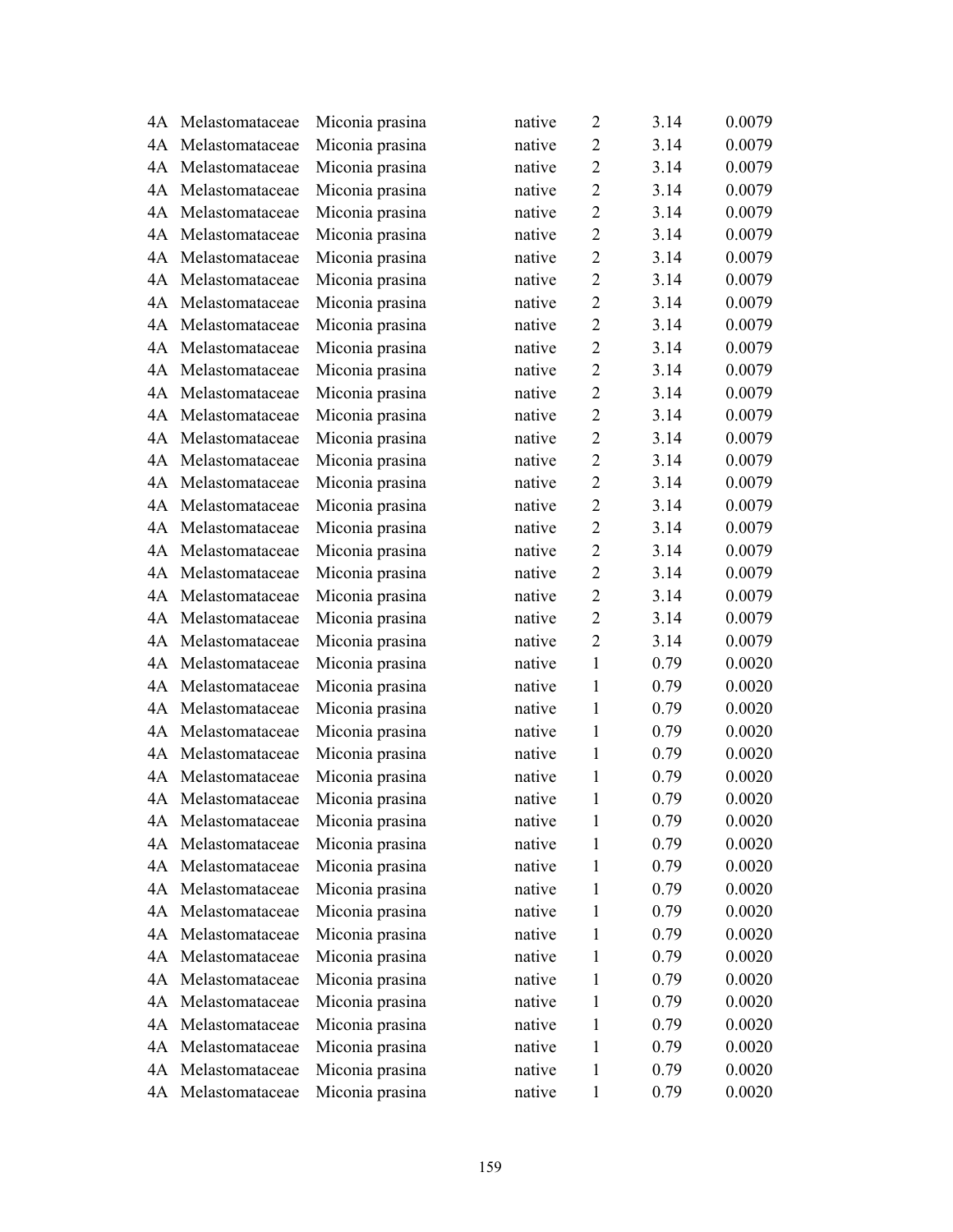| 4A | Meliaceae     | Guarea ramiflora        | native | 6              | 28.27   | 0.0707 |
|----|---------------|-------------------------|--------|----------------|---------|--------|
|    | 4A Meliaceae  | Guarea ramiflora        | native | $\mathbf{1}$   | 0.79    | 0.0020 |
| 4A | Meliaceae     | Guarea ramiflora        | native | 1              | 0.79    | 0.0020 |
| 4A | Meliaceae     | Guarea ramiflora        | native | $\mathbf{1}$   | 0.79    | 0.0020 |
| 4A | Meliaceae     | Guarea guidonia         | native | 13             | 132.73  | 0.3318 |
| 4A | Meliaceae     | Guarea guidonia         | native | 11             | 95.03   | 0.2376 |
| 4A | Meliaceae     | Guarea guidonia         | native | 9              | 63.62   | 0.1590 |
| 4A | Meliaceae     | Guarea guidonia         | native | $\mathbf{1}$   | 0.79    | 0.0020 |
| 4A | Meliaceae     | Guarea guidonia         | native | $\mathbf{1}$   | 0.79    | 0.0020 |
| 4A | Meliaceae     | Guarea guidonia         | native | $\mathbf{1}$   | 0.79    | 0.0020 |
| 4A | Meliaceae     | Guarea guidonia         | native | 1              | 0.79    | 0.0020 |
| 4A | Meliaceae     | Guarea guidonia         | native | 1              | 0.79    | 0.0020 |
| 4A | Meliaceae     | Guarea guidonia         | native | 1              | 0.79    | 0.0020 |
| 4A | Meliaceae     | Guarea guidonia         | native | $\mathbf{1}$   | 0.79    | 0.0020 |
| 4A | Meliaceae     | Guarea guidonia         | native | $\mathbf{1}$   | 0.79    | 0.0020 |
| 4A | Moraceae      | Castilla elastica       | exotic | 1              | 0.79    | 0.0020 |
| 4A | Myrsinaceae   | Parathesis crenulata    | native | $\overline{2}$ | 3.14    | 0.0079 |
| 4A | Myrtaceae     | Syzygium jambos         | exotic | $\overline{2}$ | 3.14    | 0.0079 |
| 4A | Myrtaceae     | Syzygium jambos         | exotic | $\mathbf{1}$   | 0.79    | 0.0020 |
| 4A | Myrtaceae     | Eugenia biflora         | native | $\overline{4}$ | 12.57   | 0.0314 |
| 4A | Pinaceae      | Pinus caribea           | exotic | 63             | 3117.25 | 7.7931 |
| 4A | Rubiaceae     | Anthocephalus chinensis | exotic | 22             | 380.13  | 0.9503 |
| 4A | Rubiaceae     | Anthocephalus chinensis | exotic | 18             | 254.47  | 0.6362 |
| 4A | Sapindaceae   | Thouinia striata        | native | $\overline{2}$ | 3.14    | 0.0079 |
| 4B | Anacardiaceae | Comocladia glabra       | native | 3              | 7.07    | 0.0177 |
| 4B | Araliaceae    | Dendropanax arboreum    | native | $\mathbf{1}$   | 0.79    | 0.0020 |
| 4B | Bignoniaceae  | Tabebuia heterophylla   | native | 6              | 28.27   | 0.0707 |
| 4B | Bignoniaceae  | Tabebuia heterophylla   | native | 4              | 12.57   | 0.0314 |
| 4B | Bignoniaceae  | Tabebuia heterophylla   | native | $\overline{2}$ | 3.14    | 0.0079 |
| 4B | Bignoniaceae  | Tabebuia heterophylla   | native | $\overline{2}$ | 3.14    | 0.0079 |
| 4B | Bignoniaceae  | Tabebuia heterophylla   | native | $\overline{2}$ | 3.14    | 0.0079 |
| 4B | Bignoniaceae  | Tabebuia heterophylla   | native | $\overline{2}$ | 3.14    | 0.0079 |
| 4B | Bignoniaceae  | Tabebuia heterophylla   | native | 1              | 0.79    | 0.0020 |
| 4B | Bignoniaceae  | Tabebuia heterophylla   | native | 1              | 0.79    | 0.0020 |
| 4B | Bignoniaceae  | Tabebuia heterophylla   | native | 1              | 0.79    | 0.0020 |
| 4B | Boraginaceae  | Cordia sulcata          | native | $\overline{2}$ | 3.14    | 0.0079 |
| 4B | Clusiaceae    | Calophyllum calaba      | native | 6              | 28.27   | 0.0707 |
| 4B | Clusiaceae    | Calophyllum calaba      | native | 5              | 19.63   | 0.0491 |
| 4B | Clusiaceae    | Calophyllum calaba      | native | 5              | 19.63   | 0.0491 |
| 4B | Clusiaceae    | Calophyllum calaba      | native | $\overline{4}$ | 12.57   | 0.0314 |
| 4B | Clusiaceae    | Calophyllum calaba      | native | $\mathfrak{Z}$ | 7.07    | 0.0177 |
| 4B | Clusiaceae    | Calophyllum calaba      | native | $\mathfrak{Z}$ | 7.07    | 0.0177 |
| 4B | Clusiaceae    | Calophyllum calaba      | native | $\mathfrak{Z}$ | 7.07    | 0.0177 |
| 4B | Clusiaceae    | Calophyllum calaba      | native | $\mathfrak{Z}$ | 7.07    | 0.0177 |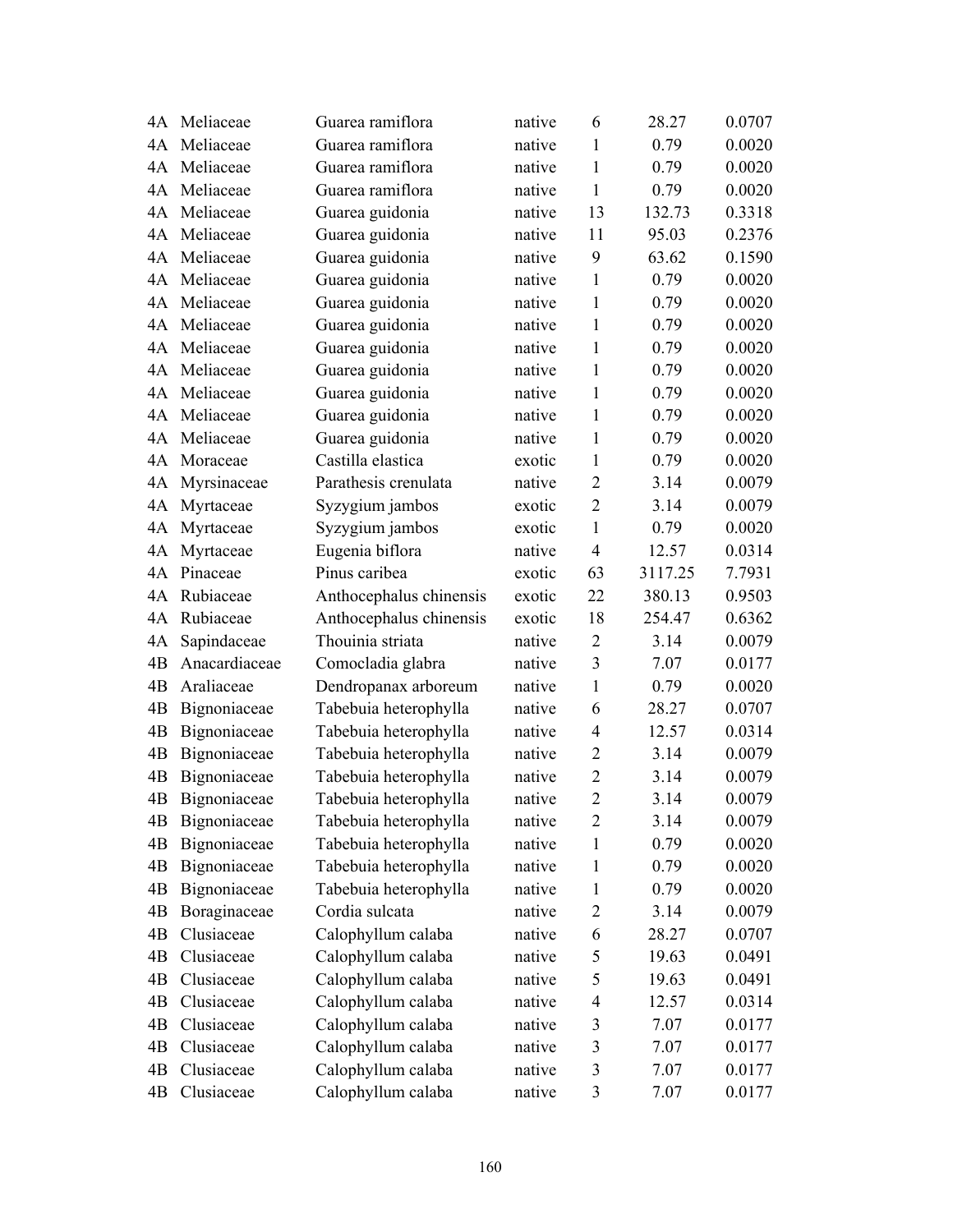| 4B | Clusiaceae | Calophyllum calaba | native | 3                       | 7.07 | 0.0177 |
|----|------------|--------------------|--------|-------------------------|------|--------|
| 4B | Clusiaceae | Calophyllum calaba | native | 3                       | 7.07 | 0.0177 |
| 4B | Clusiaceae | Calophyllum calaba | native | $\overline{\mathbf{3}}$ | 7.07 | 0.0177 |
| 4B | Clusiaceae | Calophyllum calaba | native | $\overline{3}$          | 7.07 | 0.0177 |
| 4B | Clusiaceae | Calophyllum calaba | native | 3                       | 7.07 | 0.0177 |
| 4B | Clusiaceae | Calophyllum calaba | native | 3                       | 7.07 | 0.0177 |
| 4B | Clusiaceae | Calophyllum calaba | native | 3                       | 7.07 | 0.0177 |
| 4B | Clusiaceae | Calophyllum calaba | native | 3                       | 7.07 | 0.0177 |
| 4B | Clusiaceae | Calophyllum calaba | native | 3                       | 7.07 | 0.0177 |
| 4B | Clusiaceae | Calophyllum calaba | native | $\overline{3}$          | 7.07 | 0.0177 |
| 4B | Clusiaceae | Calophyllum calaba | native | $\overline{2}$          | 3.14 | 0.0079 |
| 4B | Clusiaceae | Calophyllum calaba | native | $\overline{2}$          | 3.14 | 0.0079 |
| 4B | Clusiaceae | Calophyllum calaba | native | $\overline{2}$          | 3.14 | 0.0079 |
| 4B | Clusiaceae | Calophyllum calaba | native | $\overline{2}$          | 3.14 | 0.0079 |
| 4B | Clusiaceae | Calophyllum calaba | native | $\overline{2}$          | 3.14 | 0.0079 |
| 4B | Clusiaceae | Calophyllum calaba | native | $\overline{2}$          | 3.14 | 0.0079 |
| 4B | Clusiaceae | Calophyllum calaba | native | $\overline{2}$          | 3.14 | 0.0079 |
| 4B | Clusiaceae | Calophyllum calaba | native | $\overline{2}$          | 3.14 | 0.0079 |
| 4B | Clusiaceae | Calophyllum calaba | native | $\overline{2}$          | 3.14 | 0.0079 |
| 4B | Clusiaceae | Calophyllum calaba | native | $\mathbf{1}$            | 0.79 | 0.0020 |
| 4B | Clusiaceae | Calophyllum calaba | native | $\mathbf{1}$            | 0.79 | 0.0020 |
| 4B | Clusiaceae | Calophyllum calaba | native | $\mathbf{1}$            | 0.79 | 0.0020 |
| 4B | Clusiaceae | Calophyllum calaba | native | $\mathbf{1}$            | 0.79 | 0.0020 |
| 4B | Clusiaceae | Calophyllum calaba | native | $\mathbf{1}$            | 0.79 | 0.0020 |
| 4B | Clusiaceae | Calophyllum calaba | native | $\mathbf{1}$            | 0.79 | 0.0020 |
| 4B | Clusiaceae | Calophyllum calaba | native | 1                       | 0.79 | 0.0020 |
| 4B | Clusiaceae | Calophyllum calaba | native | $\mathbf{1}$            | 0.79 | 0.0020 |
| 4B | Clusiaceae | Calophyllum calaba | native | 1                       | 0.79 | 0.0020 |
| 4B | Clusiaceae | Calophyllum calaba | native | $\mathbf{1}$            | 0.79 | 0.0020 |
| 4B | Clusiaceae | Calophyllum calaba | native | 1                       | 0.79 | 0.0020 |
| 4B | Clusiaceae | Calophyllum calaba | native | 1                       | 0.79 | 0.0020 |
| 4B | Clusiaceae | Calophyllum calaba | native | $\mathbf{1}$            | 0.79 | 0.0020 |
| 4B | Clusiaceae | Calophyllum calaba | native | 1                       | 0.79 | 0.0020 |
| 4B | Clusiaceae | Calophyllum calaba | native | 1                       | 0.79 | 0.0020 |
| 4B | Clusiaceae | Calophyllum calaba | native | 1                       | 0.79 | 0.0020 |
| 4B | Clusiaceae | Calophyllum calaba | native | 1                       | 0.79 | 0.0020 |
| 4B | Clusiaceae | Calophyllum calaba | native | 1                       | 0.79 | 0.0020 |
| 4B | Clusiaceae | Calophyllum calaba | native | 1                       | 0.79 | 0.0020 |
| 4B | Clusiaceae | Calophyllum calaba | native | 1                       | 0.79 | 0.0020 |
| 4B | Clusiaceae | Calophyllum calaba | native | 1                       | 0.79 | 0.0020 |
| 4B | Clusiaceae | Calophyllum calaba | native | 1                       | 0.79 | 0.0020 |
| 4B | Clusiaceae | Calophyllum calaba | native | 1                       | 0.79 | 0.0020 |
| 4B | Clusiaceae | Calophyllum calaba | native | 1                       | 0.79 | 0.0020 |
| 4B | Clusiaceae | Calophyllum calaba | native | $\mathbf{1}$            | 0.79 | 0.0020 |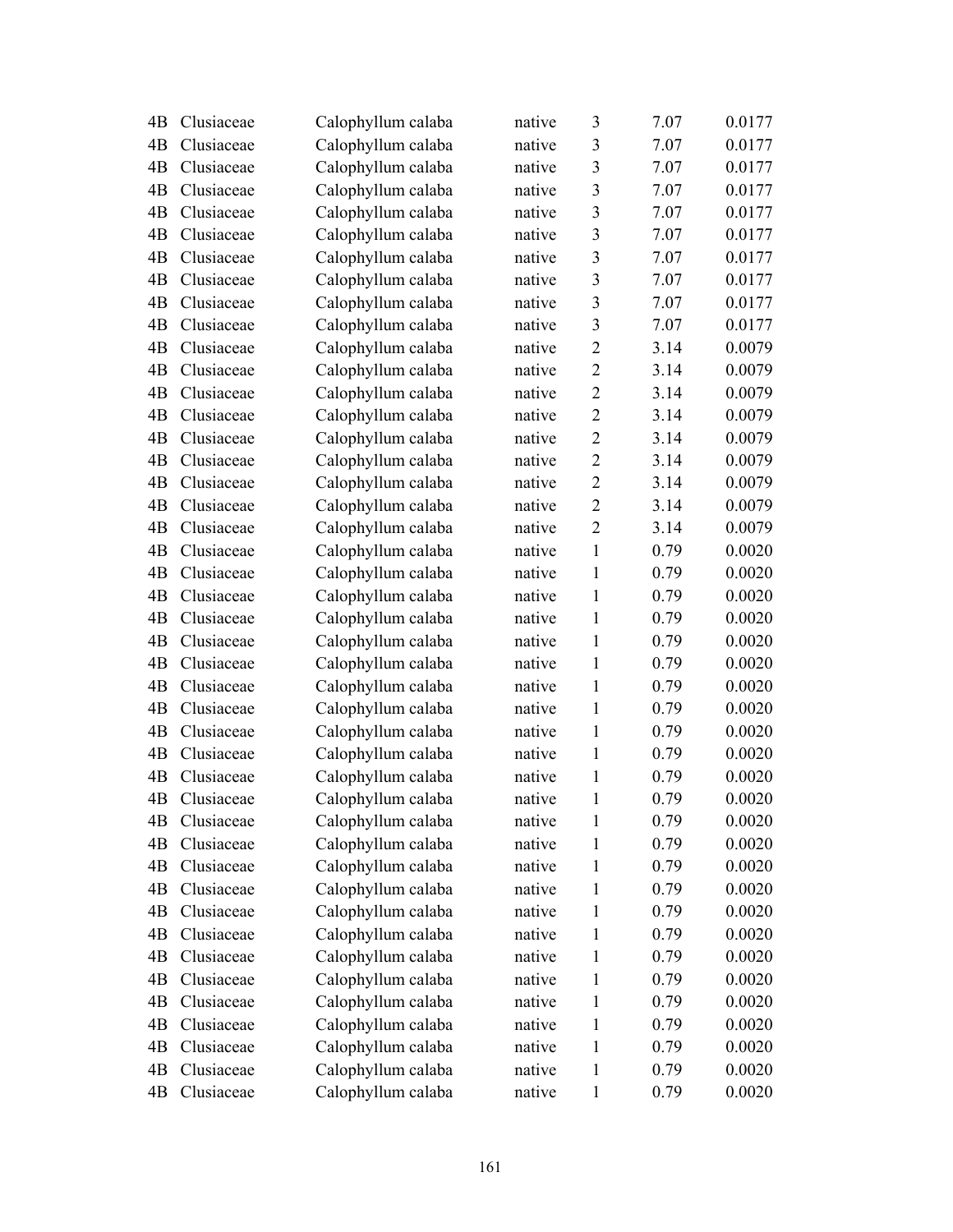| 4B | Clusiaceae     | Calophyllum calaba       | native | $\mathbf{1}$   | 0.79  | 0.0020 |
|----|----------------|--------------------------|--------|----------------|-------|--------|
| 4B | Clusiaceae     | Calophyllum calaba       | native | 1              | 0.79  | 0.0020 |
| 4B | Clusiaceae     | Calophyllum calaba       | native | $\mathbf{1}$   | 0.79  | 0.0020 |
| 4B | Euphorbiaceae  | Sapium laurocerasus      | native | $\mathbf{1}$   | 0.79  | 0.0020 |
| 4B | Fabaceae       | Peltophorum pterocarpium | exotic | $\overline{2}$ | 3.14  | 0.0079 |
| 4B | Fabaceae       | Inga fagifolia           | native | $\overline{2}$ | 3.14  | 0.0079 |
| 4B | Fabaceae       | Inga fagifolia           | native | $\mathbf{1}$   | 0.79  | 0.0020 |
| 4B | Fabaceae       | Erythrina poeppegiana    | exotic | 6              | 28.27 | 0.0707 |
| 4B | Fabaceae       | Erythrina poeppegiana    | exotic | 4              | 12.57 | 0.0314 |
| 4B | Fabaceae       | Erythrina poeppegiana    | exotic | 4              | 12.57 | 0.0314 |
| 4B | Fabaceae       | Erythrina poeppegiana    | exotic | $\overline{2}$ | 3.14  | 0.0079 |
| 4B | Fabaceae       | Erythrina poeppegiana    | exotic | $\overline{2}$ | 3.14  | 0.0079 |
| 4B | Fabaceae       | Andira inermis           | native | 8              | 50.27 | 0.1257 |
| 4B | Fabaceae       | Andira inermis           | native | 3              | 7.07  | 0.0177 |
| 4B | Flacourtiaceae | Casearia decandra        | native | 1              | 0.79  | 0.0020 |
| 4B | Lauraceae      | Ocotea leucoxylon        | native | 1              | 0.79  | 0.0020 |
| 4B | Lauraceae      | Ocotea floribunda        | native | $\mathbf{1}$   | 0.79  | 0.0020 |
| 4B | Malvaceae      | Hibiscus elatus          | exotic | $\tau$         | 38.48 | 0.0962 |
| 4B | Malvaceae      | Hibiscus elatus          | exotic | 6              | 28.27 | 0.0707 |
| 4B | Malvaceae      | Hibiscus elatus          | exotic | 6              | 28.27 | 0.0707 |
| 4B | Malvaceae      | Hibiscus elatus          | exotic | 6              | 28.27 | 0.0707 |
| 4B | Malvaceae      | Hibiscus elatus          | exotic | 6              | 28.27 | 0.0707 |
| 4B | Malvaceae      | Hibiscus elatus          | exotic | 6              | 28.27 | 0.0707 |
| 4B | Malvaceae      | Hibiscus elatus          | exotic | 6              | 28.27 | 0.0707 |
| 4B | Malvaceae      | Hibiscus elatus          | exotic | 6              | 28.27 | 0.0707 |
| 4B | Malvaceae      | Hibiscus elatus          | exotic | 6              | 28.27 | 0.0707 |
| 4B | Malvaceae      | Hibiscus elatus          | exotic | 6              | 28.27 | 0.0707 |
| 4B | Malvaceae      | Hibiscus elatus          | exotic | 6              | 28.27 | 0.0707 |
| 4B | Malvaceae      | Hibiscus elatus          | exotic | 5              | 19.63 | 0.0491 |
| 4B | Malvaceae      | Hibiscus elatus          | exotic | 5              | 19.63 | 0.0491 |
| 4B | Malvaceae      | Hibiscus elatus          | exotic | 5              | 19.63 | 0.0491 |
| 4B | Malvaceae      | Hibiscus elatus          | exotic | 5              | 19.63 | 0.0491 |
| 4B | Malvaceae      | Hibiscus elatus          | exotic | 5              | 19.63 | 0.0491 |
| 4B | Malvaceae      | Hibiscus elatus          | exotic | 5              | 19.63 | 0.0491 |
| 4B | Malvaceae      | Hibiscus elatus          | exotic | 5              | 19.63 | 0.0491 |
| 4B | Malvaceae      | Hibiscus elatus          | exotic | 5              | 19.63 | 0.0491 |
| 4B | Malvaceae      | Hibiscus elatus          | exotic | 5              | 19.63 | 0.0491 |
| 4B | Malvaceae      | Hibiscus elatus          | exotic | 5              | 19.63 | 0.0491 |
| 4B | Malvaceae      | Hibiscus elatus          | exotic | 4              | 12.57 | 0.0314 |
| 4B | Malvaceae      | Hibiscus elatus          | exotic | 4              | 12.57 | 0.0314 |
| 4B | Malvaceae      | Hibiscus elatus          | exotic | 4              | 12.57 | 0.0314 |
| 4B | Malvaceae      | Hibiscus elatus          | exotic | 4              | 12.57 | 0.0314 |
| 4B | Malvaceae      | Hibiscus elatus          | exotic | 4              | 12.57 | 0.0314 |
| 4B | Malvaceae      | Hibiscus elatus          | exotic | 4              | 12.57 | 0.0314 |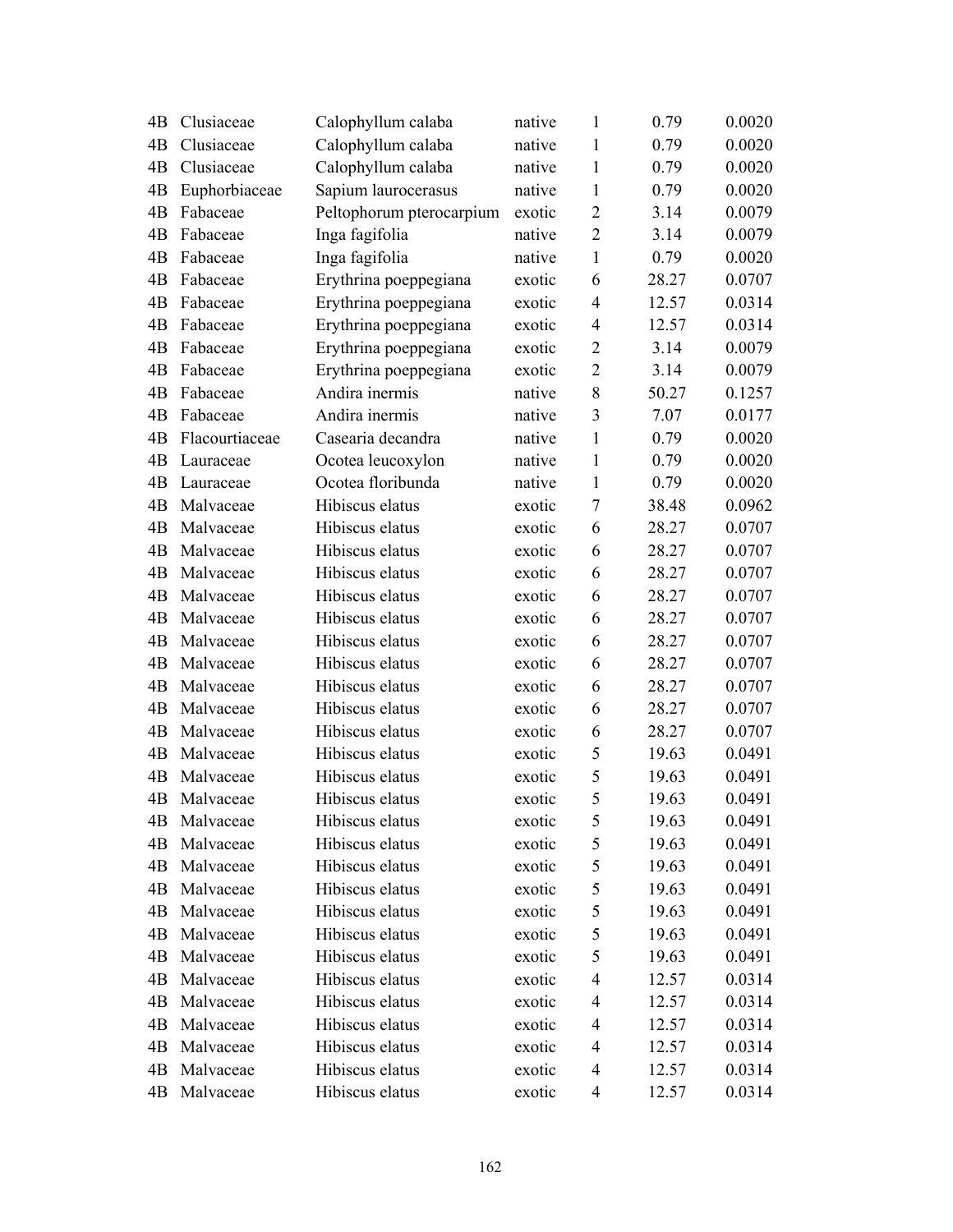| 4B | Malvaceae | Hibiscus elatus | exotic | 4                       | 12.57 | 0.0314 |
|----|-----------|-----------------|--------|-------------------------|-------|--------|
| 4B | Malvaceae | Hibiscus elatus | exotic | 4                       | 12.57 | 0.0314 |
| 4B | Malvaceae | Hibiscus elatus | exotic | $\overline{4}$          | 12.57 | 0.0314 |
| 4B | Malvaceae | Hibiscus elatus | exotic | $\overline{4}$          | 12.57 | 0.0314 |
| 4B | Malvaceae | Hibiscus elatus | exotic | $\overline{4}$          | 12.57 | 0.0314 |
| 4B | Malvaceae | Hibiscus elatus | exotic | $\overline{4}$          | 12.57 | 0.0314 |
| 4B | Malvaceae | Hibiscus elatus | exotic | 3                       | 7.07  | 0.0177 |
| 4B | Malvaceae | Hibiscus elatus | exotic | $\overline{\mathbf{3}}$ | 7.07  | 0.0177 |
| 4B | Malvaceae | Hibiscus elatus | exotic | $\overline{3}$          | 7.07  | 0.0177 |
| 4B | Malvaceae | Hibiscus elatus | exotic | $\overline{3}$          | 7.07  | 0.0177 |
| 4B | Malvaceae | Hibiscus elatus | exotic | $\overline{3}$          | 7.07  | 0.0177 |
| 4B | Malvaceae | Hibiscus elatus | exotic | $\mathfrak{Z}$          | 7.07  | 0.0177 |
| 4B | Malvaceae | Hibiscus elatus | exotic | $\overline{\mathbf{3}}$ | 7.07  | 0.0177 |
| 4B | Malvaceae | Hibiscus elatus | exotic | $\overline{3}$          | 7.07  | 0.0177 |
| 4B | Malvaceae | Hibiscus elatus | exotic | $\overline{\mathbf{3}}$ | 7.07  | 0.0177 |
| 4B | Malvaceae | Hibiscus elatus | exotic | $\mathfrak{Z}$          | 7.07  | 0.0177 |
| 4B | Malvaceae | Hibiscus elatus | exotic | $\mathfrak{Z}$          | 7.07  | 0.0177 |
| 4B | Malvaceae | Hibiscus elatus | exotic | $\overline{\mathbf{3}}$ | 7.07  | 0.0177 |
| 4B | Malvaceae | Hibiscus elatus | exotic | $\overline{3}$          | 7.07  | 0.0177 |
| 4B | Malvaceae | Hibiscus elatus | exotic | $\overline{\mathbf{3}}$ | 7.07  | 0.0177 |
| 4B | Malvaceae | Hibiscus elatus | exotic | $\overline{3}$          | 7.07  | 0.0177 |
| 4B | Malvaceae | Hibiscus elatus | exotic | $\mathfrak{Z}$          | 7.07  | 0.0177 |
| 4B | Malvaceae | Hibiscus elatus | exotic | $\overline{\mathbf{3}}$ | 7.07  | 0.0177 |
| 4B | Malvaceae | Hibiscus elatus | exotic | $\mathfrak{Z}$          | 7.07  | 0.0177 |
| 4B | Malvaceae | Hibiscus elatus | exotic | $\overline{2}$          | 3.14  | 0.0079 |
| 4B | Malvaceae | Hibiscus elatus | exotic | $\overline{2}$          | 3.14  | 0.0079 |
| 4B | Malvaceae | Hibiscus elatus | exotic | $\overline{2}$          | 3.14  | 0.0079 |
| 4B | Malvaceae | Hibiscus elatus | exotic | $\mathbf{2}$            | 3.14  | 0.0079 |
| 4B | Malvaceae | Hibiscus elatus | exotic | $\overline{2}$          | 3.14  | 0.0079 |
| 4B | Malvaceae | Hibiscus elatus | exotic | $\overline{2}$          | 3.14  | 0.0079 |
| 4B | Malvaceae | Hibiscus elatus | exotic | $\overline{2}$          | 3.14  | 0.0079 |
| 4B | Malvaceae | Hibiscus elatus | exotic | $\overline{c}$          | 3.14  | 0.0079 |
| 4B | Malvaceae | Hibiscus elatus | exotic | $\overline{c}$          | 3.14  | 0.0079 |
| 4B | Malvaceae | Hibiscus elatus | exotic | $\overline{2}$          | 3.14  | 0.0079 |
| 4B | Malvaceae | Hibiscus elatus | exotic | $\overline{c}$          | 3.14  | 0.0079 |
| 4B | Malvaceae | Hibiscus elatus | exotic | $\overline{c}$          | 3.14  | 0.0079 |
| 4B | Malvaceae | Hibiscus elatus | exotic | $\overline{2}$          | 3.14  | 0.0079 |
| 4B | Malvaceae | Hibiscus elatus | exotic | $\overline{2}$          | 3.14  | 0.0079 |
| 4B | Malvaceae | Hibiscus elatus | exotic | $\overline{c}$          | 3.14  | 0.0079 |
| 4B | Malvaceae | Hibiscus elatus | exotic | $\overline{2}$          | 3.14  | 0.0079 |
| 4B | Malvaceae | Hibiscus elatus | exotic | $\overline{2}$          | 3.14  | 0.0079 |
| 4B | Malvaceae | Hibiscus elatus | exotic | 1                       | 0.79  | 0.0020 |
| 4B | Malvaceae | Hibiscus elatus | exotic | 1                       | 0.79  | 0.0020 |
| 4B | Malvaceae | Hibiscus elatus | exotic | $\mathbf{1}$            | 0.79  | 0.0020 |
|    |           |                 |        |                         |       |        |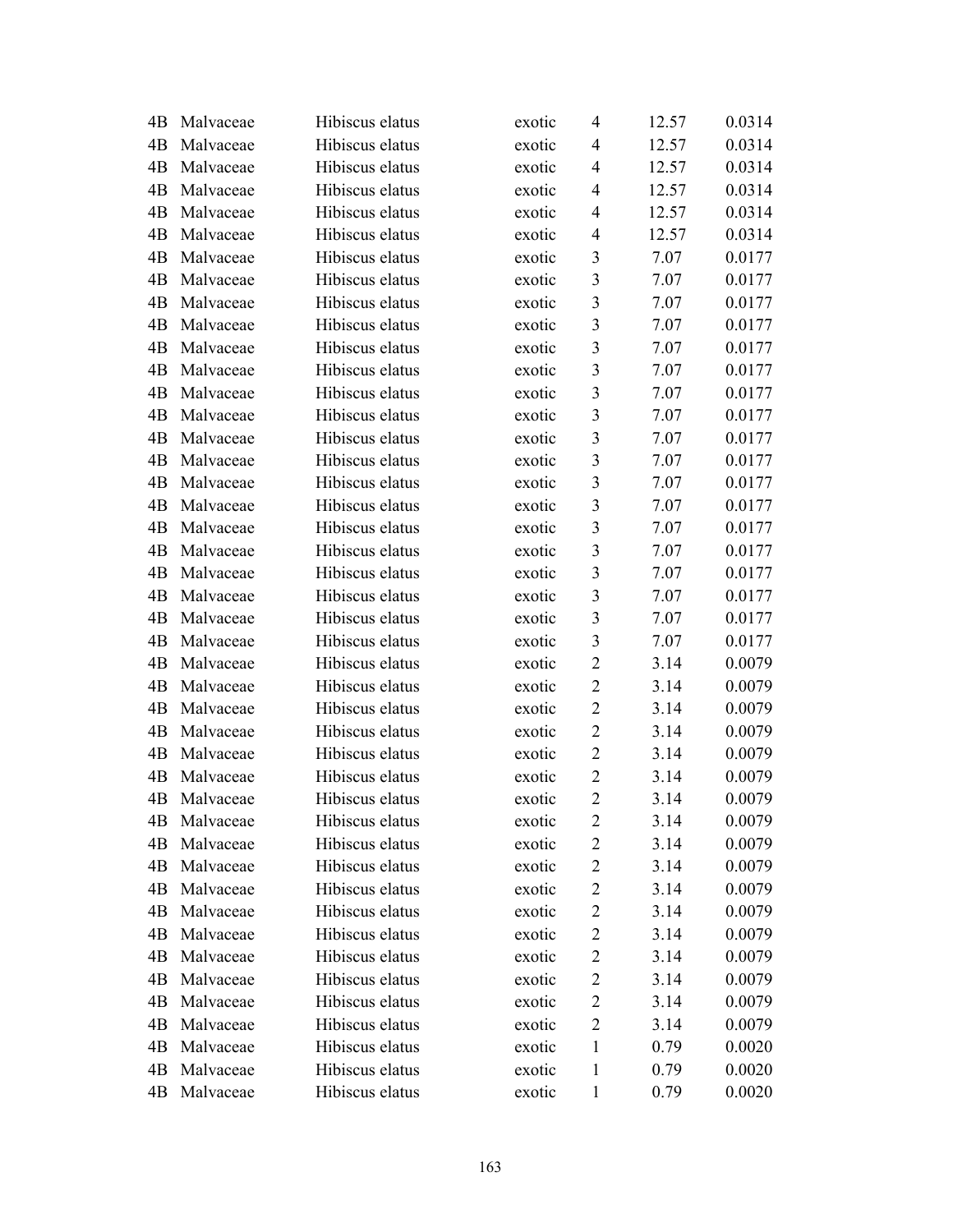| 4B | Malvaceae       | Hibiscus elatus      | exotic | 1              | 0.79  | 0.0020 |
|----|-----------------|----------------------|--------|----------------|-------|--------|
| 4B | Malvaceae       | Hibiscus elatus      | exotic | 1              | 0.79  | 0.0020 |
| 4B | Malvaceae       | Hibiscus elatus      | exotic | 1              | 0.79  | 0.0020 |
| 4B | Malvaceae       | Hibiscus elatus      | exotic | 1              | 0.79  | 0.0020 |
| 4B | Malvaceae       | Hibiscus elatus      | exotic | 1              | 0.79  | 0.0020 |
| 4B | Malvaceae       | Hibiscus elatus      | exotic | 1              | 0.79  | 0.0020 |
| 4B | Malvaceae       | Hibiscus elatus      | exotic | $\mathbf{1}$   | 0.79  | 0.0020 |
| 4B | Malvaceae       | Hibiscus elatus      | exotic | $\mathbf{1}$   | 0.79  | 0.0020 |
| 4B | Malvaceae       | Hibiscus elatus      | exotic | 1              | 0.79  | 0.0020 |
| 4B | Malvaceae       | Hibiscus elatus      | exotic | 1              | 0.79  | 0.0020 |
| 4B | Malvaceae       | Hibiscus elatus      | exotic | 1              | 0.79  | 0.0020 |
| 4B | Malvaceae       | Hibiscus elatus      | exotic | 1              | 0.79  | 0.0020 |
| 4B | Malvaceae       | Hibiscus elatus      | exotic | 1              | 0.79  | 0.0020 |
| 4B | Melastomataceae | Miconia prasina      | native | 7              | 38.48 | 0.0962 |
| 4B | Melastomataceae | Miconia prasina      | native | 5              | 19.63 | 0.0491 |
| 4B | Melastomataceae | Miconia prasina      | native | 5              | 19.63 | 0.0491 |
| 4B | Melastomataceae | Miconia prasina      | native | 3              | 7.07  | 0.0177 |
| 4B | Melastomataceae | Miconia prasina      | native | 3              | 7.07  | 0.0177 |
| 4B | Melastomataceae | Miconia prasina      | native | $\overline{2}$ | 3.14  | 0.0079 |
| 4B | Melastomataceae | Miconia prasina      | native | $\overline{2}$ | 3.14  | 0.0079 |
| 4B | Melastomataceae | Miconia prasina      | native | $\overline{2}$ | 3.14  | 0.0079 |
| 4B | Melastomataceae | Miconia prasina      | native | $\overline{2}$ | 3.14  | 0.0079 |
| 4B | Melastomataceae | Miconia prasina      | native | $\overline{2}$ | 3.14  | 0.0079 |
| 4B | Melastomataceae | Miconia prasina      | native | 1              | 0.79  | 0.0020 |
| 4B | Melastomataceae | Miconia prasina      | native | 1              | 0.79  | 0.0020 |
| 4B | Melastomataceae | Miconia prasina      | native | 1              | 0.79  | 0.0020 |
| 4B | Melastomataceae | Miconia prasina      | native | $\mathbf{1}$   | 0.79  | 0.0020 |
| 4B | Melastomataceae | Miconia prasina      | native | 1              | 0.79  | 0.0020 |
| 4B | Melastomataceae | Miconia prasina      | native | 1              | 0.79  | 0.0020 |
| 4B | Melastomataceae | Miconia prasina      | native | 1              | 0.79  | 0.0020 |
| 4B | Melastomataceae | Miconia prasina      | native | 1              | 0.79  | 0.0020 |
| 4B | Melastomataceae | Miconia prasina      | native | 1              | 0.79  | 0.0020 |
| 4B | Melastomataceae | Miconia prasina      | native | 1              | 0.79  | 0.0020 |
| 4B | Melastomataceae | Miconia prasina      | native | 1              | 0.79  | 0.0020 |
| 4B | Melastomataceae | Miconia prasina      | native | 1              | 0.79  | 0.0020 |
| 4B | Melastomataceae | Miconia impetiolaris | native | $\overline{2}$ | 3.14  | 0.0079 |
| 4B | Melastomataceae | Miconia impetiolaris | native | 2              | 3.14  | 0.0079 |
| 4B | Melastomataceae | Miconia impetiolaris | native | $\overline{2}$ | 3.14  | 0.0079 |
| 4B | Melastomataceae | Miconia impetiolaris | native | 1              | 0.79  | 0.0020 |
| 4B | Melastomataceae | Miconia impetiolaris | native | 1              | 0.79  | 0.0020 |
| 4B | Melastomataceae | Miconia impetiolaris | native | 1              | 0.79  | 0.0020 |
| 4B | Meliaceae       | Guarea ramiflora     | native | 5              | 19.63 | 0.0491 |
| 4B | Meliaceae       | Guarea ramiflora     | native | 3              | 7.07  | 0.0177 |
| 4B | Meliaceae       | Guarea ramiflora     | native | 3              | 7.07  | 0.0177 |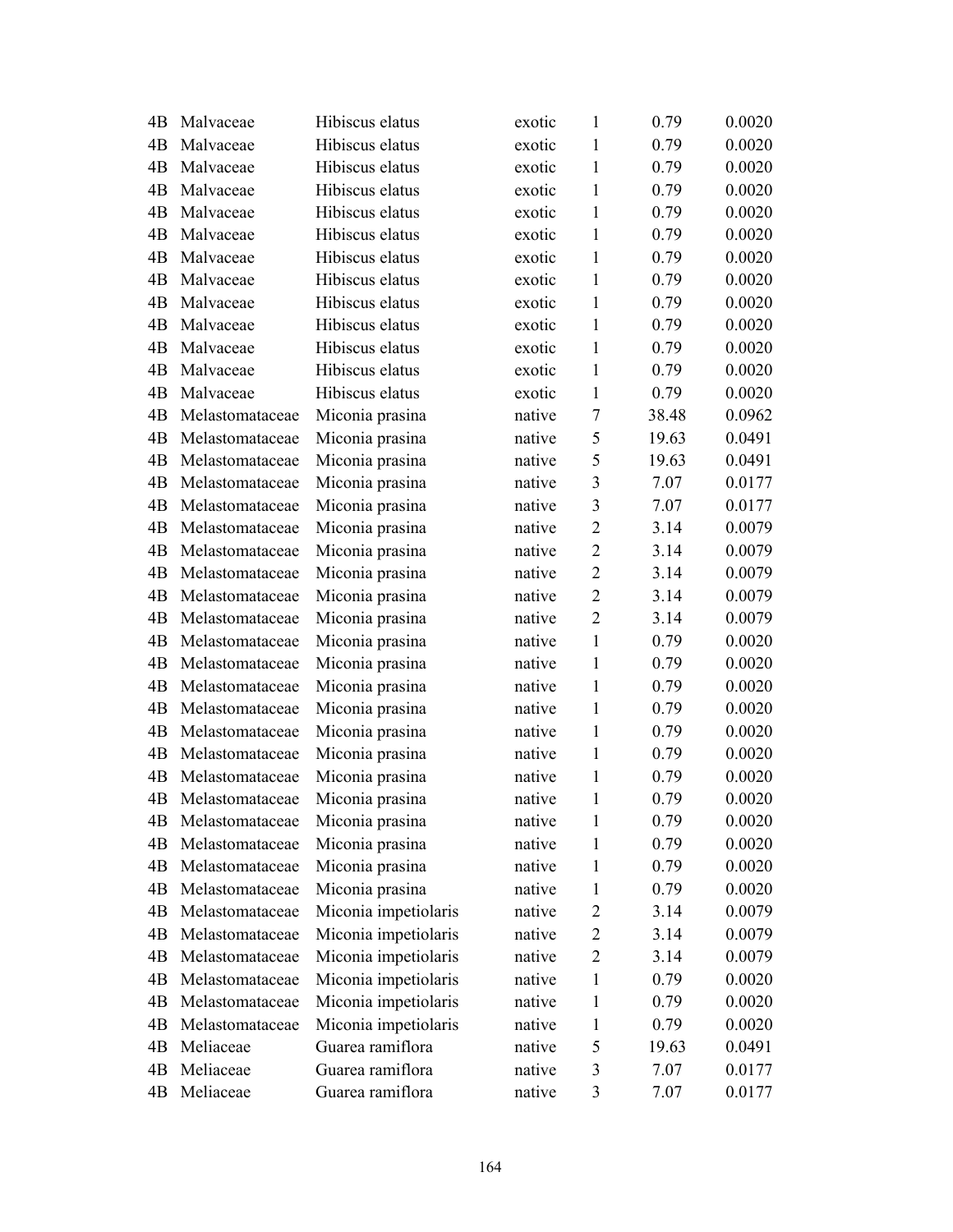| 4B | Meliaceae   | Guarea ramiflora     | native | $\overline{2}$ | 3.14   | 0.0079 |
|----|-------------|----------------------|--------|----------------|--------|--------|
| 4B | Meliaceae   | Guarea ramiflora     | native | $\overline{2}$ | 3.14   | 0.0079 |
| 4B | Meliaceae   | Guarea ramiflora     | native | $\overline{2}$ | 3.14   | 0.0079 |
| 4B | Meliaceae   | Guarea ramiflora     | native | $\overline{2}$ | 3.14   | 0.0079 |
| 4B | Meliaceae   | Guarea ramiflora     | native | $\overline{2}$ | 3.14   | 0.0079 |
| 4B | Meliaceae   | Guarea ramiflora     | native | $\mathbf{1}$   | 0.79   | 0.0020 |
| 4B | Meliaceae   | Guarea ramiflora     | native | $\mathbf{1}$   | 0.79   | 0.0020 |
| 4B | Meliaceae   | Guarea guidonia      | native | 13             | 132.73 | 0.3318 |
| 4B | Meliaceae   | Guarea guidonia      | native | 3              | 7.07   | 0.0177 |
| 4B | Meliaceae   | Guarea guidonia      | native | $\mathbf{1}$   | 0.79   | 0.0020 |
| 4B | Meliaceae   | Guarea guidonia      | native | 1              | 0.79   | 0.0020 |
| 4B | Meliaceae   | Guarea guidonia      | native | $\mathbf{1}$   | 0.79   | 0.0020 |
| 4B | Meliaceae   | Guarea guidonia      | native | $\mathbf{1}$   | 0.79   | 0.0020 |
| 4B | Meliaceae   | Guarea guidonia      | native | $\mathbf{1}$   | 0.79   | 0.0020 |
| 4B | Meliaceae   | Guarea guidonia      | native | $\mathbf{1}$   | 0.79   | 0.0020 |
| 4B | Meliaceae   | Guarea guidonia      | native | 1              | 0.79   | 0.0020 |
| 4B | Meliaceae   | Guarea guidonia      | native | $\mathbf{1}$   | 0.79   | 0.0020 |
| 4B | Meliaceae   | Guarea guidonia      | native | 1              | 0.79   | 0.0020 |
| 4B | Meliaceae   | Guarea guidonia      | native | $\mathbf{1}$   | 0.79   | 0.0020 |
| 4B | Meliaceae   | Guarea guidonia      | native | $\mathbf{1}$   | 0.79   | 0.0020 |
| 4B | Meliaceae   | Guarea guidonia      | native | $\mathbf{1}$   | 0.79   | 0.0020 |
| 4B | Myrsinaceae | Parathesis crenulata | native | 5              | 19.63  | 0.0491 |
| 4B | Myrsinaceae | Parathesis crenulata | native | 3              | 7.07   | 0.0177 |
| 4B | Myrsinaceae | Parathesis crenulata | native | $\overline{2}$ | 3.14   | 0.0079 |
| 4B | Myrsinaceae | Parathesis crenulata | native | $\overline{2}$ | 3.14   | 0.0079 |
| 4B | Myrsinaceae | Parathesis crenulata | native | $\overline{2}$ | 3.14   | 0.0079 |
| 4B | Myrsinaceae | Parathesis crenulata | native | $\overline{2}$ | 3.14   | 0.0079 |
| 4B | Myrsinaceae | Parathesis crenulata | native | $\overline{2}$ | 3.14   | 0.0079 |
| 4B | Myrsinaceae | Parathesis crenulata | native | $\overline{2}$ | 3.14   | 0.0079 |
| 4B | Myrsinaceae | Parathesis crenulata | native | $\overline{2}$ | 3.14   | 0.0079 |
| 4B | Myrsinaceae | Parathesis crenulata | native | $\overline{2}$ | 3.14   | 0.0079 |
| 4B | Myrsinaceae | Parathesis crenulata | native | $\overline{2}$ | 3.14   | 0.0079 |
| 4B | Myrsinaceae | Parathesis crenulata | native | $\overline{2}$ | 3.14   | 0.0079 |
| 4B | Myrsinaceae | Parathesis crenulata | native | 1              | 0.79   | 0.0020 |
| 4B | Myrsinaceae | Parathesis crenulata | native | 1              | 0.79   | 0.0020 |
| 4B | Myrsinaceae | Parathesis crenulata | native | 1              | 0.79   | 0.0020 |
| 4B | Myrsinaceae | Parathesis crenulata | native | $\mathbf{1}$   | 0.79   | 0.0020 |
| 4B | Myrsinaceae | Parathesis crenulata | native | 1              | 0.79   | 0.0020 |
| 4B | Myrsinaceae | Parathesis crenulata | native | 1              | 0.79   | 0.0020 |
| 4B | Myrsinaceae | Parathesis crenulata | native | 1              | 0.79   | 0.0020 |
| 4B | Myrsinaceae | Parathesis crenulata | native | 1              | 0.79   | 0.0020 |
| 4B | Myrsinaceae | Parathesis crenulata | native | $\mathbf{1}$   | 0.79   | 0.0020 |
| 4B | Myrsinaceae | Parathesis crenulata | native | $\mathbf{1}$   | 0.79   | 0.0020 |
| 4B | Myrsinaceae | Parathesis crenulata | native | 1              | 0.79   | 0.0020 |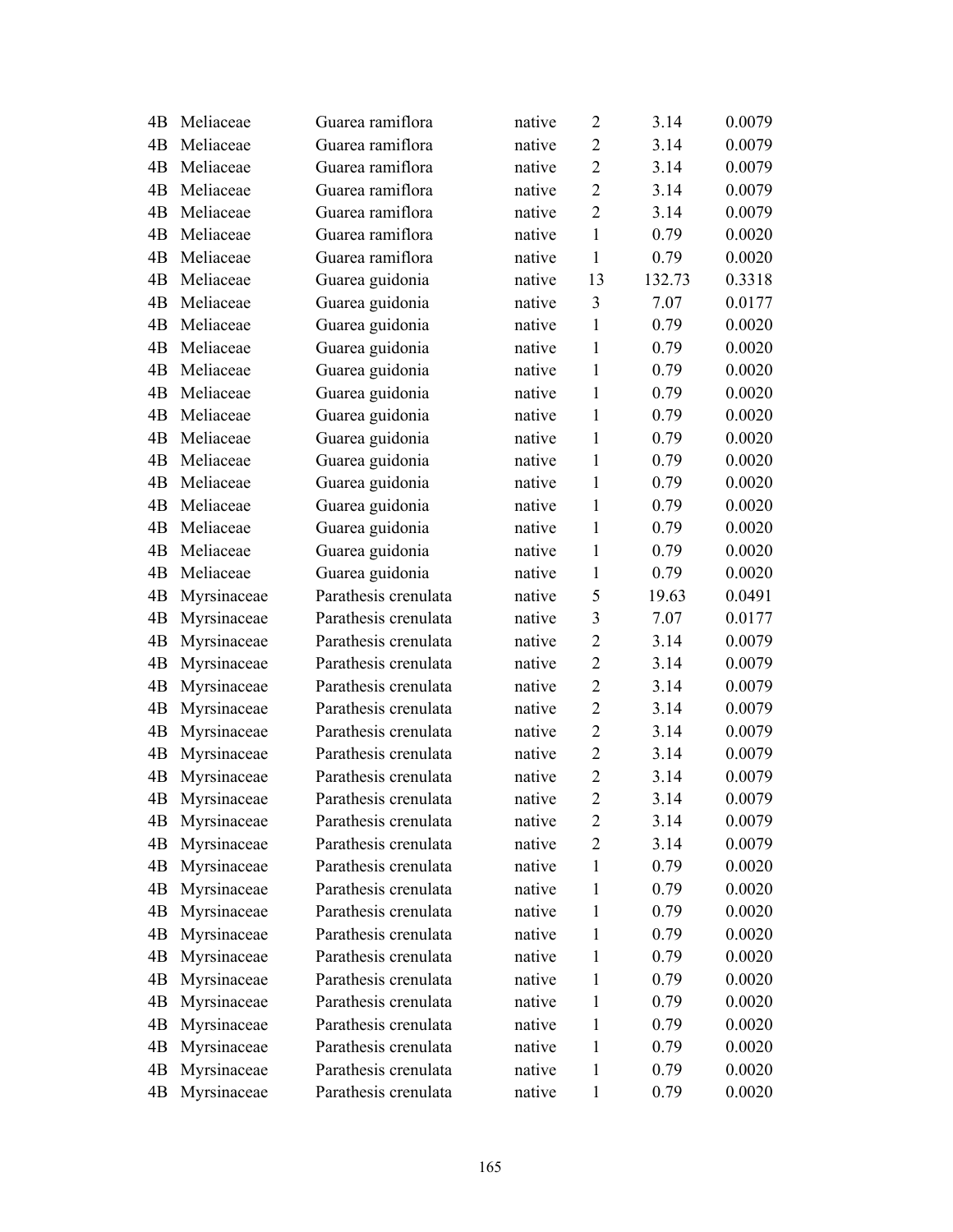| 4B | Myrsinaceae | Parathesis crenulata | native | $\mathbf{1}$   | 0.79    | 0.0020 |
|----|-------------|----------------------|--------|----------------|---------|--------|
| 4B | Myrsinaceae | Parathesis crenulata | native | 1              | 0.79    | 0.0020 |
| 4B | Myrsinaceae | Parathesis crenulata | native | 1              | 0.79    | 0.0020 |
| 4B | Myrsinaceae | Parathesis crenulata | native | 1              | 0.79    | 0.0020 |
| 4B | Myrsinaceae | Parathesis crenulata | native | 1              | 0.79    | 0.0020 |
| 4B | Myrsinaceae | Parathesis crenulata | native | 1              | 0.79    | 0.0020 |
| 4B | Myrsinaceae | Parathesis crenulata | native | $\mathbf{1}$   | 0.79    | 0.0020 |
| 4B | Myrsinaceae | Parathesis crenulata | native | $\mathbf{1}$   | 0.79    | 0.0020 |
| 4B | Myrsinaceae | Parathesis crenulata | native | 1              | 0.79    | 0.0020 |
| 4B | Myrsinaceae | Parathesis crenulata | native | 1              | 0.79    | 0.0020 |
| 4B | Myrsinaceae | Parathesis crenulata | native | 1              | 0.79    | 0.0020 |
| 4B | Myrsinaceae | Parathesis crenulata | native | $\mathbf{1}$   | 0.79    | 0.0020 |
| 4B | Myrsinaceae | Parathesis crenulata | native | 1              | 0.79    | 0.0020 |
| 4B | Myrsinaceae | Parathesis crenulata | native | $\mathbf{1}$   | 0.79    | 0.0020 |
| 4B | Myrsinaceae | Parathesis crenulata | native | 1              | 0.79    | 0.0020 |
| 4B | Myrsinaceae | Parathesis crenulata | native | $\mathbf{1}$   | 0.79    | 0.0020 |
| 4B | Myrsinaceae | Ardisia obovata      | native | 6              | 28.27   | 0.0707 |
| 4B | Myrsinaceae | Ardisia obovata      | native | $\overline{2}$ | 3.14    | 0.0079 |
| 4B | Myrtaceae   | Syzygium malaccense  | exotic | 6              | 28.27   | 0.0707 |
| 4B | Myrtaceae   | Syzygium jambos      | exotic | 6              | 28.27   | 0.0707 |
| 4B | Myrtaceae   | Syzygium jambos      | exotic | 5              | 19.63   | 0.0491 |
| 4B | Myrtaceae   | Syzygium jambos      | exotic | $\overline{4}$ | 12.57   | 0.0314 |
| 4B | Myrtaceae   | Syzygium jambos      | exotic | $\overline{4}$ | 12.57   | 0.0314 |
| 4B | Myrtaceae   | Syzygium jambos      | exotic | 3              | 7.07    | 0.0177 |
| 4B | Myrtaceae   | Syzygium jambos      | exotic | $\overline{2}$ | 3.14    | 0.0079 |
| 4B | Myrtaceae   | Syzygium jambos      | exotic | $\overline{2}$ | 3.14    | 0.0079 |
| 4B | Myrtaceae   | Syzygium jambos      | exotic | $\overline{2}$ | 3.14    | 0.0079 |
| 4B | Myrtaceae   | Syzygium jambos      | exotic | $\overline{2}$ | 3.14    | 0.0079 |
| 4B | Myrtaceae   | Syzygium jambos      | exotic | $\overline{2}$ | 3.14    | 0.0079 |
| 4B | Myrtaceae   | Syzygium jambos      | exotic | $\overline{2}$ | 3.14    | 0.0079 |
| 4B | Myrtaceae   | Syzygium jambos      | exotic | $\overline{2}$ | 3.14    | 0.0079 |
| 4B | Myrtaceae   | Syzygium jambos      | exotic | 1              | 0.79    | 0.0020 |
| 4B | Myrtaceae   | Syzygium jambos      | exotic | 1              | 0.79    | 0.0020 |
| 4B | Myrtaceae   | Syzygium jambos      | exotic | 1              | 0.79    | 0.0020 |
| 4B | Myrtaceae   | Syzygium jambos      | exotic | 1              | 0.79    | 0.0020 |
| 4B | Myrtaceae   | Syzygium jambos      | exotic | 1              | 0.79    | 0.0020 |
| 4B | Myrtaceae   | Syzygium jambos      | exotic | $\mathbf{1}$   | 0.79    | 0.0020 |
| 4B | Piperaceae  | Piper jaquemontianum | native | 2              | 3.14    | 0.0079 |
| 4B | Sapindaceae | Thouinia striata     | native | 1              | 0.79    | 0.0020 |
| 4B | Sapindaceae | Thouinia striata     | native | 1              | 0.79    | 0.0020 |
| 4B | Sapindaceae | Thouinia striata     | native | $\mathbf{1}$   | 0.79    | 0.0020 |
| 5A | Areceae     | Roystonea borinquena | native | 38             | 1134.11 | 2.8353 |
| 5A | Areceae     | Roystonea borinquena | native | 37             | 1075.21 | 2.6880 |
| 5A | Clusiaceae  | Calophyllum calaba   | native | 13             | 132.73  | 0.3318 |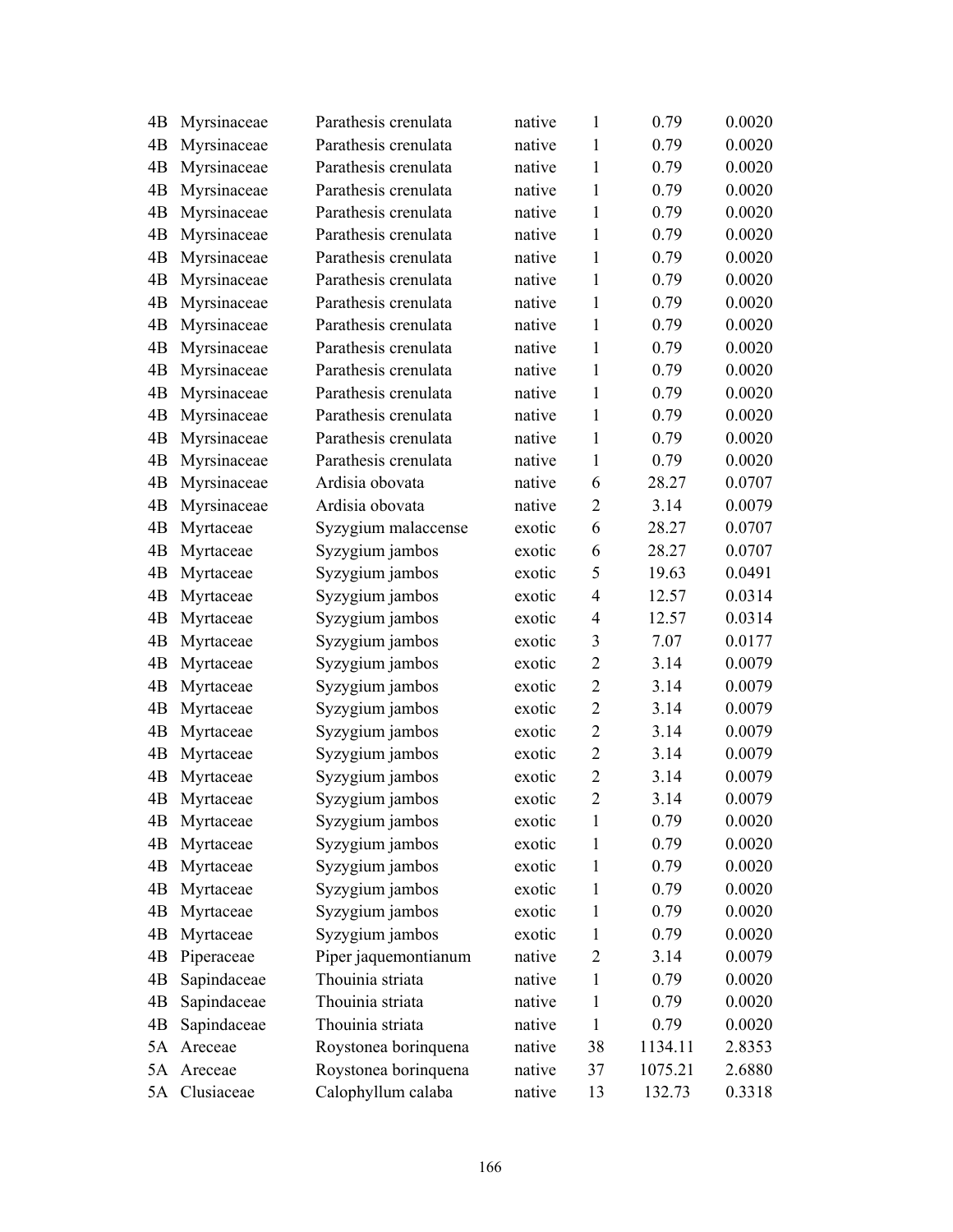| 5A | Clusiaceae    | Calophyllum calaba | native | 8                       | 50.27 | 0.1257 |
|----|---------------|--------------------|--------|-------------------------|-------|--------|
| 5A | Clusiaceae    | Calophyllum calaba | native | 8                       | 50.27 | 0.1257 |
| 5A | Clusiaceae    | Calophyllum calaba | native | $\overline{7}$          | 38.48 | 0.0962 |
| 5A | Clusiaceae    | Calophyllum calaba | native | $\tau$                  | 38.48 | 0.0962 |
| 5A | Clusiaceae    | Calophyllum calaba | native | 6                       | 28.27 | 0.0707 |
| 5A | Clusiaceae    | Calophyllum calaba | native | 6                       | 28.27 | 0.0707 |
| 5A | Clusiaceae    | Calophyllum calaba | native | 6                       | 28.27 | 0.0707 |
| 5A | Clusiaceae    | Calophyllum calaba | native | 6                       | 28.27 | 0.0707 |
| 5A | Clusiaceae    | Calophyllum calaba | native | 6                       | 28.27 | 0.0707 |
| 5A | Clusiaceae    | Calophyllum calaba | native | 5                       | 19.63 | 0.0491 |
| 5A | Clusiaceae    | Calophyllum calaba | native | 5                       | 19.63 | 0.0491 |
| 5A | Clusiaceae    | Calophyllum calaba | native | 5                       | 19.63 | 0.0491 |
| 5A | Clusiaceae    | Calophyllum calaba | native | 5                       | 19.63 | 0.0491 |
| 5A | Clusiaceae    | Calophyllum calaba | native | 5                       | 19.63 | 0.0491 |
| 5A | Clusiaceae    | Calophyllum calaba | native | $\overline{4}$          | 12.57 | 0.0314 |
| 5A | Clusiaceae    | Calophyllum calaba | native | $\overline{4}$          | 12.57 | 0.0314 |
| 5A | Clusiaceae    | Calophyllum calaba | native | $\overline{4}$          | 12.57 | 0.0314 |
| 5A | Clusiaceae    | Calophyllum calaba | native | $\overline{4}$          | 12.57 | 0.0314 |
| 5A | Clusiaceae    | Calophyllum calaba | native | $\overline{4}$          | 12.57 | 0.0314 |
| 5A | Clusiaceae    | Calophyllum calaba | native | $\overline{4}$          | 12.57 | 0.0314 |
| 5A | Clusiaceae    | Calophyllum calaba | native | $\overline{4}$          | 12.57 | 0.0314 |
| 5A | Clusiaceae    | Calophyllum calaba | native | $\overline{4}$          | 12.57 | 0.0314 |
| 5A | Clusiaceae    | Calophyllum calaba | native | $\overline{4}$          | 12.57 | 0.0314 |
| 5A | Clusiaceae    | Calophyllum calaba | native | $\overline{4}$          | 12.57 | 0.0314 |
| 5A | Clusiaceae    | Calophyllum calaba | native | 3                       | 7.07  | 0.0177 |
| 5A | Clusiaceae    | Calophyllum calaba | native | 3                       | 7.07  | 0.0177 |
| 5A | Clusiaceae    | Calophyllum calaba | native | $\overline{\mathbf{3}}$ | 7.07  | 0.0177 |
| 5A | Clusiaceae    | Calophyllum calaba | native | 3                       | 7.07  | 0.0177 |
| 5A | Clusiaceae    | Calophyllum calaba | native | $\mathfrak{Z}$          | 7.07  | 0.0177 |
| 5A | Clusiaceae    | Calophyllum calaba | native | 3                       | 7.07  | 0.0177 |
|    | 5A Clusiaceae | Calophyllum calaba | native | 3                       | 7.07  | 0.0177 |
| 5A | Clusiaceae    | Calophyllum calaba | native | 3                       | 7.07  | 0.0177 |
| 5A | Clusiaceae    | Calophyllum calaba | native | 3                       | 7.07  | 0.0177 |
| 5A | Clusiaceae    | Calophyllum calaba | native | $\mathfrak{Z}$          | 7.07  | 0.0177 |
| 5A | Clusiaceae    | Calophyllum calaba | native | $\mathfrak{Z}$          | 7.07  | 0.0177 |
| 5A | Clusiaceae    | Calophyllum calaba | native | $\mathfrak{Z}$          | 7.07  | 0.0177 |
| 5A | Clusiaceae    | Calophyllum calaba | native | 3                       | 7.07  | 0.0177 |
| 5A | Clusiaceae    | Calophyllum calaba | native | $\mathfrak{Z}$          | 7.07  | 0.0177 |
| 5A | Clusiaceae    | Calophyllum calaba | native | $\mathfrak{Z}$          | 7.07  | 0.0177 |
| 5A | Clusiaceae    | Calophyllum calaba | native | $\overline{\mathbf{3}}$ | 7.07  | 0.0177 |
| 5A | Clusiaceae    | Calophyllum calaba | native | $\mathfrak{Z}$          | 7.07  | 0.0177 |
| 5A | Clusiaceae    | Calophyllum calaba | native | 3                       | 7.07  | 0.0177 |
| 5A | Clusiaceae    | Calophyllum calaba | native | $\mathfrak{Z}$          | 7.07  | 0.0177 |
|    | 5A Clusiaceae | Calophyllum calaba | native | 3                       | 7.07  | 0.0177 |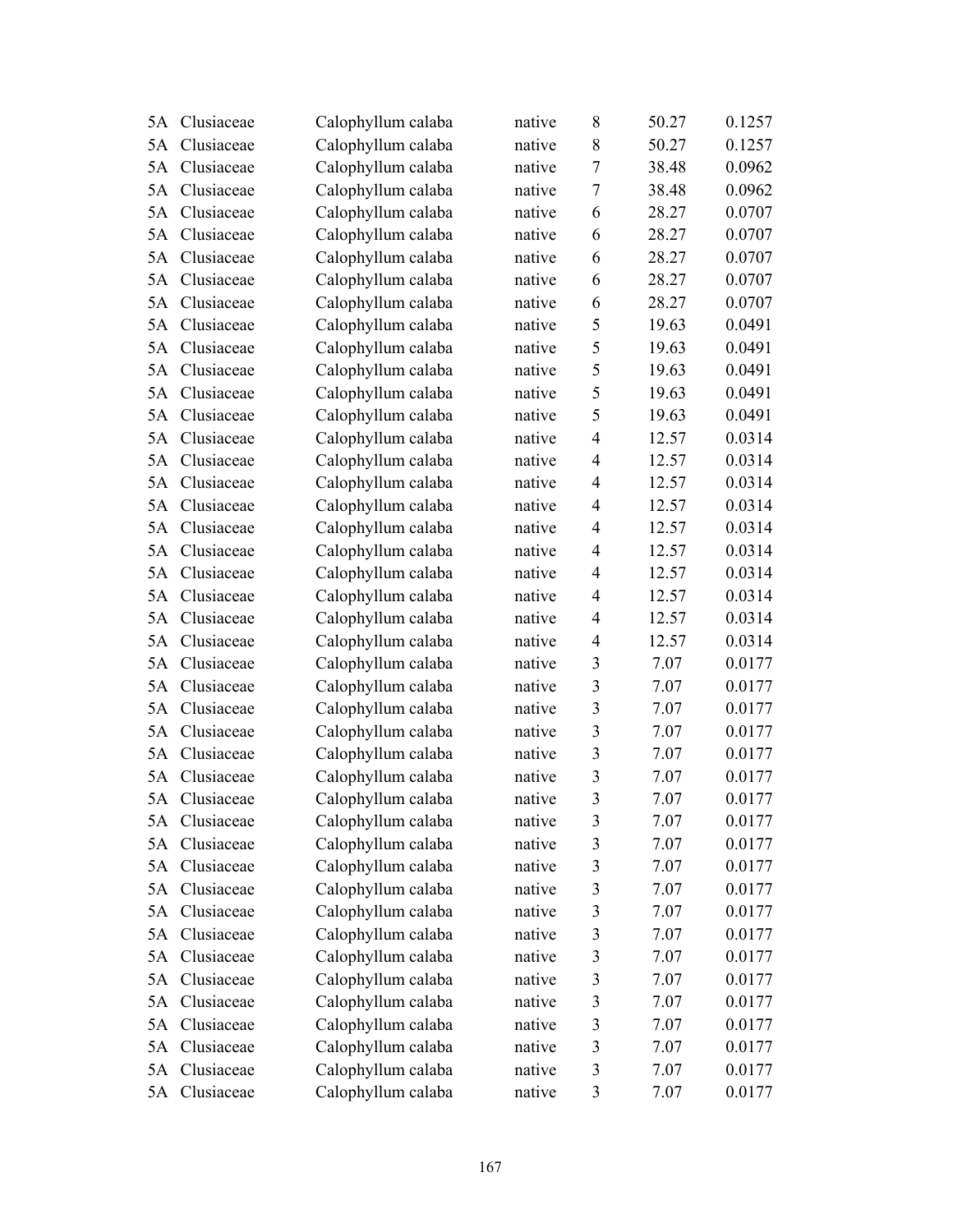| 5A | Clusiaceae    | Calophyllum calaba | native | 3              | 7.07 | 0.0177 |
|----|---------------|--------------------|--------|----------------|------|--------|
| 5A | Clusiaceae    | Calophyllum calaba | native | 3              | 7.07 | 0.0177 |
| 5A | Clusiaceae    | Calophyllum calaba | native | 3              | 7.07 | 0.0177 |
| 5A | Clusiaceae    | Calophyllum calaba | native | 3              | 7.07 | 0.0177 |
| 5A | Clusiaceae    | Calophyllum calaba | native | 3              | 7.07 | 0.0177 |
| 5A | Clusiaceae    | Calophyllum calaba | native | 3              | 7.07 | 0.0177 |
| 5A | Clusiaceae    | Calophyllum calaba | native | 3              | 7.07 | 0.0177 |
| 5A | Clusiaceae    | Calophyllum calaba | native | $\mathfrak{Z}$ | 7.07 | 0.0177 |
| 5A | Clusiaceae    | Calophyllum calaba | native | $\overline{3}$ | 7.07 | 0.0177 |
| 5A | Clusiaceae    | Calophyllum calaba | native | 3              | 7.07 | 0.0177 |
| 5A | Clusiaceae    | Calophyllum calaba | native | 3              | 7.07 | 0.0177 |
| 5A | Clusiaceae    | Calophyllum calaba | native | $\overline{2}$ | 3.14 | 0.0079 |
| 5A | Clusiaceae    | Calophyllum calaba | native | $\overline{2}$ | 3.14 | 0.0079 |
| 5A | Clusiaceae    | Calophyllum calaba | native | $\overline{2}$ | 3.14 | 0.0079 |
| 5A | Clusiaceae    | Calophyllum calaba | native | $\overline{2}$ | 3.14 | 0.0079 |
| 5A | Clusiaceae    | Calophyllum calaba | native | $\overline{2}$ | 3.14 | 0.0079 |
| 5A | Clusiaceae    | Calophyllum calaba | native | $\overline{2}$ | 3.14 | 0.0079 |
| 5A | Clusiaceae    | Calophyllum calaba | native | $\overline{2}$ | 3.14 | 0.0079 |
| 5A | Clusiaceae    | Calophyllum calaba | native | $\overline{2}$ | 3.14 | 0.0079 |
| 5A | Clusiaceae    | Calophyllum calaba | native | $\overline{2}$ | 3.14 | 0.0079 |
| 5A | Clusiaceae    | Calophyllum calaba | native | $\overline{2}$ | 3.14 | 0.0079 |
| 5A | Clusiaceae    | Calophyllum calaba | native | $\overline{2}$ | 3.14 | 0.0079 |
| 5A | Clusiaceae    | Calophyllum calaba | native | $\overline{2}$ | 3.14 | 0.0079 |
| 5A | Clusiaceae    | Calophyllum calaba | native | $\overline{2}$ | 3.14 | 0.0079 |
| 5A | Clusiaceae    | Calophyllum calaba | native | $\overline{2}$ | 3.14 | 0.0079 |
| 5A | Clusiaceae    | Calophyllum calaba | native | $\overline{2}$ | 3.14 | 0.0079 |
| 5A | Clusiaceae    | Calophyllum calaba | native | $\overline{2}$ | 3.14 | 0.0079 |
| 5A | Clusiaceae    | Calophyllum calaba | native | $\overline{2}$ | 3.14 | 0.0079 |
| 5A | Clusiaceae    | Calophyllum calaba | native | $\overline{2}$ | 3.14 | 0.0079 |
| 5A | Clusiaceae    | Calophyllum calaba | native | $\overline{2}$ | 3.14 | 0.0079 |
|    | 5A Clusiaceae | Calophyllum calaba | native | $\overline{2}$ | 3.14 | 0.0079 |
| 5A | Clusiaceae    | Calophyllum calaba | native | $\overline{c}$ | 3.14 | 0.0079 |
| 5A | Clusiaceae    | Calophyllum calaba | native | $\overline{2}$ | 3.14 | 0.0079 |
| 5A | Clusiaceae    | Calophyllum calaba | native | $\overline{2}$ | 3.14 | 0.0079 |
| 5A | Clusiaceae    | Calophyllum calaba | native | $\overline{2}$ | 3.14 | 0.0079 |
| 5A | Clusiaceae    | Calophyllum calaba | native | $\overline{2}$ | 3.14 | 0.0079 |
| 5A | Clusiaceae    | Calophyllum calaba | native | $\overline{2}$ | 3.14 | 0.0079 |
| 5A | Clusiaceae    | Calophyllum calaba | native | $\mathbf{2}$   | 3.14 | 0.0079 |
| 5A | Clusiaceae    | Calophyllum calaba | native | $\overline{2}$ | 3.14 | 0.0079 |
| 5A | Clusiaceae    | Calophyllum calaba | native | $\overline{2}$ | 3.14 | 0.0079 |
| 5A | Clusiaceae    | Calophyllum calaba | native | $\overline{2}$ | 3.14 | 0.0079 |
| 5A | Clusiaceae    | Calophyllum calaba | native | $\mathbf{2}$   | 3.14 | 0.0079 |
| 5A | Clusiaceae    | Calophyllum calaba | native | $\overline{c}$ | 3.14 | 0.0079 |
|    | 5A Clusiaceae | Calophyllum calaba | native | $\overline{2}$ | 3.14 | 0.0079 |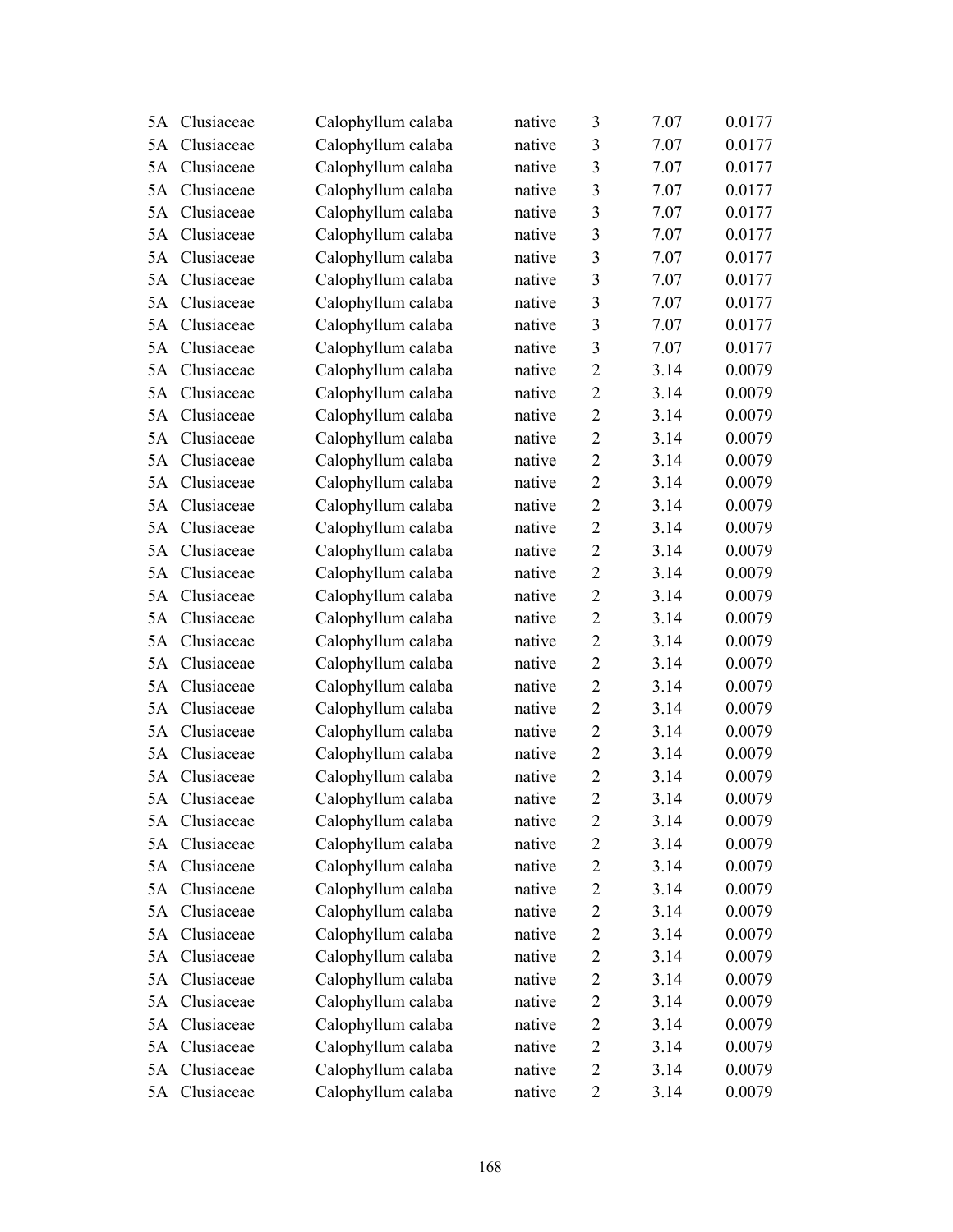| 5A | Clusiaceae    | Calophyllum calaba | native | $\overline{2}$ | 3.14 | 0.0079 |
|----|---------------|--------------------|--------|----------------|------|--------|
| 5A | Clusiaceae    | Calophyllum calaba | native | $\overline{2}$ | 3.14 | 0.0079 |
| 5A | Clusiaceae    | Calophyllum calaba | native | $\overline{2}$ | 3.14 | 0.0079 |
| 5A | Clusiaceae    | Calophyllum calaba | native | $\overline{2}$ | 3.14 | 0.0079 |
| 5A | Clusiaceae    | Calophyllum calaba | native | $\overline{2}$ | 3.14 | 0.0079 |
| 5A | Clusiaceae    | Calophyllum calaba | native | $\overline{2}$ | 3.14 | 0.0079 |
| 5A | Clusiaceae    | Calophyllum calaba | native | $\overline{2}$ | 3.14 | 0.0079 |
| 5A | Clusiaceae    | Calophyllum calaba | native | $\overline{2}$ | 3.14 | 0.0079 |
| 5A | Clusiaceae    | Calophyllum calaba | native | $\overline{2}$ | 3.14 | 0.0079 |
| 5A | Clusiaceae    | Calophyllum calaba | native | $\overline{2}$ | 3.14 | 0.0079 |
| 5A | Clusiaceae    | Calophyllum calaba | native | $\overline{2}$ | 3.14 | 0.0079 |
| 5A | Clusiaceae    | Calophyllum calaba | native | $\overline{2}$ | 3.14 | 0.0079 |
| 5A | Clusiaceae    | Calophyllum calaba | native | $\overline{2}$ | 3.14 | 0.0079 |
| 5A | Clusiaceae    | Calophyllum calaba | native | $\overline{2}$ | 3.14 | 0.0079 |
| 5A | Clusiaceae    | Calophyllum calaba | native | $\overline{2}$ | 3.14 | 0.0079 |
| 5A | Clusiaceae    | Calophyllum calaba | native | $\overline{2}$ | 3.14 | 0.0079 |
| 5A | Clusiaceae    | Calophyllum calaba | native | $\overline{2}$ | 3.14 | 0.0079 |
| 5A | Clusiaceae    | Calophyllum calaba | native | $\overline{2}$ | 3.14 | 0.0079 |
| 5A | Clusiaceae    | Calophyllum calaba | native | $\overline{2}$ | 3.14 | 0.0079 |
| 5A | Clusiaceae    | Calophyllum calaba | native | $\overline{2}$ | 3.14 | 0.0079 |
| 5A | Clusiaceae    | Calophyllum calaba | native | $\overline{2}$ | 3.14 | 0.0079 |
| 5A | Clusiaceae    | Calophyllum calaba | native | $\overline{2}$ | 3.14 | 0.0079 |
| 5A | Clusiaceae    | Calophyllum calaba | native | $\overline{2}$ | 3.14 | 0.0079 |
| 5A | Clusiaceae    | Calophyllum calaba | native | $\overline{2}$ | 3.14 | 0.0079 |
| 5A | Clusiaceae    | Calophyllum calaba | native | $\overline{2}$ | 3.14 | 0.0079 |
| 5A | Clusiaceae    | Calophyllum calaba | native | $\overline{2}$ | 3.14 | 0.0079 |
| 5A | Clusiaceae    | Calophyllum calaba | native | $\overline{2}$ | 3.14 | 0.0079 |
| 5A | Clusiaceae    | Calophyllum calaba | native | $\sqrt{2}$     | 3.14 | 0.0079 |
| 5A | Clusiaceae    | Calophyllum calaba | native | $\overline{2}$ | 3.14 | 0.0079 |
| 5A | Clusiaceae    | Calophyllum calaba | native | $\overline{2}$ | 3.14 | 0.0079 |
|    | 5A Clusiaceae | Calophyllum calaba | native | $\overline{2}$ | 3.14 | 0.0079 |
| 5A | Clusiaceae    | Calophyllum calaba | native | 2              | 3.14 | 0.0079 |
| 5A | Clusiaceae    | Calophyllum calaba | native | $\overline{c}$ | 3.14 | 0.0079 |
| 5A | Clusiaceae    | Calophyllum calaba | native | $\overline{2}$ | 3.14 | 0.0079 |
| 5A | Clusiaceae    | Calophyllum calaba | native | $\mathbf{2}$   | 3.14 | 0.0079 |
| 5A | Clusiaceae    | Calophyllum calaba | native | $\overline{2}$ | 3.14 | 0.0079 |
| 5A | Clusiaceae    | Calophyllum calaba | native | $\overline{2}$ | 3.14 | 0.0079 |
| 5A | Clusiaceae    | Calophyllum calaba | native | $\mathbf{2}$   | 3.14 | 0.0079 |
| 5A | Clusiaceae    | Calophyllum calaba | native | $\mathbf{2}$   | 3.14 | 0.0079 |
| 5A | Clusiaceae    | Calophyllum calaba | native | $\overline{2}$ | 3.14 | 0.0079 |
| 5A | Clusiaceae    | Calophyllum calaba | native | $\overline{2}$ | 3.14 | 0.0079 |
| 5A | Clusiaceae    | Calophyllum calaba | native | $\mathbf{2}$   | 3.14 | 0.0079 |
| 5A | Clusiaceae    | Calophyllum calaba | native | $\mathbf{2}$   | 3.14 | 0.0079 |
|    | 5A Clusiaceae | Calophyllum calaba | native | $\overline{2}$ | 3.14 | 0.0079 |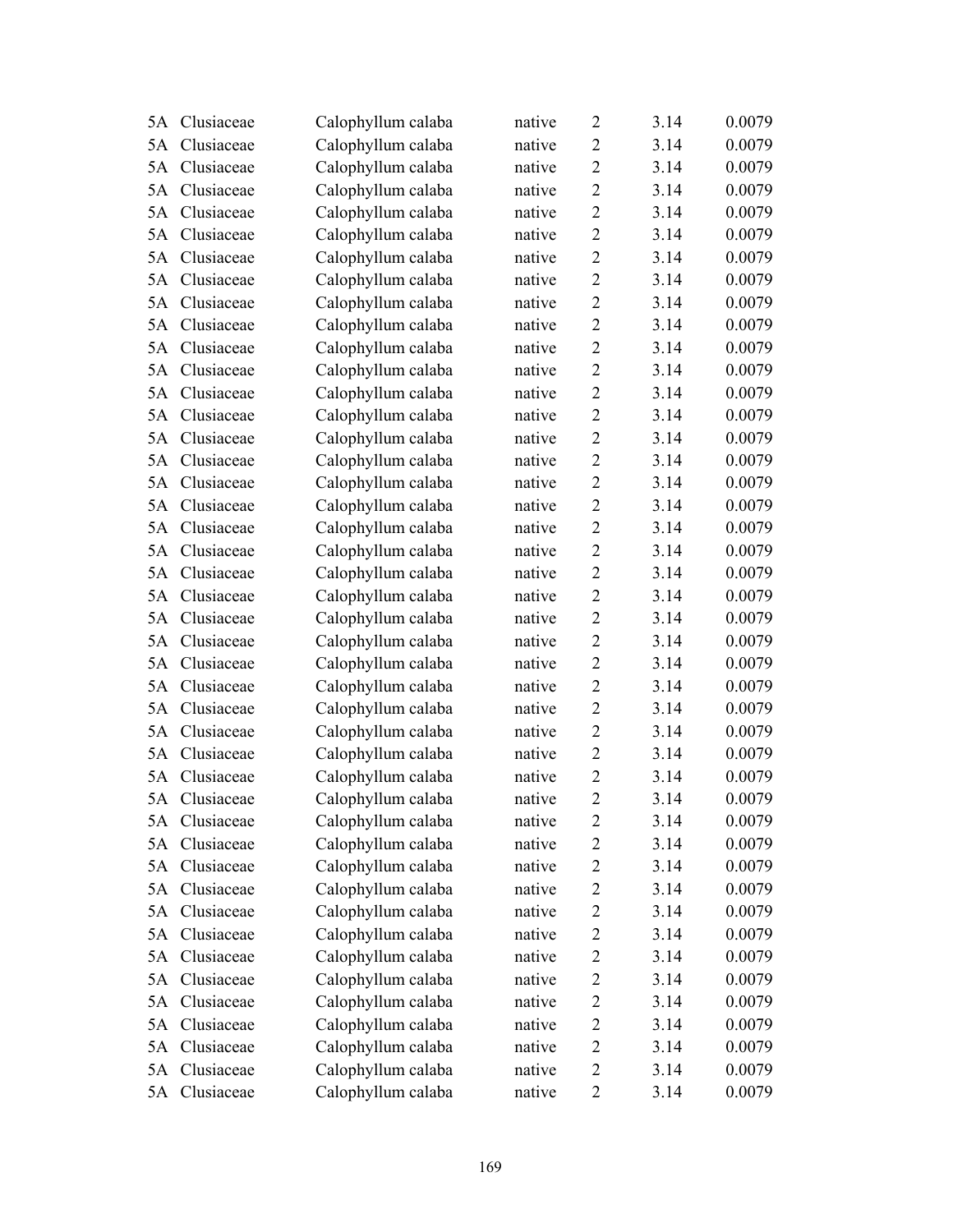| 5A | Clusiaceae    | Calophyllum calaba | native | $\overline{2}$ | 3.14 | 0.0079 |
|----|---------------|--------------------|--------|----------------|------|--------|
| 5A | Clusiaceae    | Calophyllum calaba | native | $\overline{2}$ | 3.14 | 0.0079 |
| 5A | Clusiaceae    | Calophyllum calaba | native | $\overline{2}$ | 3.14 | 0.0079 |
| 5A | Clusiaceae    | Calophyllum calaba | native | $\overline{2}$ | 3.14 | 0.0079 |
| 5A | Clusiaceae    | Calophyllum calaba | native | $\overline{2}$ | 3.14 | 0.0079 |
| 5A | Clusiaceae    | Calophyllum calaba | native | $\overline{2}$ | 3.14 | 0.0079 |
| 5A | Clusiaceae    | Calophyllum calaba | native | $\overline{2}$ | 3.14 | 0.0079 |
| 5A | Clusiaceae    | Calophyllum calaba | native | $\overline{2}$ | 3.14 | 0.0079 |
| 5A | Clusiaceae    | Calophyllum calaba | native | $\overline{2}$ | 3.14 | 0.0079 |
| 5A | Clusiaceae    | Calophyllum calaba | native | $\overline{2}$ | 3.14 | 0.0079 |
| 5A | Clusiaceae    | Calophyllum calaba | native | $\overline{2}$ | 3.14 | 0.0079 |
| 5A | Clusiaceae    | Calophyllum calaba | native | $\overline{2}$ | 3.14 | 0.0079 |
| 5A | Clusiaceae    | Calophyllum calaba | native | $\overline{2}$ | 3.14 | 0.0079 |
| 5A | Clusiaceae    | Calophyllum calaba | native | $\overline{2}$ | 3.14 | 0.0079 |
| 5A | Clusiaceae    | Calophyllum calaba | native | $\overline{2}$ | 3.14 | 0.0079 |
| 5A | Clusiaceae    | Calophyllum calaba | native | $\overline{2}$ | 3.14 | 0.0079 |
| 5A | Clusiaceae    | Calophyllum calaba | native | $\overline{2}$ | 3.14 | 0.0079 |
| 5A | Clusiaceae    | Calophyllum calaba | native | $\overline{2}$ | 3.14 | 0.0079 |
| 5A | Clusiaceae    | Calophyllum calaba | native | $\overline{2}$ | 3.14 | 0.0079 |
| 5A | Clusiaceae    | Calophyllum calaba | native | $\overline{2}$ | 3.14 | 0.0079 |
| 5A | Clusiaceae    | Calophyllum calaba | native | $\overline{2}$ | 3.14 | 0.0079 |
| 5A | Clusiaceae    | Calophyllum calaba | native | $\overline{2}$ | 3.14 | 0.0079 |
| 5A | Clusiaceae    | Calophyllum calaba | native | $\overline{2}$ | 3.14 | 0.0079 |
| 5A | Clusiaceae    | Calophyllum calaba | native | $\overline{2}$ | 3.14 | 0.0079 |
| 5A | Clusiaceae    | Calophyllum calaba | native | $\overline{2}$ | 3.14 | 0.0079 |
| 5A | Clusiaceae    | Calophyllum calaba | native | $\overline{2}$ | 3.14 | 0.0079 |
| 5A | Clusiaceae    | Calophyllum calaba | native | $\overline{2}$ | 3.14 | 0.0079 |
| 5A | Clusiaceae    | Calophyllum calaba | native | $\overline{2}$ | 3.14 | 0.0079 |
| 5A | Clusiaceae    | Calophyllum calaba | native | $\overline{2}$ | 3.14 | 0.0079 |
| 5A | Clusiaceae    | Calophyllum calaba | native | $\overline{2}$ | 3.14 | 0.0079 |
|    | 5A Clusiaceae | Calophyllum calaba | native | $\overline{2}$ | 3.14 | 0.0079 |
| 5A | Clusiaceae    | Calophyllum calaba | native | $\overline{2}$ | 3.14 | 0.0079 |
| 5A | Clusiaceae    | Calophyllum calaba | native | 1              | 0.79 | 0.0020 |
| 5A | Clusiaceae    | Calophyllum calaba | native | 1              | 0.79 | 0.0020 |
| 5A | Clusiaceae    | Calophyllum calaba | native | $\mathbf{1}$   | 0.79 | 0.0020 |
| 5A | Clusiaceae    | Calophyllum calaba | native | 1              | 0.79 | 0.0020 |
| 5A | Clusiaceae    | Calophyllum calaba | native | $\mathbf{1}$   | 0.79 | 0.0020 |
| 5A | Clusiaceae    | Calophyllum calaba | native | 1              | 0.79 | 0.0020 |
| 5A | Clusiaceae    | Calophyllum calaba | native | $\mathbf{1}$   | 0.79 | 0.0020 |
| 5A | Clusiaceae    | Calophyllum calaba | native | 1              | 0.79 | 0.0020 |
| 5A | Clusiaceae    | Calophyllum calaba | native | 1              | 0.79 | 0.0020 |
| 5A | Clusiaceae    | Calophyllum calaba | native | $\mathbf{1}$   | 0.79 | 0.0020 |
| 5A | Clusiaceae    | Calophyllum calaba | native | 1              | 0.79 | 0.0020 |
| 5A | Clusiaceae    | Calophyllum calaba | native | $\mathbf{1}$   | 0.79 | 0.0020 |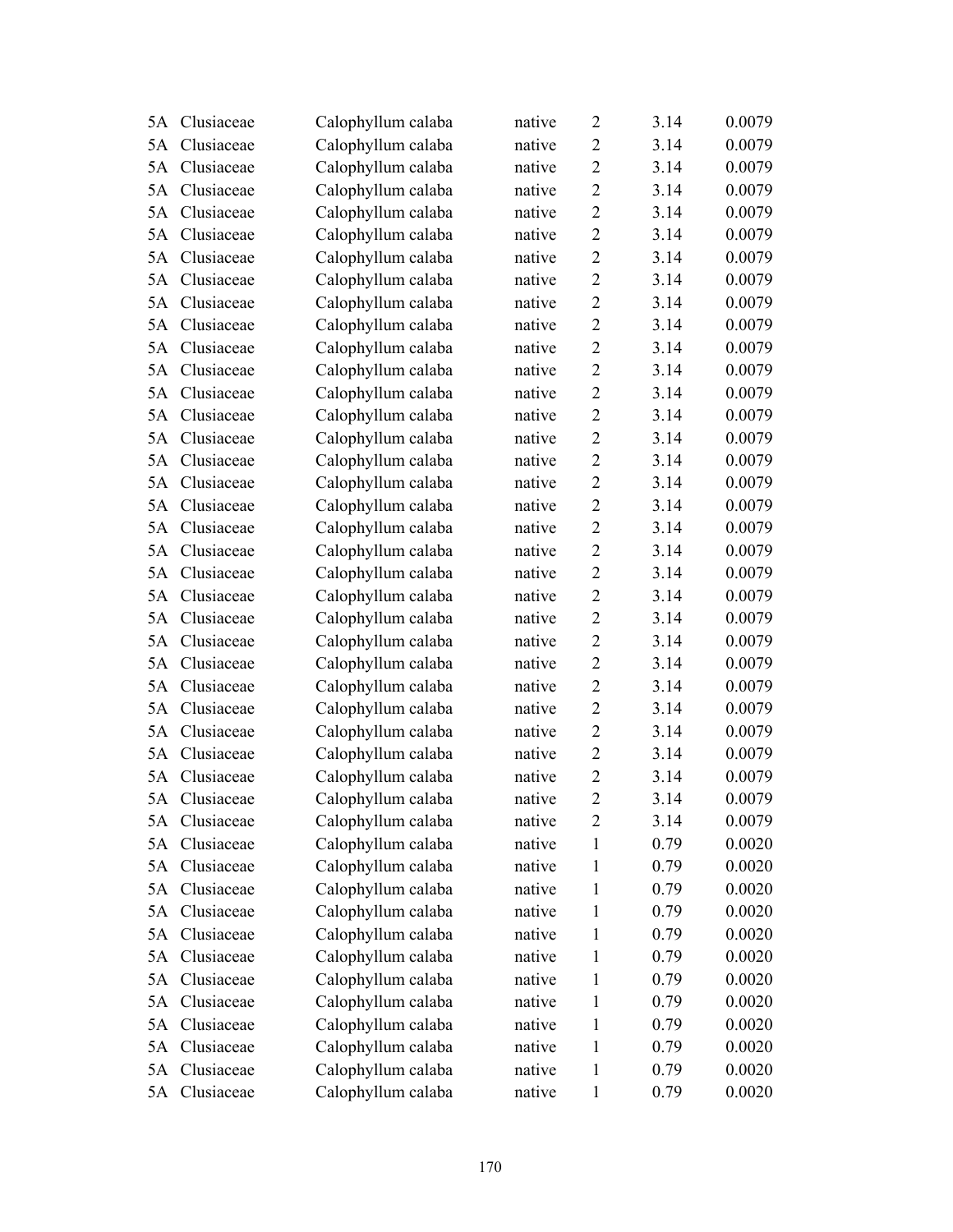| 5A | Clusiaceae    | Calophyllum calaba | native | $\mathbf{1}$ | 0.79 | 0.0020 |
|----|---------------|--------------------|--------|--------------|------|--------|
| 5A | Clusiaceae    | Calophyllum calaba | native | 1            | 0.79 | 0.0020 |
| 5A | Clusiaceae    | Calophyllum calaba | native | $\mathbf{1}$ | 0.79 | 0.0020 |
| 5A | Clusiaceae    | Calophyllum calaba | native | 1            | 0.79 | 0.0020 |
| 5A | Clusiaceae    | Calophyllum calaba | native | $\mathbf{1}$ | 0.79 | 0.0020 |
| 5A | Clusiaceae    | Calophyllum calaba | native | 1            | 0.79 | 0.0020 |
| 5A | Clusiaceae    | Calophyllum calaba | native | 1            | 0.79 | 0.0020 |
| 5A | Clusiaceae    | Calophyllum calaba | native | $\mathbf{1}$ | 0.79 | 0.0020 |
| 5A | Clusiaceae    | Calophyllum calaba | native | $\mathbf{1}$ | 0.79 | 0.0020 |
| 5A | Clusiaceae    | Calophyllum calaba | native | $\mathbf{1}$ | 0.79 | 0.0020 |
| 5A | Clusiaceae    | Calophyllum calaba | native | $\mathbf{1}$ | 0.79 | 0.0020 |
| 5A | Clusiaceae    | Calophyllum calaba | native | $\mathbf{1}$ | 0.79 | 0.0020 |
| 5A | Clusiaceae    | Calophyllum calaba | native | $\mathbf{1}$ | 0.79 | 0.0020 |
| 5A | Clusiaceae    | Calophyllum calaba | native | $\mathbf{1}$ | 0.79 | 0.0020 |
| 5A | Clusiaceae    | Calophyllum calaba | native | $\mathbf{1}$ | 0.79 | 0.0020 |
| 5A | Clusiaceae    | Calophyllum calaba | native | 1            | 0.79 | 0.0020 |
| 5A | Clusiaceae    | Calophyllum calaba | native | $\mathbf{1}$ | 0.79 | 0.0020 |
| 5A | Clusiaceae    | Calophyllum calaba | native | $\mathbf{1}$ | 0.79 | 0.0020 |
| 5A | Clusiaceae    | Calophyllum calaba | native | 1            | 0.79 | 0.0020 |
| 5A | Clusiaceae    | Calophyllum calaba | native | $\mathbf{1}$ | 0.79 | 0.0020 |
| 5A | Clusiaceae    | Calophyllum calaba | native | 1            | 0.79 | 0.0020 |
| 5A | Clusiaceae    | Calophyllum calaba | native | $\mathbf{1}$ | 0.79 | 0.0020 |
| 5A | Clusiaceae    | Calophyllum calaba | native | $\mathbf{1}$ | 0.79 | 0.0020 |
| 5A | Clusiaceae    | Calophyllum calaba | native | $\mathbf{1}$ | 0.79 | 0.0020 |
| 5A | Clusiaceae    | Calophyllum calaba | native | $\mathbf{1}$ | 0.79 | 0.0020 |
| 5A | Clusiaceae    | Calophyllum calaba | native | 1            | 0.79 | 0.0020 |
| 5A | Clusiaceae    | Calophyllum calaba | native | $\mathbf{1}$ | 0.79 | 0.0020 |
| 5A | Clusiaceae    | Calophyllum calaba | native | 1            | 0.79 | 0.0020 |
| 5A | Clusiaceae    | Calophyllum calaba | native | $\mathbf{1}$ | 0.79 | 0.0020 |
| 5A | Clusiaceae    | Calophyllum calaba | native | $\mathbf{1}$ | 0.79 | 0.0020 |
|    | 5A Clusiaceae | Calophyllum calaba | native | 1            | 0.79 | 0.0020 |
| 5A | Clusiaceae    | Calophyllum calaba | native | 1            | 0.79 | 0.0020 |
| 5A | Clusiaceae    | Calophyllum calaba | native | 1            | 0.79 | 0.0020 |
| 5A | Clusiaceae    | Calophyllum calaba | native | 1            | 0.79 | 0.0020 |
| 5A | Clusiaceae    | Calophyllum calaba | native | $\mathbf{1}$ | 0.79 | 0.0020 |
| 5A | Clusiaceae    | Calophyllum calaba | native | 1            | 0.79 | 0.0020 |
| 5A | Clusiaceae    | Calophyllum calaba | native | 1            | 0.79 | 0.0020 |
| 5A | Clusiaceae    | Calophyllum calaba | native | 1            | 0.79 | 0.0020 |
| 5A | Clusiaceae    | Calophyllum calaba | native | 1            | 0.79 | 0.0020 |
| 5A | Clusiaceae    | Calophyllum calaba | native | 1            | 0.79 | 0.0020 |
| 5A | Clusiaceae    | Calophyllum calaba | native | 1            | 0.79 | 0.0020 |
| 5A | Clusiaceae    | Calophyllum calaba | native | 1            | 0.79 | 0.0020 |
| 5A | Clusiaceae    | Calophyllum calaba | native | 1            | 0.79 | 0.0020 |
| 5A | Clusiaceae    | Calophyllum calaba | native | $\mathbf{1}$ | 0.79 | 0.0020 |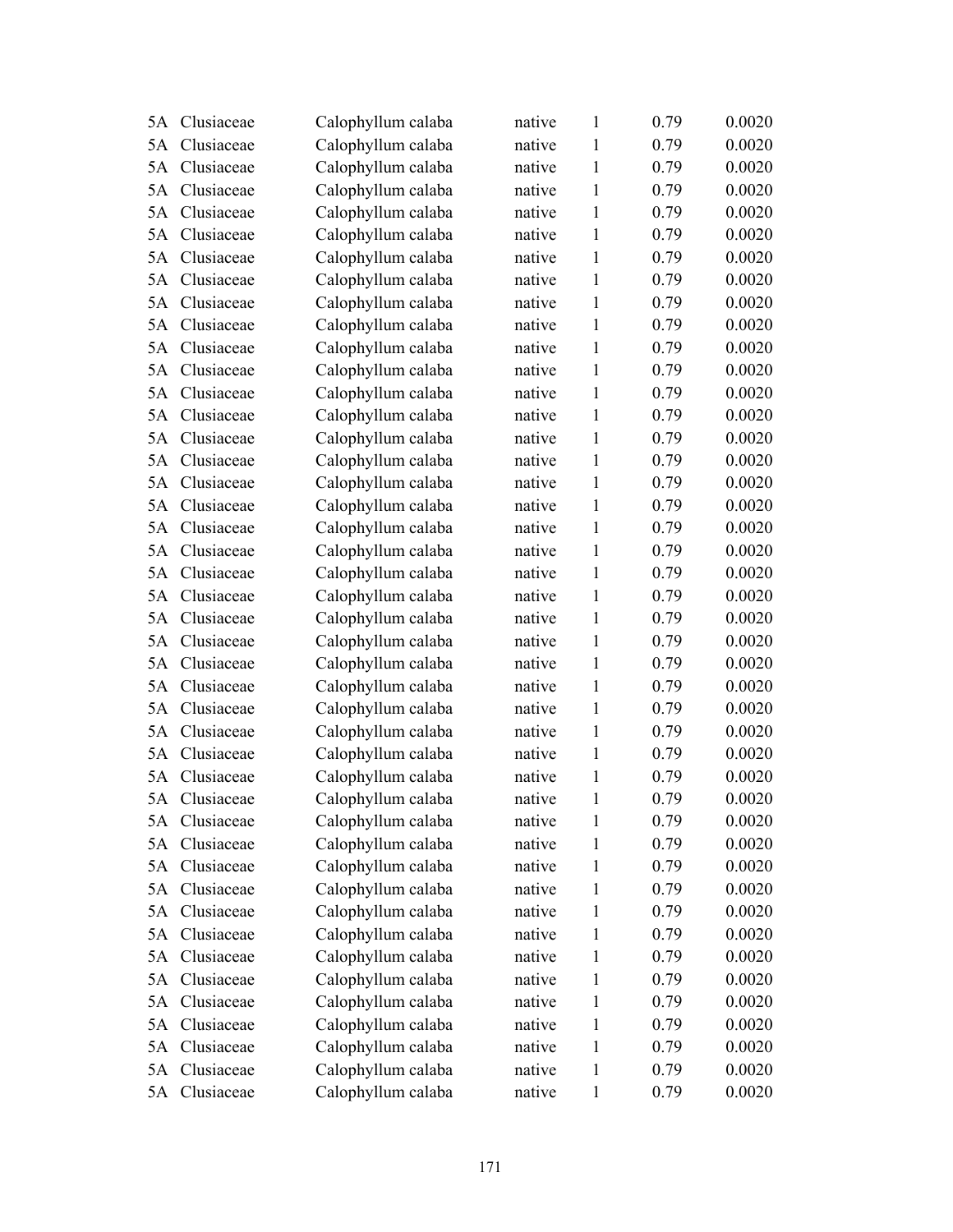| 5A | Clusiaceae    | Calophyllum calaba | native | $\mathbf{1}$ | 0.79 | 0.0020 |
|----|---------------|--------------------|--------|--------------|------|--------|
| 5A | Clusiaceae    | Calophyllum calaba | native | 1            | 0.79 | 0.0020 |
| 5A | Clusiaceae    | Calophyllum calaba | native | $\mathbf{1}$ | 0.79 | 0.0020 |
| 5A | Clusiaceae    | Calophyllum calaba | native | 1            | 0.79 | 0.0020 |
| 5A | Clusiaceae    | Calophyllum calaba | native | $\mathbf{1}$ | 0.79 | 0.0020 |
| 5A | Clusiaceae    | Calophyllum calaba | native | 1            | 0.79 | 0.0020 |
| 5A | Clusiaceae    | Calophyllum calaba | native | 1            | 0.79 | 0.0020 |
| 5A | Clusiaceae    | Calophyllum calaba | native | $\mathbf{1}$ | 0.79 | 0.0020 |
| 5A | Clusiaceae    | Calophyllum calaba | native | $\mathbf{1}$ | 0.79 | 0.0020 |
| 5A | Clusiaceae    | Calophyllum calaba | native | $\mathbf{1}$ | 0.79 | 0.0020 |
| 5A | Clusiaceae    | Calophyllum calaba | native | $\mathbf{1}$ | 0.79 | 0.0020 |
| 5A | Clusiaceae    | Calophyllum calaba | native | $\mathbf{1}$ | 0.79 | 0.0020 |
| 5A | Clusiaceae    | Calophyllum calaba | native | $\mathbf{1}$ | 0.79 | 0.0020 |
| 5A | Clusiaceae    | Calophyllum calaba | native | $\mathbf{1}$ | 0.79 | 0.0020 |
| 5A | Clusiaceae    | Calophyllum calaba | native | $\mathbf{1}$ | 0.79 | 0.0020 |
| 5A | Clusiaceae    | Calophyllum calaba | native | 1            | 0.79 | 0.0020 |
| 5A | Clusiaceae    | Calophyllum calaba | native | $\mathbf{1}$ | 0.79 | 0.0020 |
| 5A | Clusiaceae    | Calophyllum calaba | native | $\mathbf{1}$ | 0.79 | 0.0020 |
| 5A | Clusiaceae    | Calophyllum calaba | native | 1            | 0.79 | 0.0020 |
| 5A | Clusiaceae    | Calophyllum calaba | native | $\mathbf{1}$ | 0.79 | 0.0020 |
| 5A | Clusiaceae    | Calophyllum calaba | native | 1            | 0.79 | 0.0020 |
| 5A | Clusiaceae    | Calophyllum calaba | native | $\mathbf{1}$ | 0.79 | 0.0020 |
| 5A | Clusiaceae    | Calophyllum calaba | native | $\mathbf{1}$ | 0.79 | 0.0020 |
| 5A | Clusiaceae    | Calophyllum calaba | native | $\mathbf{1}$ | 0.79 | 0.0020 |
| 5A | Clusiaceae    | Calophyllum calaba | native | $\mathbf{1}$ | 0.79 | 0.0020 |
| 5A | Clusiaceae    | Calophyllum calaba | native | 1            | 0.79 | 0.0020 |
| 5A | Clusiaceae    | Calophyllum calaba | native | $\mathbf{1}$ | 0.79 | 0.0020 |
| 5A | Clusiaceae    | Calophyllum calaba | native | $\mathbf{1}$ | 0.79 | 0.0020 |
| 5A | Clusiaceae    | Calophyllum calaba | native | $\mathbf{1}$ | 0.79 | 0.0020 |
| 5A | Clusiaceae    | Calophyllum calaba | native | $\mathbf{1}$ | 0.79 | 0.0020 |
|    | 5A Clusiaceae | Calophyllum calaba | native | $\mathbf{1}$ | 0.79 | 0.0020 |
| 5A | Clusiaceae    | Calophyllum calaba | native | 1            | 0.79 | 0.0020 |
| 5A | Clusiaceae    | Calophyllum calaba | native | 1            | 0.79 | 0.0020 |
| 5A | Clusiaceae    | Calophyllum calaba | native | 1            | 0.79 | 0.0020 |
| 5A | Clusiaceae    | Calophyllum calaba | native | $\mathbf{1}$ | 0.79 | 0.0020 |
| 5A | Clusiaceae    | Calophyllum calaba | native | 1            | 0.79 | 0.0020 |
| 5A | Clusiaceae    | Calophyllum calaba | native | $\mathbf{1}$ | 0.79 | 0.0020 |
| 5A | Clusiaceae    | Calophyllum calaba | native | 1            | 0.79 | 0.0020 |
| 5A | Clusiaceae    | Calophyllum calaba | native | 1            | 0.79 | 0.0020 |
| 5A | Clusiaceae    | Calophyllum calaba | native | $\mathbf{1}$ | 0.79 | 0.0020 |
| 5A | Clusiaceae    | Calophyllum calaba | native | 1            | 0.79 | 0.0020 |
| 5A | Clusiaceae    | Calophyllum calaba | native | $\mathbf{1}$ | 0.79 | 0.0020 |
| 5A | Clusiaceae    | Calophyllum calaba | native | $\mathbf{1}$ | 0.79 | 0.0020 |
| 5A | Clusiaceae    | Calophyllum calaba | native | $\mathbf{1}$ | 0.79 | 0.0020 |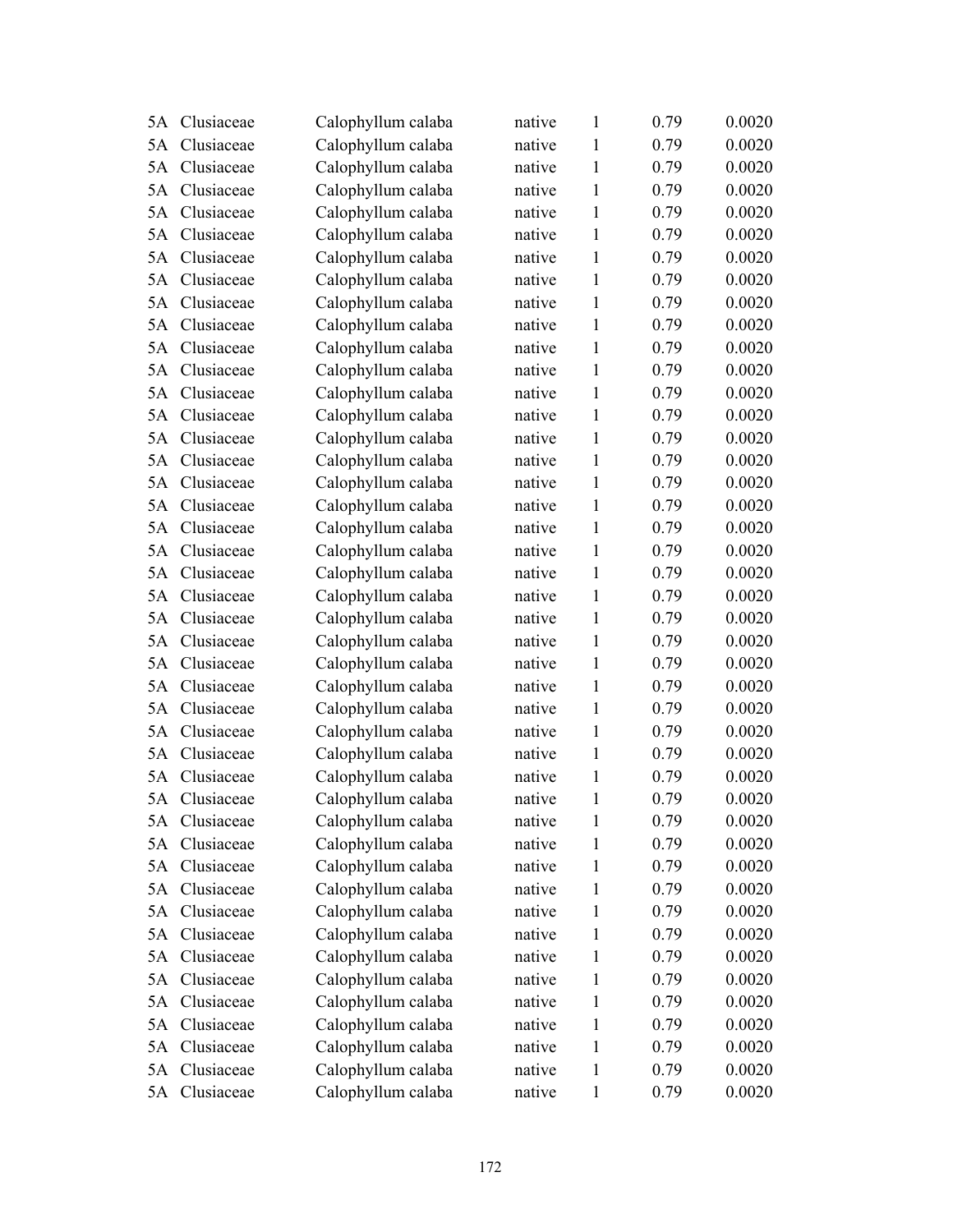| 5A | Clusiaceae    | Calophyllum calaba | native | $\mathbf{1}$ | 0.79 | 0.0020 |
|----|---------------|--------------------|--------|--------------|------|--------|
| 5A | Clusiaceae    | Calophyllum calaba | native | 1            | 0.79 | 0.0020 |
| 5A | Clusiaceae    | Calophyllum calaba | native | $\mathbf{1}$ | 0.79 | 0.0020 |
| 5A | Clusiaceae    | Calophyllum calaba | native | $\mathbf{1}$ | 0.79 | 0.0020 |
| 5A | Clusiaceae    | Calophyllum calaba | native | $\mathbf{1}$ | 0.79 | 0.0020 |
| 5A | Clusiaceae    | Calophyllum calaba | native | 1            | 0.79 | 0.0020 |
| 5A | Clusiaceae    | Calophyllum calaba | native | 1            | 0.79 | 0.0020 |
| 5A | Clusiaceae    | Calophyllum calaba | native | $\mathbf{1}$ | 0.79 | 0.0020 |
| 5A | Clusiaceae    | Calophyllum calaba | native | $\mathbf{1}$ | 0.79 | 0.0020 |
| 5A | Clusiaceae    | Calophyllum calaba | native | $\mathbf{1}$ | 0.79 | 0.0020 |
| 5A | Clusiaceae    | Calophyllum calaba | native | $\mathbf{1}$ | 0.79 | 0.0020 |
| 5A | Clusiaceae    | Calophyllum calaba | native | $\mathbf{1}$ | 0.79 | 0.0020 |
| 5A | Clusiaceae    | Calophyllum calaba | native | $\mathbf{1}$ | 0.79 | 0.0020 |
| 5A | Clusiaceae    | Calophyllum calaba | native | $\mathbf{1}$ | 0.79 | 0.0020 |
| 5A | Clusiaceae    | Calophyllum calaba | native | $\mathbf{1}$ | 0.79 | 0.0020 |
| 5A | Clusiaceae    | Calophyllum calaba | native | 1            | 0.79 | 0.0020 |
| 5A | Clusiaceae    | Calophyllum calaba | native | $\mathbf{1}$ | 0.79 | 0.0020 |
| 5A | Clusiaceae    | Calophyllum calaba | native | $\mathbf{1}$ | 0.79 | 0.0020 |
| 5A | Clusiaceae    | Calophyllum calaba | native | 1            | 0.79 | 0.0020 |
| 5A | Clusiaceae    | Calophyllum calaba | native | $\mathbf{1}$ | 0.79 | 0.0020 |
| 5A | Clusiaceae    | Calophyllum calaba | native | 1            | 0.79 | 0.0020 |
| 5A | Clusiaceae    | Calophyllum calaba | native | $\mathbf{1}$ | 0.79 | 0.0020 |
| 5A | Clusiaceae    | Calophyllum calaba | native | $\mathbf{1}$ | 0.79 | 0.0020 |
| 5A | Clusiaceae    | Calophyllum calaba | native | $\mathbf{1}$ | 0.79 | 0.0020 |
| 5A | Clusiaceae    | Calophyllum calaba | native | $\mathbf{1}$ | 0.79 | 0.0020 |
| 5A | Clusiaceae    | Calophyllum calaba | native | 1            | 0.79 | 0.0020 |
| 5A | Clusiaceae    | Calophyllum calaba | native | $\mathbf{1}$ | 0.79 | 0.0020 |
| 5A | Clusiaceae    | Calophyllum calaba | native | $\mathbf{1}$ | 0.79 | 0.0020 |
| 5A | Clusiaceae    | Calophyllum calaba | native | $\mathbf{1}$ | 0.79 | 0.0020 |
| 5A | Clusiaceae    | Calophyllum calaba | native | $\mathbf{1}$ | 0.79 | 0.0020 |
|    | 5A Clusiaceae | Calophyllum calaba | native | $\mathbf{1}$ | 0.79 | 0.0020 |
| 5A | Clusiaceae    | Calophyllum calaba | native | 1            | 0.79 | 0.0020 |
| 5A | Clusiaceae    | Calophyllum calaba | native | 1            | 0.79 | 0.0020 |
| 5A | Clusiaceae    | Calophyllum calaba | native | 1            | 0.79 | 0.0020 |
| 5A | Clusiaceae    | Calophyllum calaba | native | $\mathbf{1}$ | 0.79 | 0.0020 |
| 5A | Clusiaceae    | Calophyllum calaba | native | 1            | 0.79 | 0.0020 |
| 5A | Clusiaceae    | Calophyllum calaba | native | $\mathbf{1}$ | 0.79 | 0.0020 |
| 5A | Clusiaceae    | Calophyllum calaba | native | 1            | 0.79 | 0.0020 |
| 5A | Clusiaceae    | Calophyllum calaba | native | 1            | 0.79 | 0.0020 |
| 5A | Clusiaceae    | Calophyllum calaba | native | $\mathbf{1}$ | 0.79 | 0.0020 |
| 5A | Clusiaceae    | Calophyllum calaba | native | 1            | 0.79 | 0.0020 |
| 5A | Clusiaceae    | Calophyllum calaba | native | $\mathbf{1}$ | 0.79 | 0.0020 |
| 5A | Clusiaceae    | Calophyllum calaba | native | $\mathbf{1}$ | 0.79 | 0.0020 |
|    | 5A Clusiaceae | Calophyllum calaba | native | $\mathbf{1}$ | 0.79 | 0.0020 |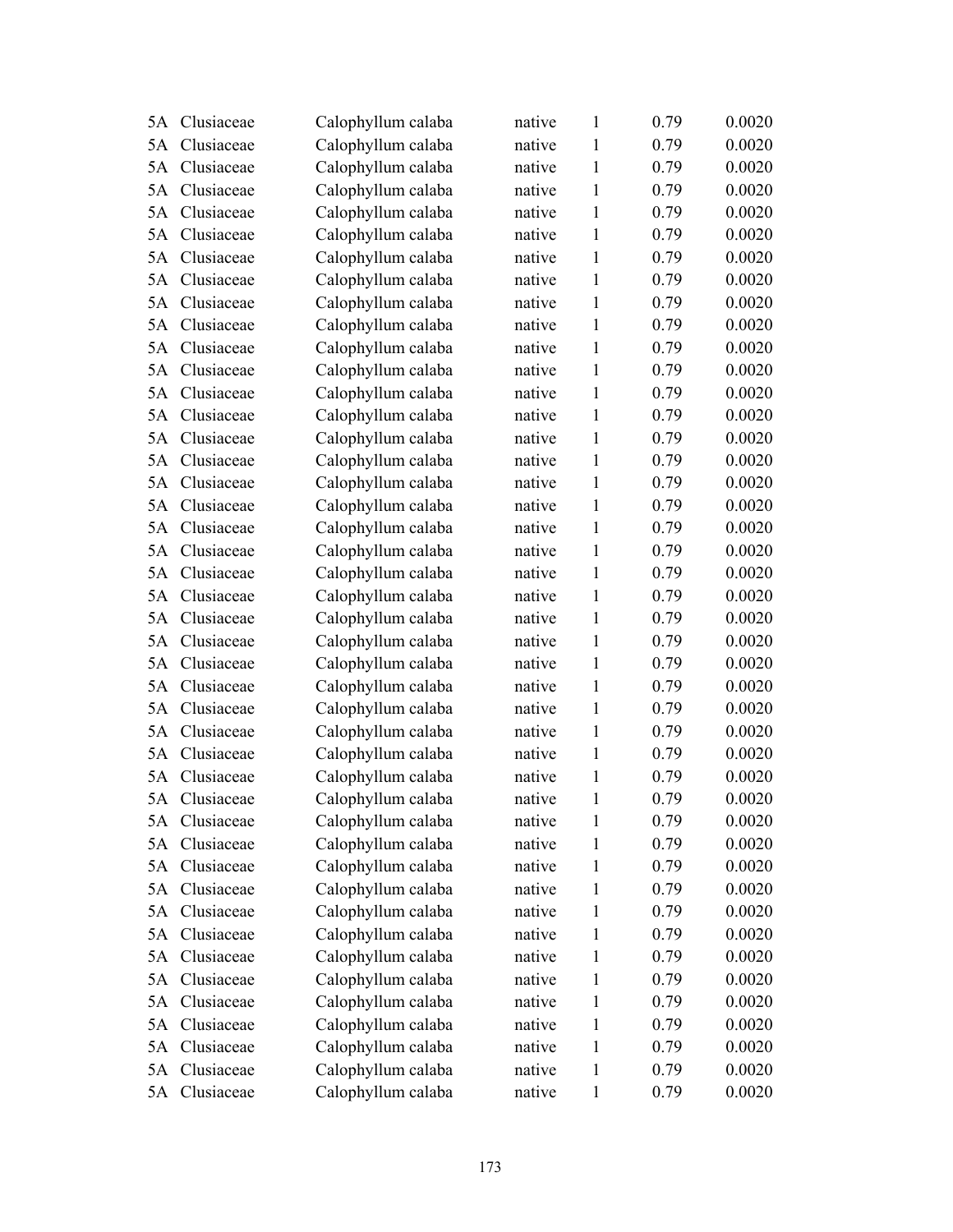| 5A | Clusiaceae    | Calophyllum calaba | native | $\mathbf{1}$ | 0.79 | 0.0020 |
|----|---------------|--------------------|--------|--------------|------|--------|
| 5A | Clusiaceae    | Calophyllum calaba | native | 1            | 0.79 | 0.0020 |
| 5A | Clusiaceae    | Calophyllum calaba | native | $\mathbf{1}$ | 0.79 | 0.0020 |
| 5A | Clusiaceae    | Calophyllum calaba | native | $\mathbf{1}$ | 0.79 | 0.0020 |
| 5A | Clusiaceae    | Calophyllum calaba | native | $\mathbf{1}$ | 0.79 | 0.0020 |
| 5A | Clusiaceae    | Calophyllum calaba | native | 1            | 0.79 | 0.0020 |
| 5A | Clusiaceae    | Calophyllum calaba | native | 1            | 0.79 | 0.0020 |
| 5A | Clusiaceae    | Calophyllum calaba | native | $\mathbf{1}$ | 0.79 | 0.0020 |
| 5A | Clusiaceae    | Calophyllum calaba | native | $\mathbf{1}$ | 0.79 | 0.0020 |
| 5A | Clusiaceae    | Calophyllum calaba | native | $\mathbf{1}$ | 0.79 | 0.0020 |
| 5A | Clusiaceae    | Calophyllum calaba | native | $\mathbf{1}$ | 0.79 | 0.0020 |
| 5A | Clusiaceae    | Calophyllum calaba | native | $\mathbf{1}$ | 0.79 | 0.0020 |
| 5A | Clusiaceae    | Calophyllum calaba | native | $\mathbf{1}$ | 0.79 | 0.0020 |
| 5A | Clusiaceae    | Calophyllum calaba | native | $\mathbf{1}$ | 0.79 | 0.0020 |
| 5A | Clusiaceae    | Calophyllum calaba | native | $\mathbf{1}$ | 0.79 | 0.0020 |
| 5A | Clusiaceae    | Calophyllum calaba | native | 1            | 0.79 | 0.0020 |
| 5A | Clusiaceae    | Calophyllum calaba | native | $\mathbf{1}$ | 0.79 | 0.0020 |
| 5A | Clusiaceae    | Calophyllum calaba | native | $\mathbf{1}$ | 0.79 | 0.0020 |
| 5A | Clusiaceae    | Calophyllum calaba | native | 1            | 0.79 | 0.0020 |
| 5A | Clusiaceae    | Calophyllum calaba | native | $\mathbf{1}$ | 0.79 | 0.0020 |
| 5A | Clusiaceae    | Calophyllum calaba | native | 1            | 0.79 | 0.0020 |
| 5A | Clusiaceae    | Calophyllum calaba | native | $\mathbf{1}$ | 0.79 | 0.0020 |
| 5A | Clusiaceae    | Calophyllum calaba | native | $\mathbf{1}$ | 0.79 | 0.0020 |
| 5A | Clusiaceae    | Calophyllum calaba | native | $\mathbf{1}$ | 0.79 | 0.0020 |
| 5A | Clusiaceae    | Calophyllum calaba | native | $\mathbf{1}$ | 0.79 | 0.0020 |
| 5A | Clusiaceae    | Calophyllum calaba | native | 1            | 0.79 | 0.0020 |
| 5A | Clusiaceae    | Calophyllum calaba | native | $\mathbf{1}$ | 0.79 | 0.0020 |
| 5A | Clusiaceae    | Calophyllum calaba | native | $\mathbf{1}$ | 0.79 | 0.0020 |
| 5A | Clusiaceae    | Calophyllum calaba | native | $\mathbf{1}$ | 0.79 | 0.0020 |
| 5A | Clusiaceae    | Calophyllum calaba | native | $\mathbf{1}$ | 0.79 | 0.0020 |
|    | 5A Clusiaceae | Calophyllum calaba | native | $\mathbf{1}$ | 0.79 | 0.0020 |
| 5A | Clusiaceae    | Calophyllum calaba | native | 1            | 0.79 | 0.0020 |
| 5A | Clusiaceae    | Calophyllum calaba | native | 1            | 0.79 | 0.0020 |
| 5A | Clusiaceae    | Calophyllum calaba | native | 1            | 0.79 | 0.0020 |
| 5A | Clusiaceae    | Calophyllum calaba | native | 1            | 0.79 | 0.0020 |
| 5A | Clusiaceae    | Calophyllum calaba | native | 1            | 0.79 | 0.0020 |
| 5A | Clusiaceae    | Calophyllum calaba | native | $\mathbf{1}$ | 0.79 | 0.0020 |
| 5A | Clusiaceae    | Calophyllum calaba | native | 1            | 0.79 | 0.0020 |
| 5A | Clusiaceae    | Calophyllum calaba | native | 1            | 0.79 | 0.0020 |
| 5A | Clusiaceae    | Calophyllum calaba | native | $\mathbf{1}$ | 0.79 | 0.0020 |
| 5A | Clusiaceae    | Calophyllum calaba | native | 1            | 0.79 | 0.0020 |
| 5A | Clusiaceae    | Calophyllum calaba | native | $\mathbf{1}$ | 0.79 | 0.0020 |
| 5A | Clusiaceae    | Calophyllum calaba | native | $\mathbf{1}$ | 0.79 | 0.0020 |
|    | 5A Clusiaceae | Calophyllum calaba | native | $\mathbf{1}$ | 0.79 | 0.0020 |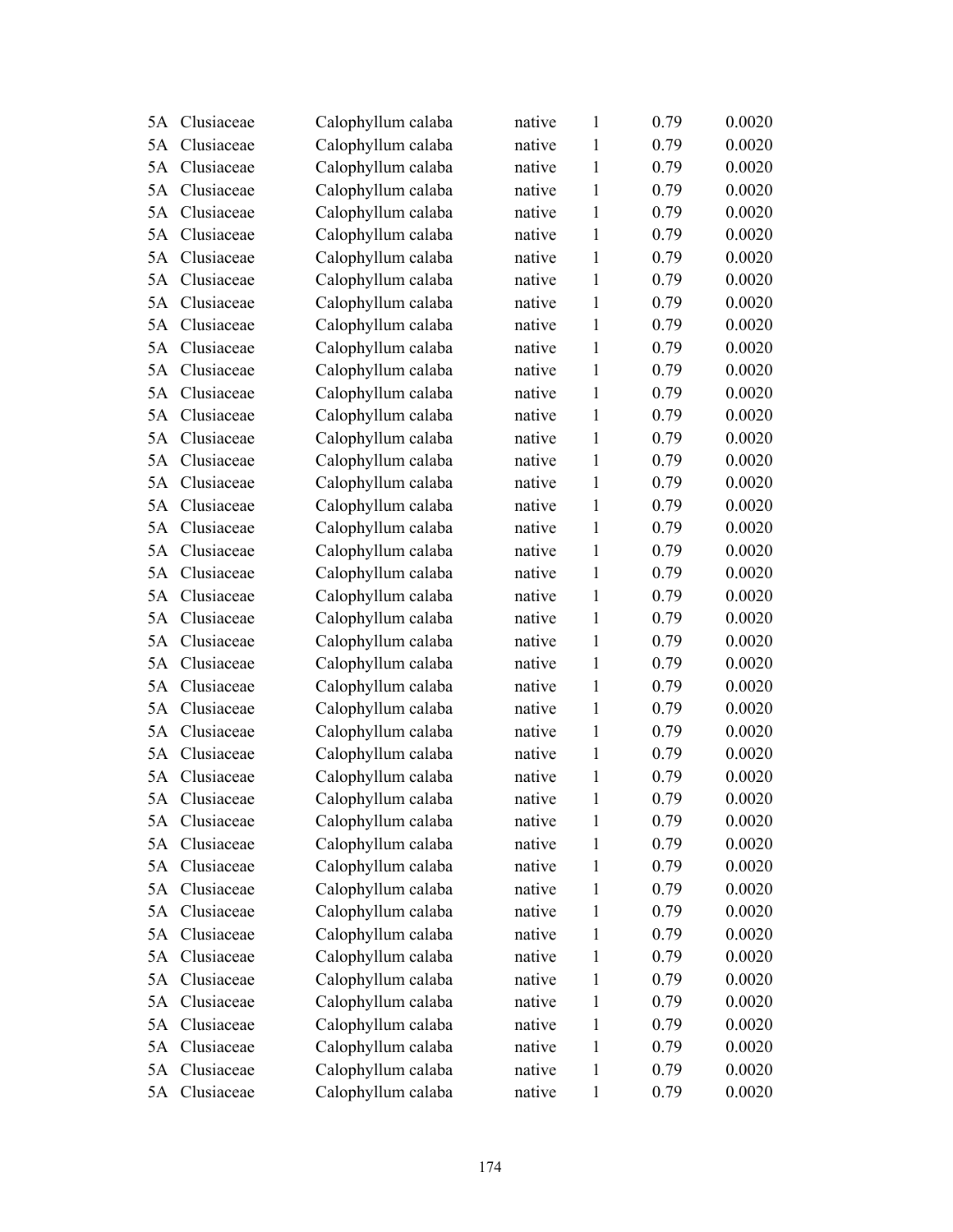| 5A | Clusiaceae    | Calophyllum calaba | native | $\mathbf{1}$ | 0.79 | 0.0020 |
|----|---------------|--------------------|--------|--------------|------|--------|
| 5A | Clusiaceae    | Calophyllum calaba | native | 1            | 0.79 | 0.0020 |
| 5A | Clusiaceae    | Calophyllum calaba | native | $\mathbf{1}$ | 0.79 | 0.0020 |
| 5A | Clusiaceae    | Calophyllum calaba | native | 1            | 0.79 | 0.0020 |
| 5A | Clusiaceae    | Calophyllum calaba | native | $\mathbf{1}$ | 0.79 | 0.0020 |
| 5A | Clusiaceae    | Calophyllum calaba | native | 1            | 0.79 | 0.0020 |
| 5A | Clusiaceae    | Calophyllum calaba | native | 1            | 0.79 | 0.0020 |
| 5A | Clusiaceae    | Calophyllum calaba | native | $\mathbf{1}$ | 0.79 | 0.0020 |
| 5A | Clusiaceae    | Calophyllum calaba | native | $\mathbf{1}$ | 0.79 | 0.0020 |
| 5A | Clusiaceae    | Calophyllum calaba | native | $\mathbf{1}$ | 0.79 | 0.0020 |
| 5A | Clusiaceae    | Calophyllum calaba | native | $\mathbf{1}$ | 0.79 | 0.0020 |
| 5A | Clusiaceae    | Calophyllum calaba | native | $\mathbf{1}$ | 0.79 | 0.0020 |
| 5A | Clusiaceae    | Calophyllum calaba | native | $\mathbf{1}$ | 0.79 | 0.0020 |
| 5A | Clusiaceae    | Calophyllum calaba | native | $\mathbf{1}$ | 0.79 | 0.0020 |
| 5A | Clusiaceae    | Calophyllum calaba | native | $\mathbf{1}$ | 0.79 | 0.0020 |
| 5A | Clusiaceae    | Calophyllum calaba | native | 1            | 0.79 | 0.0020 |
| 5A | Clusiaceae    | Calophyllum calaba | native | $\mathbf{1}$ | 0.79 | 0.0020 |
| 5A | Clusiaceae    | Calophyllum calaba | native | $\mathbf{1}$ | 0.79 | 0.0020 |
| 5A | Clusiaceae    | Calophyllum calaba | native | 1            | 0.79 | 0.0020 |
| 5A | Clusiaceae    | Calophyllum calaba | native | $\mathbf{1}$ | 0.79 | 0.0020 |
| 5A | Clusiaceae    | Calophyllum calaba | native | 1            | 0.79 | 0.0020 |
| 5A | Clusiaceae    | Calophyllum calaba | native | $\mathbf{1}$ | 0.79 | 0.0020 |
| 5A | Clusiaceae    | Calophyllum calaba | native | $\mathbf{1}$ | 0.79 | 0.0020 |
| 5A | Clusiaceae    | Calophyllum calaba | native | $\mathbf{1}$ | 0.79 | 0.0020 |
| 5A | Clusiaceae    | Calophyllum calaba | native | $\mathbf{1}$ | 0.79 | 0.0020 |
| 5A | Clusiaceae    | Calophyllum calaba | native | 1            | 0.79 | 0.0020 |
| 5A | Clusiaceae    | Calophyllum calaba | native | $\mathbf{1}$ | 0.79 | 0.0020 |
| 5A | Clusiaceae    | Calophyllum calaba | native | 1            | 0.79 | 0.0020 |
| 5A | Clusiaceae    | Calophyllum calaba | native | $\mathbf{1}$ | 0.79 | 0.0020 |
| 5A | Clusiaceae    | Calophyllum calaba | native | $\mathbf{1}$ | 0.79 | 0.0020 |
|    | 5A Clusiaceae | Calophyllum calaba | native | 1            | 0.79 | 0.0020 |
| 5A | Clusiaceae    | Calophyllum calaba | native | 1            | 0.79 | 0.0020 |
| 5A | Clusiaceae    | Calophyllum calaba | native | 1            | 0.79 | 0.0020 |
| 5A | Clusiaceae    | Calophyllum calaba | native | 1            | 0.79 | 0.0020 |
| 5A | Clusiaceae    | Calophyllum calaba | native | 1            | 0.79 | 0.0020 |
| 5A | Clusiaceae    | Calophyllum calaba | native | 1            | 0.79 | 0.0020 |
| 5A | Clusiaceae    | Calophyllum calaba | native | 1            | 0.79 | 0.0020 |
| 5A | Clusiaceae    | Calophyllum calaba | native | 1            | 0.79 | 0.0020 |
| 5A | Clusiaceae    | Calophyllum calaba | native | 1            | 0.79 | 0.0020 |
| 5A | Clusiaceae    | Calophyllum calaba | native | 1            | 0.79 | 0.0020 |
| 5A | Clusiaceae    | Calophyllum calaba | native | 1            | 0.79 | 0.0020 |
| 5A | Clusiaceae    | Calophyllum calaba | native | 1            | 0.79 | 0.0020 |
| 5A | Clusiaceae    | Calophyllum calaba | native | 1            | 0.79 | 0.0020 |
|    | 5A Clusiaceae | Calophyllum calaba | native | $\mathbf{1}$ | 0.79 | 0.0020 |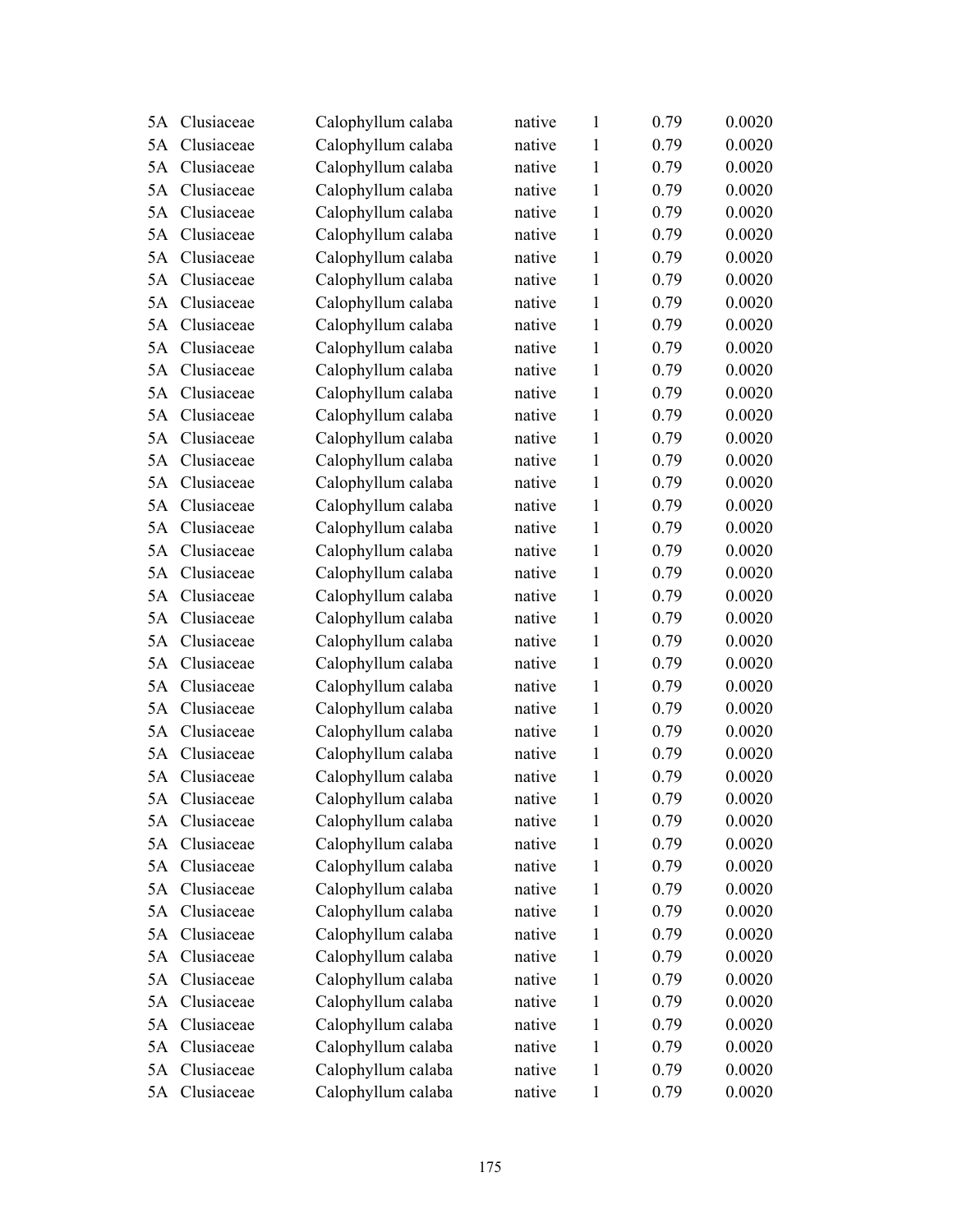| 5A | Clusiaceae    | Calophyllum calaba | native | $\mathbf{1}$ | 0.79 | 0.0020 |
|----|---------------|--------------------|--------|--------------|------|--------|
| 5A | Clusiaceae    | Calophyllum calaba | native | 1            | 0.79 | 0.0020 |
| 5A | Clusiaceae    | Calophyllum calaba | native | $\mathbf{1}$ | 0.79 | 0.0020 |
| 5A | Clusiaceae    | Calophyllum calaba | native | 1            | 0.79 | 0.0020 |
| 5A | Clusiaceae    | Calophyllum calaba | native | $\mathbf{1}$ | 0.79 | 0.0020 |
| 5A | Clusiaceae    | Calophyllum calaba | native | 1            | 0.79 | 0.0020 |
| 5A | Clusiaceae    | Calophyllum calaba | native | 1            | 0.79 | 0.0020 |
| 5A | Clusiaceae    | Calophyllum calaba | native | $\mathbf{1}$ | 0.79 | 0.0020 |
| 5A | Clusiaceae    | Calophyllum calaba | native | $\mathbf{1}$ | 0.79 | 0.0020 |
| 5A | Clusiaceae    | Calophyllum calaba | native | $\mathbf{1}$ | 0.79 | 0.0020 |
| 5A | Clusiaceae    | Calophyllum calaba | native | $\mathbf{1}$ | 0.79 | 0.0020 |
| 5A | Clusiaceae    | Calophyllum calaba | native | $\mathbf{1}$ | 0.79 | 0.0020 |
| 5A | Clusiaceae    | Calophyllum calaba | native | $\mathbf{1}$ | 0.79 | 0.0020 |
| 5A | Clusiaceae    | Calophyllum calaba | native | $\mathbf{1}$ | 0.79 | 0.0020 |
| 5A | Clusiaceae    | Calophyllum calaba | native | $\mathbf{1}$ | 0.79 | 0.0020 |
| 5A | Clusiaceae    | Calophyllum calaba | native | 1            | 0.79 | 0.0020 |
| 5A | Clusiaceae    | Calophyllum calaba | native | $\mathbf{1}$ | 0.79 | 0.0020 |
| 5A | Clusiaceae    | Calophyllum calaba | native | $\mathbf{1}$ | 0.79 | 0.0020 |
| 5A | Clusiaceae    | Calophyllum calaba | native | 1            | 0.79 | 0.0020 |
| 5A | Clusiaceae    | Calophyllum calaba | native | $\mathbf{1}$ | 0.79 | 0.0020 |
| 5A | Clusiaceae    | Calophyllum calaba | native | 1            | 0.79 | 0.0020 |
| 5A | Clusiaceae    | Calophyllum calaba | native | $\mathbf{1}$ | 0.79 | 0.0020 |
| 5A | Clusiaceae    | Calophyllum calaba | native | $\mathbf{1}$ | 0.79 | 0.0020 |
| 5A | Clusiaceae    | Calophyllum calaba | native | $\mathbf{1}$ | 0.79 | 0.0020 |
| 5A | Clusiaceae    | Calophyllum calaba | native | $\mathbf{1}$ | 0.79 | 0.0020 |
| 5A | Clusiaceae    | Calophyllum calaba | native | 1            | 0.79 | 0.0020 |
| 5A | Clusiaceae    | Calophyllum calaba | native | $\mathbf{1}$ | 0.79 | 0.0020 |
| 5A | Clusiaceae    | Calophyllum calaba | native | $\mathbf{1}$ | 0.79 | 0.0020 |
| 5A | Clusiaceae    | Calophyllum calaba | native | $\mathbf{1}$ | 0.79 | 0.0020 |
| 5A | Clusiaceae    | Calophyllum calaba | native | $\mathbf{1}$ | 0.79 | 0.0020 |
|    | 5A Clusiaceae | Calophyllum calaba | native | $\mathbf{1}$ | 0.79 | 0.0020 |
| 5A | Clusiaceae    | Calophyllum calaba | native | 1            | 0.79 | 0.0020 |
| 5A | Clusiaceae    | Calophyllum calaba | native | 1            | 0.79 | 0.0020 |
| 5A | Clusiaceae    | Calophyllum calaba | native | 1            | 0.79 | 0.0020 |
| 5A | Clusiaceae    | Calophyllum calaba | native | 1            | 0.79 | 0.0020 |
| 5A | Clusiaceae    | Calophyllum calaba | native | 1            | 0.79 | 0.0020 |
| 5A | Clusiaceae    | Calophyllum calaba | native | $\mathbf{1}$ | 0.79 | 0.0020 |
| 5A | Clusiaceae    | Calophyllum calaba | native | 1            | 0.79 | 0.0020 |
| 5A | Clusiaceae    | Calophyllum calaba | native | 1            | 0.79 | 0.0020 |
| 5A | Clusiaceae    | Calophyllum calaba | native | $\mathbf{1}$ | 0.79 | 0.0020 |
| 5A | Clusiaceae    | Calophyllum calaba | native | 1            | 0.79 | 0.0020 |
| 5A | Clusiaceae    | Calophyllum calaba | native | $\mathbf{1}$ | 0.79 | 0.0020 |
| 5A | Clusiaceae    | Calophyllum calaba | native | $\mathbf{1}$ | 0.79 | 0.0020 |
| 5A | Clusiaceae    | Calophyllum calaba | native | 1            | 0.79 | 0.0020 |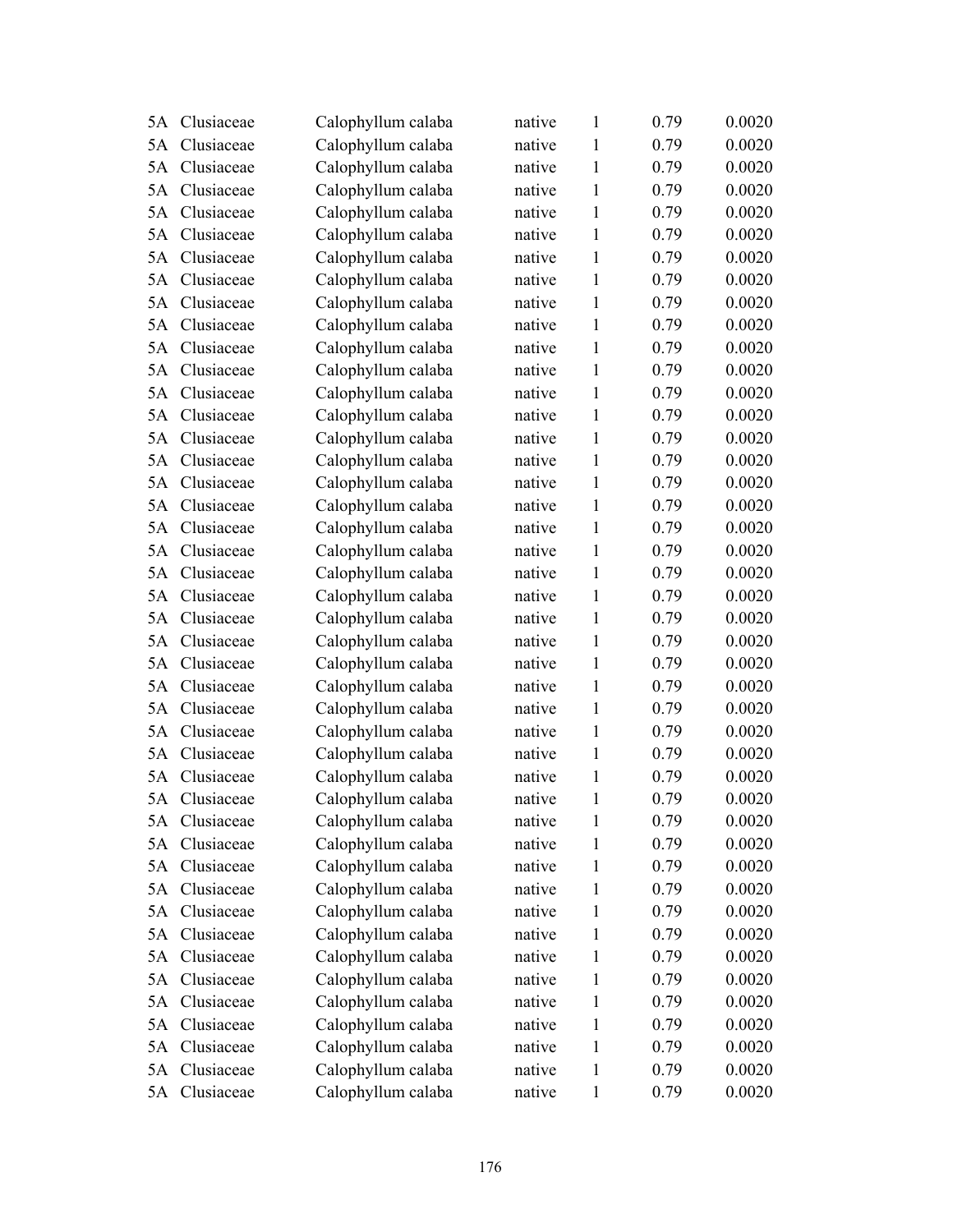| 5A | Clusiaceae     | Calophyllum calaba  | native | $\mathbf{1}$   | 0.79   | 0.0020 |
|----|----------------|---------------------|--------|----------------|--------|--------|
| 5A | Clusiaceae     | Calophyllum calaba  | native | 1              | 0.79   | 0.0020 |
| 5A | Fabaceae       | Andira inermis      | native | 3              | 7.07   | 0.0177 |
| 5A | Fabaceae       | Andira inermis      | native | $\overline{2}$ | 3.14   | 0.0079 |
| 5A | Flacourtiaceae | Casearia sylvestris | native | $\overline{2}$ | 3.14   | 0.0079 |
| 5A | Lauraceae      | Ocotea patens       | native | 5              | 19.63  | 0.0491 |
| 5A | Lauraceae      | Ocotea leucoxylon   | native | $\overline{4}$ | 12.57  | 0.0314 |
| 5A | Lauraceae      | Ocotea leucoxylon   | native | $\mathbf{1}$   | 0.79   | 0.0020 |
| 5A | Malvaceae      | Hibiscus elatus     | exotic | 35             | 962.11 | 2.4053 |
| 5A | Malvaceae      | Hibiscus elatus     | exotic | 32             | 804.25 | 2.0106 |
| 5A | Malvaceae      | Hibiscus elatus     | exotic | 32             | 804.25 | 2.0106 |
| 5A | Malvaceae      | Hibiscus elatus     | exotic | 31             | 754.77 | 1.8869 |
| 5A | Malvaceae      | Hibiscus elatus     | exotic | 31             | 754.77 | 1.8869 |
| 5A | Malvaceae      | Hibiscus elatus     | exotic | 27             | 572.56 | 1.4314 |
| 5A | Malvaceae      | Hibiscus elatus     | exotic | 27             | 572.56 | 1.4314 |
| 5A | Malvaceae      | Hibiscus elatus     | exotic | 26             | 530.93 | 1.3273 |
| 5A | Malvaceae      | Hibiscus elatus     | exotic | 25             | 490.87 | 1.2272 |
| 5A | Malvaceae      | Hibiscus elatus     | exotic | 24             | 452.39 | 1.1310 |
| 5A | Malvaceae      | Hibiscus elatus     | exotic | 24             | 452.39 | 1.1310 |
| 5A | Malvaceae      | Hibiscus elatus     | exotic | 24             | 452.39 | 1.1310 |
| 5A | Malvaceae      | Hibiscus elatus     | exotic | 23             | 415.48 | 1.0387 |
| 5A | Malvaceae      | Hibiscus elatus     | exotic | 23             | 415.48 | 1.0387 |
| 5A | Malvaceae      | Hibiscus elatus     | exotic | 22             | 380.13 | 0.9503 |
| 5A | Malvaceae      | Hibiscus elatus     | exotic | 22             | 380.13 | 0.9503 |
| 5A | Malvaceae      | Hibiscus elatus     | exotic | 20             | 314.16 | 0.7854 |
| 5A | Malvaceae      | Hibiscus elatus     | exotic | 20             | 314.16 | 0.7854 |
| 5A | Malvaceae      | Hibiscus elatus     | exotic | 20             | 314.16 | 0.7854 |
| 5A | Malvaceae      | Hibiscus elatus     | exotic | 19             | 283.53 | 0.7088 |
| 5A | Malvaceae      | Hibiscus elatus     | exotic | 18             | 254.47 | 0.6362 |
| 5A | Malvaceae      | Hibiscus elatus     | exotic | 18             | 254.47 | 0.6362 |
|    | 5A Malvaceae   | Hibiscus elatus     | exotic | 18             | 254.47 | 0.6362 |
| 5A | Malvaceae      | Hibiscus elatus     | exotic | 18             | 254.47 | 0.6362 |
| 5A | Malvaceae      | Hibiscus elatus     | exotic | 17             | 226.98 | 0.5675 |
| 5A | Malvaceae      | Hibiscus elatus     | exotic | 17             | 226.98 | 0.5675 |
| 5A | Malvaceae      | Hibiscus elatus     | exotic | 16             | 201.06 | 0.5027 |
| 5A | Malvaceae      | Hibiscus elatus     | exotic | 16             | 201.06 | 0.5027 |
|    | 5A Malvaceae   | Hibiscus elatus     | exotic | 16             | 201.06 | 0.5027 |
| 5A | Malvaceae      | Hibiscus elatus     | exotic | 16             | 201.06 | 0.5027 |
| 5A | Malvaceae      | Hibiscus elatus     | exotic | 16             | 201.06 | 0.5027 |
| 5A | Malvaceae      | Hibiscus elatus     | exotic | 15             | 176.71 | 0.4418 |
| 5A | Malvaceae      | Hibiscus elatus     | exotic | 15             | 176.71 | 0.4418 |
| 5A | Malvaceae      | Hibiscus elatus     | exotic | 15             | 176.71 | 0.4418 |
|    | 5A Malvaceae   | Hibiscus elatus     | exotic | 14             | 153.94 | 0.3848 |
|    | 5A Malvaceae   | Hibiscus elatus     | exotic | 14             | 153.94 | 0.3848 |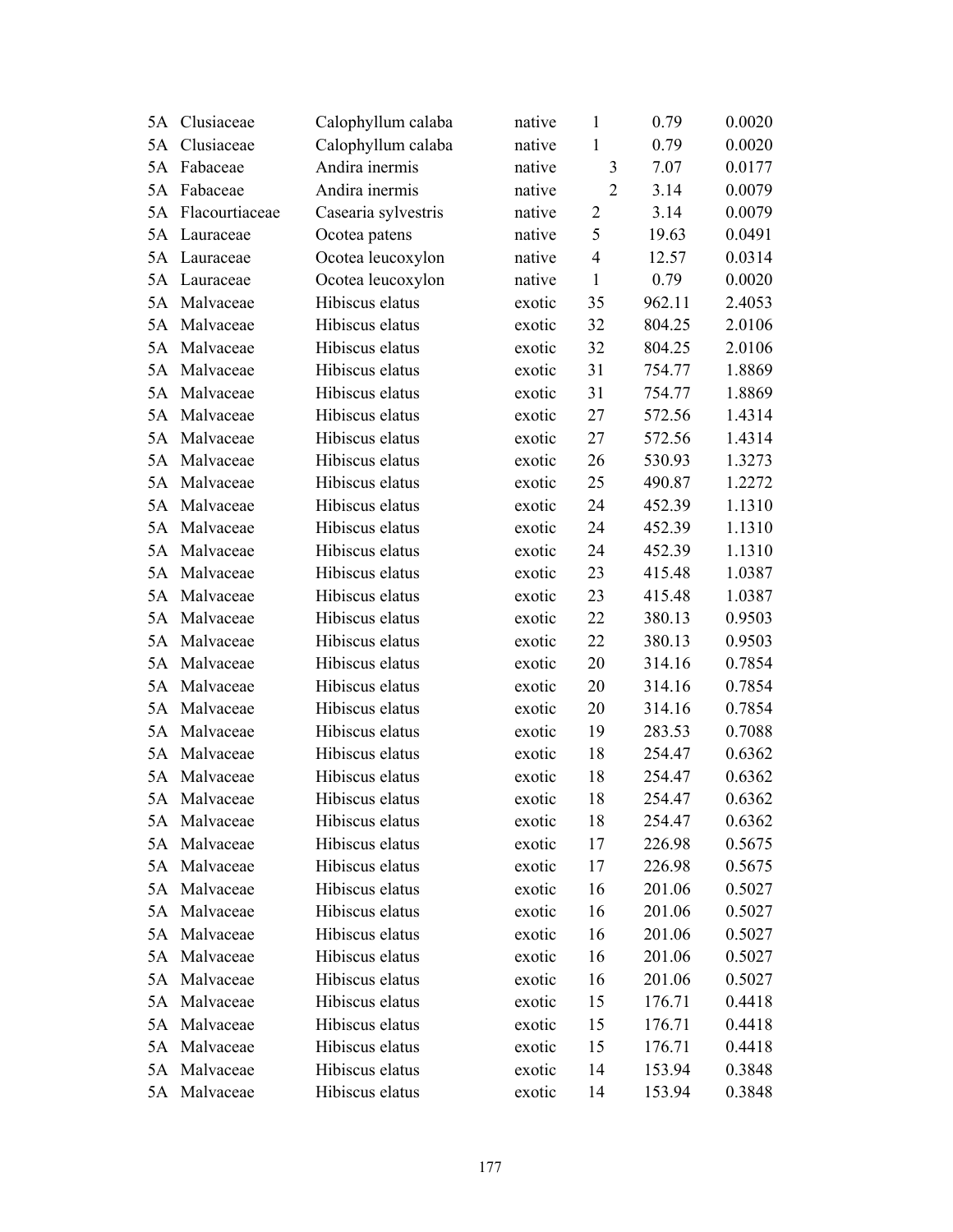| 5A | Malvaceae       | Hibiscus elatus      | exotic | 14             | 153.94 | 0.3848 |
|----|-----------------|----------------------|--------|----------------|--------|--------|
|    | 5A Malvaceae    | Hibiscus elatus      | exotic | 13             | 132.73 | 0.3318 |
| 5A | Malvaceae       | Hibiscus elatus      | exotic | 13             | 132.73 | 0.3318 |
| 5A | Malvaceae       | Hibiscus elatus      | exotic | 13             | 132.73 | 0.3318 |
| 5A | Malvaceae       | Hibiscus elatus      | exotic | 13             | 132.73 | 0.3318 |
| 5A | Malvaceae       | Hibiscus elatus      | exotic | 12             | 113.10 | 0.2827 |
|    | 5A Malvaceae    | Hibiscus elatus      | exotic | 12             | 113.10 | 0.2827 |
| 5A | Malvaceae       | Hibiscus elatus      | exotic | 11             | 95.03  | 0.2376 |
| 5A | Malvaceae       | Hibiscus elatus      | exotic | 11             | 95.03  | 0.2376 |
| 5A | Malvaceae       | Hibiscus elatus      | exotic | 11             | 95.03  | 0.2376 |
| 5A | Malvaceae       | Hibiscus elatus      | exotic | 11             | 95.03  | 0.2376 |
| 5A | Malvaceae       | Hibiscus elatus      | exotic | 11             | 95.03  | 0.2376 |
| 5A | Malvaceae       | Hibiscus elatus      | exotic | 10             | 78.54  | 0.1963 |
| 5A | Malvaceae       | Hibiscus elatus      | exotic | 9              | 63.62  | 0.1590 |
| 5A | Malvaceae       | Hibiscus elatus      | exotic | 9              | 63.62  | 0.1590 |
| 5A | Malvaceae       | Hibiscus elatus      | exotic | 8              | 50.27  | 0.1257 |
| 5A | Malvaceae       | Hibiscus elatus      | exotic | 8              | 50.27  | 0.1257 |
| 5A | Malvaceae       | Hibiscus elatus      | exotic | $\tau$         | 38.48  | 0.0962 |
| 5A | Malvaceae       | Hibiscus elatus      | exotic | 5              | 19.63  | 0.0491 |
|    | 5A Malvaceae    | Hibiscus elatus      | exotic | 5              | 19.63  | 0.0491 |
| 5A | Malvaceae       | Hibiscus elatus      | exotic | $\overline{4}$ | 12.57  | 0.0314 |
| 5A | Malvaceae       | Hibiscus elatus      | exotic | $\overline{4}$ | 12.57  | 0.0314 |
| 5A | Malvaceae       | Hibiscus elatus      | exotic | $\overline{4}$ | 12.57  | 0.0314 |
| 5A | Malvaceae       | Hibiscus elatus      | exotic | $\overline{4}$ | 12.57  | 0.0314 |
|    | 5A Malvaceae    | Hibiscus elatus      | exotic | 3              | 7.07   | 0.0177 |
| 5A | Melastomataceae | Miconia prasina      | native | $\mathbf{1}$   | 0.79   | 0.0020 |
| 5A | Melastomataceae | Miconia impetiolaris | native | $\mathbf{1}$   | 0.79   | 0.0020 |
| 5A | Meliaceae       | Guarea guidonia      | native | 5              | 19.63  | 0.0491 |
| 5A | Myrtaceae       | Eugenia monticola    | native | 6              | 28.27  | 0.0707 |
| 5A | Rubiaceae       | Psychotria pubescens | native | $\mathbf{1}$   | 0.79   | 0.0020 |
|    | 5A Rubiaceae    | Neolaugeria resinosa | native | 1              | 0.79   | 0.0020 |
| 5A | Sapindaceae     | Thouinia striata     | native | 7              | 38.48  | 0.0962 |
| 5A |                 |                      | native | 1              | 0.79   | 0.0020 |
| 5B | Araliaceae      | Dendropanax arboreum | native | 25             | 490.87 | 1.2272 |
| 5B | Clusiaceae      | Calophyllum calaba   | native | 12             | 113.10 | 0.2827 |
| 5B | Clusiaceae      | Calophyllum calaba   | native | 10             | 78.54  | 0.1963 |
| 5B | Clusiaceae      | Calophyllum calaba   | native | 10             | 78.54  | 0.1963 |
| 5B | Clusiaceae      | Calophyllum calaba   | native | 6              | 28.27  | 0.0707 |
| 5B | Clusiaceae      | Calophyllum calaba   | native | 5              | 19.63  | 0.0491 |
| 5B | Clusiaceae      | Calophyllum calaba   | native | 5              | 19.63  | 0.0491 |
| 5B | Clusiaceae      | Calophyllum calaba   | native | $\overline{4}$ | 12.57  | 0.0314 |
| 5B | Clusiaceae      | Calophyllum calaba   | native | $\overline{4}$ | 12.57  | 0.0314 |
| 5B | Clusiaceae      | Calophyllum calaba   | native | 4              | 12.57  | 0.0314 |
| 5B | Clusiaceae      | Calophyllum calaba   | native | 4              | 12.57  | 0.0314 |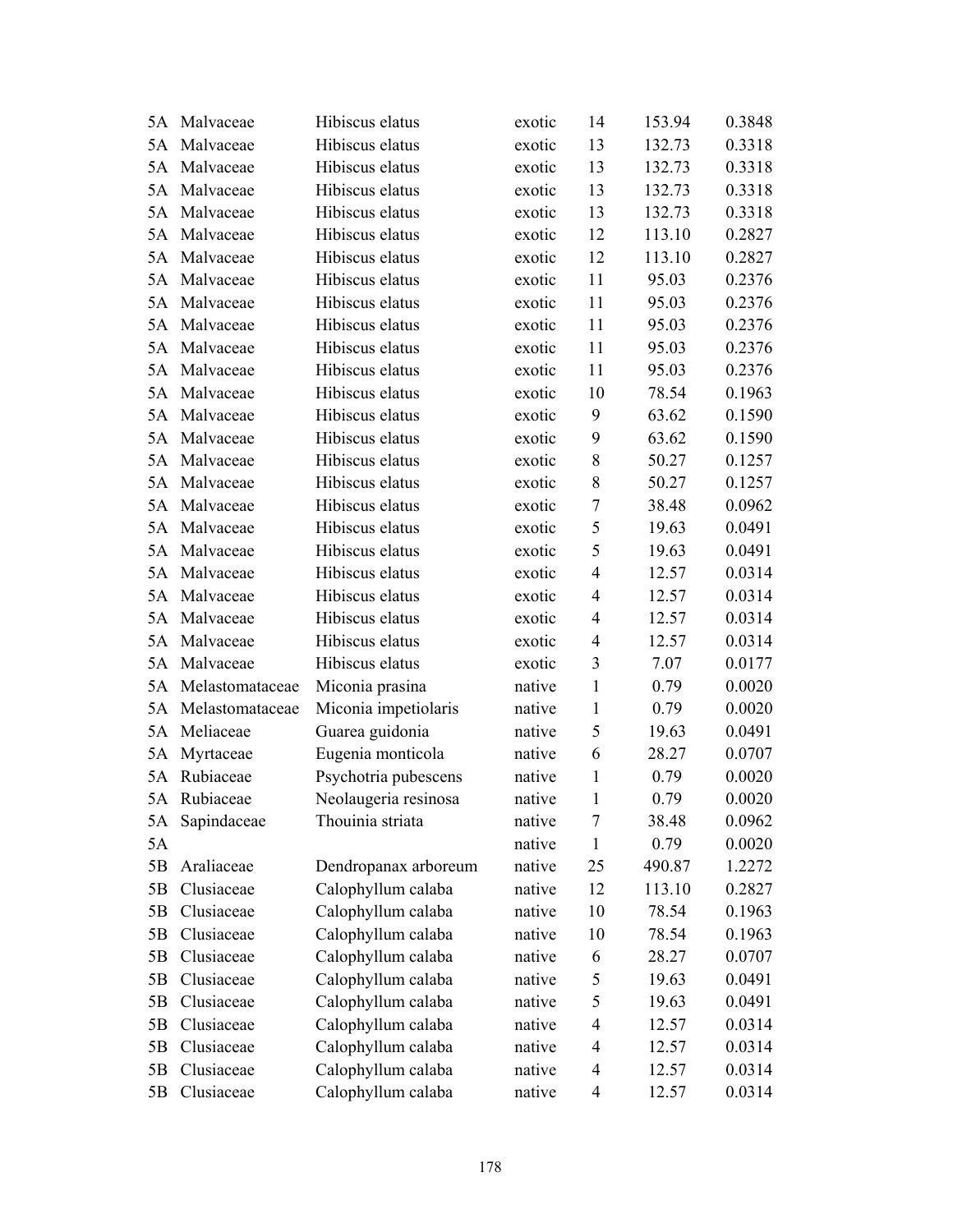| 5B | Clusiaceae | Calophyllum calaba | native | 3              | 7.07 | 0.0177 |
|----|------------|--------------------|--------|----------------|------|--------|
| 5B | Clusiaceae | Calophyllum calaba | native | 3              | 7.07 | 0.0177 |
| 5B | Clusiaceae | Calophyllum calaba | native | $\mathfrak{Z}$ | 7.07 | 0.0177 |
| 5B | Clusiaceae | Calophyllum calaba | native | $\overline{3}$ | 7.07 | 0.0177 |
| 5B | Clusiaceae | Calophyllum calaba | native | 3              | 7.07 | 0.0177 |
| 5B | Clusiaceae | Calophyllum calaba | native | 3              | 7.07 | 0.0177 |
| 5B | Clusiaceae | Calophyllum calaba | native | 3              | 7.07 | 0.0177 |
| 5B | Clusiaceae | Calophyllum calaba | native | 3              | 7.07 | 0.0177 |
| 5B | Clusiaceae | Calophyllum calaba | native | $\overline{3}$ | 7.07 | 0.0177 |
| 5B | Clusiaceae | Calophyllum calaba | native | $\overline{3}$ | 7.07 | 0.0177 |
| 5B | Clusiaceae | Calophyllum calaba | native | 3              | 7.07 | 0.0177 |
| 5B | Clusiaceae | Calophyllum calaba | native | 3              | 7.07 | 0.0177 |
| 5B | Clusiaceae | Calophyllum calaba | native | 3              | 7.07 | 0.0177 |
| 5B | Clusiaceae | Calophyllum calaba | native | 3              | 7.07 | 0.0177 |
| 5B | Clusiaceae | Calophyllum calaba | native | $\overline{2}$ | 3.14 | 0.0079 |
| 5B | Clusiaceae | Calophyllum calaba | native | $\overline{2}$ | 3.14 | 0.0079 |
| 5B | Clusiaceae | Calophyllum calaba | native | $\overline{2}$ | 3.14 | 0.0079 |
| 5B | Clusiaceae | Calophyllum calaba | native | $\overline{2}$ | 3.14 | 0.0079 |
| 5B | Clusiaceae | Calophyllum calaba | native | $\overline{2}$ | 3.14 | 0.0079 |
| 5B | Clusiaceae | Calophyllum calaba | native | $\overline{2}$ | 3.14 | 0.0079 |
| 5B | Clusiaceae | Calophyllum calaba | native | $\overline{2}$ | 3.14 | 0.0079 |
| 5B | Clusiaceae | Calophyllum calaba | native | $\sqrt{2}$     | 3.14 | 0.0079 |
| 5B | Clusiaceae | Calophyllum calaba | native | $\overline{2}$ | 3.14 | 0.0079 |
| 5B | Clusiaceae | Calophyllum calaba | native | $\overline{2}$ | 3.14 | 0.0079 |
| 5B | Clusiaceae | Calophyllum calaba | native | $\overline{2}$ | 3.14 | 0.0079 |
| 5B | Clusiaceae | Calophyllum calaba | native | $\overline{2}$ | 3.14 | 0.0079 |
| 5B | Clusiaceae | Calophyllum calaba | native | $\overline{2}$ | 3.14 | 0.0079 |
| 5B | Clusiaceae | Calophyllum calaba | native | $\sqrt{2}$     | 3.14 | 0.0079 |
| 5B | Clusiaceae | Calophyllum calaba | native | $\overline{2}$ | 3.14 | 0.0079 |
| 5B | Clusiaceae | Calophyllum calaba | native | $\overline{2}$ | 3.14 | 0.0079 |
| 5B | Clusiaceae | Calophyllum calaba | native | $\overline{2}$ | 3.14 | 0.0079 |
| 5B | Clusiaceae | Calophyllum calaba | native | 2              | 3.14 | 0.0079 |
| 5B | Clusiaceae | Calophyllum calaba | native | $\overline{c}$ | 3.14 | 0.0079 |
| 5B | Clusiaceae | Calophyllum calaba | native | $\overline{2}$ | 3.14 | 0.0079 |
| 5B | Clusiaceae | Calophyllum calaba | native | $\overline{2}$ | 3.14 | 0.0079 |
| 5B | Clusiaceae | Calophyllum calaba | native | $\mathbf{2}$   | 3.14 | 0.0079 |
| 5B | Clusiaceae | Calophyllum calaba | native | $\overline{2}$ | 3.14 | 0.0079 |
| 5B | Clusiaceae | Calophyllum calaba | native | $\mathbf{2}$   | 3.14 | 0.0079 |
| 5B | Clusiaceae | Calophyllum calaba | native | $\sqrt{2}$     | 3.14 | 0.0079 |
| 5B | Clusiaceae | Calophyllum calaba | native | $\sqrt{2}$     | 3.14 | 0.0079 |
| 5B | Clusiaceae | Calophyllum calaba | native | $\overline{2}$ | 3.14 | 0.0079 |
| 5B | Clusiaceae | Calophyllum calaba | native | $\overline{2}$ | 3.14 | 0.0079 |
| 5B | Clusiaceae | Calophyllum calaba | native | $\mathbf{2}$   | 3.14 | 0.0079 |
| 5B | Clusiaceae | Calophyllum calaba | native | $\overline{2}$ | 3.14 | 0.0079 |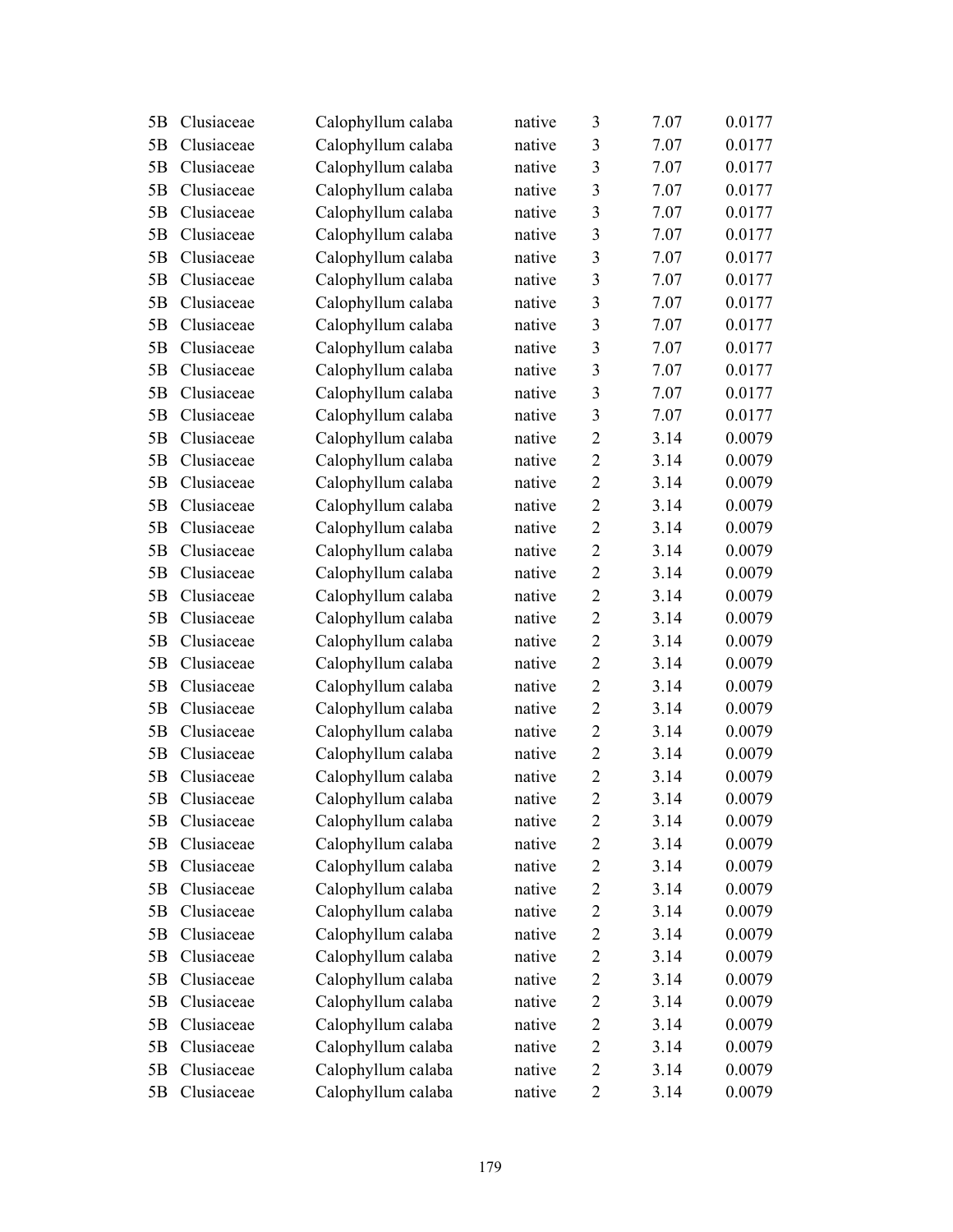| 5B | Clusiaceae | Calophyllum calaba | native | $\overline{2}$ | 3.14 | 0.0079 |
|----|------------|--------------------|--------|----------------|------|--------|
| 5B | Clusiaceae | Calophyllum calaba | native | $\overline{2}$ | 3.14 | 0.0079 |
| 5B | Clusiaceae | Calophyllum calaba | native | $\overline{2}$ | 3.14 | 0.0079 |
| 5B | Clusiaceae | Calophyllum calaba | native | $\overline{2}$ | 3.14 | 0.0079 |
| 5B | Clusiaceae | Calophyllum calaba | native | $\overline{2}$ | 3.14 | 0.0079 |
| 5B | Clusiaceae | Calophyllum calaba | native | $\overline{2}$ | 3.14 | 0.0079 |
| 5B | Clusiaceae | Calophyllum calaba | native | $\overline{2}$ | 3.14 | 0.0079 |
| 5B | Clusiaceae | Calophyllum calaba | native | $\overline{2}$ | 3.14 | 0.0079 |
| 5B | Clusiaceae | Calophyllum calaba | native | $\overline{2}$ | 3.14 | 0.0079 |
| 5B | Clusiaceae | Calophyllum calaba | native | $\overline{2}$ | 3.14 | 0.0079 |
| 5B | Clusiaceae | Calophyllum calaba | native | $\overline{2}$ | 3.14 | 0.0079 |
| 5B | Clusiaceae | Calophyllum calaba | native | $\overline{2}$ | 3.14 | 0.0079 |
| 5B | Clusiaceae | Calophyllum calaba | native | $\overline{2}$ | 3.14 | 0.0079 |
| 5B | Clusiaceae | Calophyllum calaba | native | $\overline{2}$ | 3.14 | 0.0079 |
| 5B | Clusiaceae | Calophyllum calaba | native | $\mathbf{1}$   | 0.79 | 0.0020 |
| 5B | Clusiaceae | Calophyllum calaba | native | 1              | 0.79 | 0.0020 |
| 5B | Clusiaceae | Calophyllum calaba | native | $\mathbf{1}$   | 0.79 | 0.0020 |
| 5B | Clusiaceae | Calophyllum calaba | native | $\mathbf{1}$   | 0.79 | 0.0020 |
| 5B | Clusiaceae | Calophyllum calaba | native | $\mathbf{1}$   | 0.79 | 0.0020 |
| 5B | Clusiaceae | Calophyllum calaba | native | $\mathbf{1}$   | 0.79 | 0.0020 |
| 5B | Clusiaceae | Calophyllum calaba | native | 1              | 0.79 | 0.0020 |
| 5B | Clusiaceae | Calophyllum calaba | native | $\mathbf{1}$   | 0.79 | 0.0020 |
| 5B | Clusiaceae | Calophyllum calaba | native | $\mathbf{1}$   | 0.79 | 0.0020 |
| 5B | Clusiaceae | Calophyllum calaba | native | $\mathbf{1}$   | 0.79 | 0.0020 |
| 5B | Clusiaceae | Calophyllum calaba | native | $\mathbf{1}$   | 0.79 | 0.0020 |
| 5B | Clusiaceae | Calophyllum calaba | native | $\mathbf{1}$   | 0.79 | 0.0020 |
| 5B | Clusiaceae | Calophyllum calaba | native | $\mathbf{1}$   | 0.79 | 0.0020 |
| 5B | Clusiaceae | Calophyllum calaba | native | $\mathbf{1}$   | 0.79 | 0.0020 |
| 5B | Clusiaceae | Calophyllum calaba | native | $\mathbf{1}$   | 0.79 | 0.0020 |
| 5B | Clusiaceae | Calophyllum calaba | native | 1              | 0.79 | 0.0020 |
| 5B | Clusiaceae | Calophyllum calaba | native | $\mathbf{1}$   | 0.79 | 0.0020 |
| 5B | Clusiaceae | Calophyllum calaba | native | 1              | 0.79 | 0.0020 |
| 5B | Clusiaceae | Calophyllum calaba | native | 1              | 0.79 | 0.0020 |
| 5B | Clusiaceae | Calophyllum calaba | native | 1              | 0.79 | 0.0020 |
| 5B | Clusiaceae | Calophyllum calaba | native | 1              | 0.79 | 0.0020 |
| 5B | Clusiaceae | Calophyllum calaba | native | 1              | 0.79 | 0.0020 |
| 5B | Clusiaceae | Calophyllum calaba | native | 1              | 0.79 | 0.0020 |
| 5B | Clusiaceae | Calophyllum calaba | native | 1              | 0.79 | 0.0020 |
| 5B | Clusiaceae | Calophyllum calaba | native | 1              | 0.79 | 0.0020 |
| 5B | Clusiaceae | Calophyllum calaba | native | 1              | 0.79 | 0.0020 |
| 5B | Clusiaceae | Calophyllum calaba | native | 1              | 0.79 | 0.0020 |
| 5B | Clusiaceae | Calophyllum calaba | native | 1              | 0.79 | 0.0020 |
| 5B | Clusiaceae | Calophyllum calaba | native | 1              | 0.79 | 0.0020 |
| 5B | Clusiaceae | Calophyllum calaba | native | $\mathbf{1}$   | 0.79 | 0.0020 |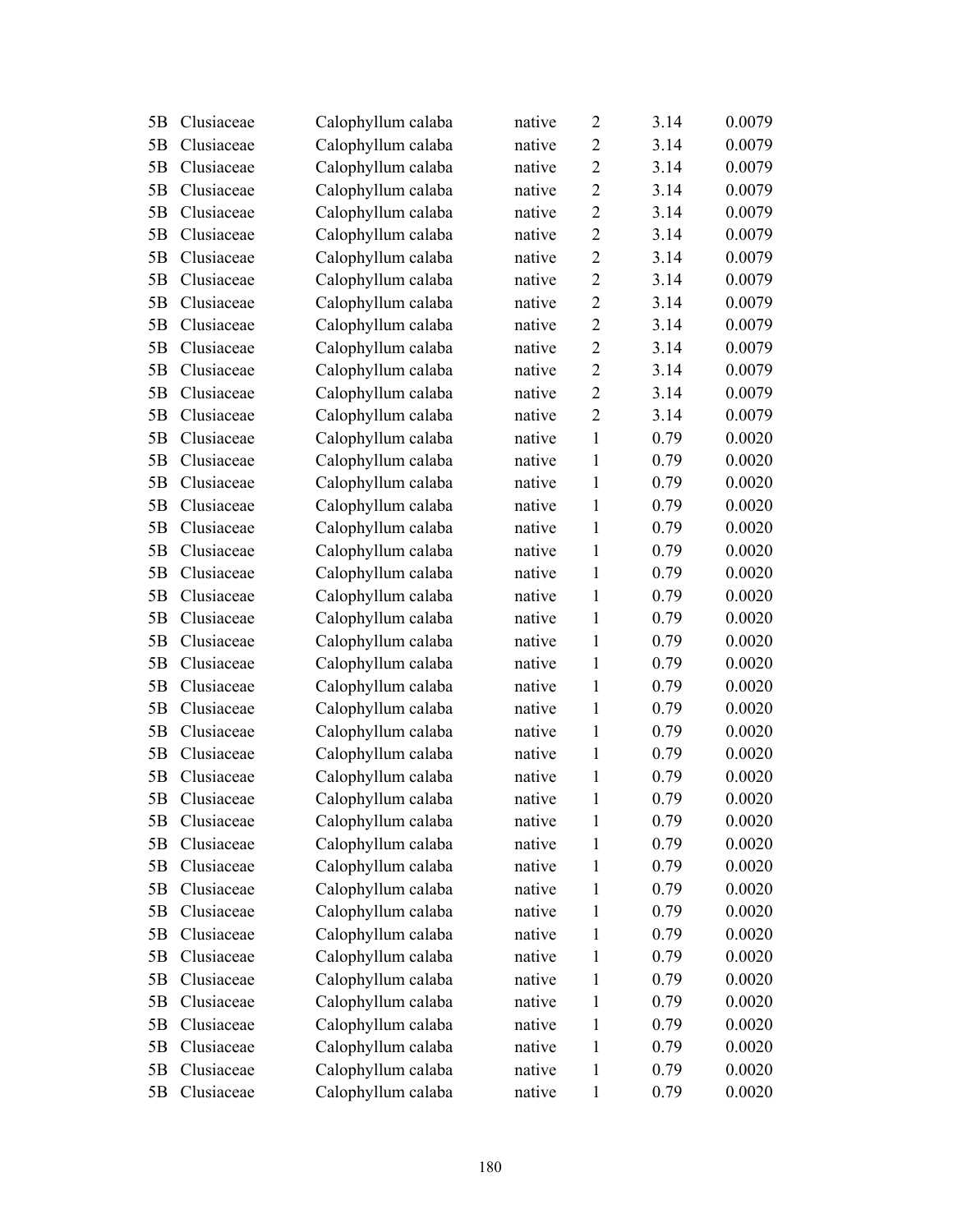| 5B             | Clusiaceae | Calophyllum calaba | native | $\mathbf{1}$ | 0.79 | 0.0020 |
|----------------|------------|--------------------|--------|--------------|------|--------|
| 5 <sub>B</sub> | Clusiaceae | Calophyllum calaba | native | $\mathbf{1}$ | 0.79 | 0.0020 |
| 5B             | Clusiaceae | Calophyllum calaba | native | $\mathbf{1}$ | 0.79 | 0.0020 |
| 5B             | Clusiaceae | Calophyllum calaba | native | $\mathbf{1}$ | 0.79 | 0.0020 |
| 5B             | Clusiaceae | Calophyllum calaba | native | $\mathbf{1}$ | 0.79 | 0.0020 |
| 5B             | Clusiaceae | Calophyllum calaba | native | $\mathbf{1}$ | 0.79 | 0.0020 |
| 5B             | Clusiaceae | Calophyllum calaba | native | $\mathbf{1}$ | 0.79 | 0.0020 |
| 5B             | Clusiaceae | Calophyllum calaba | native | $\mathbf{1}$ | 0.79 | 0.0020 |
| 5B             | Clusiaceae | Calophyllum calaba | native | $\mathbf{1}$ | 0.79 | 0.0020 |
| 5B             | Clusiaceae | Calophyllum calaba | native | $\mathbf{1}$ | 0.79 | 0.0020 |
| 5B             | Clusiaceae | Calophyllum calaba | native | $\mathbf{1}$ | 0.79 | 0.0020 |
| 5B             | Clusiaceae | Calophyllum calaba | native | $\mathbf{1}$ | 0.79 | 0.0020 |
| 5B             | Clusiaceae | Calophyllum calaba | native | $\mathbf{1}$ | 0.79 | 0.0020 |
| 5B             | Clusiaceae | Calophyllum calaba | native | $\mathbf{1}$ | 0.79 | 0.0020 |
| 5B             | Clusiaceae | Calophyllum calaba | native | $\mathbf{1}$ | 0.79 | 0.0020 |
| 5B             | Clusiaceae | Calophyllum calaba | native | 1            | 0.79 | 0.0020 |
| 5B             | Clusiaceae | Calophyllum calaba | native | $\mathbf{1}$ | 0.79 | 0.0020 |
| 5B             | Clusiaceae | Calophyllum calaba | native | $\mathbf{1}$ | 0.79 | 0.0020 |
| 5B             | Clusiaceae | Calophyllum calaba | native | 1            | 0.79 | 0.0020 |
| 5B             | Clusiaceae | Calophyllum calaba | native | $\mathbf{1}$ | 0.79 | 0.0020 |
| 5B             | Clusiaceae | Calophyllum calaba | native | 1            | 0.79 | 0.0020 |
| 5B             | Clusiaceae | Calophyllum calaba | native | $\mathbf{1}$ | 0.79 | 0.0020 |
| 5B             | Clusiaceae | Calophyllum calaba | native | $\mathbf{1}$ | 0.79 | 0.0020 |
| 5B             | Clusiaceae | Calophyllum calaba | native | $\mathbf{1}$ | 0.79 | 0.0020 |
| 5B             | Clusiaceae | Calophyllum calaba | native | $\mathbf{1}$ | 0.79 | 0.0020 |
| 5B             | Clusiaceae | Calophyllum calaba | native | $\mathbf{1}$ | 0.79 | 0.0020 |
| 5B             | Clusiaceae | Calophyllum calaba | native | $\mathbf{1}$ | 0.79 | 0.0020 |
| 5B             | Clusiaceae | Calophyllum calaba | native | $\mathbf{1}$ | 0.79 | 0.0020 |
| 5B             | Clusiaceae | Calophyllum calaba | native | $\mathbf{1}$ | 0.79 | 0.0020 |
| 5B             | Clusiaceae | Calophyllum calaba | native | 1            | 0.79 | 0.0020 |
| 5B             | Clusiaceae | Calophyllum calaba | native | $\mathbf{1}$ | 0.79 | 0.0020 |
| 5B             | Clusiaceae | Calophyllum calaba | native | 1            | 0.79 | 0.0020 |
| 5B             | Clusiaceae | Calophyllum calaba | native | 1            | 0.79 | 0.0020 |
| 5B             | Clusiaceae | Calophyllum calaba | native | 1            | 0.79 | 0.0020 |
| 5B             | Clusiaceae | Calophyllum calaba | native | 1            | 0.79 | 0.0020 |
| 5B             | Clusiaceae | Calophyllum calaba | native | 1            | 0.79 | 0.0020 |
| 5B             | Clusiaceae | Calophyllum calaba | native | 1            | 0.79 | 0.0020 |
| 5B             | Clusiaceae | Calophyllum calaba | native | 1            | 0.79 | 0.0020 |
| 5B             | Clusiaceae | Calophyllum calaba | native | 1            | 0.79 | 0.0020 |
| 5B             | Clusiaceae | Calophyllum calaba | native | 1            | 0.79 | 0.0020 |
| 5B             | Clusiaceae | Calophyllum calaba | native | 1            | 0.79 | 0.0020 |
| 5B             | Clusiaceae | Calophyllum calaba | native | 1            | 0.79 | 0.0020 |
| 5B             | Clusiaceae | Calophyllum calaba | native | 1            | 0.79 | 0.0020 |
| 5B             | Clusiaceae | Calophyllum calaba | native | 1            | 0.79 | 0.0020 |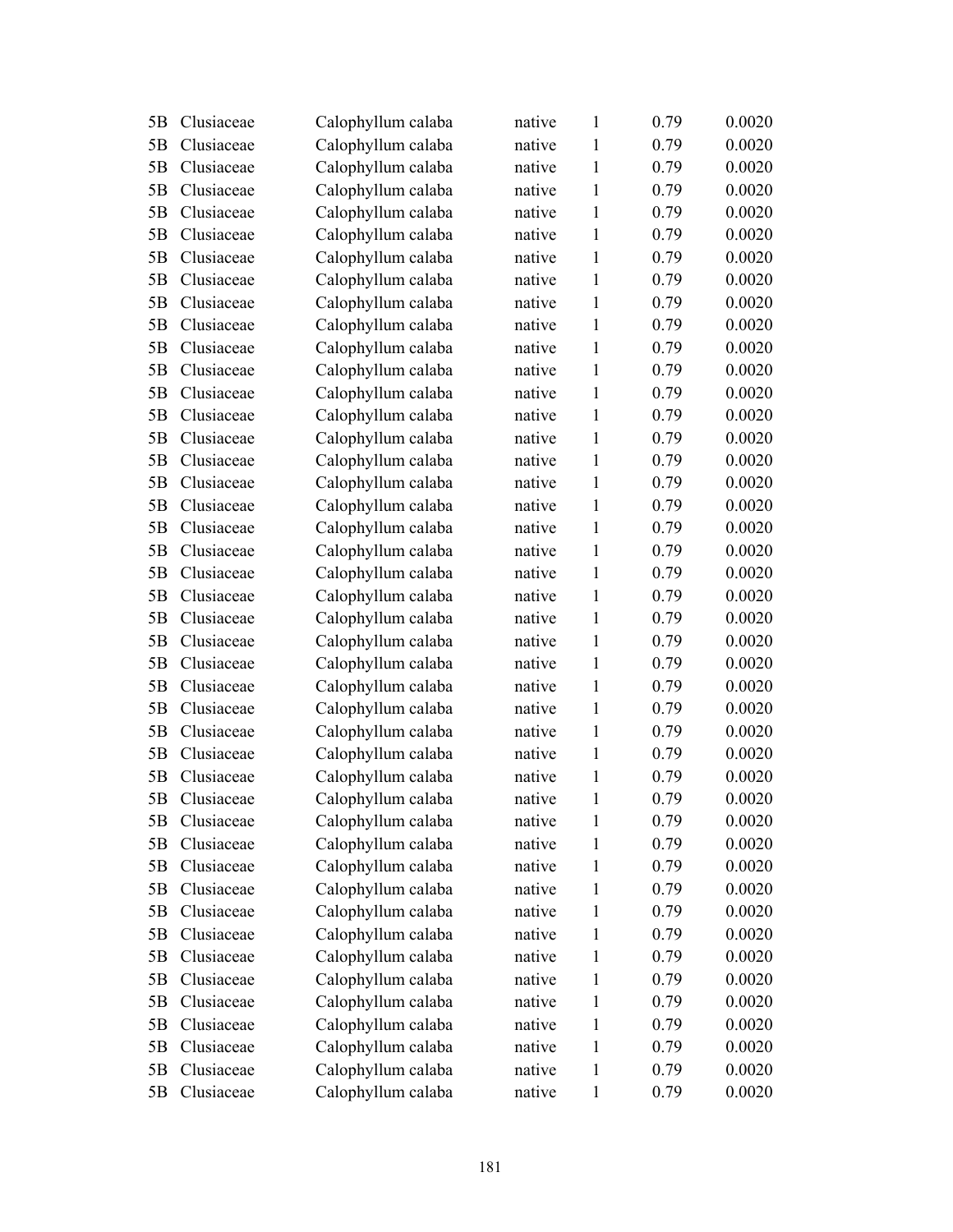| 5B             | Clusiaceae | Calophyllum calaba | native | $\mathbf{1}$ | 0.79 | 0.0020 |
|----------------|------------|--------------------|--------|--------------|------|--------|
| 5 <sub>B</sub> | Clusiaceae | Calophyllum calaba | native | $\mathbf{1}$ | 0.79 | 0.0020 |
| 5B             | Clusiaceae | Calophyllum calaba | native | 1            | 0.79 | 0.0020 |
| 5B             | Clusiaceae | Calophyllum calaba | native | 1            | 0.79 | 0.0020 |
| 5B             | Clusiaceae | Calophyllum calaba | native | 1            | 0.79 | 0.0020 |
| 5B             | Clusiaceae | Calophyllum calaba | native | 1            | 0.79 | 0.0020 |
| 5B             | Clusiaceae | Calophyllum calaba | native | $\mathbf{1}$ | 0.79 | 0.0020 |
| 5B             | Clusiaceae | Calophyllum calaba | native | $\mathbf{1}$ | 0.79 | 0.0020 |
| 5B             | Clusiaceae | Calophyllum calaba | native | $\mathbf{1}$ | 0.79 | 0.0020 |
| 5B             | Clusiaceae | Calophyllum calaba | native | 1            | 0.79 | 0.0020 |
| 5B             | Clusiaceae | Calophyllum calaba | native | $\mathbf{1}$ | 0.79 | 0.0020 |
| 5B             | Clusiaceae | Calophyllum calaba | native | 1            | 0.79 | 0.0020 |
| 5B             | Clusiaceae | Calophyllum calaba | native | $\mathbf{1}$ | 0.79 | 0.0020 |
| 5B             | Clusiaceae | Calophyllum calaba | native | $\mathbf{1}$ | 0.79 | 0.0020 |
| 5B             | Clusiaceae | Calophyllum calaba | native | $\mathbf{1}$ | 0.79 | 0.0020 |
| 5B             | Clusiaceae | Calophyllum calaba | native | 1            | 0.79 | 0.0020 |
| 5B             | Clusiaceae | Calophyllum calaba | native | $\mathbf{1}$ | 0.79 | 0.0020 |
| 5B             | Clusiaceae | Calophyllum calaba | native | $\mathbf{1}$ | 0.79 | 0.0020 |
| 5B             | Clusiaceae | Calophyllum calaba | native | $\mathbf{1}$ | 0.79 | 0.0020 |
| 5B             | Clusiaceae | Calophyllum calaba | native | $\mathbf{1}$ | 0.79 | 0.0020 |
| 5B             | Clusiaceae | Calophyllum calaba | native | 1            | 0.79 | 0.0020 |
| 5B             | Clusiaceae | Calophyllum calaba | native | 1            | 0.79 | 0.0020 |
| 5B             | Clusiaceae | Calophyllum calaba | native | $\mathbf{1}$ | 0.79 | 0.0020 |
| 5B             | Clusiaceae | Calophyllum calaba | native | $\mathbf{1}$ | 0.79 | 0.0020 |
| 5B             | Clusiaceae | Calophyllum calaba | native | $\mathbf{1}$ | 0.79 | 0.0020 |
| 5B             | Clusiaceae | Calophyllum calaba | native | $\mathbf{1}$ | 0.79 | 0.0020 |
| 5B             | Clusiaceae | Calophyllum calaba | native | $\mathbf{1}$ | 0.79 | 0.0020 |
| 5B             | Clusiaceae | Calophyllum calaba | native | $\mathbf{1}$ | 0.79 | 0.0020 |
| 5B             | Clusiaceae | Calophyllum calaba | native | $\mathbf{1}$ | 0.79 | 0.0020 |
| 5B             | Clusiaceae | Calophyllum calaba | native | 1            | 0.79 | 0.0020 |
| 5B             | Clusiaceae | Calophyllum calaba | native | 1            | 0.79 | 0.0020 |
| 5B             | Clusiaceae | Calophyllum calaba | native | 1            | 0.79 | 0.0020 |
| 5B             | Clusiaceae | Calophyllum calaba | native | 1            | 0.79 | 0.0020 |
| 5B             | Clusiaceae | Calophyllum calaba | native | 1            | 0.79 | 0.0020 |
| 5B             | Clusiaceae | Calophyllum calaba | native | 1            | 0.79 | 0.0020 |
| 5B             | Clusiaceae | Calophyllum calaba | native | 1            | 0.79 | 0.0020 |
| 5B             | Clusiaceae | Calophyllum calaba | native | 1            | 0.79 | 0.0020 |
| 5B             | Clusiaceae | Calophyllum calaba | native | 1            | 0.79 | 0.0020 |
| 5B             | Clusiaceae | Calophyllum calaba | native | 1            | 0.79 | 0.0020 |
| 5B             | Clusiaceae | Calophyllum calaba | native | 1            | 0.79 | 0.0020 |
| 5B             | Clusiaceae | Calophyllum calaba | native | 1            | 0.79 | 0.0020 |
| 5B             | Clusiaceae | Calophyllum calaba | native | 1            | 0.79 | 0.0020 |
| 5B             | Clusiaceae | Calophyllum calaba | native | 1            | 0.79 | 0.0020 |
| 5B             | Clusiaceae | Calophyllum calaba | native | $\mathbf{1}$ | 0.79 | 0.0020 |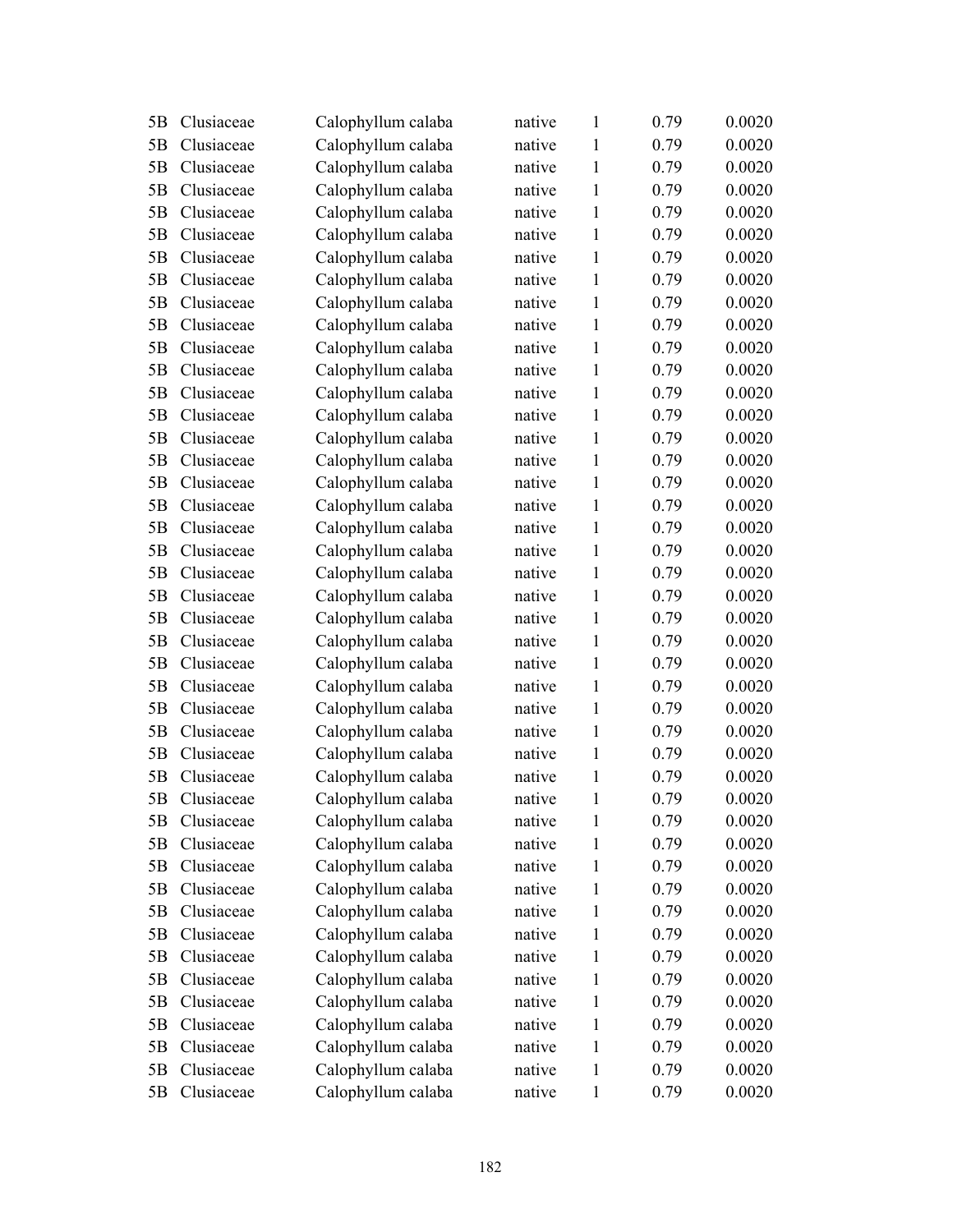| 5B | Clusiaceae | Calophyllum calaba | native | $\mathbf{1}$ | 0.79 | 0.0020 |
|----|------------|--------------------|--------|--------------|------|--------|
| 5B | Clusiaceae | Calophyllum calaba | native | $\mathbf{1}$ | 0.79 | 0.0020 |
| 5B | Clusiaceae | Calophyllum calaba | native | 1            | 0.79 | 0.0020 |
| 5B | Clusiaceae | Calophyllum calaba | native | 1            | 0.79 | 0.0020 |
| 5B | Clusiaceae | Calophyllum calaba | native | 1            | 0.79 | 0.0020 |
| 5B | Clusiaceae | Calophyllum calaba | native | 1            | 0.79 | 0.0020 |
| 5B | Clusiaceae | Calophyllum calaba | native | $\mathbf{1}$ | 0.79 | 0.0020 |
| 5B | Clusiaceae | Calophyllum calaba | native | $\mathbf{1}$ | 0.79 | 0.0020 |
| 5B | Clusiaceae | Calophyllum calaba | native | $\mathbf{1}$ | 0.79 | 0.0020 |
| 5B | Clusiaceae | Calophyllum calaba | native | 1            | 0.79 | 0.0020 |
| 5B | Clusiaceae | Calophyllum calaba | native | $\mathbf{1}$ | 0.79 | 0.0020 |
| 5B | Clusiaceae | Calophyllum calaba | native | 1            | 0.79 | 0.0020 |
| 5B | Clusiaceae | Calophyllum calaba | native | $\mathbf{1}$ | 0.79 | 0.0020 |
| 5B | Clusiaceae | Calophyllum calaba | native | $\mathbf{1}$ | 0.79 | 0.0020 |
| 5B | Clusiaceae | Calophyllum calaba | native | $\mathbf{1}$ | 0.79 | 0.0020 |
| 5B | Clusiaceae | Calophyllum calaba | native | 1            | 0.79 | 0.0020 |
| 5B | Clusiaceae | Calophyllum calaba | native | $\mathbf{1}$ | 0.79 | 0.0020 |
| 5B | Clusiaceae | Calophyllum calaba | native | $\mathbf{1}$ | 0.79 | 0.0020 |
| 5B | Clusiaceae | Calophyllum calaba | native | $\mathbf{1}$ | 0.79 | 0.0020 |
| 5B | Clusiaceae | Calophyllum calaba | native | $\mathbf{1}$ | 0.79 | 0.0020 |
| 5B | Clusiaceae | Calophyllum calaba | native | 1            | 0.79 | 0.0020 |
| 5B | Clusiaceae | Calophyllum calaba | native | 1            | 0.79 | 0.0020 |
| 5B | Clusiaceae | Calophyllum calaba | native | $\mathbf{1}$ | 0.79 | 0.0020 |
| 5B | Clusiaceae | Calophyllum calaba | native | $\mathbf{1}$ | 0.79 | 0.0020 |
| 5B | Clusiaceae | Calophyllum calaba | native | $\mathbf{1}$ | 0.79 | 0.0020 |
| 5B | Clusiaceae | Calophyllum calaba | native | $\mathbf{1}$ | 0.79 | 0.0020 |
| 5B | Clusiaceae | Calophyllum calaba | native | $\mathbf{1}$ | 0.79 | 0.0020 |
| 5B | Clusiaceae | Calophyllum calaba | native | $\mathbf{1}$ | 0.79 | 0.0020 |
| 5B | Clusiaceae | Calophyllum calaba | native | $\mathbf{1}$ | 0.79 | 0.0020 |
| 5B | Clusiaceae | Calophyllum calaba | native | 1            | 0.79 | 0.0020 |
| 5B | Clusiaceae | Calophyllum calaba | native | 1            | 0.79 | 0.0020 |
| 5B | Clusiaceae | Calophyllum calaba | native | 1            | 0.79 | 0.0020 |
| 5B | Clusiaceae | Calophyllum calaba | native | 1            | 0.79 | 0.0020 |
| 5B | Clusiaceae | Calophyllum calaba | native | 1            | 0.79 | 0.0020 |
| 5B | Clusiaceae | Calophyllum calaba | native | 1            | 0.79 | 0.0020 |
| 5B | Clusiaceae | Calophyllum calaba | native | 1            | 0.79 | 0.0020 |
| 5B | Clusiaceae | Calophyllum calaba | native | 1            | 0.79 | 0.0020 |
| 5B | Clusiaceae | Calophyllum calaba | native | 1            | 0.79 | 0.0020 |
| 5B | Clusiaceae | Calophyllum calaba | native | 1            | 0.79 | 0.0020 |
| 5B | Clusiaceae | Calophyllum calaba | native | 1            | 0.79 | 0.0020 |
| 5B | Clusiaceae | Calophyllum calaba | native | 1            | 0.79 | 0.0020 |
| 5B | Clusiaceae | Calophyllum calaba | native | 1            | 0.79 | 0.0020 |
| 5B | Clusiaceae | Calophyllum calaba | native | 1            | 0.79 | 0.0020 |
| 5B | Clusiaceae | Calophyllum calaba | native | $\mathbf{1}$ | 0.79 | 0.0020 |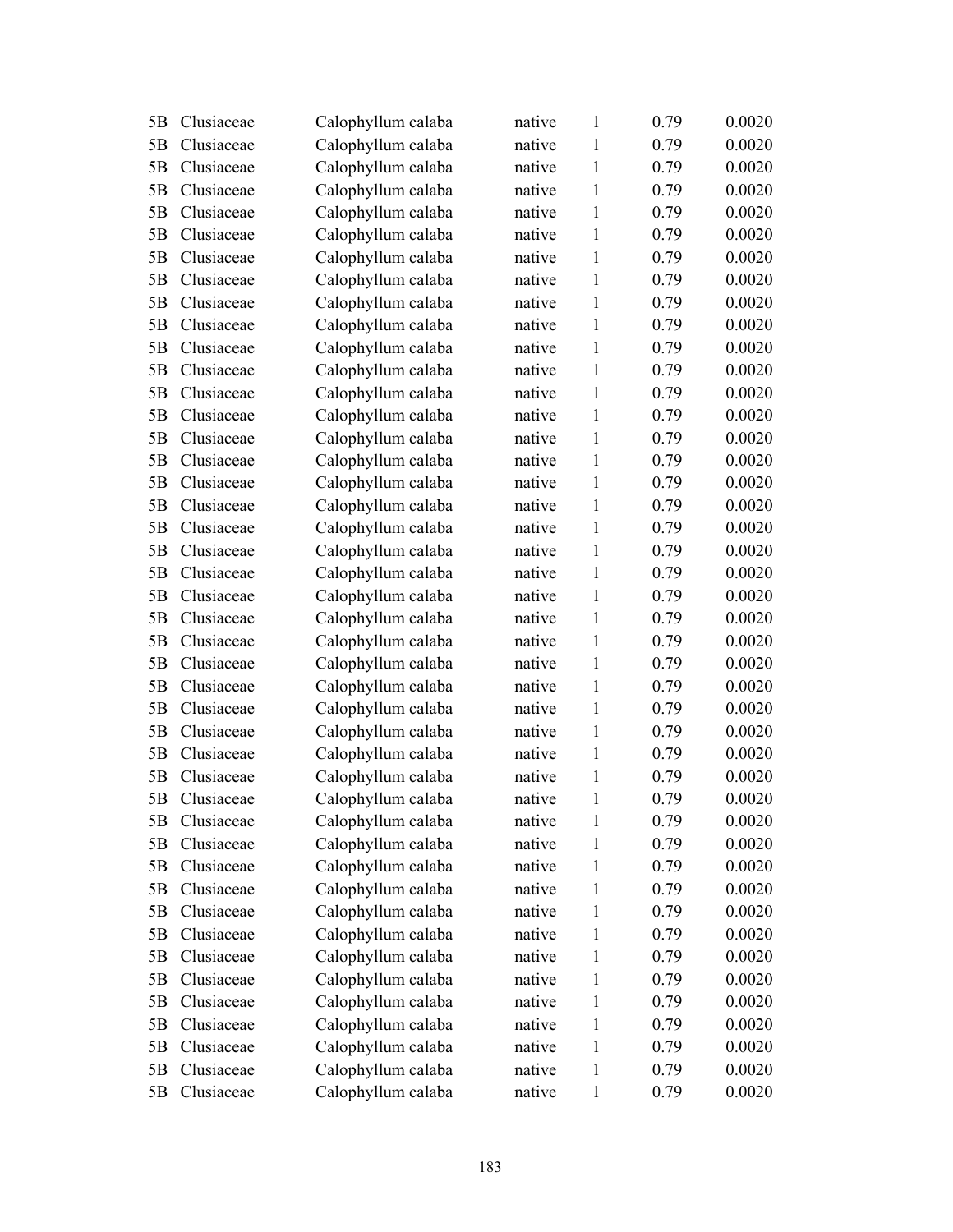| 5B | Clusiaceae        | Calophyllum calaba    | native | $\mathbf{1}$   | 0.79   | 0.0020 |
|----|-------------------|-----------------------|--------|----------------|--------|--------|
| 5B | Clusiaceae        | Calophyllum calaba    | native | $\mathbf{1}$   | 0.79   | 0.0020 |
| 5B | Flacourtiaceae    | Casearia sylvestris   | native | $\overline{2}$ | 3.14   | 0.0079 |
| 5B | Malvaceae         | Hibiscus elatus       | exotic | 5              | 19.63  | 0.0491 |
| 5B | Malvaceae         | Hibiscus elatus       | exotic | $\overline{4}$ | 12.57  | 0.0314 |
| 5B | Malvaceae         | Hibiscus elatus       | exotic | 3              | 7.07   | 0.0177 |
| 5B | Malvaceae         | Hibiscus elatus       | exotic | 3              | 7.07   | 0.0177 |
| 5B | Malvaceae         | Hibiscus elatus       | exotic | $\overline{2}$ | 3.14   | 0.0079 |
| 5B | Meliaceae         | Guarea guidonia       | native | 20             | 314.16 | 0.7854 |
| 5B | Meliaceae         | Guarea guidonia       | native | 19             | 283.53 | 0.7088 |
| 5B | Meliaceae         | Guarea guidonia       | native | 18             | 254.47 | 0.6362 |
| 5B | Meliaceae         | Guarea guidonia       | native | 16             | 201.06 | 0.5027 |
| 5B | Meliaceae         | Guarea guidonia       | native | $\overline{4}$ | 12.57  | 0.0314 |
| 6A | Anacardiaceae     | Spondias dulcis       | native | $\overline{4}$ | 12.57  | 0.0314 |
| 6A | Anacardiaceae     | Spondias dulcis       | native | $\overline{3}$ | 7.07   | 0.0177 |
| 6A | Araliaceae        | Dendropanax arboreum  | native | $\overline{3}$ | 7.07   | 0.0177 |
| 6A | Araliaceae        | Dendropanax arboreum  | native | $\overline{2}$ | 3.14   | 0.0079 |
| 6A | Bignoniaceae      | Spathodea campanulata | exotic | $\overline{4}$ | 12.57  | 0.0314 |
| 6A | Bignoniaceae      | Spathodea campanulata | exotic | 4              | 12.57  | 0.0314 |
| 6A | Clusiaceae        | Calophyllum calaba    | native | $\mathbf{1}$   | 0.79   | 0.0020 |
| 6A | Combretaceae      | Bucida buceras        | native | $\mathbf{1}$   | 0.79   | 0.0020 |
| 6A | Fabaceae          | Andira inermis        | native | 5              | 19.63  | 0.0491 |
| 6A | Fabaceae          | Andira inermis        | native | $\overline{4}$ | 12.57  | 0.0314 |
| 6A | Fabaceae          | Andira inermis        | native | 3              | 7.07   | 0.0177 |
| 6A | Fabaceae          | Andira inermis        | native | 3              | 7.07   | 0.0177 |
| 6A | Fabaceae          | Andira inermis        | native | 3              | 7.07   | 0.0177 |
| 6A | Fabaceae          | Andira inermis        | native | $\overline{3}$ | 7.07   | 0.0177 |
| 6A | Fabaceae          | Andira inermis        | native | $\overline{2}$ | 3.14   | 0.0079 |
| 6A | Fabaceae          | Andira inermis        | native | $\overline{2}$ | 3.14   | 0.0079 |
| 6A | Fabaceae          | Andira inermis        | native | $\overline{2}$ | 3.14   | 0.0079 |
|    | 6A Fabaceae       | Andira inermis        | native | $\mathbf{1}$   | 0.79   | 0.0020 |
|    | 6A Flacourtiaceae | Casearia sylvestris   | native | $\mathbf{1}$   | 0.79   | 0.0020 |
|    | 6A Lauraceae      | Ocotea leucoxylon     | native | 5              | 19.63  | 0.0491 |
|    | 6A Lauraceae      | Ocotea leucoxylon     | native | $\overline{4}$ | 12.57  | 0.0314 |
|    | 6A Lauraceae      | Ocotea leucoxylon     | native | $\mathfrak{Z}$ | 7.07   | 0.0177 |
| 6A | Lauraceae         | Ocotea leucoxylon     | native | $\overline{3}$ | 7.07   | 0.0177 |
|    | 6A Lauraceae      | Ocotea leucoxylon     | native | $\overline{2}$ | 3.14   | 0.0079 |
|    | 6A Malvaceae      | Hibiscus elatus       | exotic | 6              | 28.27  | 0.0707 |
|    | 6A Malvaceae      | Hibiscus elatus       | exotic | 5              | 19.63  | 0.0491 |
| 6A | Malvaceae         | Hibiscus elatus       | exotic | 5              | 19.63  | 0.0491 |
| 6A | Malvaceae         | Hibiscus elatus       | exotic | $\overline{4}$ | 12.57  | 0.0314 |
| 6A | Malvaceae         | Hibiscus elatus       | exotic | $\overline{4}$ | 12.57  | 0.0314 |
| 6A | Malvaceae         | Hibiscus elatus       | exotic | 3              | 7.07   | 0.0177 |
|    | 6A Malvaceae      | Hibiscus elatus       | exotic | $\mathfrak{Z}$ | 7.07   | 0.0177 |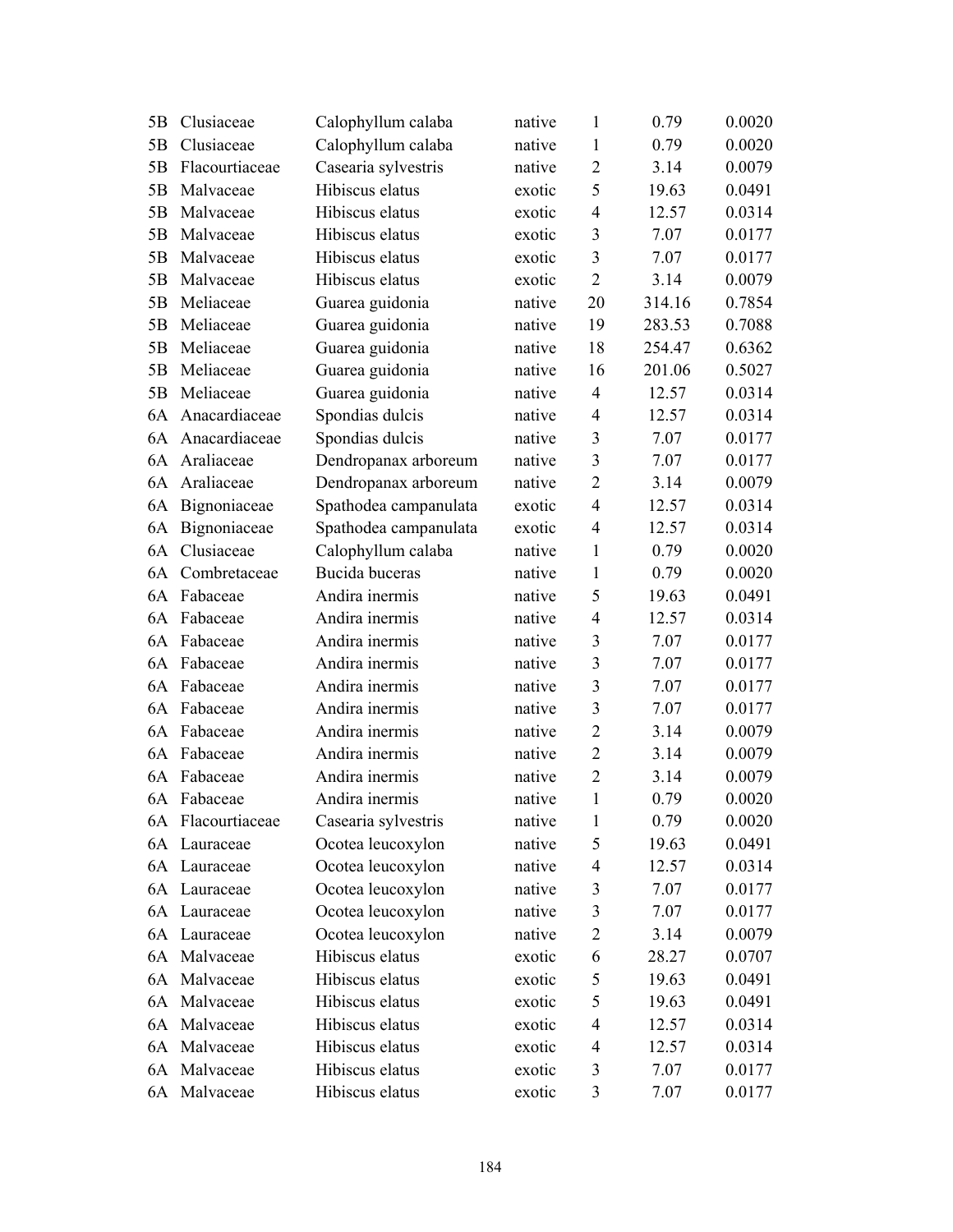| 6A | Malvaceae       | Hibiscus elatus      | exotic | $\overline{2}$   | 3.14  | 0.0079 |
|----|-----------------|----------------------|--------|------------------|-------|--------|
|    | 6A Malvaceae    | Hibiscus elatus      | exotic | $\overline{2}$   | 3.14  | 0.0079 |
| 6A | Malvaceae       | Hibiscus elatus      | exotic | $\overline{2}$   | 3.14  | 0.0079 |
| 6A | Malvaceae       | Hibiscus elatus      | exotic | $\overline{2}$   | 3.14  | 0.0079 |
| 6A | Malvaceae       | Hibiscus elatus      | exotic | $\mathbf{1}$     | 0.79  | 0.0020 |
| 6A | Melastomataceae | Miconia prasina      | native | 5                | 19.63 | 0.0491 |
| 6A | Melastomataceae | Miconia prasina      | native | 5                | 19.63 | 0.0491 |
| 6A | Melastomataceae | Miconia prasina      | native | 5                | 19.63 | 0.0491 |
| 6A | Melastomataceae | Miconia prasina      | native | $\overline{4}$   | 12.57 | 0.0314 |
| 6A | Melastomataceae | Miconia prasina      | native | $\overline{4}$   | 12.57 | 0.0314 |
| 6A | Melastomataceae | Miconia prasina      | native | $\overline{2}$   | 3.14  | 0.0079 |
| 6A | Melastomataceae | Miconia impetiolaris | native | $\overline{2}$   | 3.14  | 0.0079 |
| 6A | Melastomataceae | Miconia impetiolaris | native | $\mathbf{1}$     | 0.79  | 0.0020 |
| 6A | Meliaceae       | Guarea guidonia      | native | 5                | 19.63 | 0.0491 |
| 6A | Meliaceae       | Guarea guidonia      | native | 5                | 19.63 | 0.0491 |
| 6A | Meliaceae       | Guarea guidonia      | native | $\overline{4}$   | 12.57 | 0.0314 |
| 6A | Meliaceae       | Guarea guidonia      | native | $\overline{4}$   | 12.57 | 0.0314 |
| 6A | Meliaceae       | Guarea guidonia      | native | $\overline{4}$   | 12.57 | 0.0314 |
| 6A | Meliaceae       | Guarea guidonia      | native | $\overline{4}$   | 12.57 | 0.0314 |
| 6A | Meliaceae       | Guarea guidonia      | native | $\overline{4}$   | 12.57 | 0.0314 |
| 6A | Meliaceae       | Guarea guidonia      | native | 3                | 7.07  | 0.0177 |
| 6A | Meliaceae       | Guarea guidonia      | native | 3                | 7.07  | 0.0177 |
| 6A | Meliaceae       | Guarea guidonia      | native | 3                | 7.07  | 0.0177 |
| 6A | Meliaceae       | Guarea guidonia      | native | 3                | 7.07  | 0.0177 |
| 6A | Meliaceae       | Guarea guidonia      | native | 3                | 7.07  | 0.0177 |
| 6A | Meliaceae       | Guarea guidonia      | native | 3                | 7.07  | 0.0177 |
| 6A | Meliaceae       | Guarea guidonia      | native | 3                | 7.07  | 0.0177 |
| 6A | Meliaceae       | Guarea guidonia      | native | $\overline{2}$   | 3.14  | 0.0079 |
| 6A | Meliaceae       | Guarea guidonia      | native | $\overline{2}$   | 3.14  | 0.0079 |
| 6A | Meliaceae       | Guarea guidonia      | native | $\overline{2}$   | 3.14  | 0.0079 |
|    | 6A Meliaceae    | Guarea guidonia      | native | $\overline{2}$   | 3.14  | 0.0079 |
|    | 6A Meliaceae    | Guarea guidonia      | native | 1                | 0.79  | 0.0020 |
| 6A | Meliaceae       | Guarea guidonia      | native | 1                | 0.79  | 0.0020 |
| 6A | Meliaceae       | Guarea guidonia      | native | 1                | 0.79  | 0.0020 |
| 6A | Meliaceae       | Guarea guidonia      | native | 1                | 0.79  | 0.0020 |
| 6A | Moraceae        | Ficus trigonata      | native | $\overline{2}$   | 3.14  | 0.0079 |
| 6A | Moraceae        | Castilla elastica    | exotic | 9                | 63.62 | 0.1590 |
| 6A | Moraceae        | Castilla elastica    | exotic | 7                | 38.48 | 0.0962 |
| 6A | Moraceae        | Castilla elastica    | exotic | $\boldsymbol{7}$ | 38.48 | 0.0962 |
| 6A | Moraceae        | Castilla elastica    | exotic | $\tau$           | 38.48 | 0.0962 |
| 6A | Moraceae        | Castilla elastica    | exotic | 6                | 28.27 | 0.0707 |
| 6A | Moraceae        | Castilla elastica    | exotic | 6                | 28.27 | 0.0707 |
| 6A | Moraceae        | Castilla elastica    | exotic | 5                | 19.63 | 0.0491 |
|    | 6A Moraceae     | Castilla elastica    | exotic | 5                | 19.63 | 0.0491 |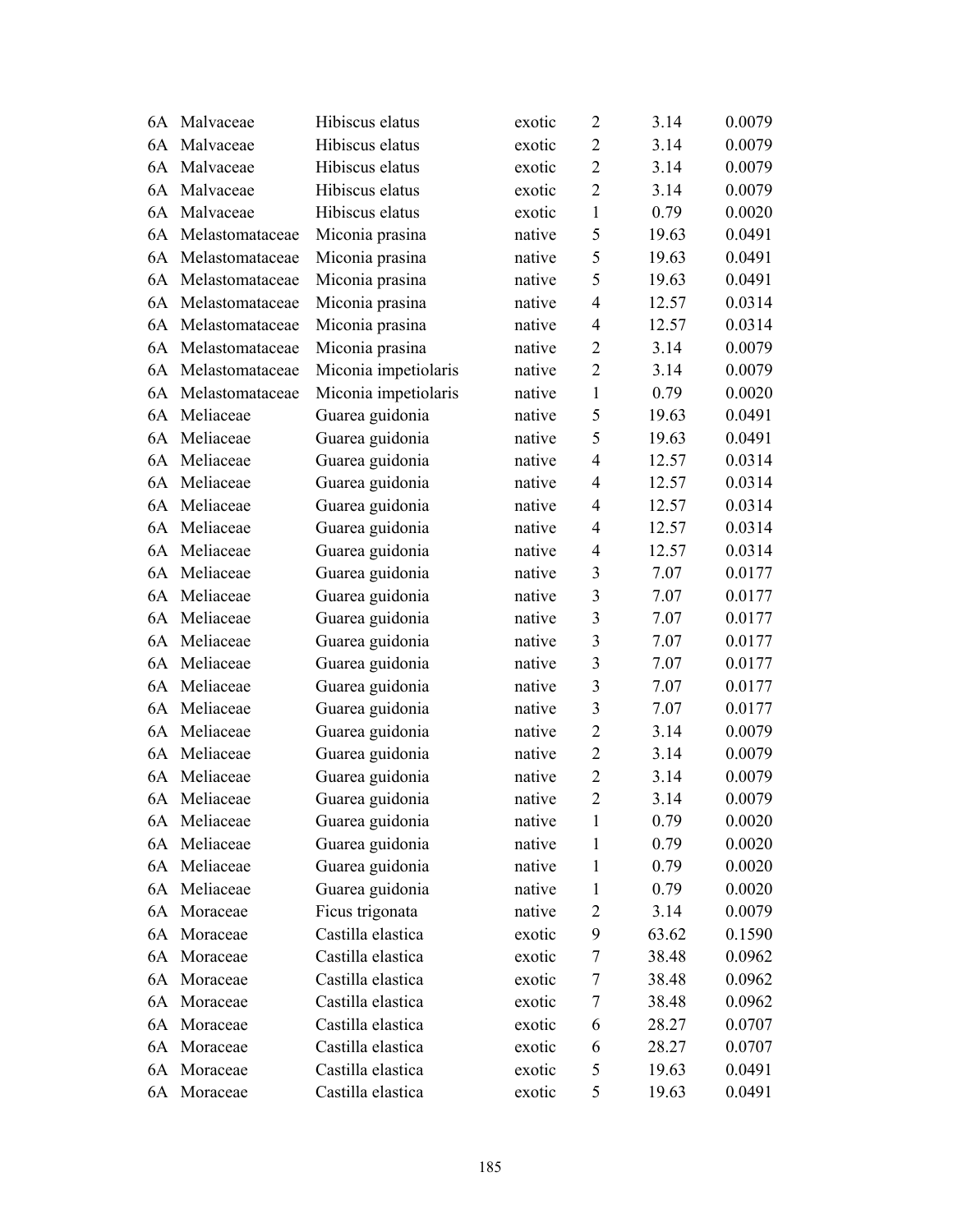| 6A | Moraceae       | Castilla elastica    | exotic | 5                       | 19.63 | 0.0491 |
|----|----------------|----------------------|--------|-------------------------|-------|--------|
| 6A | Moraceae       | Castilla elastica    | exotic | 5                       | 19.63 | 0.0491 |
| 6A | Moraceae       | Castilla elastica    | exotic | 4                       | 12.57 | 0.0314 |
| 6A | Moraceae       | Castilla elastica    | exotic | $\overline{4}$          | 12.57 | 0.0314 |
| 6A | Moraceae       | Castilla elastica    | exotic | 4                       | 12.57 | 0.0314 |
| 6A | Moraceae       | Castilla elastica    | exotic | $\overline{\mathbf{3}}$ | 7.07  | 0.0177 |
| 6A | Moraceae       | Castilla elastica    | exotic | 3                       | 7.07  | 0.0177 |
| 6A | Moraceae       | Castilla elastica    | exotic | $\overline{\mathbf{3}}$ | 7.07  | 0.0177 |
| 6A | Moraceae       | Castilla elastica    | exotic | $\overline{\mathbf{3}}$ | 7.07  | 0.0177 |
| 6A | Moraceae       | Castilla elastica    | exotic | $\overline{\mathbf{3}}$ | 7.07  | 0.0177 |
| 6A | Moraceae       | Castilla elastica    | exotic | 3                       | 7.07  | 0.0177 |
| 6A | Moraceae       | Castilla elastica    | exotic | $\overline{3}$          | 7.07  | 0.0177 |
| 6A | Moraceae       | Castilla elastica    | exotic | $\overline{\mathbf{3}}$ | 7.07  | 0.0177 |
| 6A | Moraceae       | Castilla elastica    | exotic | $\overline{3}$          | 7.07  | 0.0177 |
| 6A | Moraceae       | Castilla elastica    | exotic | $\overline{\mathbf{3}}$ | 7.07  | 0.0177 |
| 6A | Moraceae       | Castilla elastica    | exotic | $\overline{\mathbf{3}}$ | 7.07  | 0.0177 |
| 6A | Moraceae       | Castilla elastica    | exotic | $\overline{3}$          | 7.07  | 0.0177 |
| 6A | Moraceae       | Castilla elastica    | exotic | $\overline{\mathbf{3}}$ | 7.07  | 0.0177 |
| 6A | Moraceae       | Castilla elastica    | exotic | $\overline{2}$          | 3.14  | 0.0079 |
| 6A | Moraceae       | Castilla elastica    | exotic | $\overline{2}$          | 3.14  | 0.0079 |
| 6A | Moraceae       | Castilla elastica    | exotic | $\overline{2}$          | 3.14  | 0.0079 |
| 6A | Moraceae       | Castilla elastica    | exotic | $\overline{2}$          | 3.14  | 0.0079 |
| 6A | Moraceae       | Castilla elastica    | exotic | $\overline{2}$          | 3.14  | 0.0079 |
| 6A | Moraceae       | Castilla elastica    | exotic | $\mathbf{1}$            | 0.79  | 0.0020 |
| 6A | Myrsinaceae    | Parathesis crenulata | native | 5                       | 19.63 | 0.0491 |
| 6A | Myrsinaceae    | Parathesis crenulata | native | 3                       | 7.07  | 0.0177 |
| 6A | Myrsinaceae    | Parathesis crenulata | native | 3                       | 7.07  | 0.0177 |
| 6A | Myrsinaceae    | Parathesis crenulata | native | 3                       | 7.07  | 0.0177 |
| 6A | Myrsinaceae    | Parathesis crenulata | native | $\overline{2}$          | 3.14  | 0.0079 |
| 6A | Myrsinaceae    | Parathesis crenulata | native | $\overline{2}$          | 3.14  | 0.0079 |
|    | 6A Myrsinaceae | Parathesis crenulata | native | $\overline{2}$          | 3.14  | 0.0079 |
|    | 6A Myrsinaceae | Parathesis crenulata | native | $\overline{2}$          | 3.14  | 0.0079 |
| 6A | Myrsinaceae    | Parathesis crenulata | native | 1                       | 0.79  | 0.0020 |
| 6A | Myrtaceae      | Syzygium jambos      | exotic | 10                      | 78.54 | 0.1963 |
| 6A | Myrtaceae      | Syzygium jambos      | exotic | 9                       | 63.62 | 0.1590 |
| 6A | Myrtaceae      | Syzygium jambos      | exotic | 7                       | 38.48 | 0.0962 |
| 6A | Myrtaceae      | Syzygium jambos      | exotic | 6                       | 28.27 | 0.0707 |
| 6A | Myrtaceae      | Syzygium jambos      | exotic | 6                       | 28.27 | 0.0707 |
| 6A | Myrtaceae      | Syzygium jambos      | exotic | $\overline{4}$          | 12.57 | 0.0314 |
| 6A | Myrtaceae      | Syzygium jambos      | exotic | 4                       | 12.57 | 0.0314 |
| 6A | Myrtaceae      | Syzygium jambos      | exotic | $\mathfrak{Z}$          | 7.07  | 0.0177 |
| 6A | Myrtaceae      | Syzygium jambos      | exotic | $\mathfrak{Z}$          | 7.07  | 0.0177 |
| 6A | Myrtaceae      | Syzygium jambos      | exotic | $\overline{c}$          | 3.14  | 0.0079 |
|    | 6A Myrtaceae   | Syzygium jambos      | exotic | $\overline{2}$          | 3.14  | 0.0079 |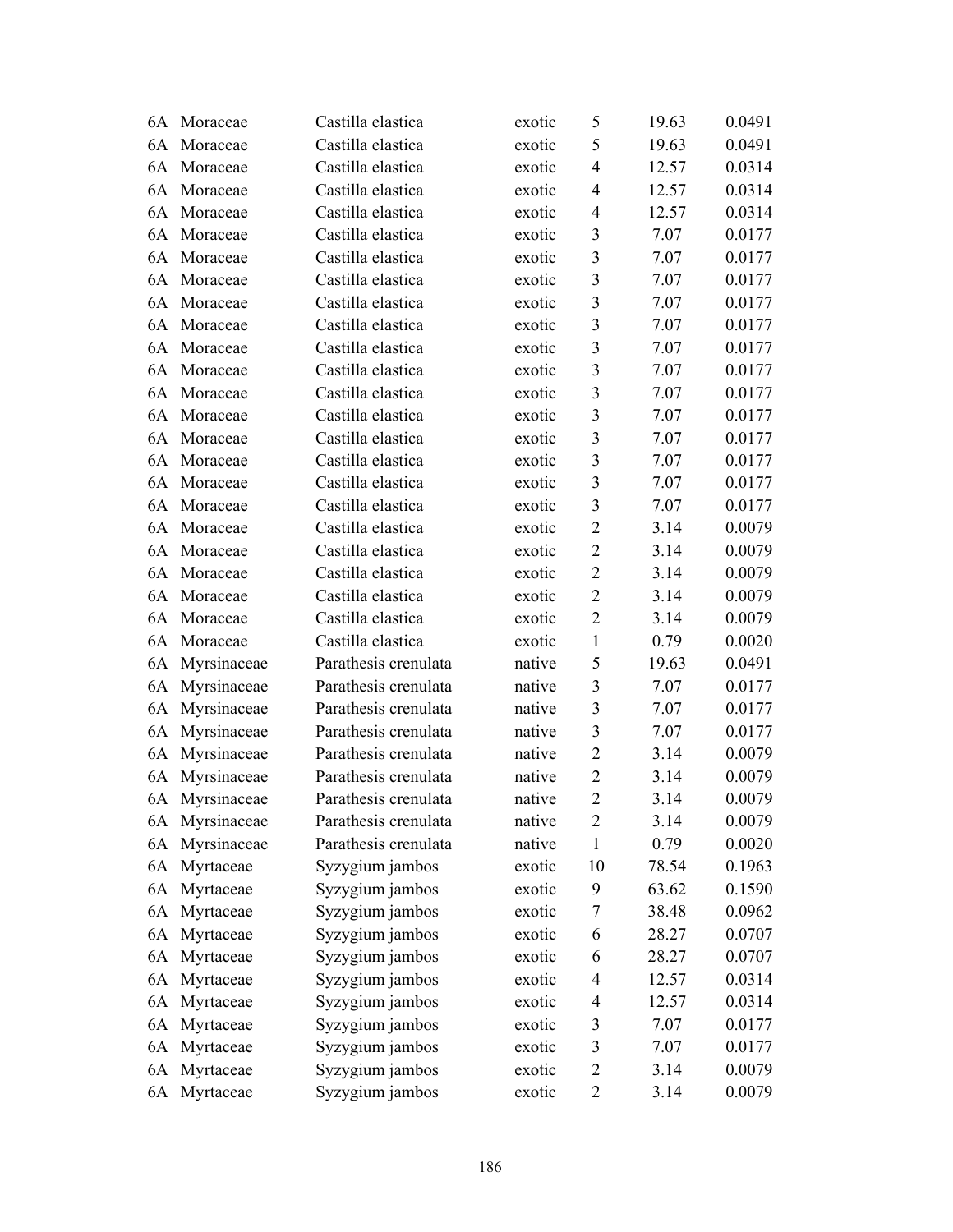| 6A             | Myrtaceae    | Syzygium jambos         | exotic | 1              | 0.79  | 0.0020 |
|----------------|--------------|-------------------------|--------|----------------|-------|--------|
| 6A             | Myrtaceae    | Syzygium jambos         | exotic | 1              | 0.79  | 0.0020 |
| 6A             | Myrtaceae    | Syzygium jambos         | exotic | 1              | 0.79  | 0.0020 |
| 6A             | Rubiaceae    | Guettarda ovalifolia    | native | 3              | 7.07  | 0.0177 |
| 6A             | Rubiaceae    | Guettarda ovalifolia    | native | $\overline{2}$ | 3.14  | 0.0079 |
| 6A             | Rubiaceae    | Coffea arabica          | exotic | $\mathbf{1}$   | 0.79  | 0.0020 |
| 6A             |              |                         | native | $\overline{2}$ | 3.14  | 0.0079 |
| 6B             | Araliaceae   | Dendropanax arboreum    | native | $\overline{2}$ | 3.14  | 0.0079 |
| 6B             | Araliaceae   | Dendropanax arboreum    | native | $\overline{2}$ | 3.14  | 0.0079 |
| 6B             | Araliaceae   | Dendropanax arboreum    | native | $\overline{2}$ | 3.14  | 0.0079 |
| 6B             | Araliaceae   | Dendropanax arboreum    | native | $\overline{2}$ | 3.14  | 0.0079 |
| 6B             | Araliaceae   | Dendropanax arboreum    | native | $\overline{2}$ | 3.14  | 0.0079 |
| 6B             | Araliaceae   | Dendropanax arboreum    | native | $\mathbf{1}$   | 0.79  | 0.0020 |
| 6B             | Araliaceae   | Dendropanax arboreum    | native | $\mathbf{1}$   | 0.79  | 0.0020 |
| 6B             | Bignoniaceae | Spathodea campanulata   | exotic | $\mathbf{1}$   | 0.79  | 0.0020 |
| 6 <sub>B</sub> | Bombacaceae  | Quararibaea turbinata   | native | 5              | 19.63 | 0.0491 |
| 6B             | Bombacaceae  | Quararibaea turbinata   | native | $\overline{4}$ | 12.57 | 0.0314 |
| 6B             | Bombacaceae  | Quararibaea turbinata   | native | $\overline{4}$ | 12.57 | 0.0314 |
| 6B             | Bombacaceae  | Quararibaea turbinata   | native | 3              | 7.07  | 0.0177 |
| 6B             | Bombacaceae  | Quararibaea turbinata   | native | 3              | 7.07  | 0.0177 |
| 6B             | Bombacaceae  | Quararibaea turbinata   | native | 3              | 7.07  | 0.0177 |
| 6B             | Bombacaceae  | Quararibaea turbinata   | native | $\overline{2}$ | 3.14  | 0.0079 |
| 6B             | Bombacaceae  | Quararibaea turbinata   | native | $\mathbf{1}$   | 0.79  | 0.0020 |
| 6B             | Combretaceae | Bucida buceras          | native | $\mathbf{1}$   | 0.79  | 0.0020 |
| 6B             | Combretaceae | Bucida buceras          | native | $\mathbf{1}$   | 0.79  | 0.0020 |
| 6B             | Combretaceae | Bucida buceras          | native | 1              | 0.79  | 0.0020 |
| 6B             | Fabaceae     | Pithecellobium arboreum | native | 1              | 0.79  | 0.0020 |
| 6B             | Fabaceae     | Inga vera               | native | 9              | 63.62 | 0.1590 |
| 6B             | Fabaceae     | Inga vera               | native | $\tau$         | 38.48 | 0.0962 |
| 6B             | Fabaceae     | Inga vera               | native | $\overline{4}$ | 12.57 | 0.0314 |
| 6B             | Fabaceae     | Inga vera               | native | 3              | 7.07  | 0.0177 |
| 6В             | Fabaceae     | Inga vera               | native | 3              | 7.07  | 0.0177 |
| 6B             | Fabaceae     | Inga vera               | native | $\overline{2}$ | 3.14  | 0.0079 |
| 6B             | Fabaceae     | Inga vera               | native | $\overline{2}$ | 3.14  | 0.0079 |
| 6B             | Fabaceae     | Inga vera               | native | $\mathbf{1}$   | 0.79  | 0.0020 |
| 6B             | Fabaceae     | Inga vera               | native | 1              | 0.79  | 0.0020 |
| 6B             | Fabaceae     | Inga vera               | native | 1              | 0.79  | 0.0020 |
| 6B             | Fabaceae     | Inga vera               | native | 1              | 0.79  | 0.0020 |
| 6B             | Fabaceae     | Inga vera               | native | 1              | 0.79  | 0.0020 |
| 6B             | Fabaceae     | Erythrina poeppegiana   | exotic | 4              | 12.57 | 0.0314 |
| 6B             | Fabaceae     | Andira inermis          | native | $\mathfrak{Z}$ | 7.07  | 0.0177 |
| 6B             | Fabaceae     | Andira inermis          | native | 3              | 7.07  | 0.0177 |
| 6B             | Fabaceae     | Andira inermis          | native | 3              | 7.07  | 0.0177 |
| 6B             | Fabaceae     | Andira inermis          | native | $\overline{2}$ | 3.14  | 0.0079 |
|                |              |                         |        |                |       |        |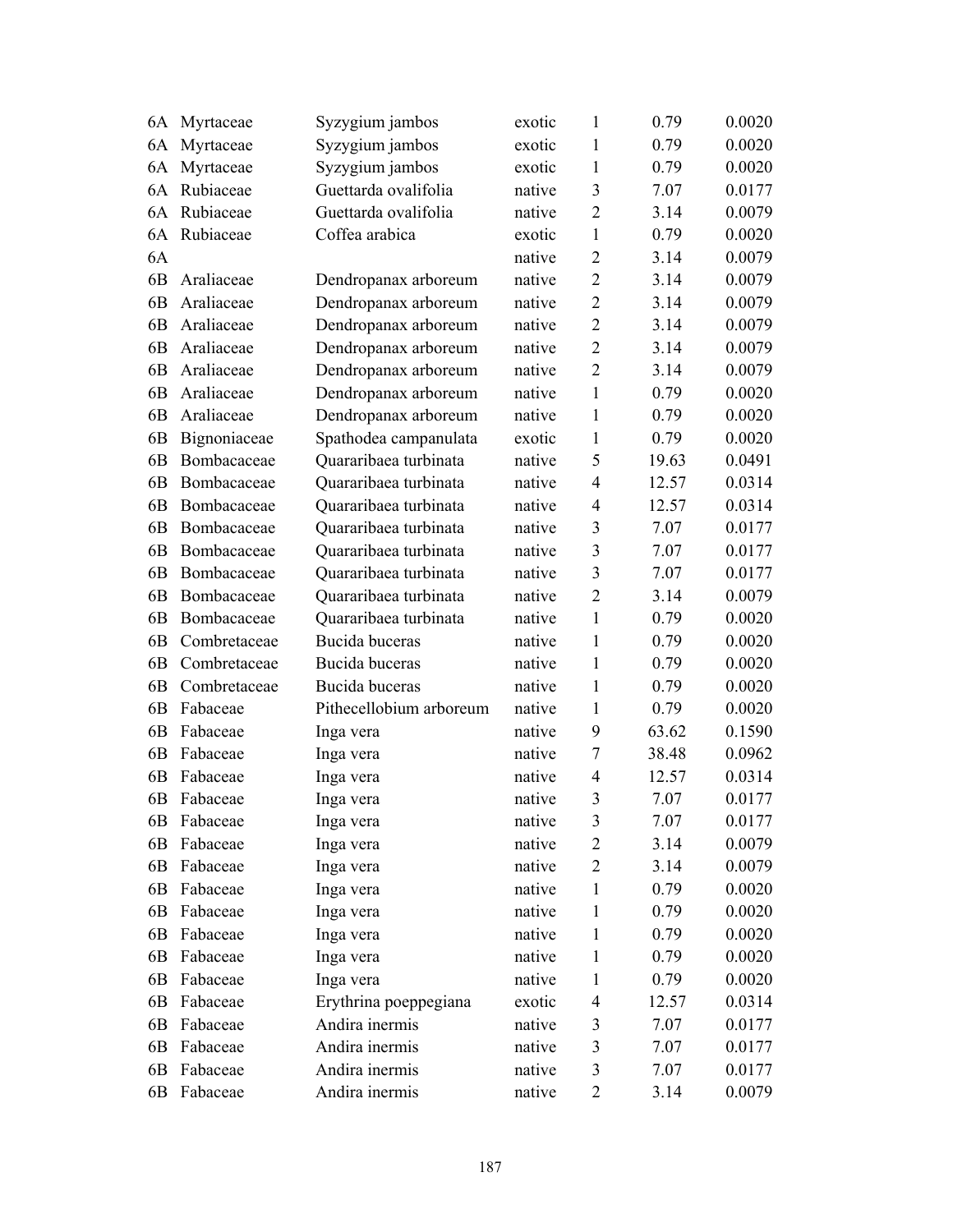| 6 <sub>B</sub> | Fabaceae       | Andira inermis      | native | $\mathbf{1}$   | 0.79    | 0.0020 |
|----------------|----------------|---------------------|--------|----------------|---------|--------|
| 6B             | Fabaceae       | Andira inermis      | native | $\mathbf{1}$   | 0.79    | 0.0020 |
| 6 <sub>B</sub> | Flacourtiaceae | Casearia sylvestris | native | $\overline{3}$ | 7.07    | 0.0177 |
| 6B             | Flacourtiaceae | Casearia sylvestris | native | 3              | 7.07    | 0.0177 |
| 6 <sub>B</sub> | Flacourtiaceae | Casearia sylvestris | native | $\mathbf{1}$   | 0.79    | 0.0020 |
| 6 <sub>B</sub> | Flacourtiaceae | Casearia sylvestris | native | 1              | 0.79    | 0.0020 |
| 6 <sub>B</sub> | Flacourtiaceae | Casearia guianensis | native | $\mathbf{1}$   | 0.79    | 0.0020 |
| 6 <sub>B</sub> | Flacourtiaceae | Casearia guianensis | native | $\mathbf{1}$   | 0.79    | 0.0020 |
| 6B             | Lauraceae      | Ocotea leucoxylon   | native | $\overline{2}$ | 3.14    | 0.0079 |
| 6 <sub>B</sub> | Lauraceae      | Ocotea leucoxylon   | native | $\mathbf{1}$   | 0.79    | 0.0020 |
| 6B             | Lauraceae      | Cinomomum montanum  | native | $\overline{2}$ | 3.14    | 0.0079 |
| 6 <sub>B</sub> | Malvaceae      | Hibiscus elatus     | exotic | 68             | 3631.68 | 9.0792 |
| 6 <sub>B</sub> | Malvaceae      | Hibiscus elatus     | exotic | 66             | 3421.19 | 8.5530 |
| 6 <sub>B</sub> | Malvaceae      | Hibiscus elatus     | exotic | 60             | 2827.43 | 7.0686 |
| 6 <sub>B</sub> | Malvaceae      | Hibiscus elatus     | exotic | 59             | 2733.97 | 6.8349 |
| 6B             | Malvaceae      | Hibiscus elatus     | exotic | 45             | 1590.43 | 3.9761 |
| 6 <sub>B</sub> | Malvaceae      | Hibiscus elatus     | exotic | 44             | 1520.53 | 3.8013 |
| 6 <sub>B</sub> | Malvaceae      | Hibiscus elatus     | exotic | 40             | 1256.64 | 3.1416 |
| 6 <sub>B</sub> | Malvaceae      | Hibiscus elatus     | exotic | 38             | 1134.11 | 2.8353 |
| 6 <sub>B</sub> | Malvaceae      | Hibiscus elatus     | exotic | 37             | 1075.21 | 2.6880 |
| 6 <sub>B</sub> | Malvaceae      | Hibiscus elatus     | exotic | 33             | 855.30  | 2.1382 |
| 6 <sub>B</sub> | Malvaceae      | Hibiscus elatus     | exotic | 25             | 490.87  | 1.2272 |
| 6B             | Malvaceae      | Hibiscus elatus     | exotic | 19             | 283.53  | 0.7088 |
| 6 <sub>B</sub> | Malvaceae      | Hibiscus elatus     | exotic | 17             | 226.98  | 0.5675 |
| 6 <sub>B</sub> | Malvaceae      | Hibiscus elatus     | exotic | 16             | 201.06  | 0.5027 |
| 6 <sub>B</sub> | Malvaceae      | Hibiscus elatus     | exotic | 13             | 132.73  | 0.3318 |
| 6 <sub>B</sub> | Malvaceae      | Hibiscus elatus     | exotic | 13             | 132.73  | 0.3318 |
| 6B             | Malvaceae      | Hibiscus elatus     | exotic | 12             | 113.10  | 0.2827 |
| 6 <sub>B</sub> | Malvaceae      | Hibiscus elatus     | exotic | 12             | 113.10  | 0.2827 |
| 6B             | Malvaceae      | Hibiscus elatus     | exotic | 10             | 78.54   | 0.1963 |
| 6B             | Malvaceae      | Hibiscus elatus     | exotic | 10             | 78.54   | 0.1963 |
| 6B             | Malvaceae      | Hibiscus elatus     | exotic | 8              | 50.27   | 0.1257 |
| 6B             | Malvaceae      | Hibiscus elatus     | exotic | 7              | 38.48   | 0.0962 |
| 6B             | Malvaceae      | Hibiscus elatus     | exotic | 7              | 38.48   | 0.0962 |
| 6B             | Malvaceae      | Hibiscus elatus     | exotic | 6              | 28.27   | 0.0707 |
| 6B             | Malvaceae      | Hibiscus elatus     | exotic | 6              | 28.27   | 0.0707 |
| 6B             | Malvaceae      | Hibiscus elatus     | exotic | 6              | 28.27   | 0.0707 |
| 6B             | Malvaceae      | Hibiscus elatus     | exotic | 6              | 28.27   | 0.0707 |
| 6B             | Malvaceae      | Hibiscus elatus     | exotic | 5              | 19.63   | 0.0491 |
| 6B             | Malvaceae      | Hibiscus elatus     | exotic | 4              | 12.57   | 0.0314 |
| 6B             | Malvaceae      | Hibiscus elatus     | exotic | 4              | 12.57   | 0.0314 |
| 6B             | Malvaceae      | Hibiscus elatus     | exotic | 4              | 12.57   | 0.0314 |
| 6B             | Malvaceae      | Hibiscus elatus     | exotic | 4              | 12.57   | 0.0314 |
| 6B             | Malvaceae      | Hibiscus elatus     | exotic | 4              | 12.57   | 0.0314 |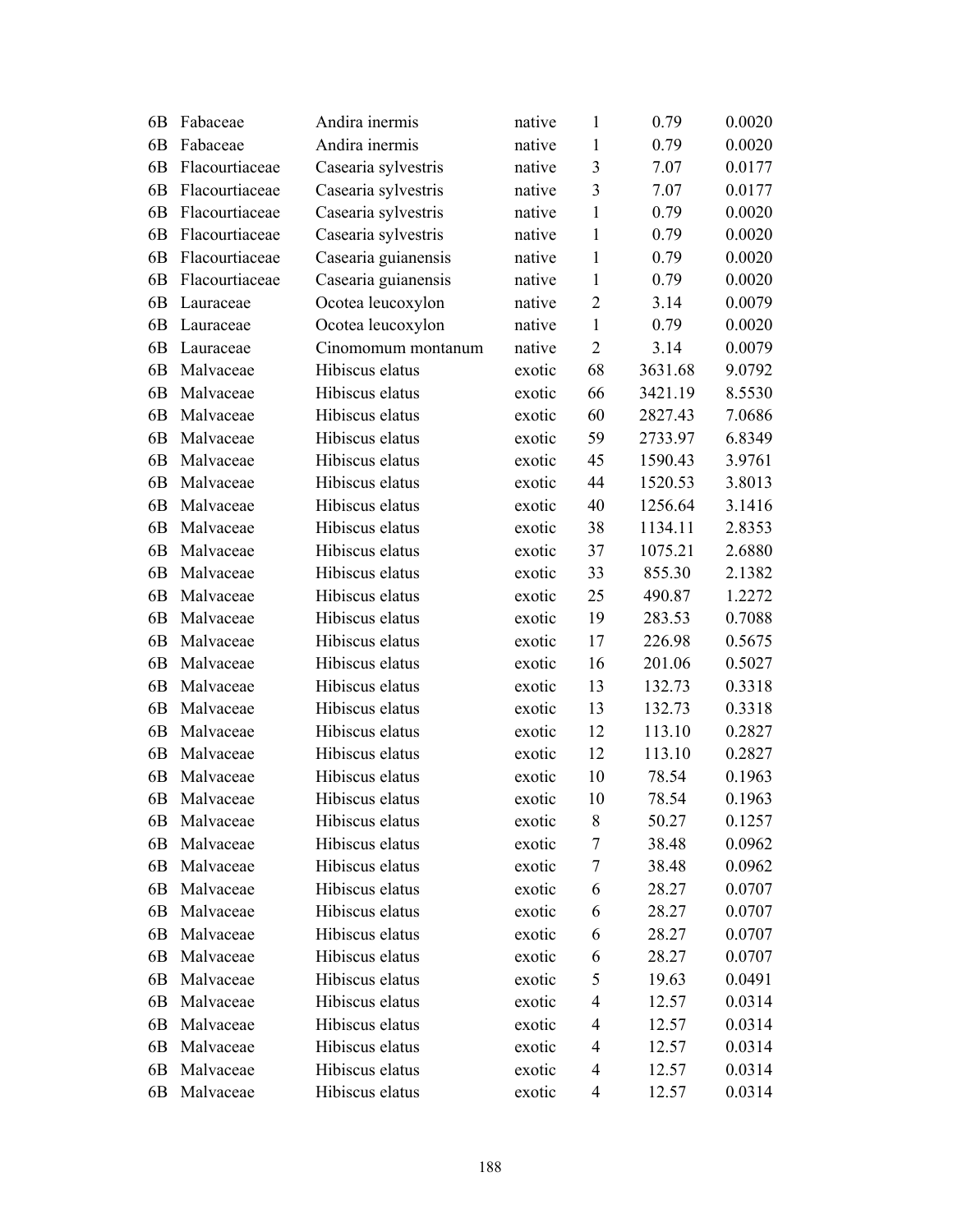| 6B             | Malvaceae       | Hibiscus elatus      | exotic | 4                       | 12.57 | 0.0314 |
|----------------|-----------------|----------------------|--------|-------------------------|-------|--------|
| 6 <sub>B</sub> | Malvaceae       | Hibiscus elatus      | exotic | 4                       | 12.57 | 0.0314 |
| 6B             | Malvaceae       | Hibiscus elatus      | exotic | 3                       | 7.07  | 0.0177 |
| 6 <sub>B</sub> | Malvaceae       | Hibiscus elatus      | exotic | 3                       | 7.07  | 0.0177 |
| 6B             | Malvaceae       | Hibiscus elatus      | exotic | $\overline{3}$          | 7.07  | 0.0177 |
| 6 <sub>B</sub> | Malvaceae       | Hibiscus elatus      | exotic | $\overline{\mathbf{3}}$ | 7.07  | 0.0177 |
| 6 <sub>B</sub> | Malvaceae       | Hibiscus elatus      | exotic | 3                       | 7.07  | 0.0177 |
| 6B             | Malvaceae       | Hibiscus elatus      | exotic | $\overline{\mathbf{3}}$ | 7.07  | 0.0177 |
| 6 <sub>B</sub> | Malvaceae       | Hibiscus elatus      | exotic | $\overline{\mathbf{3}}$ | 7.07  | 0.0177 |
| 6B             | Malvaceae       | Hibiscus elatus      | exotic | $\overline{3}$          | 7.07  | 0.0177 |
| 6 <sub>B</sub> | Malvaceae       | Hibiscus elatus      | exotic | $\overline{\mathbf{3}}$ | 7.07  | 0.0177 |
| 6 <sub>B</sub> | Malvaceae       | Hibiscus elatus      | exotic | 3                       | 7.07  | 0.0177 |
| 6 <sub>B</sub> | Malvaceae       | Hibiscus elatus      | exotic | 3                       | 7.07  | 0.0177 |
| 6 <sub>B</sub> | Malvaceae       | Hibiscus elatus      | exotic | $\overline{2}$          | 3.14  | 0.0079 |
| 6B             | Malvaceae       | Hibiscus elatus      | exotic | $\overline{2}$          | 3.14  | 0.0079 |
| 6 <sub>B</sub> | Malvaceae       | Hibiscus elatus      | exotic | $\overline{2}$          | 3.14  | 0.0079 |
| 6B             | Malvaceae       | Hibiscus elatus      | exotic | $\overline{2}$          | 3.14  | 0.0079 |
| 6 <sub>B</sub> | Malvaceae       | Hibiscus elatus      | exotic | $\overline{2}$          | 3.14  | 0.0079 |
| 6B             | Malvaceae       | Hibiscus elatus      | exotic | $\overline{2}$          | 3.14  | 0.0079 |
| 6B             | Malvaceae       | Hibiscus elatus      | exotic | $\mathbf{1}$            | 0.79  | 0.0020 |
| 6B             | Malvaceae       | Hibiscus elatus      | exotic | 1                       | 0.79  | 0.0020 |
| 6B             | Malvaceae       | Hibiscus elatus      | exotic | $\mathbf{1}$            | 0.79  | 0.0020 |
| 6B             | Malvaceae       | Hibiscus elatus      | exotic | $\mathbf{1}$            | 0.79  | 0.0020 |
| 6B             | Malvaceae       | Hibiscus elatus      | exotic | $\mathbf{1}$            | 0.79  | 0.0020 |
| 6 <sub>B</sub> | Malvaceae       | Hibiscus elatus      | exotic | $\mathbf{1}$            | 0.79  | 0.0020 |
| 6B             | Malvaceae       | Hibiscus elatus      | exotic | 1                       | 0.79  | 0.0020 |
| 6B             | Malvaceae       | Hibiscus elatus      | exotic | $\mathbf{1}$            | 0.79  | 0.0020 |
| 6B             | Melastomataceae | Miconia prasina      | native | $\mathbf{1}$            | 0.79  | 0.0020 |
| 6B             | Melastomataceae | Miconia prasina      | native | $\mathbf{1}$            | 0.79  | 0.0020 |
| 6 <sub>B</sub> | Melastomataceae | Miconia impetiolaris | native | $\overline{2}$          | 3.14  | 0.0079 |
| 6B             | Meliaceae       | Guarea guidonia      | native | $\overline{3}$          | 7.07  | 0.0177 |
| 6B             | Meliaceae       | Guarea guidonia      | native | 2                       | 3.14  | 0.0079 |
| 6B             | Meliaceae       | Guarea guidonia      | native | 2                       | 3.14  | 0.0079 |
| 6B             | Meliaceae       | Guarea guidonia      | native | $\overline{2}$          | 3.14  | 0.0079 |
| 6B             | Meliaceae       | Guarea guidonia      | native | $\overline{2}$          | 3.14  | 0.0079 |
| 6B             | Meliaceae       | Guarea guidonia      | native | $\overline{2}$          | 3.14  | 0.0079 |
| 6B             | Meliaceae       | Guarea guidonia      | native | $\mathbf{1}$            | 0.79  | 0.0020 |
| 6B             | Meliaceae       | Guarea guidonia      | native | 1                       | 0.79  | 0.0020 |
| 6B             | Meliaceae       | Guarea guidonia      | native | 1                       | 0.79  | 0.0020 |
| 6B             | Meliaceae       | Guarea guidonia      | native | $\mathbf{1}$            | 0.79  | 0.0020 |
| 6B             | Meliaceae       | Guarea guidonia      | native | 1                       | 0.79  | 0.0020 |
| 6B             | Meliaceae       | Guarea guidonia      | native | $\mathbf{1}$            | 0.79  | 0.0020 |
| 6B             | Meliaceae       | Guarea guidonia      | native | 1                       | 0.79  | 0.0020 |
| 6B             | Meliaceae       | Guarea guidonia      | native | $\mathbf{1}$            | 0.79  | 0.0020 |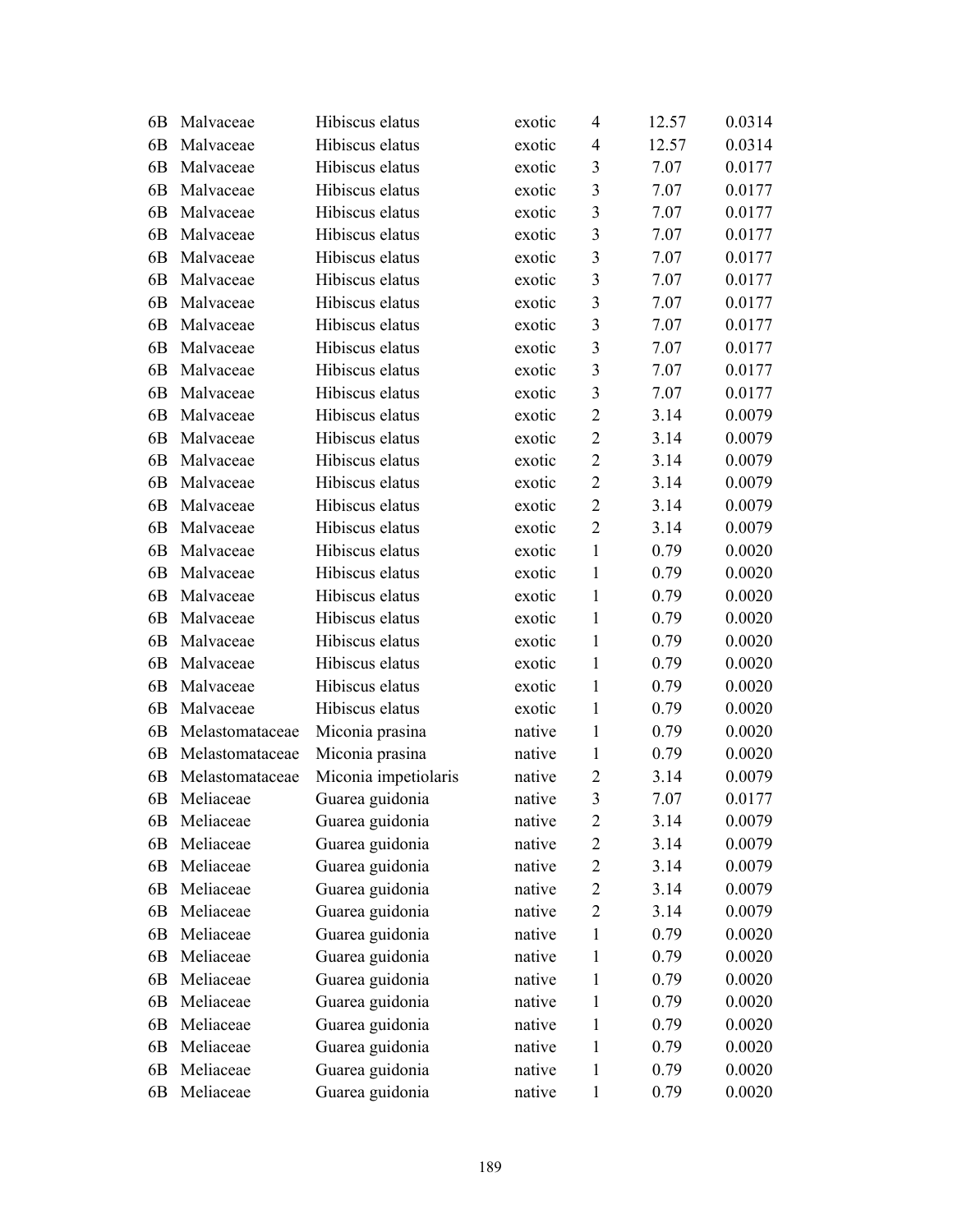| 6B             | Meliaceae | Guarea guidonia   | native | $\mathbf{1}$            | 0.79  | 0.0020 |
|----------------|-----------|-------------------|--------|-------------------------|-------|--------|
| 6B             | Meliaceae | Guarea guidonia   | native | $\mathbf{1}$            | 0.79  | 0.0020 |
| 6 <sub>B</sub> | Meliaceae | Guarea guidonia   | native | $\mathbf{1}$            | 0.79  | 0.0020 |
| 6B             | Meliaceae | Guarea guidonia   | native | 1                       | 0.79  | 0.0020 |
| 6 <sub>B</sub> | Meliaceae | Guarea guidonia   | native | $\mathbf{1}$            | 0.79  | 0.0020 |
| 6 <sub>B</sub> | Meliaceae | Guarea guidonia   | native | $\mathbf{1}$            | 0.79  | 0.0020 |
| 6 <sub>B</sub> | Meliaceae | Guarea guidonia   | native | $\mathbf{1}$            | 0.79  | 0.0020 |
| 6 <sub>B</sub> | Meliaceae | Guarea guidonia   | native | $\mathbf{1}$            | 0.79  | 0.0020 |
| 6B             | Meliaceae | Guarea guidonia   | native | 1                       | 0.79  | 0.0020 |
| 6 <sub>B</sub> | Meliaceae | Guarea guidonia   | native | $\mathbf{1}$            | 0.79  | 0.0020 |
| 6 <sub>B</sub> | Meliaceae | Guarea guidonia   | native | $\mathbf{1}$            | 0.79  | 0.0020 |
| 6 <sub>B</sub> | Meliaceae | Guarea guidonia   | native | $\mathbf{1}$            | 0.79  | 0.0020 |
| 6 <sub>B</sub> | Meliaceae | Guarea guidonia   | native | $\mathbf{1}$            | 0.79  | 0.0020 |
| 6 <sub>B</sub> | Meliaceae | Guarea guidonia   | native | $\mathbf{1}$            | 0.79  | 0.0020 |
| 6 <sub>B</sub> | Moraceae  | Castilla elastica | exotic | 9                       | 63.62 | 0.1590 |
| 6B             | Moraceae  | Castilla elastica | exotic | $\overline{7}$          | 38.48 | 0.0962 |
| 6 <sub>B</sub> | Moraceae  | Castilla elastica | exotic | 6                       | 28.27 | 0.0707 |
| 6 <sub>B</sub> | Moraceae  | Castilla elastica | exotic | 6                       | 28.27 | 0.0707 |
| 6B             | Moraceae  | Castilla elastica | exotic | 5                       | 19.63 | 0.0491 |
| 6 <sub>B</sub> | Moraceae  | Castilla elastica | exotic | $\overline{4}$          | 12.57 | 0.0314 |
| 6B             | Moraceae  | Castilla elastica | exotic | $\overline{4}$          | 12.57 | 0.0314 |
| 6B             | Moraceae  | Castilla elastica | exotic | $\overline{3}$          | 7.07  | 0.0177 |
| 6B             | Moraceae  | Castilla elastica | exotic | $\overline{3}$          | 7.07  | 0.0177 |
| 6 <sub>B</sub> | Moraceae  | Castilla elastica | exotic | $\overline{\mathbf{3}}$ | 7.07  | 0.0177 |
| 6 <sub>B</sub> | Moraceae  | Castilla elastica | exotic | $\overline{\mathbf{3}}$ | 7.07  | 0.0177 |
| 6 <sub>B</sub> | Moraceae  | Castilla elastica | exotic | $\overline{2}$          | 3.14  | 0.0079 |
| 6 <sub>B</sub> | Moraceae  | Castilla elastica | exotic | $\overline{2}$          | 3.14  | 0.0079 |
| 6B             | Moraceae  | Castilla elastica | exotic | $\overline{2}$          | 3.14  | 0.0079 |
| 6 <sub>B</sub> | Moraceae  | Castilla elastica | exotic | $\overline{2}$          | 3.14  | 0.0079 |
| 6 <sub>B</sub> | Moraceae  | Castilla elastica | exotic | $\overline{2}$          | 3.14  | 0.0079 |
| 6B             | Moraceae  | Castilla elastica | exotic | $\overline{2}$          | 3.14  | 0.0079 |
| 6B             | Moraceae  | Castilla elastica | exotic | $\overline{2}$          | 3.14  | 0.0079 |
| 6B             | Moraceae  | Castilla elastica | exotic | $\overline{2}$          | 3.14  | 0.0079 |
| 6B             | Moraceae  | Castilla elastica | exotic | $\overline{2}$          | 3.14  | 0.0079 |
| 6B             | Moraceae  | Castilla elastica | exotic | 1                       | 0.79  | 0.0020 |
| 6B             | Moraceae  | Castilla elastica | exotic | 1                       | 0.79  | 0.0020 |
| 6B             | Moraceae  | Castilla elastica | exotic | 1                       | 0.79  | 0.0020 |
| 6B             | Moraceae  | Castilla elastica | exotic | 1                       | 0.79  | 0.0020 |
| 6 <sub>B</sub> | Moraceae  | Castilla elastica | exotic | 1                       | 0.79  | 0.0020 |
| 6B             | Moraceae  | Castilla elastica | exotic | 1                       | 0.79  | 0.0020 |
| 6B             | Moraceae  | Castilla elastica | exotic | 1                       | 0.79  | 0.0020 |
| 6B             | Moraceae  | Castilla elastica | exotic | 1                       | 0.79  | 0.0020 |
| 6B             | Myrtaceae | Syzygium jambos   | exotic | 4                       | 12.57 | 0.0314 |
| 6 <sub>B</sub> | Myrtaceae | Syzygium jambos   | exotic | 3                       | 7.07  | 0.0177 |